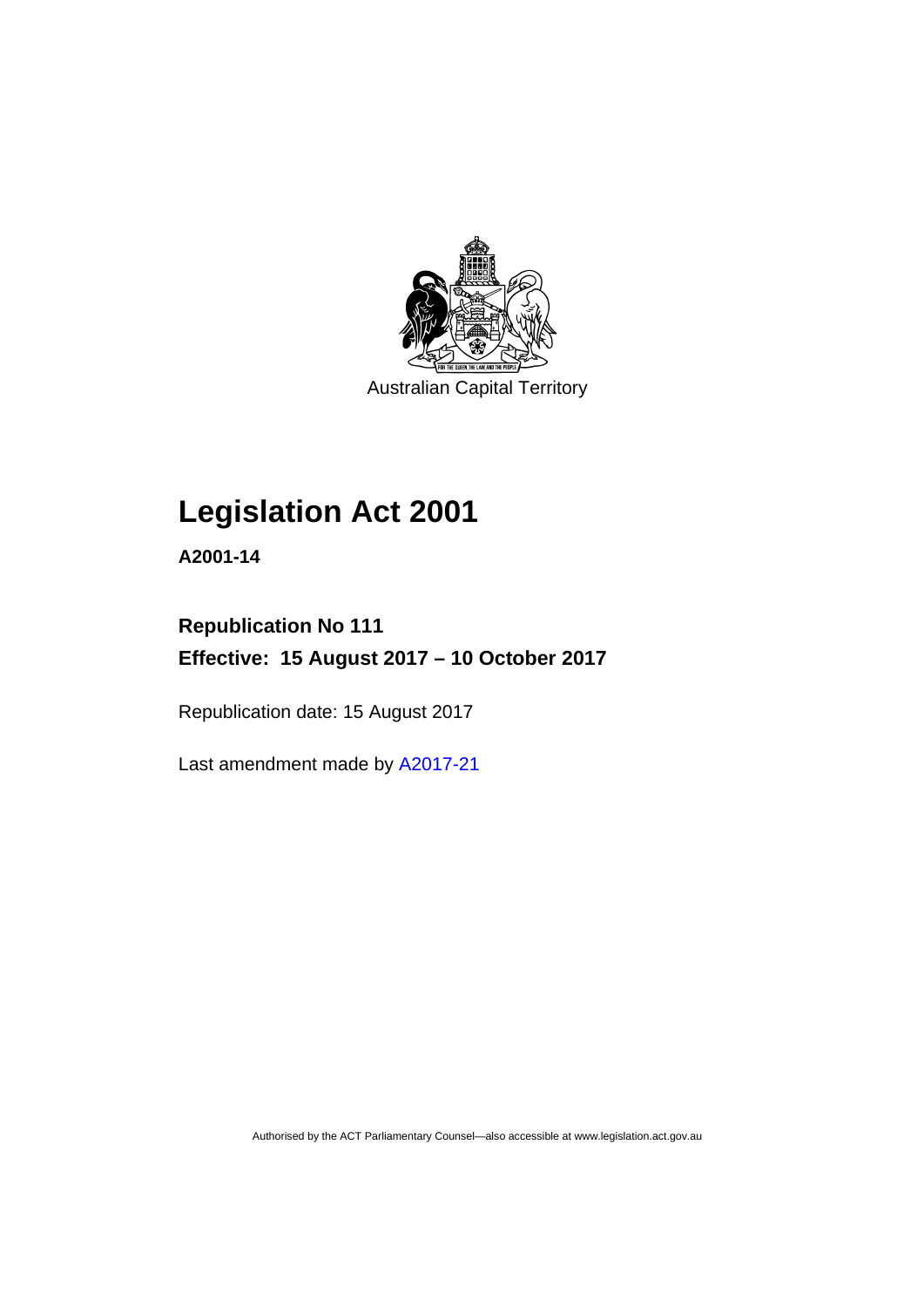## **About this republication**

#### **The republished law**

This is a republication of the *Legislation Act 2001* (including any amendment made under the *[Legislation Act 2001](http://www.legislation.act.gov.au/a/2001-14)*, part 11.3 (Editorial changes)) as in force on 15 August 2017*.* It also includes any commencement, amendment, repeal or expiry affecting this republished law to 15 August 2017.

The legislation history and amendment history of the republished law are set out in endnotes 3 and 4.

#### **Kinds of republications**

The Parliamentary Counsel's Office prepares 2 kinds of republications of ACT laws (see the ACT legislation register at [www.legislation.act.gov.au](http://www.legislation.act.gov.au/)):

- authorised republications to which the *[Legislation Act 2001](http://www.legislation.act.gov.au/a/2001-14)* applies
- unauthorised republications.

The status of this republication appears on the bottom of each page.

#### **Editorial changes**

The *[Legislation Act 2001](http://www.legislation.act.gov.au/a/2001-14)*, part 11.3 authorises the Parliamentary Counsel to make editorial amendments and other changes of a formal nature when preparing a law for republication. Editorial changes do not change the effect of the law, but have effect as if they had been made by an Act commencing on the republication date (see *[Legislation Act 2001](http://www.legislation.act.gov.au/a/2001-14)*, s 115 and s 117). The changes are made if the Parliamentary Counsel considers they are desirable to bring the law into line, or more closely into line, with current legislative drafting practice.

This republication does not include amendments made under part 11.3 (see endnote 1).

#### **Uncommenced provisions and amendments**

If a provision of the republished law has not commenced, the symbol  $\mathbf{U}$  appears immediately before the provision heading. Any uncommenced amendments that affect this republished law are accessible on the ACT legislation register [\(www.legislation.act.gov.au](http://www.legislation.act.gov.au/)). For more information, see the home page for this law on the register.

#### **Modifications**

If a provision of the republished law is affected by a current modification, the symbol  $\mathbf{M}$ appears immediately before the provision heading. The text of the modifying provision appears in the endnotes. For the legal status of modifications, see the *[Legislation Act 2001](http://www.legislation.act.gov.au/a/2001-14)*, section 95.

#### **Penalties**

At the republication date, the value of a penalty unit for an offence against this law is \$150 for an individual and \$750 for a corporation (see *[Legislation Act 2001](http://www.legislation.act.gov.au/a/2001-14)*, s 133).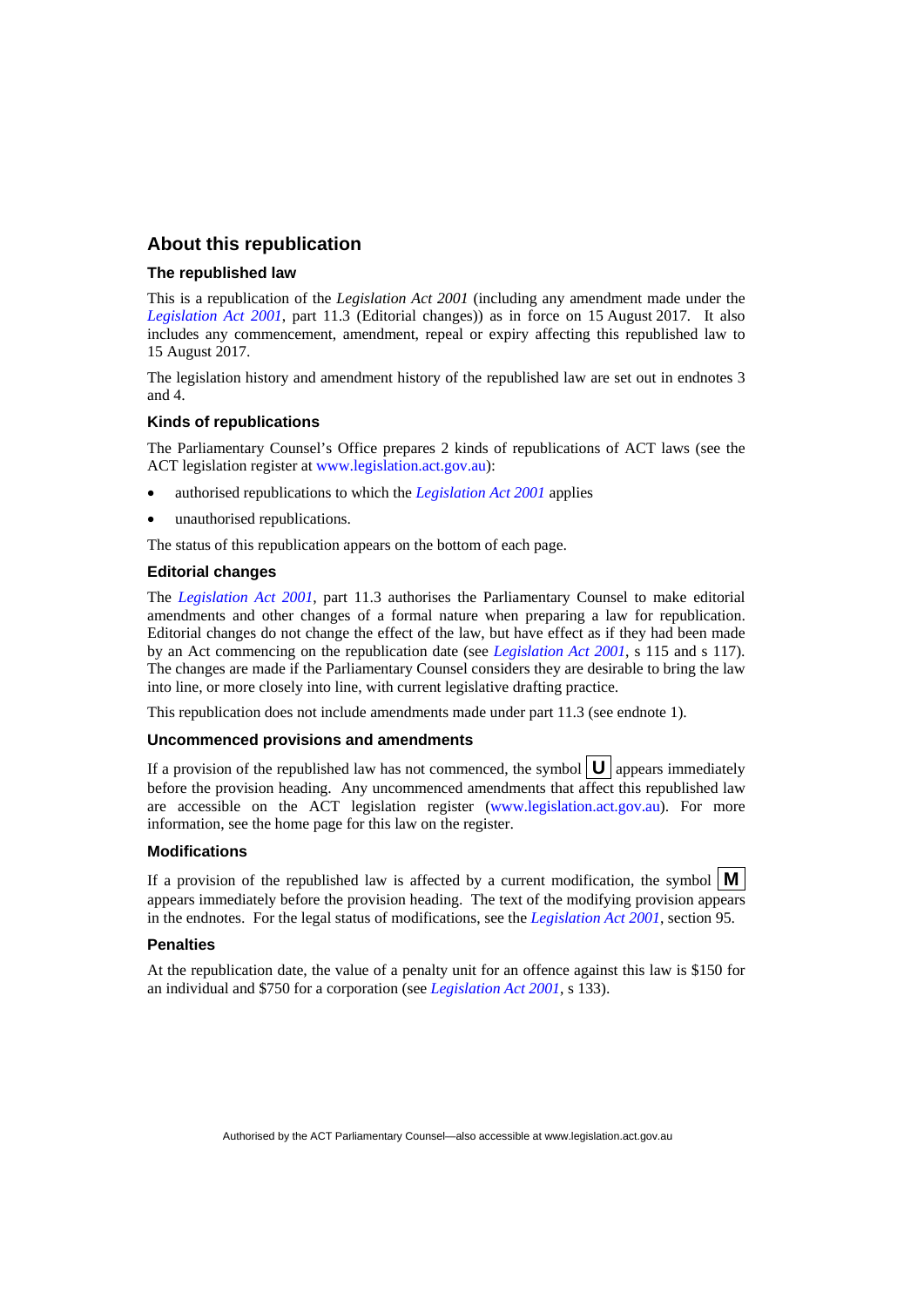

## **Legislation Act 2001**

## **Contents**

## **Chapter 1 [Preliminary](#page-17-0)**

| <b>Part 1.1</b>  | General                                        |            |
|------------------|------------------------------------------------|------------|
| 1                | Name of Act                                    | 2          |
| 2                | Dictionary                                     | 2          |
| 2A               | <b>Notes</b>                                   | 2          |
| 3                | Objects                                        | 3          |
| 4                | Application of Act                             | 4          |
| 5                | Determinative and non-determinative provisions | 5          |
| 6                | Legislation Act provisions must be applied     | 5          |
| <b>Part 1.2</b>  | <b>Basic concepts</b>                          |            |
| 7                | Meaning of Act generally                       | 9          |
| 8                | Meaning of subordinate law                     | 9          |
| R <sub>111</sub> | eqislation Act 2001                            | contante 1 |

| R <sub>111</sub> | Legislation Act 2001         | contents 1 |
|------------------|------------------------------|------------|
| 15/08/17         | Effective: 15/08/17-10/10/17 |            |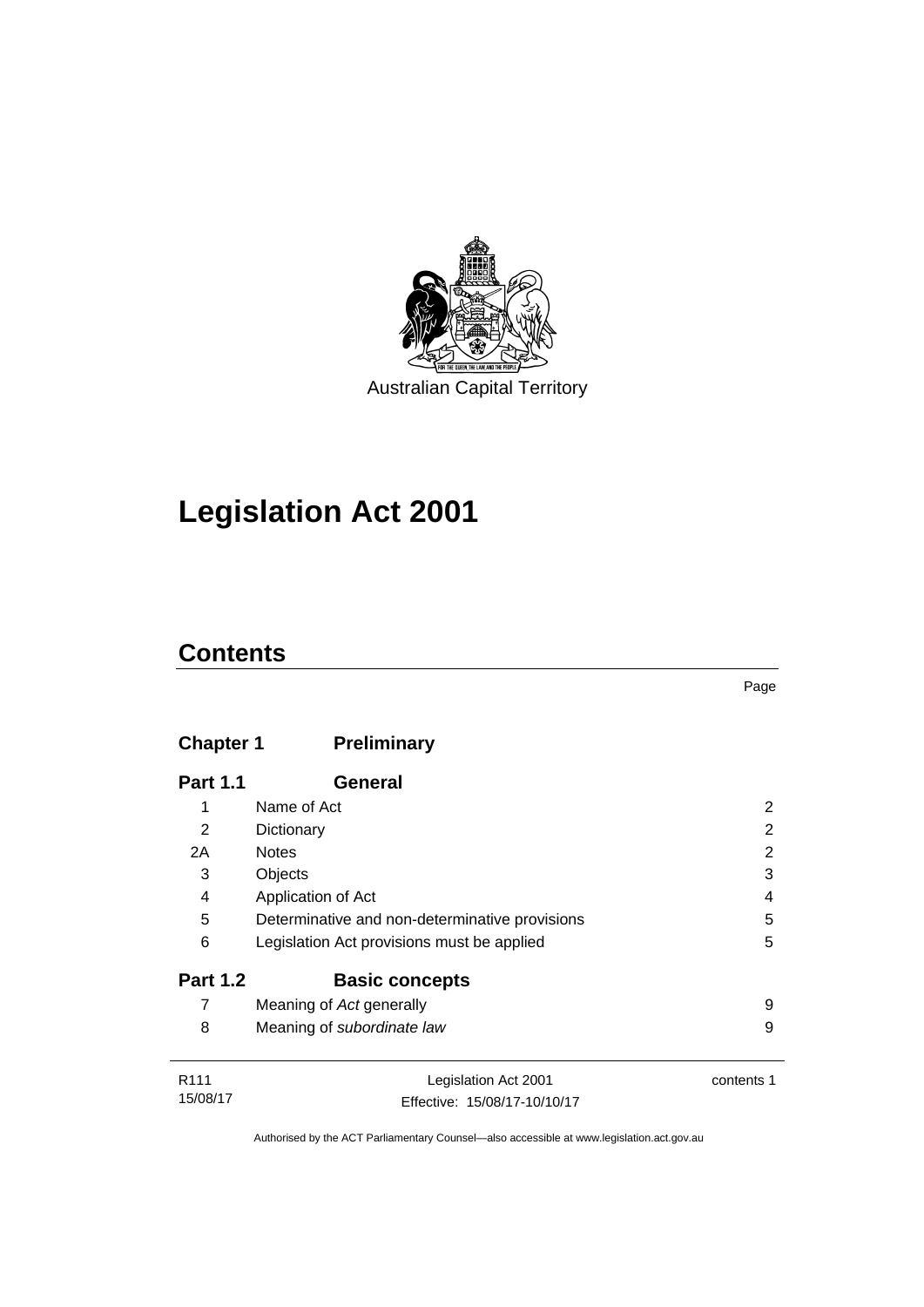| Contents         |                                                                      |                  |
|------------------|----------------------------------------------------------------------|------------------|
|                  |                                                                      | Page             |
| 9                | Meaning of disallowable instrument                                   | 9                |
| 10               | Meaning of notifiable instrument                                     | 10               |
| 11               | Meaning of commencement notice                                       | 10               |
| 12               | Meaning of legislative instrument                                    | 10               |
| 13               | Meaning of statutory instrument                                      | 11               |
| 14               | Meaning of <i>instrument</i>                                         | 11               |
| 15               | Meaning of authorised republication                                  | 11               |
| 16               | Meaning of <i>provision</i>                                          | 12               |
| <b>Part 1.3</b>  | Sources of law in the ACT                                            |                  |
| 17               | References to Acts include references to former Cwith enactments etc | 14               |
|                  |                                                                      |                  |
| <b>Chapter 2</b> | <b>ACT legislation register and website</b>                          |                  |
| 18               | <b>ACT legislation register</b>                                      | 15               |
| 19               | Contents of register                                                 | 15               |
| 20               | Prompt registration                                                  | 19               |
| 21               | Approved website                                                     | 20               |
| 22               | Access to registered material at approved website                    | 20               |
| <b>Chapter 3</b> | Authorised versions and evidence of laws                             |                  |
|                  | and legislative material                                             |                  |
| 22A              | Definitions-ch 3                                                     | 21               |
| 23               | Authorisation of versions by parliamentary counsel                   | 22               |
| 24               | Authorised electronic versions                                       | 22               |
| 25               | Authorised written versions                                          | 23               |
| 26               | Judicial notice of certain matters                                   | 25               |
|                  |                                                                      |                  |
| <b>Chapter 4</b> | <b>Numbering and notification of Acts</b>                            |                  |
| 27               | Numbering of Acts                                                    | 27               |
| 28               | Notification of Acts                                                 | 27               |
| 29               | References to enactment or passing of Acts                           | 29               |
| 30               | References to <i>notification</i> of Acts                            | 29               |
|                  |                                                                      |                  |
| contents 2       | Legislation Act 2001                                                 | R <sub>111</sub> |

15/08/17

Effective: 15/08/17-10/10/17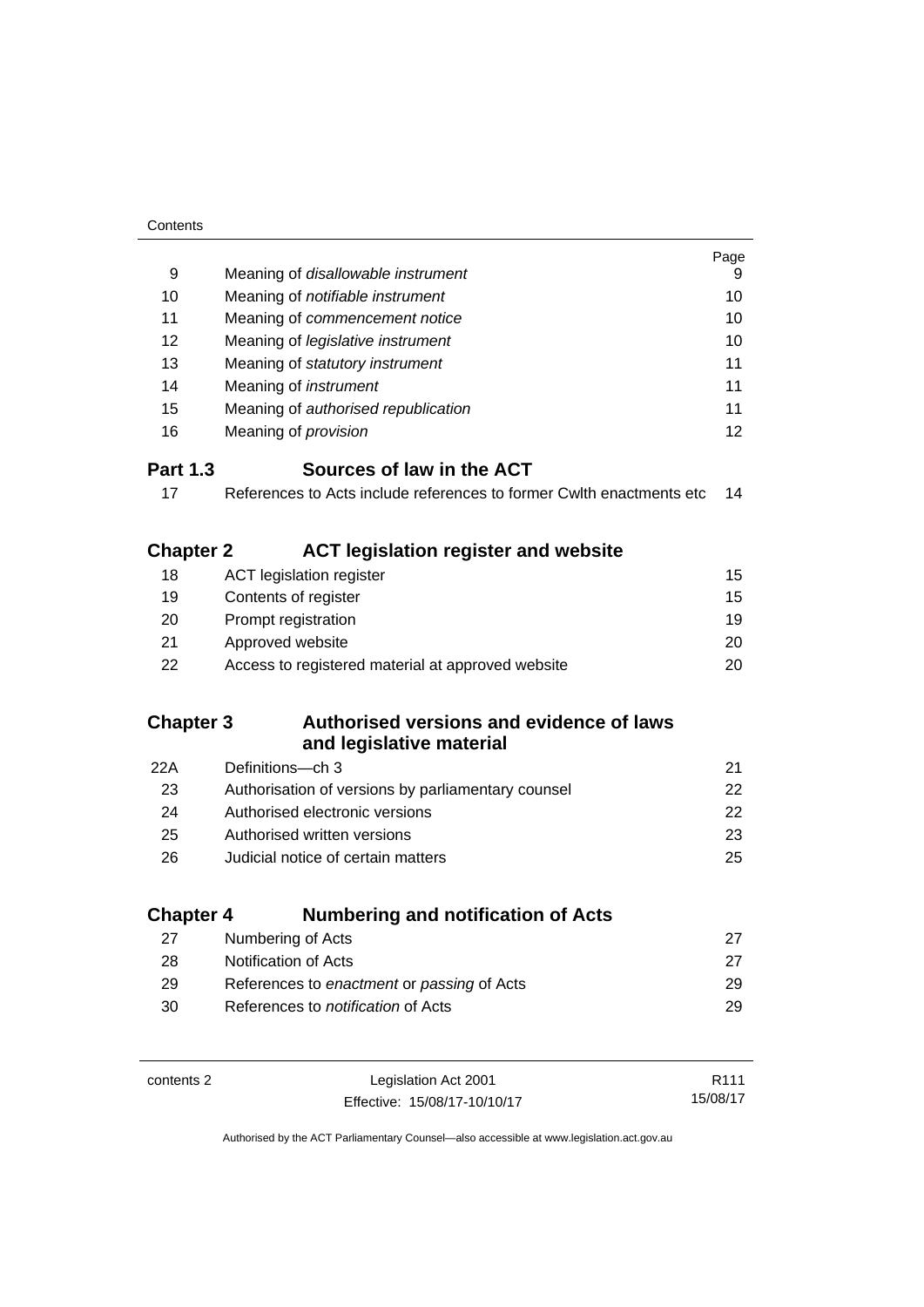| <b>Chapter 5</b>      | <b>Regulatory impact statements for subordinate</b><br>laws and disallowable instruments                           | Page       |
|-----------------------|--------------------------------------------------------------------------------------------------------------------|------------|
| <b>Part 5.1</b>       | <b>Preliminary</b>                                                                                                 |            |
| 31                    | Definitions-ch 5                                                                                                   | 30         |
| 32                    | Other publication or consultation requirements not affected                                                        | 31         |
| 33                    | Guidelines about costs of proposed subordinate laws and disallowable<br>instruments                                | 31         |
| <b>Part 5.2</b>       | Requirements for regulatory impact<br><b>statements</b>                                                            |            |
| 34                    | Preparation of regulatory impact statements                                                                        | 32         |
| 35                    | Content of regulatory impact statements                                                                            | 33         |
| 36                    | When is preparation of regulatory impact statement unnecessary?                                                    | 34         |
| 37                    | When must regulatory impact statement be presented?                                                                | 35         |
| <b>Part 5.3</b><br>38 | Failure to comply with requirements for<br>regulatory impact statements<br>Effect of failure to comply with pt 5.2 | 36         |
| <b>Chapter 6</b>      | Making, notification and numbering of<br>statutory instruments                                                     |            |
| <b>Part 6.1</b>       | General                                                                                                            |            |
| 39                    | Meaning of <i>matter</i> -ch 6                                                                                     | 37         |
| 40                    | Presumption of validity                                                                                            | 37         |
| 41                    | Making of certain statutory instruments by Executive                                                               | 37         |
| <b>Part 6.2</b>       | Making of statutory instruments generally                                                                          |            |
| 42                    | Power to make statutory instruments                                                                                | 39         |
| 43                    | Statutory instruments to be interpreted not to exceed powers under<br>authorising law                              | 40         |
| 44                    | Power to make statutory instruments for Act etc                                                                    | 42         |
| 45                    | Power to make court rules                                                                                          | 43         |
| 46                    | Power to make instrument includes power to amend or repeal                                                         | 44         |
| R <sub>111</sub>      | Legislation Act 2001                                                                                               | contents 3 |

Effective: 15/08/17-10/10/17

15/08/17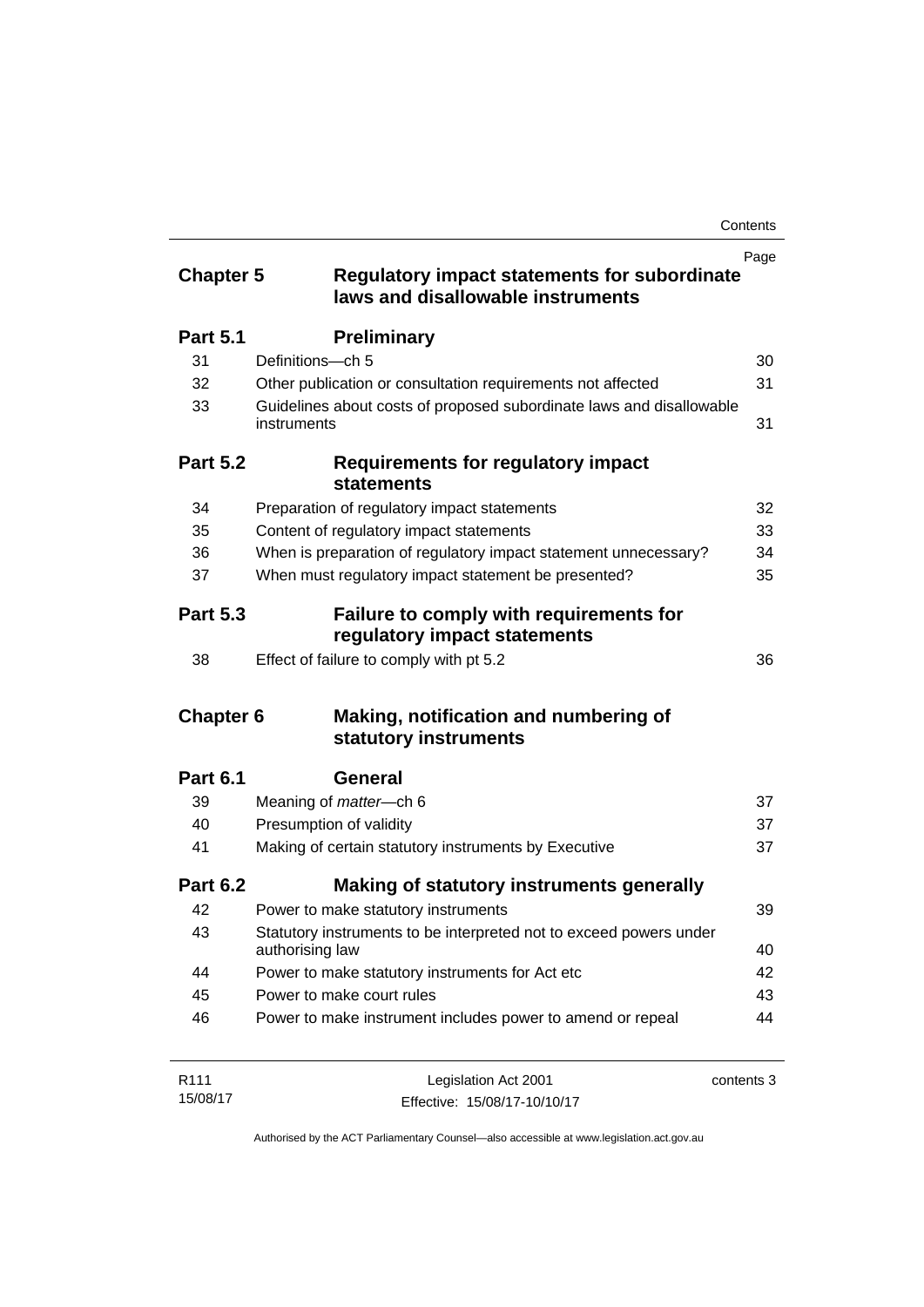| 64<br>65         | Presentation of subordinate laws and disallowable instruments<br>Disallowance by resolution of Assembly | 66<br>66 |
|------------------|---------------------------------------------------------------------------------------------------------|----------|
|                  | <b>instruments</b>                                                                                      |          |
| <b>Chapter 7</b> | <b>Presentation, amendment and disallowance</b><br>of subordinate laws and disallowable                 |          |
| 63               | References to notification of legislative instruments                                                   | 65       |
| 62               | Effect of failure to notify legislative instrument                                                      | 64       |
| 61               | Notification of legislative instruments                                                                 | 61       |
| 60A              | Correction of name of explanatory statement etc                                                         | 61       |
| 60               | Correction etc of name of instrument                                                                    | 59       |
| 59               | Numbering                                                                                               | 59       |
| <b>Part 6.4</b>  | <b>Numbering and notification of legislative</b><br><b>instruments</b>                                  |          |
|                  |                                                                                                         |          |
| 58               | Regulations may make provision about fees                                                               | 56       |
| 57               | Determination of fees by disallowable instrument<br>Fees payable in accordance with determination etc   | 55       |
| 55<br>56         | Definitions-pt 6.3                                                                                      | 53<br>53 |
|                  | fees                                                                                                    |          |
| <b>Part 6.3</b>  | Making of certain statutory instruments about                                                           |          |
| 54               | Instrument may require making of statutory declaration                                                  | 52       |
| 53               | Instrument may prohibit                                                                                 | 52       |
| 52               | etc<br>Instrument may authorise determination of matter etc                                             | 50<br>51 |
| 51               | same matter<br>Instrument may make provision in relation to land by reference to map                    | 50       |
| 50               | requirements<br>Relationship between authorising law and instrument dealing with                        | 49       |
| 49               | for different categories etc<br>Single instrument may exercise several powers or satisfy several        | 49       |
| 48               | Power to make instrument includes power to make different provision                                     |          |
| 47               | Statutory instrument may make provision by applying law or<br>instrument                                | 44       |
|                  |                                                                                                         | Page     |

15/08/17

Effective: 15/08/17-10/10/17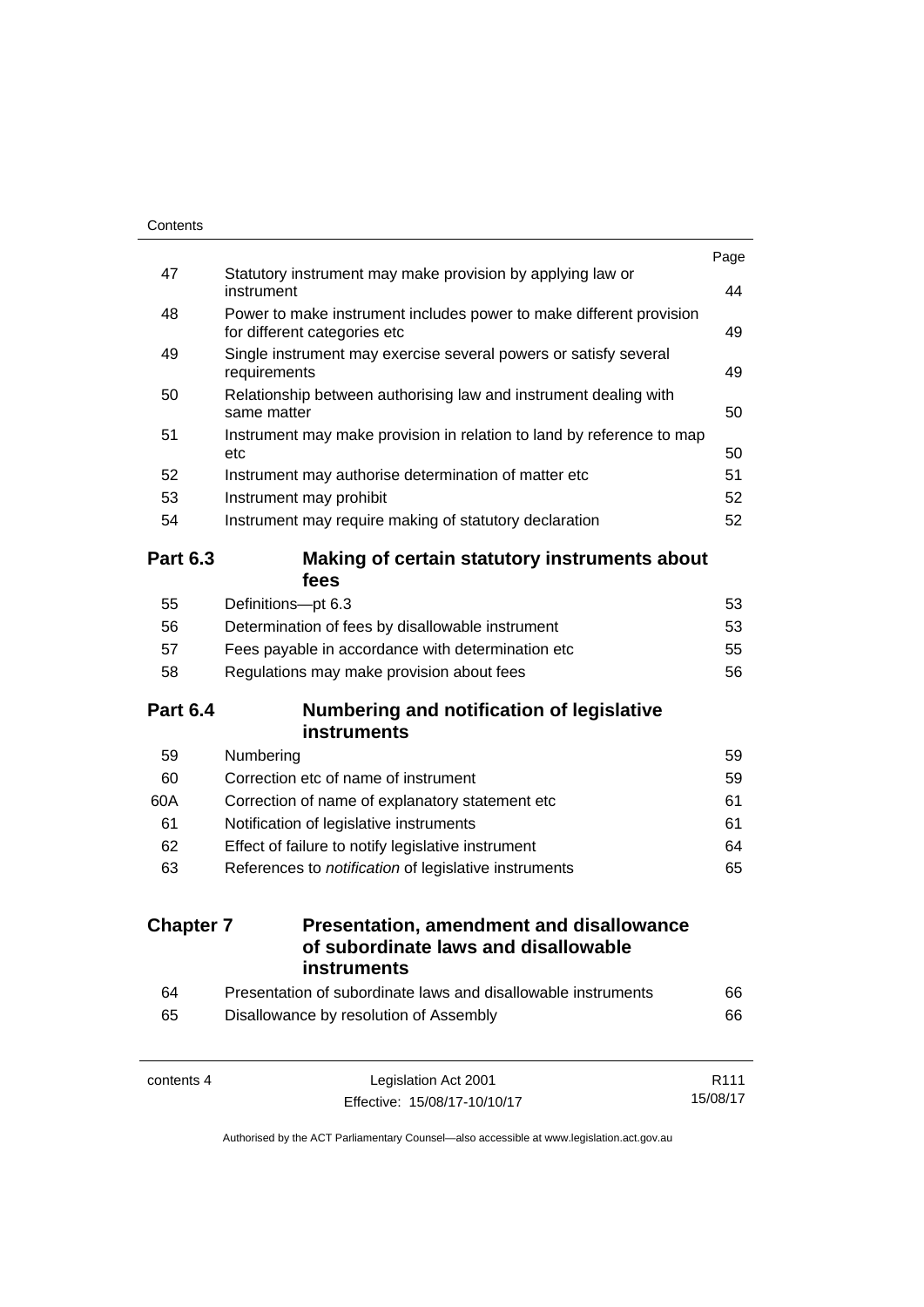|     |                                                                   | Contents   |
|-----|-------------------------------------------------------------------|------------|
| 65A | Notification of disallowance by resolution of Assembly            | Page<br>67 |
|     |                                                                   |            |
| 66  | Revival of affected laws                                          | 69         |
| 67  | Making of instrument same in substance within 6 months after      |            |
|     | disallowance                                                      | 70         |
| 68  | Amendment by resolution of Assembly                               | 70         |
| 69  | Notification of amendments made by resolution of Assembly         | 72         |
| 70  | Making of amendment restoring effect of law within 6 months after |            |
|     | amendment                                                         | 74         |
| 71  | Effect of dissolution or expiry of Assembly on notice of motion   | 74         |

## **Chapter 8 [Commencement and exercise of powers](#page-91-0)  [before commencement](#page-91-0)**

| 72   | Meaning of law-ch 8                                      | 76 |
|------|----------------------------------------------------------|----|
| 73   | General rules about commencement                         | 76 |
| 74   | Time of commencement                                     | 78 |
| 75   | Commencement of naming and commencement provisions       | 79 |
| 75AA | Commencement of provisions identifying amended laws      | 80 |
| 75A  | Meaning of commences retrospectively                     | 81 |
| 75B  | Retrospective commencement requires clear indication     | 81 |
| 76   | Non-prejudicial provision may commence retrospectively   | 82 |
| 77   | Commencement by commencement notice                      | 83 |
| 78   | Separate commencement of amendments                      | 84 |
| 79   | Automatic commencement of postponed law                  | 85 |
| 79A  | Commencement of amendment of uncommenced law             | 86 |
| 80   | References to <i>commencement</i> of law                 | 86 |
| 81   | Exercise of powers between notification and commencement | 87 |

## **Chapter 9 [Repeal and amendment of laws](#page-105-0)**

15/08/17

| <b>Part 9.1</b>  | General                                                  |            |
|------------------|----------------------------------------------------------|------------|
| 82               | Definitions-ch 9                                         | 90         |
| 83               | Consequences of amendment of statutory instrument by Act | 90         |
| 84               | Saving of operation of repealed and amended laws         | 90         |
| 84A              | Creation of offences and changes in penalties            | 91         |
|                  |                                                          |            |
| R <sub>111</sub> | Legislation Act 2001                                     | contents 5 |

Authorised by the ACT Parliamentary Counsel—also accessible at www.legislation.act.gov.au

Effective: 15/08/17-10/10/17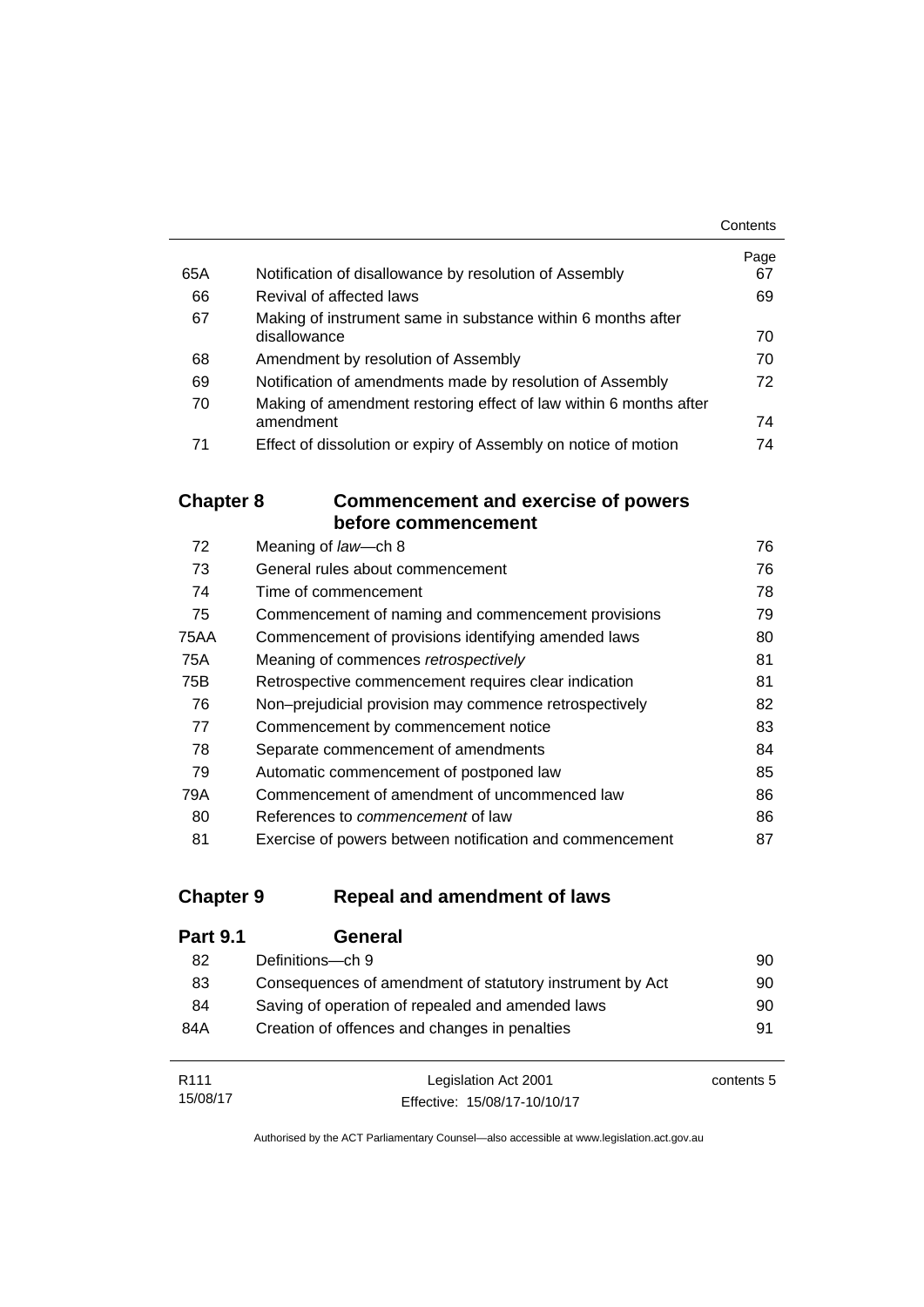| Contents |
|----------|
|----------|

|                 |                                                                                   | Page |
|-----------------|-----------------------------------------------------------------------------------|------|
| <b>Part 9.2</b> | Repeal                                                                            |      |
| 85              | When repeal takes effect                                                          | 93   |
| 86              | Repealed and amended laws not revived on repeal of repealing and<br>amending laws | 93   |
| 87              | Commencement not undone if repealed                                               | 95   |
| 88              | Repeal does not end effect of transitional laws etc                               | 95   |
| 89              | Automatic repeal of certain laws and provisions                                   | 97   |
| <b>Part 9.3</b> | <b>Amendment</b>                                                                  |      |
| 90              | Law and amending laws to be read as one                                           | 102  |
| 91              | Insertion of provisions by amending law                                           | 102  |
| 92              | Amendment to be made wherever possible                                            | 104  |
| 93              | Provisions included in another provision for amendment purposes                   | 105  |
| 94              | Continuance of appointments etc made under amended provisions                     | 106  |
| 95              | Status of modifications                                                           | 107  |

| 96 | Relocated provisions | 108 |
|----|----------------------|-----|

## **Chapter 10 [Referring to laws](#page-124-0)**

| 97   | Definitions-ch 10                                                      | 109 |
|------|------------------------------------------------------------------------|-----|
| 98   | References to ACT law include law containing reference                 | 110 |
| 99   | References in ACT statutory instruments to the Act                     | 110 |
| 100  | Referring to particular ACT laws                                       | 110 |
| 101  | Referring to particular laws of other jurisdictions etc                | 112 |
| 102  | References to laws include references to laws as in force from time to |     |
|      | time                                                                   | 112 |
| 103  | References to repealed laws                                            | 114 |
| 104  | References to laws include references to instruments under laws        | 114 |
| 105  | Referring to provisions of laws                                        | 115 |
| 106  | References to provisions of laws are inclusive                         | 115 |
| 106A | References to paragraphs etc of laws                                   | 116 |

contents 6 Legislation Act 2001 Effective: 15/08/17-10/10/17

R111 15/08/17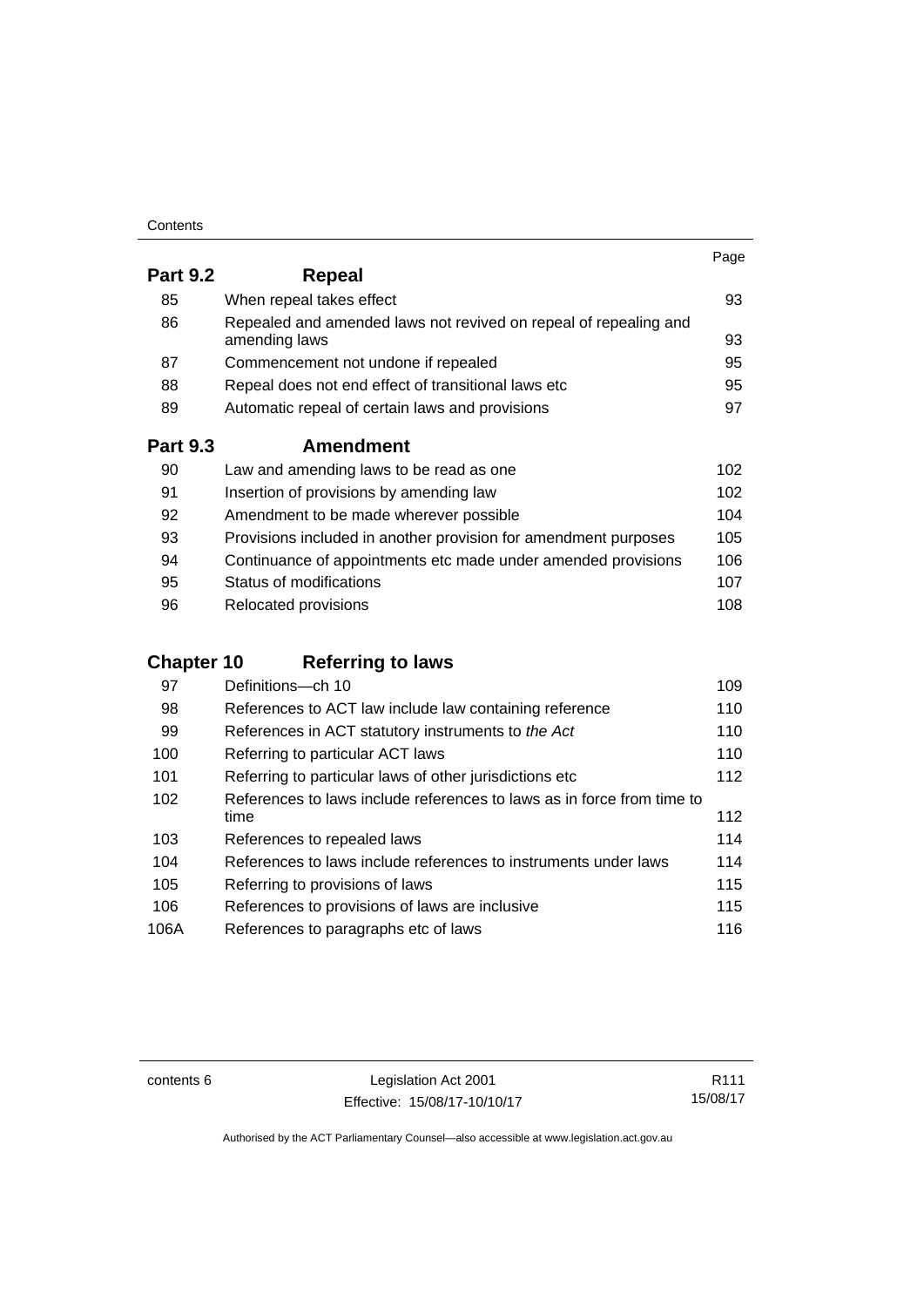| Contents |
|----------|
|----------|

| <b>Chapter 11</b> |                            | <b>Republication of Acts and statutory</b><br><b>instruments</b>   | Page |
|-------------------|----------------------------|--------------------------------------------------------------------|------|
| <b>Part 11.1</b>  |                            | <b>General</b>                                                     |      |
| 107               | Definitions-ch 11          |                                                                    | 117  |
| 108               |                            | Republication in register                                          | 117  |
| 109               |                            | Republications may be published with other information             | 117  |
| 110               | <b>Collections of laws</b> |                                                                    | 118  |
| <b>Part 11.2</b>  |                            | Substantive amendments made by laws                                |      |
| 111               |                            | Incorporation of amendments                                        | 119  |
| 112               |                            | Reference to amending laws                                         | 119  |
| 113               |                            | Provisions not republished or relocated                            | 119  |
| <b>Part 11.3</b>  |                            | <b>Editorial changes</b>                                           |      |
| 114               |                            | Authorisation for parliamentary counsel                            | 121  |
| 115               |                            | Amendments not to change effect                                    | 121  |
| 116               |                            | Ambit of editorial amendments                                      | 121  |
| 117               |                            | Legal effect of editorial changes                                  | 124  |
| 118               |                            | Reference to editorial amendments                                  | 124  |
| <b>Chapter 12</b> |                            | Scope of Acts and statutory instruments                            |      |
| 120               |                            | Act to be interpreted not to exceed legislative powers of Assembly | 125  |
| 121               |                            | <b>Binding effect of Acts</b>                                      | 125  |
| 122               |                            | Application to Territory                                           | 127  |
| <b>Chapter 13</b> |                            | <b>Structure of Acts and statutory instruments</b>                 |      |
| <b>Part 13.1</b>  |                            | General                                                            |      |

| .<br>-------                                             |     |
|----------------------------------------------------------|-----|
| Meaning of law—ch 13                                     | 128 |
| Material that is part of Act or statutory instrument     | 128 |
| Material that is not part of Act or statutory instrument | 129 |
|                                                          |     |

| R <sub>111</sub> | Legislation Act 2001         | contents 7 |
|------------------|------------------------------|------------|
| 15/08/17         | Effective: 15/08/17-10/10/17 |            |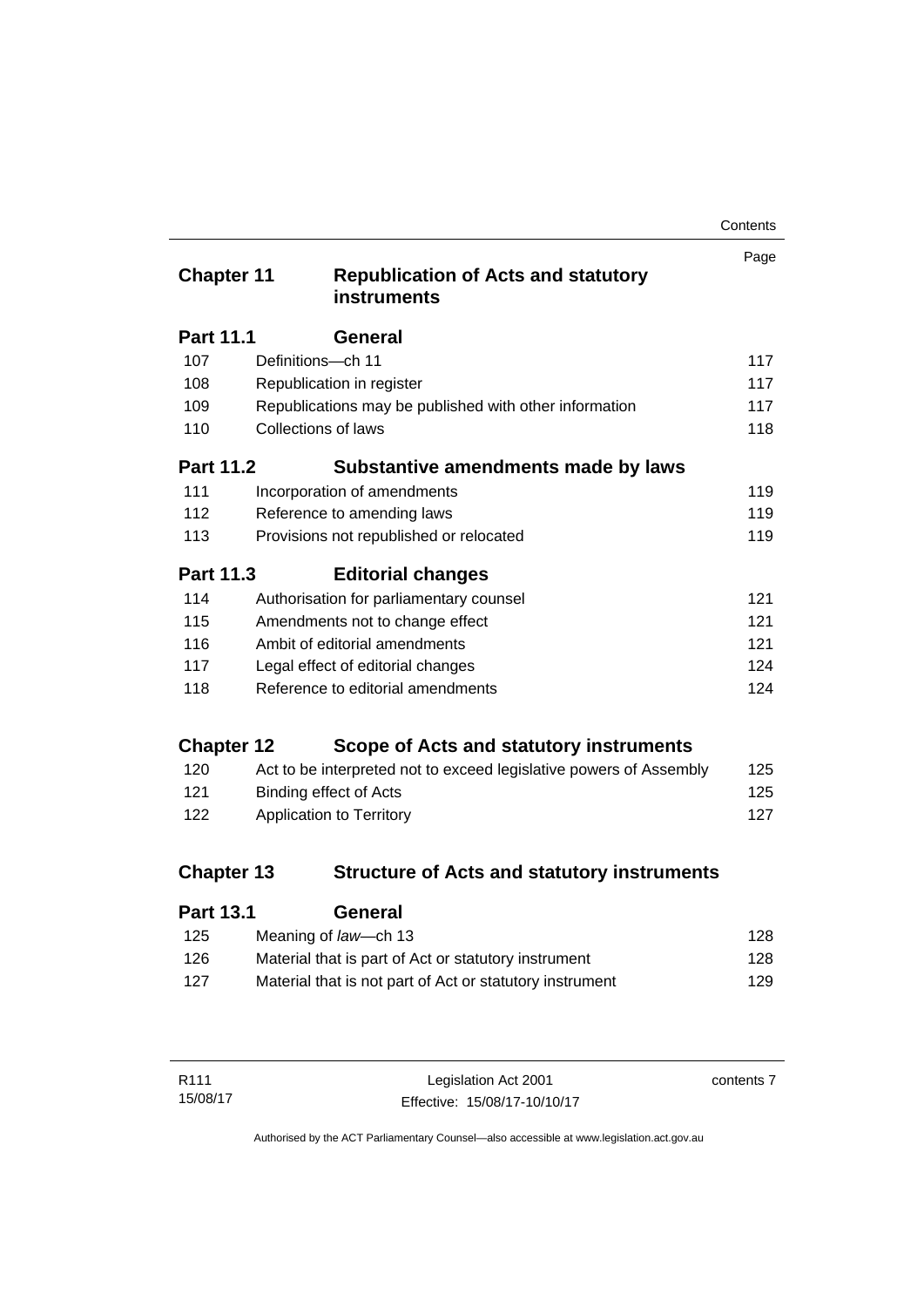| Contents |
|----------|
|----------|

|                   |                                                                        | Page |
|-------------------|------------------------------------------------------------------------|------|
| <b>Part 13.2</b>  | <b>Particular kinds of provisions</b>                                  |      |
| 130               | What is a definition?                                                  | 131  |
| 131               | Signpost definitions                                                   | 132  |
| 132               | Examples                                                               | 133  |
| 133               | Penalty units                                                          | 134  |
| 134               | Penalties at end of sections and subsections                           | 134  |
| 135               | Penalties not at end of sections and subsections                       | 137  |
| <b>Chapter 14</b> | Interpretation of Acts and statutory<br><b>instruments</b>             |      |
| <b>Part 14.1</b>  | <b>Purpose and scope</b>                                               |      |
| 136               | Meaning of Act-ch 14                                                   | 139  |
| 137               | Purpose and scope-ch 14                                                | 139  |
| <b>Part 14.2</b>  | Key principles of interpretation                                       |      |
| 138               | Meaning of working out the meaning of an Act-pt 14.2                   | 140  |
| 139               | Interpretation best achieving Act's purpose                            | 140  |
| 140               | Legislative context                                                    | 141  |
| 141               | Non-legislative context generally                                      | 142  |
| 142               | Non-legislative context-material that may be considered                | 143  |
| 143               | Law stating material for consideration in working out meaning          | 144  |
| <b>Chapter 15</b> | Aids to interpretation                                                 |      |
| <b>Part 15.1</b>  | <b>General</b>                                                         |      |
| 144               | Meaning of commonly-used terms                                         | 146  |
| 145               | Gender and number                                                      | 146  |
| 146               | Meaning of may and must                                                | 146  |
| 147               | Changes of drafting practice not to affect meaning                     | 147  |
| 148               | Terms used in instruments have same meanings as in authorising<br>laws | 148  |
| 149               | Age in years                                                           | 148  |
| 150               | Measurement of distance                                                | 148  |
| contents 8        | Legislation Act 2001                                                   | R111 |

Effective: 15/08/17-10/10/17 15/08/17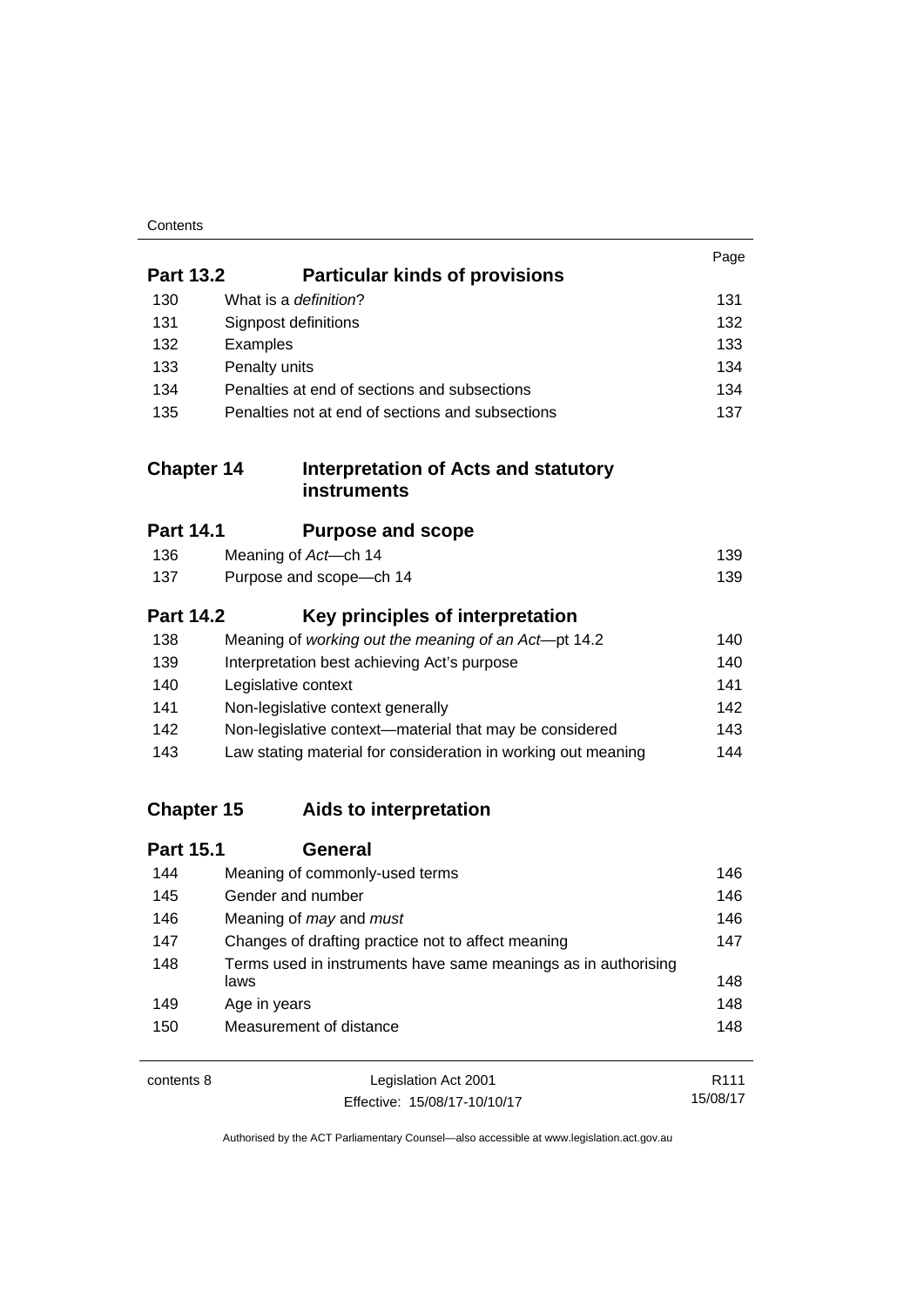|                   |                                                                                   | Contents   |
|-------------------|-----------------------------------------------------------------------------------|------------|
|                   |                                                                                   | Page       |
| 151               | Working out periods of time generally                                             | 149        |
| 151A              | Periods of time ending on non-working days                                        | 151        |
| 151B              | Doing things for which no time is fixed                                           | 152        |
| 151C              | Power to extend time                                                              | 153        |
| 152               | Continuing effect of obligations                                                  | 154        |
| <b>Part 15.2</b>  | <b>Definitions</b>                                                                |            |
| 155               | Definitions apply subject to contrary intention                                   | 155        |
| 156               | Application of definitions in dictionaries and sections                           | 155        |
| 157               | Defined terms—other parts of speech and grammatical forms                         | 157        |
| <b>Part 15.3</b>  | References to various entities and things                                         |            |
| 160               | References to people generally                                                    | 158        |
| 161               | Corporations liable to offences                                                   | 159        |
| 162               | References to a Minister or the Minister                                          | 160        |
| 163               | References to a director-general or the director-general                          | 161        |
| 164               | References to Australian Standards etc.                                           | 162        |
| 165               | References to Assembly committees that no longer exist                            | 163        |
| 168               | References to person with interest in land include personal<br>representative etc | 163        |
| 169               | References to domestic partner and domestic partnership                           | 163        |
| 169A              | References to transgender people                                                  | 164        |
| 169B              | References to intersex people                                                     | 165        |
| <b>Part 15.4</b>  | Preservation of certain common law                                                |            |
|                   | privileges                                                                        |            |
| 170               | Privileges against self-incrimination and exposure to civil penalty               | 166        |
| 171               | Client legal privilege                                                            | 166        |
|                   | Courts, tribunals and other decision-makers                                       |            |
| <b>Chapter 16</b> |                                                                                   |            |
| 175               | Meaning of law-ch 16                                                              | 167        |
| 176               | Jurisdiction of courts and tribunals                                              | 167        |
| 177               | Recovery of amounts owing under laws                                              | 167        |
| 178               | Power to decide includes power to take evidence etc                               | 167        |
| 179               | Content of statements of reasons for decisions                                    | 168        |
| R <sub>111</sub>  | Legislation Act 2001                                                              | contents 9 |
| 15/08/17          | Effective: 15/08/17-10/10/17                                                      |            |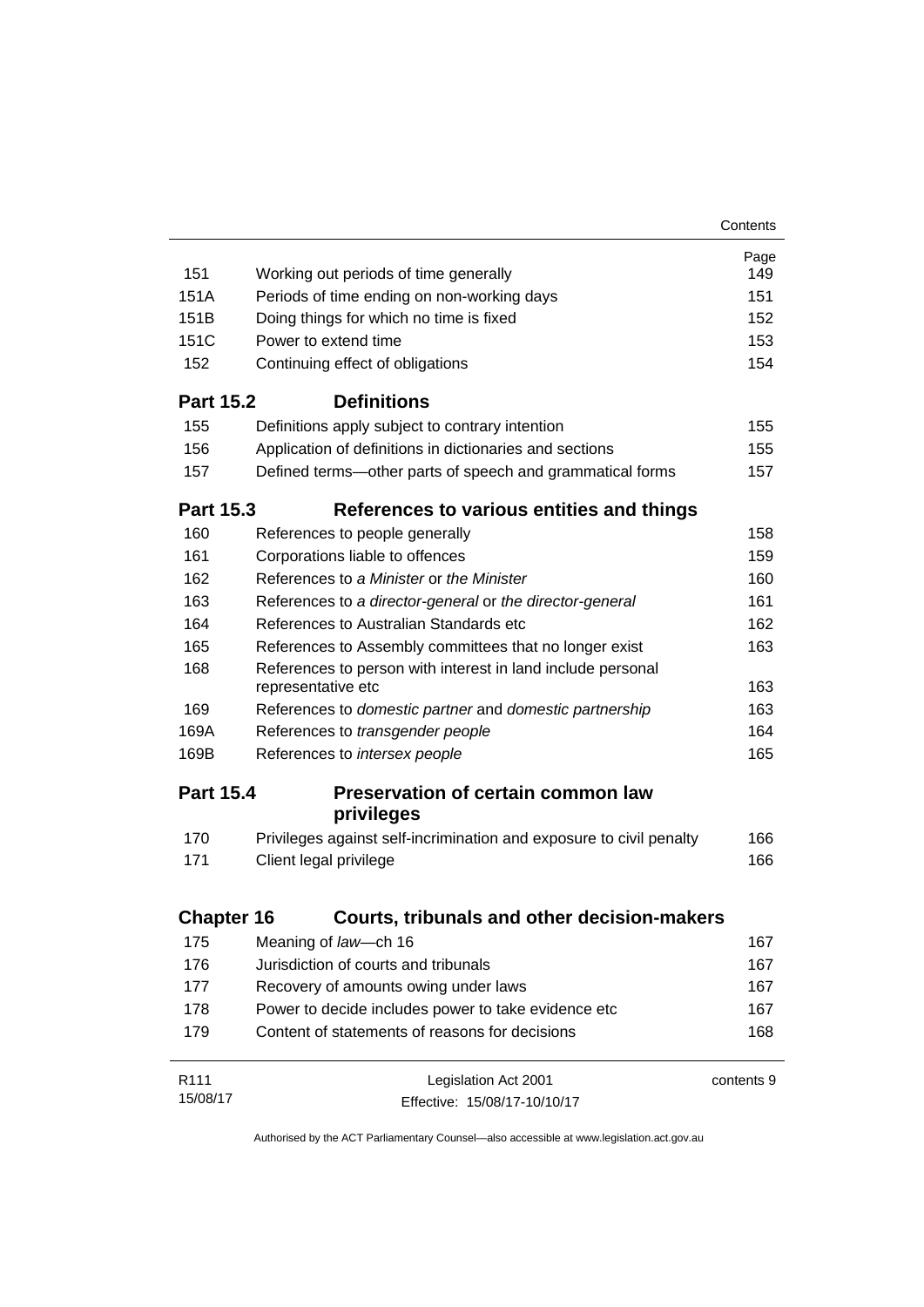#### **Contents**

| 180               | Power to make decision includes power to reverse or change            | Page<br>169                  |
|-------------------|-----------------------------------------------------------------------|------------------------------|
| <b>Chapter 17</b> | <b>Entities and positions</b>                                         |                              |
| 182               | Meaning of law-ch 17                                                  | 170                          |
| 183               | Change of name of entity                                              | 170                          |
| 184               | Change in constitution of entity                                      | 170                          |
| 184A              | References to entity                                                  | 171                          |
| 185               | References to occupant of position                                    | 171                          |
| 186               | Change of name of position                                            | 172                          |
| 187               | Chair and deputy chair etc                                            | 172                          |
| <b>Chapter 18</b> | <b>Offences</b>                                                       |                              |
| 188               | Meaning of ACT law-ch 18                                              | 173                          |
| 189               | Reference to offence includes reference to related ancillary offences | 173                          |
| 190               | Indictable and summary offences                                       | 174                          |
| 191               | Offences against 2 or more laws                                       | 174                          |
| 192               | When must prosecutions begin?                                         | 175                          |
| 193               | Continuing offences                                                   | 176                          |
| <b>Chapter 19</b> | <b>Administrative and machinery provisions</b>                        |                              |
| <b>Part 19.1</b>  | <b>Introductory</b>                                                   |                              |
| 195               | Meaning of law-ch 19                                                  | 177                          |
| <b>Part 19.2</b>  | <b>Functions</b>                                                      |                              |
| 196               | Provision giving function gives power to exercise function            | 178                          |
| 197               | Statutory functions may be exercised from time to time                | 178                          |
| 199               | <b>Functions of bodies</b>                                            | 178                          |
| 200               | Functions of occupants of positions                                   | 180                          |
| <b>Part 19.3</b>  | <b>Appointments</b>                                                   |                              |
| Division 19.3.1   | Appointments-general                                                  |                              |
| 205               | Application-div 19.3.1                                                | 181                          |
| contents 10       | Legislation Act 2001                                                  | R <sub>111</sub><br>15/08/17 |
|                   | Effective: 15/08/17-10/10/17                                          |                              |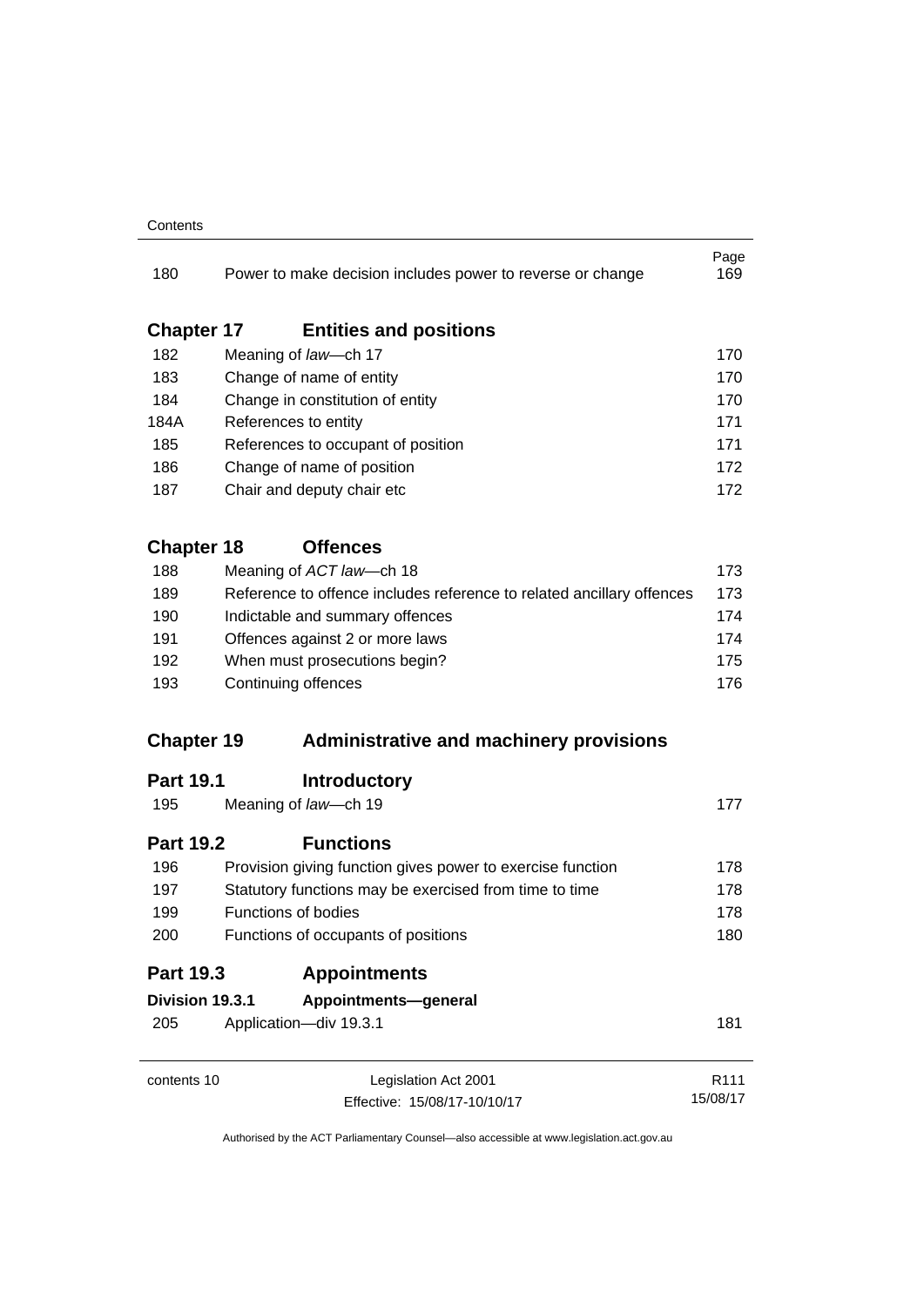|                  |                                                                               | Contents    |
|------------------|-------------------------------------------------------------------------------|-------------|
|                  |                                                                               | Page        |
| 206              | Appointments must be in writing etc                                           | 181         |
| 207              | Appointment may be by name or position                                        | 181         |
| 208              | Power of appointment includes power to suspend etc                            | 182         |
| 209              | Power of appointment includes power to make acting appointment                | 182         |
| 210              | Resignation of appointment                                                    | 184         |
| 211              | Appointment not affected by appointer changes                                 | 184         |
| 212              | Appointment not affected by defect etc                                        | 184         |
| Division 19.3.2  | <b>Acting appointments</b>                                                    |             |
| 215              | Application-div 19.3.2                                                        | 185         |
| 216              | Acting appointments must be in writing etc                                    | 185         |
| 217              | Acting appointment may be made by name or position                            | 185         |
| 218              | Instrument may provide when acting appointment has effect etc                 | 186         |
| 219              | Appointer may decide terms of acting appointment etc                          | 186         |
| 220              | Appointee may exercise functions under acting appointment etc                 | 187         |
| 221              | How long does an acting appointment operate?                                  | 187         |
| 222              | Resignation of acting appointment                                             | 188         |
| 223              | Effect of acting appointment on substantive appointment etc                   | 188         |
| 224              | Acting appointment not affected by appointer changes                          | 189         |
| 225              | Acting appointment not affected by defect etc                                 | 189         |
|                  | Division 19.3.2A<br><b>Standing acting arrangements</b>                       |             |
| 225A             | Application-div 19.3.2A                                                       | 190         |
| 225B             | Person acting under standing acting arrangement may exercise<br>functions etc | 190         |
| Division 19.3.3  | <b>Appointments-Assembly consultation</b>                                     |             |
| 226              | Meaning of statutory position-div 19.3.3                                      | 190         |
| 227              | Application-div 19.3.3                                                        | 191         |
| 228              | Consultation with appropriate Assembly committee                              | 191         |
| 229              | Appointment is disallowable instrument                                        | 192         |
| <b>Part 19.4</b> | <b>Delegations</b>                                                            |             |
| 230              | Application-pt 19.4 generally                                                 | 193         |
| 231              | Application-pt 19.4 to subdelegations                                         | 193         |
| 232              | Delegation must be in writing etc                                             | 193         |
| 233              | Delegation may be made by name or position                                    | 194         |
| R111             | Legislation Act 2001                                                          | contents 11 |

Effective: 15/08/17-10/10/17

15/08/17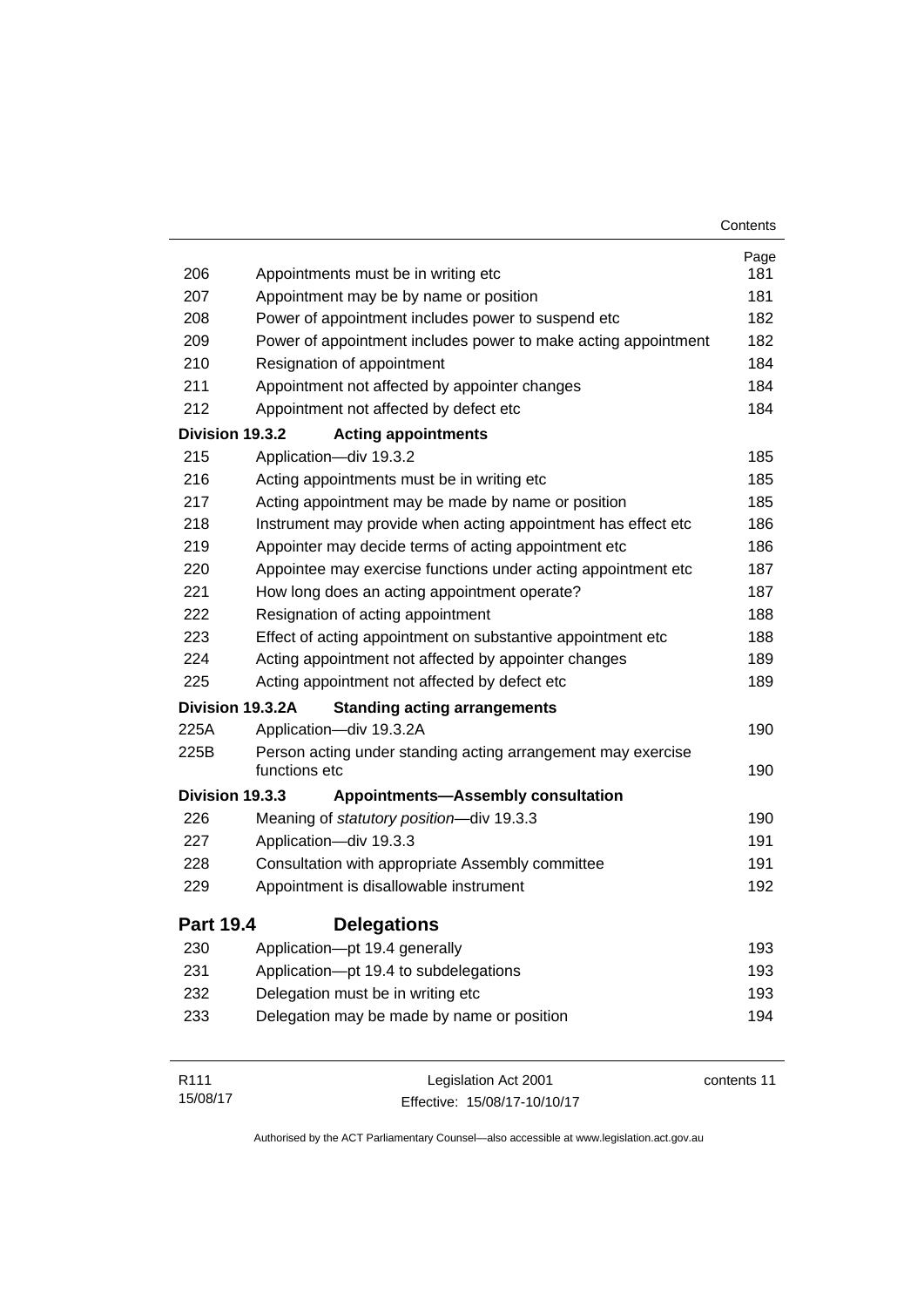| Contents          |                                                                  |                  |
|-------------------|------------------------------------------------------------------|------------------|
|                   |                                                                  | Page             |
| 234               | Instrument may provide when delegation has effect etc            | 194              |
| 235               | Delegation may be made to 2 or more delegates                    | 194              |
| 236               | Power to delegate may not be delegated                           | 195              |
| 237               | Delegation may be amended or revoked                             | 195              |
| 238               | Appointer responsible for delegated function                     | 196              |
| 239               | Exercise of delegation by delegate                               | 196              |
| 240               | Appointer may exercise delegated function                        | 196              |
| 241               | Delegation not affected by appointer changes                     | 197              |
| 242               | Delegation not affected by defect etc                            | 197              |
| <b>Part 19.5</b>  | <b>Service of documents</b>                                      |                  |
| 245               | Application-pt 19.5                                              | 198              |
| 246               | Definitions-pt 19.5                                              | 198              |
| 247               | Service of documents on individuals                              | 200              |
| 248               | Service of documents on corporations                             | 200              |
| 249               | Service of documents on agencies                                 | 201              |
| 250               | When document taken to be served                                 | 201              |
| 251               | Other laws not affected etc                                      | 203              |
| 252               | Powers of courts and tribunals not affected                      | 203              |
| <b>Part 19.6</b>  | <b>Functions of Executive and Ministers</b>                      |                  |
| 253               | Exercise of functions of Executive                               | 204              |
| 254               | Administration of matters not allocated                          | 204              |
| 254A              | Delegation by Minister                                           | 205              |
| <b>Part 19.7</b>  | <b>Other matters</b>                                             |                  |
| 255               | Forms                                                            | 206              |
| 256               | Production of records kept in computers etc                      | 208              |
| 257               | Out-of-session presentation of documents to Legislative Assembly | 208              |
| <b>Chapter 20</b> | <b>Miscellaneous</b>                                             |                  |
| 300               | Delegation by parliamentary counsel                              | 211              |
| 301               | References to Administration Act 1989 etc                        | 211              |
| 302               | Regulation-making power                                          | 211              |
|                   |                                                                  |                  |
| contents 12       | Legislation Act 2001                                             | R <sub>111</sub> |

15/08/17

Effective: 15/08/17-10/10/17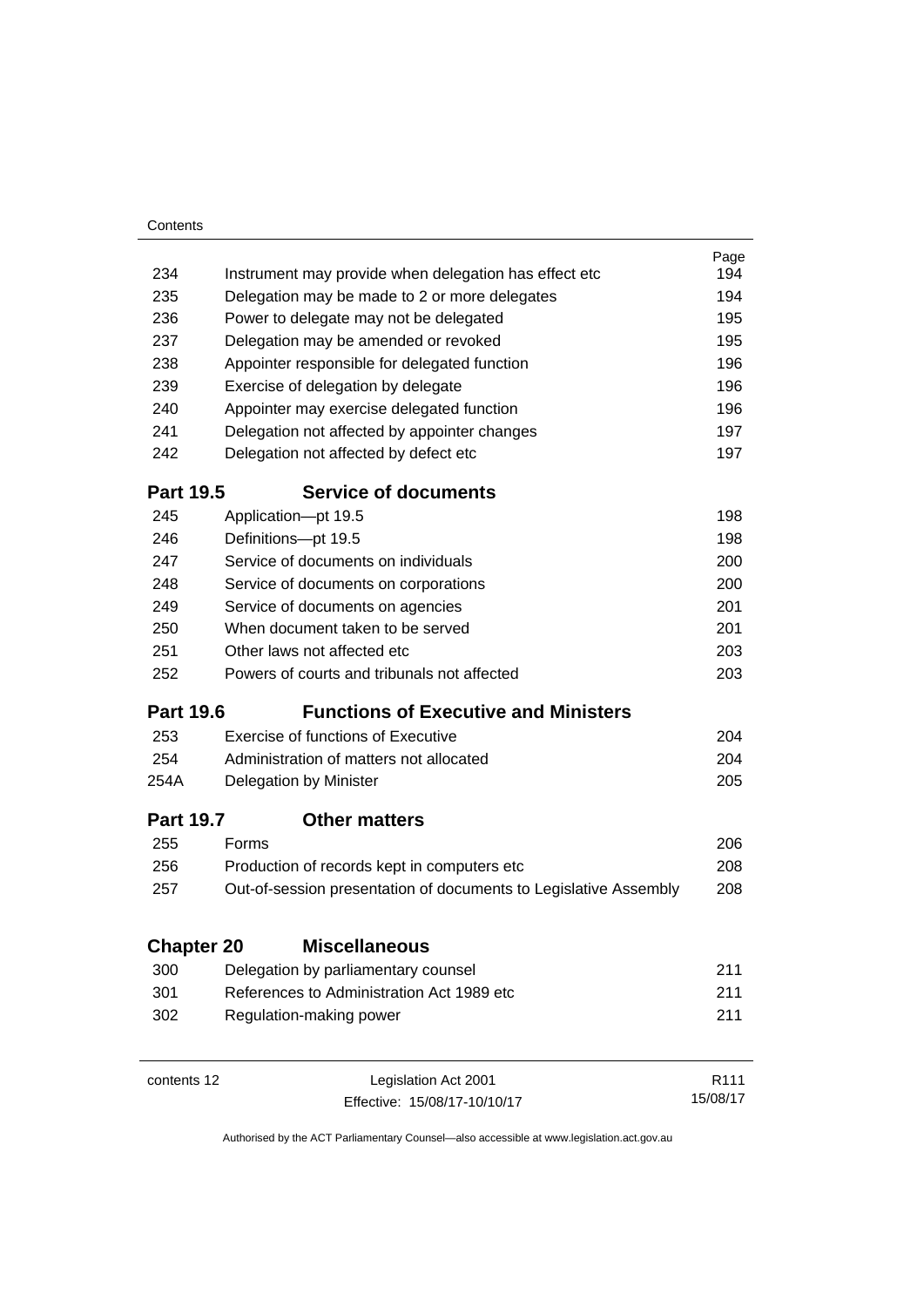|                                                      |                                                                      | Contents    |
|------------------------------------------------------|----------------------------------------------------------------------|-------------|
| <b>Schedule 1</b>                                    | Acts included in sources of law in the ACT                           | Page<br>212 |
| <b>Part 1.1</b>                                      | Former NSW and UK Acts in force before<br>establishment of Territory | 212         |
| <b>Part 1.2</b>                                      | Former NSW Acts applied after establishment of<br><b>Territory</b>   | 213         |
| <b>Dictionary</b>                                    |                                                                      | 214         |
| Part 1                                               | <b>Meaning of commonly-used terms</b>                                | 214         |
| Part 2                                               | Terms for Legislation Act 2001 only                                  | 247         |
| <b>Endnotes</b><br>$\overline{a}$ and $\overline{a}$ | والمنابذ والمساوية والتنابية والترامي                                | <b>OF</b> 4 |

|   | About the endnotes     | 251 |
|---|------------------------|-----|
| 2 | Abbreviation key       | 251 |
| 3 | Legislation history    | 252 |
| 4 | Amendment history      | 268 |
| 5 | Earlier republications | 308 |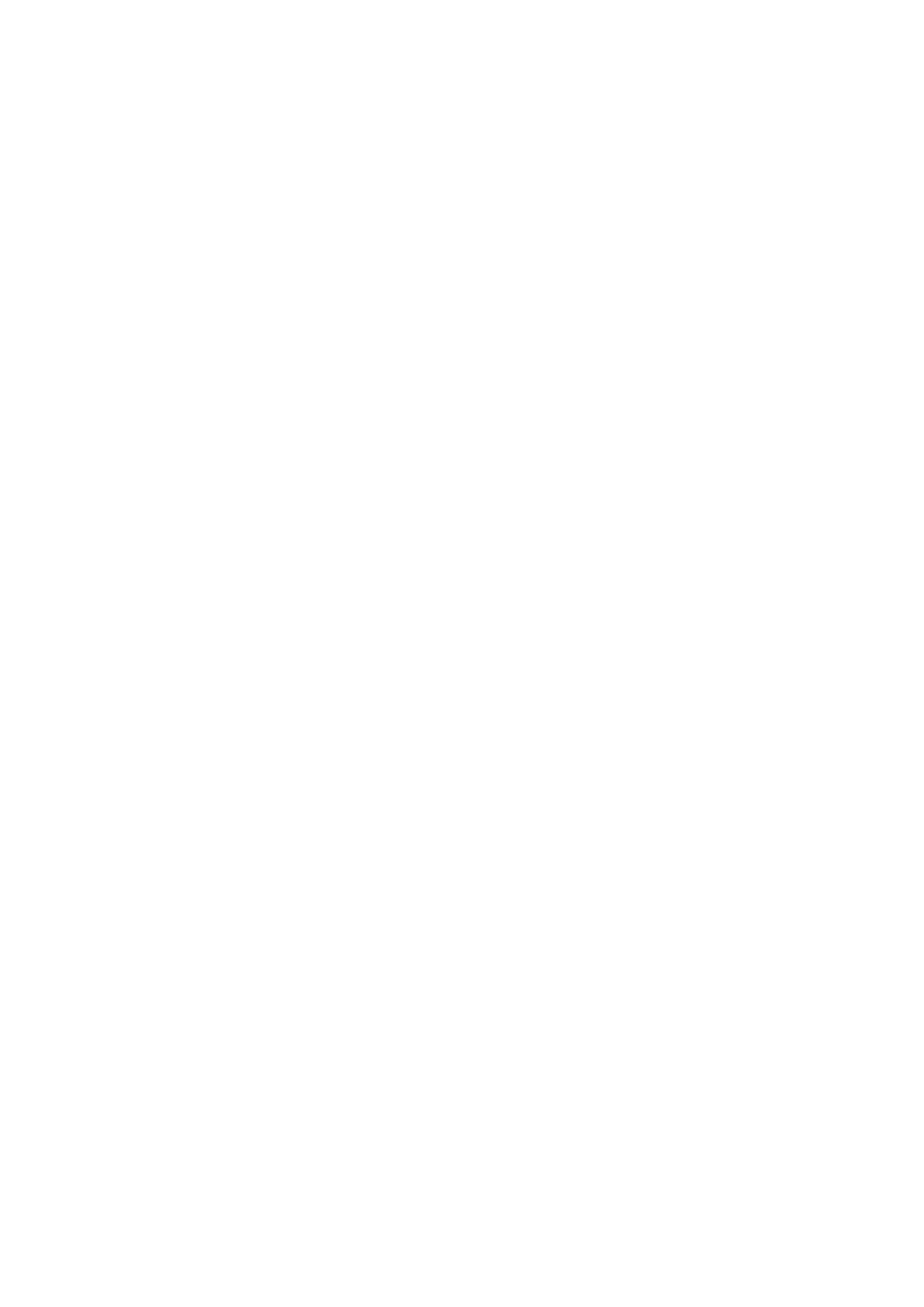

# **Legislation Act 2001**

An Act about legislation

l

R111 15/08/17

Legislation Act 2001 Effective: 15/08/17-10/10/17 page 1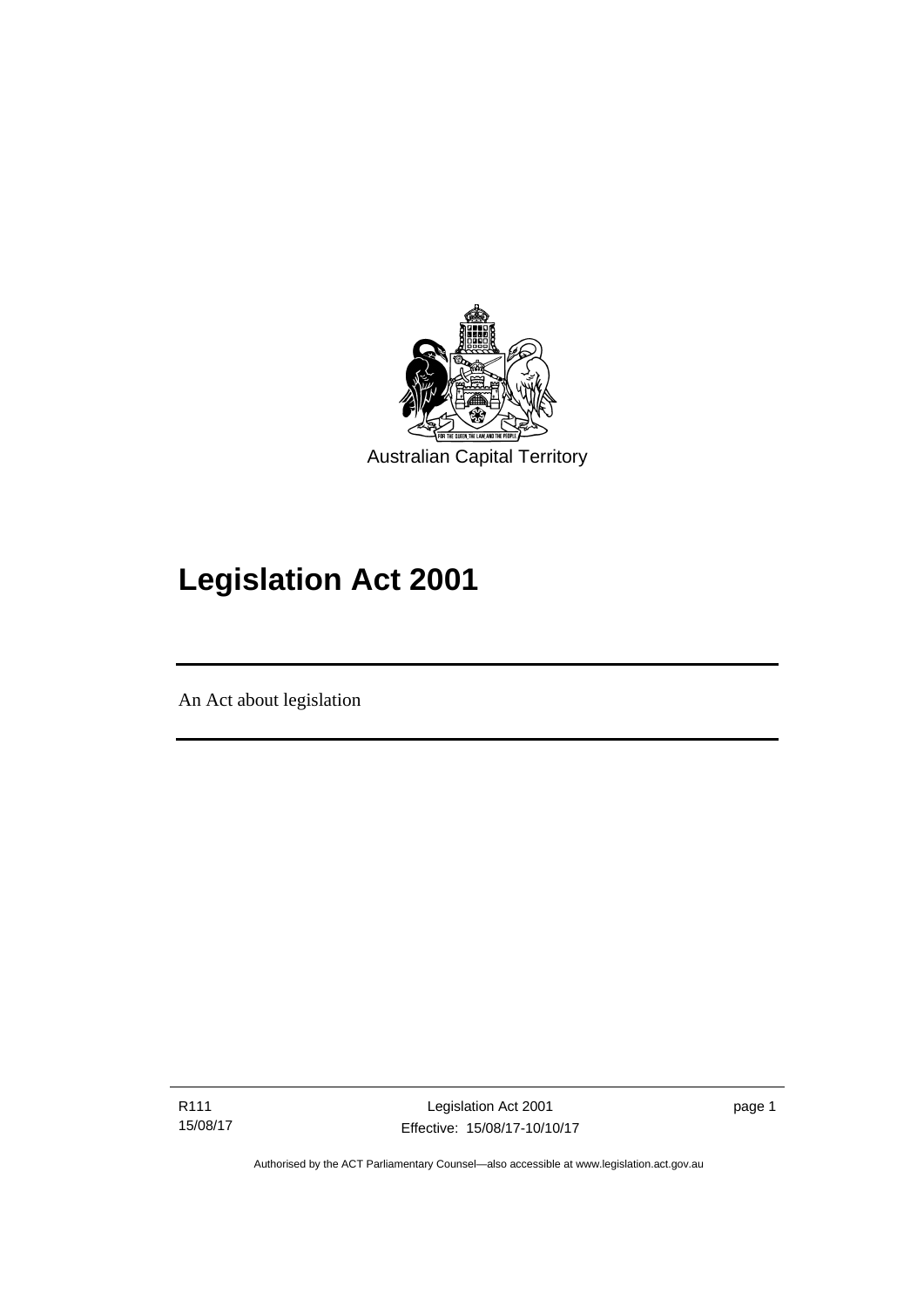**Chapter 1** Preliminary<br>**Part 1.1** General General

Section 1

## <span id="page-17-0"></span>**Chapter 1** Preliminary

## <span id="page-17-1"></span>**Part 1.1 General**

## <span id="page-17-2"></span>**1 Name of Act**

This Act is the *Legislation Act 2001.* 

## <span id="page-17-3"></span>**2 Dictionary**

The dictionary at the end of this Act is part of this Act.

- *Note 1* The dictionary at the end of an Act usually defines certain terms used in the Act, and includes references (*signpost definitions*) to other terms defined elsewhere in the Act. However, in this Act the dictionary is divided into 2 parts.
- *Note 2* Pt 1 defines terms commonly used in Acts (including this Act) and statutory instruments. For example, because of the definition '*calendar month* means one of the 12 months of the year.', the term 'calendar month' has the defined meaning wherever the term is used in an Act or statutory instrument unless the Act or instrument provides otherwise or the contrary intention otherwise appears (see s 144 and s 155).
- *Note 3* Pt 2 defines certain terms used in this Act. For example, the signpost definition '*administrator*, for part 19.5 (Service of documents)—see section 246.' means that the term 'administrator' is defined in s 246 for this Act, pt 19.5. A definition in pt 2 applies to all of this Act unless the definition, or another provision of this Act, provides otherwise or the contrary intention otherwise appears (see s 155 and s 156 (1)).

## <span id="page-17-4"></span>**2A Notes**

A note included in this Act is explanatory and is not part of this Act.

*Note* See s 127 (1), (4) and (5) for the legal status of notes.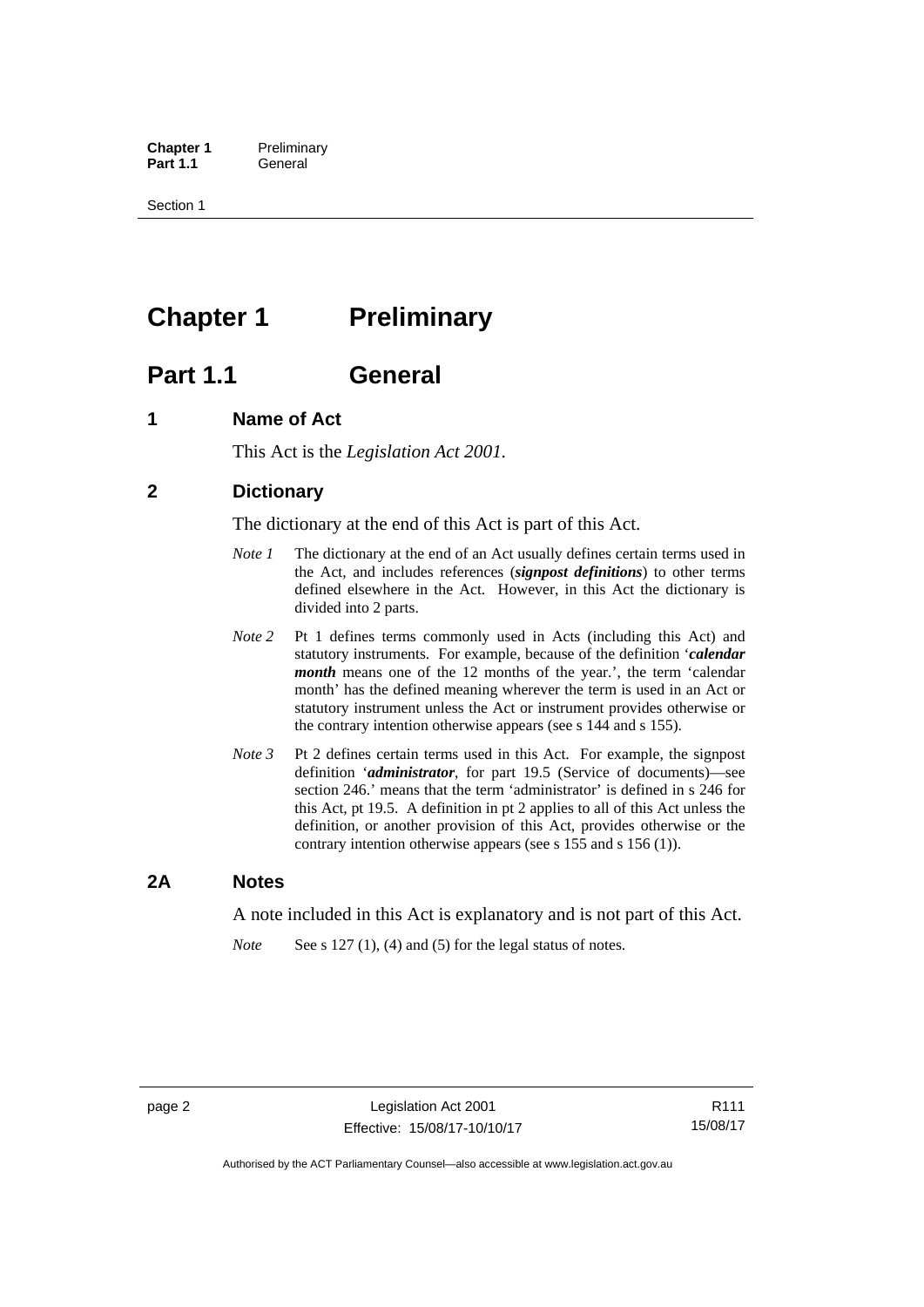## <span id="page-18-0"></span>**3 Objects**

- (1) The main object of this Act is to make legislation more accessible.
- (2) This is to be achieved particularly by—
	- (a) encouraging access to legislation through the internet, while maintaining access to printed legislation; and
	- (b) restating the law dealing with the 'life cycle' of legislation, improving its structure and content, and simplifying its provisions where practicable; and
	- (c) assisting users of legislation to find, read, understand and use legislation by—
		- (i) facilitating the shortening and simplification of legislation; and
		- (ii) promoting consistency in the form and language of legislation; and
		- (iii) providing rules about the interpretation of legislation; and
		- (iv) facilitating the updating and republication of legislation to ensure its ready availability.
- (3) For this section, the '*life cycle*' of legislation includes the making (where relevant), notification, commencement, presentation and disallowance (where relevant), operation, interpretation, proof, republication, amendment and repeal of legislation and instruments made under legislation.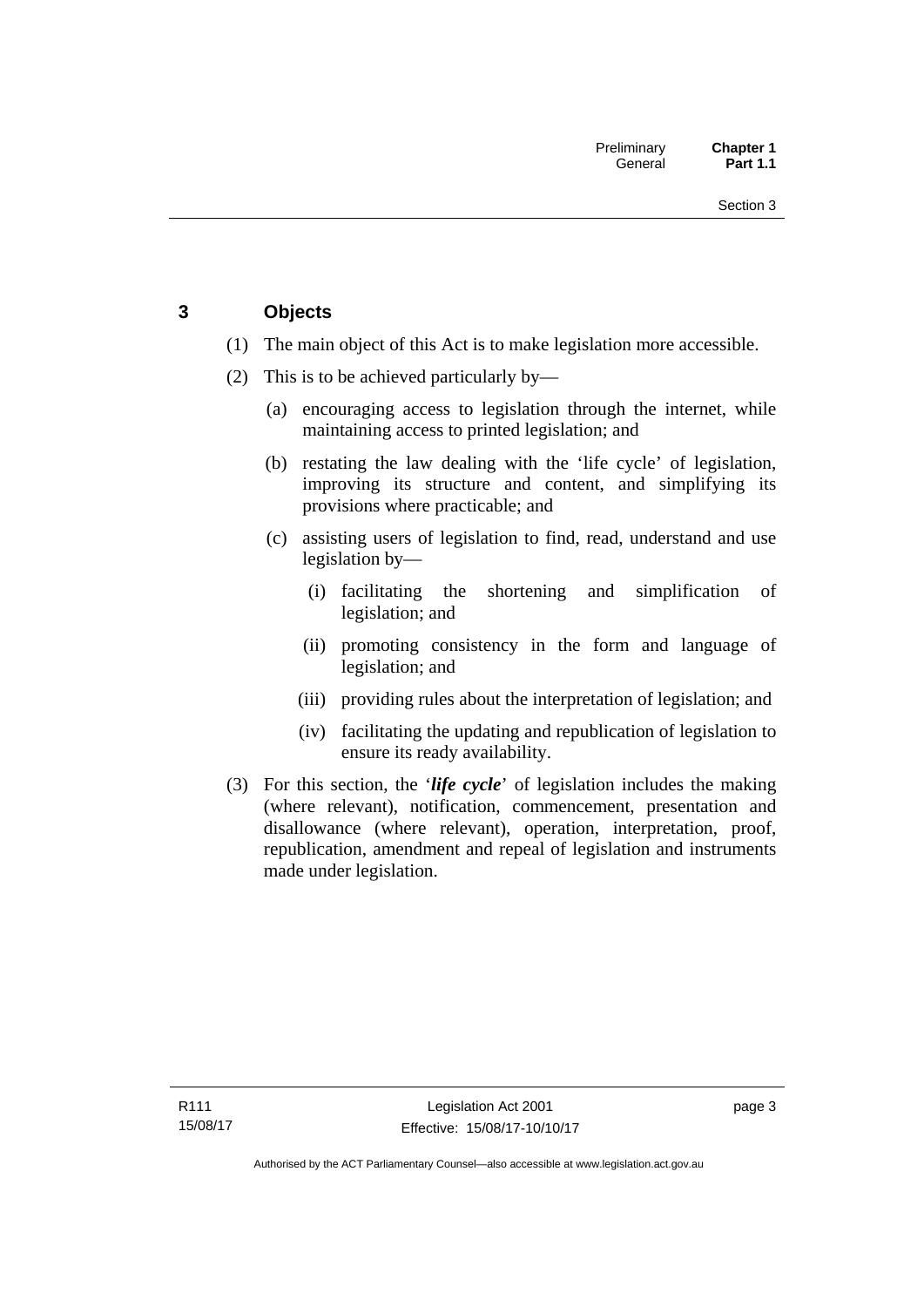## <span id="page-19-0"></span>**4 Application of Act**

- (1) This Act applies to all Acts (including this Act) and statutory instruments.
- (2) In particular, Acts and statutory instruments are taken to be made on the basis that they will operate in conjunction with this Act.

#### **Examples**

- 1 An Act imposes an obligation and provides that people who 'fail' to carry out the obligation are liable to the penalty. The Act does not, however, define 'fail' or indicate that the word is used in a special way. In accordance with this Act, dictionary, pt 1 (see s 144), the word 'fail' includes 'refuse'. In other words, a person who refuses to carry out the obligation will be subject to the penalty in the same way as someone who only neglects the obligation. In this case, the presence in an Act of a word that is defined in this Act attracts the operation of the definition in the dictionary.
- 2 The *XYZ Act 2001* contains the following provision:

The Minister may determine fees for this Act.

Because the XYZ Act authorises a fee to be determined 'for this Act', this Act, s 56 applies and therefore the provisions of pt 6.3 (Making of certain statutory instruments about fees) apply to the determination of fees under the provision. In this case, the operation of provisions of this Act is attracted because the *XYZ Act 2001* contains a provision that triggers the application of the part.

- *Note 1* The determination of a fee by a Minister under an Act is a disallowable instrument and must be in writing (see s 9 (1) (b) and s 42 (2)).
- *Note 2* An example is part of the Act, is not exhaustive and may extend, but does not limit, the meaning of the provision in which it appears (see s 126 and s 132).
- (3) This section is a determinative provision.
	- *Note* See s 5 for the meaning of determinative provisions, and s 6 for their displacement.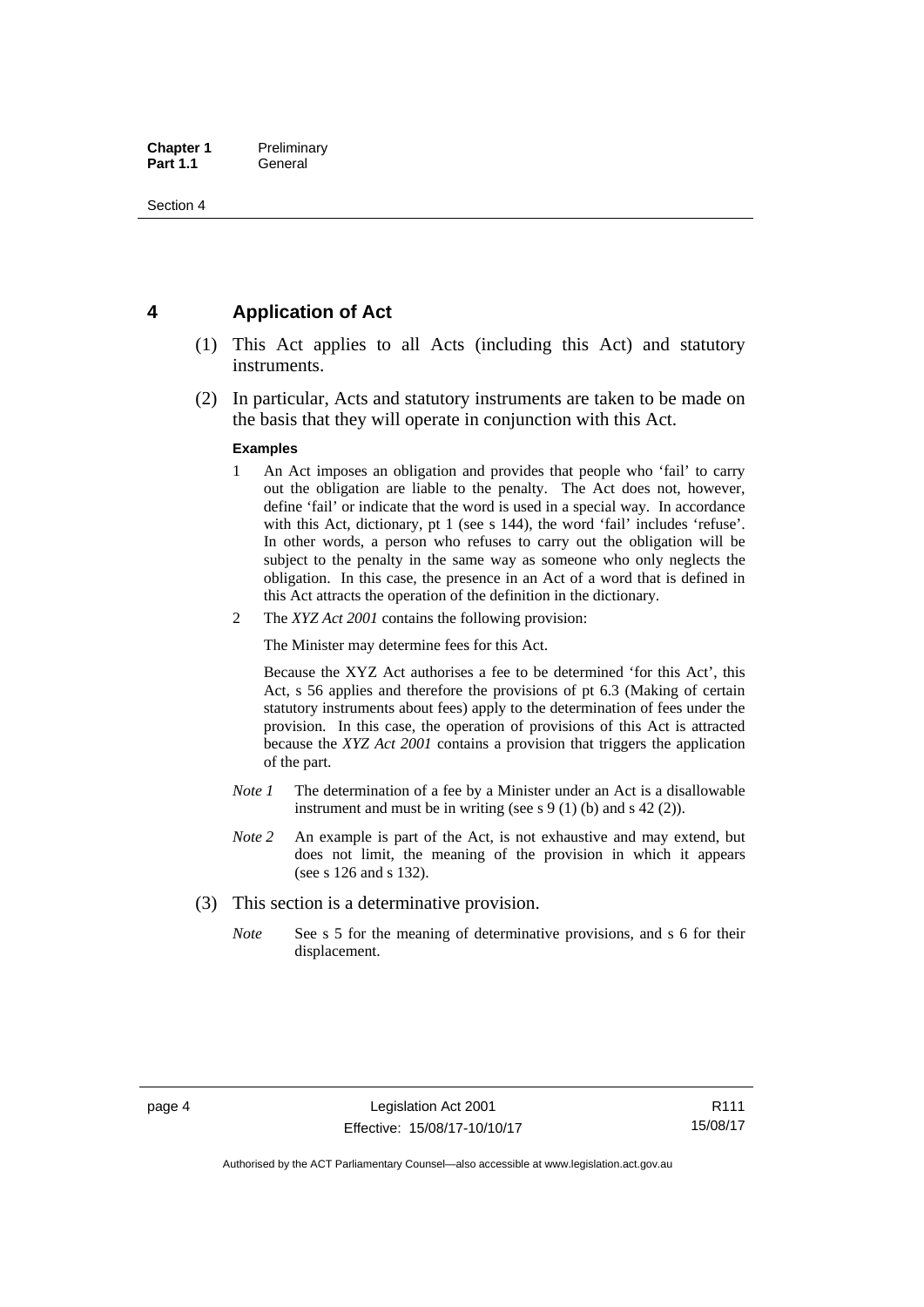## <span id="page-20-0"></span>**5 Determinative and non-determinative provisions**

- (1) This Act consists of determinative and non-determinative provisions.
- (2) A *determinative provision* is a provision of this Act that is declared to be a determinative provision.

#### **Example**

Section 4 (3) provides that s 4 is a determinative provision.

(3) A *non-determinative provision* is any other provision of this Act.

#### **Example**

Section 3 does not contain a provision corresponding to s 4 (3). Therefore, s 3 is not a determinative provision.

*Note* An example is part of the Act, is not exhaustive and may extend, but does not limit, the meaning of the provision in which it appears (see s 126 and s 132).

### <span id="page-20-1"></span>**6 Legislation Act provisions must be applied**

- (1) A provision of this Act must be applied to an Act or statutory instrument, in accordance with the terms of the provision, except so far as it is displaced.
- (2) A determinative provision may be displaced expressly or by a manifest contrary intention.
- (3) A non-determinative provision may be displaced expressly or by a contrary intention.
	- *Note* For the distinction between a 'manifest contrary intention' (see s (2)) and 'contrary intention' (see s (3)), see the examples in this section.
- (4) The declaration of a provision as 'determinative' indicates that it is the intention of the Legislative Assembly that, if the provision is to be displaced at all in a particular case, a more deliberate displacement is required than if the provision were a non-determinative provision.

page 5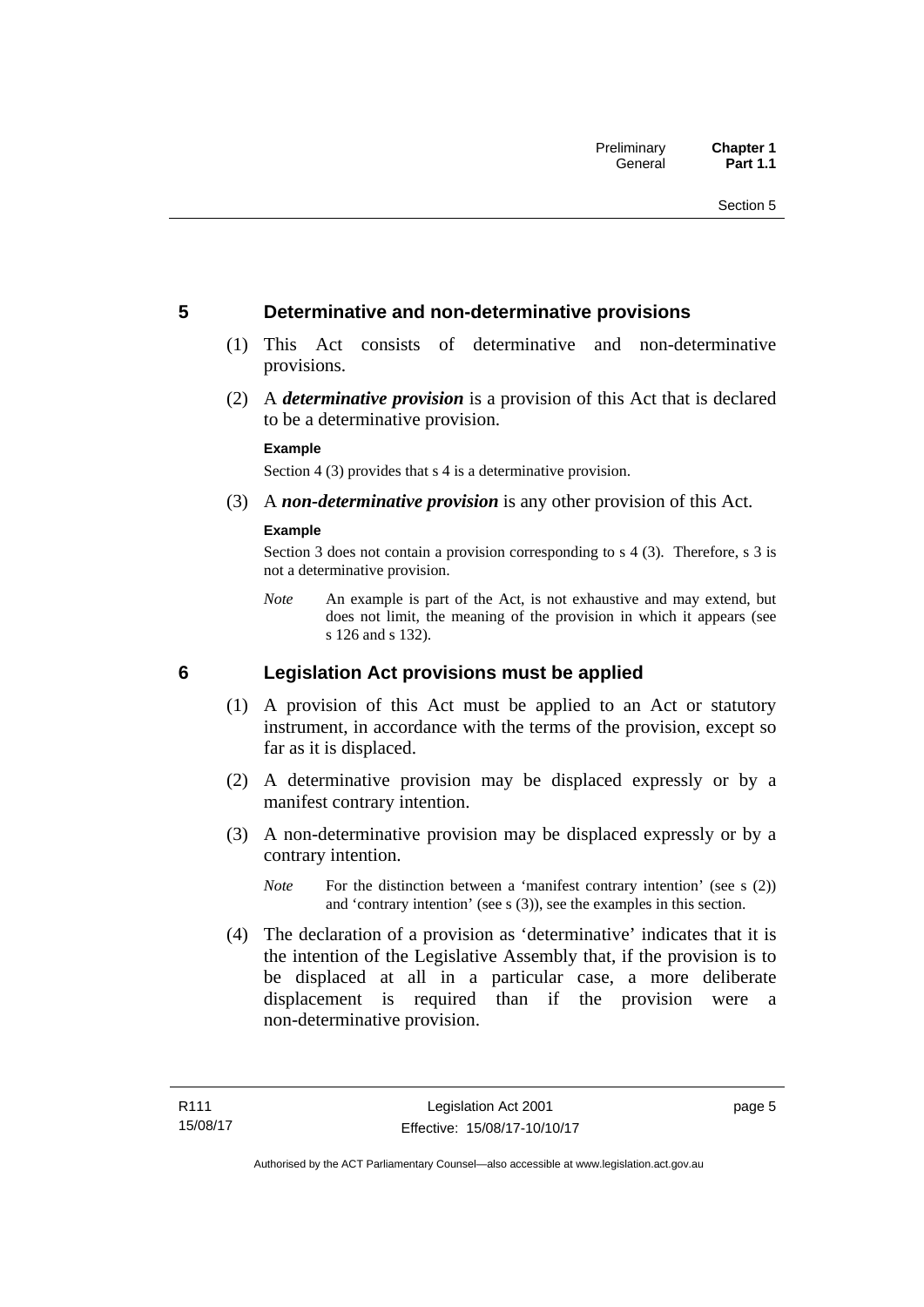- (5) This section applies despite any presumption or rule of interpretation.
- (6) A provision of this Act must not be taken to be displaced by a provision of an Act or statutory instrument so far as the provisions can operate concurrently.
- (7) In particular and without limiting subsection (5), a provision of this Act is not displaced by a provision of an Act or statutory instrument because the provisions deal with the same or a similar subject matter.
- (8) This section is a determinative provision.

#### **Examples—different kinds of displacement**

1 *Determinative provision—express displacement*

The *Collections Regulation Act 1999* (hypothetical), s 83 contains the following provision:

(2) The Legislation Act, section 47 (3) does not apply to a regulation under this Act.

Section 83 (2) illustrates a provision expressly displacing this Act, s 47 (3), a determinative provision.

2 *Determinative provision—manifest contrary intention*

The *Motor Repairers Act 2001* (hypothetical) does not contain a provision like the *Collections Regulation Act 1999*, s 83, but s 79 contains the following provision:

(3) A regulation may apply, adopt or incorporate an instrument or provision of an instrument as in force from time to time.

Section 79 (3) illustrates a provision displacing this Act, s 47 (3), a determinative provision, by a manifest contrary intention because s 79 (3) clearly contradicts s 47 (3).

R111 15/08/17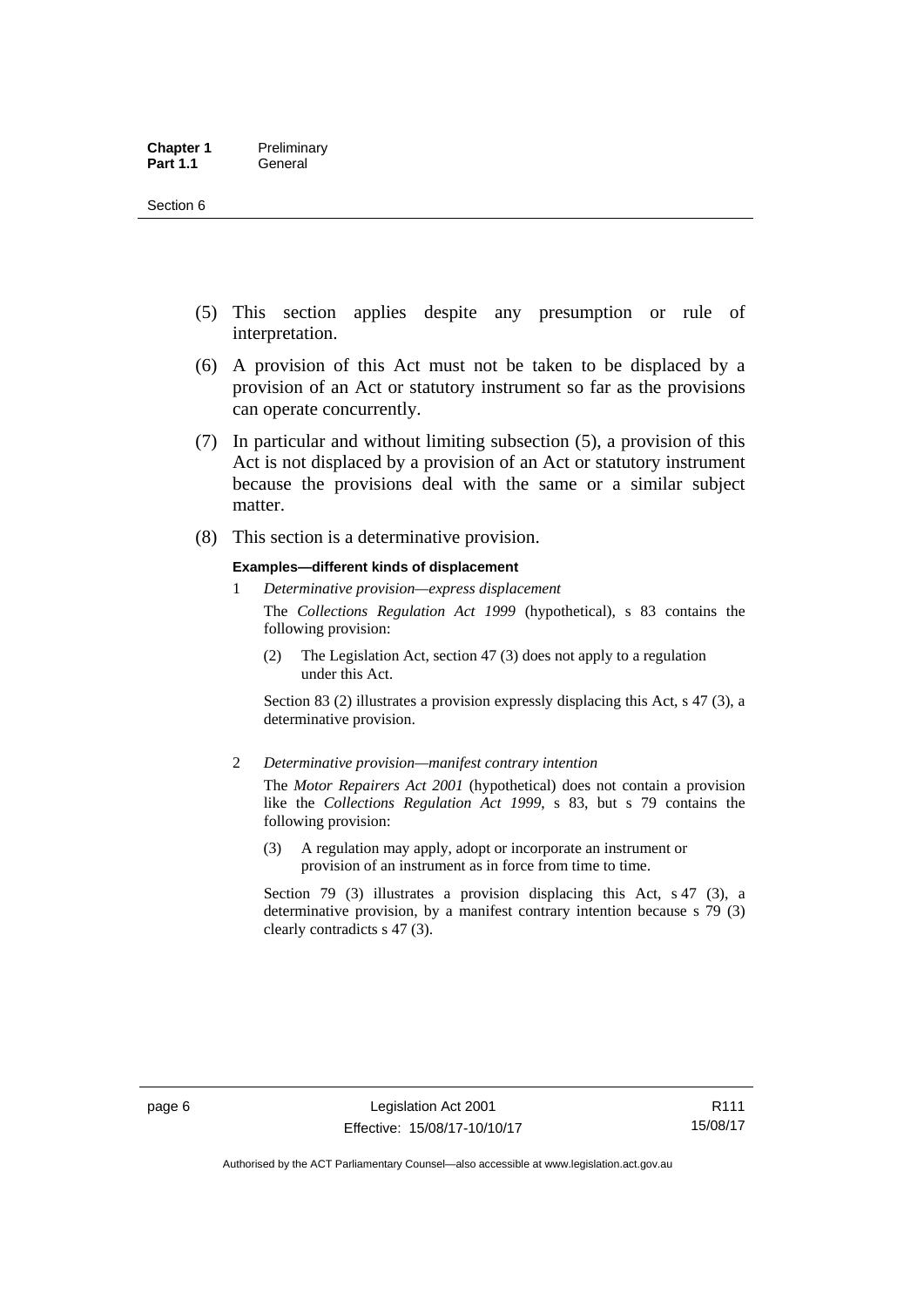#### 3 *Non-determinative provision—contrary intention*

The master of a vessel is charged with contravening the *Liquor Act 2001* (hypothetical), s 126 by selling liquor on or from 'licensed premises' otherwise than at a time authorised by the Act. It is claimed that the sale took place on the vessel. The Act defines 'licensed premises' to mean that part or those parts of a building or buildings and of the land adjoining it or them as defined by the licensing court. It is argued that the complaint is defective in that a vessel cannot be 'licensed premises'. However, s 126 is expressed to apply to 'a licensee, servant, agent or master who sells liquor on or from licensed premises'. In this case, the reference to 'master' indicates a contrary intention indicating that the section is intended to apply to liquor sold on or from vessels.

#### **Example—concurrent operation (no displacement)**

The *Small Clubs Act 2002* (hypothetical) contains the following provision about how notice of the club's annual general meeting may be served on members of a registered small club:

#### **60 Serving notice of annual general meeting**

The executive committee of a registered small club may serve notice of the annual general meeting of the club on members by pinning the notice to a noticeboard in the club house.

This Act, s 247, a non-determinative provision, allows a document to be served on an individual under an Act in a number of ways (by giving the document to the individual, by sending it by prepaid post etc), but does not mention pinning the document to a noticeboard as a method of giving the notice.

Section 247 is not displaced by the *Small Clubs Act 2002*, s 60, because—

- s 60 does not expressly displace section 247 nor does it indicate a contrary intention (see s 6 (1) and (3)) and, in particular, s 60 does not indicate an intention that the method of service it authorises is to be the only method of serving notice of annual general meetings on members of small clubs; and
- the application of s 247 is not displaced by any presumption or rule of interpretation (see s 6 (5)); and
- s 60 and s 247 can operate concurrently (see s 6 (6)) by allowing complementary methods of service; and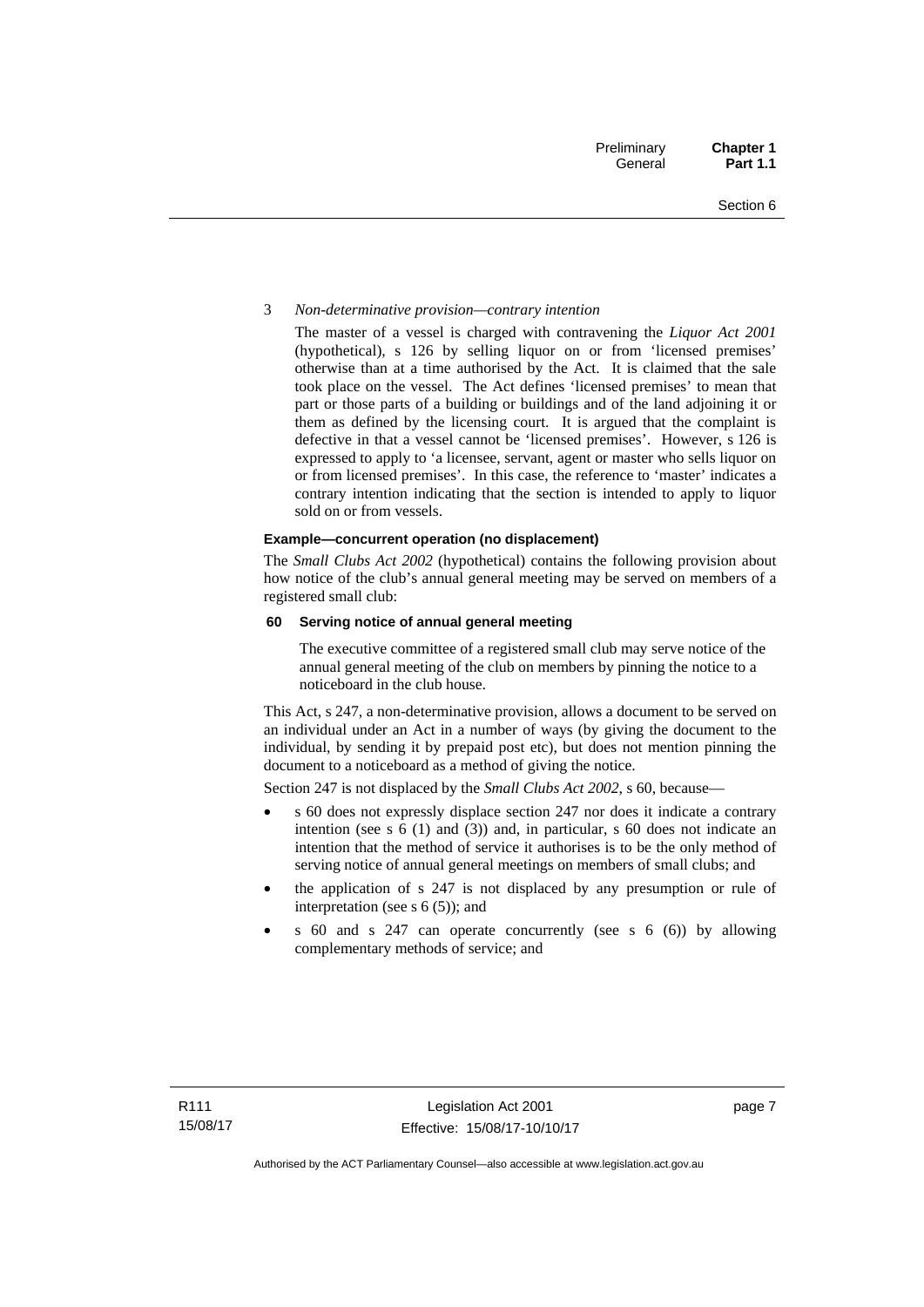Section 6

• the fact that s 60 and s 247 deal with the same (or a similar) subject matter does not of itself displace s 247 (see s 6 (7) and also s 6 (5)).

It follows, therefore, that the executive committee is free to serve notice of the annual general meeting under s 60 or s 247.

*Note* An example is part of the Act, is not exhaustive and may extend, but does not limit, the meaning of the provision in which it appears (see s 126 and s 132).

page 8 Legislation Act 2001 Effective: 15/08/17-10/10/17

R111 15/08/17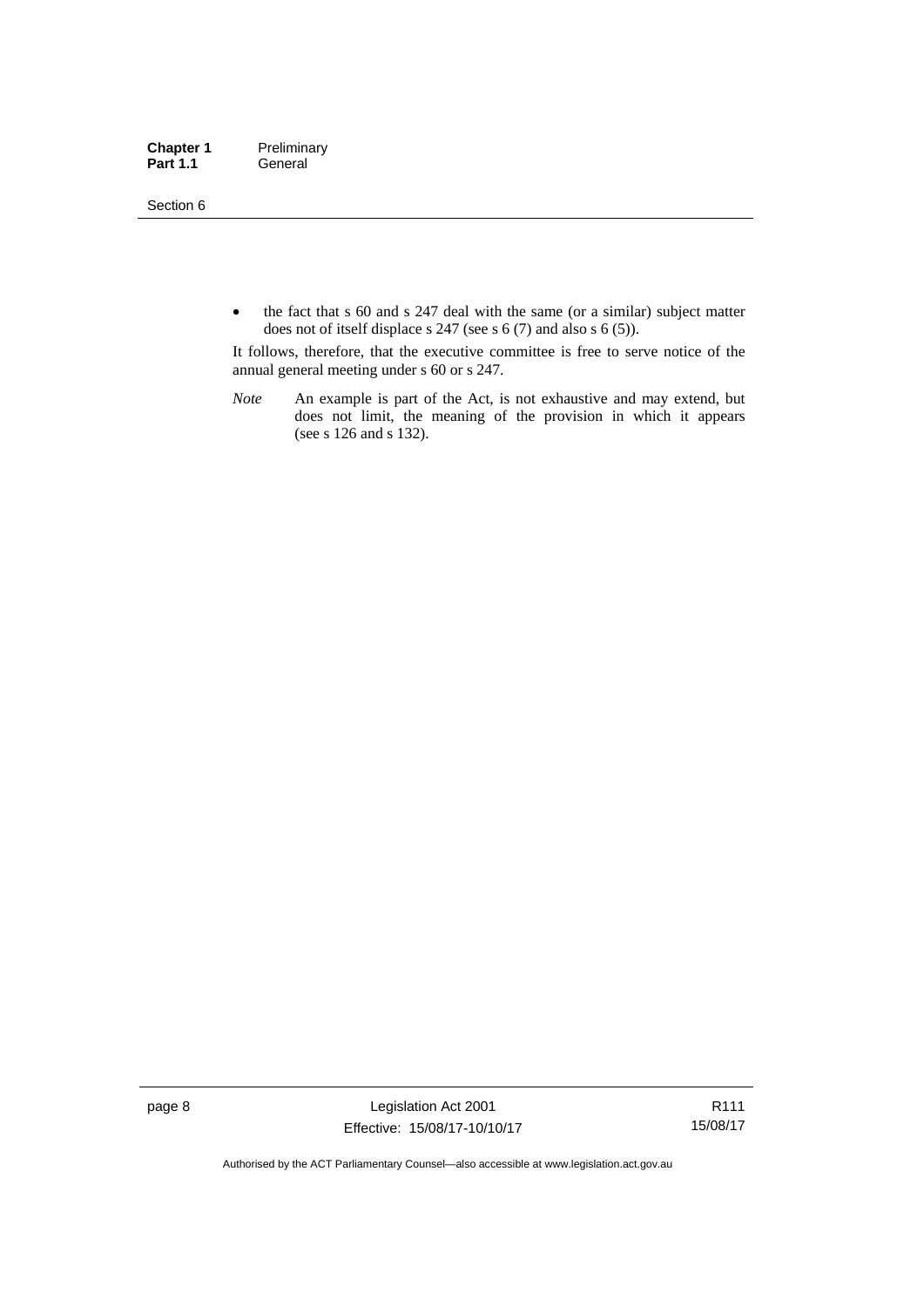## <span id="page-24-0"></span>**Part 1.2 Basic concepts**

## <span id="page-24-1"></span>**7 Meaning of** *Act* **generally**

- (1) An *Act* is an Act of the Legislative Assembly.
- (2) An *Act of the Legislative Assembly* is a law (however described or named) made by the Legislative Assembly under the [Self-Government Act.](http://www.comlaw.gov.au/Series/C2004A03699)
- (3) A reference to an *Act* includes a reference to a provision of an Act.
	- *Note 1* Section 17 deals with former Commonwealth enactments, and former NSW and UK Acts, that have become ACT Acts.
	- *Note 2* Section 100 (1) deals with references to particular Acts.

## <span id="page-24-2"></span>**8 Meaning of** *subordinate law*

- (1) A *subordinate law* is a regulation, rule or by-law (whether or not legislative in nature) made under—
	- (a) an Act; or
	- (b) another subordinate law; or
	- (c) power given by an Act or subordinate law and also power given otherwise by law.
- (2) A reference to a *subordinate law* includes a reference to a provision of a subordinate law.

## <span id="page-24-3"></span>**9 Meaning of** *disallowable instrument*

- (1) A *disallowable instrument* is—
	- (a) a statutory instrument (whether or not legislative in nature) that is declared to be a disallowable instrument by an Act, subordinate law or another disallowable instrument; or

page 9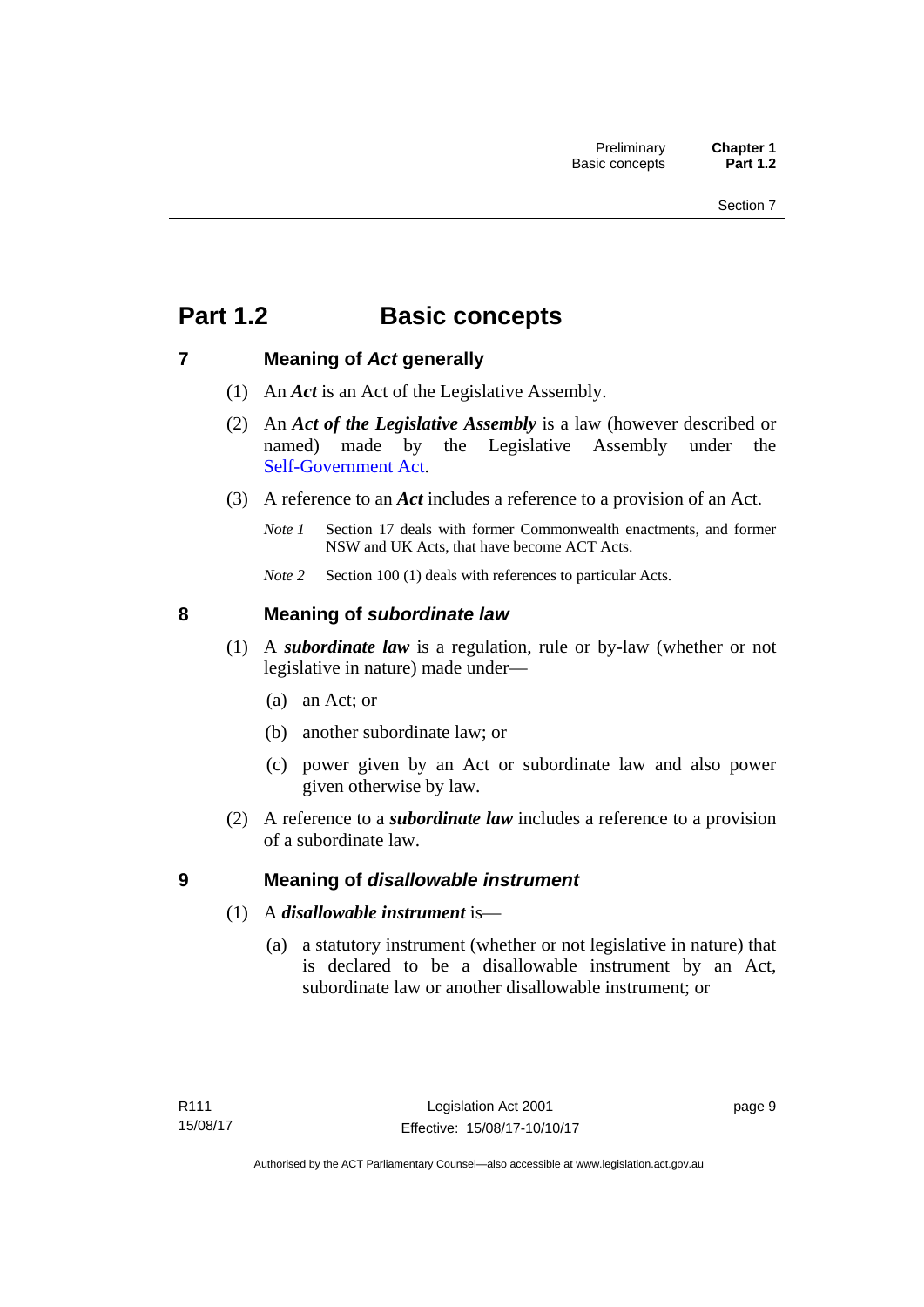(b) a determination of fees or charges by a Minister under an Act or subordinate law.

*Note Statutory instrument* is defined in s 13.

 (2) A reference to a *disallowable instrument* includes a reference to a provision of a disallowable instrument.

## <span id="page-25-0"></span>**10 Meaning of** *notifiable instrument*

- (1) A *notifiable instrument* is a statutory instrument (whether or not legislative in nature) that is declared to be a notifiable instrument by an Act, subordinate law, disallowable instrument or another notifiable instrument.
- (2) A reference to a *notifiable instrument* includes a reference to a provision of a notifiable instrument.

## <span id="page-25-1"></span>**11 Meaning of** *commencement notice*

- (1) A *commencement notice* is a statutory instrument that fixes or otherwise determines the commencement of an Act, subordinate law, disallowable instrument or notifiable instrument.
- (2) A reference to a *commencement notice* includes a reference to a provision of a commencement notice.

## <span id="page-25-2"></span>**12 Meaning of** *legislative instrument*

- (1) A *legislative instrument* is—
	- (a) a subordinate law; or
	- (b) a disallowable instrument; or
	- (c) a notifiable instrument; or
	- (d) a commencement notice.
- (2) A reference to a *legislative instrument* includes a reference to a provision of a legislative instrument.

R111 15/08/17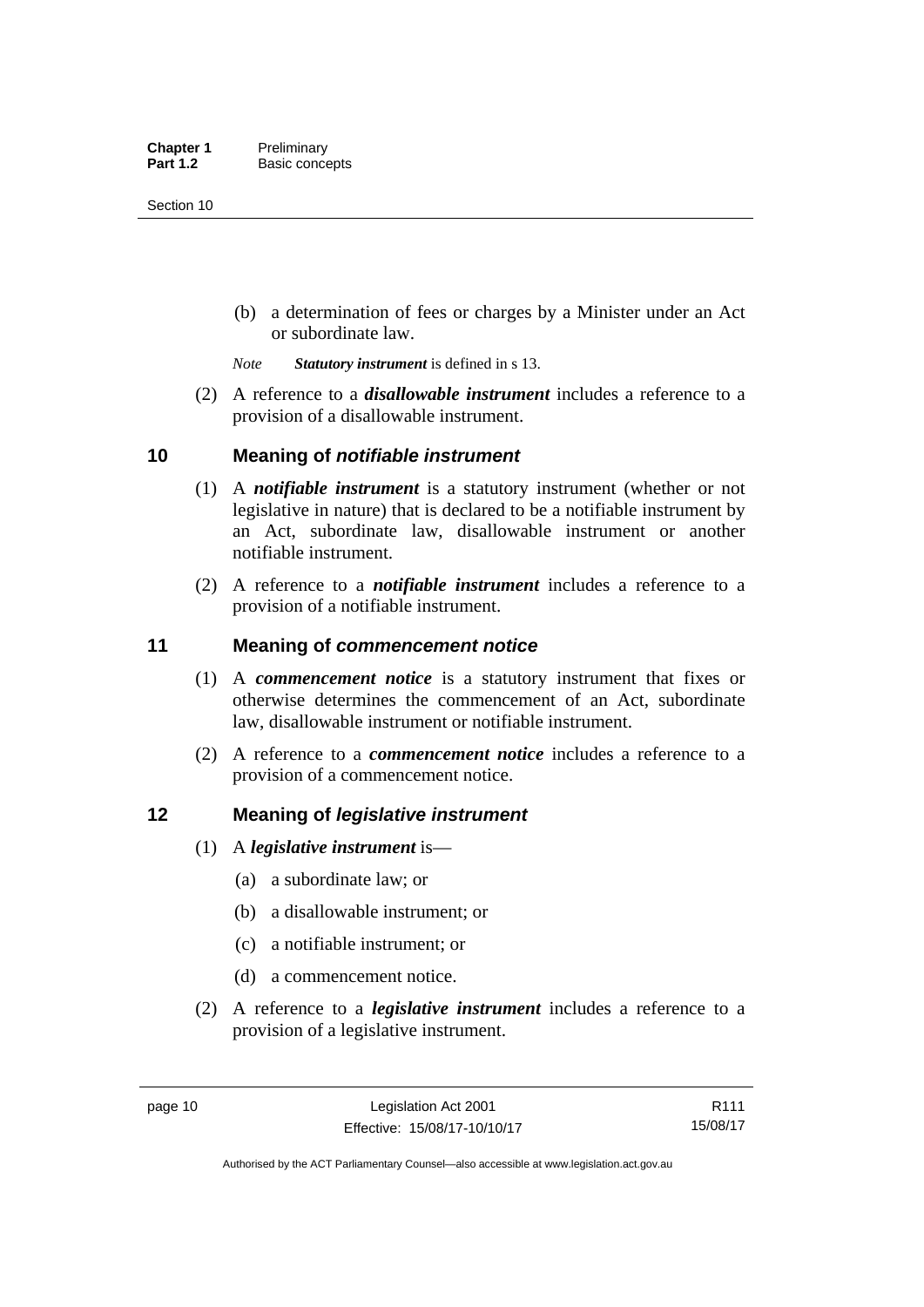## <span id="page-26-0"></span>**13 Meaning of** *statutory instrument*

- (1) A *statutory instrument* is an instrument (whether or not legislative in nature) made under—
	- (a) an Act; or
	- (b) another statutory instrument; or
	- (c) power given by an Act or statutory instrument and also power given otherwise by law.
- (2) A *statutory instrument* includes a subordinate law, disallowable instrument, notifiable instrument and commencement notice.
- (3) A reference to a *statutory instrument* includes a reference to a provision of a statutory instrument.

## <span id="page-26-1"></span>**14 Meaning of** *instrument*

(1) An *instrument* is any writing or other document.

*Note Writing* is defined in the dictionary, pt 1.

 (2) A reference to an *instrument* includes a reference to a provision of an instrument.

## <span id="page-26-2"></span>**15 Meaning of** *authorised republication*

- (1) An *authorised republication* is a republication of a law authorised by the parliamentary counsel under this Act.
- (2) A reference to an *authorised republication* includes a reference to a provision of an authorised republication.
- (3) In this section:

*law*—see section 107 (Definitions—ch 11).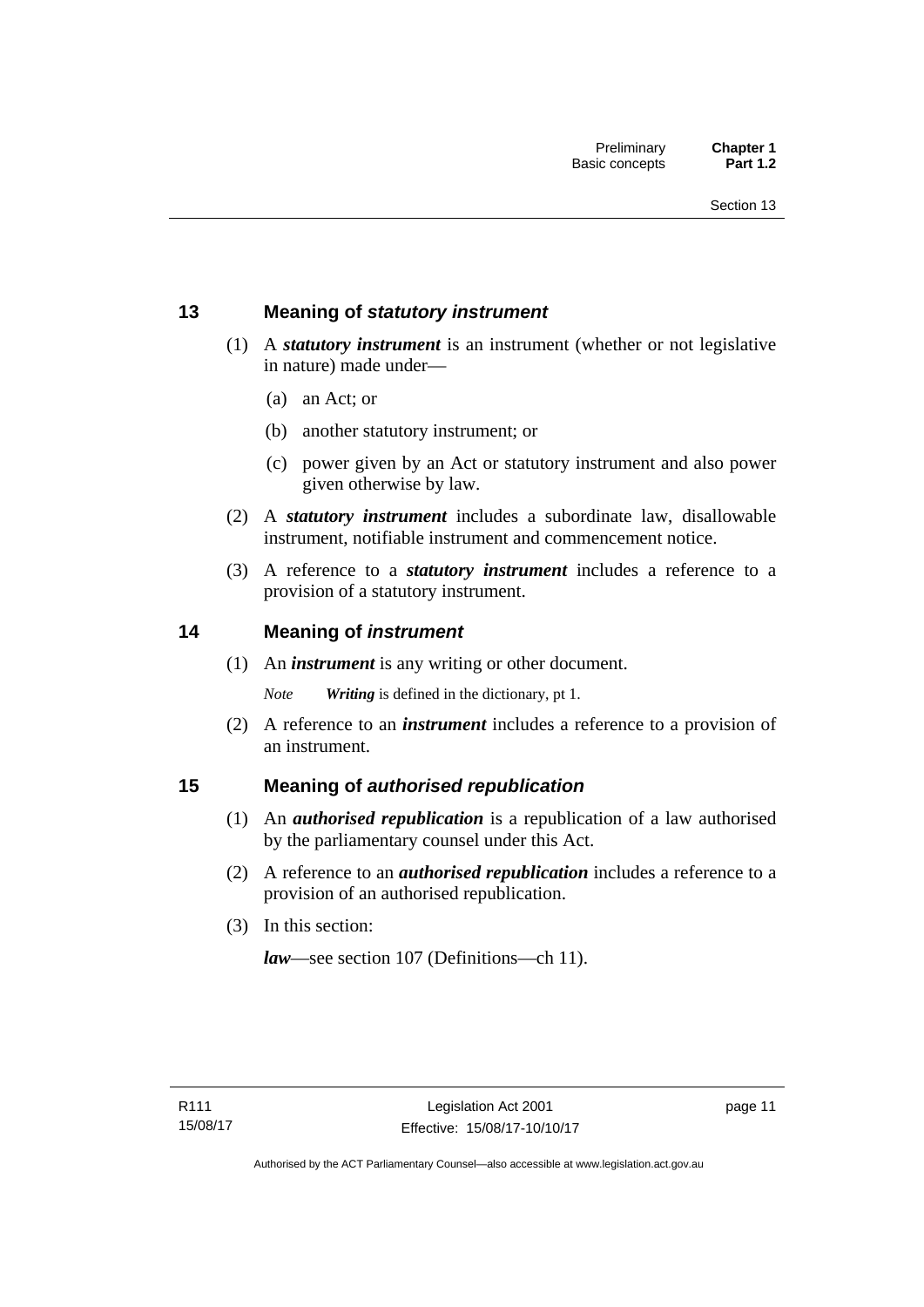## <span id="page-27-0"></span>**16 Meaning of** *provision*

A *provision* of an Act or instrument is any words or anything else that forms part of the Act or instrument.

#### **Examples—provisions consisting of groups of words**

sections, subsections, paragraphs, subparagraphs, sub-subparagraphs, examples

#### **Examples—provisions consisting of groups of other provisions**

chapters, parts, divisions, subdivisions, schedules

- *Note 1* An example is part of the Act, is not exhaustive and may extend, but does not limit, the meaning of the provision in which it appears (see s 126 and s 132).
- *Note 2* See s 126 and s 127 for material that is, or is not, part of an Act or statutory instrument.

R111 15/08/17

Authorised by the ACT Parliamentary Counsel—also accessible at www.legislation.act.gov.au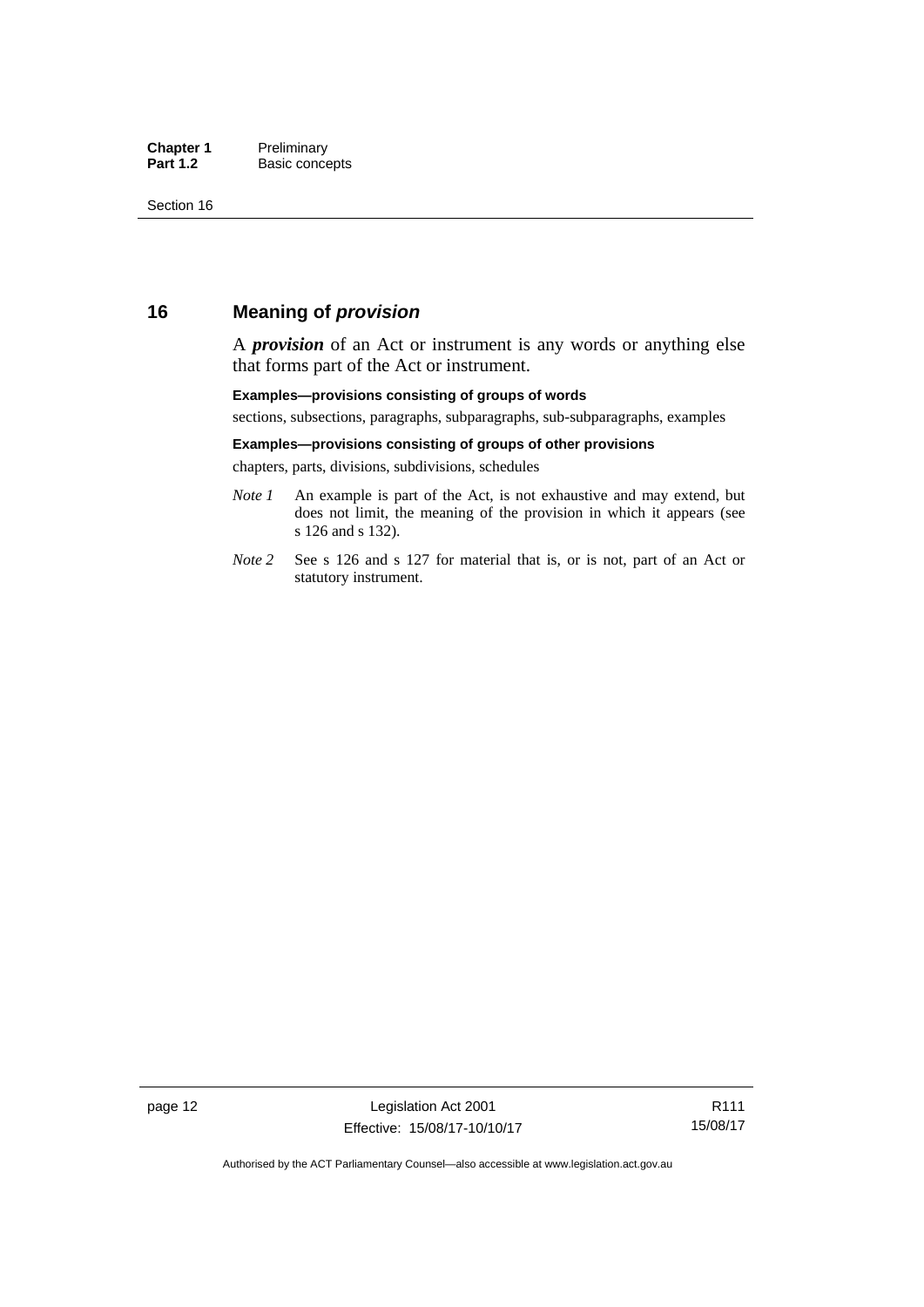## <span id="page-28-0"></span>**Part 1.3 Sources of law in the ACT**

#### **Notes on sources of law**

- *Note 1* The laws in force in the ACT consist of the written law and various unwritten laws known as the principles and rules of common law and equity.
- *Note* 2 The written law of the Territory consists primarily of laws, known as Acts, made by the Legislative Assembly. It also includes regulations, rules of court and other legislative instruments made under specific powers given by Acts. (Written laws made under an Act are commonly called 'subordinate' or 'delegated' legislation.)
- *Note 3* Before self-government, ordinances made by the Governor-General under the *[Seat of Government \(Administration\) Act 1910](http://www.comlaw.gov.au/Series/C2004A07446)* (Cwlth) were the main form of legislation made for the ACT. Most of the ordinances in force at self-government have been converted into Acts (see the [Self-Government Act,](http://www.comlaw.gov.au/Series/C2004A03699) s 34). However, the Governor-General has power to make ordinances for the ACT on a limited number of topics (see *[Seat of Government \(Administration\) Act 1910](http://www.comlaw.gov.au/Series/C2004A07446)* (Cwlth), s 12).
- *Note 4* The written laws in force in the ACT also include the Commonwealth Constitution, Commonwealth Acts, and regulations and other legislative instruments made under Commonwealth Acts. As a general rule, Commonwealth Acts and legislative instruments apply in the ACT in the same way as they apply in other parts of Australia. Commonwealth Acts and instruments prevail over the Acts made by the Legislative Assembly to the extent to which they are inconsistent (see [Self-Government Act](http://www.comlaw.gov.au/Series/C2004A03699), s 28).
- *Note 5* Certain Acts of New South Wales and the United Kingdom also formed part of the written laws in force in the ACT. Because of the *[Interpretation Act 1967](http://www.legislation.act.gov.au/a/1967-48)*, s 65, these are now taken to be laws made by the Legislative Assembly as if they had been enacted by the Assembly. (Section 65 has expired, but its previous operation was saved–see s 65 (3)). These Acts are listed in sch 1.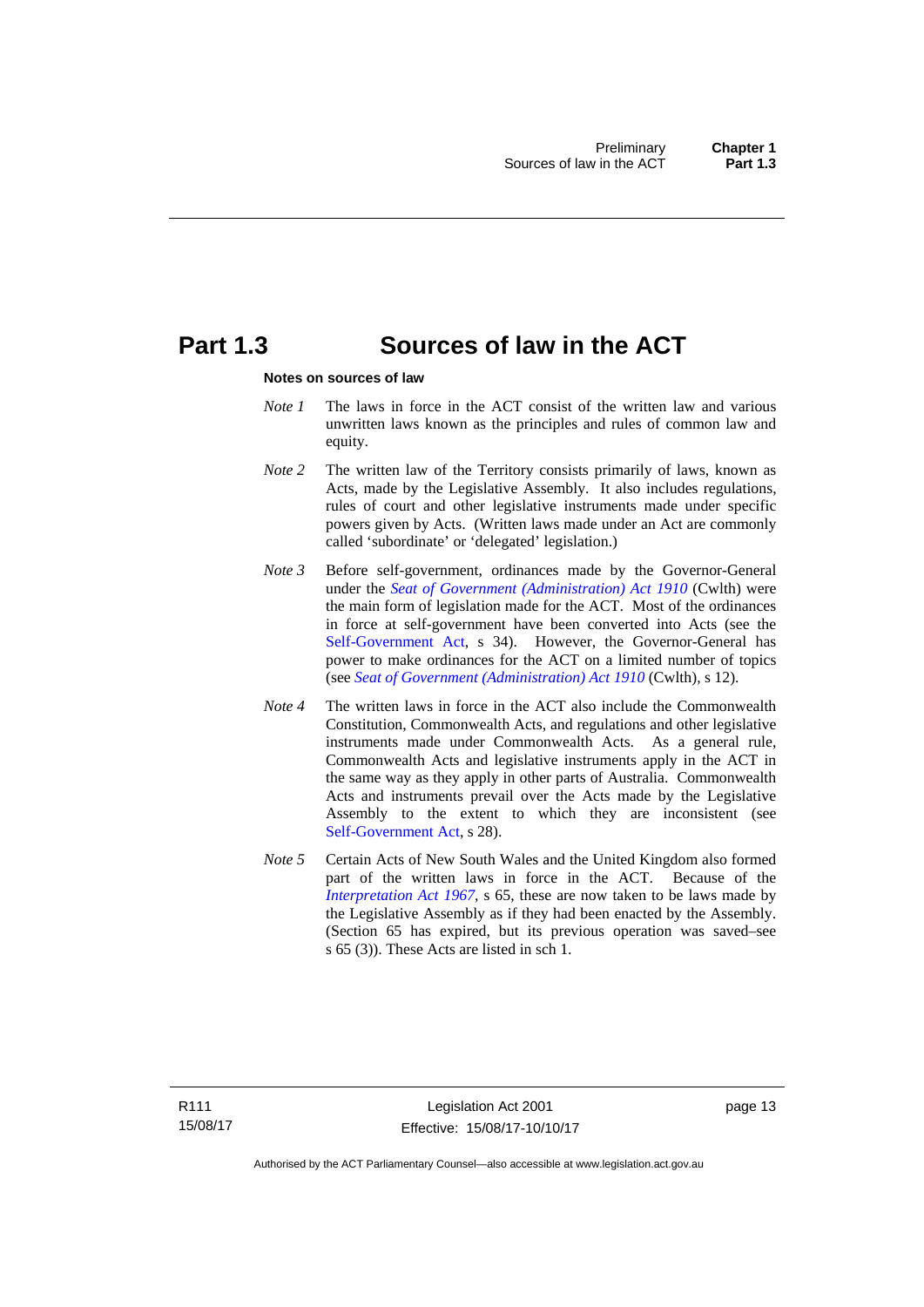## <span id="page-29-0"></span>**17 References to Acts include references to former Cwlth enactments etc**

- (1) A reference to an *Act* includes a reference to a former Commonwealth enactment.
- (2) Without limiting subsection (1), a reference to an *Act* includes a reference to a former NSW Act or former UK Act mentioned in schedule 1.
- (3) In this section:

*former Commonwealth enactment* means a Commonwealth Act or ordinance, a New South Wales Act or Imperial Act that is—

- (a) an enactment within the meaning of the [Self-Government Act](http://www.comlaw.gov.au/Series/C2004A03699) because of that Act, section 34; or
- (b) an enactment because of the *[A.C.T. Self-Government](http://www.comlaw.gov.au/Series/C2004A03702)  [\(Consequential Provisions\) Act 1988](http://www.comlaw.gov.au/Series/C2004A03702)* (Cwlth), section 10 (3) or section 12 (2) or (3).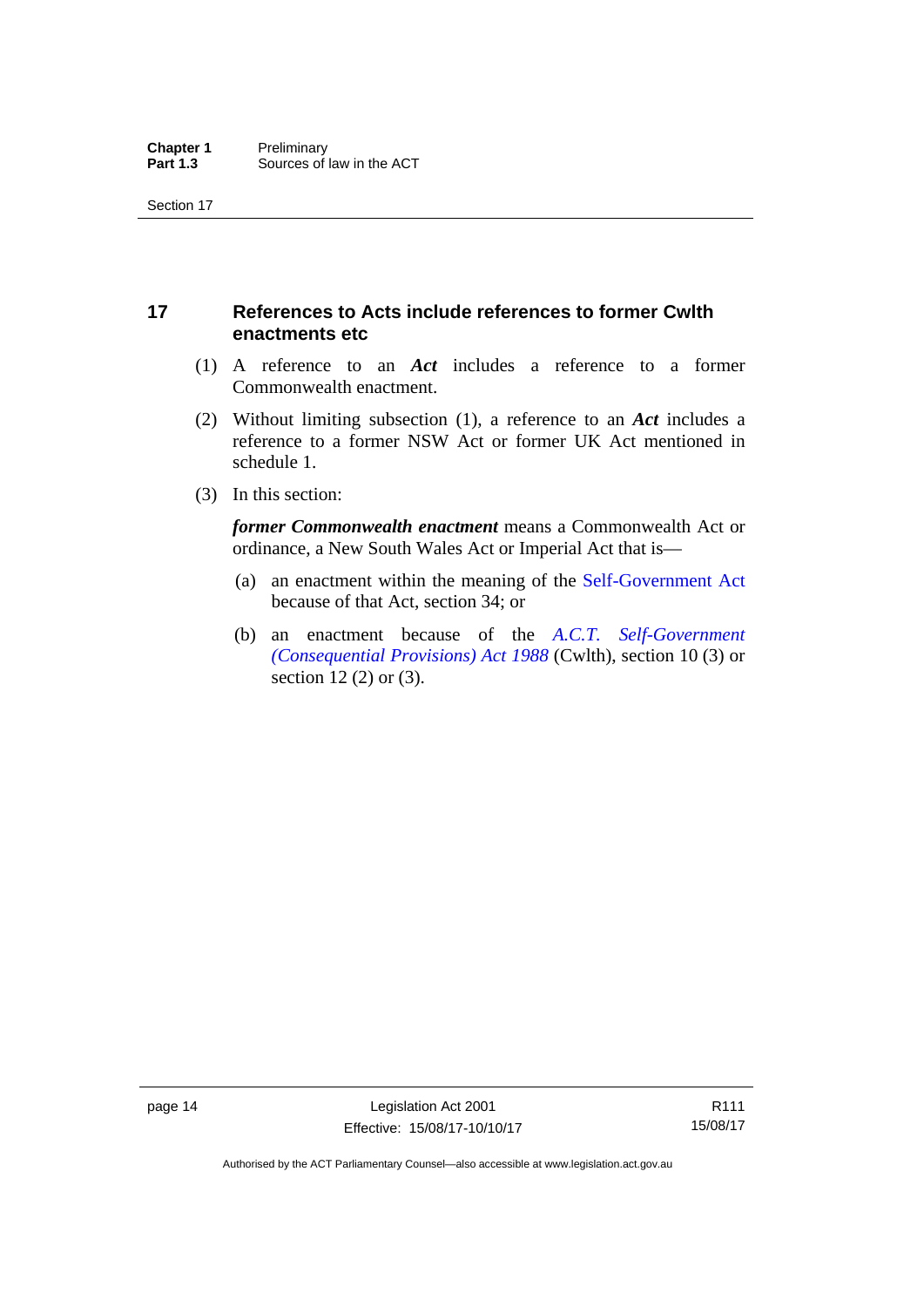## <span id="page-30-0"></span>**Chapter 2 ACT legislation register and website**

## <span id="page-30-1"></span>**18 ACT legislation register**

- (1) The parliamentary counsel must establish and maintain a register of Acts and statutory instruments (the *ACT legislation register*).
- (2) The register must be kept electronically.

### **Example—how register may be kept**

The register may be kept in the form of, or as part of, 1 or more computer databases, and may include data compiled electronically from the databases.

*Note* An example is part of the Act, is not exhaustive and may extend, but does not limit, the meaning of the provision in which it appears (see s 126 and s 132).

## <span id="page-30-2"></span>**19 Contents of register**

- (1) The ACT legislation register must contain the following:
	- (a) authorised republications of laws currently in force;
	- (b) Acts as made;
	- (c) subordinate laws as made;
	- (d) disallowable instruments as made;
	- (e) notifiable instruments as made;
	- (f) commencement notices as made;
	- (g) resolutions passed, or taken to have been passed, by the Legislative Assembly to disallow a subordinate law or disallowable instrument;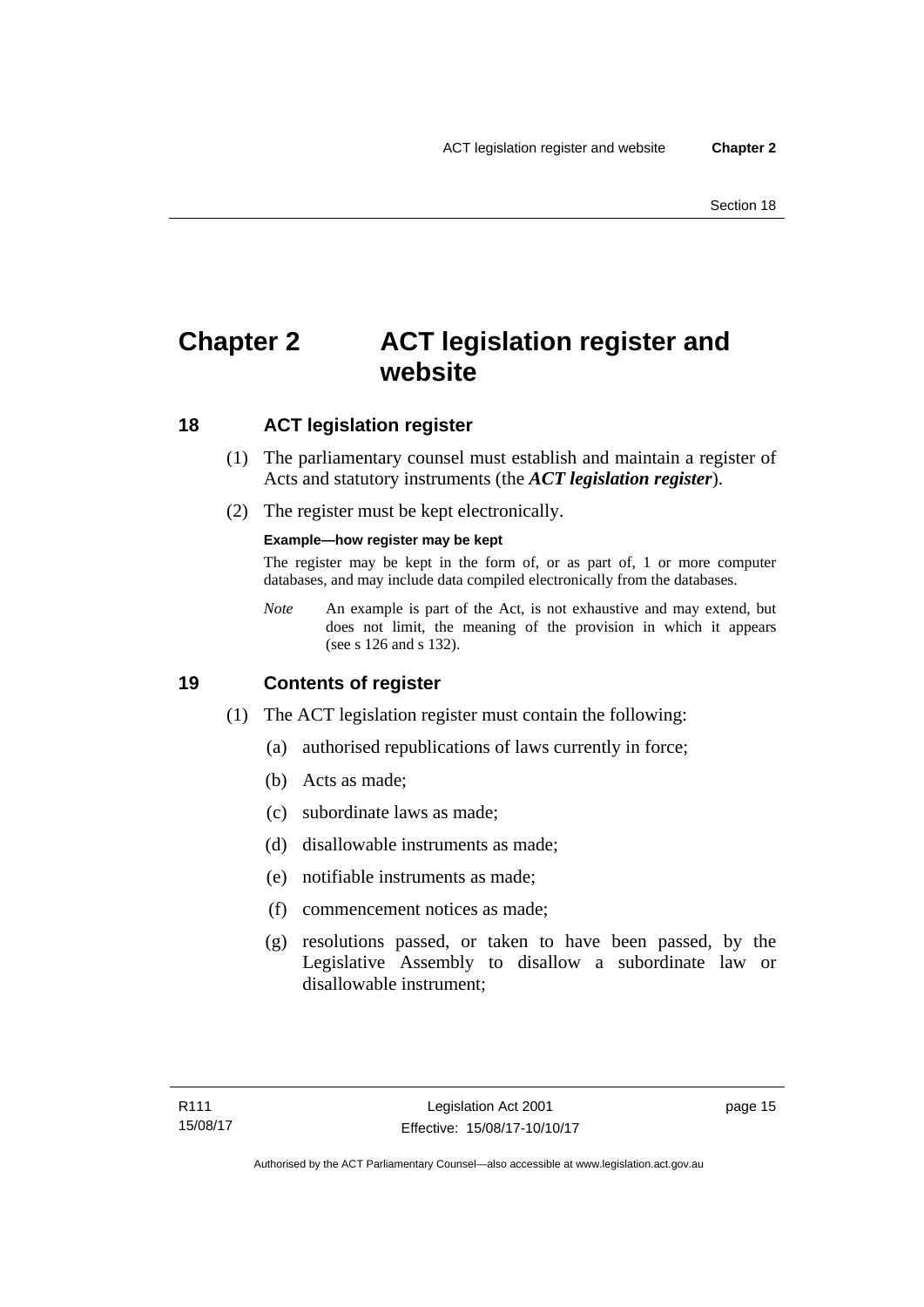- (h) resolutions passed, or taken to have been passed, by the Legislative Assembly to amend a subordinate law or disallowable instrument;
- (i) bills presented to the Legislative Assembly;
- (j) explanatory statements for bills, and amendments of bills, presented to the Legislative Assembly;
- (k) explanatory statements, and regulatory impact statements under chapter 5, for subordinate laws and disallowable instruments.
- (2) The ACT legislation register must also contain the following:
	- (a) notifications of the making of Acts;
	- (b) notifications of the making of subordinate laws;
	- (c) notifications of the making of disallowable instruments;
	- (d) notifications of the making of notifiable instruments;
	- (e) notifications of the making of commencement notices;
	- (f) notifications of the disallowance of subordinate laws or disallowable instruments under section 65 (Disallowance by resolution of Assembly);
	- (g) notifications of the amendment of subordinate laws or disallowable instruments under section 68 (Amendment by resolution of Assembly).
- (3) The parliamentary counsel may enter additional material in the register if the parliamentary counsel considers that it is likely to be useful to users of the register.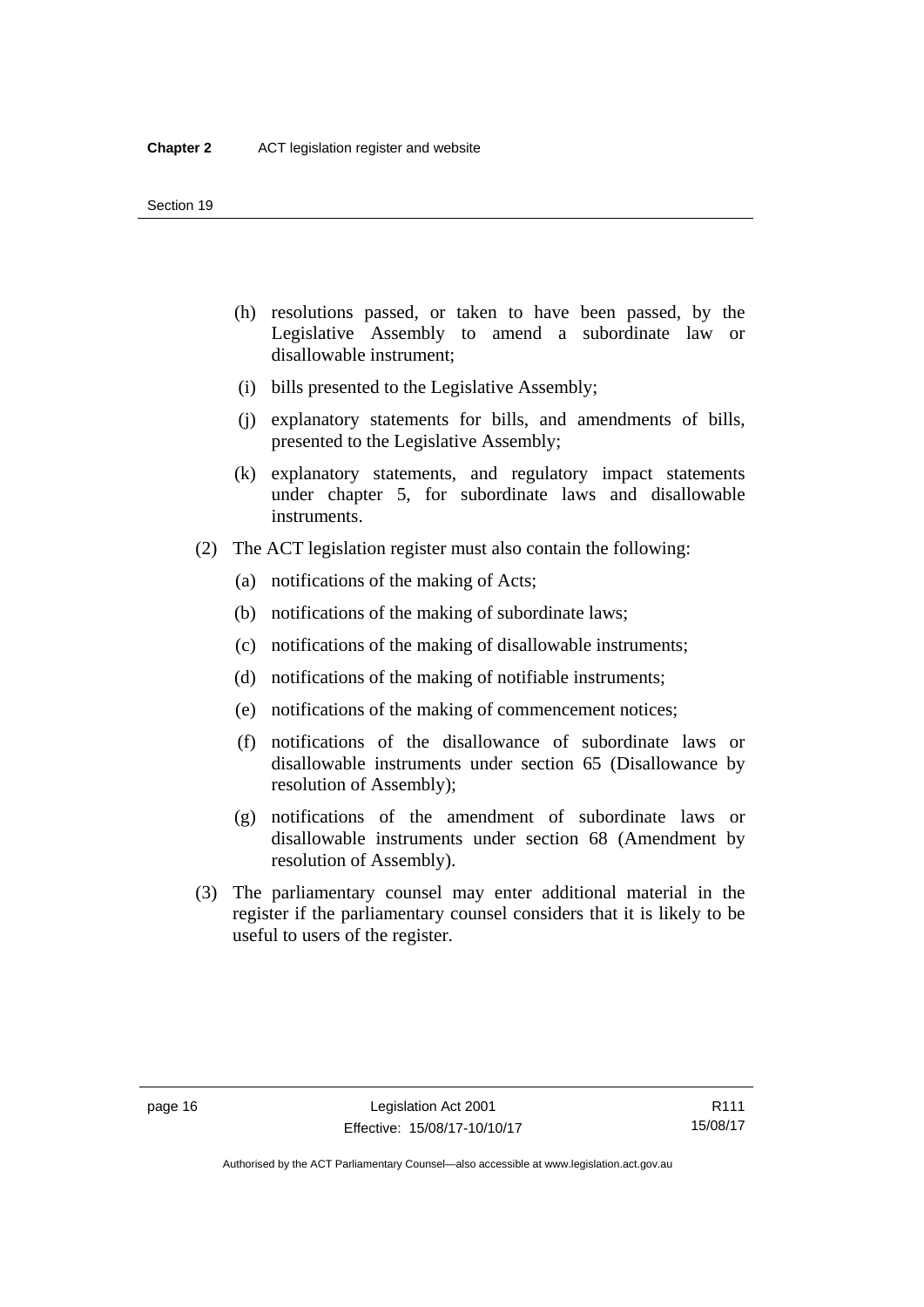- (4) Without limiting subsection (3), the additional material may include the following:
	- (a) unauthorised republications of laws currently in force;
	- (b) past versions of unauthorised republications;
	- (c) past versions of authorised republications;
	- (d) statutory instruments that are not legislative instruments;
	- (e) repealed Acts and statutory instruments;
	- (f) Commonwealth laws that apply in or in relation to the ACT;
	- (g) material relevant to interpreting the rights set out in the *[Human](http://www.legislation.act.gov.au/a/2004-5)  [Rights Act 2004](http://www.legislation.act.gov.au/a/2004-5)*, including documents mentioned in that Act, dictionary, definition of *international law*.
	- *Note* The following sections deal with the entry of material in the register:
		- s 28 (Notification of Acts)
		- s 61 (Notification of legislative instruments)
		- s 65A (Notification of disallowance by resolution of Assembly)
		- s 69 (Notification of amendments made by resolution of Assembly)
		- s 108 (Republication in register).
- (5) The parliamentary counsel may enter additional material in the register in any way the parliamentary counsel considers is likely to be helpful to users of the register.

#### **Examples**

1 A uniform legislative scheme is entered into under heads of agreement signed on behalf of the Commonwealth, States and Territories. The Legislative Assembly later passes an Act to implement the scheme on behalf of the ACT and the Act is notified and entered in the register. The agreement is also entered in the register as a notifiable instrument with a notifiable instrument number even though the instrument is not taken to be a notifiable instrument under s 10 (Meaning of *notifiable instrument*). The page of the register for the Act contains the heading 'Legislative instruments' and the agreement is listed underneath. The page of the register for the agreement gives particulars for the agreement and mentions that it is not a notifiable instrument but is included in the register for information.

page 17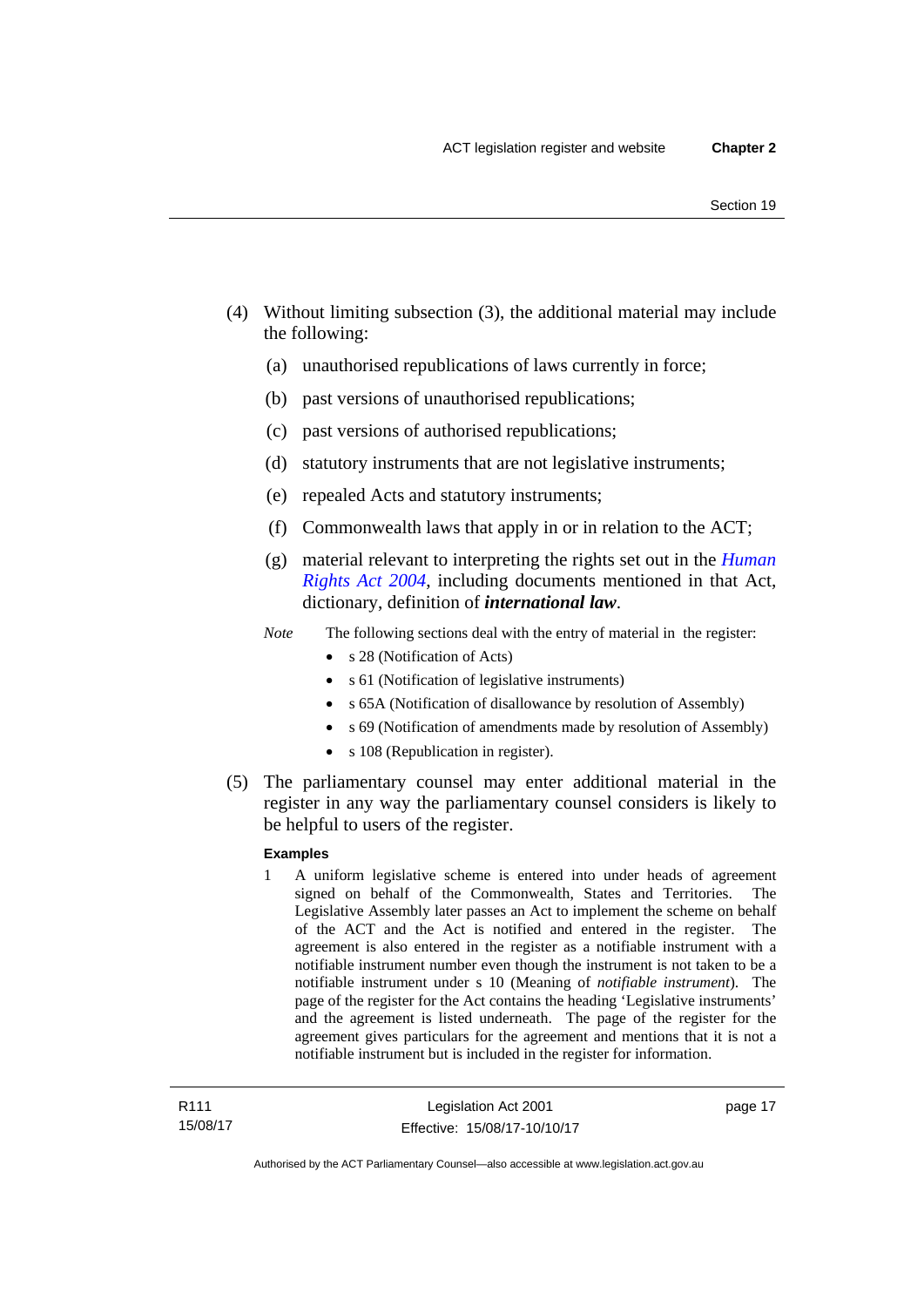- 2 An instrument under the [Self-Government Act](http://www.comlaw.gov.au/Series/C2004A03699) notifying the appointment of Ministers is entered in the register as a notifiable instrument even though the instrument is not taken to be a notifiable instrument under s 10 (Meaning of *notifiable instrument*). The instrument is also numbered as a notifiable instrument. The page of the register for the notification mentions that it is made under the [Self-Government Act](http://www.comlaw.gov.au/Series/C2004A03699) and is not a notifiable instrument but is included in the register for information.
- *Note* An example is part of the Act, is not exhaustive and may extend, but does not limit, the meaning of the provision in which it appears (see s 126 and s 132).
- (6) Without limiting subsection (3) or (5), a regulation may prescribe requirements to be satisfied for additional material to be entered in the register under this section, including, for example, requirements about—
	- (a) the form of the material; and
	- (b) the making of requests for its entry in the register.
- (7) A regulation may also make provision about the following in relation to instruments (other than legislative instruments) to be entered in the register under this section:
	- (a) the numbering of the instruments by the parliamentary counsel, whether in a series of numbers allocated under section 59 (Numbering) or otherwise;
	- (b) the identification of the instruments, including, for example, authorising the parliamentary counsel to—
		- (i) add a name to an unnamed instrument; or
		- (ii) amend an instrument's name; or
		- (iii) add notes to an instrument to assist in its identification; or
		- (iv) do anything else in relation to an instrument to assist users of the register to identify or refer to the instrument.

R111 15/08/17

Authorised by the ACT Parliamentary Counsel—also accessible at www.legislation.act.gov.au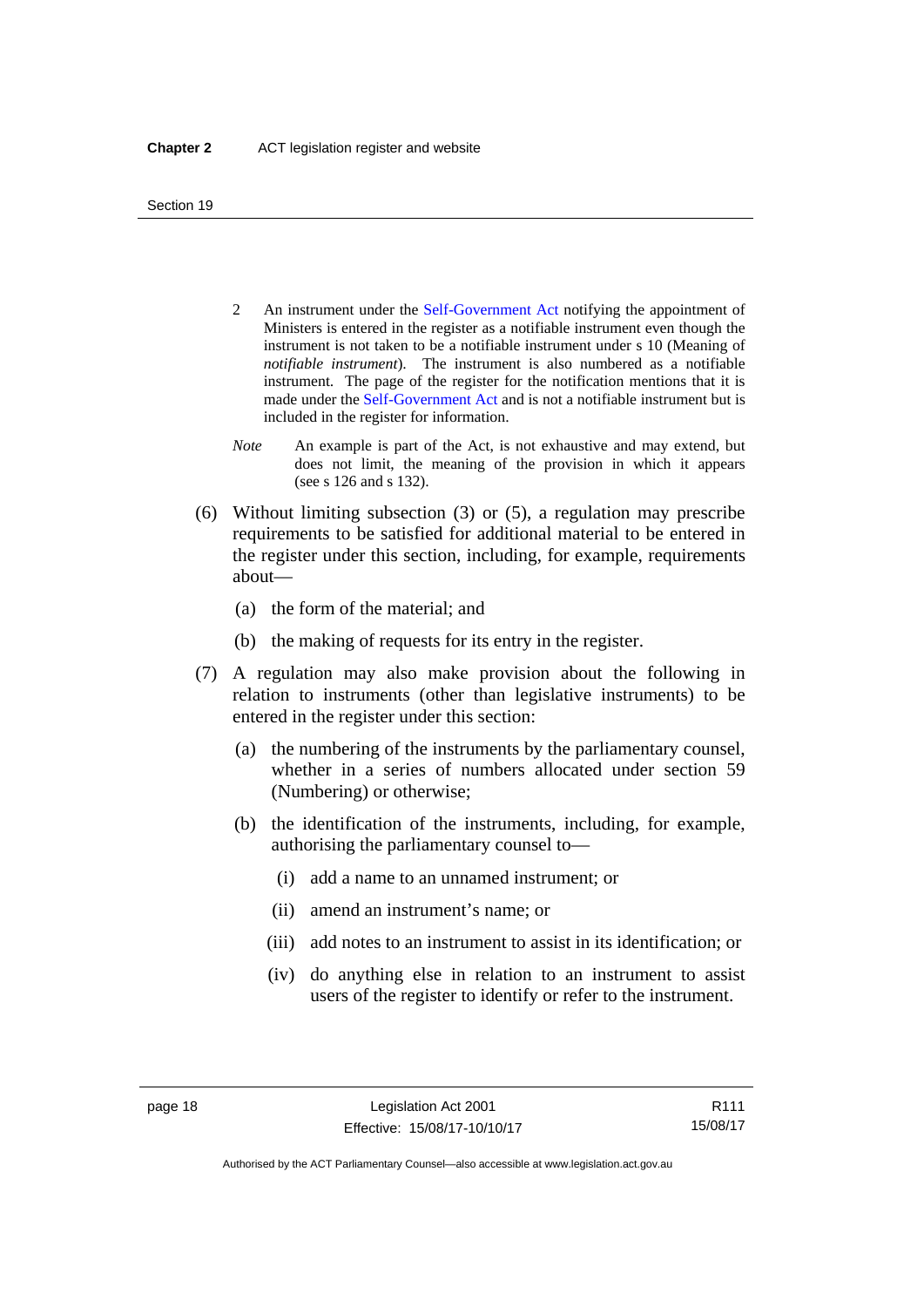- (8) If the register contains an authorised republication of a law currently in force, and the law is amended, the parliamentary counsel must replace the republication with an authorised republication of the law as amended.
- (9) If the register contains an authorised republication of a law, and the law is repealed, expires or, for a subordinate law or disallowable instrument, is disallowed by the Legislative Assembly, the parliamentary counsel must ensure that the republication is no longer shown as a republication of law currently in force.
- (10) If the parliamentary counsel considers it likely to be useful to users of the register to enter information (in any form) in the register, the parliamentary counsel may enter the information at any time.

#### **Example**

guides and indexes to the register

- (11) If an Act passed by the Legislative Assembly, or a legislative instrument made, before the commencement of this Act need not be notified under this Act, the parliamentary counsel may enter the text of the Act or instrument in the register.
- (12) The parliamentary counsel may correct any mistake, error or omission in the register subject to the requirements (if any) of the regulations.
- (13) In this section:

*amended* includes modified.

*law*—see section 107 (Definitions—ch 11).

*repealed* includes lapsed and expired.

## <span id="page-34-0"></span>**20 Prompt registration**

The parliamentary counsel must ensure that anything the parliamentary counsel is required to do in relation to the register is done promptly.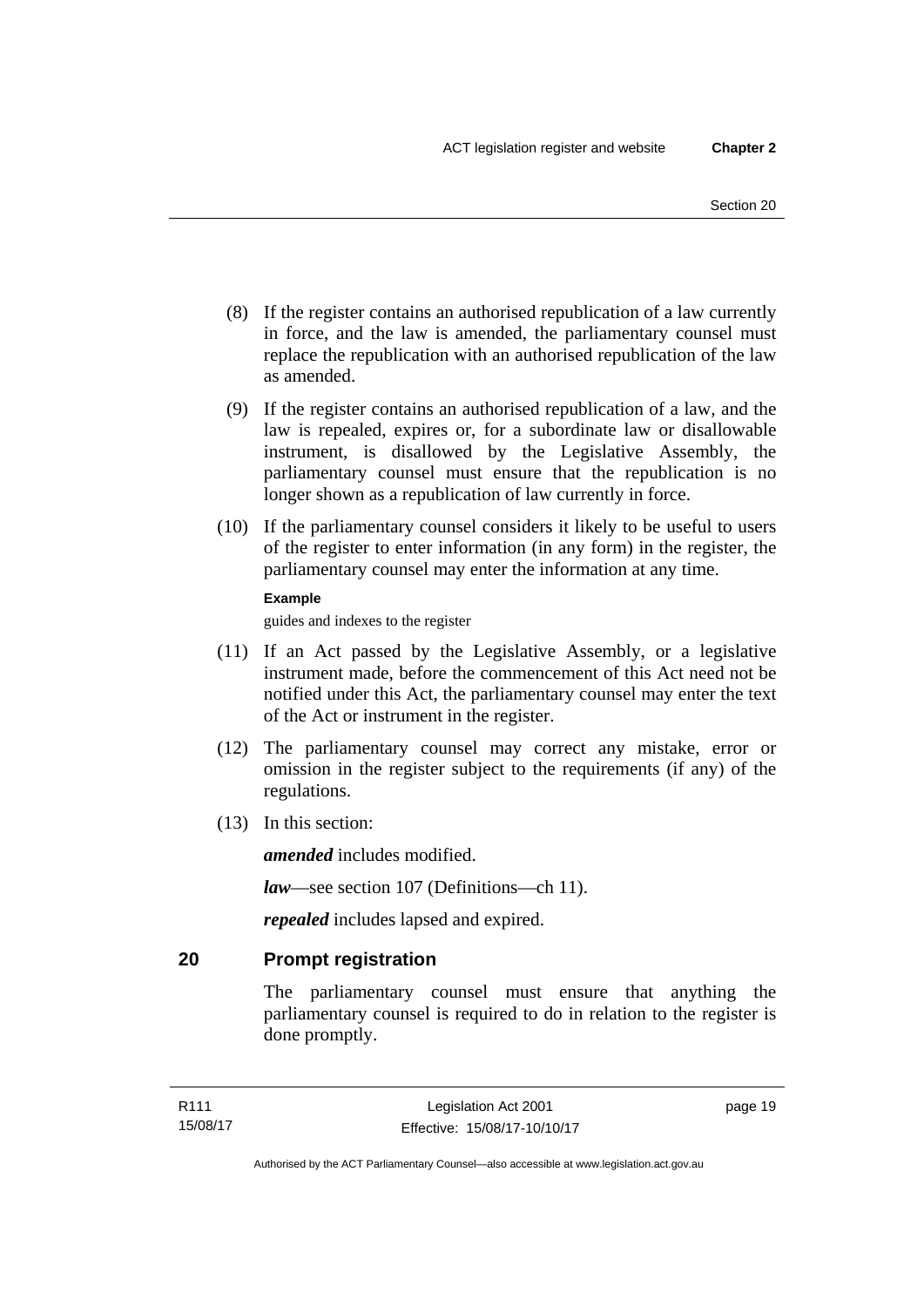Section 21

## <span id="page-35-0"></span>**21 Approved website**

- (1) The parliamentary counsel must approve an internet site, and may approve additional internet sites, for this Act.
- (2) The parliamentary counsel may enter into agreements or arrangements to ensure that users can authenticate an approved website or the material accessible on an approved website.

## <span id="page-35-1"></span>**22 Access to registered material at approved website**

- (1) The parliamentary counsel must ensure, as far as practicable, that a copy of the material mentioned in section 19 (1) and (2) (Contents of register) is accessible at all times on an approved website.
- (2) Access is to be provided without charge by the Territory.

R111 15/08/17

Authorised by the ACT Parliamentary Counsel—also accessible at www.legislation.act.gov.au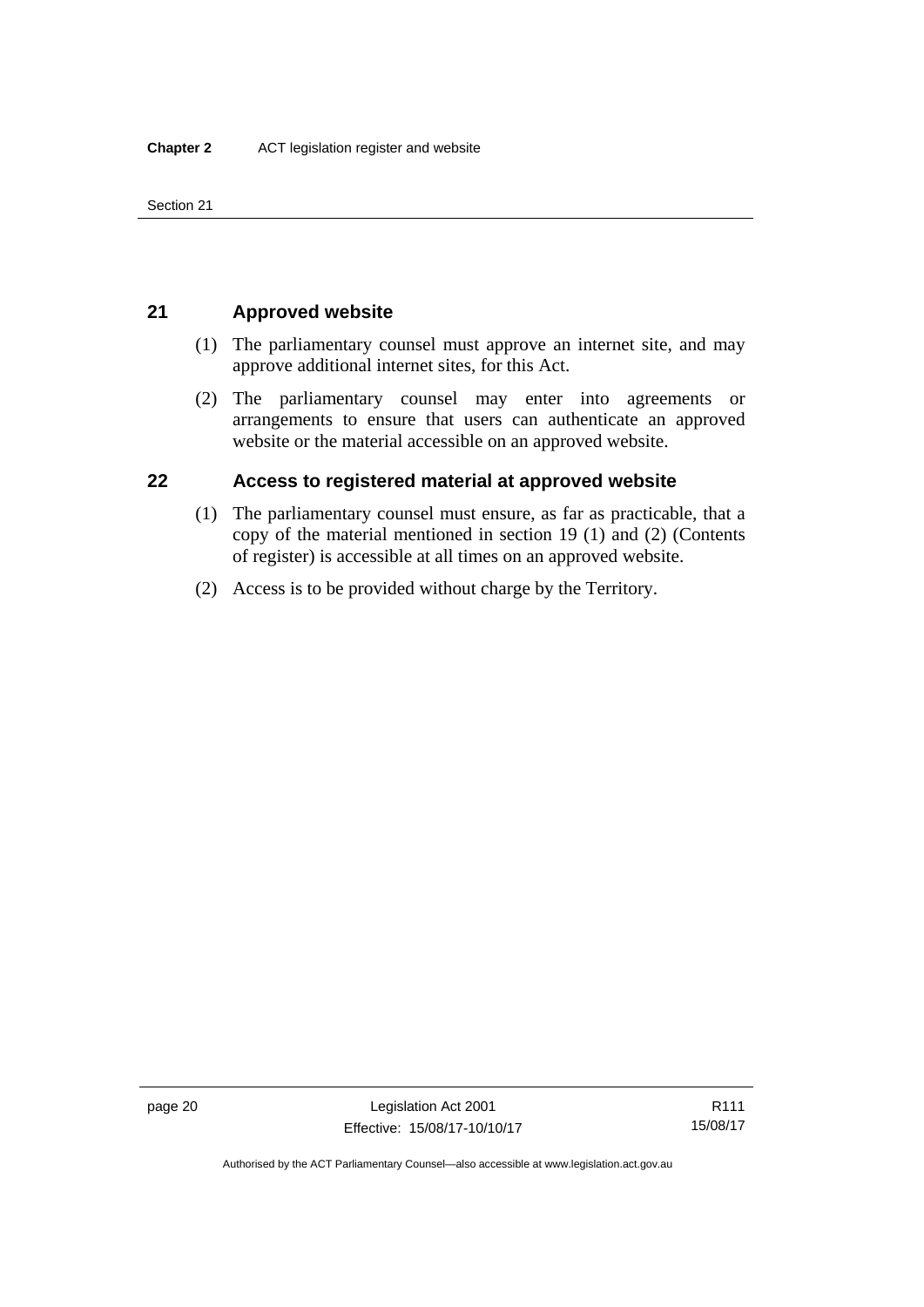# **Chapter 3 Authorised versions and evidence of laws and legislative material**

### **22A Definitions—ch 3**

In this chapter:

*law* means an Act or statutory instrument, whether or not it has been amended, and includes, in relation to a republication—

- (a) a collection of 2 or more Acts or statutory instruments; or
- (b) all or part of an agreement or other instrument that has the force of law or is in, or attached to, an Act or statutory instrument.
- *Note* A reference to an Act or statutory instrument includes a reference to a provision of the Act or instrument (see s 7 and s 13).

*legislative material* means material (other than a law or provision of a law) relating to an Act or statutory instrument.

#### **Examples—legislative material**

- 1 Additional material entered in the register under s 19 (3) (Contents of register) that is not an Act or statutory instrument, for example, appointments of Ministers. Ministers are appointed by the Chief Minister under the [Self-Government Act,](http://www.comlaw.gov.au/Series/C2004A03699) s 41. An instrument notifying an appointment may be entered in the register even though the instrument is not a statutory instrument.
- 2 Material that may be considered under ch 14 in working out the meaning of an Act or statutory instrument, for example, an explanatory statement for the bill that became the relevant Act that was presented to the Legislative Assembly before the Act was passed.
- *Note* An example is part of the Act, is not exhaustive and may extend, but does not limit, the meaning of the provision in which it appears (see s 126 and s 132).

#### *republication* includes part of a republication.

page 21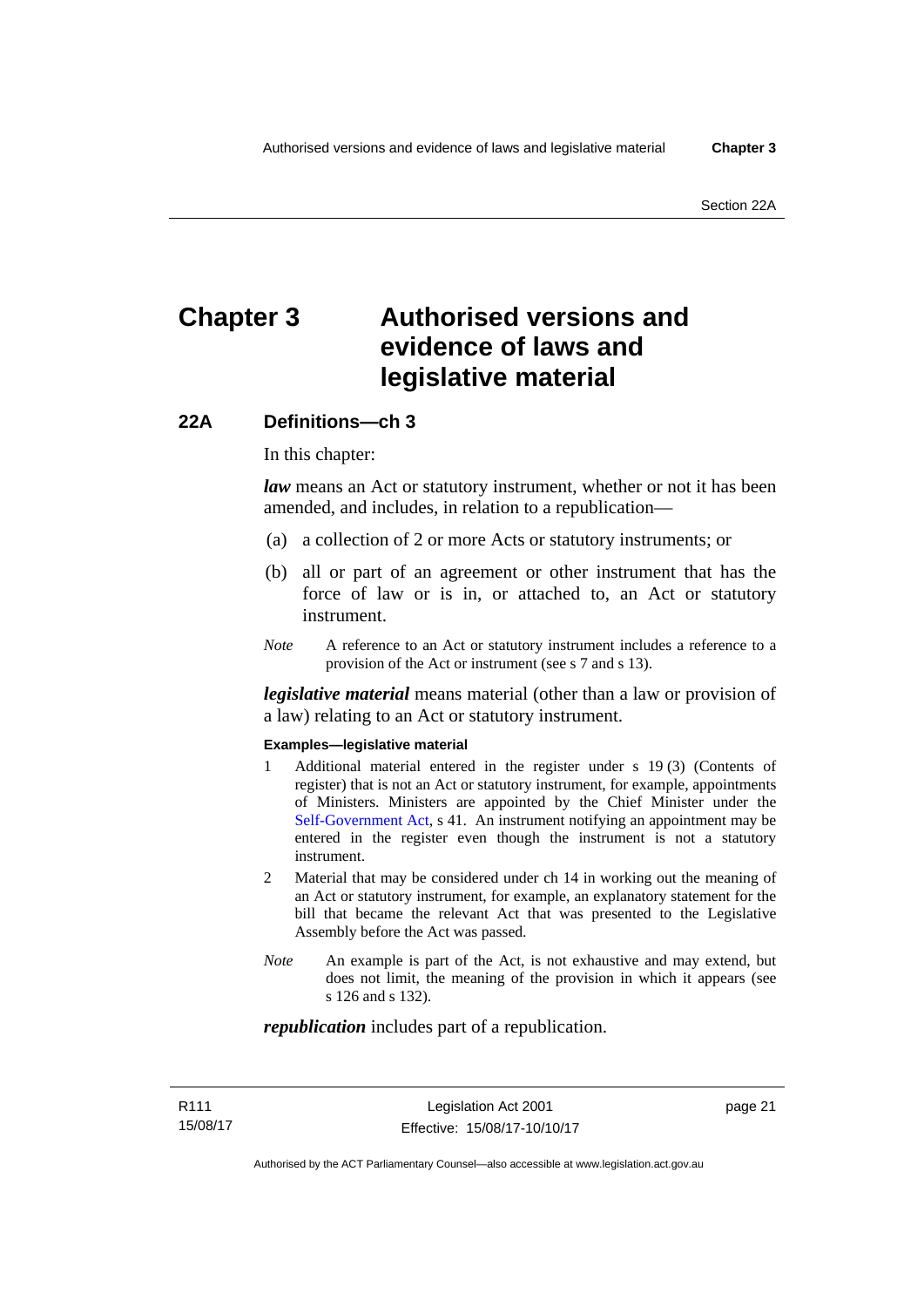### **23 Authorisation of versions by parliamentary counsel**

The parliamentary counsel may authorise written or electronic versions of a law, republication or legislative material.

*Note Written* includes printed (see dict, pt 1, def *writing*).

### **24 Authorised electronic versions**

- (1) An electronic copy of a law, republication or legislative material is an authorised version if—
	- (a) it is accessed at, or downloaded from, an approved website in a format authorised by the parliamentary counsel; or
	- (b) it is authorised by the parliamentary counsel and is in the format in which it is authorised by the parliamentary counsel.

**Example—authorised electronic format** 

a locked pdf file

- *Note* An example is part of the Act, is not exhaustive and may extend, but does not limit, the meaning of the provision in which it appears (see s 126 and s 132).
- (2) It is presumed, unless the contrary is proved—
	- (a) that an internet site purporting to be an approved website is an approved website; and
	- (b) that an electronic copy of a law, republication or legislative material accessed at, or downloaded from, an approved website and purporting to be authorised by the parliamentary counsel (however expressed) is an authorised version of the law, republication or legislative material; and
	- (c) that any other electronic copy of a law, republication or legislative material purporting to be authorised by the parliamentary counsel (however expressed) is an authorised version of the law, republication or legislative material; and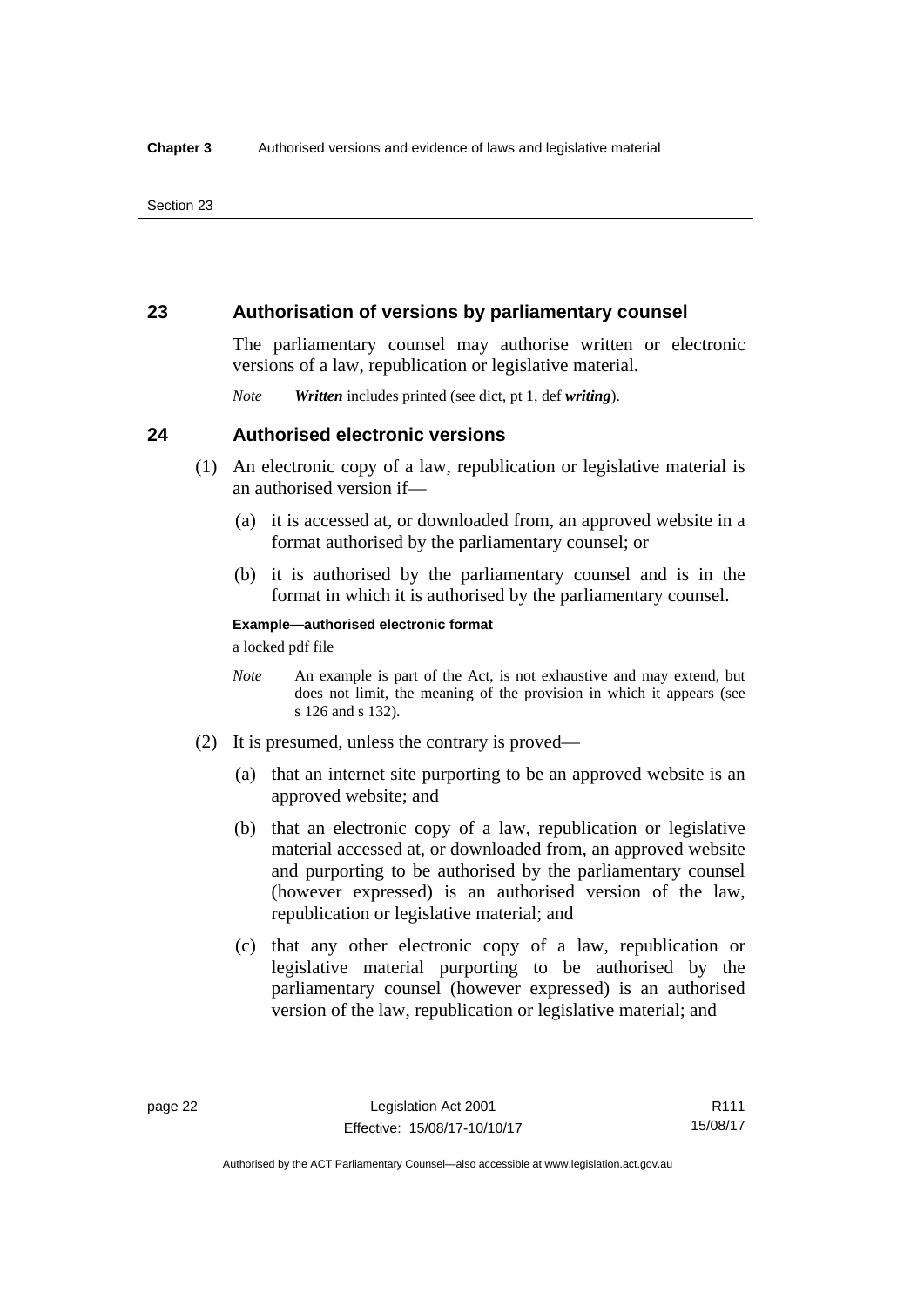- (d) that an authorised electronic version of an Act or statutory instrument correctly shows the Act or instrument; and
- (e) that an authorised electronic version of a republication of a law correctly shows the law as at the republication date; and
- (f) that an authorised electronic version of legislative material correctly shows the material.

#### **Examples—electronic copy of republication purporting to be authorised by parliamentary counsel**

- 1 The republication has the words 'Authorised by the ACT Parliamentary Counsel' on the front cover and the words 'Authorised when accessed at [www.legislation.act.gov.au](http://www.legislation.act.gov.au/) or in authorised printed form' at the foot of each page of the republication.
- 2 The republication has the words 'Authorised by the ACT Parliamentary Counsel' on the front cover and the words 'Authorised by the ACT Parliamentary Counsel—also accessible at [www.legislation.act.gov.au](http://www.legislation.act.gov.au/)' at the foot of each page of the republication.
- *Note* A reference to an Act or statutory instrument includes a reference to a provision of the Act or instrument (see s 7 (3) and s 13 (3)). A reference to a republication includes a reference to part of a republication (see s 22A def *republication*).

### **25 Authorised written versions**

- (1) A written copy of a law, republication or legislative material is an authorised version if—
	- (a) it is a written copy produced directly from an authorised electronic version of the law, republication or legislative material; or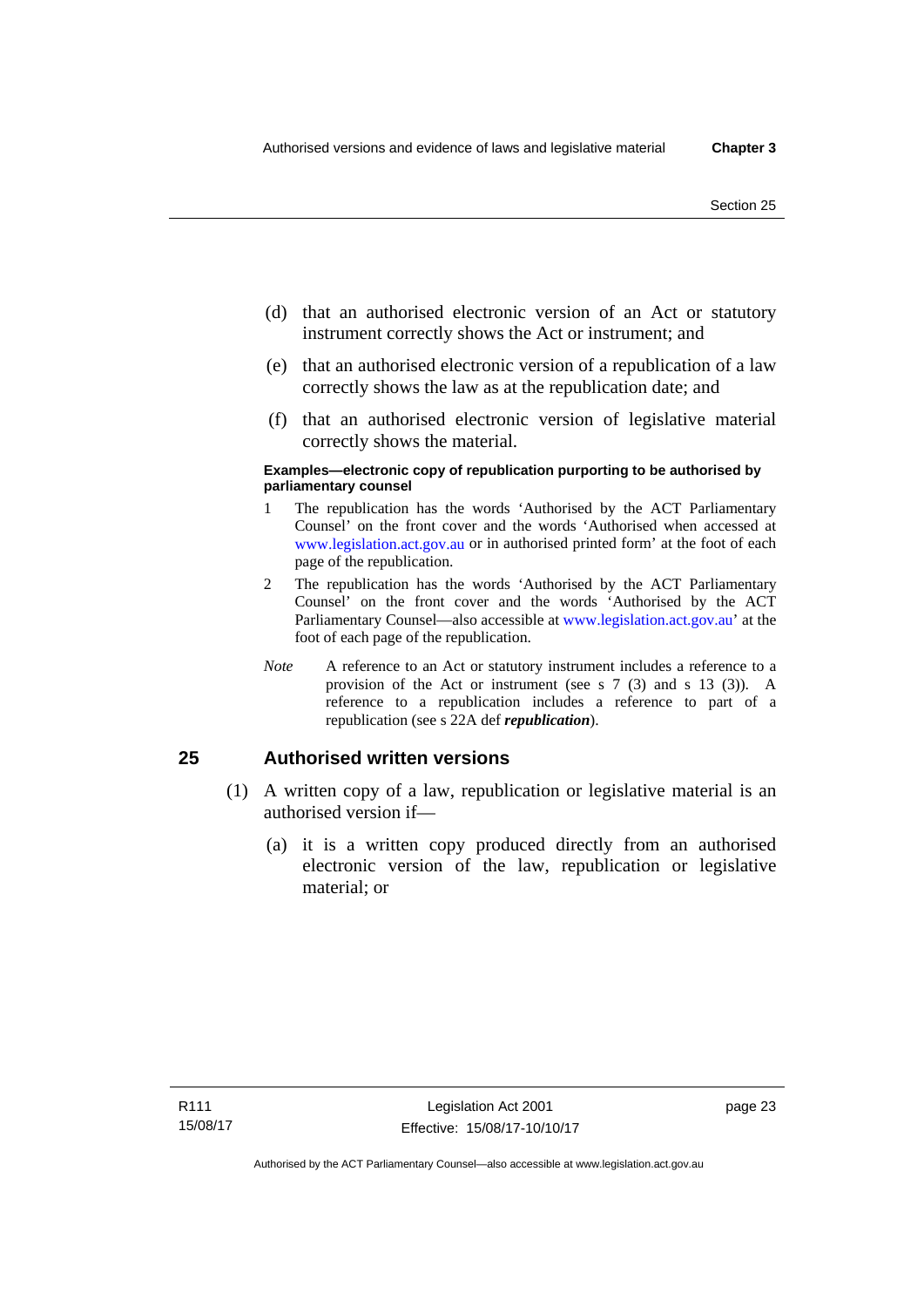(b) it is a written copy of another version of the law, republication or legislative material authorised by the parliamentary counsel.

#### **Example—par (a)**

An authorised electronic version of an Act is downloaded from an approved website and printed. The printed copy is an authorised written version of the Act.

- *Note* An example is part of the Act, is not exhaustive and may extend, but does not limit, the meaning of the provision in which it appears (see s 126 and s 132).
- (2) It is presumed, unless the contrary is proved—
	- (a) that a written copy of a law, republication or legislative material purporting to be authorised by the parliamentary counsel (however expressed) is an authorised version of the law, republication or legislative material; and
	- (b) that an authorised written version of an Act or statutory instrument correctly shows the Act or instrument; and
	- (c) that an authorised written version of a republication of a law correctly shows the law as at the republication date; and
	- (d) that an authorised written version of legislative material correctly shows the material.

#### **Examples—written copy of republication purporting to be authorised by parliamentary counsel**

- 1 The republication has the words 'Authorised by the ACT Parliamentary Counsel' on the front cover and the words 'Authorised by the parliamentary counsel and printed by authority of the ACT Government' at the foot of each page of the republication.
- 2 The republication has the words 'Authorised by the ACT Parliamentary Counsel and printed by authority of the ACT Government' on the front cover and the words 'Authorised by the ACT Parliamentary Counsel—also accessible at [www.legislation.act.gov.au'](http://www.legislation.act.gov.au/) at the foot of each page of the republication.
- 3 The republication has the words 'Authorised by the ACT Parliamentary Counsel' on the front cover and the words 'Authorised by the ACT Parliamentary Counsel—also accessible at [www.legislation.act.gov.au](http://www.legislation.act.gov.au/)' at the foot of each page of the republication.

Authorised by the ACT Parliamentary Counsel—also accessible at www.legislation.act.gov.au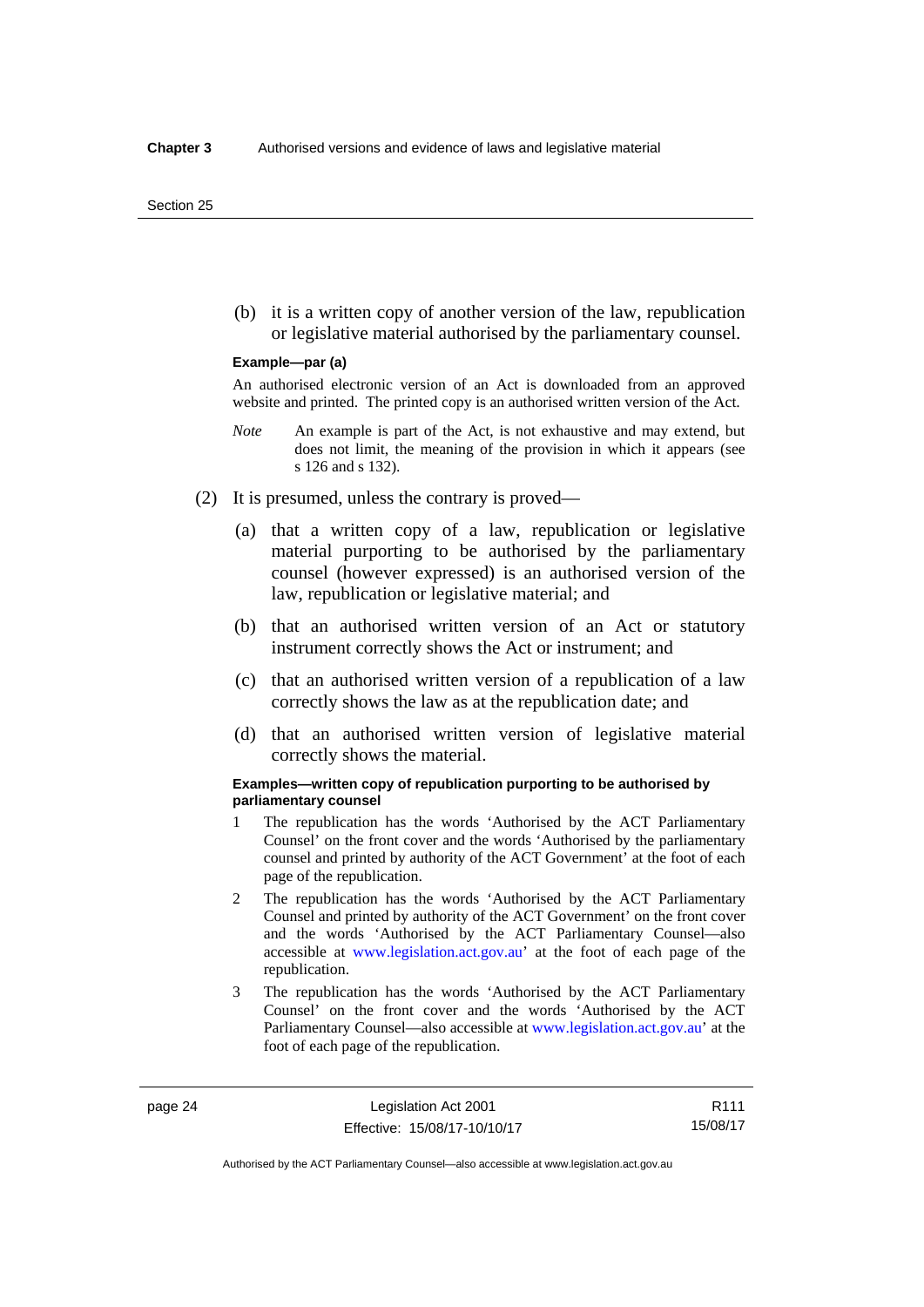*Note* A reference to an Act or statutory instrument includes a reference to a provision of the Act or instrument (see s 7 (3) and s 13 (3)). A reference to a republication includes a reference to part of a republication (see s 22A def *republication*).

### **26 Judicial notice of certain matters**

- (1) Proof is not required about—
	- (a) the passing of a proposed law by the Legislative Assembly or its notification in the register, the gazette or otherwise under section 28 (2) (b); or
	- (b) the making, or notification or publication in the register, the gazette or otherwise under section 61 (2) (b), of a subordinate law, disallowable instrument, notifiable instrument, commencement notice or any other statutory instrument; or
	- (c) the approval (however described) of a statutory instrument by the Executive, a Minister or any other entity; or
	- (d) the provisions of an Act, subordinate law, disallowable instrument, notifiable instrument, commencement notice or any other statutory instrument; or
	- (e) the commencement of an Act, subordinate law, disallowable instrument, notifiable instrument, or any other statutory instrument; or
	- (f) the presentation of a subordinate law, disallowable instrument or any other statutory instrument to the Legislative Assembly; or
	- (g) anything done or not done by or in the Legislative Assembly in relation to a subordinate law, disallowable instrument or any other statutory instrument; or
	- (h) amendments or other changes made under chapter 11 (Republication of Acts and statutory instruments); or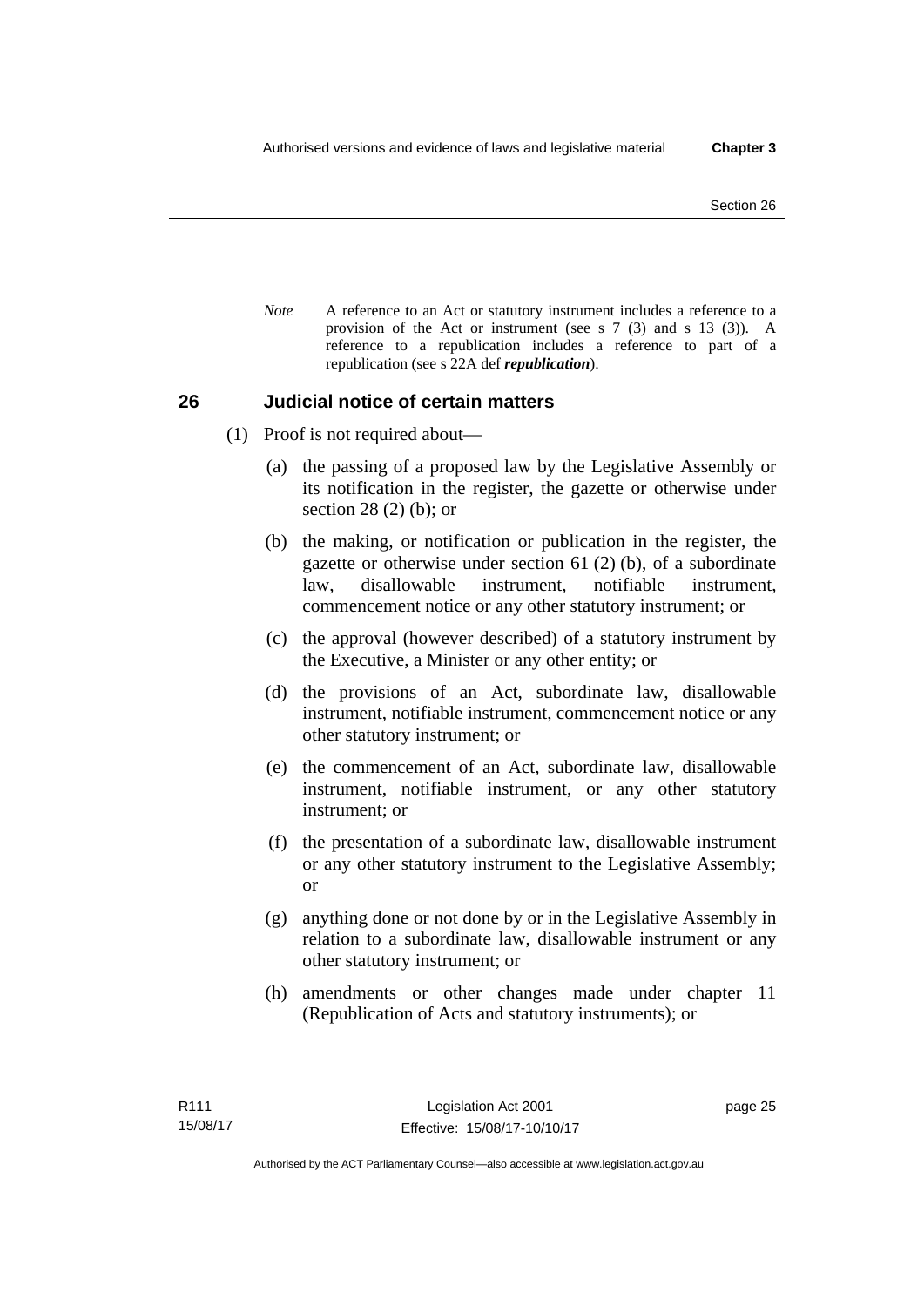#### Section 26

- (i) the authorisation of a republication under this Act, the provisions of an authorised republication or the republication date of an authorised republication.
- (2) A court or tribunal may inform itself of anything mentioned in subsection (1) in any way it considers appropriate.

#### **Examples—ways that may be appropriate**

- 1 using a version of an Act downloaded from an approved website using the internet
- 2 using information obtained from an approved website using the internet
- 3 using an authorised written version of a republication
- *Note* An example is part of the Act, is not exhaustive and may extend, but does not limit, the meaning of the provision in which it appears (see s 126 and s 132).
- (3) However, the court or tribunal must consider whether the source it intends to use appears to be a reliable source of information.
- (4) For subsection (3), an authorised version of a law, republication or legislative material is a reliable source of information.
- (5) This section does not limit any other law providing how a court or tribunal may be informed about a matter mentioned in subsection  $(1)$ .

R111 15/08/17

Authorised by the ACT Parliamentary Counsel—also accessible at www.legislation.act.gov.au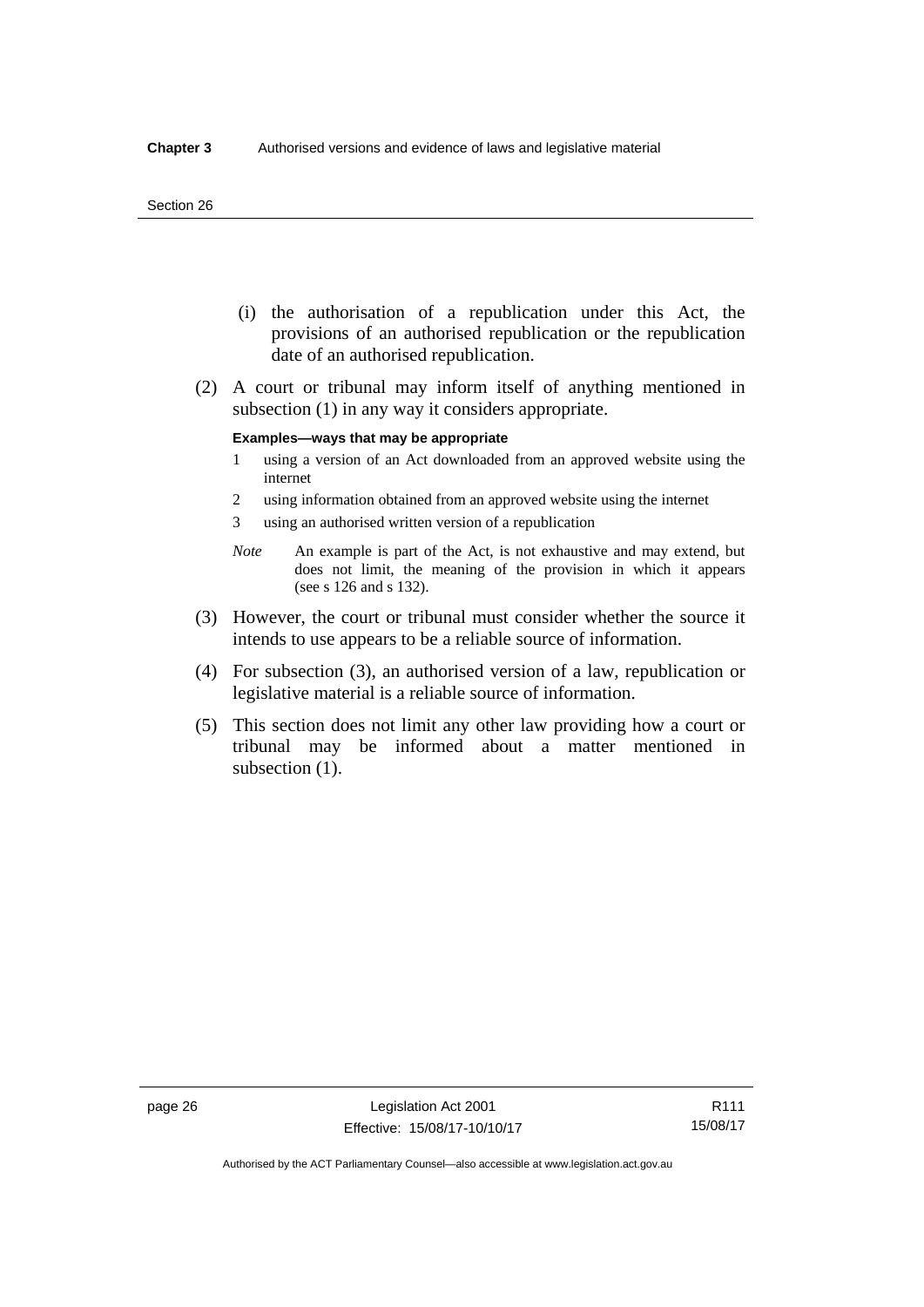# **Chapter 4 Numbering and notification of Acts**

### **27 Numbering of Acts**

The Acts passed in each year are to be numbered as nearly as practicable in the order in which they are passed.

### **28 Notification of Acts**

- (1) If a proposed law is passed by the Legislative Assembly, the Speaker must ask the parliamentary counsel to notify the making of the law.
- (2) If the Speaker asks the parliamentary counsel to notify the making of the proposed law, the parliamentary counsel must—
	- (a) notify the making of the law in the register; or
	- (b) if it is not practicable to notify the making of the proposed law in the register—notify the making of the law in another place the parliamentary counsel considers appropriate.

### **Examples—other places**

- 1 another government website
- 2 outside the Legislative Assembly
- *Note* An example is part of the Act, is not exhaustive and may extend, but does not limit, the meaning of the provision in which it appears (see s 126 and s 132).
- (3) If the Speaker asks the parliamentary counsel to notify the making of the proposed law on a particular day, the parliamentary counsel must notify the making of the law on that day unless it is impracticable to do so.
- (4) The making of the proposed law is notified in the register by entering in the register—

page 27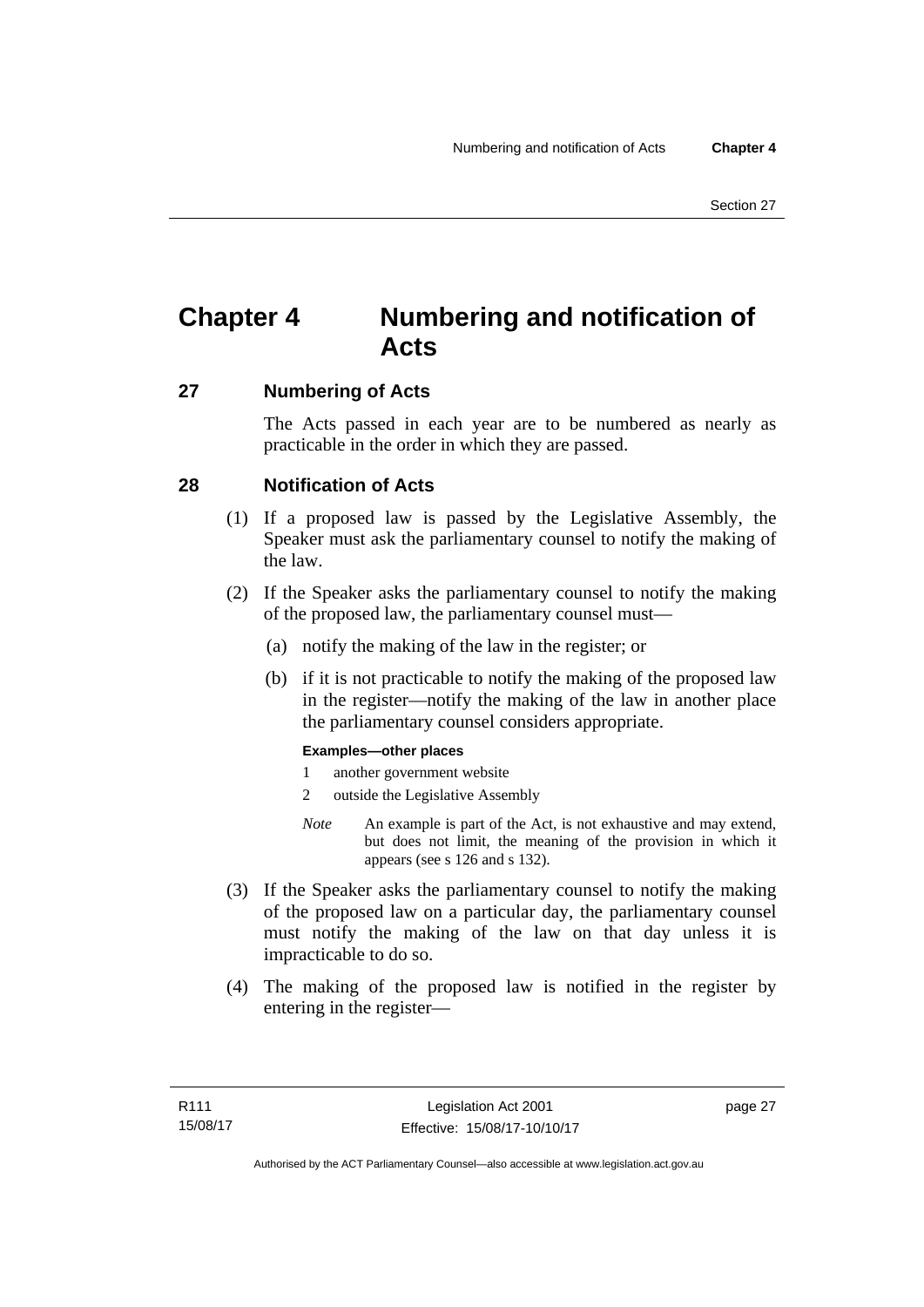- (a) a statement that the law has been passed by the Legislative Assembly; and
- (b) the text of the law.
- (5) The making of the proposed law is notified under subsection (2) (b)  $by-$ 
	- (a) publishing the text of the law in the place decided by the parliamentary counsel under subsection (2) (b); or
	- (b) publishing in that place a statement that—
		- (i) the law has been passed by the Legislative Assembly; and
		- (ii) copies of the law can be obtained at a stated place or stated places (whether by purchase or otherwise).
- (6) If the making of the proposed law is notified under subsection  $(2)$  (b), the parliamentary counsel must as soon as practicable enter in the register—
	- (a) a statement that the law—
		- (i) has been passed by the Legislative Assembly; and
		- (ii) was notified in the stated place on a stated date; and
	- (b) the text of the law.
- (7) If the making of the proposed law is notified by publishing the statement mentioned in subsection (5) (b), copies of the law must be available on the day of publication, or as soon as practicable after that day, at the stated place or each of the stated places.
- (8) If on that day no copies of the law are available at the stated place or any of the stated places, the parliamentary counsel must give the Minister a statement—
	- (a) that copies of the law were not available; and
	- (b) explaining why they were not available.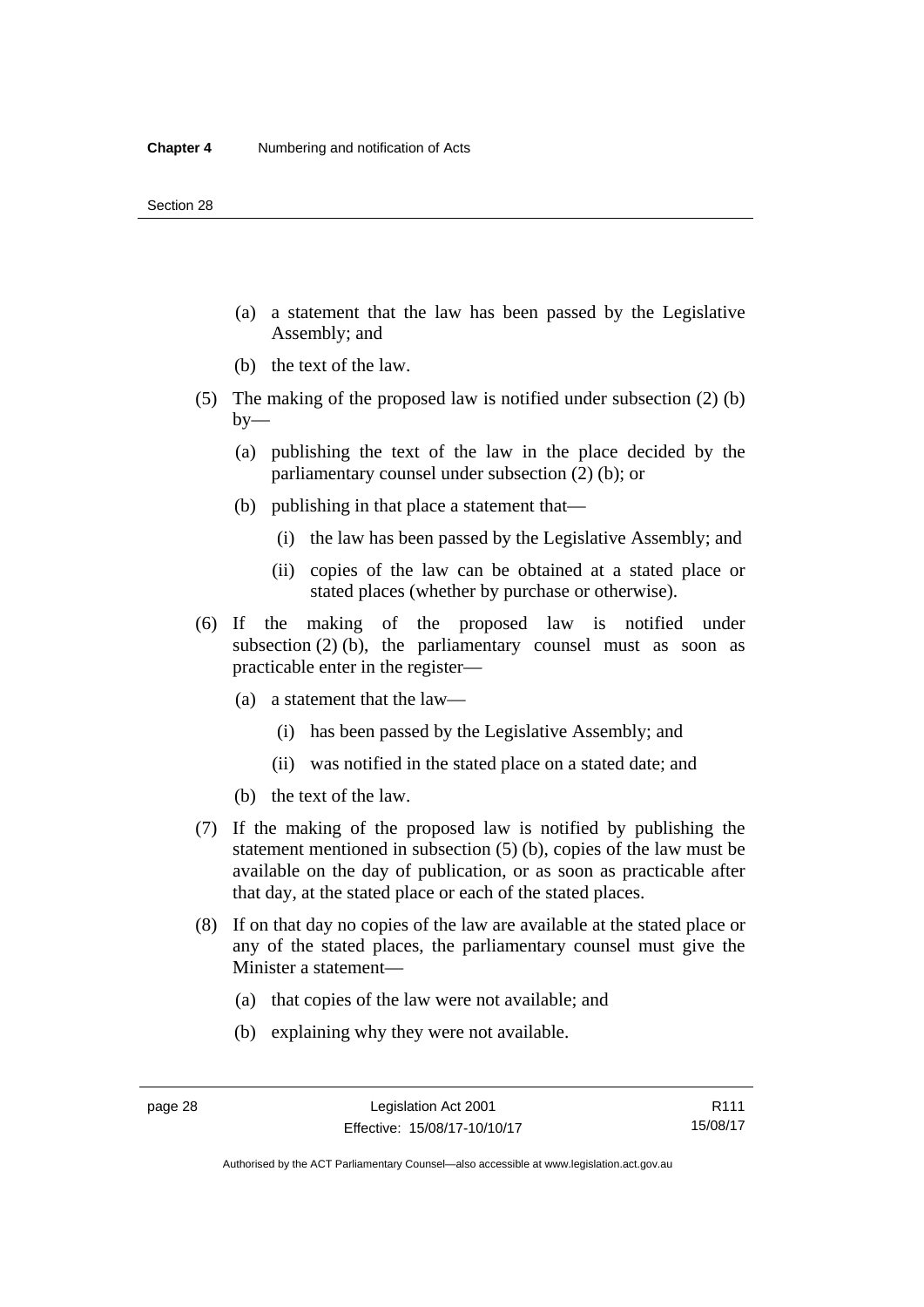- (9) The Minister must present the statement to the Legislative Assembly not later than 6 sitting days after receiving it.
- (10) This section is a determinative provision.
	- *Note* See s 5 for the meaning of determinative provisions, and s 6 for their displacement.

### **29 References to** *enactment* **or** *passing* **of Acts**

In an Act or statutory instrument, a reference to the *enactment* or *passing* of an Act is a reference to the making of the Act having been notified in the register, the gazette or otherwise under section 28 (2) (b).

### **30 References to** *notification* **of Acts**

In an Act or statutory instrument, a reference to the *notification* of an Act is a reference to the making of the Act having been notified in the register, the gazette or otherwise under section 28 (2) (b).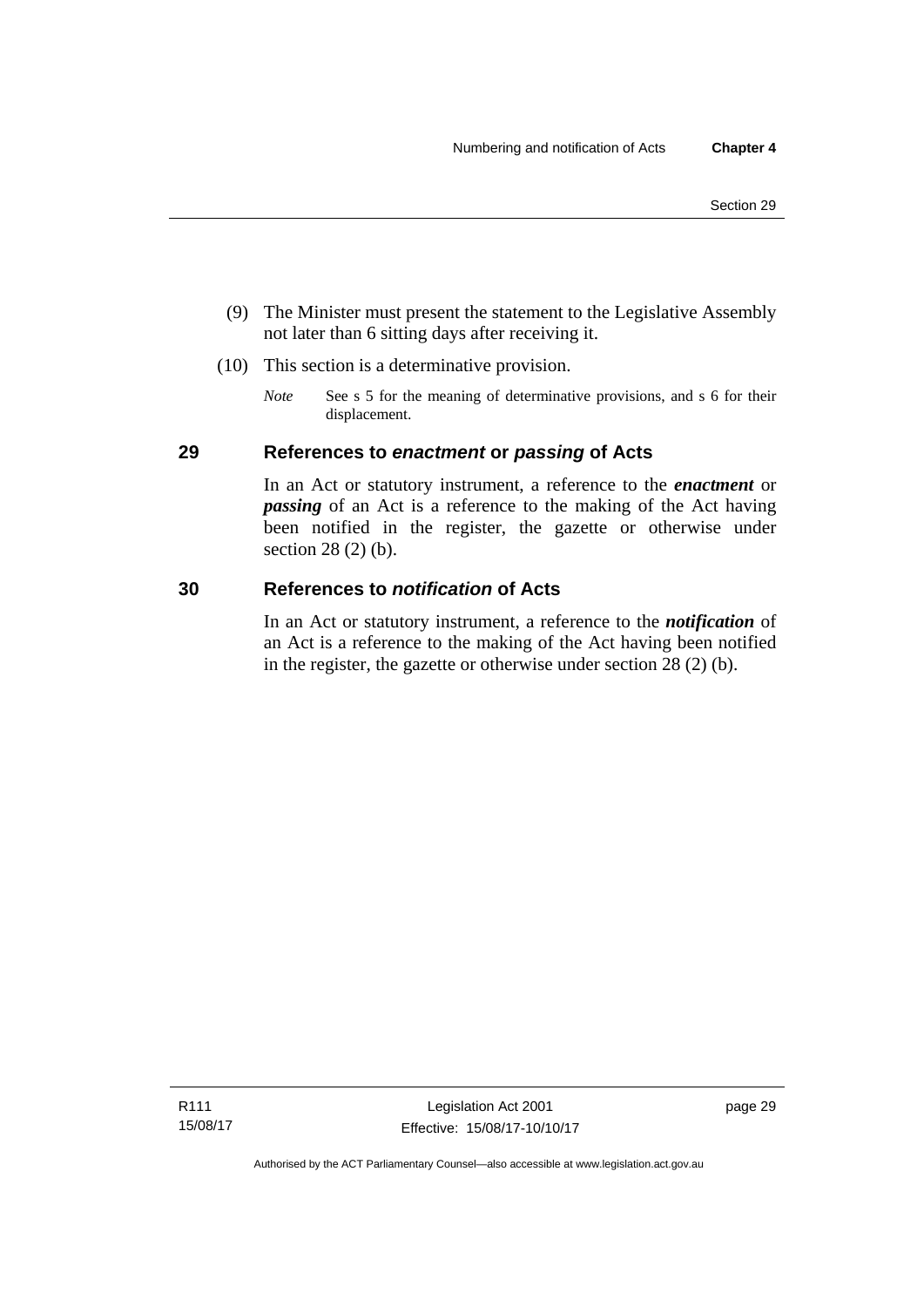#### **Chapter 5** Regulatory impact statements for subordinate laws and disallowable instruments Part 5.1 **Preliminary**

Section 31

# **Chapter 5 Regulatory impact statements for subordinate laws and disallowable instruments**

# **Part 5.1** Preliminary

### **31 Definitions—ch 5**

In this chapter:

*authorising law*, in relation to a proposed subordinate law or disallowable instrument (the *proposed law*), means the Act or statutory instrument (and, if appropriate, the provision of the Act or statutory instrument) under which the proposed law will be made.

*benefits* includes—

- (a) advantages; and
- (b) direct and indirect economic, environmental and social benefits.

*costs* includes—

- (a) burdens and disadvantages; and
- (b) direct and indirect economic, environmental and social costs.

*scrutiny committee principles* means the terms of reference of the Legislative Assembly standing committee performing the duties of a scrutiny of bills and subordinate legislation committee that apply to subordinate laws and disallowable instruments.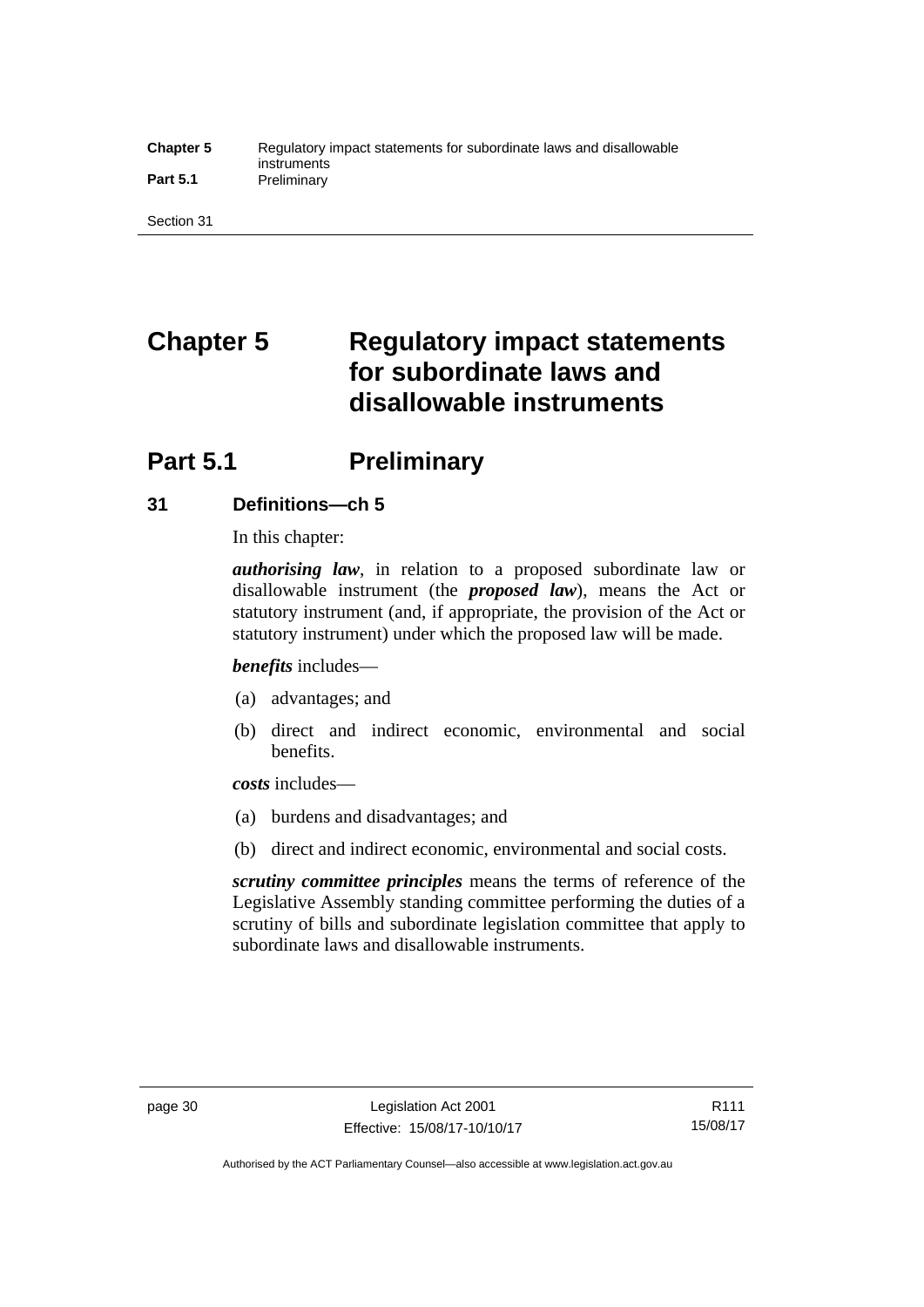### **32 Other publication or consultation requirements not affected**

- (1) Part 5.2 (Requirements for regulatory impact statements) does not affect any requirements in any other territory law for publication or consultation about a proposal to make a subordinate law or disallowable instrument.
- (2) Part 5.2 does not apply to the subordinate law or disallowable instrument if the requirements are of a comparable level to publication and consultation under the part.

### **33 Guidelines about costs of proposed subordinate laws and disallowable instruments**

- (1) The Minister may issue guidelines to be applied in deciding whether a proposed subordinate law or disallowable instrument is, or is not, likely to impose appreciable costs on the community or a part of the community.
- (2) A guideline is a disallowable instrument.
	- *Note* A disallowable instrument must be notified, and presented to the Legislative Assembly, under this Act.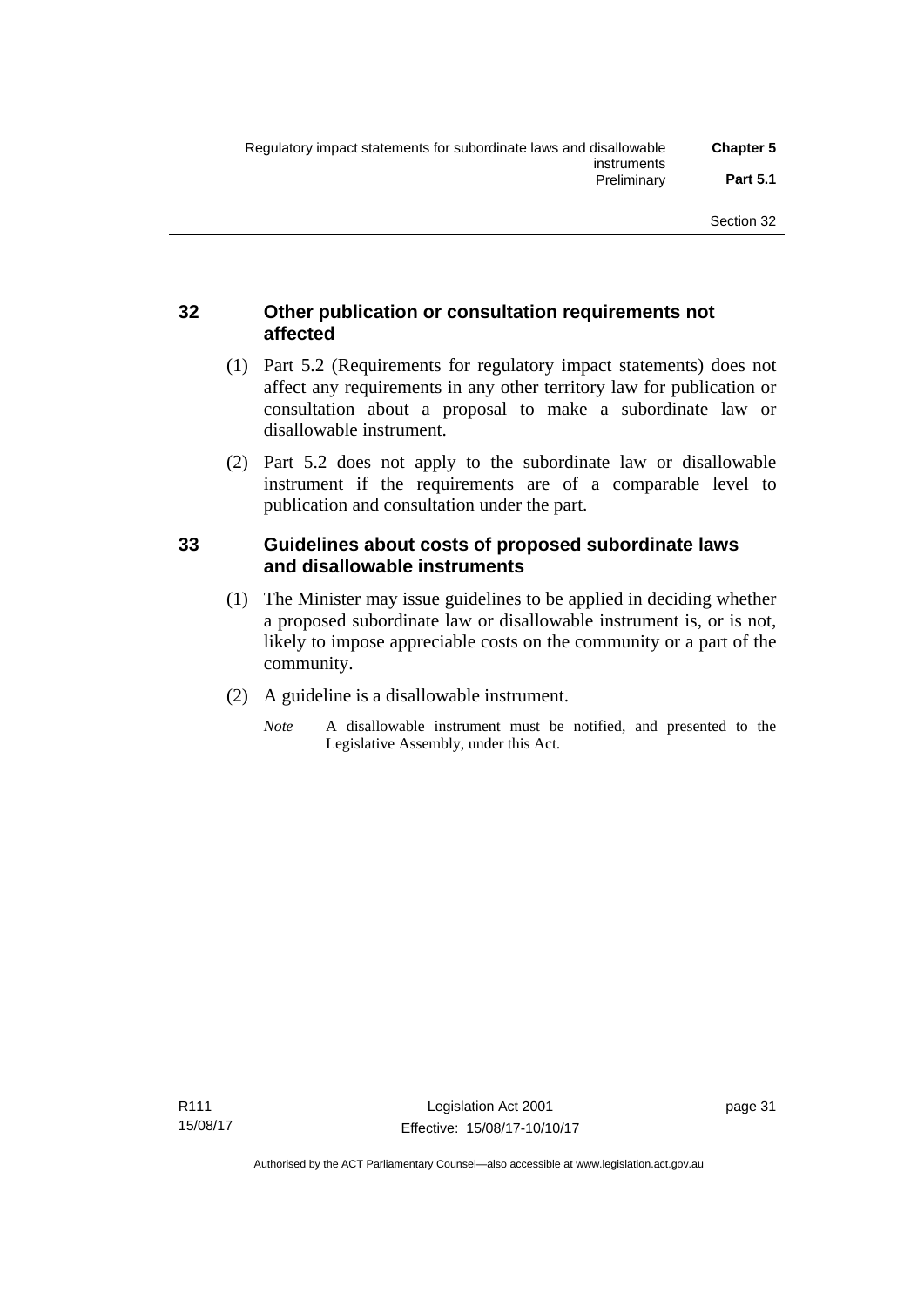# **Part 5.2 Requirements for regulatory impact statements**

### **34 Preparation of regulatory impact statements**

- (1) If a proposed subordinate law or disallowable instrument (the *proposed law*) is likely to impose appreciable costs on the community, or a part of the community, then, before the proposed law is made, the Minister administering the authorising law (the *administering Minister*) must arrange for a regulatory impact statement to be prepared for the proposed law.
- (2) However, this section does not apply to the proposed law if the administering Minister exempts the proposed law from subsection  $(1)$ .

*Note* Section 32 and s 36 also state other circumstances when a regulatory impact statement is not required.

- (3) An exemption under subsection (2) (the *RIS exemption*) is a disallowable instrument.
	- *Note* A disallowable instrument must be notified, and presented to the Legislative Assembly, under this Act.
- (4) If the RIS exemption is disallowed under this Act after the proposed law has been made, the administering Minister must arrange for a regulatory impact statement to be prepared for the subordinate law or disallowable instrument.
- (5) The regulatory impact statement prepared under subsection (4) must be presented to the Legislative Assembly not later than 5 sitting days after the day the RIS exemption is disallowed.
- (6) This chapter (other than section 37 (When must regulatory impact statement be presented?)) applies to the law as if the law were a proposed subordinate law or disallowable instrument.

Authorised by the ACT Parliamentary Counsel—also accessible at www.legislation.act.gov.au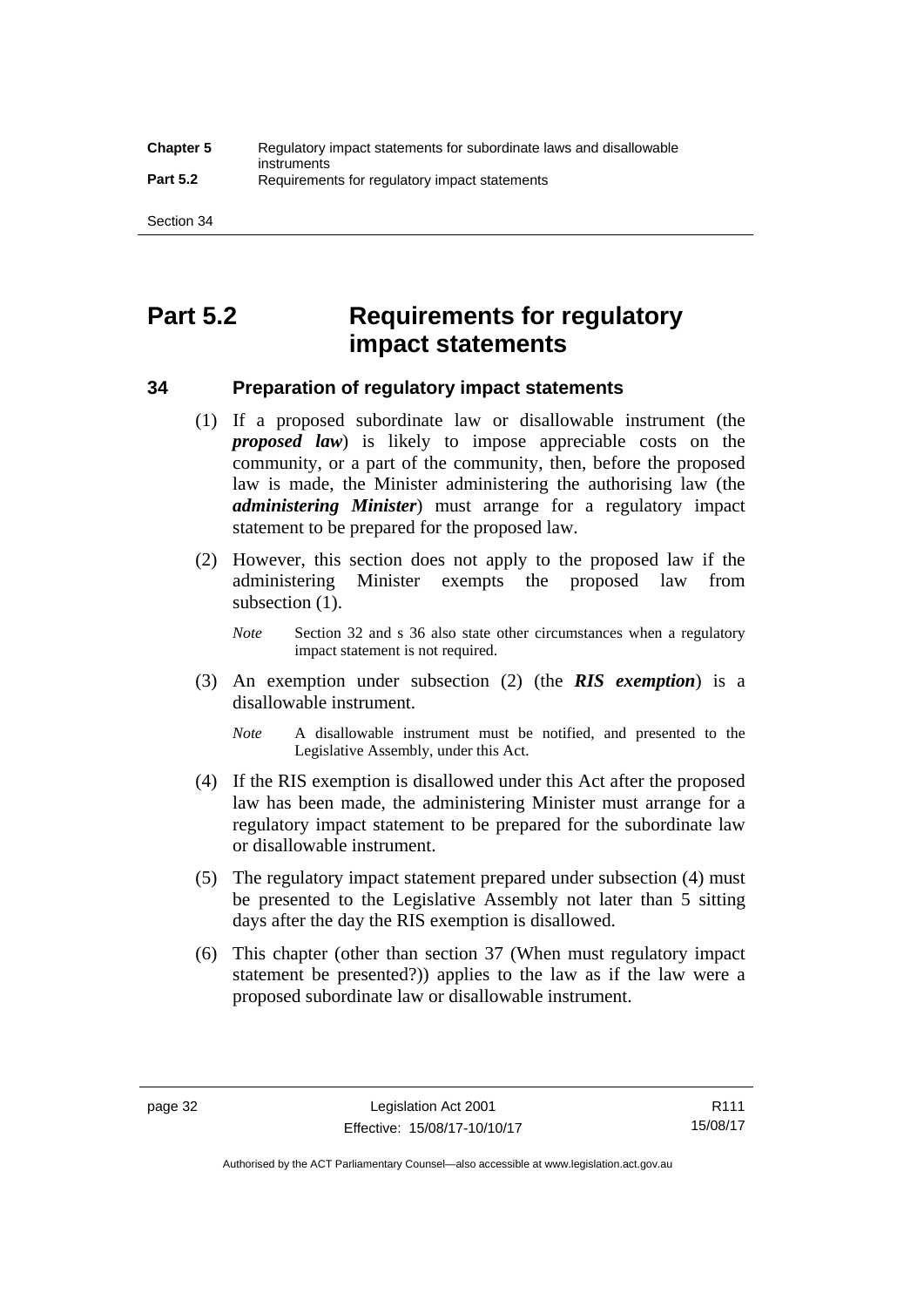### **35 Content of regulatory impact statements**

A regulatory impact statement for a proposed subordinate law or disallowable instrument (the *proposed law*) must include the following information about the proposed law in clear and precise language:

- (a) the authorising law;
- (b) a brief statement of the policy objectives of the proposed law and the reasons for them;
- (c) a brief statement of the way the policy objectives will be achieved by the proposed law and why this way of achieving them is reasonable and appropriate;
- (d) a brief explanation of how the proposed law is consistent with the policy objectives of the authorising law;
- (e) if the proposed law is inconsistent with the policy objectives of another territory law—
	- (i) a brief explanation of the relationship with the other law; and
	- (ii) a brief explanation for the inconsistency;
- (f) if appropriate, a brief statement of any reasonable alternative way of achieving the policy objectives (including the option of not making a subordinate law or disallowable instrument) and why the alternative was rejected;
- (g) a brief assessment of the benefits and costs of implementing the proposed law that—
	- (i) if practicable and appropriate, quantifies the benefits and costs; and
	- (ii) includes a comparison of the benefits and costs with the benefits and costs of any reasonable alternative way of achieving the policy objectives stated under paragraph (f);

page 33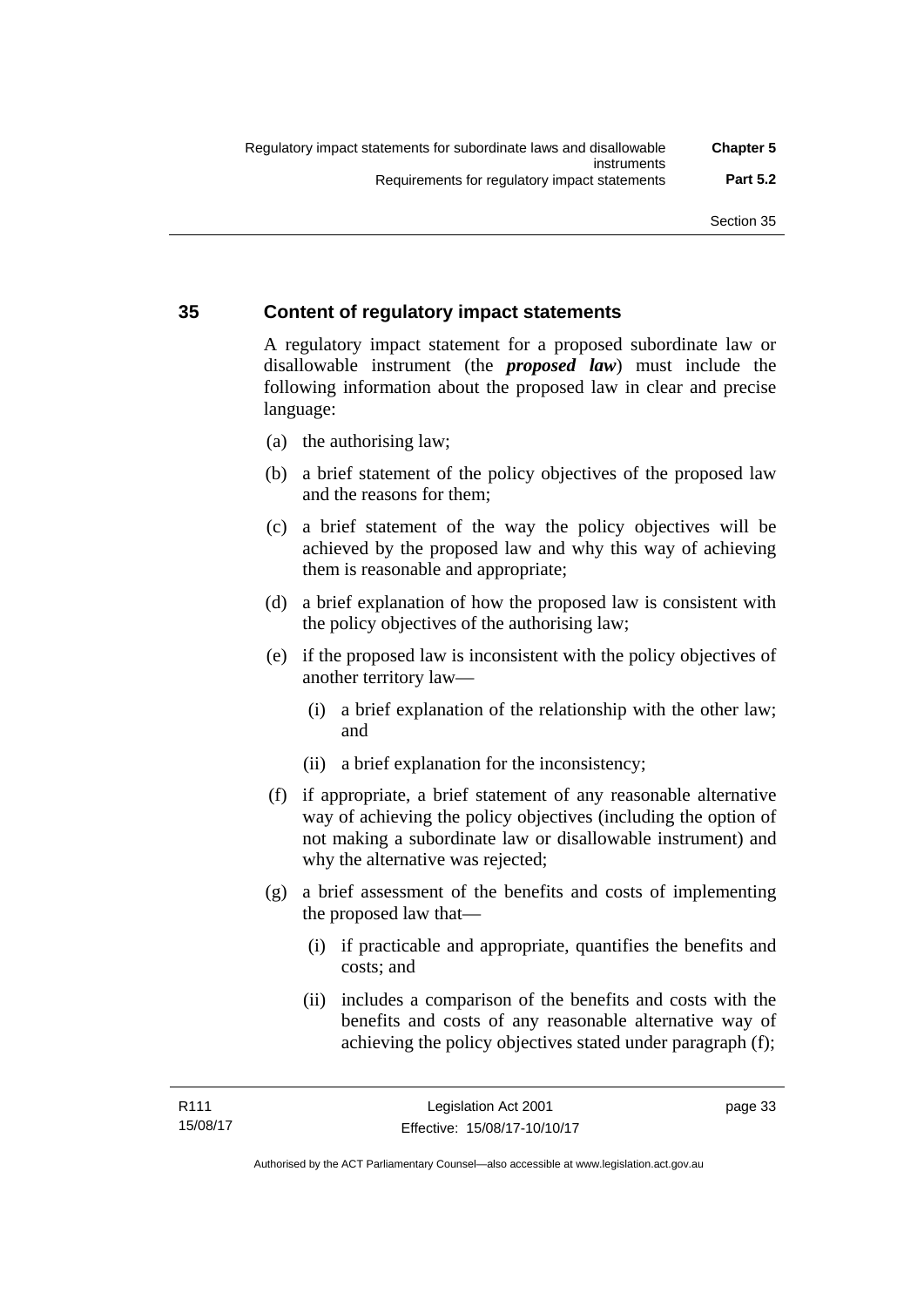| <b>Chapter 5</b> | Regulatory impact statements for subordinate laws and disallowable |
|------------------|--------------------------------------------------------------------|
| <b>Part 5.2</b>  | instruments<br>Requirements for regulatory impact statements       |

Section 36

 (h) a brief assessment of the consistency of the proposed law with the scrutiny committee principles and, if it is inconsistent with the principles, the reasons for the inconsistency.

### **36 When is preparation of regulatory impact statement unnecessary?**

- (1) A regulatory impact statement need not be prepared for a proposed subordinate law or disallowable instrument (the *proposed law*) if the proposed law only provides for, or to the extent it only provides for, any of the following:
	- (a) a matter that is not of a legislative nature, including, for example, a matter of a machinery, administrative, drafting or formal nature;
	- (b) a matter that does not operate to the disadvantage of anyone (other than the Territory or a territory authority or instrumentality) by—
		- (i) adversely affecting the person's rights; or
		- (ii) imposing liabilities on the person;
	- (c) an amendment of a territory law to take account of current legislative drafting practice;
	- (d) the commencement of an Act or statutory instrument;
		- *Note* A reference to an Act or statutory instrument includes a reference to a provision of the Act or instrument (see s 7 and s 13).
	- (e) an amendment of a territory law that does not fundamentally affect the law's application or operation;
	- (f) a matter of a transitional character;
	- (g) a matter arising under a territory law that is part of a uniform scheme of legislation or complementary with legislation of the Commonwealth, a State or New Zealand;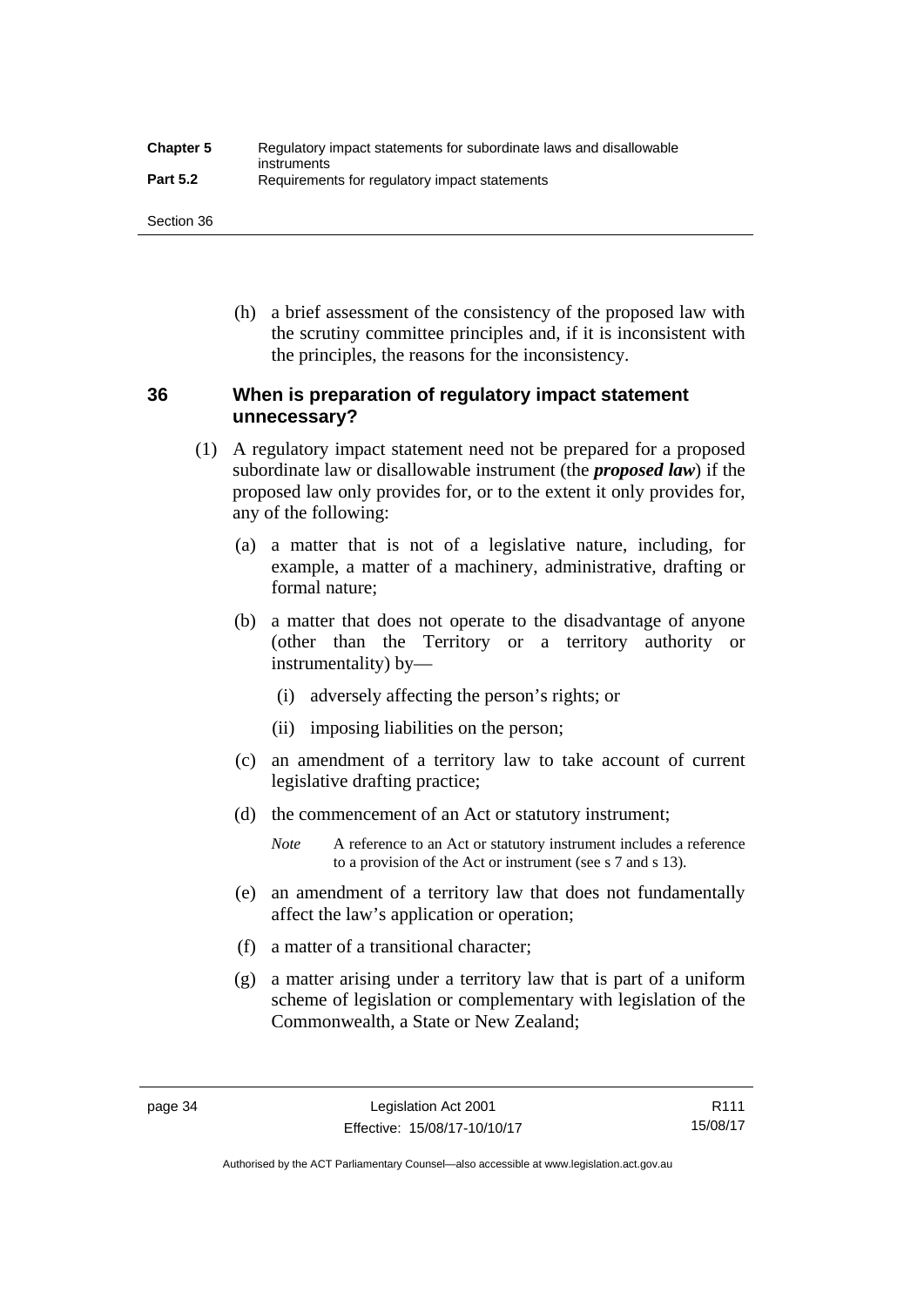- (h) a matter involving the adoption of an Australian or international protocol, standard, code, or intergovernmental agreement or instrument, if an assessment of the benefits and costs has already been made and the assessment was made for, or is relevant to, the ACT;
- (i) a proposal to make, amend or repeal rules of court;
- (j) a matter advance notice of which would enable someone to gain unfair advantage;
- (k) an amendment of a fee, charge or tax consistent with announced government policy.
- (2) A regulatory impact statement also need not be prepared for the proposed law if, or to the extent that, it would be against the public interest because of the nature of the proposed law or the circumstances in which it is made.

### **Example**

A law may need to be made urgently for controlling the spread of a disease or dealing with another urgent situation.

- *Note 1* An example is part of the Act, is not exhaustive and may extend, but does not limit, the meaning of the provision in which it appears (see this Act, s 126 and s 132).
- *Note* 2 Section 32 and s 34 also state other circumstances when a regulatory impact statement is not required.

### **37 When must regulatory impact statement be presented?**

- (1) This section applies if a regulatory impact statement for a proposed subordinate law or disallowable instrument (the *proposed law*) has been prepared and the proposed law is made.
- (2) The statement must be presented to the Legislative Assembly with the subordinate law or disallowable instrument.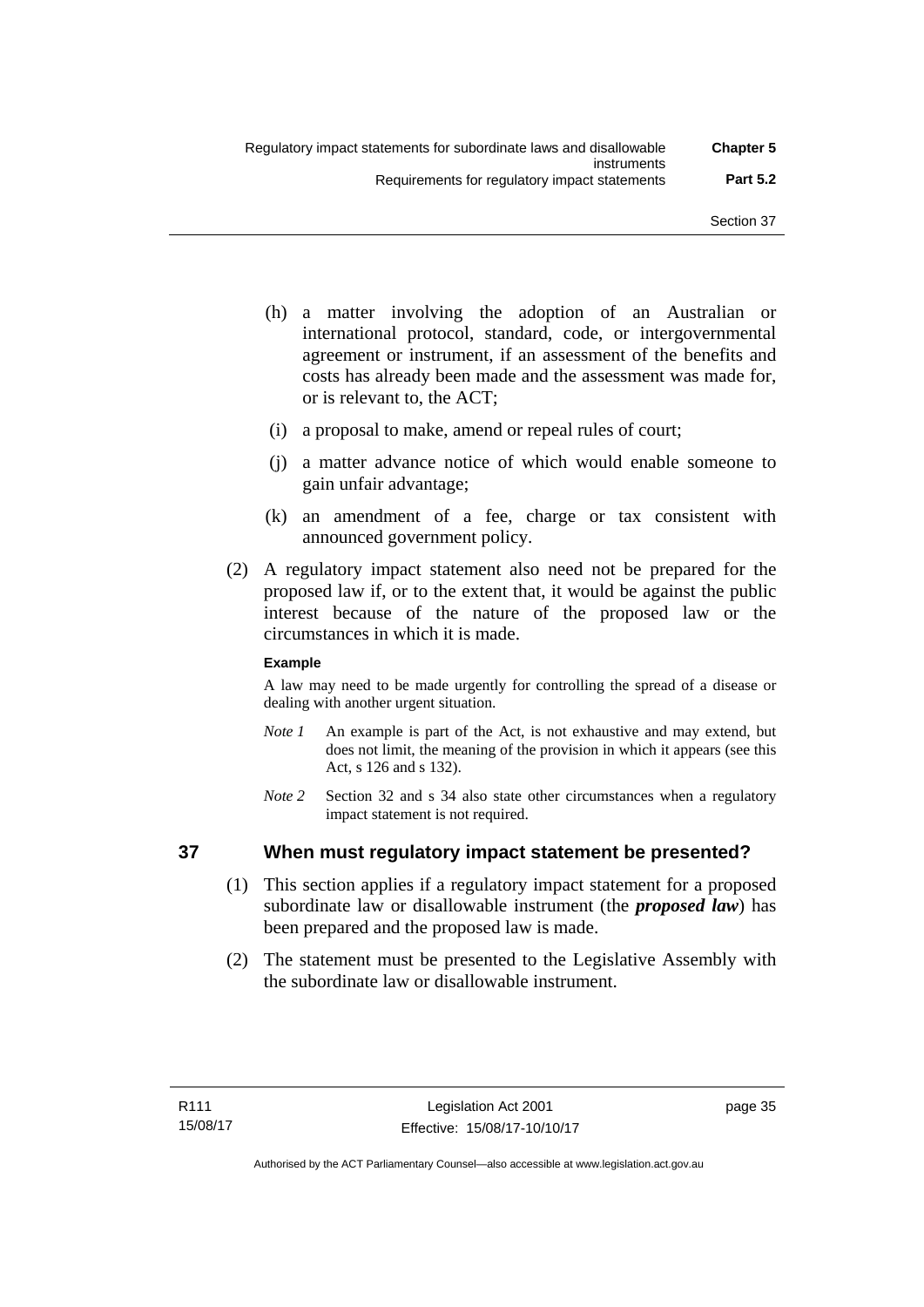### **Chapter 5** Regulatory impact statements for subordinate laws and disallowable instruments **Part 5.3** Failure to comply with requirements for regulatory impact statements

Section 38

# **Part 5.3 Failure to comply with requirements for regulatory impact statements**

### **38 Effect of failure to comply with pt 5.2**

- (1) Failure to comply with part 5.2 (Requirements for regulatory impact statements) in relation to a subordinate law or disallowable instrument (the *law*) does not—
	- (a) affect the law's validity; or
	- (b) create rights or impose legally enforceable obligations on the Territory, a Minister or anyone else.
- (2) In addition, a decision made, or appearing to be made, under part 5.2 is final.
- (3) In this section:

*decision* includes—

- (a) conduct engaged in to make a decision; and
- (b) conduct related to making a decision; and
- (c) failure to make a decision.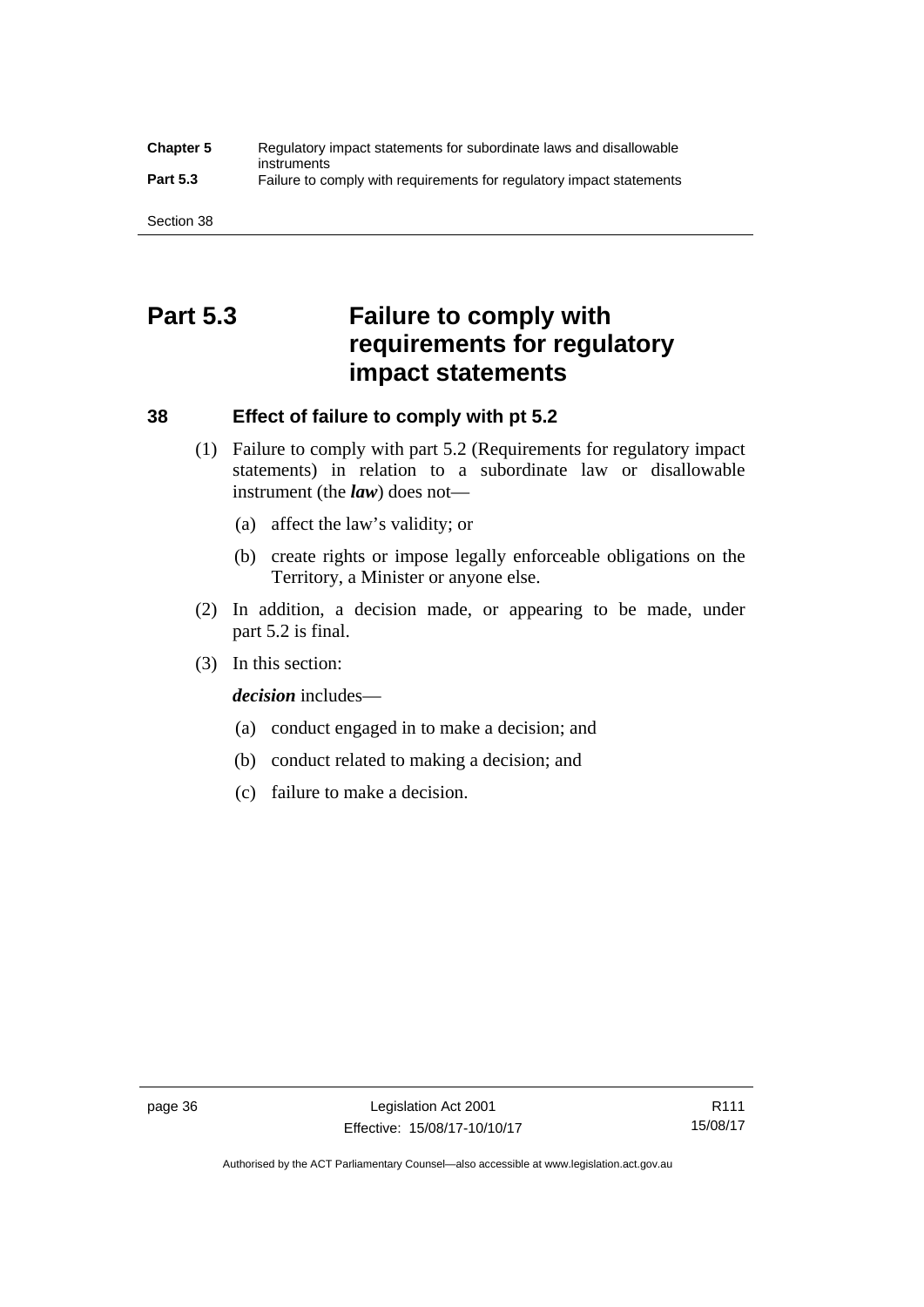# **Chapter 6 Making, notification and numbering of statutory instruments**

# **Part 6.1 General**

## **39 Meaning of** *matter***—ch 6**

In this chapter:

*matter*, in relation to a statutory instrument, includes circumstance, person, place and purpose.

## **40 Presumption of validity**

It is presumed, unless the contrary is proved, that all conditions and steps required for the making of a statutory instrument have been satisfied and carried out.

## **41 Making of certain statutory instruments by Executive**

- (1) This section applies if an Act authorises or requires the Executive to make a subordinate law or disallowable instrument.
- (2) The subordinate law or disallowable instrument is taken to be made by the Executive if—
	- (a) it is signed by 2 or more Ministers who are members of the Executive; and
	- (b) 1 of the signing Ministers is the responsible Minister.
- (3) A subordinate law or disallowable instrument made in accordance with subsection (2) is taken to be made when it is signed by the second Minister signing.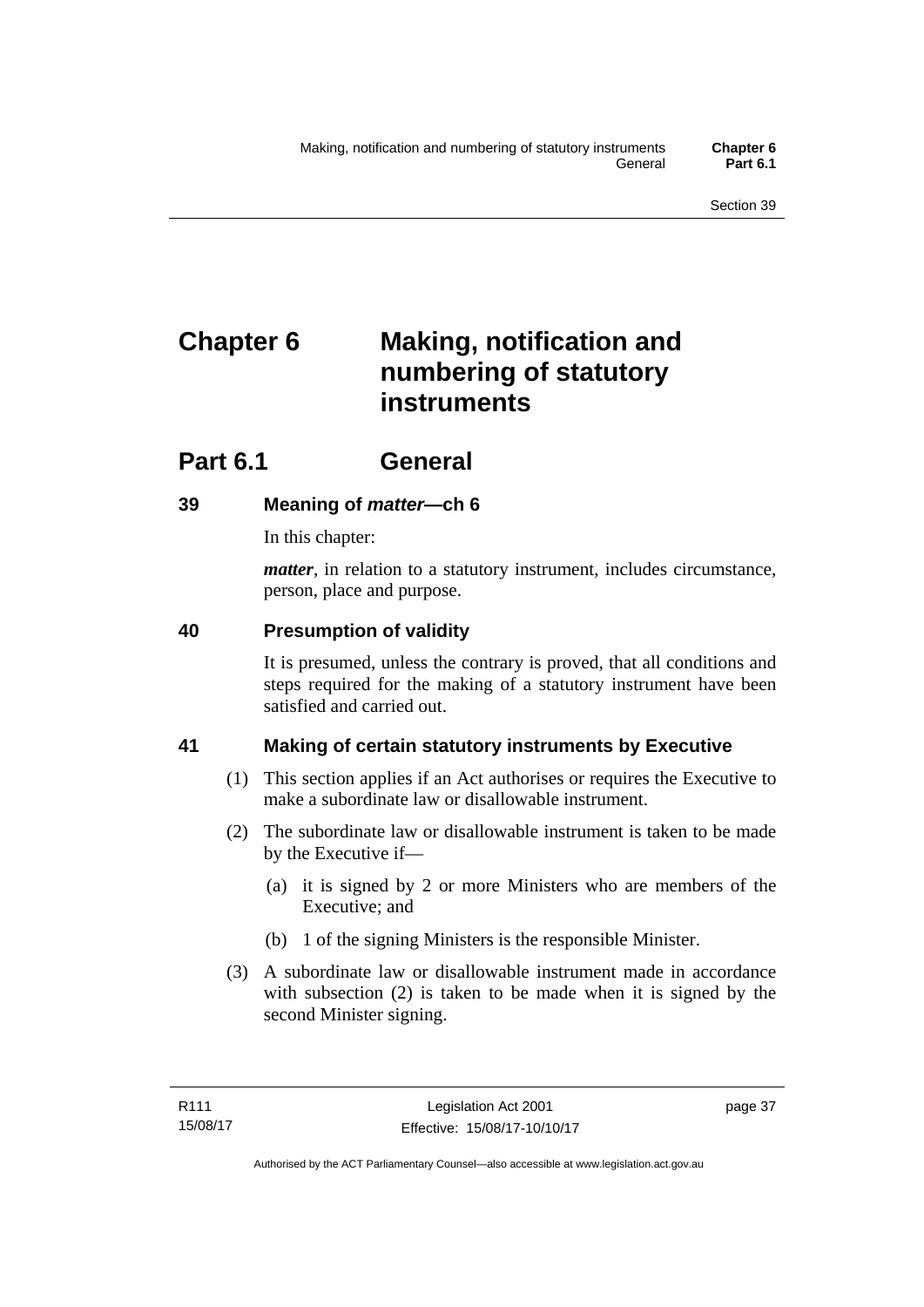- (4) Subsection (2) (b) does not apply if the responsible Minister cannot sign because he or she is absent from the ACT, ill or on leave.
- (5) In this section:

*responsible Minister* means—

- (a) the Minister for the time being administering the Act; or
- (b) if, for the time being, different Ministers administer the Act in relation to different matters—
	- (i) if only 1 Minister administers the Act in relation to the relevant matter—that Minister; or
	- (ii) if 2 or more Ministers administer the Act in relation to the relevant matter—any of the Ministers; or
	- (iii) if subparagraph (ii) does not apply and, for the time being, 2 or more Ministers administer the Act—any of the Ministers;

but does not include a Minister for the time being acting on behalf of the Minister or 2 or more Ministers.

R111 15/08/17

Authorised by the ACT Parliamentary Counsel—also accessible at www.legislation.act.gov.au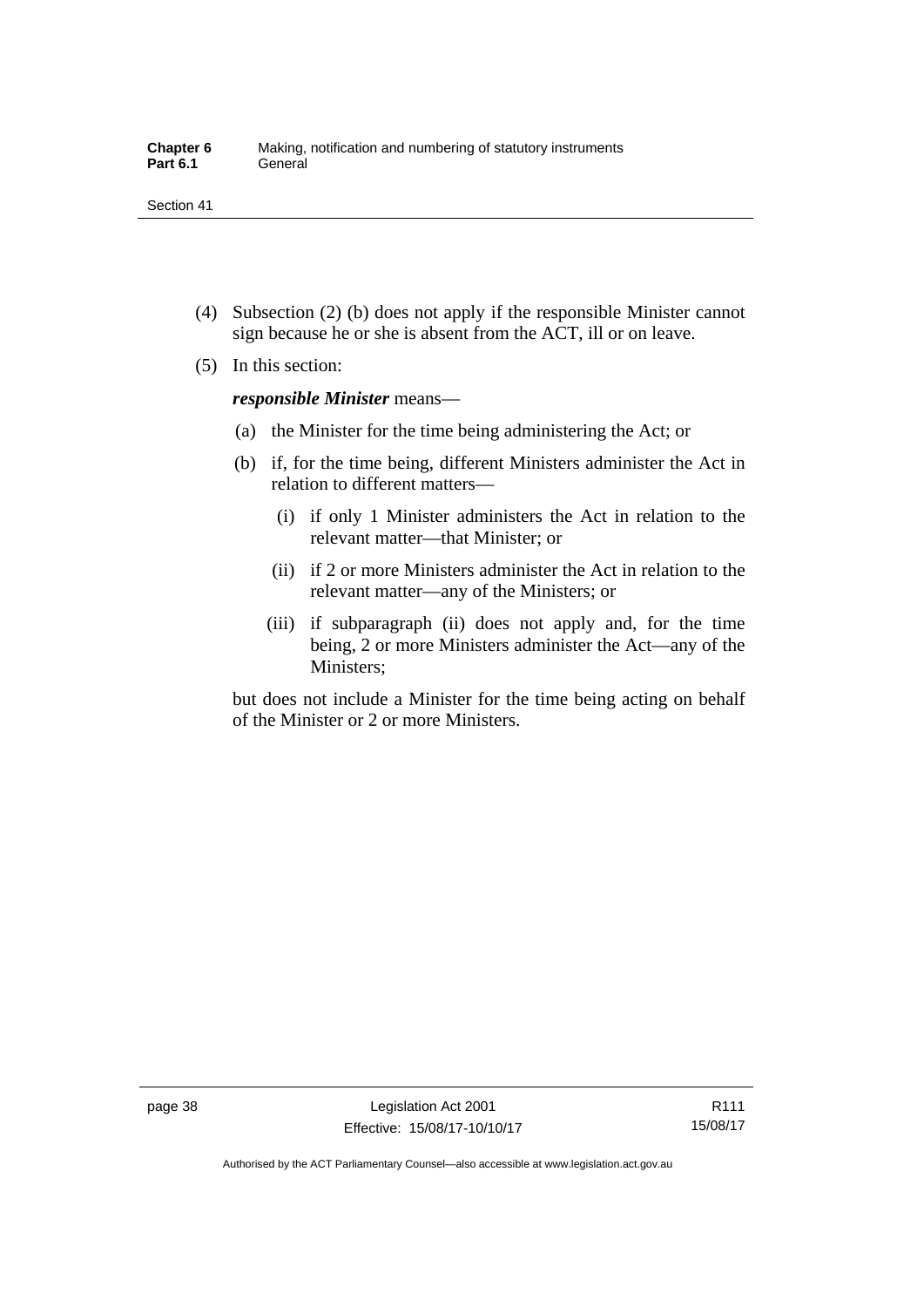# **Part 6.2 Making of statutory instruments generally**

### **42 Power to make statutory instruments**

 (1) If an Act or statutory instrument gives a power that can be exercised by making an instrument, the Act or statutory instrument gives power to make the instrument.

#### **Example**

An Act gives a Minister power to approve codes of practice, but does not require the approval to be in writing or to be given by a particular instrument. The power can be exercised by giving a written approval. The Act, therefore, gives power to make an instrument, namely, a written approval.

- *Note* An example is part of the Act, is not exhaustive and may extend, but does not limit, the meaning of the provision in which it appears (see s 126 and s 132).
- (2) If an Act or statutory instrument gives power to make an instrument that would be a legislative instrument, the power can only be exercised by making an instrument.

#### **Examples**

See examples to s 56 (3) and s 255 (3).

- (3) If an Act or statutory instrument gives power to make an instrument, the power may be exercised from time to time.
- (4) This section is a determinative provision.
	- *Note* See s 5 for the meaning of determinative provisions, and s 6 for their displacement.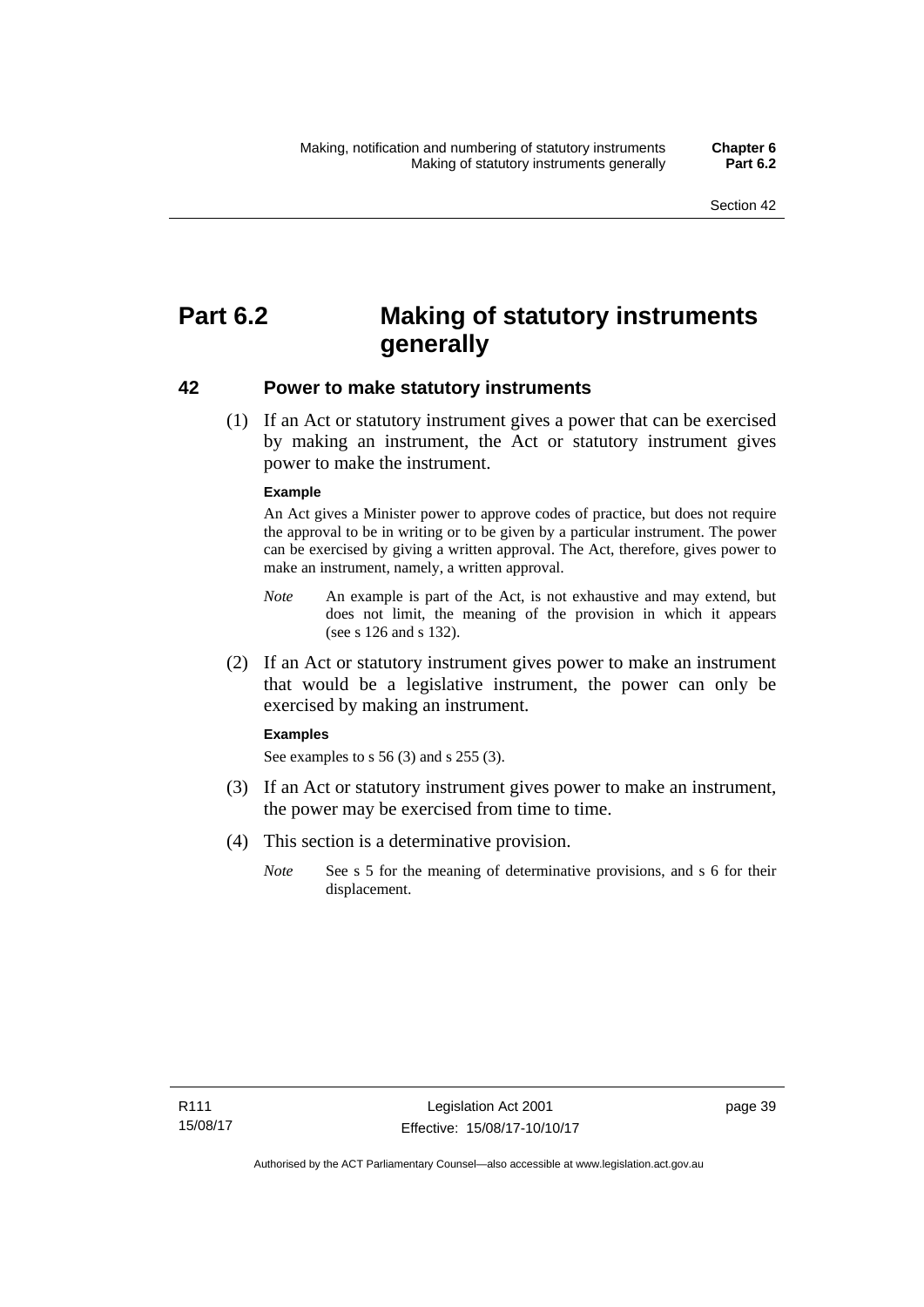### **43 Statutory instruments to be interpreted not to exceed powers under authorising law**

- (1) A statutory instrument is to be interpreted as operating to the full extent of, but not to exceed, the power given by the Act or statutory instrument under which it is made (the *authorising law*).
- (2) Without limiting subsection (1), if a provision of a statutory instrument would, apart from this section, be interpreted as exceeding power—
	- (a) the provision is valid to the extent to which it does not exceed power; and
	- (b) the remainder of the instrument is not affected.

#### **Example 1**

The *Agriculture Services Determination* 2001, pt 4 exceeds the determination– making power given by the *Agriculture Services Act 2000* (hypothetical). The other provisions of the determination are within power.

The determination (apart from pt 4) operates effectively. Pt 4 is treated as if it did not form part of the determination and is disregarded.

*Note* The kind of interpretation indicated in example 1 is known as a divisible interpretation of the determination.

#### **Example 2**

The *Goats Regulation 2001* (hypothetical) is made under the *Goats Act 2001*. The *Goats Regulation 2001*, s 39 seeks to impose rules about the care of 'animals', but the Act only gives power to make regulations about goats.

Section 39 is read restrictively ('read down') as if it mentioned goats. In other words, the section is effective but treated as if it applied only to goats.

*Note* The kind of interpretation indicated in example 2 is known as a distributive interpretation of the regulation.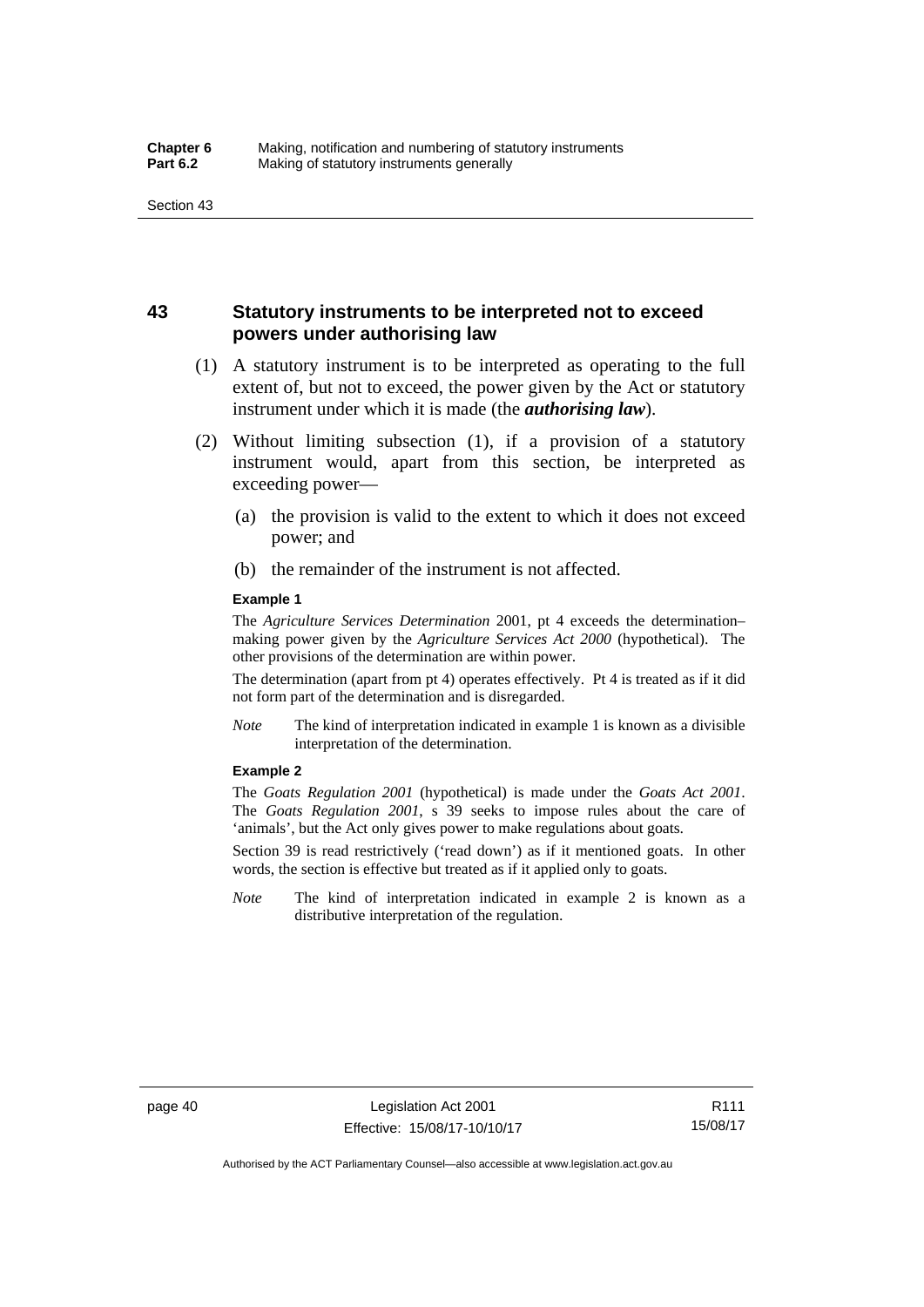#### **Example 3**

The *Wombat Protection Act 2003* (hypothetical) provides that the Minister may appoint a Wombat Advocate. The instrument making the appointment states that the appointment is for 5 years, but the maximum term of appointment authorised under the Act is 4 years.

The instrument is read restrictively ('read down') as if it referred to 4 years. In other words, the instrument is effective but the appointment is only valid for 4 years.

- *Note 1* The kind of interpretation indicated in example 3 is known as a distributive interpretation of the instrument.
- *Note 2* An example is part of the Act, is not exhaustive and may extend, but does not limit, the meaning of the provision in which it appears (see s 126 and s 132).
- (3) Without limiting subsection (1), if the application of a provision of a statutory instrument to a matter would, apart from this section, be interpreted as exceeding power, the provision's application to other matters is not affected.

#### **Example**

The *Community Safety Order 2001* is expressed to apply to all members of the community without qualification although it is in fact made under the *Building Industry (Safety) Act 2000* (hypothetical). That Act is restricted in its operation to the building industry. The order is cast in such wide terms that it cannot be interpreted divisibly or distributively. However, the order applies to entities such as XYZ Constructions Pty Ltd because it is a company in the construction industry.

- (4) This section is in addition to any provision of the statutory instrument or authorising law.
- (5) This section is a determinative provision.
	- *Note* See s 5 for the meaning of determinative provisions, and s 6 for their displacement.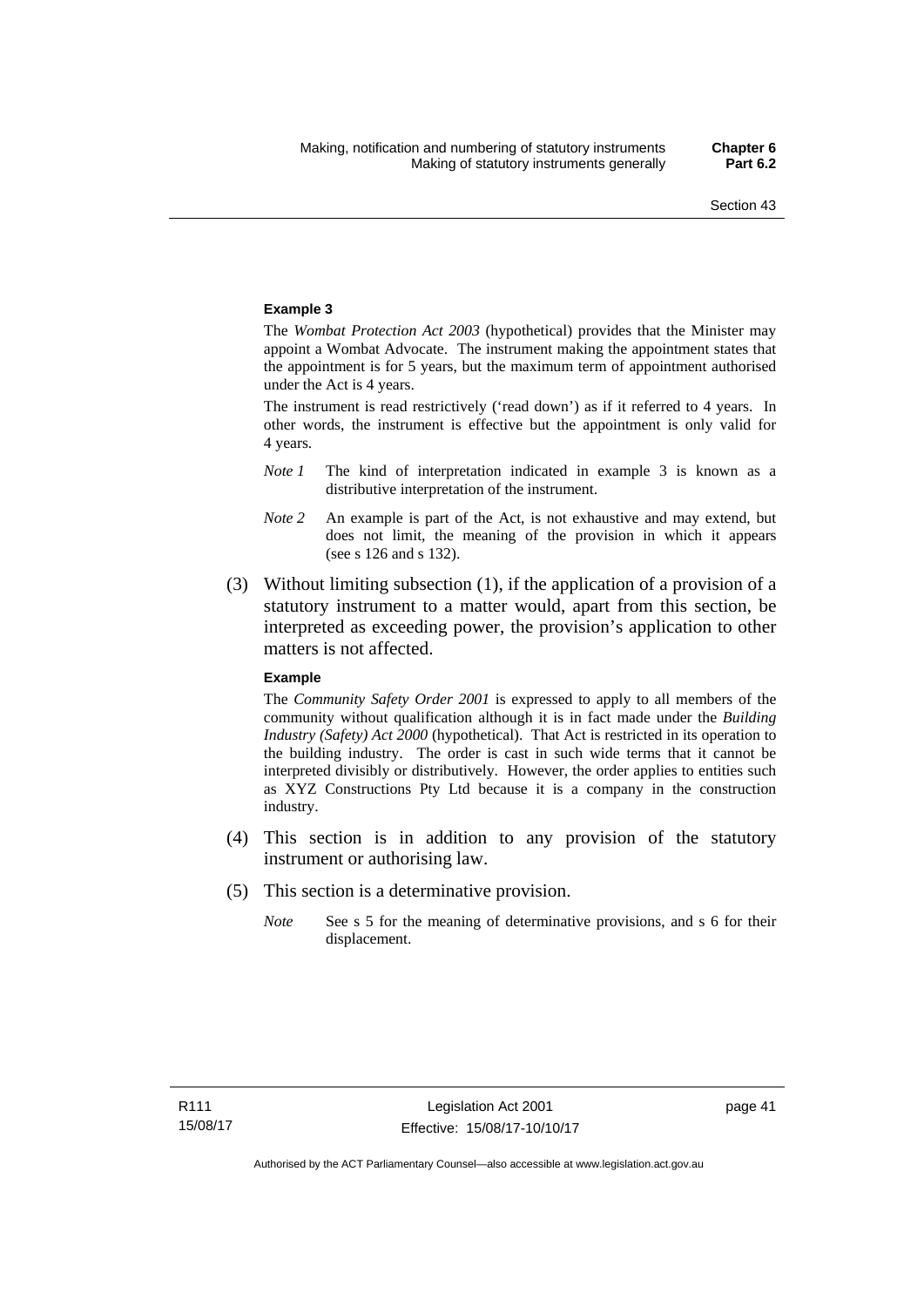### **44 Power to make statutory instruments for Act etc**

- (1) If an Act or statutory instrument (the *authorising law*) authorises or requires the making of a statutory instrument for the authorising law or another Act or statutory instrument (the *other law*), the power authorises a statutory instrument to be made in relation to any matter that—
	- (a) is required or permitted to be prescribed by the authorising law or other law; or
	- (b) is necessary or convenient to be prescribed for carrying out or giving effect to the authorising law or other law.
- (2) Subsection (1) applies to the authorising law even though the authorising law—
	- (a) only authorises the making of a statutory instrument for the authorising law; or
	- (b) also authorises or requires the making of a statutory instrument about a particular matter.
- (3) Power given by the authorising law to make a statutory instrument about a particular matter does not limit power given by the authorising law or other law to make a statutory instrument (whether or not of the same kind) about any other matter.
- (4) This section is a determinative provision.
	- *Note* See s 5 for the meaning of determinative provisions, and s 6 for their displacement.

R111 15/08/17

Authorised by the ACT Parliamentary Counsel—also accessible at www.legislation.act.gov.au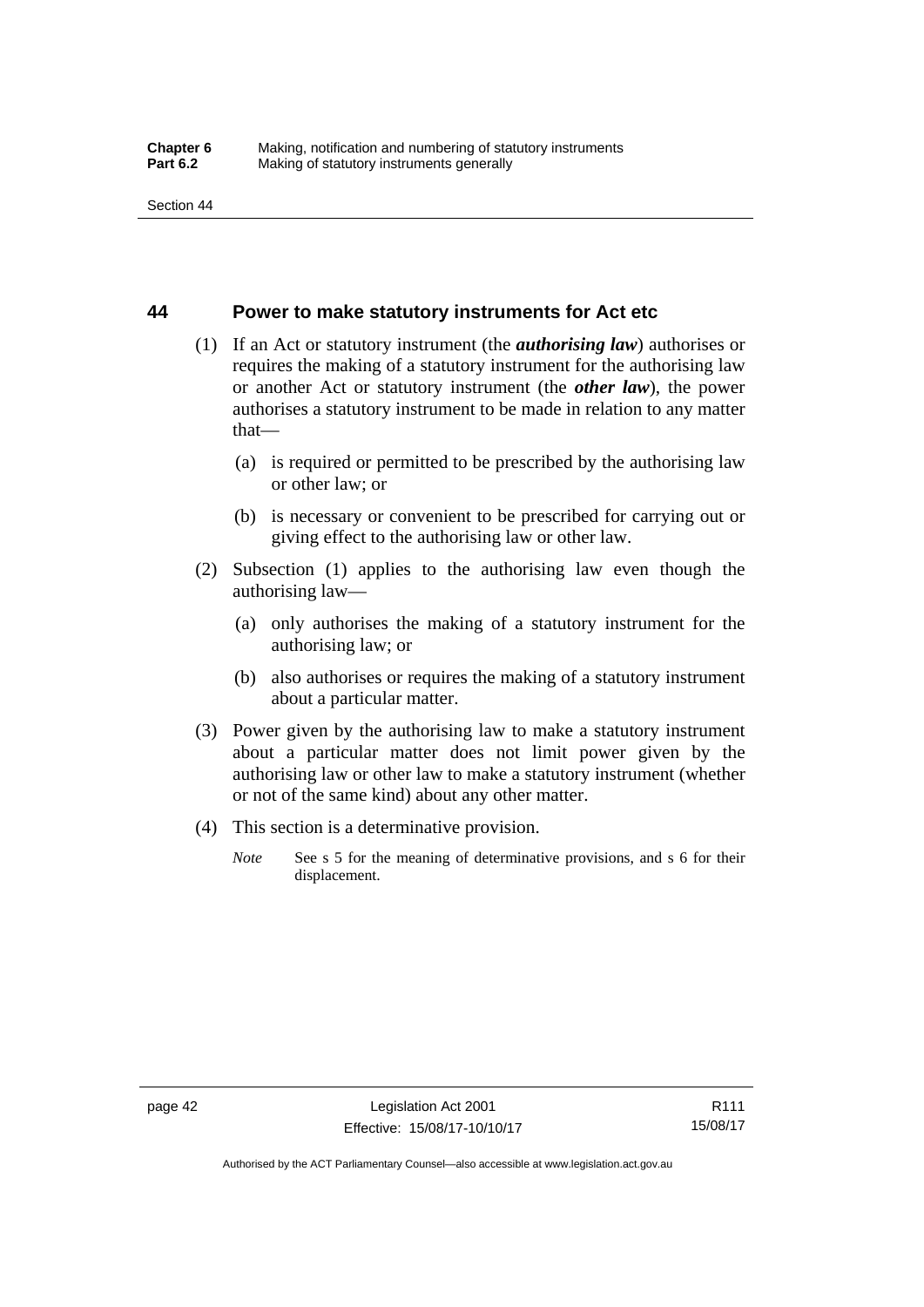### **45 Power to make court rules**

- (1) The power of an entity to make rules for a court includes power to make rules in relation to any matter necessary or convenient to be prescribed for carrying out or giving effect to the court's jurisdiction under any law that authorises or requires anything to be done in or in relation to the court.
- (2) This section is additional to section 44.
- (3) This section is a determinative provision.
	- *Note* See s 5 for the meaning of determinative provisions, and s 6 for their displacement.
- (4) In this section:

*court* includes a tribunal*.*

*disallowable instrument*, for a Commonwealth Act, means an instrument that can be disallowed under the *[Legislative Instruments](http://www.comlaw.gov.au/Series/C2004A01224)  [Act 2003](http://www.comlaw.gov.au/Series/C2004A01224)* (Cwlth), part 5 (Parliamentary scrutiny of legislative instruments), including that part, or provisions of that part, applied by another Commonwealth law.

*law* means—

- (a) an Act, subordinate law or disallowable instrument; or
	- *Note* A reference to an Act, subordinate law or disallowable instrument includes a reference to a provision of the Act, law or instrument (see s 7, s 8 and s 9).
- (b) a Commonwealth Act or a disallowable instrument under a Commonwealth Act (or a provision of such an Act or instrument).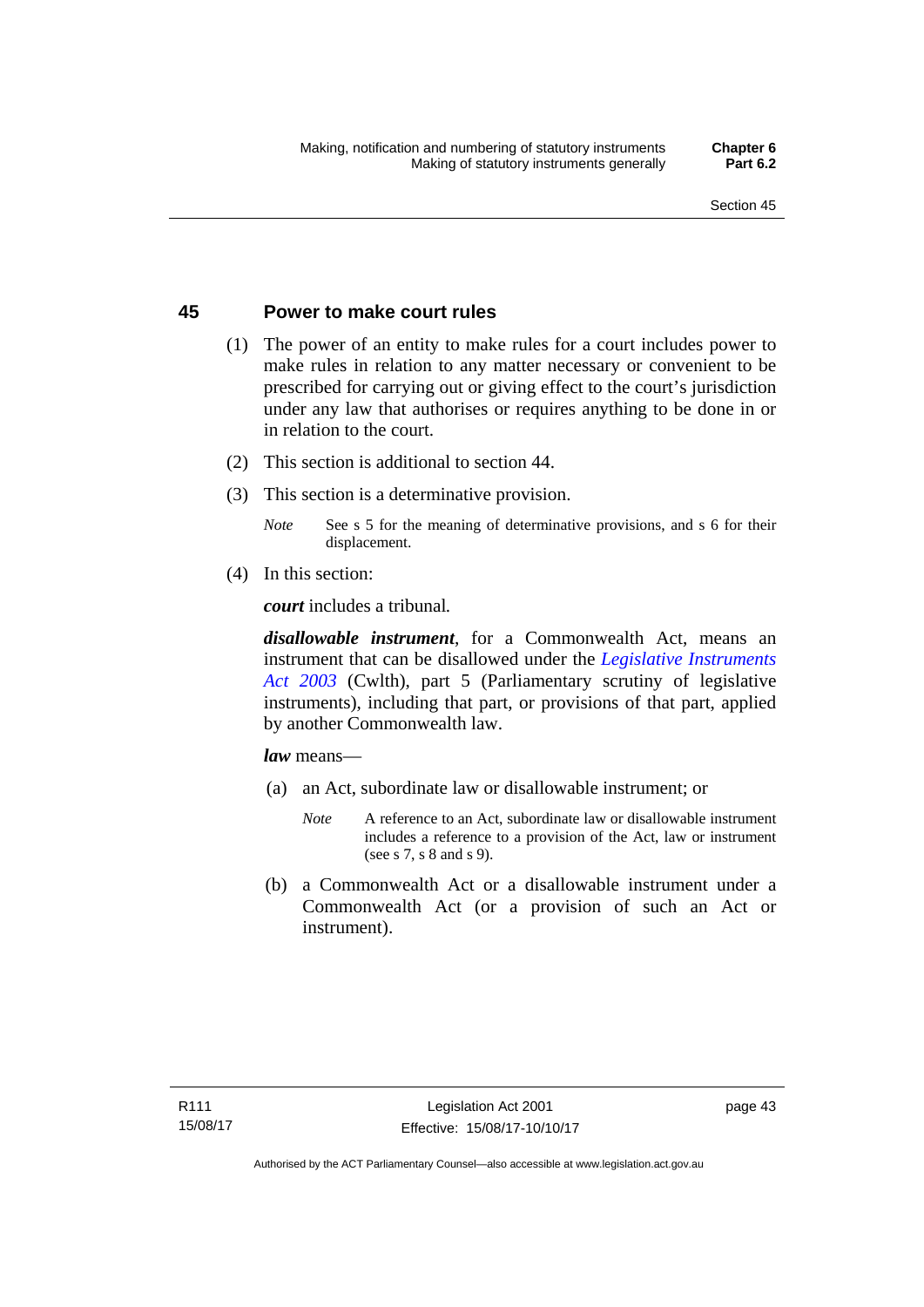### **46 Power to make instrument includes power to amend or repeal**

- (1) Power given under an Act or statutory instrument (the *authorising law*) to make a statutory instrument includes power to amend or repeal the instrument.
- (2) The power to amend or repeal the instrument is exercisable in the same way, and subject to the same conditions, as the power to make the instrument.

#### **Examples**

- 1 If the instrument is a disallowable instrument, an amendment or repeal of the instrument is also a disallowable instrument.
- 2 If the instrument is a notifiable instrument, an amendment or repeal of the instrument is also a notifiable instrument.
- 3 If notice of the making of the instrument must be published in a newspaper, notice of an amendment or repeal of the instrument must also be published in the newspaper.
- *Note* An example is part of the Act, is not exhaustive and may extend, but does not limit, the meaning of the provision in which it appears (see s 126 and s 132).
- (3) Despite subsection (1), a form that is a legislative instrument may be repealed or repealed and remade (with or without changes), but may not be amended.
- (4) This section is a determinative provision.
	- *Note* See s 5 for the meaning of determinative provisions, and s 6 for their displacement.

### **47 Statutory instrument may make provision by applying law or instrument**

 (1) This section applies if an Act, subordinate law or disallowable instrument (the *authorising law*) authorises or requires the making of a statutory instrument (the *relevant instrument*) about a matter.

Authorised by the ACT Parliamentary Counsel—also accessible at www.legislation.act.gov.au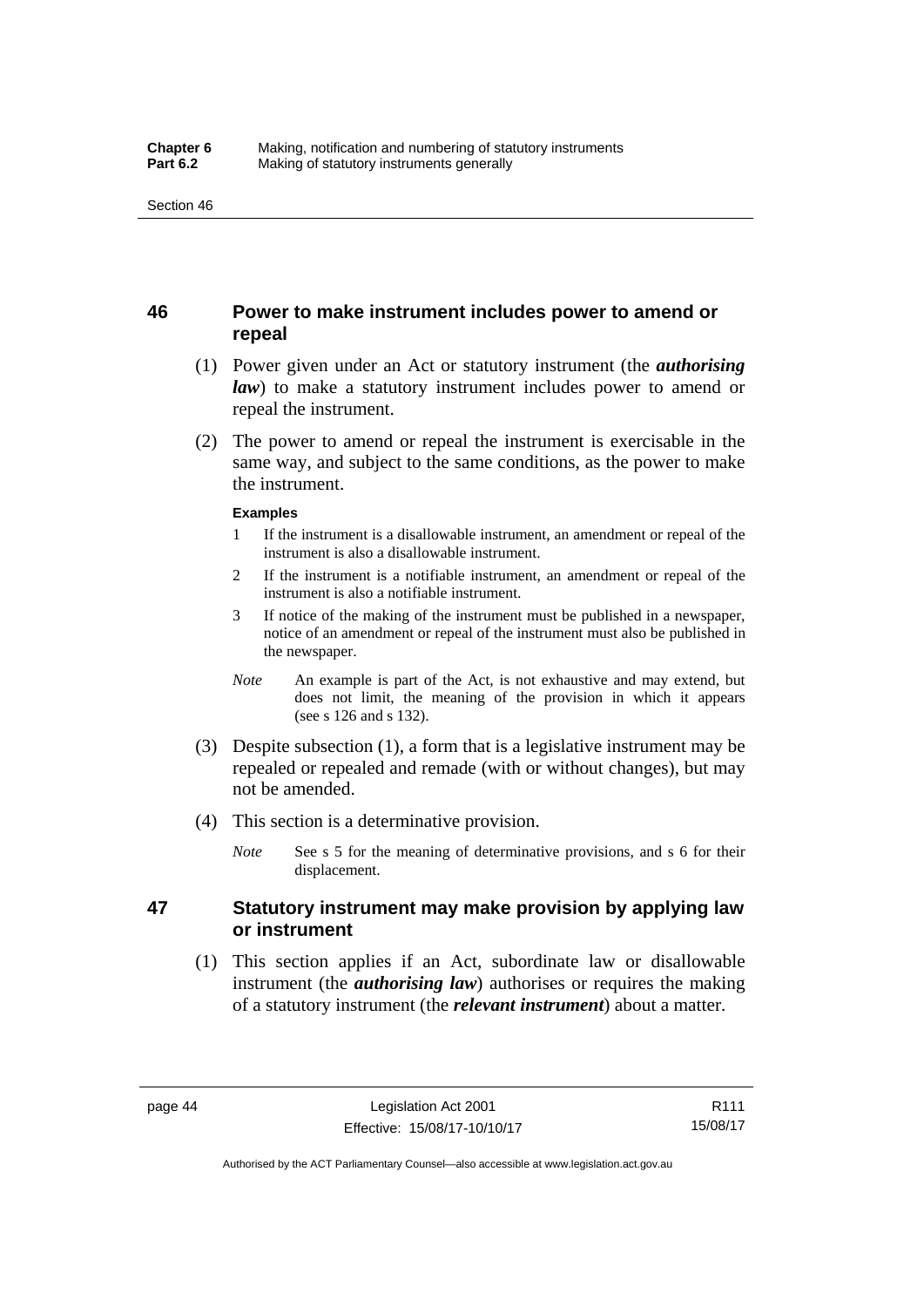- (2) The relevant instrument may make provision about the matter by applying an ACT law—
	- (a) as in force at a particular time; or
	- (b) as in force from time to time.
- (3) The relevant instrument may make provision about the matter by applying a law of another jurisdiction, or an instrument, as in force only at a particular time.

*Note* For information on the operation of s (3), see the examples to s (9).

- (4) If the relevant instrument makes provision about the matter by applying a law of another jurisdiction or an instrument, the following provisions apply:
	- (a) if subsection (3) is displaced by, or under authority given by, an Act or the authorising law—the law of the other jurisdiction or instrument is applied as in force from time to time;
		- *Note* For the displacement of s (3), see s 6, examples 1 and 2.
	- (b) if subsection (3) is not so displaced and the relevant instrument does not provide that the law of the other jurisdiction or instrument is applied as in force at a particular time—the law or instrument is taken to be applied as in force when the relevant instrument is made.

#### **Examples—s (4) (b)**

1 The *Locust Damage Compensation Determination 2003* (a hypothetical disallowable instrument) provides for the making of claims against a compensation fund. Section 43 states that disputes about claims must be decided in accordance with the *[Commercial Arbitration Act 1984](http://www.legislation.nsw.gov.au/maintop/view/repealed/act+160+1984+cd+0+Y)* (NSW) (the *NSW Act*) as in force from time to time. The determination is made on 1 August 2003. The Act under which the determination is made does not displace s (3). Therefore, even though s 43 purports to apply the [NSW Act](http://www.legislation.nsw.gov.au/maintop/view/repealed/act+160+1984+cd+0+Y) as in force from time to time, the [NSW Act](http://www.legislation.nsw.gov.au/maintop/view/repealed/act+160+1984+cd+0+Y) as in force on 1 August 2003 is applied by the determination.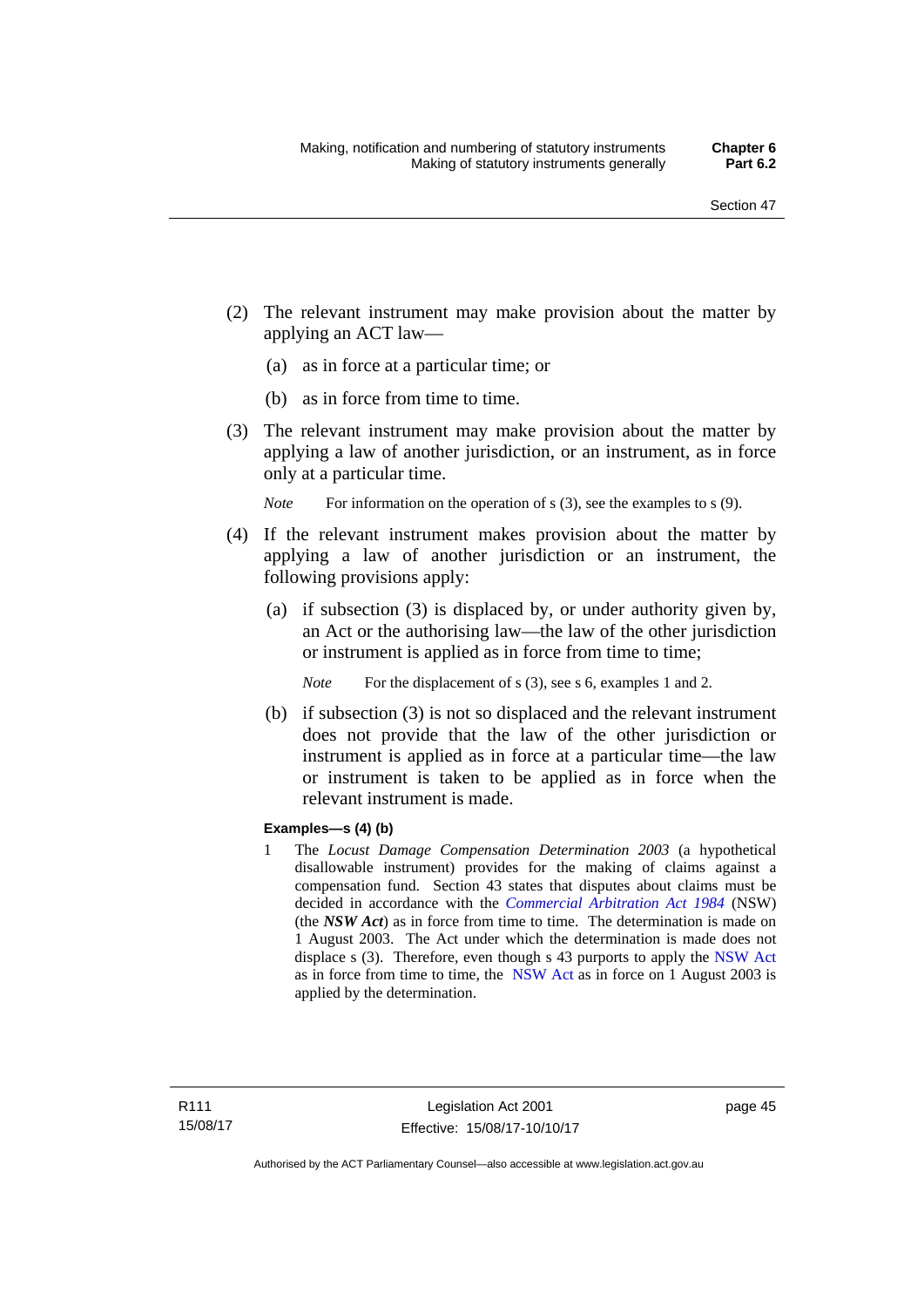Section 47

- 2 The *Locust Damage Compensation Determination 2003* (mentioned in example 1), s 43 states that disputes about claims must be decided in accordance with the *[Commercial Arbitration Act 1984](http://www.legislation.nsw.gov.au/maintop/view/repealed/act+160+1984+cd+0+Y)* (NSW) (the *NSW Act*), but does not state that the [NSW Act](http://www.legislation.nsw.gov.au/maintop/view/repealed/act+160+1984+cd+0+Y) is to be applied as in force from time to time or at a particular time. The determination is made on 1 August 2003. The Act under which the determination is made does not displace s (3). Therefore, the [NSW Act](http://www.legislation.nsw.gov.au/maintop/view/repealed/act+160+1984+cd+0+Y) as in force on 1 August 2003 is applied by the determination.
- *Note* An example is part of the Act, is not exhaustive and may extend, but does not limit, the meaning of the provision in which it appears (see s 126 and s 132).
- (5) If a law of another jurisdiction or an instrument is applied as in force at a particular time, the text of the law or instrument (as in force at that time) is taken to be a notifiable instrument made under the relevant instrument by the entity authorised or required to make the relevant instrument.
- (6) If subsection (3) is displaced and a law of another jurisdiction or an instrument is applied as in force from time to time, the text of each of the following is taken to be a notifiable instrument made under the relevant instrument by the entity authorised or required to make the relevant instrument:
	- (a) the law or instrument as in force at the time the relevant instrument is made;
	- (b) each subsequent amendment of the law or instrument;
	- (c) if the law or instrument is repealed and remade (with or without changes)—the law or instrument as remade and each subsequent amendment of the law or instrument;
	- (d) if a provision of the law or instrument is omitted and remade (with or without changes) in another law or instrument—the provision as remade and each subsequent amendment of the provision.

Authorised by the ACT Parliamentary Counsel—also accessible at www.legislation.act.gov.au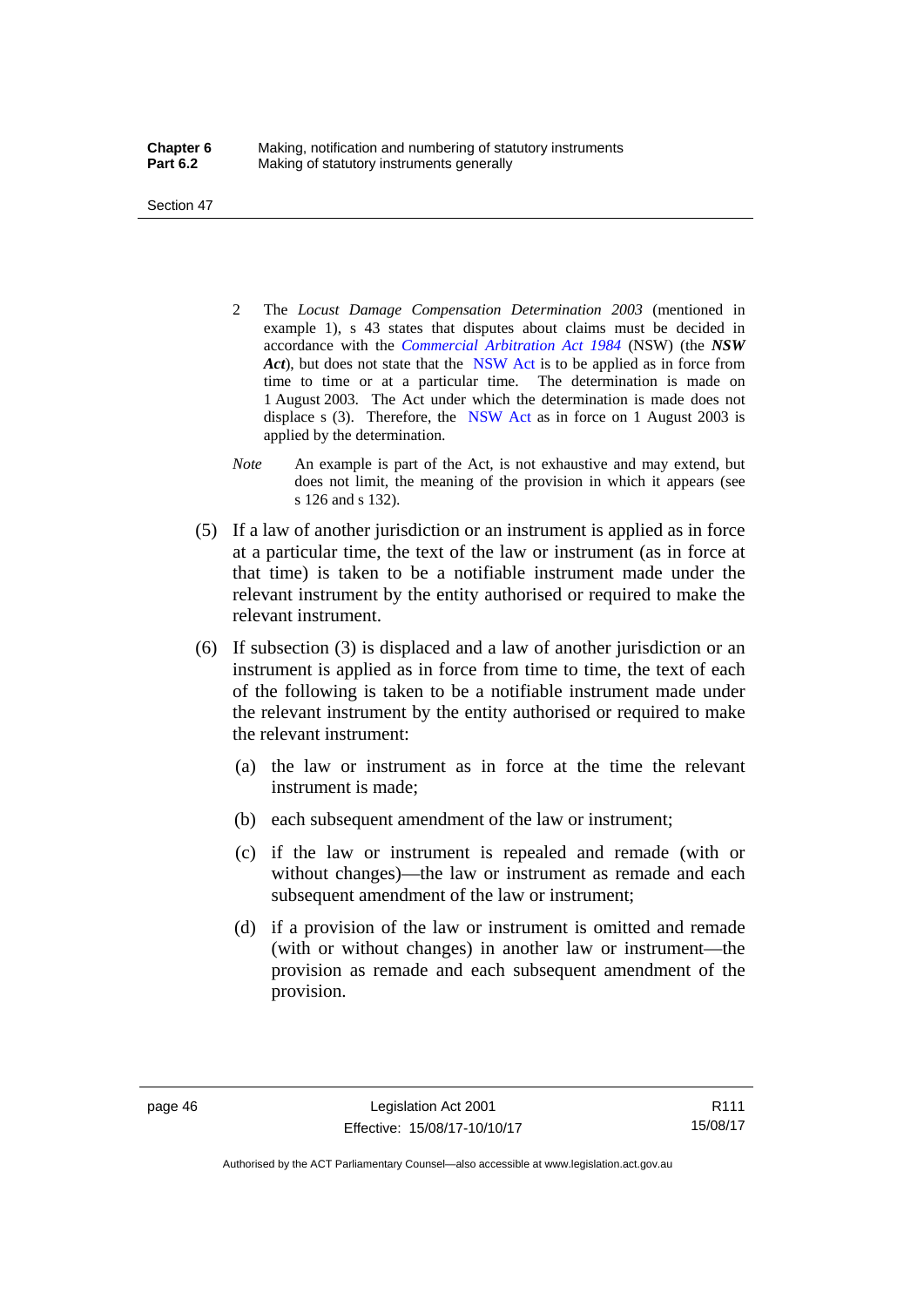- (7) The authorising law or, if the relevant instrument is a subordinate law or disallowable instrument, the relevant instrument may provide that—
	- (a) subsection (5) or (6) does not apply to the relevant instrument; or
	- (b) subsection (5) or (6) applies with the modifications stated in the authorising law or relevant instrument.
- (8) If a provision of an Act, subordinate law or disallowable instrument authorises or requires the application of a law or instrument, the provision authorises the making of changes or modifications to the law or instrument for that application.
- (9) This section is a determinative provision.

#### **Examples—s (3) and s (9)**

Here are 2 examples about the operation of s (3) and (9): the first illustrates how s (3) might be displaced and the second illustrates how a law of another jurisdiction that applies as in force from time to time would operate—

- 1 The effect of s (3) and s (9), and s (10), def *applying*, is that if it is intended to apply, adopt or incorporate a law or instrument as in force from time to time, the authorising law would need to expressly displace s (3) (as illustrated in s 6, examples of different kinds of displacement, example 1) *or* indicate a manifest contrary intention (as illustrated in example 2 in those examples).
- 2 The *ABC Regulation 2001* (made under a provision like those illustrated in s 6, examples of different kinds of displacement, examples 1 and 2) provides that noise measurements are to be taken in accordance with the NSW noise control manual as in force from time to time. The effect of the *ABC Regulation 2001* is that whenever the NSW noise control manual is amended in future, the noise measurements must be taken in accordance with the manual as last amended.
- *Note* See s 5 for the meaning of determinative provisions, and s 6 for their displacement.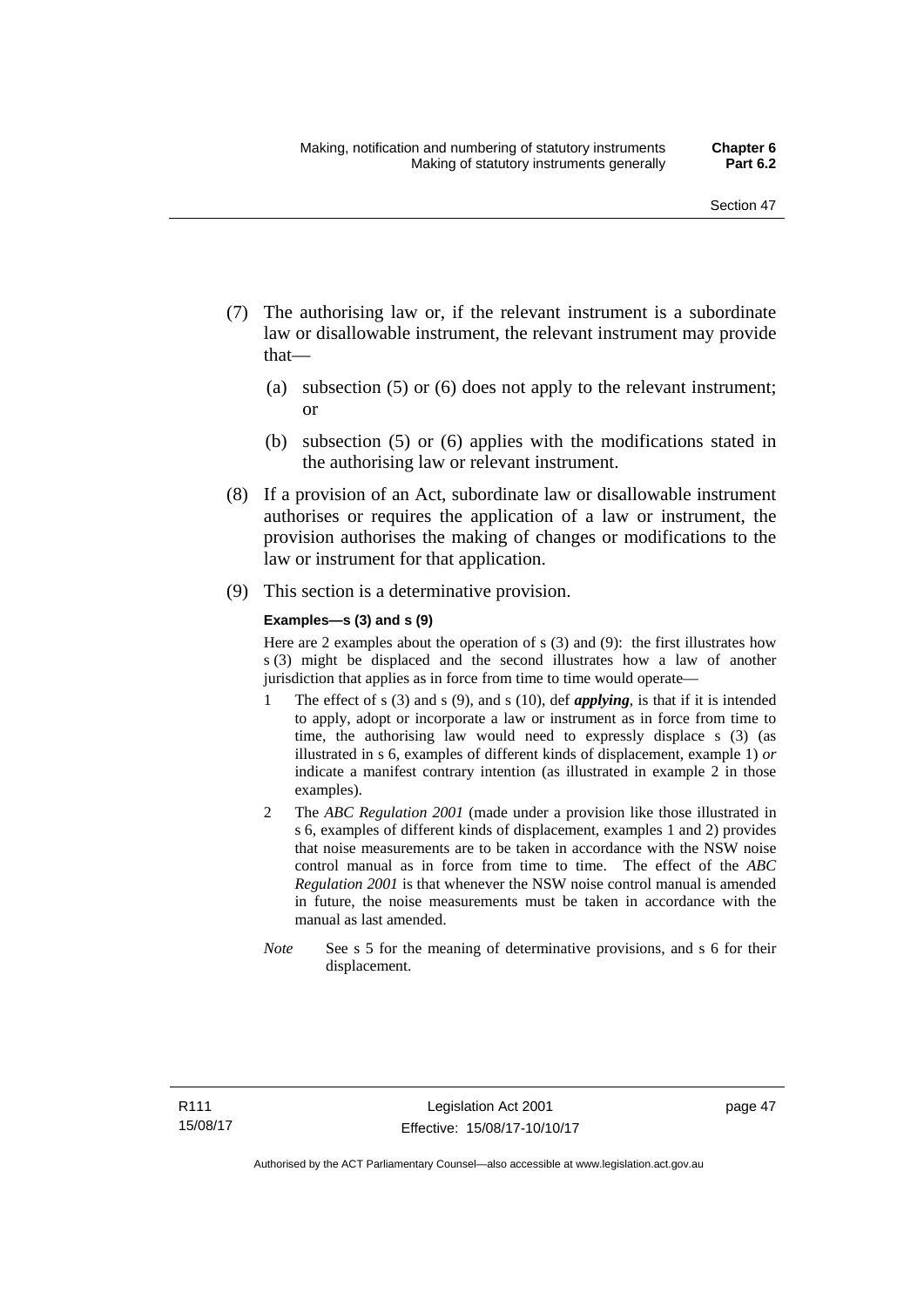(10) In this section:

*ACT law* means an Act, subordinate law or disallowable instrument.

*Note* A reference to an Act, subordinate law or disallowable instrument includes a reference to a provision of the Act, law or instrument (see s 7, s 8 and s 9).

*applying* includes adopting or incorporating.

*Note* See also s 157 (Defined terms–other parts of speech and grammatical forms).

*disallowable instrument*, for a Commonwealth Act, means an instrument that can be disallowed under the *[Legislative Instruments](http://www.comlaw.gov.au/Series/C2004A01224)  [Act 2003](http://www.comlaw.gov.au/Series/C2004A01224)* (Cwlth), part 5 (Parliamentary scrutiny of legislative instruments), including that part, or provisions of that part, applied by another Commonwealth law.

*instrument* includes a provision of an instrument, but does not include an ACT law or a law of another jurisdiction.

*law of another jurisdiction* means—

- (a) a Commonwealth Act or a disallowable instrument under a Commonwealth Act; or
- (b) a State Act, or any regulation or rule under a State Act; or
- (c) a New Zealand or Norfolk Island Act, or any regulation or rule under a New Zealand or Norfolk Island Act; or
- (d) a provision of a law mentioned in paragraphs (a) to (c).

Authorised by the ACT Parliamentary Counsel—also accessible at www.legislation.act.gov.au

R111 15/08/17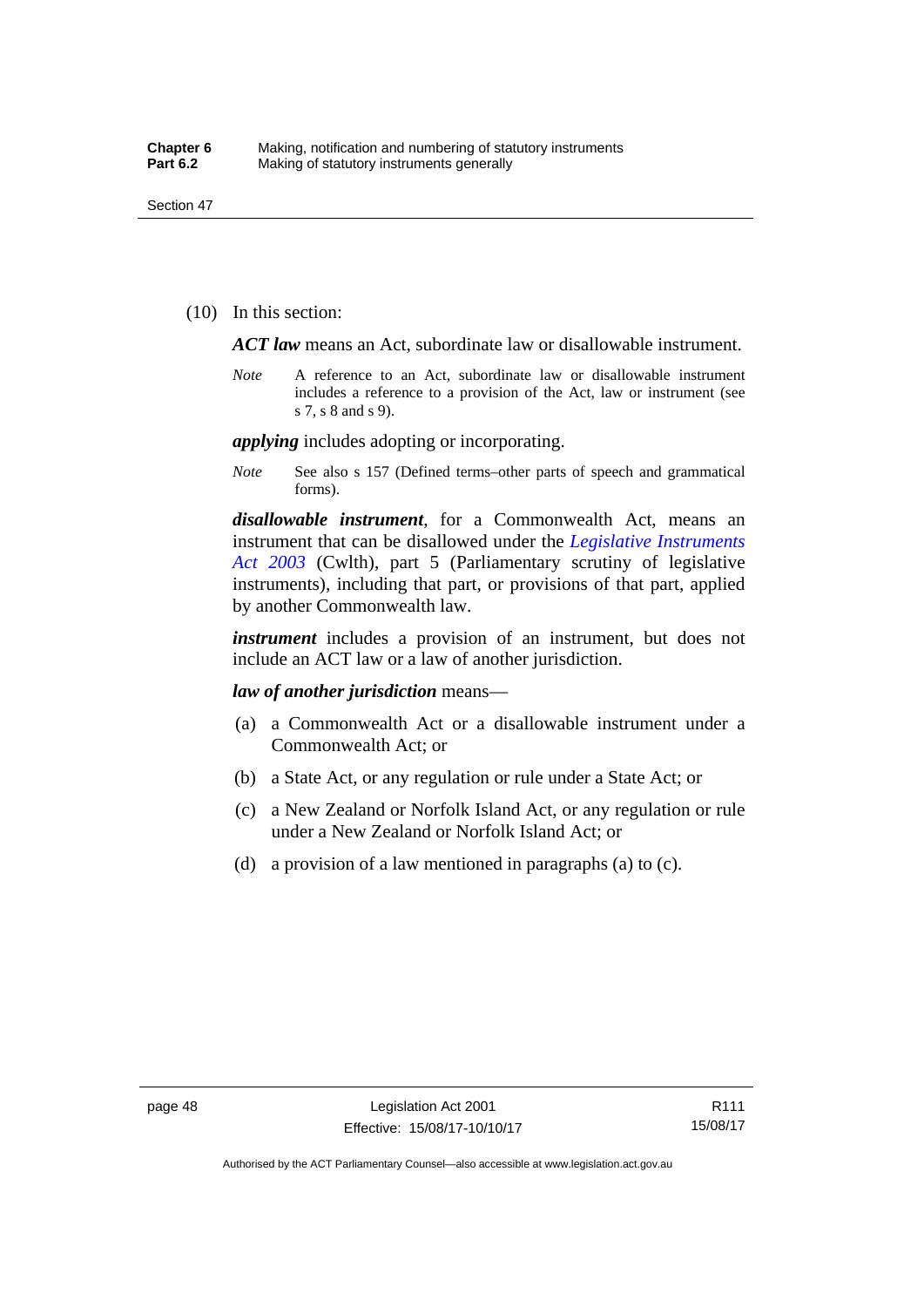## **48 Power to make instrument includes power to make different provision for different categories etc**

- (1) Power given under an Act or statutory instrument to make a statutory instrument includes power—
	- (a) to make different provision in relation to different matters or different classes of matters; or
	- (b) to make an instrument that applies differently by reference to stated exceptions or factors.
- (2) Without limiting subsection (1), power given under an Act or statutory instrument to make a statutory instrument about particular matters includes power to make a statutory instrument about any 1 or more of the matters or a particular class of the matters.
- (3) For this section, a class may consist of a single matter.
- (4) This section is a determinative provision.
	- *Note* See s 5 for the meaning of determinative provisions, and s 6 for their displacement.

### **49 Single instrument may exercise several powers or satisfy several requirements**

- (1) Power given under an Act or statutory instrument may be exercised with any other power to make a single instrument—
	- (a) whether or not the powers are exercised in relation to separate provisions, some of the same provisions, or all of the provisions, of the instrument; or
	- (b) whether or not the other powers are given under the same Act or statutory instrument, another Act or statutory instrument or any other territory law.
- (2) A statutory instrument is taken—
	- (a) to be made under each power given under territory law under which it could be made; and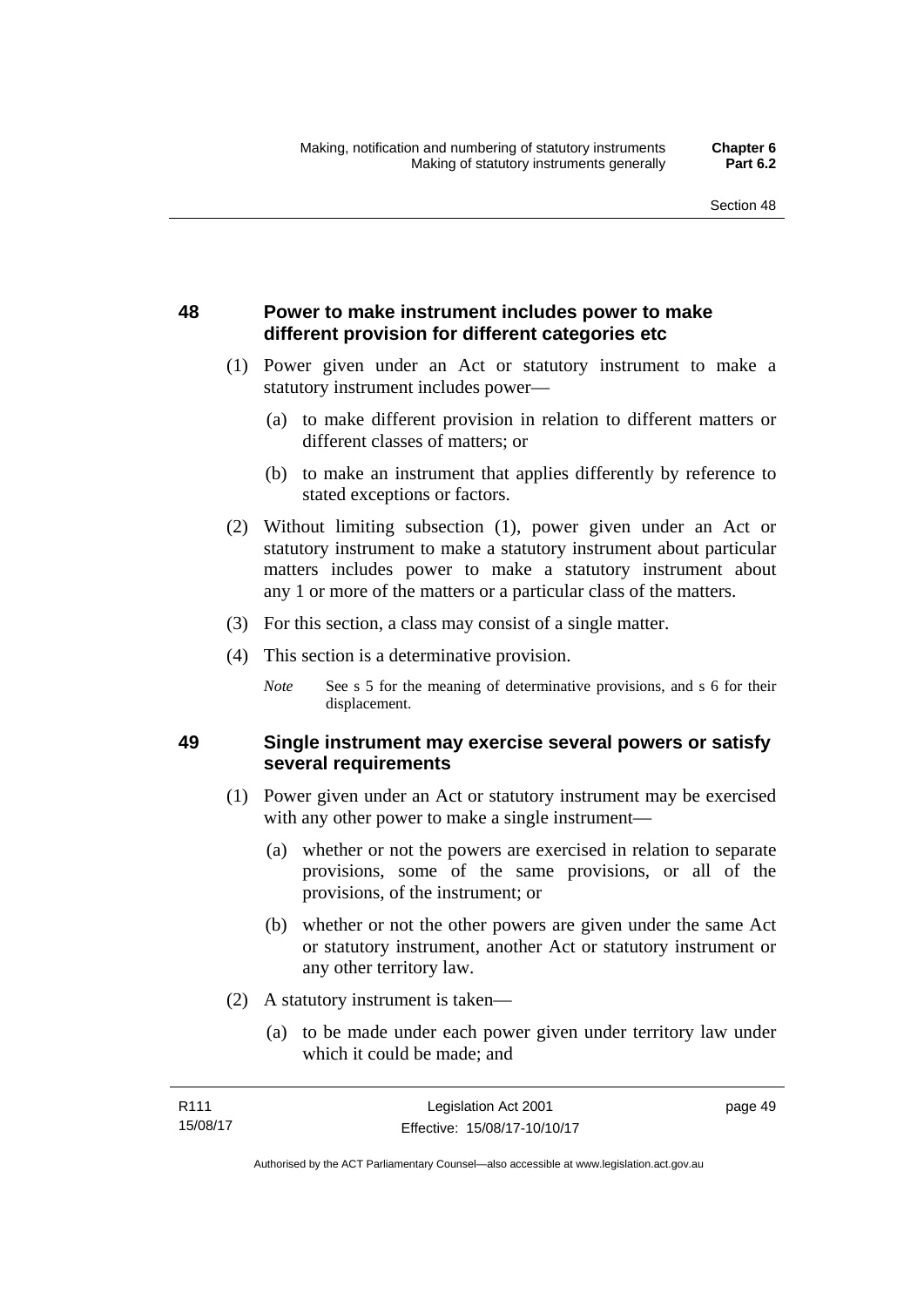- (b) to satisfy each requirement under territory law that it could satisfy.
- (3) Without limiting subsection (2), that subsection applies to an instrument even though—
	- (a) it is stated to be made under a particular territory law (the *authorising law*) or a particular provision of the authorising law; and
	- (b) it is stated to be made for a particular territory law (the *requiring law*) or a particular provision of the requiring law.
- (4) This section is a determinative provision.
	- *Note* See s 5 for the meaning of determinative provisions, and s 6 for their displacement.

### **50 Relationship between authorising law and instrument dealing with same matter**

- (1) If an Act or statutory instrument (the *authorising law*) gives power to make a statutory instrument about a matter, the instrument may make provision in relation to a particular aspect of the matter even though provision is made by the authorising law in relation to another aspect of the matter or in relation to another matter.
- (2) This section is a determinative provision.
	- *Note* See s 5 for the meaning of determinative provisions, and s 6 for their displacement.

### **51 Instrument may make provision in relation to land by reference to map etc**

- (1) This section applies if an Act or statutory instrument authorises or requires provision to be made by statutory instrument in relation to land or waters.
- (2) Provision may be made by reference to—
	- (a) a particular map or plan held by an entity; or

R111 15/08/17

Authorised by the ACT Parliamentary Counsel—also accessible at www.legislation.act.gov.au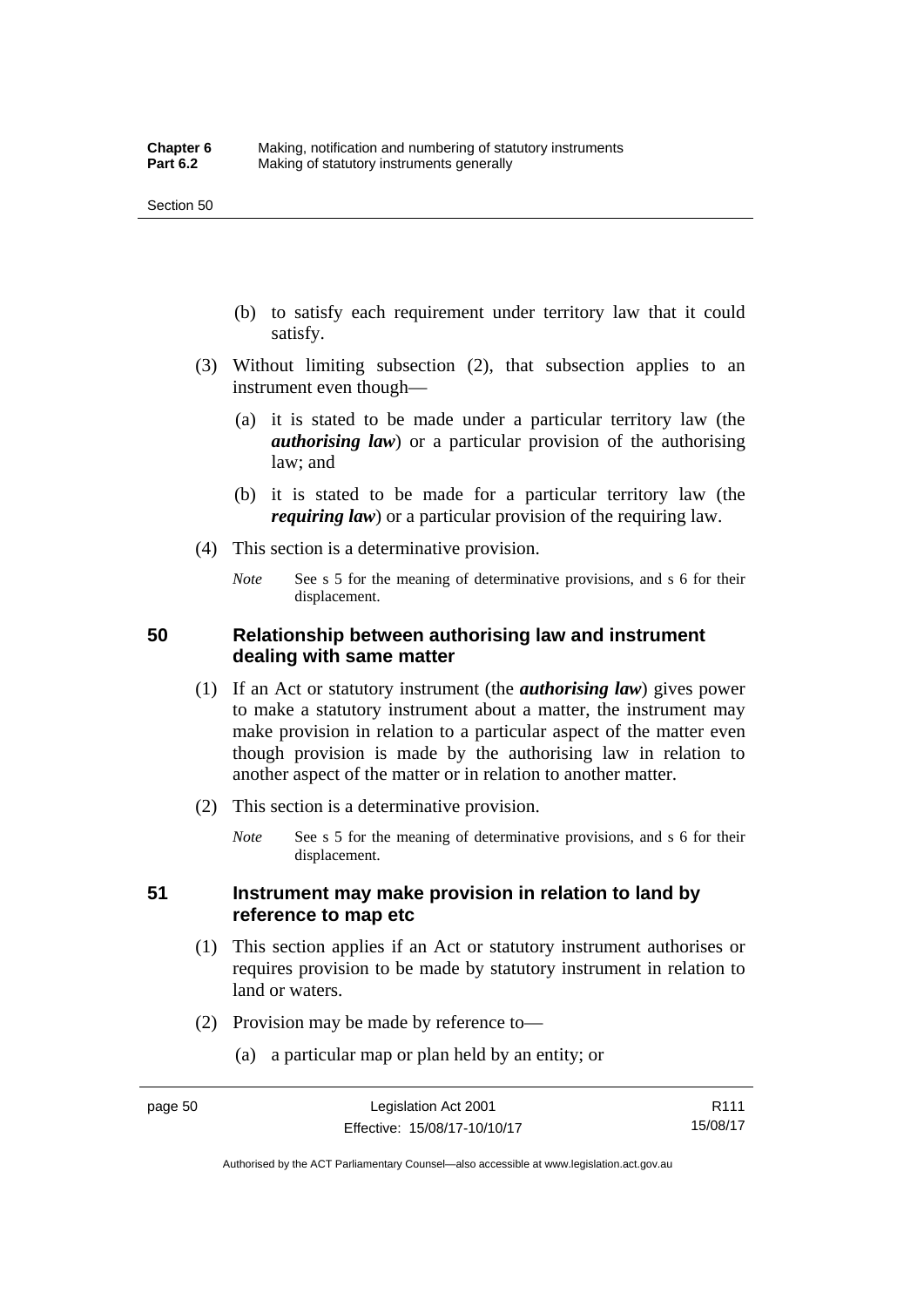(b) a particular entry in a register kept by an entity;

if the map, plan or register is available for inspection (on the internet or otherwise) by members of the public, whether or not on payment of a fee.

### **52 Instrument may authorise determination of matter etc**

- (1) This section applies if an Act or statutory instrument (the *authorising law*) authorises or requires provision to be made about a matter by statutory instrument.
- (2) A statutory instrument made under the authorising law may make provision about the matter by authorising or requiring a stated entity to make provision about the matter, or any aspect of the matter, whether or not from time to time.
- (3) This section is a determinative provision.
	- *Note* See s 5 for the meaning of determinative provisions, and s 6 for their displacement.
- (4) In this section:

*provision*, for a matter, includes determining or regulating the matter, applying the instrument to the matter, being satisfied or forming an opinion about anything relating to the matter, or doing anything else in relation to the matter.

#### **Example**

If an Act provides that an application is to be in a prescribed form, a regulation made under the Act may provide that the form is to be a form approved by the Minister.

*Note* An example is part of the Act, is not exhaustive and may extend, but does not limit, the meaning of the provision in which it appears (see s 126 and s 132).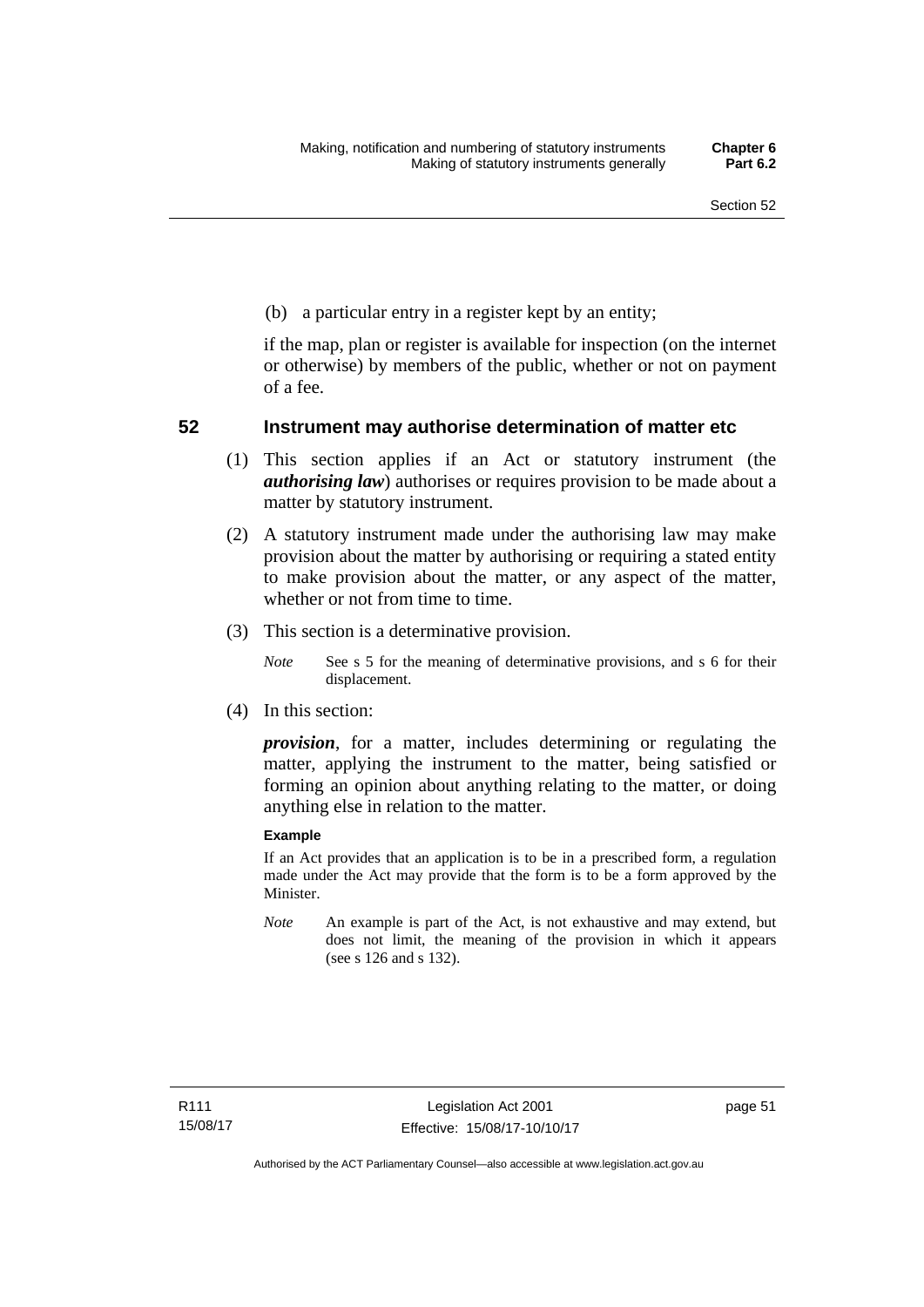### **53 Instrument may prohibit**

- (1) If an Act or statutory instrument authorises or requires a matter to be regulated (however described) by statutory instrument, the power may be exercised by prohibiting by statutory instrument the matter or any aspect of the matter.
- (2) This section is a determinative provision.
	- *Note* See s 5 for the meaning of determinative provisions, and s 6 for their displacement.

### **54 Instrument may require making of statutory declaration**

- (1) If an Act or statutory instrument (the *authorising law*) gives power to make a statutory instrument, the instrument may require the making of a statutory declaration.
	- *Note* The *[Statutory Declarations Act 1959](http://www.comlaw.gov.au/Series/C2004A07365)* (Cwlth) applies to the making of statutory declarations under territory laws (see that Act, s 5).
- (2) Subsection (1) applies—
	- (a) whether or not the authorising law authorises or requires penalties to be prescribed by instrument; and
	- (b) if the authorising law authorises or requires penalties to be prescribed by instrument—irrespective of the level of penalties that may be prescribed.
- (3) This section is a determinative provision.
	- *Note* See s 5 for the meaning of determinative provisions, and s 6 for their displacement.

R111 15/08/17

Authorised by the ACT Parliamentary Counsel—also accessible at www.legislation.act.gov.au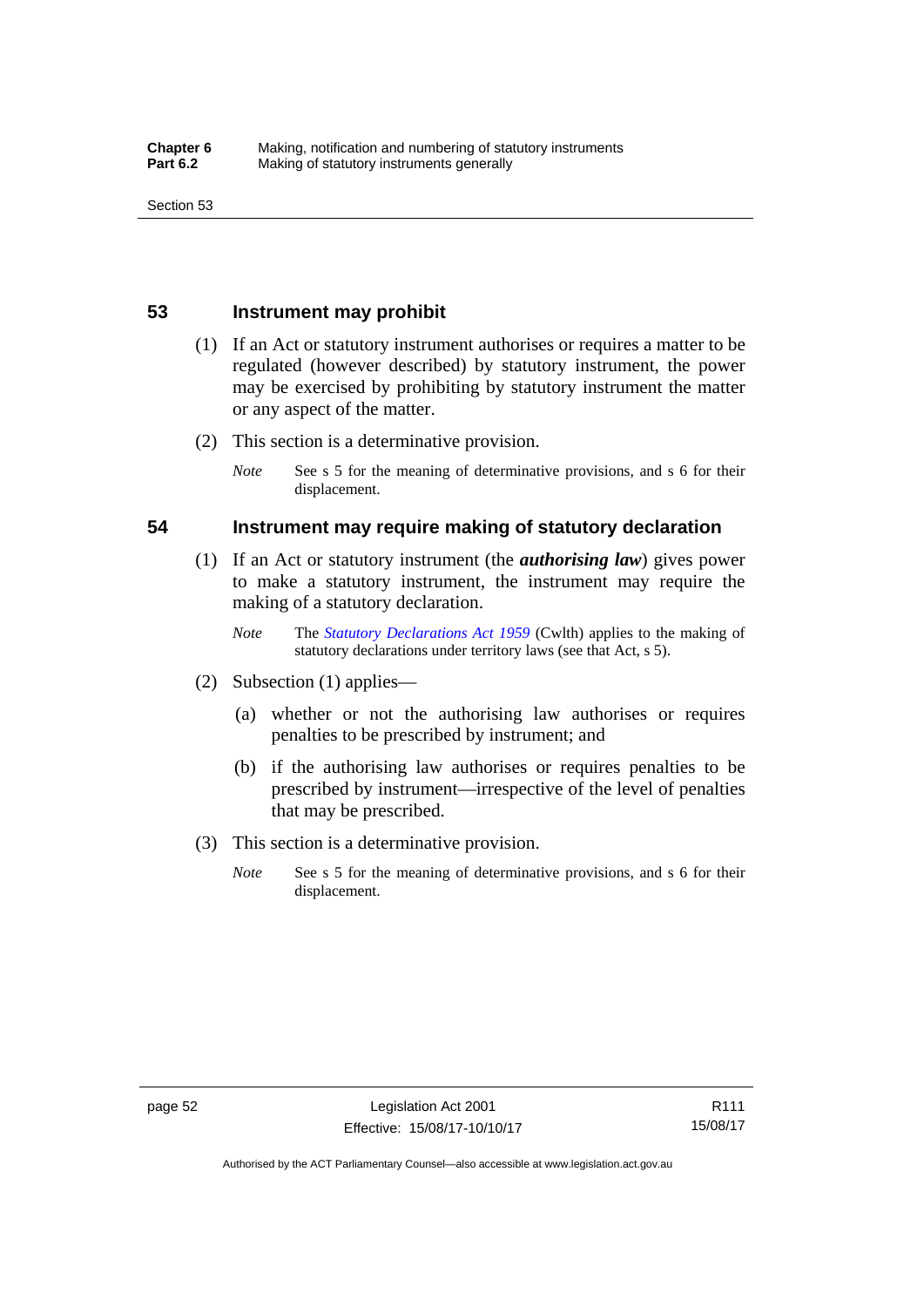# **Part 6.3 Making of certain statutory instruments about fees**

### **55 Definitions—pt 6.3**

In this part:

*fee* includes a charge or other amount.

*provide* a service includes exercise a function.

*service* includes a function or facility.

### **56 Determination of fees by disallowable instrument**

- (1) This section applies if an Act (the *authorising law*) authorises fees to be determined for an Act or statutory instrument (the *relevant law*).
- (2) The authorising law authorises a fee to be determined in relation to any matter under or related to the relevant law.
- (3) To remove any doubt, a fee may be determined for a provision of the relevant law even though the provision does not mention a fee.

#### **Example**

The X Act, s 15 provides for a person to apply for an approval but makes no mention of a fee for the approval. However, the Act, s 79 (1) provides:

(1) The Minister may determine fees for this Act.

Because s 79 (1) permits a fee to be determined 'for this Act', this Act, s 56 applies in relation to s 15 and the Minister may, in writing, determine an application fee for the approval.

- *Note 1* The determination of a fee by a Minister under an Act is a disallowable instrument and must be in writing (see s 9 (1) (b) and s 42 (2)).
- *Note 2* An example is part of the Act, is not exhaustive and may extend, but does not limit, the meaning of the provision in which it appears (see s 126 and s 132).

page 53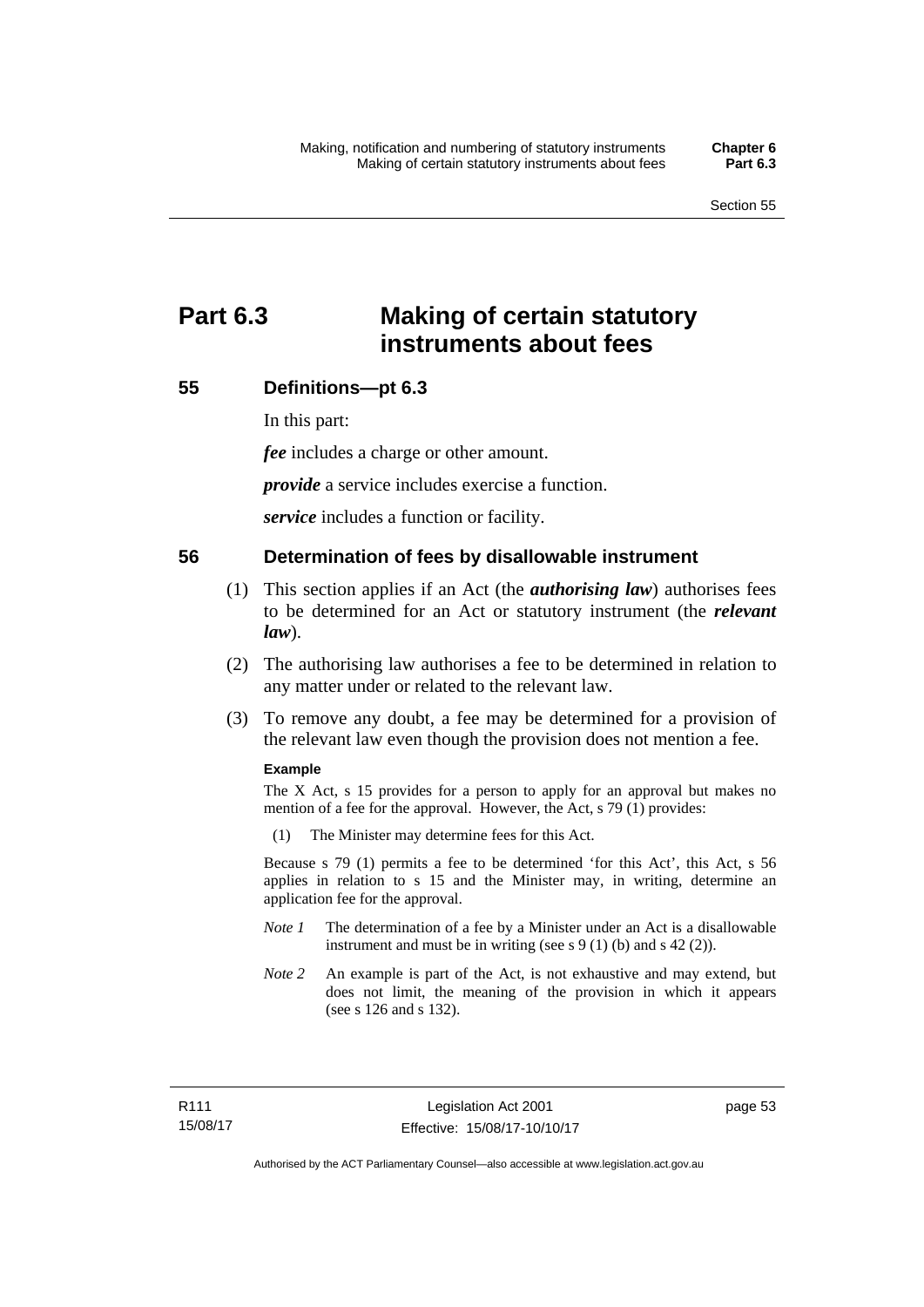- (4) A fee may be determined—
	- (a) by stating the fee; or
	- (b) by setting a rate, or providing a formula or other method, by which the fee is to be worked out; or
	- (c) by a combination of a stated fee and a rate, formula or other method.

#### **Examples—different methods of determining fees**

An instrument may determine a fee by stating an amount (eg \$250), or a rate (eg \$7.50 per kilogram). An instrument may also determine a fee by providing a formula. For example, the fee for a licence issued for part of a year could be worked out using the following formula:

annual fee  $\times$  whole and part months for which licence issued  $\frac{12}{\sqrt{12}}$ 

- (5) The determination—
	- (a) must provide by whom the fee is payable; and
	- (b) must provide to whom the fee is to be paid; and
	- (c) may make provision about the circumstances in which the fee is payable; and
	- (d) may make provision about exempting a person from payment of the fee; and
	- (e) may make provision about when the fee is payable and how it is to be paid (for example, as a lump sum or by instalments); and
	- (f) may mention the service for which the fee is payable; and
	- (g) may make provision about waiving, postponing or refunding the fee (completely or partly); and
	- (h) may make provision about anything else relating to the fee.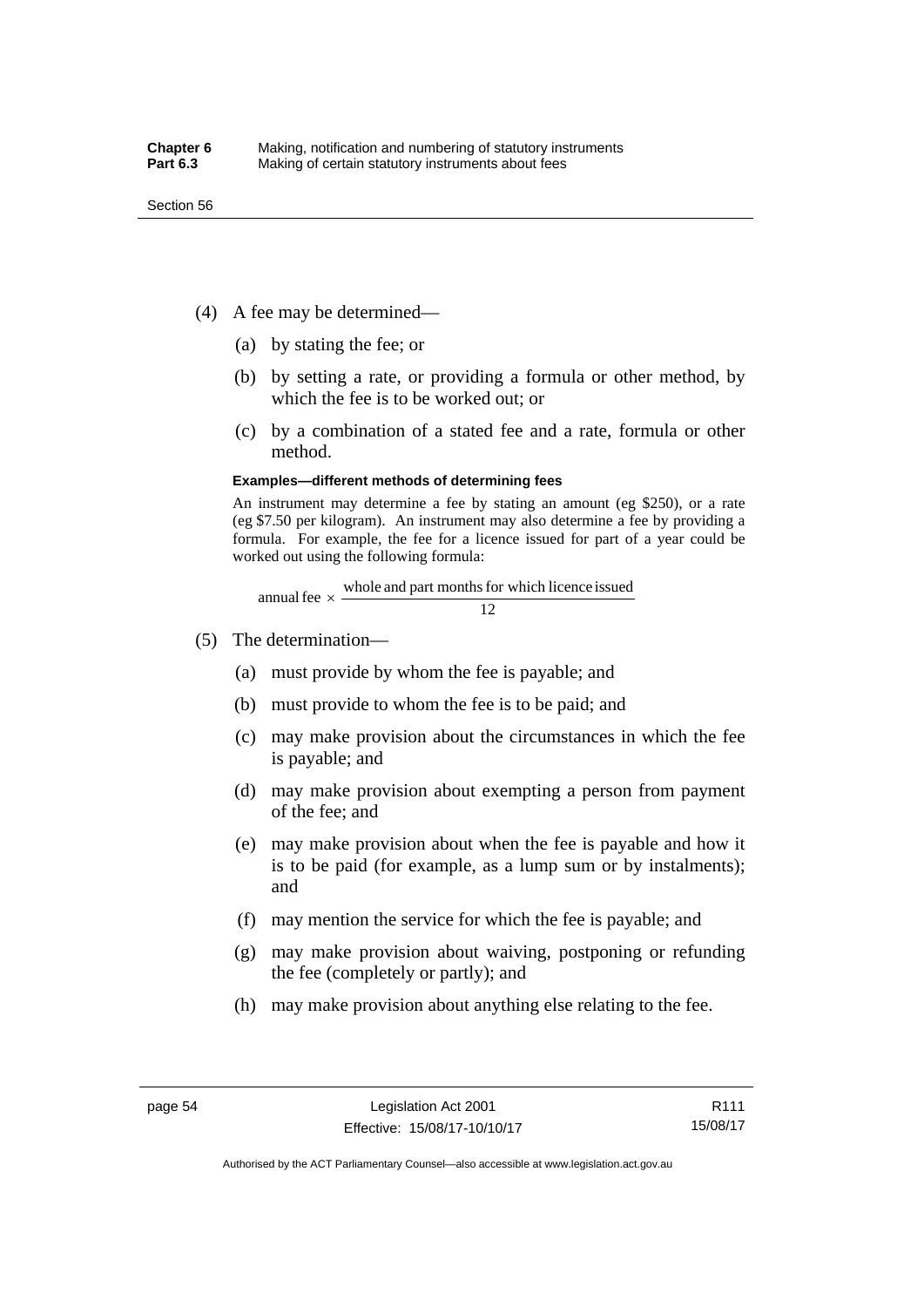### **Example—par (a)**

a provision that the owner for the time being of a vehicle is liable for any unpaid registration fee

#### **Examples—par (c)**

- 1 a provision that a document prepared and submitted in accordance with a condition imposed under the Act be accompanied by a fee
- 2 a provision that royalty ceases to be payable if the percentage of recoverable minerals is less than the prescribed limit

#### **Examples—par (e)**

- 1 a provision that a levy is payable within 30 days after the day goods are sold
- 2 a provision that, if a licensee fails to pay an instalment payable in the financial year within 14 days after the day it is payable, all remaining instalments payable in the financial year become payable

### **Example—par (g)**

a provision that a stated official may waive all or part of a charge in stated circumstances, including if the official is satisfied about a stated circumstance

- (6) This section is a determinative provision.
	- *Note* See s 5 for the meaning of determinative provisions, and s 6 for their displacement.

- **57 Fees payable in accordance with determination etc**  (1) A fee determined by a disallowable instrument is payable by the
	- person by whom the fee is payable under the determination, in relation to the service (if any) mentioned in the determination and in accordance with the determination, to the person to whom the fee is payable under the determination.
	- (2) If a service is mentioned in the determination, the fee is payable before the service is provided unless the determination provides otherwise.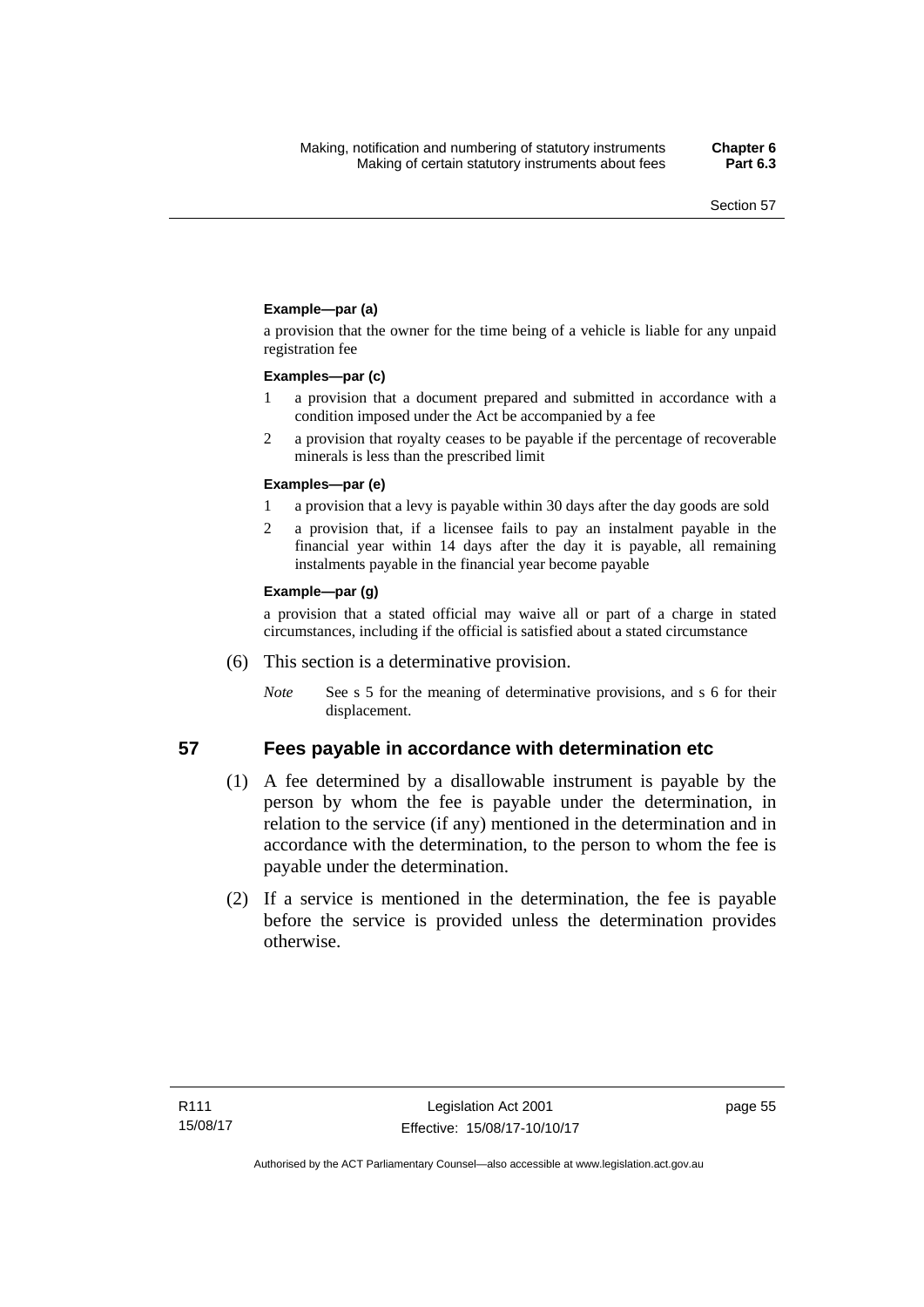#### Section 58

 (3) If the fee is payable in relation to a service mentioned in the determination and the fee has not been paid in accordance with the determination, no-one is obliged to provide the service.

#### **Examples**

- 1 If a fee for a service is payable in advance under a disallowable instrument and the fee is not paid, there is no obligation to provide the service.
- 2 If fees for services over a period of time are payable by instalment under a disallowable instrument and the person paying the fees falls behind in payments on the instalments, there is no obligation to provide further services for the person.
- *Note* An example is part of the Act, is not exhaustive and may extend, but does not limit, the meaning of the provision in which it appears (see s 126 and s 132).
- (4) Subsection (3) applies to a service even though, apart from that subsection, someone is under a duty to provide the service.

#### **Example**

A provision of an Act provides that a registrar 'must' renew a licence if the holder of the licence applies to the registrar for its renewal before the end of the licence term. If a fee is determined for renewal of the licence, the registrar is not required to renew the licence unless the fee is paid.

- (5) This section is a determinative provision.
	- *Note* See s 5 for the meaning of determinative provisions, and s 6 for their displacement.

## **58 Regulations may make provision about fees**

- (1) This section applies if an Act (the *authorising law*)—
	- (a) authorises or requires fees to be determined for the authorising law, or another Act or a statutory instrument (the *fees law*); and
	- (b) the authorising law authorises the making of regulations by the Executive.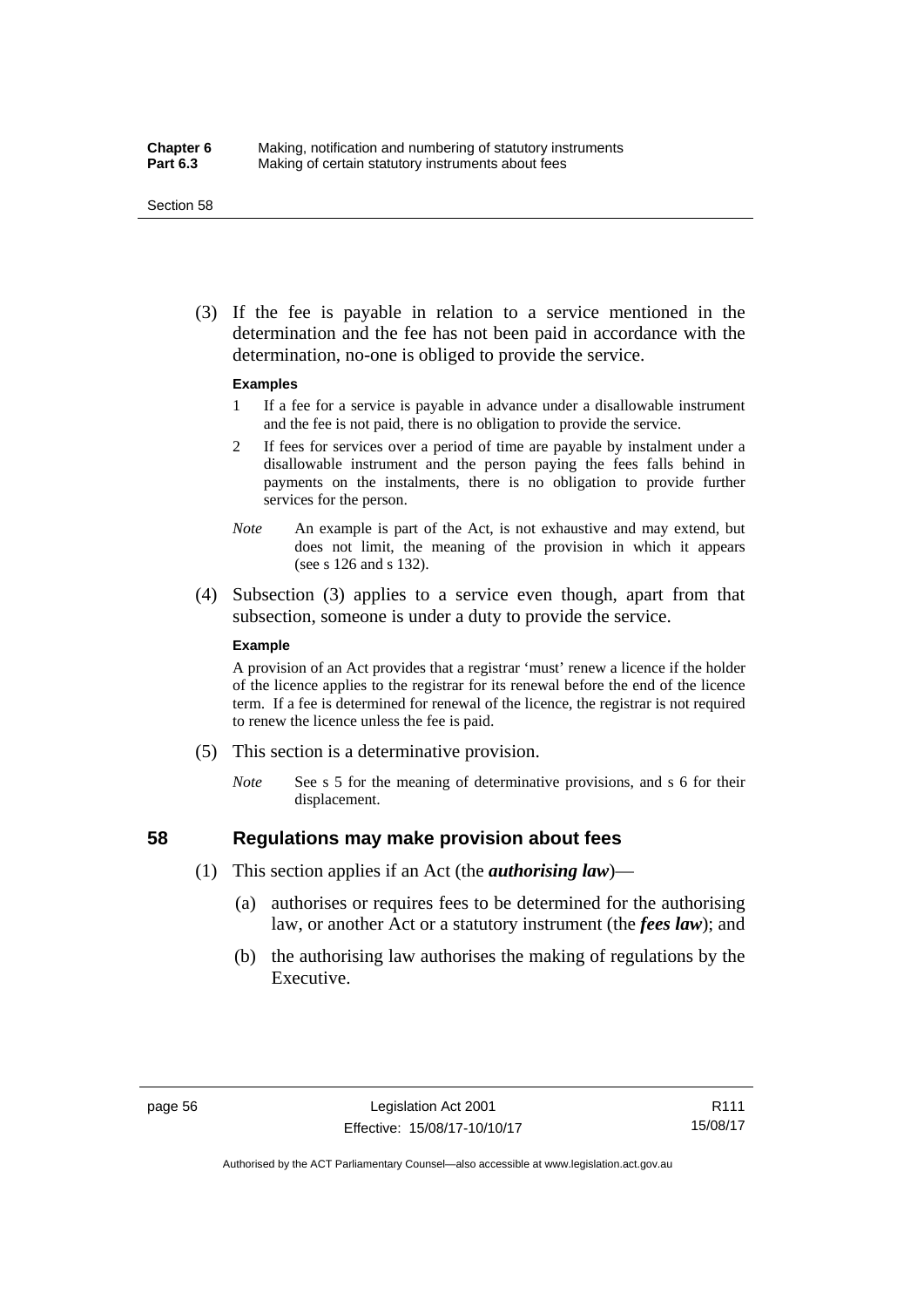- (2) A regulation under the authorising law may make provision in relation to—
	- (a) the payment, collection and recovery of determined fees; and
	- (b) the waiver, postponement or refund of the fees (completely or partly); and
	- (c) anything else about which provision may, under section 56 (Determination of fees by disallowable instrument), be made by determination in relation to determined fees.
- (3) The power mentioned in subsection (2) (b) includes power to make provision in relation to an entitlement to a waiver, postponement or refund of determined fees in circumstances prescribed by regulation (including the removal of a statutory capacity).
- (4) A regulation or the authorising law may make provision in relation to the payment of determined fees by cheque or credit card, including, for example, the consequences of a cheque not being honoured on presentation or a credit card transaction not being honoured.
- (5) A regulation or the authorising law may make provision in relation to the removal of a statutory capacity if any determined fee—
	- (a) is not paid when it is required to be paid; or
	- (b) is paid by cheque and the cheque is not honoured on presentation; or
	- (c) is paid by credit card and the credit card transaction is not honoured.
- (6) A regulation or the authorising law may make provision in relation to the restoration of a statutory capacity (whether prospectively or during any past period).
- (7) This section is in addition to any provision of the authorising law or fees law.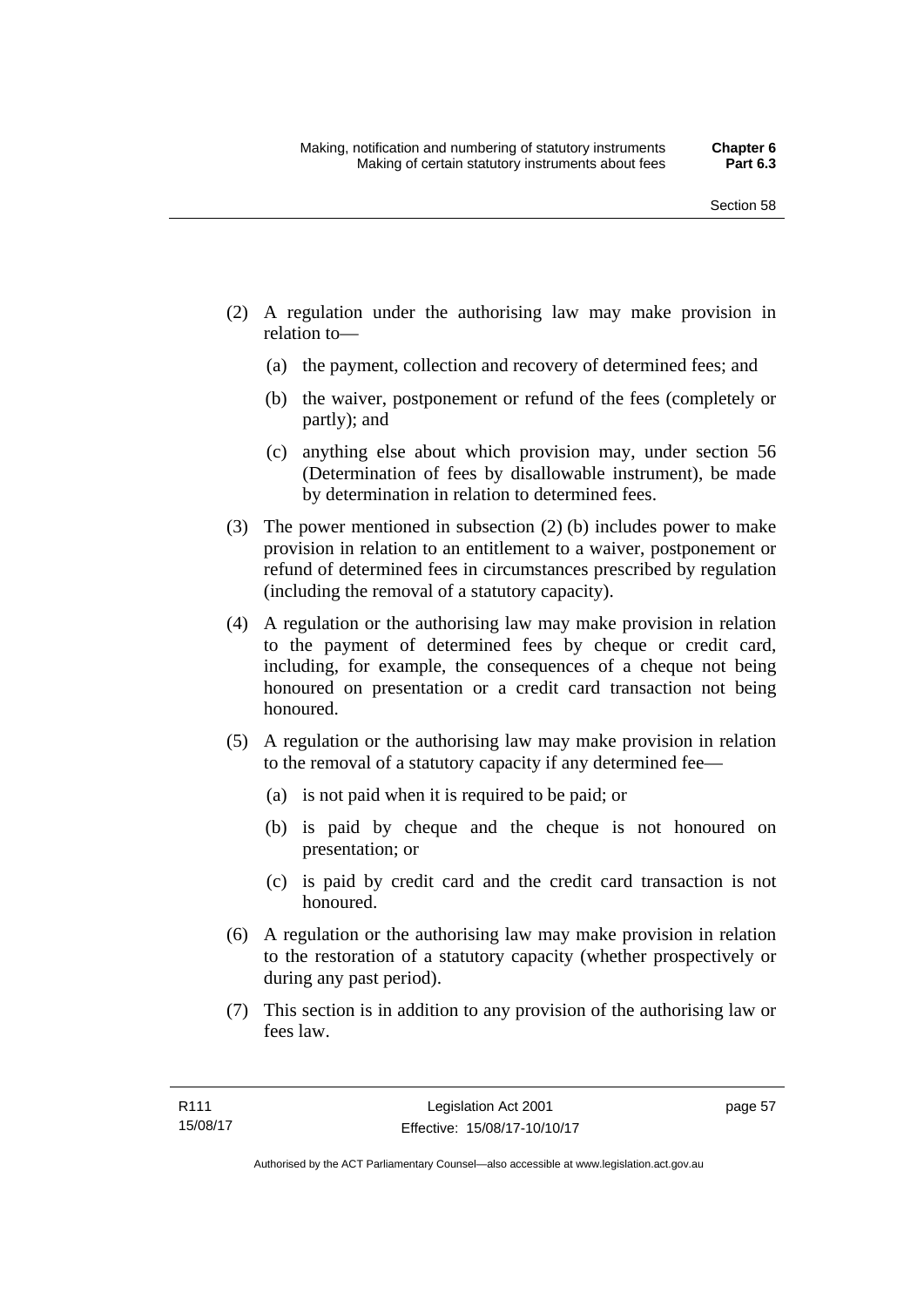- (8) This section is a determinative provision.
	- *Note* See s 5 for the meaning of determinative provisions, and s 6 for their displacement.
- (9) In this section:

*credit card* includes debit card.

*removal*, of a statutory capacity, includes suspension, cancellation, revocation, withdrawal, surrender or other prescribed restriction or termination of a statutory capacity under the fees law or authorising law.

*statutory capacity* includes an accreditation, approval, assessment, authority, certificate, condition, decision, determination, exemption, licence, permission, permit, registration or other prescribed thing giving a status, privilege or benefit under the fees law or authorising law (whether or not required under either law for doing anything).

Authorised by the ACT Parliamentary Counsel—also accessible at www.legislation.act.gov.au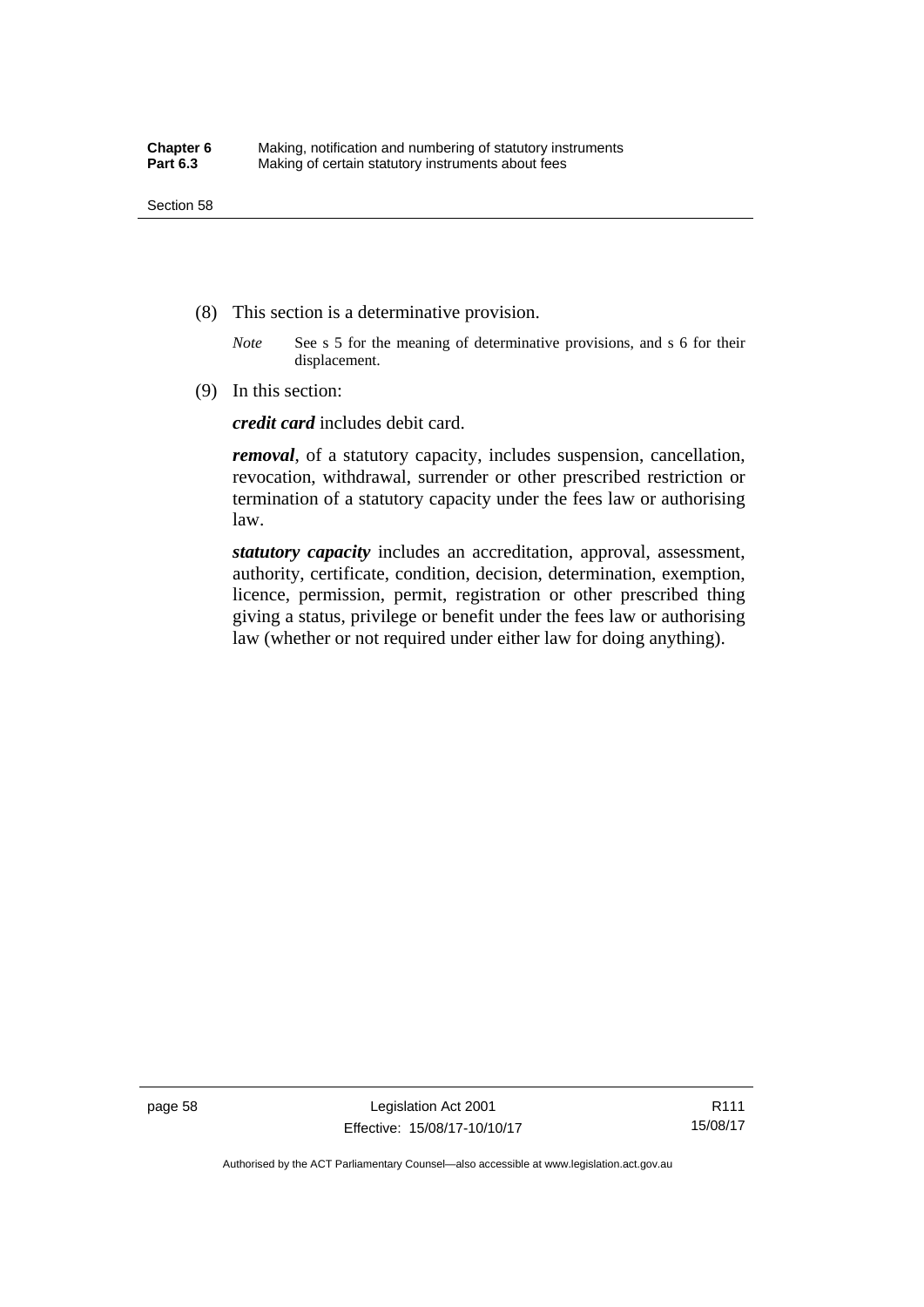# **Part 6.4 Numbering and notification of legislative instruments**

## **59 Numbering**

- (1) The legislative instruments registered in each year must be numbered by the parliamentary counsel as nearly as practicable in the order in which they are notified.
- (2) However, the parliamentary counsel may—
	- (a) allocate different kinds of legislative instruments to different series for numbering purposes; or
	- (b) add distinguishing letters to numbers to indicate the kind of legislative instrument.

## **Examples**

- 1 The parliamentary counsel may number subordinate laws, disallowable instruments, commencement notices and other legislative instruments in different series.
- 2 The parliamentary counsel may add the letters 'SL' to the numbers of registered subordinate laws, the letters 'DI' to the numbers of registered disallowable instruments and the letters 'CN' to the numbers of registered commencement notices.
- *Note* An example is part of the Act, is not exhaustive and may extend, but does not limit, the meaning of the provision in which it appears (see s 126 and s 132).
- (3) Also, a regulation may provide that this section does not apply to a notifiable instrument of a kind prescribed by regulation.

## **60 Correction etc of name of instrument**

- (1) This section applies if a legislative instrument, or a statutory instrument entered on the register under section 19 (3), is unnamed or the name it gives to itself—
	- (a) includes a year that is not the year in which the instrument was notified; or

page 59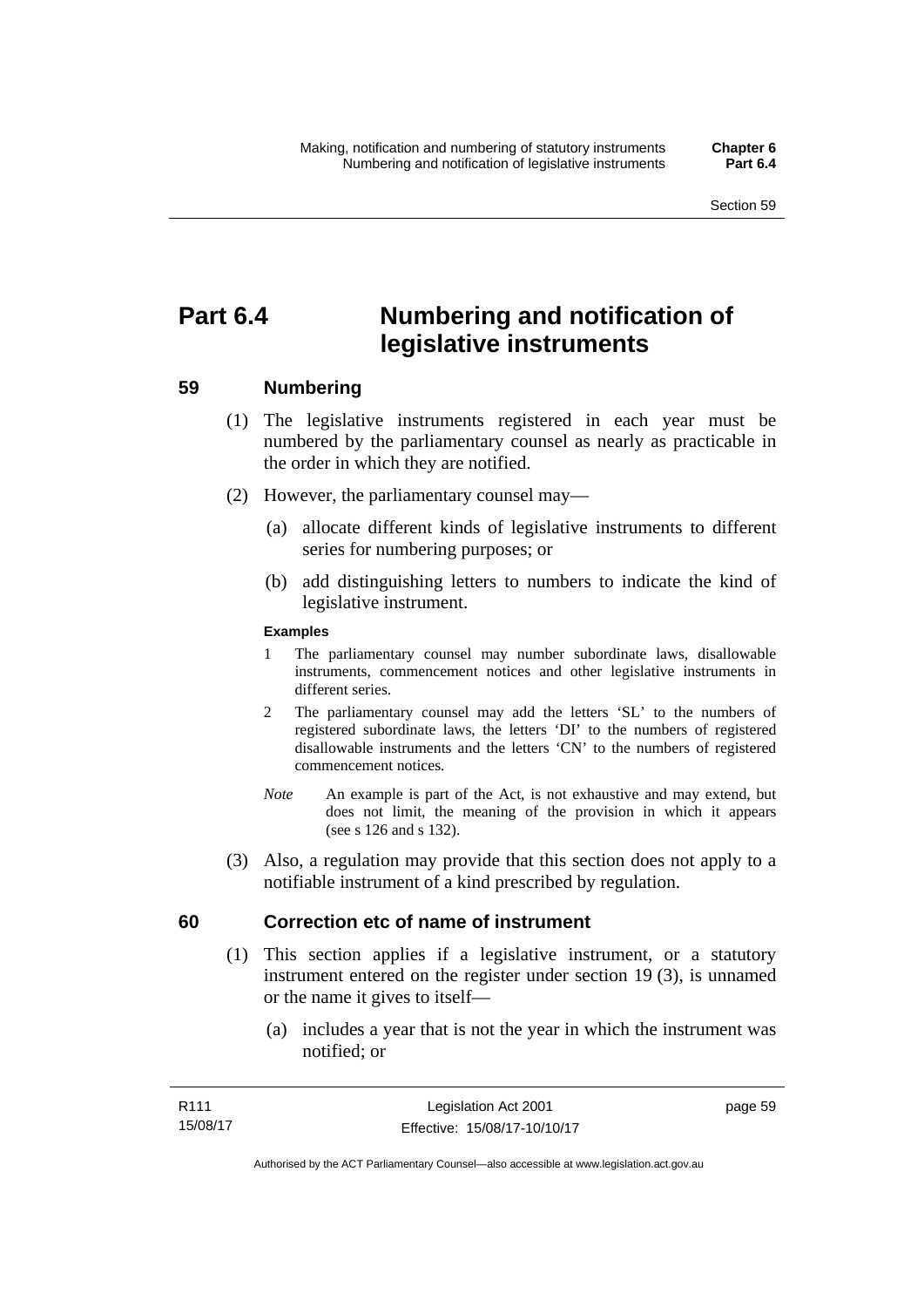#### Section 60

- (b) is the same as another instrument that has been, or is to be, notified under this Act; or
- (c) includes a number that is not consecutive with other instruments that have been notified under this Act; or
- (d) does not include a number that would give the instrument a unique name; or
- (e) is otherwise not in accordance with current legislative drafting practice.

## **Example—par (c)**

A legislative instrument has the name '*XYZ Amendment Rule 2000* (*No 5*)'. Legislative instruments with the names '*XYZ Amendment Rule 2000 (No 1)*', '*XYZ Amendment Rule 2000 (No 2)*' and '*XYZ Amendment Rule 2000 (No 3)*' have already been notified under the Act

#### **Example—par (d)**

A legislative instrument has the name '*XYZ Amendment Rule 2000 (No )*'.

#### **Example—par (e)**

A legislative instrument has the name '*XYY Amendment Order 2002 (No 1)*'. The instrument was made under the *XYZ Act 2000* (the *authorising Act*). The name of the instrument does not correctly reflect the name of the authorising Act.

- *Note* An example is part of the Act, is not exhaustive and may extend, but does not limit, the meaning of the provision in which it appears (see s 126 and s 132).
- (2) The parliamentary counsel may, before notifying the instrument under this Act—
	- (a) add a name to an unnamed instrument; or
	- (b) amend the instrument's name to bring it into line with current legislative drafting practice.
- (3) If the name of an instrument is added or amended under this section, the instrument has effect for all purposes as if the instrument were made with the name as added or amended.

R111 15/08/17

Authorised by the ACT Parliamentary Counsel—also accessible at www.legislation.act.gov.au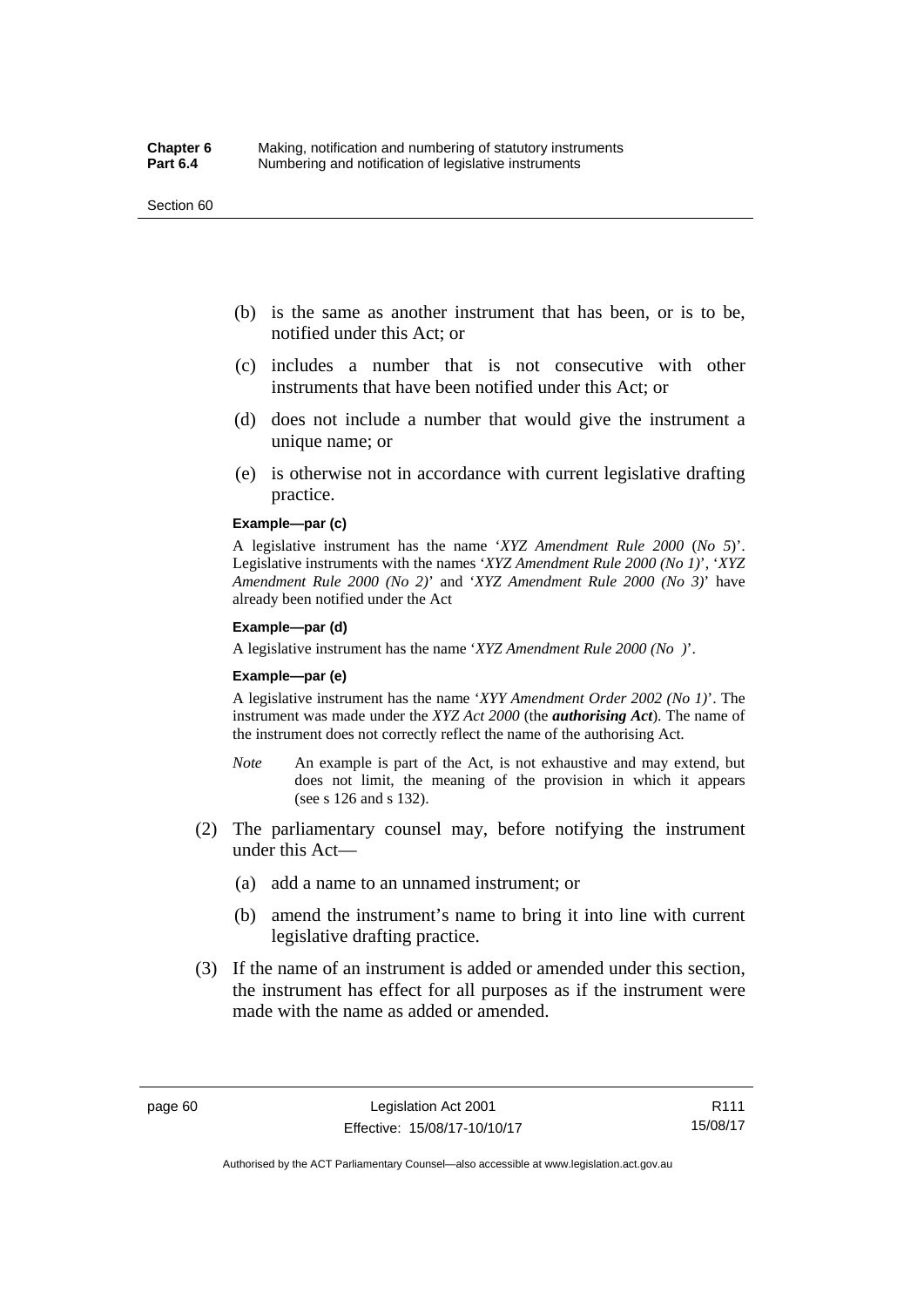(4) If the name of an instrument is added or amended under this section, the parliamentary counsel may make a corresponding change to any explanatory statement or regulatory impact statement for the instrument.

## **60A Correction of name of explanatory statement etc**

- (1) This section applies if an explanatory statement or regulatory impact statement for a legislative instrument—
	- (a) does not include the instrument's number or name in an appropriate place; or
	- (b) includes a reference to the instrument's number or name that is incorrect.
- (2) The parliamentary counsel may, before entering the statement in the register—
	- (a) include the instrument's number or name in an appropriate place in the statement; or
	- (b) correct the reference to the instrument's number or name.

## **61 Notification of legislative instruments**

- (1) If a legislative instrument is made, an authorised person for making a notification request for the instrument may ask the parliamentary counsel to notify the making of the instrument.
- (2) If an authorised person for making a notification request for a legislative instrument asks the parliamentary counsel to notify the making of the instrument and complies with the requirements (if any) prescribed by regulation (whether in relation to the form of the instrument, in relation to the making of the request or otherwise), the parliamentary counsel must—
	- (a) notify the making of the instrument in the register; or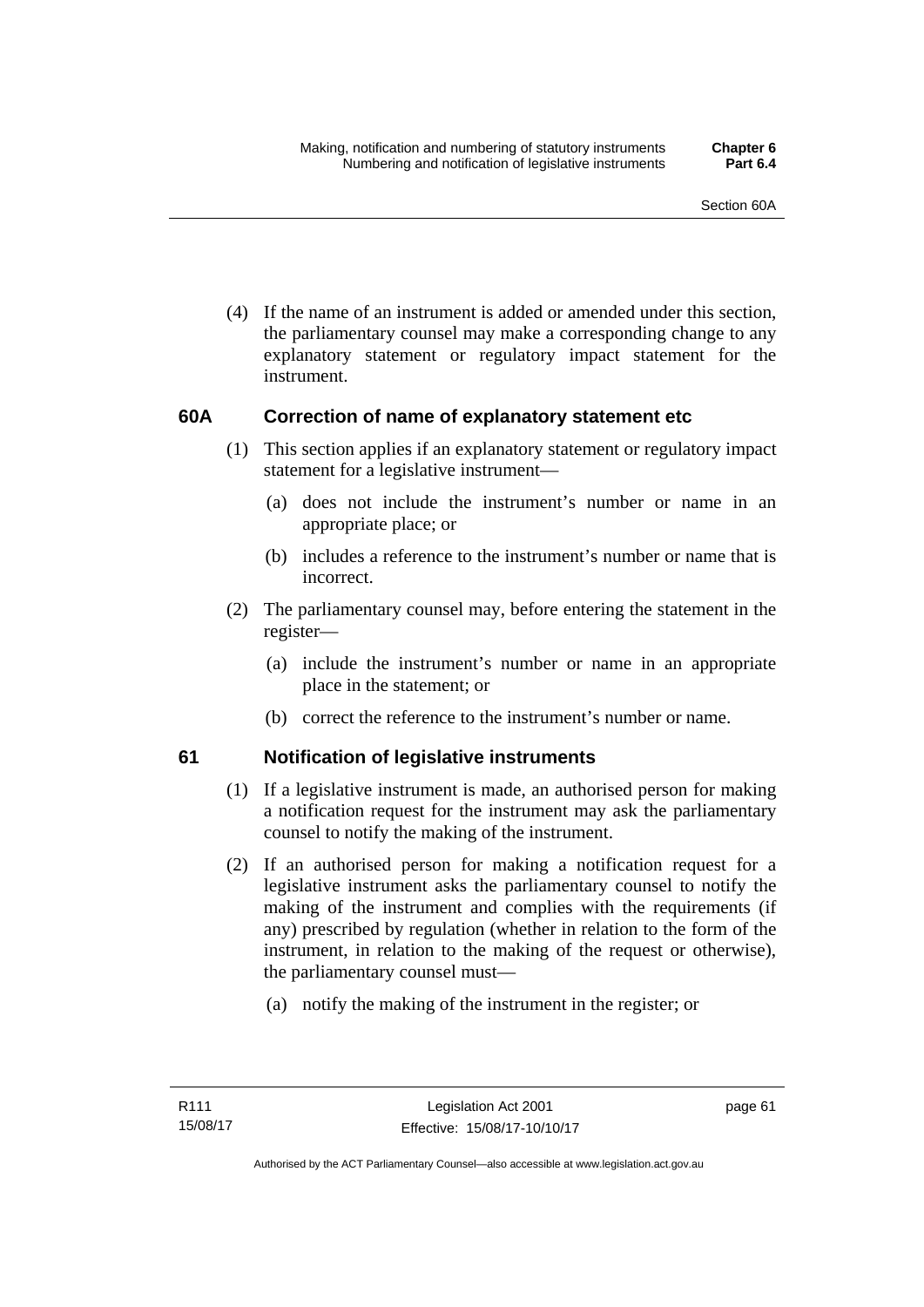#### Section 61

 (b) if it is not practicable to notify the making of the instrument in the register—notify the making of the instrument in another place the parliamentary counsel considers appropriate.

#### **Examples—other places**

- 1 another government website
- 2 outside the Legislative Assembly
- *Note* An example is part of the Act, is not exhaustive and may extend, but does not limit, the meaning of the provision in which it appears (see s 126 and s 132).
- (3) The making of the legislative instrument is notified in the register by entering in the register—
	- (a) a statement that the instrument has been made; and
	- (b) the text of the instrument.
- (4) The making of the legislative instrument is notified under subsection  $(2)$  (b) by—
	- (a) publishing the text of the instrument in the place decided by the parliamentary counsel under subsection (2) (b); or
	- (b) publishing in that place a statement that—
		- (i) the instrument has been made; and
		- (ii) copies of the instrument can be obtained at a stated place or stated places (whether by purchase or otherwise).
- (5) If the making of the legislative instrument is notified under subsection  $(2)$  (b), the parliamentary counsel must as soon as practicable enter in the register—
	- (a) a statement that the instrument—
		- (i) has been made; and
		- (ii) was notified in the stated place on a stated date; and
	- (b) the text of the instrument.

Authorised by the ACT Parliamentary Counsel—also accessible at www.legislation.act.gov.au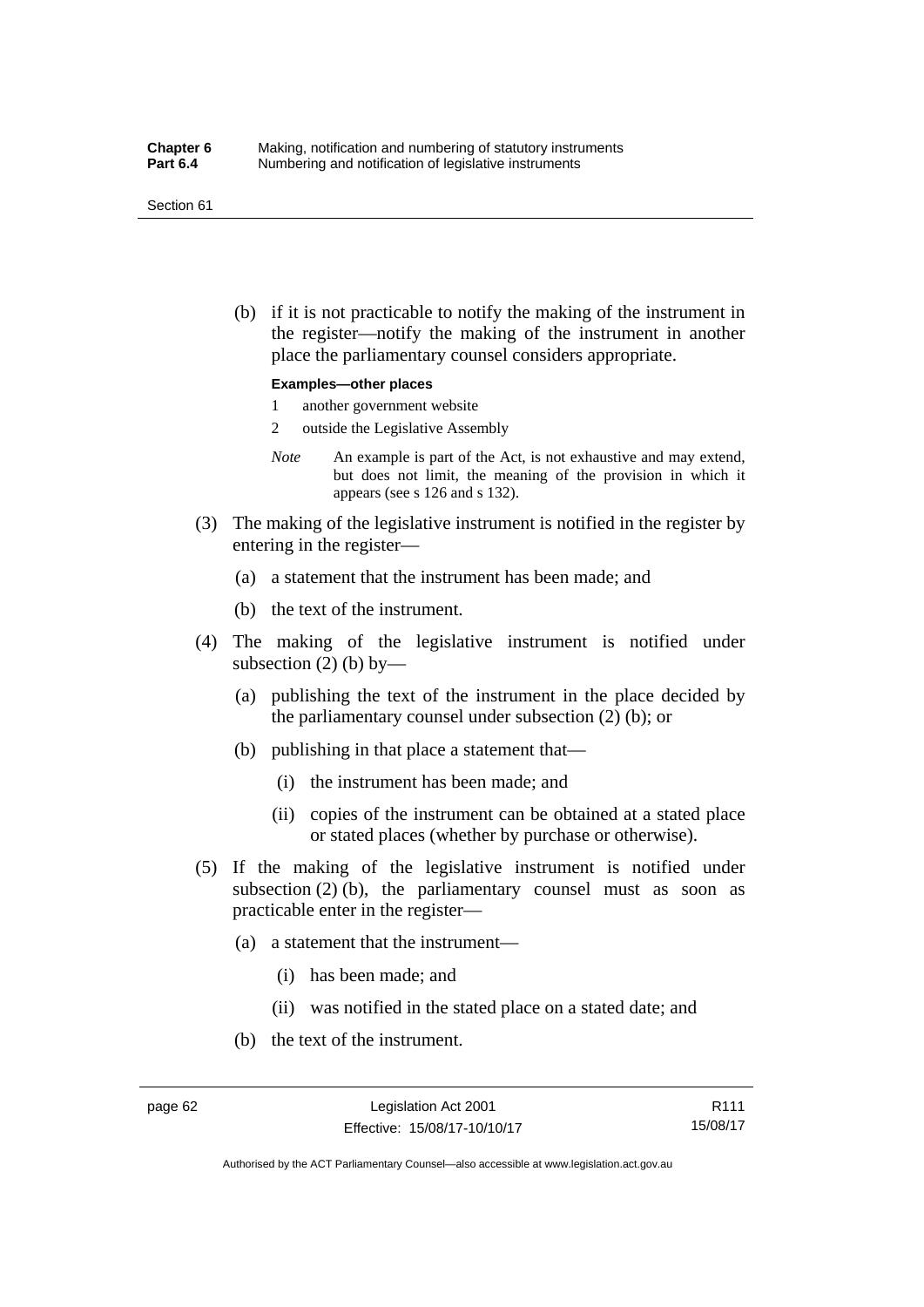- (6) If the making of the legislative instrument is notified by publishing the statement mentioned in subsection (4) (b), copies of the instrument must be available on the day of publication, or as soon as practicable after that day, at the stated place or each of the stated places.
- (7) If on that day no copies of the legislative instrument are available at the stated place or any of the stated places, the parliamentary counsel must give the Minister a statement—
	- (a) that copies of the instrument were not available; and
	- (b) explaining why they were not available.
- (8) The Minister must present the statement to the Legislative Assembly not later than 6 sitting days after receiving it.
- (9) Despite subsection (2), the parliamentary counsel may notify the making of a legislative instrument even though a requirement prescribed by regulation for subsection (2) (a *prescribed requirement*) is not complied with.
- (10) The notification of a legislative instrument is valid even if—
	- (a) a prescribed requirement was not complied with; or
	- (b) the notification was made on the request of a person who was not, or was no longer, a delegate of an authorised person for making a notification request for the instrument.
- (11) This section is a determinative provision.
	- *Note* See s 5 for the meaning of determinative provisions, and s 6 for their displacement.
- (12) In this section:

*authorised person*, for making a notification request for a legislative instrument, means—

(a) the maker of the instrument; or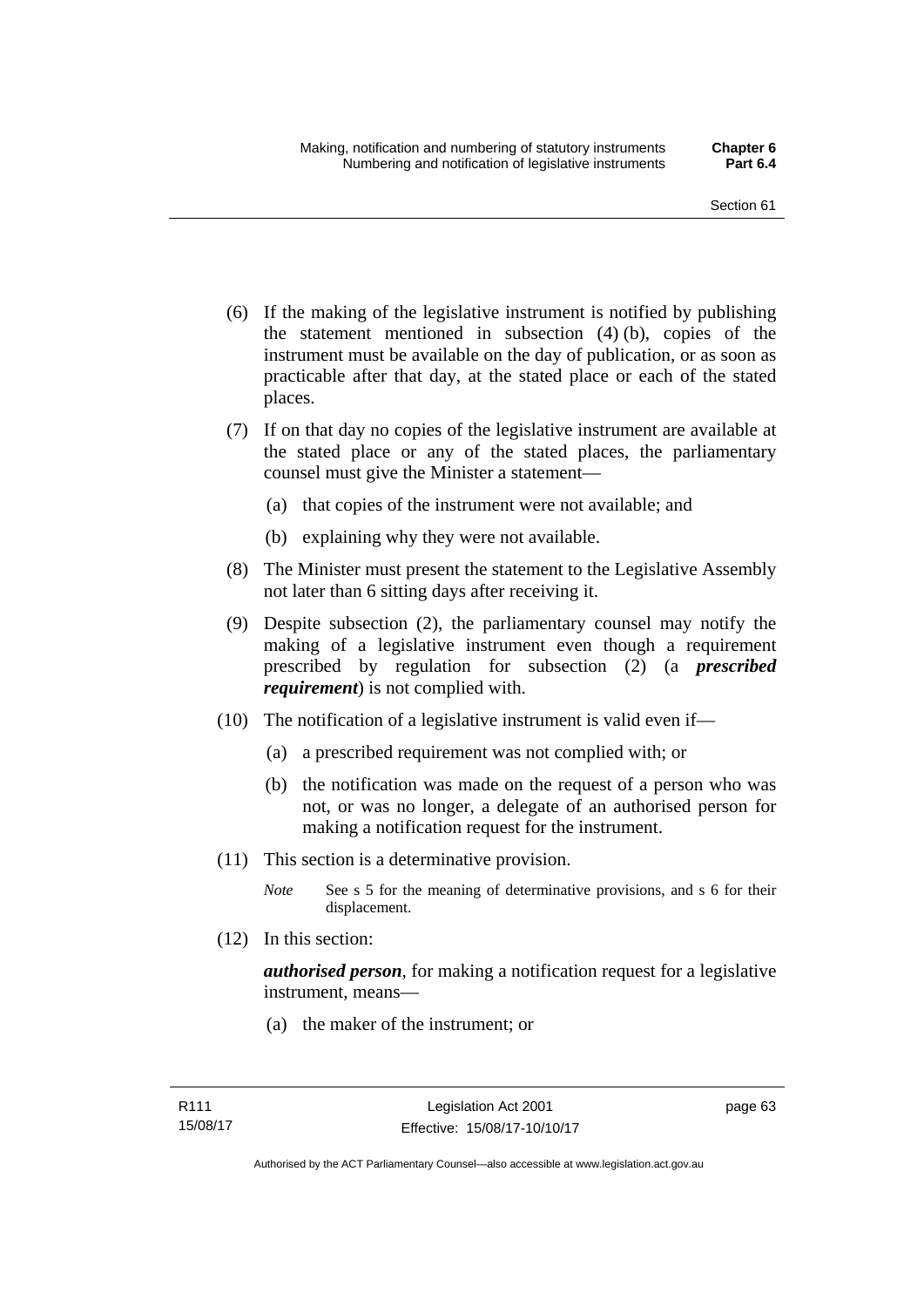- (b) for a legislative instrument made by the Executive—a Minister or director-general; or
- (c) for a legislative instrument made by a Minister—a director-general; or
- (d) for a legislative instrument made by the rule-making committee—
	- (i) the secretary of the committee; or
	- (ii) the registrar of a court or tribunal in relation to which the instrument applies; or
- (e) for any other legislative instrument made by a court or tribunal, or by a member (however described) of a court or tribunal the registrar of the court or tribunal; or
- (f) for any other legislative instrument (other than an instrument prescribed by regulation for this paragraph)—a director-general; or
- (g) for a legislative instrument prescribed by regulation for this paragraph—a person prescribed by regulation as an authorised person for making a notification request for the instrument.

*rule-making committee* means the rule-making committee established under the *[Court Procedures Act 2004](http://www.legislation.act.gov.au/a/2004-59)*.

## **62 Effect of failure to notify legislative instrument**

- (1) A legislative instrument is not enforceable by or against the Territory or anyone else unless it is notified.
- (2) This section is a determinative provision.
	- *Note* See s 5 for the meaning of determinative provisions, and s 6 for their displacement.

R111 15/08/17

Authorised by the ACT Parliamentary Counsel—also accessible at www.legislation.act.gov.au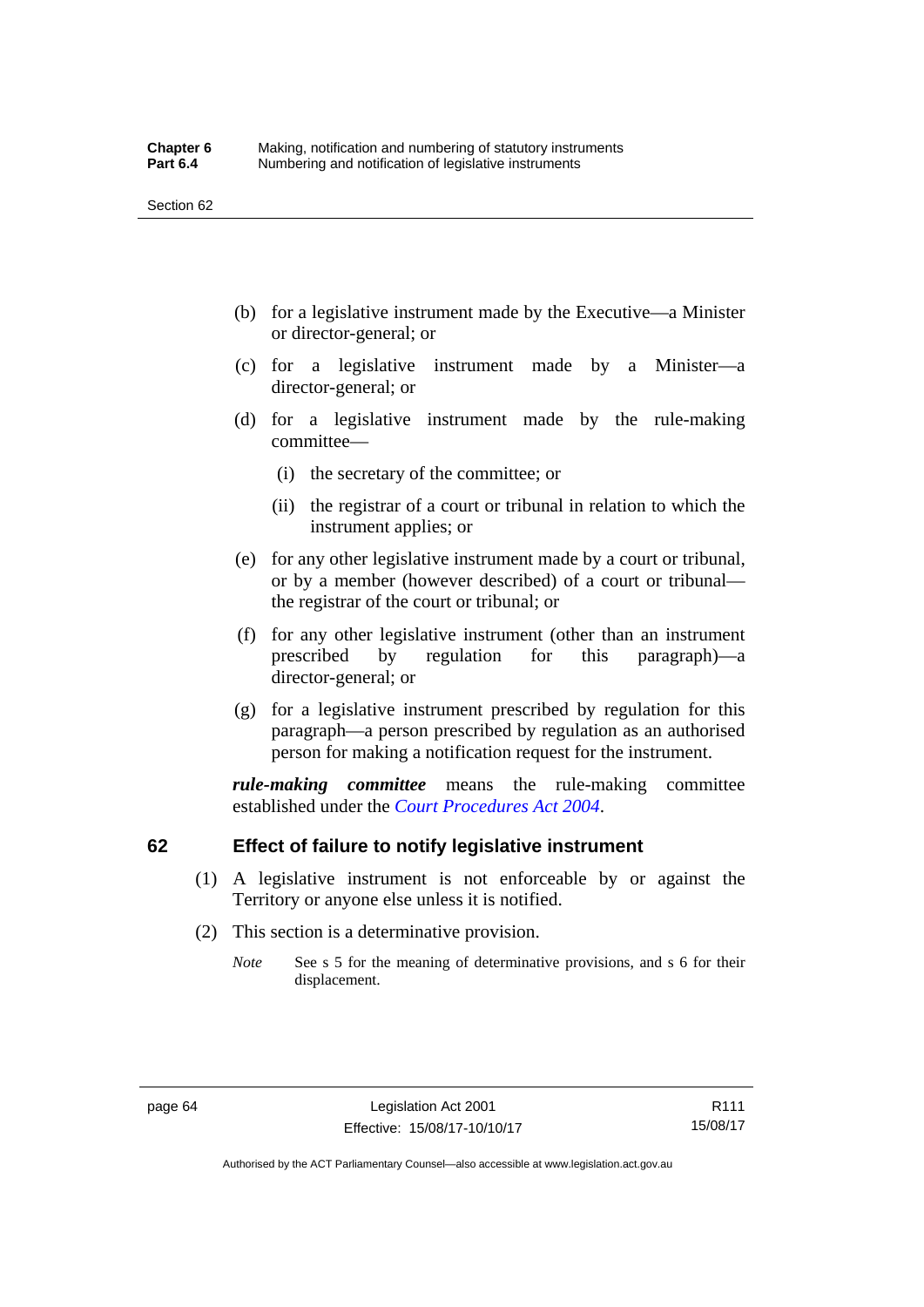## **63 References to** *notification* **of legislative instruments**

In an Act or statutory instrument, a reference to the *notification* of a legislative instrument is a reference to the instrument having been notified in the register, the gazette or otherwise under section  $61$  (2) (b).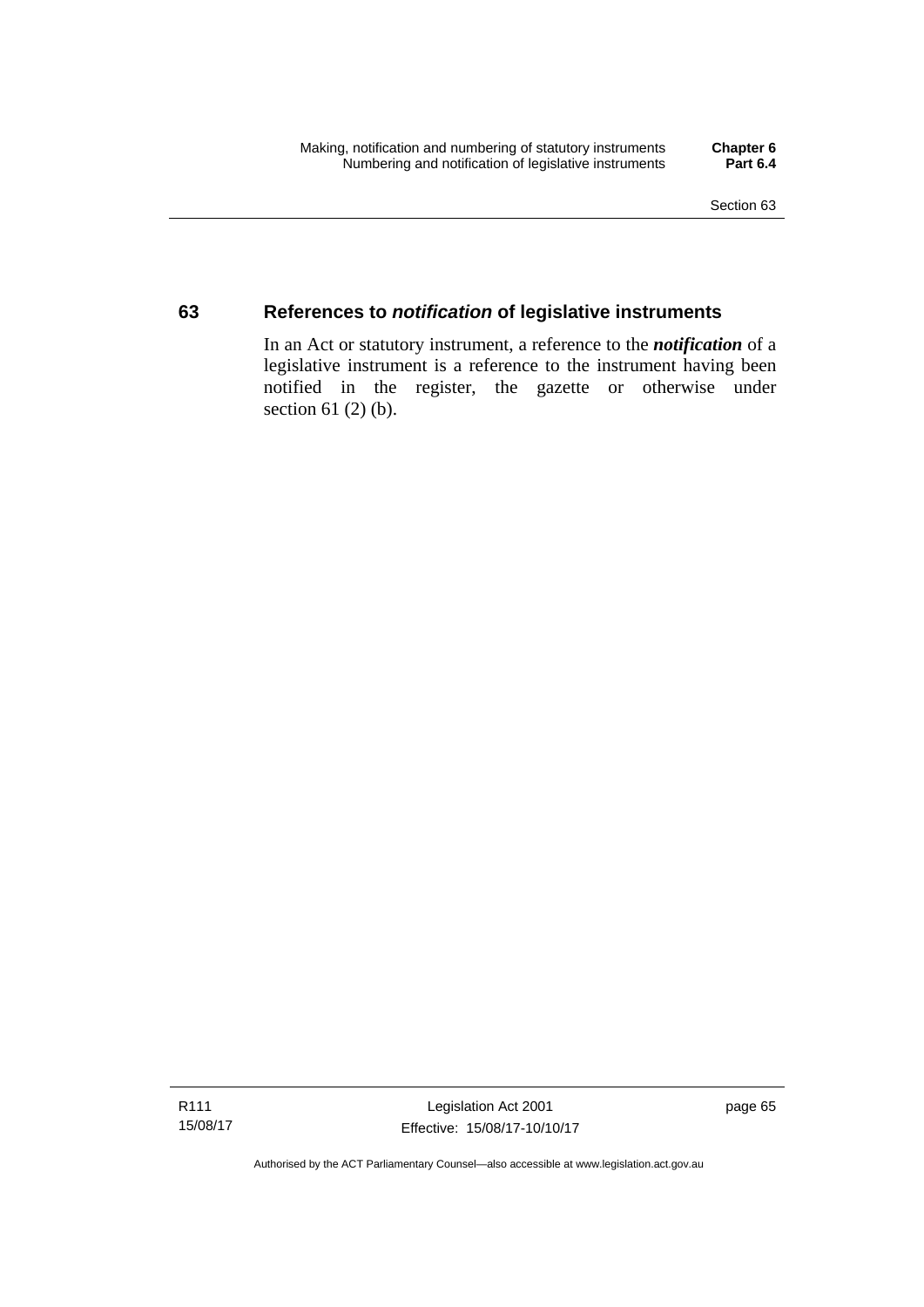#### **Chapter 7** Presentation, amendment and disallowance of subordinate laws and disallowable instruments

# **Chapter 7** Presentation, amendment and **disallowance of subordinate laws and disallowable instruments**

*Note* In this chapter, a reference to a subordinate law or disallowable instrument includes a reference to a provision of a subordinate law or disallowable instrument (see s 8 (2) and s 9 (2)).

## **64 Presentation of subordinate laws and disallowable instruments**

- (1) A subordinate law or disallowable instrument must be presented to the Legislative Assembly not later than 6 sitting days after its notification day.
- (2) If a subordinate law or disallowable instrument is not presented in accordance with subsection (1), it is taken to be repealed.
- (3) This section is a determinative provision.
	- *Note* See s 5 for the meaning of determinative provisions, and s 6 for their displacement.

## **65 Disallowance by resolution of Assembly**

- (1) This section applies if notice of a motion to disallow a subordinate law or disallowable instrument is given in the Legislative Assembly not later than 6 sitting days after the day it is presented to the Assembly.
- (2) If the Legislative Assembly passes a resolution to disallow the subordinate law or disallowable instrument, it is taken to be repealed—
	- (a) on the day after the day the disallowance is notified; or

Authorised by the ACT Parliamentary Counsel—also accessible at www.legislation.act.gov.au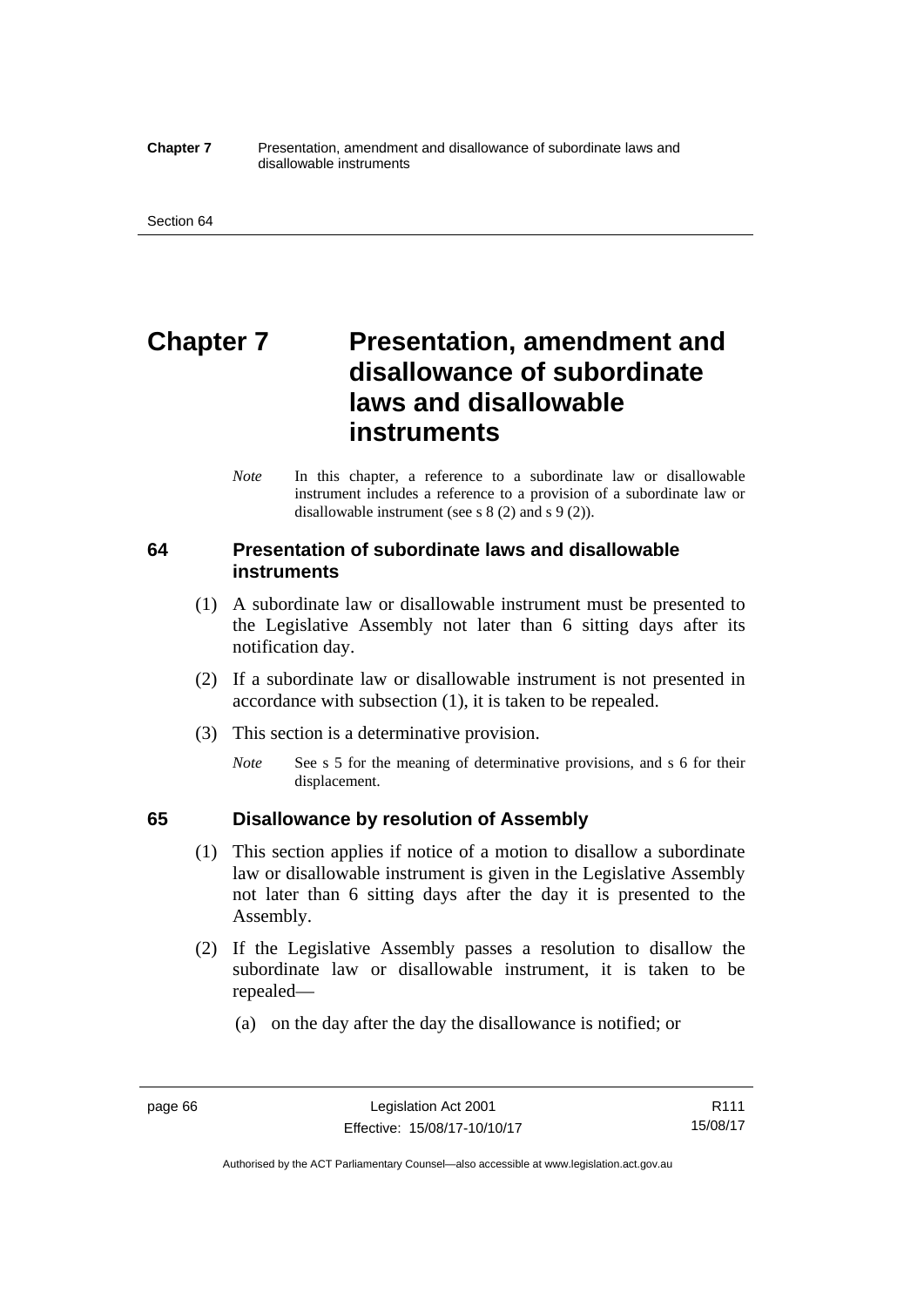- (b) if the resolution provides that it takes effect on the day the resolution is passed—that day.
- (3) For this chapter, the Legislative Assembly is taken to have passed a resolution to disallow the subordinate law or disallowable instrument if, at the end of 6 sitting days after the day the notice is given—
	- (a) the notice has not been withdrawn and the motion has not been called on; or
	- (b) the motion has been called on and moved, but has not been withdrawn or otherwise disposed of.
- (4) If subsection (3) applies, the resolution is taken to be the resolution set out in the motion for the resolution.
- (5) A disallowance under this section has effect for all purposes as if it were a repeal made by an Act.
- (6) This section is a determinative provision.
	- *Note* See s 5 for the meaning of determinative provisions, and s 6 for their displacement.

## **65A Notification of disallowance by resolution of Assembly**

- (1) If a subordinate law or disallowable instrument is disallowed, or taken to have been disallowed, under section 65, the Speaker must ask the parliamentary counsel to notify the disallowance.
- (2) If the Speaker asks the parliamentary counsel to notify the disallowance, the parliamentary counsel must—
	- (a) notify the disallowance in the register; or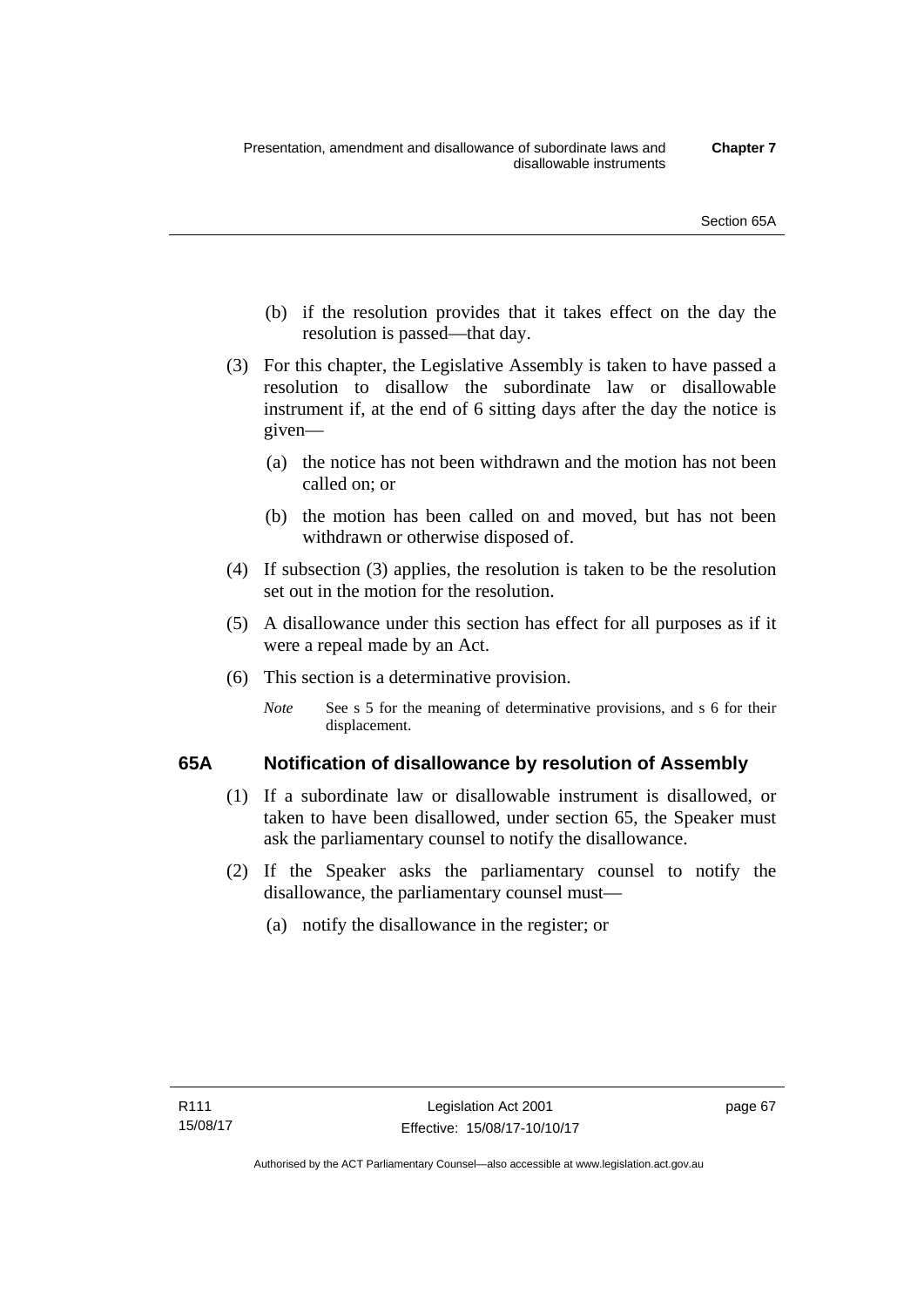#### **Chapter 7** Presentation, amendment and disallowance of subordinate laws and disallowable instruments

#### Section 65A

 (b) if it is not practicable to notify the disallowance in the register—notify the disallowance in another place the parliamentary counsel considers appropriate.

#### **Examples—other places**

- 1 another government website
- 2 outside the Legislative Assembly
- *Note* An example is part of the Act, is not exhaustive and may extend, but does not limit, the meaning of the provision in which it appears (see s 126 and s 132).
- (3) If the Speaker asks the parliamentary counsel to notify the disallowance on a particular day, the parliamentary counsel must notify the disallowance on that day unless it is impracticable to do so.
- (4) The disallowance is notified in the register by entering in the register—
	- (a) a statement that the subordinate law or disallowable instrument has been disallowed under section 65; and
	- (b) the text of the resolution passed, or taken to have been passed, by the Legislative Assembly under section 65; and
	- (c) the day when the resolution was passed or taken to have been passed; and
	- (d) the day when the subordinate law or disallowable instrument is taken to be repealed because of the resolution.
- (5) The disallowance is notified under subsection (2) (b) by publishing in the place decided by the parliamentary counsel under that subsection—
	- (a) a statement that the subordinate law or disallowable instrument has been disallowed under section 65; and
	- (b) the text of the resolution passed, or taken to have been passed, by the Legislative Assembly under section 65; and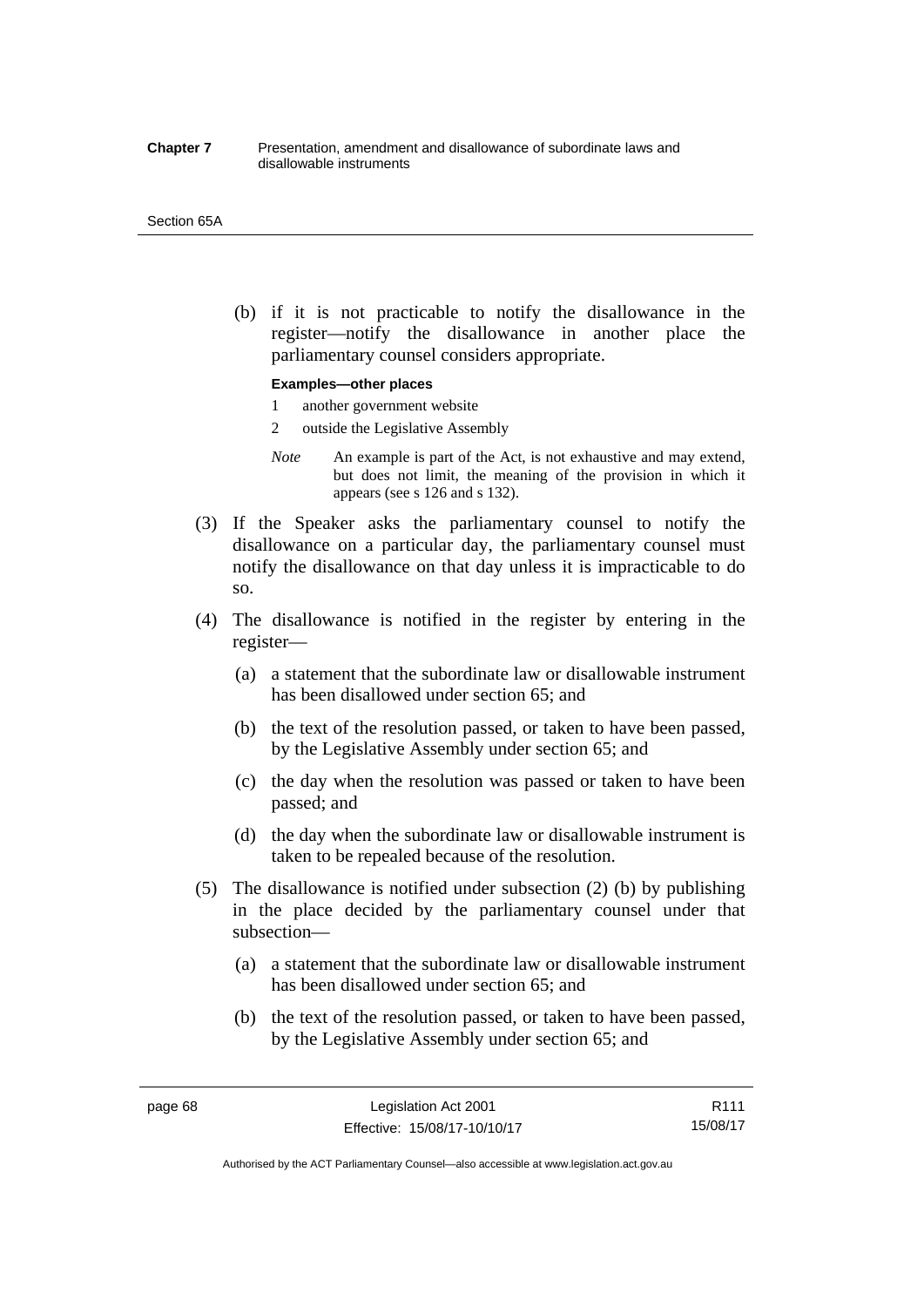- (c) the day when the resolution was passed or taken to have been passed; and
- (d) the day when the subordinate law or disallowable instrument is taken to be repealed because of the resolution.
- (6) If the disallowance is notified under subsection (2) (b), the parliamentary counsel must enter in the register—
	- (a) a statement that the subordinate law or disallowable instrument has been disallowed under section 65; and
	- (b) a statement that the disallowance was notified under subsection (2) (b) in a stated place on a stated date; and
	- (c) the text of the resolution passed, or taken to have been passed, under section 65; and
	- (d) the day when the resolution was passed or taken to have been passed; and
	- (e) the day when the subordinate law or disallowable instrument is taken to be repealed because of the resolution.
- (7) This section is a determinative provision.
	- *Note* See s 5 for the meaning of determinative provisions, and s 6 for their displacement.

## **66 Revival of affected laws**

- (1) This section applies if—
	- (a) a subordinate law or disallowable instrument (the *disallowed law*) is taken to be repealed under section 64 (Presentation of subordinate laws and disallowable instruments) or section 65 (Disallowance by resolution of Assembly); and
	- (b) the disallowed law repealed or amended an Act or statutory instrument (the *affected law*); and
	- (c) the repeal or amendment has commenced.

page 69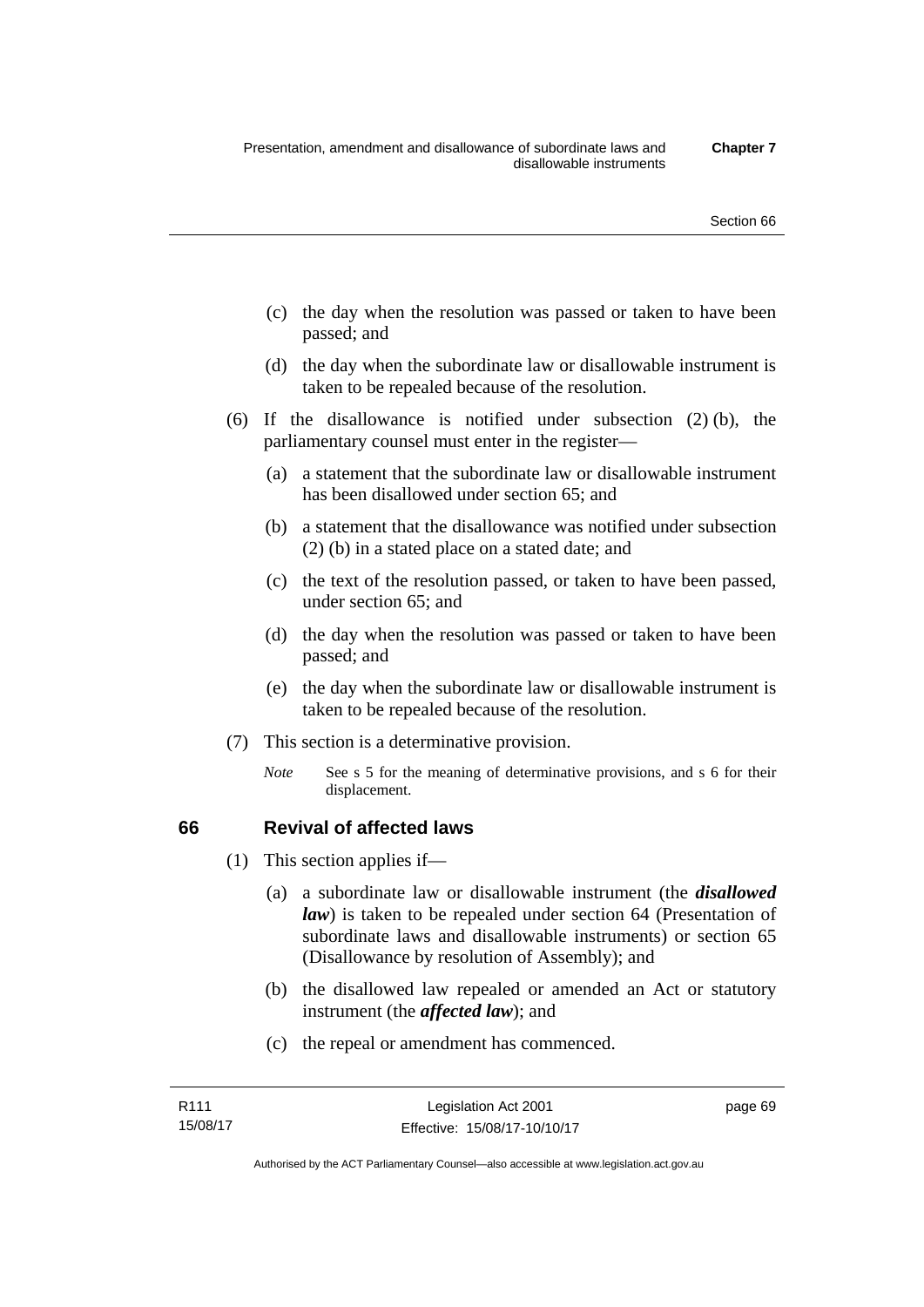#### **Chapter 7** Presentation, amendment and disallowance of subordinate laws and disallowable instruments

#### Section 67

- (2) The affected law is revived, from the beginning of the day after the disallowed law is taken to have been repealed, as if the disallowed law had never been made.
- (3) This section is a determinative provision.
	- *Note* See s 5 for the meaning of determinative provisions, and s 6 for their displacement.

## **67 Making of instrument same in substance within 6 months after disallowance**

- (1) This section applies if a subordinate law or disallowable instrument (the *disallowed law*) is disallowed under section 65 (Disallowance by resolution of Assembly).
- (2) A subordinate law or disallowable instrument the same in substance must not be made within 6 months beginning on the day of the disallowance unless the Legislative Assembly has—
	- (a) rescinded the resolution that disallowed the disallowed law; or
	- (b) by resolution, approved the making of—
		- (i) a subordinate law or disallowable instrument in those terms; or
		- (ii) a subordinate law or disallowable instrument the same in substance as the disallowed law.
- (3) A subordinate law or disallowable instrument made in contravention of this section is void.
- (4) This section is a determinative provision.
	- *Note* See s 5 for the meaning of determinative provisions, and s 6 for their displacement.

## **68 Amendment by resolution of Assembly**

(1) In this section:

R111 15/08/17

Authorised by the ACT Parliamentary Counsel—also accessible at www.legislation.act.gov.au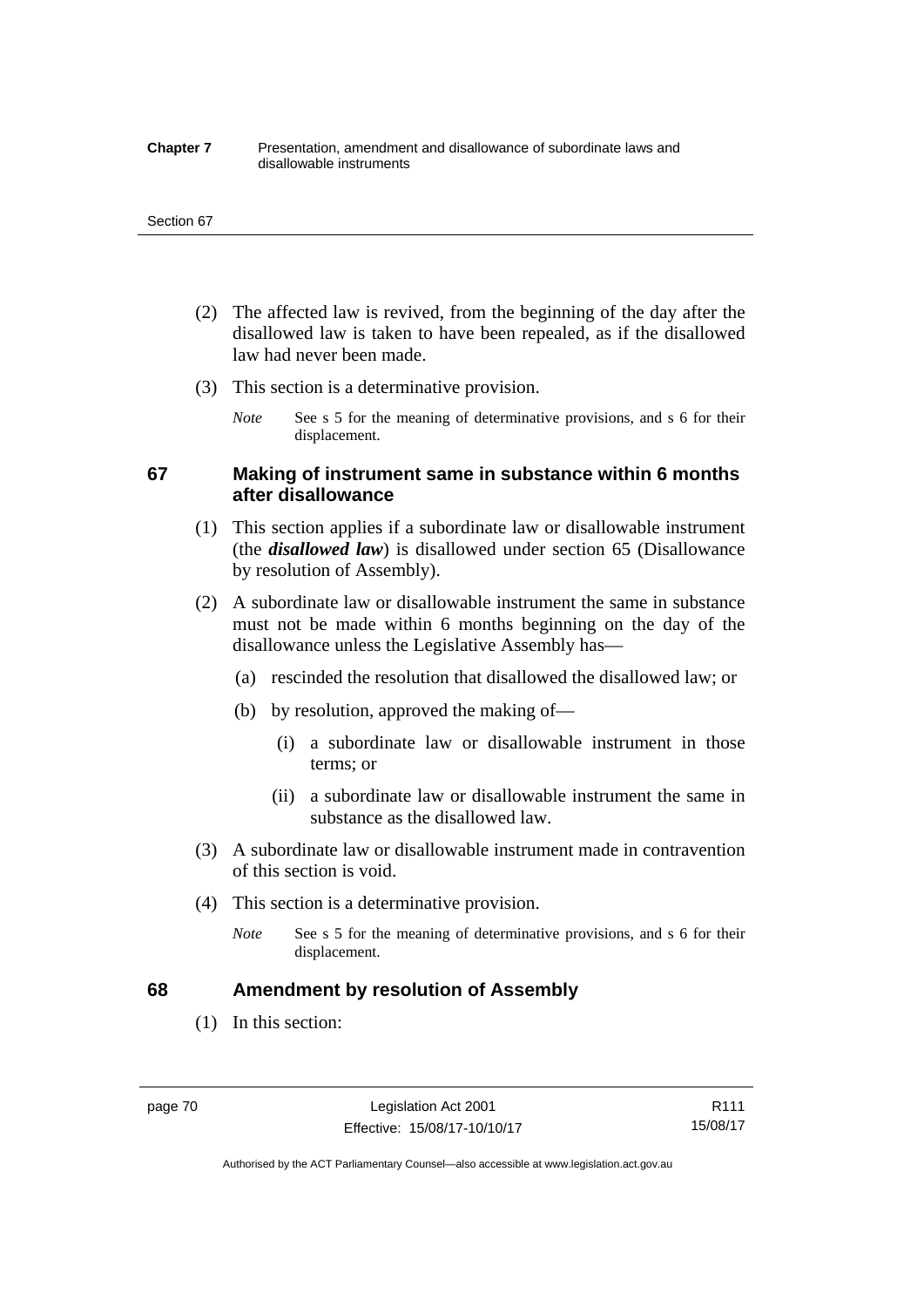*amendment* does not include an amendment that would have the effect of waiving or changing any fee, charge, penalty or other amount payable to the Territory.

*disallowable instrument* does not include a determination of fees or charges by a Minister under an Act or subordinate law.

- (2) This section applies if notice of a motion to amend a subordinate law or disallowable instrument is given in the Legislative Assembly not later than 6 sitting days after the day it is presented to the Assembly.
- (3) If the Legislative Assembly passes a resolution to amend the subordinate law or disallowable instrument, it is amended accordingly—
	- (a) on the day after the day the amendment is notified; or
	- (b) if the resolution provides that it takes effect on the day the resolution is passed—that day.
- (4) For this chapter, the Legislative Assembly is taken to have passed a resolution to amend the subordinate law or disallowable instrument if, at the end of 6 sitting days after the day the notice is given—
	- (a) the notice has not been withdrawn and the motion has not been called on; or
	- (b) the motion has been called on and moved, but has not been withdrawn or otherwise disposed of.
- (5) If subsection (4) applies, the resolution is taken to be the resolution set out in the motion for the resolution.
- (6) An amendment under this section has effect for all purposes as if it had been made by an Act.
- (7) Without limiting subsection (6), section 83 (Consequences of amendment of statutory instrument by Act) applies to the amendment as if it had been made by an Act.

page 71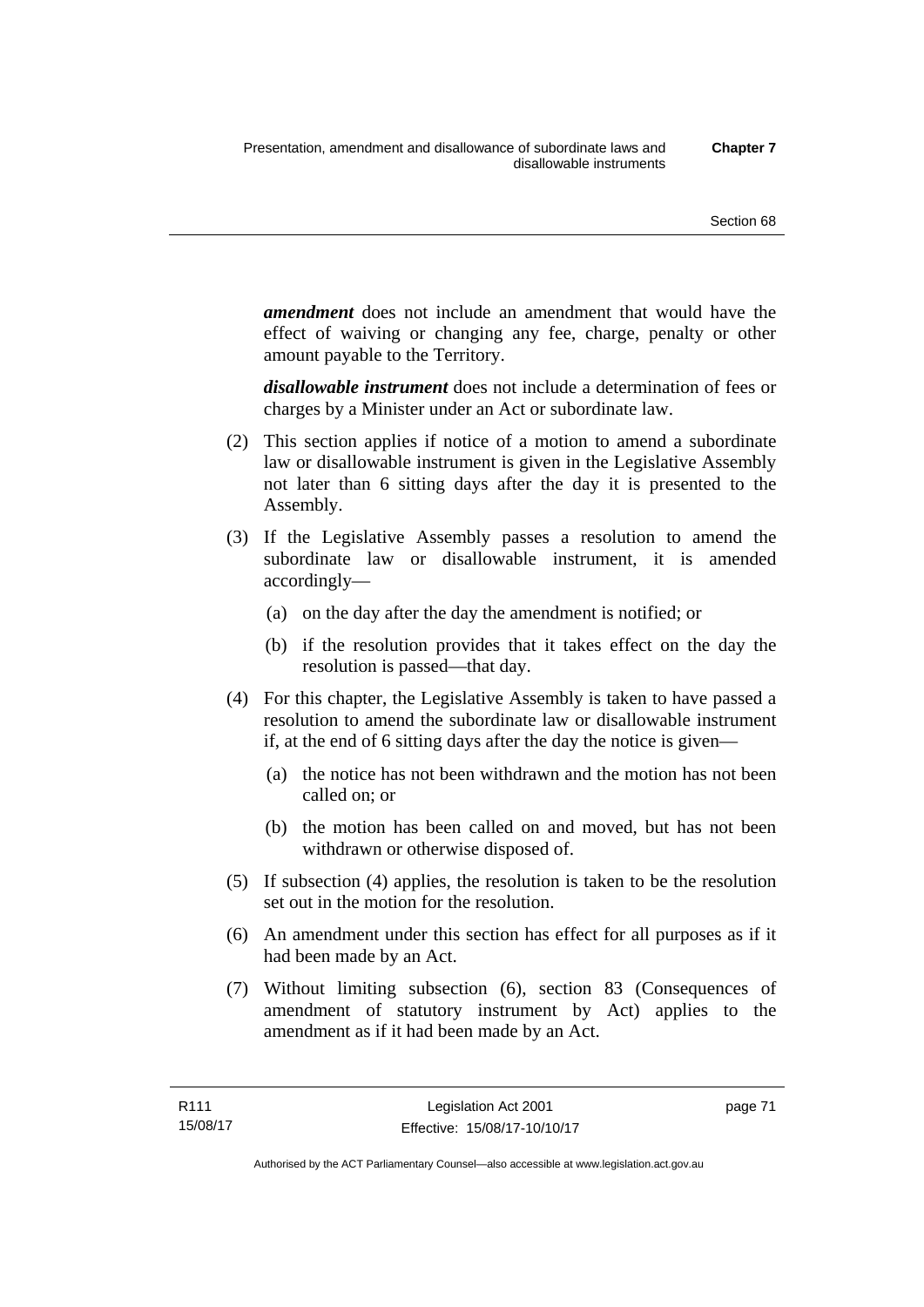#### **Chapter 7** Presentation, amendment and disallowance of subordinate laws and disallowable instruments

#### Section 69

- (8) This section is a determinative provision.
	- *Note* See s 5 for the meaning of determinative provisions, and s 6 for their displacement.

## **69 Notification of amendments made by resolution of Assembly**

- (1) If a subordinate law or disallowable instrument (the *amended law*) is amended under section 68, the Speaker must ask the parliamentary counsel to notify the amendment.
- (2) If the Speaker asks the parliamentary counsel to notify the amendment, the parliamentary counsel must—
	- (a) notify the amendment in the register; or
	- (b) if it is not practicable to notify the amendment in the register notify the amendment in another place the parliamentary counsel considers appropriate.

### **Examples—other places**

- 1 another government website
- 2 outside the Legislative Assembly
- *Note* An example is part of the Act, is not exhaustive and may extend, but does not limit, the meaning of the provision in which it appears (see s 126 and s 132).
- (3) If the Speaker asks the parliamentary counsel to notify the amendment on a particular day, the parliamentary counsel must notify the amendment on that day unless it is impracticable to do so.
- (4) The amendment is notified in the register by entering in the register—
	- (a) a statement that the amendment of the amended law has been made under section 68; and
	- (b) the text of the resolution passed, or taken to have been passed, by the Legislative Assembly under section 68; and

Authorised by the ACT Parliamentary Counsel—also accessible at www.legislation.act.gov.au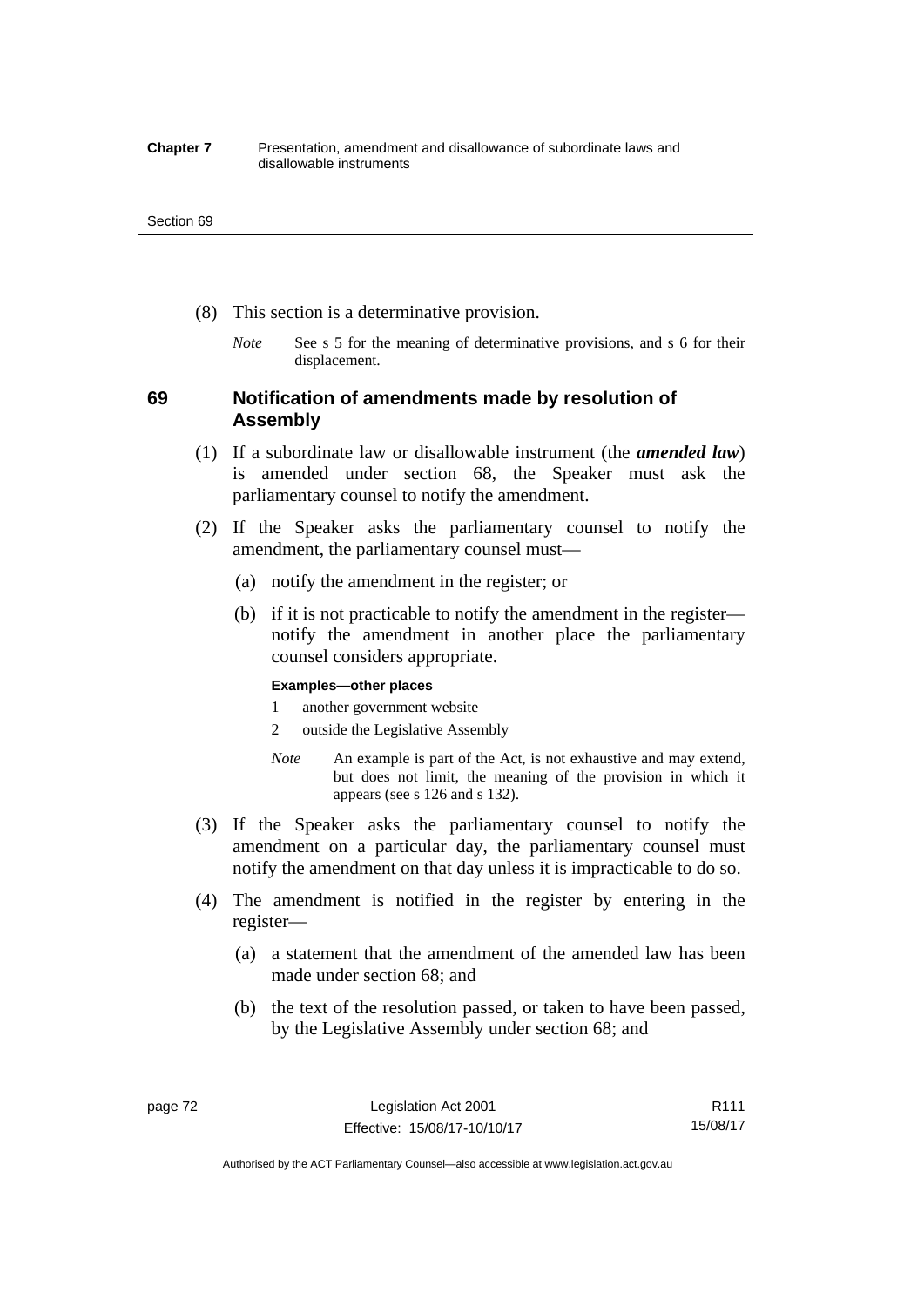- (c) the day when the resolution was passed or taken to have been passed; and
- (d) the day when the subordinate law or disallowable instrument is taken to be amended because of the resolution.
- (5) The amendment is notified under subsection (2) (b) by publishing in the place decided by the parliamentary counsel under that subsection—
	- (a) a statement that the amendment of the amended law has been made under section 68; and
	- (b) the text of the resolution passed, or taken to have been passed, by the Legislative Assembly under section 68; and
	- (c) the day when the resolution was passed or taken to have been passed; and
	- (d) the day when the subordinate law or disallowable instrument is taken to be amended because of the resolution.
- (6) If the amendment is notified under subsection (2) (b), the parliamentary counsel must enter in the register—
	- (a) a statement that the amendment of the amended law has been made under section 68; and
	- (b) a statement that the amendment was notified under subsection (2) (b) in a stated place on a stated date; and
	- (c) the text of the resolution passed, or taken to have been passed, by the Legislative Assembly under section 68; and
	- (d) the day when the resolution was passed or taken to have been passed; and
	- (e) the day when the subordinate law or disallowable instrument is taken to be amended because of the resolution.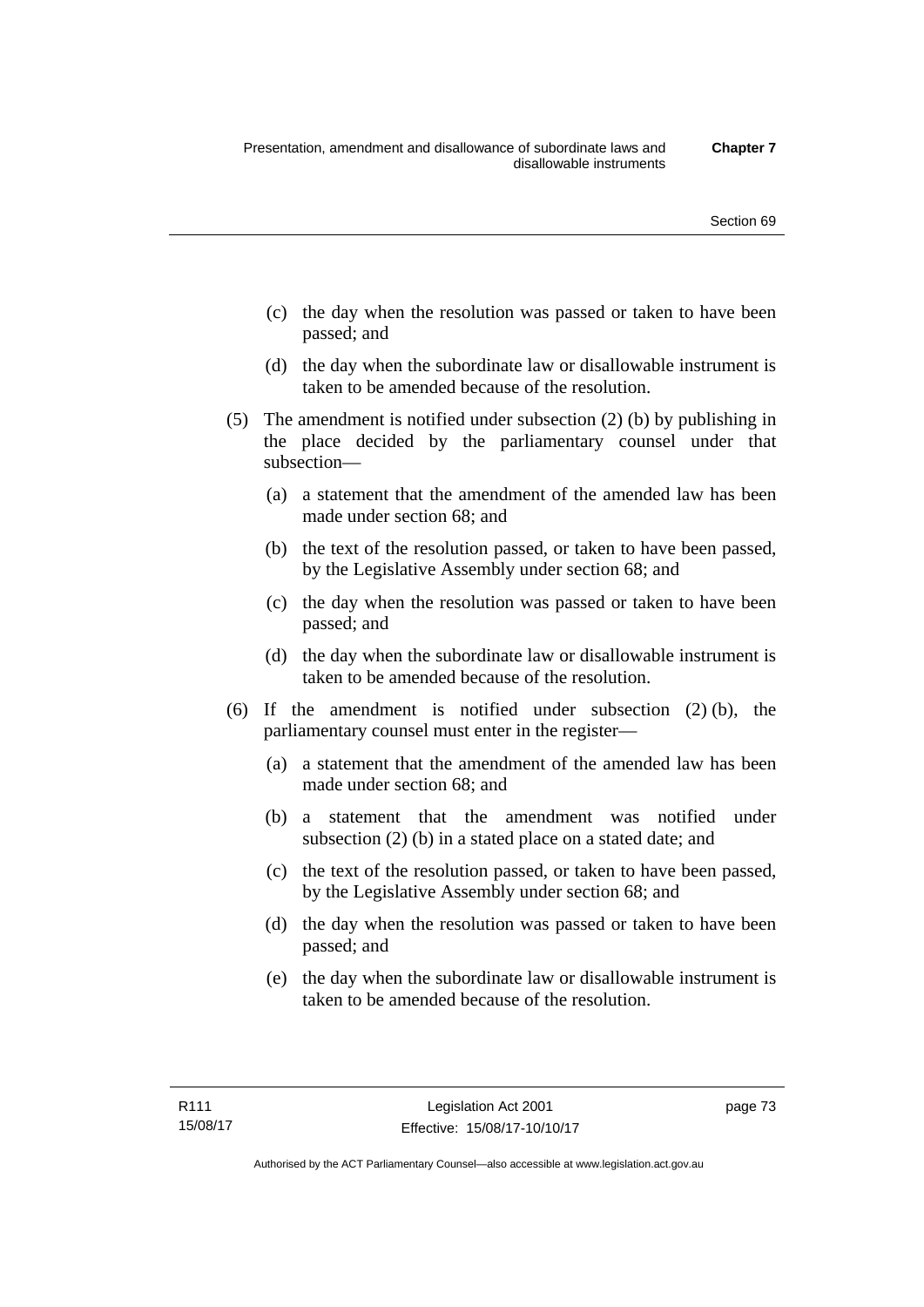#### **Chapter 7** Presentation, amendment and disallowance of subordinate laws and disallowable instruments

#### Section 70

- (7) This section is a determinative provision.
	- *Note* See s 5 for the meaning of determinative provisions, and s 6 for their displacement.

## **70 Making of amendment restoring effect of law within 6 months after amendment**

- (1) This section applies if a subordinate law or disallowable instrument (the *amended law*) is amended under section 68 (Amendment by resolution of Assembly).
- (2) A subordinate law or disallowable instrument the same in substance as the amended law before the amendment (the *earlier law*) must not be made within 6 months beginning on the day the amendment is made unless the Legislative Assembly has—
	- (a) rescinded the resolution that made the amendment; or
	- (b) by resolution approved the making of—
		- (i) a subordinate law or disallowable instrument in those terms; or
		- (ii) a subordinate law or disallowable instrument the same in substance as the earlier law.
- (3) A subordinate law or disallowable instrument made in contravention of this section is void.
- (4) This section is a determinative provision.
	- *Note* See s 5 for the meaning of determinative provisions, and s 6 for their displacement.

## **71 Effect of dissolution or expiry of Assembly on notice of motion**

- (1) This section applies if—
	- (a) notice of motion to disallow or amend a subordinate law or disallowable instrument is given in the Legislative Assembly

R111 15/08/17

Authorised by the ACT Parliamentary Counsel—also accessible at www.legislation.act.gov.au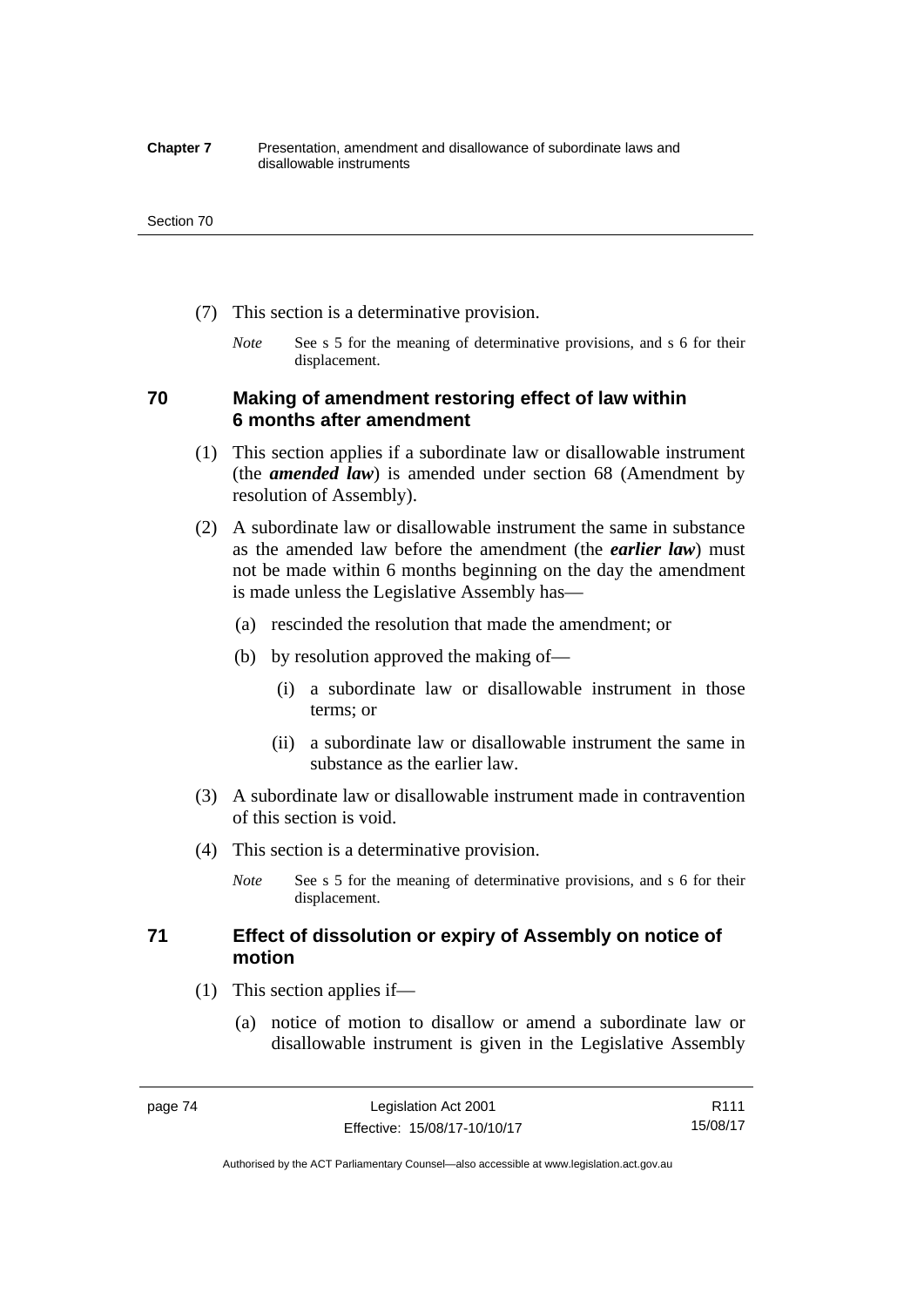not later than 6 sitting days after the day the instrument is presented to the Assembly; and

- (b) not later than 6 sitting days after the day the notice is given, the Assembly is dissolved or expires; and
- (c) at the time of the dissolution or expiry—
	- (i) the notice has not been withdrawn and the motion has not been called on; or
	- (ii) the motion has been called on and moved, but has not been withdrawn or otherwise disposed of.
- (2) For this chapter, the subordinate law or disallowable instrument is taken to have been presented to the Legislative Assembly on the first sitting day of the Assembly after the next general election of members of the Assembly.
- (3) This section is a determinative provision.
	- *Note* See s 5 for the meaning of determinative provisions, and s 6 for their displacement.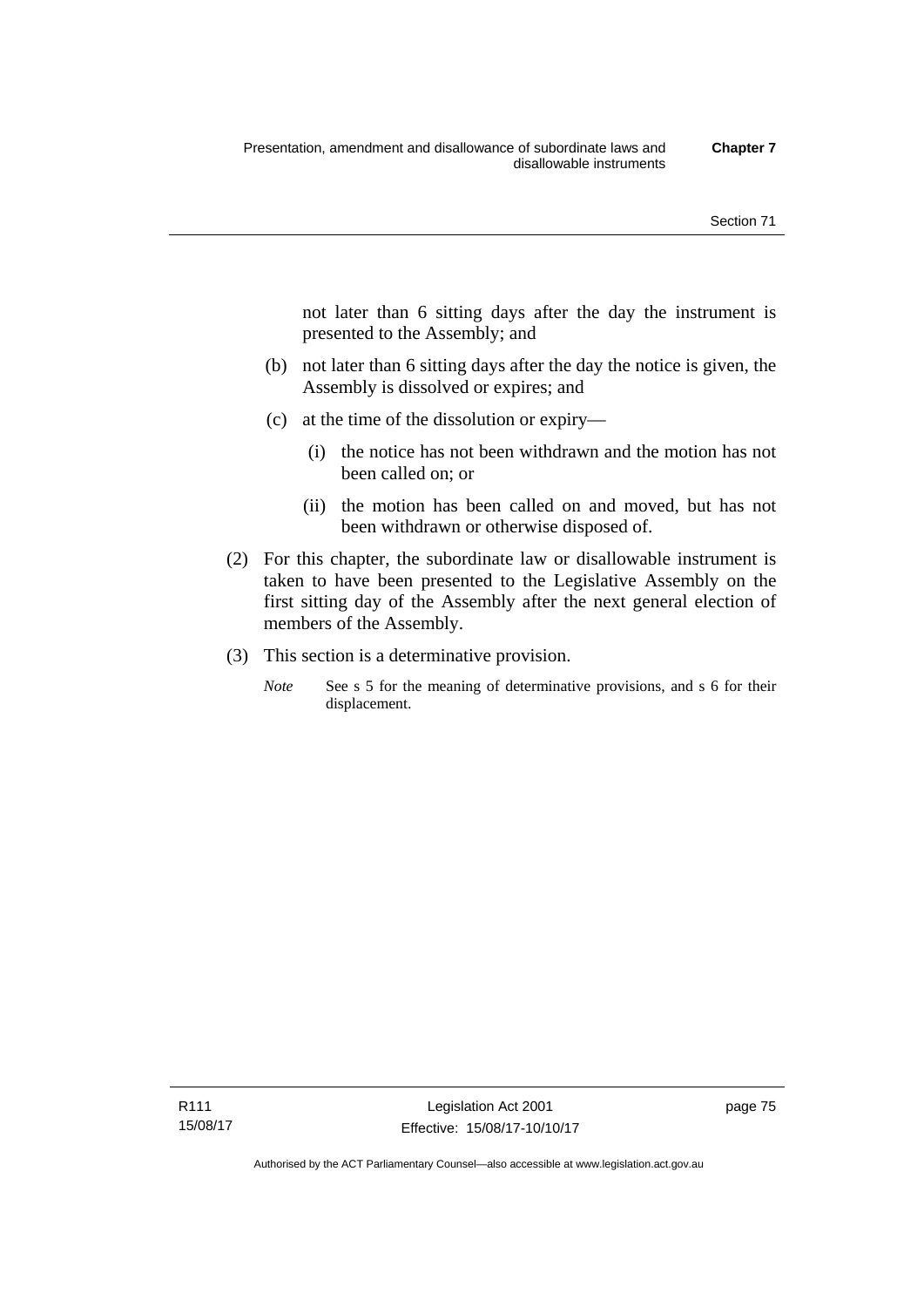# **Chapter 8 Commencement and exercise of powers before commencement**

### **72 Meaning of** *law***—ch 8**

In this chapter:

*law* means an Act or statutory instrument.

*Note* A reference to an Act or statutory instrument includes a reference to a provision of the Act or instrument (see s 7 and s 13).

## **73 General rules about commencement**

- (1) An Act commences—
	- (a) on the day after its notification day; or
	- (b) if the Act or another Act provides for a different date or time of commencement—on that date or at that time.
- (2) A legislative instrument commences—
	- (a) on the day after its notification day; or
	- (b) if an Act or the instrument provides for a later date or time of commencement—on that date or at that time; or
	- (c) if an Act provides for an earlier date or time of commencement—on that date or at that time; or
	- (d) if the instrument, under authority given by an Act, provides for an earlier date or time—on that date or at that time.

#### **Examples—par (b)**

- 1 A subordinate law may provide that it commences on a stated future date or at a stated time on a stated future date.
- 2 A disallowable instrument may provide that it commences on the commencement of a stated law or a stated provision of a stated law.

Authorised by the ACT Parliamentary Counsel—also accessible at www.legislation.act.gov.au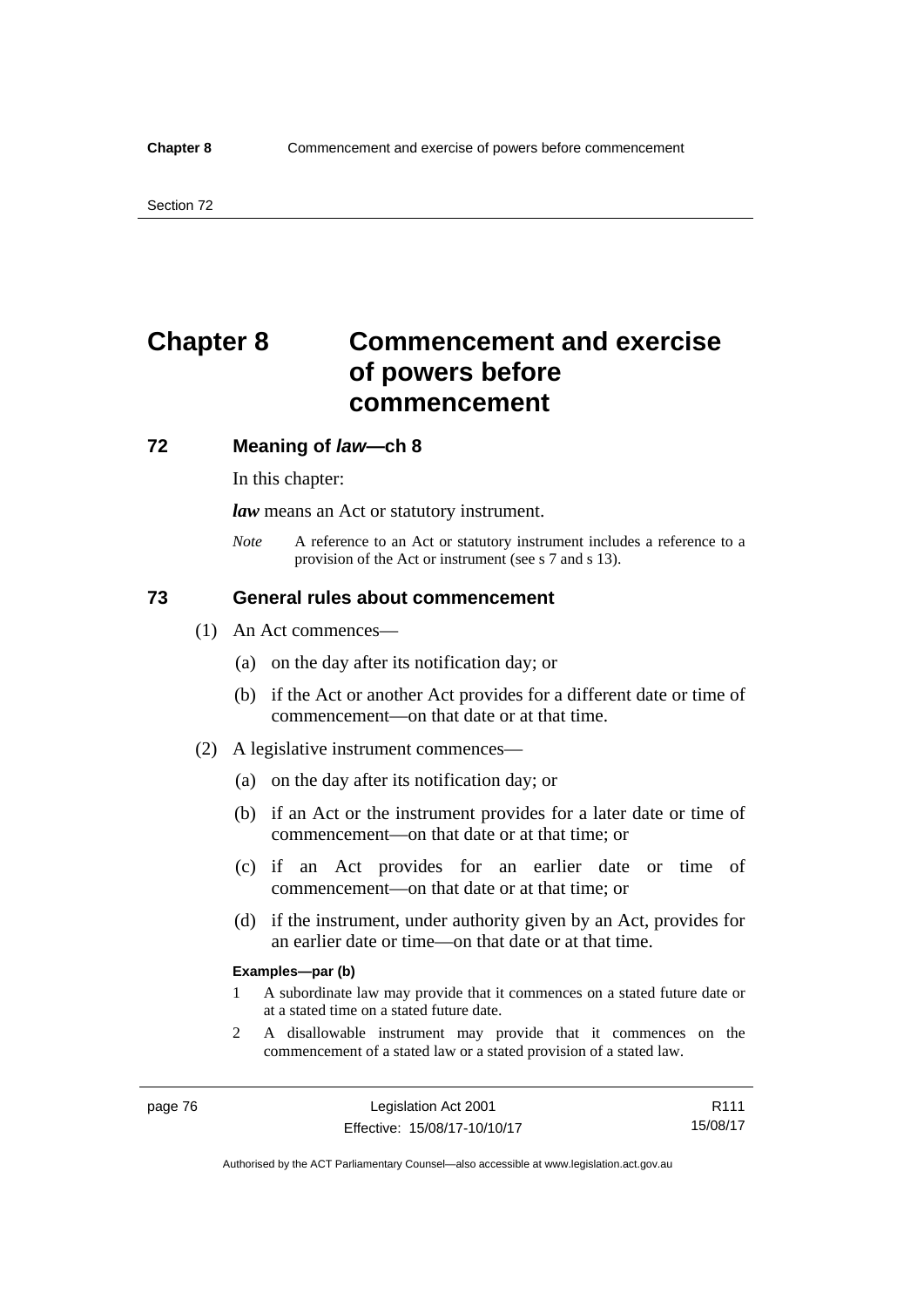- 3 A notifiable instrument may provide that it commences on the expiry of a stated statutory instrument.
- 4 A notifiable instrument may provide that it commences on the date fixed by a Commonwealth Minister, by notice in the Commonwealth gazette, under a stated Commonwealth Act.
- *Note* An example is part of the Act, is not exhaustive and may extend, but does not limit, the meaning of the provision in which it appears (see s 126 and s 132).
- (3) Without limiting subsection (2), if a legislative instrument is notified on a day after the day or time provided by the instrument for its commencement, and subsection (2) (c) or (d) does not apply to the instrument—
	- (a) the instrument is valid; but
	- (b) the instrument commences on the day after its notification day.
- (4) A statutory instrument that is not a legislative instrument commences—
	- (a) on the day after the day it is made or, if it is required under an Act or statutory instrument to be approved (however described) by the Executive, a Minister or any other entity, the day after the day it is approved; or
	- (b) if an Act or the instrument provides for a later date or time of commencement—on that date or at that time; or
	- (c) if an Act provides for an earlier date or time of commencement—on that date or at that time; or
	- (d) if the instrument, under authority given by an Act, provides for an earlier date or time—on that date or at that time.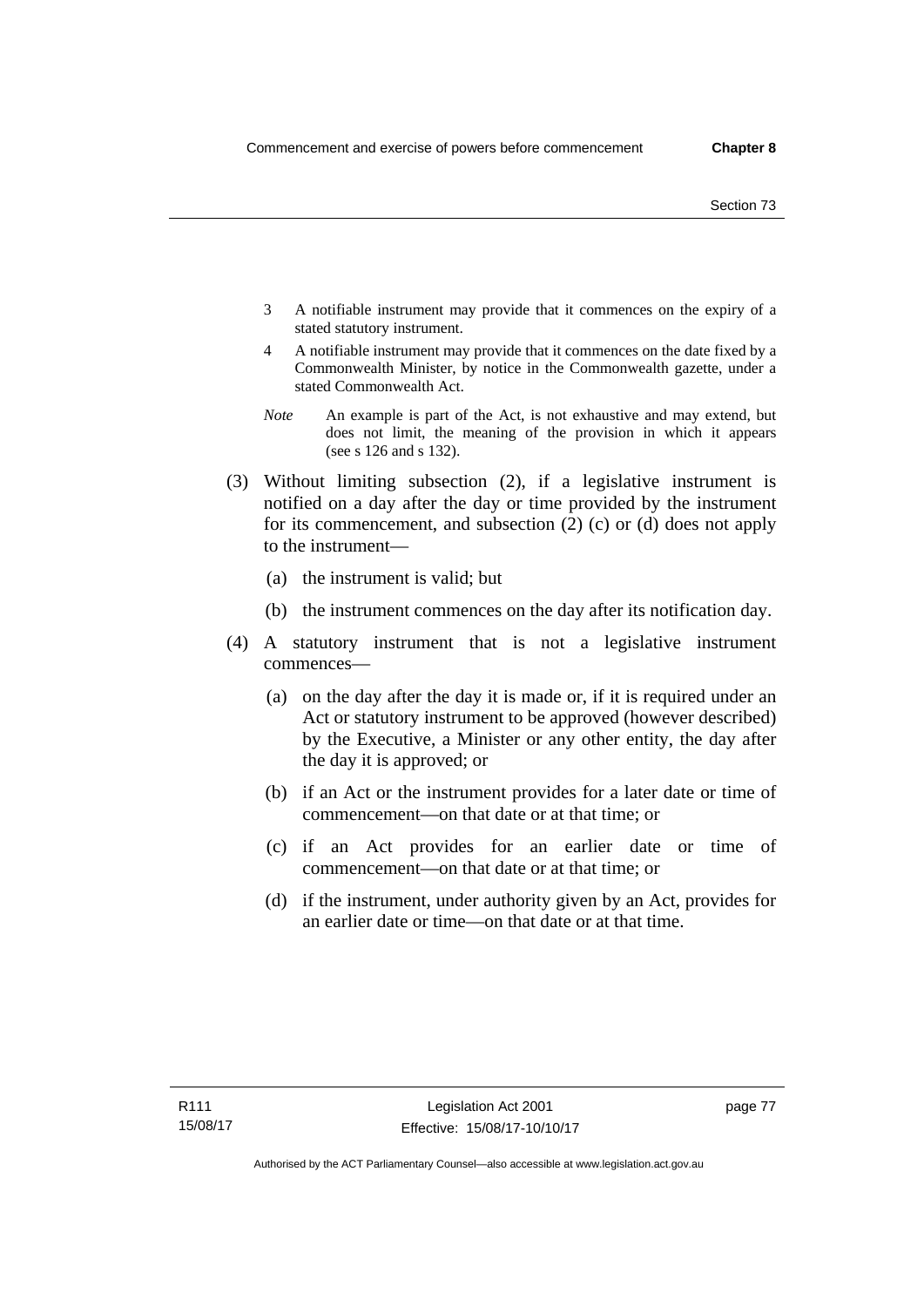- (5) This section is subject to the following sections:
	- (a) section 75 (Commencement of naming and commencement provisions);
	- (b) section 76 (Non-prejudicial provision may commence retrospectively);
	- (c) section 79 (Automatic commencement of postponed law);
	- (d) section 79A (Commencement of amendment of uncommenced law);
	- (e) section 81 (Exercise of powers between notification and commencement).
- (6) This section is a determinative provision.
	- *Note* See s 5 for the meaning of determinative provisions, and s 6 for their displacement.

## **74 Time of commencement**

- (1) If an Act commences on a day, it commences at the beginning of the day unless a different time of commencement is provided by the Act, another Act, or a commencement notice providing for the commencement of the Act.
- (2) If a statutory instrument commences on a day, it commences at the beginning of the day unless a different time of commencement is provided by the instrument, an Act, or a commencement notice providing for the commencement of the instrument.

Authorised by the ACT Parliamentary Counsel—also accessible at www.legislation.act.gov.au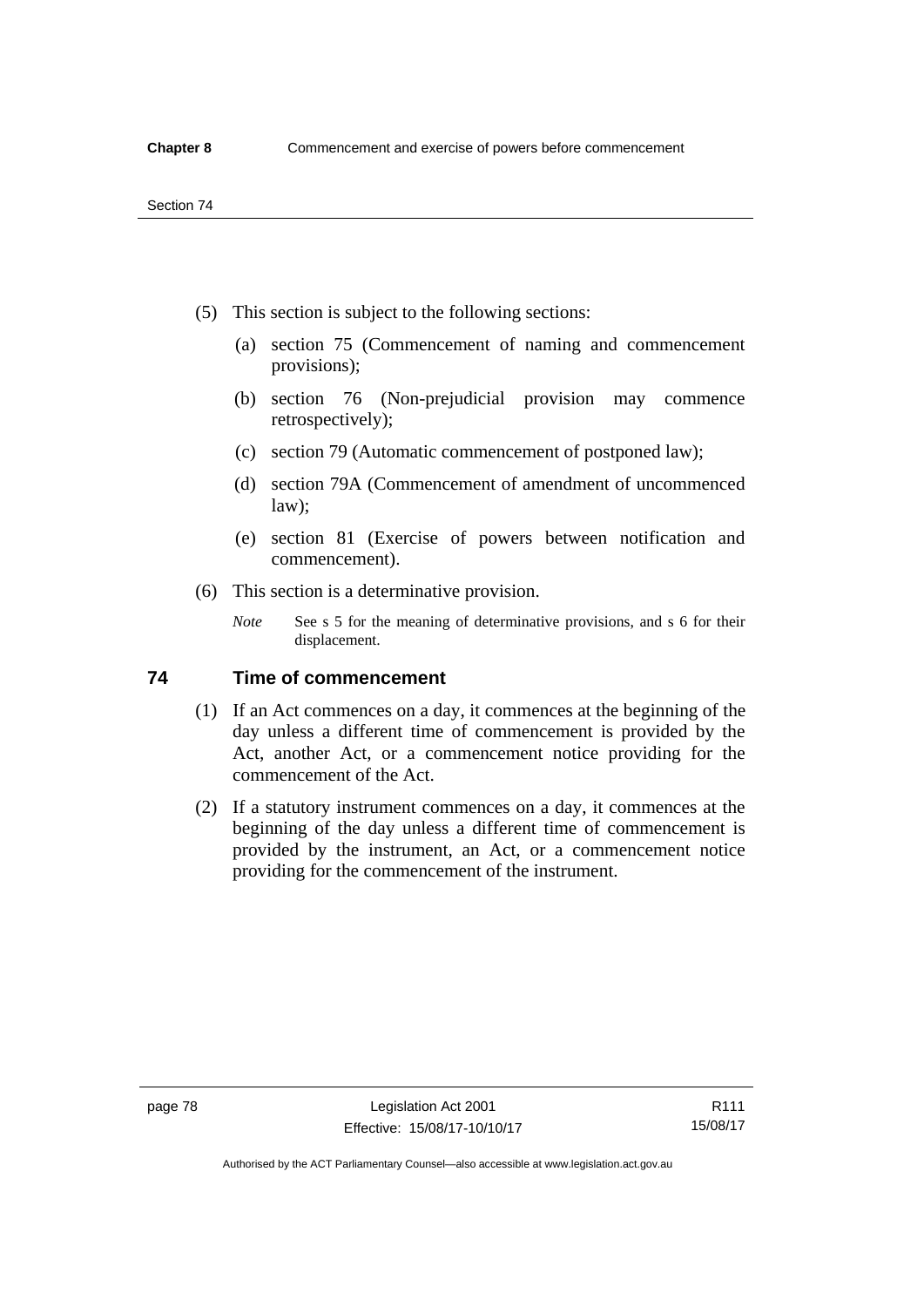## **75 Commencement of naming and commencement provisions**

 (1) The provisions of a law providing for its name and commencement automatically commence on its notification day.

### **Example**

The *XYZ Act 2002* was notified on 1 October 2002. It contains the following provision:

#### **2 Commencement**

This Act commences on 1 December 2002.

The provisions of the *XYZ Act 2002* providing for its name and commencement commence on 1 October 2002.

- *Note* An example is part of the Act, is not exhaustive and may extend, but does not limit, the meaning of the provision in which it appears (see s 126 and s 132).
- (2) However, if a provision of the law commences before the law's notification day, the naming and commencement provisions are taken to have automatically commenced—
	- (a) on that commencement; or
	- (b) if 2 or more provisions of the law commence at different times before the notification day—on the earlier or earliest of the commencements.

## **Example**

#### **2 Commencement**

- (1) This Act, other than section 9 and section 10, commences on a day fixed by the Minister by written notice.
- (2) Section 9 is taken to have commenced on 1 July 2001.
- (3) Section 10 is taken to have commenced on 1 August 2001.

The provisions of the *XYZ Act 2001* providing for its name and commencement are taken to have commenced on 1 July 2001.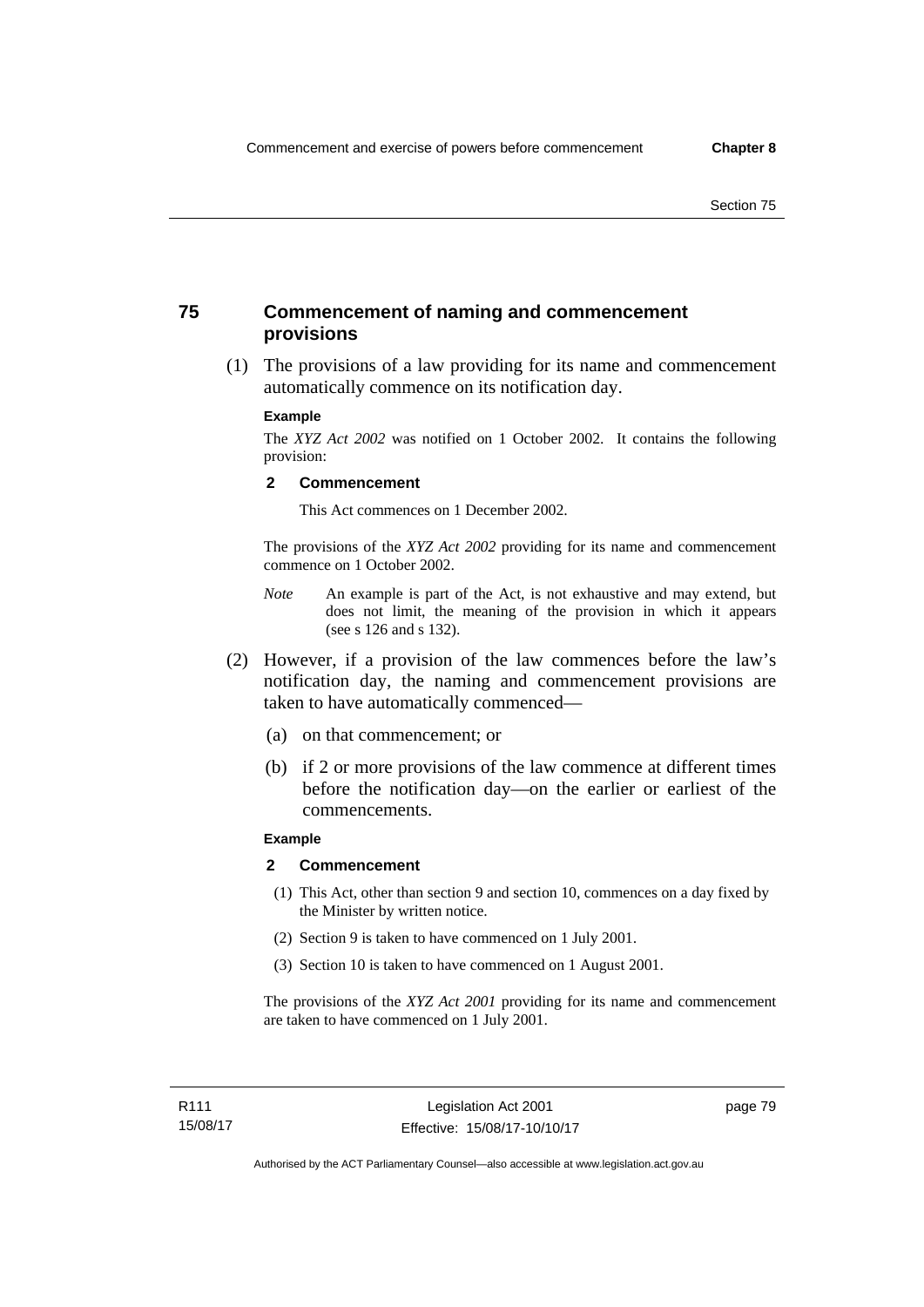- (3) In the application of this section to a statutory instrument that is not a legislative instrument, a reference to the instrument's *notification*  day is a reference to the day after the day it is made or, if it is required under an Act or statutory instrument to be approved (however described) by the Executive, a Minister or any other entity, the day after the day it is approved.
- (4) This section is a determinative provision.
	- *Note* See s 5 for the meaning of determinative provisions, and s 6 for their displacement.

## **75AA Commencement of provisions identifying amended laws**

- (1) This section applies if a law amends another law and includes a provision (a *legislation amended provision*) identifying the amended law.
- (2) The legislation amended provision automatically commences (or is taken to have automatically commenced)—
	- (a) on the commencement of the amendments; or
	- (b) if the amendments commence at different times—on the commencement of the earlier or earliest of the amendments.
- (3) This section is a determinative provision.
	- *Note* See s 5 for the meaning of determinative provision, and s 6 for their displacement.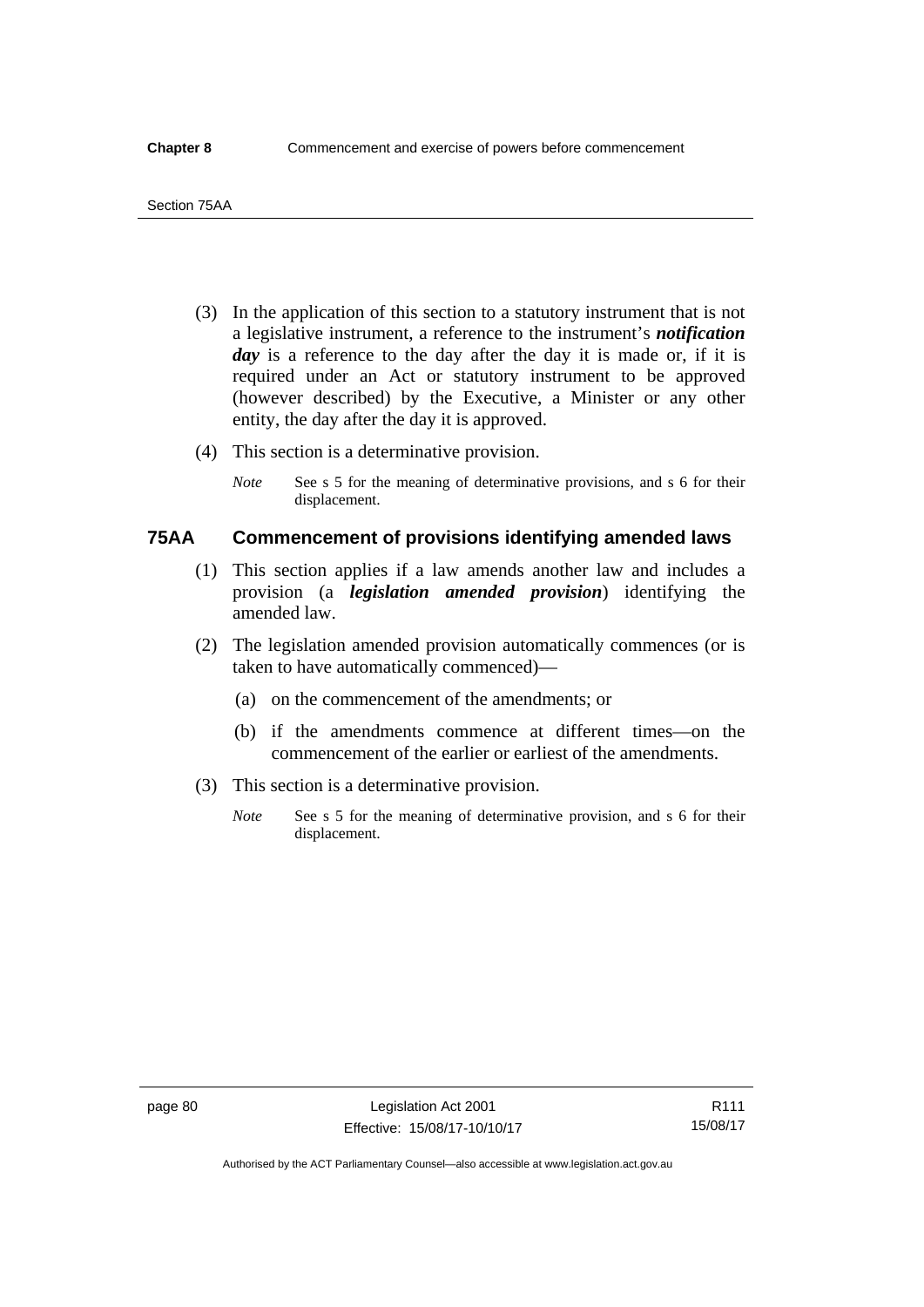## **75A Meaning of commences** *retrospectively*

- (1) An Act or legislative instrument commences *retrospectively* if it commences on a day or at a time earlier than the day after its notification day.
	- *Note* A reference to an Act or legislative instrument includes a reference to a provision of an Act or legislative instrument (see s 7 (3) and s 12 (2)).
- (2) A statutory instrument that is not a legislative instrument commences *retrospectively* if it commences on a day or at a time earlier than the day after the day it is made or, if it is required under an Act or statutory instrument to be approved (however described) by the Executive, a Minister or any other entity, the day after the day it is approved.

## **75B Retrospective commencement requires clear indication**

(1) A law must not be taken to provide for the law (or another law) to commence retrospectively unless the law clearly indicates that it is to commence retrospectively.

#### **Example**

The *XYZ Act 2003* was notified on 1 July 2003. It contains the following provision:

### **2 Commencement**

This Act is taken to have commenced on 17 October 2001.

Section 2 clearly indicates that the Act is to commence retrospectively.

- *Note* An example is part of the Act, is not exhaustive and may extend, but does not limit, the meaning of the provision in which it appears (see s 126 and s 132).
- (2) This section is a determinative provision.
	- *Note* See s 5 for the meaning of determinative provisions, and s 6 for their displacement.

page 81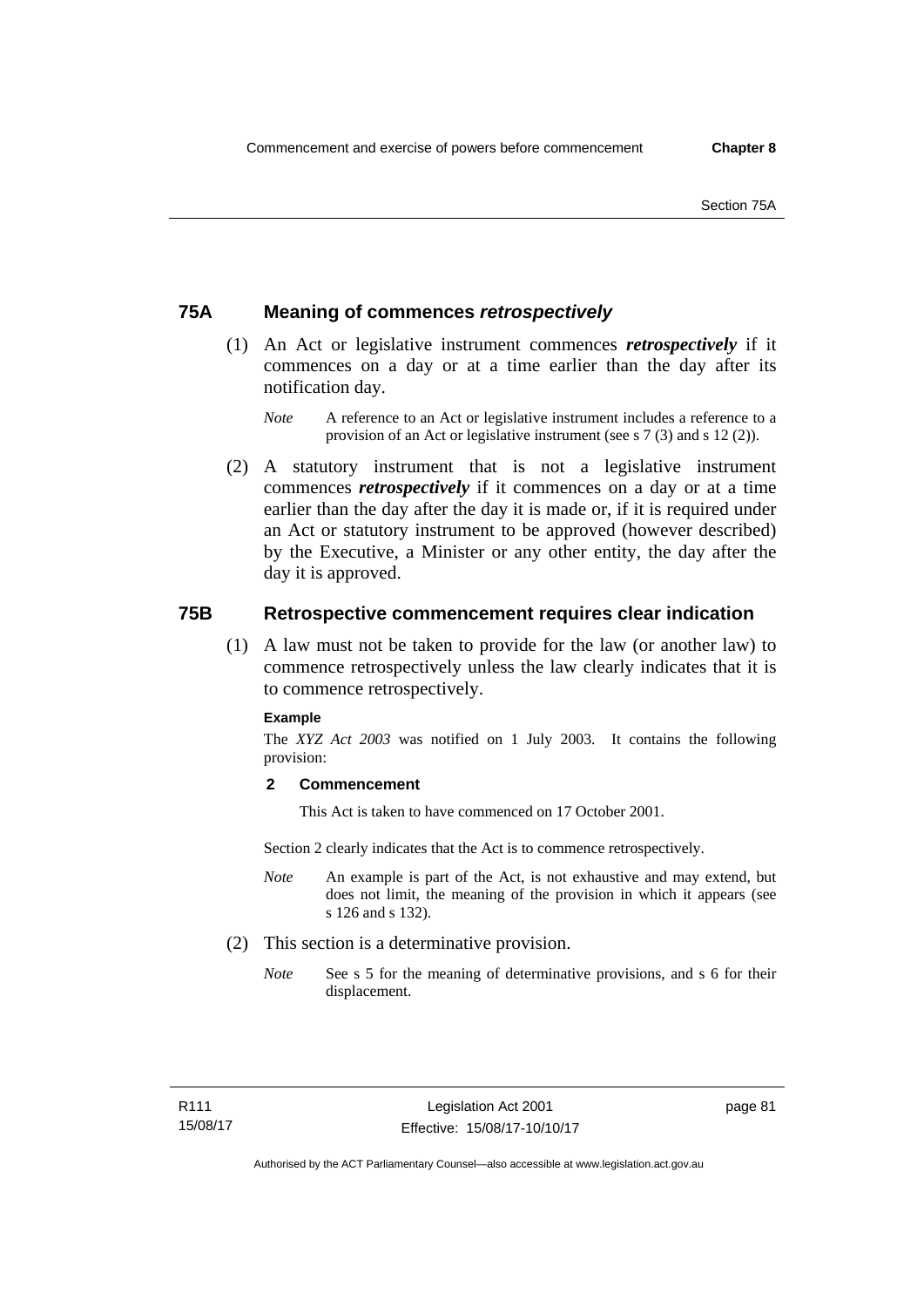## **76 Non–prejudicial provision may commence retrospectively**

- (1) A statutory instrument may provide that a non-prejudicial provision of the instrument commences retrospectively.
- (2) Unless this subsection is displaced by, or under authority given by, an Act, a statutory instrument cannot provide that a prejudicial provision of the instrument commences retrospectively.

#### **Example**

The *Locust Damage Compensation Determination 2003* (a hypothetical disallowable instrument) sets out (among other things) the people who are eligible for compensation under a compensation fund. Previously, there was no restriction on who was eligible. The determination provides that it is taken to have commenced on 1 July 2003, but it is not notified until 15 August 2003. There is nothing in the Act under which the determination is made (or any other Act) that authorises the retrospective commencement.

The provision of the determination that limits who can apply for compensation is a prejudicial provision (ie it adversely affects some people's right to receive compensation) and cannot commence retrospectively. Instead, it would commence on the day after the determination's notification day (see s 73 (3)).

- (3) This section is a determinative provision.
	- *Note* See s 5 for the meaning of determinative provisions, and s 6 for their displacement.
- (4) In this section:

*non-prejudicial provision* means a provision that is not a prejudicial provision.

*prejudicial provision* means a provision that operates to the disadvantage of a person (other than the Territory or a territory authority or instrumentality) by—

- (a) adversely affecting the person's rights; or
- (b) imposing liabilities on the person.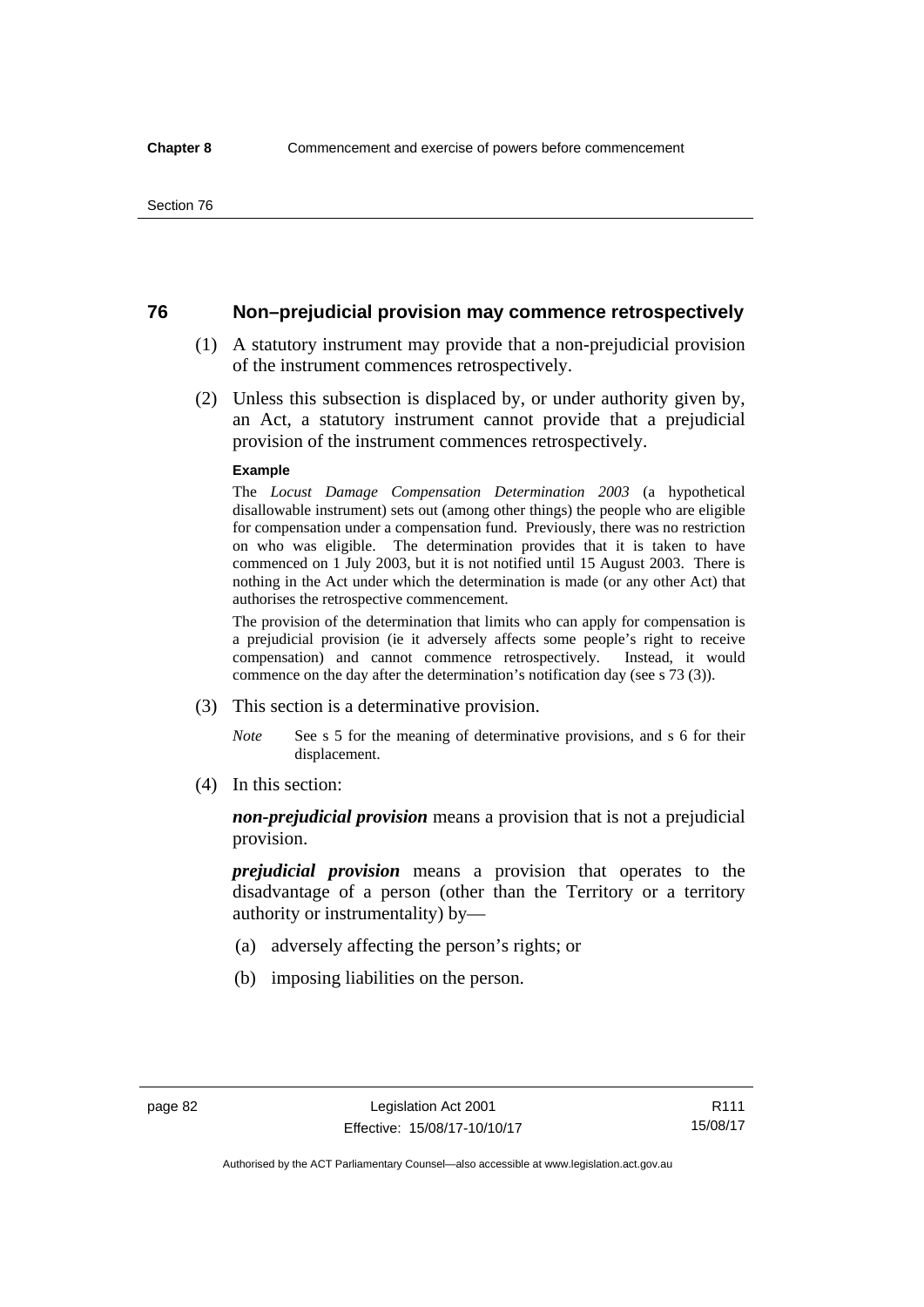## **77 Commencement by commencement notice**

- (1) If a law is expressed to commence on a day fixed or otherwise determined by a notice—
	- (a) a single day, or a time on a single day, may be fixed or determined; or
	- (b) different days or times may be fixed or determined for different provisions.

#### **Example**

The *Hypothetical Act 2001* is expressed to commence on a day to be fixed by the Minister by written notice. Unless the Act has commenced automatically in accordance with s 79 (Automatic commencement of postponed law), any of the following arrangements for commencement would be possible:

- (a) a notice could fix a single day (eg 5 June 2001) for the entire Act to commence;
- (b) a notice could fix a time on a single day (eg 8 pm on 5 June 2001) for the entire Act to commence;
- (c) a notice could fix different days or times for the different provisions of the Act to commence (eg pt 7, pt 9 and sch 4 commence on 5 June 2001, pt 11 commences at 5 pm on 30 June 2001, and the remaining provisions of the Act commence on 1 July 2001);
- (d) a notice could fix a single day (eg 5 June 2001) or a time on a single day (eg 8 pm on 5 June 2001) for the provisions of the Act not already commenced to come into operation.
- *Note* An example is part of the Act, is not exhaustive and may extend, but does not limit, the meaning of the provision in which it appears (see s 126 and s 132).
- (2) A commencement notice for a law is valid even if the day or time fixed or otherwise determined by the notice happens before the notice's notification day.
- (3) If the day or time fixed or otherwise determined by a commencement notice for a law happens on or before the notice's notification day, the law commences on the day after the notice's notification day.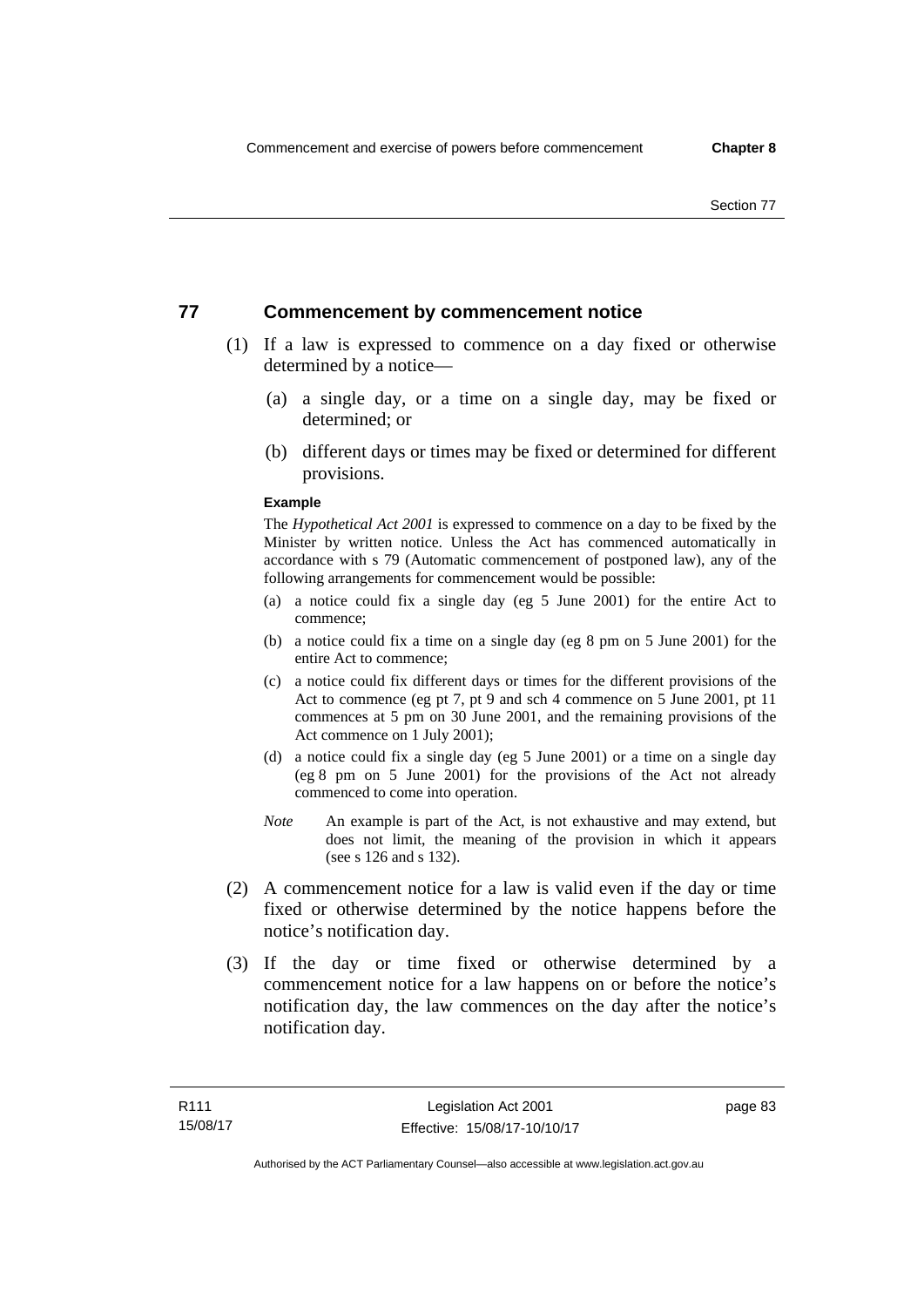- (4) However, subsection (3) does not apply to the commencement notice if—
	- (a) the notice clearly indicates that the law is to commence at an earlier date or time; and
	- (b) the notice provides for the earlier date or time under authority given by an Act.

### **Example—par (a)**

the commencement notice provides that the law or statutory instrument is 'taken to have commenced' at the earlier date or time

- (5) This section is a determinative provision.
	- *Note* See s 5 for the meaning of determinative provisions, and s 6 for their displacement.

## **78 Separate commencement of amendments**

 (1) Amendments made by a provision of a law may be given separate commencements, whether or not the provision is self-contained.

#### **Examples**

- 1 A provision of an amending law inserts 2 sections. The sections may be given separate commencements.
- 2 A provision of an amending law inserts a section that is divided into paragraphs. The paragraphs may be given separate commencements.
- *Note* An example is part of the Act, is not exhaustive and may extend, but does not limit, the meaning of the provision in which it appears (see s 126 and s 132).
- (2) This section is a determinative provision.
	- *Note* See s 5 for the meaning of determinative provisions, and s 6 for their displacement.

R111 15/08/17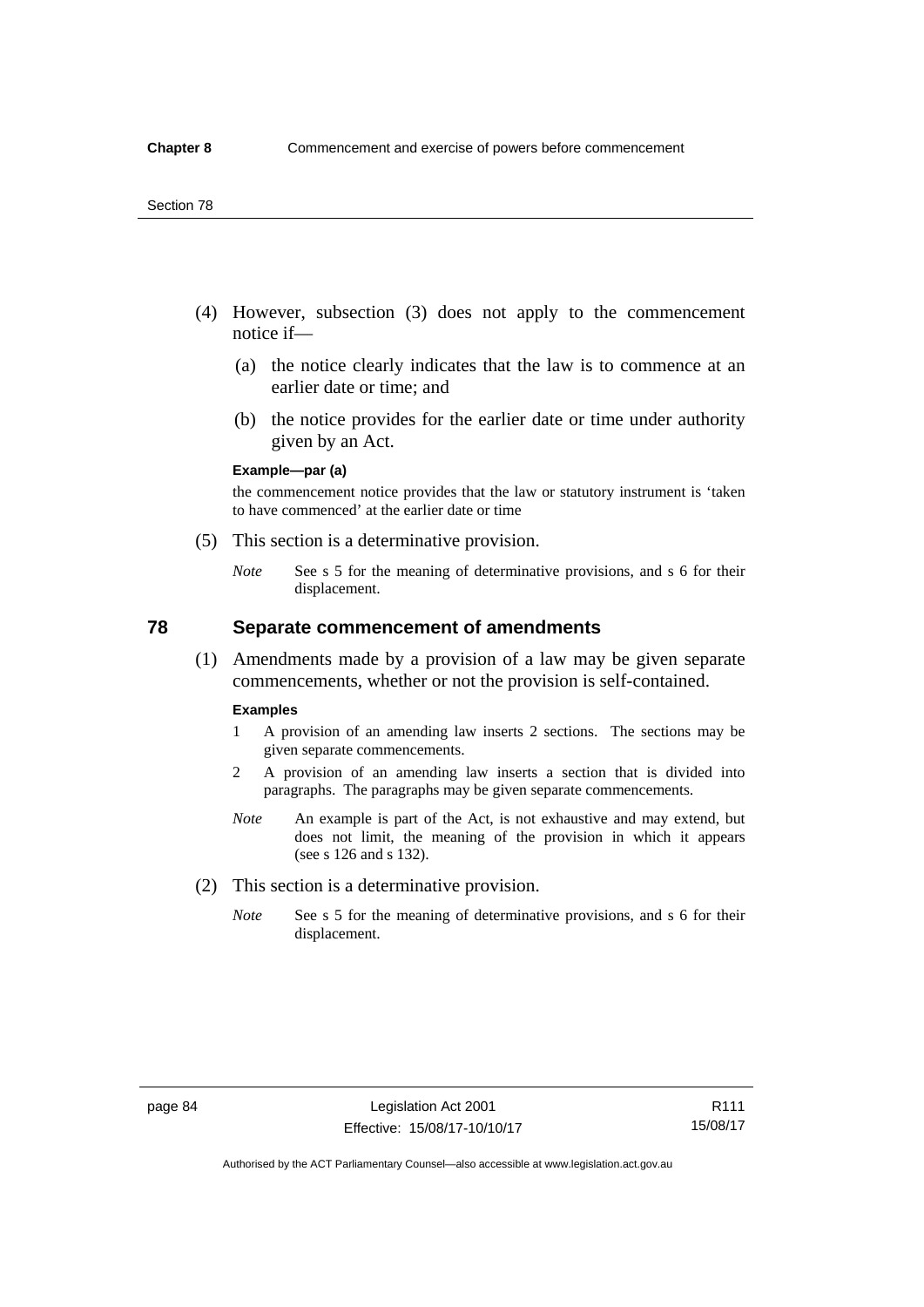## **79 Automatic commencement of postponed law**

 (1) If a postponed law has not commenced within 6 months beginning on its notification day, it automatically commences on the first day after that period.

#### **Example**

The *Hypothetical Act 2001* was notified on 5 July 2001 and was expressed to commence on a day to be fixed by the Minister by written notice. If the Act had not commenced by notice on or before 4 January 2002, it would automatically commence on 5 January 2002.

- *Note* An example is part of the Act, is not exhaustive and may extend, but does not limit, the meaning of the provision in which it appears (see s 126 and s 132).
- (2) This section applies to a law unless it is displaced by, or under authority given by, an Act or, if the postponed law is a subordinate law or disallowable instrument, the postponed law.
- (3) This section is a determinative provision.
	- *Note* See s 5 for the meaning of determinative provisions, and s 6 for their displacement.
- (4) In this section:

*enact* includes make.

*law* means an Act, subordinate law, disallowable instrument or notifiable instrument.

*Note* A reference to an Act, subordinate law, disallowable instrument or notifiable instrument includes a reference to a provision of the Act, law or instrument (see s 7, s 8, s 9 and s 10).

*notification day*, for a postponed law, means the notification day  $of$ 

- (a) if the postponed law is a law—the law; or
- (b) if the postponed law is a provision of a law—the law that enacts the provision.

page 85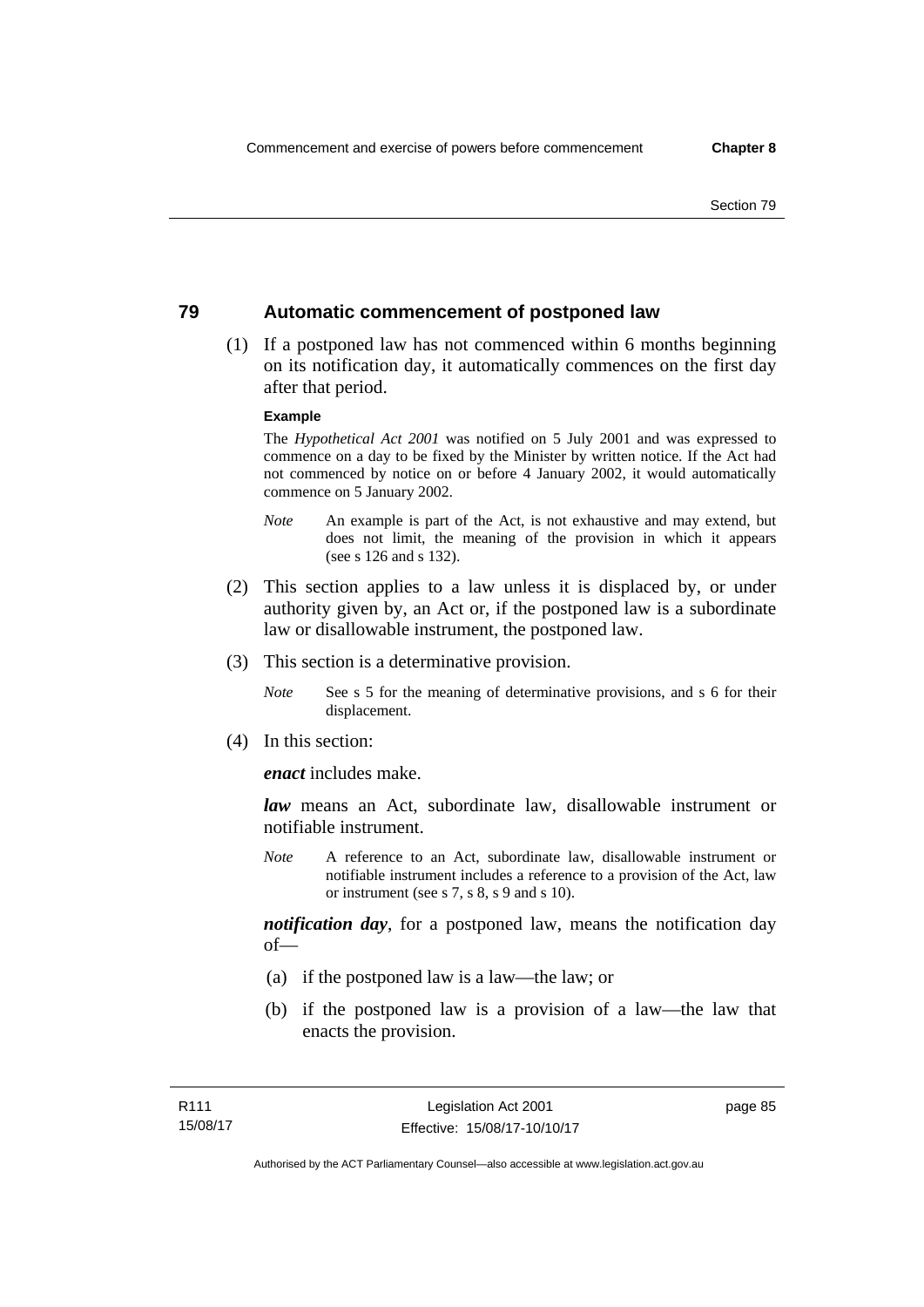#### Section 79A

*postponed law* means a law that does not commence on its notification day because a law postpones its commencement until a day or time fixed or determined by a commencement notice.

## **79A Commencement of amendment of uncommenced law**

- (1) This section applies if a law (the *amending law*) amends a law that has not commenced (the *uncommenced law*).
- (2) The amendment of the uncommenced law does not of itself commence that law.
- (3) The amendment made by the amending law commences on the commencement of the uncommenced law.
- (4) This section is a determinative provision.
	- *Note* See s 5 for the meaning of determinative provisions, and s 6 for their displacement.

## **80 References to** *commencement* **of law**

In a law, a reference to the *commencement* of the law, or another law, (the *law concerned*) is a reference to—

- (a) if the provisions of the law concerned (other than those providing for its name and commencement) commence, or are required to commence, on a single day or at a single time—the commencement of the remaining provisions; or
- (b) if paragraph (a) does not apply and the reference is in a provision of the law concerned—the commencement of the provision; or
- (c) in any other case—the commencement of the relevant provision of the law concerned.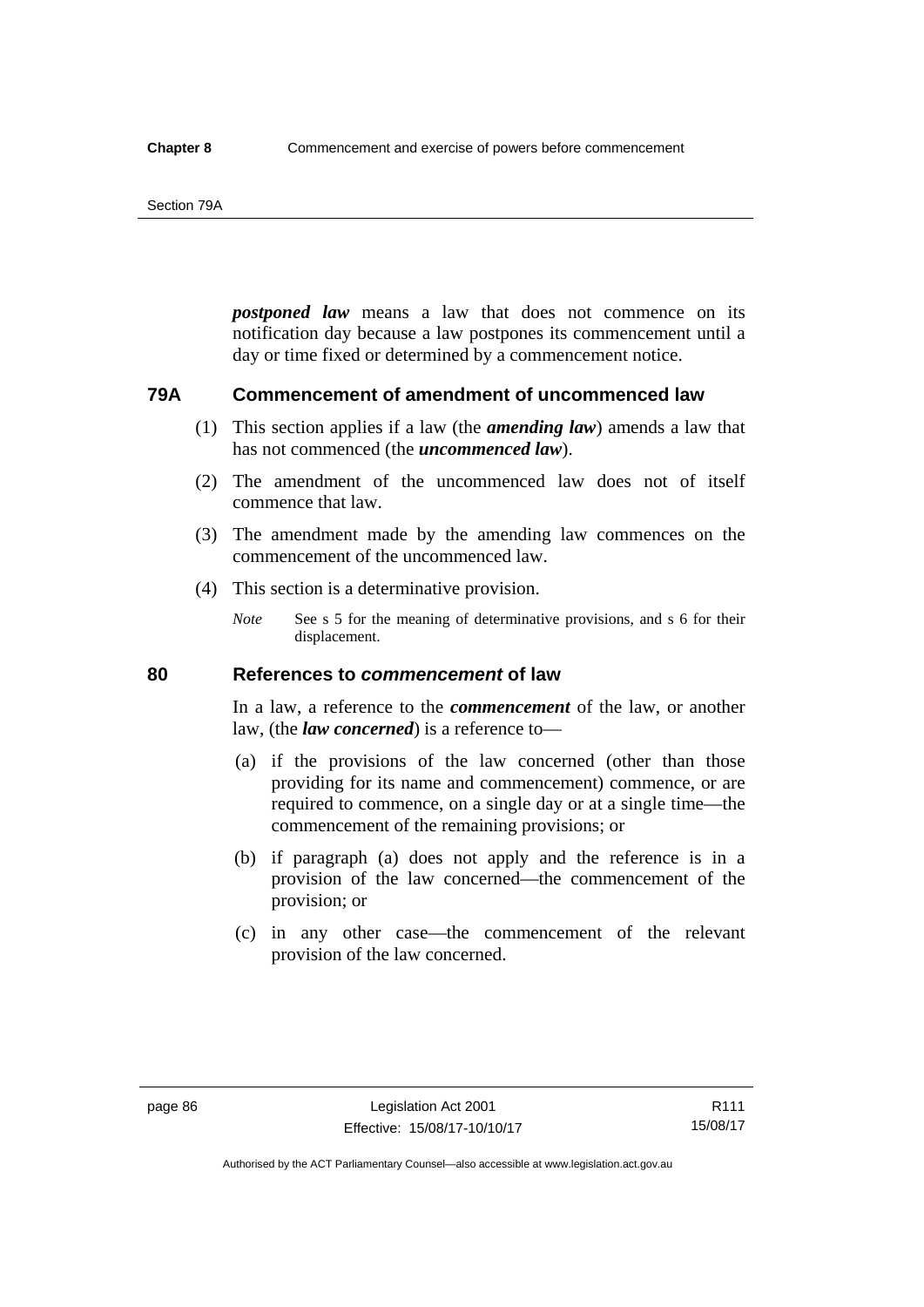## **81 Exercise of powers between notification and commencement**

- (1) This section applies to a power to make an appointment or statutory instrument, or to do anything else, in the following situations:
	- (a) the power is given by a law (the *authorising law*) that has been notified but has not commenced;
	- (b) the power is given by a law (the *authorising law*) as amended by another law (the *amending law*) and the laws have been notified, but all or any of them have not commenced.

### **Examples—powers to which section applies**

- 1 power to delegate a function
- 2 power to give or issue an approval, consent, licence, permit or other authority (however described)
- 3 power to make an acting appointment
- 4 power to issue guidelines
- *Note* An example is part of the Act, is not exhaustive and may extend, but does not limit, the meaning of the provision in which it appears (see s 126 and s 132).
- (2) To remove any doubt and without limiting subsection (1), this section applies to any of the following powers if the power is to be exercised in relation to an entity to be established by the authorising law or the authorising law as amended by the amending law:
	- (a) a power to make an appointment to the entity;
	- (b) a power to make a statutory instrument for the purposes of the entity;
	- (c) a power to do anything else in relation to the entity.

#### **Example**

This section applies to powers under an authorising law to be exercised in relation to the conduct of an election for members of a board to be established as a corporation by the authorising law.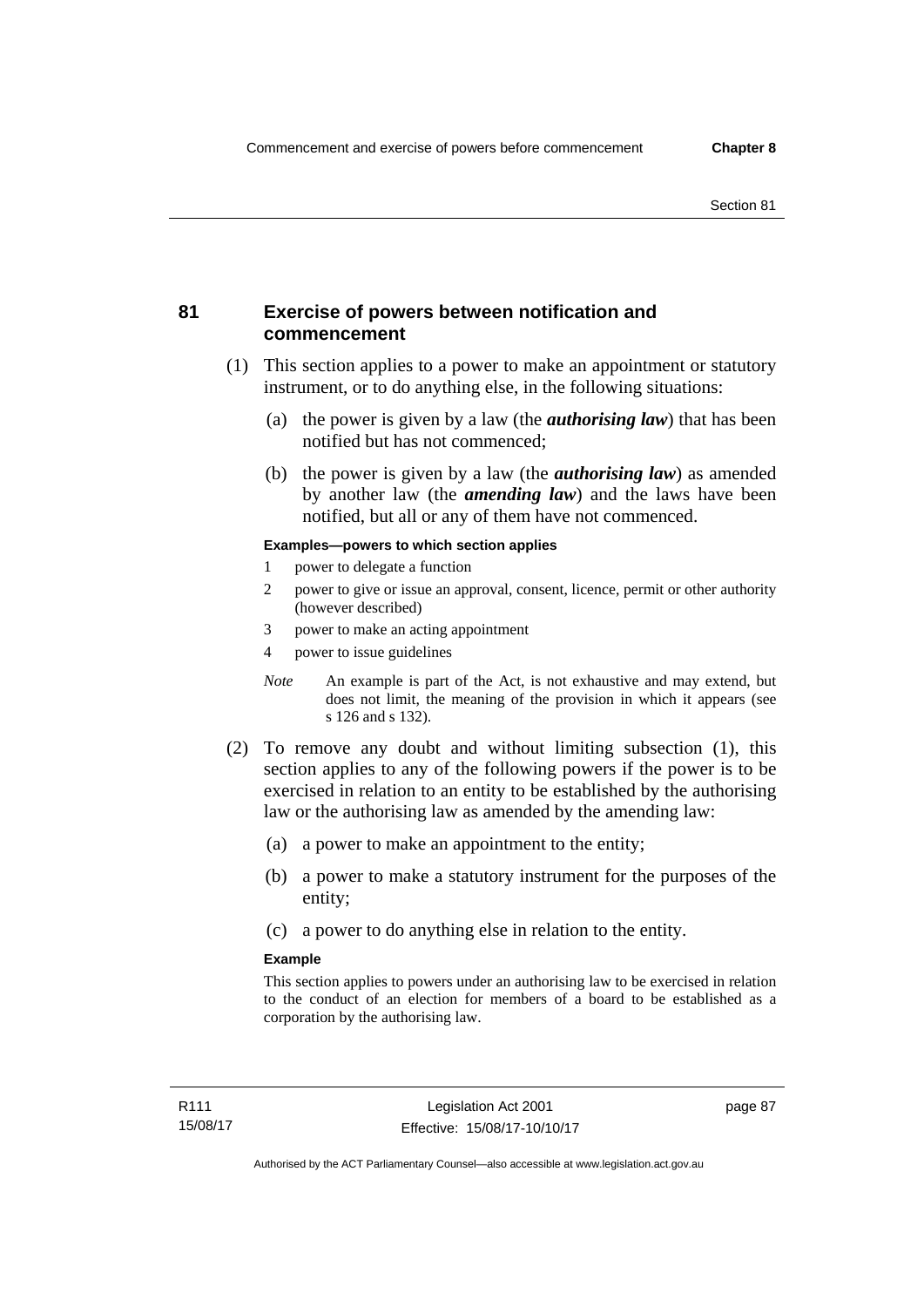#### Section 81

- (3) The power may be exercised at any time even though the authorising law, or the authorising law and amending law (or either of them), is not in force at the time.
- (4) For the exercise of the power, the authorising law, or the authorising law and amending law, are taken to be in force at the time of the exercise of the power.
- (5) Also, anything else may be done under the power at any time for the purpose of bringing, or in relation to bringing, the authorising law, or the authorising law as amended by the amending law, into operation.
- (6) If an appointment or statutory instrument made under this section declares that this subsection applies to it, then, unless the appointment or instrument commences on a different date or at a different time under another provision of this chapter, the appointment or instrument commences on—
	- (a) for an appointment or statutory instrument that is a legislative instrument—the day after its notification day; or
	- (b) for any other appointment or statutory instrument—the day after the day it is made or, if it is required under an Act or statutory instrument to be approved (however described) by the Executive, a Minister or any other entity, the day after the day it is approved.
- (7) In any other case, an appointment or statutory instrument made under this section commences on the latest of the following:
	- (a) the commencement of the authorising law or, if subsection (1) (b) applies and the amending law commences after the authorising law, the commencement of the amending law;
	- (b) on the day or at the time the appointment or instrument would have commenced if it had not been made under this section.

R111 15/08/17

Authorised by the ACT Parliamentary Counsel—also accessible at www.legislation.act.gov.au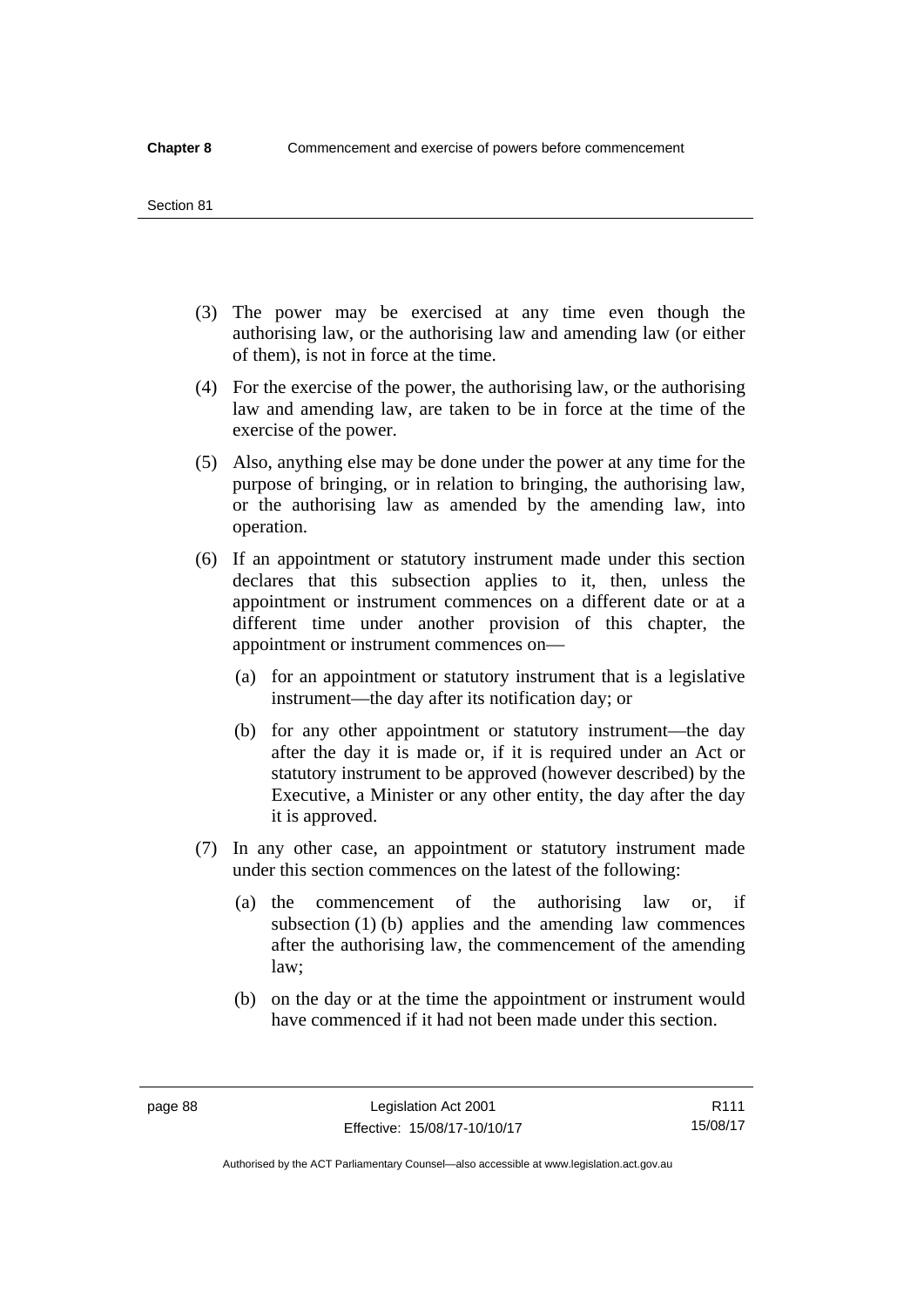- (8) In the application of this section to a statutory instrument that is not a legislative instrument, a reference to the instrument being *notified*  is a reference to the instrument being made or, if it is required under an Act or statutory instrument to be approved (however described) by the Executive, a Minister or any other entity, to the instrument
- (9) This section is a determinative provision.

being approved.

*Note* See s 5 for the meaning of determinative provisions, and s 6 for their displacement.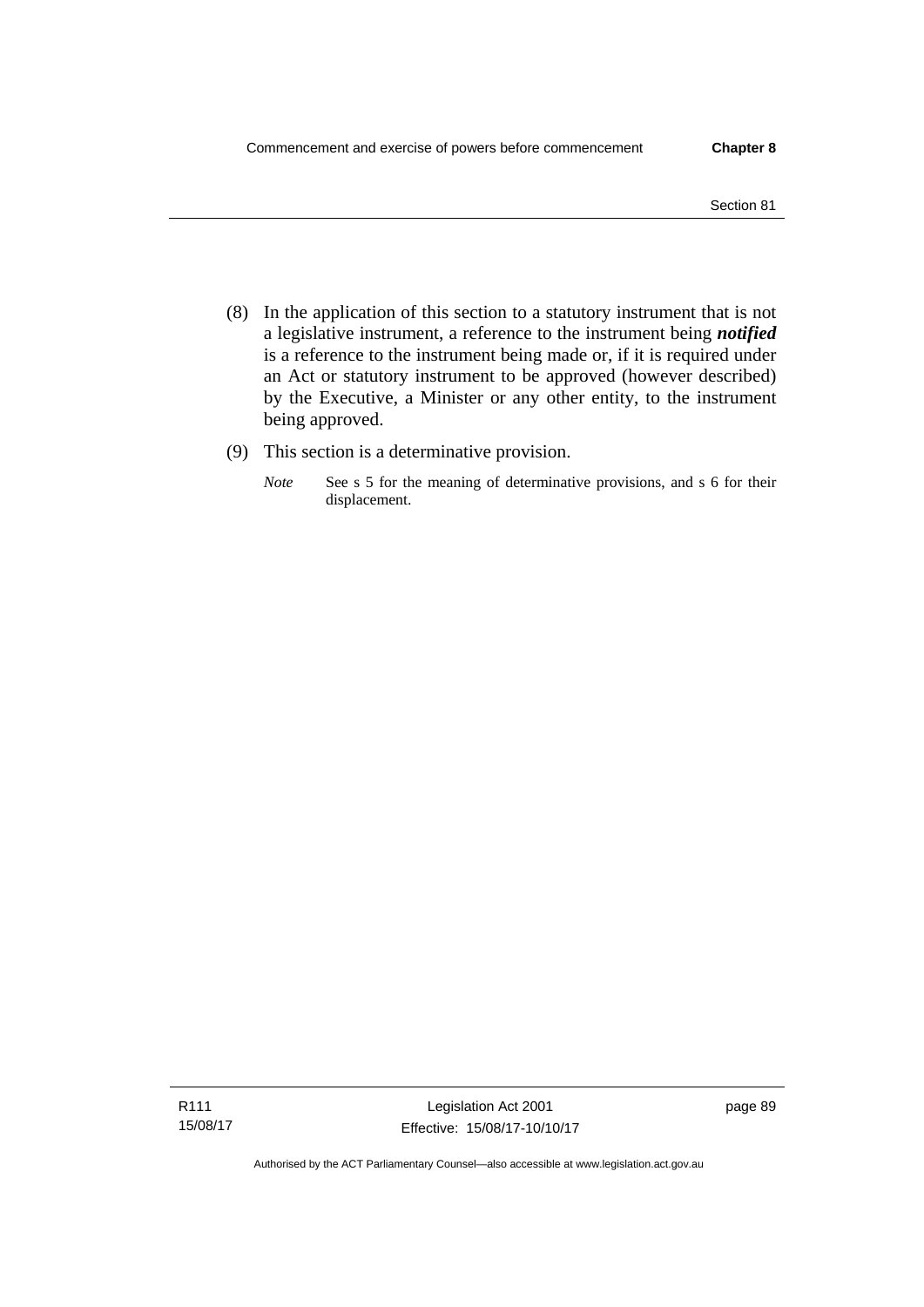Section 82

# **Chapter 9 Repeal and amendment of laws**

# **Part 9.1 General**

## **82 Definitions—ch 9**

In this chapter:

*amend* includes modify.

*law* means an Act or statutory instrument.

*Note* A reference to an Act or statutory instrument includes a reference to a provision of the Act or instrument (see s 7 and s 13).

*repeal* includes lapse and expire.

## **83 Consequences of amendment of statutory instrument by Act**

- (1) If an Act amends a statutory instrument, the instrument may be amended or repealed as if the amendment had been made by another statutory instrument of that kind.
- (2) This section is a determinative provision.
	- *Note* See s 5 for the meaning of determinative provisions, and s 6 for their displacement.

## **84 Saving of operation of repealed and amended laws**

- (1) The repeal or amendment of a law does not—
	- (a) revive anything not in force or existing when the repeal or amendment takes effect; or
	- (b) affect the previous operation of the law or anything done, begun or suffered under the law; or
	- (c) affect an existing right, privilege or liability acquired, accrued or incurred under the law.

R111 15/08/17

Authorised by the ACT Parliamentary Counsel—also accessible at www.legislation.act.gov.au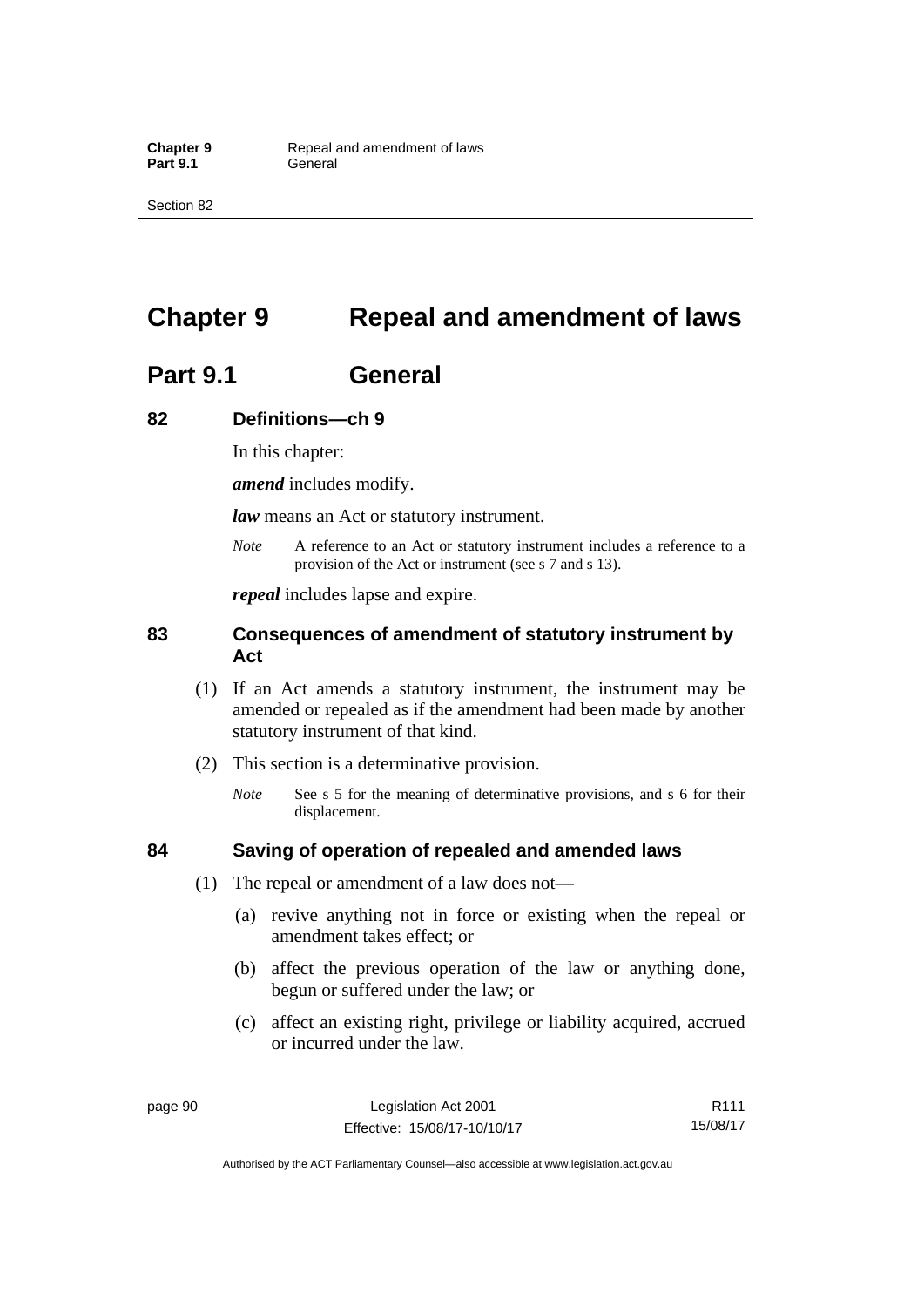- (2) An investigation, proceeding or remedy in relation to an existing right, privilege or liability under the law may be started, exercised, continued or completed, and the right, privilege or liability may be enforced and any penalty imposed, as if the repeal or amendment had not happened.
- (3) Without limiting subsections (1) and (2), the repeal or amendment of a law does not affect—
	- (a) the proof of anything that has happened; or
	- (b) any right, privilege or liability saved by the law.
- (4) This section does not limit any other provision of this chapter and is in addition to any provision of the law by which the repeal or amendment is made.
- (5) This section is a determinative provision.
	- *Note* See s 5 for the meaning of determinative provisions, and s 6 for their displacement.
- (6) In this section:

*liability* includes liability to penalty for an offence against the law.

*penalty* includes punishment and forfeiture.

*privilege* includes immunity.

right includes capacity, interest, status and title.

## **84A Creation of offences and changes in penalties**

- (1) If a law makes an act or omission an offence, the act or omission is only an offence if done or not done after the law commences.
- (2) If a law increases the maximum or minimum penalty, or the penalty, for an offence, the increase applies only to an offence committed after the law commences.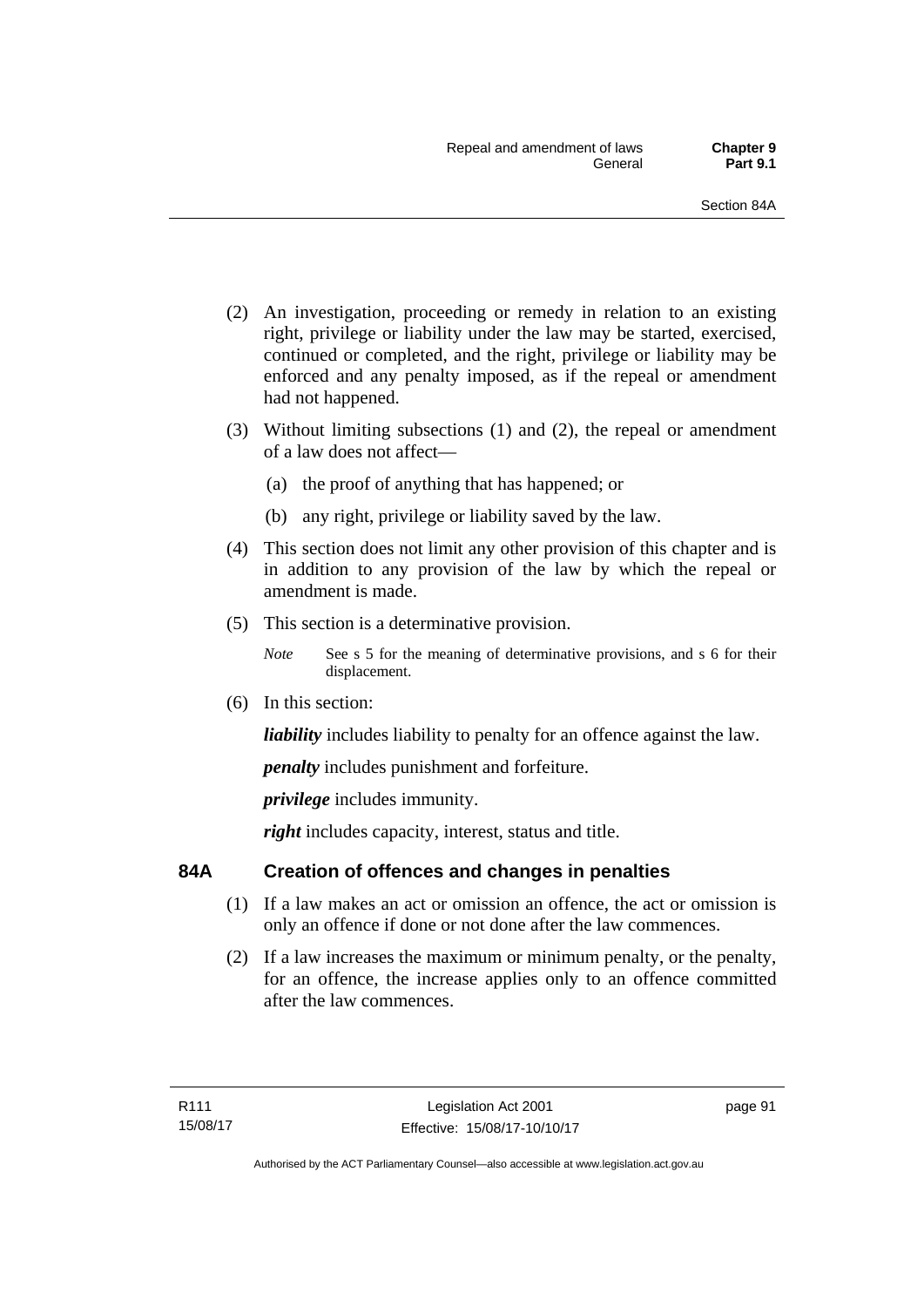- (3) If a law reduces the maximum or minimum penalty, or the penalty, for an offence, the reduction applies to an offence committed before or after the law commences, but does not affect any penalty imposed before the law commences.
- (4) In this section:

*law* means an Act or subordinate law.

- *Note* A reference to an Act or statutory instrument includes a reference to a provision of the Act or instrument (see s 7 and s 8).
- (5) This section is a determinative provision.
	- *Note* See s 5 for the meaning of determinative provisions, and s 6 for their displacement.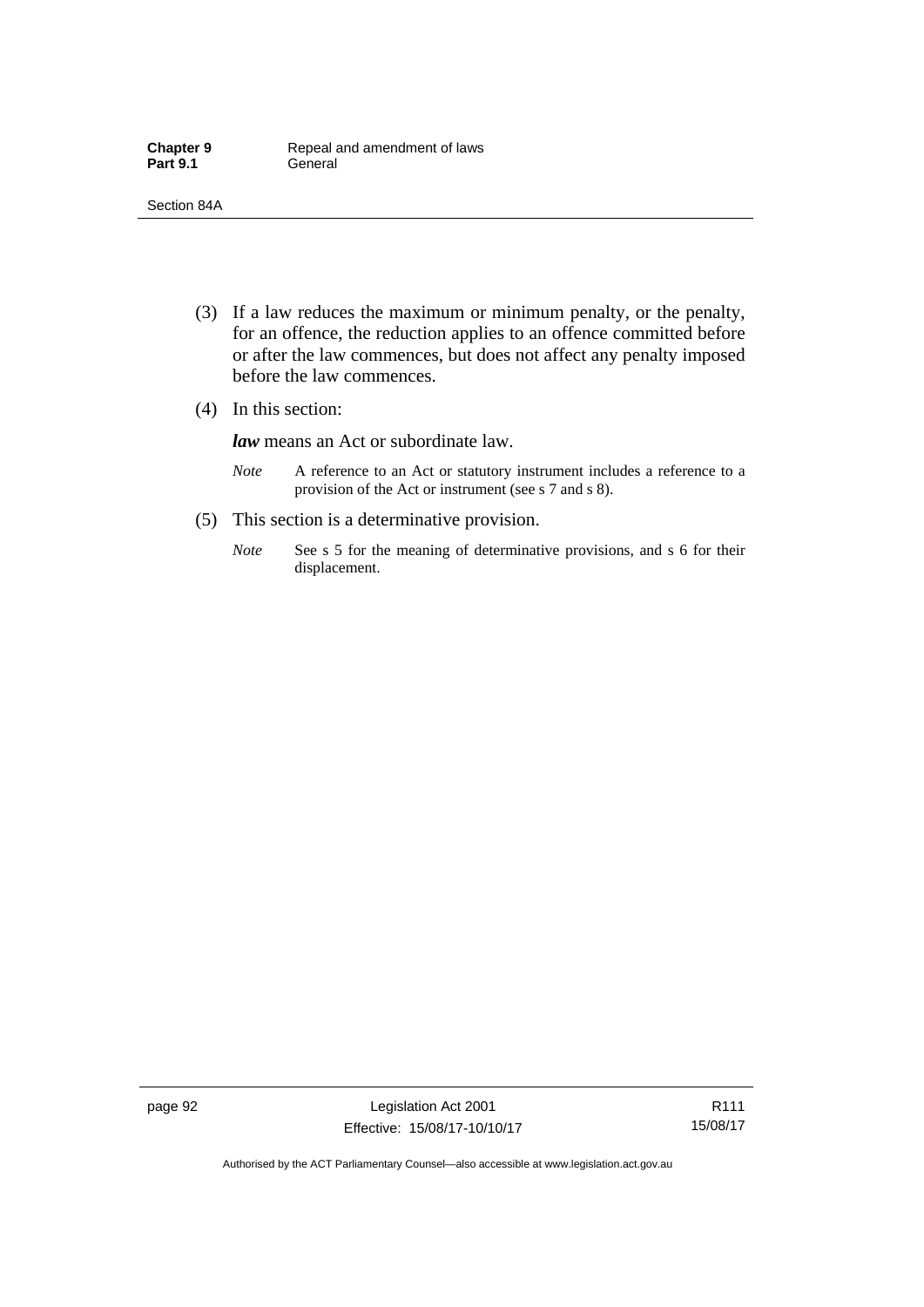## **Part 9.2 Repeal**

### **85 When repeal takes effect**

- (1) This section applies if a law is repealed on a day.
- (2) If the law is remade on that day (with or without changes), the repeal takes effect when the remade law commences.

 (3) If the law is not remade on that day (with or without changes), the law continues in force until the end of the day and the repeal takes effect at midnight on the day.

### **86 Repealed and amended laws not revived on repeal of repealing and amending laws**

 (1) If a law (the *first law*) is repealed by another law (the *other law*), the first law is not revived only because the other law is repealed.

#### **Examples**

- 1 Act A repeals Act B. Act A is repealed. The repeal of Act A does not revive Act B.
- 2 Act A repeals Act B. Act A is automatically repealed under this Act, section 89 (Automatic repeal of certain laws and provisions). The repeal of Act A does not revive Act B.
- *Note* An example is part of the Act, is not exhaustive and may extend, but does not limit, the meaning of the provision in which it appears (see s 126 and s 132).

*Note* Under s 74, if a law commences on a day, it commences at the beginning of the day unless otherwise provided.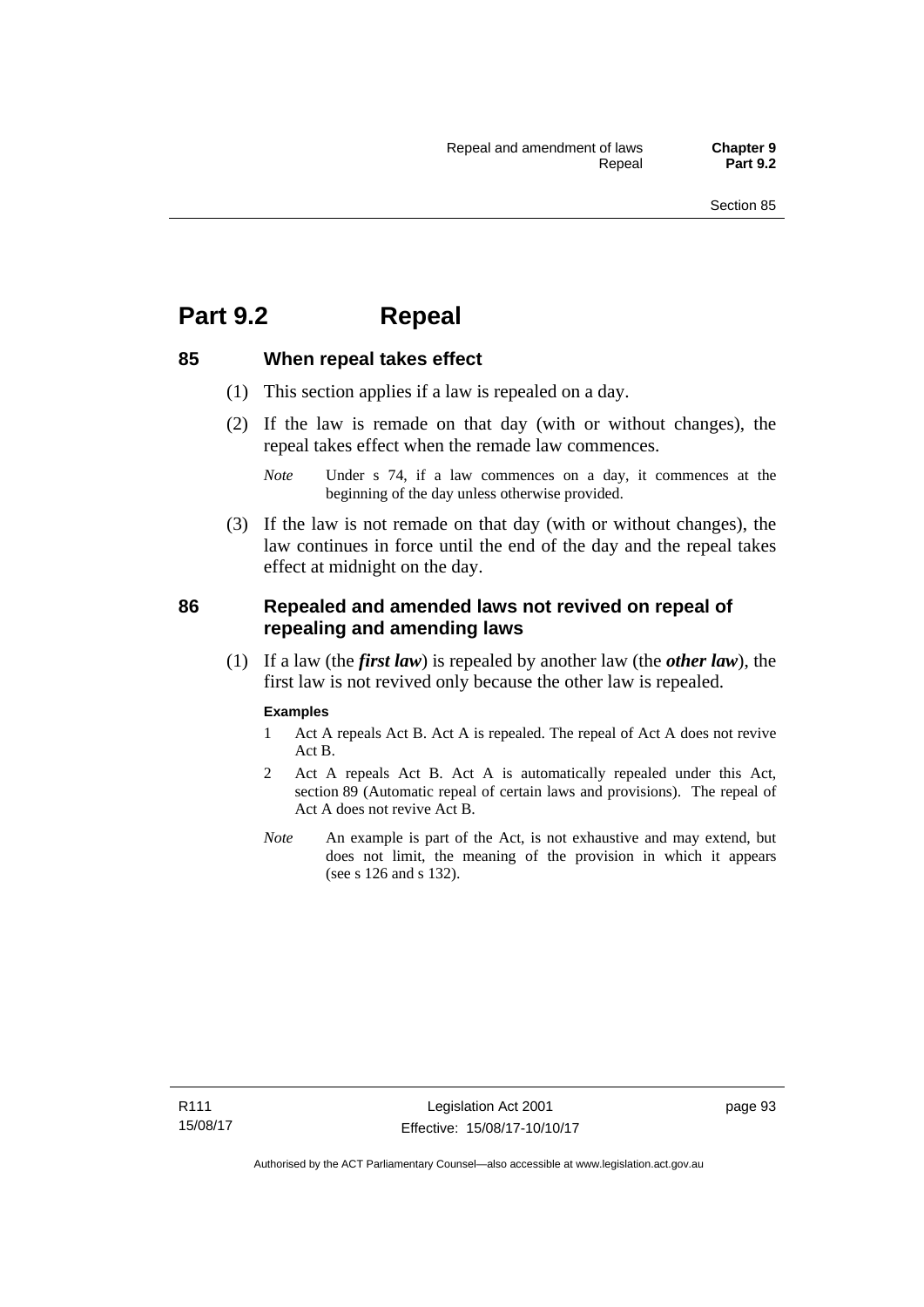(2) If a law (the *first law*) is amended by another law (the *other law*), the continuing operation of the amendments made by the other law is not affected only because the other law is repealed and, in particular, the first law is not revived in the form in which it was in before the amendments took effect only because of the repeal.

#### **Examples**

- 1 Act A amends Act B. Act A is repealed after it has commenced by a later Act C. The amendments made by Act A continue to operate, even though Act A has been repealed.
- 2 Act A amends Act B. Act A is automatically repealed under this Act, section 89. The amendments made by Act A continue to operate, even though Act A has been repealed.
- (3) This section does not limit any other provision of this chapter and is in addition to any provision of the law by which the repeal is made.
- (4) This section is a determinative provision.
	- *Note* See s 5 for the meaning of determinative provisions, and s 6 for their displacement.
- (5) In this section:

*amended* does not include modified.

*law* includes a rule of the common law (including equity).

#### **Examples**

- 1 a common law offence
- 2 a common law rule of practice or procedure
- 3 a right to equitable relief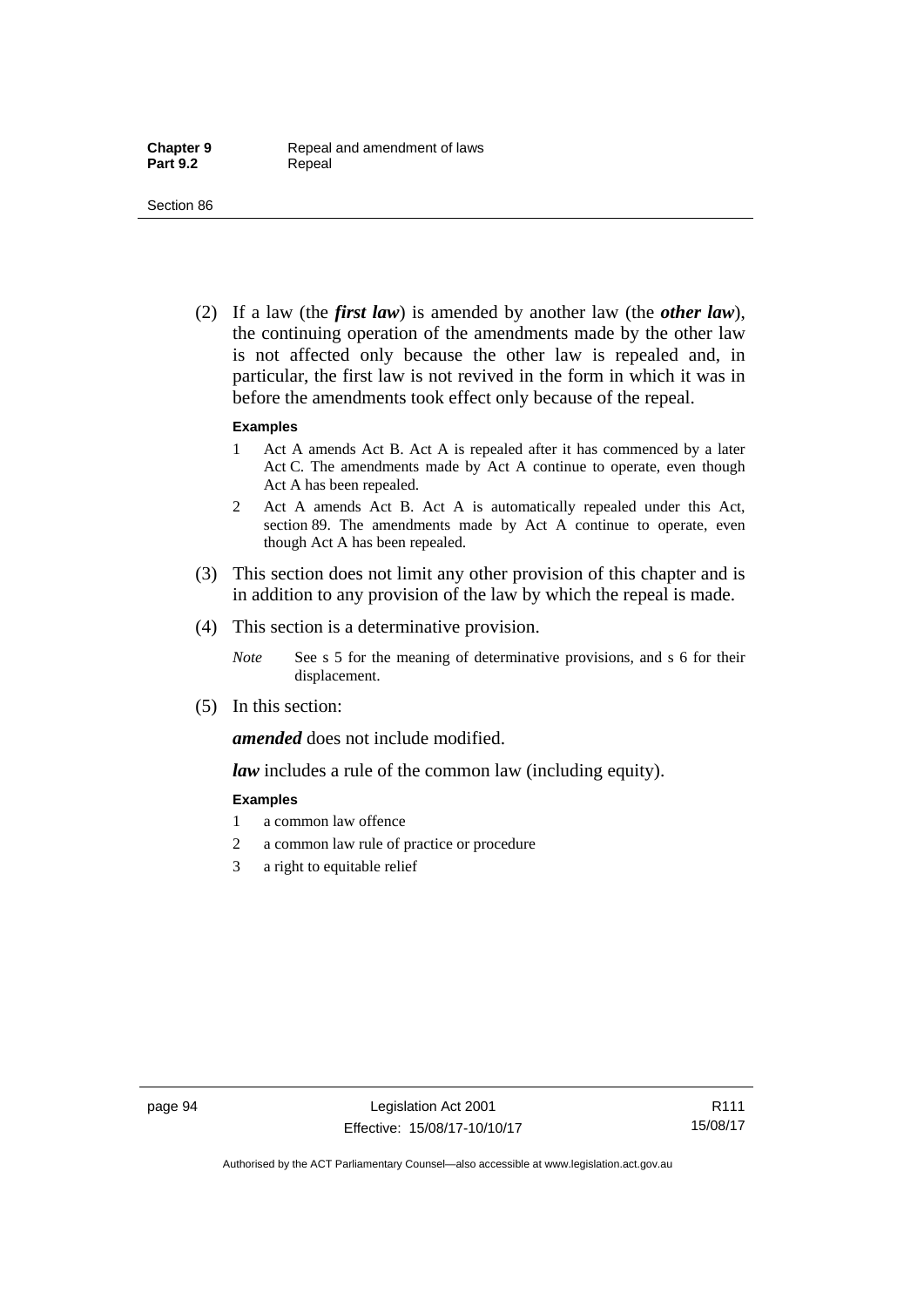### **87 Commencement not undone if repealed**

- (1) If a provision of a law providing for the commencement of the law is repealed after the law has commenced, the repeal of the provision does not affect the continuing operation of the law.
- (2) If a commencement notice providing for the commencement of a law is repealed after the law has commenced, the repeal of the notice does not affect the continuing operation of the law.
- (3) This section does not limit any other provision of this chapter and is in addition to any provision of the law by which the repeal is made.
- (4) This section is a determinative provision.
	- *Note* See s 5 for the meaning of determinative provisions, and s 6 for their displacement.

### **88 Repeal does not end effect of transitional laws etc**

- (1) The continuing operation of a transitional law or validating law is not affected only because the law is repealed.
- (2) Subsection (1) does not apply to a law that is a transitional law or validating law because of modifications that it makes to another law.
- (3) If a law (the *savings law*) declares a law (the *declared law*) to be a law to which this section applies—
	- (a) the effect of the declared law does not end only because of its repeal; and
	- (b) the effect of the savings law does not end only because of its repeal.
- (4) A declaration may be made for subsection (3) about a law whether or not the Act is a law to which subsection (1) applies.
- (5) A declaration made for subsection (3) about a law does not imply that, in the absence of a declaration about it, another law is not a law to which this section applies.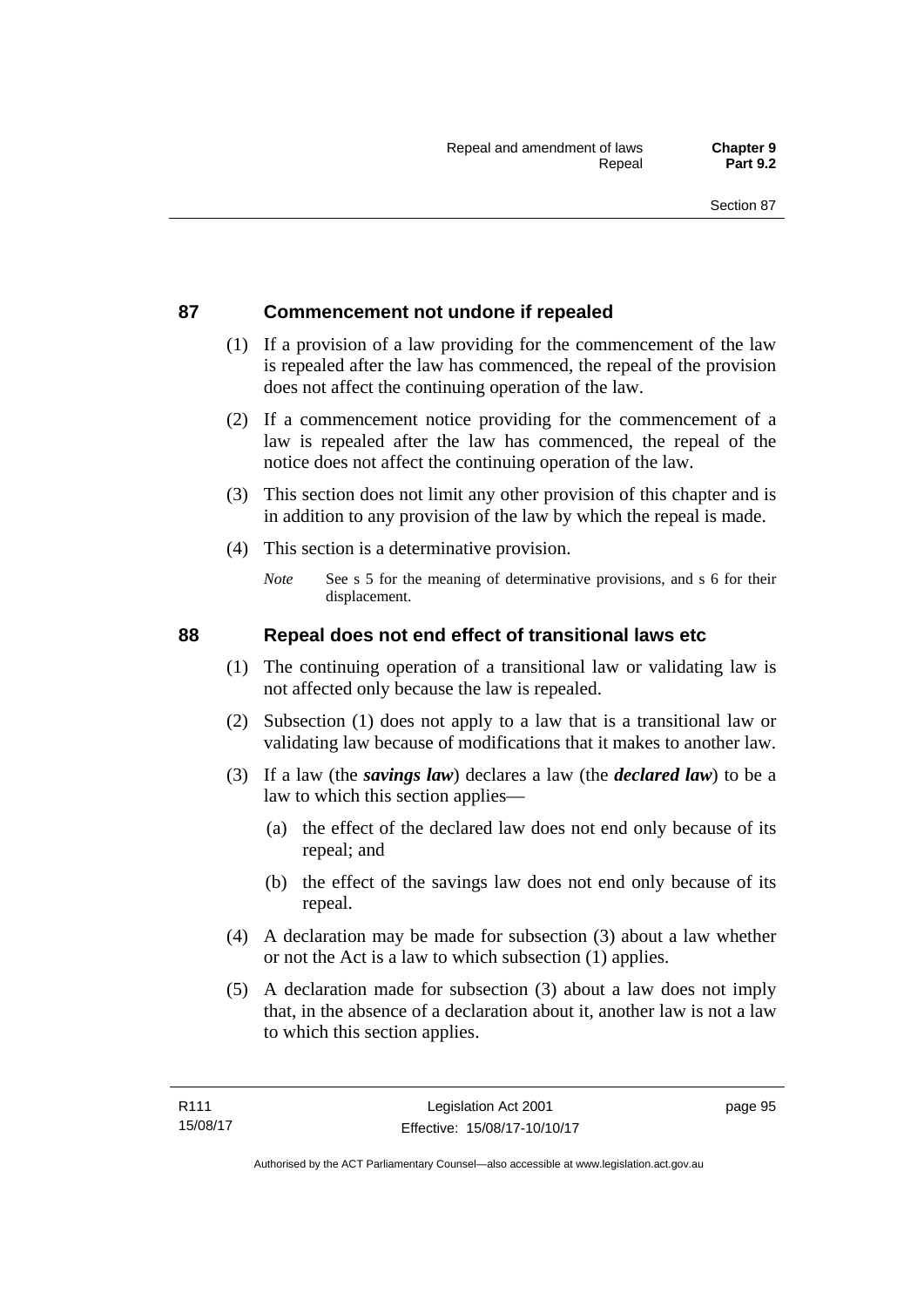- (6) This section does not limit any other provision of this chapter and is in addition to any provision of the law by which the repeal is made.
- (7) This section is a determinative provision.
	- *Note* See s 5 for the meaning of determinative provisions, and s 6 for their displacement.
- (8) To remove any doubt and without limiting section 6 (Legislation Act provisions must be applied), the application of this section to a law is not displaced only because the law is repealed and, in particular, the repeal of the law does not of itself imply an intention to displace the application of this section to the law.
- (9) In this section:

#### *transitional law* means—

- (a) a law made or expressed to be made for a transitional purpose; or
- (b) a law that makes provision consequential on a law mentioned in paragraph (a).

#### **Examples**

- 1 a provision stating that an existing licence under a repealed Act is taken to be a licence of a particular kind under another Act and authorising the imposition of conditions under the other Act
- 2 a provision stating that a provision applies to certain applications made before the commencement of an amendment or only to applications made after the commencement of an amendment
- 3 a declaration made for s (3)
- *Note 1 Transitional* is defined in the dictionary to include application and savings.
- *Note 2* An example is part of the Act, is not exhaustive and may extend, but does not limit, the meaning of the provision in which it appears (see s 126 and s 132).

R111 15/08/17

Authorised by the ACT Parliamentary Counsel—also accessible at www.legislation.act.gov.au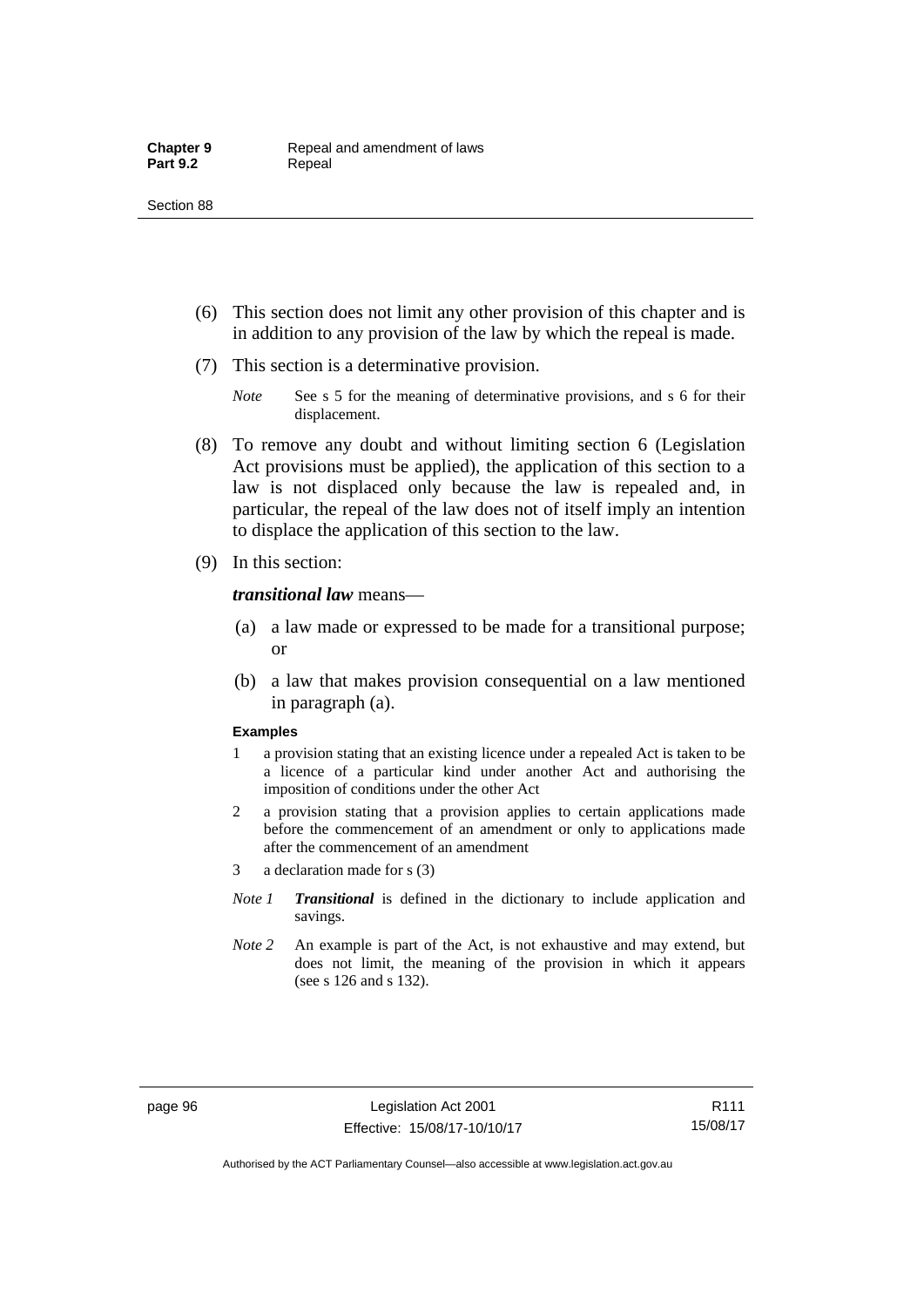#### *validating law* means—

- (a) a law that validates something that is or may be invalid; or
- (b) a law that makes provision consequential on a law mentioned in paragraph (a).

#### **Examples**

- 1 a provision declaring an instrument to have been validly made and acts done in reliance on the instrument to have been validly done
- 2 a provision stating that an instrument that is declared valid is taken to have been amended in a particular way

### **89 Automatic repeal of certain laws and provisions**

- (1) An amending law is automatically repealed on the day after—
	- (a) all of its provisions have commenced; or
	- (b) the last of its provisions that have not commenced are omitted or cannot commence.

#### **Example—provision that can no longer commence**

The *ABC Act 2005* includes a provision that amends the *XYZ Act 2000*. Before the provision commences, the *XYZ Act 2000* is repealed. The provision can, therefore, no longer commence.

- *Note* An example is part of the Act, is not exhaustive and may extend, but does not limit, the meaning of the provision in which it appears (see s 126 and s 132).
- (2) An appropriation Act is automatically repealed on the last day of the financial year for which it makes appropriations.
- (3) An amending provision of a law is automatically repealed immediately after all of the amendments and repeals made by it (or to which it relates) have commenced.
- (4) A commencement provision of a law is automatically repealed immediately after all of the provisions of the law have commenced.

page 97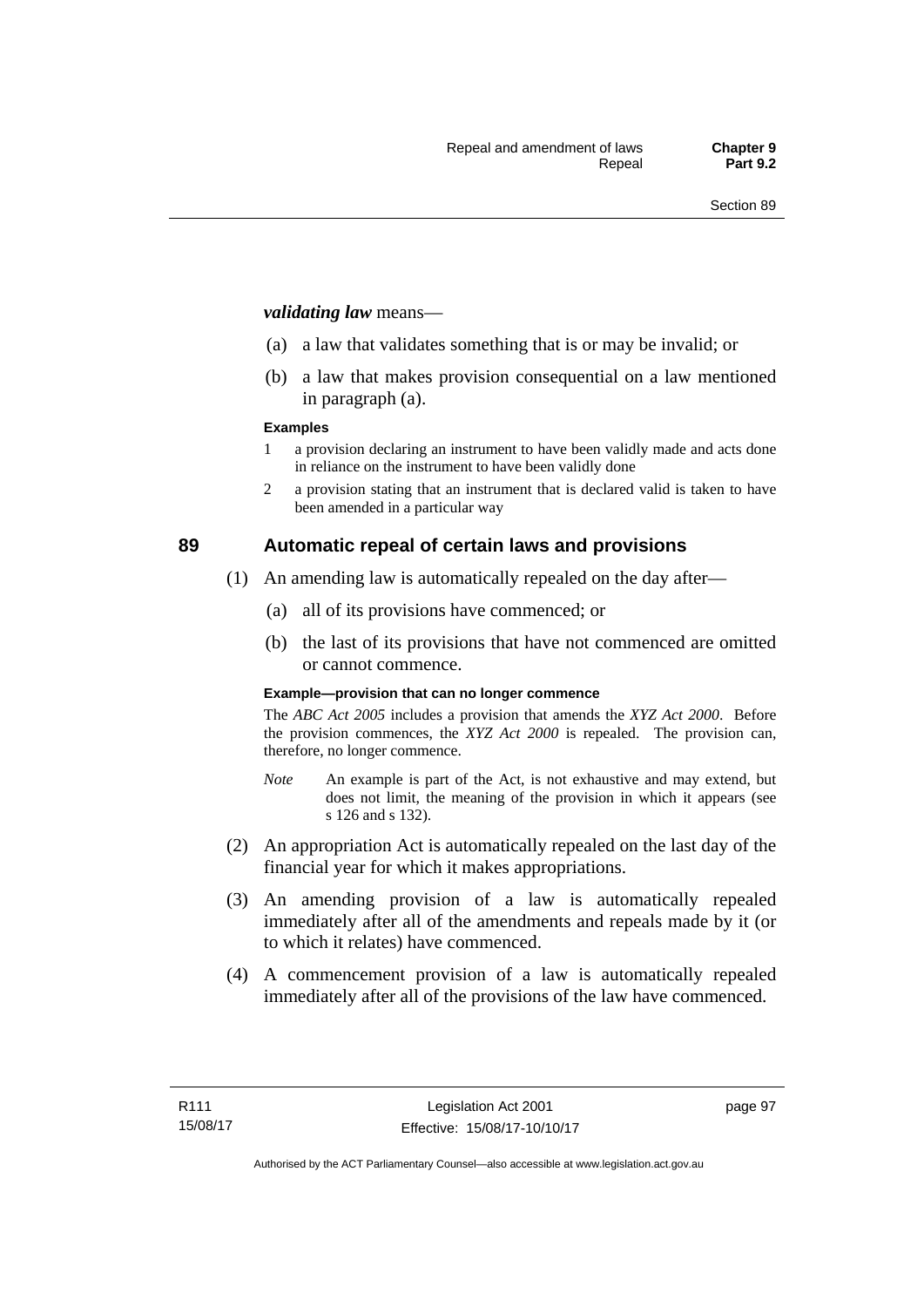- (5) A commencement notice is automatically repealed on the day after the day, or the last of the days, fixed or otherwise determined by the notice for the commencement of a law.
- (6) If an instrument making, or evidencing, an appointment (including an acting appointment) is a legislative instrument, the instrument is automatically repealed—
	- (a) on the day the appointment ends; or
	- (b) if the instrument makes 2 or more appointments that end on different days—on the day the last-ending appointment ends.
- (7) A repeal under this section has effect for all purposes, including, for example, any other provisions of this chapter about repeals.
- (8) If apart from this subsection a law would be automatically repealed on a day that is earlier than its notification day, the law is instead automatically repealed on the day after its notification day.
- (9) In the application of subsection (8) to a statutory instrument that is not a legislative instrument, a reference to the instrument's *notification day* is a reference to the day after the day it is made or, if it is required under an Act or statutory instrument to be approved (however described) by the Executive, a Minister or any other entity, the day after the day it is approved.
- (10) This section does not limit any other provision of this chapter.
- (11) This section is a determinative provision.
	- *Note* See s 5 for the meaning of determinative provisions, and s 6 for their displacement.
- (12) In this section:

*amend* does not include modify.

*amending law* means a law that consists only of provisions of the following kinds:

(a) for an Act—the Act's long title;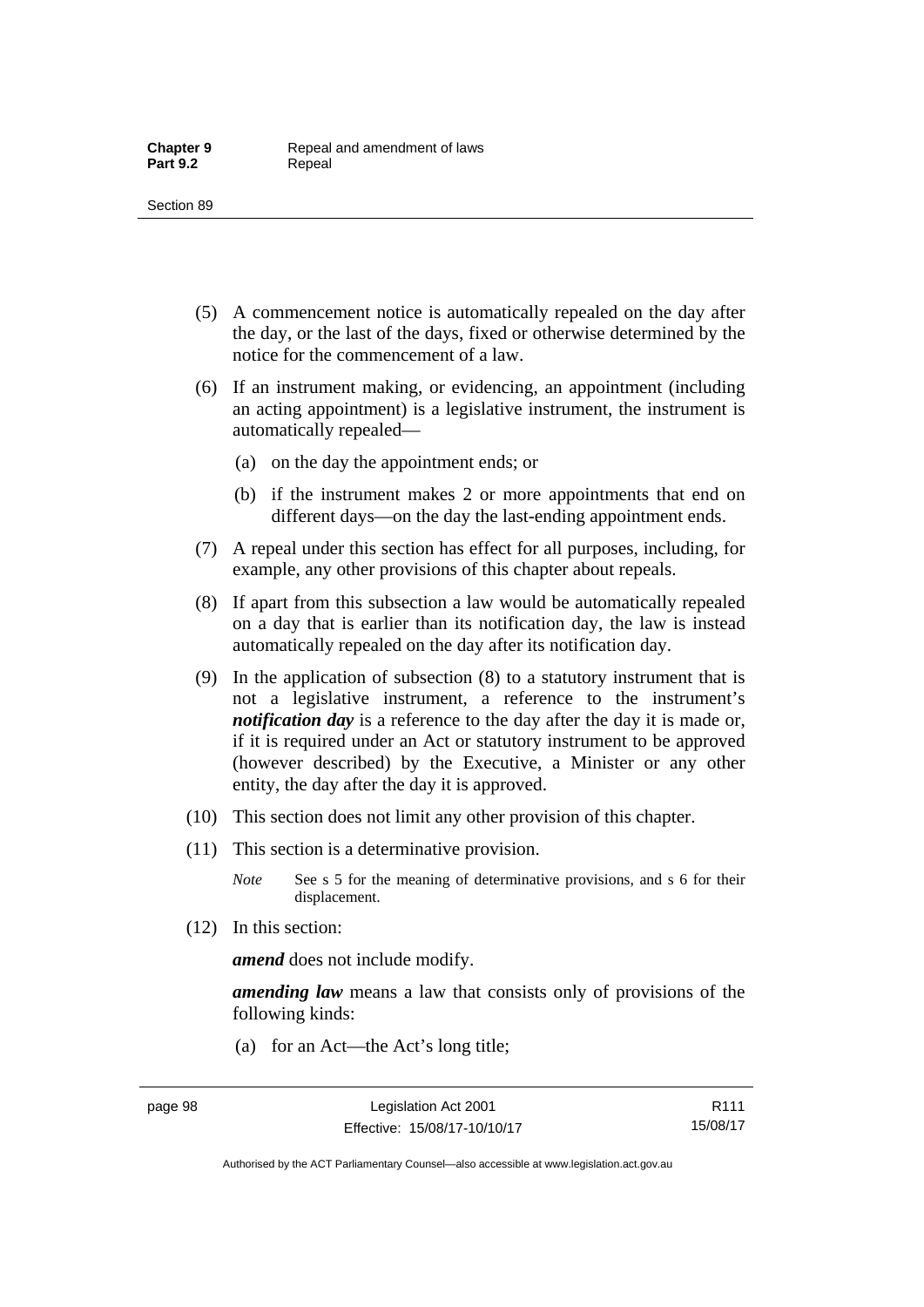- (b) a preamble or recital (however described);
- (c) a provision about the law's name;
- (d) a provision about the law's commencement;
- (e) a provision about the purposes of the law or any of its provisions;

#### **Example**

an objects provision

(f) a provision about the effect of notes;

- (g) a provision providing for the amendment or repeal of a law (including a provision identifying the amended or repealed law);
- (h) a provision declaring a law to be a law to which section 88 (Repeal does not end effect of transitional laws etc) applies;
- (i) a provision about the renumbering of a law;
- (j) a provision authorising or requiring something to be done under chapter 11 (Republication of Acts and statutory instruments).

*amending provision*, of a law, means a provision of the law that only amends or repeals a law, and includes—

- (a) any other provision (for example, a schedule) of the law that only identifies the law amended or repealed; and
- (b) any other provision (for example, a part heading) of the law that only identifies (or groups) provisions that are amended or repealed.

*Note* A note itself is not part of an Act or statutory instrument (see s 127).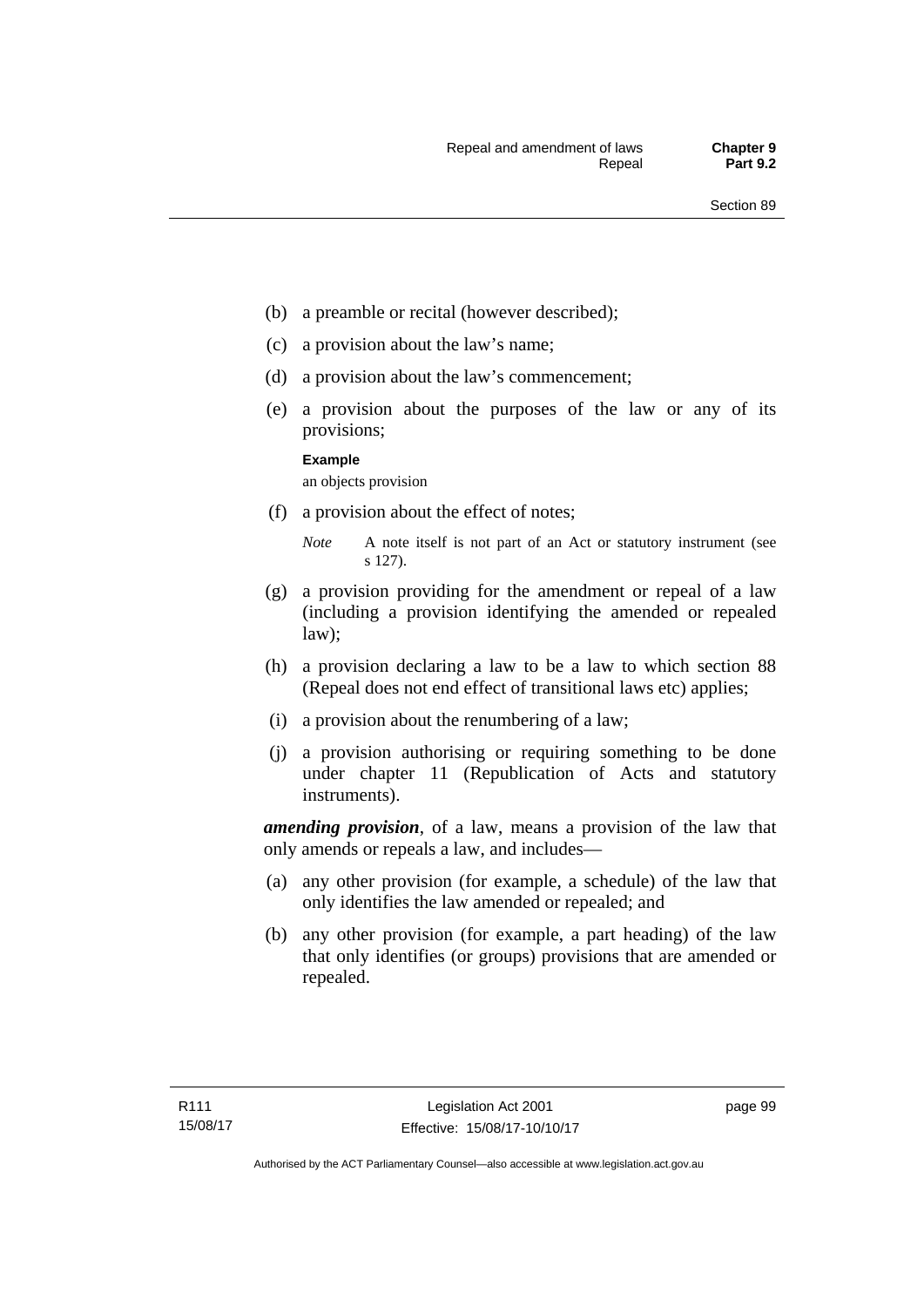#### *appropriation Act*—see the *[Financial Management Act 1996](http://www.legislation.act.gov.au/a/1996-22)*, dictionary.

*commencement provision*, of a law, means a provision of the law that only provides for the commencement of the law.

#### **Example 1—s 89**

The *Hypothetical Amending Act 2002* repeals and amends a number of Acts. The Act contains the following provisions:

- a long title
- a provision about the Act's name
- a provision about the Act's commencement
- repealing provisions (that is, a provision stating that the Act repeals the Acts mentioned in sch 1 and a schedule (sch 1) setting out the names of the repealed Acts)
- amending provisions (that is, a provision stating that the Act amends the Acts mentioned in sch 2 and a schedule (sch 2) setting out the amended Acts and the amendments of them)
- a provision about the application of this Act, s 88 (Repeal does not end effect of transitional laws etc) to a provision being repealed
- a provision requiring an amended Act (the *XYZ Act 1990*), or a provision of the *XYZ Act 1990*, to be renumbered in the next republication of the Act under this Act.

The Act contains no other provisions. Its repealing provisions, and its other provisions apart from the naming provision, the commencement provision and the amending provisions, commence on the day after its notification day, 22 March 2002. Its amending provisions commence on a date fixed by the Minister by written notice, 12 April 2002. The Act is automatically repealed under s 89 on the day after all of its provisions have commenced, 13 April 2002.

#### **Example 2—s 89**

The *Example Act 2001* contains provisions establishing a new licensing scheme. It also amends several Acts and repeals others. Because it contains the scheme provisions, it is not an amending law covered by s (1). It is, therefore, not automatically repealed under s 89.

page 100 Legislation Act 2001 Effective: 15/08/17-10/10/17

R111 15/08/17

Authorised by the ACT Parliamentary Counsel—also accessible at www.legislation.act.gov.au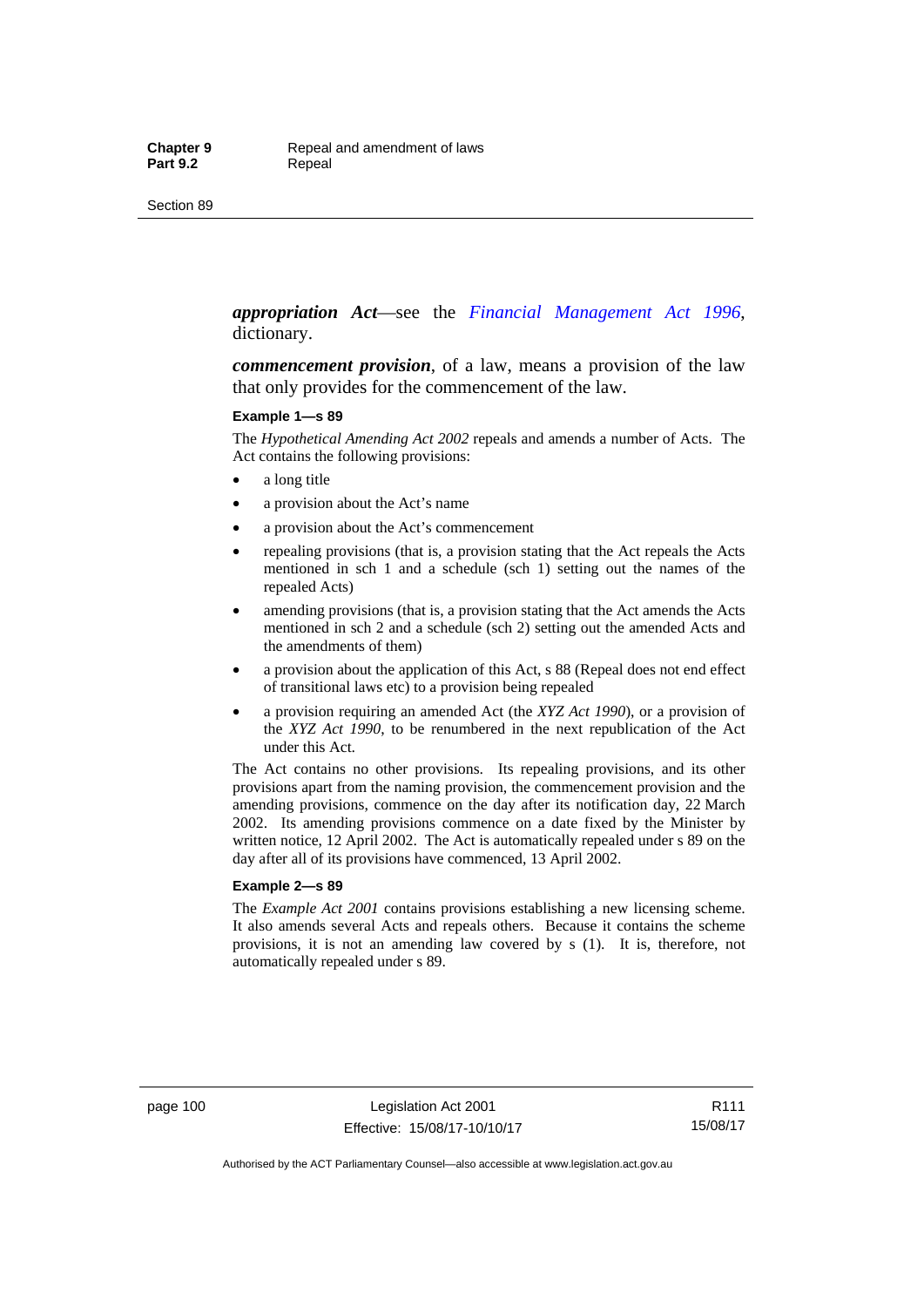#### **Example 3—s 89—see s (12), def** *amending provision*

The *Plant Diseases Act 2003* (hypothetical), pt 6 is as follows:

#### **Part 6 Repeals and consequential amendment**

#### **42 Repeal of Plant Diseases Act 1934**

The *Plant Diseases Act 1934* A1934-21 is repealed.

#### **43 Repeal of Plant Diseases Regulations 1938**

The *Plant Diseases Regulations 1938* (made on 11 February 1938) is repealed.

#### **44 Administrative Decisions (Judicial Review) Act 1989, schedule 1, new item 6**

*insert* 

6 This Act does not apply to decisions of the Minister under the *Plant Diseases Act 2003*, part 3 (Measures for the control of diseases and pests).

Under the definition of *amending provision*, the heading to pt 6, as well as the contents of pt 6, are automatically repealed under s 89.

*Note* An example is part of the Act, is not exhaustive and may extend, but does not limit, the meaning of the provision in which it appears (see s 126 and s 132).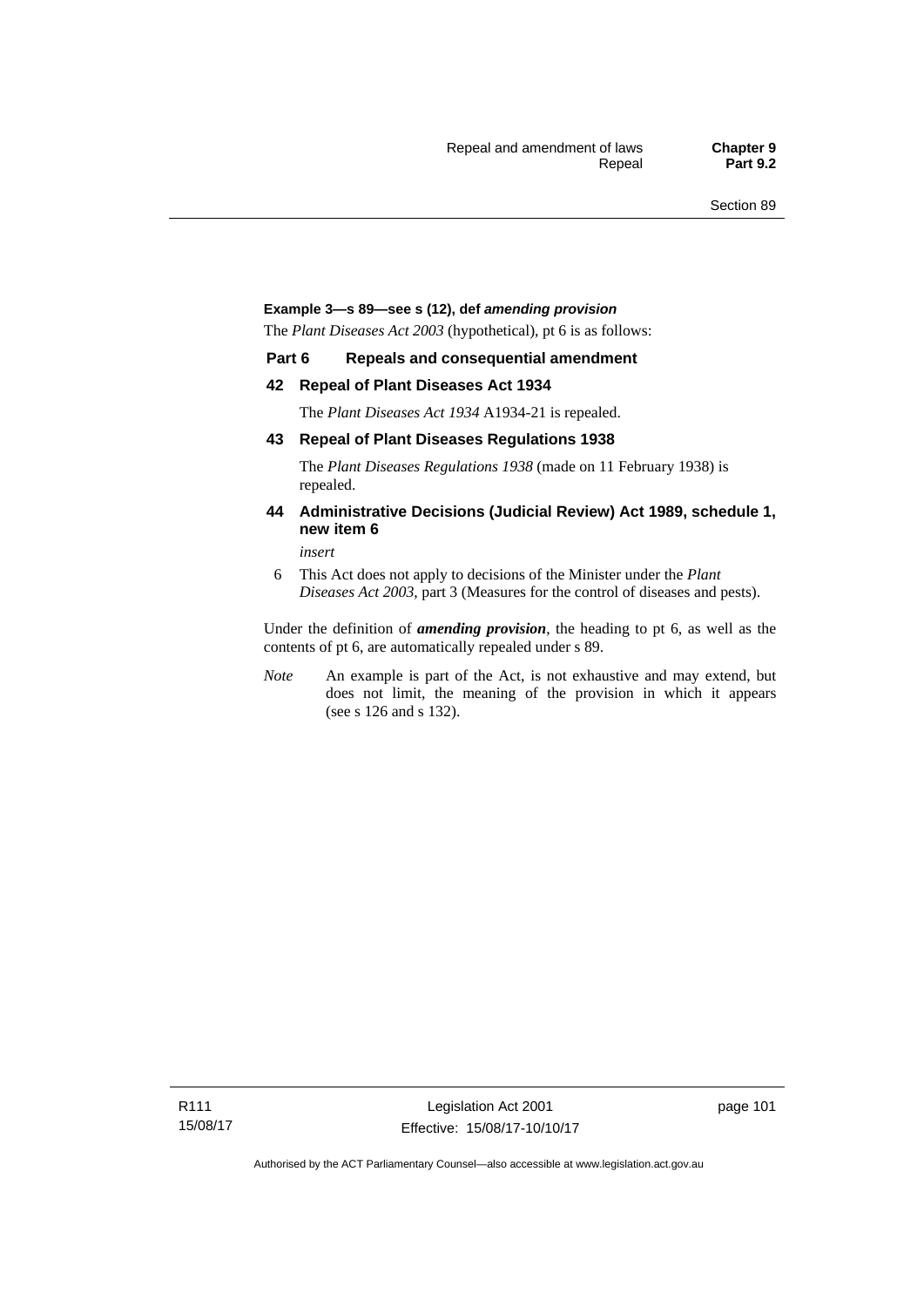## **Part 9.3 Amendment**

#### **90 Law and amending laws to be read as one**

A law and all laws amending it are to be read as one.

#### **91 Insertion of provisions by amending law**

- (1) This section applies if a law (the *amending law*) amends another law (the *amended law*) by inserting any of the following provisions, and does not exactly specify the position in the amended law where it is to be inserted:
	- (a) a chapter, part, division, subdivision, section or subsection (an *inserted chapter, part, division, subdivision, section* or *subsection*);
	- (b) a paragraph (an *inserted paragraph*);
	- (c) a subparagraph (an *inserted subparagraph*);
	- (d) a sub-subparagraph (an *inserted sub-subparagraph*);
	- (e) a definition (an *inserted definition*);
	- (f) any other provision (a *miscellaneous inserted provision*).
- (2) An inserted chapter, part, division, subdivision, section or subsection is inserted in the appropriate numerical or alphanumerical position in the amended law.
- (3) An inserted paragraph is inserted in the appropriate alphabetical position in the amended law.
- (4) An inserted subparagraph is inserted in the appropriate numerical or alphanumerical position in the amended law.
- (5) An inserted sub-subparagraph is inserted in the appropriate alphabetical position in the amended law.

R111 15/08/17

Authorised by the ACT Parliamentary Counsel—also accessible at www.legislation.act.gov.au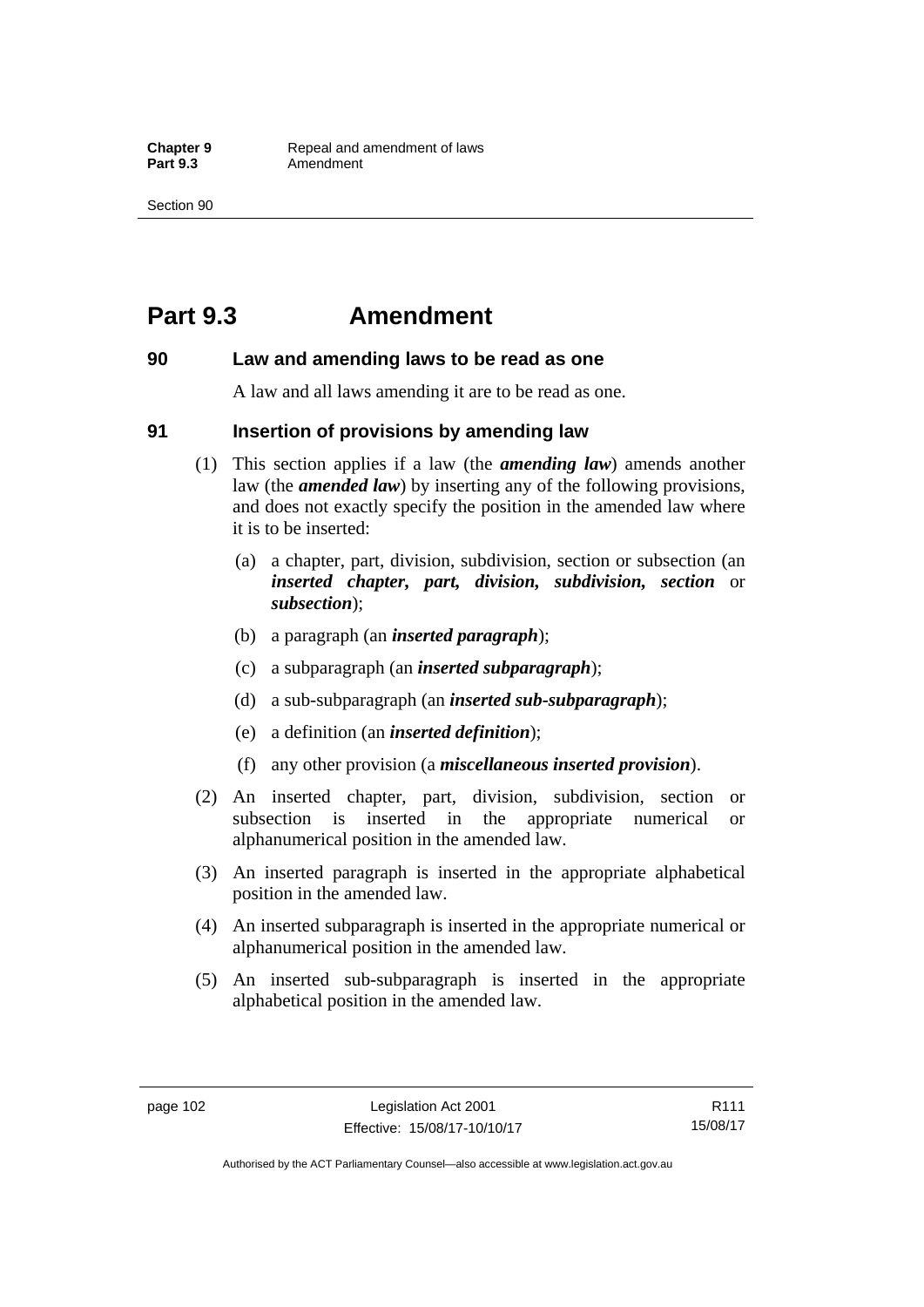- (6) An inserted definition is inserted in the appropriate alphabetical position (worked out on a letter-by-letter basis) in a series of definitions in the amended law.
- (7) A miscellaneous inserted provision is inserted in the appropriate position in the amended law.
- (8) In applying this section to a law that is divided otherwise than into sections, a reference to a section or subsection is a reference to a corresponding provision of the law.
- (9) In working out the appropriate position where a provision is to be inserted in the amended law, regard may be had to the following:
	- (a) the provision number or letter;
	- (b) the heading of the relevant amending provision of the amending law;
	- (c) any other amendments in the amending law including the order of amendments;
	- (d) anything else in the amending law or amended law;
	- (e) current legislative drafting practice.

#### **Examples**

- 1 If a part numbered '3' is to be inserted into an amended law with an existing sequence of parts 'part 1—part 2—part 4', inserted part 3 is inserted between parts 2 and 4.
- 2 If a division numbered '2.2A' is to be inserted into an amended law with an existing sequence of divisions in part 2 'division 2.1—division 2.2 division 2.3', inserted division 2.2A is inserted between divisions 2.2 and 2.3.
- 3 If a section numbered '6AA' is to be inserted into an amended law with an existing sequence of sections 'section 6—section 6A—section 6B', inserted section 6AA is inserted between sections 6A and 6B.
- 4 If a section numbered '7A' is to be inserted (by an amending section headed 'New section 7A', with the command '*in division 2.2, insert*') into an amended law with an existing sequence 'section 7 [in division 2.2] division 2.3 heading—section 8', inserted section 7A is inserted between section 7 and the division 2.3 heading (that is, at the end of division 2.2).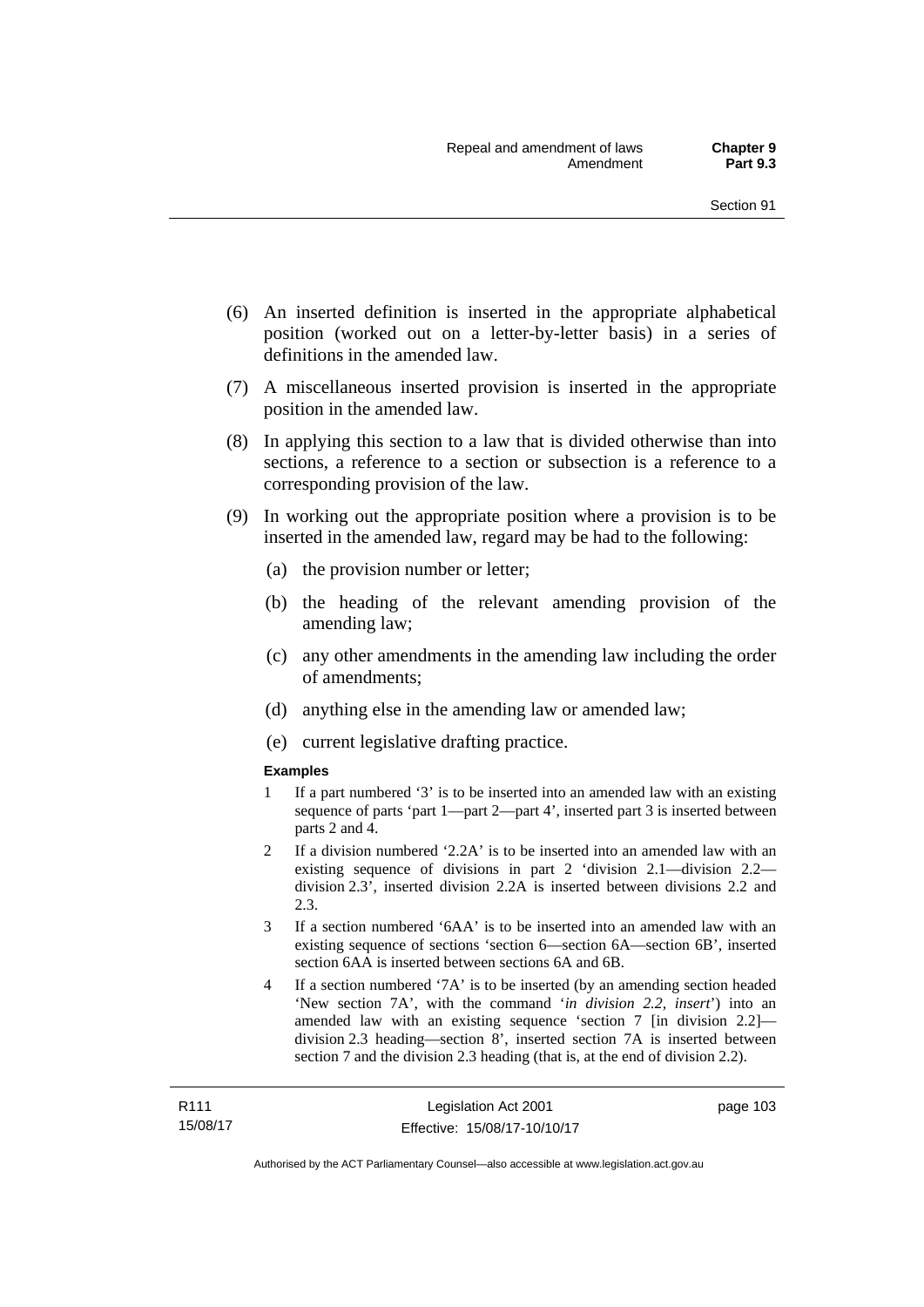- 5 If a section numbered '7A' is to be inserted (by an amending section headed 'New section 7A', with the command '*in division 2.3, insert*') into an amended law with an existing sequence 'section 7 [in division 2.2] division 2.3 heading—section 8', inserted section 7A is inserted between the division 2.3 heading and section 8 (that is, at the beginning of division 2.3).
- *Note* An example is part of the Act, is not exhaustive and may extend, but does not limit, the meaning of the provision in which it appears (see s 126 and s 132).
- (10) This section is a determinative provision.
	- *Note* See s 5 for the meaning of determinative provisions, and s 6 for their displacement.
- (11) In this section:

*insert* includes relocate.

#### **92 Amendment to be made wherever possible**

- (1) If a law amends another law—
	- (a) by omitting a word; or
	- (b) by substituting a word for another word; or
	- (c) by inserting a word before or after a particular word;

the amendment is to be made wherever possible in the other law.

#### **Example**

The *XYZ Amendment Act 2002* is expressed to omit the word 'authorised' from the *ABC Act 1998*, s 20. The word 'authorised' is used once in the heading to s 20, 3 times in s 20 (1), twice in s 20 (3), once in an example to s 20 (4) and twice in a note to s 20 (5). The amendment omits each of those references to the word 'authorised'.

- *Note* An example is part of the Act, is not exhaustive and may extend, but does not limit, the meaning of the provision in which it appears (see s 126 and s 132).
- (2) This section is a determinative provision.
	- *Note* See s 5 for the meaning of determinative provisions, and s 6 for their displacement.

R111 15/08/17

Authorised by the ACT Parliamentary Counsel—also accessible at www.legislation.act.gov.au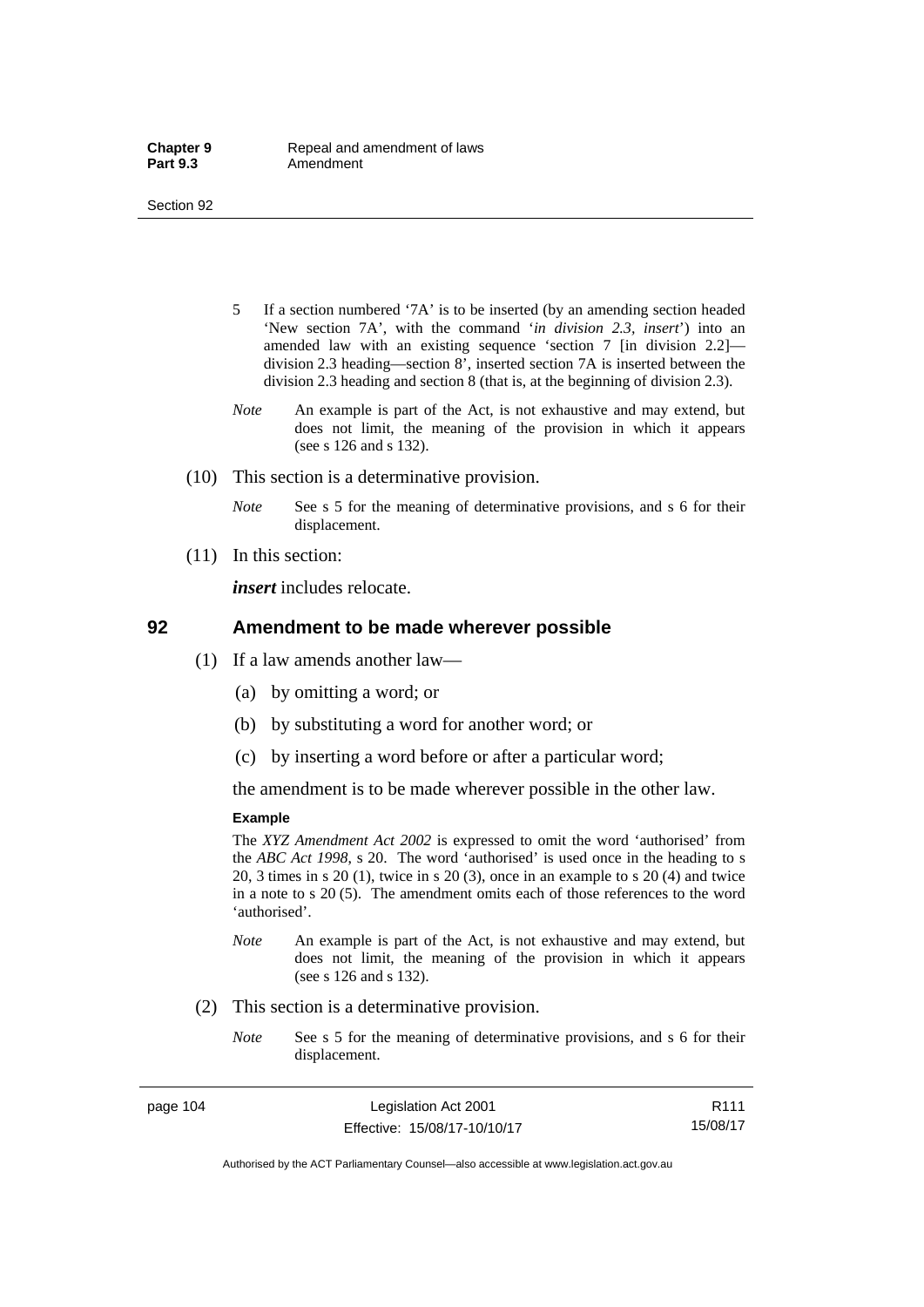### **93 Provisions included in another provision for amendment purposes**

- (1) This section applies for the purpose of amending a law.
- (2) The heading to a chapter, part, division, subdivision, schedule, dictionary, section or any other provision of the law forms part of the provision to which it is a heading.
- (3) An example at the end of a provision of the law is part of the provision unless the example is expressed in a way that indicates that it applies only to another provision.
- (4) A note at the end of a provision of the law is taken, for this section, to be part of the provision unless the note is expressed in a way that indicates that it applies only to another provision.
- (5) However, a note in a law is not, for any other purpose, part of the law.

*Note* Section 127 (Material that is not part of Act or statutory instrument) deals with the status of notes.

- (6) A penalty at the end of a subsection of the law—
	- (a) is part of the subsection unless the penalty is expressed in a way that indicates that it applies only to other subsections of the section; or
	- (b) if the penalty is expressed in a way that indicates that it applies only to other subsections—is part of the section.
- (7) A penalty at the end of a section of the law that is not divided into subsections is part of the section.
- (8) The word 'and', 'or' or 'but', or a similar word, at the end of a paragraph, subparagraph, sub-subparagraph or another provision of the law is part of the provision.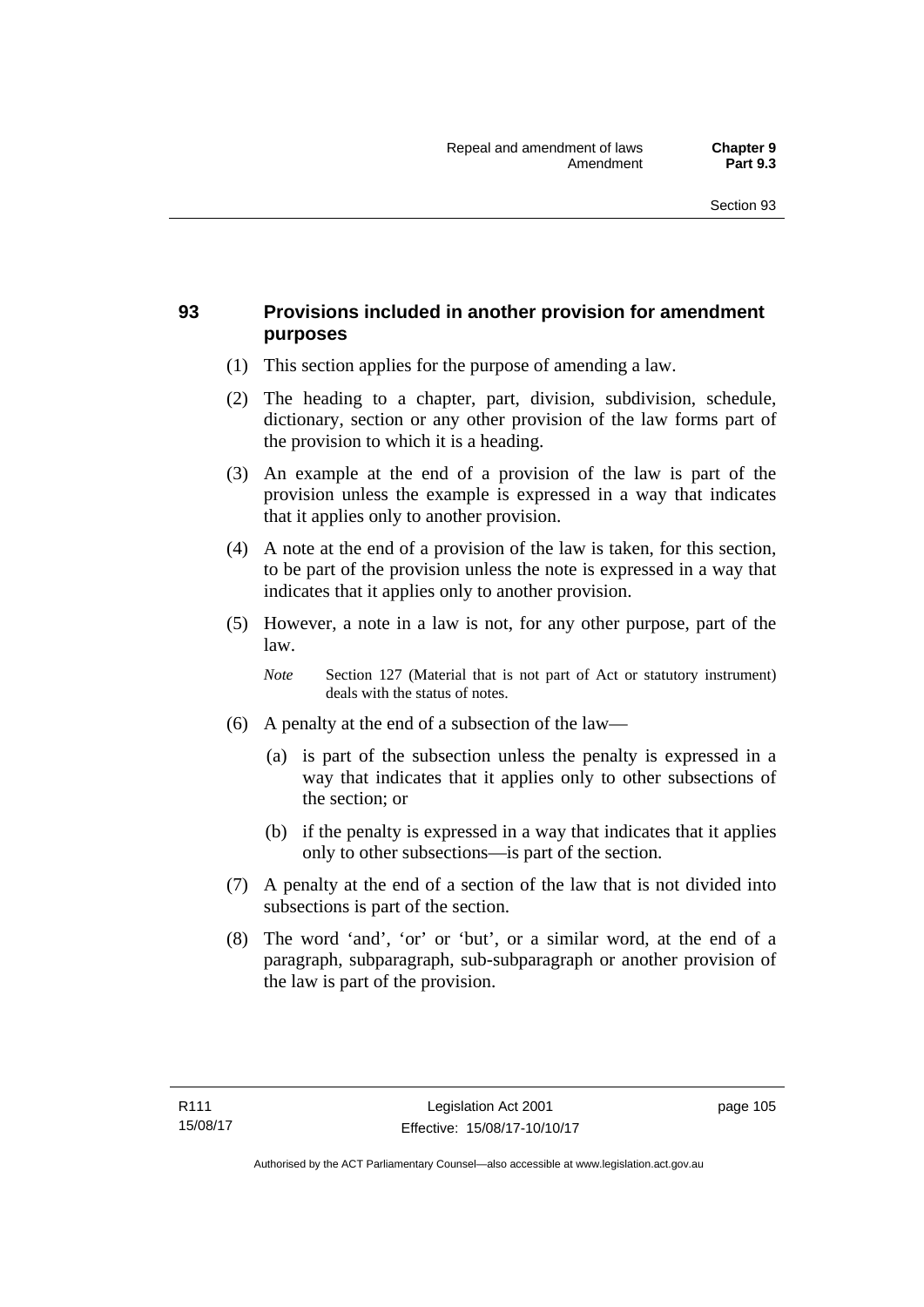- (9) In working out whether an example or note is at the end of a provision of the law, any penalty is to be disregarded, and, for an example, any note is to be disregarded.
	- *Note* According to current legislative drafting practice, examples, notes and penalties to a provision are arranged in the following order at the end of provisions:
		- 1 penalty (first)
		- 2 examples
		- 3 notes (last).
- (10) In applying this section to a law that is divided otherwise than into sections, a reference to a section or subsection is a reference to a corresponding provision of the law.
- (11) This section is a determinative provision.
	- *Note* See s 5 for the meaning of determinative provisions, and s 6 for their displacement.

#### **94 Continuance of appointments etc made under amended provisions**

- (1) This section applies if—
	- (a) a law expressly or impliedly authorises or requires—
		- (i) the making of an appointment or statutory instrument; or
		- (ii) the delegation of a function; or
		- (iii) the issue of a licence or permit (however described); or
		- (iv) the doing (however described) of anything else; and
	- (b) the law is amended by another law; and
	- (c) under the amended law—
		- (i) the appointment or statutory instrument may be made; or
		- (ii) the function may be delegated; or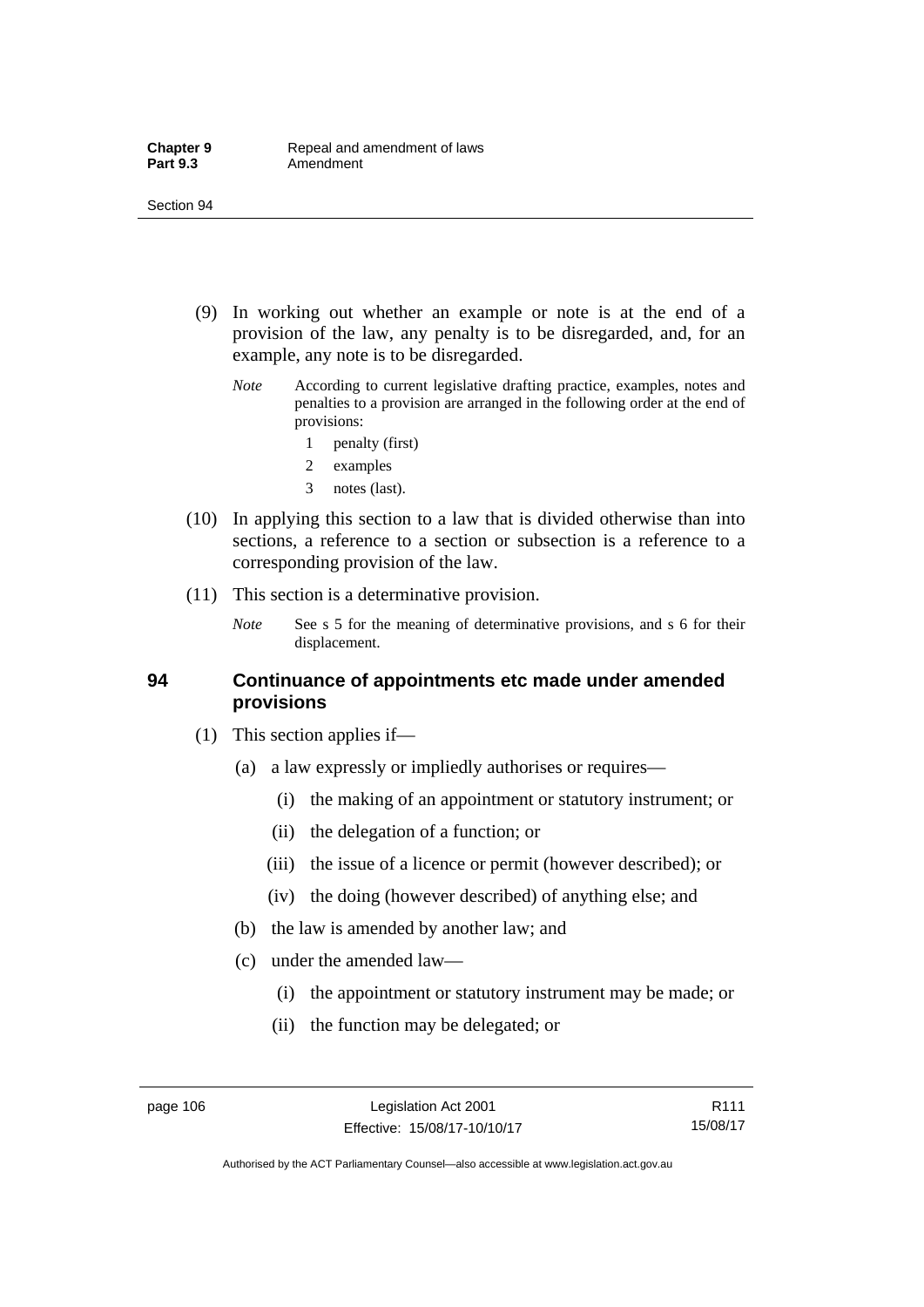- (iii) the licence or permit may be issued; or
- (iv) the thing may be done;

whether by the same or a different entity.

#### **Examples—par (a) (iv)**

- 1 the giving of an approval, consent or permission
- 2 the making of a recommendation
- *Note* An example is part of the Act, is not exhaustive and may extend, but does not limit, the meaning of the provision in which it appears (see s 126 and s 132).
- (2) An appointment, statutory instrument, delegation, licence, permit or anything else mentioned in subsection (1) that was in force immediately before the commencement of the amendment continues to have effect as if it had been made, issued or done (however described) under the amended law.
- (3) This section is a determinative provision.
	- *Note* See s 5 for the meaning of determinative provisions, and s 6 for their displacement.
- (4) In this section:

*amend* includes omit and re-enact in the same law (with or without changes), but does not include omit and re-enact in another law.

*appointment* includes acting appointment.

### **95 Status of modifications**

- (1) If a law is modified by another law, the law operates as modified but the modification does not amend the text of the law.
- (2) This section is a determinative provision.
	- *Note* See s 5 for the meaning of determinative provisions, and s 6 for their displacement.

page 107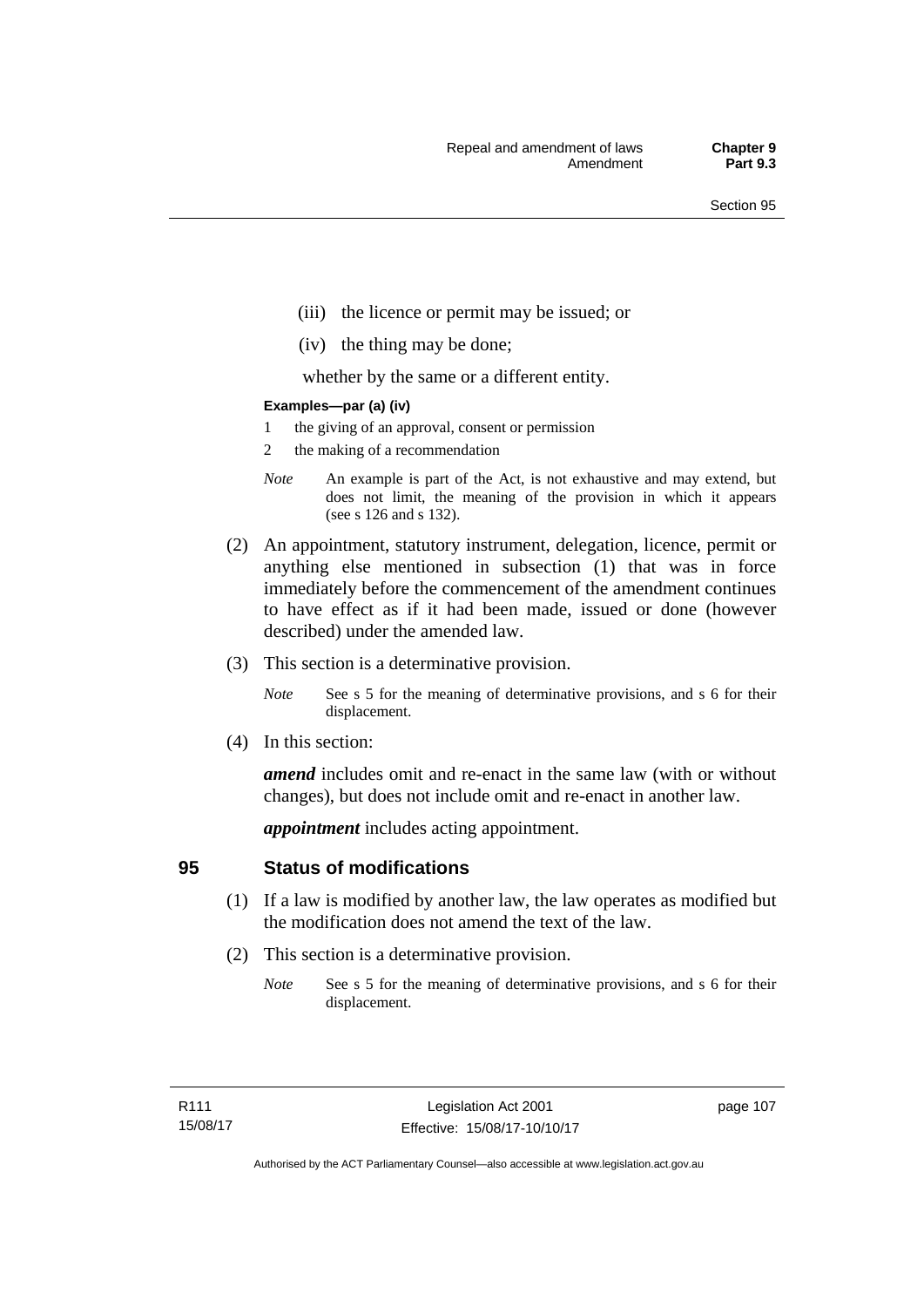### **96 Relocated provisions**

- (1) This section applies if a provision of a law is relocated (with or without changes) to a different place in the same law or to a different law.
- (2) The operation or meaning of the provision is not affected only because of the provision's relocation.
- (3) Without limiting subsection (2), if before its relocation the provision was to be interpreted in a particular way, it is to be interpreted in that way in its new location.

#### **Example**

If a provision of an Act is to be interpreted as if it were a law consolidating the provisions of other laws and it is relocated into another Act, it is to be interpreted in the same way in its new location.

- *Note* An example is part of the Act, is not exhaustive and may extend, but does not limit, the meaning of the provision in which it appears (see s 126 and s 132).
- (4) However, the provision has effect subject to any changes made to, or in relation to, it.
- (5) This section is a determinative provision.
	- *Note* See s 5 for the meaning of determinative provisions, and s 6 for their displacement.

Authorised by the ACT Parliamentary Counsel—also accessible at www.legislation.act.gov.au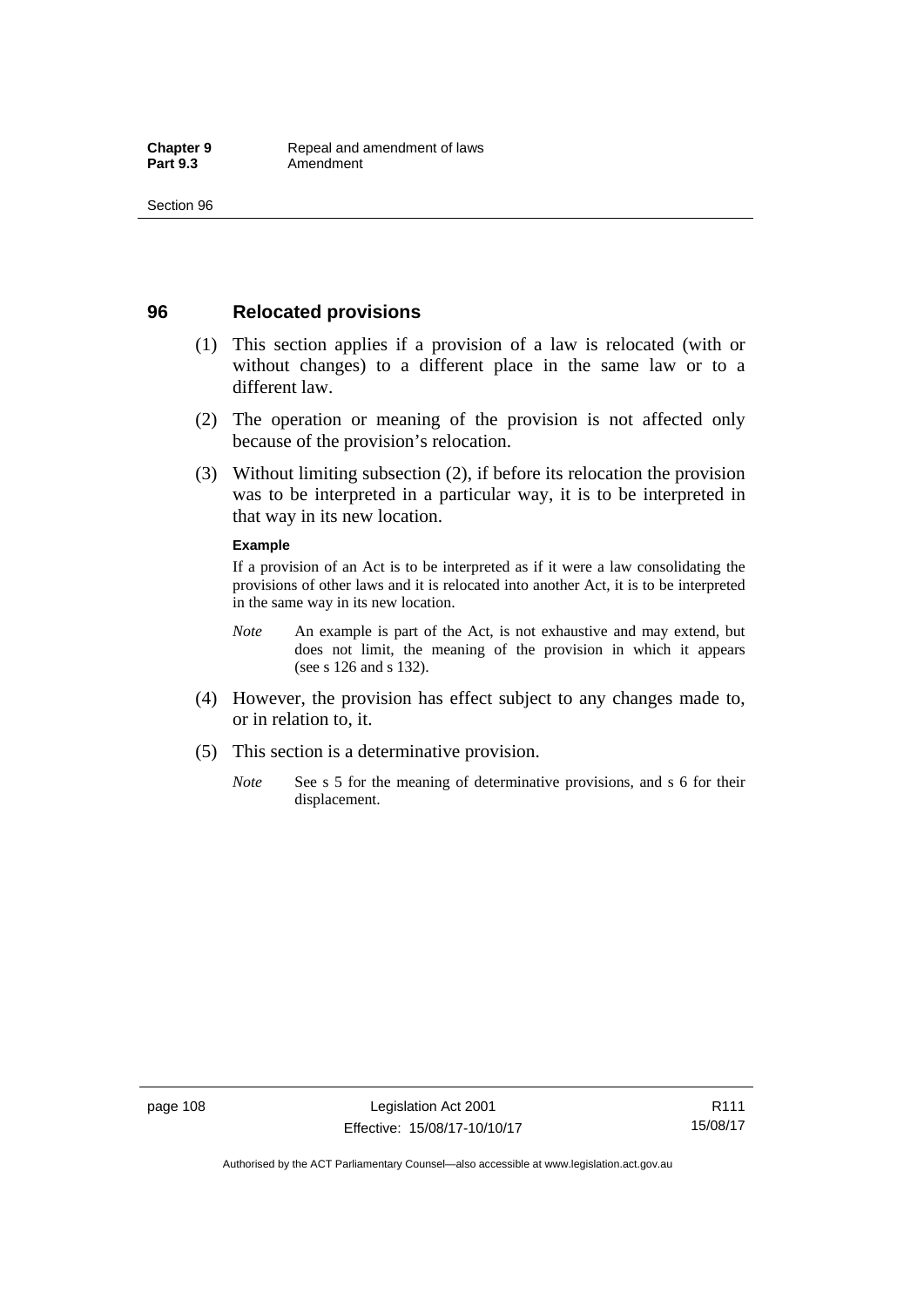## **Chapter 10 Referring to laws**

### **97 Definitions—ch 10**

(1) In this chapter:

*ACT law* means an Act or statutory instrument.

*Note* A reference to an Act or statutory instrument includes a reference to a provision of the Act or instrument (see s 7 and s 13).

*law* means an ACT law or a law of another jurisdiction.

*law of another jurisdiction* means an Act or statutory instrument of another jurisdiction, and includes a provision of an Act or statutory instrument of another jurisdiction.

- *Note Another jurisdiction* means the Commonwealth, a State, another Territory, the United Kingdom or New Zealand (see dict, pt 2).
- (2) In this section:

*Act*, in relation to another Territory, includes ordinance.

*statutory instrument*, of another jurisdiction, means an instrument (whether or not legislative in nature) made under—

- (a) an Act of the other jurisdiction; or
- (b) another statutory instrument of the other jurisdiction; or
- (c) power given by an Act or statutory instrument of the other jurisdiction and also power given otherwise by law.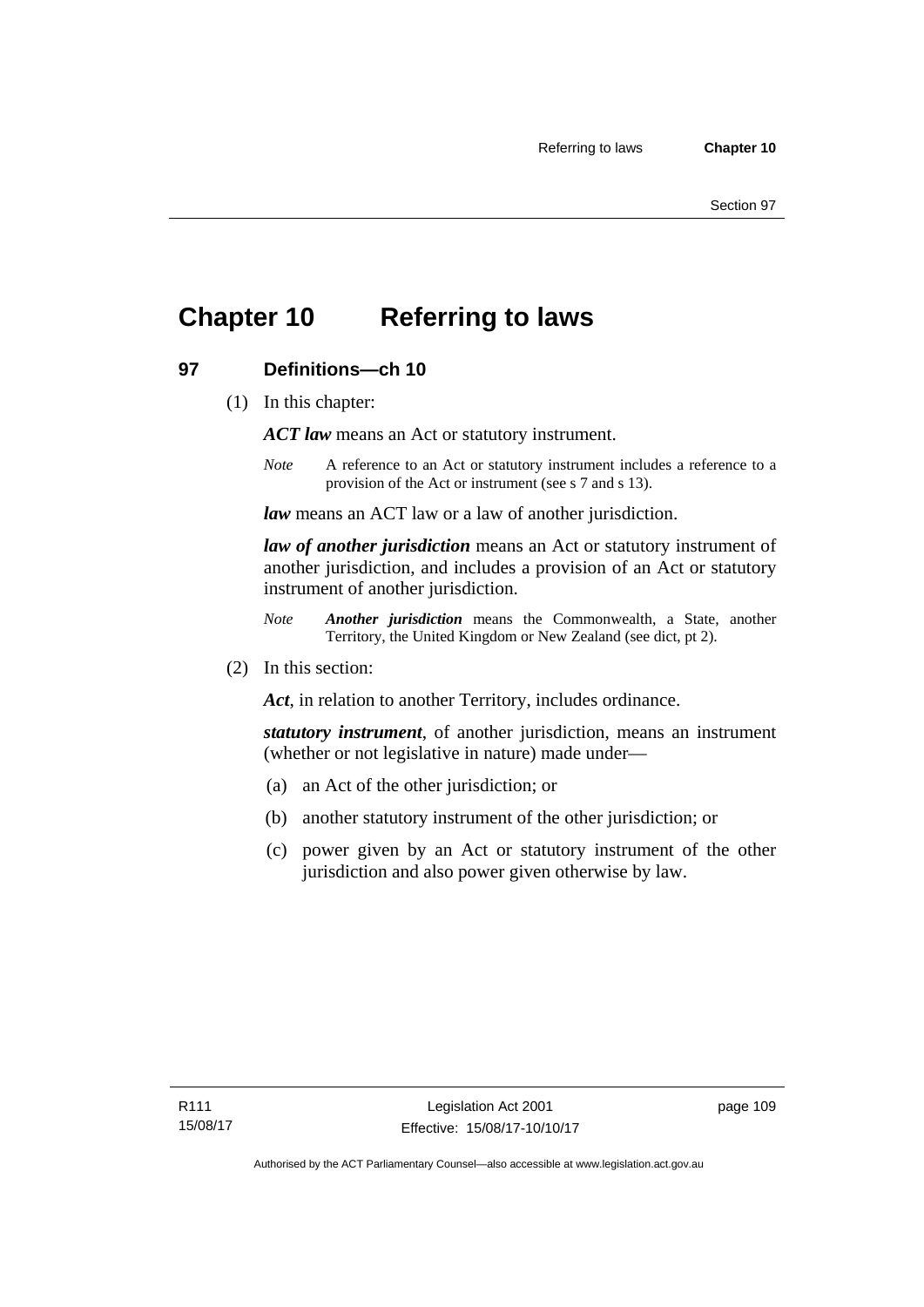#### **98 References to ACT law include law containing reference**

In an ACT law, a reference in general terms to an ACT law of the same kind includes a reference to the law itself.

#### **Example**

The *ABC Act 2001*, s 27 gives a power to confiscate property under certain circumstances. Section 93 of the same Act provides 'If an Act authorises the confiscation of property, the owner of the property has a right of appeal to the Magistrates Court.' The right of appeal under s 93 also applies to the power given by s 27 because the reference to 'an Act' in s 93 includes a reference to the *ABC Act 2001*.

*Note* An example is part of the Act, is not exhaustive and may extend, but does not limit, the meaning of the provision in which it appears (see s 126 and s 132).

#### **99 References in ACT statutory instruments to** *the Act*

In a statutory instrument, a reference to *Act* or *the Act*, without mentioning a particular Act, is a reference to the Act under which the instrument is made or in force.

#### **100 Referring to particular ACT laws**

- (1) An Act may be referred to by—
	- (a) the name the Act gives to itself; or
	- (b) the year it was passed and its number, together with a reference (if necessary) to indicate that it is an Act.

#### **Example—reference to indicate Act**

An Act may be referred to using the word Act or the letter 'A' (eg 'A1993-1' is a reference to Act No 1 of 1993).

*Note* An example is part of the Act, is not exhaustive and may extend, but does not limit, the meaning of the provision in which it appears (see s 126 and s 132).

R111 15/08/17

Authorised by the ACT Parliamentary Counsel—also accessible at www.legislation.act.gov.au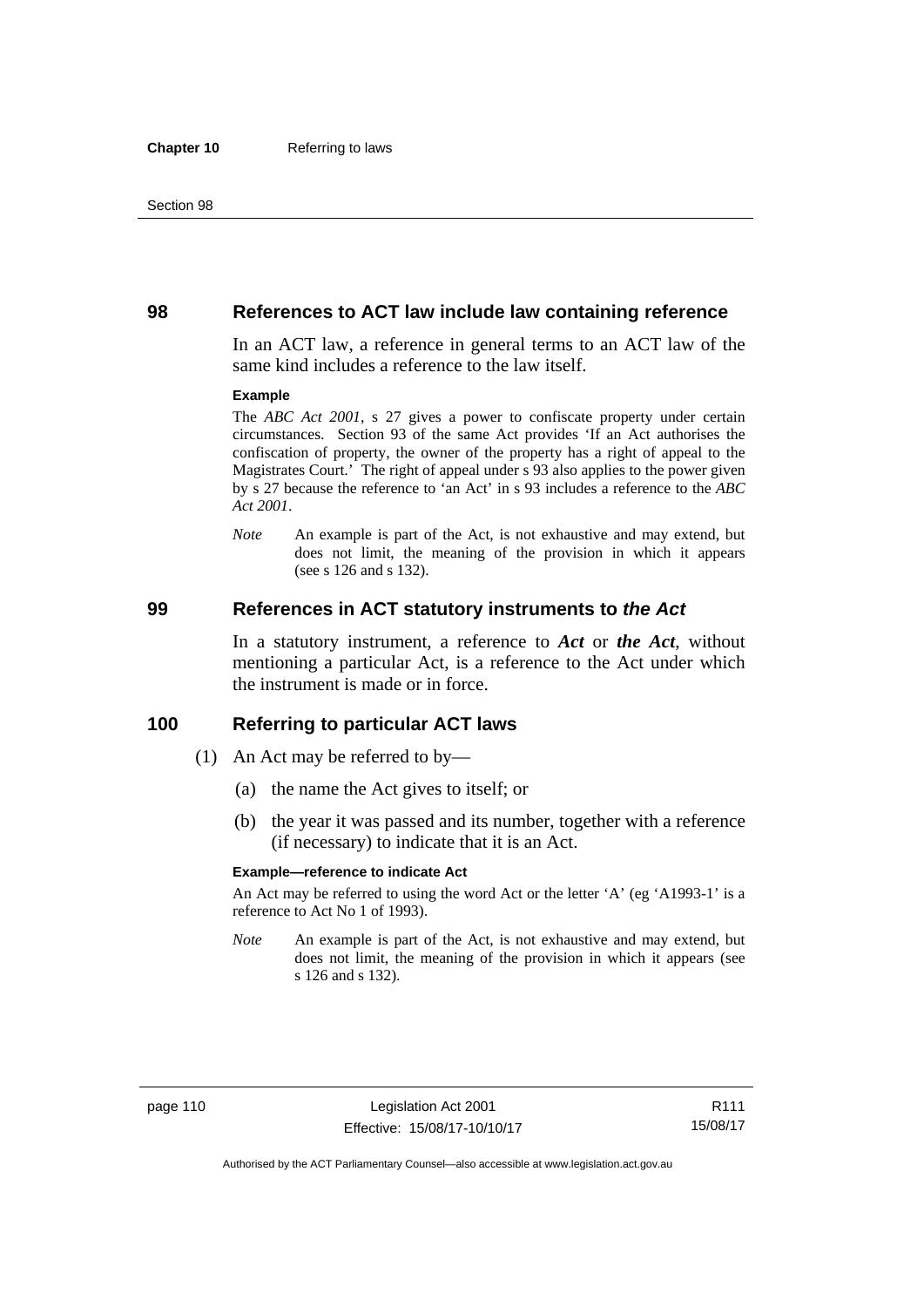- (2) A statutory instrument may be referred to by—
	- (a) any name the instrument gives to itself; or
	- (b) if the instrument was notified in the register, the gazette or otherwise under section 61 (2) (b) and was numbered under this Act or another territory law—the year it was notified and its number, together with a reference (if necessary) to the kind of instrument; or
	- (c) if the instrument was not notified but was numbered under a territory law—the year it was made and its number, together with a reference (if necessary) to the kind of instrument; or
	- (d) if the instrument was notified in the gazette before the commencement of this Act—the number, date and page of the gazette where it was notified; or
	- (e) the date it was made, together with a reference to the Act or statutory instrument under which it was made.

#### **Examples—references to kind of instrument—par (b)**

- 1 A subordinate law may be referred to using the letters 'SL' (eg 'SL2000-11' is a reference to subordinate law No 11 of 2000).
- 2 A disallowable instrument may be referred to using the letters 'DI' (eg 'DI1997-101' is a reference to disallowable instrument No 101 of 1997).
- 3 A notifiable instrument that is not an approved form may be referred to using the letters 'NI' (eg 'NI2002-226' is a reference to notifiable instrument No 226 of 2002).
- 4 An approved form may be referred to using the letters 'AF' (eg 'AF2003-1' is a reference to approved form No 1 of 2003).
- 5 A commencement notice may be referred to using the letters 'CN' (eg 'CN2002-3' is a reference to commencement notice No 3 of 2002).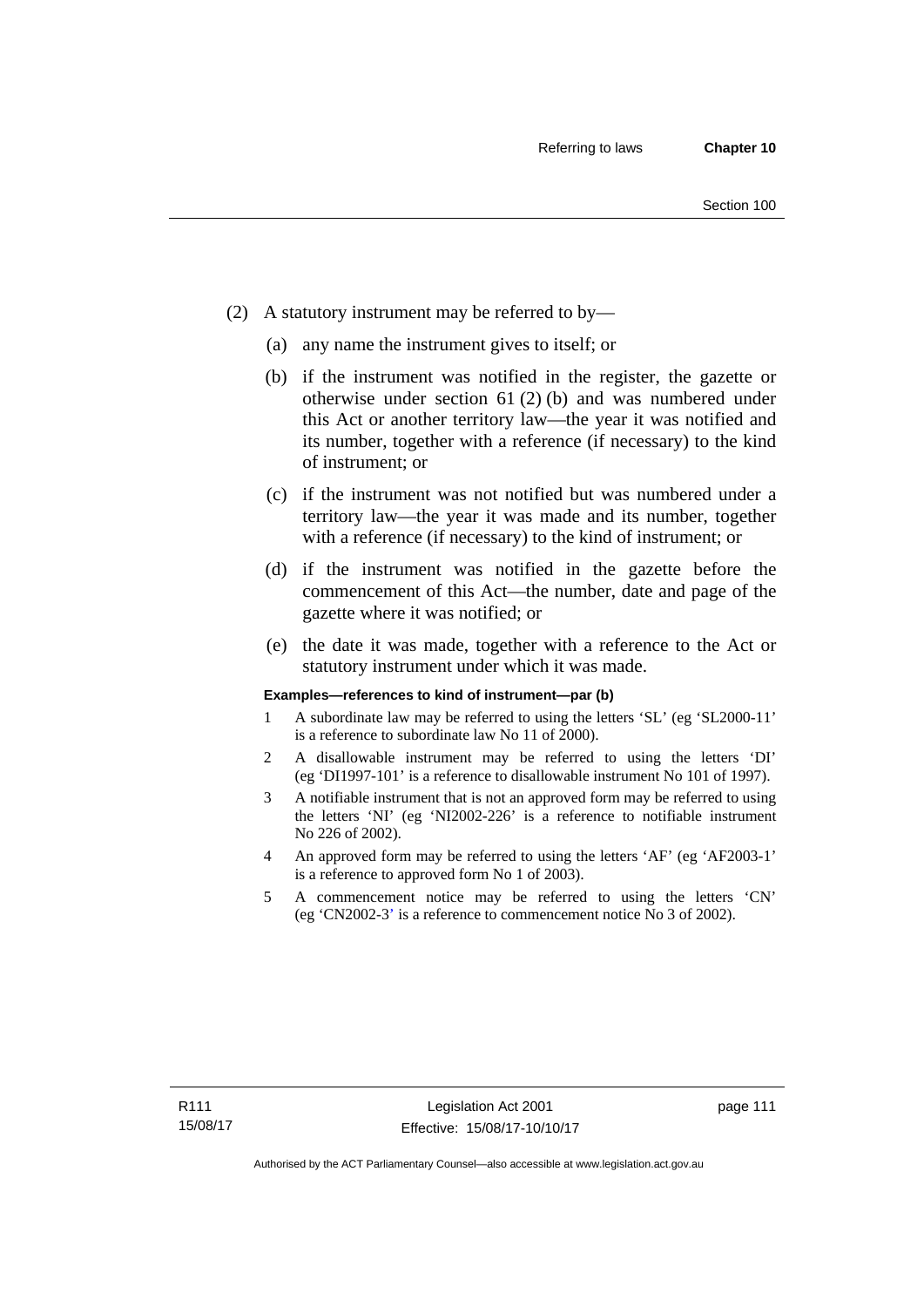### **101 Referring to particular laws of other jurisdictions etc**

- (1) In an ACT law, a law of another jurisdiction (the *relevant law*) may be referred to—
	- (a) by the name the relevant law gives to itself; or
	- (b) in any other way sufficient in a law of the other jurisdiction for referring to the relevant law; or
	- (c) in any way that, under current legislative drafting practice, would be sufficient for referring to the relevant law if it were an ACT law;

together with a reference to the jurisdiction (or an abbreviation of the jurisdiction).

- (2) In an ACT law, a provision of a law of another jurisdiction may be referred to—
	- (a) in a way sufficient in a law of the other jurisdiction for referring to the provision; or
	- (b) in any way that, under current legislative drafting practice, would be sufficient for referring to the provision if it were a provision of an ACT law.
- (3) Subsection (2) does not limit any other provision of this chapter.

### **102 References to laws include references to laws as in force from time to time**

- (1) In an ACT law, a reference to a law includes a reference to the following:
	- (a) the law as originally made, and as amended from time to time since it was originally made;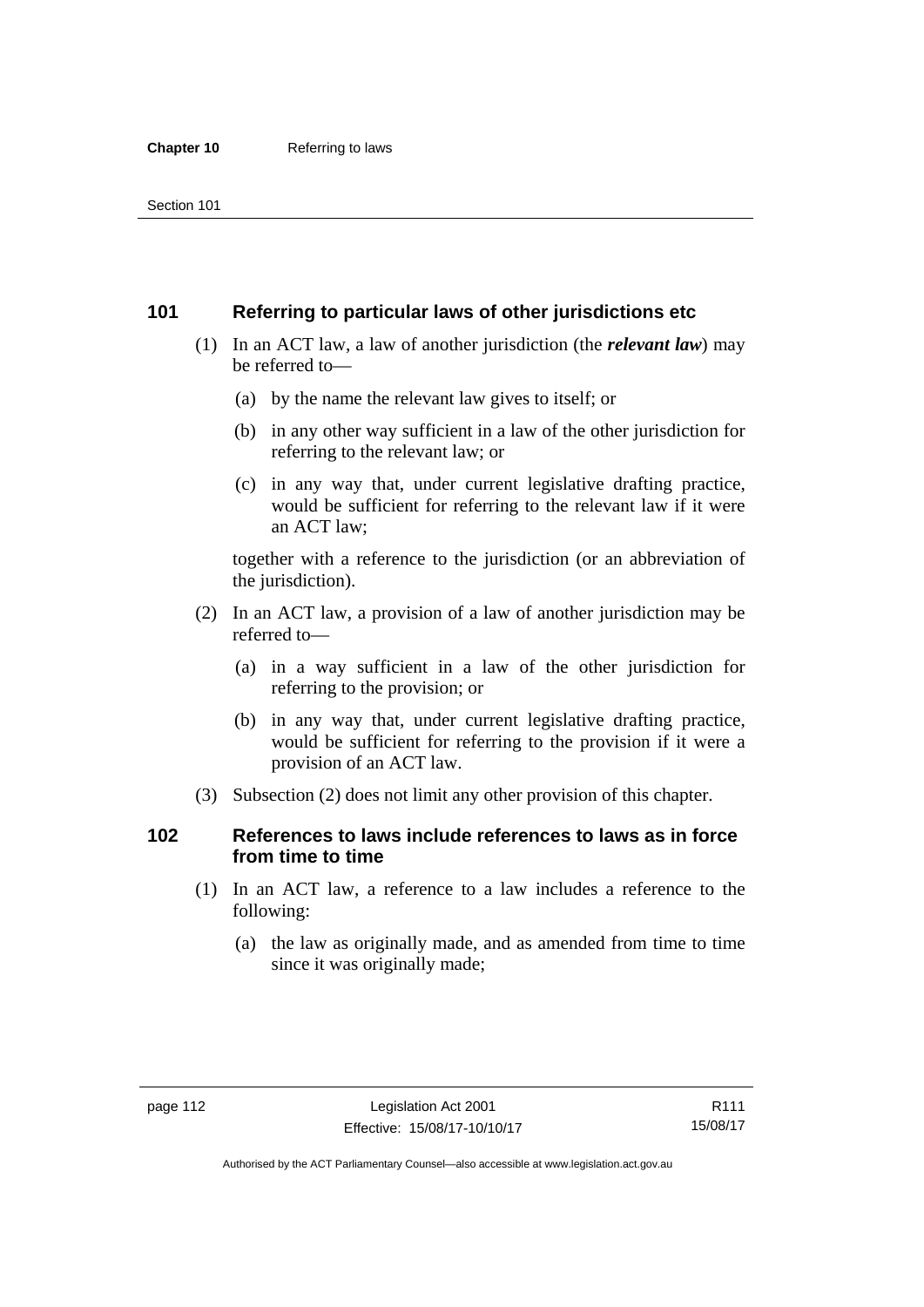- (b) if the law has been repealed and remade (with or without changes) since the reference was made—the law as remade (or last remade), and as amended from time to time since it was remade (or last remade);
- (c) if a relevant provision of the law has been omitted and remade (with or without changes) in another law since the reference was made—the law in which the provision was remade (or last remade), as in force when the provision was remade (or last remade), and as amended from time to time since the provision was remade (or last remade).
- (2) In an ACT law, a reference to a provision of a law includes a reference to the following:
	- (a) the provision as originally made, and as amended from time to time since it was originally made;
	- (b) if the provision has been omitted and remade (with or without changes and whether in the law or another law) since the reference was made—the provision as remade (or last remade), and as amended from time to time since it was remade (or last remade).
- (3) To remove any doubt, if the name of a law is amended, a reference in an ACT law to the law by its name before the amendment includes a reference to the law by its name as amended.
- (4) This section is subject to section 47 (Statutory instrument may make provision by applying law or instrument).
- (5) In this section:

*made* includes enacted.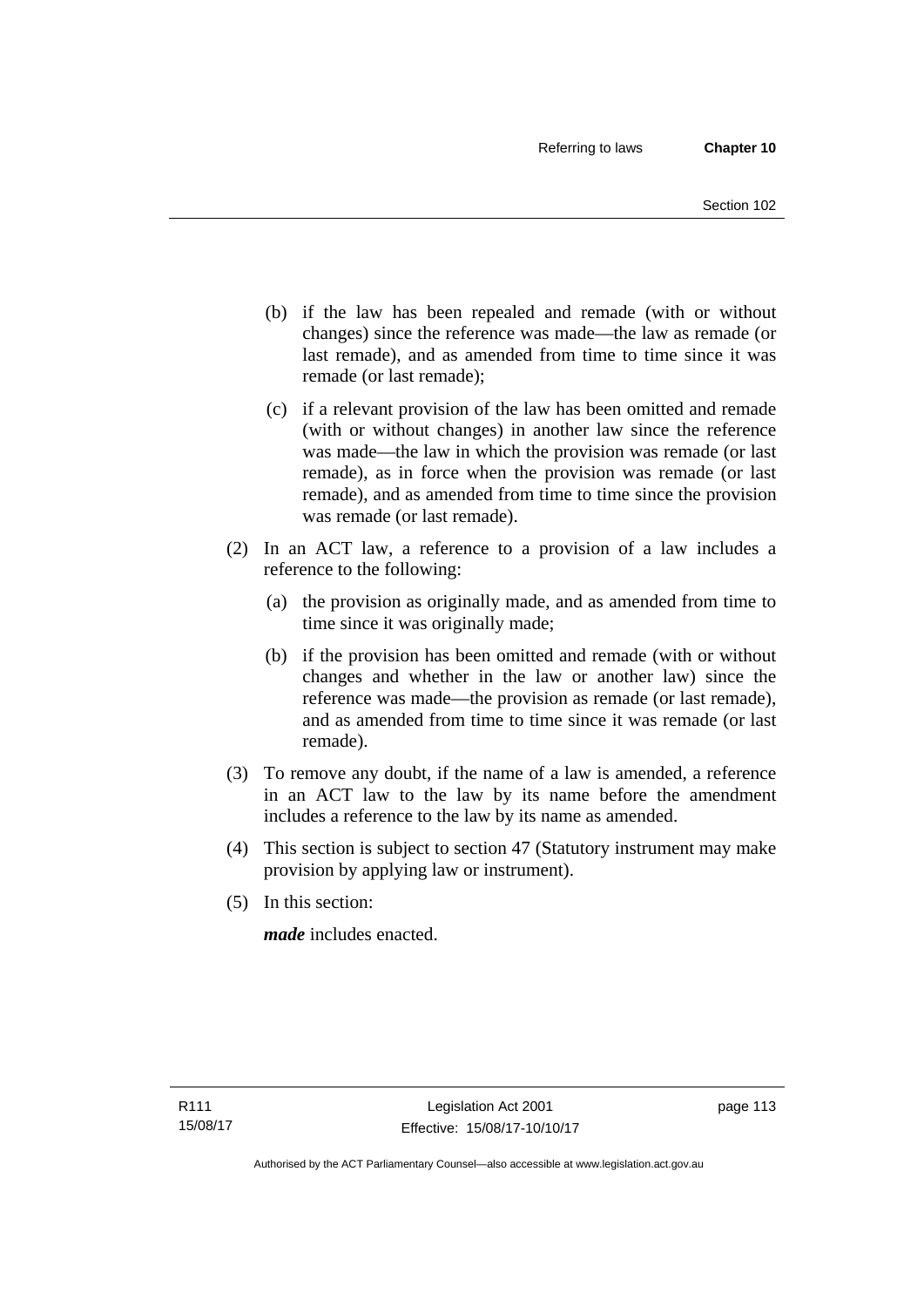### **103 References to repealed laws**

In an ACT law, a reference to a law as repealed is a reference to the law as in force immediately before it was repealed.

#### **Example**

A reference to the '*XYZ Act 2000* (repealed)' is a reference to the *XYZ Act 2000* immediately before it was repealed.

*Note* An example is part of the Act, is not exhaustive and may extend, but does not limit, the meaning of the provision in which it appears (see s 126 and s 132).

### **104 References to laws include references to instruments under laws**

- (1) In an ACT law, a reference (either generally or specifically) to a law includes a reference to the statutory instruments made or in force under the law.
- (2) In subsection (1), a reference to the statutory instruments made or in force under the law includes a reference to any law or instrument applied, adopted or incorporated (with or without change) under the law.
- (3) This chapter applies to an instrument applied, adopted or incorporated under a law as if—
	- (a) the instrument were a law; and
	- (b) any other necessary changes were made.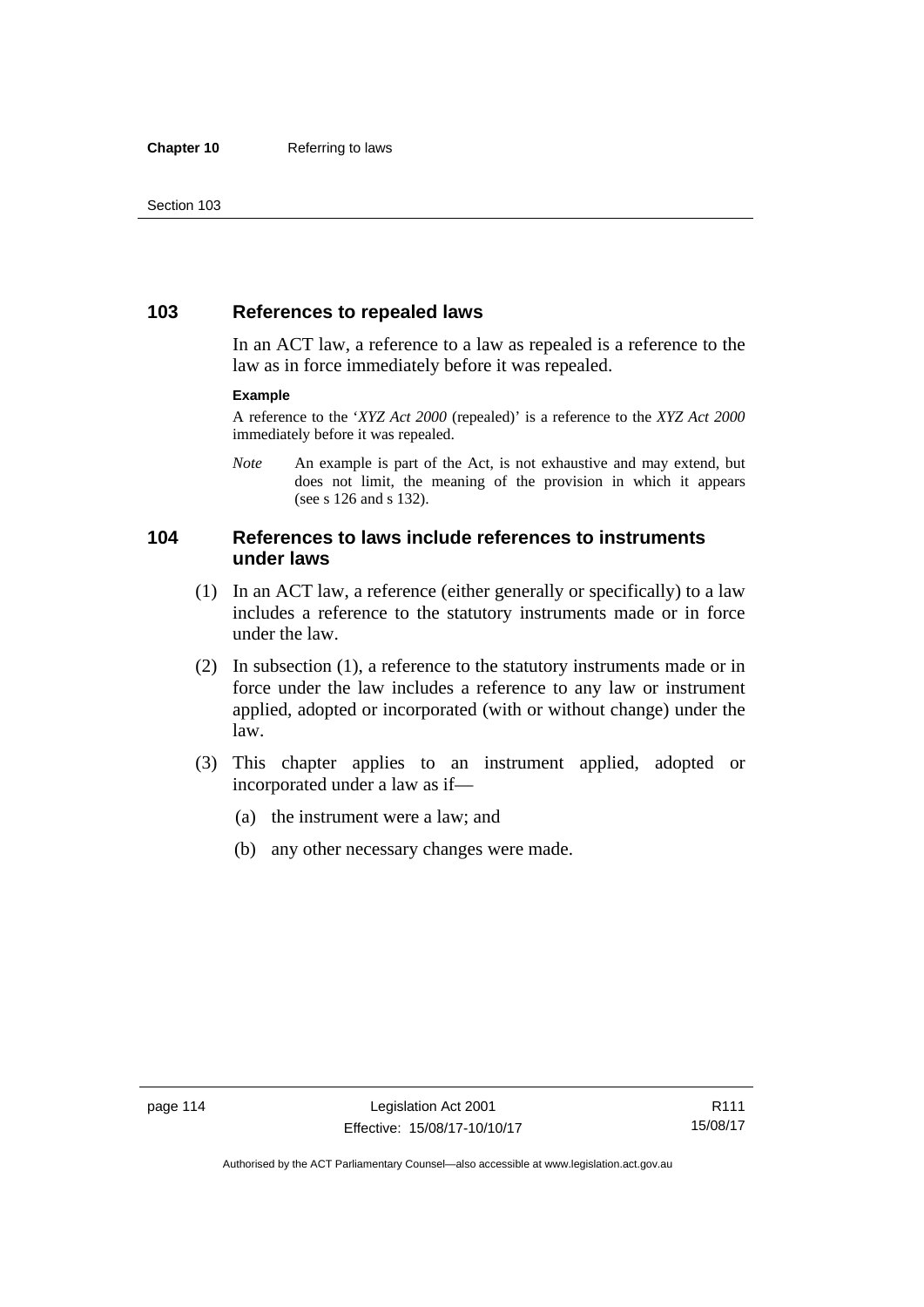### **105 Referring to provisions of laws**

In an ACT law, a provision of a law may be referred to by reference to the provision of the law in which it is contained.

#### **Example**

Paragraph (b) of subsection (2) of section 10 of an Act may be referred to by reference to the section, subsection and paragraph, that is, as section 10 (2) (b).

*Note* An example is part of the Act, is not exhaustive and may extend, but does not limit, the meaning of the provision in which it appears (see s 126 and s 132).

#### **106 References to provisions of laws are inclusive**

In an ACT law, a reference to any part of a law is a reference to the following:

- (a) the provision of the law that begins the part;
- (b) the provision of the law that ends the part;
- (c) any provision of the law between the beginning and end of the part.

#### **Examples**

- 1 A reference to 'sections 5 to 9' includes both section 5 and section 9.
- 2 A reference to 'sections 260 to 264' includes a provision such as a part heading between section 260 and section 261.
- 3 A reference to '*from* child *to* adult' includes both the word 'child' and the word 'adult'.
- *Note* An example is part of the Act, is not exhaustive and may extend, but does not limit, the meaning of the provision in which it appears (see s 126 and s 132).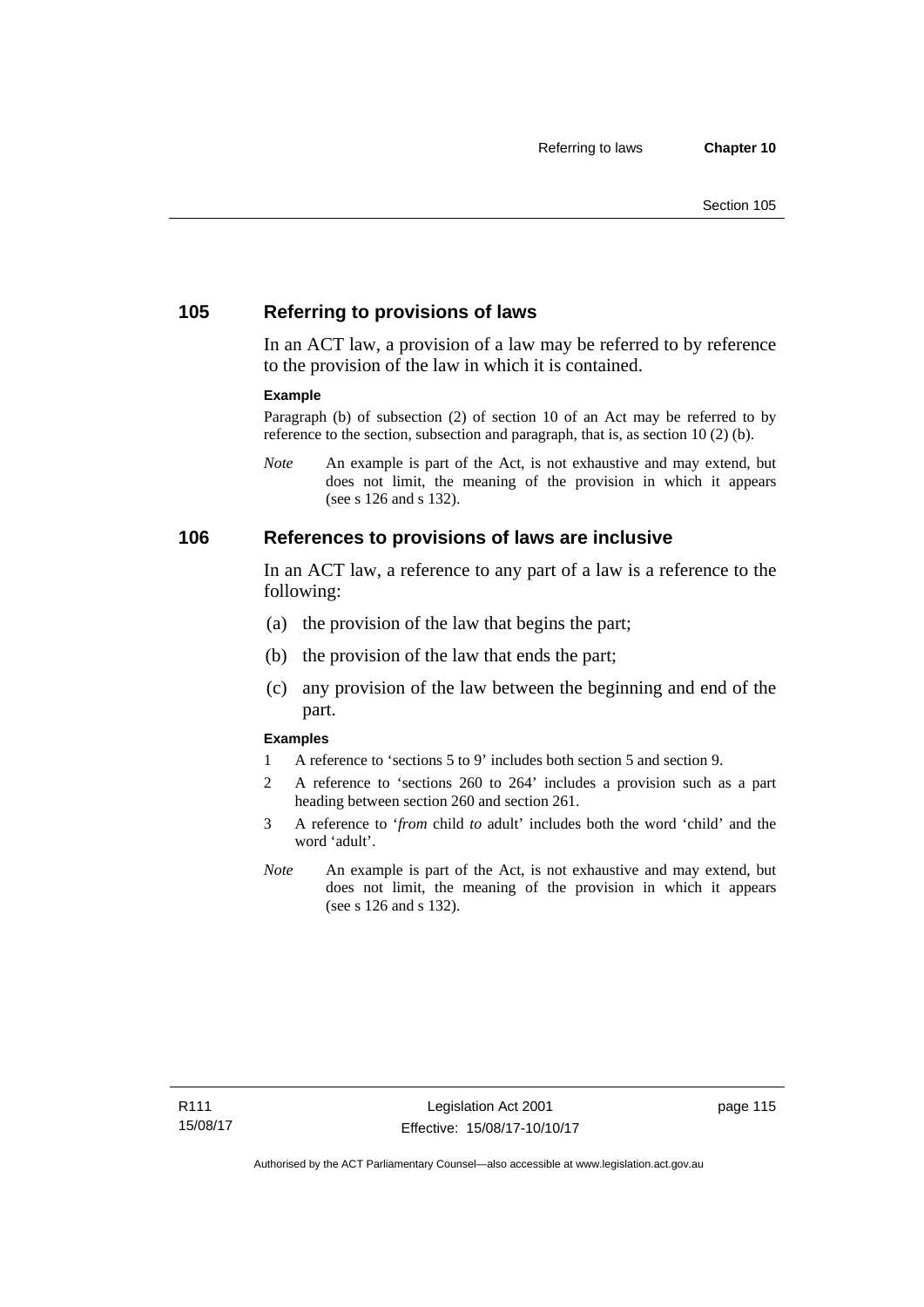#### **Chapter 10** Referring to laws

### **106A References to paragraphs etc of laws**

 (1) In an ACT law, a reference to a paragraph of a provision of a law includes any words in the provision before or after the paragraph that are necessary or desirable to make the reference meaningful.

#### **Example**

A subsection may be divided into paragraphs as follows:

- '(2) An application must be—
	- (a) in writing; and
	- (b) accompanied by a copy of the advertisement of the applicant's intention to apply.'

Paragraphs form part of the sentence in which they are contained. A reference to paragraph (a) in this example that did not include the preceding words 'An application must be' would be meaningless. Section 106A therefore allows the paragraph to be read with those words so that it makes sense.

- *Note 1* Although this section contains a reference to an ACT law and a reference to a law, s 98 makes it clear that the references can be to the same law.
- *Note 2* An example is part of the Act, is not exhaustive and may extend, but does not limit, the meaning of the provision in which it appears (see s 126 and s 132).
- (2) In this section:

*paragraph* includes a subparagraph and a sub-subparagraph.

R111 15/08/17

Authorised by the ACT Parliamentary Counsel—also accessible at www.legislation.act.gov.au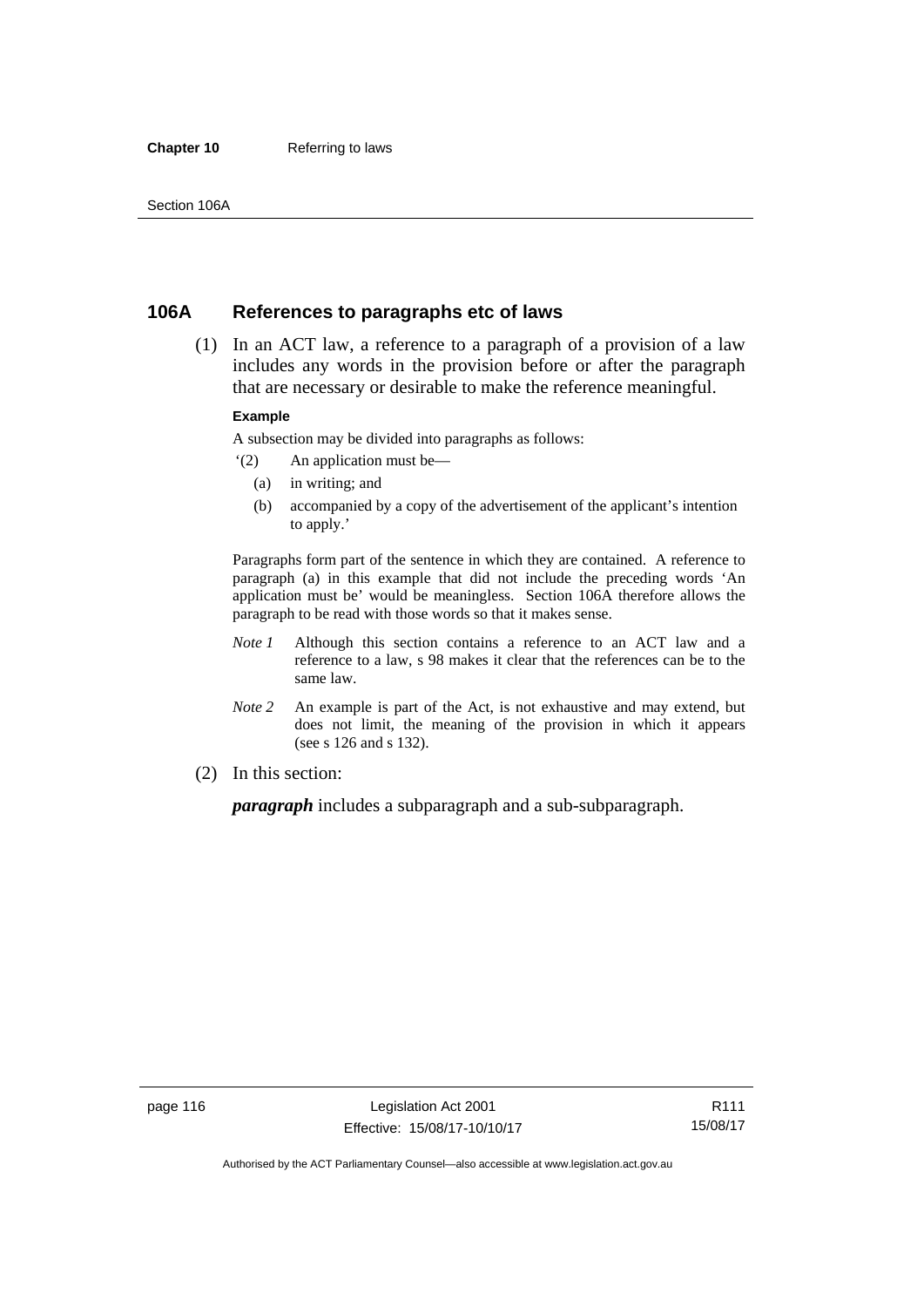# **Chapter 11 Republication of Acts and statutory instruments**

## **Part 11.1 General**

### **107 Definitions—ch 11**

In this chapter:

*law* means an Act or statutory instrument, whether or not it has been amended, and includes—

- (a) a collection of 2 or more Acts or statutory instruments; or
- (b) all or part of an agreement or other instrument that has the force of law or is in, or attached to, an Act or statutory instrument.
- *Note* A reference to an Act or statutory instrument includes a reference to a provision of the Act or instrument (see s 7 and s 13).

*republication* means a republication of a law.

### **108 Republication in register**

- (1) The parliamentary counsel may republish a law by entering the text of the law in the register.
- (2) This section does not limit the ways in which the parliamentary counsel may republish a law.

### **109 Republications may be published with other information**

The parliamentary counsel may publish information not required by this chapter with a written or electronic version of an authorised republication if the parliamentary counsel considers that the information is likely to be useful to users of the republication.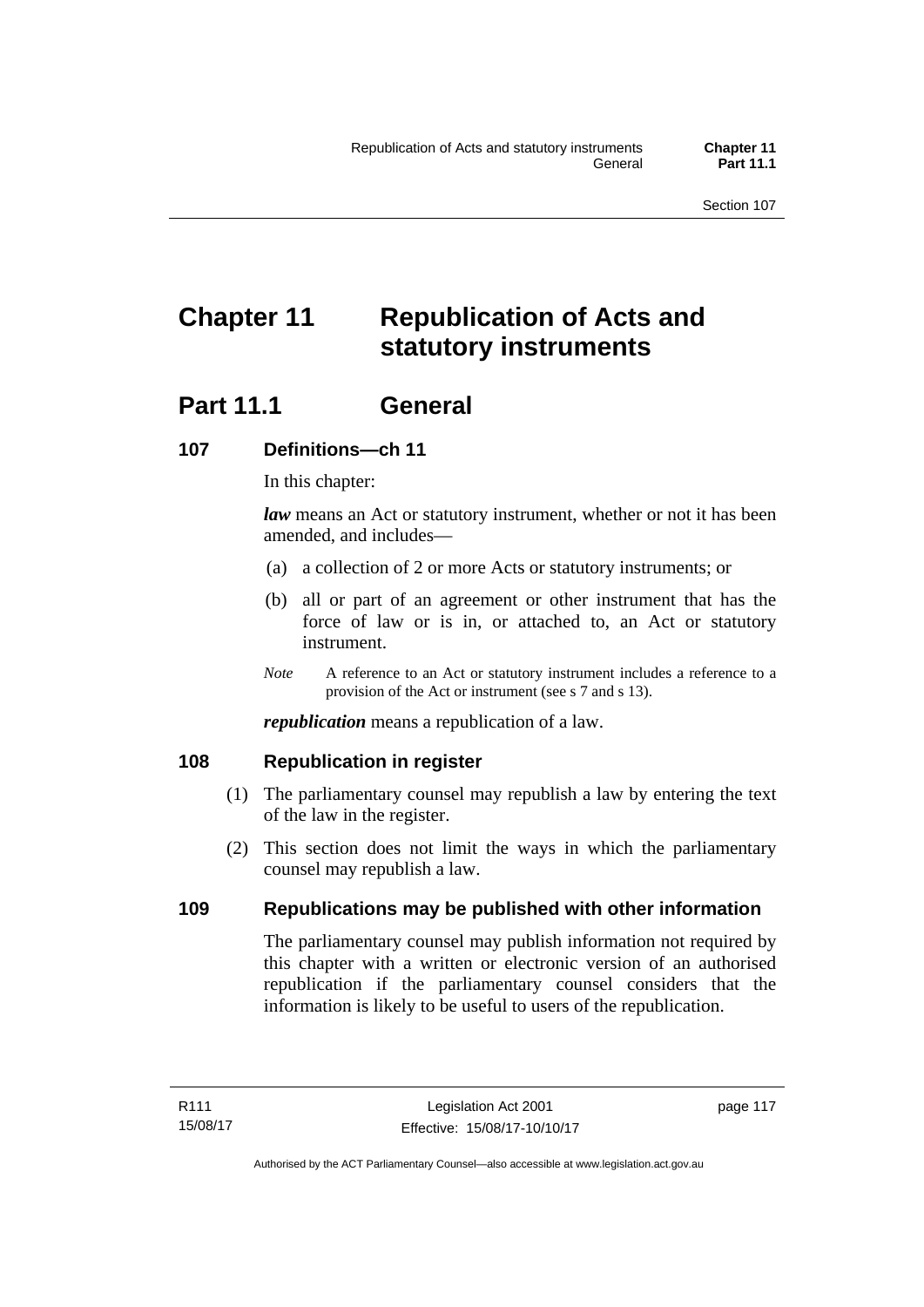## **110 Collections of laws**

- (1) If the parliamentary counsel authorises under this Act the republication of 2 or more laws in a collection, this chapter applies to each of the laws in the collection as if it were republished separately.
- (2) This section does not prevent the use of—
	- (a) a single contents for the collection; or
	- (b) information applying to 2 or more laws in the collection.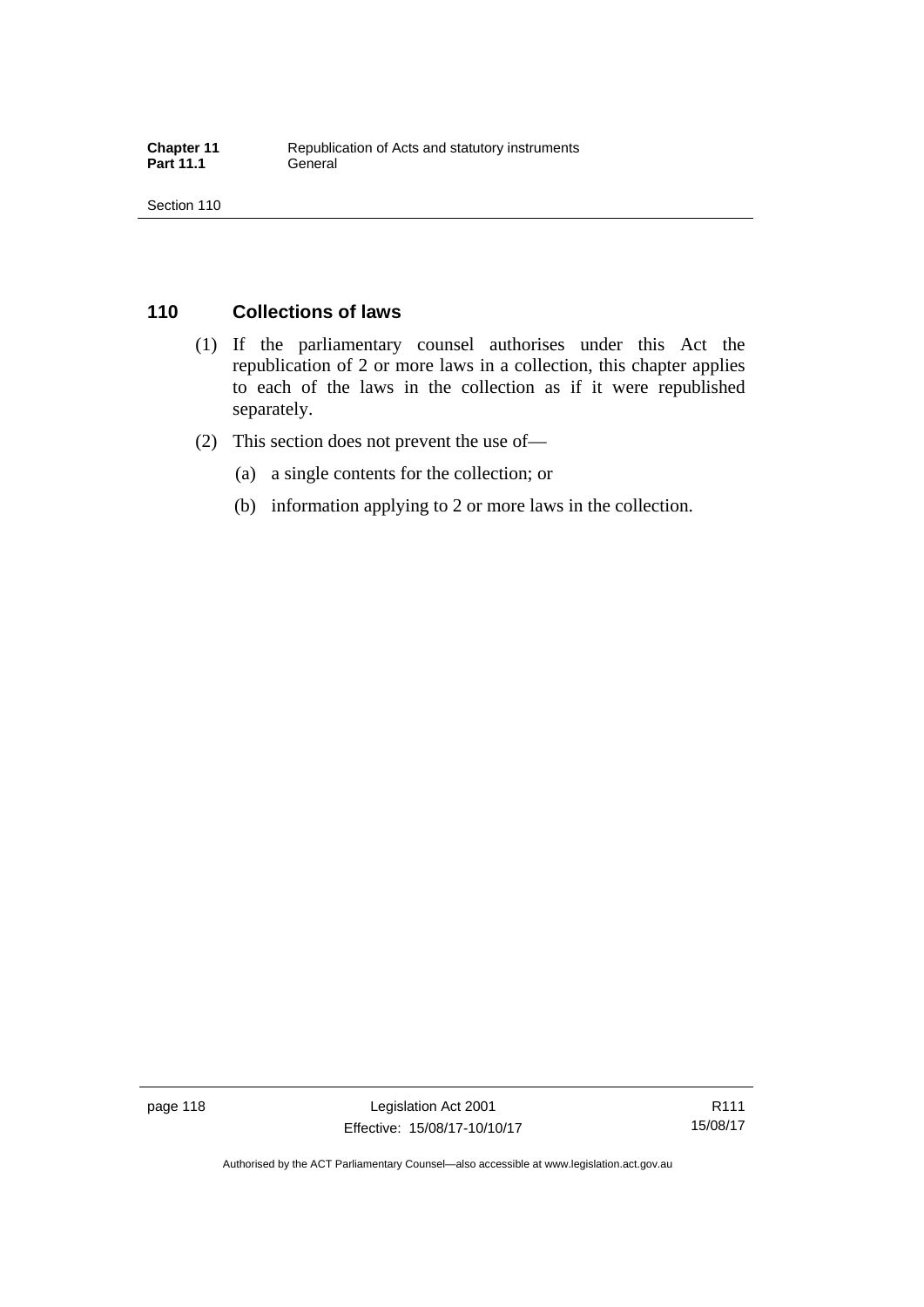## **Part 11.2 Substantive amendments made by laws**

### **111 Incorporation of amendments**

- (1) This section applies to a law if the law has been amended by another law by the omission, insertion, substitution, renumbering or relocation of provisions.
- (2) An authorised republication of the law must show the law as amended by all amendments that commenced on or before the day stated in the republication as the republication date.
- (3) This section does not prevent an authorised republication of the law showing the law as it would be amended by amendments that have not commenced on or before the republication date if the republication indicates, in a suitable place, that the amendments have not commenced.

### **112 Reference to amending laws**

An authorised republication of a law that shows the law as amended must include, in a suitable place, a reference to the law by which each amendment was made.

### **113 Provisions not republished or relocated**

- (1) This part does not require—
	- (a) every provision of a law to be shown in an authorised republication of the law; or
	- (b) each provision of a law to be shown in an authorised republication of the law in the place in the law where it was located when the provision was made.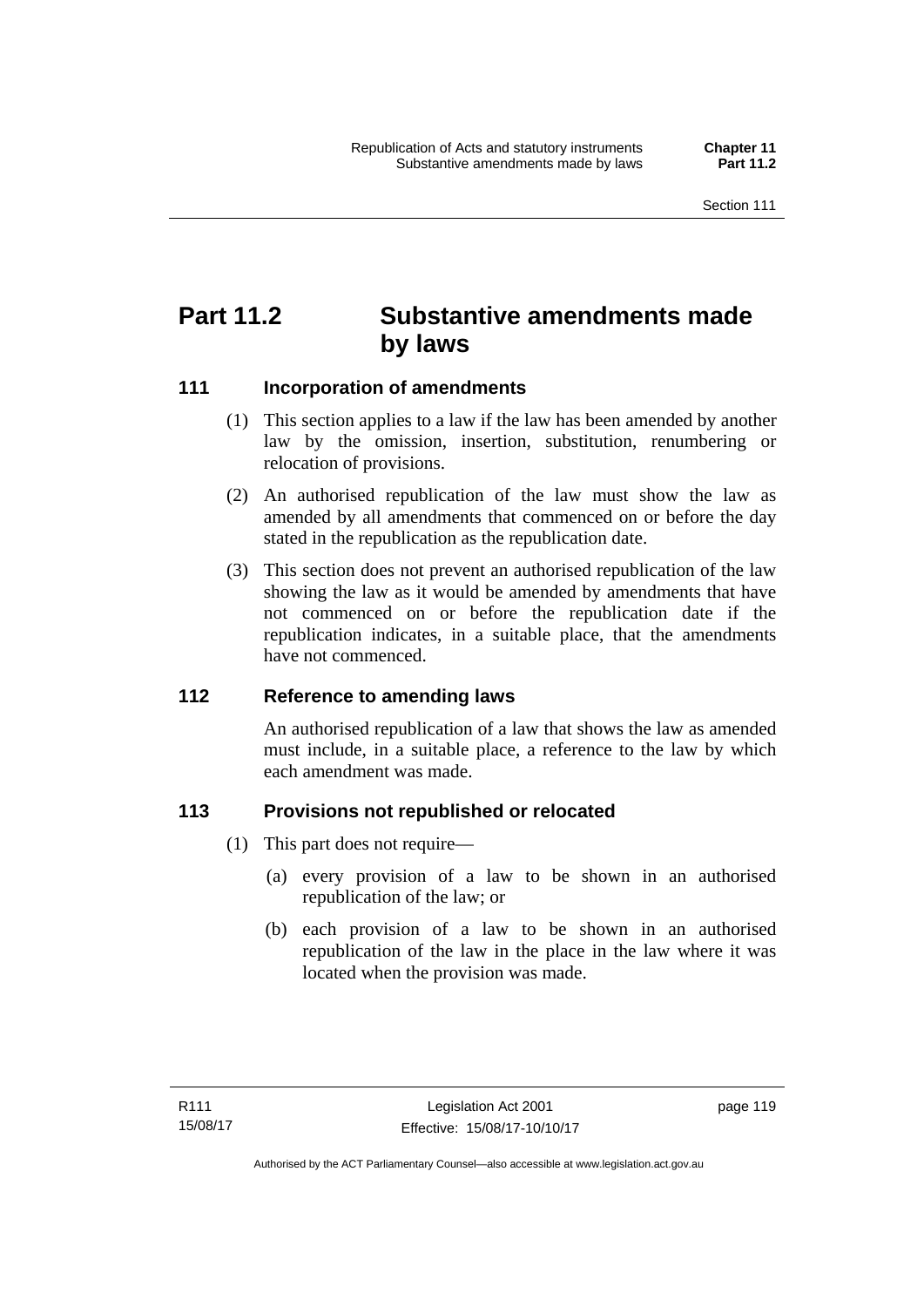- (2) If a provision of a law is not shown in an authorised republication, the republication must indicate that fact in a suitable place.
- (3) If a provision of a law is shown in an authorised republication in a different place in the law to the place where it was located when the provision was made, the republication must indicate that fact in a suitable place.

page 120 Legislation Act 2001 Effective: 15/08/17-10/10/17

R111 15/08/17

Authorised by the ACT Parliamentary Counsel—also accessible at www.legislation.act.gov.au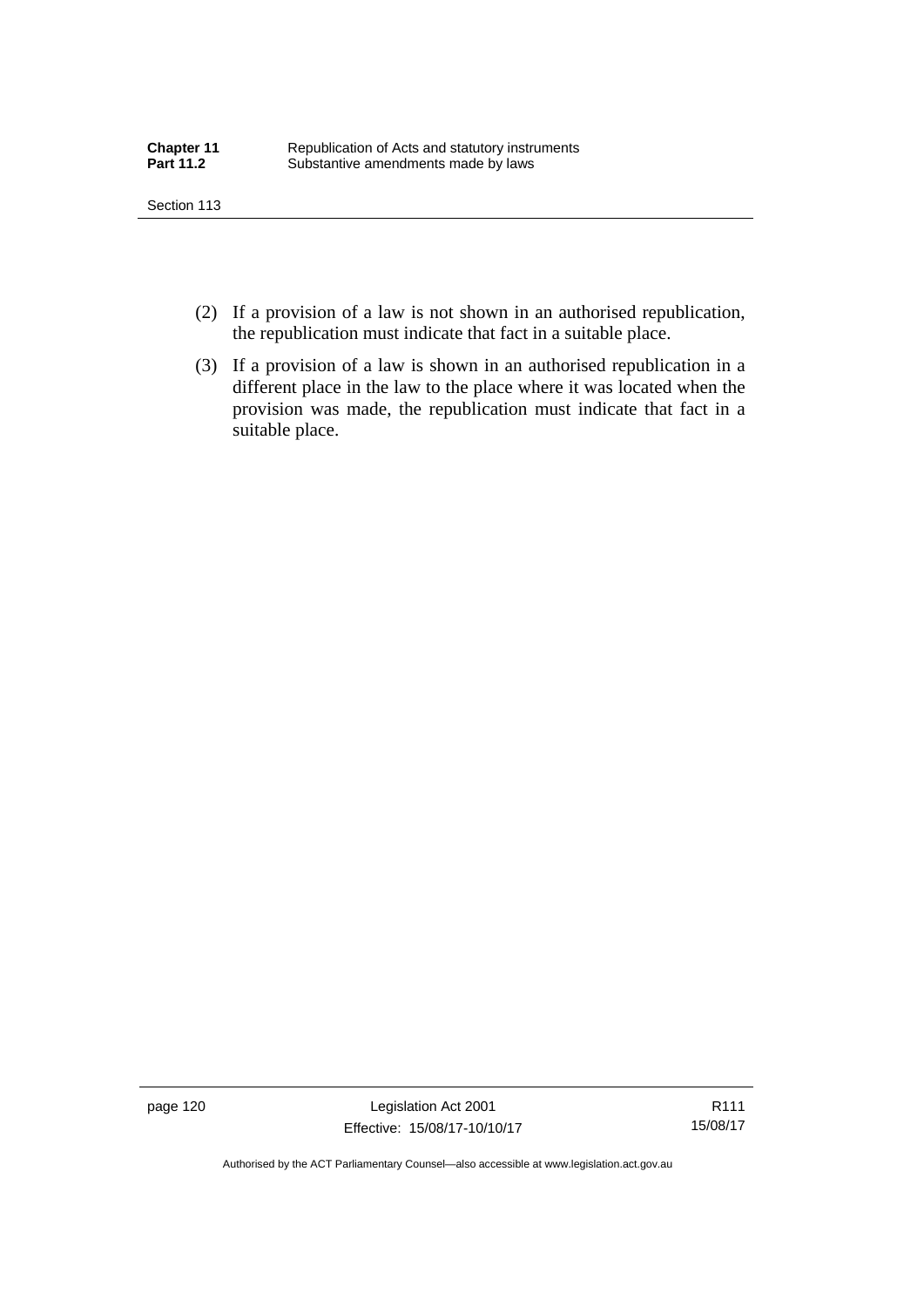## **Part 11.3 Editorial changes**

### **114 Authorisation for parliamentary counsel**

In preparing a law for republication, the parliamentary counsel is authorised—

- (a) to make editorial amendments and other textual amendments of a formal nature that the parliamentary counsel considers desirable to bring the law into line, or more closely into line, with current legislative drafting practice; and
- (b) to make other editorial changes by way of format, layout or printing style, or in any other presentational respect, that the parliamentary counsel considers desirable to bring the law into line, or more closely into line, with current legislative drafting practice.

### **115 Amendments not to change effect**

This part does not permit the making of an amendment of a law that would change the effect of the law.

### **116 Ambit of editorial amendments**

- (1) An *editorial amendment* of a law is an amendment that—
	- (a) corrects a typographical error; or
	- (b) corrects or updates a reference to a law, position, entity, place or thing; or
	- (c) goes only to a matter of spelling, punctuation, grammar or syntax or the use of conjunctives and disjunctives; or
	- (d) changes the name of the law or a provision of the law; or
	- (e) numbers or renumbers a provision of the law; or
	- (f) changes the order of definitions or other provisions of the law; or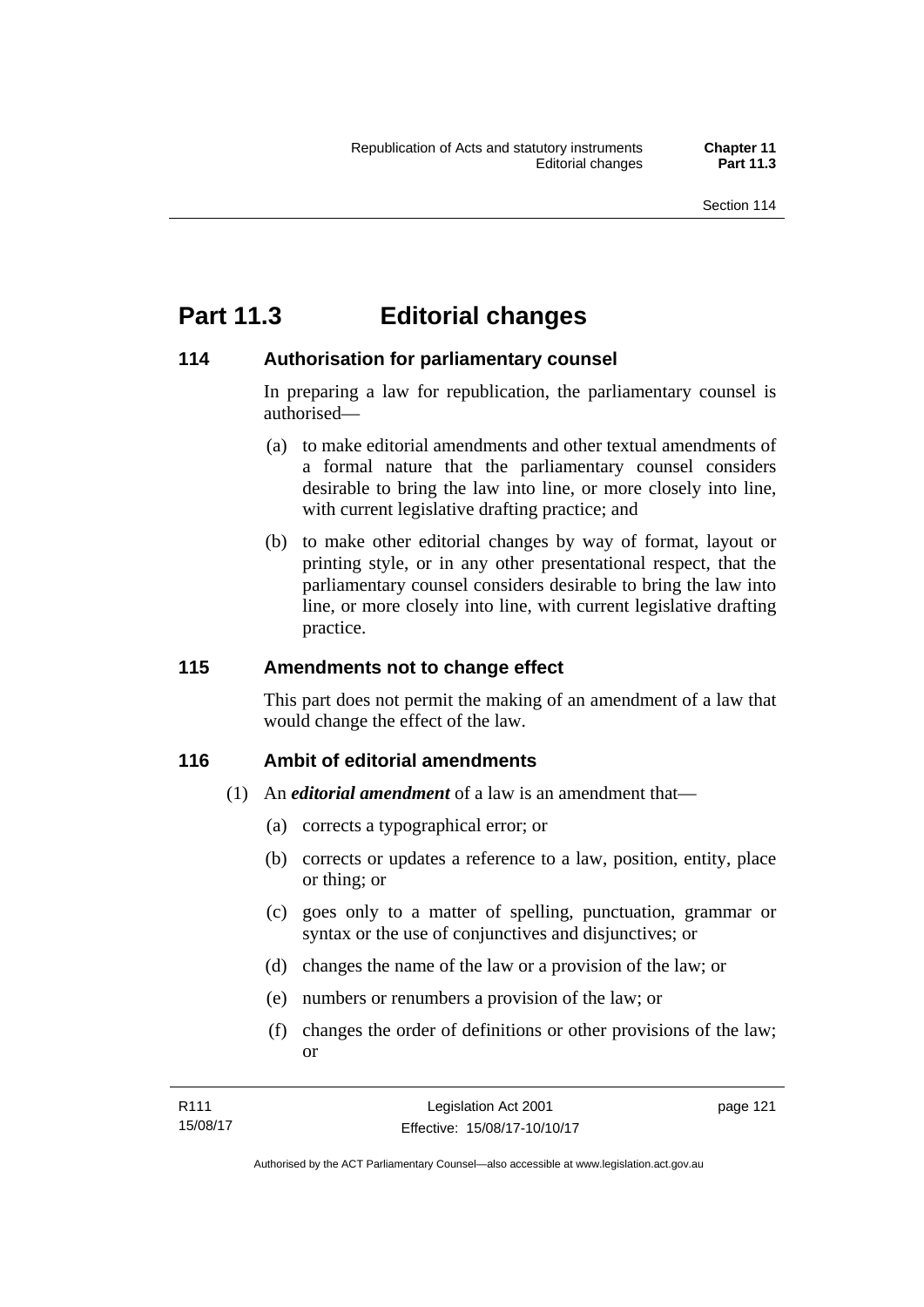- (g) replaces a reference to a provision of a law with a different form of reference to the provision; or
- (h) changes the way of referring to or expressing a number, year, date, time, amount of money, penalty, quantity, measurement, or other matter, idea or concept; or
- (i) replaces a word indicating gender or that could be taken to indicate gender in accordance with current legislative drafting practice; or
- (j) replaces a reference to the Queen, the King or the Crown with a reference to the Sovereign or the Territory; or
- (k) omits—
	- (i) the enacting words or the law-making words (including any signatures); or
	- (ii) a provision that consists only of a description of how the law is arranged into groups of provisions; or
	- (iii) a provision that has expired, the operation of which is exhausted or spent or that is otherwise obsolete or redundant; or
- (l) omits, inserts or changes a referential term; or
- (m) inserts, omits or changes a note; or
- (n) updates a reference to the heading to a provision; or
- (o) is consequential on any amendment made to the law by another law; or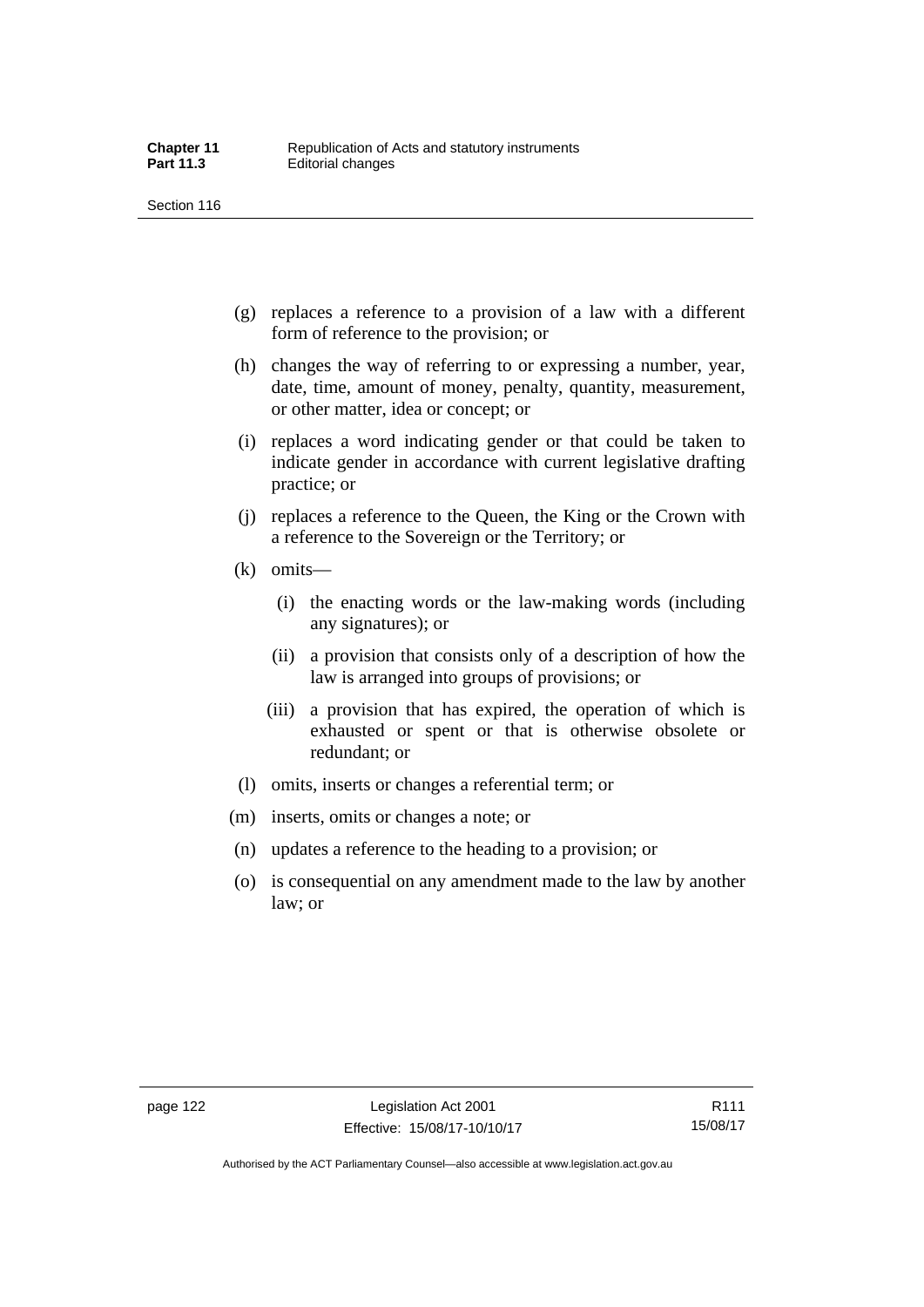(p) is consequential on any other editorial amendment (whether made to that law or another law).

#### **Examples—consequential amendments—par (o)**

- 1 If an amendment adds 1 or more subsections to a section that is not already divided into subsections, the subsection number (1) may be inserted.
- 2 If an amendment omits subsection (1) from a section with 2 subsections, the subsection number (2) may be omitted.
- 3 If an amendment omits subsection (2) from a series of 4 subsections (subsections  $(1)$  to  $(4)$ ), subsections  $(3)$  and  $(4)$  may be renumbered as subsections (2) and (3).
- 4 If an amendment adds a new subsection (3A) to a series of 5 subsections (subsections  $(1)$  to  $(5)$ ), the new subsection and subsections  $(4)$  and  $(5)$  may be renumbered as subsections (4), (5), and (6).
- 5 If an amendment omits paragraph (b) from a series of 4 paragraphs (paragraphs (a) to (d)), paragraphs (c) and (d) may be renumbered as paragraphs (b) and (c).
- 6 If an amendment adds a new paragraph (aa) to a series of 3 paragraphs (paragraphs (a) to (c)), the paragraphs may be renumbered as paragraphs (a), (b), (c) and (d).
- 7 If an amendment makes a change mentioned in any of examples 1 to 6, a cross-reference in any law to any of the provisions that have been renumbered may be correspondingly renumbered.
- 8 If an amendment adds a paragraph as the last paragraph in a series of paragraphs that end in a full stop, the full stop may be changed to a semicolon and, if the series of paragraphs is joined by a conjunction (eg 'and'), the conjunction may be added after the semicolon.
- 9 If an amendment omits a section example from a section that has 2 section examples, the number of the remaining example may be omitted.
- 10 If an amendment adds a subsection note to a subsection that already has a subsection note, the notes may be numbered.
- *Note* An example is part of the Act, is not exhaustive and may extend, but does not limit, the meaning of the provision in which it appears (see s 126 and s 132).
- (2) In this section:

*law* includes a law of another jurisdiction.

*law of another jurisdiction*—see section 97 (1).

page 123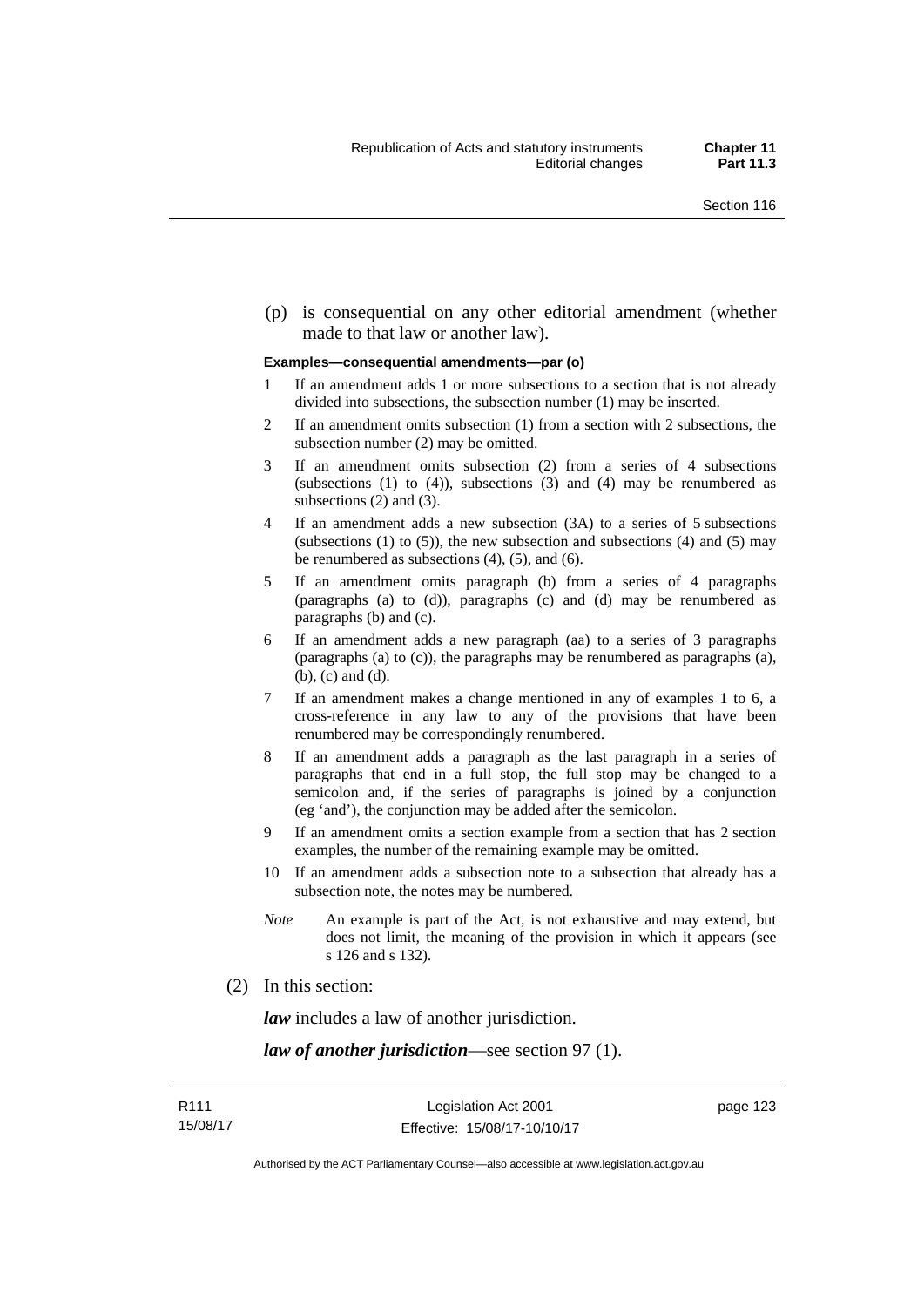*referential term* means a term that identifies a provision as a provision, or part of a provision, of the Act, statutory instrument or provision in which it appears.

#### **Examples**

- 1 of this Act
- 2 of this section
- 3 hereof
- 4 said
- *Note* An example is part of the Act, is not exhaustive and may extend, but does not limit, the meaning of the provision in which it appears (see s 126 and s 132).

### **117 Legal effect of editorial changes**

- (1) A law that is amended or otherwise changed under this part in preparing an authorised republication of the law has effect for all purposes, on and after the republication date, as if the changes had been made by an Act that commenced on the republication date.
- (2) Without limiting subsection (1), section 83 (Consequences of amendment of statutory instrument by Act) applies to an amendment made under this part as if the amendment had been made by an Act.
- (3) This section is subject to section 115 (Amendments not to change effect).

### **118 Reference to editorial amendments**

If a law is amended under this part in preparing an authorised republication of the law, the republication must indicate that fact in a suitable place.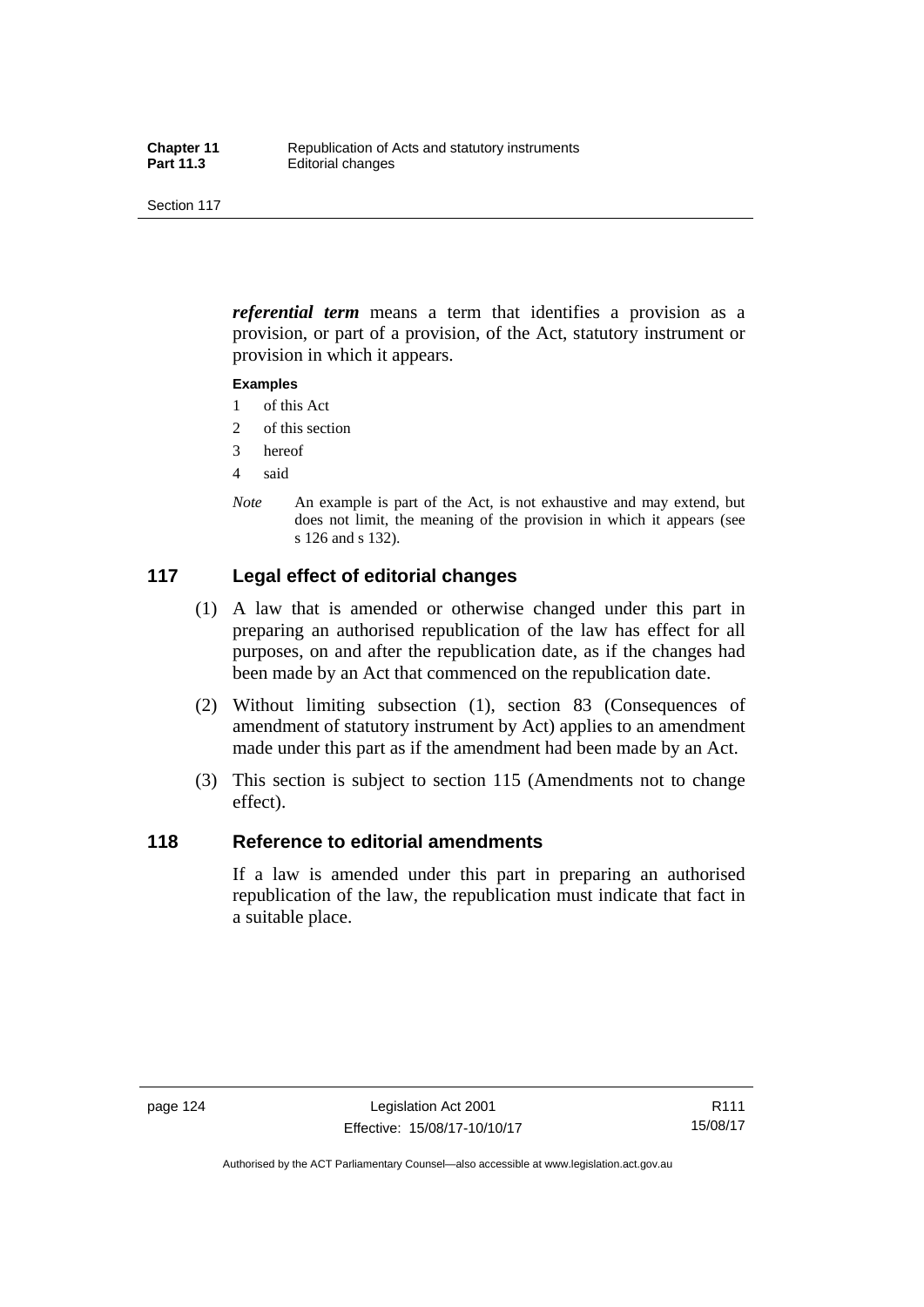## **Chapter 12 Scope of Acts and statutory instruments**

### **120 Act to be interpreted not to exceed legislative powers of Assembly**

- (1) An Act is to be interpreted as operating to the full extent of, but not to exceed, the legislative power of the Legislative Assembly.
- (2) Without limiting subsection (1), if a provision of an Act would, apart from this section, be interpreted as exceeding the legislative power of the Legislative Assembly—
	- (a) the provision is valid to the extent to which it does not exceed power; and
	- (b) the remainder of the Act is not affected.
- (3) Without limiting subsection (1), if the application of a provision of an Act to a matter would, apart from this section, be interpreted as exceeding power, the provision's application to other matters is not affected.
- (4) This section is in addition to any provision of the Act itself.

*Note* For the equivalent provision for statutory instruments, see s 43.

- (5) This section is a determinative provision.
	- *Note* See s 5 for the meaning of determinative provisions, and s 6 for their displacement.

### **121 Binding effect of Acts**

- (1) An Act binds everyone, including people who are not Australian citizens and all governments.
	- *Note* See the [Self-Government Act](http://www.comlaw.gov.au/Series/C2004A03699), s 27 which provides that, except as provided by the regulations under that Act, an ACT enactment does not bind the Crown in right of the Commonwealth. See also s 120.

page 125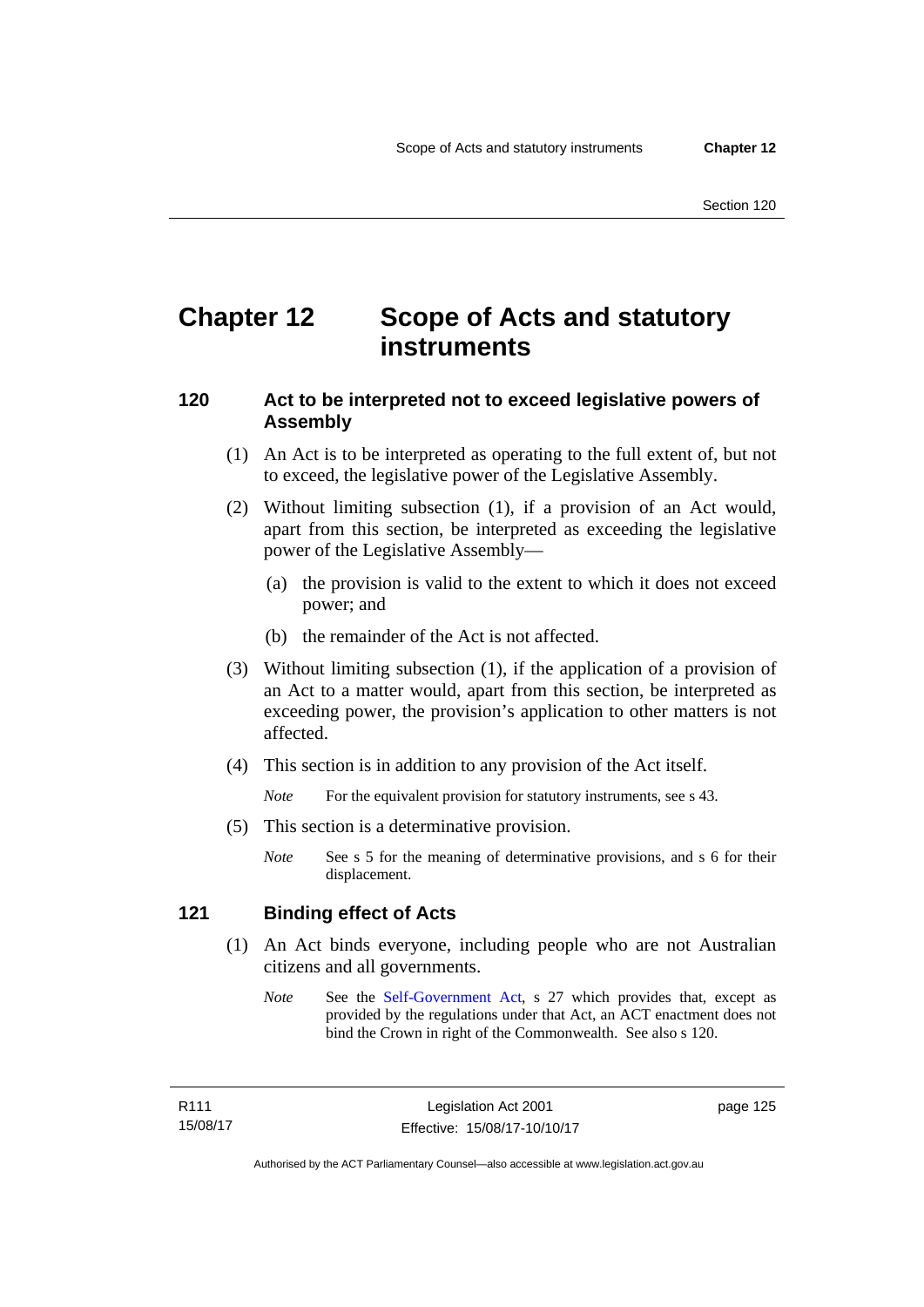- (2) However, an Act does not bind the Territory to the extent that it requires or otherwise provides for the payment of money that, on payment, would form part of the public money of the Territory.
- (3) Also, subsection (1) does not make a government liable to be prosecuted for an offence.
- (4) To the extent that an Act does not bind a government, the same degree of immunity extends to a government entity in relation to an authorised act or omission of the entity.
- (5) This section is a determinative provision.

*Note* See s 5 for the meaning of determinative provisions, and s 6 for their displacement.

(6) In this section:

*authorised*—an act or omission of a government entity is *authorised* if—

- (a) for an instrumentality—the act or omission relates to a matter within the scope of the instrumentality's functions; and
- (b) for an officer or employee of the government—the act or omission relates to a matter within the scope of the duties of the officer or employee; and
- (c) for a contractor who exercises a function on behalf of the government—the act or omission relates to a matter within the scope of the contract; and
- (d) for anyone else who exercises a function on behalf of the government—the act or omission relates to a matter within the scope of the person's engagement.

*government* includes the Territory, the Commonwealth, a State, another Territory or New Zealand.

*government entity* includes—

(a) an instrumentality, officer or employee of the government; and

Authorised by the ACT Parliamentary Counsel—also accessible at www.legislation.act.gov.au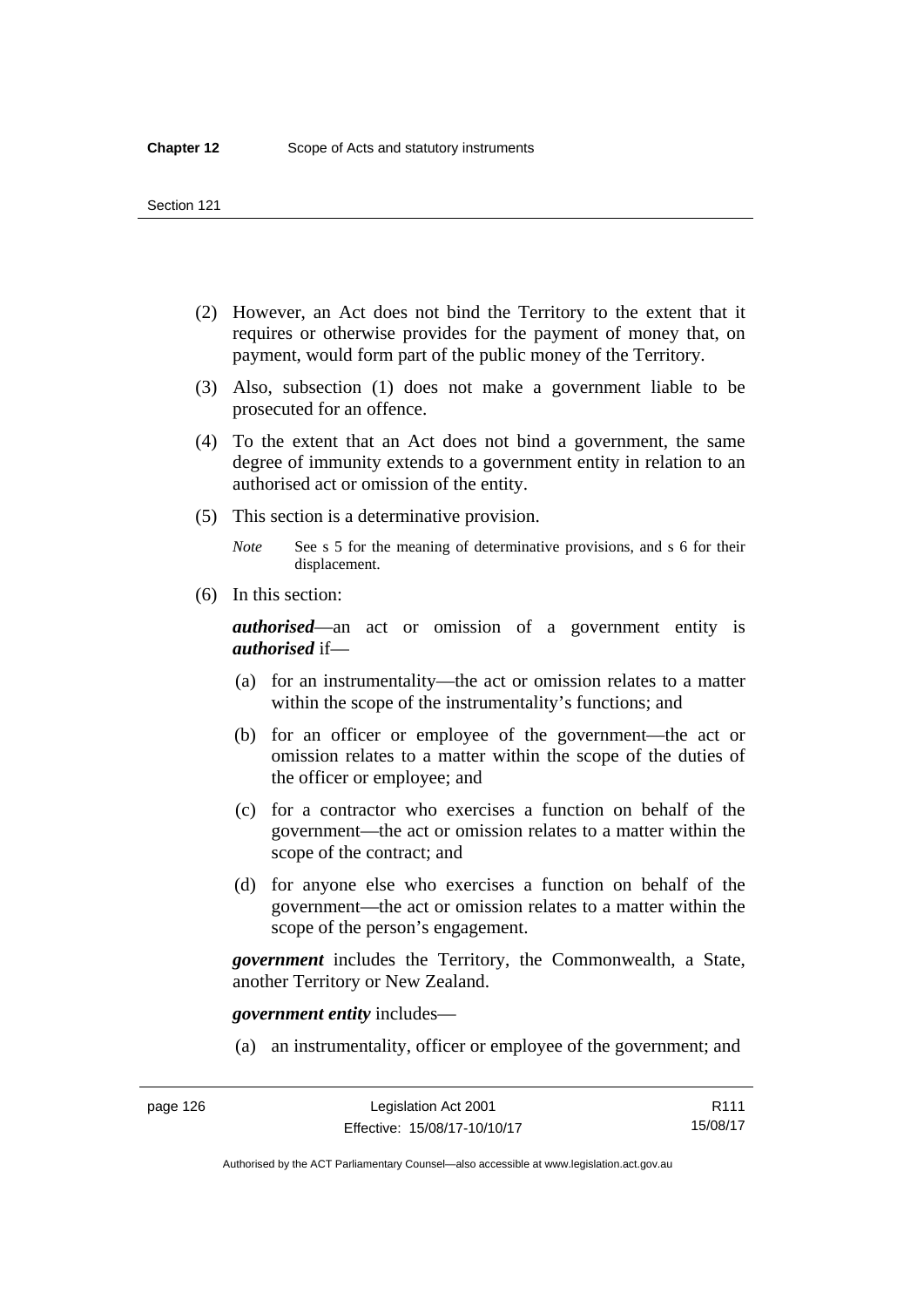- Section 122
- (b) a contractor or anyone else who exercises a function on behalf of the government.

### **122 Application to Territory**

- (1) In an Act or statutory instrument—
	- (a) a reference to an entity or position by name or description is a reference to the entity or position of that name or description in or for the Territory; and
	- (b) a reference to a place, jurisdiction or anything else by name or description is a reference to the place, jurisdiction or thing of that name or description in or for the Territory.
- (2) If the name of an entity or position established under an Act or statutory instrument includes the words 'of the Australian Capital Territory', 'for the Australian Capital Territory', '(ACT)', or words having a similar effect, a reference in an Act or statutory instrument to the entity or position need not include the words.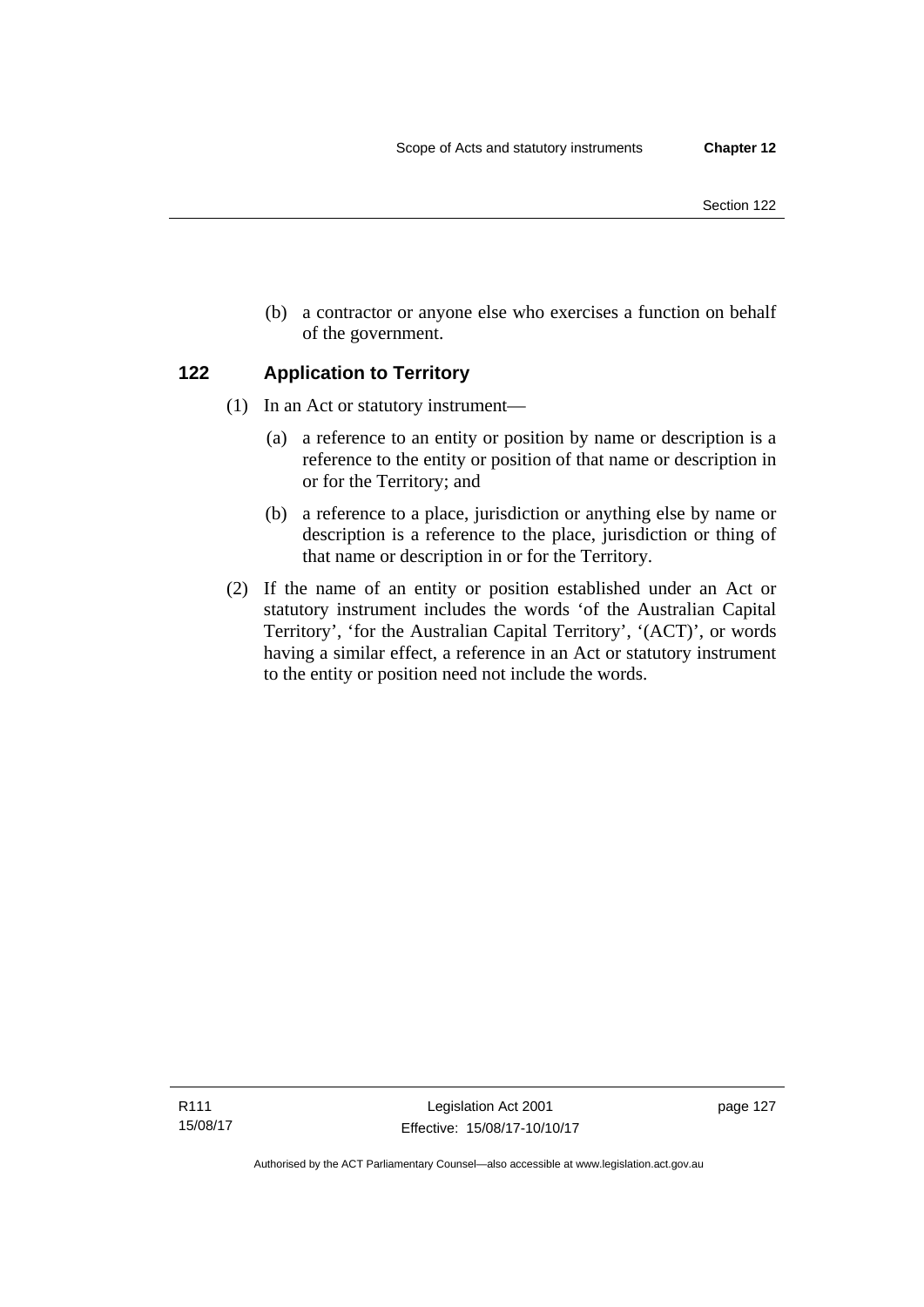## **Chapter 13 Structure of Acts and statutory instruments**

## **Part 13.1 General**

#### **125 Meaning of** *law***—ch 13**

In this chapter:

*law* means an Act, subordinate law or disallowable instrument.

*Note* A reference to an Act, subordinate law or disallowable instrument includes a reference to a provision of the Act, law or instrument (see s 7, s 8 and s 9).

#### **126 Material that is part of Act or statutory instrument**

- (1) A heading to a chapter, part, division, subdivision, schedule, or another provision (other than a section or subsection), of or to an Act or statutory instrument is part of the Act or instrument.
- (2) A heading to a section or subsection of an Act or statutory instrument is part of the Act or instrument if—
	- (a) the Act was enacted, or the instrument was made, after 1 January 2000; or
	- (b) the heading was amended or inserted into the Act or instrument after 1 January 2000.
- (3) A preamble or other recital to an Act or statutory instrument is part of the Act or instrument.
- (4) An example or diagram in an Act or statutory instrument is part of the Act or instrument.
- (5) A schedule, dictionary or appendix to an Act or statutory instrument is part of the Act or instrument.

Authorised by the ACT Parliamentary Counsel—also accessible at www.legislation.act.gov.au

R111 15/08/17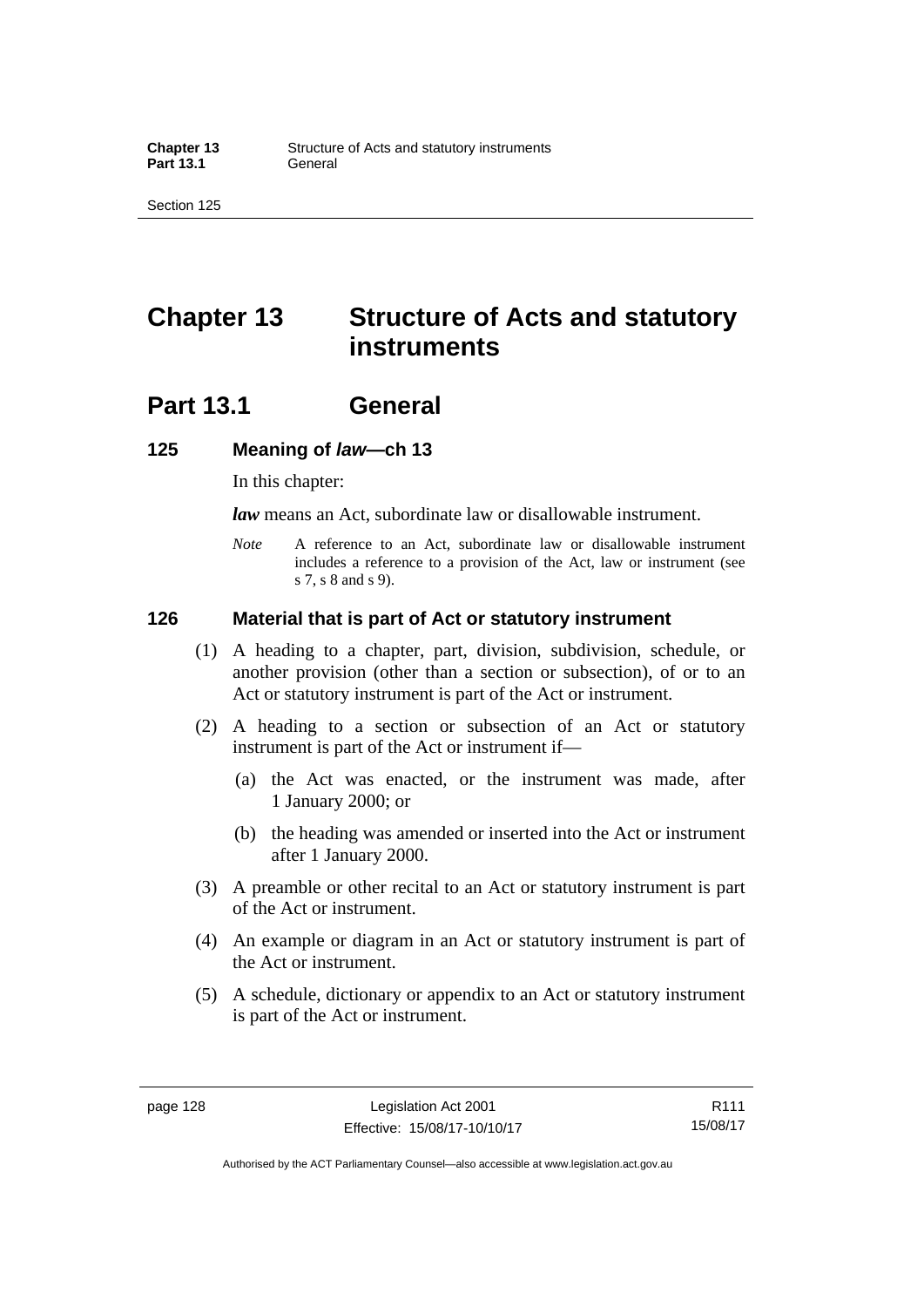- (6) Punctuation in an Act or statutory instrument is part of the Act or instrument.
- (7) A provision number in an Act or statutory instrument is part of the Act or instrument.
- (8) In applying this section to an Act or statutory instrument that is divided otherwise than into sections, a reference to a section or subsection is a reference to a corresponding provision of the Act or instrument.
	- *Note* A reference to an Act or statutory instrument includes a reference to a provision of the Act or instrument (see s 7 and s 13).
- (9) This section is a determinative provision.
	- *Note* See s 5 for the meaning of determinative provisions, and s 6 for their displacement.

### **127 Material that is not part of Act or statutory instrument**

- (1) A footnote, endnote, or other note, in or to an Act or statutory instrument is not part of the Act or instrument.
- (2) A table of contents (however described), or reader's guide or index, in or to an Act or statutory instrument is not part of the Act or instrument.
- (3) A heading to a section or subsection of an Act or statutory instrument is not part of the Act or instrument if section 126 (2) does not apply to the heading.
- (4) This section does not prevent the amendment of a note, table, guide, index or heading mentioned in subsection (1), (2) or (3).
- (5) However, such a note, table, guide or index does not become part of the Act or statutory instrument because it is amended or inserted by an Act or instrument.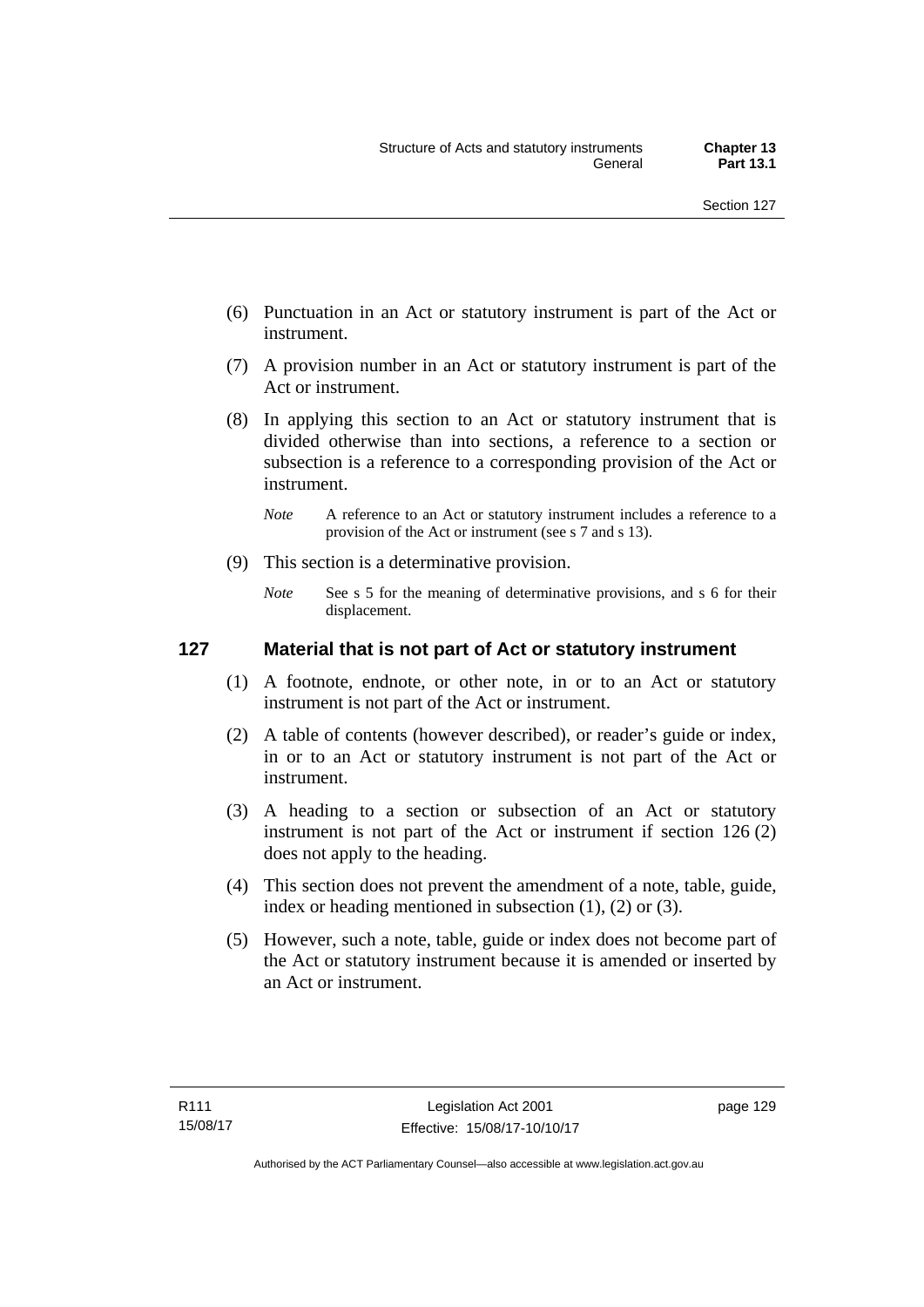| <b>Chapter 13</b> | Structure of Acts and statutory instruments |
|-------------------|---------------------------------------------|
| <b>Part 13.1</b>  | General                                     |

- (6) In applying this section to an Act or statutory instrument that is divided otherwise than into sections, a reference to a section or subsection is a reference to a corresponding provision of the Act or instrument.
	- *Note* A reference to an Act or statutory instrument includes a reference to a provision of the Act or instrument (see s 7 and s 13).
- (7) This section is a determinative provision.
	- *Note* See s 5 for the meaning of determinative provisions, and s 6 for their displacement.

page 130 Legislation Act 2001 Effective: 15/08/17-10/10/17

R111 15/08/17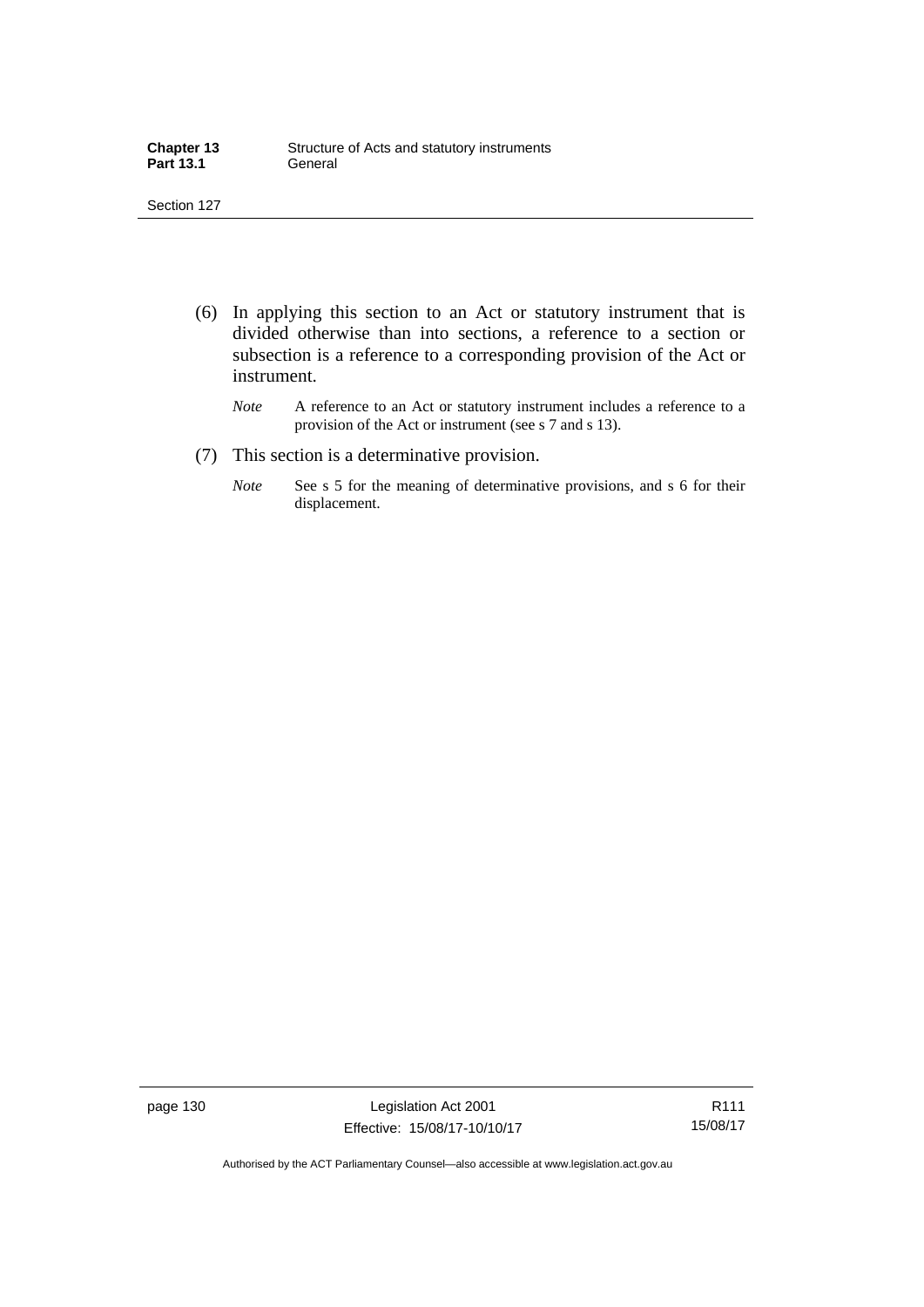page 131

# **Part 13.2 Particular kinds of provisions**

### **130 What is a** *definition***?**

A *definition* is a provision (however expressed) of an Act or statutory instrument that—

- (a) gives a meaning to a term; or
- (b) limits or extends the meaning of a term.

#### **Examples—definitions**

- 1 *X* means Y.
- 2 *X* includes Y.
- 3 *X* means Y, and includes Z.
- 4 A reference to *X* is a reference to Y.
- 5 *X*—see section Y.
- 6 *X*—see the *XYZ Act 1999*, section Y.
- 7 In a proceeding against a person (the *retailer*), it is a defence if the retailer establishes that the goods were bought honestly.
- 8 *excluded*—a claim is *excluded* if the claim is not brought within 1 year after the day the claimant becomes aware of the failure to account to which the claim relates.
- 9 A term used in the *XYZ Act 2003* has the same meaning in this Act.
- 10 A term defined in the *XYZ Act 2003* has the same meaning in this Act.
- *Note 1* Examples 5 and 6 illustrate signpost definitions, that is, definitions that do not themselves directly define a term but point the reader to the place where the term is defined (see s 131).
- *Note 2* Example 7 illustrates a tagged-term definition (*retailer*) that takes its meaning from the context of the provision where the defined term is found.
- *Note 3* Example 8 illustrates a definition that does not begin with the defined term.
- *Note 4* For other provisions about definitions, see pt 15.2.
- *Note 5* An example is part of the Act, is not exhaustive and may extend, but does not limit, the meaning of the provision in which it appears (see s 126 and s 132).

| R <sub>111</sub> | Legislation Act 2001         |  |
|------------------|------------------------------|--|
| 15/08/17         | Effective: 15/08/17-10/10/17 |  |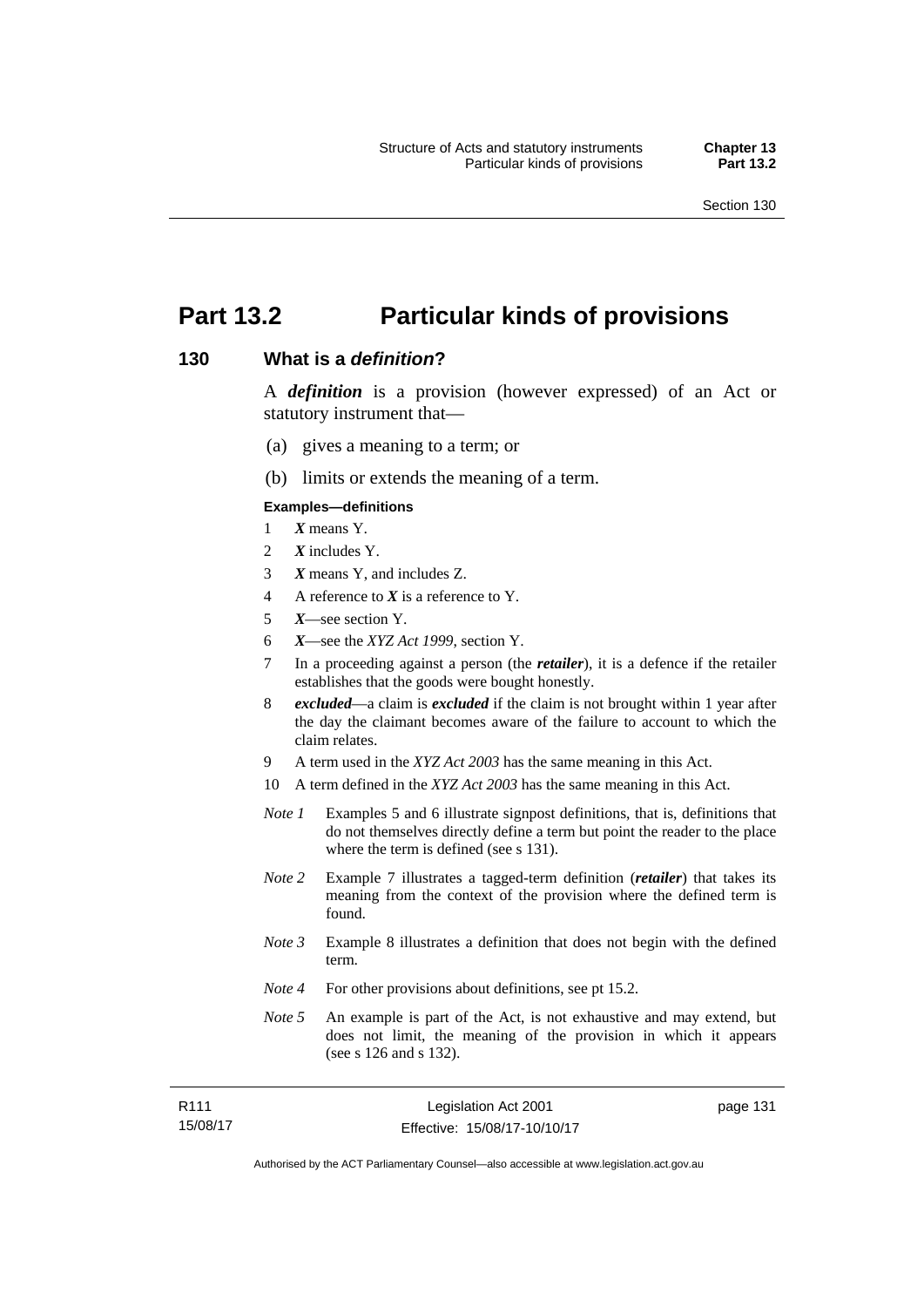### **131 Signpost definitions**

 (1) In an Act or statutory instrument, a definition of a term that includes the word 'see' followed by a reference to a law or instrument (a *signpost definition*) means the term has the same meaning as the term (or, if the reference includes a reference to the definition of another term, that term) has in the law or instrument, as in force from time to time.

#### **Examples**

- 1 A signpost definition '*food*—see section 10.' in the dictionary to an Act means that the word 'food' when used in the Act has the same meaning as it has in section 10, as in force from time to time.
- 2 A signpost definition '*injury*—see the *XYZ Act 2001*, dictionary.' in the dictionary to another Act means that the word 'injury', when used in the other Act, has the same meaning as it has in the definition of *injury* in the *XYZ Act 2001*, dictionary, as in force from time to time.
- 3 A signpost definition 'Work Safety Council—see the *XYZ Act 2000*, dictionary, definition of *council*.' means that the expression 'Work Safety Council' has the same meaning as the word 'council' has in the definition of *council* in the *XYZ Act 2000*, dictionary, as in force from time to time.
- *Note* An example is part of the Act, is not exhaustive and may extend, but does not limit, the meaning of the provision in which it appears (see s 126 and s 132).
- (2) This section is subject to section 47 (Statutory instrument may make provision by applying law or instrument).
- (3) In this section:

*instrument* includes a provision of an instrument.

*law* includes a law, or a provision of a law, of the Commonwealth, a State or another Territory.

*Note* For other provisions about definitions, see pt 15.2.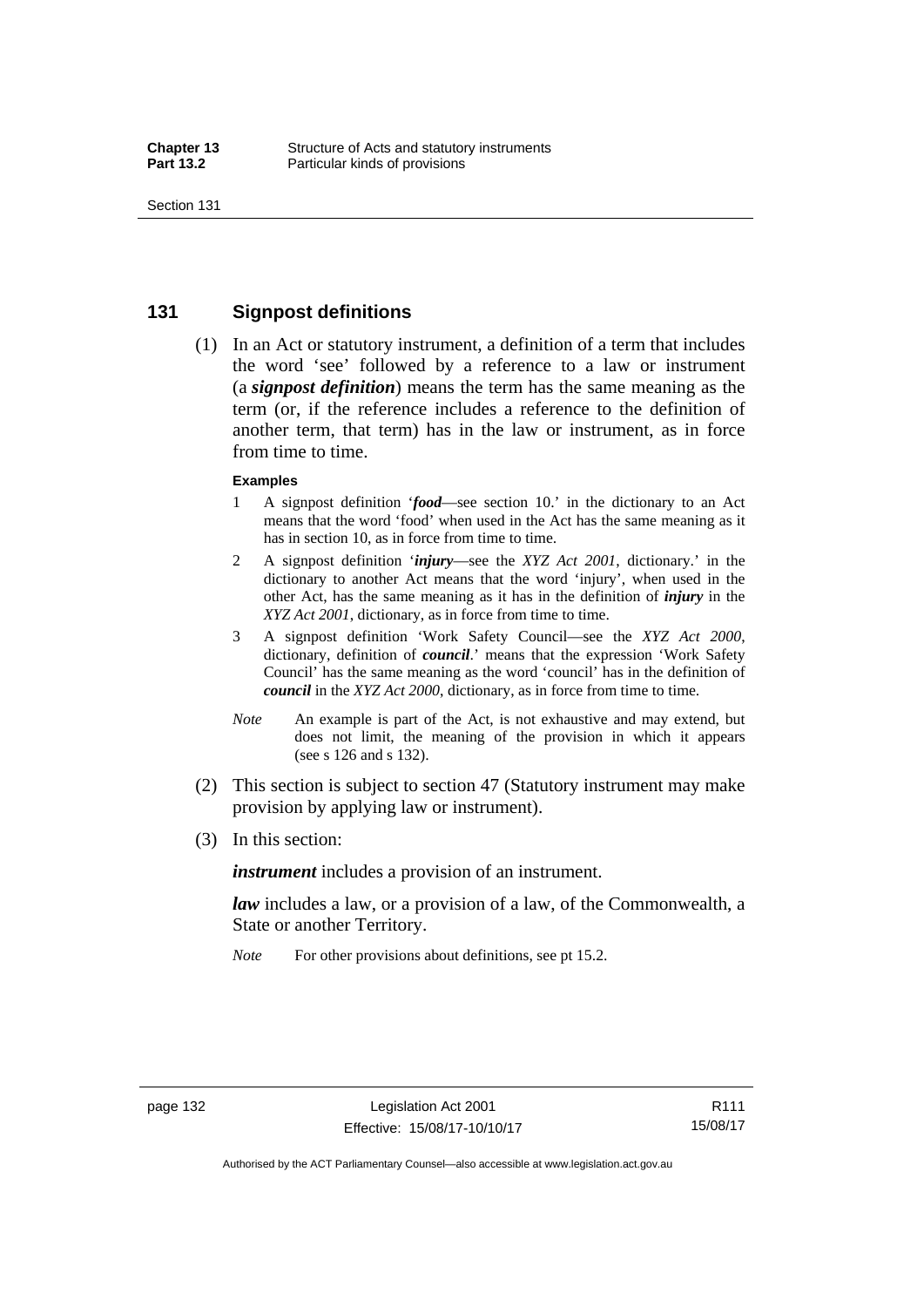### **132 Examples**

- (1) An example in an Act or statutory instrument—
	- (a) is not exhaustive; and
	- (b) may extend, but does not limit, the meaning of the Act or instrument, or the particular provision to which it relates.

#### **Examples**

- 1 A specific case (which may be fictional) that helps to give meaning to the more abstract language of a provision. See the examples in s 43.
- 2 An example (which may be fictional) that clarifies the scope of a provision by illustrating cases that fall within the provision or cases that fall outside the provision, or both. See the examples in s 86.
- *Note 1* These examples may overlap.
- *Note* 2 An example in an Act or statutory instrument is part of the Act or instrument (see s 126 (4)).
- (2) An example may take either of the following forms:
	- (a) a statement at the end of the provision it illustrates (or at the end of a provision containing the provision it illustrates);
	- (b) a statement forming part of the text of a provision that illustrates the operation of the provision, whether or not the words 'for example' are used.

**Examples—par (a)** 

the examples in s 130 or this section, s (1)

#### **Example—par (b)**

the statement beginning 'for example' in s 36 (1) (a)

- (3) Subsection (2) does not limit the form that an example may take.
- (4) This section is a determinative provision.
	- *Note* See s 5 for the meaning of determinative provisions, and s 6 for their displacement.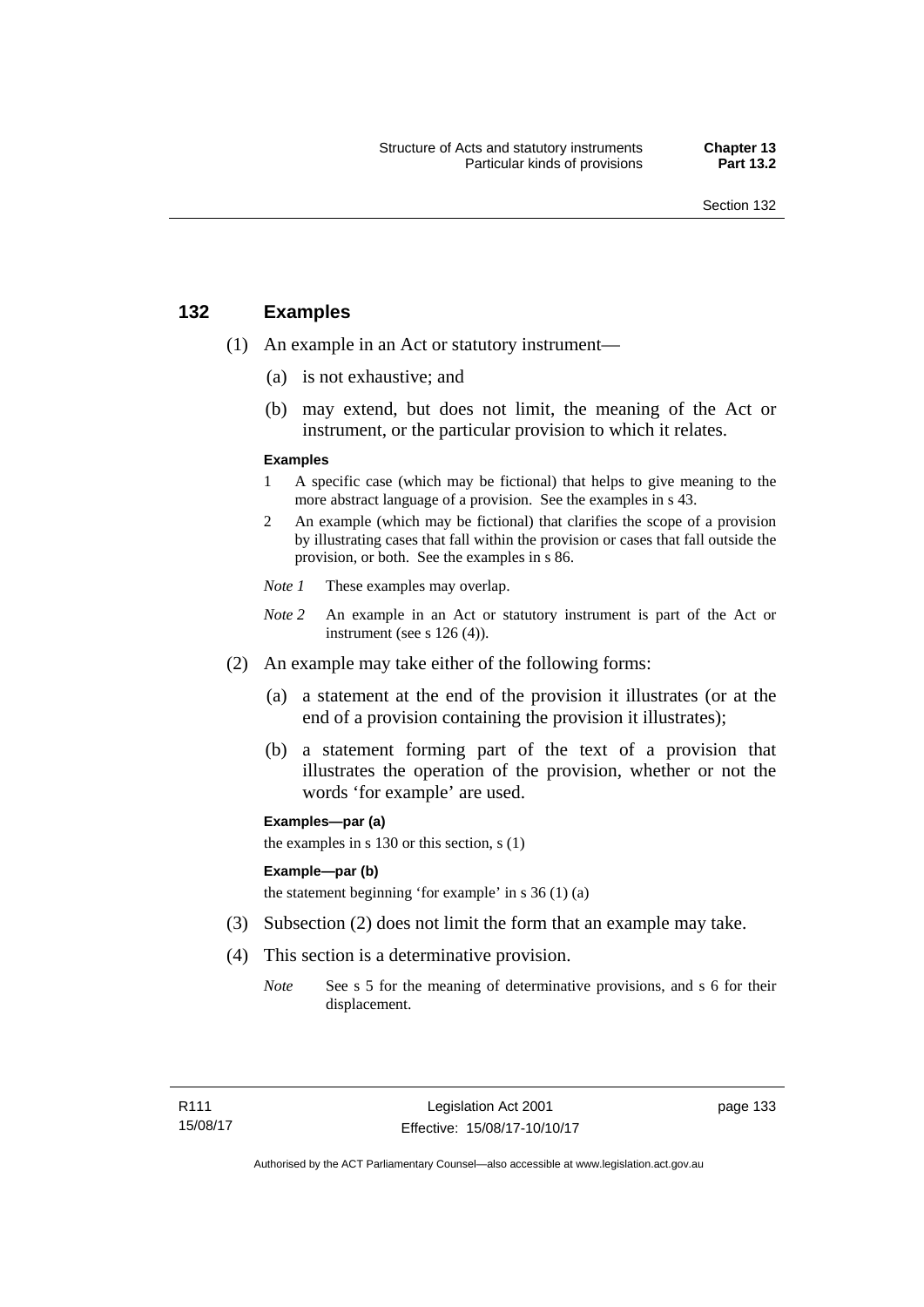### **133 Penalty units**

- (1) In a law, if a penalty for an offence is expressed as a number (whether whole or fractional) of penalty units, the penalty for the offence is a fine of that number of penalty units.
- (2) A *penalty unit* is—
	- (a) for an offence committed by an individual—\$150; or
	- (b) for an offence committed by a corporation—\$750.

#### **Example**

'Maximum penalty: 10 penalty units.' means that a person who is convicted of the relevant offence is liable to a maximum fine of 10 penalty units.

- If the person is an individual, the maximum fine is, therefore, \$1 500 (\$150 x 10).
- If the person is a corporation, the maximum fine is, therefore, \$7 500 (\$750 x 10).
- *Note* An example is part of the Act, is not exhaustive and may extend, but does not limit, the meaning of the provision in which it appears (see [Legislation Act,](http://www.legislation.act.gov.au/a/2001-14) s 126 and s 132).
- (3) The Attorney-General must review the amount of a penalty unit at least once every 4 years after the day this subsection commences.
- (4) This section is a determinative provision.
	- *Note* See s 5 for the meaning of determinative provisions, and s 6 for their displacement.

### **134 Penalties at end of sections and subsections**

- (1) This section applies if a penalty (however expressed) is stated in a law—
	- (a) at the end of a section (whether or not the section is divided into subsections) and not expressed in a way that indicates that it applies only to a provision of the section; or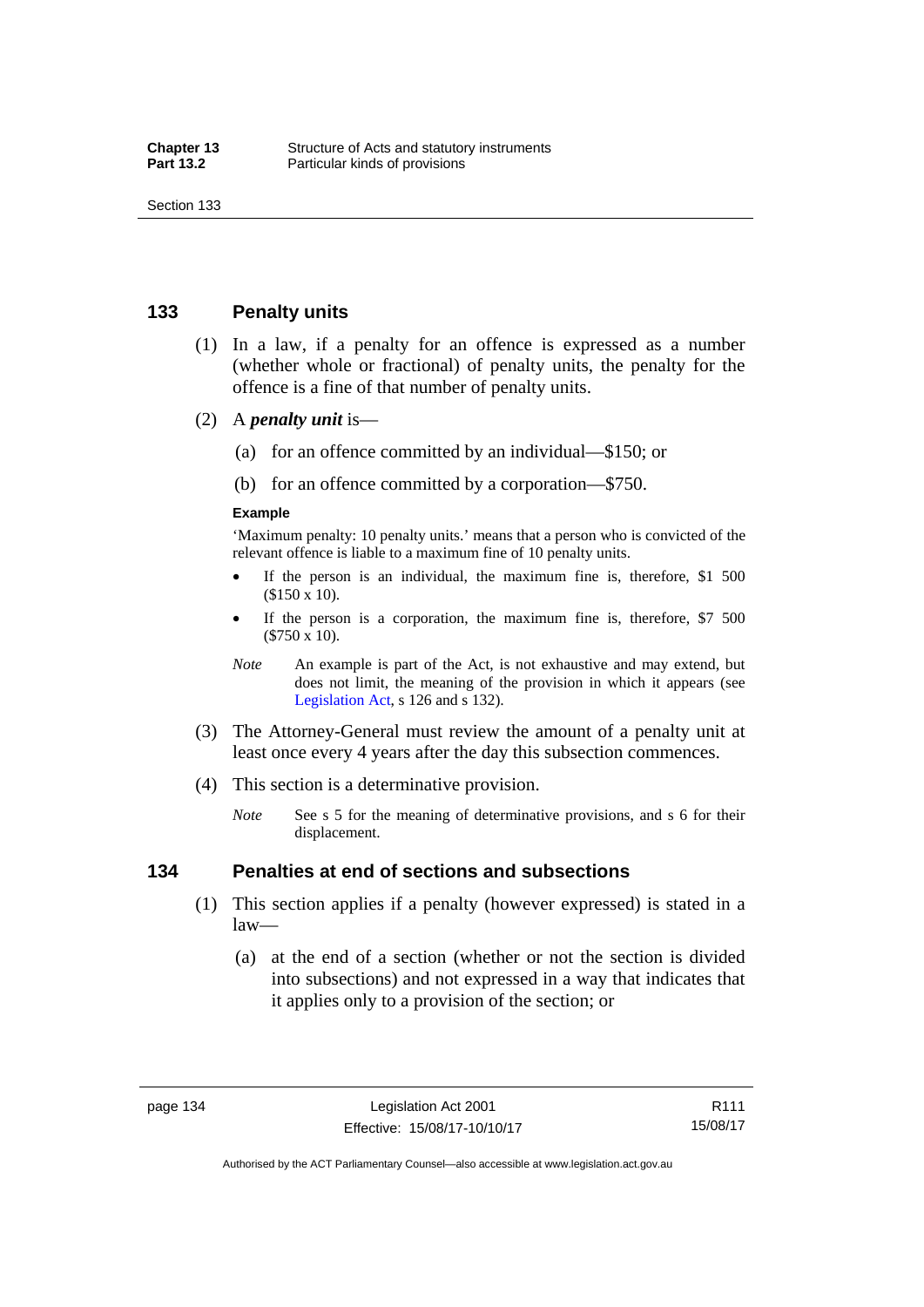- (b) at the end of a subsection (but not at the end of a section) and not expressed in a way that indicates that it applies only to a provision of the subsection; or
- (c) at the end of a section or subsection and expressed in a way that indicates that it applies only to a provision of the section or subsection (the *relevant provision*).

#### **Example—par (a)**

the following penalty at the end of a section: 'Maximum penalty: 20 penalty units.'

#### **Example—par (b)**

the following penalty at the end of a subsection, but not at the end of a section: 'Maximum penalty: 20 penalty units.'

#### **Examples—par (c)**

- 1 the following penalty at the end of a section divided into subsections: 'Maximum penalty (subsection (3)): 20 penalty units.'.
- 2 the following penalty at the end of a subsection, but not at the end of a section:

'Maximum penalty:

- (a) for paragraph (b)—20 penalty units; or
- (b) for another paragraph—50 penalty units, imprisonment for 6 months or both.'
- *Note* An example is part of the Act, is not exhaustive and may extend, but does not limit, the meaning of the provision in which it appears (see s 126 and s 132).
- (2) If an offence is not expressly mentioned in the section, subsection or relevant provision, the penalty indicates that contravention of the section, subsection or relevant provision is an offence punishable on conviction as provided by subsection (4).

#### **Example—penalty applying to entire section or subsection**

A person must not contravene a notice.

Maximum penalty: 20 penalty units.

**Example—penalty applying to a stated provision** 

(2) The register of transactions—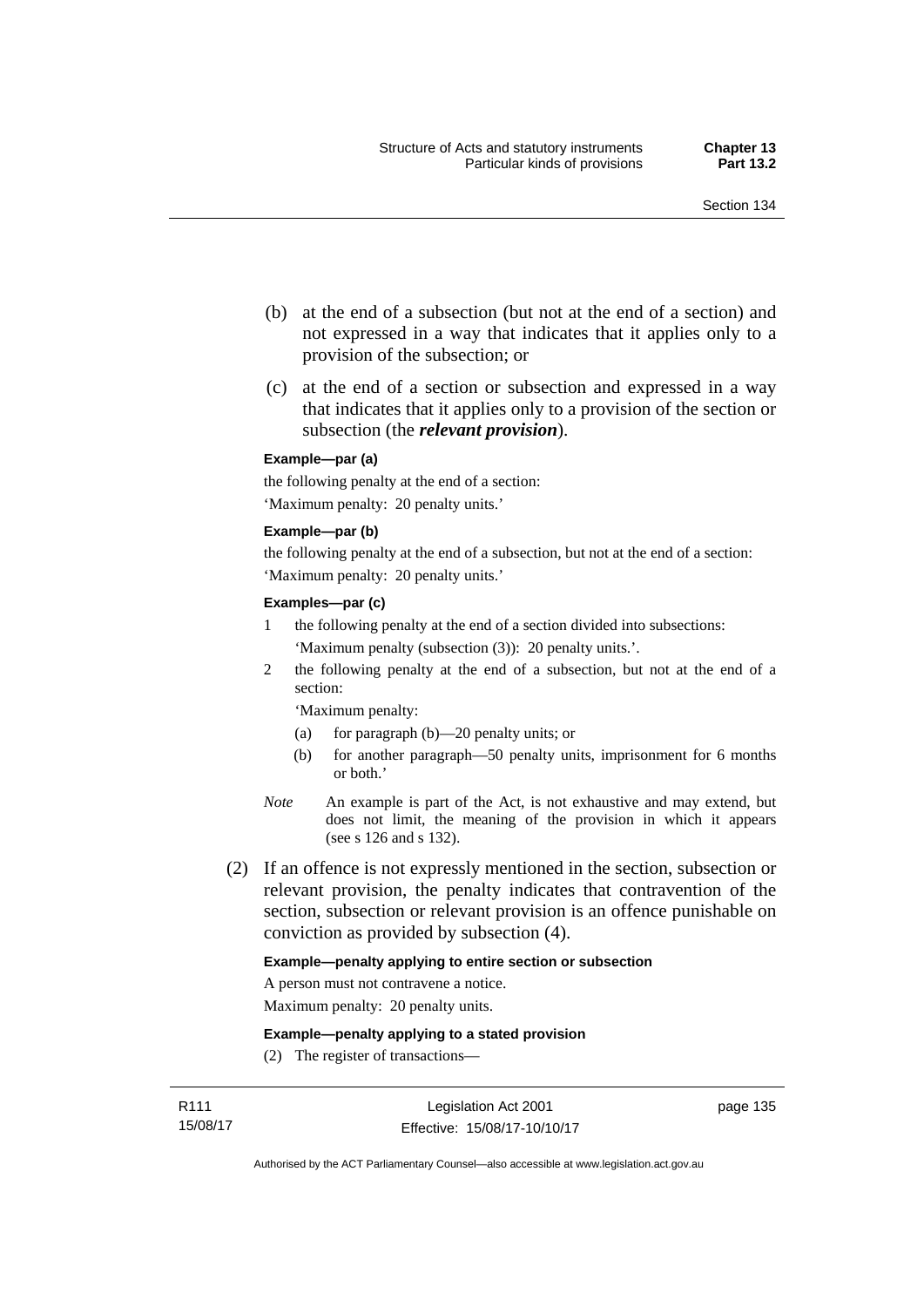Section 134

- (a) may be kept in electronic form; and
- (b) must contain the particulars mentioned in section 91C.

Maximum penalty (paragraph (b)): 20 penalty units.

 (3) If an offence is expressly mentioned in the section, subsection or relevant provision, the penalty indicates that the offence is punishable on conviction as provided by subsection (4).

### **Example—penalty applying to entire section or subsection**

A person who contravenes a notice commits an offence. Maximum penalty: 20 penalty units.

#### **Example—penalty applying to a stated provision**

- (2) If a person keeps the person's identity card after ceasing to be an officer—
	- (a) the person commits an offence; and
	- (b) the identity card is forfeited to the Territory.

Maximum penalty (paragraph (a)): 20 penalty units.

- (4) The penalty that may be imposed for the offence is—
	- (a) if only a single penalty is stated (whether as a maximum penalty or a penalty)—not more than the stated penalty; or
	- (b) if a minimum as well as a maximum penalty is stated—not less than the minimum and not more than the maximum.
- $(5)$  If—
	- (a) a penalty (however expressed) is stated in a law at the end of a section divided into subsections; and
	- (b) another penalty (however expressed) is stated at the end of another subsection of the section; and
	- (c) the first penalty is not expressed in a way that indicates that it applies only to a particular provision of the last subsection;

the first penalty is taken, for this section, to be expressed in a way that indicates that it applies only to the last subsection.

Authorised by the ACT Parliamentary Counsel—also accessible at www.legislation.act.gov.au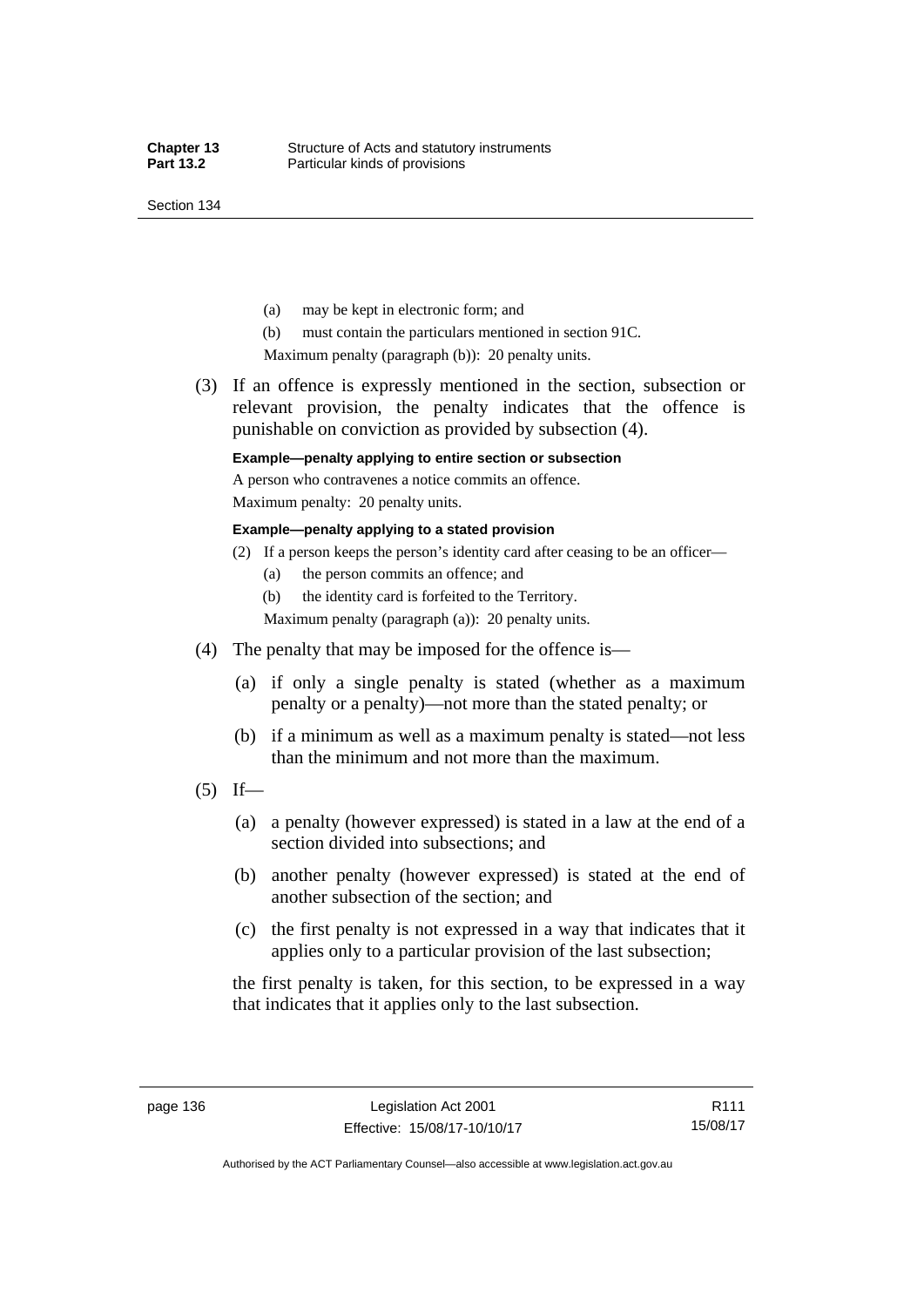#### **Example**

In the following example, s (4) is the last subsection and the penalty stated at the end applies only to that subsection:

'(2) A permit holder must record all transactions under this Act.

Maximum penalty: 20 penalty units.

- (3) If a permit holder is convicted of an offence against subsection (2), the registrar must cancel the permit.
- (4) A permit holder must not sell a declared substance in contravention of this Act.

Maximum penalty: 100 penalty units, imprisonment for 1 year or both.'.

- (6) In working out for this section whether a penalty is at the end of a section or subsection, the position of any example or note is to be disregarded.
- (7) This section is a determinative provision.
	- *Note* See s 5 for the meaning of determinative provisions, and s 6 for their displacement.

### **135 Penalties not at end of sections and subsections**

- (1) This section applies if a penalty (however expressed) is stated in a provision of a law other than at the end of a section or subsection.
- (2) If an offence is expressly mentioned in the provision, the penalty indicates that the offence is punishable on conviction as provided by subsection (4).

#### **Example**

A person who contravenes s (3) commits an offence punishable by a fine of not more than 20 penalty units.

- *Note* An example is part of the Act, is not exhaustive and may extend, but does not limit, the meaning of the provision in which it appears (see s 126 and s 132).
- (3) If an offence is not expressly mentioned in the provision, the penalty indicates that contravention of the provision (or a stated part of the provision) is an offence punishable on conviction as provided by subsection (4).

page 137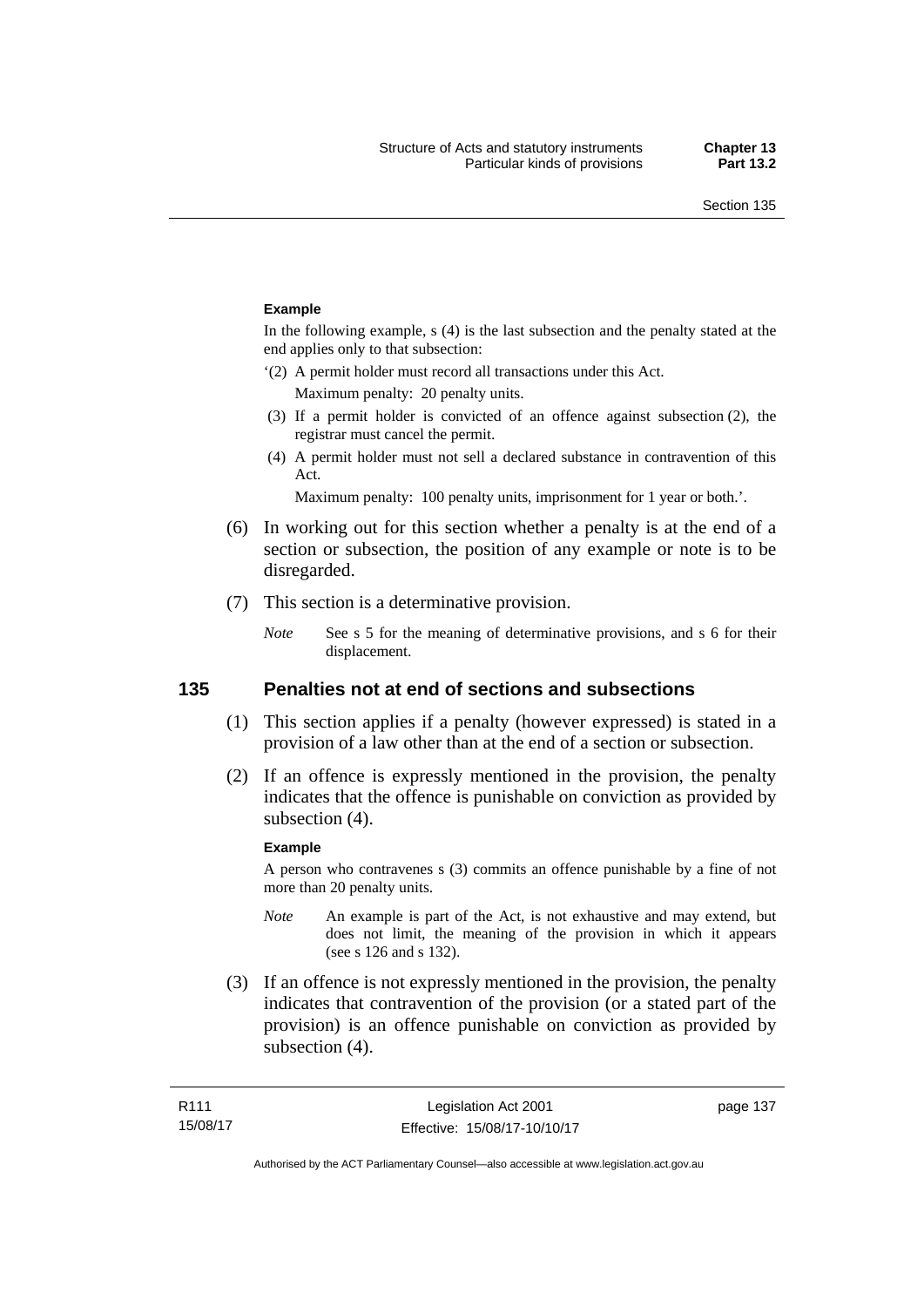Section 135

#### **Example**

A person who contravenes s (3) must pay a fine of not more than 20 penalty units.

- (4) The penalty that may be imposed for the offence is—
	- (a) if only a single penalty is stated (whether as a maximum penalty or a penalty)—not more than the stated penalty; or
	- (b) if a minimum as well as a maximum penalty is stated—not less than the minimum and not more than the maximum.
- (5) In working out for this section whether a penalty is at the end of a section or subsection, the position of any example or note is to be disregarded.
- (6) This section is a determinative provision.
	- *Note* See s 5 for the meaning of determinative provisions, and s 6 for their displacement.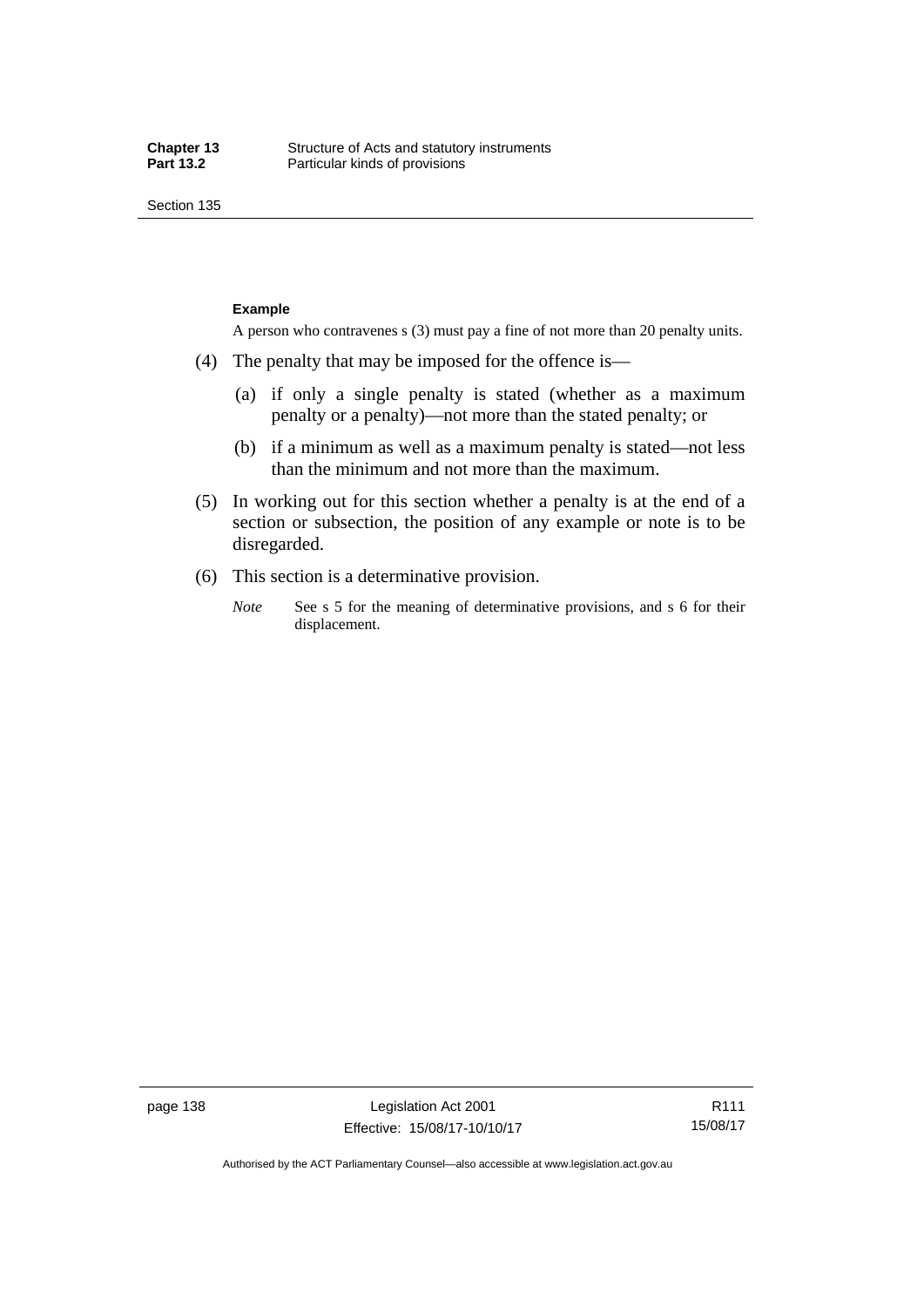# **Chapter 14 Interpretation of Acts and statutory instruments**

# **Part 14.1 Purpose and scope**

### **136 Meaning of** *Act***—ch 14**

In this chapter:

*Act* includes a statutory instrument.

*Note* Section 7 (3) provides that a reference to an Act includes a reference to a provision of an Act. Section 13 (3) provides that a reference to a statutory instrument includes a reference to a provision of a statutory instrument.

### **137 Purpose and scope—ch 14**

- (1) The purpose of this chapter is to provide guidance about the interpretation of Acts.
- (2) This chapter is not intended to be a comprehensive statement of the law of interpretation applying to Acts.
- (3) In particular, this chapter assumes that common law presumptions operate in conjunction with this chapter.
- (4) Subsection (3) also applies to common law presumptions that come into existence after the commencement of this chapter.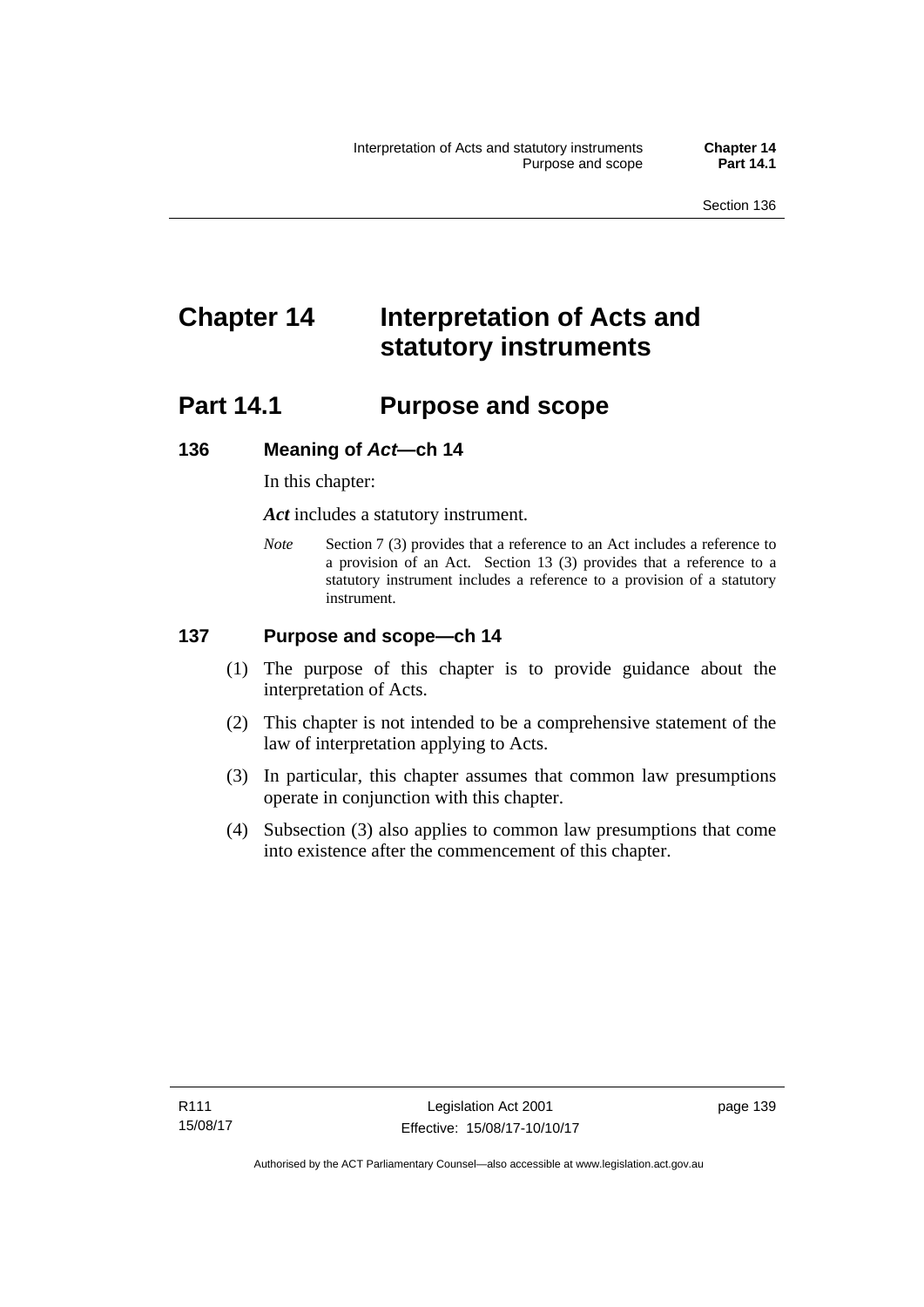# **Part 14.2 Key principles of interpretation**

### **138 Meaning of** *working out the meaning of an Act***—pt 14.2**

In this part:

*working out the meaning of an Act* means—

- (a) resolving an ambiguous or obscure provision of the Act; or
- (b) confirming or displacing the apparent meaning of the Act; or
- (c) finding the meaning of the Act when its apparent meaning leads to a result that is manifestly absurd or is unreasonable; or
- (d) finding the meaning of the Act in any other case.

### **139 Interpretation best achieving Act's purpose**

- (1) In working out the meaning of an Act, the interpretation that would best achieve the purpose of the Act is to be preferred to any other interpretation.
- (2) This section applies whether or not the Act's purpose is expressly stated in the Act.
	- *Note* The *[Human Rights Act 2004](http://www.legislation.act.gov.au/a/2004-5)*, s 30 (which is about interpreting legislation to be consistent with human rights) is also relevant to interpreting territory laws.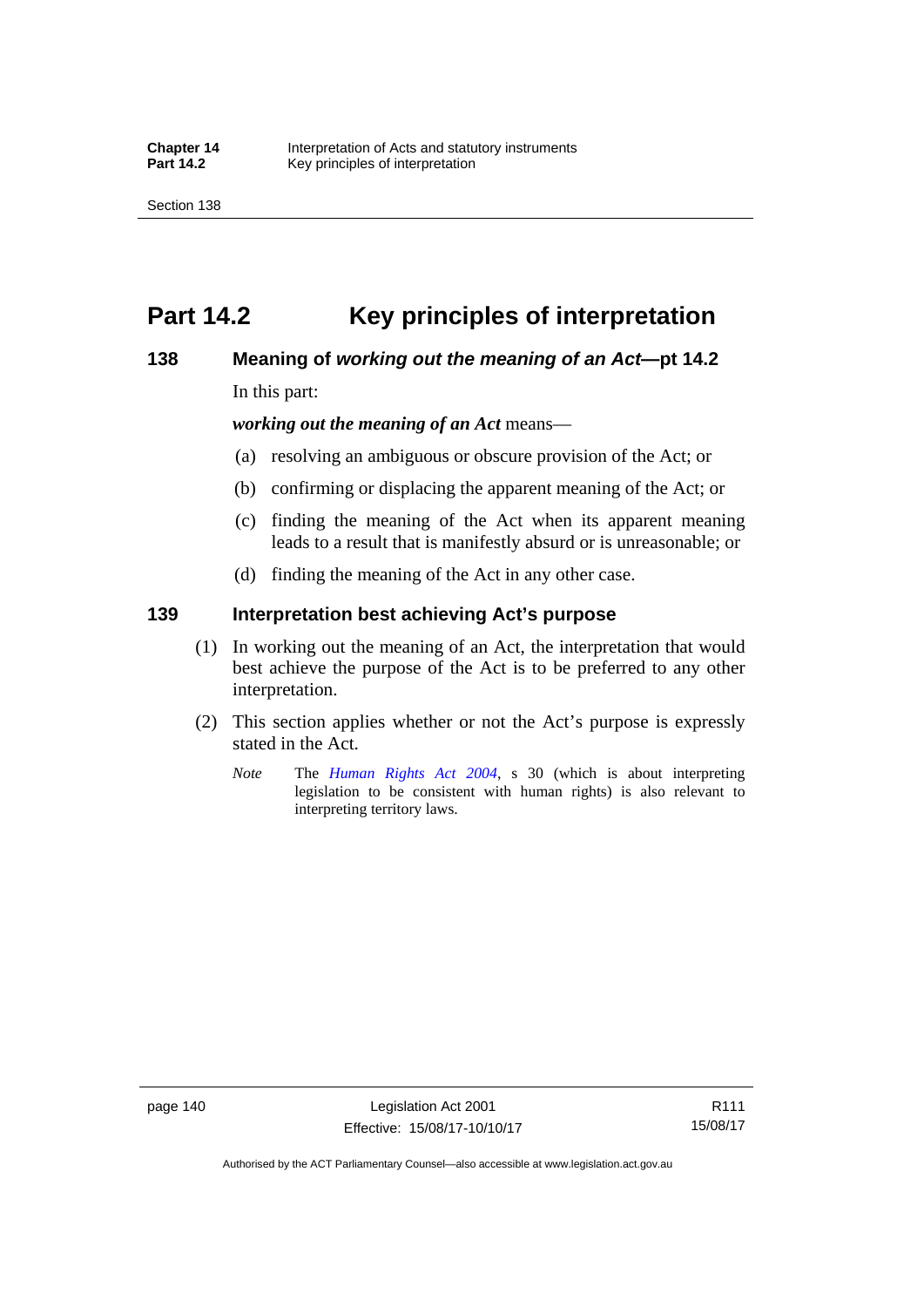### **140 Legislative context**

In working out the meaning of an Act, the provisions of the Act must be read in the context of the Act as a whole.

#### **Examples**

- 1 The long title of an Act provides that it is an Act to give certain benefits to the holders of pensioner cards. Section 4 provides 'This Act applies to a holder of a pensioner card'. Section 22 provides that the commissioner may grant 'a person' an exemption from payment of rates. The Act does not contain a definition of 'person'. Section 22 must be read in the context of the Act as a whole so that the commissioner may only grant exemptions to people who are holders of pensioner cards.
- 2 The *Drug Testing Regulation 2001* (made under the *Drug Testing Act 2000* (hypothetical)), s 6 contains the following heading:

#### **6 Corresponding law—Act, s 100, def** *corresponding law*

The heading indicates that the section has been made for the definition of *corresponding law* in the *Drug Testing Act 2000*, s 100.

- 3 Section 12 (1) of a subordinate law refers to 'a non-conviction order under the *[Crimes \(Sentencing\) Act 2005](http://www.legislation.act.gov.au/a/2005-58)*'. No other kind of order is mentioned in the section and the word 'order' is not otherwise defined in the subordinate law. Subsections (2), (4), (7) and (9) of the same section, which only refer to 'the order', are to be understood as referring to the order mentioned in s (1).
- *Note 1* See s 126 and s 127 for material that is, or is not, part of an Act or statutory instrument.
- *Note 2* An example is part of the Act, is not exhaustive and may extend, but does not limit, the meaning of the provision in which it appears (see s 126 and s 132).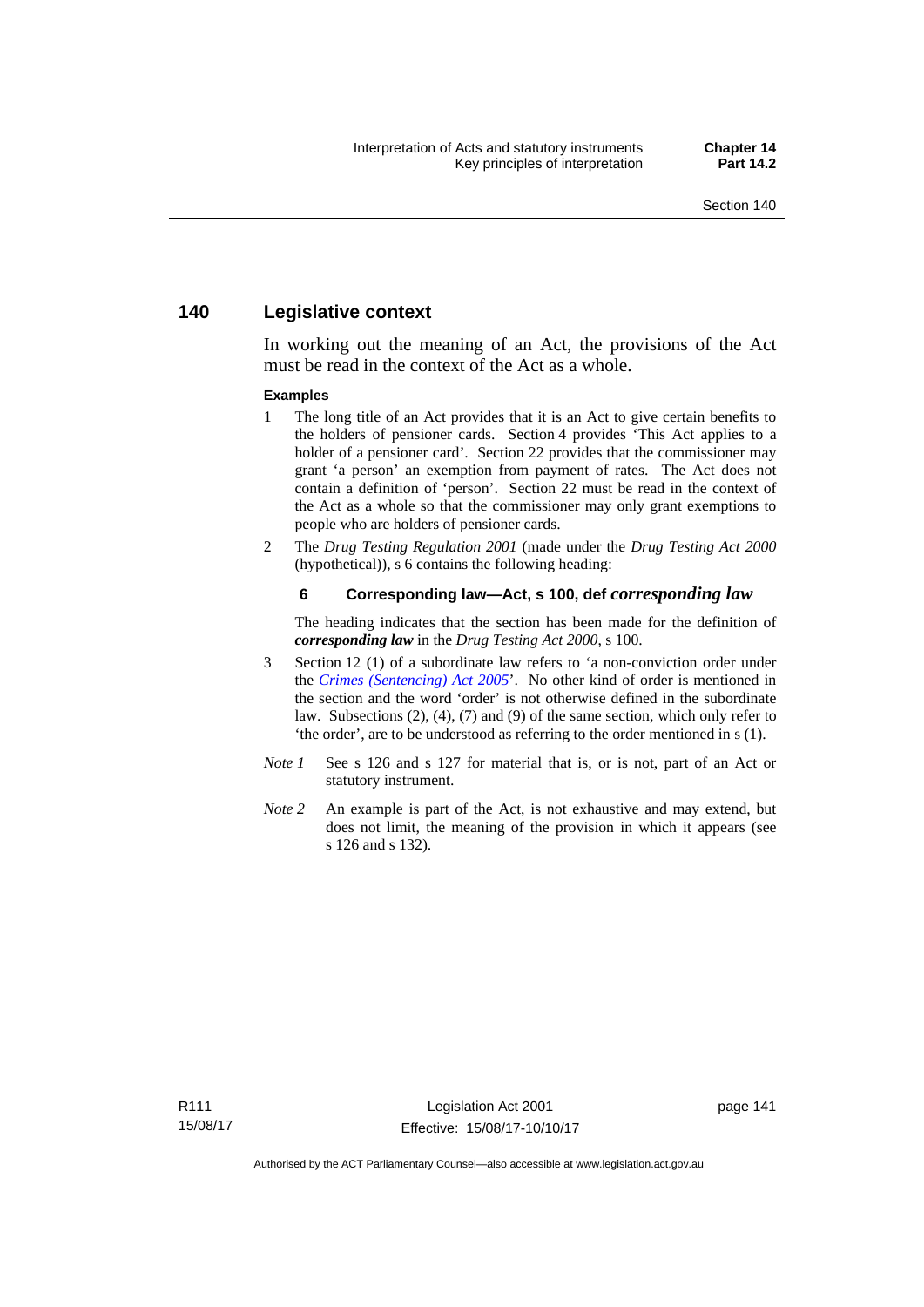Section 141

### **141 Non-legislative context generally**

- (1) In working out the meaning of an Act, material not forming part of the Act may be considered.
	- *Note 1* See s 146 for the meaning of *may* and *must*.
	- *Note* 2 See s 126 and s 127 for material that is, or is not, part of an Act or statutory instrument.
	- *Note 3* See s 142 for material that may be considered in working out the meaning of an Act or statutory instrument.
- (2) In deciding whether material not forming part of an Act should be considered in working out the meaning of the Act, and the weight to be given to the material, the following matters must be taken into account:
	- (a) the desirability of being able to rely on the ordinary meaning of the Act, having regard to the purpose of the Act and the provisions of the Act read in the context of the Act as a whole;
	- (b) the undesirability of prolonging proceedings without compensating advantage;
	- (c) the accessibility of the material to the public.
- (3) Subsection (2) does not limit the matters that may be taken into account.
- (4) For subsection (2) (c), material in the register is taken to be accessible to the public.
	- *Note* The register is the ACT legislation register (see dict, pt 2, def *register*).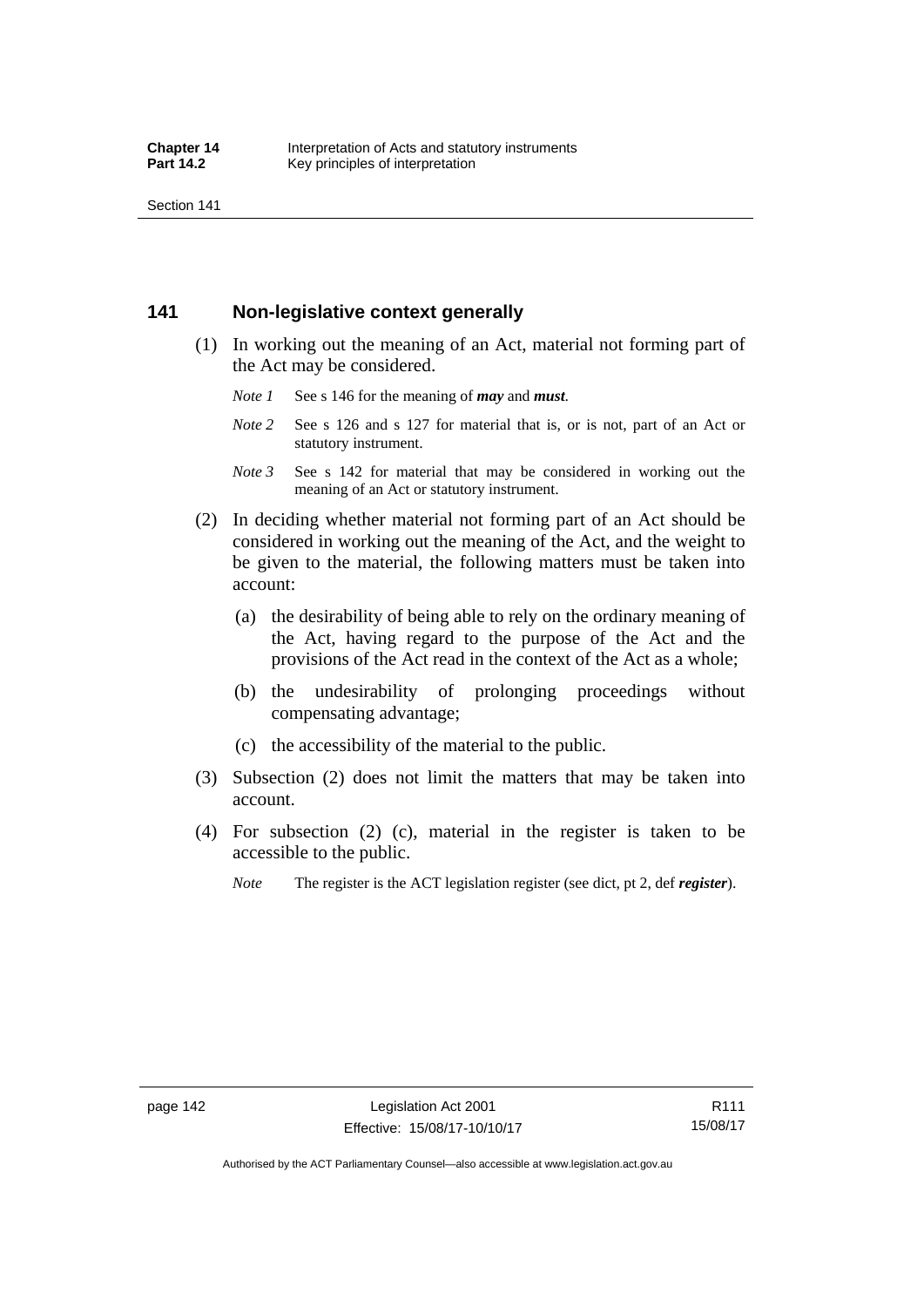### **142 Non-legislative context—material that may be considered**

- (1) In working out the meaning of an Act, material mentioned in table 142, column 2 may be considered.
- (2) In working out the meaning of a statutory instrument, material mentioned in table 142, column 3 may be considered.
- (3) This section does not limit the material that may be considered in working out the meaning of an Act or statutory instrument.

| column 1       | column <sub>2</sub>                                                                                                                                                                                       | column 3                                                                                                                                                                                                                                                                                                                                                |  |
|----------------|-----------------------------------------------------------------------------------------------------------------------------------------------------------------------------------------------------------|---------------------------------------------------------------------------------------------------------------------------------------------------------------------------------------------------------------------------------------------------------------------------------------------------------------------------------------------------------|--|
| item           | Act                                                                                                                                                                                                       | statutory instrument                                                                                                                                                                                                                                                                                                                                    |  |
| 1              | material not forming part of the<br>Act contained in an authorised<br>version of the Act                                                                                                                  | material not forming part of the statutory<br>instrument contained in an authorised version<br>of the instrument                                                                                                                                                                                                                                        |  |
|                | <i>Note</i> See ch 3 (Authorised versions<br>and evidence of laws and<br>legislative material).                                                                                                           | <i>Note</i> See ch 3 (Authorised versions and evidence<br>of laws and legislative material).                                                                                                                                                                                                                                                            |  |
| $\overline{c}$ | any relevant report of a royal<br>commission, law reform<br>commission, committee of inquiry<br>or other similar entity that was<br>presented to the Legislative<br>Assembly before the Act was<br>passed | any relevant report of a royal commission,<br>law reform commission, committee of<br>inquiry or other similar entity that was<br>presented to the Legislative Assembly—<br>if the statutory instrument was<br>(a)<br>presented to the Assembly-before<br>the end of 6 sitting days after the<br>day the instrument was presented to<br>the Assembly; or |  |
|                |                                                                                                                                                                                                           | in any other case—before the<br>(b)<br>instrument was made                                                                                                                                                                                                                                                                                              |  |

**Table 142** 

R111 15/08/17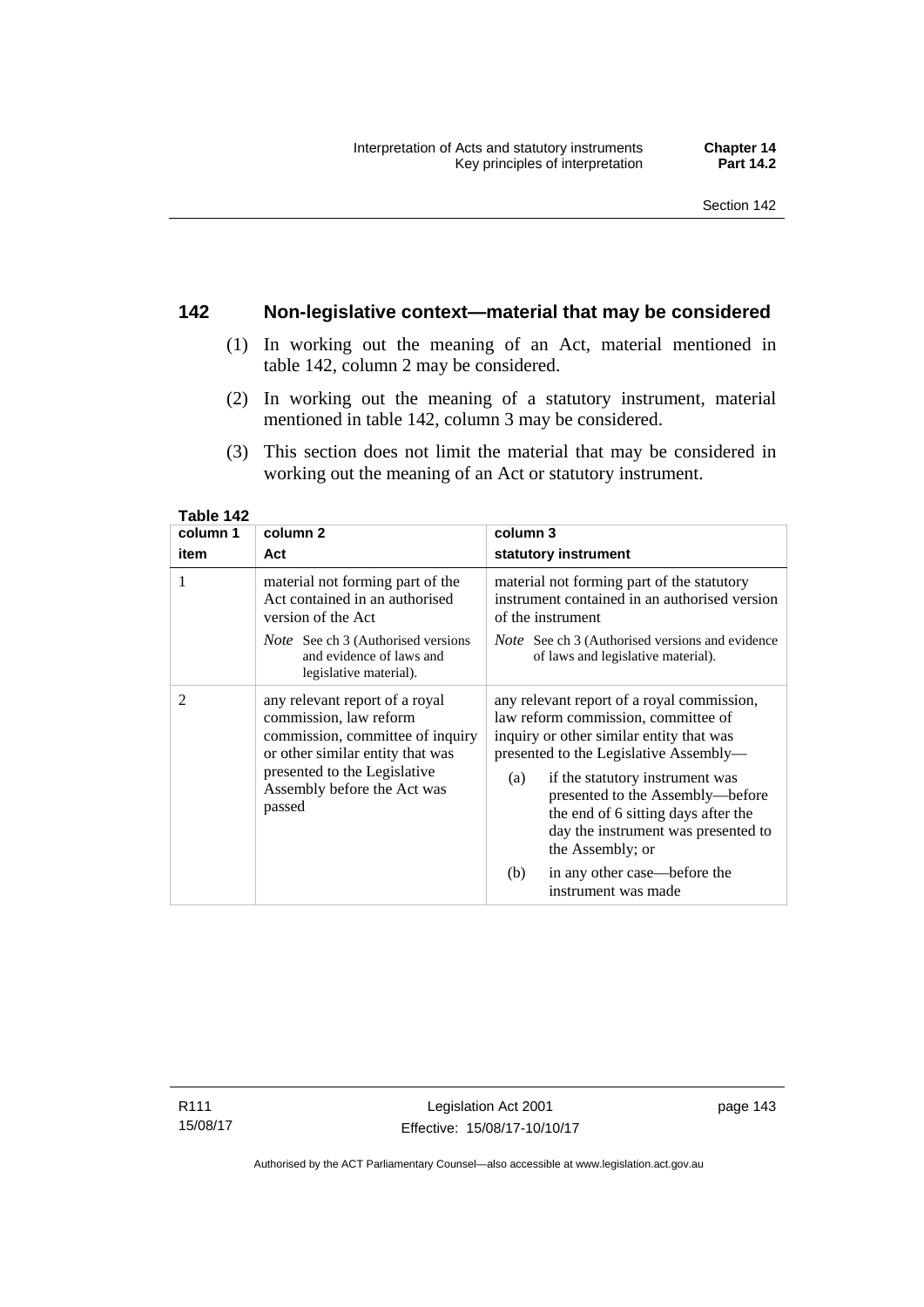**Chapter 14** Interpretation of Acts and statutory instruments<br>**Part 14.2** Key principles of interpretation Key principles of interpretation

Section 143

| column 1 | column <sub>2</sub>                                                                                                                                                                                        | column 3                                                                                                                                                                                                                                                                                                                                          |  |
|----------|------------------------------------------------------------------------------------------------------------------------------------------------------------------------------------------------------------|---------------------------------------------------------------------------------------------------------------------------------------------------------------------------------------------------------------------------------------------------------------------------------------------------------------------------------------------------|--|
| item     | Act                                                                                                                                                                                                        | statutory instrument                                                                                                                                                                                                                                                                                                                              |  |
| 3        | any relevant report of a committee<br>of the Legislative Assembly that<br>was made to the Assembly before<br>the Act was passed                                                                            | any relevant report of a committee of the<br>Legislative Assembly that was made to the<br>Assembly-<br>(a)<br>if the statutory instrument was<br>presented to the Assembly-before<br>the end of 6 sitting days after the<br>day the instrument was presented to<br>the Assembly; or<br>in any other case—before the<br>(b)<br>instrument was made |  |
| 4        | any explanatory statement<br>(however described) for the bill<br>that became the Act, or any other<br>relevant document, that was<br>presented to the Legislative<br>Assembly before the Act was<br>passed | if the statutory instrument was presented to<br>the Legislative Assembly-any explanatory<br>statement (however described) for the<br>instrument, or any other relevant document,<br>that was presented to the Legislative<br>Assembly before the end of 6 sitting days<br>after the instrument was presented to the<br>Assembly                   |  |
| 5        | the presentation speech made to<br>the Legislative Assembly during<br>the passage of the bill that became<br>the Act                                                                                       | if the statutory instrument was presented to<br>the Legislative Assembly by a member of the<br>Assembly—any presentation speech made to<br>the Assembly                                                                                                                                                                                           |  |
| 6        | official reports of proceedings in<br>the Legislative Assembly in<br>relation to the bill that became the<br>Act                                                                                           | if the statutory instrument was presented to<br>the Legislative Assembly—official reports of<br>proceedings in the Legislative Assembly in<br>relation to the statutory instrument                                                                                                                                                                |  |
| 7        | any relevant treaty or other<br>international agreement to which<br>Australia is a party                                                                                                                   | any relevant treaty or other international<br>agreement to which Australia is a party                                                                                                                                                                                                                                                             |  |

## **143 Law stating material for consideration in working out meaning**

 (1) If a relevant law provides that stated material may or must be considered in working out the meaning of an Act or statutory instrument, that does not by implication prevent other material of

page 144 Legislation Act 2001 Effective: 15/08/17-10/10/17

R111 15/08/17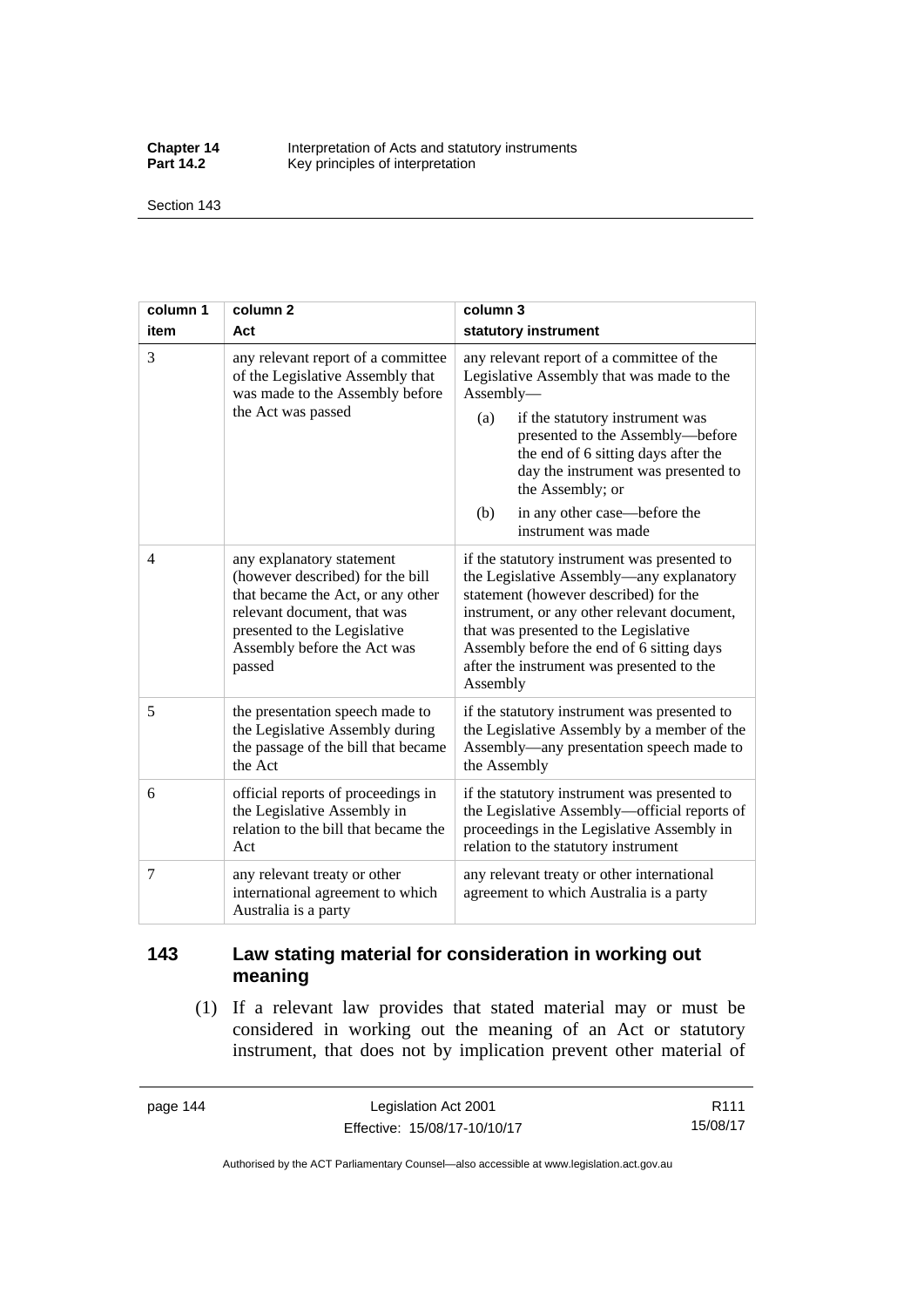the same or similar kind being considered in working out the meaning of the Act or instrument.

#### **Example**

The *Computer Crime Act 2000* (hypothetical) contains the following provision:

#### **4 Report may be used as an aid to interpretation**

The *Community Law Reform Report on Computer Crime* (CLRC No X) may be considered in working out the meaning of this Act.

This does not limit access to other non-legislative material of the same or a similar kind for working out the meaning of the *Computer Crime Act 2000*.

- *Note* An example is part of the Act, is not exhaustive and may extend, but does not limit, the meaning of the provision in which it appears (see s 126 and s 132).
- (2) In this section:

*relevant law* means—

- (a) in working out the meaning of an Act—the Act or another Act; or
- (b) in working out the meaning of a statutory instrument made under an Act—the Act, another Act or the instrument; or
- (c) in working out the meaning of a statutory instrument made under another statutory instrument—an Act or either instrument.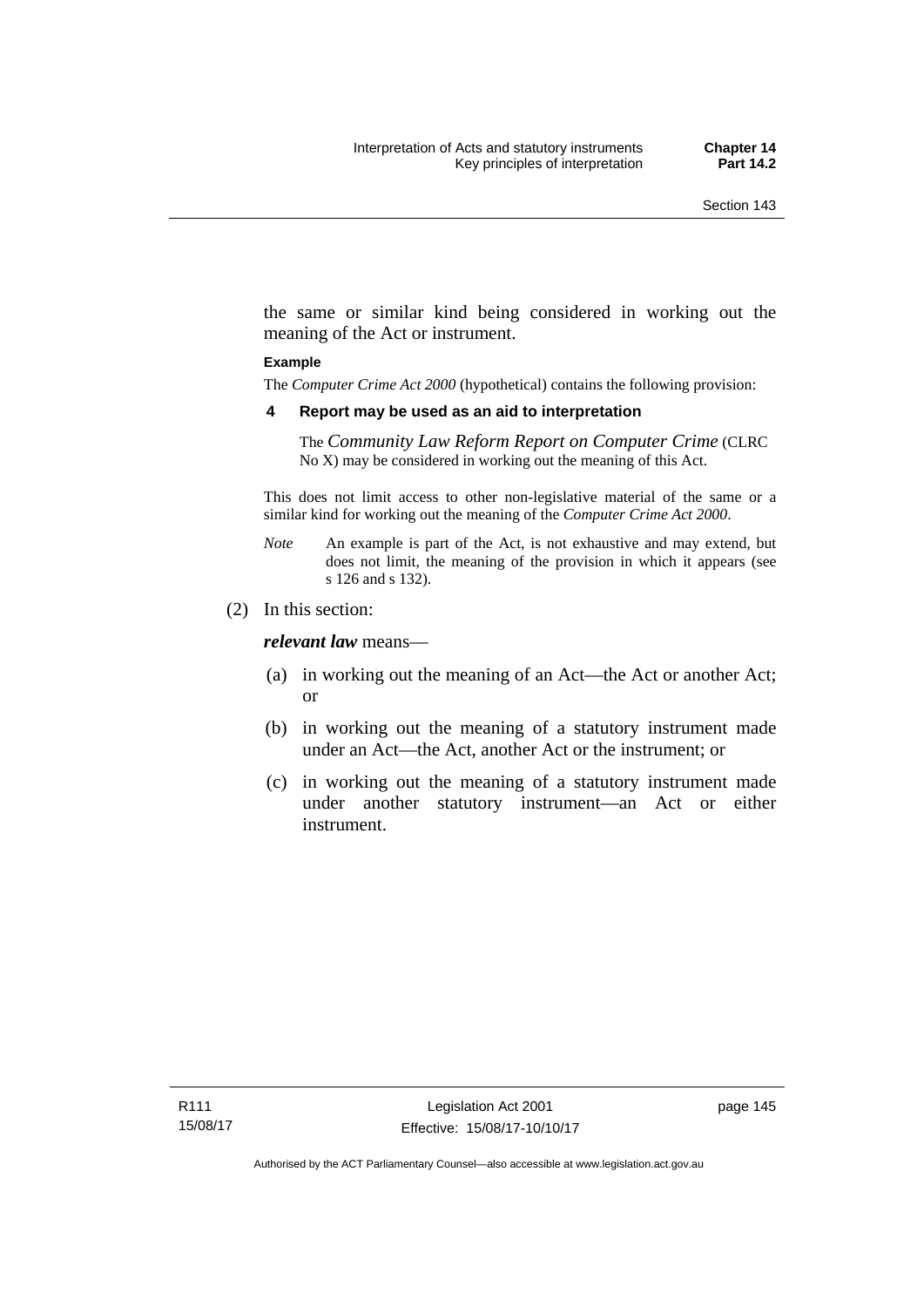**Part 15.1** 

Section 144

# **Chapter 15 Aids to interpretation**

# **Part 15.1 General**

### **144 Meaning of commonly-used terms**

A definition in the dictionary, part 1 applies to all Acts and statutory instruments.

*Note* See s 130 for the def *definition* and s 131 for provisions about signpost definitions.

### **145 Gender and number**

In an Act or statutory instrument—

- (a) words indicating a gender include every other gender; and
- (b) words in the singular number include the plural and words in the plural number include the singular.

### **146 Meaning of** *may* **and** *must*

- (1) In an Act or statutory instrument, the word *may*, or a similar term, used in relation to a function indicates that the function may be exercised or not exercised, at discretion.
	- *Note Function* is defined in the dictionary, pt 1 to include authority, duty and power.
- (2) In an Act or statutory instrument, the word *must*, or a similar term, used in relation to a function indicates that the function is required to be exercised.
- (3) This section is a determinative provision so far as it applies to an applicable law or an applicable provision.
	- *Note* See s 5 for the meaning of determinative provisions, and s 6 for their displacement.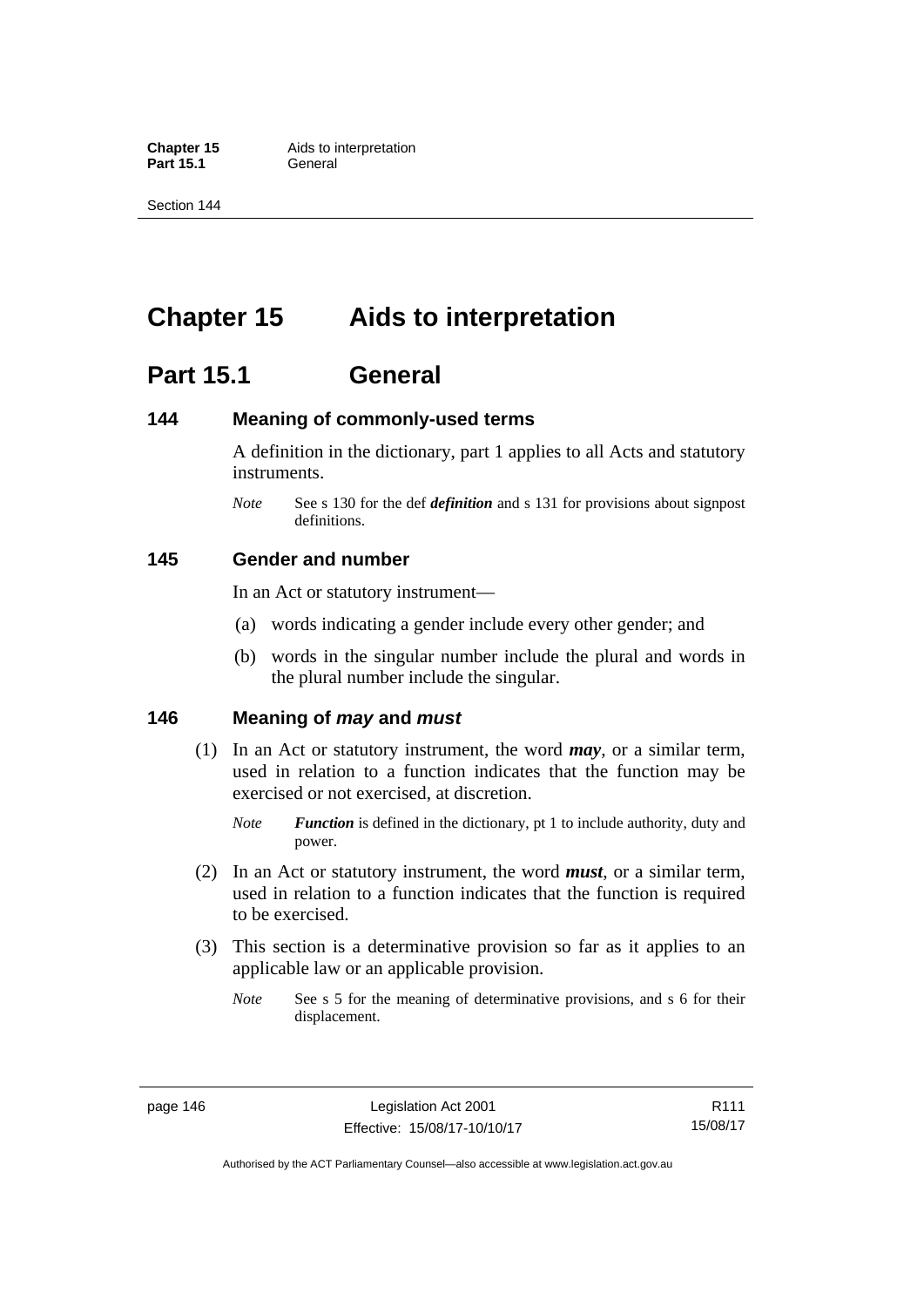(4) In this section:

*applicable law* means an Act enacted, or statutory instrument made, after the application date.

*applicable provision* means a provision inserted after the application date into an Act or statutory instrument that is not an applicable law.

*application date* means—

- (a) for an Act, subordinate law or disallowable instrument— 1 January 2000; and
- (b) for any other statutory instrument—1 January 2006.

*inserted*, for a provision, includes inserted in substitution for another provision.

### **147 Changes of drafting practice not to affect meaning**

(1) The purpose of this section is to encourage the making of progressive improvements in the form of the statute book without inadvertently changing the substantive effect of the law.

*Note* See also s 96 (Relocated provisions).

- (2) This is to be achieved particularly by updating the language and structure of Acts and statutory instruments to replace older forms of legislative expression with forms reflecting current legislative drafting practice.
- (3) If an Act or statutory instrument is amended so that it contains an older form of legislative expression in a provision and a newer form in another, the ideas in the 2 provisions must not be regarded as different only because different words are used or the provisions are structured in different ways.
- (4) Subsection (3) also applies if the provisions are in different Acts or statutory instruments.

page 147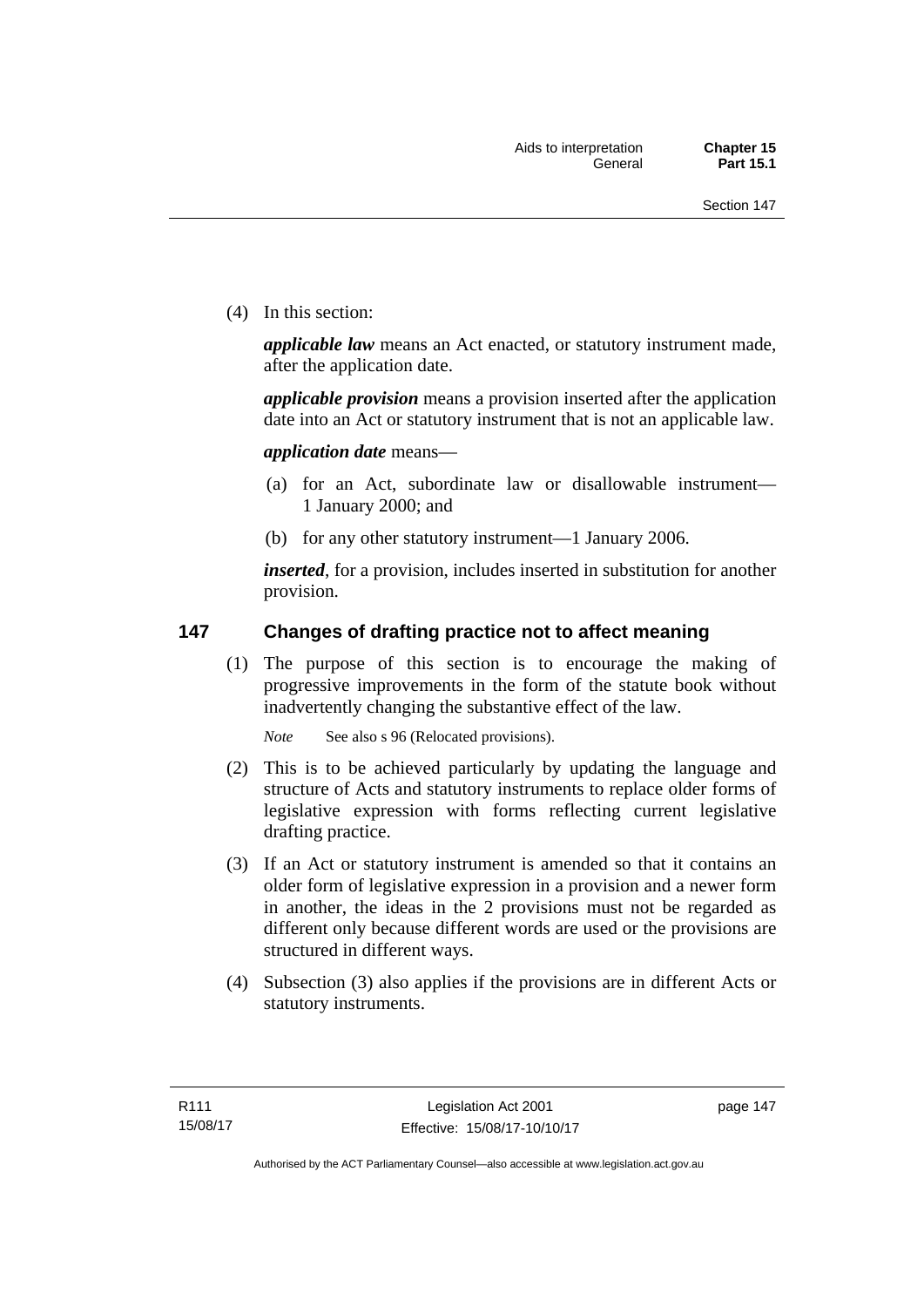- (5) Also, if an Act or statutory instrument is amended so that a provision containing an older form of legislative expression is replaced (whether or not in the same position) by a provision in a newer form, the ideas in the 2 provisions must not be regarded as different only because different words are used or the provisions are structured in different ways.
- (6) In deciding whether the ideas are different, regard must be had to the context and history of the 2 provisions.
- (7) Subsection (6) does not limit the matters to which regard may be had.
- (8) This section is a determinative provision.
	- *Note* See s 5 for the meaning of determinative provisions, and s 6 for their displacement.

### **148 Terms used in instruments have same meanings as in authorising laws**

Terms used in a statutory instrument have the same meanings as they have, from time to time, in the Act or statutory instrument (the *authorising law*), or the relevant provisions of the authorising law, under which the instrument is made or in force.

### **149 Age in years**

For an Act or statutory instrument, a person is an age in years at the beginning of the person's birthday for the age.

### **150 Measurement of distance**

In applying an Act or statutory instrument, distance is to be measured in a straight line on a horizontal plane.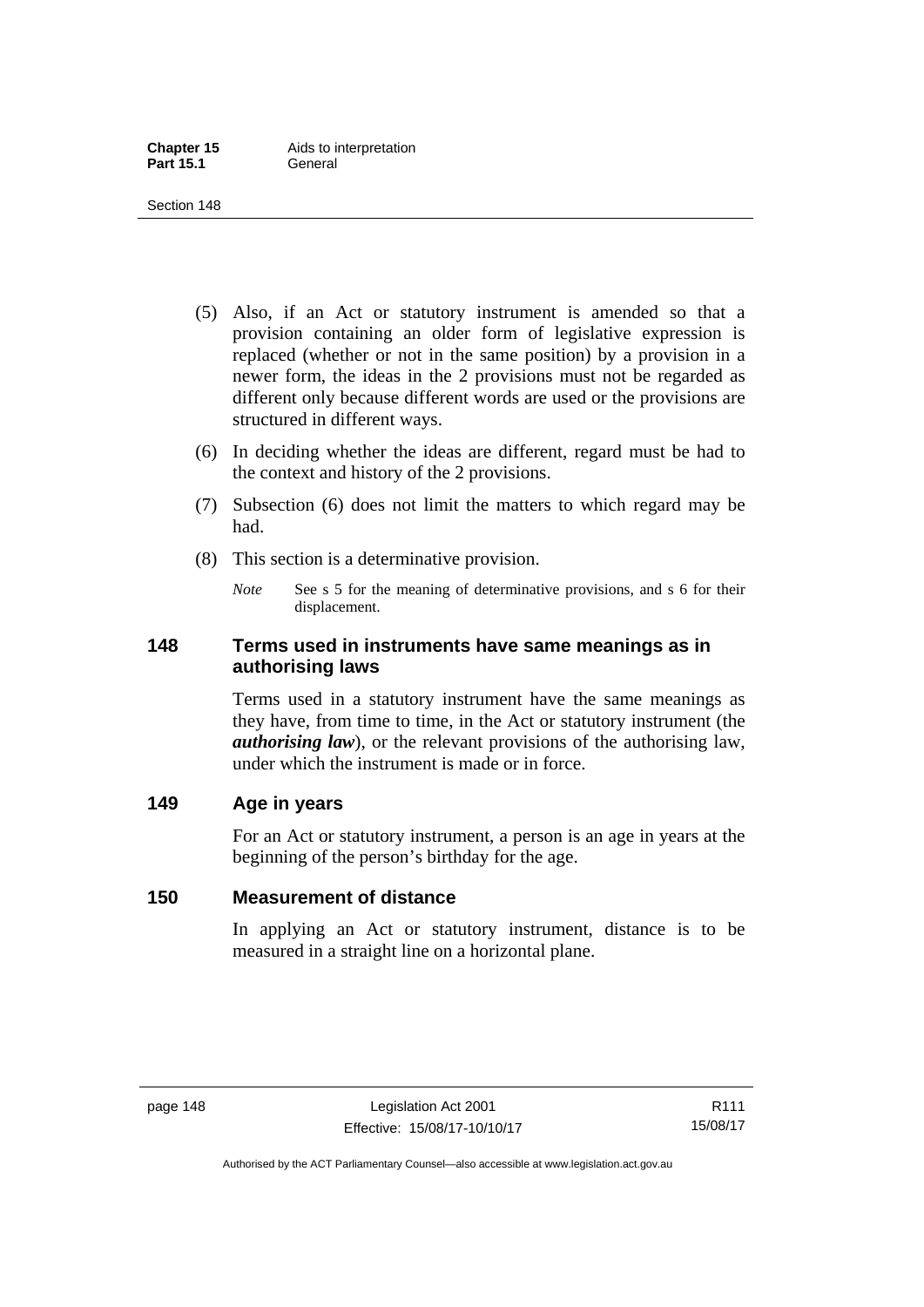## **151 Working out periods of time generally**

- (1) This section applies in working out periods of 1 day or longer for an Act or statutory instrument, whether the period is a period in the future or the past.
	- *Note 1* The following definitions in the dictionary, pt 1 are also relevant to periods of time:
		- *business day*
		- *calendar month*
		- *calendar year*
		- *financial year*
		- *midnight*
		- *month*
		- *quarter*
		- *working day*
		- *year*.
	- *Note 2* The *[Standard Time and Summer Time Act 1972](http://www.legislation.act.gov.au/a/1972-34)* deals with the meaning of a reference to a time.
- (2) A period of time mentioned in an Act or statutory instrument that is of a kind mentioned in an item in the following table is to be worked out according to the rule mentioned in column 3 of the item:

| column 1<br>item | column 2<br>If the period of time-                                                                     | column 3<br>then the period-                                                |
|------------------|--------------------------------------------------------------------------------------------------------|-----------------------------------------------------------------------------|
|                  | is described as beginning at, on or with a stated<br>day, act or event                                 | includes the stated day or<br>the day of the stated act or<br>event         |
|                  | is described as beginning from or after a stated<br>day, act or event                                  | does not include the stated<br>day or the day of the stated<br>act or event |
| 3                | is described as ending at, by, on or with, or as<br>continuing to or until, a stated day, act or event | includes the stated day or<br>the day of the stated act or<br>event         |

**Table 151 Working out periods of time** 

| R111     |
|----------|
| 15/08/17 |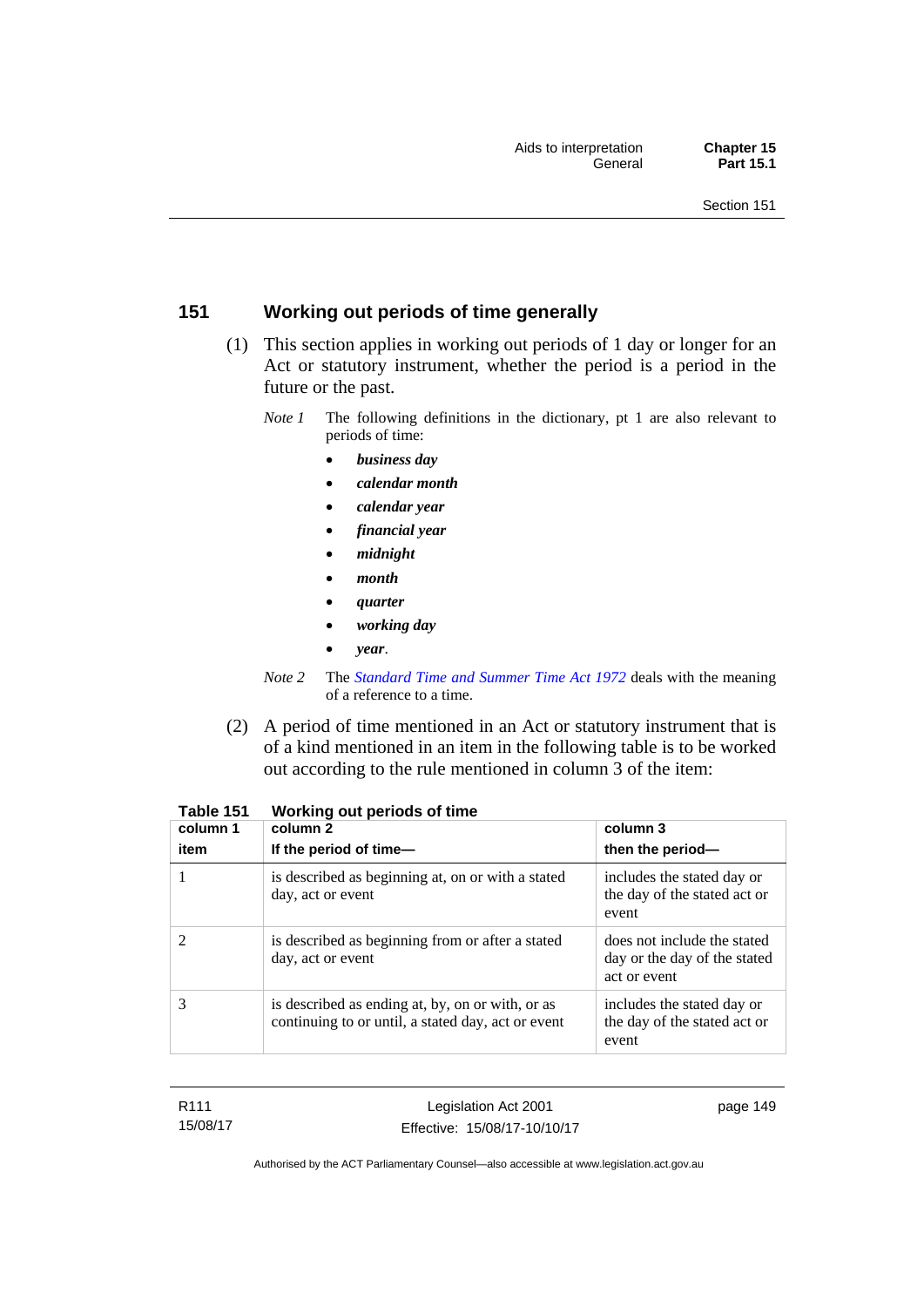**Chapter 15** Aids to interpretation Part 15.1 **General** 

Section 151

| column 1<br>item | column 2<br>If the period of time-                          | column 3<br>then the period-                                                |
|------------------|-------------------------------------------------------------|-----------------------------------------------------------------------------|
| $\overline{4}$   | is described as ending before a stated day, act or<br>event | does not include the stated<br>day or the day of the stated<br>act or event |
|                  | is described as occurring between 2 events                  | does not include the days<br>when the events happen                         |

#### **Example—item 1**

If a licence begins on the first day of a financial year, the licence is in force on that day.

#### **Example—item 2**

If a disallowable instrument is described as beginning from 30 June, the instrument starts to operate on 1 July.

#### **Example—item 3**

If a person's right to apply for review of a decision ends on the last day of a financial year, the person may apply for review of the decision on that day.

#### **Example—item 4**

If a person may apply for renewal of accreditation not later than 6 months before the day the accreditation period ends, and the accreditation period ends on 2 November, the person may apply for renewal at any time during the 6-month period ending on 1 November.

#### **Example—item 5**

A court rule requires a notice of motion to be served 2 days before the return date for the application. If the return date is Friday, that day and the day the application is served are not counted in working out the 2 days. For service to be valid, the application must be served on or before the Tuesday before the return date.

- *Note* An example is part of the Act, is not exhaustive and may extend, but does not limit, the meaning of the provision in which it appears (see [Legislation Act](http://www.legislation.act.gov.au/a/2001-14), s 126 and s 132).
	- (3) Despite table 151, item 2, if, under an Act or statutory instrument, something must or may be done within a particular period of time after a stated day, the thing may be done on the stated day.
	- (4) This section is a determinative provision so far as it applies to an applicable law or applicable provision.
		- *Note* See s 5 for the meaning of determinative provisions, and s 6 for their displacement.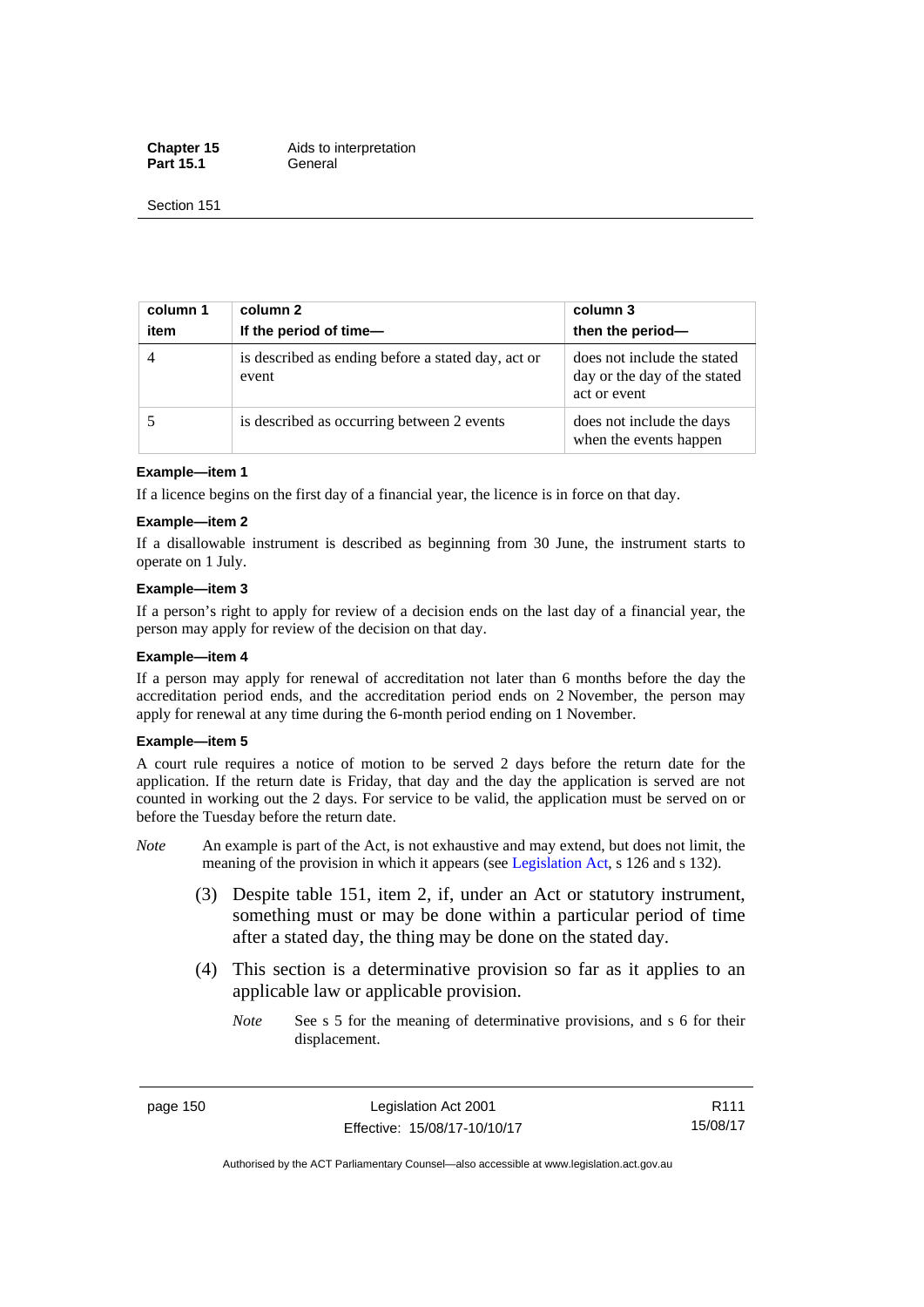(5) In this section:

*applicable law* means an Act enacted, or statutory instrument made, after 1 January 2006.

*applicable provision* means a provision inserted after 1 January 2006 into an Act or statutory instrument that is not an applicable law.

*inserted*, for a provision, includes inserted in substitution for another provision.

### **151A Periods of time ending on non-working days**

- (1) This section applies if—
	- (a) under an Act or statutory instrument, something must or may be done on a particular day or within a particular period of time; and
	- (b) the day, or the last day of the period, is not a working day.
- (2) The thing must or may be done on the next day that is a working day.
- (3) This section is a determinative provision so far as it applies to an applicable law or applicable provision.

(4) In this section:

*applicable law* means an Act enacted, or statutory instrument made, after 1 January 2006.

*applicable provision* means a provision inserted after 1 January 2006 into an Act or statutory instrument that is not an applicable law.

*inserted*, for a provision, includes inserted in substitution for another provision.

*Note* See s 5 for the meaning of determinative provisions, and s 6 for their displacement.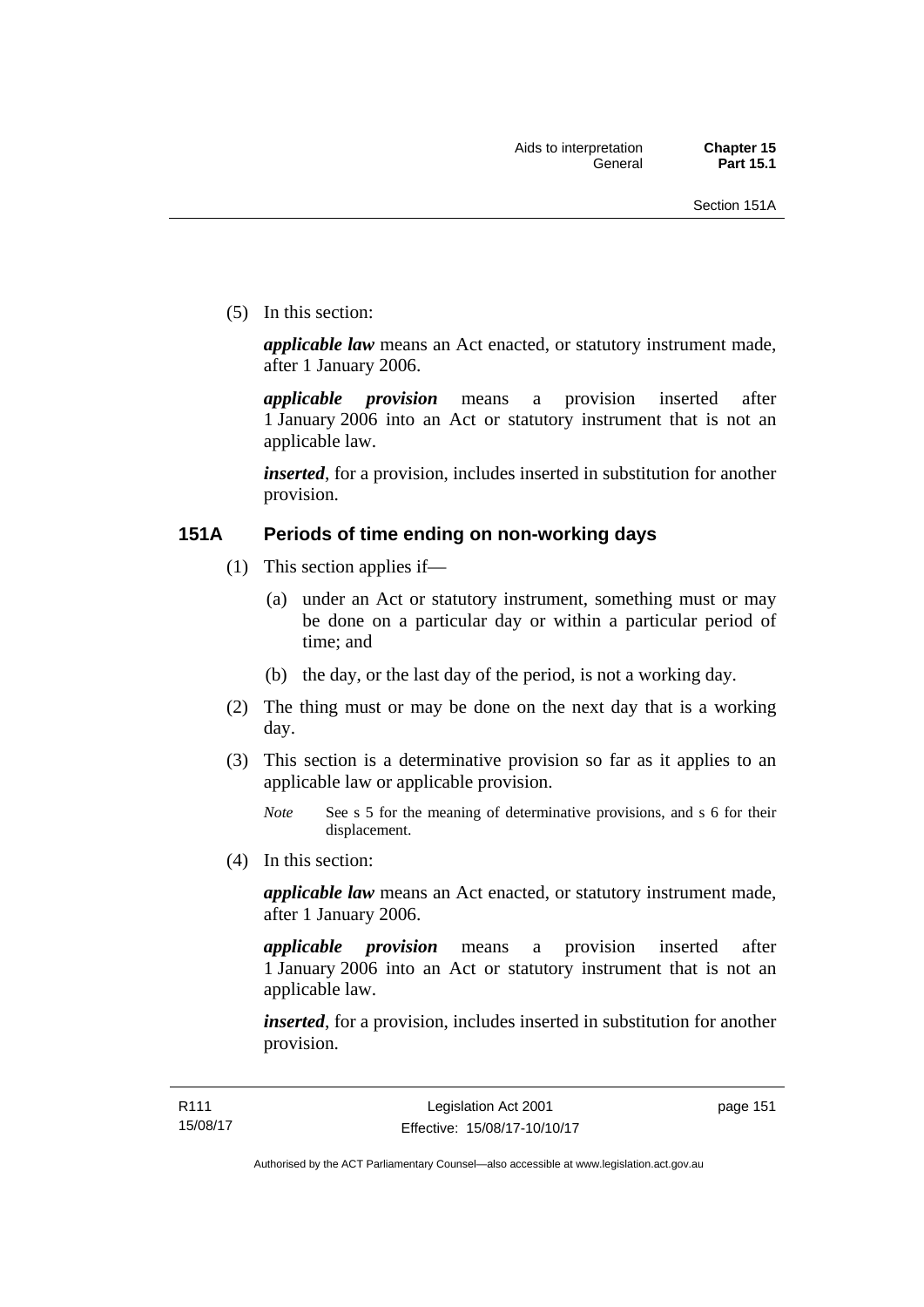Section 151B

#### *public entity* means—

- (a) a court or tribunal; or
- (b) an administrative unit; or
- (c) a statutory-office holder; or
- (d) any other entity established for a public purpose under a law.

#### *working day* means—

- (a) for doing something at an office (however described) of a public entity where the thing must or may be done—a day when the office is open; and
- (b) for doing anything else—a day that is not—
	- (i) a Saturday or Sunday; or
	- (ii) a public holiday at the place where the thing must or may be done; or
	- (iii) if the thing is to be done by or in relation to an authorised deposit-taking institution—a day observed by the institution as a bank holiday at the place where the thing must or may be done.

#### **Example—par (a)**

filing a document at a court registry

*Note* An example is part of the Act, is not exhaustive and may extend, but does not limit, the meaning of the provision in which it appears (see s 126 and s 132).

### **151B Doing things for which no time is fixed**

- (1) This section applies if—
	- (a) under an Act or statutory instrument, something must or may be done; but
	- (b) no time is provided for doing the thing.

R111 15/08/17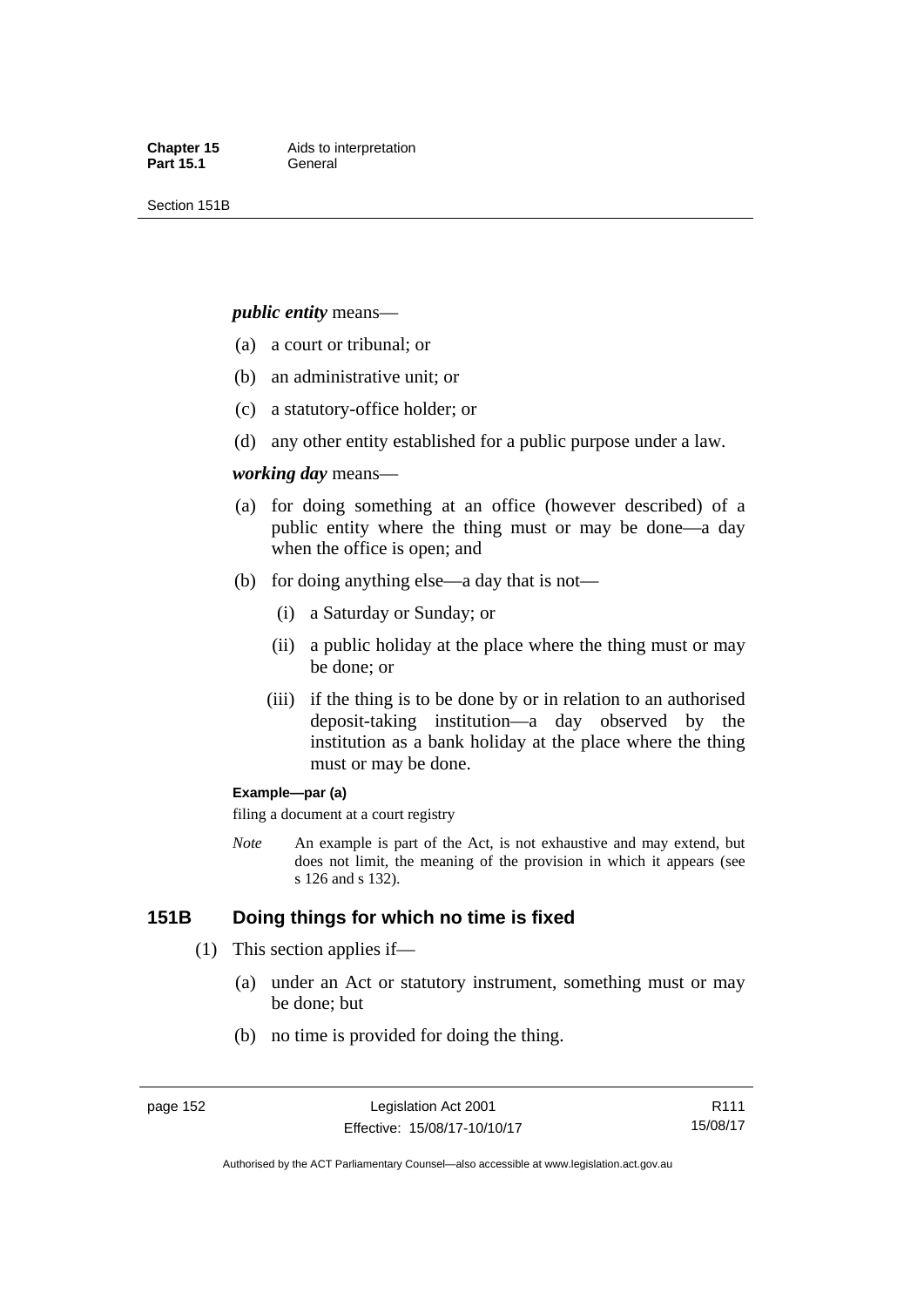(2) The thing must or may be done as soon as possible and as often as needed.

### **151C Power to extend time**

- (1) This section applies if, under an Act or statutory instrument—
	- (a) something must or may be done on a particular day or within a particular period of time; but
	- (b) a court or other entity has power to extend the time (the *relevant time*) for doing the thing.
- (2) A person may apply to the court or other entity for the relevant time to be extended even though the relevant time has ended.
- (3) The court or other entity may extend the relevant time even though the relevant time has ended.
- (4) This section is a determinative provision.

*Note* See s 5 for the meaning of determinative provisions, and s 6 for their displacement.

- (5) This section applies only to an applicable law or applicable provision.
- (6) In this section:

*applicable law* means an Act enacted, or statutory instrument made, after 1 January 2006.

*applicable provision* means a provision inserted after 1 January 2006 into an Act or statutory instrument that is not an applicable law.

*inserted*, for a provision, includes inserted in substitution for another provision.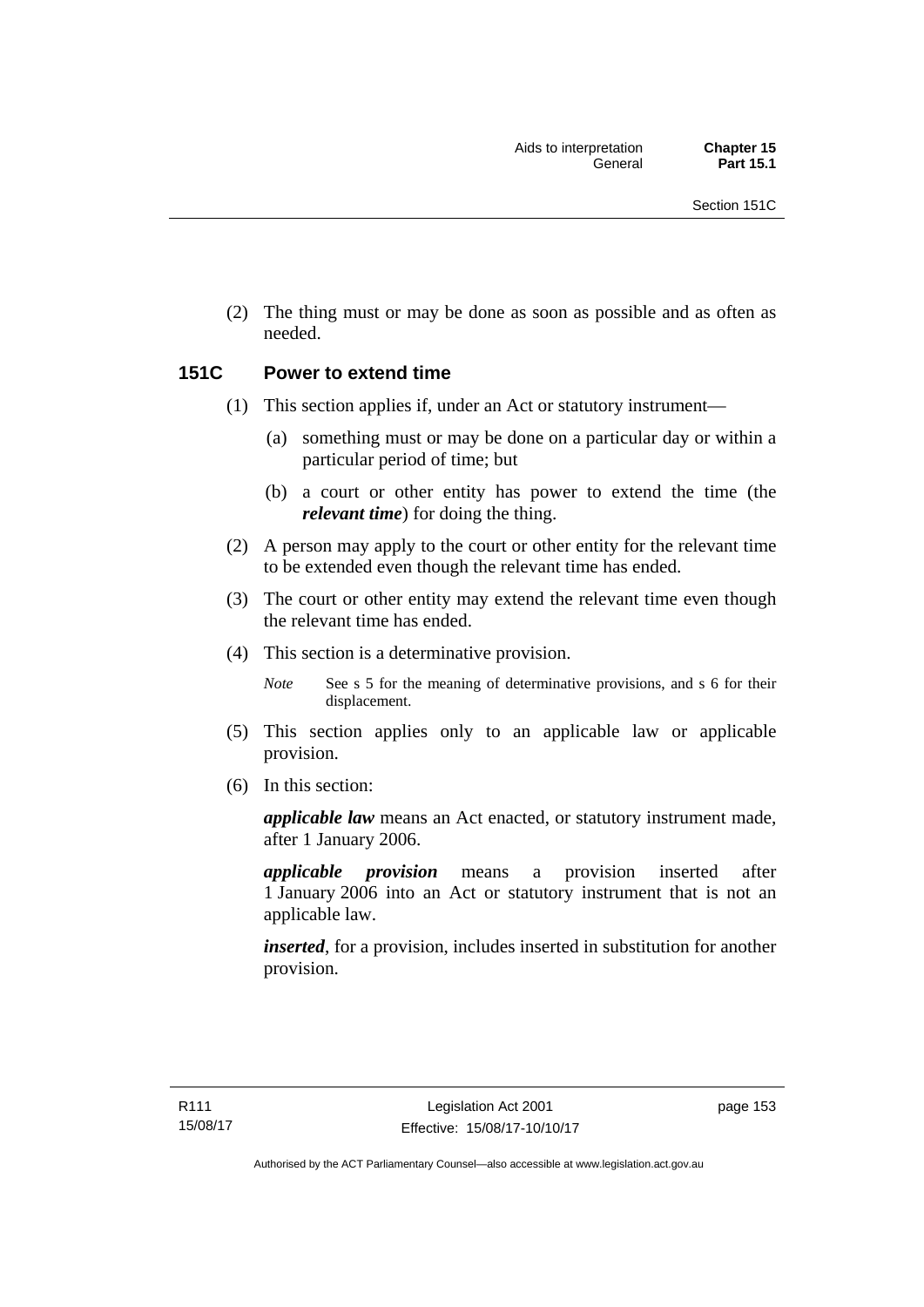### **152 Continuing effect of obligations**

If, under a provision of an Act or statutory instrument, an act is required to be done, the obligation to do the act continues until the act is done even if—

- (a) the provision required the act to be done within a particular period or before a particular time, and the period has ended or the time has passed; or
- (b) someone has been convicted of an offence in relation to failure to do the act.

page 154 Legislation Act 2001 Effective: 15/08/17-10/10/17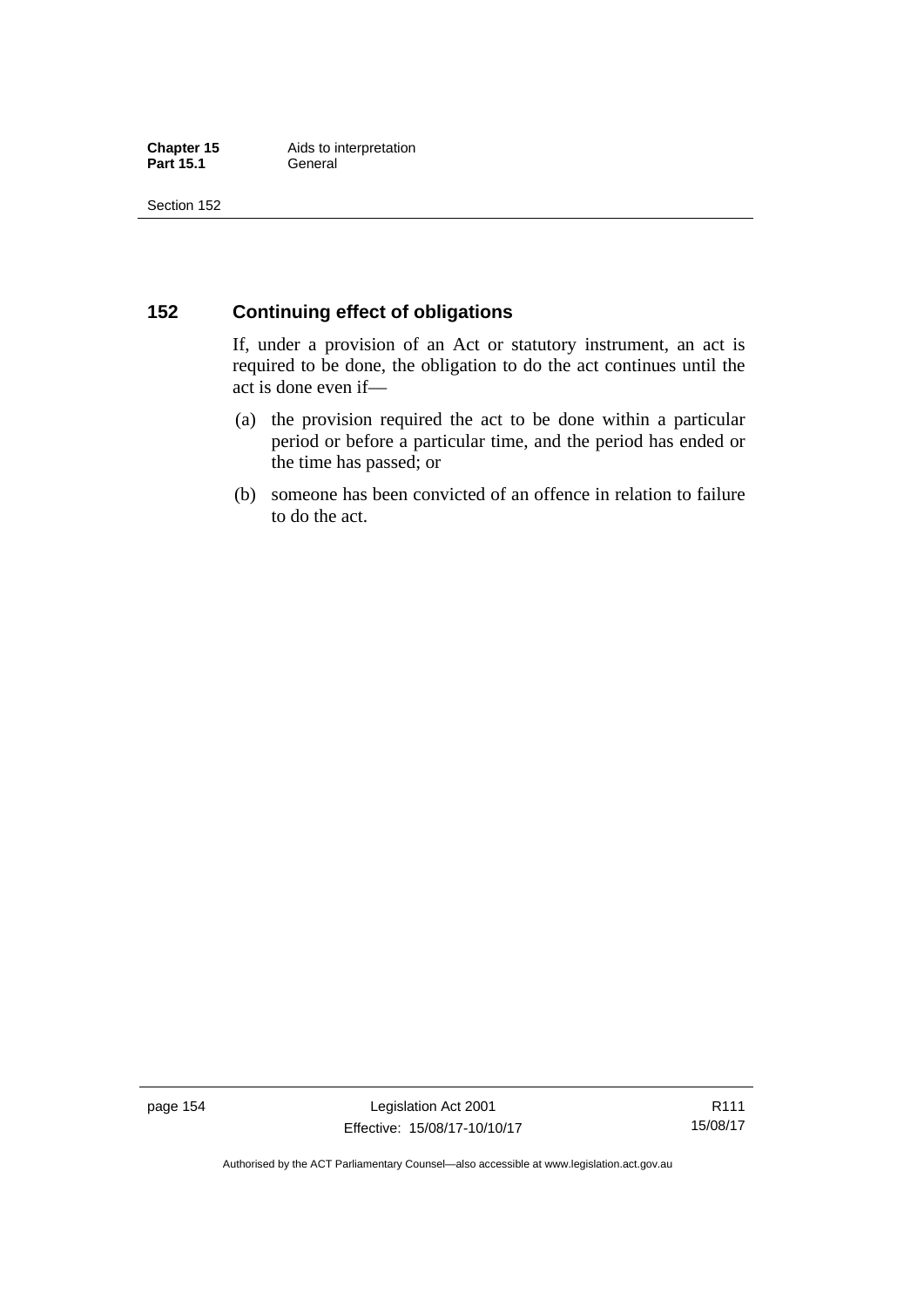# **Part 15.2 Definitions**

*Note* See also s 130 (What is a definition?), s 131 (Signpost definitions) and s 148 (Terms used in instruments have same meanings as in authorising laws).

### **155 Definitions apply subject to contrary intention**

- (1) A definition in an Act or statutory instrument applies except so far as the contrary intention appears.
- (2) This section is a determinative provision.
	- *Note* See s 5 for the meaning of determinative provisions, and s 6 for their displacement.

### **156 Application of definitions in dictionaries and sections**

 (1) A definition in the dictionary to an Act or statutory instrument applies to the entire Act or instrument unless the Act or instrument provides for the definition to have a more limited application.

#### **Examples**

- 1 The dictionary to the *ABC Act 1999* includes the signpost definition '*x*—see the *XYZ Act 1998*, section 3.'. There is nothing in the *ABC Act 1999* indicating the intended application of the definition of  $x$ . The definition of  $x$ in the *XYZ Act 1998*, s 3, therefore, applies to the entire *ABC Act 1999*.
- 2 In an Act, the word *z* is defined in the dictionary. The definition provides, in part, that '*z*, in part 4 (Registration of vehicles), means ...'. The definition of *z* applies only to pt 4.
- 3 In pt 6 of an Act (which is headed 'Part 6 Complaints'), the word *a* is defined in s 50. The section is not divided into subsections but contains a number of definitions. Section 50 begins with the words 'In this part:'. However, the dictionary to the Act contains the following definition:

*a*—see section 50.

The definition of *a* applies to the entire Act (compare s (2) example 2).

- *Note 1* See s 144 (Meaning of commonly-used terms) for the application of the definitions in this Act, dict, pt 1.
- *Note 2* Section 148 (Terms used in instruments have same meanings as in authorising laws) provides that terms used in a statutory instrument

| R111     | Legislation Act 2001         | page 155 |
|----------|------------------------------|----------|
| 15/08/17 | Effective: 15/08/17-10/10/17 |          |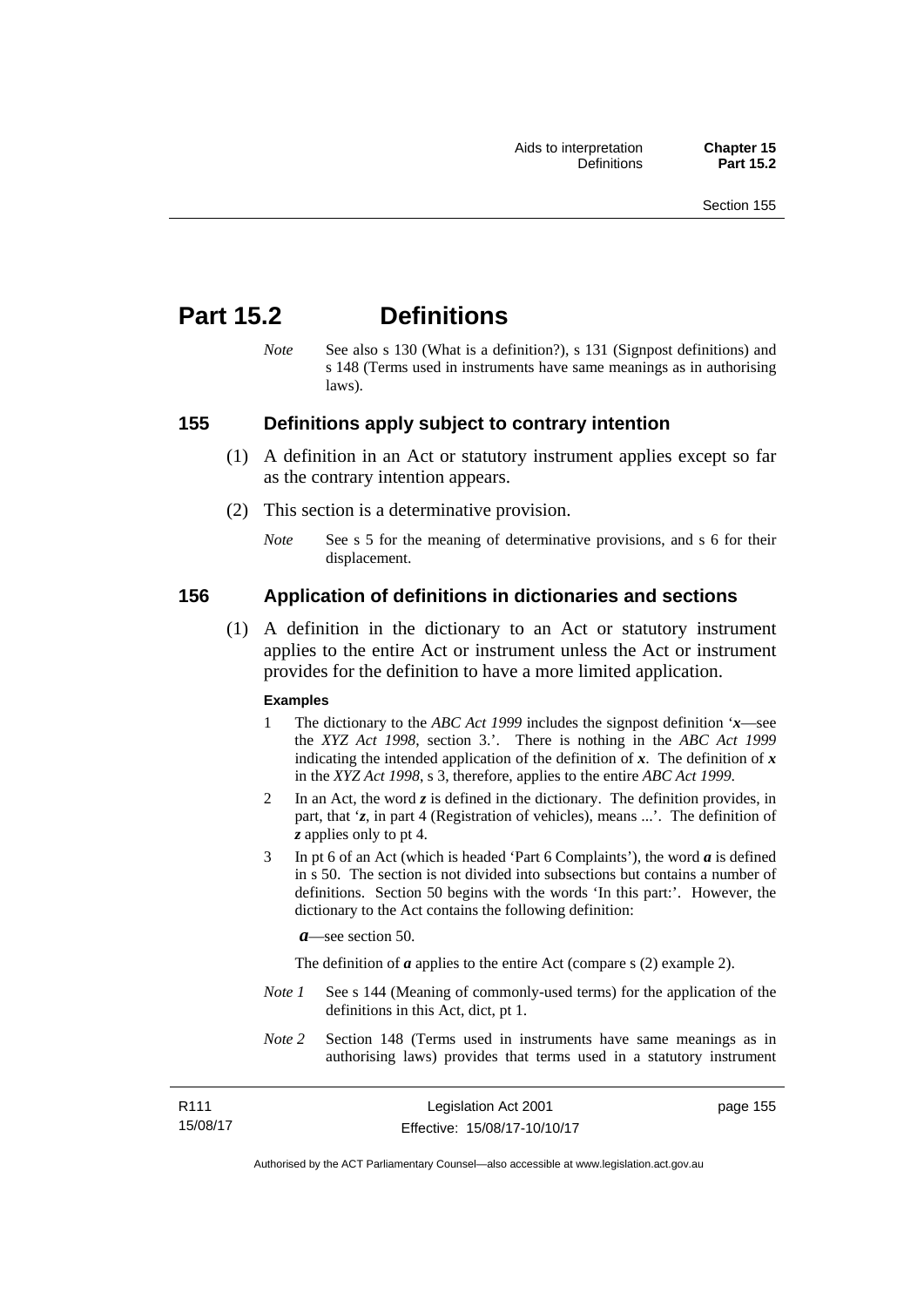Section 156

have the same meaning as they have in the Act or statutory instrument under which the statutory instrument is made.

- *Note 3* An example is part of the Act, is not exhaustive and may extend, but does not limit, the meaning of the provision in which it appears (see s 126 and s 132).
- (2) A definition in a section of an Act or statutory instrument applies only to the section unless the Act or instrument provides for the definition to have a broader application.

#### **Examples**

- 1 This Act, s 255 (7) (Forms) contains definitions of *form 1* and *form 2* as tagged terms. There is nothing in this Act indicating that the definitions apply outside s 255. The definitions apply only to s 255.
- 2 In pt 6 of an Act (which is headed 'Part 6 Complaints'), the word *a* is defined in s 50. The section is not divided into subsections but contains a number of definitions. Section 50 begins with the words 'In this part:'. However, the dictionary to the Act contains the following definition:

*a*, for part 6 (Complaints)—see section 50.

The definition of *a* applies to all of pt 6, but not to provisions of the Act outside pt 6 (compare s (1) example 3).

- 3 In an Act, the word *b* is defined in a section, which is not divided into subsections but contains a number of definitions. The section begins with the words 'In this Act:'. The definition of *b* applies to the entire Act.
- (3) A definition in a section of an Act or statutory instrument applies to the entire section unless the Act or instrument provides for the definition to have a more limited application.

#### **Example**

In a subsection of a section of an Act, the word  $c$  is defined. The subsection begins with the words 'In subsection  $(3)$ :'. The definition of  $c$  applies only to s (3) of that section.

- (4) In applying this section to an Act or statutory instrument that is divided otherwise than into sections, a reference to a section is a reference to a corresponding provision of the Act or instrument.
	- *Note* A reference to an Act or statutory instrument includes a reference to a provision of the Act or instrument (see s 7 and s 13).

page 156 Legislation Act 2001 Effective: 15/08/17-10/10/17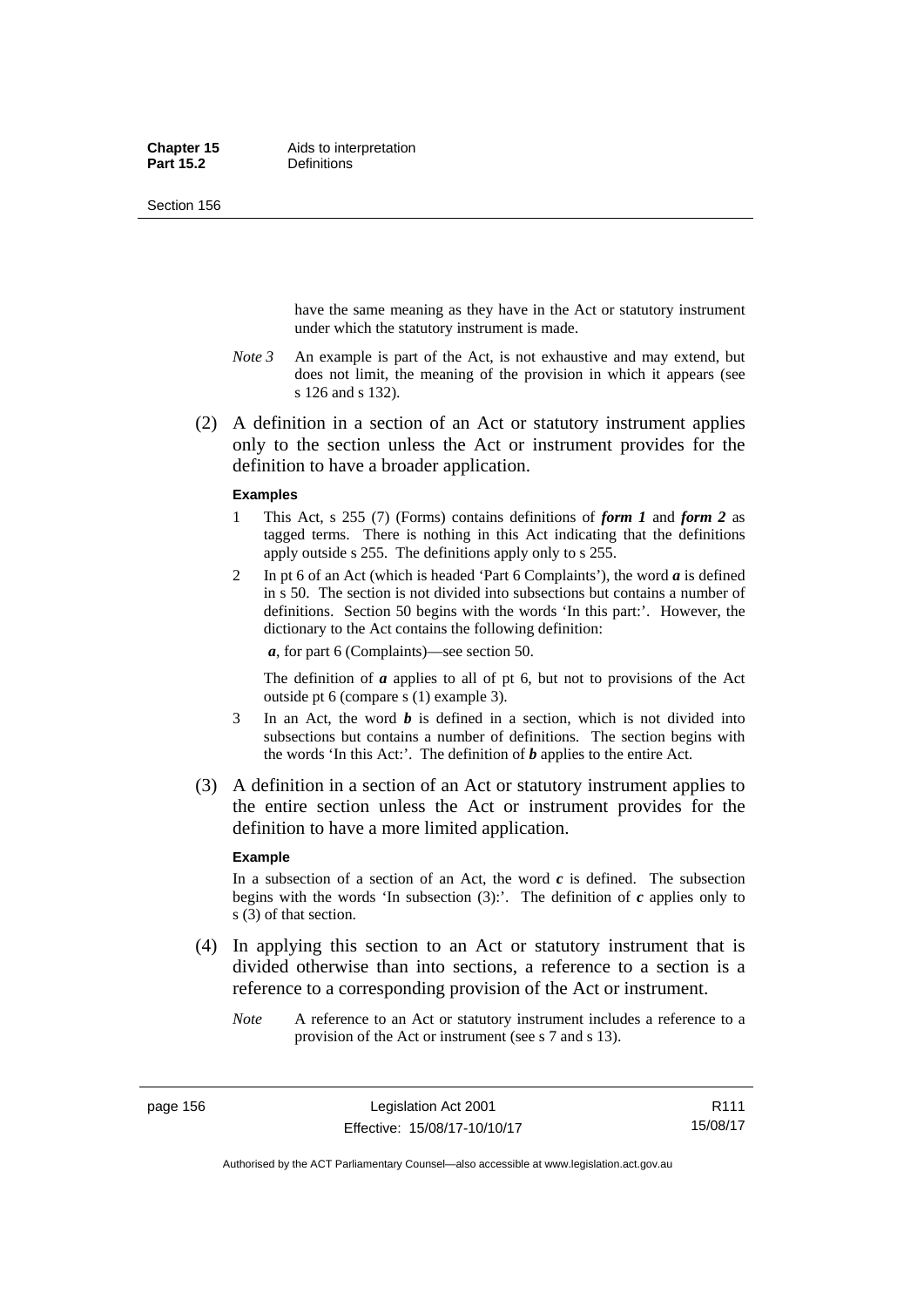### **157 Defined terms—other parts of speech and grammatical forms**

If an Act or statutory instrument defines a term, other parts of speech and grammatical forms of the term have corresponding meanings.

#### **Example**

The *Publication (Grants) Act 2001* contains a definition of *publish* and also contains other forms of the same word ('published', 'publisher', 'publishes', 'publishing' and 'publication'). Because of this section, all forms of the word will have the same meaning except so far as the Act otherwise expressly provides or a contrary intention appears (see s 6 (3)).

*Note* An example is part of the Act, is not exhaustive and may extend, but does not limit, the meaning of the provision in which it appears (see s 126 and s 132).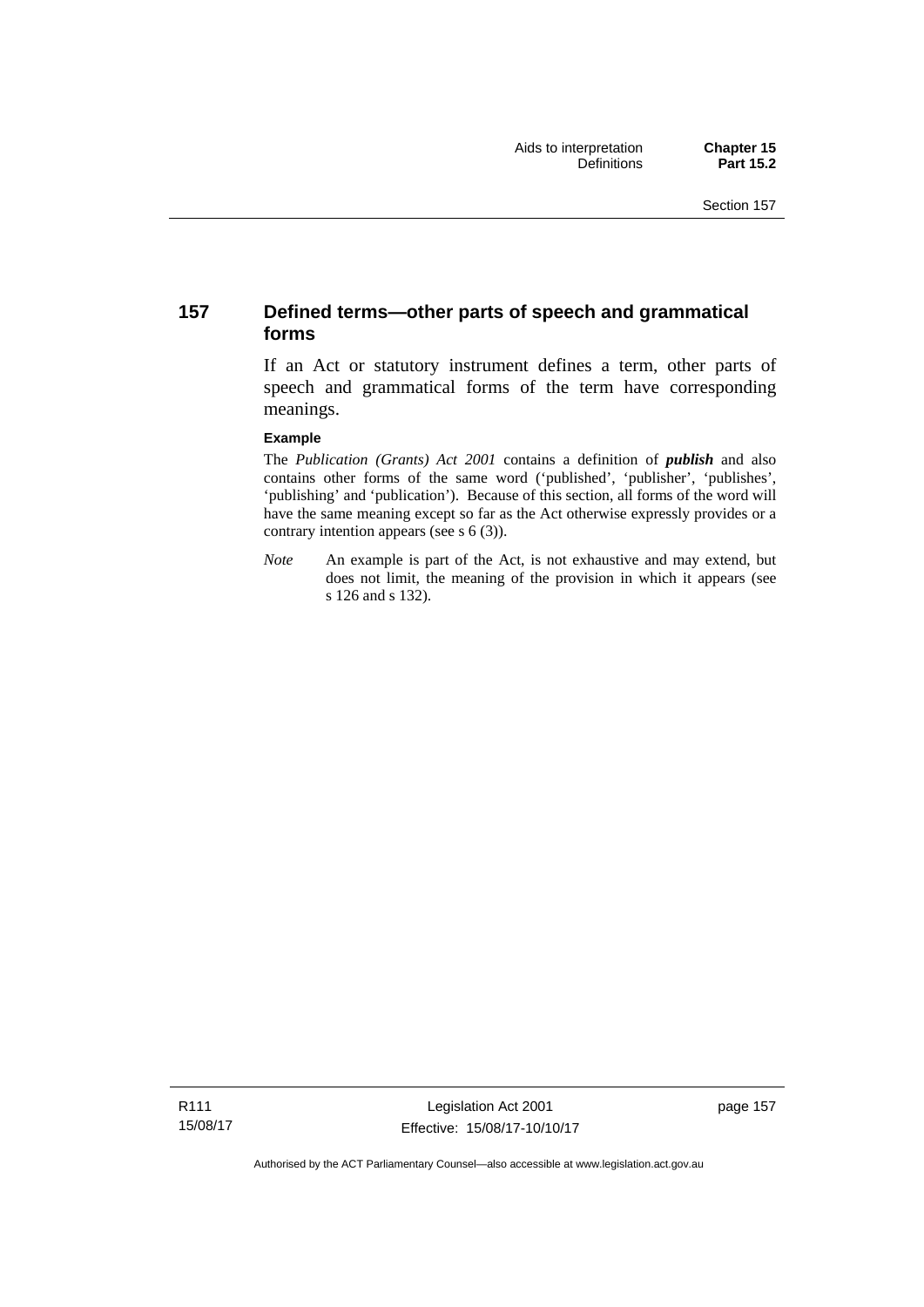Section 160

# **Part 15.3 References to various entities and things**

*Note* See also ch 10 (Referring to laws).

### **160 References to people generally**

- (1) In an Act or statutory instrument, a reference to a *person* generally includes a reference to a corporation as well as an individual.
- (2) Subsection (1) is not displaced only because there is an express reference to either an individual or a corporation elsewhere in the Act or statutory instrument.

#### **Examples—references to a person generally**

- 1 another person
- 2 anyone else
- 3 party
- 4 someone else
- 5 employer

#### **Examples—express references to a corporation**

- 1 body corporate
- 2 company

#### **Examples—express references to an individual**

- 1 adult
- 2 child
- 3 spouse
- 4 driver
- *Note* An example is part of the Act, is not exhaustive and may extend, but does not limit, the meaning of the provision in which it appears (see s 126 and s 132).
- (3) Subsection (2) does not limit the operation of section 6.
	- *Note* Section 6 deals with the displacement of a provision of this Act.

R111 15/08/17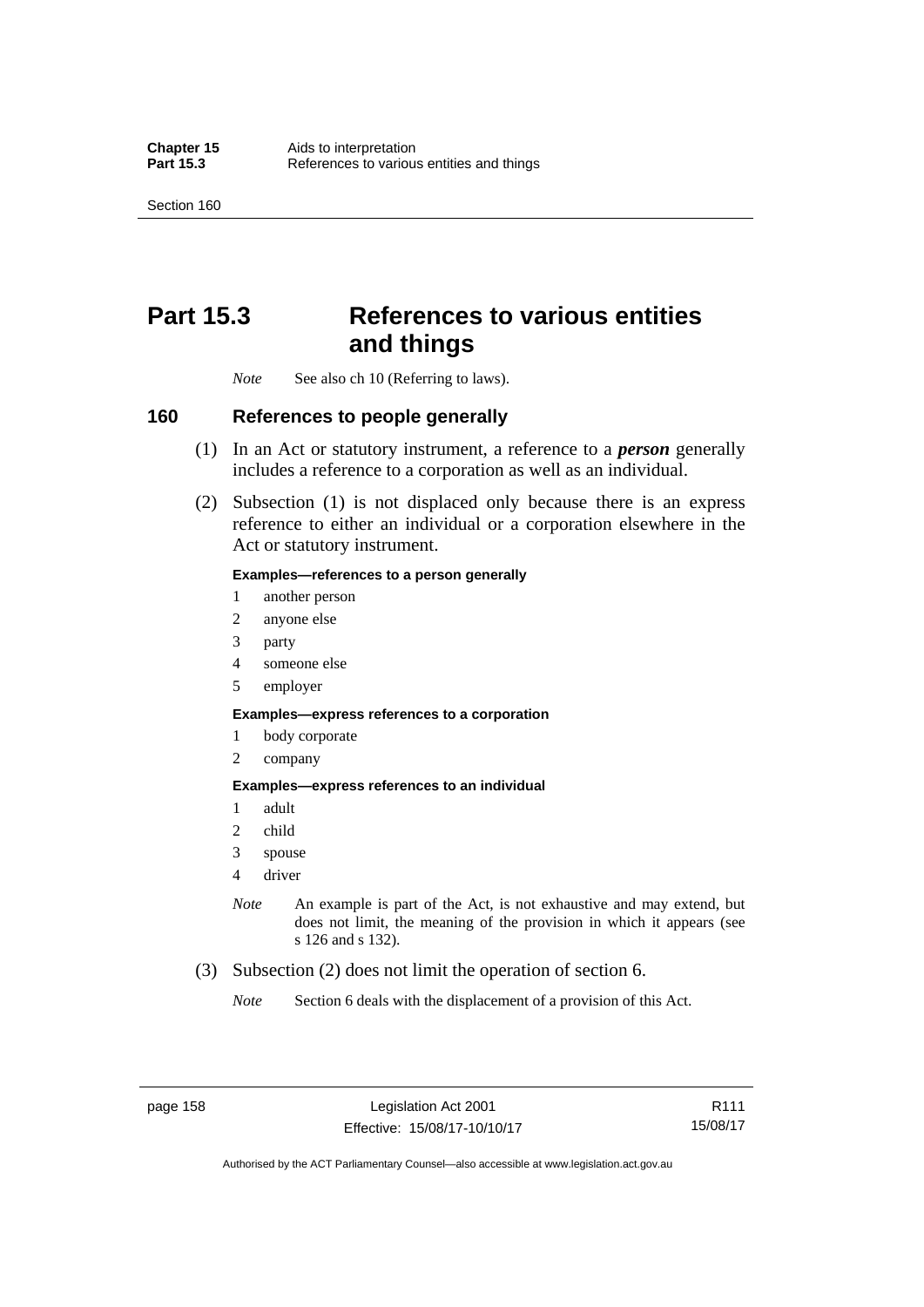### **161 Corporations liable to offences**

- (1) A provision of a law that creates an offence (whether indictable or summary) applies to corporations as well as to individuals.
- (2) A provision of a law that creates an offence can apply to a corporation even though contravention of the provision is punishable by imprisonment (with or without another penalty).

#### **Example**

A provision of an Act contains the following penalty:

'Maximum penalty: 100 penalty units, imprisonment for 1 year or both.' The provision can apply to a corporation.

- *Note* An example is part of the Act, is not exhaustive and may extend, but does not limit, the meaning of the provision in which it appears (see s 126 and s 132).
- (3) If a corporation is convicted of an offence and, apart from this subsection, the penalty for the offence is a period of imprisonment only, the court may impose a maximum penalty of—
	- (a) if the period of imprisonment is not longer than 6 months— 50 penalty units; and
	- (b) if the period of imprisonment is longer than 6 months but not longer than 1 year—100 penalty units; and
	- (c) if the period of imprisonment is longer than 1 year but not longer than 2 years—200 penalty units; and
	- (d) if the period of imprisonment is longer than 2 years but not longer than 5 years—500 penalty units; and
	- (e) if the period of imprisonment is longer than 5 years but not longer than 10 years—1 000 penalty units; and
	- (f) if the period of imprisonment is longer than 10 years—1 500 penalty units.
	- *Note* Section 133 explains the meaning and value of penalty units.

page 159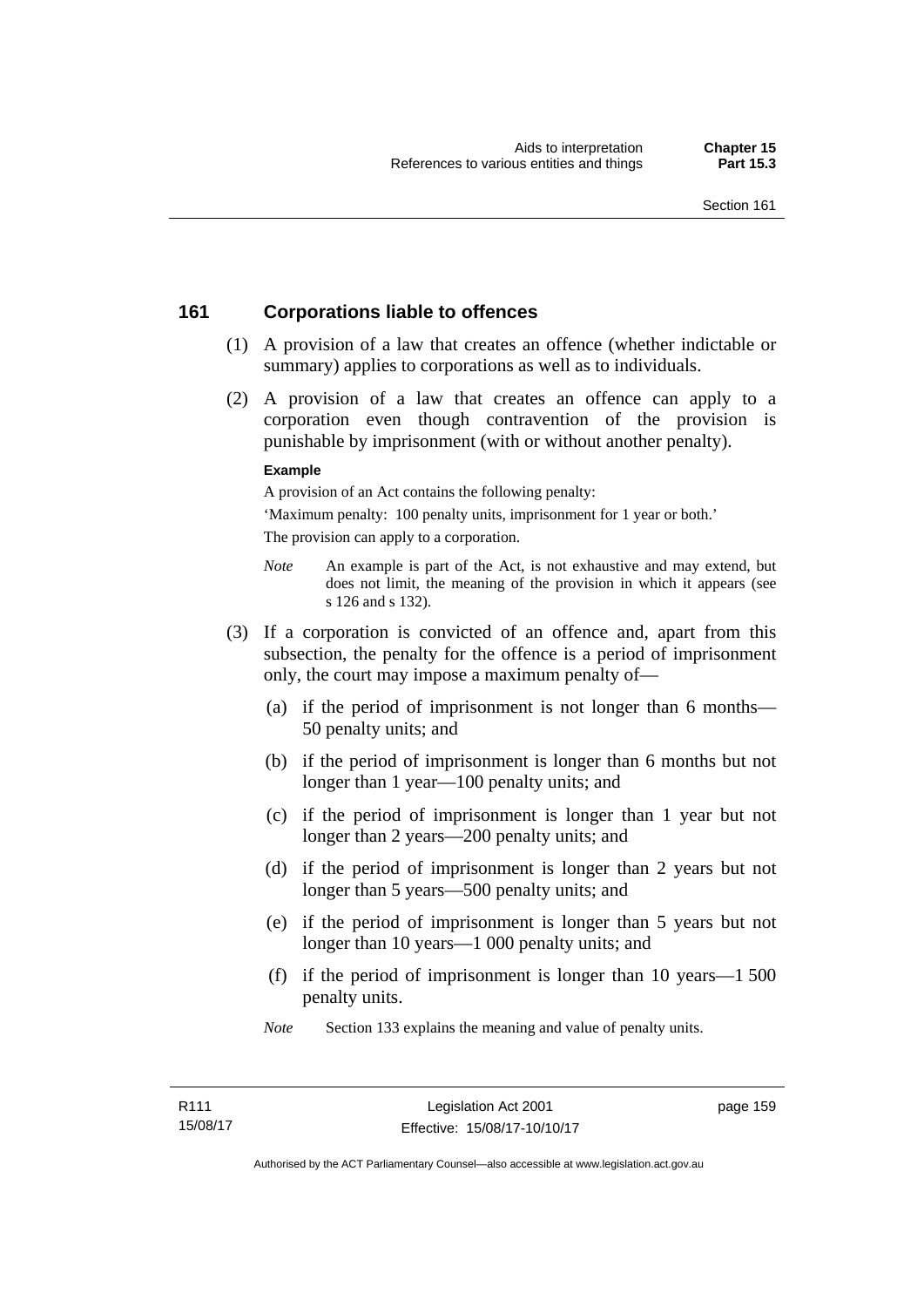(4) In this section:

*law* means an Act, subordinate law or disallowable instrument.

#### **162 References to** *a Minister* **or** *the Minister*

 (1) In an Act or statutory instrument, a reference to *a Minister* is a reference to the Chief Minister or a Minister appointed under the [Self-Government Act,](http://www.comlaw.gov.au/Series/C2004A03699) section 41.

*Note Chief Minister*—see the dictionary, pt 1.

- (2) In a provision of an Act or statutory instrument, a reference to *the Minister* without identifying the Minister's title or portfolio is a reference to—
	- (a) the Minister for the time being administering the provision; or
	- (b) if, for the time being, different Ministers administer the provision in relation to different matters—
		- (i) if only 1 Minister administers the provision in relation to the relevant matter—the Minister; or
		- (ii) if 2 or more Ministers administer the provision in relation to the relevant matter—any of the Ministers; or
	- (c) if paragraph (b) does not apply and, for the time being, 2 or more Ministers administer the provision—any of the Ministers.
- (3) In subsection (2):

*Minister* includes a Minister for the time being acting on behalf of the Minister or 2 or more Ministers.

 (4) If an Act or statutory instrument mentions a Minister and identifies the Minister by reference to the fact that the Minister administers a stated Act, statutory instrument or provision, subsection (2) applies as if references in paragraphs (a) to (c) to the provision were references to the stated Act, instrument or provision.

*Note Attorney-General* and *Treasurer*—see the dictionary, pt 1.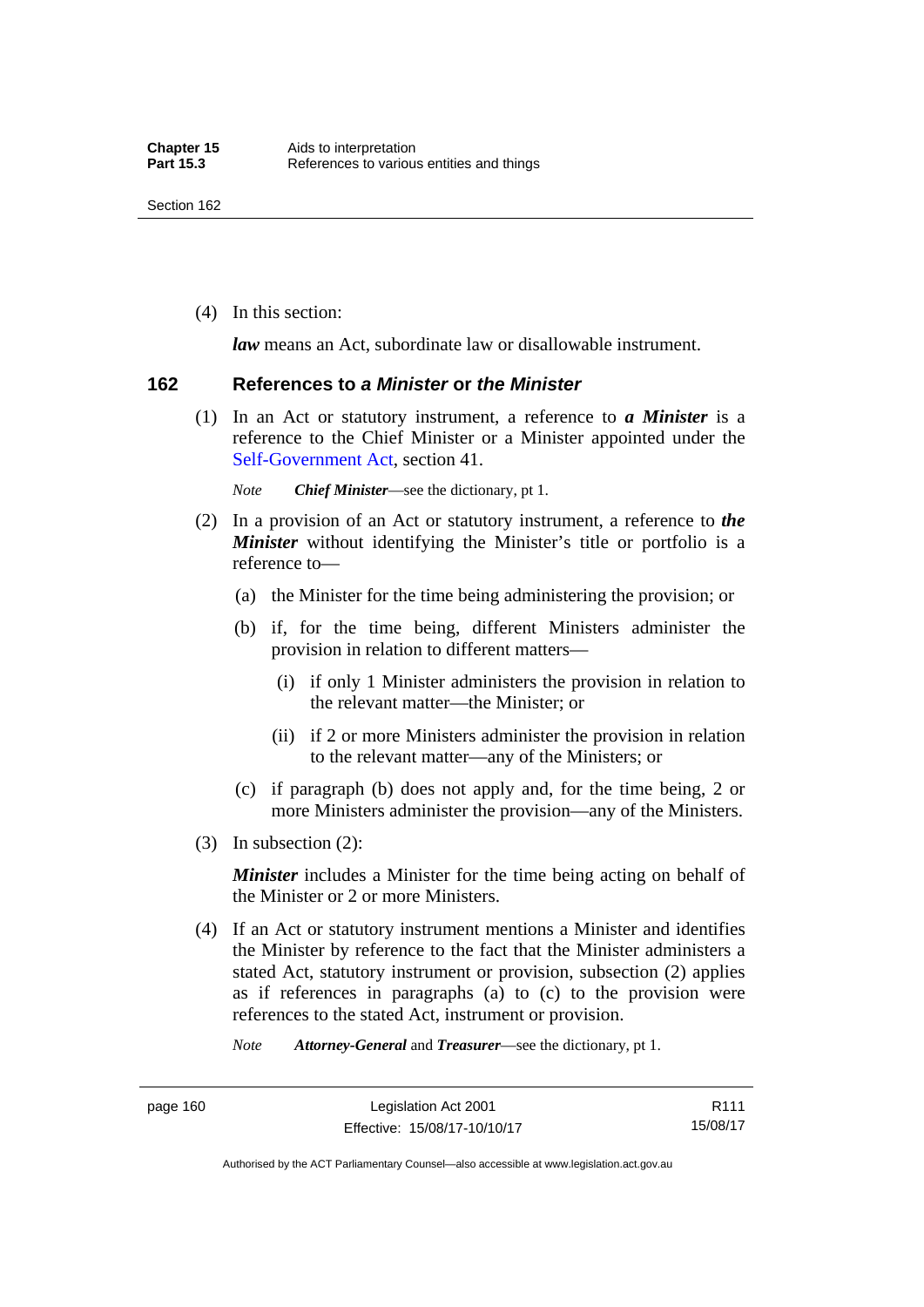### **163 References to** *a director-general* **or** *the director-general*

- (1) In an Act or statutory instrument, a reference to *a director-general* is a reference to a person employed under the [Public Sector](http://www.legislation.act.gov.au/a/1994-37)  [Management Act,](http://www.legislation.act.gov.au/a/1994-37) section 28 (Directors-general—engagement) or section 30 (Directors-general—temporary contracts) to perform the duties of an office of director-general.
- (2) In a provision of an Act or statutory instrument, a reference to *the director-general* without identifying the director-general's title is a reference to—
	- (a) the director-general of the administrative unit responsible for the provision; or
	- (b) if, for the time being, different administrative units are responsible for the provision in relation to different matters—
		- (i) if only 1 administrative unit is responsible for the provision in relation to the relevant matter—the director-general of the administrative unit; or
		- (ii) if 2 or more administrative units are responsible for the provision in relation to the relevant matter—the director-general of any of the administrative units; or
	- (c) if paragraph (b) does not apply and, for the time being, 2 or more administrative units are responsible for the provision the director-general of any of the administrative units.

*Note Administrative unit*—see the dictionary, pt 1.

 (3) If an Act or statutory instrument mentions a director-general and identifies the director-general by reference to the fact that the director-general is the director-general of the administrative unit responsible for a stated Act, statutory instrument or provision, subsection (2) applies as if references in paragraphs (a) to (c) to the provision were references to the stated Act, instrument or provision.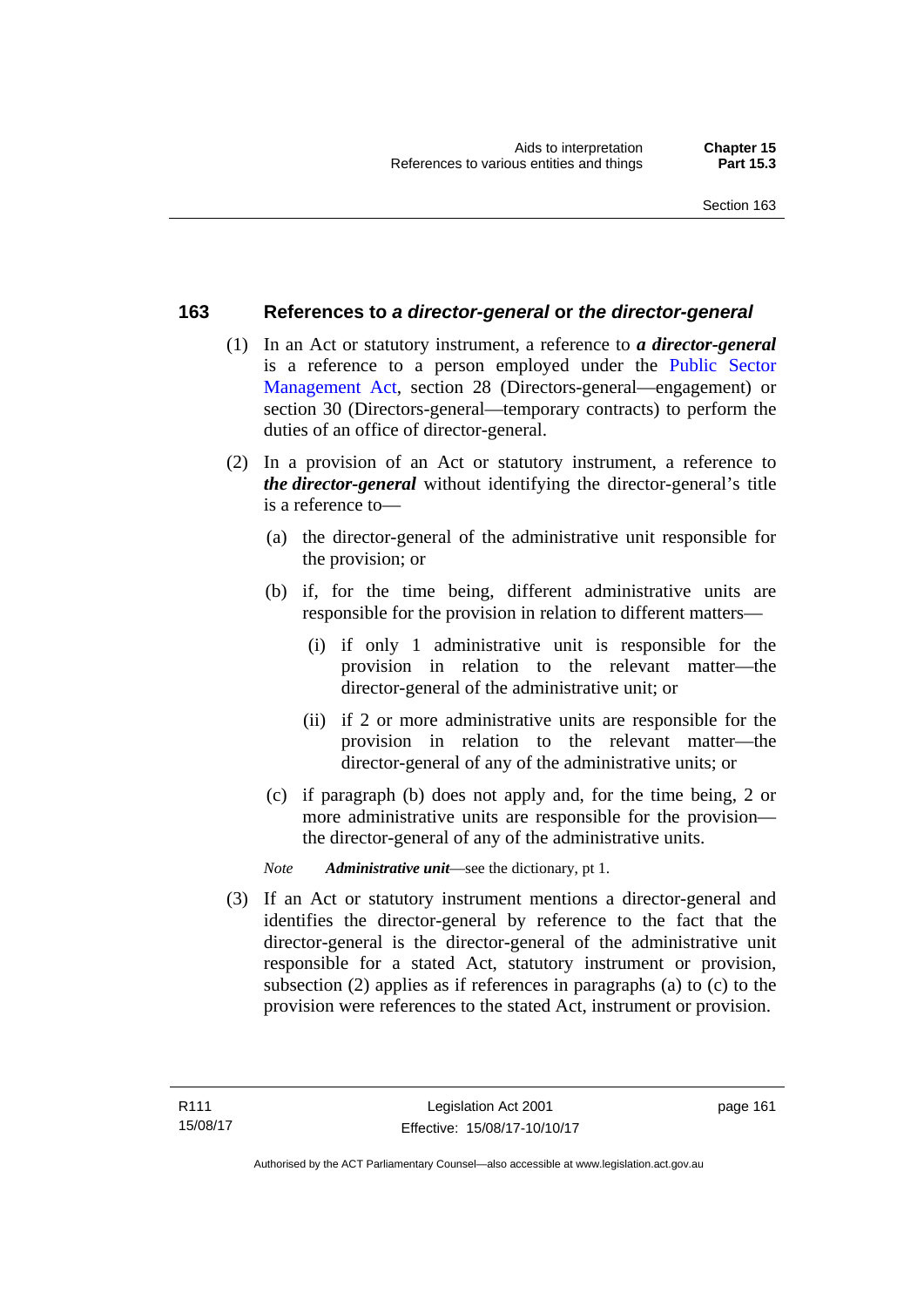(4) In this section:

*director-general*, of an administrative unit, means the person who is employed under the [Public Sector Management Act,](http://www.legislation.act.gov.au/a/1994-37) section 28 or section 30 to perform the duties of the office of director-general in the administrative unit.

*Public Sector Management Act* means the *[Public Sector](http://www.legislation.act.gov.au/a/1994-37)  [Management Act 1994](http://www.legislation.act.gov.au/a/1994-37)*.

*responsible*, for a provision, means allocated responsibility for the provision under the [Public Sector Management Act](http://www.legislation.act.gov.au/a/1994-37), section 14 (1) (b) (Ministerial responsibility and functions of administrative units).

### **164 References to Australian Standards etc**

- (1) In an Act or statutory instrument, a reference consisting of the words 'Australian Standard' or 'AS' followed by a number is a reference to the standard so numbered published by or on behalf of Standards Australia.
- (2) In an Act or statutory instrument, a reference consisting of the words 'Australian/New Zealand Standard' or 'AS/NZS' followed by a number is a reference to the standard so numbered published jointly by or on behalf of Standards Australia and Standards New Zealand.

#### **Examples—s 164**

- 1 AS 4608-1999
- 2 AS/NZS 4906: 1994
- *Note* An example is part of the Act, is not exhaustive and may extend, but does not limit, the meaning of the provision in which it appears (see s 126 and s 132).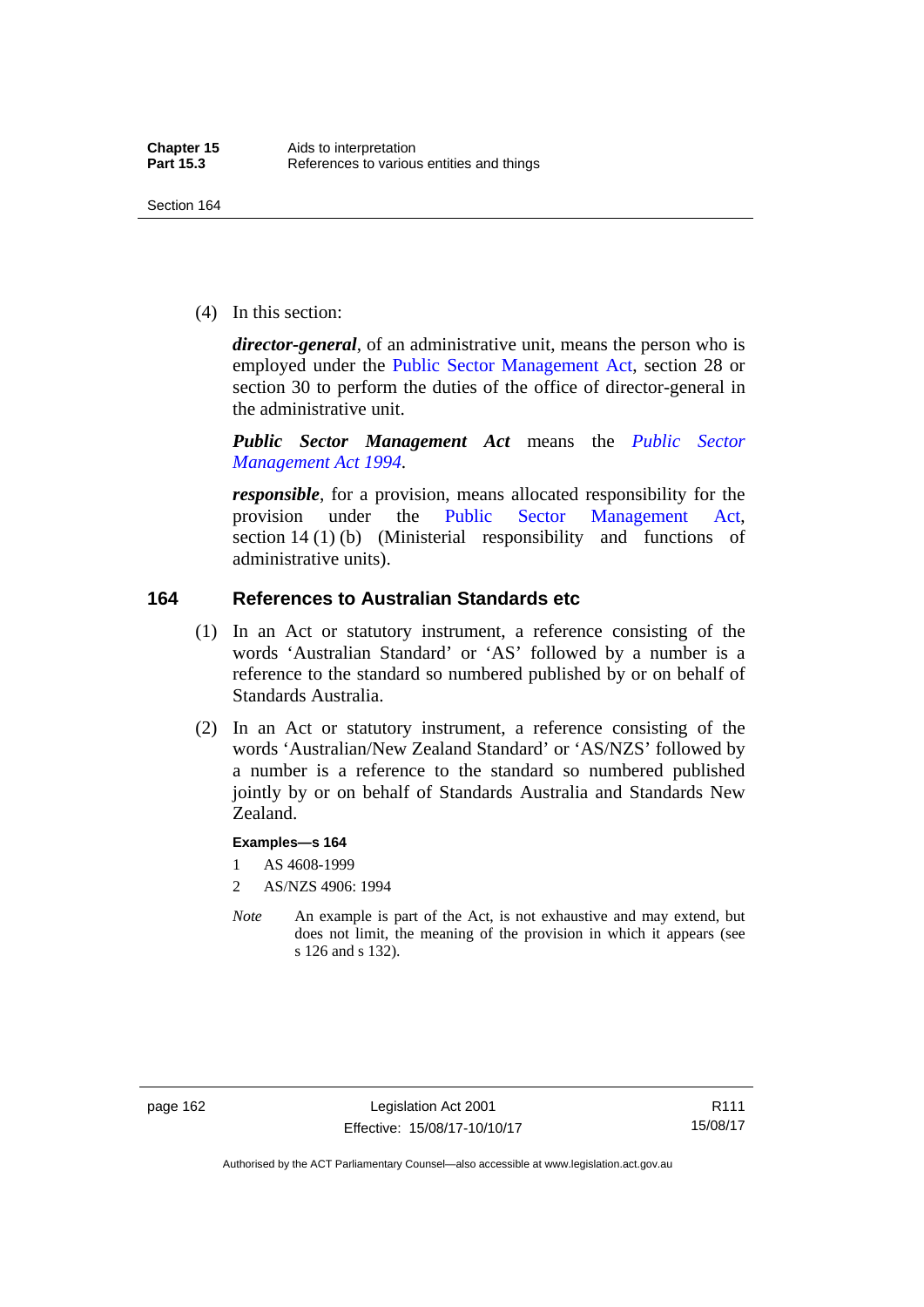### **165 References to Assembly committees that no longer exist**

In an Act or statutory instrument, a reference (whether by name or description) to a committee of the Legislative Assembly that no longer exists is a reference to the committee of the Assembly nominated by the Speaker either generally or for the provision containing the reference.

### **168 References to person with interest in land include personal representative etc**

In an Act or statutory instrument, a reference to a person with an interest in land or other property includes a reference to the person's personal representatives, successors and assigns.

#### **Examples—references to people with interests in land**

- 1 proprietor
- 2 transferor or transferee
- 3 mortgagor or mortgagee
- 4 lessor or lessee
- 5 sublessor or sublessee
- 6 trustee
- *Note* An example is part of the Act, is not exhaustive and may extend, but does not limit, the meaning of the provision in which it appears (see s 126 and s 132).

### **169 References to** *domestic partner* **and** *domestic partnership*

- (1) In an Act or statutory instrument, a reference to a person's *domestic partner* is a reference to someone who lives with the person in a domestic partnership, and includes a reference to a spouse, civil union partner or civil partner of the person.
	- *Note* The Macquarie dictionary, (1997) defines spouse as 'either member of a married pair in relation to the other; one's husband or wife'.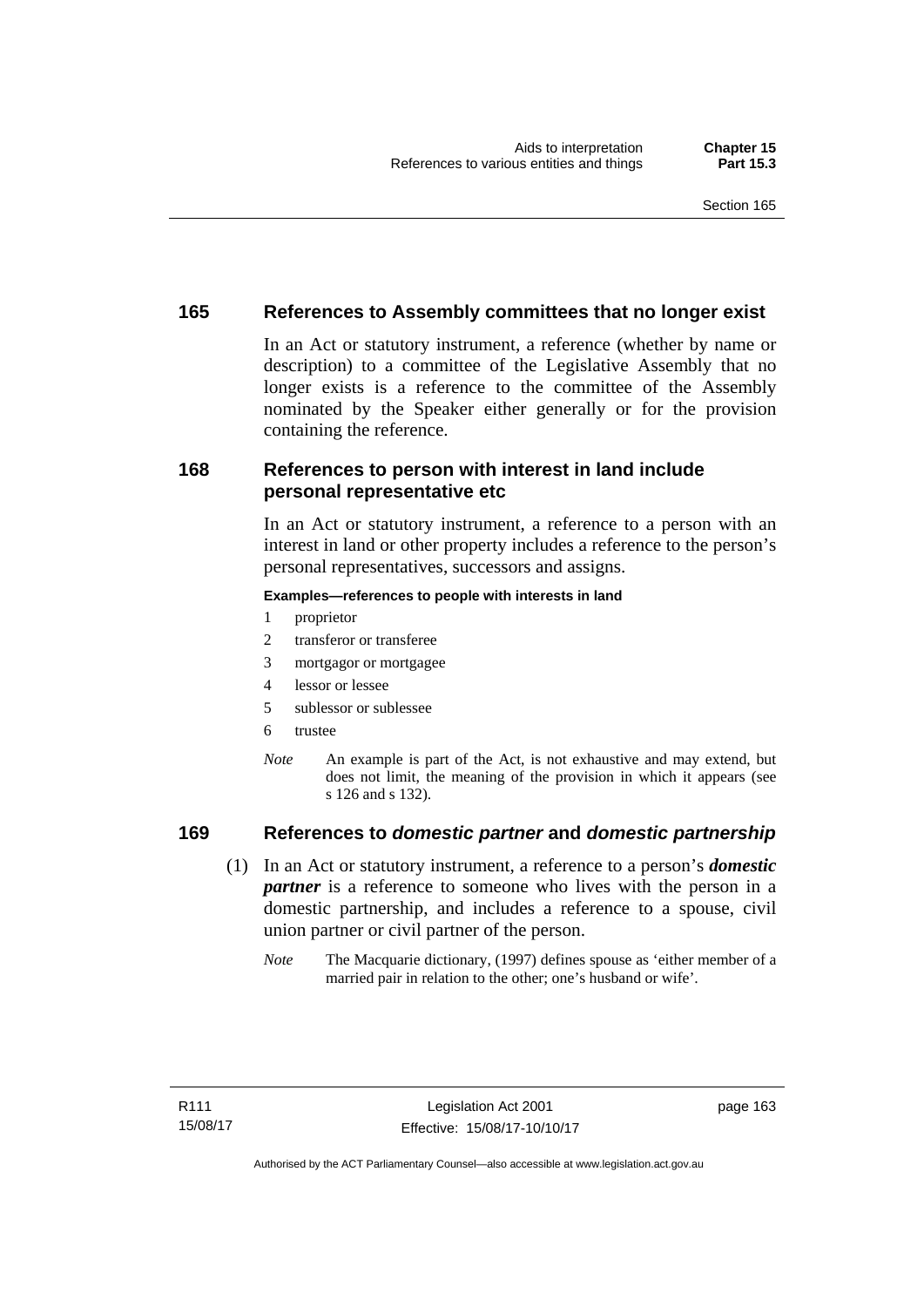(2) In an Act or statutory instrument, a *domestic partnership* is the relationship between 2 people, whether of a different or the same sex, living together as a couple on a genuine domestic basis.

#### **Example—indicators to decide whether 2 people are in a domestic partnership**

- 1 the length of their relationship
- 2 whether they are living together
- 3 if they are living together—how long and under what circumstances they have lived together
- 4 whether there is a sexual relationship between them
- 5 their degree of financial dependence or interdependence, and any arrangements for financial support, between or by them
- 6 the ownership, use and acquisition of their property, including any property that they own individually
- 7 their degree of mutual commitment to a shared life
- 8 whether they mutually care for and support children
- 9 the performance of household duties
- 10 the reputation, and public aspects, of the relationship between them
- *Note* An example is part of the Act, is not exhaustive and may extend, but does not limit, the meaning of the provision in which it appears (see s 126 and s 132).
- (3) In an Act or statutory instrument, a reference to a *domestic partnership* includes a reference to a marriage, a civil union and a civil partnership.

### **169A References to** *transgender people*

- (1) A *transgender person* is a person who—
	- (a) identifies as a member of a different sex by living, or seeking to live, as a member of that sex; or
	- (b) has identified as a member of a different sex by living as a member of that sex;

whether or not the person is a recognised transgender person.

page 164 Legislation Act 2001 Effective: 15/08/17-10/10/17

R111 15/08/17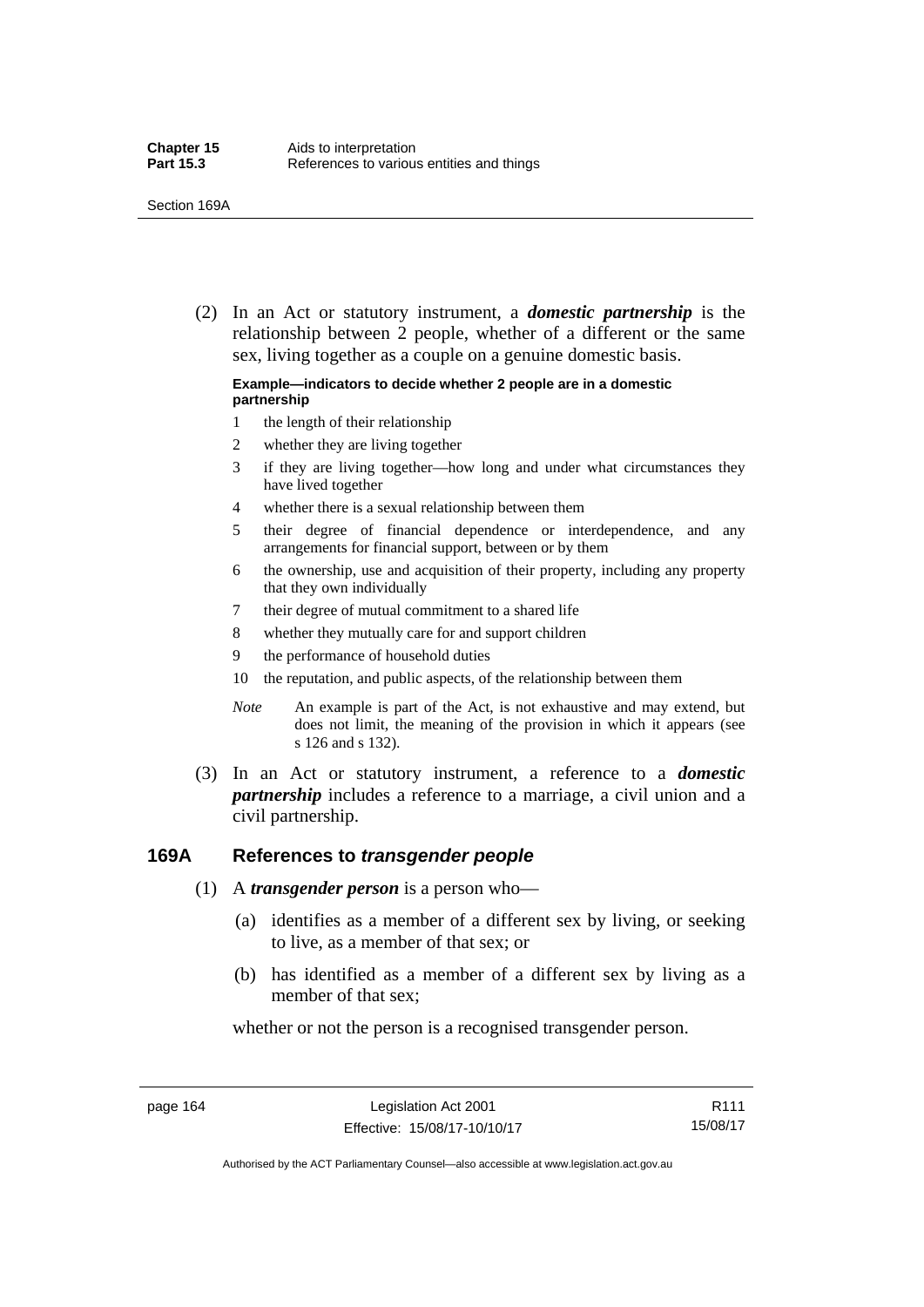- (2) A *transgender person* includes a person who is thought of as a transgender person, whether or not the person is a recognised transgender person.
- (3) A *recognised transgender person* is a person the record of whose sex is altered under the *[Births, Deaths and Marriages Registration](http://www.legislation.act.gov.au/a/1997-112)  [Act 1997](http://www.legislation.act.gov.au/a/1997-112)*, part 4 or the corresponding provisions of a law of a State or another Territory.

## **169B References to** *intersex people*

An *intersex person* is a person who has physical, hormonal or genetic features that are—

- (a) not fully female or fully male; or
- (b) a combination of male or female; or
- (c) not female or male.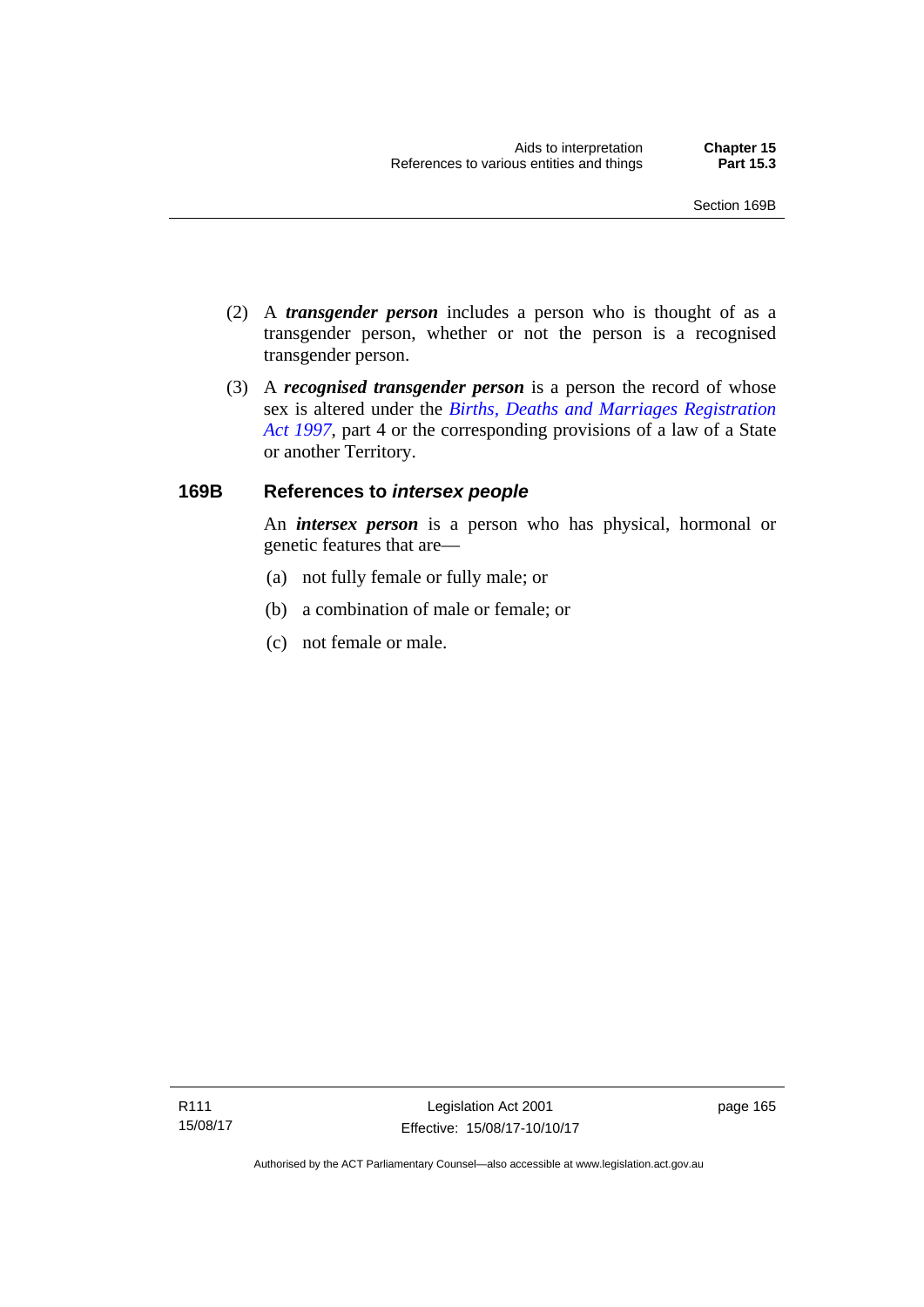# **Part 15.4 Preservation of certain common law privileges**

## **170 Privileges against self-incrimination and exposure to civil penalty**

- (1) An Act or statutory instrument must be interpreted to preserve the common law privileges against self-incrimination and exposure to the imposition of a civil penalty.
- (2) However, this section does not affect the operation of the *[Evidence](http://www.legislation.act.gov.au/a/2011-12)  [Act 2011](http://www.legislation.act.gov.au/a/2011-12)*.
	- *Note* The *[Evidence Act 2011](http://www.legislation.act.gov.au/a/2011-12)*, s 128 contains provisions that apply if a witness raises these privileges in a proceeding. The privileges have been abolished for bodies corporate (see *[Evidence Act 2011](http://www.legislation.act.gov.au/a/2011-12)*, s 187).
- (3) This section is a determinative provision.
	- *Note* See s 5 for the meaning of determinative provisions, and s 6 for their displacement.

## **171 Client legal privilege**

- (1) An Act or statutory instrument must be interpreted to preserve the common law privilege in relation to client legal privilege (also known as legal professional privilege).
- (2) However, this section does not affect the operation of the *[Evidence](http://www.legislation.act.gov.au/a/2011-12)  [Act 2011](http://www.legislation.act.gov.au/a/2011-12)*.
	- *Note* The *[Evidence Act 2011](http://www.legislation.act.gov.au/a/2011-12)*, div 3.10.1 contains provisions about client legal privilege.
- (3) This section is a determinative provision.
	- *Note* See s 5 for the meaning of determinative provisions, and s 6 for their displacement.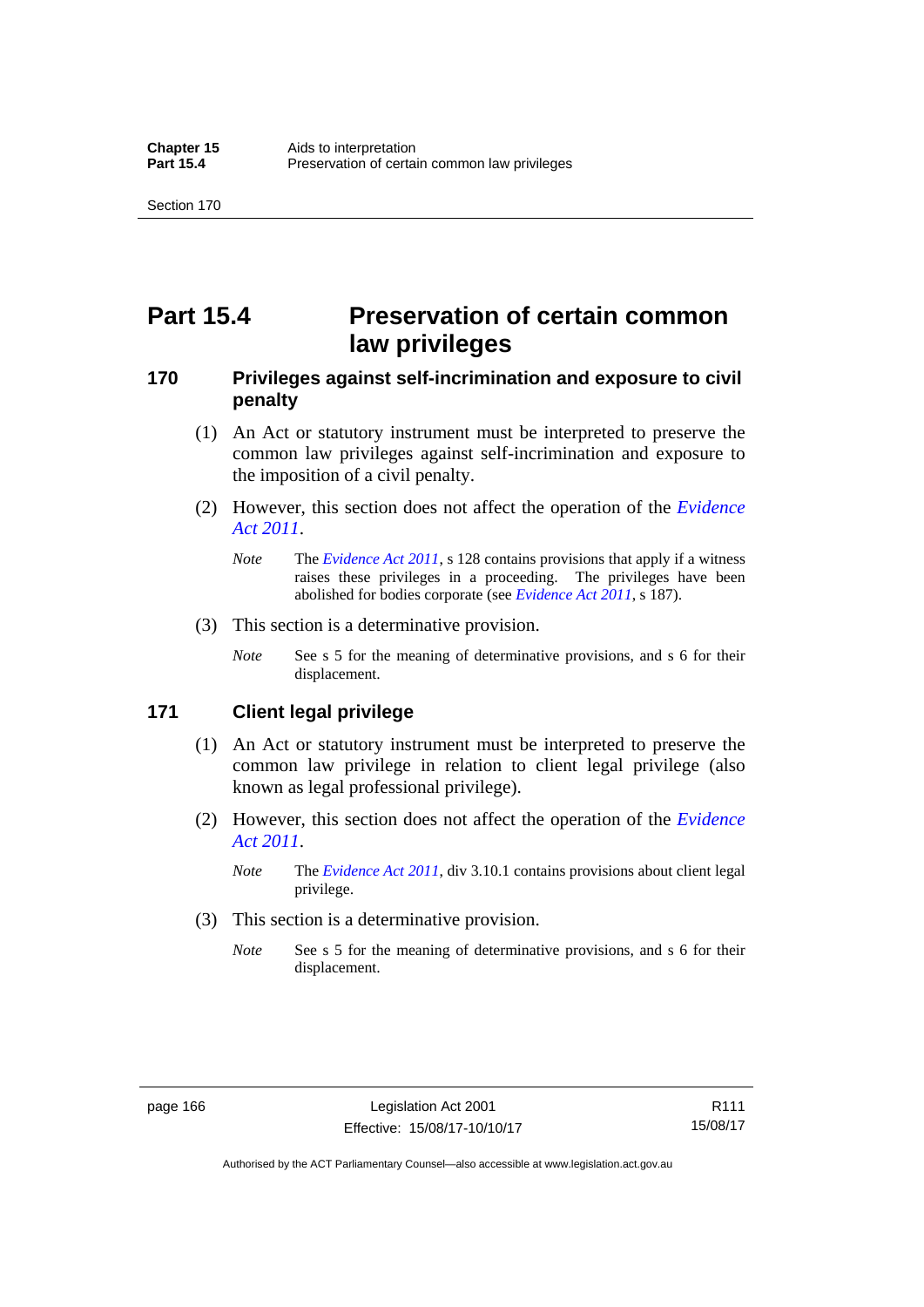# **Chapter 16 Courts, tribunals and other decision-makers**

## **175 Meaning of** *law***—ch 16**

In this chapter:

*law* means an Act, subordinate law or disallowable instrument.

*Note* A reference to an Act, subordinate law or disallowable instrument includes a reference to a provision of the Act, law or instrument (see s 7, s 8 and s 9).

# **176 Jurisdiction of courts and tribunals**

- (1) This section applies if a law, whether expressly or by implication, authorises a proceeding (whether civil or criminal) to be brought in a particular court or tribunal in relation to a matter.
- (2) The law vests the court or tribunal with jurisdiction in the matter.
- (3) The jurisdiction so vested is not limited by any limits to which any other jurisdiction of the court or tribunal may be subject.
	- *Note* See also s 45 which relates to the making of rules carrying out or giving effect to the jurisdiction of the court or tribunal.

## **177 Recovery of amounts owing under laws**

If an amount is owing under a law to a person (the *creditor*) by another person (the *debtor*), the creditor may recover the amount as a debt owing by the debtor to the creditor in a court of competent jurisdiction or the ACAT.

## **178 Power to decide includes power to take evidence etc**

- (1) A court, tribunal or other entity authorised by law to hear and decide a matter (however expressed) has power—
	- (a) to take evidence, including evidence on oath; and

page 167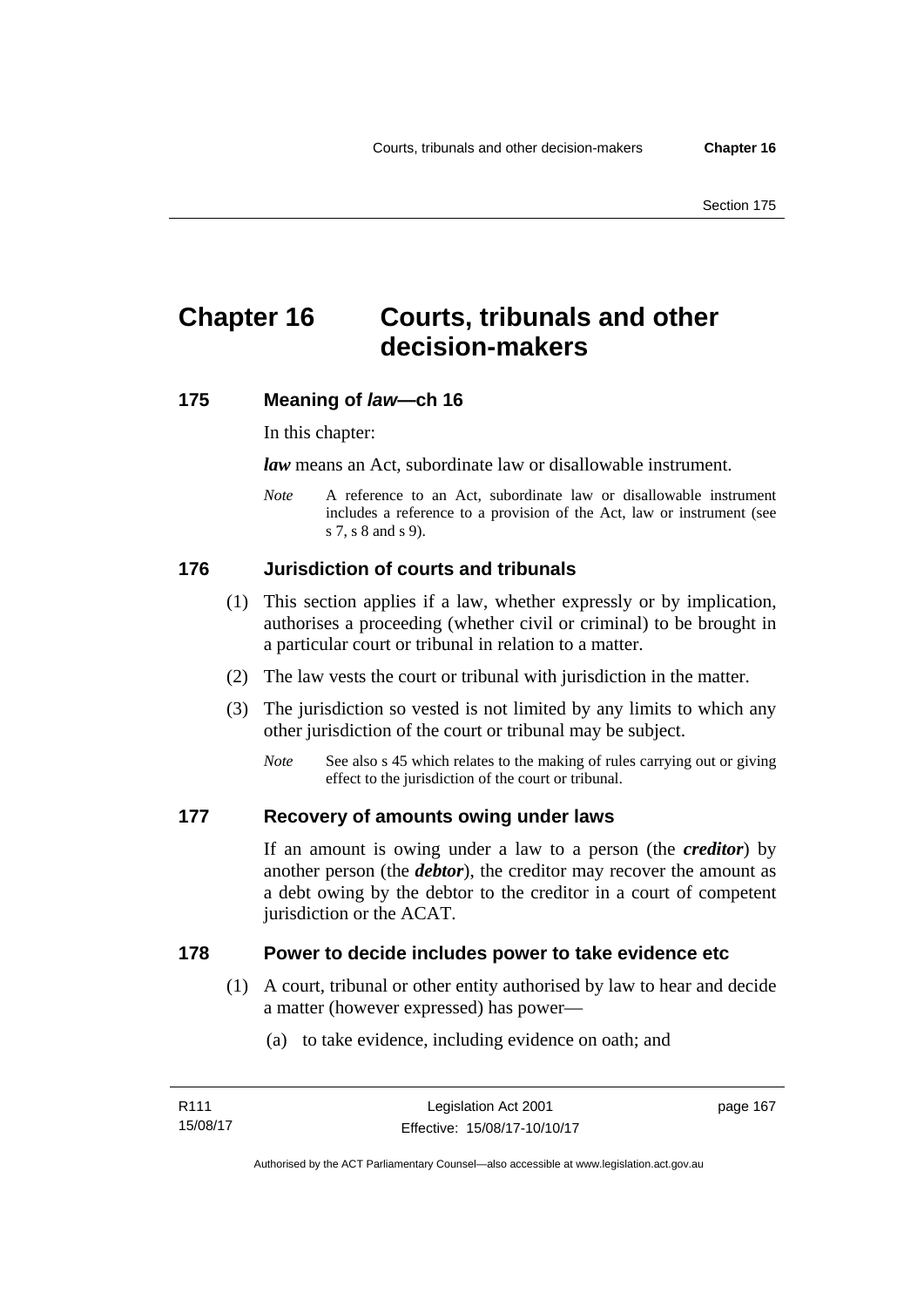- (b) to examine witnesses; and
- (c) to administer oaths to witnesses.
- (2) The court, tribunal or other entity may authorise a person to administer an oath to a witness.
- (3) This section does not limit any other power of the court, tribunal or other entity.

### **179 Content of statements of reasons for decisions**

- (1) This section applies if a law requires a tribunal or other entity making a decision to give written reasons for the decision, whether the term 'reasons', 'grounds' or any other term is used.
- (2) The document giving the reasons must also set out the findings on material questions of fact and refer to the evidence or other material on which the findings were based.
- (3) This section is a determinative provision.
	- *Note* See s 5 for the meaning of determinative provisions, and s 6 for their displacement.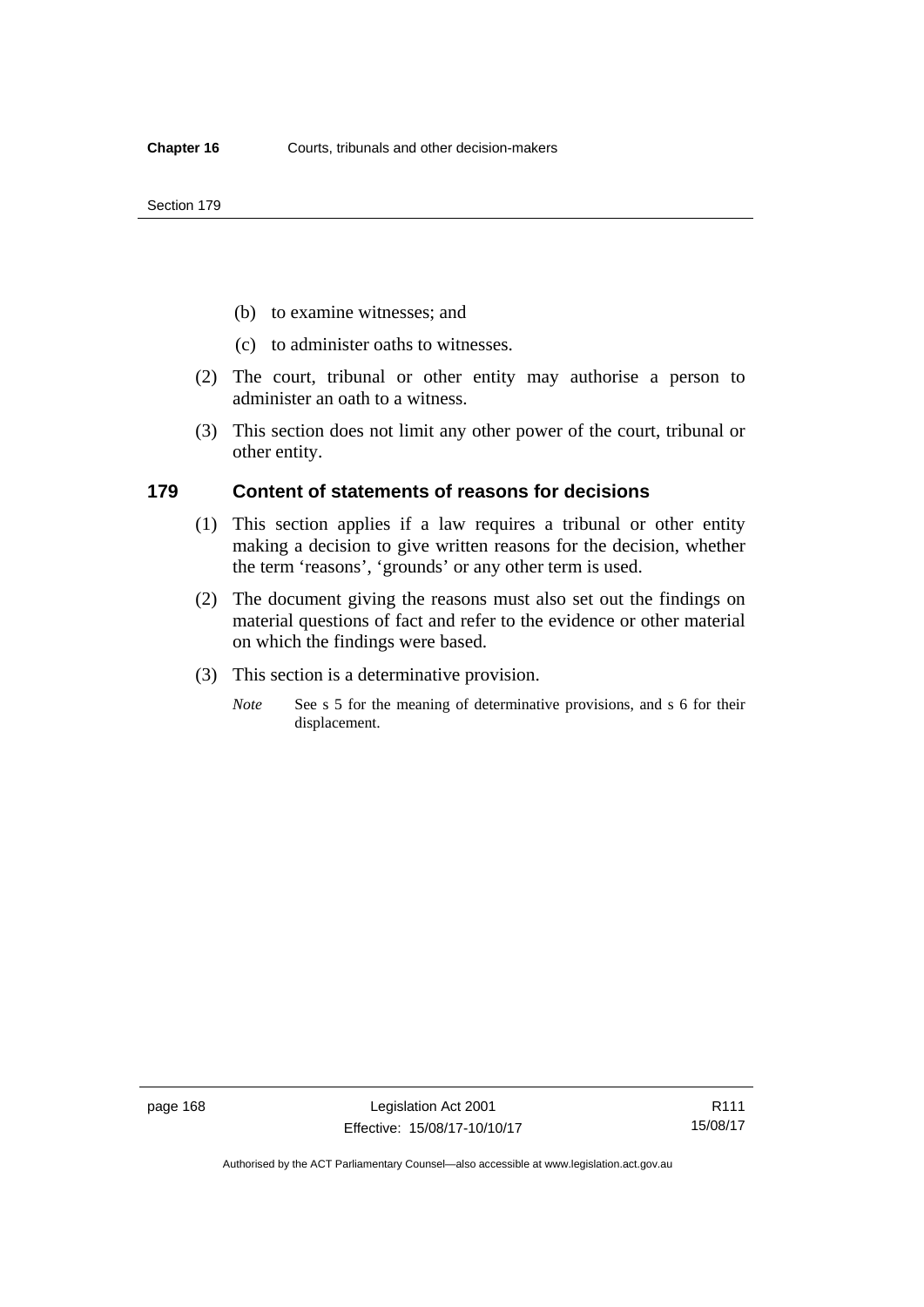## **180 Power to make decision includes power to reverse or change**

- (1) Power given by a law to make a decision includes power to reverse or change the decision.
- (2) The power to reverse or change the decision is exercisable in the same way, and subject to the same conditions, as the power to make the decision.

#### **Example**

If the power to include land in a special reserve is exercisable only on the resolution of the Legislative Assembly, the power to excise land from a special reserve is exercisable only on the resolution of the Assembly.

*Note* An example is part of the Act, is not exhaustive and may extend, but does not limit, the meaning of the provision in which it appears (see s 126 and s 132).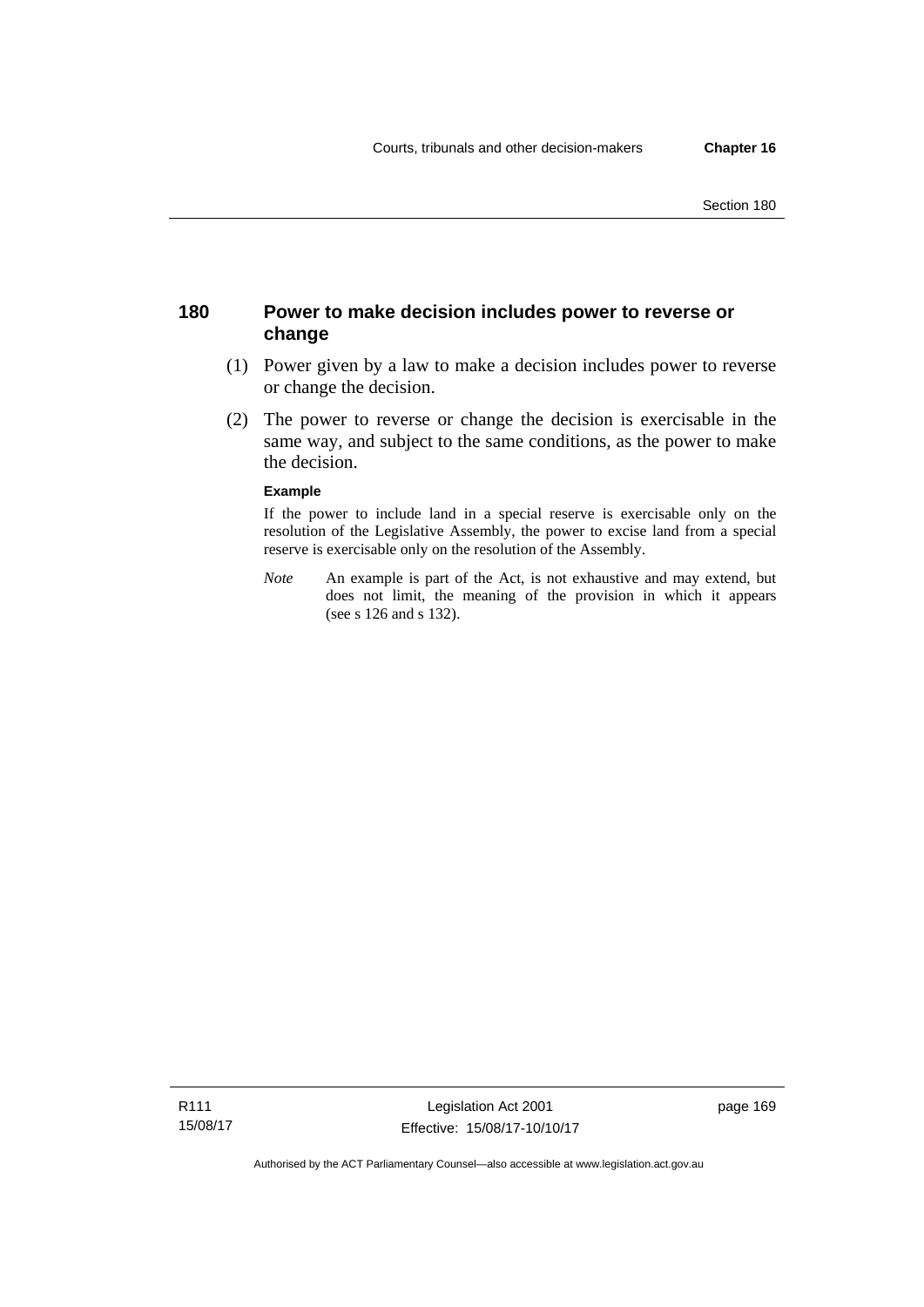# **Chapter 17 Entities and positions**

#### **182 Meaning of** *law***—ch 17**

In this chapter:

*law* means an Act or statutory instrument.

*Note* A reference to an Act or statutory instrument includes a reference to a provision of the Act or instrument (see s 7 and s 13).

## **183 Change of name of entity**

- (1) If a law changes the name of an entity established under a law, the entity continues in existence under the new name and its identity is not affected by the change.
- (2) If the name of an entity is changed, a reference in a law to the entity by its previous name is taken, after the change, to be a reference to the entity by its new name.
- (3) To remove any doubt, subsection (2) applies to all entities, whether or not in or for the Territory, including entities established under a law of another jurisdiction.
	- *Note Another jurisdiction* means the Commonwealth, a State, another Territory, the United Kingdom or New Zealand (see dict, pt 2).

## **184 Change in constitution of entity**

- (1) This section applies if a law changes how an entity established under a law is constituted.
- (2) The entity continues in existence as newly constituted and its identity is not affected by the change.
- (3) Without limiting subsection (2), the change does not affect—
	- (a) any function, right, privilege, liability or property of the entity; or

R111 15/08/17

Authorised by the ACT Parliamentary Counsel—also accessible at www.legislation.act.gov.au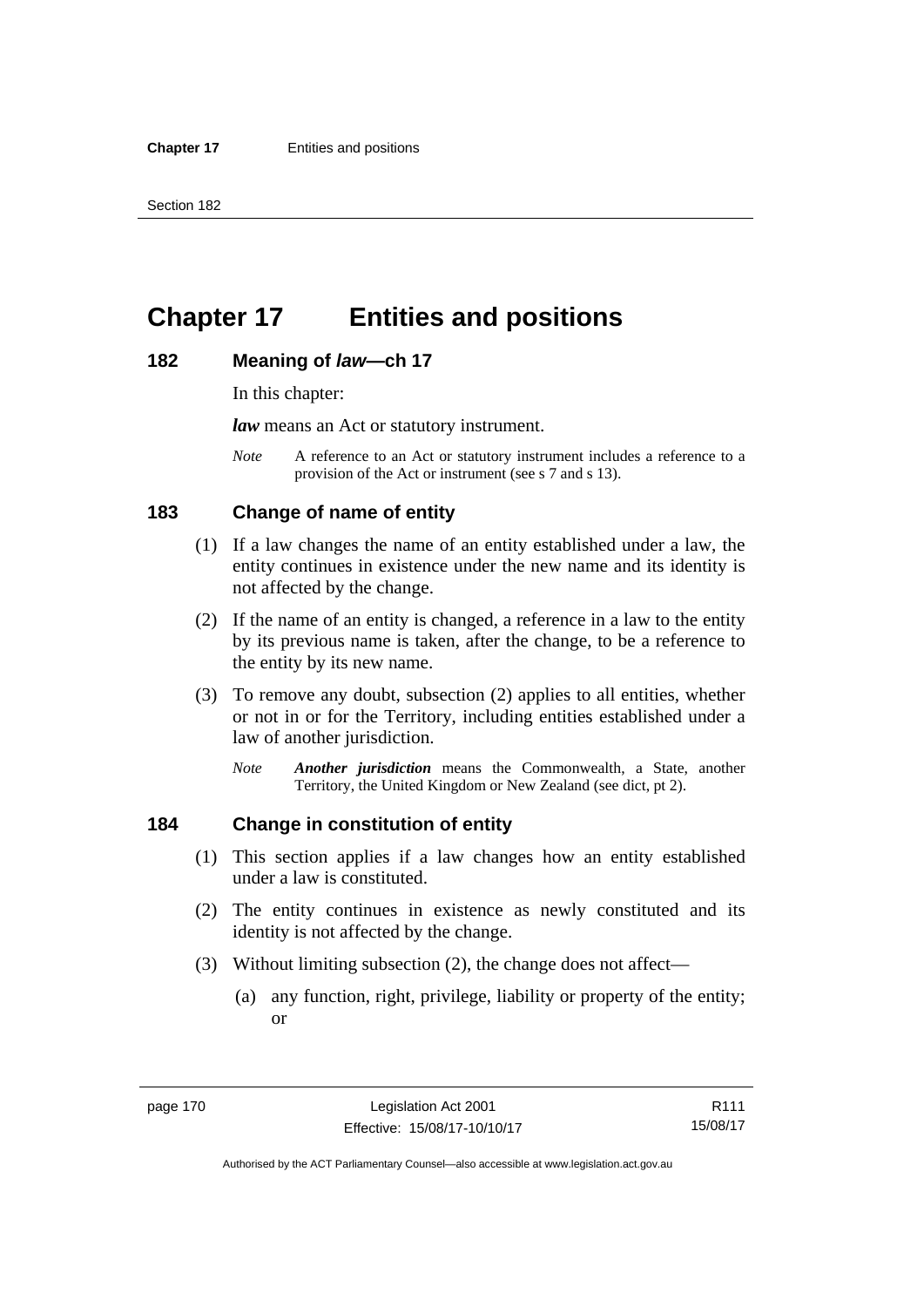- (b) the bringing of a proceeding, or the continuation of a proceeding, by or against the entity; or
- (c) the carrying out of an investigation or inquiry, or the continuation of an investigation or inquiry, in relation to anything done or not done by or in relation to the entity.
- *Note Function* is defined in the dictionary, pt 1 to include authority, duty and power.

## **184A References to entity**

- (1) In a law, a reference to an entity includes a reference to a person exercising a function of the entity, whether under a delegation, subdelegation or otherwise.
- (2) To remove any doubt, this section applies to all entities, whether or not in or for the Territory, including entities established under a law of another jurisdiction.

## **185 References to occupant of position**

- (1) In a law, a reference to the occupant of a position (however expressed) includes a reference to anyone for the time being occupying the position.
- (2) To remove any doubt, this section applies to all positions, whether or not in or for the Territory, including positions established under a law of another jurisdiction.
	- *Note* See s 200 (1) (Functions of occupants of positions) and defs *occupy* and *position* in the dictionary, pt 1.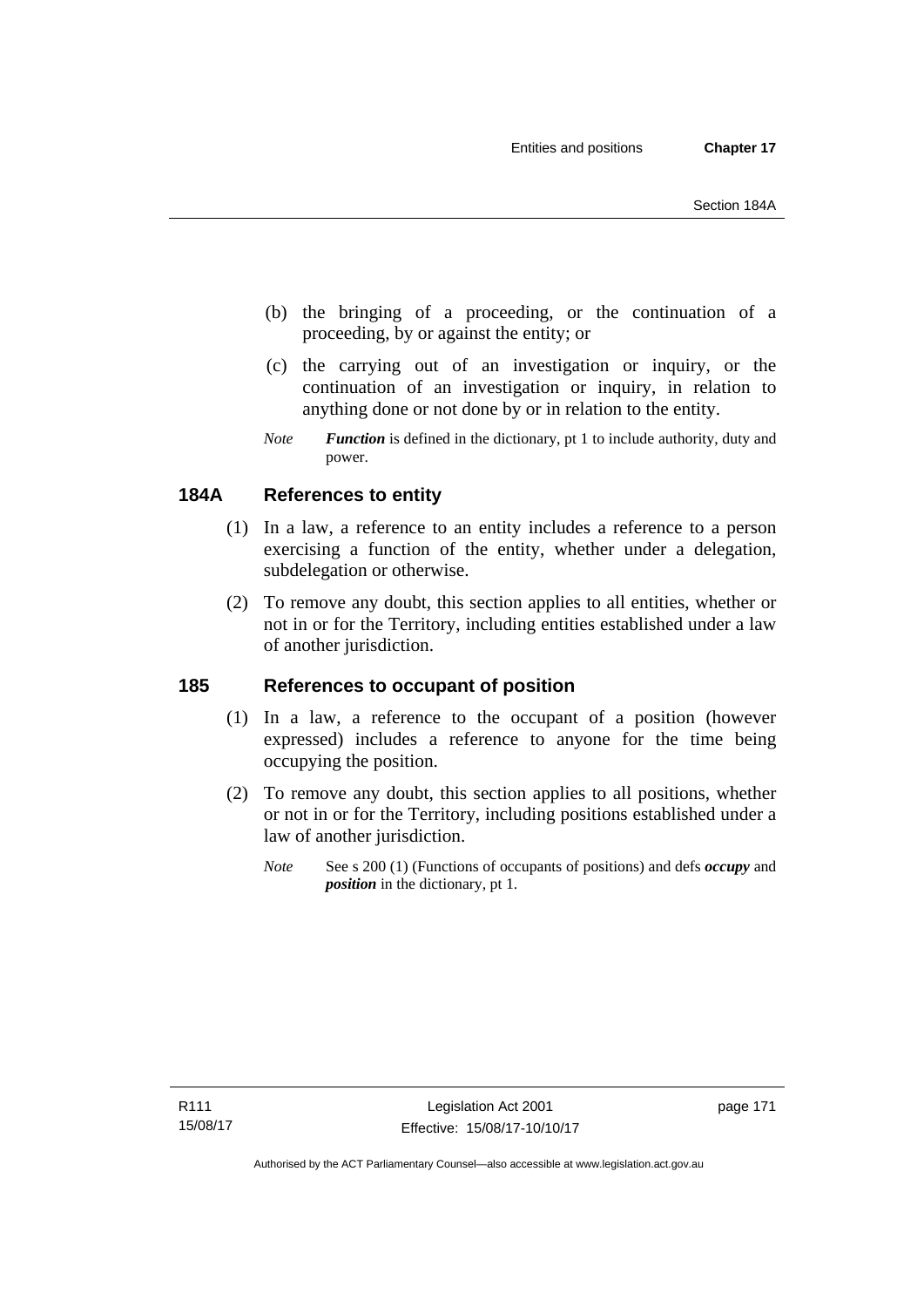## **186 Change of name of position**

- (1) If a law changes the name of a position established under a law, the position continues in existence under the new name and its identity is not affected by the change.
- (2) If the name of a position is changed, a reference in a law to the position by its previous name is taken, after the change, to be a reference to the position by its new name.
- (3) To remove any doubt, subsection (2) applies to all positions, whether or not in or for the Territory, including positions established under a law of another jurisdiction.

## **187 Chair and deputy chair etc**

- (1) If a law establishes a position of chair or chairperson of an entity, the chair or chairperson may be referred to as chairman, chairwoman, chairperson or chair.
- (2) If a law establishes a position of deputy chair or deputy chairperson of an entity, the deputy chair or deputy chairperson may be referred to as deputy chairman, deputy chairwoman, deputy chairperson or deputy chair.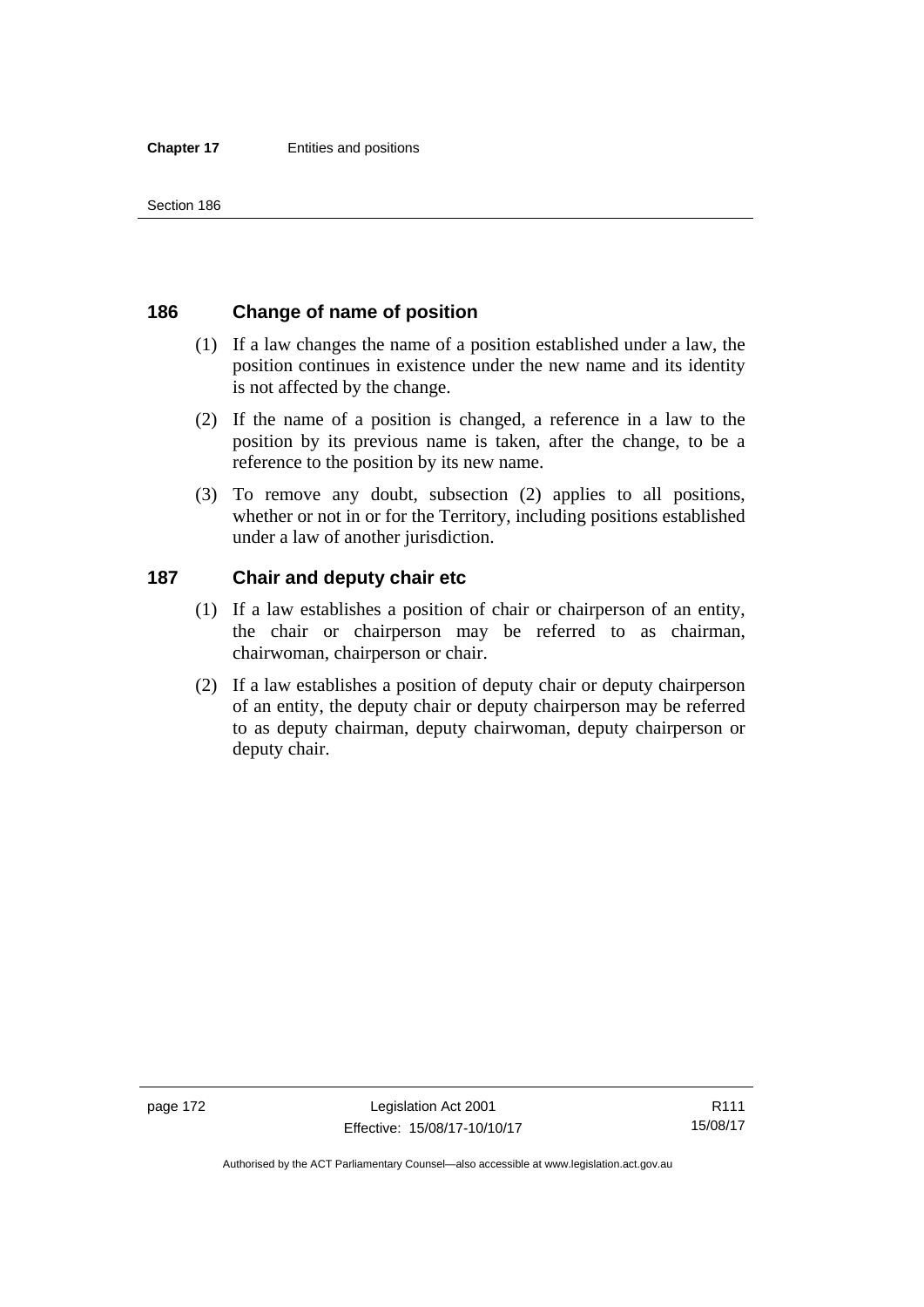# **Chapter 18 Offences**

*Note* See also s 133 to s 135 (which relate to penalty units and penalty provisions) and s 161 (Corporations liable to offences).

### **188 Meaning of** *ACT law***—ch 18**

In this chapter:

*ACT law* means an Act or subordinate law.

*Note* A reference to an Act or subordinate law includes a reference to a provision of the Act or law (see s 7 and s 8).

### **189 Reference to offence includes reference to related ancillary offences**

A reference to an offence against an ACT law includes a reference to an offence against the [Criminal Code,](http://www.legislation.act.gov.au/a/2002-51) part 2.4 (Extensions of criminal responsibility) or section 717 (Accessory after the fact) that relates to the ACT law.

#### **Example**

X is the holder of a licence under the *Plant Development Act 2001* (hypothetical). The Plant Development Act, s 23 provides for the cancellation of a licence if a licence holder commits an offence against the Act. While his business premises are being inspected, X incites an employee to obstruct the inspector. As a result, the employee obstructs the inspector (which is an offence against the Act). X is later convicted of the offence of incitement against the [Criminal Code](http://www.legislation.act.gov.au/a/2002-51), s 47 (which is an offence in the [Criminal Code,](http://www.legislation.act.gov.au/a/2002-51) pt 2.4). Because of the Legislation Act, s 189, X is taken to have committed an offence against the Plant Development Act and is therefore liable to have his licence cancelled.

*Note 1* The result would be the same if X had been convicted of conspiracy relating to the offence of obstruction in the Plant Development Act.

> Apart from the Legislation Act, s 189, the following offences in the [Criminal Code,](http://www.legislation.act.gov.au/a/2002-51) pt 2.4 could also apply to the offence in the Plant Development Act:

- attempt (s 44 (Attempt))
- aiding and abetting (s 45 (Complicity and common purpose)).

page 173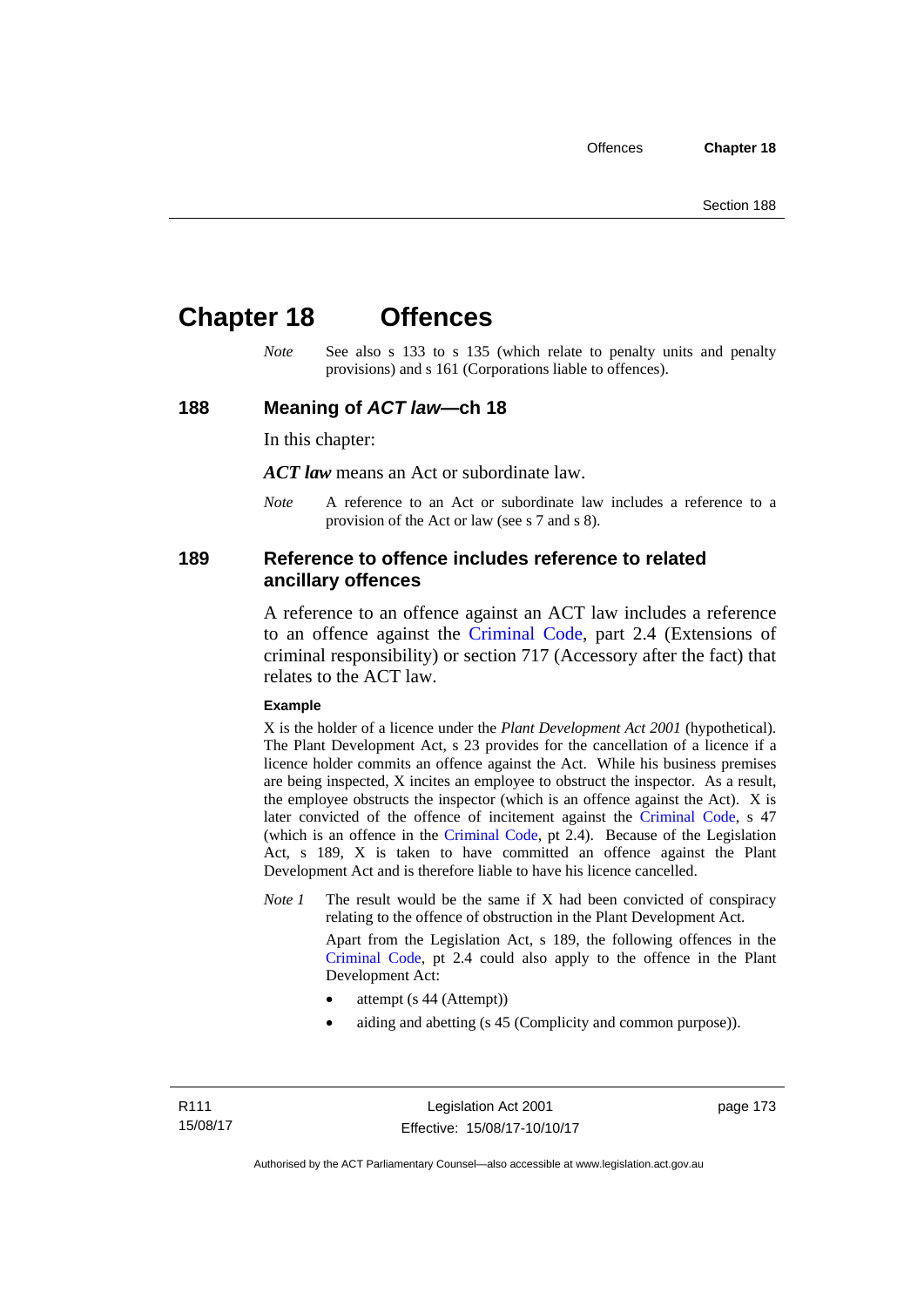*Note 2* An example is part of the Act, is not exhaustive and may extend, but does not limit, the meaning of the provision in which it appears (see s 126 and s 132).

### **190 Indictable and summary offences**

- (1) An offence is an *indictable offence* if—
	- (a) it is punishable by imprisonment for longer than 2 years; or
	- (b) it is declared by an ACT law to be an indictable offence.
- (2) An *indictable offence* includes an indictable offence that is or may be dealt with summarily.
- (3) Any other offence is a *summary offence* and is punishable on summary conviction.

### **191 Offences against 2 or more laws**

- (1) If an act or omission by a person is an offence against 2 or more ACT laws, the person may be prosecuted for and convicted of any of the offences, but is not liable to be punished more than once for the act or omission.
- $(2)$  If—
	- (a) an act or omission by a person is an offence against both an ACT law and a law of another jurisdiction; and
	- (b) the person has been punished for the offence against the law of the other jurisdiction;

the person is not liable to be punished for the offence against the ACT law.

Authorised by the ACT Parliamentary Counsel—also accessible at www.legislation.act.gov.au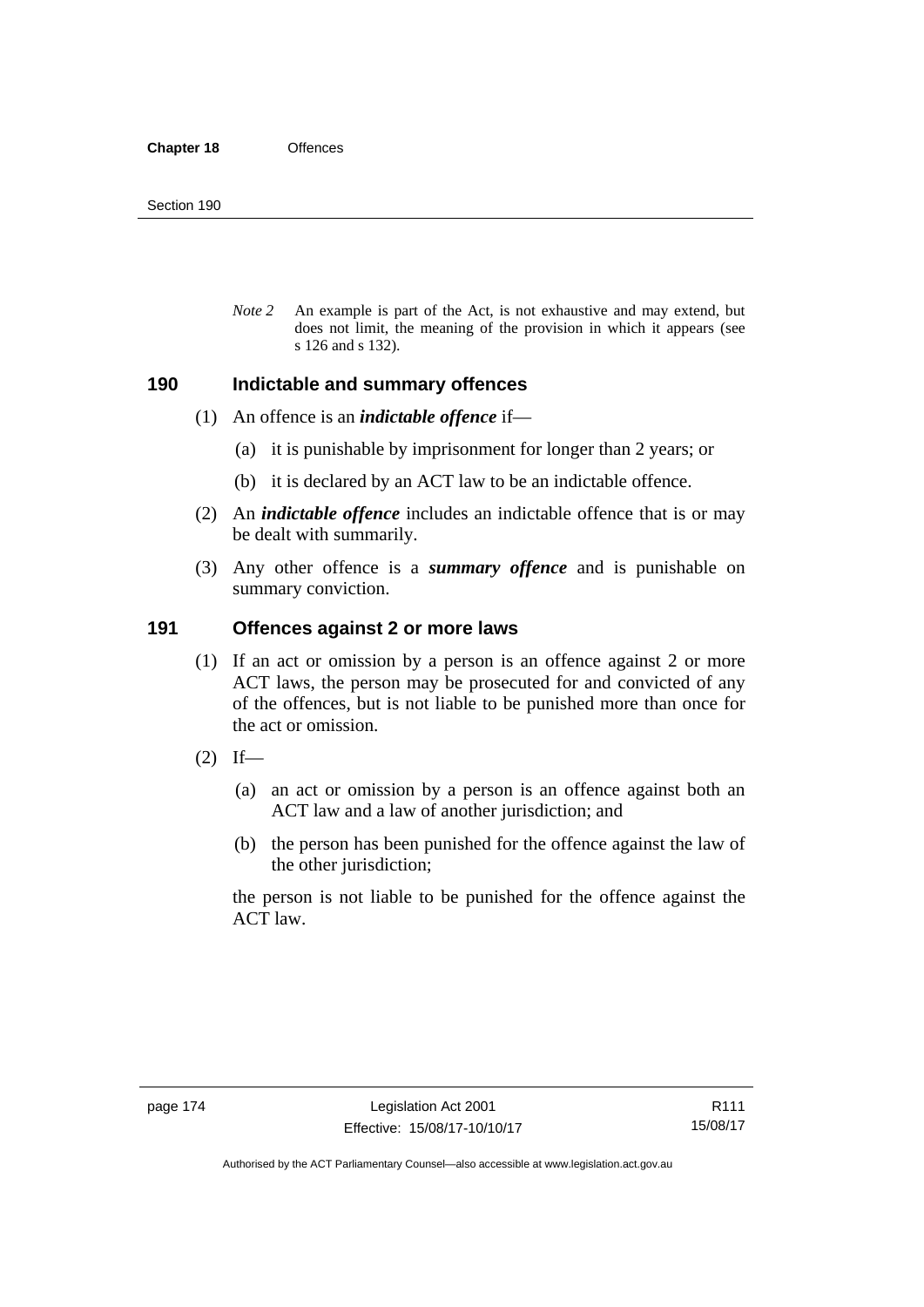## **192 When must prosecutions begin?**

- (1) A prosecution for the following offences against an ACT law may be begun at any time:
	- (a) an offence by an individual punishable by imprisonment for longer than 6 months;
	- (b) an offence by a corporation punishable by a prescribed fine;
		- *Note* See s 161 for the fines that may be imposed on a corporation for offences punishable only by imprisonment.
	- (c) an aiding and abetting offence by an individual in relation to an offence by a corporation punishable by a prescribed fine.
- (2) A prosecution for any other offence against an ACT law must be begun not later than—
	- (a) 1 year after the day of commission of the offence; or
	- (b) if an ACT law provides for another period—that period.
- (3) However, if a coroner's inquest or inquiry, or an inquiry under the *[Inquiries Act 1991](http://www.legislation.act.gov.au/a/1991-2)* or the *[Royal Commissions Act 1991](http://www.legislation.act.gov.au/a/1991-1)*, is held into a matter that discloses or is otherwise found to relate to an offence mentioned in subsection (2), a prosecution for the offence may be begun not later than 1 year after the day when—
	- (a) the coroner's report is made; or
	- (b) the report of the board of inquiry or royal commission is given to the Chief Minister.
- (4) In this section:

*aiding and abetting offence* means an offence against the [Criminal](http://www.legislation.act.gov.au/a/2002-51)  [Code](http://www.legislation.act.gov.au/a/2002-51), section 45 (Complicity and common purpose).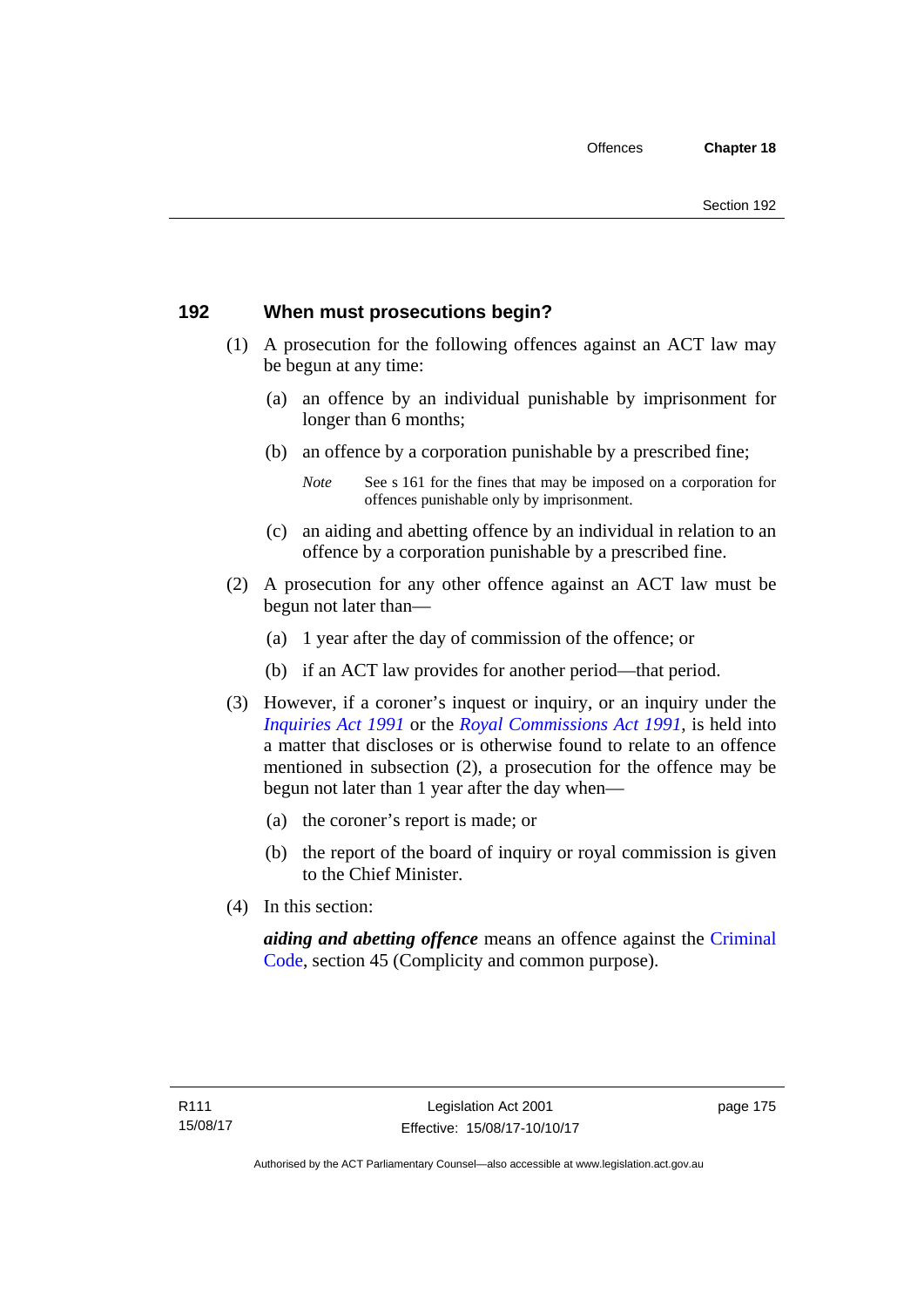*prescribed fine*, for an offence, means—

- (a) if the penalty for the offence is expressed in penalty units— 100 penalty units or more; or
- (b) if the penalty for the offence is expressed as an amount of money—\$50 000 or more.

## **193 Continuing offences**

- (1) This section applies to a requirement to do an act if—
	- (a) the act is required to be done under an ACT law within a particular period or before a particular time; and
	- (b) failure to comply with the requirement is an offence against the law.
- (2) A person who fails to comply with the requirement commits an offence for each day until the act is done.
- (3) A day mentioned in subsection (2) includes any day of conviction for an offence and any later day.

*Note* See also s 152 (Continuing effect of obligations).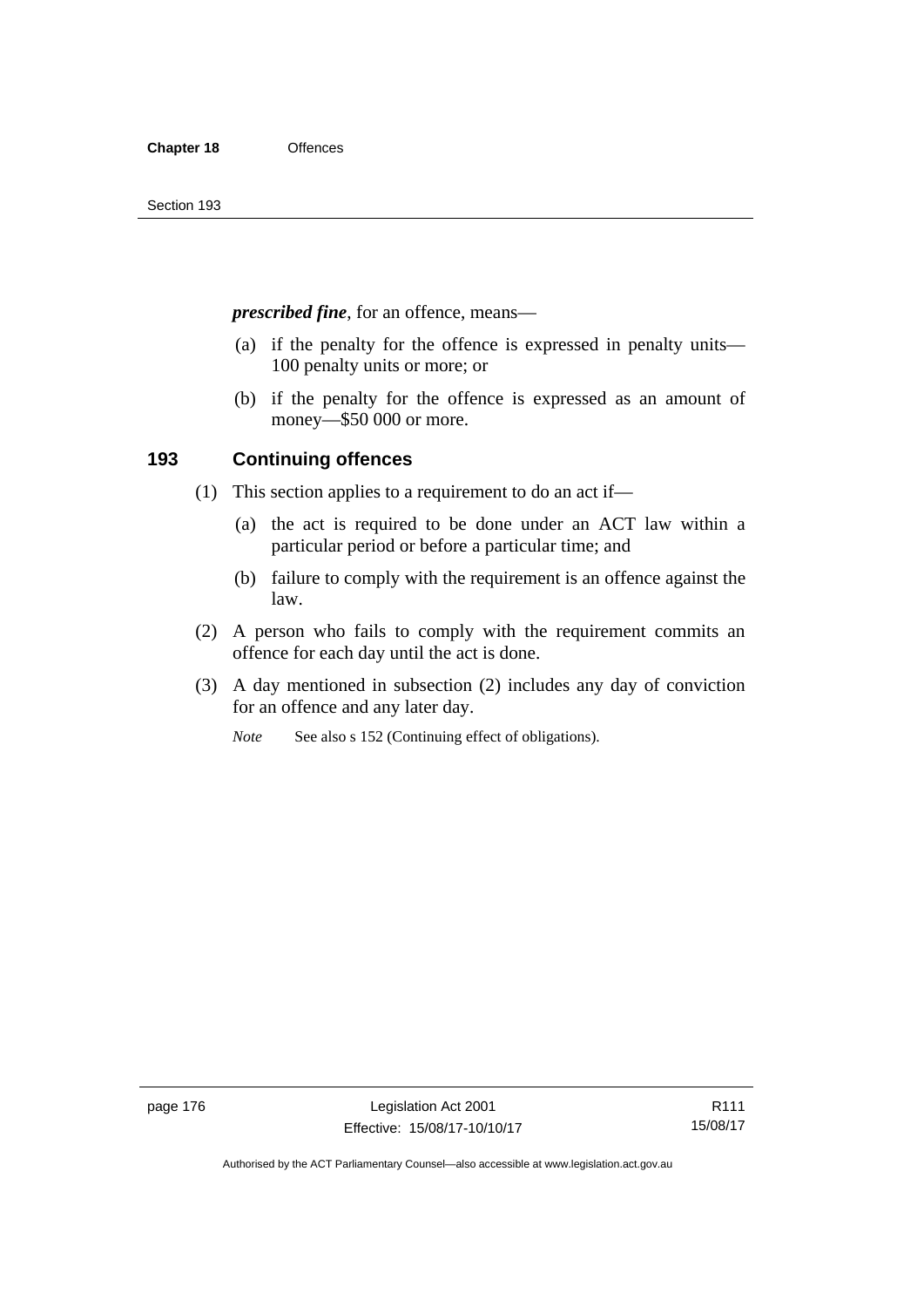# **Chapter 19 Administrative and machinery provisions**

# Part 19.1 **Introductory**

## **195 Meaning of** *law***—ch 19**

In this chapter:

*law* means an Act, subordinate law or disallowable instrument.

*Note* A reference to an Act, subordinate law or disallowable instrument includes a reference to a provision of the Act, law or instrument (see s 7, s 8 and s 9).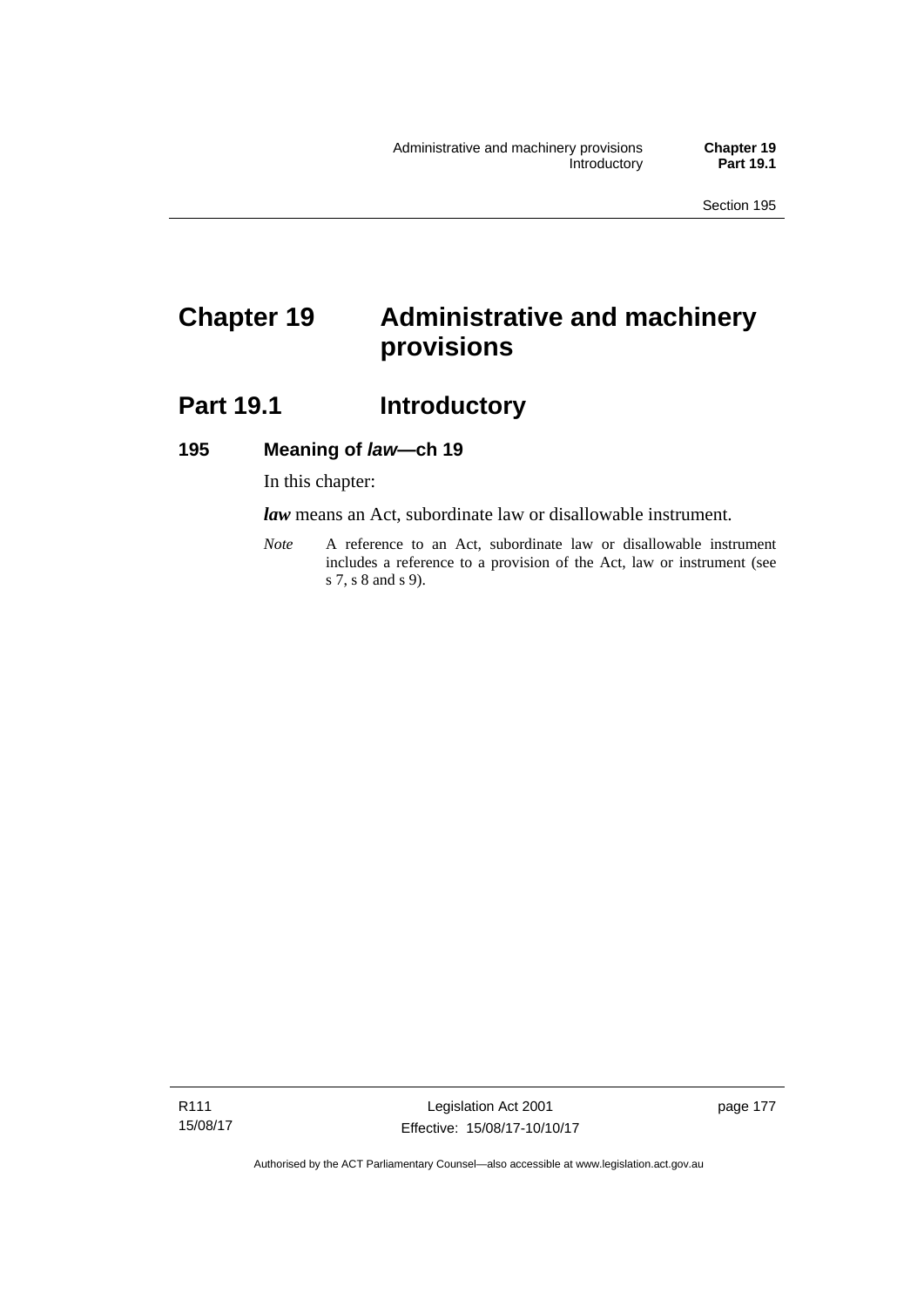# **Part 19.2 Functions**

*Note Function* is defined in the dictionary, pt 1 to include authority, duty and power.

## **196 Provision giving function gives power to exercise function**

 (1) A provision of a law that gives a function to an entity also gives the entity the powers necessary and convenient to exercise the function.

*Note Entity* and *exercise*—see the dictionary, pt 1.

 (2) The powers given to the entity under subsection (1) are in addition to any other powers of the entity under the law.

## **197 Statutory functions may be exercised from time to time**

If a law gives a function to an entity, the function may be exercised from time to time.

*Note* See also s 42 (3) (Power to make statutory instruments).

## **199 Functions of bodies**

 (1) If a law authorises or requires a body to exercise a function, it may do so by resolution.

*Note Body*—see the dictionary, pt 1.

- (2) To remove any doubt, subsection (1) applies in relation to a function even though a law authorises or requires the function to be exercised in writing.
- (3) If a law authorises or requires a signature by a person and the person is a body, the signature of a person authorised by the body for the purpose is taken to be the signature of the body.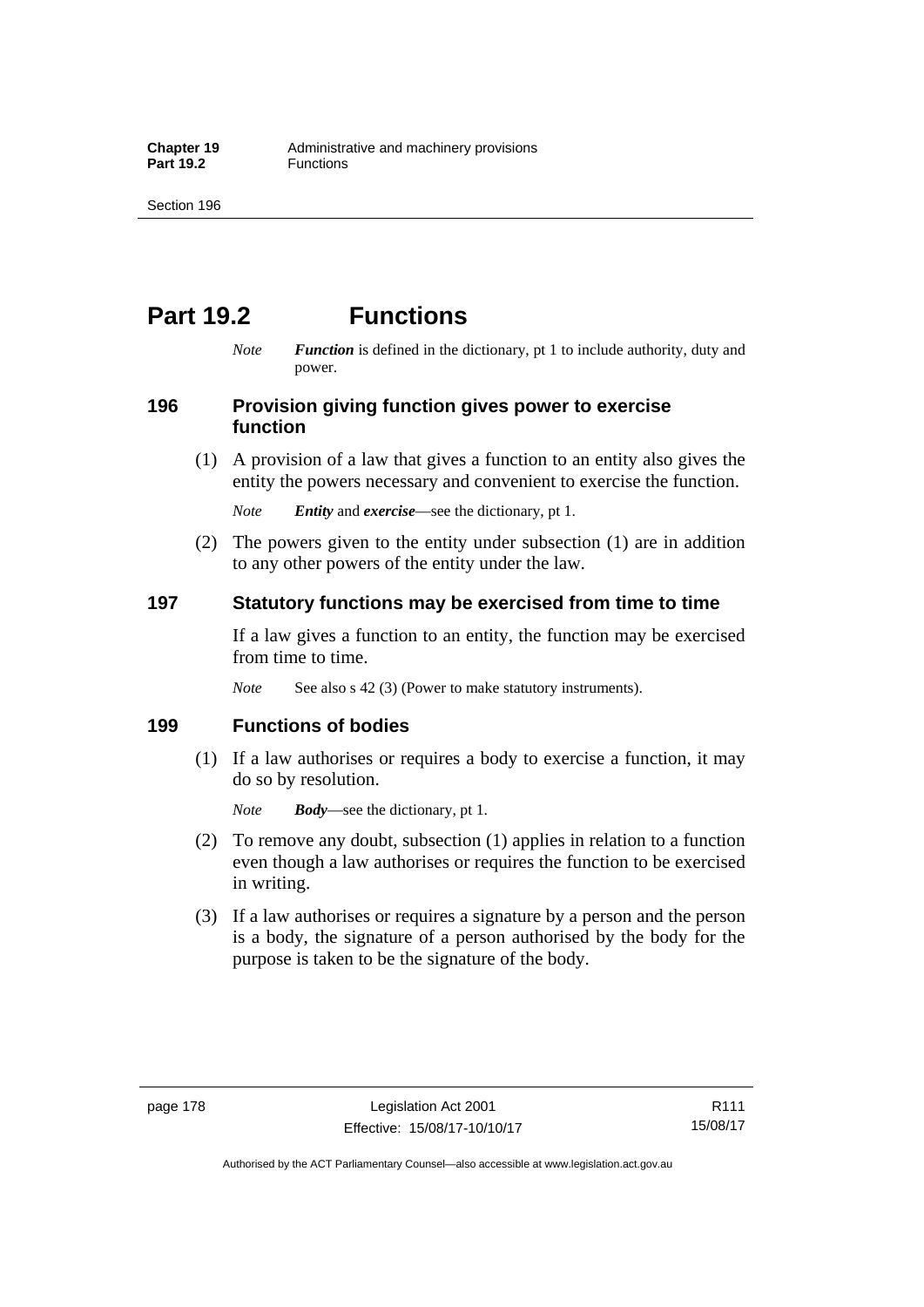(4) If a law gives a function to a body, the function may be exercised by the body as constituted for the time being.

#### **Example**

The ACT Conference Organisers Registration Board is a statutory body consisting of 5 members. At a meeting of the board it is agreed to exempt a conference organiser from registration on certain conditions. On the day after the meeting, 1 of the members of the board (X) resigns and another person (Y) is appointed to the board in  $X$ 's place. At the next meeting of the board, the board considers additional information submitted by the conference organiser and agrees to amend the conditions of exemption. Because of s (4), the board's ability to use its power of exemption is not affected by a change in the membership of the board.

- *Note* An example is part of the Act, is not exhaustive and may extend, but does not limit, the meaning of the provision in which it appears (see s 126 and s 132).
- (5) The exercise of the function is not affected only because of vacancies in the body's membership.
- (6) Subsections (4) and (5) do not affect any quorum requirement applying to the body.

#### **Example**

The Act establishing the board mentioned in the example to s (4) provides that the quorum for a meeting of the board is the chair or deputy chair and 2 other members. If the quorum requirement was complied with at each meeting mentioned in the example, the result mentioned in the example would be the same whether or not X attended the first meeting and whether or not Y attended the second meeting.

- (7) If a body as constituted for the time being does something in exercise of a function given to the body under a law, the effect of the thing done by the body does not end only because the membership of the body changes.
	- *Note* See also s 211 (Appointment not affected by appointer changes), s 224 (Acting appointment not affected by appointer changes), and s 241 (Delegation not affected by appointer changes).
- (8) Subsection (7) does not prevent the thing done by the body being ended or changed by the body as subsequently constituted for the time being.

page 179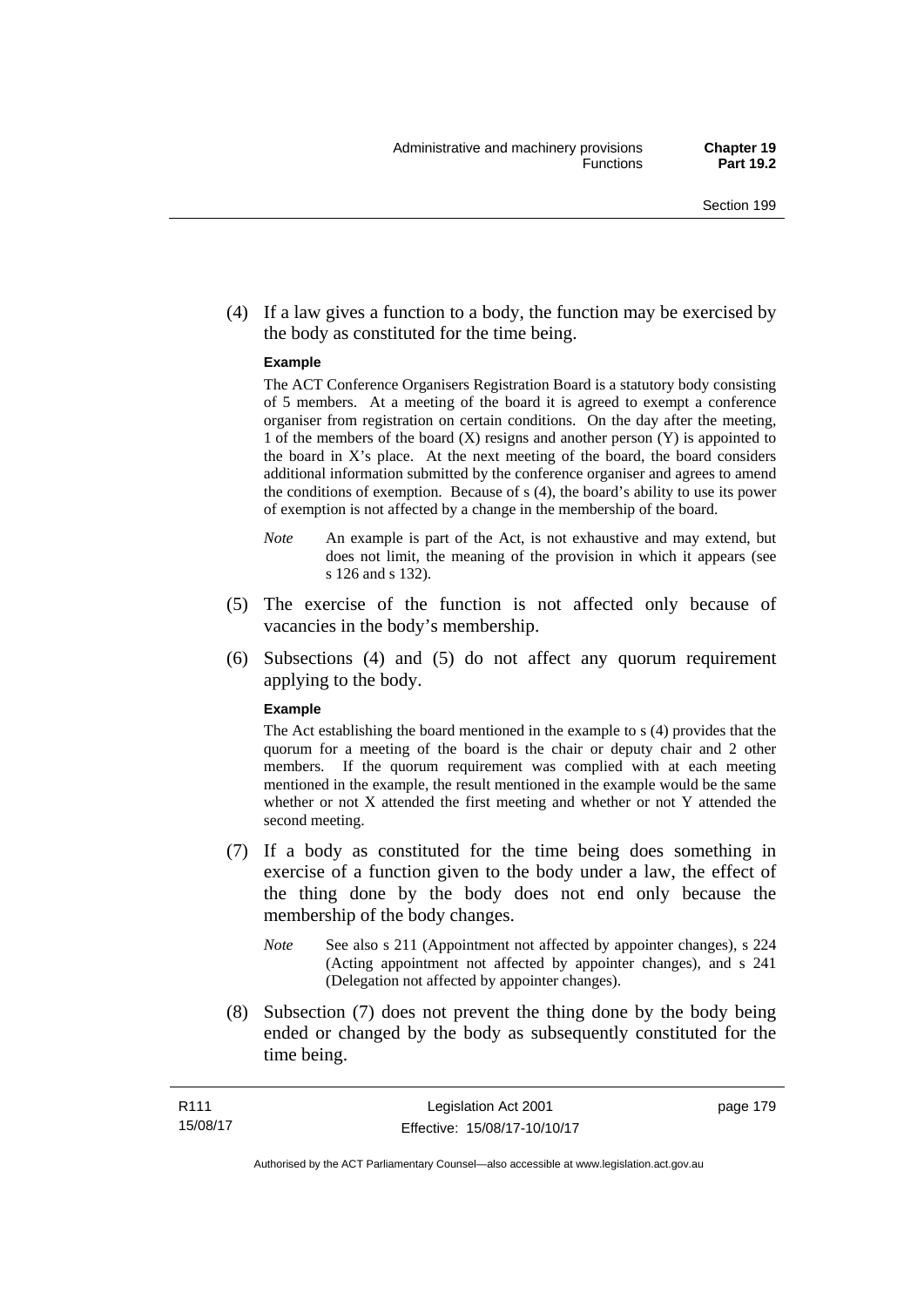## **200 Functions of occupants of positions**

- (1) If a law gives a function to the occupant of a position, the function may be exercised by the person for the time being occupying the position.
	- *Note* See s 185 (References to occupant of position) and dictionary, pt 1, defs *occupy* and *position*.
- (2) If the person for the time being occupying a position does something in exercise of a function given to the occupant of the position under a law, the thing done by the person does not end only because the person ceases to be the occupant of the position.
	- *Note* See also s 211 (Appointment not affected by appointer changes), s 224 (Acting appointment not affected by appointer changes), and s 241 (Delegation not affected by appointer changes).
- (3) Subsection (2) does not prevent the thing done by the person being ended or changed by any person subsequently occupying the position for the time being.

R111 15/08/17

Authorised by the ACT Parliamentary Counsel—also accessible at www.legislation.act.gov.au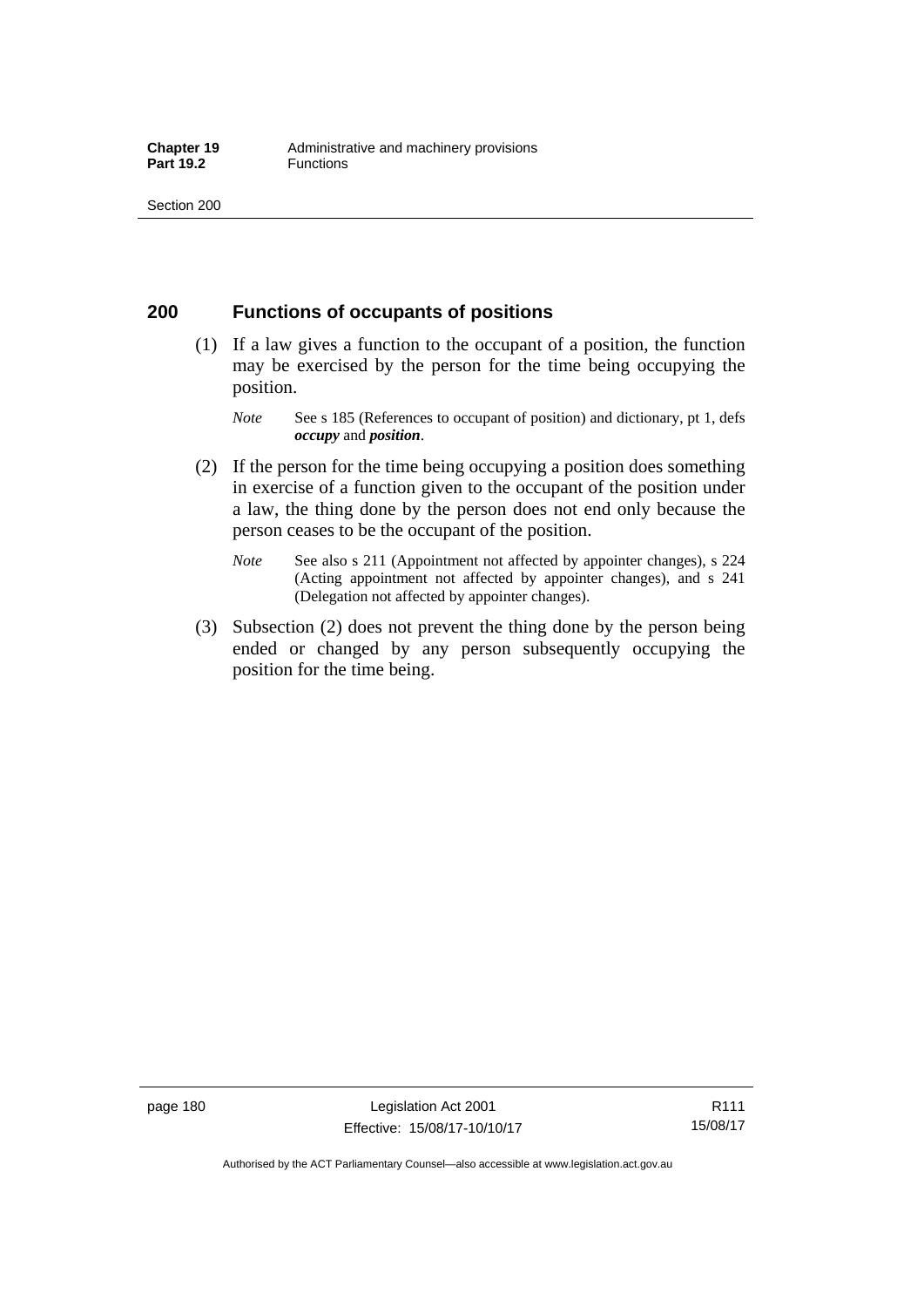# **Part 19.3 Appointments**

# **Division 19.3.1 Appointments—general**

*Note* Certain statutory appointments made by a Minister require consultation with a Legislative Assembly committee and are disallowable (see div 19.3.3 (Appointments—Assembly consultation)).

## **205 Application—div 19.3.1**

This division applies if a law authorises or requires an entity (the *appointer*) to appoint a person—

- (a) to a position under a law; or
- (b) to exercise a function or do anything else under a law.
- *Note Function* is defined in the dictionary, pt 1 to include authority, duty and power.

## **206 Appointments must be in writing etc**

- (1) An appointment must be made, or evidenced, by writing (the *instrument of appointment*) signed by the appointer.
- (2) If a law provides for a maximum or minimum period of appointment, the instrument of appointment must state the period for which the appointment is made.

#### **Examples—stated appointment periods**

- 1 2 years
- 2 until age 65
- *Note* An example is part of the Act, is not exhaustive and may extend, but does not limit, the meaning of the provision in which it appears (see s 126 and s 132).

### **207 Appointment may be by name or position**

- (1) The appointer may make an appointment by—
	- (a) naming the person appointed; or

page 181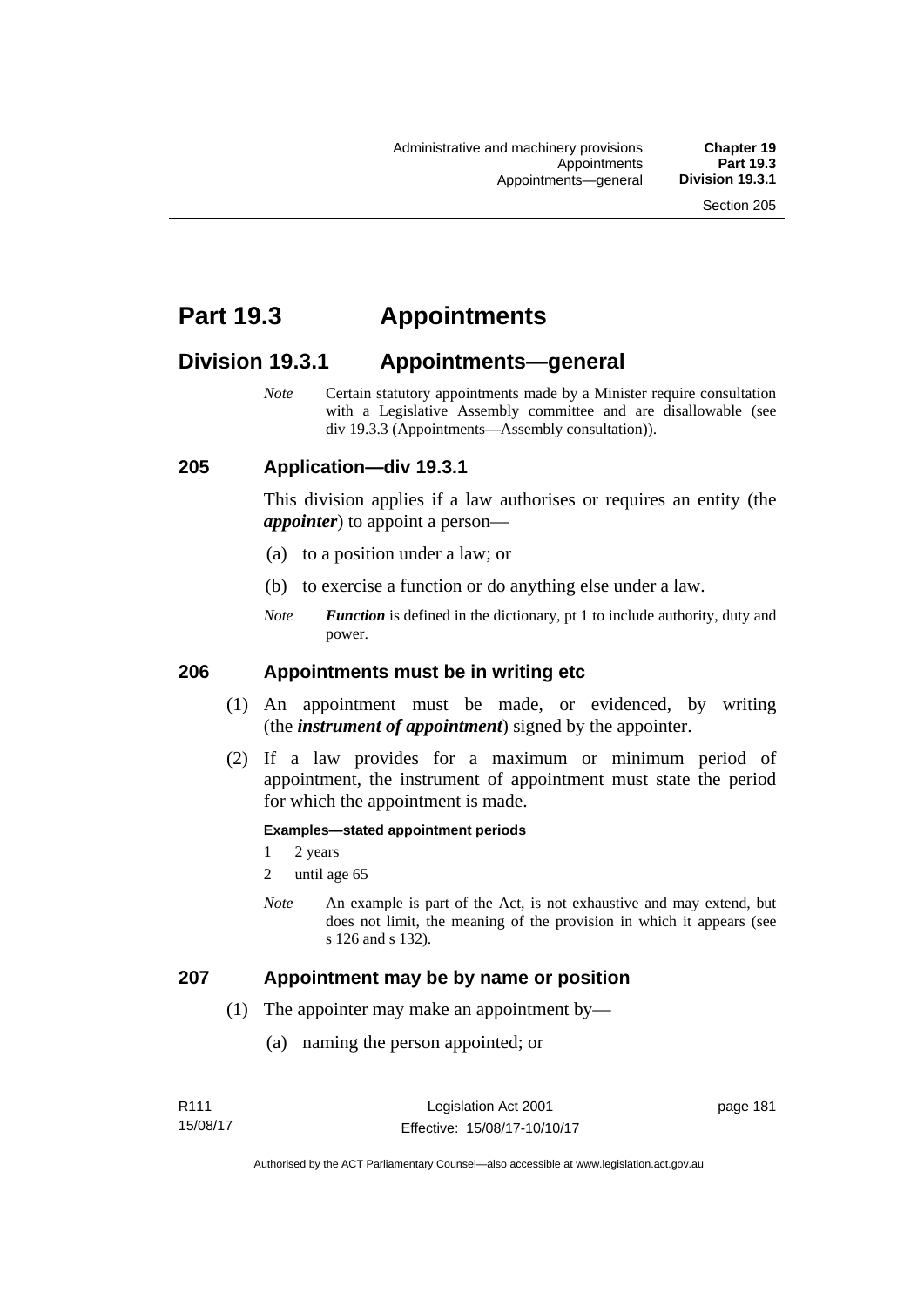Section 208

- (b) nominating the occupant of a position (however described), at a particular time or from time to time.
- (2) For this division, the person named, or the occupant of the position nominated, is the *appointee*.

## **208 Power of appointment includes power to suspend etc**

- (1) The appointer's power to make the appointment includes the power—
	- (a) to suspend the appointee, and end the suspension; or
	- (b) to end the appointment, and appoint someone else or reappoint the appointee if the appointee is eligible to be appointed to the position; or
	- (c) to reappoint the appointee if the appointee is eligible to be appointed to the position.
- (2) The power to suspend the appointee, end the appointment or reappoint the appointee is exercisable in the same way, and subject to the same conditions, as the power to make the appointment.

#### **Example**

If the appointment power is exercisable only on the recommendation of a body, the power to suspend, end the appointment or reappoint is exercisable only on the recommendation of the body.

*Note* An example is part of the Act, is not exhaustive and may extend, but does not limit, the meaning of the provision in which it appears (see s 126 and s 132).

## **209 Power of appointment includes power to make acting appointment**

 (1) If the appointer's power is the power to make an appointment to a position, the power to make the appointment also includes power to appoint a person, or 2 or more people, to act in the position—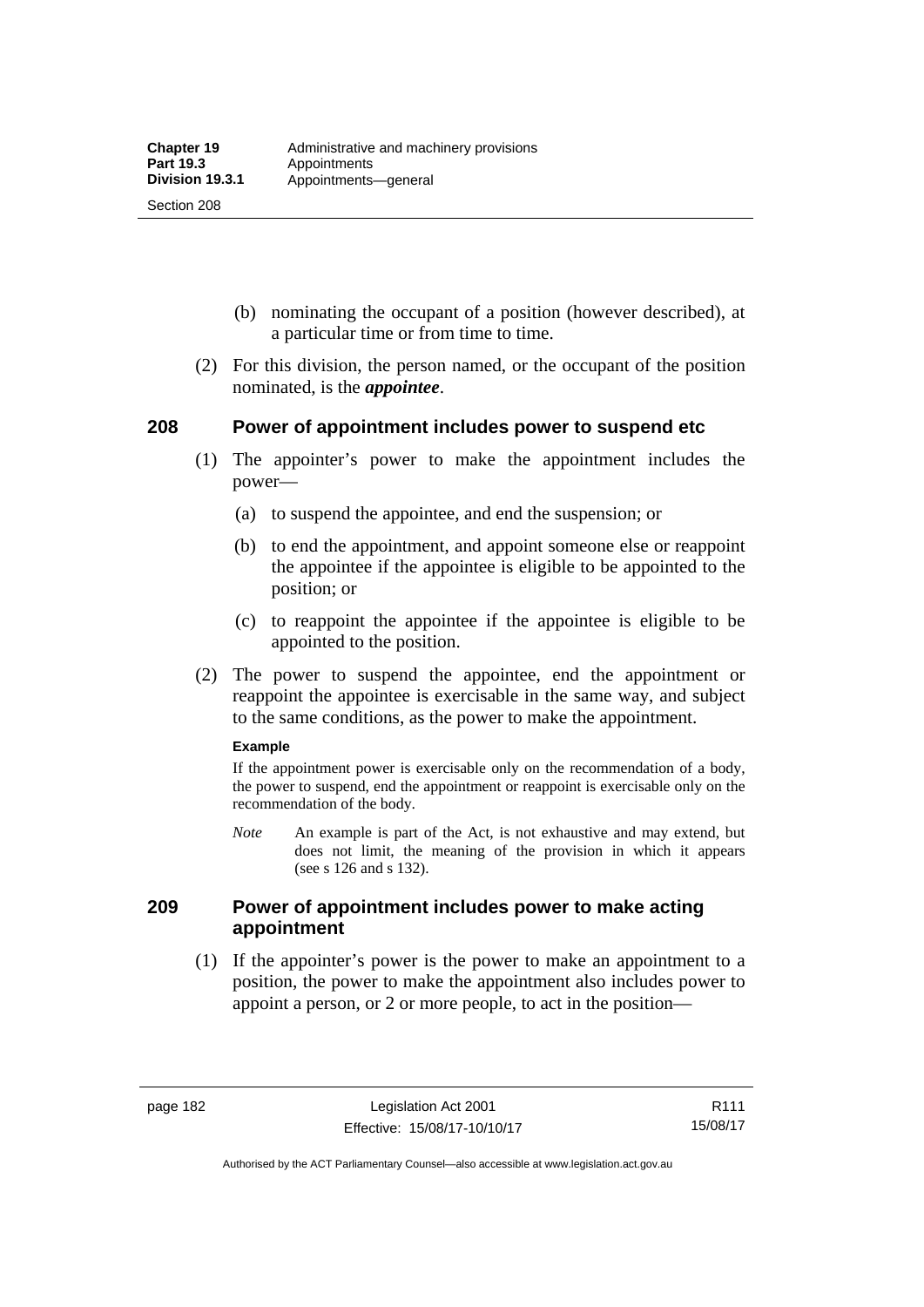- (a) during any vacancy, or all vacancies, in the position, whether or not an appointment has previously been made to the position; or
- (b) during any period, or all periods, when the appointee cannot for any reason exercise functions of the position.

#### **Examples—par (b)**

- 1 the appointee is ill or on leave
- 2 the appointee is acting in another position
- 3 the appointee is outside the ACT or Australia
- *Note 1 Function* is defined in the dictionary, pt 1 to include authority, duty and power.
- *Note 2* An example is part of the Act, is not exhaustive and may extend, but does not limit, the meaning of the provision in which it appears (see s 126 and s 132).
- (2) The power to appoint a person to act is exercisable in the same way, and subject to the same conditions, as the power to make the appointment.

#### **Example**

If the appointment power is exercisable only on the recommendation of a body, the power to appoint a person to act is exercisable only on the recommendation of the body.

- (3) Without limiting subsection (2), if the law (or another law) requires—
	- (a) the appointee to hold a qualification; or
	- (b) the appointer (or someone else) to be satisfied about the appointee's suitability (whether in terms of knowledge, experience, character or any other personal quality) before appointing the appointee to the position;

a person may only be appointed to act in the position if the person holds the qualification or the appointer (or other person) is satisfied about the person's suitability.

page 183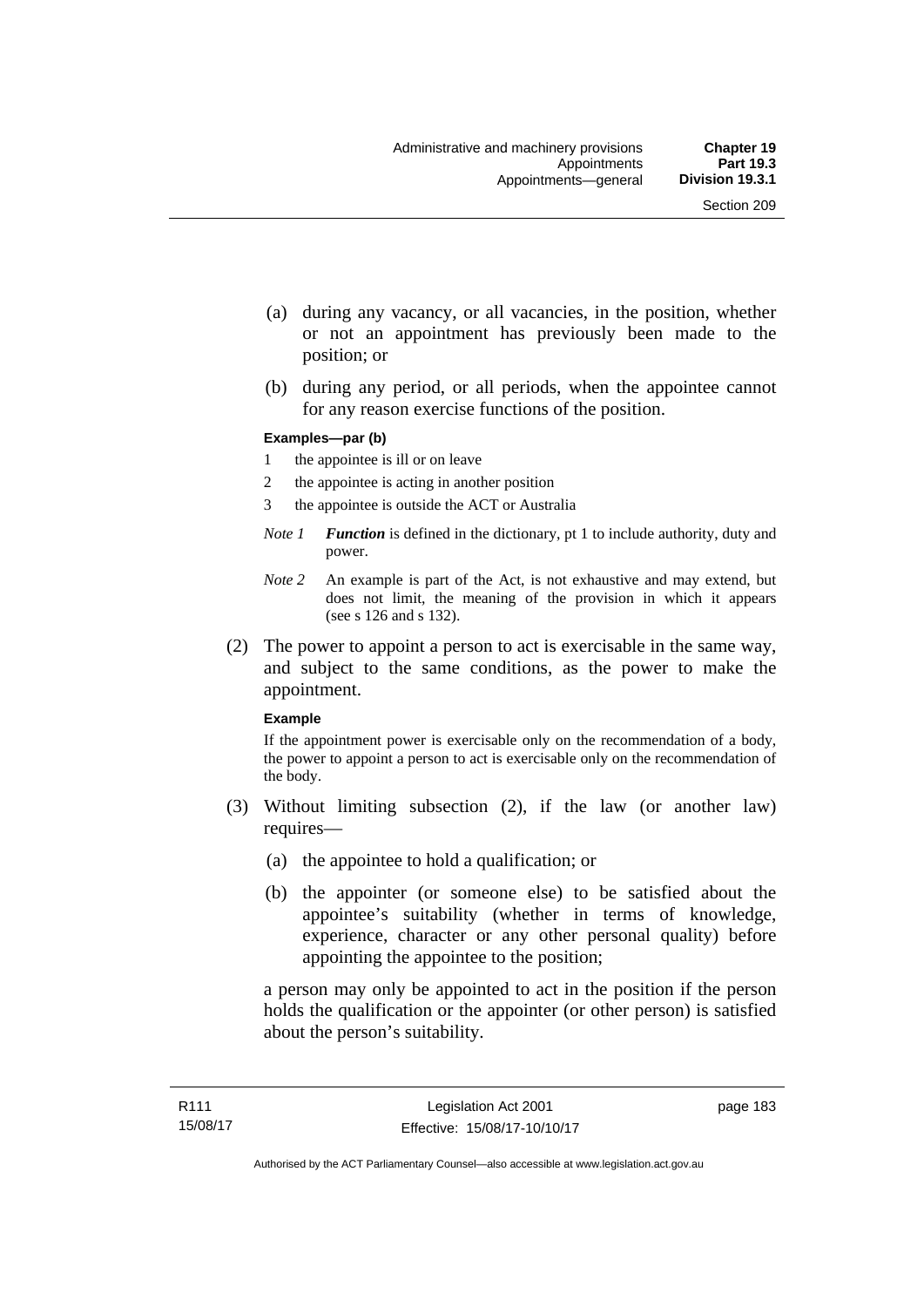Section 210

#### **Examples**

- 1 If an Act requires the appointee to be a magistrate, a person can be appointed to act in the position only if the person is a magistrate.
- 2 If a regulation requires the appointee to be a lawyer of at least 5 years standing, a person can be appointed to act in the position only if the person is a lawyer of at least 5 years standing.
- 3 If an Act requires the appointee to have, in the Executive's opinion, appropriate expertise, training or experience in relation to the needs of a particular group of people, a person can be appointed to act in the position only if the person has, in the Executive's opinion, that expertise, training or experience.

## **210 Resignation of appointment**

- (1) An appointment ends if the appointee resigns by signed notice of resignation given to the appointer.
- (2) However, if the appointer is the Executive, the notice of resignation may be given to a Minister.

## **211 Appointment not affected by appointer changes**

- (1) If the appointer is a body, an appointment made by the body does not end only because the membership of the body changes.
- (2) If the appointer is the person for the time being occupying a position, an appointment made by the person does not end only because the person ceases to be the occupant of the position.
- (3) This section does not limit the following sections:
	- section 199 (Functions of bodies)
	- section 200 (Functions of occupants of positions).

### **212 Appointment not affected by defect etc**

An appointment, or anything done under an appointment, is not invalid only because of a defect or irregularity in or in relation to the appointment.

R111 15/08/17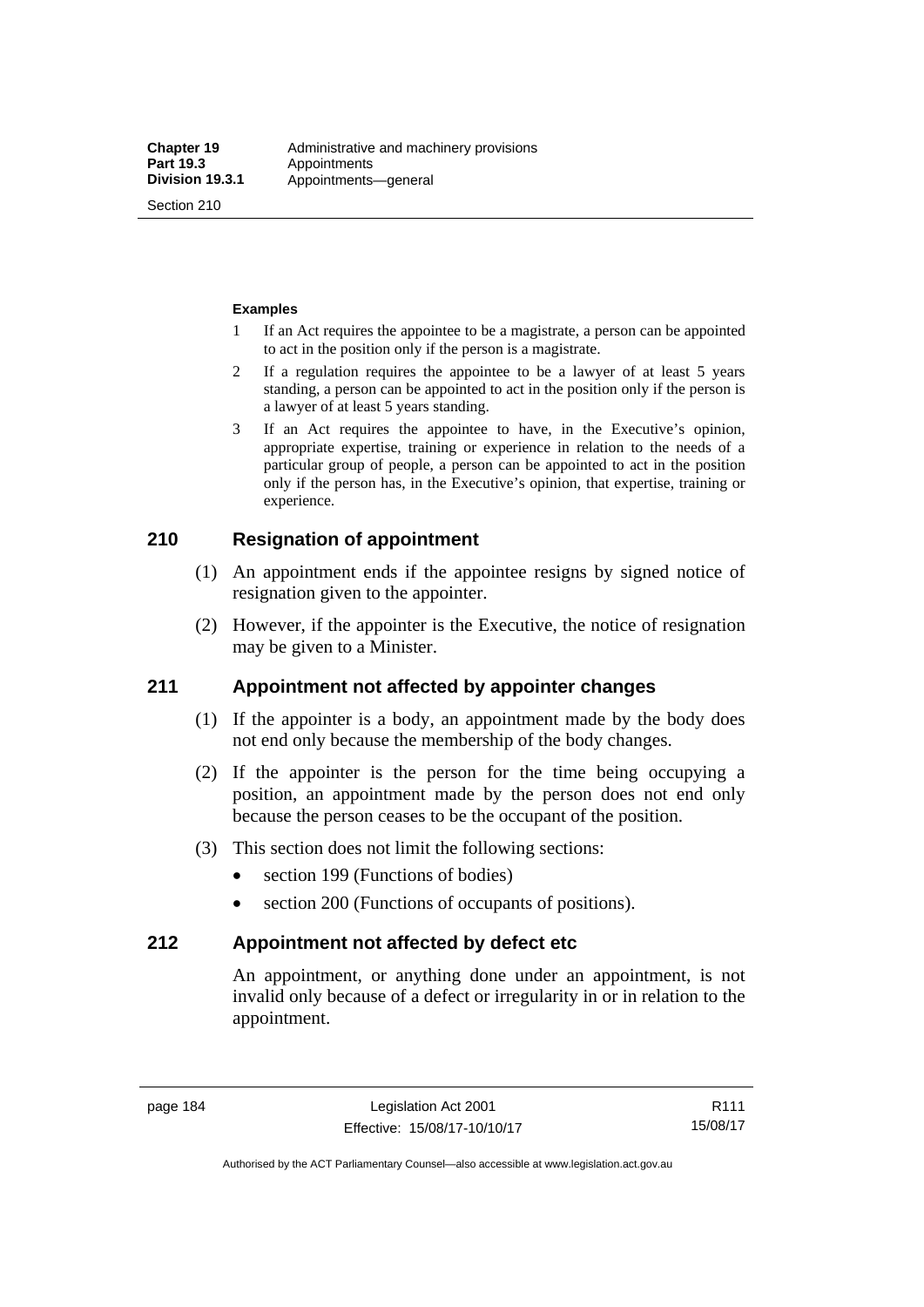# **Division 19.3.2 Acting appointments**

## **215 Application—div 19.3.2**

This division applies if a law gives an entity (the *appointer*) power to appoint a person to act in a position under a law.

## **216 Acting appointments must be in writing etc**

- (1) An acting appointment must be made, or evidenced, by writing (the *instrument of appointment*) signed by the appointer.
- (2) If a law provides for a maximum or minimum period of appointment, the instrument of appointment must state the period for which the acting appointment is made.

#### **Examples—stated appointment periods**

- 1 1 year
- 2 until 31 December 2002 (a period of 9 months)
- *Note 1* See also s 219 (Appointer may decide terms of acting appointment etc) and s 221 (How long does an acting appointment operate?)
- *Note 2* An example is part of the Act, is not exhaustive and may extend, but does not limit, the meaning of the provision in which it appears (see s 126 and s 132).

## **217 Acting appointment may be made by name or position**

- (1) The appointer may make an acting appointment by—
	- (a) naming the person appointed; or
	- (b) nominating the occupant of a position (however described), at a particular time or from time to time.
- (2) For this division, the person named, or the occupant of the position nominated, is the *appointee*.

*Note* A power to make an appointment includes power to make an acting appointment (see s 209).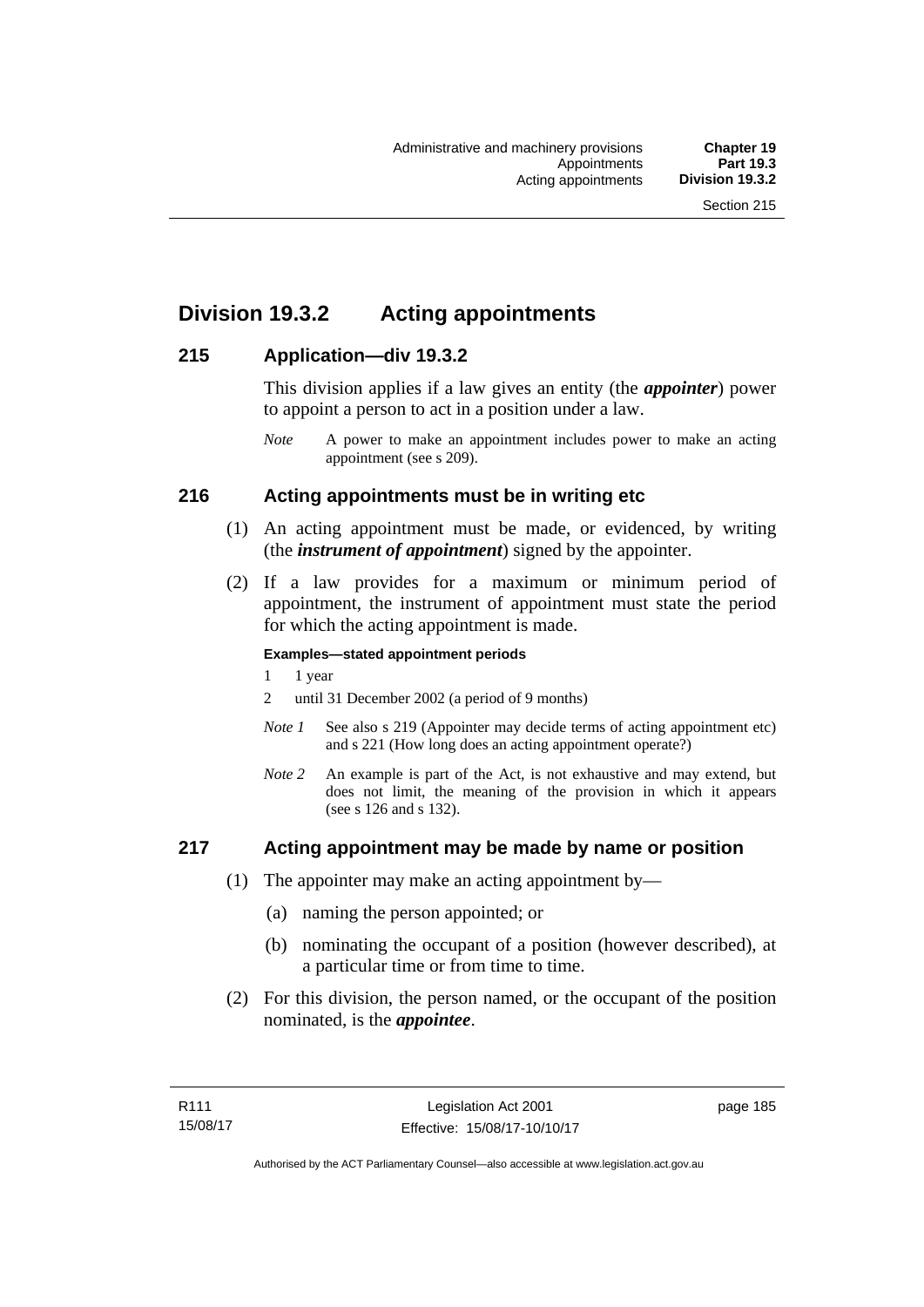Section 218

## **218 Instrument may provide when acting appointment has effect etc**

The instrument making or evidencing the acting appointment may provide that the appointment has effect only in stated circumstances or subject to stated conditions or limitations.

#### **Examples**

- 1 The instrument relating to a standing (or dormant) acting appointment for a position provides that when the substantive occupant of the position (Y) is overseas X may act in the position, but may exercise stated powers of the position only with Y's approval.
- 2 X is appointed to act in Y's position if Y is out of the ACT and a declaration of acute fire danger is published under the *ABC Act 2000*.
- *Note* An example is part of the Act, is not exhaustive and may extend, but does not limit, the meaning of the provision in which it appears (see s 126 and s 132).

# **219 Appointer may decide terms of acting appointment etc**

- (1) The appointer may—
	- (a) decide the terms of the acting appointment, including any remuneration and allowances; and
	- (b) end the appointment at any time.

#### **Example—par (b)**

A appoints  $X$  to act in a position for 10 months. Two months after  $X$  begins to act, A ends the appointment.

- *Note 1* See also s 221 (How long does an acting appointment operate?)
- *Note 2* An example is part of the Act, is not exhaustive and may extend, but does not limit, the meaning of the provision in which it appears (see s 126 and s 132).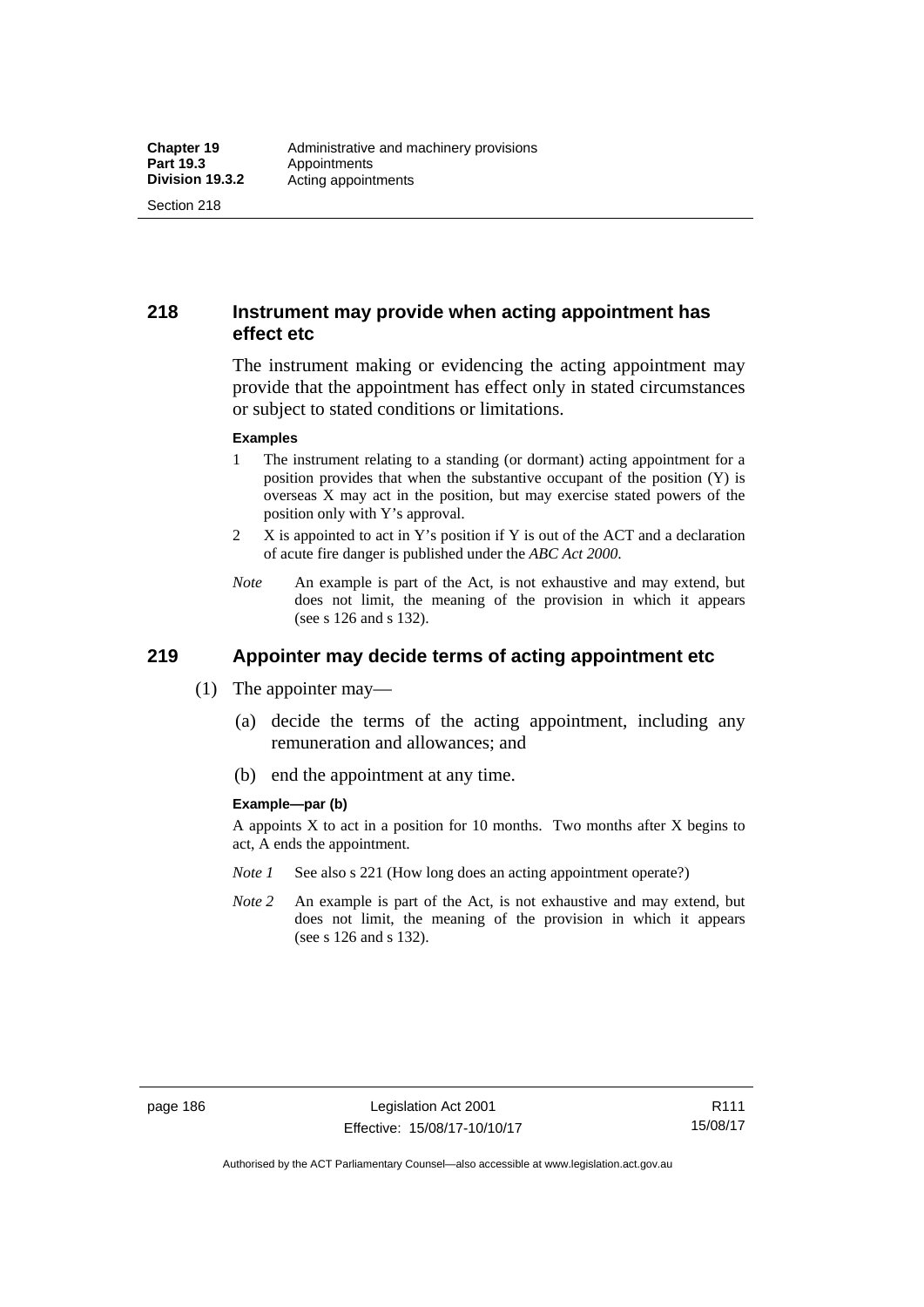(2) The power to end the acting appointment is exercisable in the same way, and subject to the same conditions, as the power to make the acting appointment.

#### **Example**

If the power to make the acting appointment is exercisable only on the recommendation of a body, the power to end the appointment is exercisable only on the recommendation of the body.

## **220 Appointee may exercise functions under acting appointment etc**

While the appointee is acting in the position—

- (a) the appointee has, subject to the instrument making or evidencing the appointment, all the functions of the occupant of the position; and
- (b) all territory laws apply in relation to the appointee as if the appointee were the occupant of the position.
- *Note Function* is defined in the dictionary, pt 1 to include authority, duty and power.

## **221 How long does an acting appointment operate?**

 (1) If the appointee acts in the position because it is vacant, the appointee may not act for more than 1 year after the position became vacant.

*Note* See also s 219 (Appointer may decide terms of acting appointment etc)

- (2) If the appointee is acting in a position that becomes vacant while the appointee is acting, the appointee may continue to act until the first of the following happens:
	- (a) the appointer ends the appointment;
	- (b) the vacancy is filled;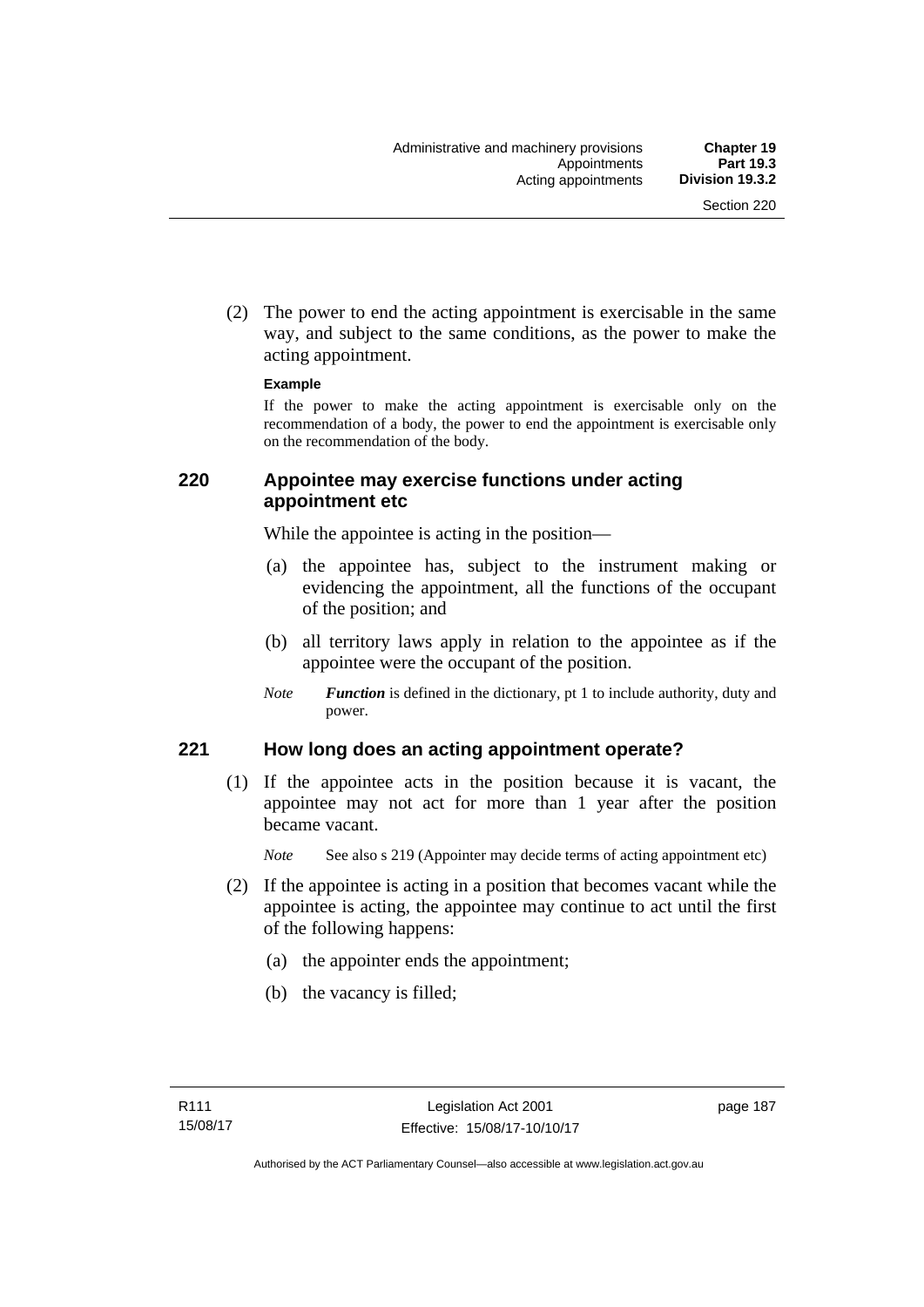Section 222

(c) 1 year after the position became vacant.

#### **Example**

A appoints  $X$  to act in Y's position for a year while Y is on secondment in another agency. Three months after X begins to act, Y is permanently transferred to the other agency. One month later,  $Z$  is appointed to the position in which  $X$  is acting. The appointment of Z brings X's acting appointment to an end.

- *Note* An example is part of the Act, is not exhaustive and may extend, but does not limit, the meaning of the provision in which it appears (see s 126 and s 132).
- (3) If the appointee acts in the position because the occupant of the position cannot exercise functions and the occupant resumes the exercise of the functions, the appointment no longer authorises the appointee to act on that occasion.
	- *Note Function* is defined in the dictionary, pt 1 to include authority, duty and power.

## **222 Resignation of acting appointment**

- (1) An acting appointment ends if the appointee resigns by signed notice of resignation given to the appointer.
- (2) However, if the appointer is the Executive, the notice of resignation may be given to a Minister.

## **223 Effect of acting appointment on substantive appointment etc**

- (1) If the appointee is the occupant of another position under a law (the *substantive position*), the appointee does not cease to occupy the substantive position only because of the appointee's appointment or because the appointee acts under the appointment.
- (2) This section does not prevent an acting appointment being made to the substantive position.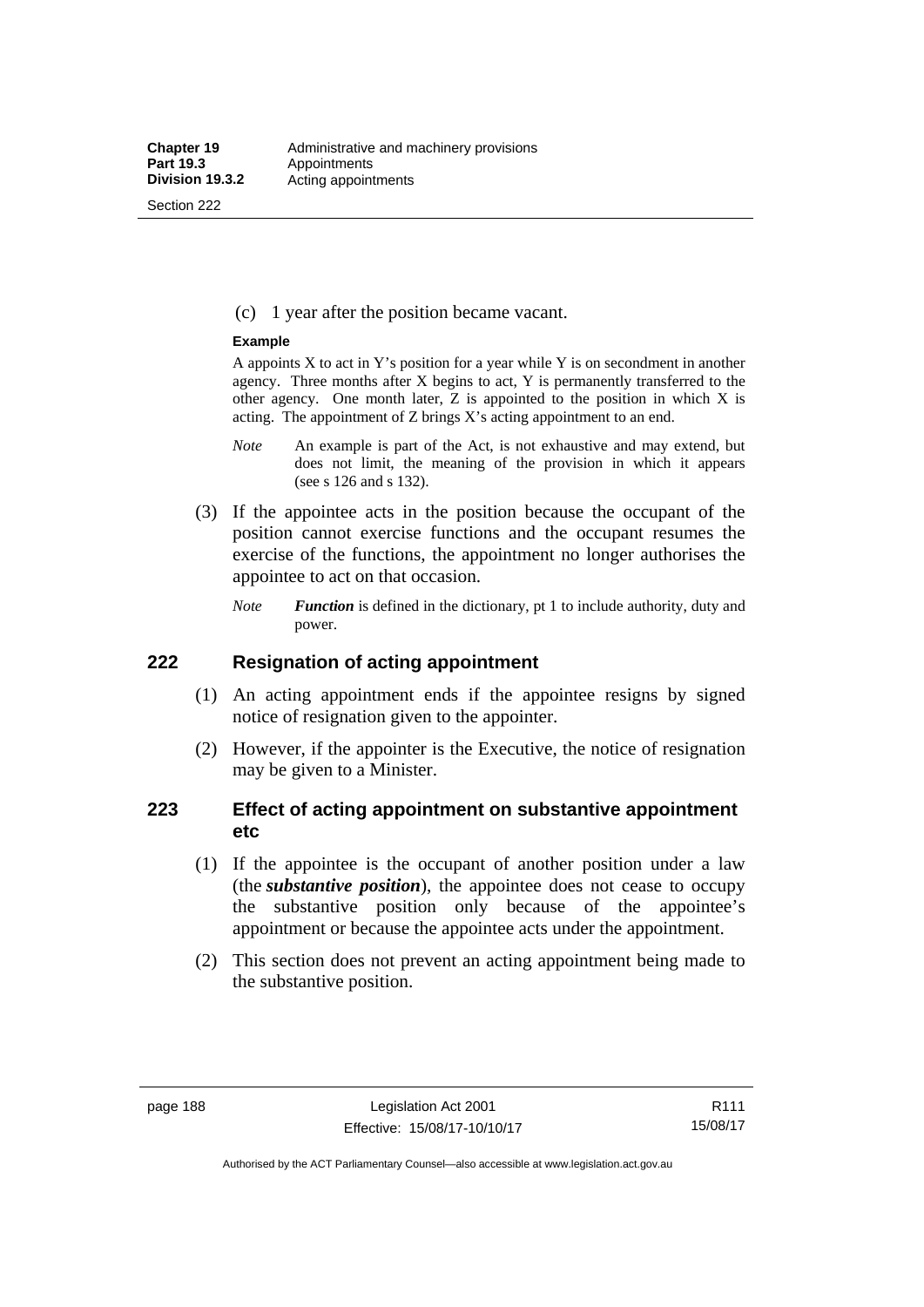## **224 Acting appointment not affected by appointer changes**

- (1) If the appointer is a body, an acting appointment made by the body does not end only because the membership of the body changes.
- (2) If the appointer is the person for the time being occupying a position, an acting appointment made by the person does not end only because the person ceases to be the occupant of the position.
- (3) This section does not limit the following sections:
	- section 199 (Functions of bodies)
	- section 200 (Functions of occupants of positions).

## **225 Acting appointment not affected by defect etc**

- (1) An acting appointment, or anything done under an acting appointment, is not invalid only because of a defect or irregularity in or in relation to the appointment.
- (2) Anything done by or in relation to the appointee while the appointee purports to act in the position is not invalid only because—
	- (a) the occasion for the appointment had not arisen or had ended; or
	- (b) the appointment had ended; or
	- (c) the occasion for the appointee to act had not arisen or had ended.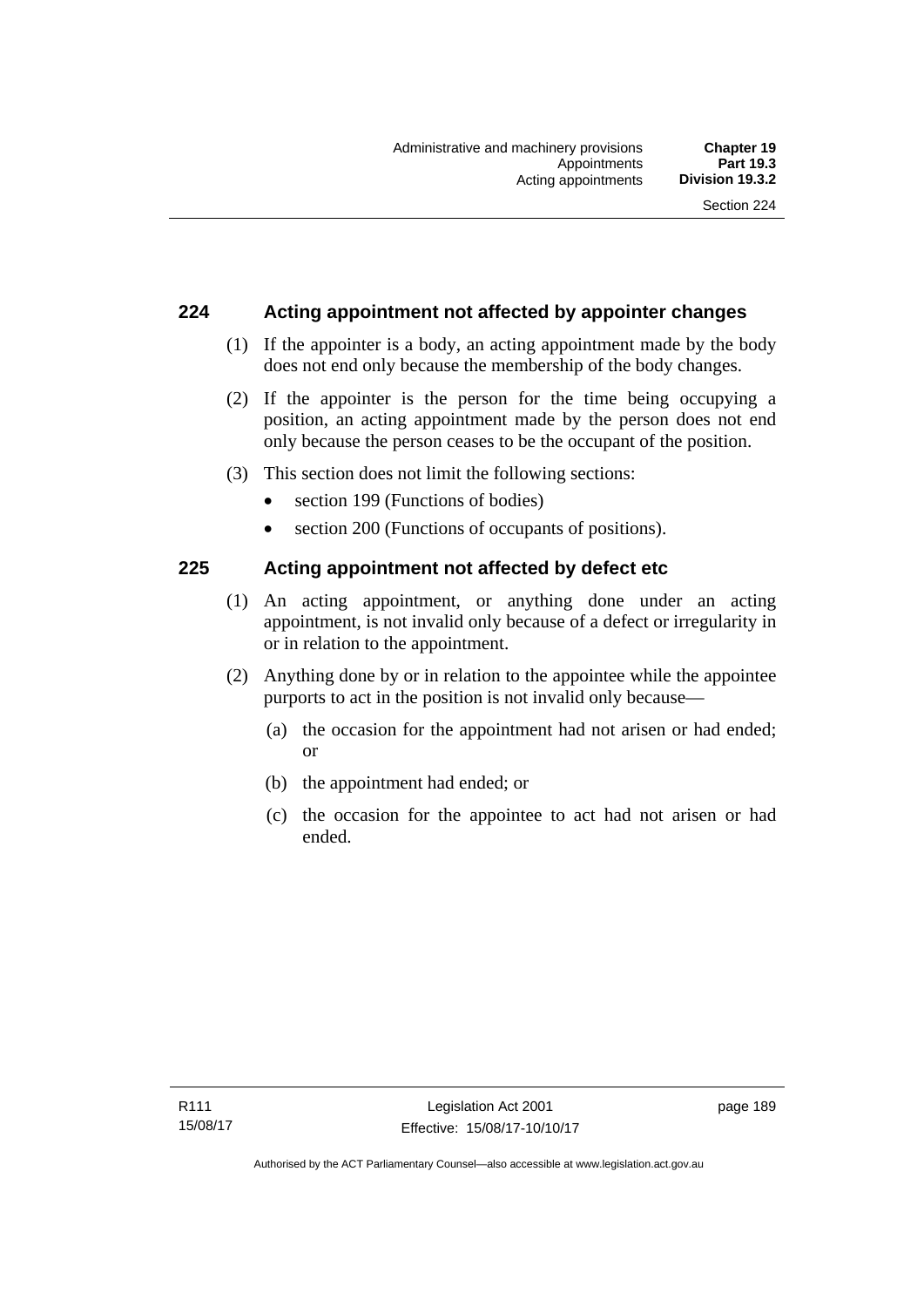Section 225A

# **Division 19.3.2A Standing acting arrangements**

## **225A Application—div 19.3.2A**

This division applies to a position if a law provides that a person acts in the position in stated circumstances.

#### **Example**

The *Hypothetical Act 2003* provides for the deputy director of the hypothetical entity to act in the position of director of the entity if the position is vacant or the director cannot for any reason exercise the functions of the position.

*Note* An example is part of the Act, is not exhaustive and may extend, but does not limit, the meaning of the provision in which it appears (see s 126 and s 132).

## **225B Person acting under standing acting arrangement may exercise functions etc**

- (1) A person acting in the position has, subject to the law providing for the acting or any other law, all the functions of the occupant of the position.
	- *Note Function* is defined in the dictionary, pt 1 to include authority, duty and power.
- (2) All territory laws apply in relation to the person as if the person were the occupant of the position.

# **Division 19.3.3 Appointments—Assembly consultation**

## **226 Meaning of** *statutory position***—div 19.3.3**

In this division:

*statutory position* means a position (including as a member of a territory authority) established under an Act.

*Note Position* includes office (see dict, pt 1, def *position*).

page 190 Legislation Act 2001 Effective: 15/08/17-10/10/17

R111 15/08/17

Authorised by the ACT Parliamentary Counsel—also accessible at www.legislation.act.gov.au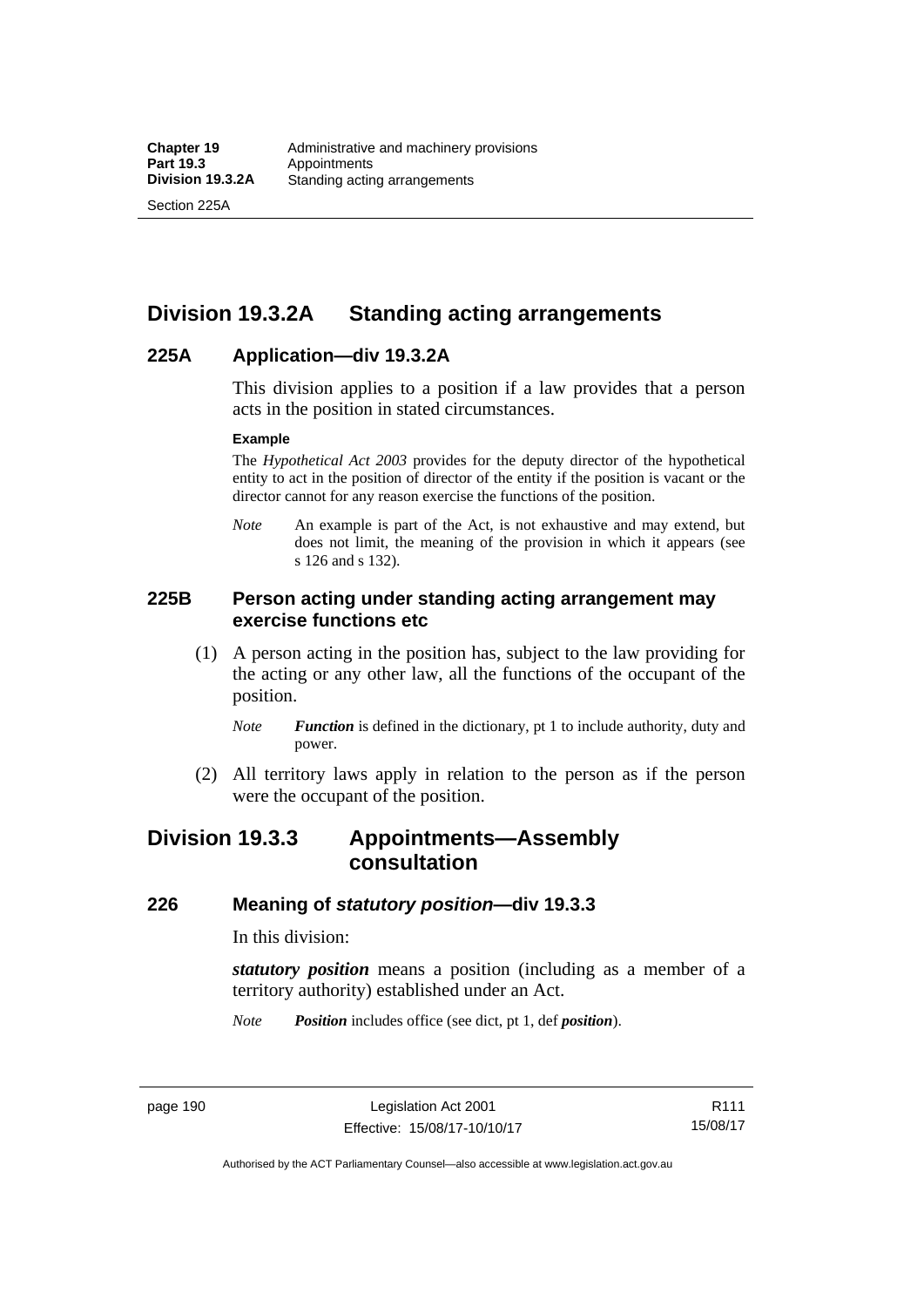## **227 Application—div 19.3.3**

- (1) This division applies if a Minister has the power under an Act to appoint a person to a statutory position.
- (2) However, this division does not apply to an appointment of—
	- (a) a public servant to a statutory position (whether or not the Act under which the appointment is made requires that the appointee be a public servant); or
	- (b) a person to, or to act in, a statutory position for not longer than 6 months, unless the appointment is of the person to, or to act in, the position for a 2nd or subsequent consecutive period; or
	- (c) a person to a statutory position if the only function of the position is to advise the Minister.

#### **228 Consultation with appropriate Assembly committee**

- (1) Before making an appointment to a statutory position, a Minister must consult—
	- (a) a standing committee of the Legislative Assembly nominated by the Speaker for the purpose; or
	- (b) if no nomination under paragraph (a) is in force—the standing committee of the Legislative Assembly responsible for the scrutiny of public accounts.
- (2) The committee may make a recommendation to the Minister about the proposed appointment.
- (3) The Minister must not make the appointment until the Minister has received a recommendation or 30 days have passed since the consultation took place, whichever happens first.
- (4) In making the appointment, the Minister must have regard to any recommendation received.

page 191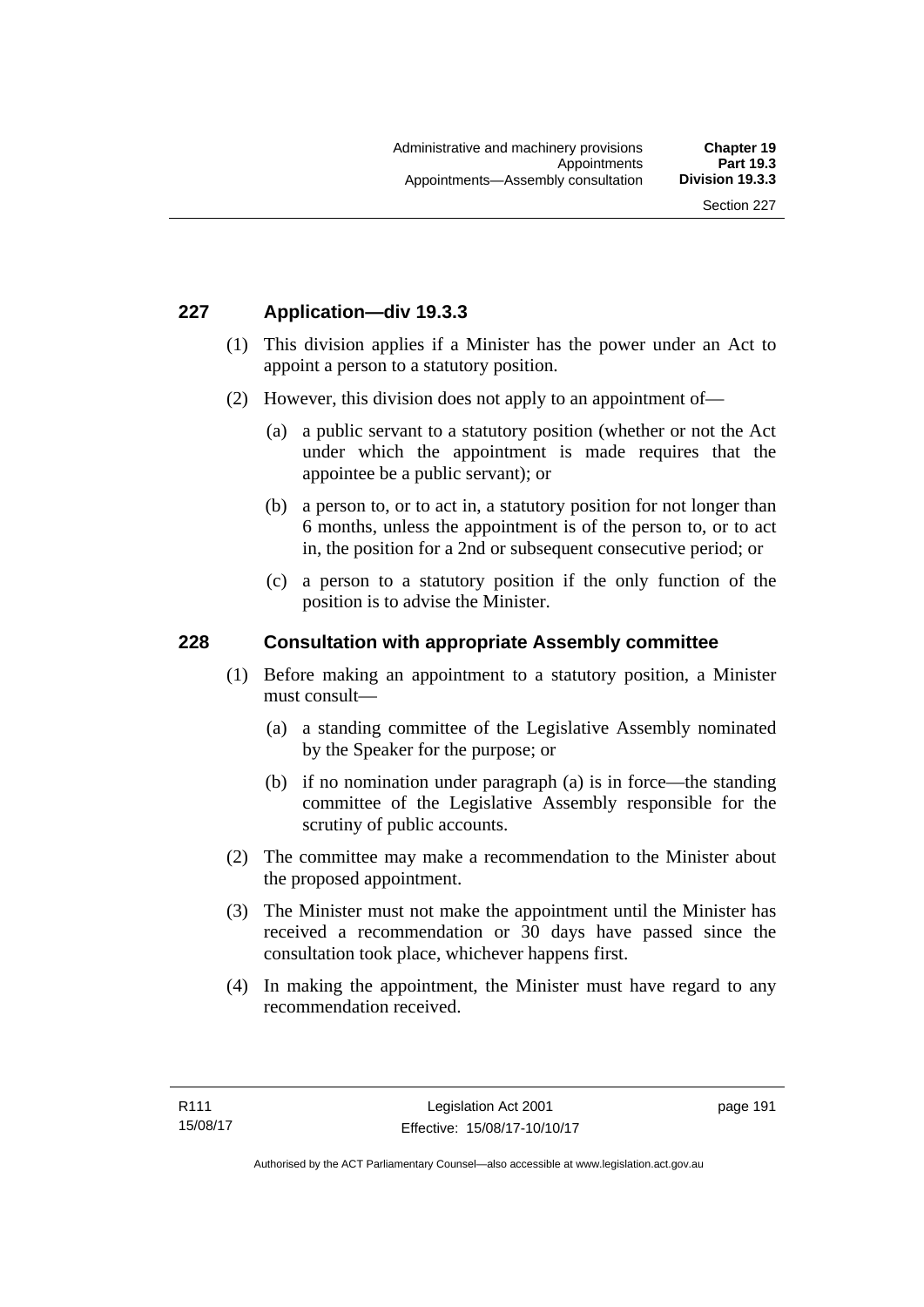Section 229

## **229 Appointment is disallowable instrument**

The instrument making, or evidencing, an appointment to which this division applies is a disallowable instrument.

*Note* A disallowable instrument must be notified and presented to the Legislative Assembly (see ch 7 (Presentation, amendment and disallowance of subordinate laws and disallowable instruments)).

page 192 Legislation Act 2001 Effective: 15/08/17-10/10/17

R111 15/08/17

Authorised by the ACT Parliamentary Counsel—also accessible at www.legislation.act.gov.au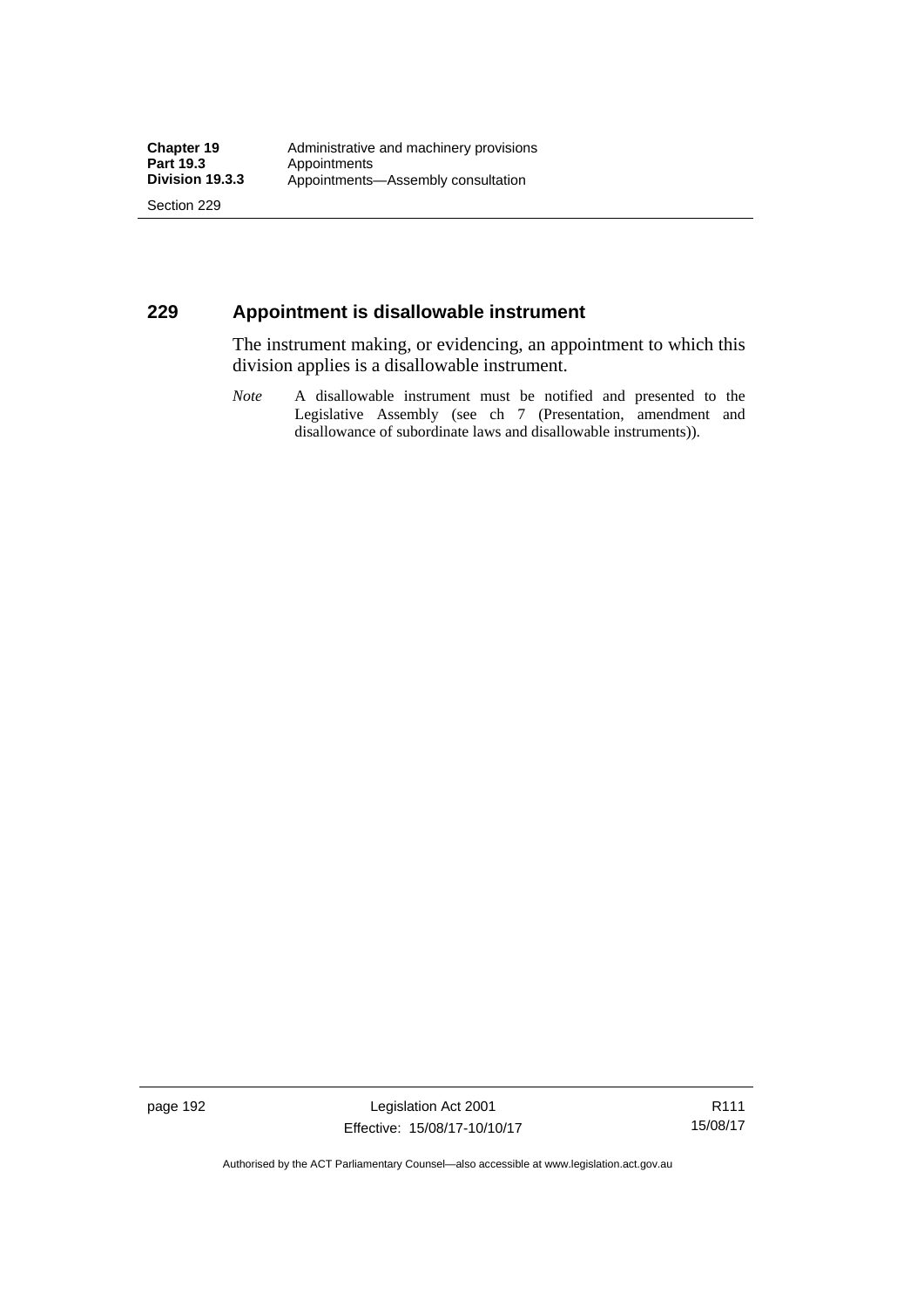# **Part 19.4 Delegations**

## **230 Application—pt 19.4 generally**

This part applies if a law authorises or requires an entity (the *appointer*) to delegate (or subdelegate) a function.

*Note Function* is defined in the dictionary, pt 1 to include authority, duty and power.

### **231 Application—pt 19.4 to subdelegations**

- (1) This part applies to the subdelegation of a function in the same way as it applies to the delegation of the function.
- (2) However, if the appointer delegates a function to a delegate, the delegate may not subdelegate the function.
- (3) Subsection (2) is a determinative provision.

#### **Examples**

- 1 The *ABC Act 2003* provides that an appointer (X) may delegate X's functions to Y. The Act is silent on the subdelegation of the functions. Y may not subdelegate X's functions to Z.
- 2 The *ABC Act 2003* provides that an appointer (X) may delegate X's functions to Y, with authority for Y to subdelegate the functions. Because the Act authorises subdelegation, it expressly displaces this Act, section 231 (2) (see s 6). Y can therefore subdelegate  $\overline{X}$ 's functions to Z (compare s 236, which deals with the subdelegation of a power to delegate)*.*
- *Note 1* See s 5 for the meaning of determinative provisions, and s 6 for their displacement.
- *Note 2* An example is part of the Act, is not exhaustive and may extend, but does not limit, the meaning of the provision in which it appears (see s 126 and s 132).

## **232 Delegation must be in writing etc**

A delegation must be made, or evidenced, by writing signed by the appointer.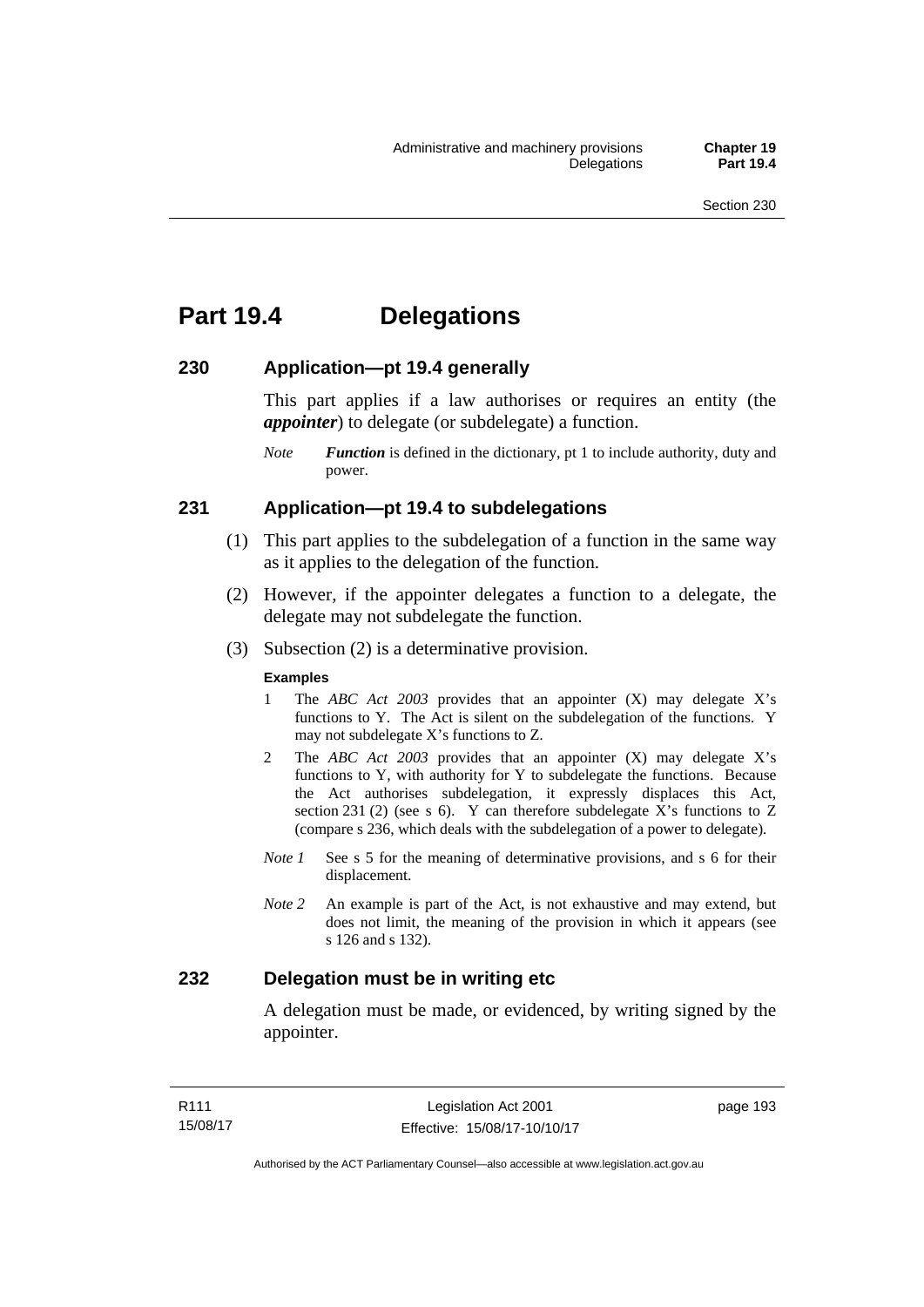### **233 Delegation may be made by name or position**

- (1) The appointer may delegate by—
	- (a) naming the person to whom the delegation is made; or
	- (b) nominating the occupant of a position (however described), at a particular time or from time to time.
- (2) For this part, the person named, or the occupant of the position nominated, is the *delegate*.

### **234 Instrument may provide when delegation has effect etc**

The instrument making or evidencing a delegation may provide—

- (a) that the delegation has effect only in stated circumstances or subject to stated conditions, limitations or directions; or
- (b) that all of a function, or a stated part of the function, is delegated.

#### **Examples**

- 1 The delegation provides that, when the appointer (Y) is outside Australia, the delegate (X) may exercise her functions except that stated functions may only be exercised with Y's approval.
- 2 The delegation provides that X may enter into a contract for the purchase of property of not more than \$50 000 in value.
- 3 The delegation provides that X may grant licences under a stated Act but that, in considering applications, X must take account of the policy of the agency (authorised by the Act) that there should not be more than 100 licences current at any time.
- *Note* An example is part of the Act, is not exhaustive and may extend, but does not limit, the meaning of the provision in which it appears (see s 126 and s 132).

## **235 Delegation may be made to 2 or more delegates**

The appointer may delegate the appointer's function, or any part of the function, to 2 or more delegates.

page 194 Legislation Act 2001 Effective: 15/08/17-10/10/17

Authorised by the ACT Parliamentary Counsel—also accessible at www.legislation.act.gov.au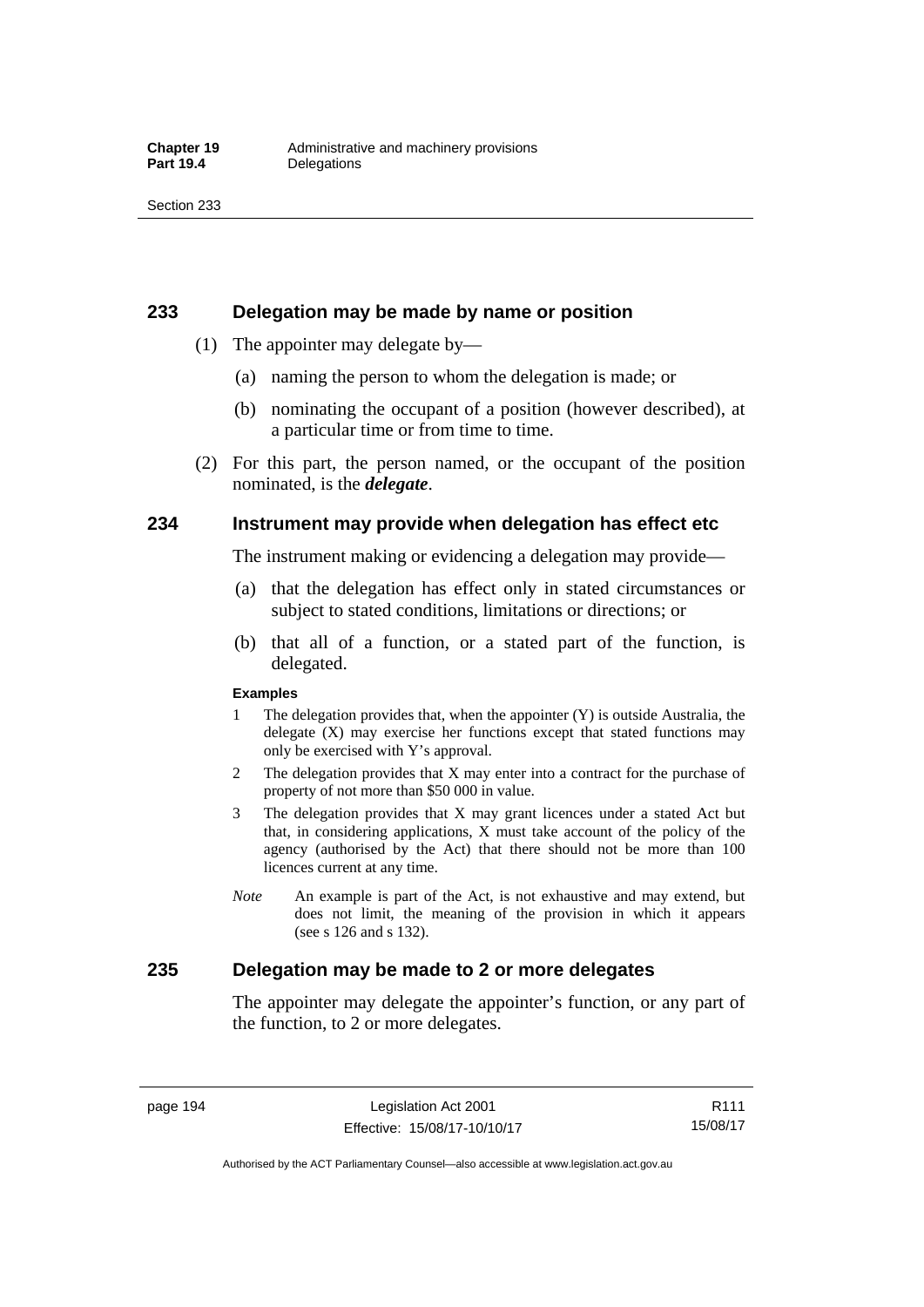## **236 Power to delegate may not be delegated**

- (1) The appointer may not delegate the appointer's power to delegate.
- (2) Subsection (1) is a determinative provision.
	- *Note* See s 5 for the meaning of determinative provisions, and s 6 for their displacement.

#### **Examples**

- 1 The *ABC Act 2003* provides that an appointer (X) may delegate X's functions to Y. The Act is silent on X's power to delegate the power to delegate. X may not delegate X's power to delegate to Y.
- 2 The *ABC Act 2003* provides that an appointer (X) may delegate X's functions to Y, with authority for X to delegate X's power to delegate. Because the Act authorises the delegation of the power to delegate, it expressly displaces this Act, s 236 (1) (see s 6). X can therefore delegate X's power to delegate to Y (compare s 231, which deals with the subdelegation of a delegated function).
- *Note* An example is part of the Act, is not exhaustive and may extend, but does not limit, the meaning of the provision in which it appears (see s 126 and s 132).

### **237 Delegation may be amended or revoked**

- (1) The appointer may amend a delegation or revoke it completely or partly.
- (2) The power to amend or revoke a delegation is exercisable in the same way, and subject to the same conditions, as the power to delegate.

#### **Example**

If the power to delegate is exercisable only with the Minister's approval, the power to revoke the delegation is exercisable only with the Minister's approval.

*Note* An example is part of the Act, is not exhaustive and may extend, but does not limit, the meaning of the provision in which it appears (see s 126 and s 132).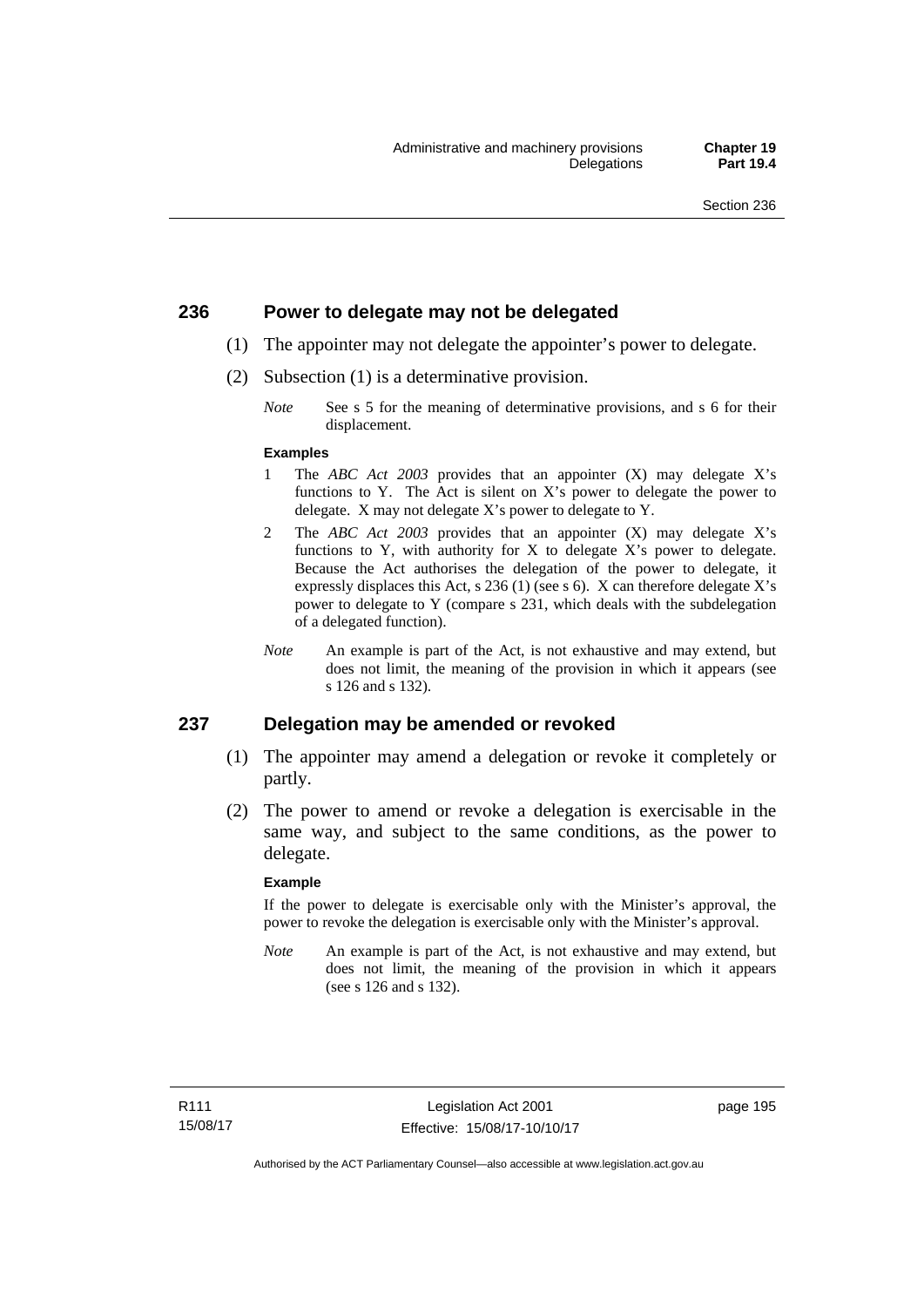## **238 Appointer responsible for delegated function**

The delegation of a function, or a part of a function, does not relieve the appointer of the appointer's obligation to ensure that the function is properly exercised.

## **239 Exercise of delegation by delegate**

- (1) A delegate must exercise the delegation subject to any conditions, limitations or directions in the instrument making or evidencing the delegation.
- (2) All territory laws apply to the delegate in the exercise of the delegation as if the delegate were the appointer.
- (3) Without limiting subsection (2), if the exercise of a function by the appointer is dependent on the appointer's state of mind and the function is delegated, the function may be exercised by the delegate on the delegate's state of mind.
- (4) Anything done by or in relation to the delegate in the exercise of the delegation is taken to have been done by or in relation to the appointer.
	- *Note 1* Section 94 provides that a delegation under a law that is in force immediately before an amendment of the law continues to have effect as if made under the amended law.
	- *Note 2* Section 196 gives a delegate the powers necessary or convenient to exercise a delegated function.
- (5) In this section:

*state of mind* includes knowledge, intention, opinion, belief or purpose.

## **240 Appointer may exercise delegated function**

A function that has been delegated may, despite the delegation, be exercised by the appointer.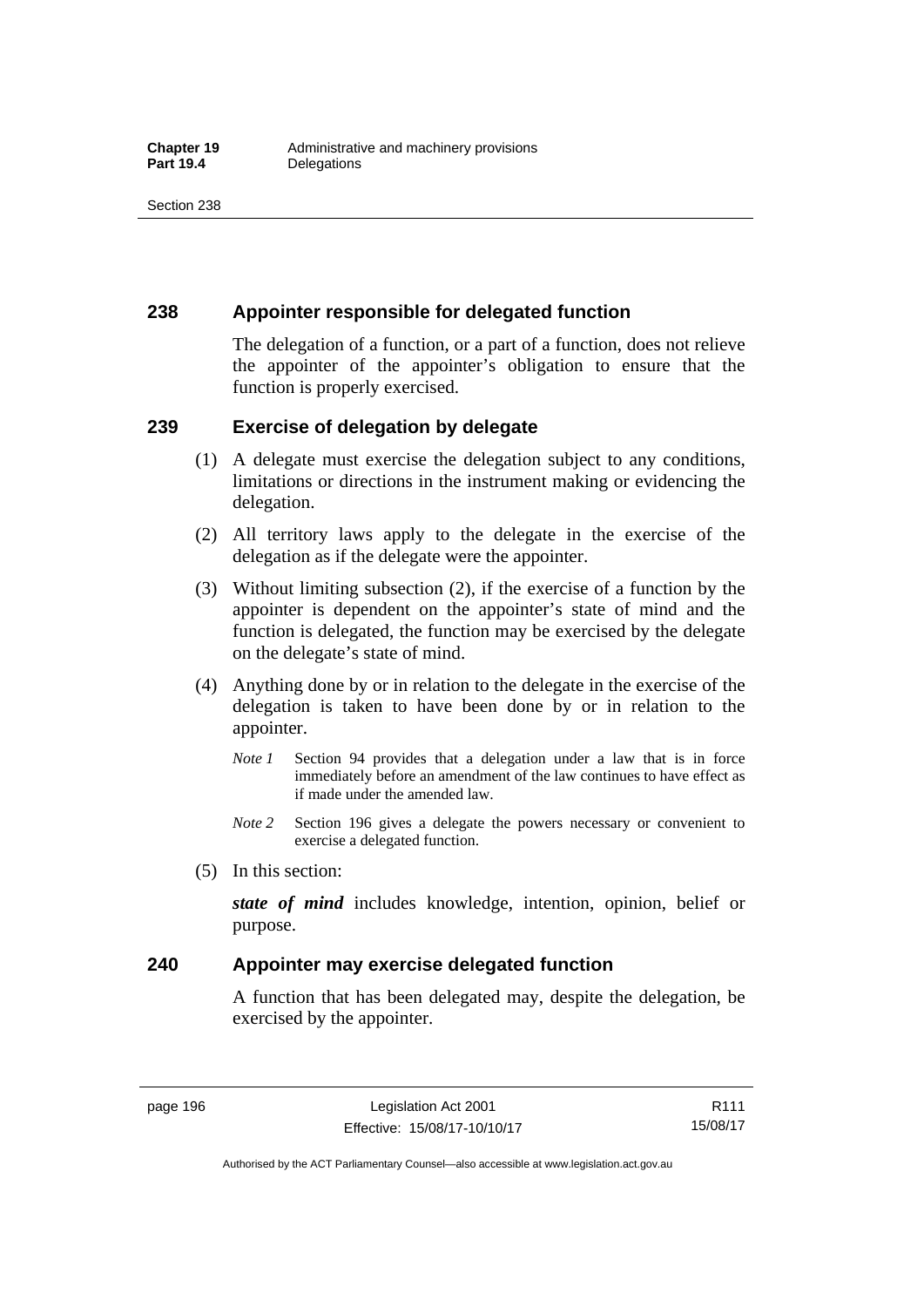# **241 Delegation not affected by appointer changes**

- (1) If the appointer is a body, a delegation made by the body does not end only because the membership of the body changes.
- (2) If the appointer is the person for the time being occupying a position, a delegation made by the person does not end only because the person ceases to be the occupant of the position.
- (3) This section does not limit the following sections:
	- section 199 (Functions of bodies)
	- section 200 (Functions of occupants of positions).

## **242 Delegation not affected by defect etc**

- (1) A delegation, or anything done under a delegation, is not invalid only because of a defect or irregularity in or in relation to the delegation.
- (2) Anything done by or in relation to the delegate while the delegate purports to exercise the delegation is not invalid only because—
	- (a) the delegation had been amended or revoked; or
	- (b) the occasion for the delegate to exercise the delegation had not arisen or had ended.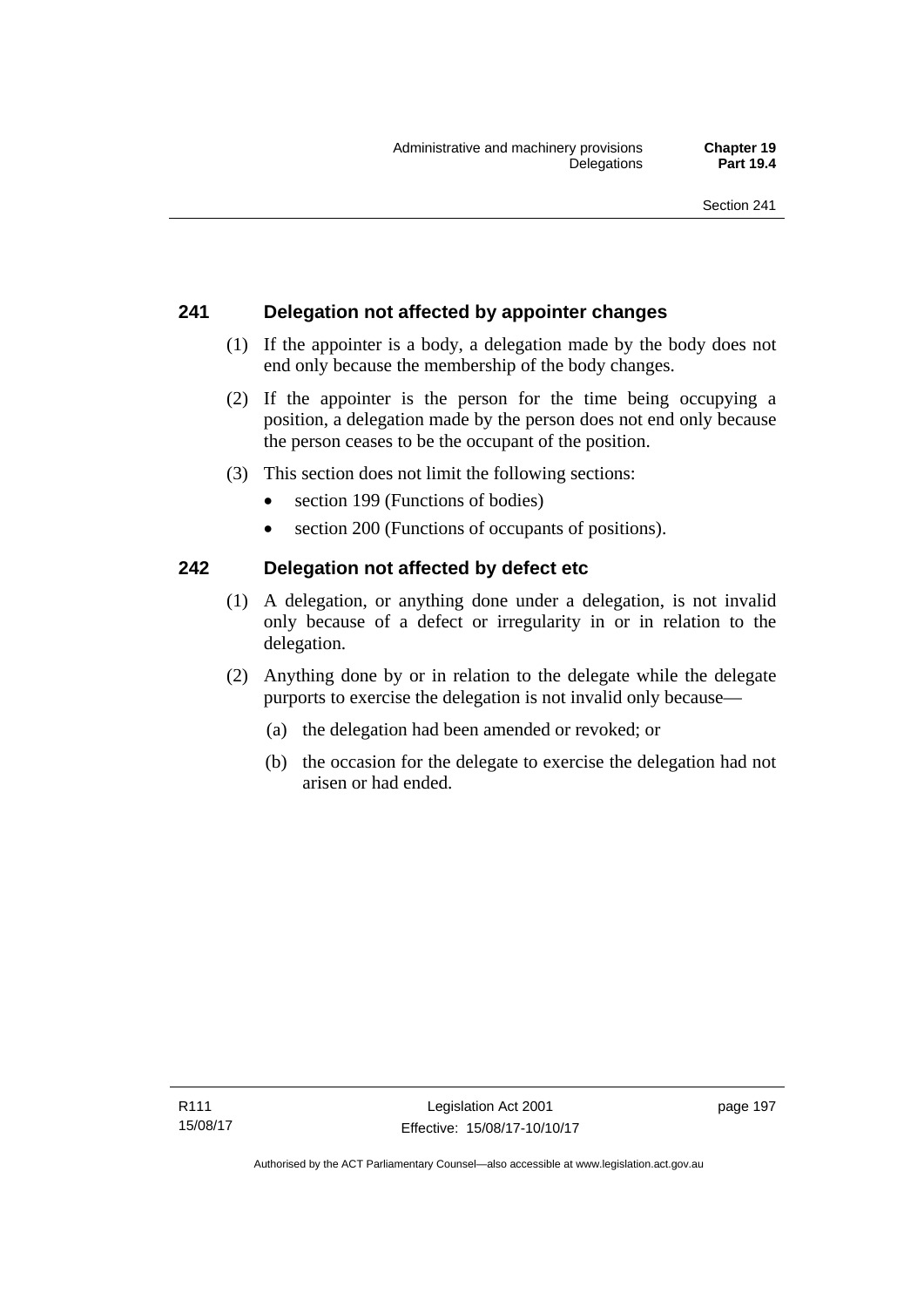Section 245

# **Part 19.5 Service of documents**

## **245 Application—pt 19.5**

This part applies to a document that is authorised or required under a law to be served (whether the word 'serve', 'give', 'notify', 'send' or 'tell' or any other word is used).

## **246 Definitions—pt 19.5**

In this part:

*administrator*, of a law, means the entity administering or responsible for the law.

*agency* means—

- (a) an administrative unit; or
- (b) a statutory office-holder; or
- (c) any other entity established for a public purpose under a law;

and includes a member of, or a member of the staff of, the agency.

*business address*, of an individual, corporation or agency in relation to anything done or to be done under a law, includes the latest business address, or address for service of notices (however described), of the individual, corporation or agency (if any) recorded in a register or other records kept by the administrator of the law.

*corporation* does not include an agency.

*document* includes a notice, an article that may be sent by post or anything else.

*email address*, of an individual, corporation or agency in relation to anything done or to be done under a law, includes the latest email address of the individual, corporation or agency (if any) recorded in a register or other records kept by the administrator of the law.

R111 15/08/17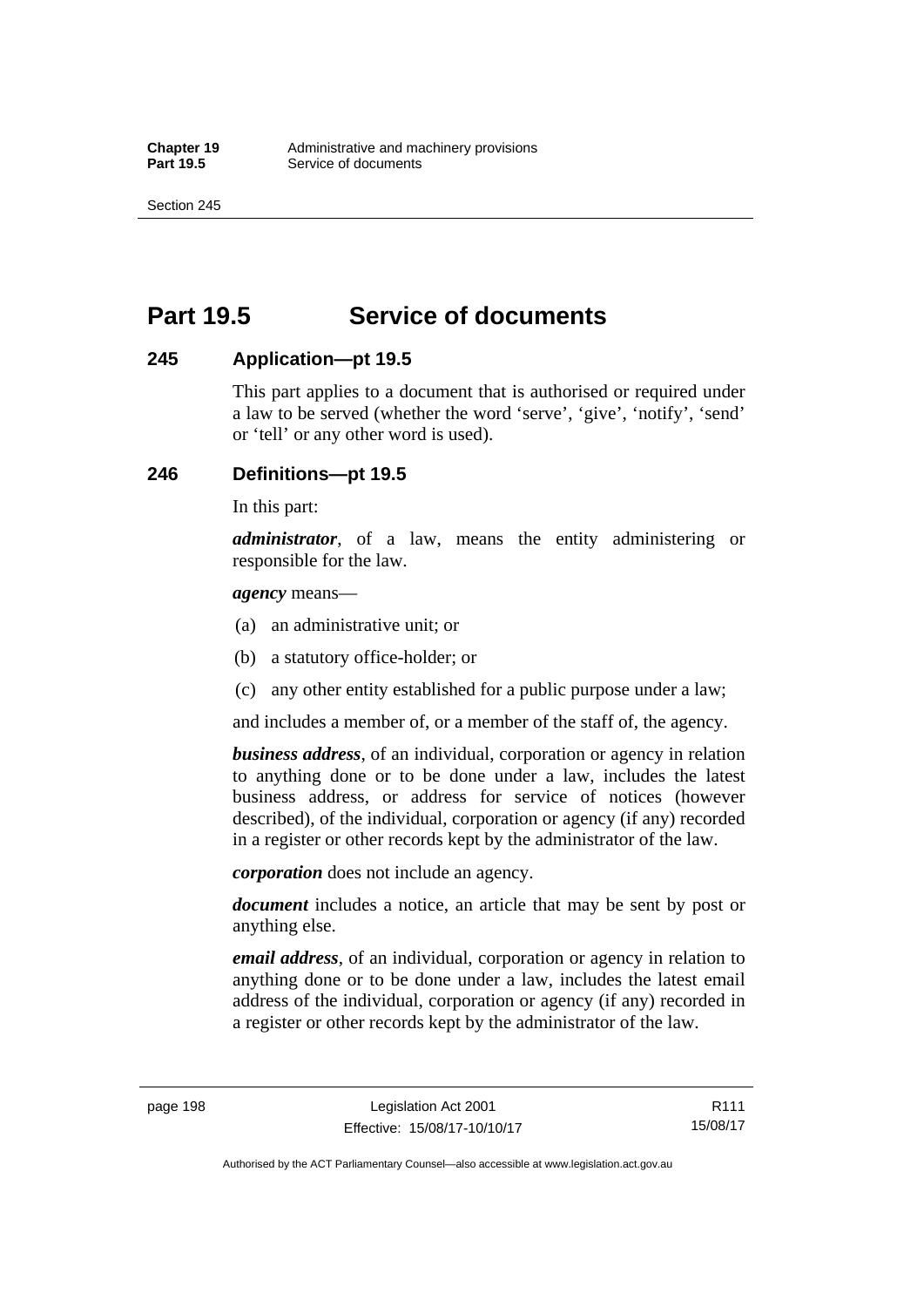### *executive officer* means—

- (a) for a corporation—a person (however described and whether or not the person is a director of the corporation) who is concerned with, or takes part in, the corporation's management; or
- (b) for an agency that is an administrative unit—the director-general of the administrative unit; or
- (c) for an agency that is a statutory office-holder—the occupant of the position; or
- (d) for an agency constituted by 2 or more people—the person who is entitled, because of the position occupied by the person, to preside at any meeting of the agency at which the person is present; or
- (e) for any other agency—the chief executive officer (however described) of the agency; or
- (f) for any agency—a person (however described) who is concerned with, or takes part in, the agency's management.

*fax number*, of an individual, corporation or agency in relation to anything done or to be done under a law, includes the latest fax number of the individual, corporation or agency (if any) recorded in a register or other records kept by the administrator of the law.

*home address*, of an individual in relation to anything done or to be done under a law, includes the latest home address, or address for service of notices (however described), of the person (if any) recorded in a register or other records kept by the administrator of the law.

*responsible*, for a law, means allocated responsibility for the law under the *[Public Sector Management Act 1994](http://www.legislation.act.gov.au/a/1994-37)*, section 14 (1) (b) (Ministerial responsibility and functions of administrative units).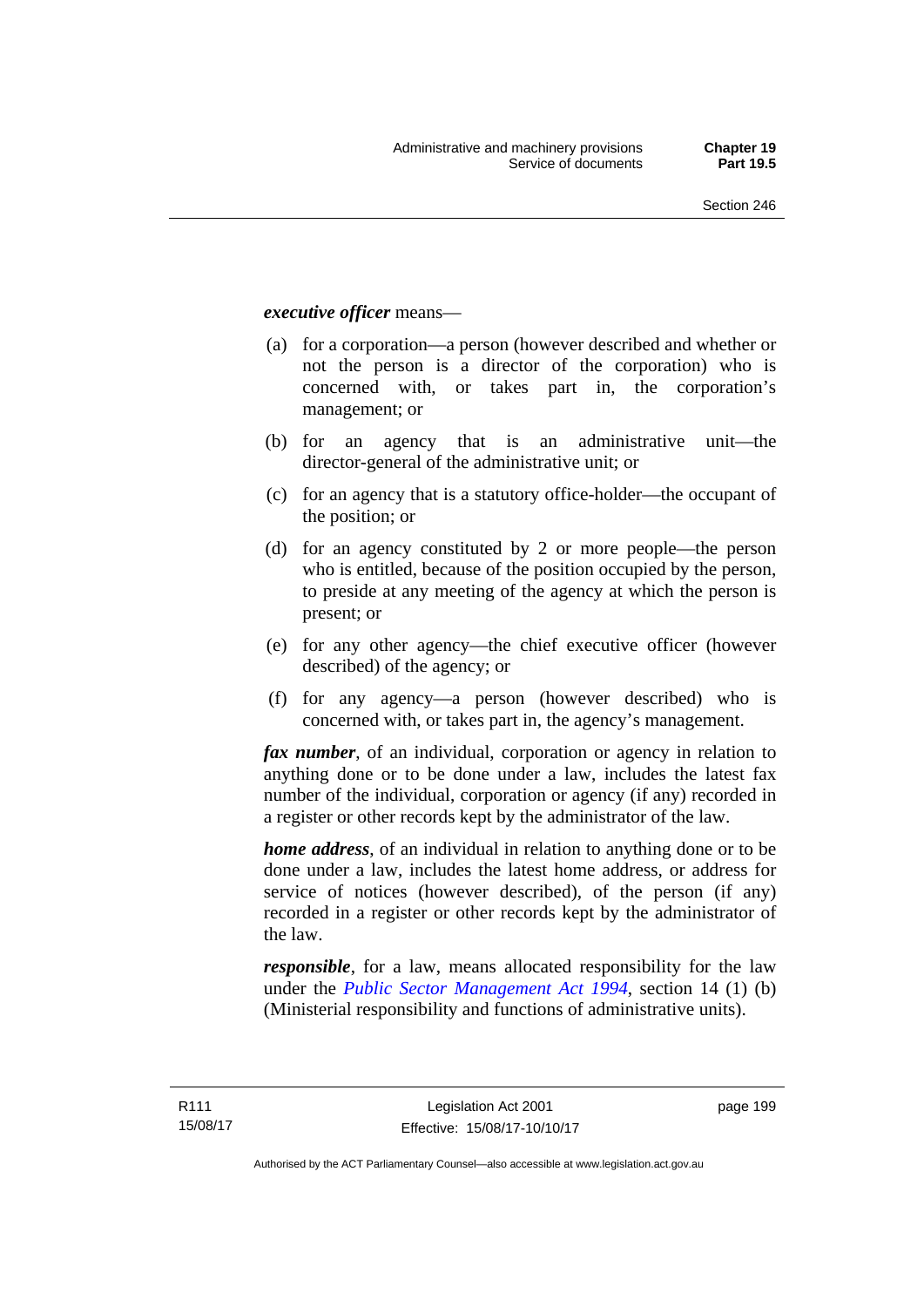## **247 Service of documents on individuals**

- (1) A document may be served on an individual—
	- (a) by giving it to the individual; or
	- (b) by sending it by prepaid post, addressed to the individual, to a home or business address of the individual; or
	- (c) by faxing it to a fax number of the individual; or
	- (d) by emailing it to an email address of the individual; or
	- (e) by leaving it, addressed to the individual, at a home or business address of the individual with someone who appears to be at least 16 years old and to live or be employed at the address.
	- *Note* See s 251 for service of documents under other laws.
- (2) This section applies to service of a document outside the ACT in the same way as it applies to service of the document in the ACT.

## **248 Service of documents on corporations**

- (1) A document may be served on a corporation—
	- (a) by giving it to an executive officer of the corporation; or
	- (b) by sending it by prepaid post, addressed to the corporation (or an executive officer of the corporation), to the address of any of its registered offices or any other business address of the corporation; or
	- (c) by faxing it to a fax number of the corporation; or
	- (d) by emailing it to an email address of the corporation; or

R111 15/08/17

Authorised by the ACT Parliamentary Counsel—also accessible at www.legislation.act.gov.au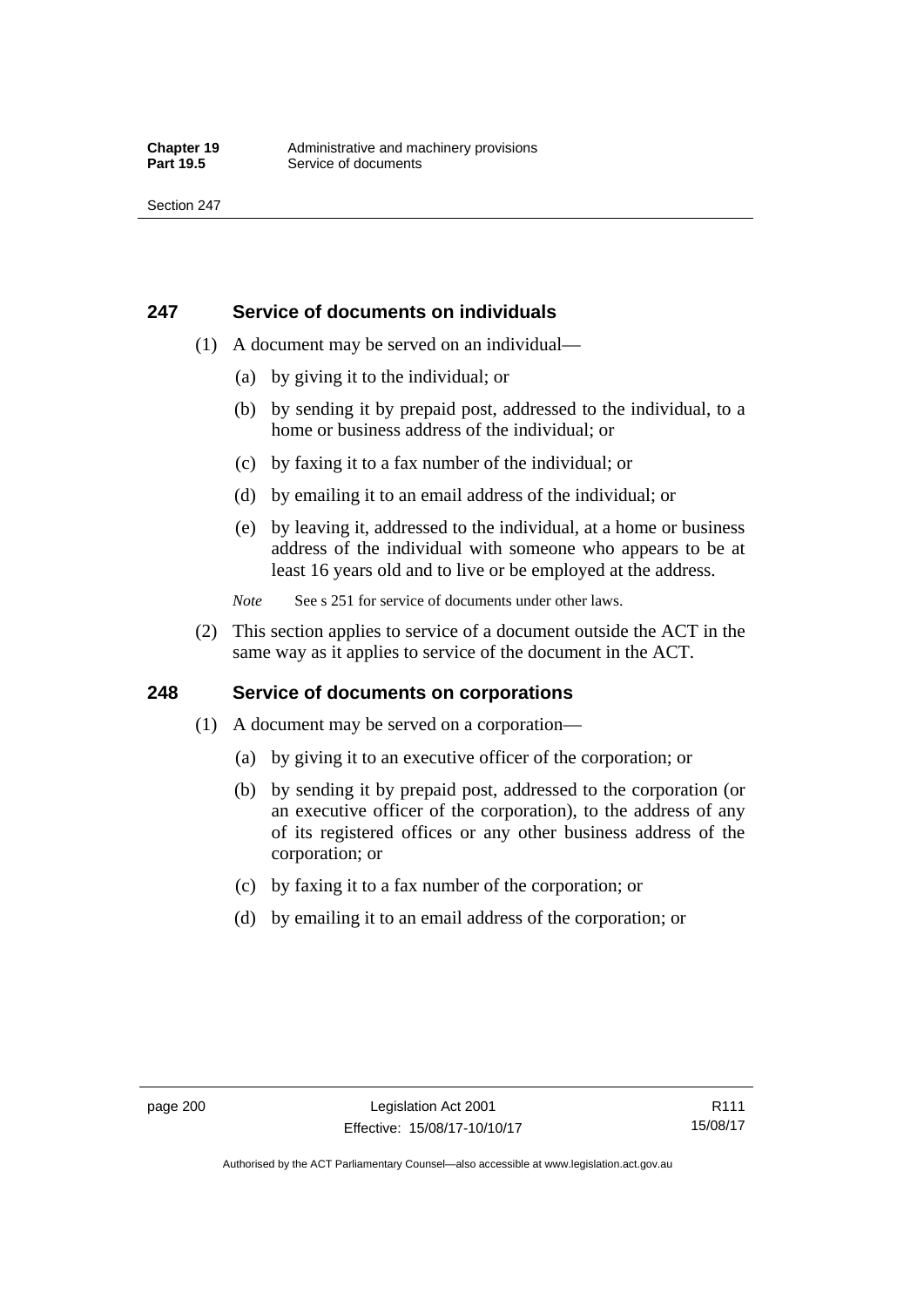(e) by leaving it, addressed to the corporation (or an executive officer of the corporation), at the address of any of the corporation's registered offices, or any other business address of the corporation, with someone who appears to be at least 16 years old and to be employed at the address.

*Note* See s 251 for service of documents under other laws.

 (2) This section applies to service of a document outside the ACT in the same way as it applies to service of the document in the ACT.

## **249 Service of documents on agencies**

A document may be served on an agency—

- (a) by giving it to an executive officer of the agency; or
- (b) by sending it by prepaid post, addressed to the agency (or an executive officer of the agency), to the address of any office of the agency or any other business address of the agency; or
- (c) by faxing it to a fax number of the agency; or
- (d) by emailing it to an email address of the agency; or
- (e) by leaving it, addressed to the agency (or an executive officer of the agency), at the address of any of the agency's offices or any other business address of the agency with someone who appears to be employed at the agency.
- *Note* See s 251 for service of documents under other laws.

## **250 When document taken to be served**

 (1) A document served by post under this part is taken to be served when the document would have been delivered in the ordinary course of post.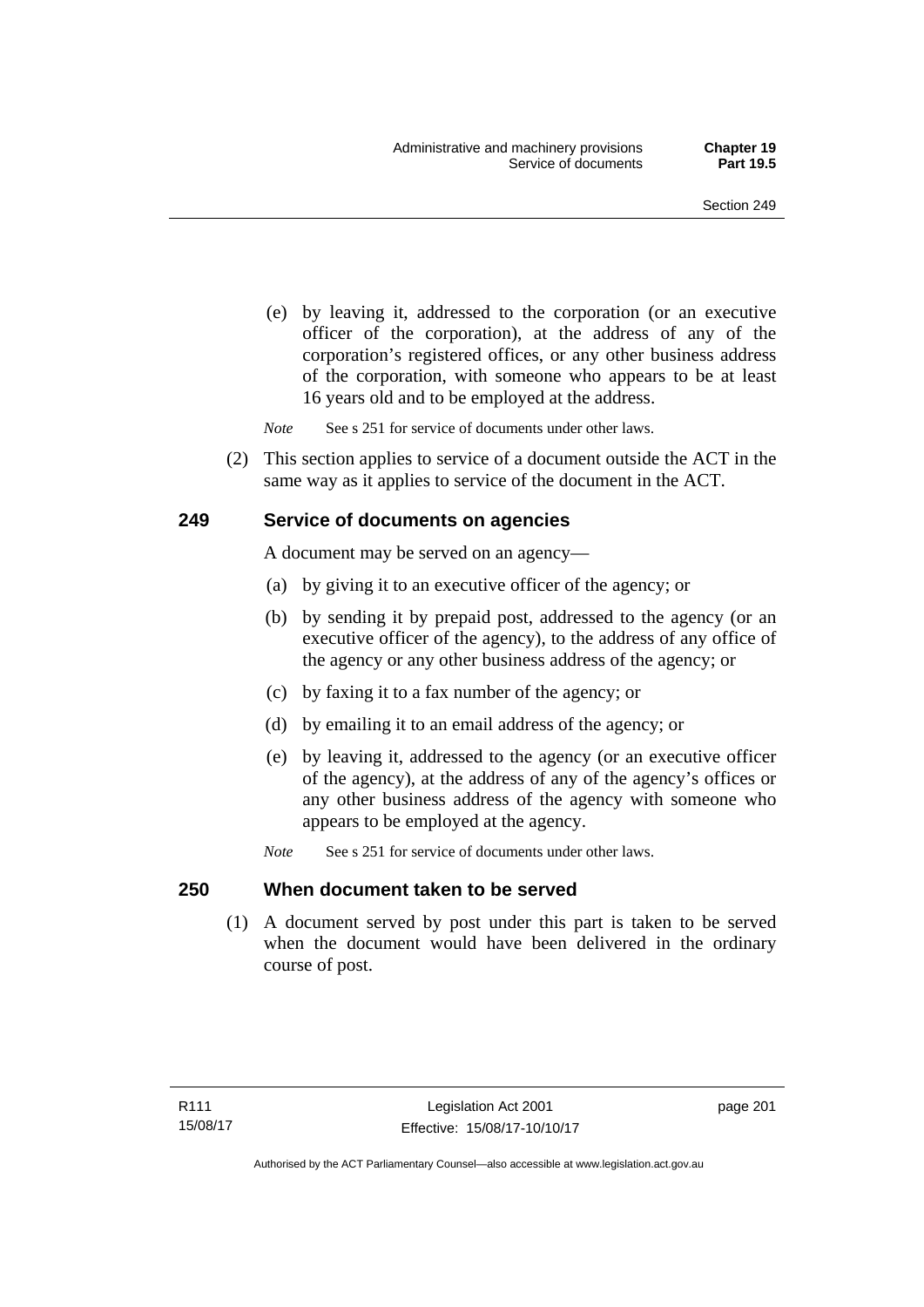- (2) However, subsection (1) does not affect the operation of the *[Evidence Act 2011](http://www.legislation.act.gov.au/a/2011-12)*, section 160 (Postal articles).
	- *Note* The *[Evidence Act 2011](http://www.legislation.act.gov.au/a/2011-12)*, s 160 provides a rebuttable presumption that a postal article sent by prepaid post addressed to a person at an address in Australia or an external territory was received on the 4th working day after posting.
- (3) If the sender has no reason to suspect that a document served by fax or email under this part was not received by the recipient when sent, the document is presumed to be served when sent unless evidence sufficient to raise doubt about the presumption is given.
- (4) For subsection (3), the sender has reason to suspect that a document served by fax or email under this part was not received by the recipient when sent only if, on the day the document was sent or on the next working day, the equipment the sender used to send the document indicated by way of a signal or other message that—
	- (a) the equipment did not send the document when the equipment was used to send the document; or
	- (b) for a fax—the number to which the fax was sent to the recipient was not a fax number of the recipient; or
	- (c) for an email—the address to which the email was sent was not an email address of the recipient.
- (5) A document addressed to the recipient, and left for the recipient as mentioned in section 247 (e), section 248 (e) or section 249 (e), is taken to be served when it was left.
- (6) In this section:

*recipient*, for a document, means the individual, corporation or agency on whom the document is intended to be served.

*sender*, for a document served, or to be served, by fax or email, means the person sending, or seeking to send, the document.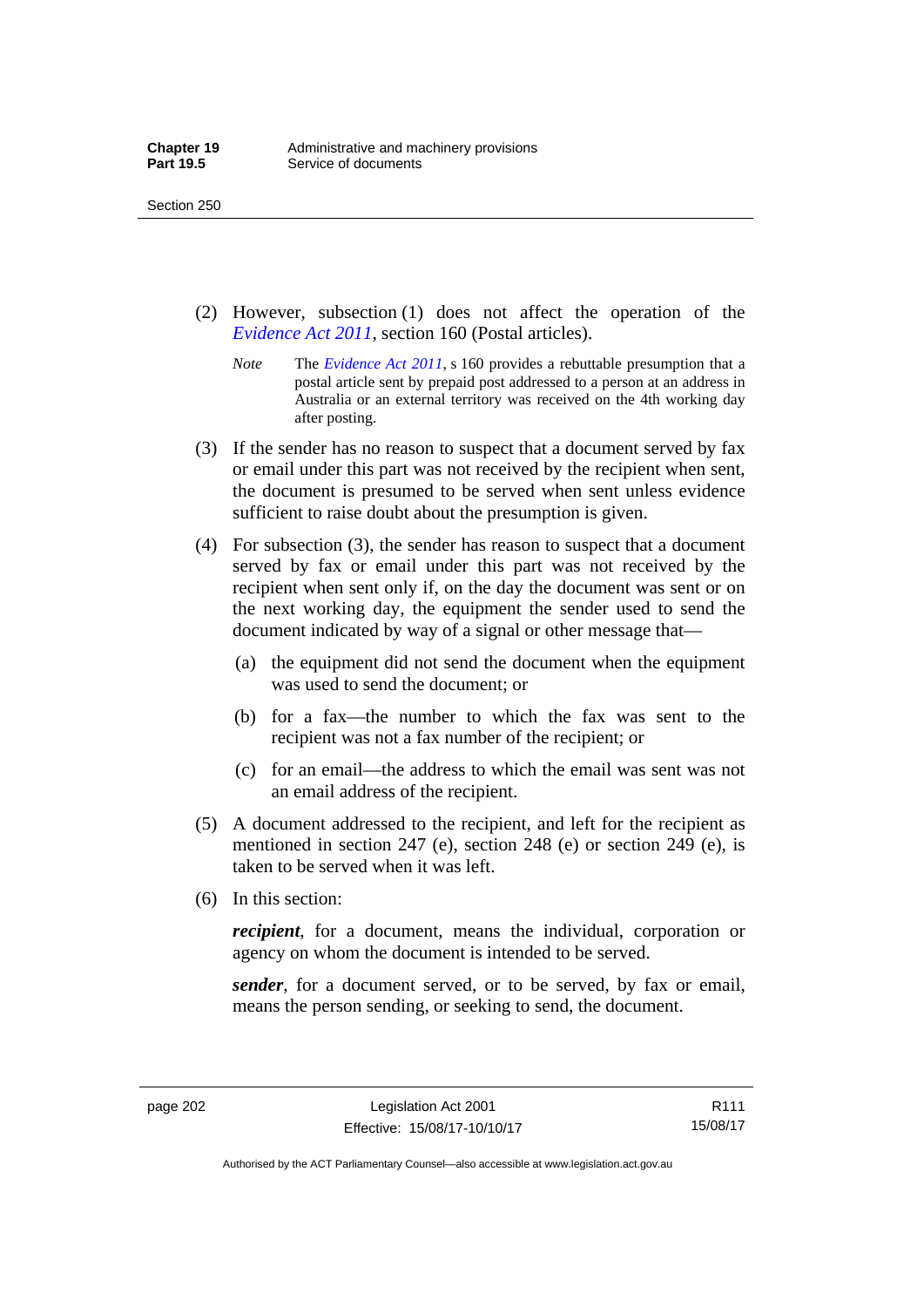# **251 Other laws not affected etc**

- (1) This part does not affect the operation of any other law that authorises or requires service of a document otherwise than as provided under this part.
- (2) Despite this part, a law (or, if the law is an Act, a regulation under the Act) may provide—
	- (a) that a document of a particular kind may or must be served (however described) only in a particular way or to a particular address or number; or
	- (b) for the date (or date and time) when service (however described) of a document is taken to have been made.

# **252 Powers of courts and tribunals not affected**

This part does not affect the power of a court or tribunal to authorise or require service of a document otherwise than as provided under this part.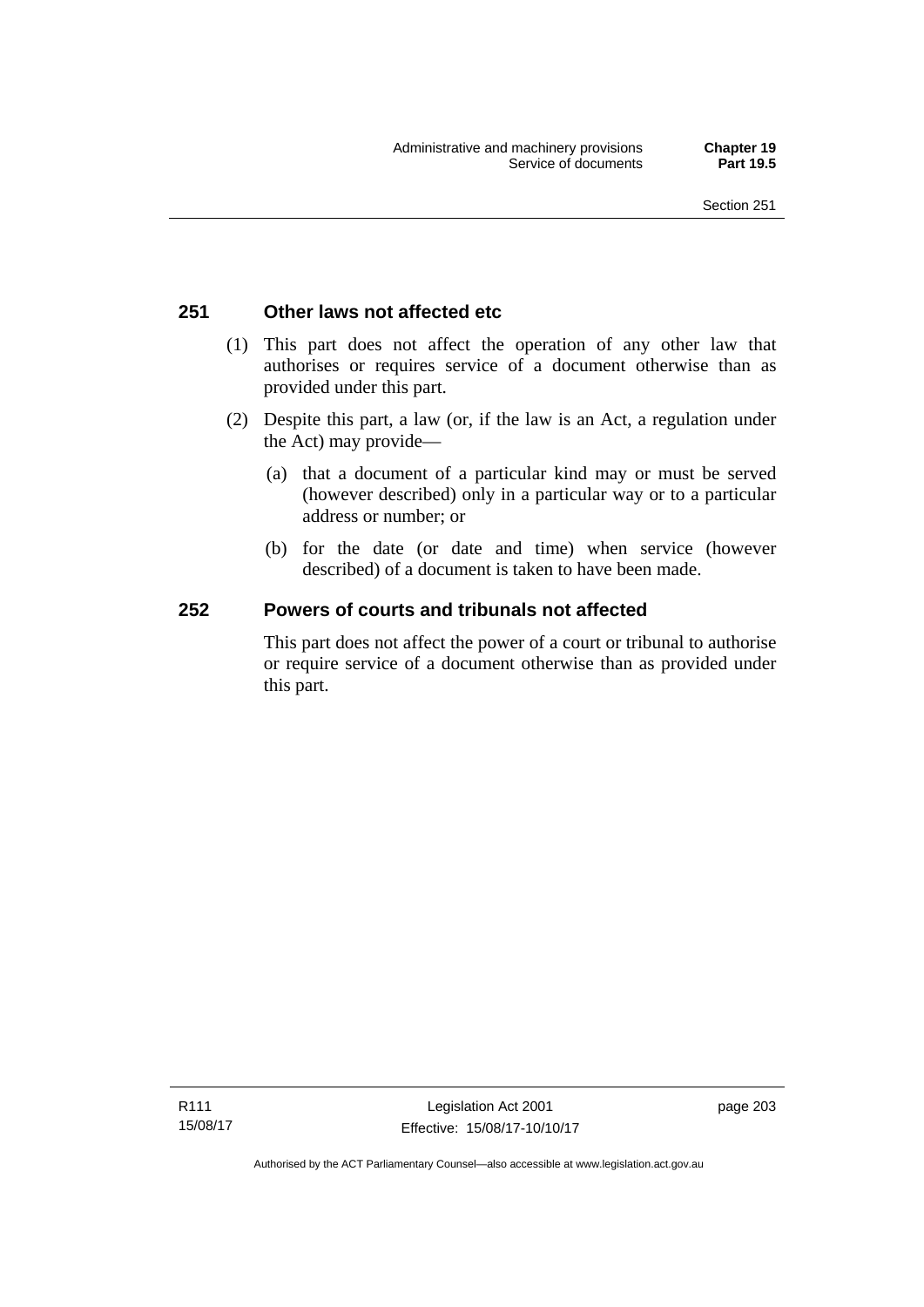Section 253

# **Part 19.6 Functions of Executive and Ministers**

## **253 Exercise of functions of Executive**

- (1) A function given to the Executive under an Act may be exercised by any 2 Ministers acting in concert.
- (2) The exercise of a function under subsection (1) is taken to be the exercise of the function by the Executive.
- (3) A statutory instrument (other than a subordinate law or disallowable instrument) is taken to be made by the Executive if it is signed by 2 or more Ministers who are members of the Executive.
- (4) A statutory instrument mentioned in subsection (3) made in accordance with the subsection is taken to be made when it is signed by the second Minister signing.
- (5) This section is subject to section 41 (Making of certain statutory instruments by Executive).
- (6) In this section:

Act includes an Act of the Commonwealth.

*statutory instrument* includes an instrument (whether or not legislative in nature) made under—

- (a) an Act of the Commonwealth; or
- (b) another statutory instrument of the Commonwealth ; or
- (c) power given by an Act or statutory instrument of the Commonwealth and also power given otherwise by law.

## **254 Administration of matters not allocated**

If a matter relating to the Executive's functions is not allocated under the [Self-Government Act,](http://www.comlaw.gov.au/Series/C2004A03699) section 43 (1), the Chief Minister administers the matter.

R111 15/08/17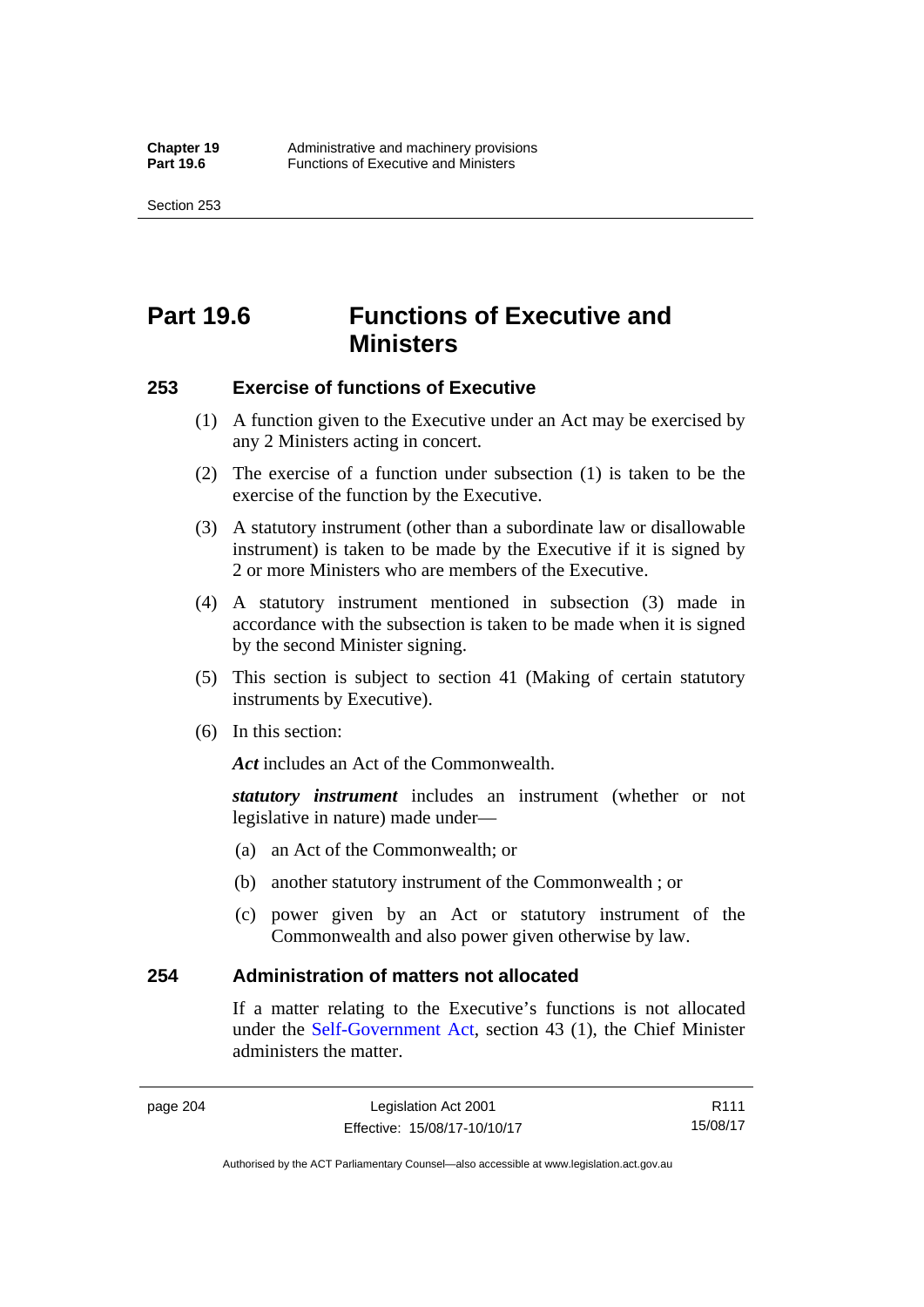# **254A Delegation by Minister**

A Minister may delegate the Minister's functions under an Act or statutory instrument to anyone else.

*Note* For the making of delegations and the exercise of delegated functions, see pt 19.4.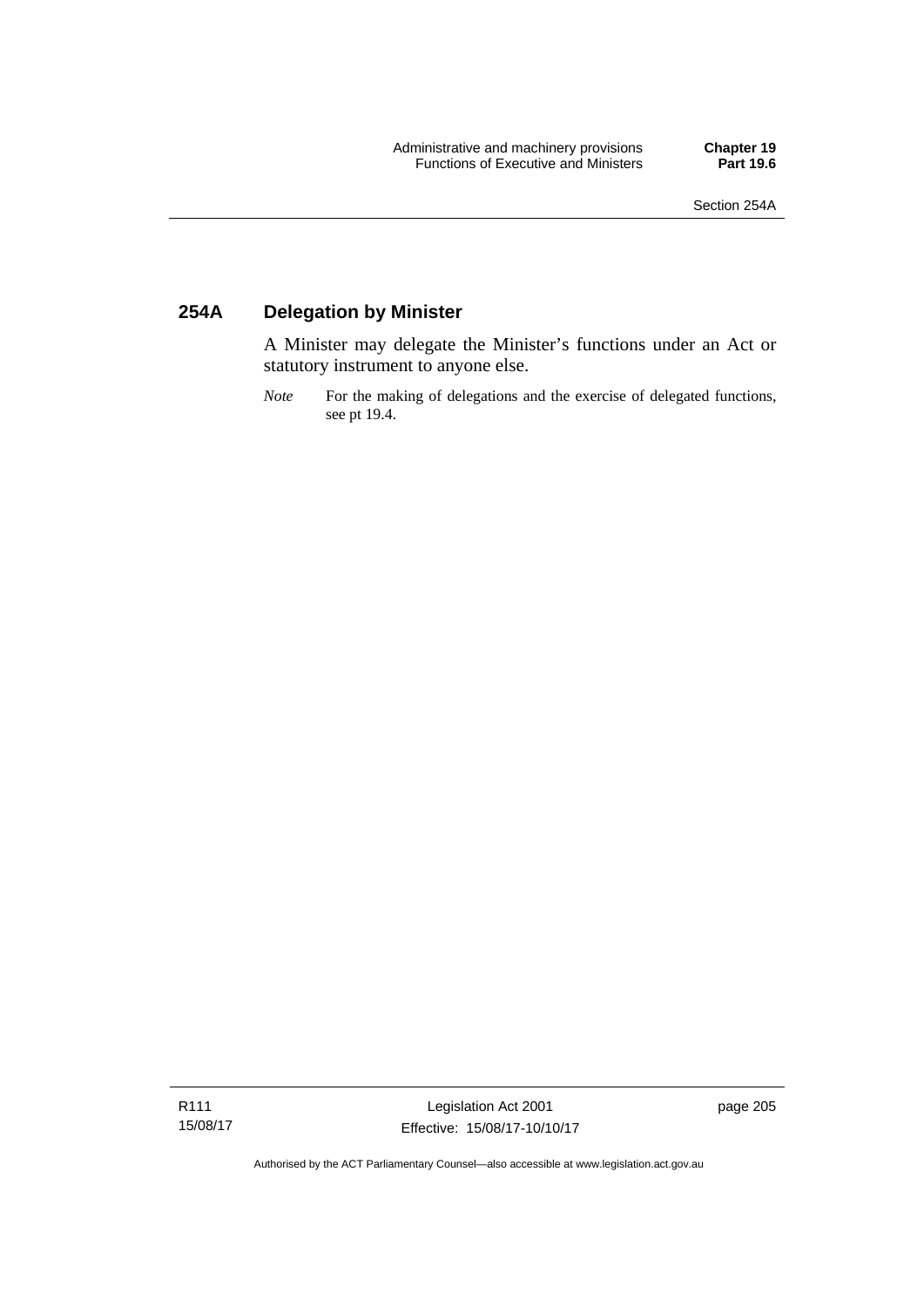Section 255

# **Part 19.7 Other matters**

## **255 Forms**

- (1) This section applies if an Act, subordinate law or disallowable instrument (the *authorising law*) authorises or requires a form to be approved or prescribed under an Act or statutory instrument (the *relevant law*).
	- *Note* See also s 46 (3), which deals with the repeal and replacement of forms that are legislative instruments and prevents their amendment.
- (2) The authorising law authorises a form to be approved or prescribed in relation to any matter under or in relation to the relevant law.
- (3) To remove any doubt, a form may be approved or prescribed for a provision of the relevant law even though the provision does not mention a form.

### **Example**

The X Act, s 23 provides for a person to apply for registration but makes no mention of a form for the application. However, the Act, s 80 (1) provides:

(1) The Minister may approve forms for this Act.

Section 80 (3) provides that the approval of a form is a notifiable instrument.

Because s 80 (1) permits a form to be approved 'for this Act', this Act, s 255 applies in relation to s 23 and the Minister may, in writing, approve a form for the application.

- *Note 1* Because the approval is a notifiable instrument, it must be in writing (see s 42 (2)).
- *Note 2* An example is part of the Act, is not exhaustive and may extend, but does not limit, the meaning of the provision in which it appears (see s 126 and s 132).
- (4) Substantial compliance with a form is sufficient.
- (5) However, if a form requires—
	- (a) the form to be signed; or

Authorised by the ACT Parliamentary Counsel—also accessible at www.legislation.act.gov.au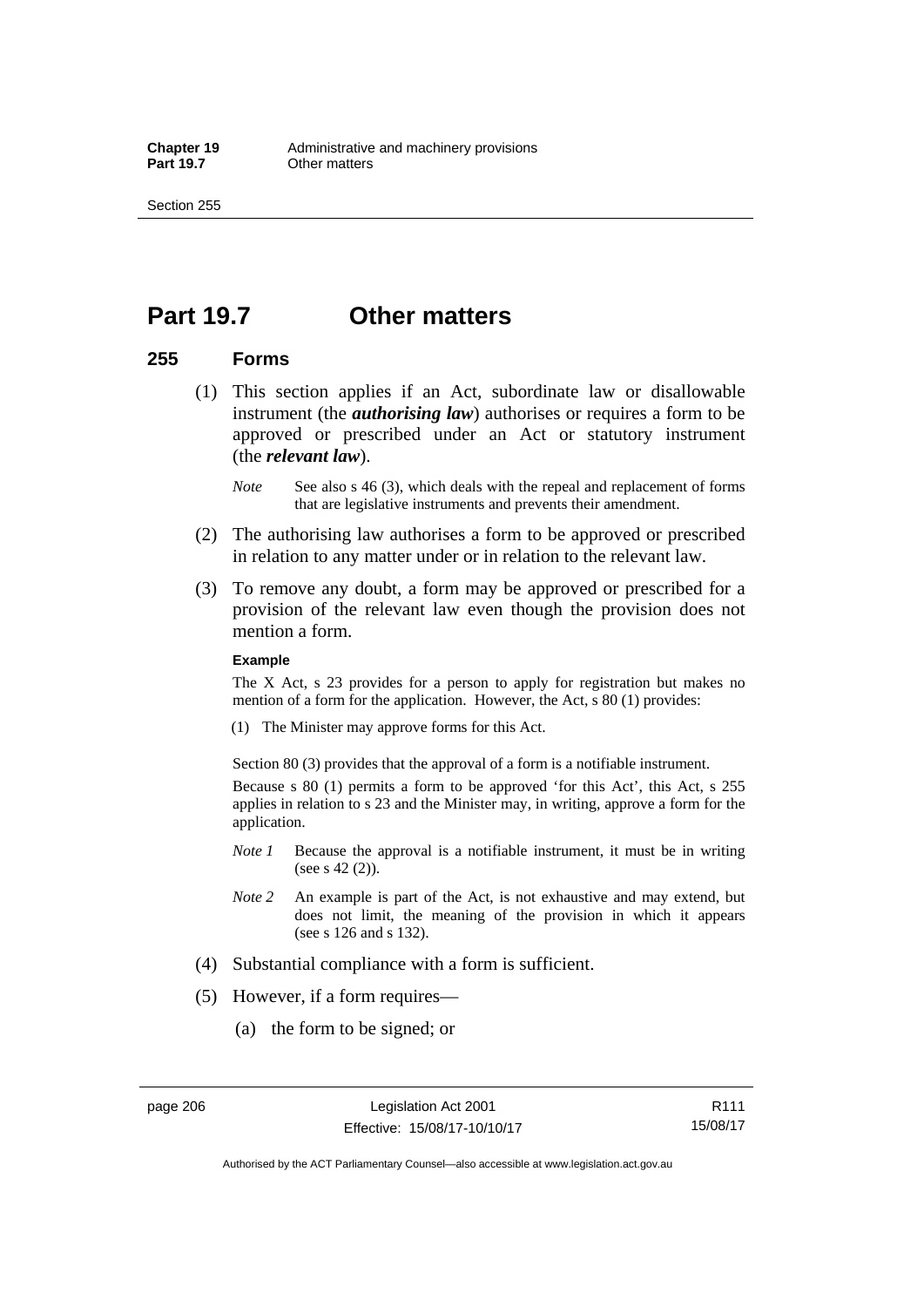- (b) the form to be prepared in a particular way (for example, on paper of a particular size or quality or in a particular electronic form); or
- (c) the form to be completed in a particular way; or
- (d) particular information to be included in the form, or a particular document to be attached to or given with the form; or
- (e) the form, information in the form, or a document attached to or given with the form, to be verified in a particular way (for example, by statutory declaration);

the form is properly completed only if the requirement is complied with.

- (6) Despite subsection (5), the person need not comply with the requirement mentioned in subsection (5) (d) (and the form is taken to be properly completed despite the noncompliance) if—
	- (a) the form is approved or prescribed for a purpose; and
	- (b) the information or document is not reasonably necessary for the purpose.

### **Examples**

- 1 A person need not comply with a requirement of an approved form to include personal information (eg marital status) irrelevant to a purpose for which the form is required.
- 2 A person need not comply with a requirement of an approved form that has some relevance to a purpose for which the form is required, but intrudes to an unreasonable extent on personal privacy.
- $(7)$  If—
	- (a) a form (*form 1*) may be approved or prescribed for a purpose; and
	- (b) another form (*form 2*) may be approved or prescribed for the same or another purpose; and

page 207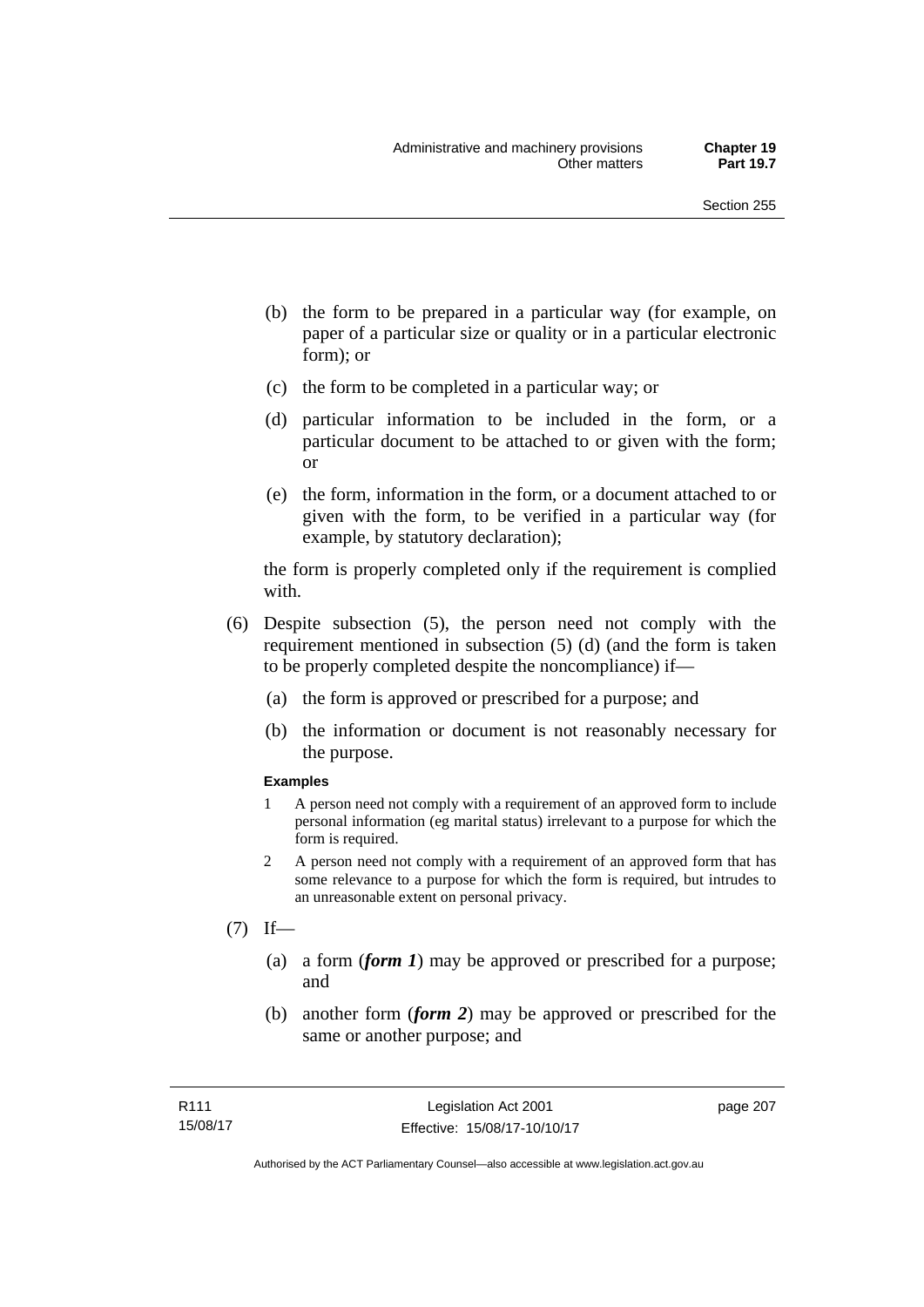(c) separate forms 1 and 2 are approved or prescribed;

a combination form, consisting of forms 1 and 2, may be approved or prescribed and used for the purpose or purposes.

- (8) If, under a law, a form is authorised or required to be filed with (however described), or served on (however described), a person, the form may be filed with, or served on, someone else under arrangements made between them.
- (9) This section is a determinative provision.
	- *Note* See s 5 for the meaning of determinative provisions, and s 6 for their displacement.

## **256 Production of records kept in computers etc**

- (1) This section applies if—
	- (a) a person uses an electronic or other device to keep a record of information; and
	- (b) the person is required under a law (however the law is expressed) to give the information, or a document containing the information, to an authority.
- (2) The requirement obliges the person to give to the authority a document that accurately reproduces or contains the information in a form that can be understood by the authority.
- (3) In this section:

*authority* means a court, tribunal or other entity.

## **257 Out-of-session presentation of documents to Legislative Assembly**

 (1) This section applies if a provision of a law requires a person to present a document to the Legislative Assembly within a stated period that is not expressed as a stated number of sitting days.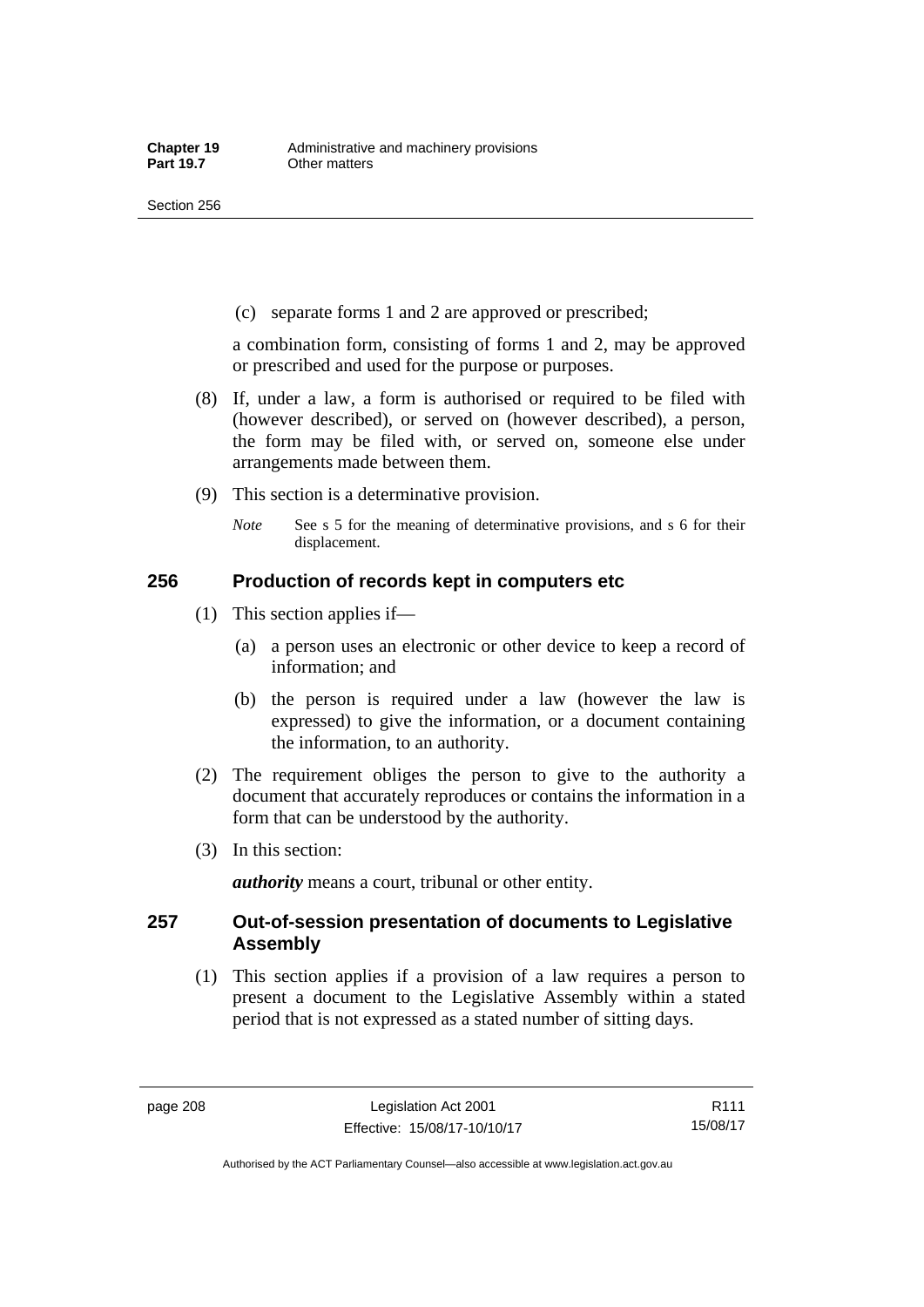- (2) If it is not reasonably practicable to present the document within the stated period—
	- (a) the person may give the document, and a copy for each member of the Legislative Assembly, to the Speaker before the end of the stated period; and
	- (b) the document is taken for all purposes to have been presented to the Legislative Assembly on the day the person gives it to the Speaker; and
	- (c) the Speaker must arrange for a copy of the document to be given to each member of the Legislative Assembly; and
	- (d) the Speaker must present the document to the Legislative Assembly—
		- (i) on the next sitting day; or
		- (ii) if the next sitting day is the first meeting of the Legislative Assembly after a general election of members of the Assembly—on the second sitting day after the election.

### **Example**

A report is given to the Minister under the XYZ Act on 1 November. The Act requires the Minister to present a response to the report to the Legislative Assembly within 3 months after receiving it. The latest sitting day in that period is 10 December. It is not reasonably practicable for the Minister to prepare the response by 10 December. Under this section, the Minister may give the response to the Speaker on 1 February.

- *Note* An example is part of the Act, is not exhaustive and may extend, but does not limit, the meaning of the provision in which it appears (see s 126 and s 132).
- (3) In this section:

*Speaker* includes—

(a) if the Speaker is unavailable—the Deputy Speaker; and

page 209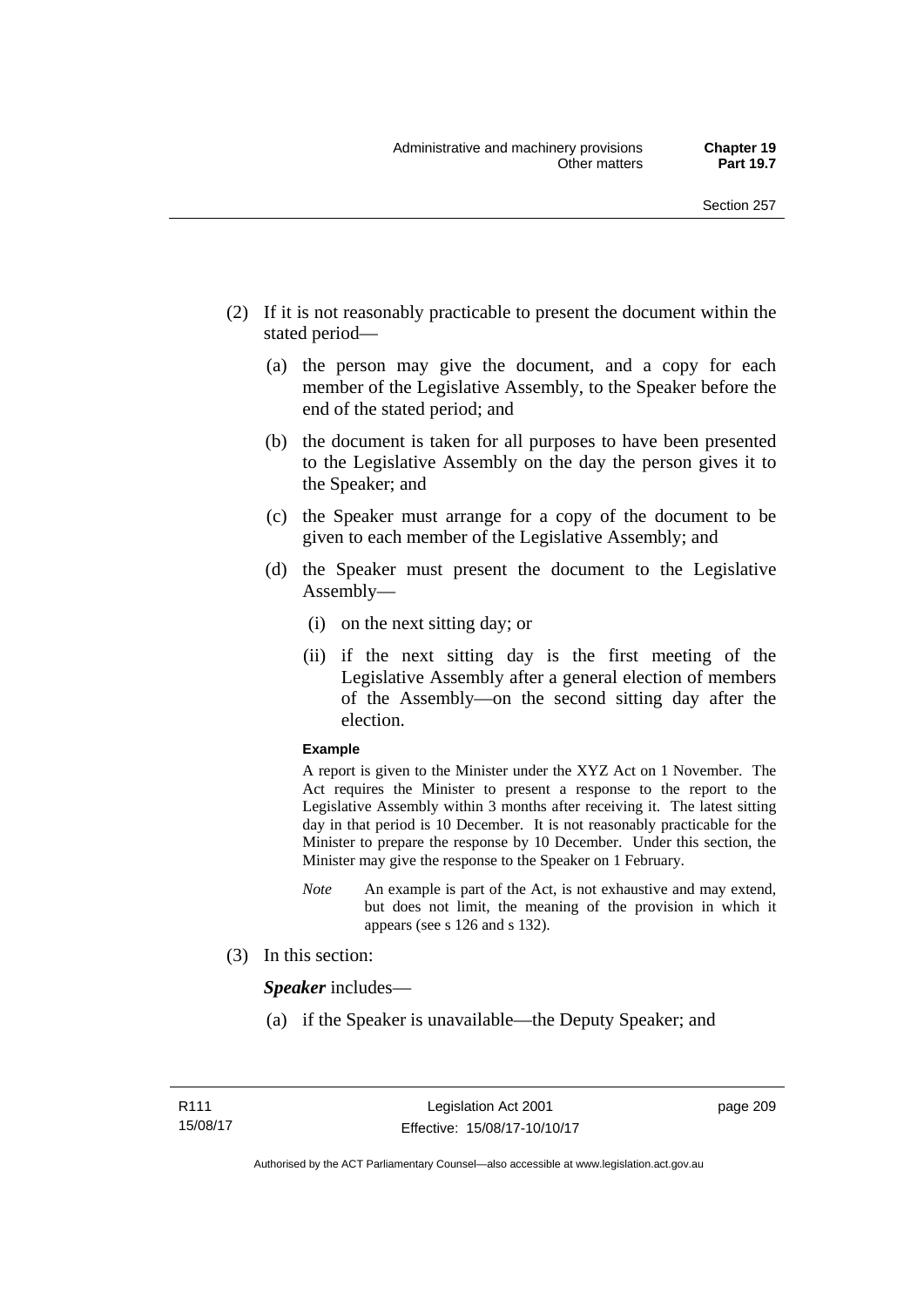Section 257

 (b) if both the Speaker and the Deputy Speaker are unavailable the clerk of the Legislative Assembly.

*unavailable*—the Speaker or Deputy Speaker is *unavailable* if—

- (a) he or she is absent from duty; or
- (b) there is a vacancy in the office of Speaker or Deputy Speaker.

page 210 Legislation Act 2001 Effective: 15/08/17-10/10/17

R111 15/08/17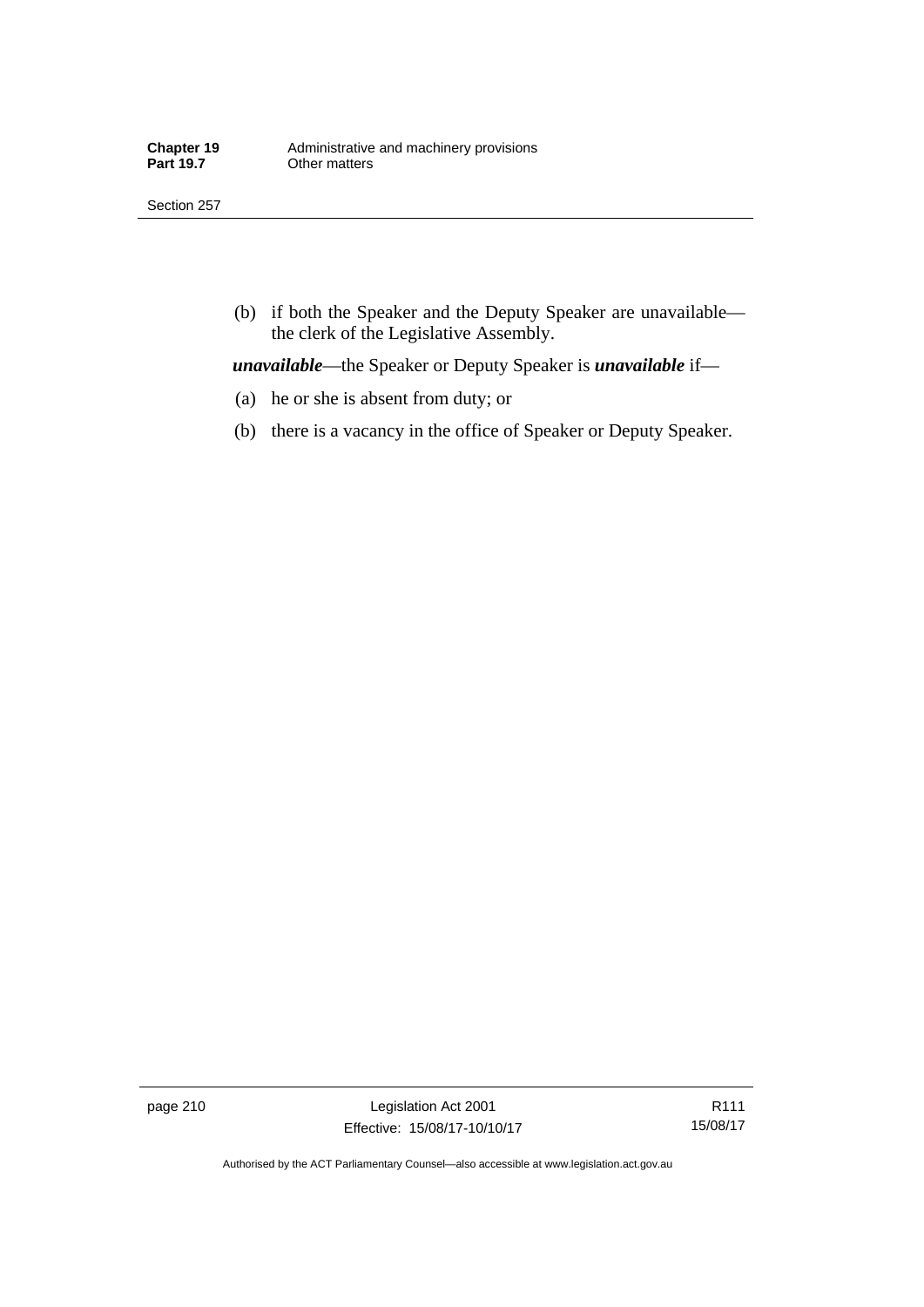# **Chapter 20 Miscellaneous**

# **300 Delegation by parliamentary counsel**

 (1) The parliamentary counsel may delegate the parliamentary counsel's functions under this Act or another territory law to a public servant.

- (2) However, the parliamentary counsel may only delegate a function under part 11.3 (Editorial changes) to—
	- (a) a person performing the duties of deputy parliamentary counsel in the public service; or
	- (b) a public servant prescribed by regulation.

# **301 References to Administration Act 1989 etc**

- (1) In any Act, statutory instrument or document, a reference to the *[Administration Act 1989](http://www.legislation.act.gov.au/a/alt_a1989-41co)*, the *[Interpretation Act 1967](http://www.legislation.act.gov.au/a/1967-48)*, the *[Legislation \(Republication\) Act 1996](http://www.legislation.act.gov.au/a/1996-51)* or the *[Subordinate Laws](http://www.legislation.act.gov.au/a/alt_a1989-24co)  [Act 1989](http://www.legislation.act.gov.au/a/alt_a1989-24co)* is, in relation to anything dealt with in this Act, a reference to this Act.
- (2) In any Act, statutory instrument or document, a reference to a particular provision of the *[Administration Act 1989](http://www.legislation.act.gov.au/a/alt_a1989-41co)*, the *[Interpretation Act 1967](http://www.legislation.act.gov.au/a/1967-48)*, the *[Legislation \(Republication\) Act 1996](http://www.legislation.act.gov.au/a/1996-51)* or the *[Subordinate Laws Act 1989](http://www.legislation.act.gov.au/a/alt_a1989-24co)* is, in relation to anything dealt with in this Act, a reference to the corresponding provision of this Act.

# **302 Regulation-making power**

The Executive may make regulations for this Act.

*Note* A regulation must be notified, and presented to the Legislative Assembly, under this Act.

page 211

*Note* For the making of delegations and the exercise of delegated functions, see pt 19.4.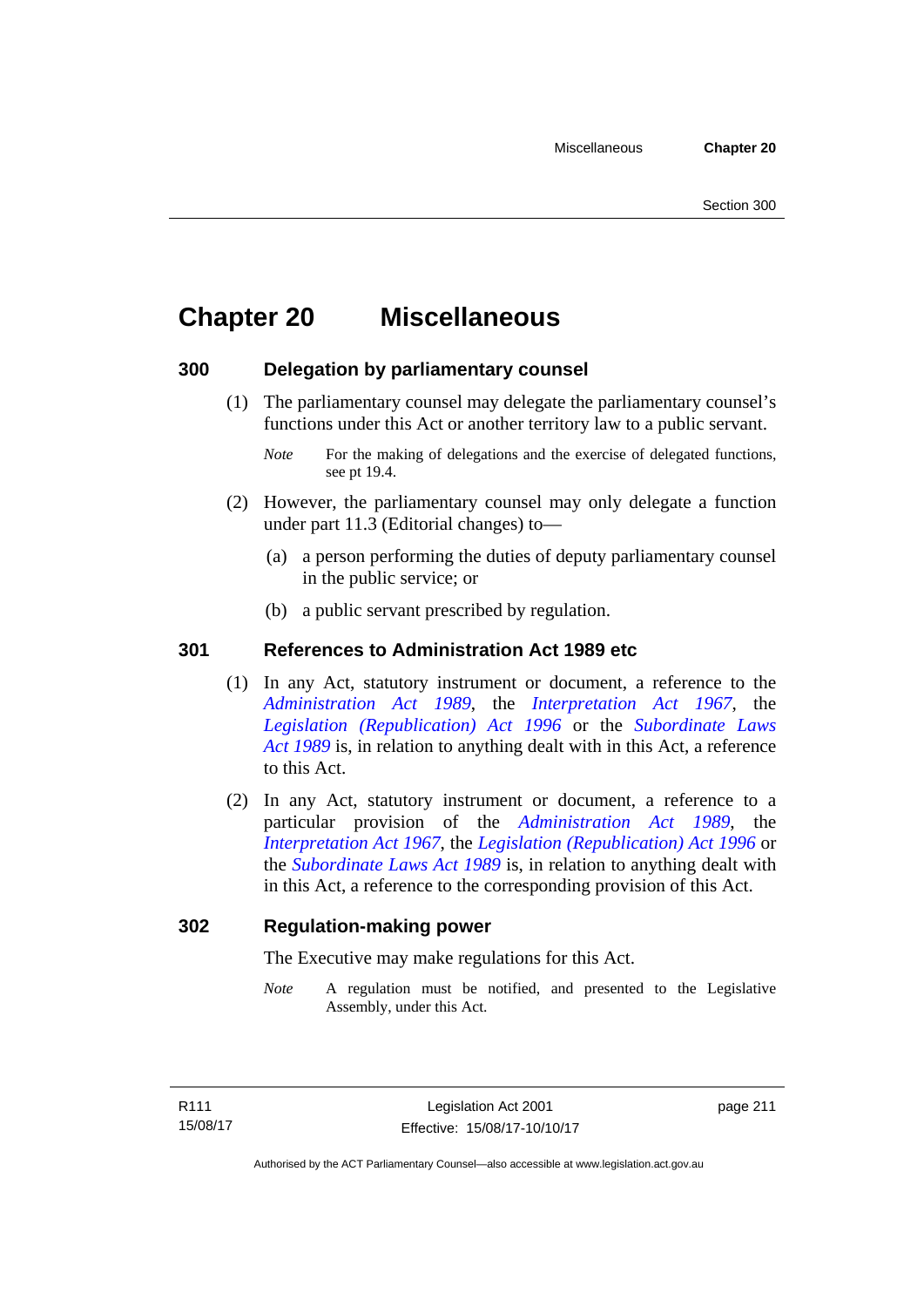# **Schedule 1 Acts included in sources of law in the ACT**

(see s 17)

# **Part 1.1 Former NSW and UK Acts in force before establishment of Territory**

| column 1 | column <sub>2</sub>                                                  | column 3                                              |
|----------|----------------------------------------------------------------------|-------------------------------------------------------|
| item     | name of Act                                                          | number or date of assent and<br>original jurisdiction |
| 1        | <b>Magna Carta</b>                                                   | $(1297)$ 25 Edw 1 c 29 (UK)                           |
| 2        | Criminal and Civil Justice Act 1351                                  | 25 Edw 3 St 5 c 4 (UK)                                |
| 3        | Due Process of Law Act 1354                                          | 28 Edw 3 c 3 (UK)                                     |
| 4        | Due Process of Law Act 1368                                          | 42 Edw 3 c 3 (UK)                                     |
| 5        | <b>Free Access to Courts Act 1400</b>                                | 2 Hen 4 c 1 (UK)                                      |
| 6        | <b>Petition of Right 1627</b>                                        | 3 Chas 1 c 1 (UK)                                     |
| 7        | <b>Bill of Rights 1688</b>                                           | 1 Will and Mary sess 2 c 2 (UK)                       |
| 8        | Act of Settlement 1700                                               | 12 and 13 Will 3 c 2 (UK)                             |
| 9        | <b>Royal Marriages Act 1772</b>                                      | 12 Geo 3 c 11 (UK)                                    |
| 10       | Crimes Act 1900                                                      | 1900 No 40 (NSW)                                      |
| 11       | Truck Act 1900                                                       | 1900 No 55 (NSW)                                      |
| 12       | <b>Pawnbrokers Act 1902</b>                                          | 1902 No 66 (NSW)                                      |
| 13       | <b>Public Roads Act 1902</b>                                         | 1902 No 95 (NSW)                                      |
| 14       | <b>Anglican Church of Australia Constitutions</b><br><b>Act 1902</b> | 24 December 1902 (NSW)                                |
| 15       | <b>Fertilisers (Labelling and Sale) Act 1904</b>                     | 1904 No 33 (NSW)                                      |
| 16       | <b>Second-hand Dealers Act 1906</b>                                  | 1906 No 30 (NSW)                                      |

page 212 Legislation Act 2001 Effective: 15/08/17-10/10/17

R111 15/08/17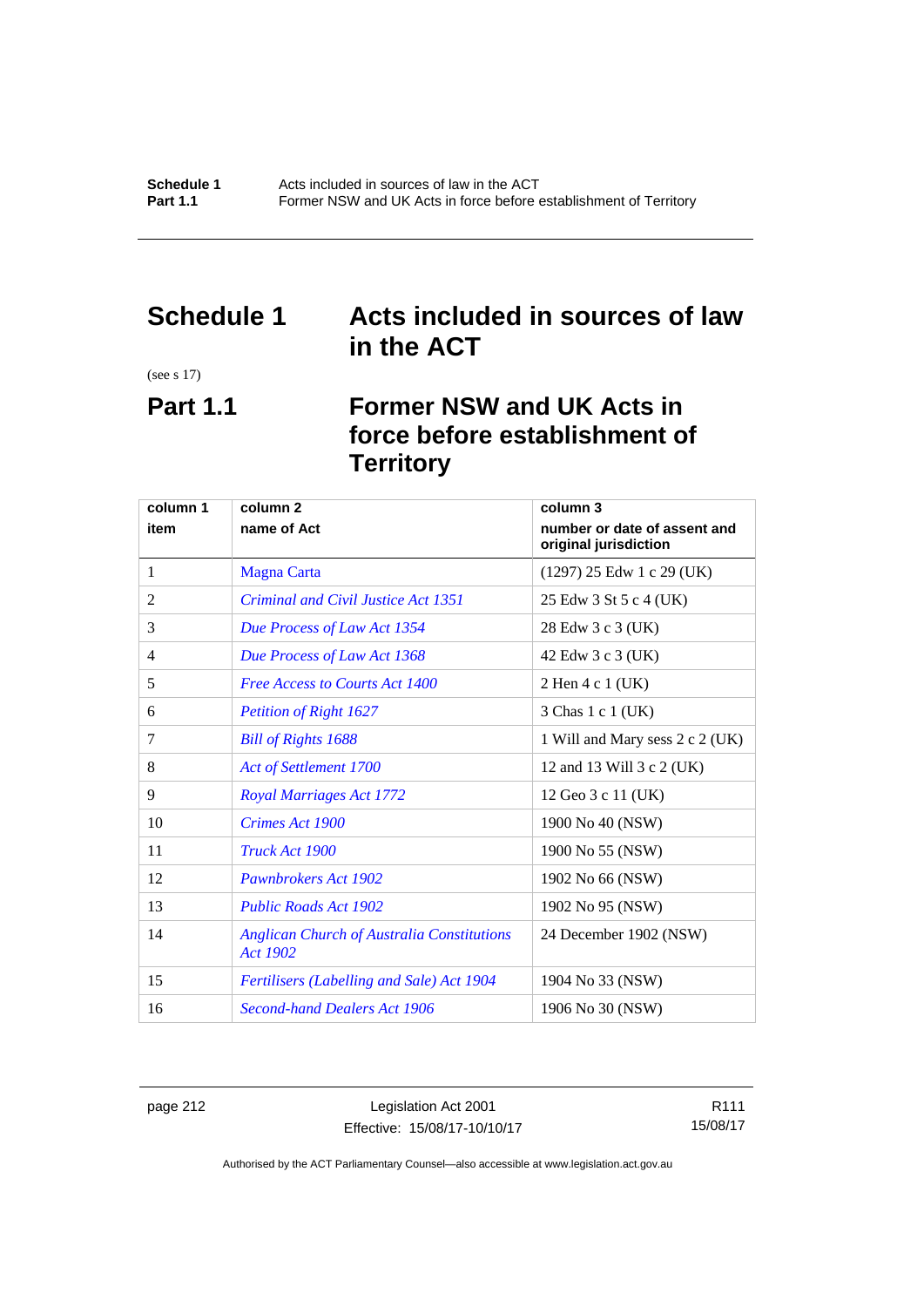# **Part 1.2 Former NSW Acts applied after establishment of Territory**

*Note* The former NSW Acts mentioned in this part are in force in the ACT as Acts of the Legislative Assembly

| column 1 | column <sub>2</sub>                                                   | column 3                                                       |
|----------|-----------------------------------------------------------------------|----------------------------------------------------------------|
| item     | name of NSW Act                                                       | applying Territory Act                                         |
|          | Scaffolding and Lifts Act 1912                                        | <i>Scaffolding and Lifts Act 1957</i> (repealed)               |
|          | <b>Anglican Church of Australia</b><br><b>Trust Property Act 1917</b> | <b>Anglican Church of Australia Trust Property</b><br>Act 1928 |
|          | <i>Trustee Act 1925</i>                                               | <i>Trustee Act 1957</i> (repealed)                             |
| 4        | <b>Anglican Church of Australia</b><br><b>Constitution Act 1961</b>   | <b>Anglican Church of Australia Trust Property</b><br>Act 1928 |

*Note* The written law of the ACT also includes the following Acts that may not be amended or repealed by the Assembly (see [Self-Government Act,](http://www.comlaw.gov.au/Series/C2004A03699) s 34):

- *[Life, Fire and Marine Insurance Act 1902](http://www.legislation.nsw.gov.au/maintop/scanact/sessional/NONE/0)* (NSW)
- *Demise of the Crown Act 1760* (UK)
- *[Naval Prize Act 1864](http://www.legislation.gov.uk/ukpga/Vict/27-28/25/contents)* (UK)
- *[Naval Prize \(Procedure\) Act 1916](http://www.legislation.gov.uk/ukpga/Geo5/6-7/2/contents)* (UK)
- *[Prize Act \(1939\)](http://www.legislation.gov.uk/ukpga/Geo6/2-3/65/contents)* (UK)
- *[Prize Courts Act 1894](http://www.legislation.gov.uk/ukpga/Vict/57-58/39/contents)* (UK)
- *[Prize Courts Act 1915](http://www.legislation.gov.uk/ukpga/Geo5/5-6/57/contents)* (UK)
- *[Prize Courts \(Procedure\) Act 1914](http://www.legislation.gov.uk/ukpga/Geo5/4-5/13/contents)* (UK)
- *[Territorial Waters Jurisdiction Act 1878](http://www.legislation.gov.uk/ukpga/Vict/41-42/73/contents)* (UK).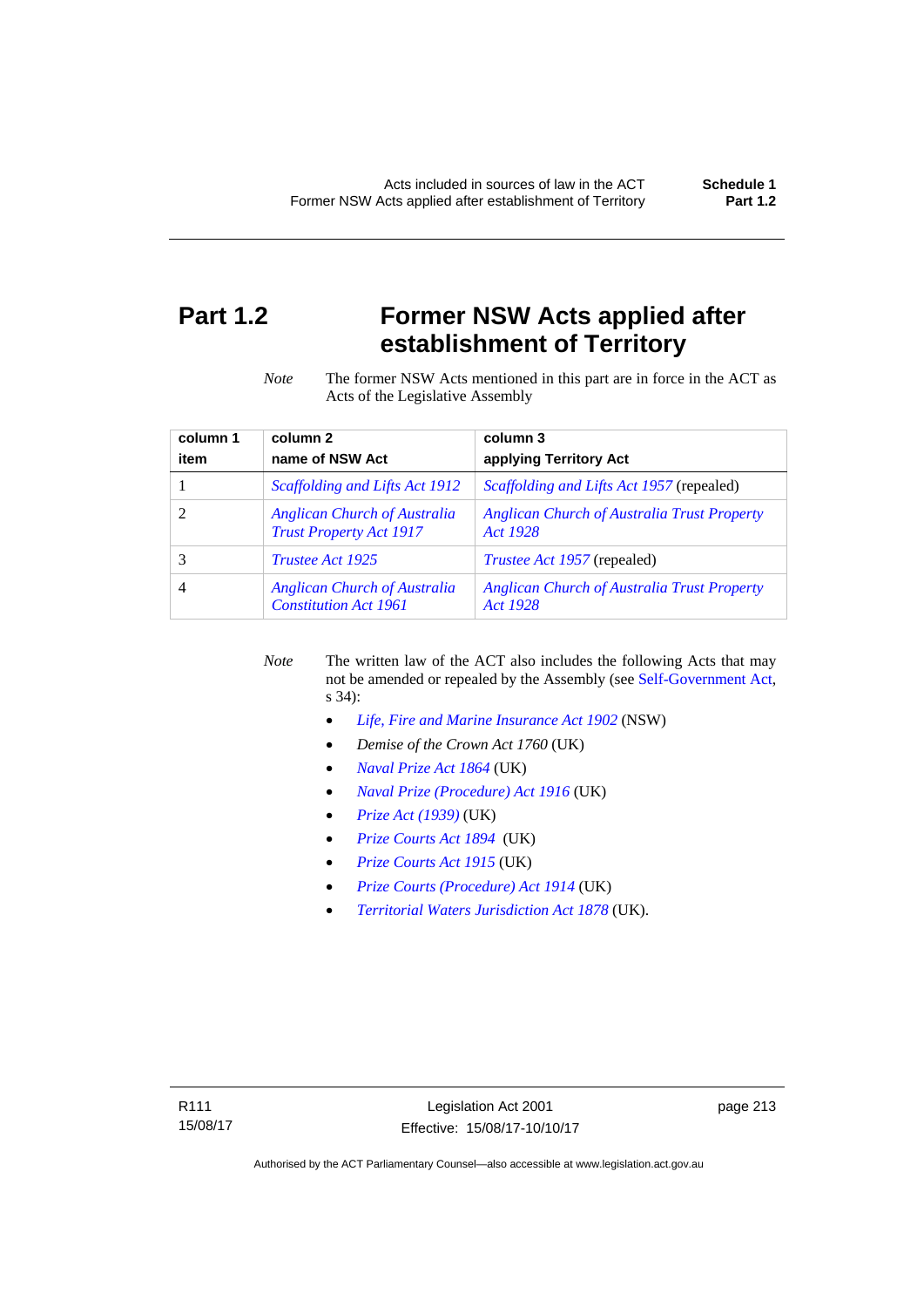**Dictionary** 

# **Dictionary**

(see s 2)

# **Part 1 Meaning of commonly-used terms**

(see s 144)

*Note* Terms that are defined only for this Act are set out in pt 2.

*ACAT* means the ACT Civil and Administrative Tribunal established under the *[ACT Civil and Administrative Tribunal](http://www.legislation.act.gov.au/a/2008-35)  [Act 2008](http://www.legislation.act.gov.au/a/2008-35)*.

*Act*—see the following sections:

- (a) section 7 (Meaning of *Act* generally);
- (b) section 17 (References to Acts include references to former Cwlth enactments etc).
- *Note* See also s 102 (References to laws include references to laws as in force from time to time) and s 104 (References to laws include references to instruments under laws).

*ACT* means the Australian Capital Territory.

*ADI*—see *authorised deposit-taking institution*.

*administrative unit* means an administrative unit for the time being established under the *[Public Sector Management Act 1994](http://www.legislation.act.gov.au/a/1994-37)*, section 13 (1).

*adult* means an individual who is at least 18 years old.

*ambulance service* means the ACT Ambulance Service established under the *[Emergencies Act 2004](http://www.legislation.act.gov.au/a/2004-28)*.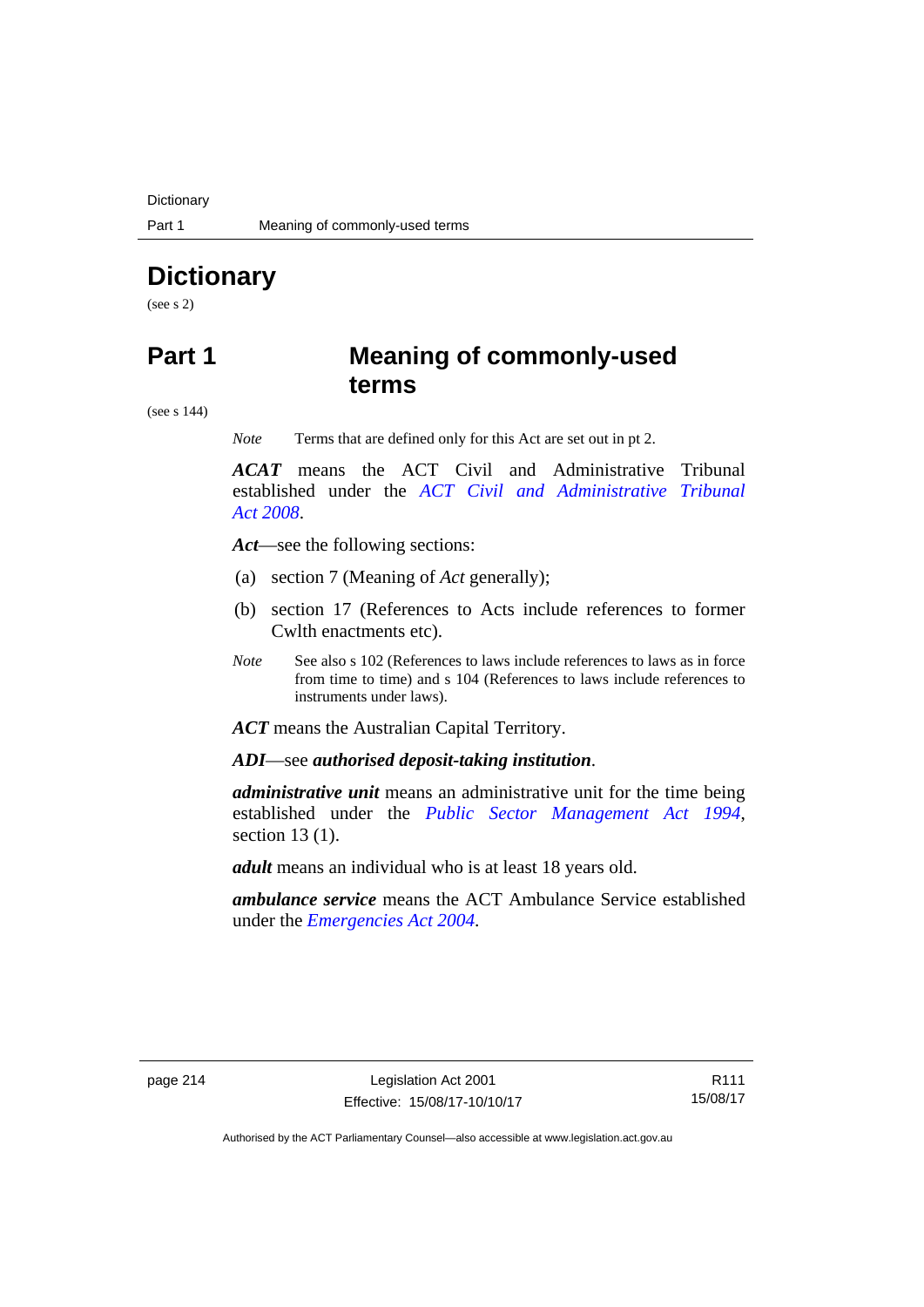*amend* includes—

- (a) for an Act or statutory instrument—omit, insert, substitute, renumber or relocate a provision of the Act or instrument; and
- (b) for an Act or statutory instrument (or a provision of it)—amend by implication; and
- (c) for a provision of an Act or statutory instrument—omit the provision (or a part of it), substitute another provision for the provision (or a part of it), renumber the provision (or a part of it) or relocate the provision (or a part of it); and
- (d) for any other instrument, a provision of an instrument or a decision—change or alter.

*appoint* includes reappoint.

*AS*—see section 164 (1) (References to Australian Standards etc).

*AS/NZS*—see section 164 (2) (References to Australian Standards etc).

*asset* includes property of any kind.

*associate judge* means the associate judge under the *[Supreme Court](http://www.legislation.act.gov.au/a/1933-34)  [Act 1933](http://www.legislation.act.gov.au/a/1933-34)*.

*Attorney-General* means the Minister designated Attorney-General by the Chief Minister, and includes a Minister authorised by the Chief Minister to act on behalf of the Attorney-General.

*auditor-general* means the Auditor-General for the Territory under the *[Auditor-General Act 1996](http://www.legislation.act.gov.au/a/1996-23)*.

*Australia* means the Commonwealth of Australia and, when used in a geographical sense, does not include an external territory.

*Australian citizen* means a person who is an Australian citizen under the *[Australian Citizenship Act 2007](http://www.comlaw.gov.au/Series/C2007A00020)* (Cwlth).

page 215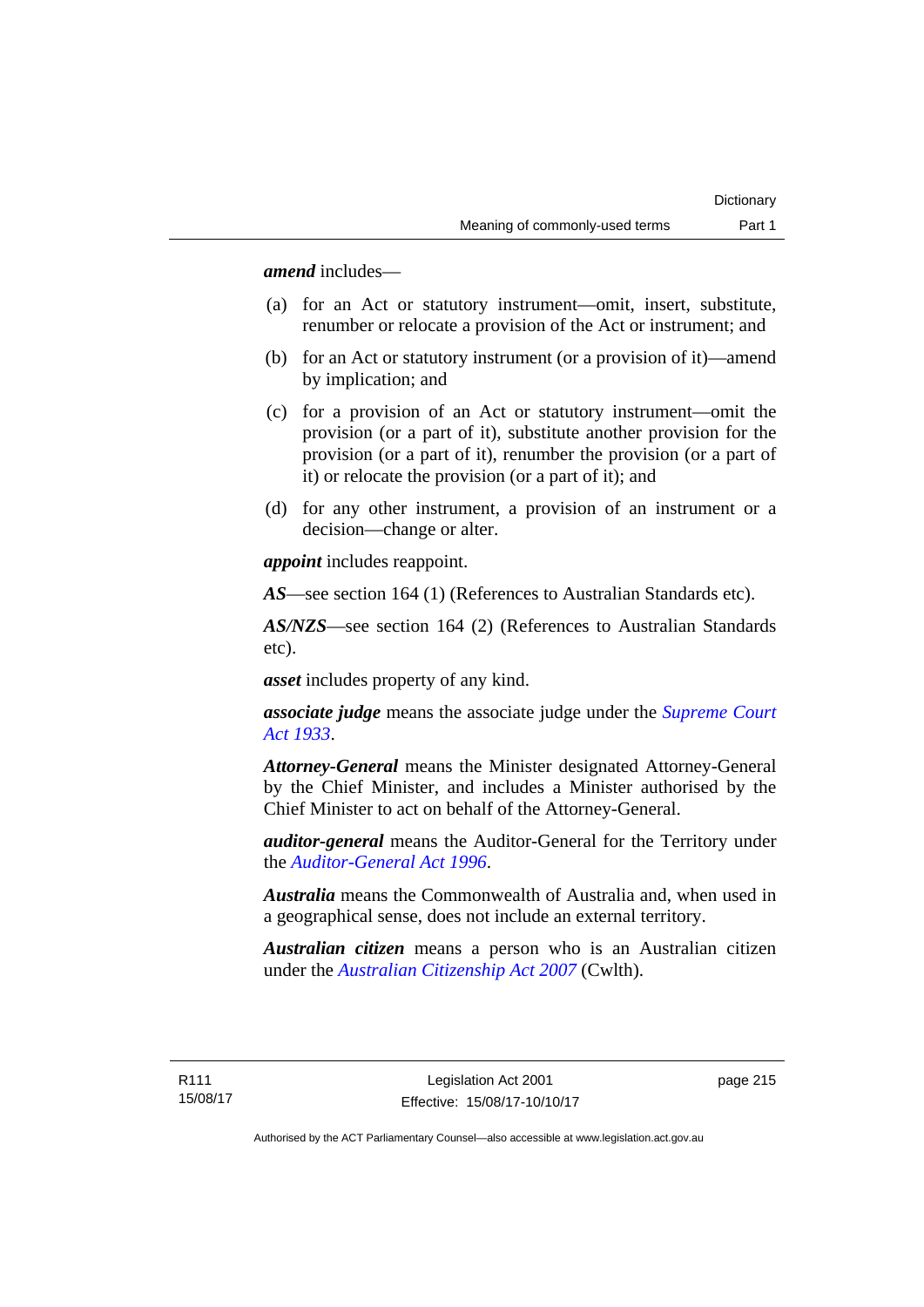*Australian Consumer Law (ACT)* means the provisions applying because of the *[Fair Trading \(Australian Consumer Law\) Act 1992](http://www.legislation.act.gov.au/a/1992-72)*, section 7 (Application of Australian Consumer Law).

*Australian Criminal Intelligence Commission* means the Australian Crime Commission established by the *[Australian Crime](https://www.legislation.gov.au/Series/C2004A02905)  [Commission Act 2002](https://www.legislation.gov.au/Series/C2004A02905)* (Cwlth), section 7, and also known as the Australian Criminal Intelligence Commission.

*Note* The *[Australian Crime Commission Act 2002](https://www.legislation.gov.au/Series/C2004A02905)* (Cwlth), s 7 (1A) provides that the Australian Crime Commission may also be known by a name specified in the regulations. The *[Australian Crime Commission](https://www.legislation.gov.au/Series/F1996B01984)  [Regulations 2002](https://www.legislation.gov.au/Series/F1996B01984)* (Cwlth), s 3A specifies the Australian Criminal Intelligence Commission for that [Act,](https://www.legislation.gov.au/Series/C2004A02905) s 7 (1A).

*Australian driver licence* means an Australian driver licence under the *[Road Transport \(Driver Licensing\) Act 1999](http://www.legislation.act.gov.au/a/1999-78)*.

*Note Australian driver licence* is defined in that Act, dictionary to mean a driver licence of any kind issued under the law of the Commonwealth or a State or Territory. It includes a driver licence issued under ACT law (see also def *driver licence*).

*Australian/New Zealand Standard*—see section 164 (2) (References to Australian Standards etc).

*Australian Standard*—see section 164 (1) (References to Australian Standards etc).

*Australian statistician* means the Australian Statistician under the *[Australian Bureau of Statistics Act 1975](http://www.comlaw.gov.au/Series/C2004A00282)* (Cwlth).

*authorised deposit-taking institution* (or *ADI*) means an authorised deposit-taking institution under the *[Banking Act 1959](http://www.comlaw.gov.au/Series/C2004A07357)* (Cwlth).

**bank** means an authorised deposit-taking institution that is permitted under the *[Banking Act 1959](http://www.comlaw.gov.au/Series/C2004A07357)* (Cwlth) to assume or use—

- (a) the word 'bank', 'banker' or 'banking'; or
- (b) any other word (whether or not in English) similar in meaning to a word mentioned in paragraph (a).

R111 15/08/17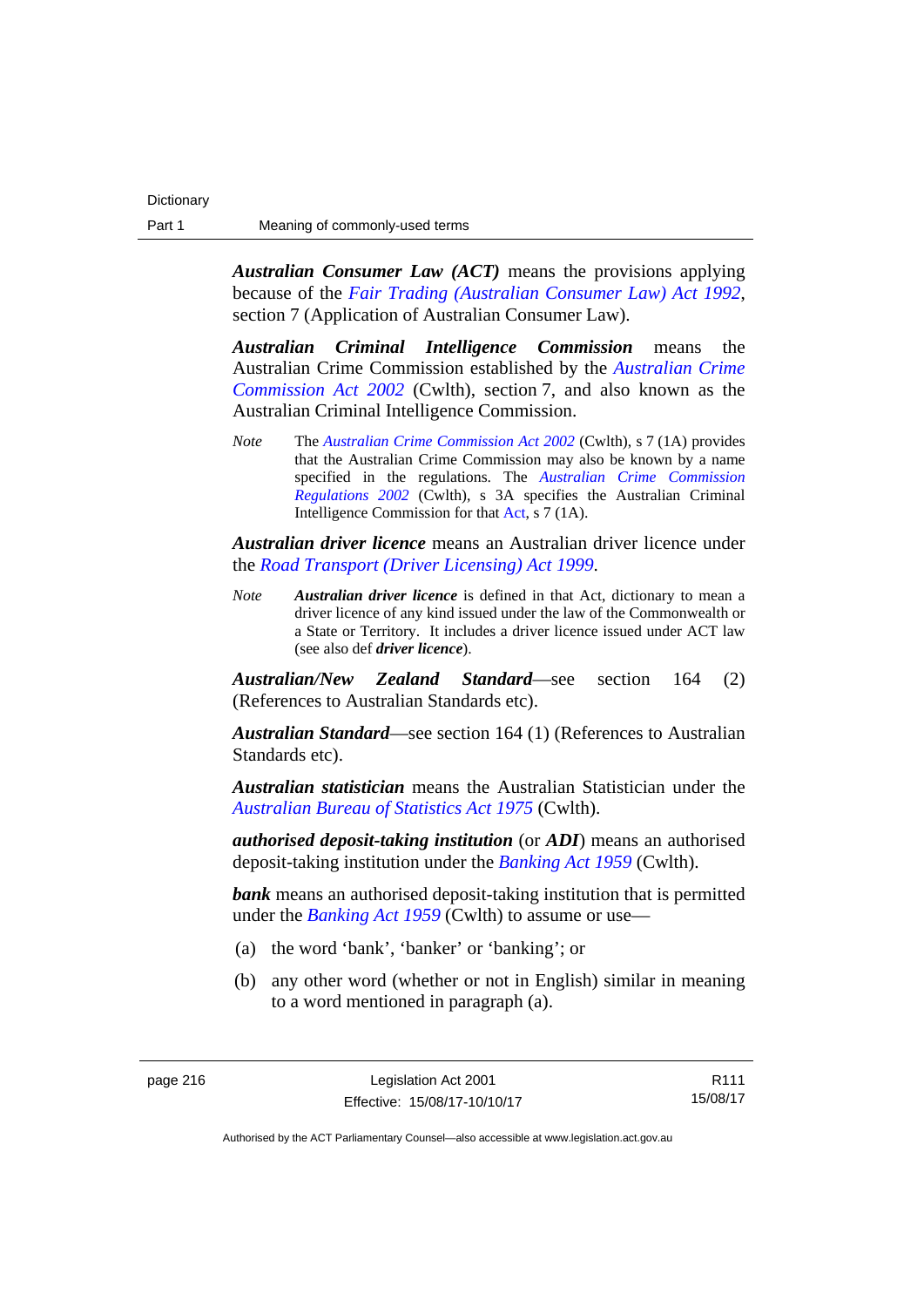*bank holiday* means a day that is a bank holiday in the ACT under the *[Holidays Act 1958](http://www.legislation.act.gov.au/a/1958-19)*, section 4.

*bankrupt or personally insolvent*—an individual is *bankrupt or personally insolvent* if the individual—

- (a) under the *[Bankruptcy Act 1966](http://www.comlaw.gov.au/Series/C2004A07422)* (Cwlth)—
	- (i) is bankrupt; or
	- (ii) is a party to a debt agreement as a debtor; or
	- (iii) is a party to a personal insolvency agreement as a debtor and the obligations created by the agreement remain undischarged; or
	- (iv) authorises a controlling trustee to control the individual's property, whether or not the individual has entered into a personal insolvency agreement as a debtor; or
- (b) has a status under a law of a foreign country substantially similar to an individual mentioned in paragraph (a); or
- (c) otherwise applies to take the benefit of any law for the relief of bankrupt or insolvent debtors.

*barrister* means a lawyer who practises as a barrister.

*body* includes any group of people joined together for a common purpose, whether or not incorporated.

### **Examples**

- 1 a company
- 2 a statutory corporation, whether or not it has members
- 3 an association, club or society
- 4 a partnership
- 5 a joint venture
- 6 a corporation sole
- *Note* An example is part of the Act, is not exhaustive and may extend, but does not limit, the meaning of the provision in which it appears (see s 126 and s 132).

page 217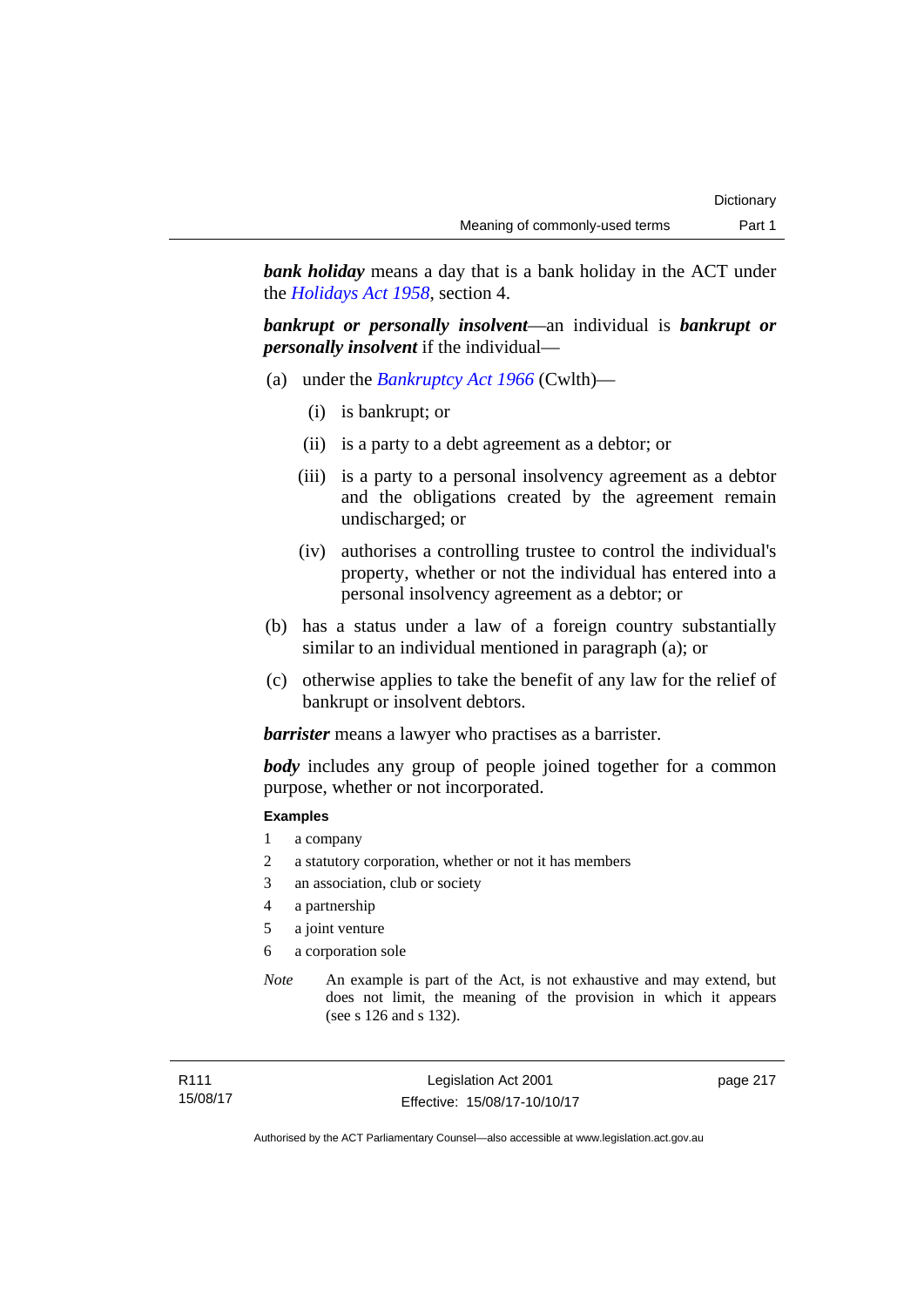*breach* includes contravene.

*building code* means the building code under the *[Building Act 2004](http://www.legislation.act.gov.au/a/2004-11)*, section 136.

*Note* The building code is the Building Code of Australia, as amended from time to time by the Australian Building Codes Board and the Australian Capital Territory Appendix to the Building Code of Australia.

*building society* means an authorised deposit-taking institution that is permitted under the *[Banking Act 1959](http://www.comlaw.gov.au/Series/C2004A07357)* (Cwlth) to assume or use—

- (a) the term 'building society'; or
- (b) any other term (whether or not in English) similar in meaning.

*business day* means a day that is not—

- (a) a Saturday or Sunday; or
- (b) a public holiday or bank holiday in the ACT.

*by* regulation includes under a regulation.

*Note* See also def *under*, in relation to an Act or statutory instrument.

*by-law*, in relation to an Act, means a by-law made or in force under the Act.

*calendar month* means one of the 12 months of the year.

*calendar year* means a period of 12 months beginning on 1 January.

*Canberra Institute of Technology* means the Canberra Institute of Technology under the *[Canberra Institute of Technology Act 1987](http://www.legislation.act.gov.au/a/1987-71)*.

*change* includes change by alteration, omission, substitution or addition.

*chief health officer* means the Chief Health Officer under the *[Public Health Act 1997](http://www.legislation.act.gov.au/a/1997-69)*.

*Chief Justice* means the Chief Justice of the Supreme Court.

*Chief Magistrate* means the Chief Magistrate of the Magistrates Court.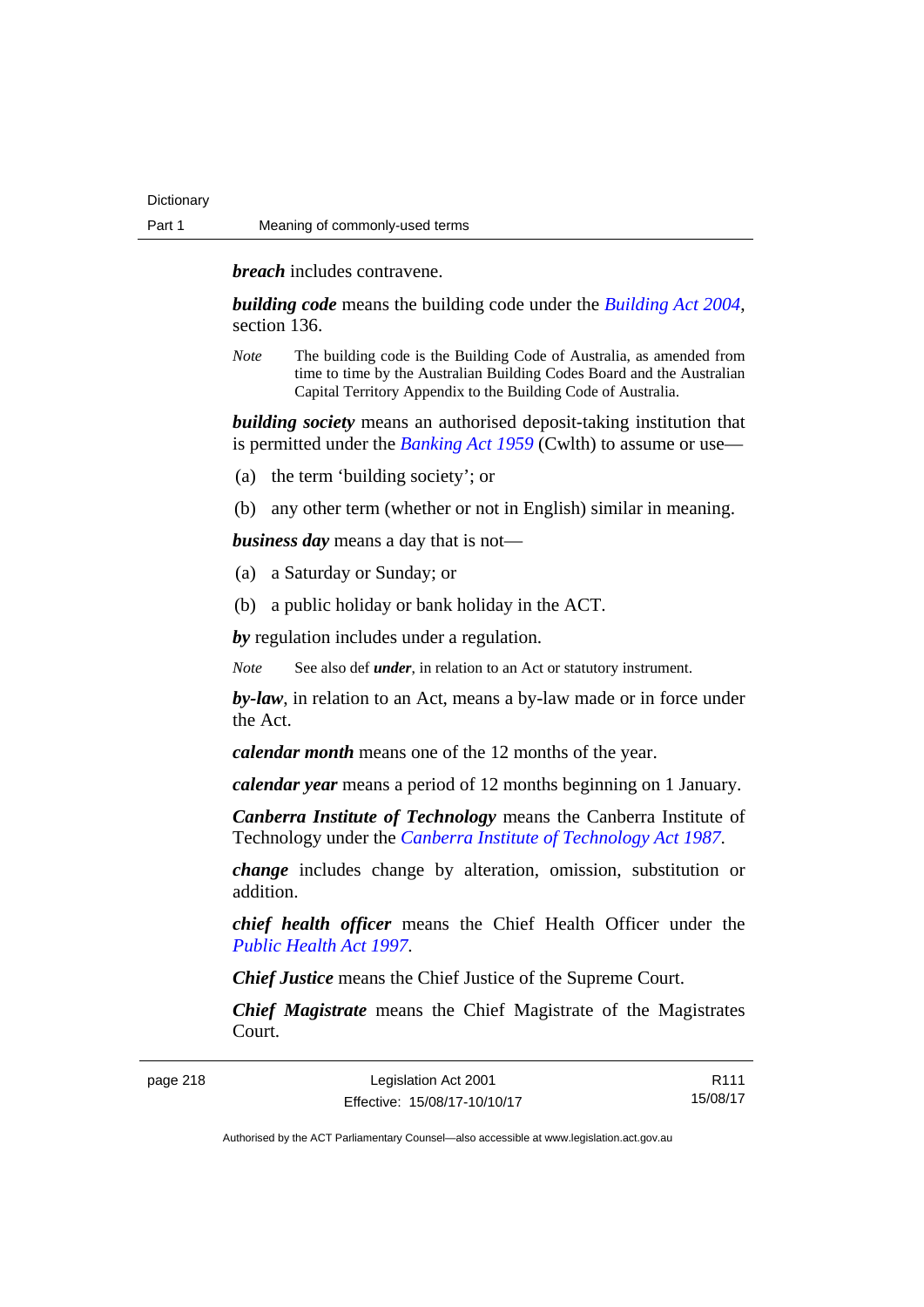*Chief Minister* means the Chief Minister for the Territory.

*Note* The Chief Minister is elected under the [Self-Government Act](http://www.comlaw.gov.au/Series/C2004A03699), s 40.

*chief officer (ambulance service)* means the chief officer (ambulance service) under the *[Emergencies Act 2004](http://www.legislation.act.gov.au/a/2004-28)*.

*chief officer (fire and rescue service)* means the chief officer (fire and rescue service) under the *[Emergencies Act 2004](http://www.legislation.act.gov.au/a/2004-28)*.

*chief officer (rural fire service)* means the chief officer (rural fire service) under the *[Emergencies Act 2004](http://www.legislation.act.gov.au/a/2004-28)*.

*chief officer (SES)* means the chief officer (SES) under the *[Emergencies Act 2004](http://www.legislation.act.gov.au/a/2004-28)*.

*chief planning executive* means the Chief Planning Executive under the *[Planning and Development Act 2007](http://www.legislation.act.gov.au/a/2007-24)*.

*chief police officer* means the police officer responsible to the commissioner of police for the day-to-day administration and control of police services in the ACT.

*chief solicitor* means the chief solicitor under the *[Law Officers](http://www.legislation.act.gov.au/a/2011-30)  [Act 2011](http://www.legislation.act.gov.au/a/2011-30)*.

*child*, if age rather than descendancy is relevant, means an individual who is under 18 years old.

*children and young people commissioner* means the Children and Young People Commissioner under the *[Human Rights Commission](http://www.legislation.act.gov.au/a/2005-40)  [Act 2005](http://www.legislation.act.gov.au/a/2005-40)*.

*Childrens Court* means the Childrens Court under the *[Magistrates](http://www.legislation.act.gov.au/a/1930-21)  [Court Act 1930](http://www.legislation.act.gov.au/a/1930-21)*, section 287.

*city area* means the area that was *the City Area* under the *[City Area](http://www.legislation.act.gov.au/a/1936-31)  [Leases Act 1936](http://www.legislation.act.gov.au/a/1936-31)* (repealed).

*Note* See s 103 for the meaning of references to repealed laws.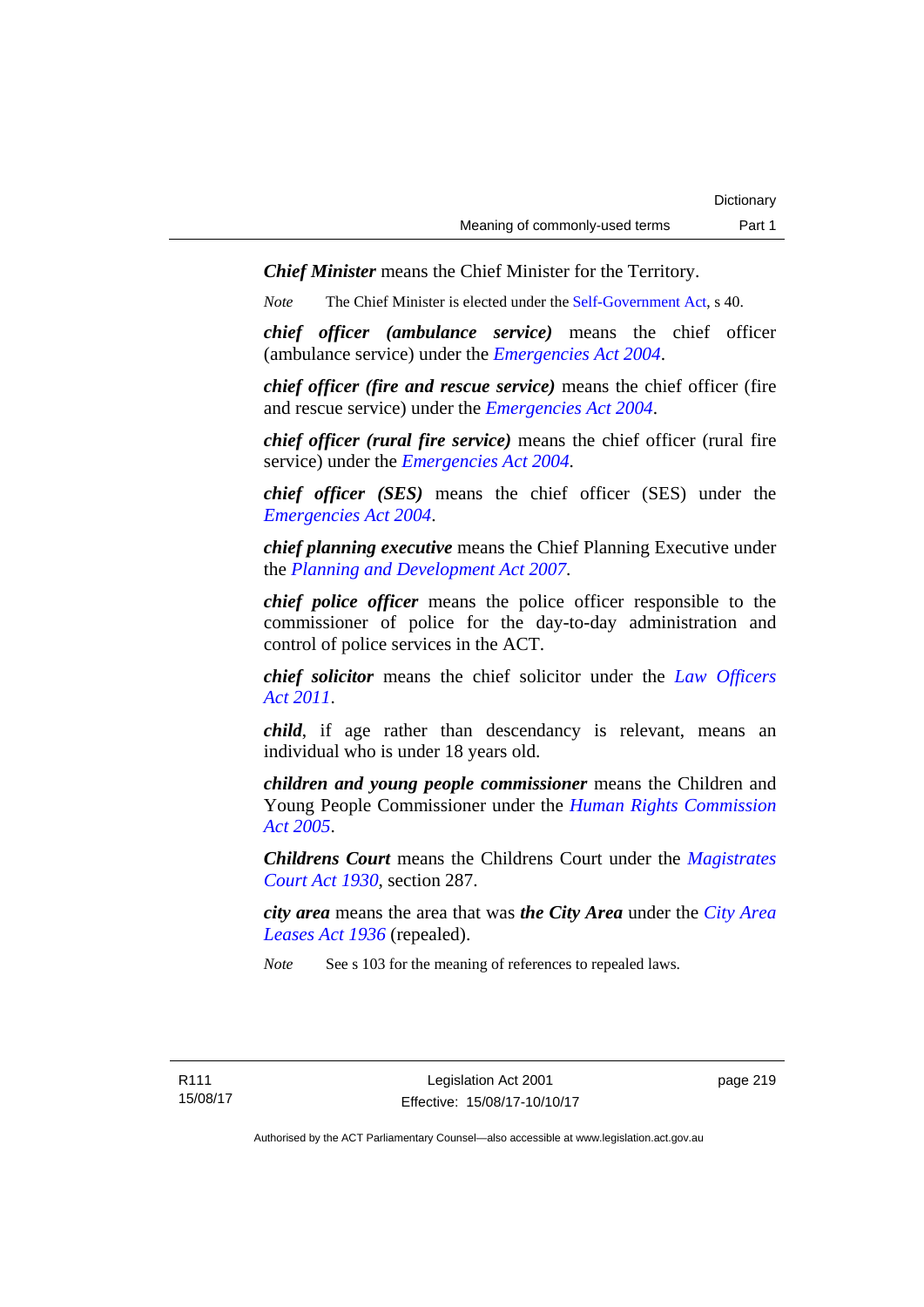*city renewal authority* means the City Renewal Authority established under the *[City Renewal Authority and Suburban Land](http://www.legislation.act.gov.au/a/2017-12/default.asp)  [Agency Act 2017](http://www.legislation.act.gov.au/a/2017-12/default.asp)*, section 7.

*civil partner*—a person who is in a civil partnership with someone else is the *civil partner* of the other person.

*civil partnership* means a civil partnership under the *[Domestic](http://www.legislation.act.gov.au/a/1994-28)  [Relationships Act 1994](http://www.legislation.act.gov.au/a/1994-28)*.

*civil union* means a civil union under the *[Civil Unions Act 2012](http://www.legislation.act.gov.au/a/2012-40)*.

*civil union partner*—a person who is in a civil union with someone else is the *civil union partner* of the other person.

*clerk*, in relation to the Legislative Assembly, means the Clerk of the Legislative Assembly.

*Note* The clerk is appointed under the *[Legislative Assembly \(Office of the](http://www.legislation.act.gov.au/a/2012-26)  [Legislative Assembly\) Act 2012](http://www.legislation.act.gov.au/a/2012-26)*.

*commencement*, of an Act or statutory instrument—see section 80.

*commencement notice*—see section 11.

*commissioner for fair trading* means the Commissioner for Fair Trading of the Australian Capital Territory under the *[Fair Trading](http://www.legislation.act.gov.au/a/1992-72)  [\(Australian Consumer Law\) Act 1992](http://www.legislation.act.gov.au/a/1992-72)*.

*commissioner for revenue* means the Commissioner for Australian Capital Territory Revenue under the *[Taxation Administration](http://www.legislation.act.gov.au/a/1999-4)  [Act 1999](http://www.legislation.act.gov.au/a/1999-4)*.

*commissioner for sustainability and the environment* means the Commissioner for Sustainability and the Environment under the *[Commissioner for Sustainability and the Environment Act 1993](http://www.legislation.act.gov.au/a/1993-37)*.

*commissioner of police* means the Commissioner of Police of the Australian Federal Police.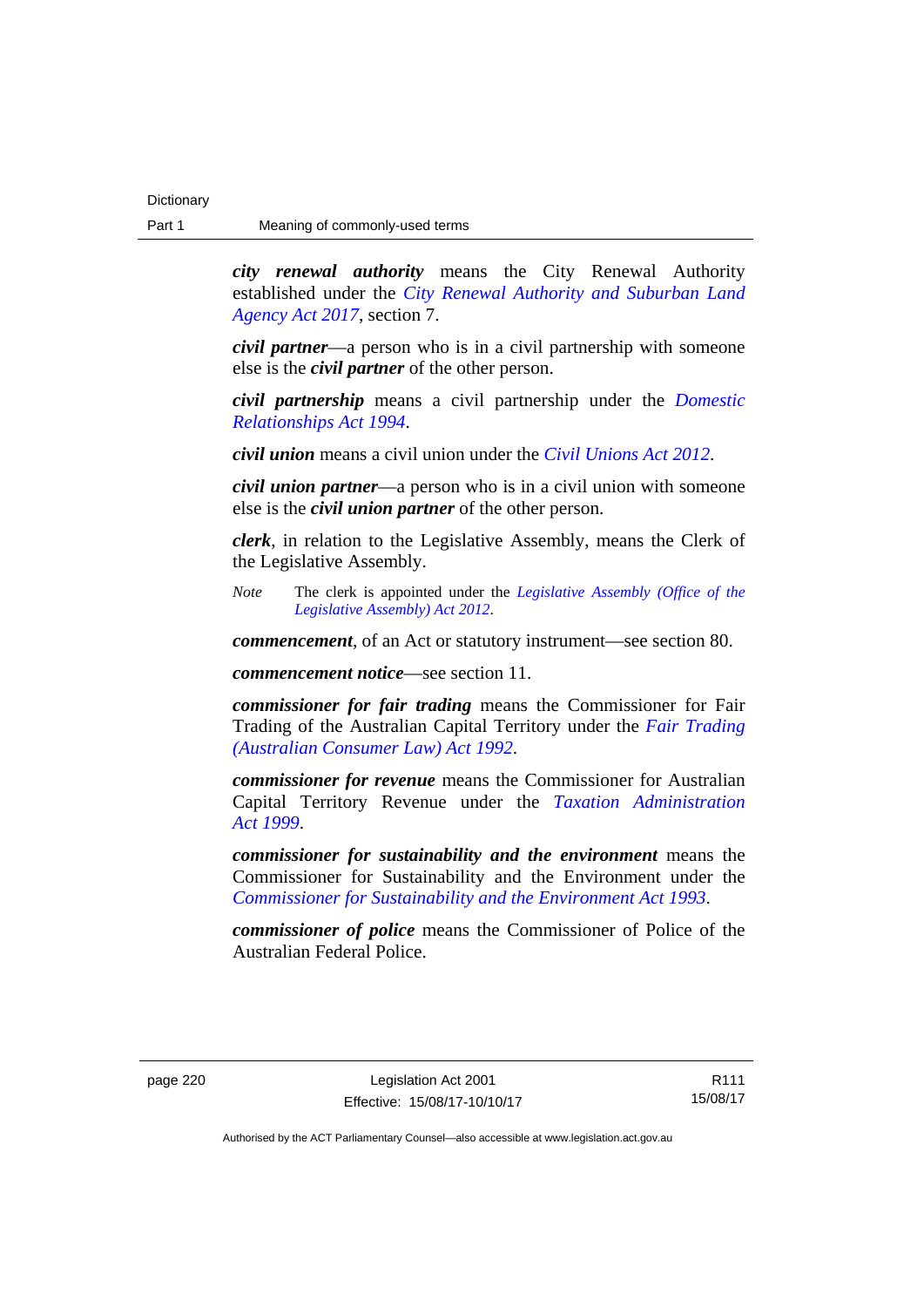*commit*, a person for trial, means—

- (a) to order that the person be remanded in custody until tried by the Supreme Court; or
- (b) to grant bail to the person to appear and be tried by the Supreme Court.

*Commonwealth* means the Commonwealth of Australia and, when used in a geographical sense, does not include an external territory.

*Commonwealth country* means a country that forms part of the Commonwealth of Nations, and includes a territory for the international relations of which a Commonwealth country is responsible.

*Commonwealth DPP* means the Director of Public Prosecutions under the *[Director of Public Prosecutions Act 1983](http://www.comlaw.gov.au/Series/C2004A02830)* (Cwlth).

*Commonwealth gazette* means the Commonwealth of Australia Gazette or the Australian Government Gazette.

*Note* The *Australian Government Gazette* was published from 1 July 1973 to 30 June 1976.

*confer*, in relation to a function, includes impose.

*conservator of flora and fauna* means the Conservator of Flora and Fauna under the *[Nature Conservation Act 2014](http://www.legislation.act.gov.au/a/2014-59)*.

*construction occupations registrar* means the Australian Capital Territory Construction Occupations Registrar under the *[Construction Occupations \(Licensing\) Act 2004](http://www.legislation.act.gov.au/a/2004-12)*.

*contravene* includes fail to comply with.

*converted ordinance* means an enactment that was an ordinance immediately before self-government day.

*Co-operatives National Law (ACT)* means the provisions applying in the ACT because of the *[Co-operatives National Law \(ACT\)](http://www.legislation.act.gov.au/a/2017-8/default.asp)  [Act 2017](http://www.legislation.act.gov.au/a/2017-8/default.asp)*, section 7 (1) (Application of Co-operatives National Law and Co-operatives National Regulations).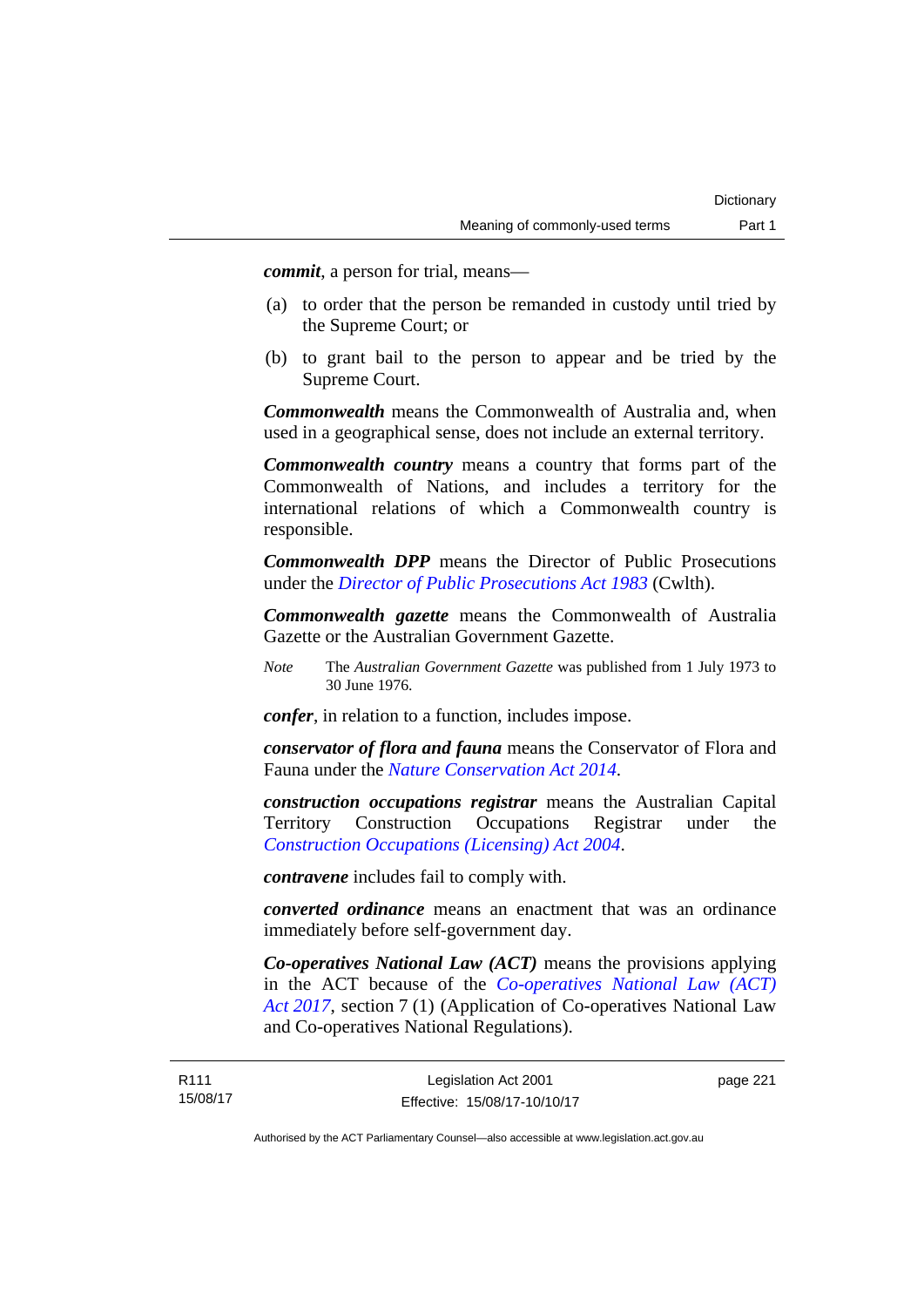*Co-operatives National Regulation (ACT)* means the provisions applying in the ACT because of the *[Co-operatives National Law](http://www.legislation.act.gov.au/a/2017-8/default.asp)  [\(ACT\) Act 2017](http://www.legislation.act.gov.au/a/2017-8/default.asp)*, section 7 (5) (Application of Co-operatives National Law and Co-operatives National Regulations).

*coroner* means a coroner under the *[Coroners Act 1997](http://www.legislation.act.gov.au/a/1997-57)*.

*Coroner's Court* means the Coroner's Court under the *[Coroners](http://www.legislation.act.gov.au/a/1997-57)  [Act 1997](http://www.legislation.act.gov.au/a/1997-57)*.

*corporation* includes a body politic or corporate.

*Corporations Act* means the *[Corporations Act 2001](http://www.comlaw.gov.au/Series/C2004A00818)* (Cwlth).

*correctional centre* means a correctional centre under the *[Corrections Management Act 2007](http://www.legislation.act.gov.au/a/2007-15)*.

*corrections officer* means a corrections officer under the *[Corrections Management Act 2007](http://www.legislation.act.gov.au/a/2007-15)*.

*Court of Appeal* means the Court of Appeal constituted under the *[Supreme Court Act 1933](http://www.legislation.act.gov.au/a/1933-34)*.

*court of summary jurisdiction* means the Magistrates Court.

*credit union* means an authorised deposit-taking institution that is permitted under the *[Banking Act 1959](http://www.comlaw.gov.au/Series/C2004A07357)* (Cwlth) to assume or use—

- (a) the term 'credit union'; or
- (b) any other term (whether or not in English) similar in meaning.

*Criminal Code* means the *[Criminal Code 2002](http://www.legislation.act.gov.au/a/2002-51)*.

*daylight* means the period in a day from sunrise to sunset.

*definition*—see section 130.

## *dental prosthetist*—

 (a) means a person registered under the *[Health Practitioner](http://www.legislation.act.gov.au/a/db_39269/default.asp)  [Regulation National Law \(ACT\)](http://www.legislation.act.gov.au/a/db_39269/default.asp)* to practise the health profession of dental prosthetist (other than as a student); and

R111 15/08/17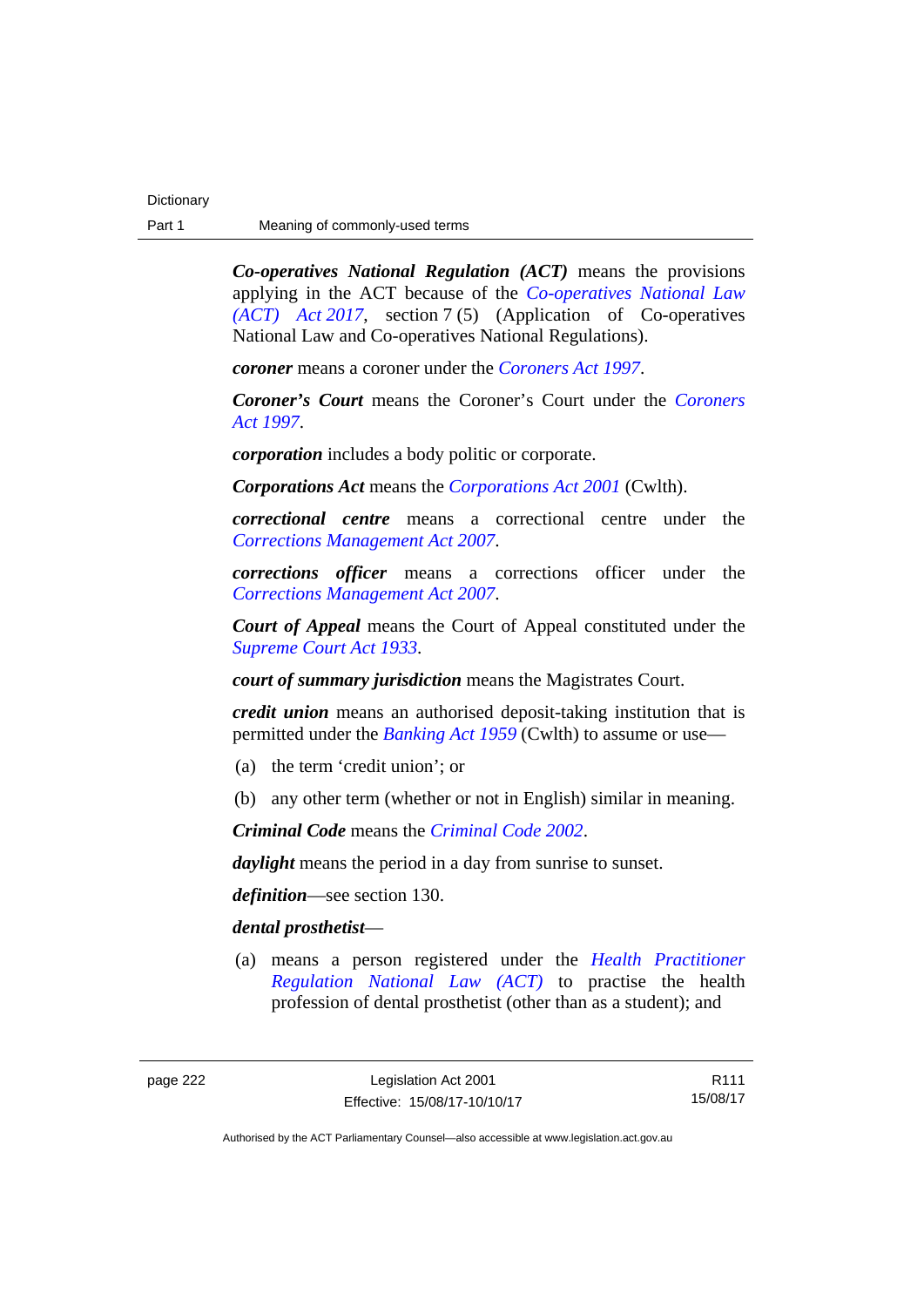(b) for an activity, includes a person mentioned in paragraph (a) holding limited or provisional registration, to the extent that the person is allowed to do the activity under the person's registration.

## *dentist*—

- (a) means a person registered under the *[Health Practitioner](http://www.legislation.act.gov.au/a/db_39269/default.asp)  [Regulation National Law \(ACT\)](http://www.legislation.act.gov.au/a/db_39269/default.asp)* to practise the health profession of dentist (other than as a student); and
- (b) for an activity, includes a person mentioned in paragraph (a) holding limited or provisional registration, to the extent that the person is allowed to do the activity under the person's registration.

*Deputy Speaker* means the Deputy Presiding Officer of the Legislative Assembly.

*Note* The Deputy Presiding Officer is elected under the [Self-Government](http://www.comlaw.gov.au/Series/C2004A03699)  [Act](http://www.comlaw.gov.au/Series/C2004A03699), s 21 (2).

*detention place*—see the *[Children and Young People Act 2008](http://www.legislation.act.gov.au/a/2008-19)*, section 142.

*director-general*—see section 163.

*director of public prosecutions* (or *DPP*) means the Director of Public Prosecutions under the *[Director of Public Prosecutions](http://www.legislation.act.gov.au/a/1990-22)  [Act 1990](http://www.legislation.act.gov.au/a/1990-22)*.

*disability and community services commissioner* means the Disability and Community Services Commissioner under the *[Human Rights Commission Act 2005](http://www.legislation.act.gov.au/a/2005-40)*.

*disallowable instrument*—see section 9.

*discrimination commissioner* means the Discrimination Commissioner under the *[Human Rights Commission Act 2005](http://www.legislation.act.gov.au/a/2005-40)*.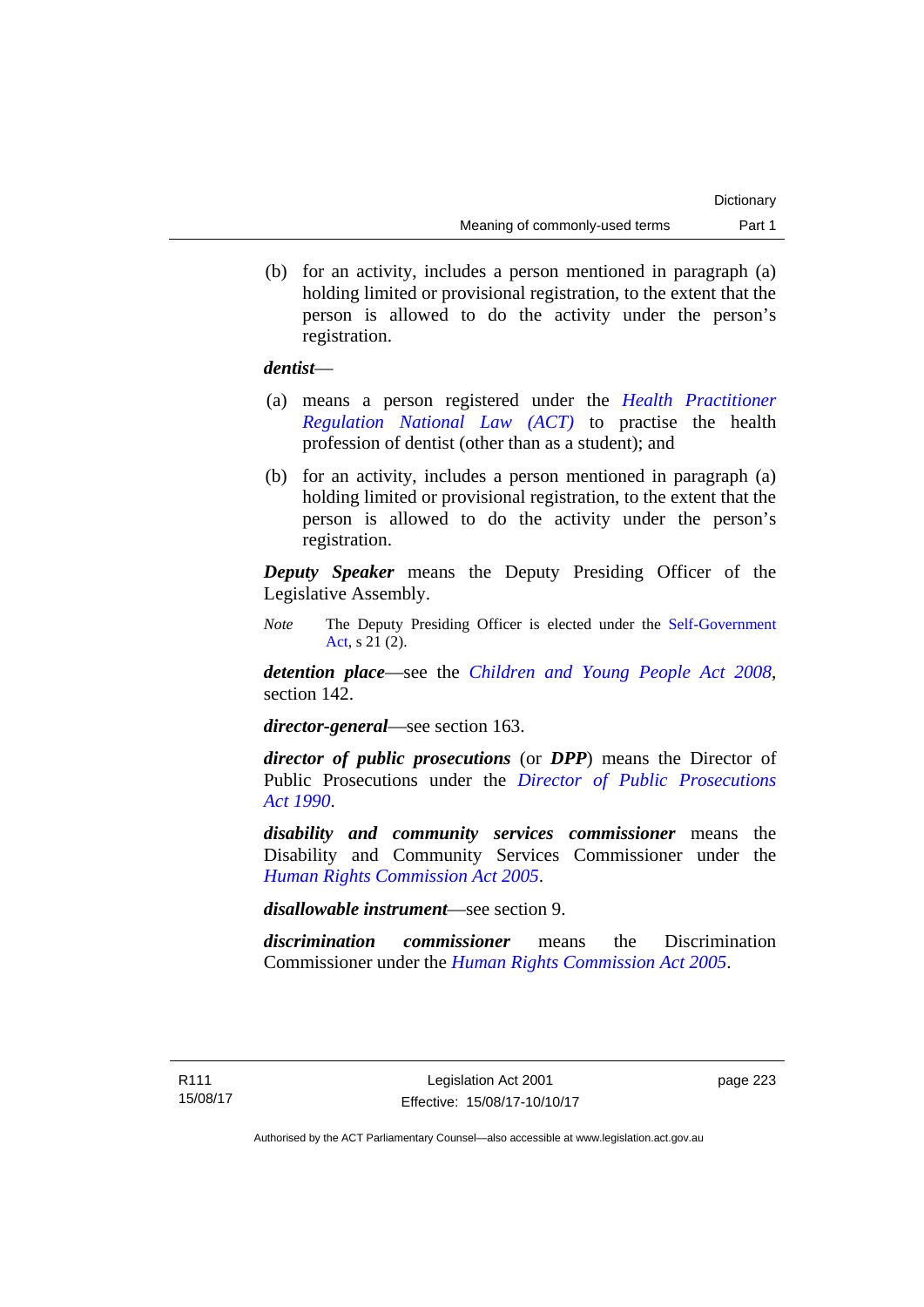### *doctor*—

- (a) means a person registered under the *[Health Practitioner](http://www.legislation.act.gov.au/a/db_39269/default.asp)  [Regulation National Law \(ACT\)](http://www.legislation.act.gov.au/a/db_39269/default.asp)* to practise in the medical profession (other than as a student); and
- (b) for an activity, includes a person mentioned in paragraph (a) holding limited or provisional registration, to the extent that the person is allowed to do the activity under the person's registration.

*document* means any record of information, and includes—

- (a) anything on which there is writing; or
- (b) anything on which there are figures, marks, numbers, perforations, symbols or anything else having a meaning for people qualified to interpret them; or
- (c) anything from which images, sounds, messages or writings can be produced or reproduced, whether with or without the aid of anything else; or
- (d) a drawing, map, photograph or plan.

*domestic partner*—see section 169 (1).

*domestic partnership*—see section 169 (2).

*DPP*—see *director of public prosecutions*.

*driver licence* means a driver licence under the *[Road Transport](http://www.legislation.act.gov.au/a/1999-78)  [\(Driver Licensing\) Act 1999](http://www.legislation.act.gov.au/a/1999-78)*.

*Note Driver licence* is defined in that Act, dictionary to mean a driver licence of any kind issued under that Act (see also def *Australian driver licence*).

*electoral commission* means the Australian Capital Territory Electoral Commission established under the *[Electoral Act 1992](http://www.legislation.act.gov.au/a/1992-71)*.

*electoral commissioner* means the Electoral Commissioner under the *[Electoral Act 1992](http://www.legislation.act.gov.au/a/1992-71)*.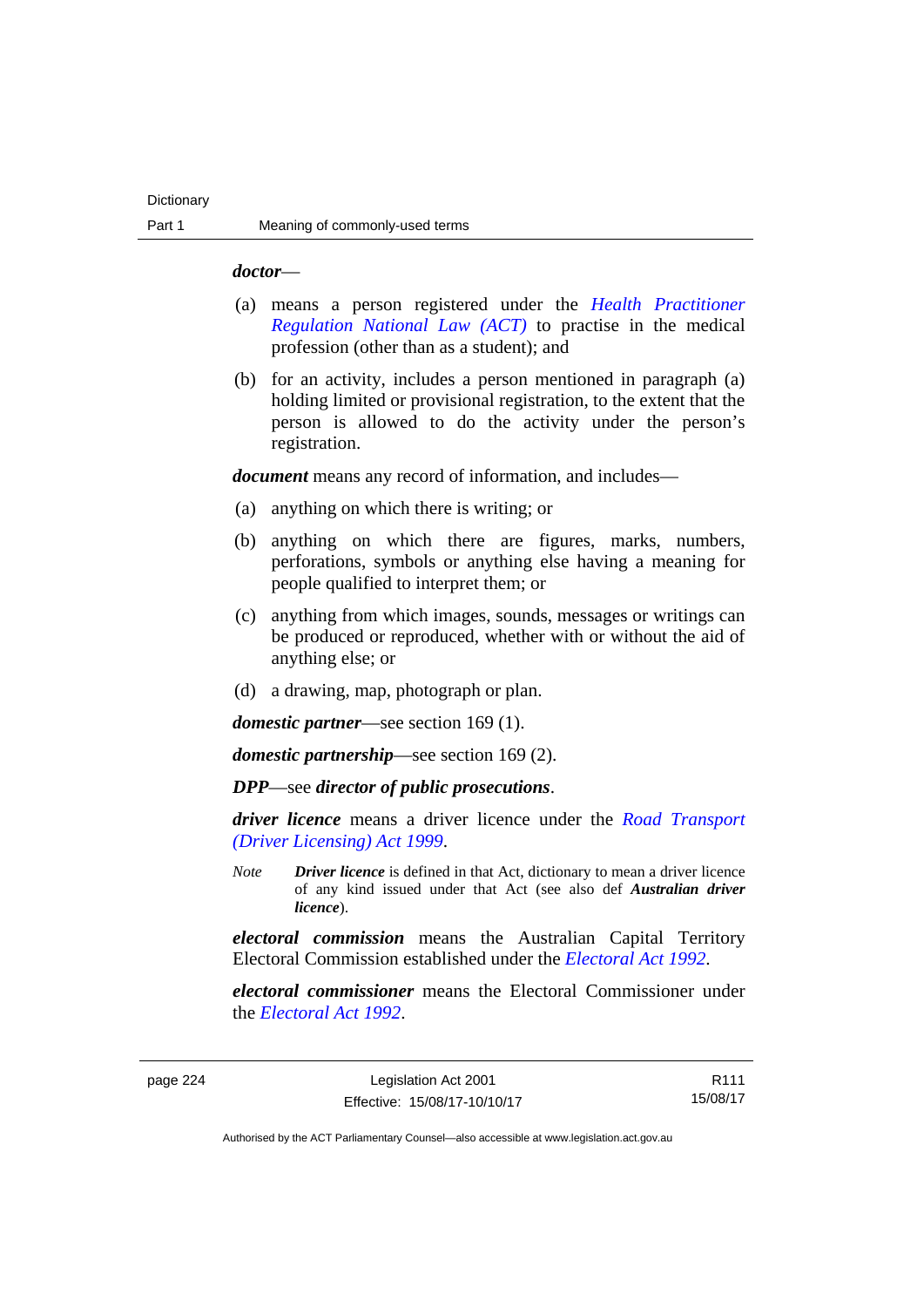*emergency service* means the ambulance service, the fire and rescue service, the rural fire service or the SES.

*emergency services commissioner* means the ACT Emergency Services Commissioner under the *[Emergencies Act 2004](http://www.legislation.act.gov.au/a/2004-28)*.

*enactment*, of an Act—see section 29 (References to *enactment* or *passing* of Acts).

*enrolled nurse*—

- (a) means a person registered under the *[Health Practitioner](http://www.legislation.act.gov.au/a/db_39269/default.asp)  [Regulation National Law \(ACT\)](http://www.legislation.act.gov.au/a/db_39269/default.asp)*—
	- (i) to practise in the nursing and midwifery profession (other than as a student); and
	- (ii) in the enrolled nurses (division 2) division; and
- (b) for an activity, includes a person mentioned in paragraph (a) holding limited or provisional registration, to the extent that the person is allowed to do the activity under the person's registration.

*entity* includes an unincorporated body and a person (including a person occupying a position).

*environment protection authority* means the Environment Protection Authority established under the *[Environment Protection](http://www.legislation.act.gov.au/a/1997-92)  [Act 1997](http://www.legislation.act.gov.au/a/1997-92)*.

*establish* includes constitute and continue in existence.

*estate* includes any charge, claim, demand, easement, encumbrance, lien, right and title, whether at law or in equity.

*Executive* means the Australian Capital Territory Executive.

*Note* The Executive is established by the [Self-Government Act](http://www.comlaw.gov.au/Series/C2004A03699), s 36.

*exercise* a function includes perform the function.

*expire* includes lapse or otherwise cease to have effect.

R111 15/08/17 page 225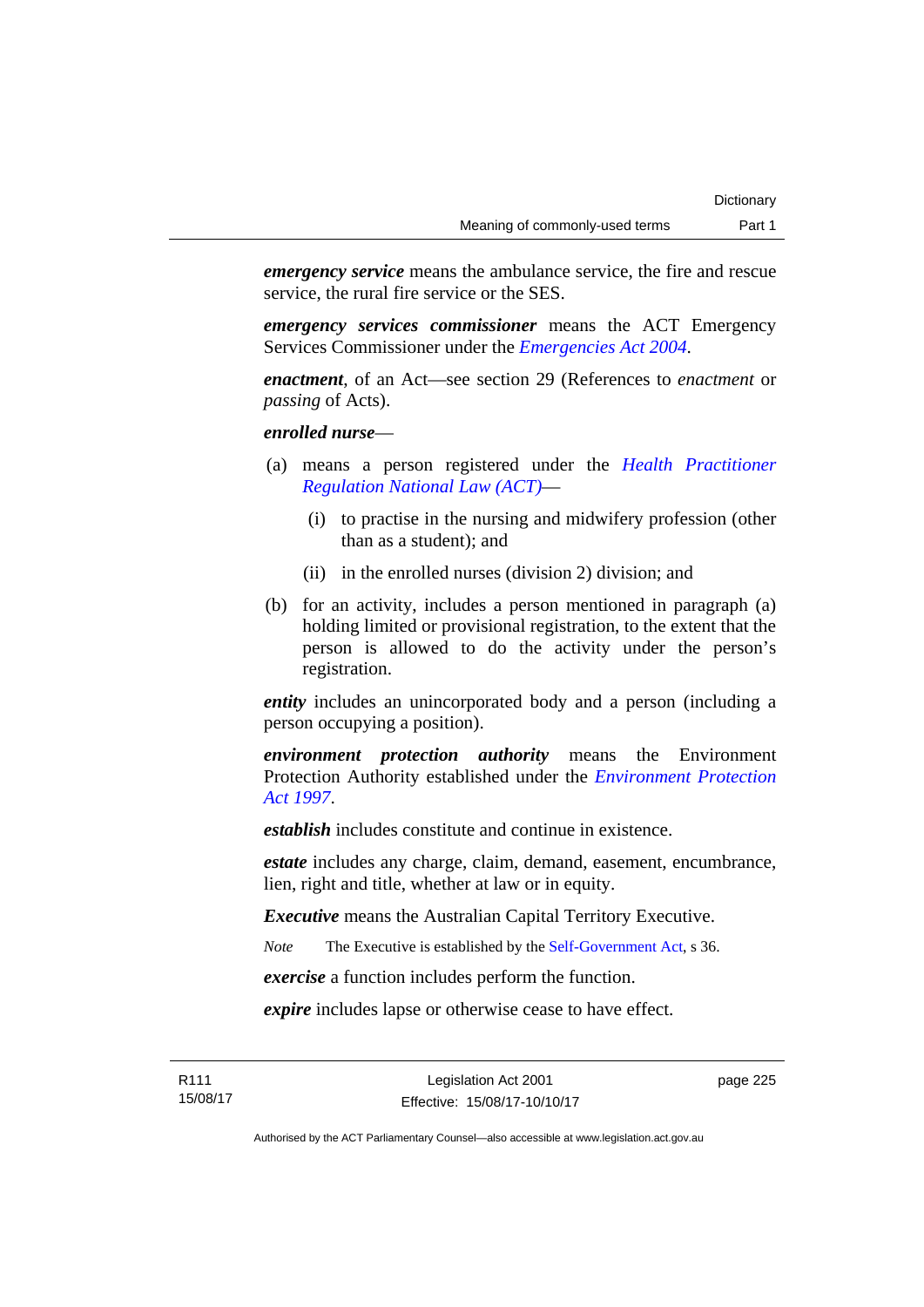*external territory* means a Commonwealth territory, other than an internal territory.

*fail* includes refuse.

*Federal Court* means the Federal Court of Australia.

*file* includes lodge.

*financial year* means a period of 12 months beginning on 1 July.

*fire and rescue service* means the ACT Fire and Rescue Service established under the *[Emergencies Act 2004](http://www.legislation.act.gov.au/a/2004-28)*.

*for*, in relation to an Act or statutory instrument, includes for the purposes of the Act or statutory instrument.

*Note* Under s 7 (3) and s 13 (3) a reference to an Act or statutory instrument includes a reference to a provision of an Act or statutory instrument.

*foreign country* means a country (whether or not an independent sovereign country) outside Australia and the external territories, and includes a state, province or other part of such a country.

*former NSW Act* means an Act corresponding to a NSW Act mentioned in schedule 1.

- *Note 1* The *[Crimes Act 1900](http://www.legislation.act.gov.au/a/1900-40)* is taken to have been enacted by the Legislative Assembly because of the *[Crimes Legislation \(Status and Citation\)](http://www.legislation.act.gov.au/a/1992-6)  [Act 1992](http://www.legislation.act.gov.au/a/1992-6)*. The 1992 Act was repealed by the *[Law Reform](http://www.legislation.act.gov.au/a/1999-66)  [\(Miscellaneous Provisions\) Act 1999](http://www.legislation.act.gov.au/a/1999-66)*, but its previous operation was saved (see s  $5(2)$ ).
- *Note 2* The other former NSW Acts are taken to have been enacted by the Legislative Assembly because of the *[Interpretation Act 1967](http://www.legislation.act.gov.au/a/1967-48)*, s 65. Section 65 has expired, but its previous operation was saved (see s 65 (3)).

*former UK Act* means an Act corresponding to a UK Act mentioned in schedule 1.

*Note* Former UK Acts are also taken to have been enacted by the Legislative Assembly because of the *[Interpretation Act 1967](http://www.legislation.act.gov.au/a/1967-48)*, s 65. Section 65 has expired, but its previous operation was saved (see s 65 (3)).

page 226 Legislation Act 2001 Effective: 15/08/17-10/10/17

R111 15/08/17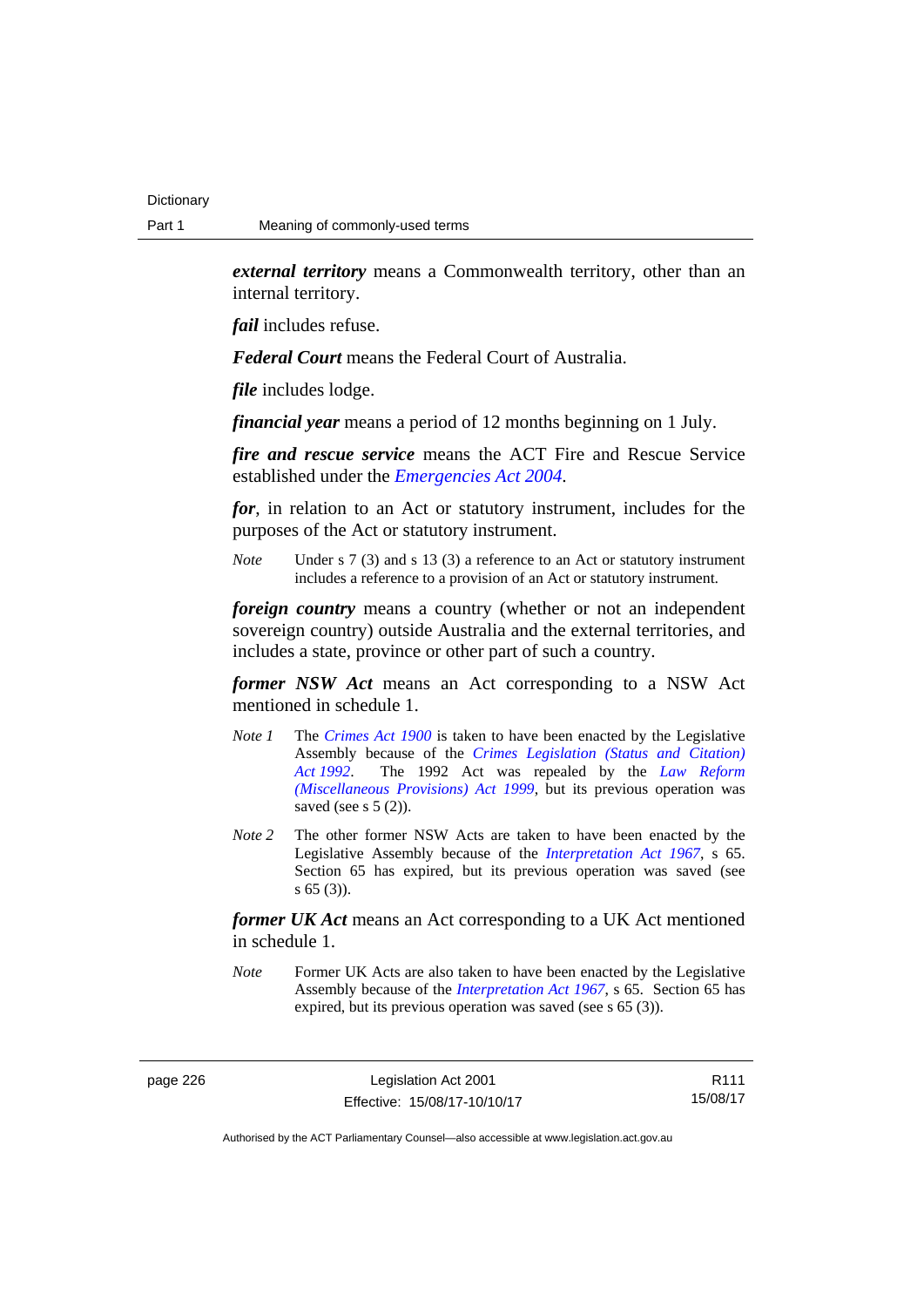*found guilty*, of an offence, includes—

- (a) having an order made for the offence under the *[Crimes](http://www.legislation.act.gov.au/a/2005-58)  [\(Sentencing\) Act 2005](http://www.legislation.act.gov.au/a/2005-58)*, section 17 (Non-conviction orders general); and
- (b) having the offence taken into account under the *[Crimes](http://www.legislation.act.gov.au/a/2005-58)  [\(Sentencing\) Act 2005](http://www.legislation.act.gov.au/a/2005-58)*, section 57 (Outstanding additional offences taken into account in sentencing).

*function* includes authority, duty and power.

*gambling and racing commission* means the Gambling and Racing Commission established under the *[Gambling and Racing Control](http://www.legislation.act.gov.au/a/1999-46)  [Act 1999](http://www.legislation.act.gov.au/a/1999-46)*.

*gazette* means—

- (a) the Australian Capital Territory Gazette; or
- (b) for a notice or other information that must or may be notified or published in the gazette—a place approved by the public sector standards commissioner.

*give*, in relation to a function, includes impose.

*government printer* includes anyone printing for or by the authority of the Executive.

*government solicitor* means the Government Solicitor for the Territory under the *[Law Officers Act 2011](http://www.legislation.act.gov.au/a/2011-30)*.

*Governor* means—

- (a) for a State (other than the Northern Territory)—the Governor of the State, and includes a person administering the Government of the State; or
- (b) for the Northern Territory—the Administrator of the Northern Territory, and includes a person administering the Government of the Northern Territory.

page 227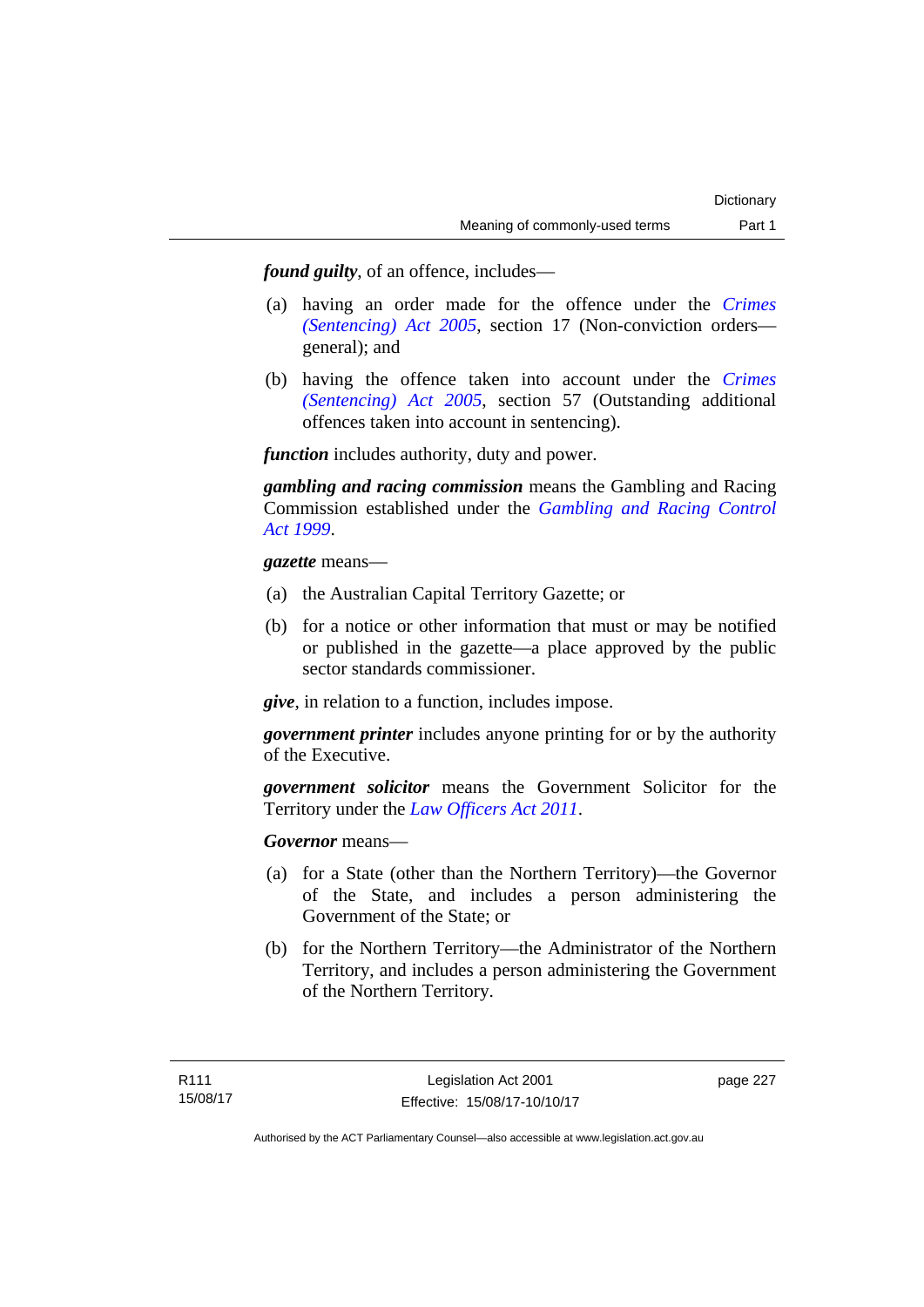*Governor-General* means the Governor-General of the Commonwealth, and includes a person administering the Government of the Commonwealth.

*GST*—see the *[A New Tax System \(Goods and Services Tax\)](http://www.comlaw.gov.au/Series/C2004A00446)  [Act 1999](http://www.comlaw.gov.au/Series/C2004A00446)* (Cwlth), dictionary.

*head of service* means the head of service under the *[Public Sector](http://www.legislation.act.gov.au/a/1994-37)  [Management Act 1994](http://www.legislation.act.gov.au/a/1994-37)*.

*health practitioner* means a person registered under the *[Health](http://www.legislation.act.gov.au/a/db_39269/default.asp)  [Practitioner Regulation National Law \(ACT\)](http://www.legislation.act.gov.au/a/db_39269/default.asp)* to practise a health profession (other than as a student).

*Health Practitioner Regulation National Law (ACT)* means the provisions applying because of the *[Health Practitioner Regulation](http://www.legislation.act.gov.au/a/2010-10)  [National Law \(ACT\) Act 2010](http://www.legislation.act.gov.au/a/2010-10)*, section 6 (Application of Health Practitioner Regulation National Law).

*health services commissioner* means the Health Services Commissioner under the *[Human Rights Commission Act 2005](http://www.legislation.act.gov.au/a/2005-40)*.

*Heavy Vehicle National Law (ACT)* means the provisions applying in the ACT because of the *[Heavy Vehicle National Law \(ACT\)](http://www.legislation.act.gov.au/a/2013-51/default.asp)  [Act 2013](http://www.legislation.act.gov.au/a/2013-51/default.asp)*, section 7 (Application of Heavy Vehicle National Law).

*heritage council* means the Australian Capital Territory Heritage Council under the *[Heritage Act 2004](http://www.legislation.act.gov.au/a/2004-57)*.

*heritage register* means the heritage register under the *[Heritage](http://www.legislation.act.gov.au/a/2004-57)  [Act 2004](http://www.legislation.act.gov.au/a/2004-57)*.

*High Court* means the High Court of Australia.

*Note* The High Court is established by the Commonwealth Constitution, s 71 and provided for under the *[High Court of Australia Act 1979](http://www.comlaw.gov.au/Series/C2004A02147)* (Cwlth).

*home address*, for an individual, means the address of the place where the individual usually lives.

*housing commissioner* means the Commissioner for Social Housing under the *[Housing Assistance Act 2007](http://www.legislation.act.gov.au/a/2007-8)*.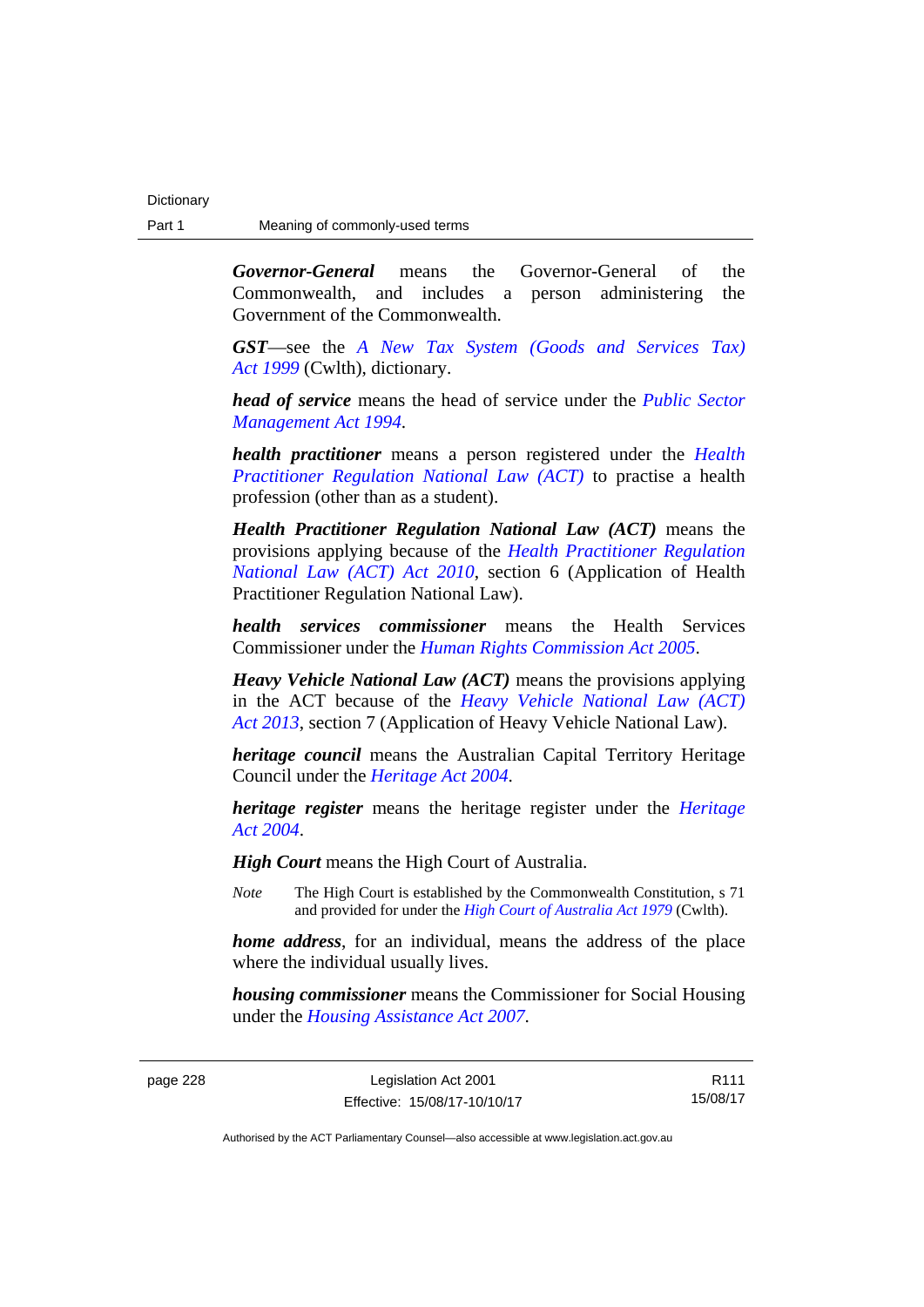*human rights commission* means the Human Rights Commission established under the *[Human Rights Commission Act 2005](http://www.legislation.act.gov.au/a/2005-40)*.

*human rights commissioner* means the Human Rights Commissioner under the *[Human Rights Commission Act 2005](http://www.legislation.act.gov.au/a/2005-40)*.

*Imperial Act* means an Act of the United Kingdom Parliament.

*independent competition and regulatory commission* means the Independent Competition and Regulatory Commission for the Australian Capital Territory established under the *[Independent](http://www.legislation.act.gov.au/a/1997-77)  [Competition and Regulatory Commission Act 1997](http://www.legislation.act.gov.au/a/1997-77)*.

*indictable offence*—see section 190.

*indictment* includes information.

*individual* means a natural person.

*Industrial Court* means the Industrial Court under the *[Magistrates](http://www.legislation.act.gov.au/a/1930-21)  [Court Act 1930](http://www.legislation.act.gov.au/a/1930-21)*, section 291P.

*information privacy commissioner* means the Information Privacy Commissioner appointed under the *[Information Privacy Act 2014](http://www.legislation.act.gov.au/a/2014-24/default.asp)*, section 26.

*infringement notice* includes an infringement notice under the *[Magistrates Court Act 1930](http://www.legislation.act.gov.au/a/1930-21)* or the *[Road Transport \(General\)](http://www.legislation.act.gov.au/a/1999-77)  [Act 1999](http://www.legislation.act.gov.au/a/1999-77)*.

*in relation to* includes the following:

- (a) in respect of;
- (b) with respect to;
- (c) in connection with;
- (d) in regard to;
- (e) with reference to;
- (f) relating to;
- (g) for or with respect to.

page 229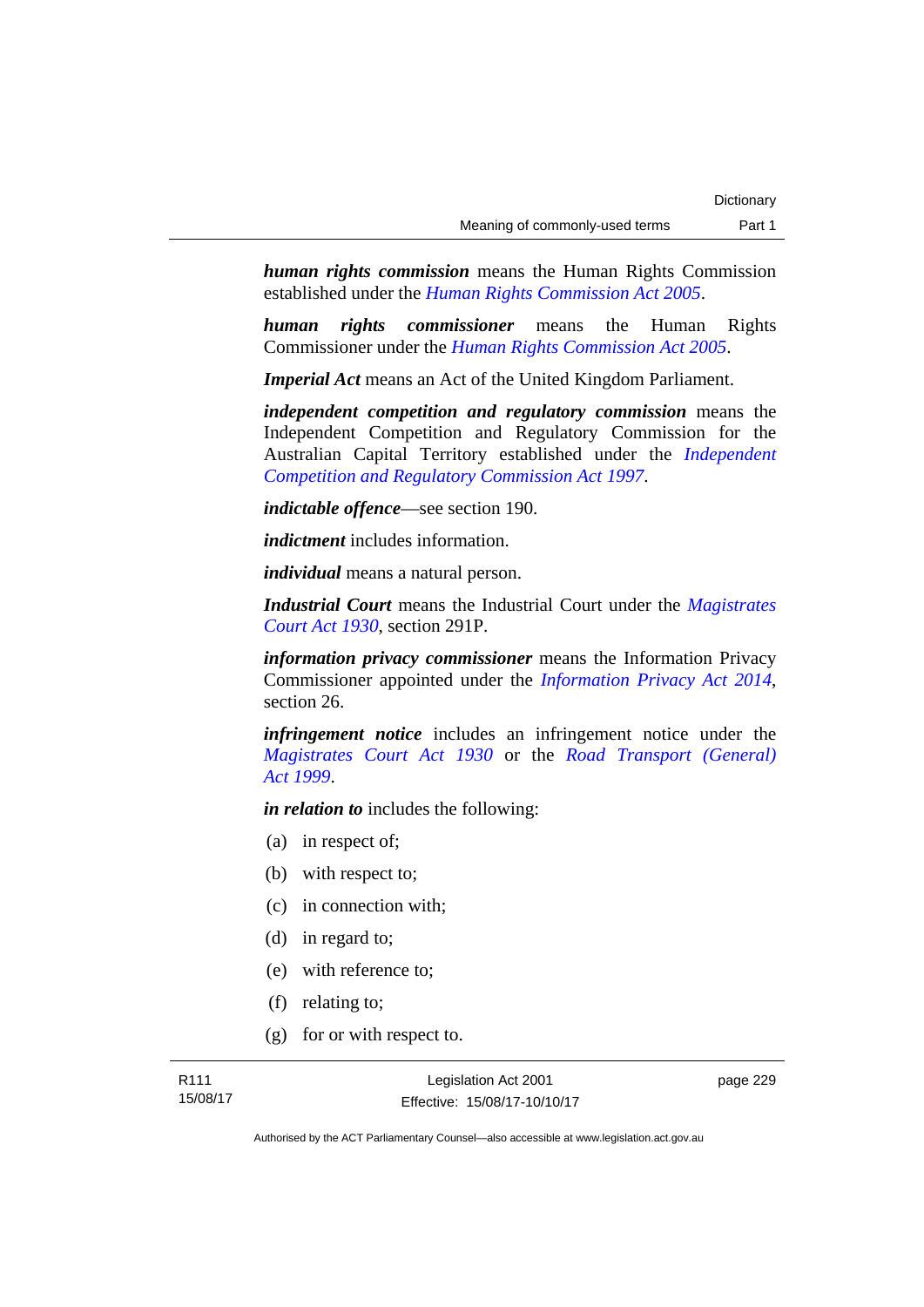*instrument*—see section 14.

*interest*, in relation to land or other property, means—

- (a) a legal or equitable estate in the land or other property; or
- (b) a right, power or privilege over, or in relation to, the land or other property.

*internal territory* means the Australian Capital Territory, the Jervis Bay Territory or the Northern Territory.

*intersex person*—see section 169B.

*Jervis Bay Territory* means the Territory accepted by the Commonwealth under the *[Jervis Bay Territory Acceptance Act 1915](http://www.comlaw.gov.au/Series/C2004A07489)* (Cwlth).

*Note* The Jervis Bay Territory is described in the agreement set out in that Act, sch.

*judge* means a resident judge, additional judge or acting judge under the *[Supreme Court Act 1933](http://www.legislation.act.gov.au/a/1933-34)*.

*Lake Burley Griffin* means Lake Burley Griffin as defined in the *[Lakes Act 1976](http://www.legislation.act.gov.au/a/1976-65)*.

*land* includes messuages, tenements and hereditaments, corporeal or incorporeal, of any tenure or description, whatever the interest in the land.

*Note* A number of the terms mentioned in the definition of *land* have a technical meaning at law. A *messuage* is a house together with its gardens, orchards and outbuildings. The term *tenement* signifies land capable of being held in freehold. *Hereditament* refers to real property that can be inherited. Hereditaments may be *corporeal*, that is, tangible things such as lands and buildings, or *incorporeal*, that is, intangible rights attaching to land such as rents, easements, tithes and profits a prendre. (Profits a prendre are the right to take some product of, or part of the soil from, the land of someone else.)

page 230 Legislation Act 2001 Effective: 15/08/17-10/10/17

R111 15/08/17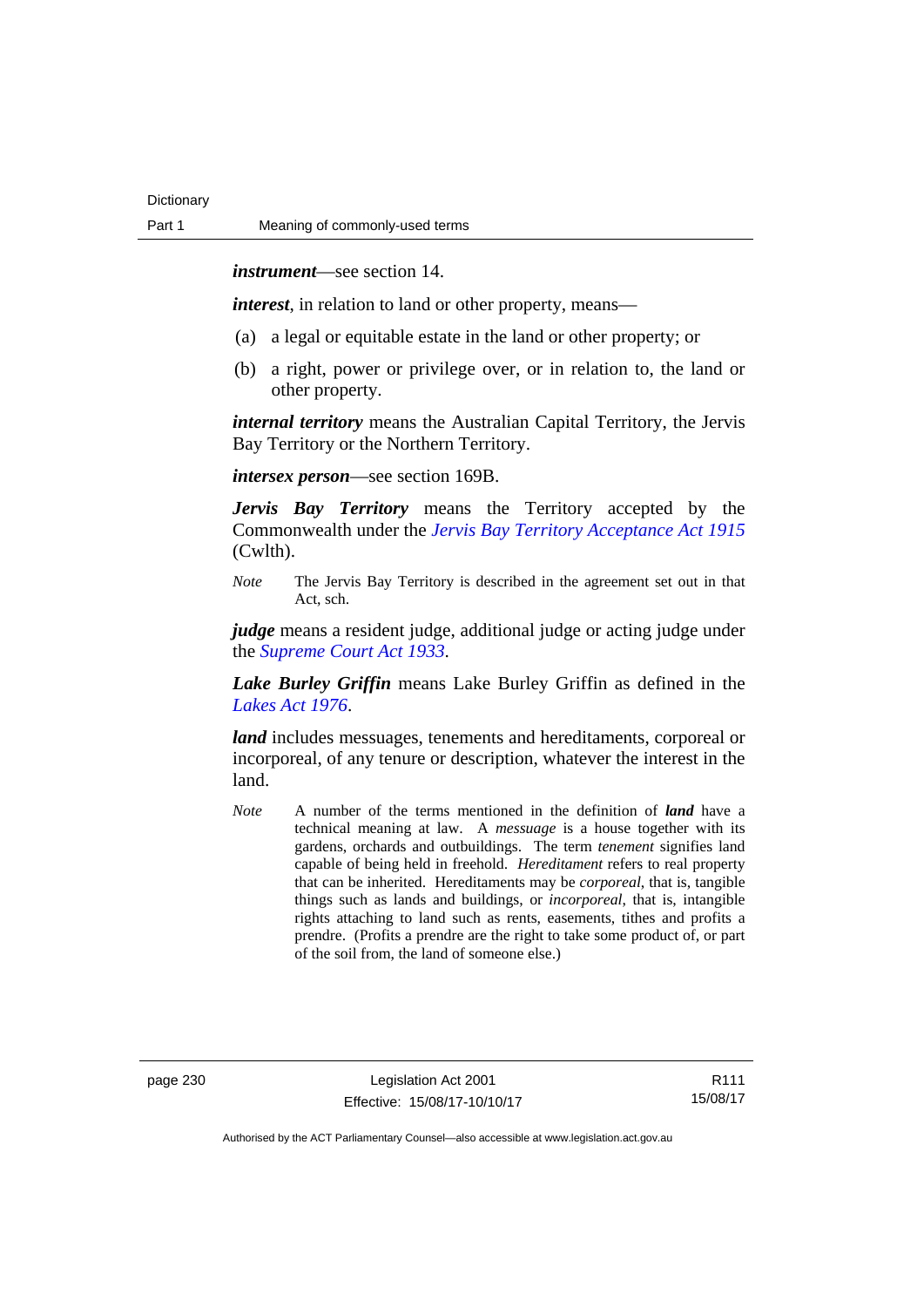*law*, of the Territory, means—

- (a) an Act; or
- (b) a subordinate law; or
- (c) any other statutory instrument of a legislative nature; or
- (d) the common law.

*lawyer* means a legal practitioner.

*legal aid commission* means the Legal Aid Commission (A.C.T.) established under the *[Legal Aid Act 1977](http://www.legislation.act.gov.au/a/1977-31)*.

*legal practitioner* means a person who is admitted to the legal profession under the *[Legal Profession Act 2006](http://www.legislation.act.gov.au/a/2006-25)* or a law that is a corresponding law for that Act.

*Legislation Act* means the *[Legislation Act 2001](http://www.legislation.act.gov.au/a/2001-14)*.

*Legislative Assembly* means the Legislative Assembly for the Australian Capital Territory.

*Note* The Assembly is established by the [Self-Government Act](http://www.comlaw.gov.au/Series/C2004A03699), s 8 (1).

*legislative instrument*—see section 12.

*liability* means any liability or obligation (whether liquidated or unliquidated, certain or contingent, or accrued or accruing).

*magistrate* means a Magistrate under the *Magistrates Court [Act 1930](http://www.legislation.act.gov.au/a/1930-21)*.

*Magistrates Court* means the Magistrates Court established under the *[Magistrates Court Act 1930](http://www.legislation.act.gov.au/a/1930-21)*.

*make* an instrument includes issue and grant the instrument.

page 231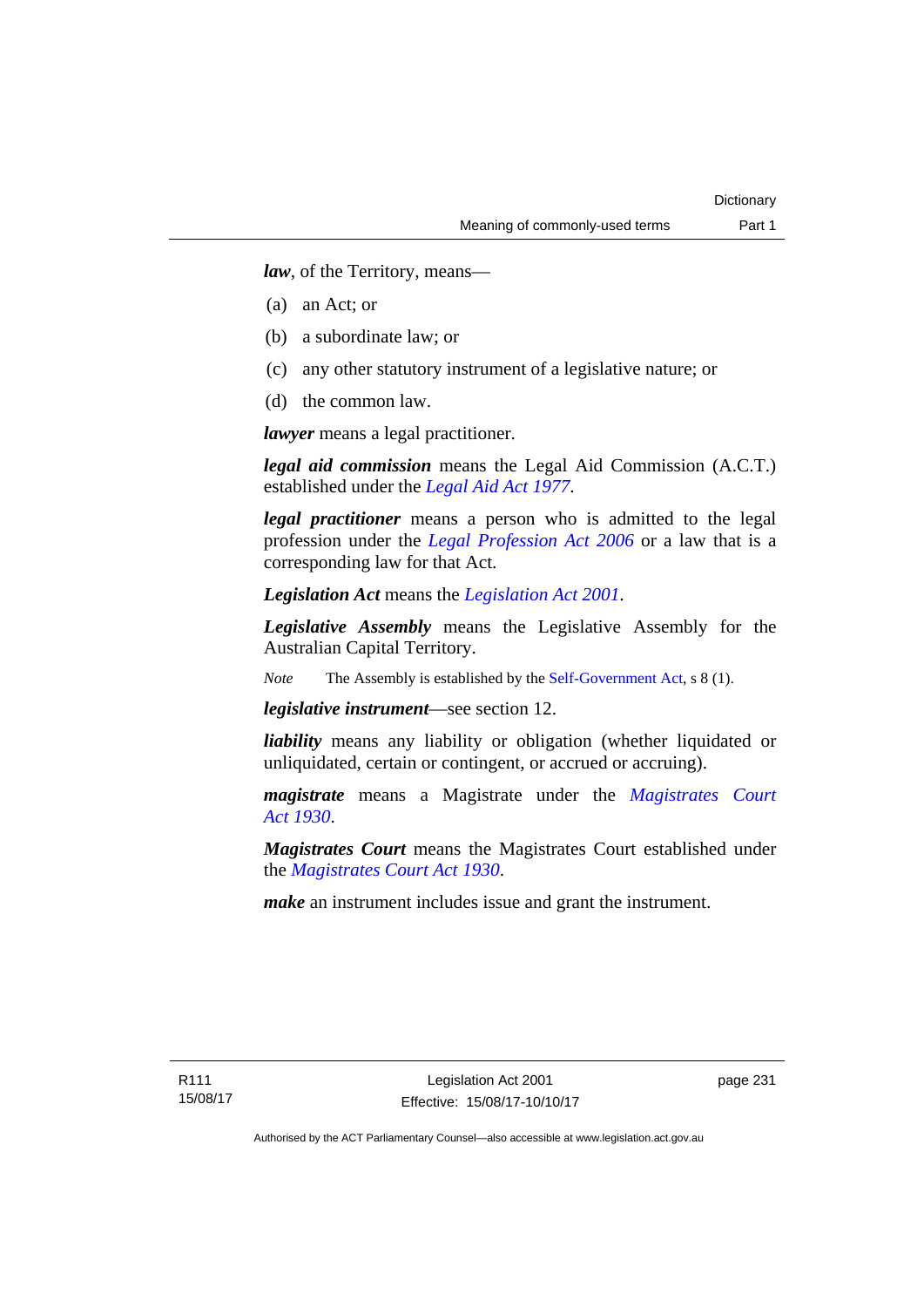*making*, of a statutory instrument, means the signing, sealing, approval or other endorsement of the instrument by the entity authorised or required to make it.

*may*—see section 146.

*medical practitioner* means a doctor.

*midnight*, in relation to a particular day, means the time when the day ends.

*midwife*—

- (a) means a person registered under the *[Health Practitioner](http://www.legislation.act.gov.au/a/db_39269/default.asp)  [Regulation National Law \(ACT\)](http://www.legislation.act.gov.au/a/db_39269/default.asp)* to practise in the nursing and midwifery profession as a midwife (other than as a student); and
- (b) for an activity, includes a person mentioned in paragraph (a) holding limited or provisional registration, to the extent that the person is allowed to do the activity under the person's registration.

*Minister*—see section 162.

*modification* includes modification by alteration, omission, substitution and addition.

*month* means a period beginning at the start of any day of one of the calendar months and ending—

- (a) immediately before the start of the corresponding day of the next calendar month; or
- (b) if there is no such corresponding day—at the end of the next calendar month.

## **Examples**

1 The period beginning at the start of 8 May 2014 and ending at midnight on 7 June 2014 is a month.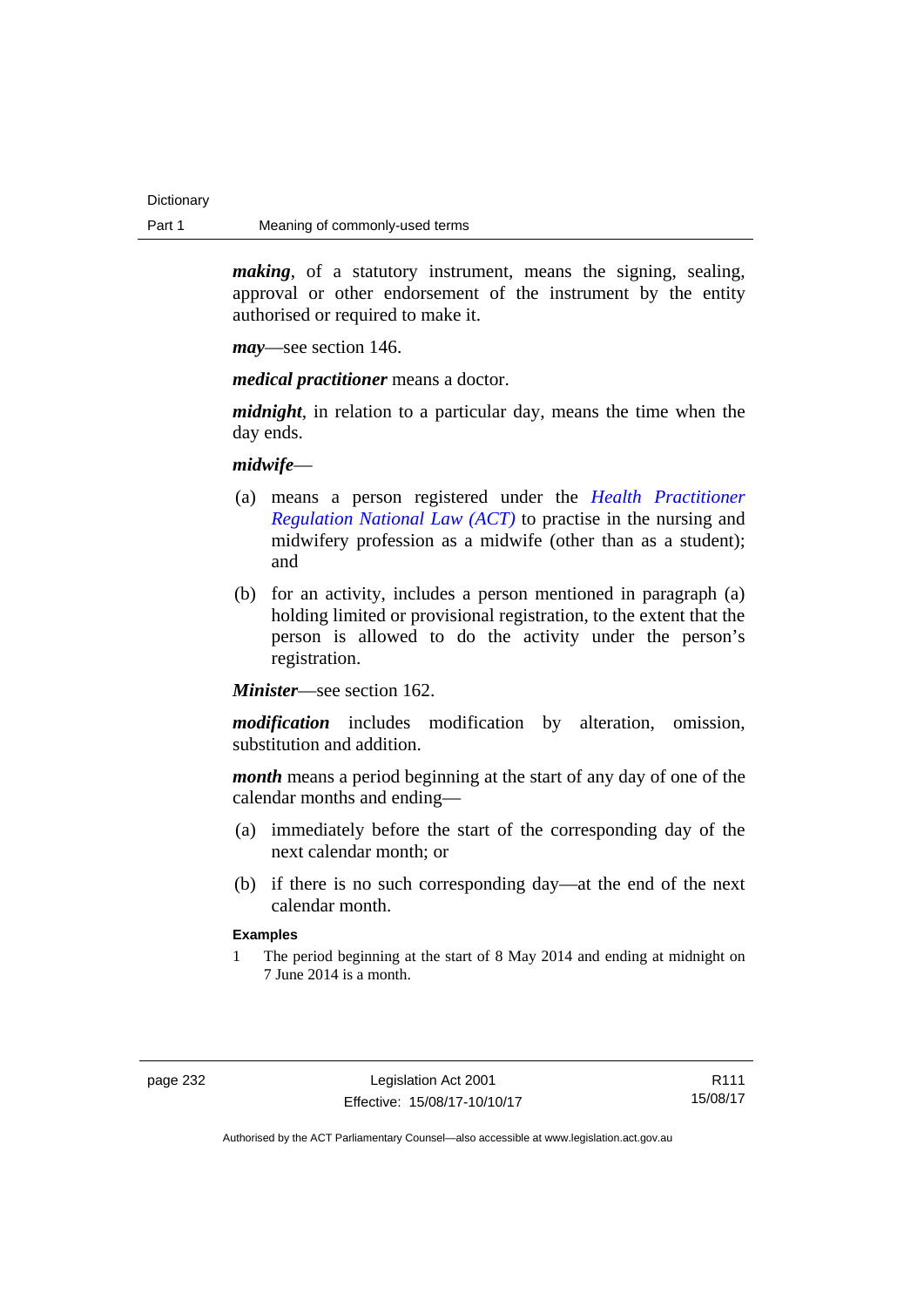- 2 The period beginning at the start of 30 January 2014 and ending at midnight on 28 February 2014 is a month. The month ends on the last day of February because in that year, February does not have a day corresponding to 29 January (because 2014 is not a leap year). If the period began at the start of 30 January 2016 (ie a leap year), the month would end at midnight on 29 February 2016.
- *Note* An example is part of the Act, is not exhaustive and may extend, but does not limit, the meaning of the provision in which it appears (see [Legislation Act,](http://www.legislation.act.gov.au/a/2001-14) s 126 and s 132).

*must*—see section 146.

*name* includes—

- (a) for an Act—the Act's short title; and
- (b) for an instrument—the instrument's citation; and
- (c) for a position—the position's title or designation.

*national capital authority* means the National Capital Authority established under the *[Australian Capital Territory \(Planning and](http://www.comlaw.gov.au/Series/C2004A03701)  [Land Management\) Act 1988](http://www.comlaw.gov.au/Series/C2004A03701)* (Cwlth).

*national capital plan* means the National Capital Plan under the *[Australian Capital Territory \(Planning and Land Management\) Act](http://www.comlaw.gov.au/Series/C2004A03701)  [1988](http://www.comlaw.gov.au/Series/C2004A03701)* (Cwlth).

*National Credit Code*—see the *[National Consumer Credit](http://www.comlaw.gov.au/Series/C2009A00134)  [Protection Act 2009](http://www.comlaw.gov.au/Series/C2009A00134)* (Cwlth), section 5.

*National Electricity (ACT) Law* means the provisions applying in the ACT because of the *[Electricity \(National Scheme\) Act 1997](http://www.legislation.act.gov.au/a/1997-79)*, section 5 (Application in ACT of National Electricity Law).

*National Electricity (ACT) Regulation* means the provisions applying because of the *[Electricity \(National Scheme\) Act 1997](http://www.legislation.act.gov.au/a/1997-79)*, section 6 (Application of regulations under National Electricity Law).

*National Energy Retail Law (ACT)* means the provisions applying because of the *[National Energy Retail Law \(ACT\) Act 2012](http://www.legislation.act.gov.au/a/2012-31)*, section 6 (Application of National Energy Retail Law).

page 233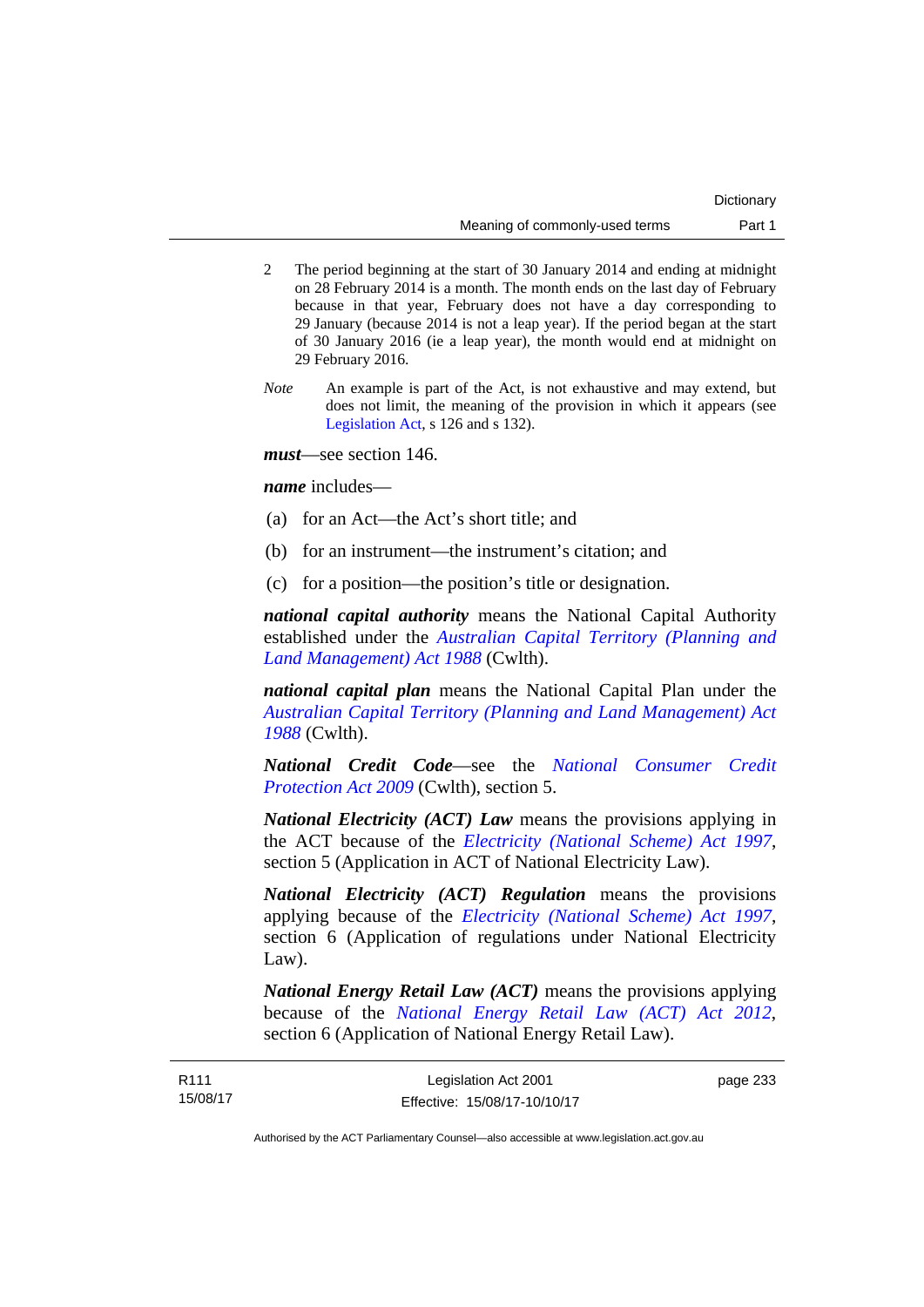*National Energy Retail Regulation (ACT)* means the provisions applying because of the *[National Energy Retail Law \(ACT\)](http://www.legislation.act.gov.au/a/2012-31)  [Act 2012](http://www.legislation.act.gov.au/a/2012-31)*, section 7 (Application of regulations under National Energy Retail Law).

*National Gas (ACT) Law* means the provisions applying because of the *[National Gas \(ACT\) Act 2008](http://www.legislation.act.gov.au/a/2008-15)*, section 8 (Application in the ACT of National Gas Law).

*National Gas (ACT) Regulation* means the provisions applying because of the *[National Gas \(ACT\) Act 2008](http://www.legislation.act.gov.au/a/2008-15)*, section 9 (Application in the ACT of regulations under National Gas Law).

*national land* means National Land under the *[Australian Capital](http://www.comlaw.gov.au/Series/C2004A03701)  [Territory \(Planning and Land Management\) Act 1988](http://www.comlaw.gov.au/Series/C2004A03701)* (Cwlth).

*Note* If an area of land in the ACT is, or is intended to be, used by or on behalf of the Commonwealth, it may be declared National Land under the *[Australian Capital Territory \(Planning and Land Management\) Act](http://www.comlaw.gov.au/Series/C2004A03701)  [1988](http://www.comlaw.gov.au/Series/C2004A03701)* (Cwlth), s 27.

*night* means the period between sunset on one day and sunrise on the next day.

*Northern Territory* means the Northern Territory of Australia.

*notifiable instrument*—see section 10.

*notification*—

- (a) of an Act—see section 30; and
- (b) of a legislative instrument—see section 63.

*notification day*, for an Act or statutory instrument, means the day the Act or instrument is notified.

*NSW Act* means an Act of the New South Wales Parliament.

*NSW correctional centre* means a correctional centre (however described) under the *[Crimes \(Administration of Sentences\) Act 1999](http://www.legislation.nsw.gov.au/maintop/view/inforce/act+93+1999+cd+0+N)* (NSW).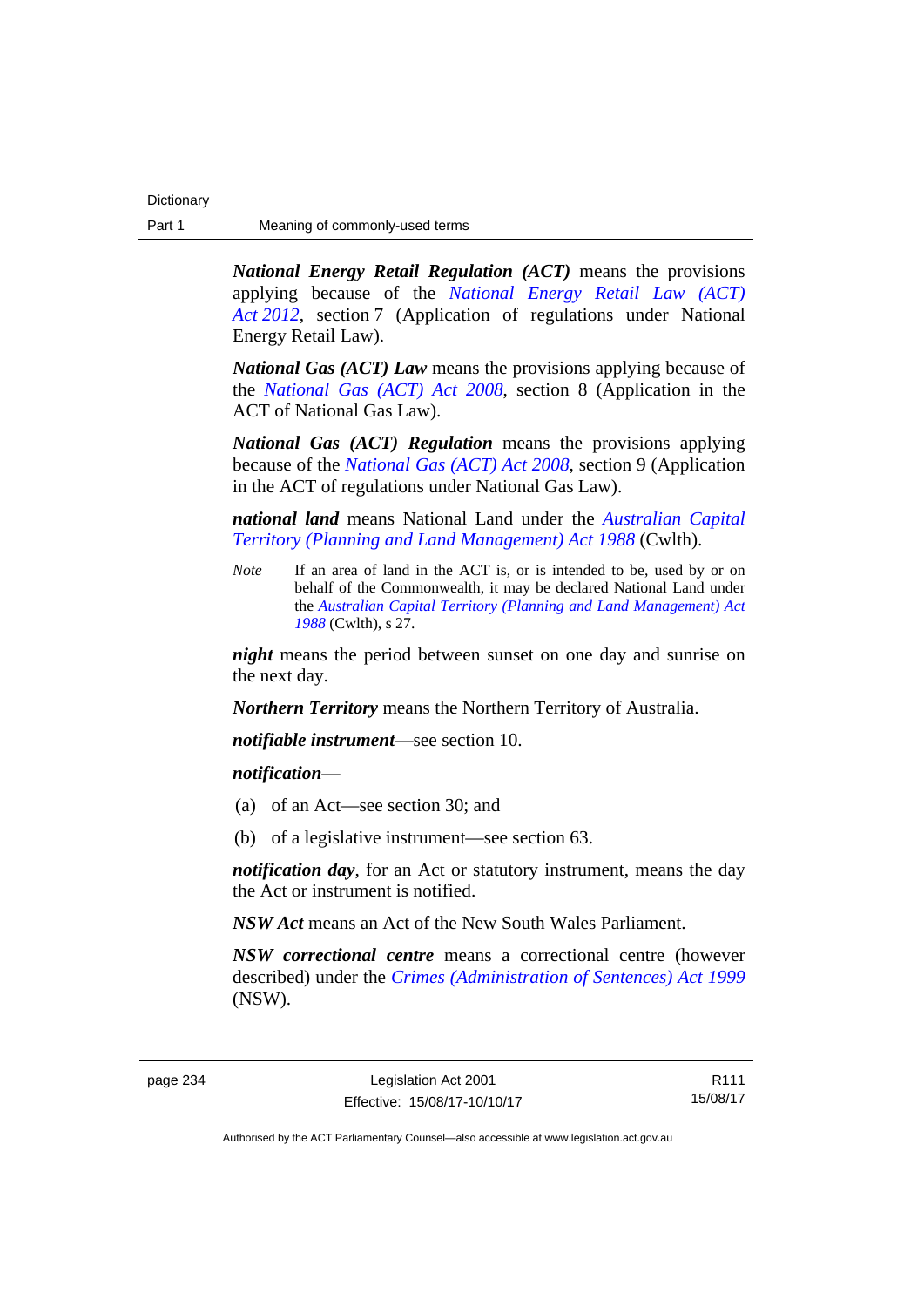## *number* means—

- (a) a number expressed in figures or words; or
- (b) a combination of a number expressed in figures or words and of a letter of the alphabet.

### *nurse*—

- (a) means a person registered under the *[Health Practitioner](http://www.legislation.act.gov.au/a/db_39269/default.asp)  [Regulation National Law \(ACT\)](http://www.legislation.act.gov.au/a/db_39269/default.asp)* to practise in the nursing and midwifery profession as a nurse (other than as a student); and
- (b) for an activity, includes a person mentioned in paragraph (a) holding limited or provisional registration, to the extent that the person is allowed to do the activity under the person's registration; and
- (c) does not include an enrolled nurse.

### *nurse practitioner*—

- (a) means a person whose registration as a registered health practitioner under the *[Health Practitioner Regulation National](http://www.legislation.act.gov.au/a/db_39269/default.asp)  [Law \(ACT\)](http://www.legislation.act.gov.au/a/db_39269/default.asp)* is endorsed as being qualified to practise as a nurse practitioner; and
- (b) for an activity, includes a person mentioned in paragraph (a) holding limited or provisional registration, to the extent that the person is allowed to do the activity under the person's registration.

*oath* includes affirmation.

*Note* The *[Evidence Act 2011](http://www.legislation.act.gov.au/a/2011-12)*, div 2.1.2 and the *[Oaths and Affirmations](http://www.legislation.act.gov.au/a/1984-79)  [Act 1984](http://www.legislation.act.gov.au/a/1984-79)* deal with oaths and affirmations.

*occupational discipline order* means an order for occupational discipline made by the ACAT.

*Note* Occupational discipline orders are made under the *[ACT Civil and](http://www.legislation.act.gov.au/a/2008-35)  [Administrative Tribunal Act 2008](http://www.legislation.act.gov.au/a/2008-35)*, s 66 and under authorising laws (*authorising law*—see *[ACT Civil and Administrative Tribunal](http://www.legislation.act.gov.au/a/2008-35)  [Act 2008](http://www.legislation.act.gov.au/a/2008-35)*, dict).

| R111     | Legislation Act 2001         | page 235 |
|----------|------------------------------|----------|
| 15/08/17 | Effective: 15/08/17-10/10/17 |          |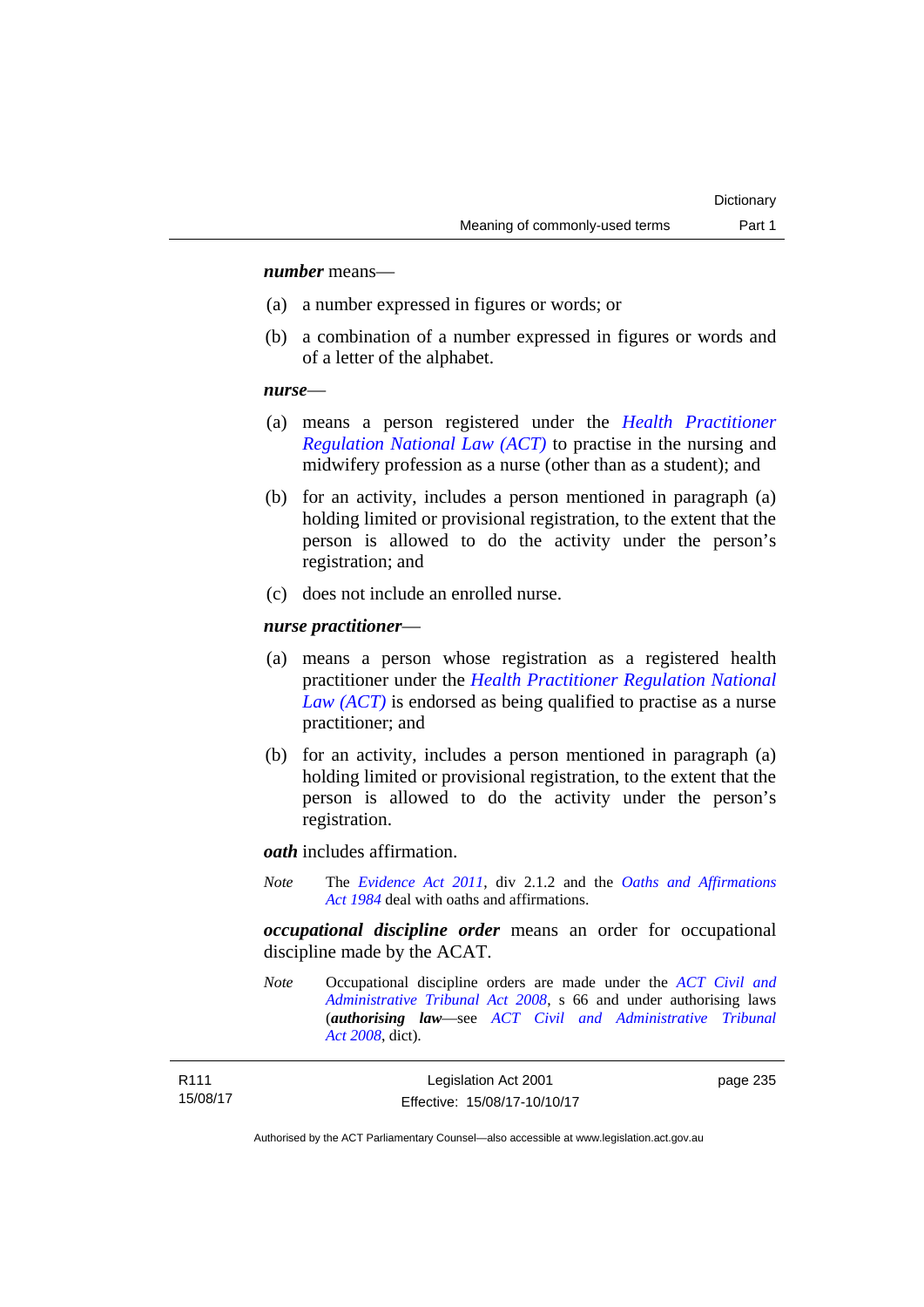*occupy* a position includes hold the position, act in the position or exercise functions of the position (including under a delegation or subdelegation).

*office* includes position.

*Office of the Legislative Assembly* means the Office of the Legislative Assembly established under the *[Legislative Assembly](http://www.legislation.act.gov.au/a/2012-26)  [\(Office of the Legislative Assembly\) Act 2012](http://www.legislation.act.gov.au/a/2012-26)*.

## *officer of the Assembly* means—

- (a) the auditor-general; or
- (b) the electoral commissioner; or
- (c) the ombudsman.

*official visitor* means an official visitor appointed under the *[Official](http://www.legislation.act.gov.au/a/2012-33)  [Visitor Act 2012](http://www.legislation.act.gov.au/a/2012-33)*, section 10.

*ombudsman* means the Ombudsman under the *[Ombudsman](http://www.legislation.act.gov.au/a/alt_a1989-45co)  [Act 1989](http://www.legislation.act.gov.au/a/alt_a1989-45co)*.

*omit*, in relation to a provision of an Act or statutory instrument, includes repeal.

## *optometrist*—

- (a) means a person registered under the *[Health Practitioner](http://www.legislation.act.gov.au/a/db_39269/default.asp)  [Regulation National Law \(ACT\)](http://www.legislation.act.gov.au/a/db_39269/default.asp)* to practise in the optometry profession (other than as a student); and
- (b) for an activity, includes a person mentioned in paragraph (a) holding limited or provisional registration, to the extent that the person is allowed to do the activity under the person's registration.

*ordinance* means an ordinance made under the *[Seat of Government](http://www.comlaw.gov.au/Series/C2004A07446)  [\(Administration\) Act 1910](http://www.comlaw.gov.au/Series/C2004A07446)* (Cwlth), section 12.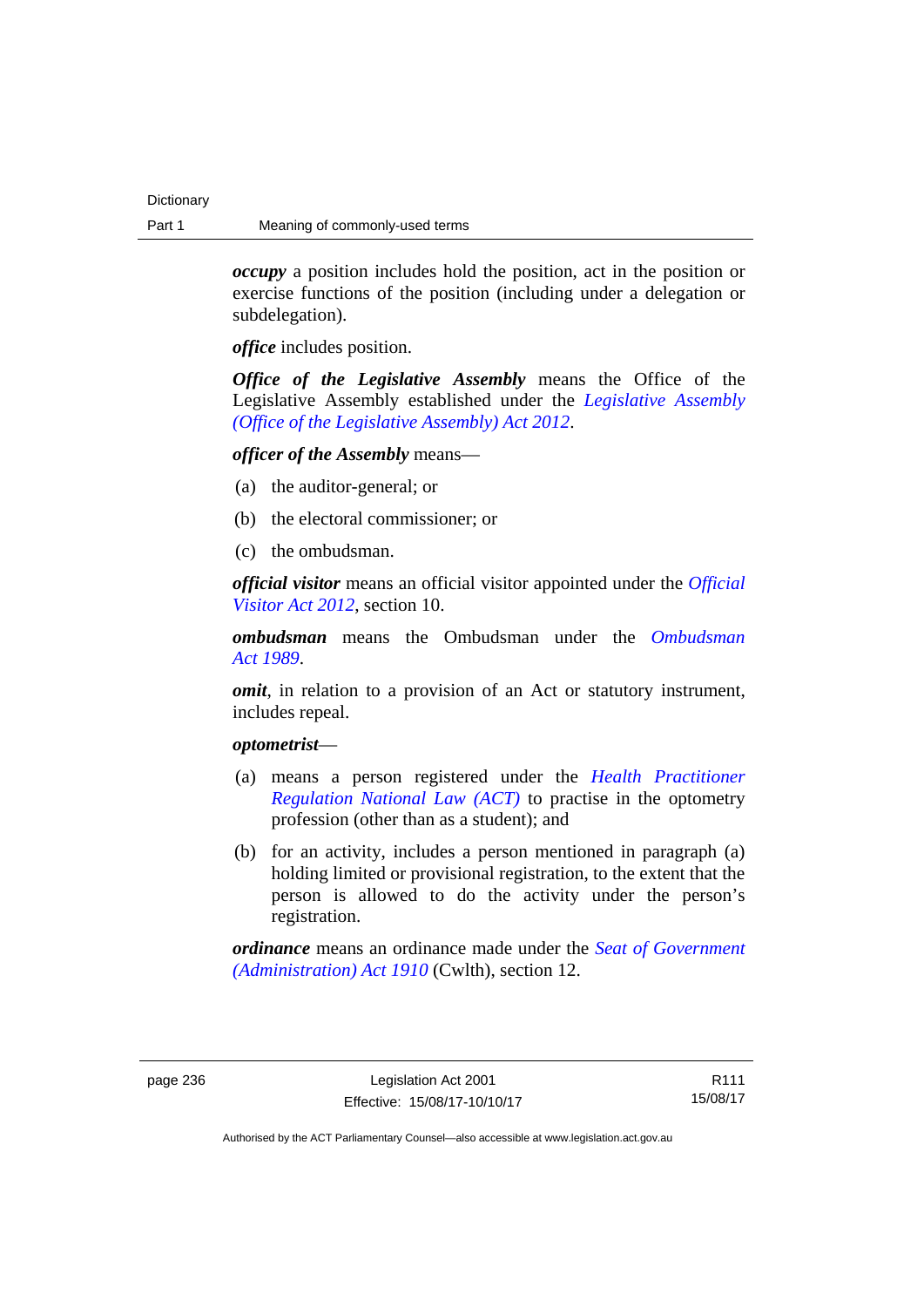*parent*, of a child, means—

- (a) the child's mother; or
- (b) the child's father; or
- (c) someone else who is presumed under the *[Parentage Act 2004](http://www.legislation.act.gov.au/a/2004-1)*, part 2 to be a parent of the child.
- *Note* A child cannot have more than 2 parents at any one time (see *[Parentage](http://www.legislation.act.gov.au/a/2004-1)  [Act 2004](http://www.legislation.act.gov.au/a/2004-1)*, s 14).

*parliamentary counsel* means the person performing the duties of Parliamentary Counsel in the public service.

*passing*, of an Act—see section 29.

*penalty unit*—see section 133.

*person—*see section 160 (References to people generally).

## *pharmacist***—**

- (a) means a person registered under the *[Health Practitioner](http://www.legislation.act.gov.au/a/db_39269/default.asp)  [Regulation National Law \(ACT\)](http://www.legislation.act.gov.au/a/db_39269/default.asp)* to practise in the pharmacy profession (other than as a student); and
- (b) for an activity, includes a person mentioned in paragraph (a) holding limited or provisional registration, to the extent that the person is allowed to do the activity under the person's registration.

*planning and land authority* means the Planning and Land Authority established under the *[Planning and Development](http://www.legislation.act.gov.au/a/2007-24)  [Act 2007](http://www.legislation.act.gov.au/a/2007-24)*.

*police officer* means a member or special member of the Australian Federal Police.

*position* includes office.

*power* includes authority.

page 237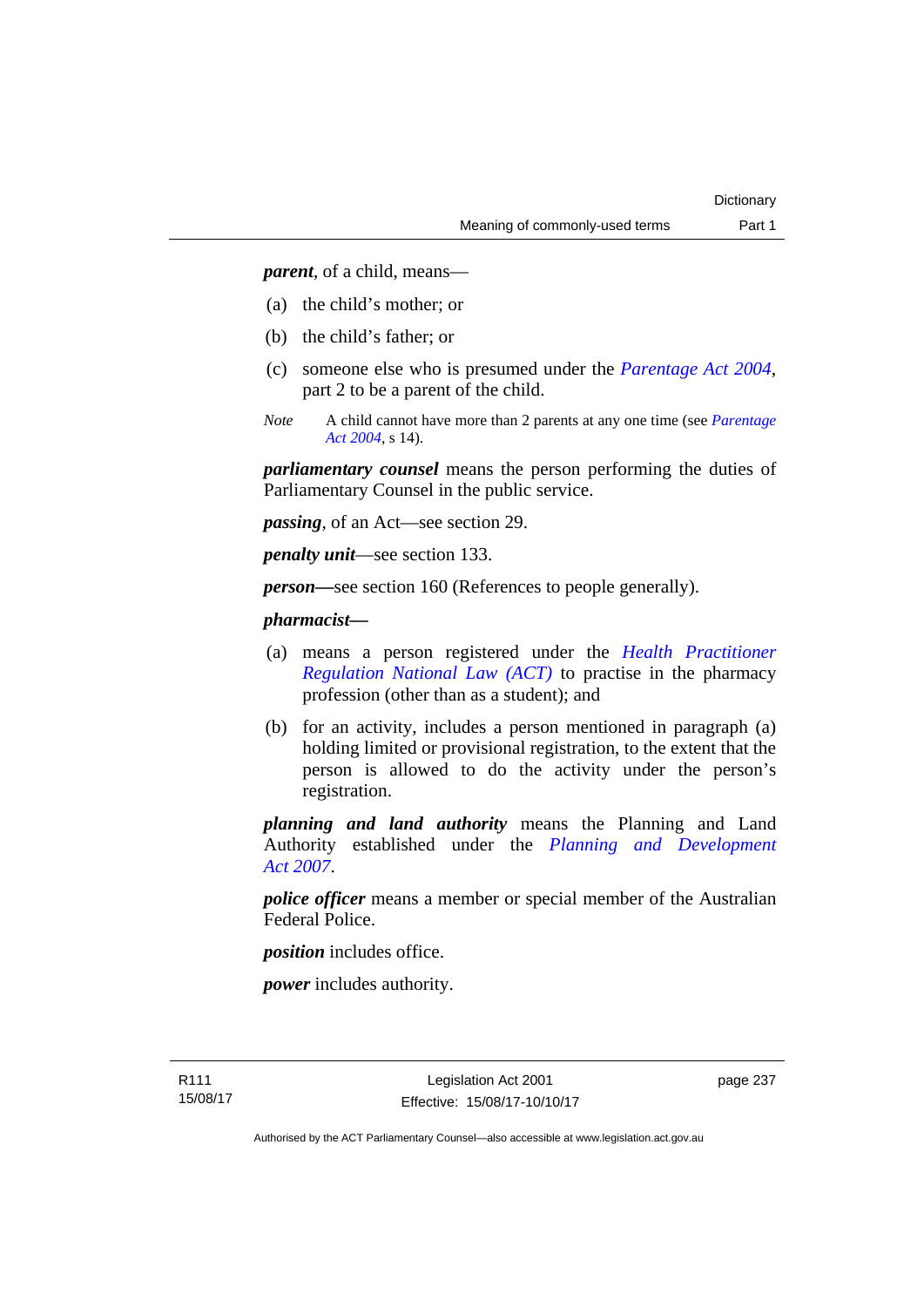*prescribed*, in an Act, means prescribed by the Act or by regulation under the Act.

*present* an indictment includes lay an information.

*proceeding* means a legal or other action or proceeding.

*property* means any legal or equitable estate or interest (whether present or future, vested or contingent, or tangible or intangible) in real or personal property of any description (including money), and includes a thing in action.

*Note* A *thing in action* is an intangible personal property right recognised and protected by the law. Examples include debts, money held in a bank, shares, rights under a trust, copyright and right to sue for breach of contract.

*provision*, of an Act or instrument—see section 16.

*public advocate* means the Public Advocate under the *[Human](http://www.legislation.act.gov.au/a/2005-40)  [Rights Commission Act 2005](http://www.legislation.act.gov.au/a/2005-40)*

*public employee* means—

- (a) a public servant; or
- (b) a public sector member; or
- (c) a person employed by a territory instrumentality.

*public health officer* means a public health officer under the *[Public](http://www.legislation.act.gov.au/a/1997-69)  [Health Act 1997.](http://www.legislation.act.gov.au/a/1997-69)*

*public holiday* means a day that is a public holiday in the ACT under the *[Holidays Act 1958](http://www.legislation.act.gov.au/a/1958-19)*, section 3.

*public money*, of the Territory, means revenues, loans and other money received by the Territory.

*public notice*, if required by a Territory law, means—

- (a) a dated notice on an ACT government website; or
- (b) notice in a daily newspaper circulating generally in the ACT.

R111 15/08/17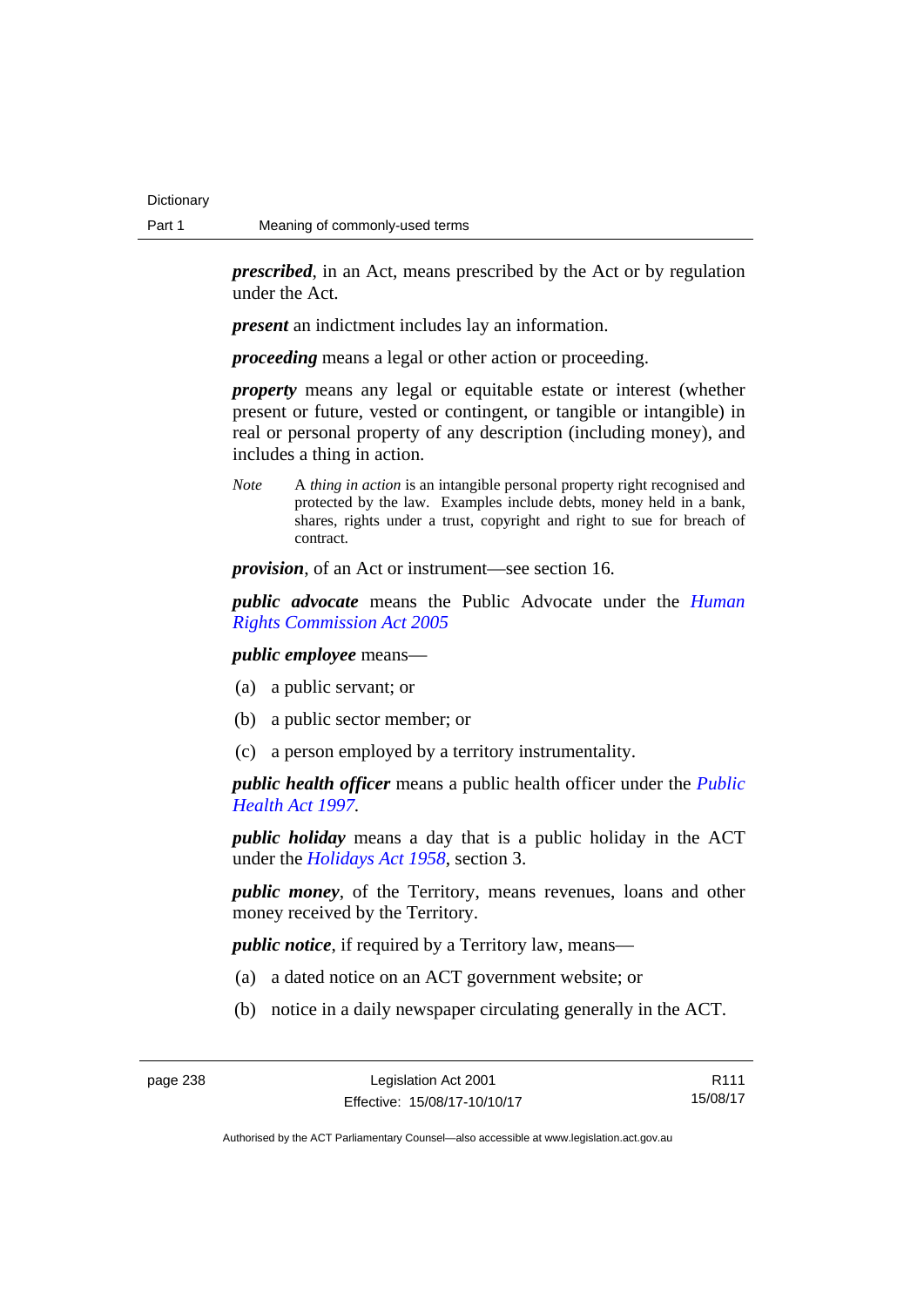*public sector body* means—

- (a) a body made up of public sector members; and
- (b) includes a body made up of 1 statutory office-holder.

*public sector member* means a public sector member under the *[Public Sector Management Act 1994](http://www.legislation.act.gov.au/a/1994-37)*, section 150.

*public sector standards commissioner* means the Public Sector Standards Commissioner under the *[Public Sector Management](http://www.legislation.act.gov.au/a/1994-37)  [Act 1994](http://www.legislation.act.gov.au/a/1994-37)*.

*public servant* means a person employed in the public service.

*public service* means the Australian Capital Territory Public Service.

*Note* The *[Public Sector Management Act 1994](http://www.legislation.act.gov.au/a/1994-37)*, s 12 deals with the constitution of the public service.

*public trustee and guardian* means the Public Trustee and Guardian under the *[Public Trustee and Guardian Act 1985](http://www.legislation.act.gov.au/a/1985-8/default.asp)*.

*quarter* means a period of 3 months beginning on 1 January, 1 April, 1 July or 1 October in any year.

*Rail Safety National Law (ACT)* means the provisions applying in the ACT because of the *[Rail Safety National Law \(ACT\) Act 2014](http://www.legislation.act.gov.au/a/2014-14)*, section 6 (Application of Rail Safety National Law).

*recognised transgender person*—see section 169A (3).

*registered surveyor* means a surveyor under the *[Surveyors Act 2007](http://www.legislation.act.gov.au/a/2007-33)*.

*registrar* means—

- (a) in relation to the Supreme Court—the Registrar of the Supreme Court; or
- (b) in relation to the Magistrates Court—the Registrar of the Magistrates Court; or
- (c) in relation to a tribunal—the registrar of the tribunal.

page 239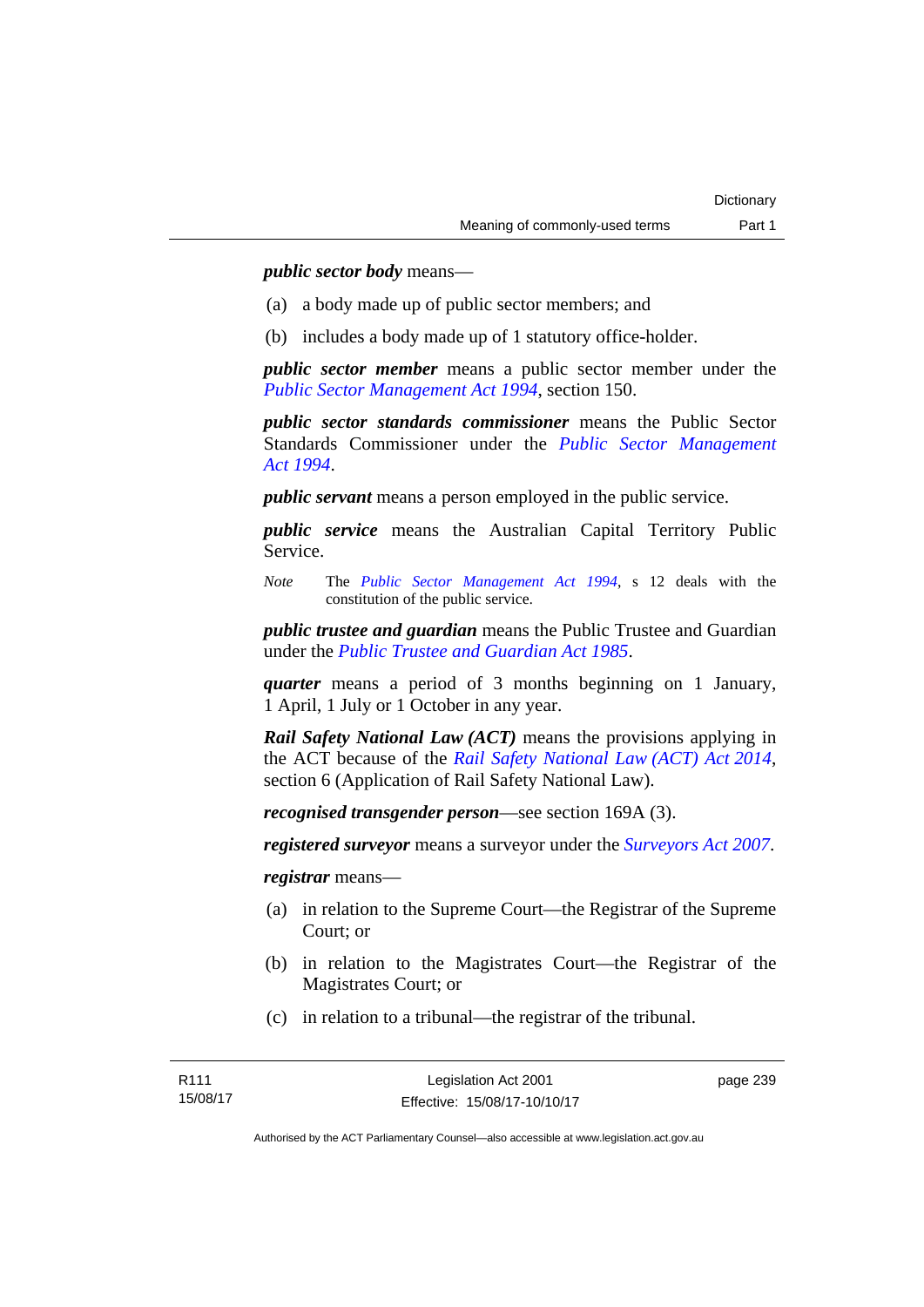*registrar-general* means the Registrar-General under the *[Registrar-](http://www.legislation.act.gov.au/a/1993-63)[General Act 1993](http://www.legislation.act.gov.au/a/1993-63)*.

*registrar of firearms* means the Registrar of Firearms under the *[Firearms Act 1996](http://www.legislation.act.gov.au/a/1996-74)*.

*regulation*, in relation to an Act, means a regulation made or in force under the Act.

*remuneration tribunal* means the Remuneration Tribunal established under the *[Remuneration Tribunal Act 1995](http://www.legislation.act.gov.au/a/1995-55)*.

### *repeal* includes—

- (a) for an Act or statutory instrument—omit a provision of the Act or instrument; and
- (b) for a provision of an Act or statutory instrument—omit the provision (or a part of it); and
- (c) for an Act or statutory instrument (or a provision of it) abrogate or limit its effect, or exclude from its application any circumstance, matter, person, place or purpose; and
- (d) for an Act or statutory instrument (or a provision of it)—any other implied repeal; and
- (e) for a statutory instrument—revoke the instrument (or part of it); and
- (f) for a decision—revoke it or cancel it.

*resident judge* means a resident judge under the *[Supreme Court](http://www.legislation.act.gov.au/a/1933-34)  [Act 1933](http://www.legislation.act.gov.au/a/1933-34)*.

*retrospectively*, for the commencement of legislation—see section 75A.

*reviewable decision notice*—see the *[ACT Civil and Administrative](http://www.legislation.act.gov.au/a/2008-35)  [Tribunal Act 2008](http://www.legislation.act.gov.au/a/2008-35)*, section 67A.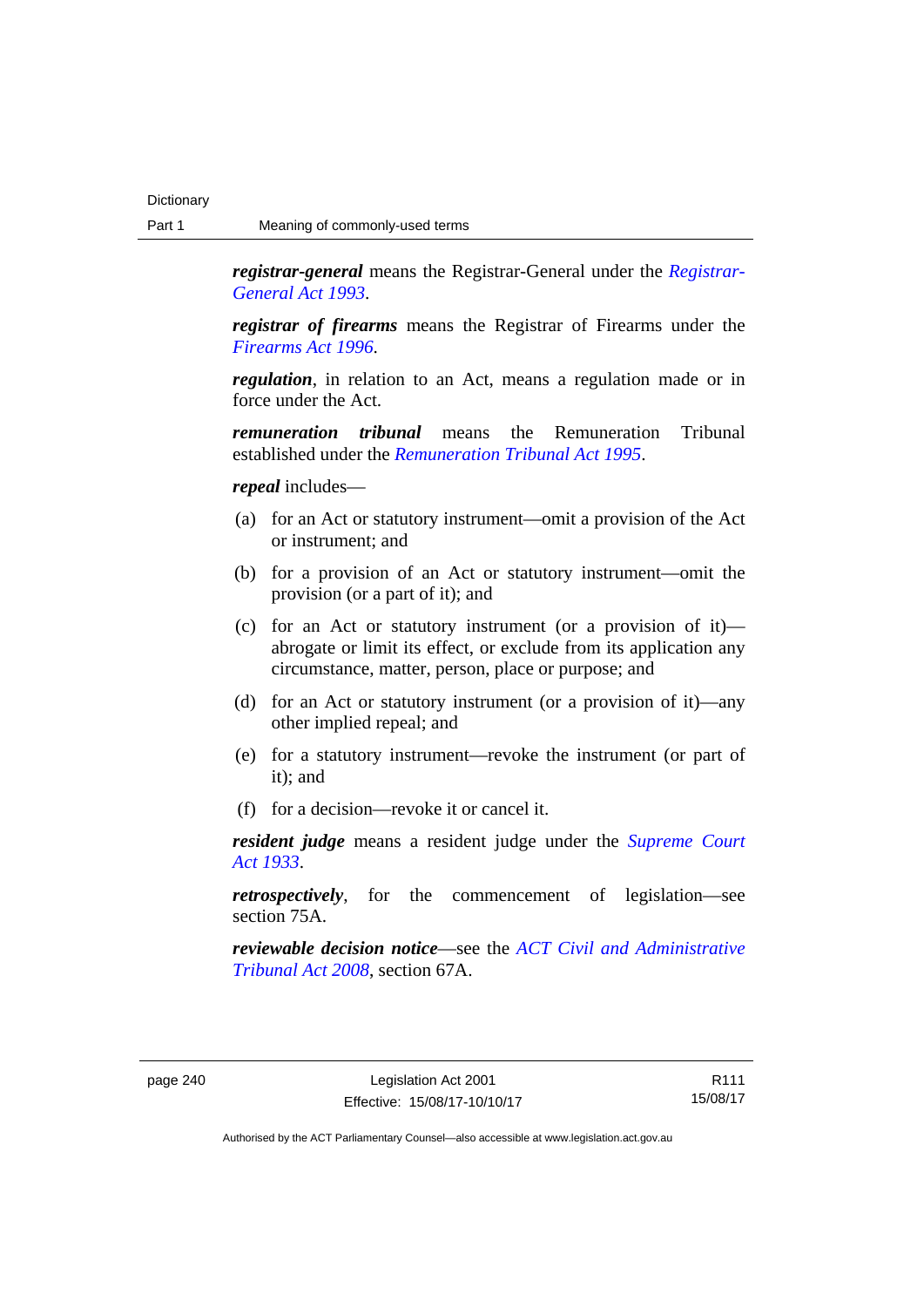*road transport authority* means the Australian Capital Territory Road Transport Authority.

- *Note 1* In relation to the exercise of a function by the road transport authority under a provision of the road transport legislation, the director-general of the administrative unit responsible for the provision is the road transport authority.
- *Note 2 Road transport legislation––*see the *[Road Transport \(General\)](http://www.legislation.act.gov.au/a/1999-77)  [Act 1999](http://www.legislation.act.gov.au/a/1999-77)*, s 6.

## *rules* means—

- (a) of a court or tribunal—rules made by the entity having power to make rules (however described) regulating the practice and procedure of the court or tribunal; and
- (b) in relation to an Act—rules made or in force under the Act.

*rural fire service* means the ACT Rural Fire Service under the *[Emergencies Act 2004](http://www.legislation.act.gov.au/a/2004-28)*.

*Self-Government Act* means the *[Australian Capital Territory](http://www.comlaw.gov.au/Series/C2004A03699)  [\(Self-Government\) Act 1988](http://www.comlaw.gov.au/Series/C2004A03699)* (Cwlth).

## *self-government day* means 11 May 1989.

*Note* This is the day when the remaining provisions of the Self-Government [Act](http://www.comlaw.gov.au/Series/C2004A03699) commenced and, in particular, the Australian Capital Territory was established as a body politic, the Legislative Assembly was empowered to make laws for the ACT and the Executive was established.

*sentence administration board* means the Sentence Administration Board under the *[Crimes \(Sentence Administration\) Act 2005](http://www.legislation.act.gov.au/a/2005-59)*.

*SES* means the ACT State Emergency Service established under the *[Emergencies Act 2004](http://www.legislation.act.gov.au/a/2004-28)*.

*sign* includes attach a seal and make a mark.

*signpost definition*—see section 131 (Signpost definition).

page 241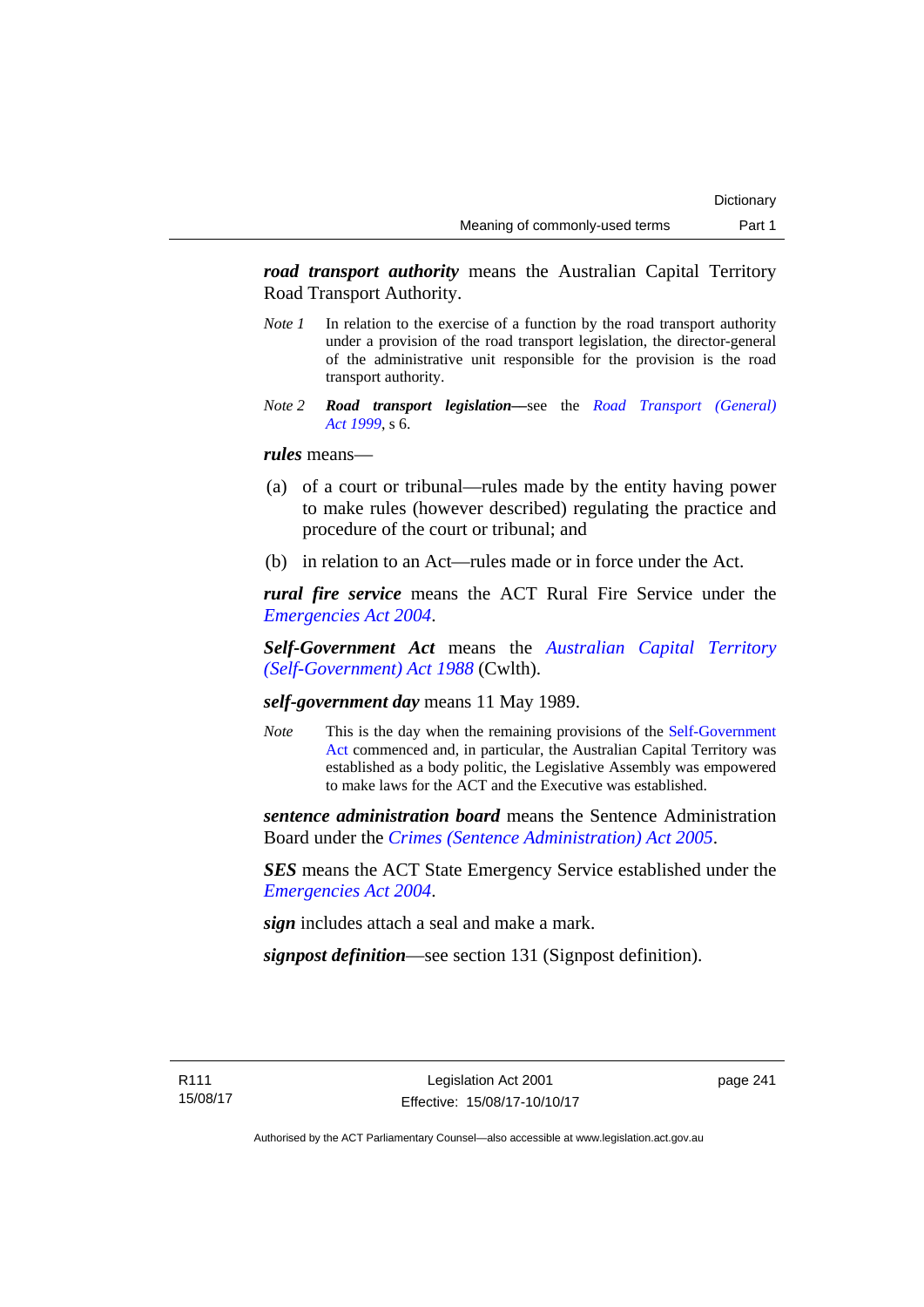*sitting day*, of the Legislative Assembly, means a period that commences on a day the Assembly meets and continues until the Assembly next adjourns.

*Note* A sitting day may continue for 1 or more days.

*solicitor* means a lawyer who practises as a solicitor.

*solicitor-general* means the Solicitor-General for the Territory under the *[Law Officers Act 2011](http://www.legislation.act.gov.au/a/2011-30)*.

*Speaker* means the Presiding Officer of the Legislative Assembly.

*Note* The Presiding Officer is elected under the [Self-Government Act,](http://www.comlaw.gov.au/Series/C2004A03699) s 11.

*Standards Australia* means the company named Standards Australia Limited (ACN 087 326 690).

*State* means a State of the Commonwealth, and includes the Northern Territory.

*statutory declaration* means a statutory declaration made under the *[Statutory Declarations Act 1959](http://www.comlaw.gov.au/Series/C2004A07365)* (Cwlth).

*statutory instrument*—see section 13.

*statutory office-holder* means a person occupying a position under an Act or statutory instrument (other than a position in the public service).

*subordinate law*—see section 8.

*suburban land agency* means the Suburban Land Agency established under the *[City Renewal Authority and Suburban Land](http://www.legislation.act.gov.au/a/2017-12/default.asp)  [Agency Act 2017](http://www.legislation.act.gov.au/a/2017-12/default.asp)*, section 37.

*summary offence*—see section 190.

*Supreme Court* means the Supreme Court of the Australian Capital Territory.

*Note* The Supreme Court is established by the *[Supreme Court Act 1933](http://www.legislation.act.gov.au/a/1933-34)*, s 3. The [Self-Government Act](http://www.comlaw.gov.au/Series/C2004A03699), s 48A deals with the jurisdiction and powers of the court.

page 242 Legislation Act 2001 Effective: 15/08/17-10/10/17

R111 15/08/17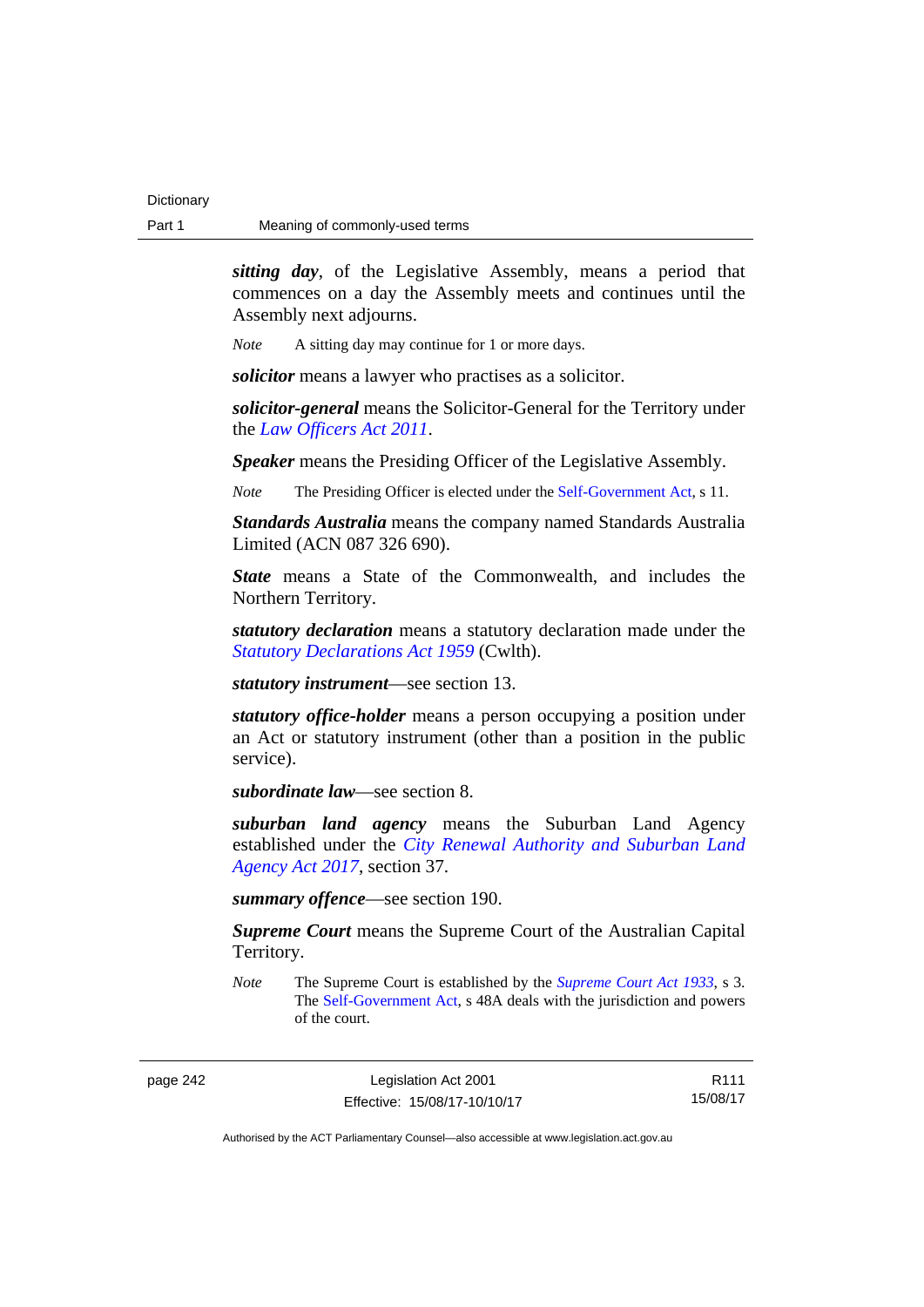*surveyor-general* means the surveyor-general under the *[Surveyors](http://www.legislation.act.gov.au/a/2007-33)  [Act 2007](http://www.legislation.act.gov.au/a/2007-33)*.

*swear* an oath includes make an affirmation.

*take* an oath includes make an affirmation.

*territory authority* means a body established for a public purpose under an Act, but does not include a body declared by regulation not to be a territory authority.

*territory instrumentality* means a corporation that is a territory instrumentality under the *[Public Sector Management Act 1994](http://www.legislation.act.gov.au/a/1994-37)*.

*Note Territory instrumentality* is defined in the *[Public Sector Management](http://www.legislation.act.gov.au/a/1994-37)  [Act 1994](http://www.legislation.act.gov.au/a/1994-37)*, dict.

*territory land* means Territory Land under the *[Australian Capital](http://www.comlaw.gov.au/Series/C2004A03701)  [Territory \(Planning and Land Management\) Act 1988](http://www.comlaw.gov.au/Series/C2004A03701)* (Cwlth).

*Note* The *[Australian Capital Territory \(Planning and Land Management\) Act](http://www.comlaw.gov.au/Series/C2004A03701)  [1988](http://www.comlaw.gov.au/Series/C2004A03701)* (Cwlth), s 28 provides that if land in the ACT is not national land it is territory land.

*territory law*—see *law*, of the Territory.

## *territory lease*—

- (a) means—
	- (i) a lease granted under the *[Planning and Development](http://www.legislation.act.gov.au/a/2007-24)  [Act 2007](http://www.legislation.act.gov.au/a/2007-24)*; or
	- (ii) a lease under the *[Unit Titles Act 2001](http://www.legislation.act.gov.au/a/2001-16)*; but
- (b) does not include—
	- (i) a sublease of land approved under the *[Planning and](http://www.legislation.act.gov.au/a/2007-24)  [Development Act 2007](http://www.legislation.act.gov.au/a/2007-24)*, section 308; or
	- (ii) any other sublease.

*territory-owned corporation* means a Territory owned corporation under the *[Territory-owned Corporations Act 1990](http://www.legislation.act.gov.au/a/1990-53)*.

page 243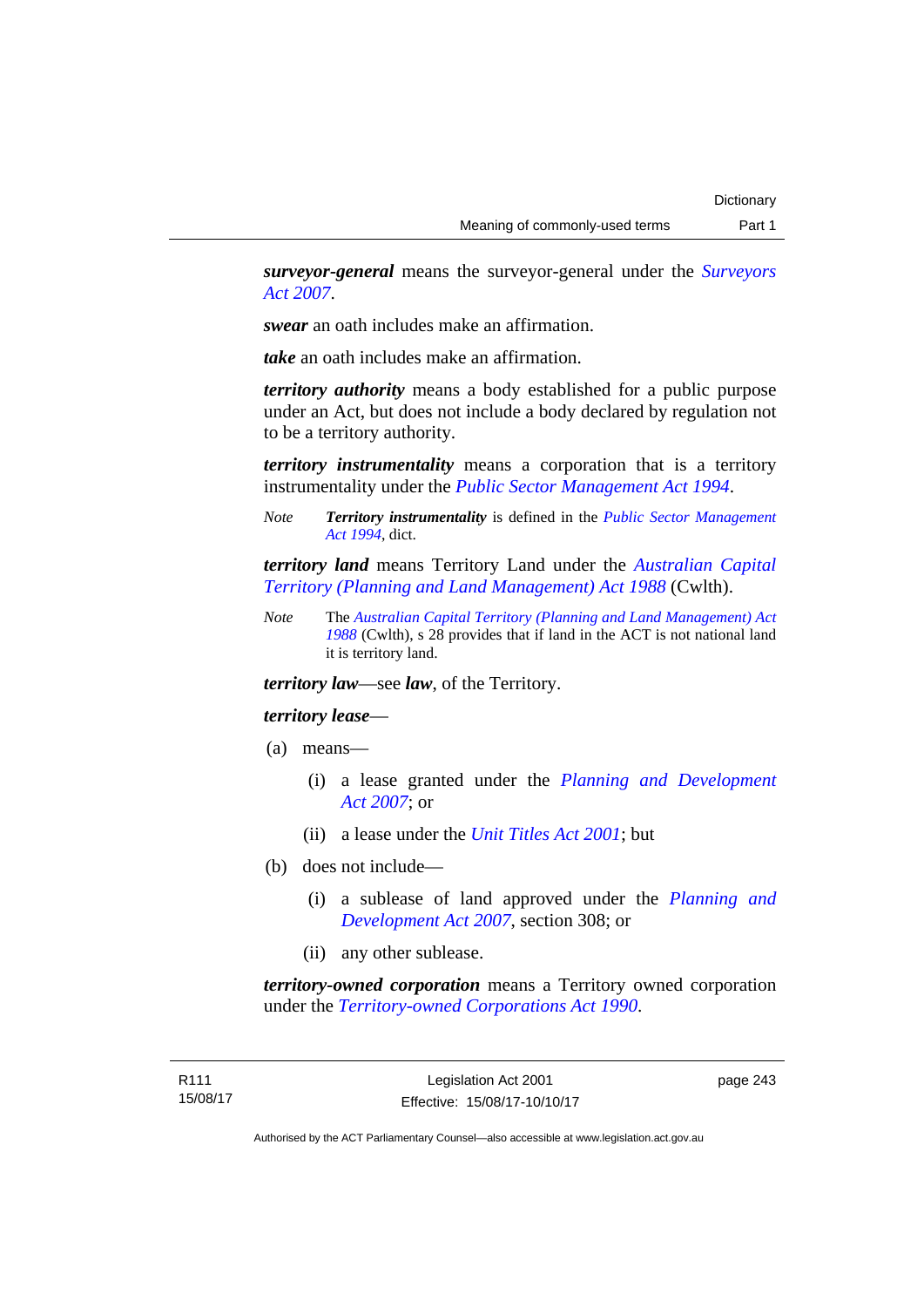*territory plan* means the territory plan under the *[Planning and](http://www.legislation.act.gov.au/a/2007-24)  [Development Act 2007](http://www.legislation.act.gov.au/a/2007-24)*.

*the Territory* means—

- (a) when used in a geographical sense—the Australian Capital Territory; or
- (b) in any other case—the body politic established by the [Self-Government Act,](http://www.comlaw.gov.au/Series/C2004A03699) section 7.

*transgender person*—see section 169A (1) and (2).

*transitional* includes application and saving.

*Treasurer* means the Minister designated Treasurer by the Chief Minister, and includes a Minister authorised by the Chief Minister to act on behalf of the Treasurer.

*tribunal* includes any entity that is authorised to hear, receive and examine evidence.

*UK Act* means an Act of the United Kingdom Parliament.

*under*, in relation to an Act or statutory instrument, includes the following:

- (a) by;
- (b) by virtue of;
- (c) for or for the purposes of;
- (d) in accordance with;
- (e) in pursuance of;
- (f) pursuant to;
- (g) within the meaning of.
- *Note* A reference to an Act or statutory instrument includes a reference to a provision of the Act or instrument (see s 7 and s 13).

R111 15/08/17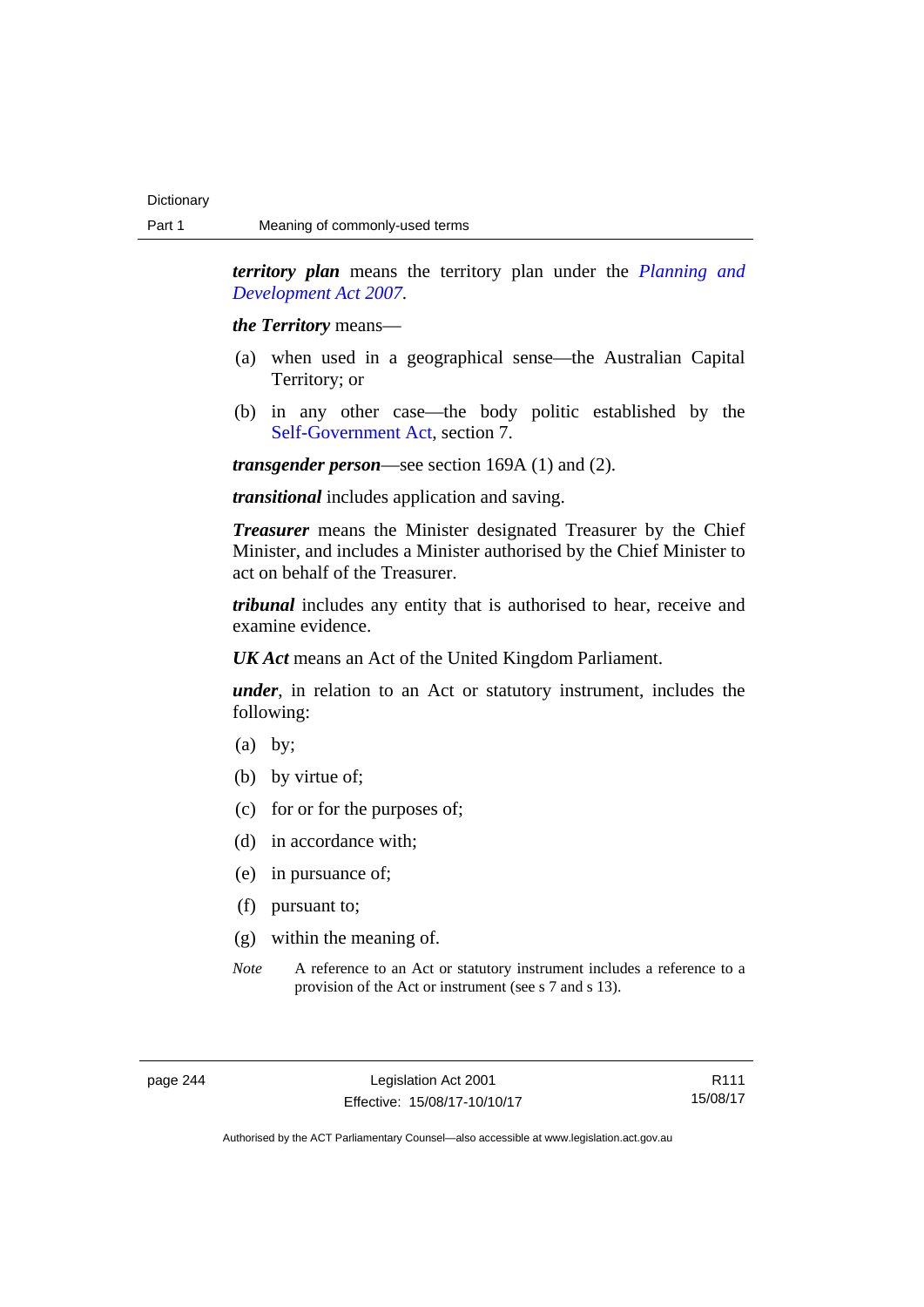*United Kingdom* means the United Kingdom of Great Britain and Northern Ireland.

## *United Kingdom Parliament* means—

- (a) the Parliament of England; or
- (b) the Parliament of Great Britain; or
- (c) the Parliament of the United Kingdom of Great Britain and Ireland; or
- (d) the Parliament of the United Kingdom of Great Britain and Northern Ireland.

## *veterinary surgeon*—

- (a) means a person unconditionally registered as a veterinary surgeon under the *[Veterinary Surgeons Act 2015](http://www.legislation.act.gov.au/a/2015-29)*; and
- (b) for an activity, includes a person conditionally registered as a veterinary surgeon under the *[Veterinary Surgeons Act 2015](http://www.legislation.act.gov.au/a/2015-29)* to the extent that the person is allowed to do the activity under the person's conditional registration.

*victims of crime commissioner* means the Victims of Crime Commissioner under the *[Human Rights Commission Act 2005](http://www.legislation.act.gov.au/a/2005-40)*.

*will* includes a codicil.

*word* includes any drawing, figure, number and symbol.

*working day* means a day that is not—

- (a) a Saturday or Sunday; or
- (b) a public holiday in the ACT.

*work safety commissioner* means the work safety commissioner under the *[Work Health and Safety Act 2011](http://www.legislation.act.gov.au/a/2011-35)*.

page 245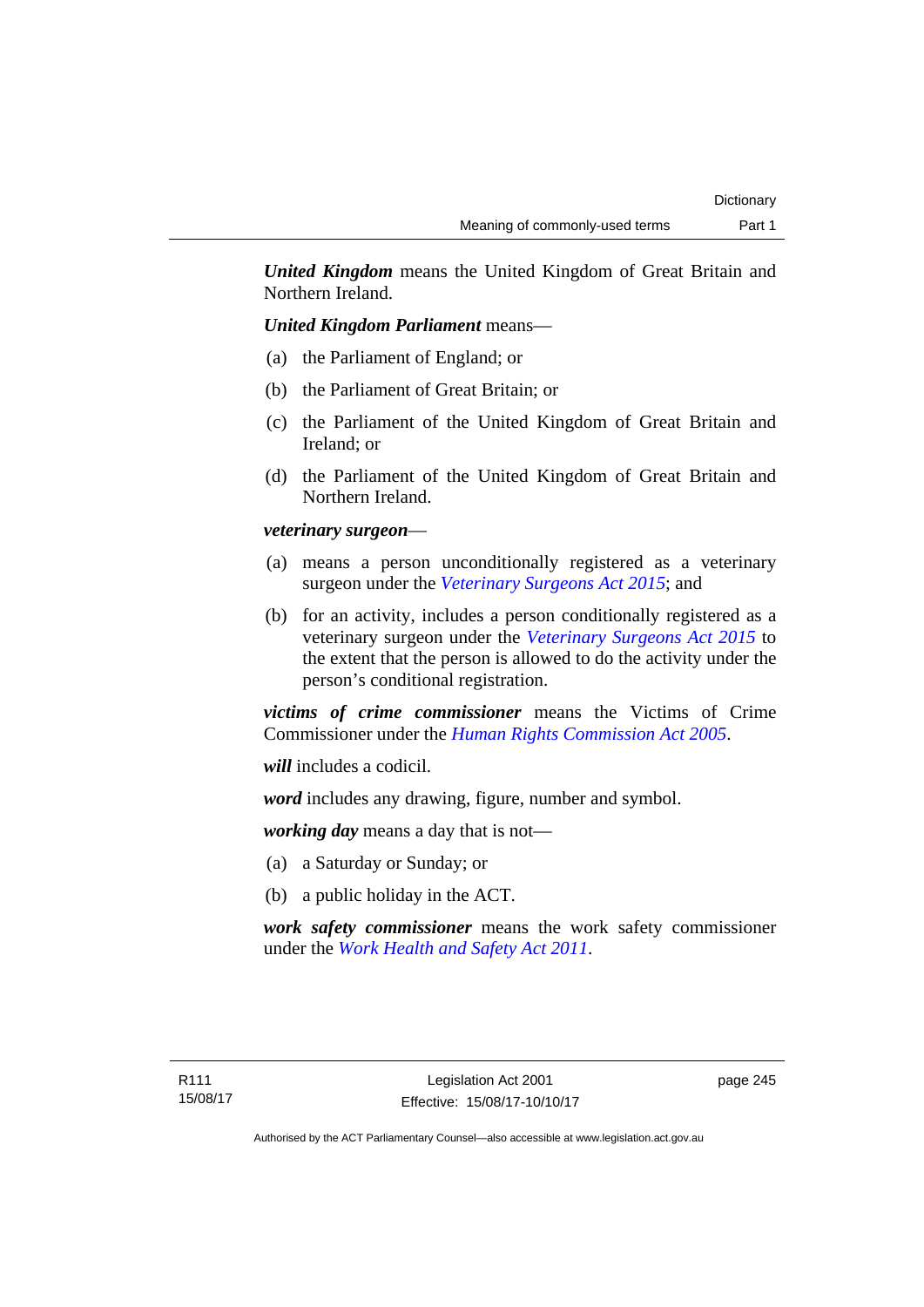*writing* includes any way of representing or reproducing words in visible form.

### **Examples**

printing, photocopying, photography, typewriting

*Note* An example is part of the Act, is not exhaustive and may extend, but does not limit, the meaning of the provision in which it appears (see s 126 and s 132).

*year*, without specifying the kind of year, means calendar year.

page 246 Legislation Act 2001 Effective: 15/08/17-10/10/17

R111 15/08/17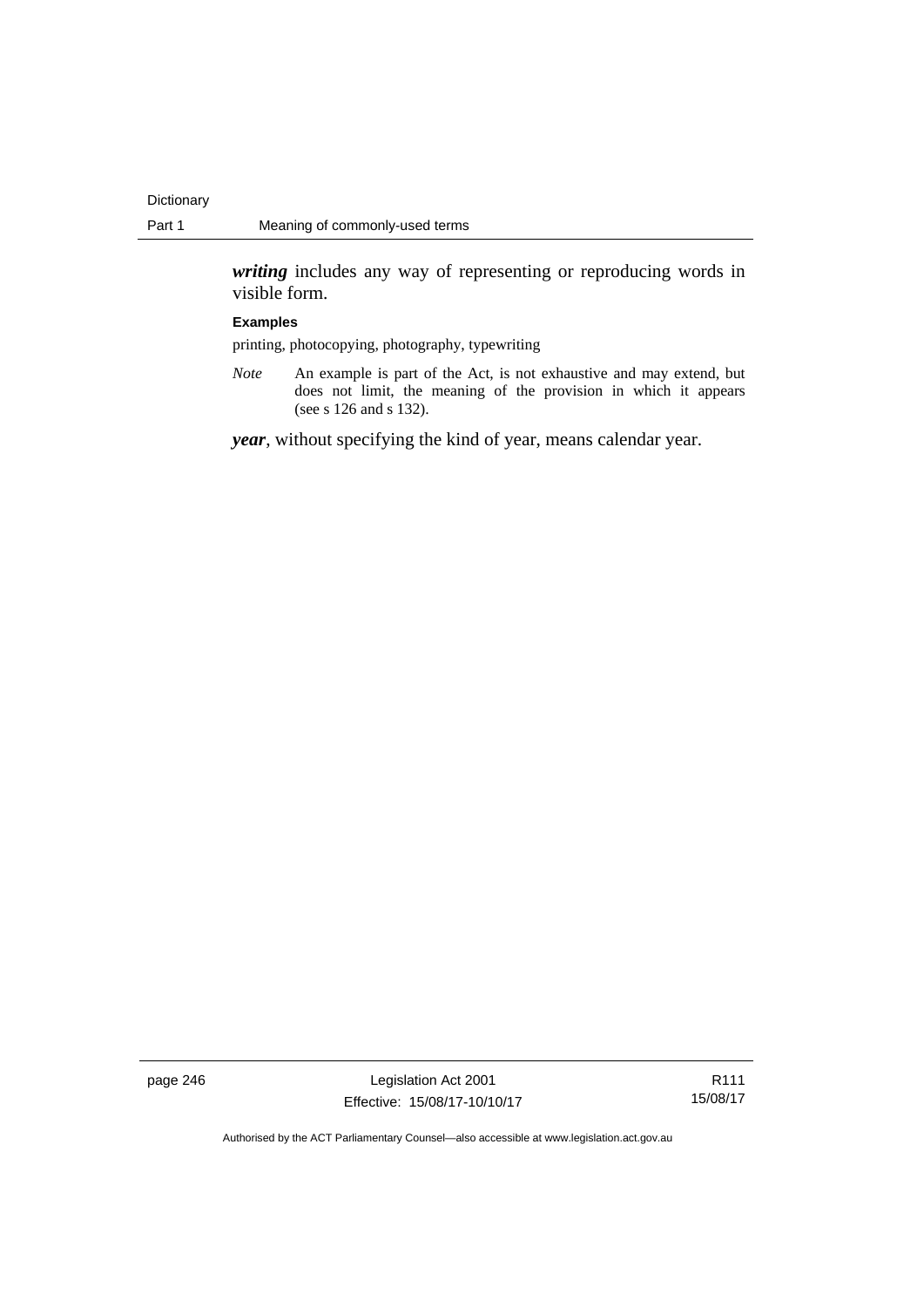# **Part 2 Terms for Legislation Act 2001 only**

*Note* Terms that apply to all Acts and statutory instruments are set out in pt 1.

*Act*, for chapter 14 (Interpretation of Acts and statutory instruments)—see section 136.

*Note* See also def *Act* in the dictionary, pt 1.

## *ACT law*—

- (a) for chapter 10 (Referring to laws)—see section 97 (1); and
- (b) for chapter 18 (Offences)—see section 188.

*administrator*, for part 19.5 (Service of documents)—see section 246.

*agency*, for part 19.5 (Service of documents)—see section 246.

*amend*, for chapter 9 (Repeal and amendment of laws)—see section 82.

*another jurisdiction* means the Commonwealth, a State, another Territory, the United Kingdom or New Zealand.

## *appointee*—

- (a) for division 19.3.1 (Appointments—general)—see section 207 (2); and
- (b) for division 19.3.2 (Acting appointments)—see section 217 (2).

## *appointer*—

- (a) for division 19.3.1 (Appointments—general)—see section 205; and
- (b) for division 19.3.2 (Acting appointments)—see section 215; and
- (c) for part 19.4 (Delegations)—see section 230 (1).

| R111     | Legislation Act 2001         | page 247 |
|----------|------------------------------|----------|
| 15/08/17 | Effective: 15/08/17-10/10/17 |          |

Authorised by the ACT Parliamentary Counsel—also accessible at www.legislation.act.gov.au

**Dictionary**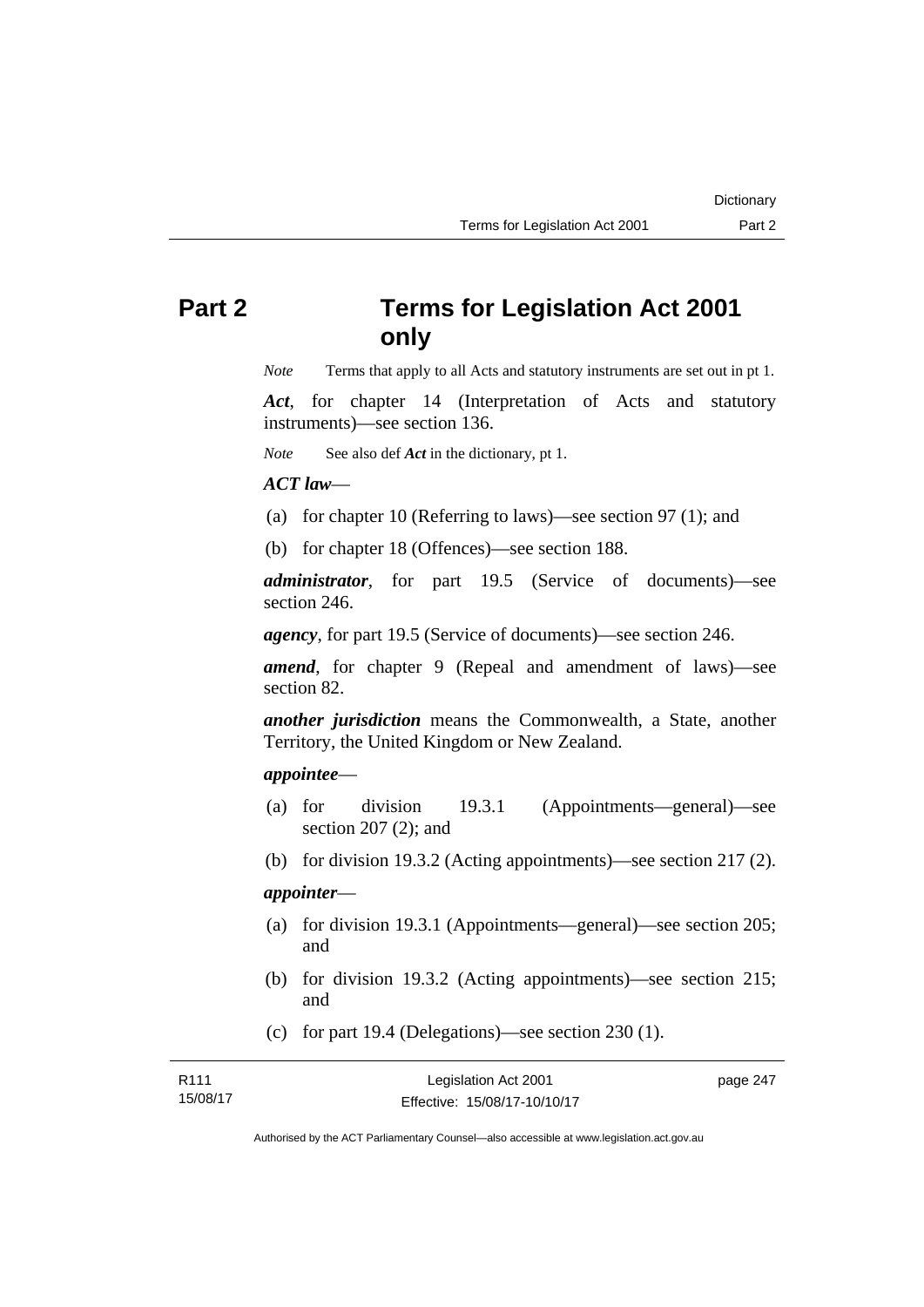page 248

*approved website* means an internet site approved under section 21.

*authorised republication*—see section 15.

*authorising law*, for chapter 5 (Regulatory impact statements for subordinate laws and disallowable instruments)—see section 31.

*benefits*, for chapter 5 (Regulatory impact statements for subordinate laws and disallowable instruments)—see section 31.

*business address*, for part 19.5 (Service of documents)—see section 246.

*corporation*, for part 19.5 (Service of documents)—see section 246.

*costs*, for chapter 5 (Regulatory impact statements for subordinate laws and disallowable instruments)—see section 31.

*current legislative drafting practice* means the legislative drafting practices from time to time used in the Parliamentary Counsel's Office.

*delegate*, for part 19.4 (Delegations)—see section 233 (2).

*determinative provision*—see section 5 (2).

*document*, for part 19.5 (Service of documents)—see section 246.

*Note* See also def *document* in the dictionary, pt 1

*editorial amendment*, of a law—see section 116.

*email address*, for part 19.5 (Service of documents)—see section 246.

*executive officer*, for part 19.5 (Service of documents)—see section 246.

*fax number*, for part 19.5 (Service of documents)—see section 246.

*fee*, for part 6.3 (Making of certain statutory instruments about fees)—see section 55.

*home address*, for part 19.5 (Service of documents)—see section 246.

| Legislation Act 2001         | R <sub>111</sub> |
|------------------------------|------------------|
| Effective: 15/08/17-10/10/17 | 15/08/17         |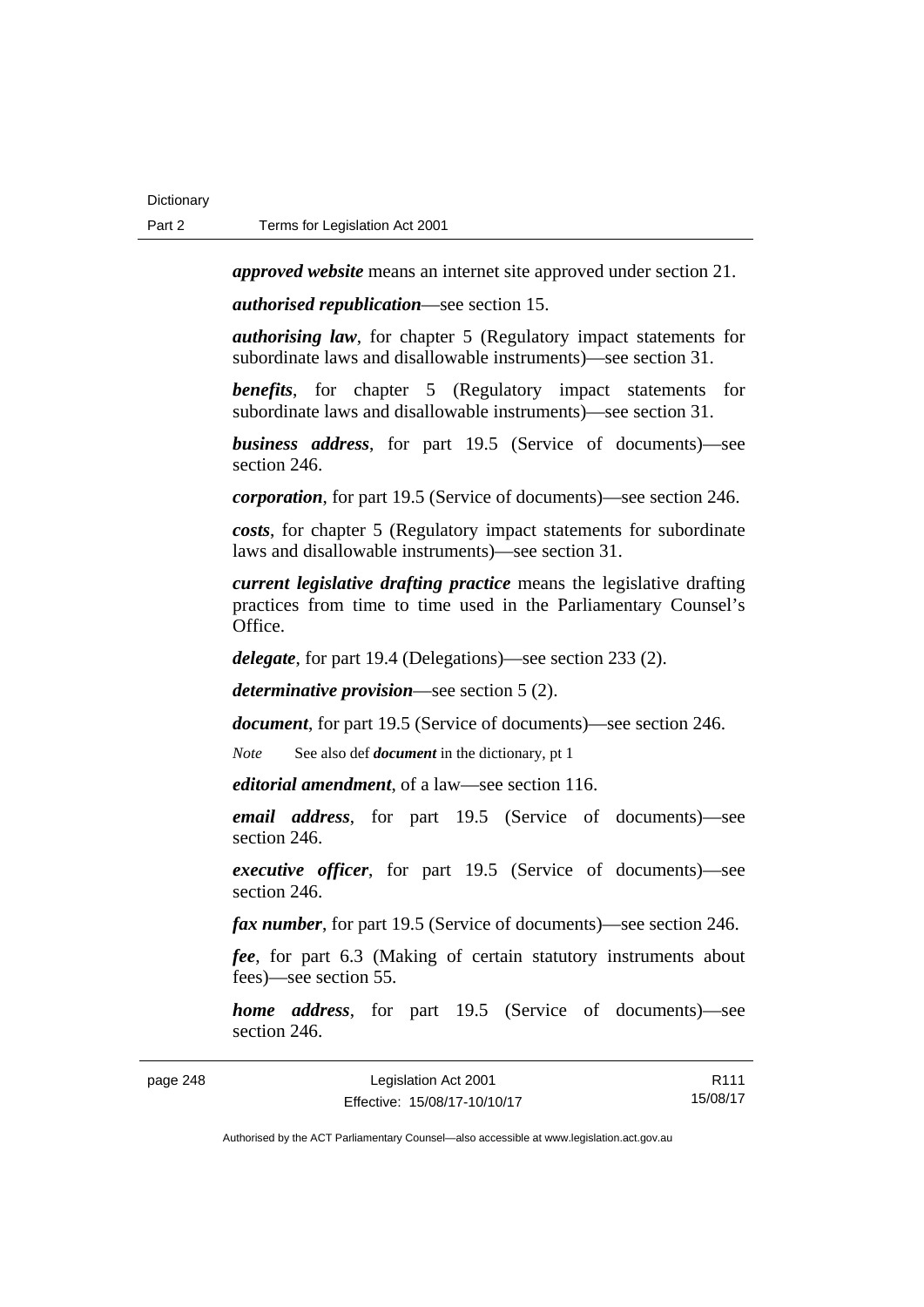## *law*—

- (a) for chapter 3 (Authorised versions and evidence of laws and legislative material)—see section 22A; and
- (b) for chapter 8 (Commencement and exercise of powers before commencement)—see section 72; and
- (c) for chapter 9 (Repeal and amendment of laws)—see section 82; and
- (d) for chapter 10 (Referring to laws)—see section 97 (1); and
- (e) for chapter 11 (Republication of Acts and statutory instruments)—see section 107; and
- (f) for chapter 13 (Structure of Acts and statutory instruments) see section 125; and
- (g) for chapter 16 (Courts, tribunals and other decision-makers) see section 175; and
- (h) for chapter 17 (Entities and positions)—see section 182; and
- (i) for chapter 19 (Administrative and machinery provisions)—see section 195.

*law of another jurisdiction*, for chapter 10 (Referring to laws)—see section 97 (1).

*legislative material*, for chapter 3 (Authorised versions and evidence of laws and legislative material)—see section 22A.

*non-determinative provision*—see section 5 (3).

*provide* a service, for part 6.3 (Making of certain statutory instruments about fees)—see section 55.

*register* means the ACT legislation register.

*repeal*, for chapter 9 (Repeal and amendment of laws)—see section 82.

page 249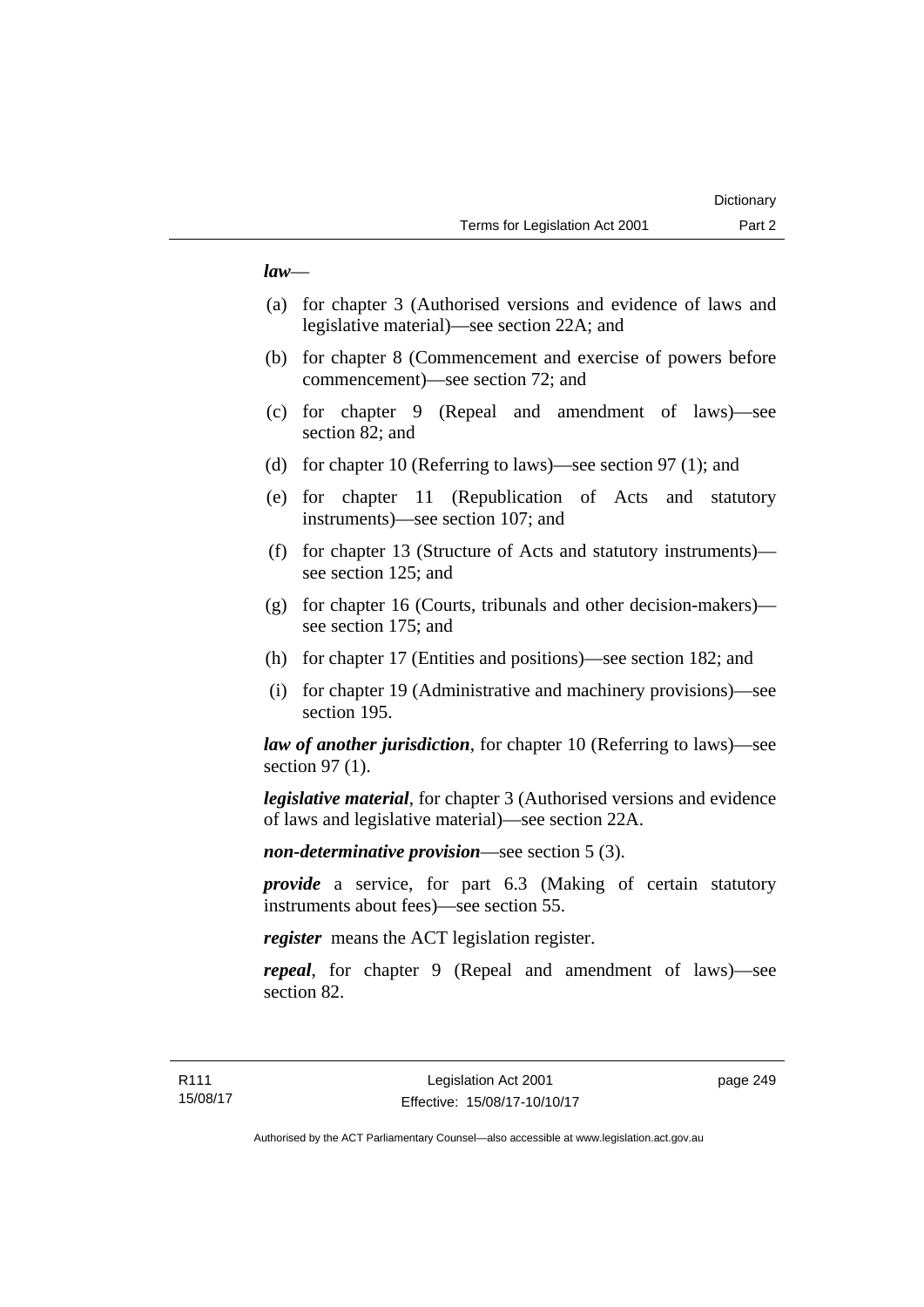## *republication—*

- (a) for chapter 3 (Authorised versions and evidence of laws and legislative material)—see section 22A; and
- (b) for chapter 11 (Republication of Acts and statutory instruments)—see section 107.

*republication date*, for an authorised republication, means the date stated in the republication as the republication date.

*responsible*, for part 19.5 (Service of documents)—see section 246.

*scrutiny committee principles*, for chapter 5 (Regulatory impact statements for subordinate laws and disallowable instruments)—see section 31.

*service*, for part 6.3 (Making of certain statutory instruments about fees)—see section 55.

*working out the meaning of an Act*, for part 14.2 (Key principles of interpretation)—see section 138.

page 250 Legislation Act 2001 Effective: 15/08/17-10/10/17

R111 15/08/17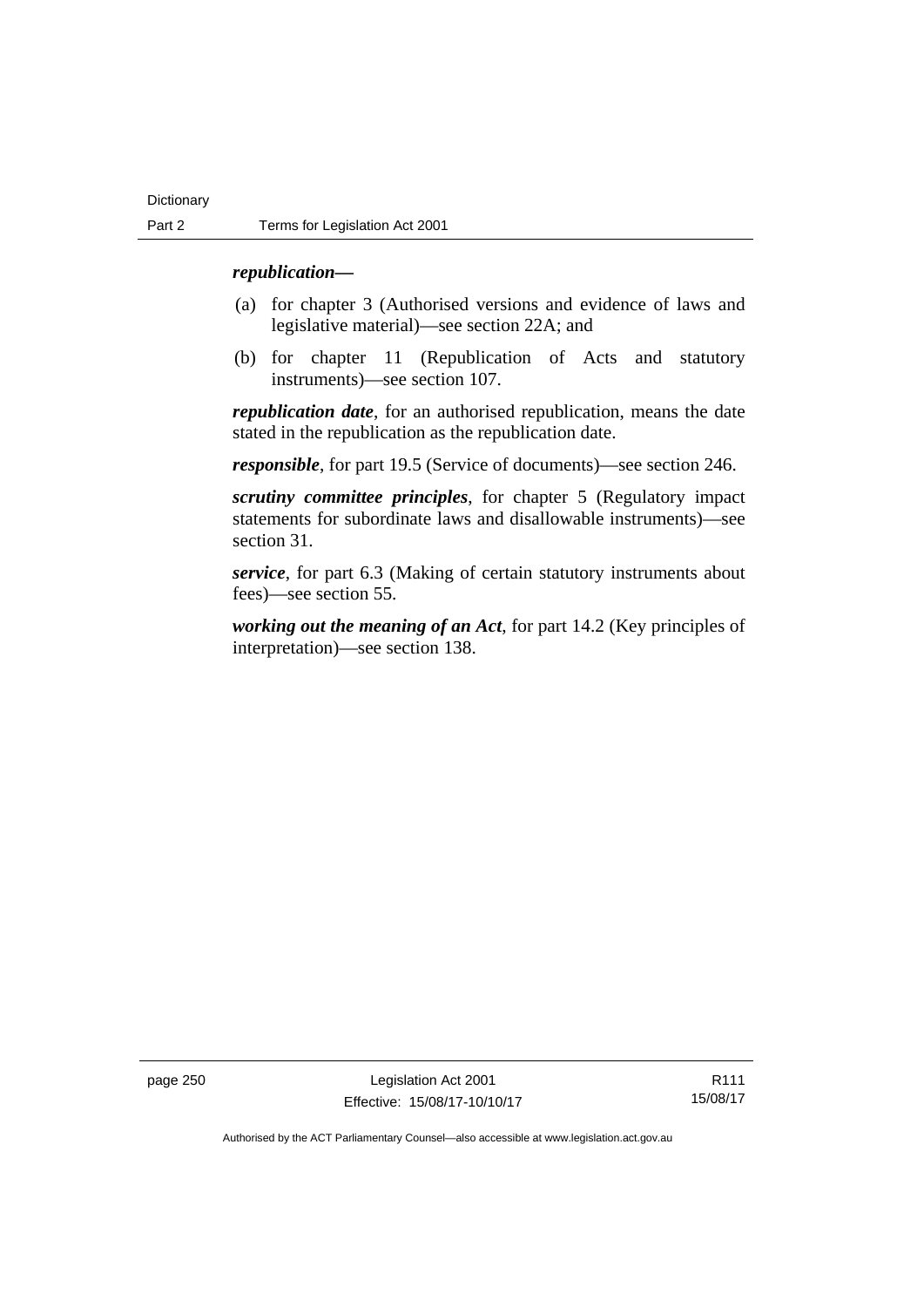## **Endnotes**

## **1 About the endnotes**

Amending and modifying laws are annotated in the legislation history and the amendment history. Current modifications are not included in the republished law but are set out in the endnotes.

Not all editorial amendments made under the *Legislation Act 2001*, part 11.3 are annotated in the amendment history. Full details of any amendments can be obtained from the Parliamentary Counsel's Office.

Uncommenced amending laws are not included in the republished law. The details of these laws are underlined in the legislation history. Uncommenced expiries are underlined in the legislation history and amendment history.

If all the provisions of the law have been renumbered, a table of renumbered provisions gives details of previous and current numbering.

The endnotes also include a table of earlier republications.

| $A = Act$                                    | $NI = Notifiable$ instrument                |
|----------------------------------------------|---------------------------------------------|
| $AF =$ Approved form                         | $o = order$                                 |
| $am = amended$                               | $om = omitted/repealed$                     |
| $amdt = amendment$                           | $ord = ordinance$                           |
| $AR = Assembly resolution$                   | $orig = original$                           |
| $ch = chapter$                               | par = paragraph/subparagraph                |
| $CN =$ Commencement notice                   | $pres = present$                            |
| $def = definition$                           | $prev = previous$                           |
| $DI = Disallowable instrument$               | $(\text{prev}) = \text{previously}$         |
| $dict = dictionary$                          | $pt = part$                                 |
| $disallowed = disallowed by the Legislative$ | $r = rule/subrule$                          |
| Assembly                                     | $reloc = relocated$                         |
| $div = division$                             | $remum = renumbered$                        |
| $exp = expires/expired$                      | $R[X]$ = Republication No                   |
| $Gaz = gazette$                              | $RI = reissue$                              |
| $hdg =$ heading                              | $s = section/subsection$                    |
| $IA = Interpretation Act 1967$               | $sch = schedule$                            |
| $ins = inserted/added$                       | $sdiv = subdivision$                        |
| $LA =$ Legislation Act 2001                  | $SL = Subordinate$ law                      |
| $LR =$ legislation register                  | $sub =$ substituted                         |
| $LRA =$ Legislation (Republication) Act 1996 | $underlining = whole or part not commenced$ |
| $mod = modified/modification$                | or to be expired                            |
|                                              |                                             |

## **2 Abbreviation key**

R111 15/08/17

Legislation Act 2001 Effective: 15/08/17-10/10/17 page 251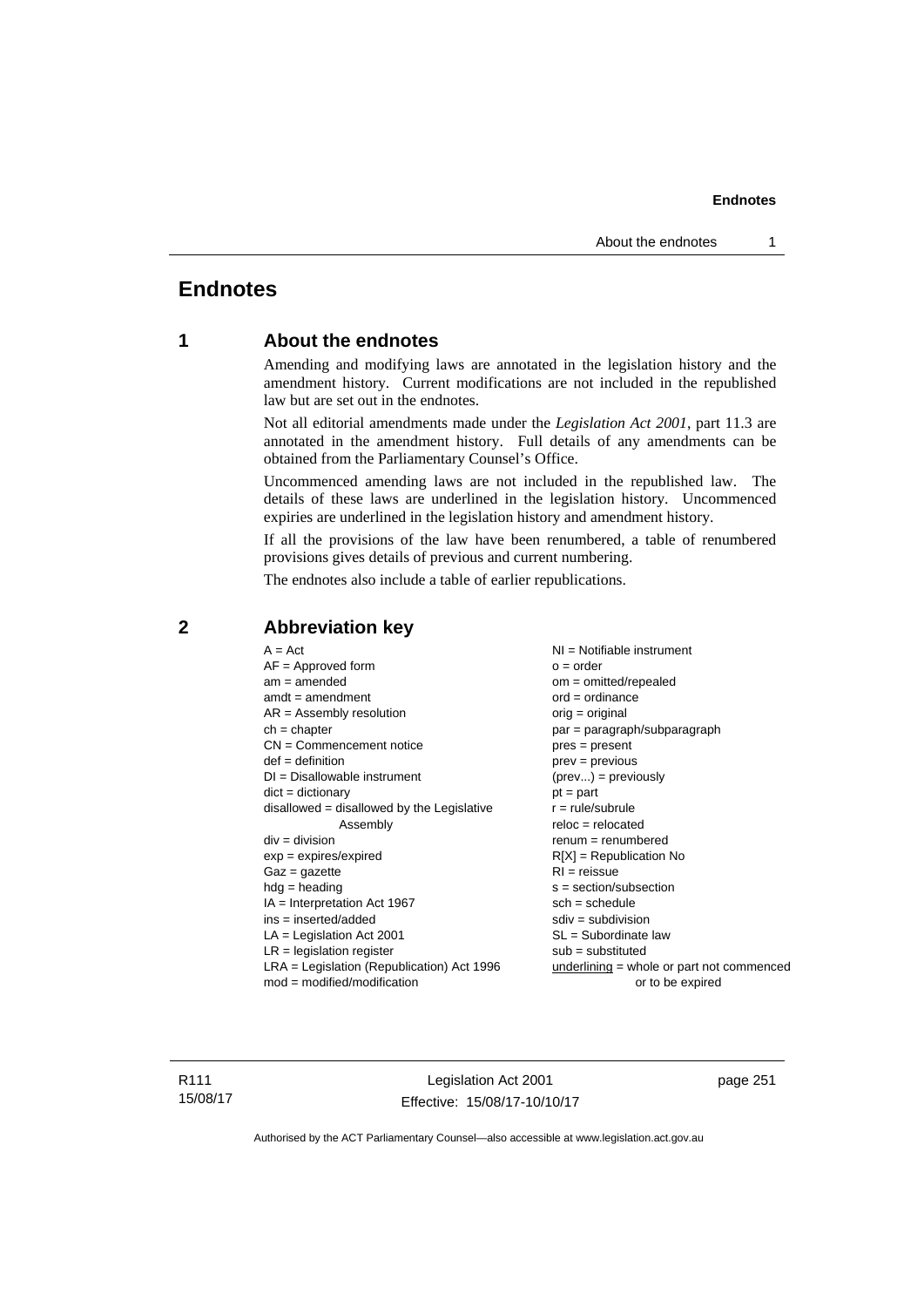3 Legislation history

## **3 Legislation history**

## **Legislation Act 2001 A2001-14**

notified 5 April 2001 ([Gaz 2001 No 14](http://www.legislation.act.gov.au/gaz/2001-14/default.asp)) s 1, s 2 commenced 5 April 2001 (IA s 10B) remainder commenced 12 September 2001 (s 2 and [Gaz 2001](http://www.legislation.act.gov.au/gaz/2001-S65/default.asp)  [No S65](http://www.legislation.act.gov.au/gaz/2001-S65/default.asp))

as amended by

## **[Legislation \(Consequential Amendments\) Act 2001](http://www.legislation.act.gov.au/a/2001-44) A2001-44 pt 220**

notified 26 July 2001 ([Gaz 2001 No 30\)](http://www.legislation.act.gov.au/gaz/2001-30/default.asp) s 1, s 2 commenced 26 July 2001 (IA s 10B) pt 220 commenced 12 September 2001 (s 2 and see [Gaz 2001](http://www.legislation.act.gov.au/gaz/2001-S65/default.asp)  [No S65](http://www.legislation.act.gov.au/gaz/2001-S65/default.asp))

### **[Statute Law Amendment Act 2001 \(No 2\)](http://www.legislation.act.gov.au/a/2001-56) A2001-56 pt 2.2**

notified 5 September 2001 [\(Gaz 2001 No S65\)](http://www.legislation.act.gov.au/gaz/2001-S65/default.asp) s 1, s 2 commenced 5 September 2001 (IA s 10B) amdts 2.67, 2.69, 2.78, 2.81 commenced 12 September 2001 (s 2 (2)) pt 2.2 remainder commenced 5 September 2001 (s 2 (1))

as modified by

### **[Legislation Regulations 2001](http://www.legislation.act.gov.au/sl/2001-34) SL2001-34 reg 6**

notified LR 13 September 2001 commenced 13 September 2001 (reg 2)

as amended by

## **[Justice and Community Safety Legislation Amendment Act 2001](http://www.legislation.act.gov.au/a/2001-70) A2001-70 sch 1**  notified LR 14 September 2001

amdt commenced 14 September 2001 (s 2 (5))

## **[Defamation Act 2001](http://www.legislation.act.gov.au/a/2001-88) A2001-88 s 43 (2)**

notified LR 24 September 2001

- s 1, s 2 commenced 24 September 2001 (LA s 75)
- s 43 (2) commenced 1 July 2002 (s 2)

page 252 Legislation Act 2001 Effective: 15/08/17-10/10/17

R111 15/08/17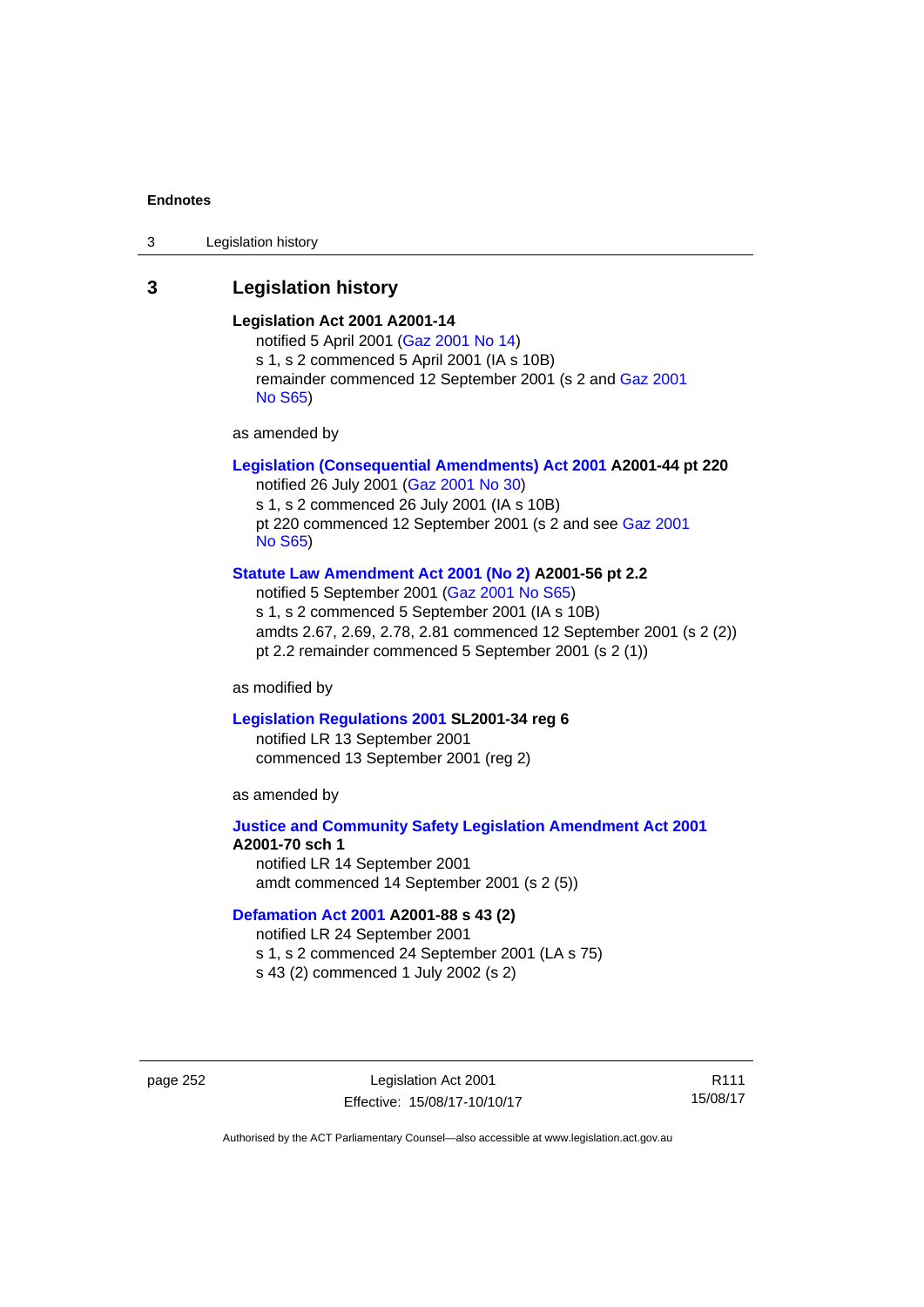## **[Legislation Amendment Act 2002](http://www.legislation.act.gov.au/a/2002-11) A2002-11 ss 3-29, sch 1, pt 2.29**

notified LR 27 May 2002 s 1, s 2 commenced 27 May 2002 (LA s 75) ss 3-29, sch 1, pt 2.29 commenced 28 May 2002 (s 2 (1))

### **[Justice and Community Safety Legislation Amendment Act 2002](http://www.legislation.act.gov.au/a/2002-27) A2002-27 pt 8**

notified LR 9 September 2002 s 1, s 2 commenced 9 September 2002 (LA s 75) pt 8 commenced 7 October 2002 (s 2 (2))

### **[Statute Law Amendment Act 2002](http://www.legislation.act.gov.au/a/2002-30) A2002-30 pt 2.1**

notified LR 16 September 2002 s 1, s 2 taken to have commenced 19 May 1997 (LA s 75 (2)) amdt 2.3 taken to have commenced 12 September 2001 (s 2 (2)) pt 2.1 remainder commenced 17 September 2002 (s 2 (1))

## **[Civil Law \(Wrongs\) Act 2002](http://www.legislation.act.gov.au/a/2002-40) A2002-40 div 3.2.8**

notified LR 10 October 2002 s 1, s 2 commenced 10 October 2002 (LA s 75 (1)) div 3.2.8 commenced 1 November 2002 (s 2 (2) and [CN2002-13](http://www.legislation.act.gov.au/cn/2002-13/default.asp))

### **[Statute Law Amendment Act 2002 \(No 2\)](http://www.legislation.act.gov.au/a/2002-49) A2002-49 pt 2.1**

notified LR 20 December 2002

s 1, s 2 taken to have commenced 7 October 1994 (LA s 75 (2)) pt 2.1 commenced 17 January 2003 (s 2 (1))

## **[Criminal Code 2002](http://www.legislation.act.gov.au/a/2002-51) No 51 pt 1.12**

notified LR 20 December 2002

s 1, s 2 commenced 20 December 2002 (LA 75 (1))

pt 1.12 commenced 1 January 2003 (s 2 (1))

## **[Planning and Land \(Consequential Amendments\) Act 2002](http://www.legislation.act.gov.au/a/2002-56) A2002-56 pt 3.13**

#### notified LR 20 December 2002

s 1, s 2 commenced 20 December 2002 (LA s 75 (1)) sch 3 pt 3.13 commenced 1 July 2003 (s 2 and see Planning and Land [Act 2002](http://www.legislation.act.gov.au/a/2002-55) A2002-55, s 2)

page 253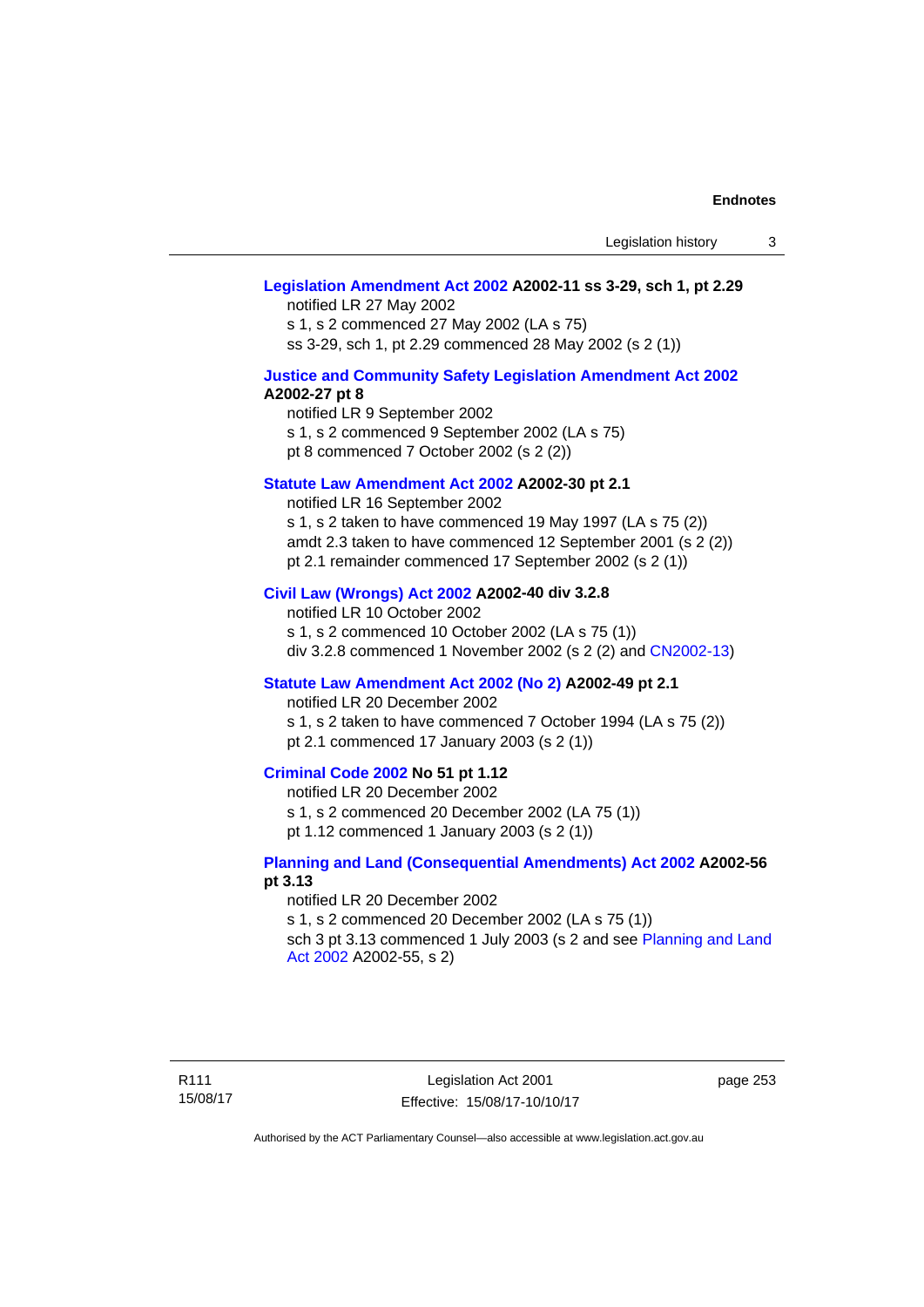| 3 | Legislation history |  |
|---|---------------------|--|
|   |                     |  |

| <b>Legislation (Gay, Lesbian and Transgender) Amendment Act 2003</b><br>A2003-14 pt 2<br>notified LR 27 March 2003<br>s 1, s 2 commenced 27 March 2003 (LA s 75 (1))<br>pt 2 commenced 28 March 2003 (s 2) |
|------------------------------------------------------------------------------------------------------------------------------------------------------------------------------------------------------------|
| <b>Consumer and Trader Tribunal Act 2003 A2003-16 s 70</b><br>notified LR 9 April 2003<br>s 1, s 2 commenced 9 April 2003 (LA s 75 (1))<br>s 70 commenced 9 October 2003 (s 2 and LA s 79)                 |
| <b>Legislation (Statutory Interpretation) Amendment Act 2003 A2003-18</b><br>notified LR 9 April 2003<br>s 1, s 2 commenced 9 April 2003 (LA s 75 (1))<br>remainder commenced 10 April 2003 (s 2)          |
| Statute Law Amendment Act 2003 A2003-41 sch 2 pt 2.1<br>notified LR 11 September 2003<br>s 1, s 2 commenced 11 September 2003 (LA s 75 (1))<br>sch 2 pt 2.1 commenced 9 October 2003 (s 2 (1))             |
| Statute Law Amendment Act 2003 (No 2) A2003-56 sch 2 pt 2.1<br>notified LR 5 December 2003<br>s 1, s 2 commenced 5 December 2003 (LA s 75 (1))<br>sch 2 pt 2.1 commenced 19 December 2003 (s 2)            |
| Parentage Act 2004 A2004-1 sch 1 pt 1.7<br>notified LR 18 February 2004<br>s 1, s 2 commenced 18 February 2004 (LA s 75 (1))<br>sch 1 pt 1.7 commenced 22 March 2004 (s 2 and CN2004-3)                    |
| Human Rights Act 2004 A2004-5 sch 2 pt 2.3<br>notified LR 10 March 2004<br>s 1, s 2 commenced 10 March 2004 (LA s 75 (1))<br>sch 2 pt 2.3 commenced 1 July 2004 (s 2)                                      |
| Dangerous Substances Act 2004 A2004-7 sch 1 pt 1.4<br>notified LR 19 March 2004<br>s 1, s 2 commenced 19 March 2004 (LA s 75 (1))                                                                          |

page 254 Legislation Act 2001 Effective: 15/08/17-10/10/17

R111 15/08/17

Authorised by the ACT Parliamentary Counsel—also accessible at www.legislation.act.gov.au

sch 1 pt 1.4 commenced 5 April 2004 (s 2 and [CN2004-6](http://www.legislation.act.gov.au/cn/2004-6/default.asp))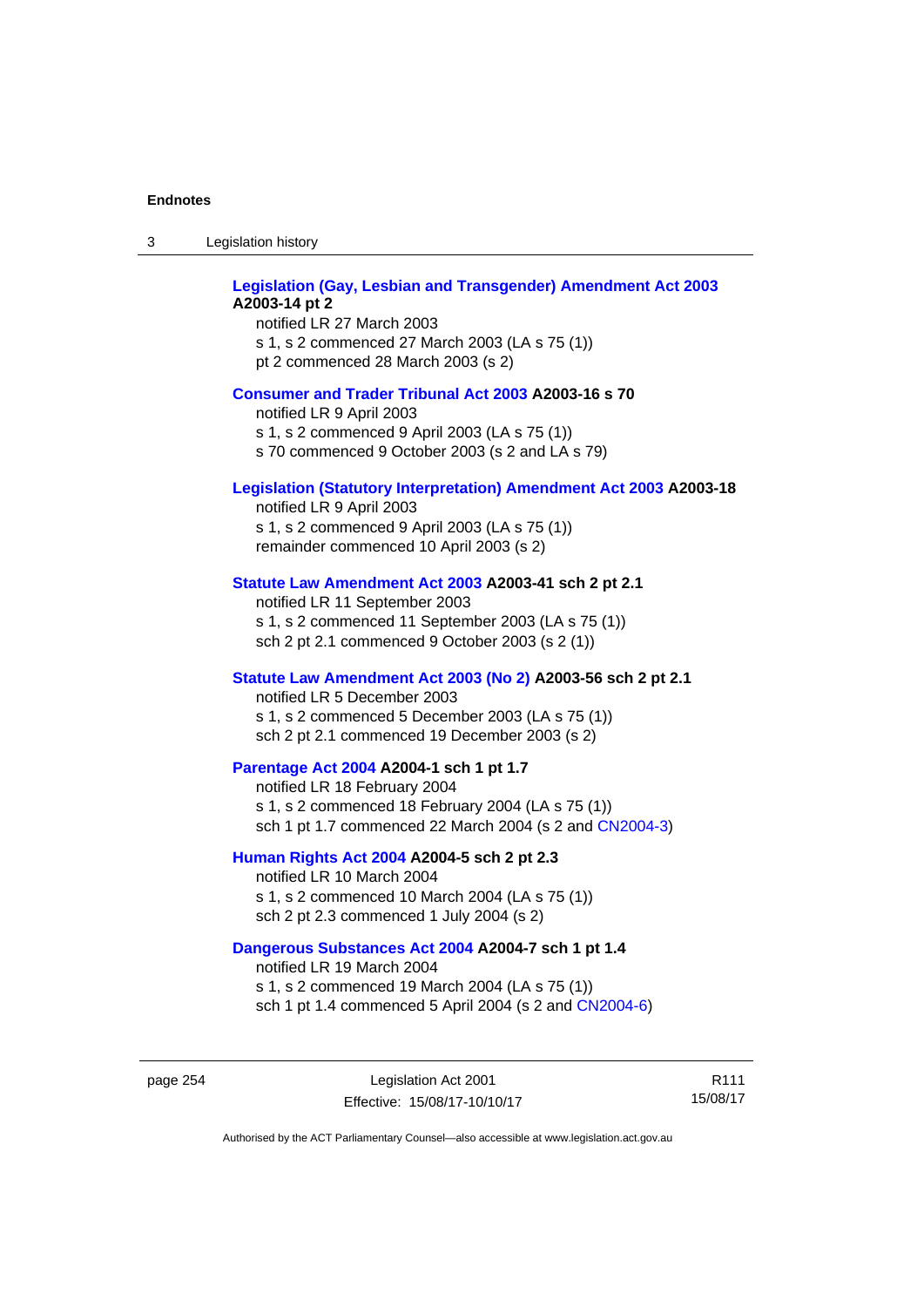## **[Nurse Practitioners Legislation Amendment Act 2004](http://www.legislation.act.gov.au/a/2004-10) A2004-10 pt 3**

notified LR 19 March 2004

s 1, s 2 commenced 19 March 2004 (LA s 75 (1))

pt 3 commenced 27 May 2004 (s 2 and [CN2004-9\)](http://www.legislation.act.gov.au/cn/2004-9/default.asp)

### **[Construction Occupations Legislation Amendment Act 2004](http://www.legislation.act.gov.au/a/2004-13)  A2004-13 sch 2 pt 2.20**

notified LR 26 March 2004 s 1, s 2 commenced 26 March 2004 (LA s 75 (1)) sch 2 pt 2.20 commenced 1 September 2004 (s 2 and see [Construction Occupations \(Licensing\) Act 2004](http://www.legislation.act.gov.au/a/2004-12) A2004-12, s 2 and [CN2004-8\)](http://www.legislation.act.gov.au/cn/2004-8/default.asp)

## **[Education Act 2004](http://www.legislation.act.gov.au/a/2004-17) A2004-17 sch 2 pt 2.5**

notified LR 8 April 2004 s 1, s 2 commenced 8 April 2004 (LA s 75 (1)) sch 2 pt 2.5 commenced 1 January 2005 (s 2)

## **[Emergencies Act 2004](http://www.legislation.act.gov.au/a/2004-28) A2004-28 sch 3 pt 3.12**

notified LR 29 June 2004 s 1, s 2 commenced 29 June 2004 (LA s 75 (1)) sch 3 pt 3.12 commenced 1 July 2004 (s 2 (1) and [CN2004-11](http://www.legislation.act.gov.au/cn/2004-11/default.asp))

## **[Justice and Community Safety Legislation Amendment Act 2004](http://www.legislation.act.gov.au/a/2004-32)  [\(No 2\)](http://www.legislation.act.gov.au/a/2004-32) A2004-32 pt 13**

notified LR 29 June 2004 s 1, s 2 commenced 29 June 2004 (LA s 75 (1)) pt 13 commenced 13 July 2004 (s 2 (3))

**[Health Professionals Legislation Amendment Act 2004](http://www.legislation.act.gov.au/a/2004-39) A2004-39 sch 3 pt 3.1, sch 4 pt 4.3, sch 5 pt 5.9, sch 6 pt 6.6, sch 8 pt 8.2, sch 11A pt 11A.1 (as am by [A2005-28](http://www.legislation.act.gov.au/a/2005-28) amdt 1.61)**  notified LR 8 July 2004 s 1, s 2 commenced 8 July 2004 (LA s 75 (1)) sch 5 pt 5.9 commenced 7 July 2005 (s 2 and see [Health Professionals](http://www.legislation.act.gov.au/a/2004-38)  [Act 2004](http://www.legislation.act.gov.au/a/2004-38) A2004-38, s 2 and [CN2005-11\)](http://www.legislation.act.gov.au/cn/2005-11/default.asp) sch 6 pt 6.6 commenced 17 January 2006 (s 2 and see [Health](http://www.legislation.act.gov.au/a/2004-38)  [Professionals Act 2004](http://www.legislation.act.gov.au/a/2004-38) A2004-38, s 2 (as am by [A2005-28](http://www.legislation.act.gov.au/a/2005-28) amdt 1.1) and [CN2006-2](http://www.legislation.act.gov.au/cn/2006-2/default.asp)) sch 3 pt 3.1, sch 4 pt 4.3, sch 8 pt 8.2, sch 11A pt 11A.1 commenced 9 January 2007 (s 2 and see [Health Professionals Act 2004](http://www.legislation.act.gov.au/a/2004-38) A2004-38, s 2 (as am by [A2005-28](http://www.legislation.act.gov.au/a/2005-28) amdt 1.1; [A2006-27](http://www.legislation.act.gov.au/a/2006-27) s 12))

| R <sub>111</sub> | Legislation Act 2001         | page 255 |
|------------------|------------------------------|----------|
| 15/08/17         | Effective: 15/08/17-10/10/17 |          |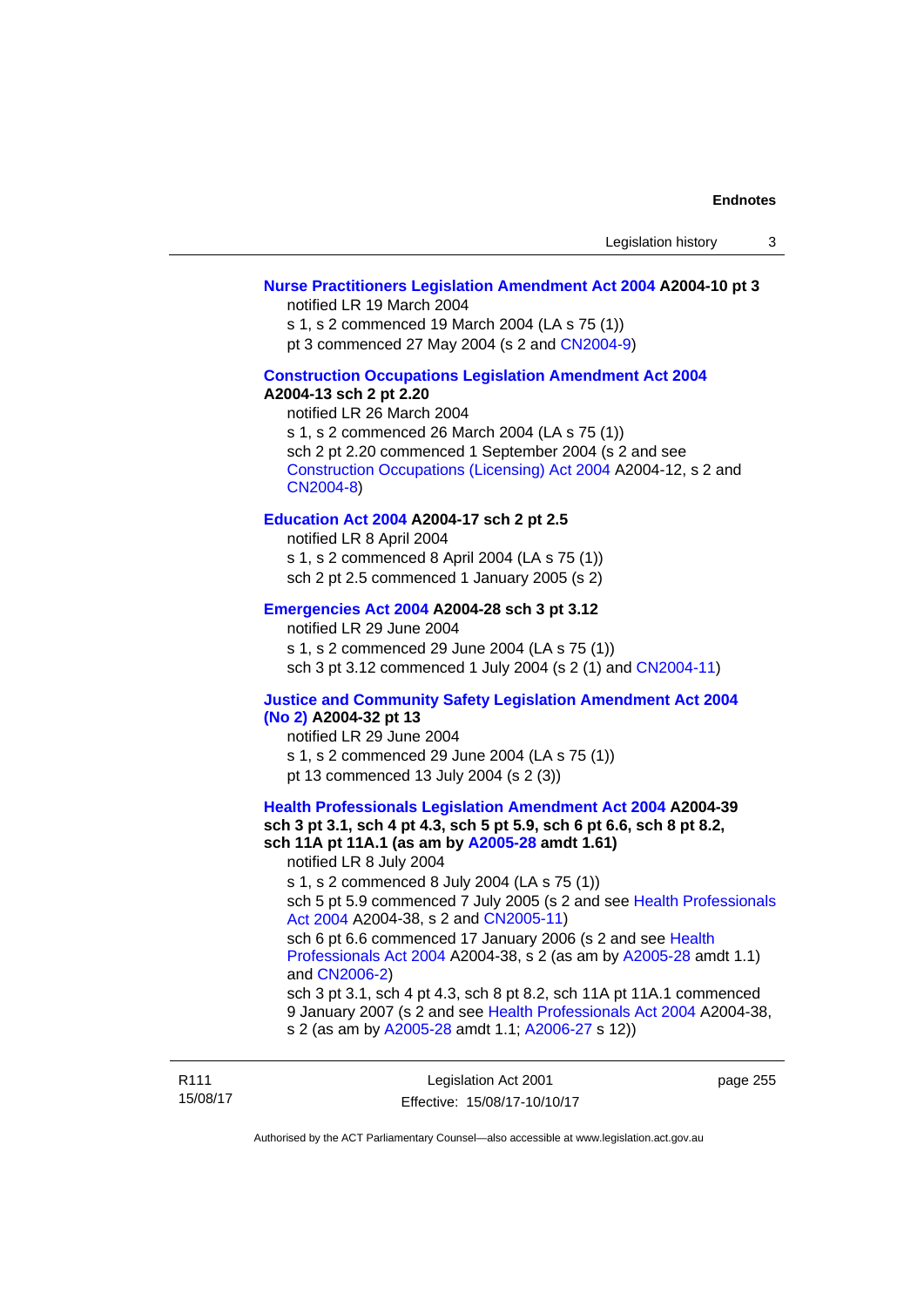3 Legislation history

### **[Statute Law Amendment Act 2004](http://www.legislation.act.gov.au/a/2004-42) A2004-42 sch 2 pt 2.1**

notified LR 11 August 2004 s 1, s 2 commenced 11 August 2004 (LA s 75 (1)) sch 2 pt 2.1 commenced 25 August 2004 (s 2 (1))

## **[Heritage Act 2004](http://www.legislation.act.gov.au/a/2004-57) A2004-57 sch 1 pt 1.8**

notified LR 9 September 2004

s 1, s 2 commenced 9 September 2004 (LA s 75 (1))

sch 1 pt 1.8 commenced 9 March 2005 (s 2 and LA s 79)

## **[Court Procedures \(Consequential Amendments\) Act 2004](http://www.legislation.act.gov.au/a/2004-60) A2004-60 sch 1 pt 1.37**

notified LR 2 September 2004 s 1, s 2 commenced 2 September 2004 (LA s 75 (1)) sch 1 pt 1.37 commenced 10 January 2005 (s 2 and see Court [Procedures Act 2004](http://www.legislation.act.gov.au/a/2004-59) A2004-59, s 2 and [CN2004-29\)](http://www.legislation.act.gov.au/cn/2004-29/default.asp)

### **[Justice and Community Safety Legislation Amendment Act 2005](http://www.legislation.act.gov.au/a/2005-5) A2005-5 pt 7**

notified LR 23 February 2005 s 1, s 2 commenced 23 February 2005 (LA s 75 (1)) pt 7 commenced 24 February 2005 (s 2 (2))

## **[Optometrists Legislation Amendment Act 2005](http://www.legislation.act.gov.au/a/2005-9) A2005-9 sch 1 pt 1.1**

notified LR 14 March 2005 s 1, s 2 commenced 14 March 2005 (LA s 75 (1)) sch 1 pt 1.1 commenced 14 September 2005 (s 2 and LA s 79)

## **[Statute Law Amendment Act 2005](http://www.legislation.act.gov.au/a/2005-20) A2005-20 sch 2 pt 2.1**

notified LR 12 May 2005 s 1, s 2 taken to have commenced 8 March 2005 (LA s 75 (2)) sch 2 pt 2.1 commenced 2 June 2005 (s 2 (1))

## **[Health Legislation Amendment Act 2005](http://www.legislation.act.gov.au/a/2005-28) A2005-28 amdt 1.61**

notified LR 6 July 2005 s 1, s 2 commenced 6 July 2005 (LA s 75 (1)) amdt 1.61 commenced 9 January 2007 (LA s 79A) *Note* This Act only amends the [Health Professionals Legislation](http://www.legislation.act.gov.au/a/2004-39) 

[Amendment Act 2004](http://www.legislation.act.gov.au/a/2004-39) A2004-39.

page 256 Legislation Act 2001 Effective: 15/08/17-10/10/17

R111 15/08/17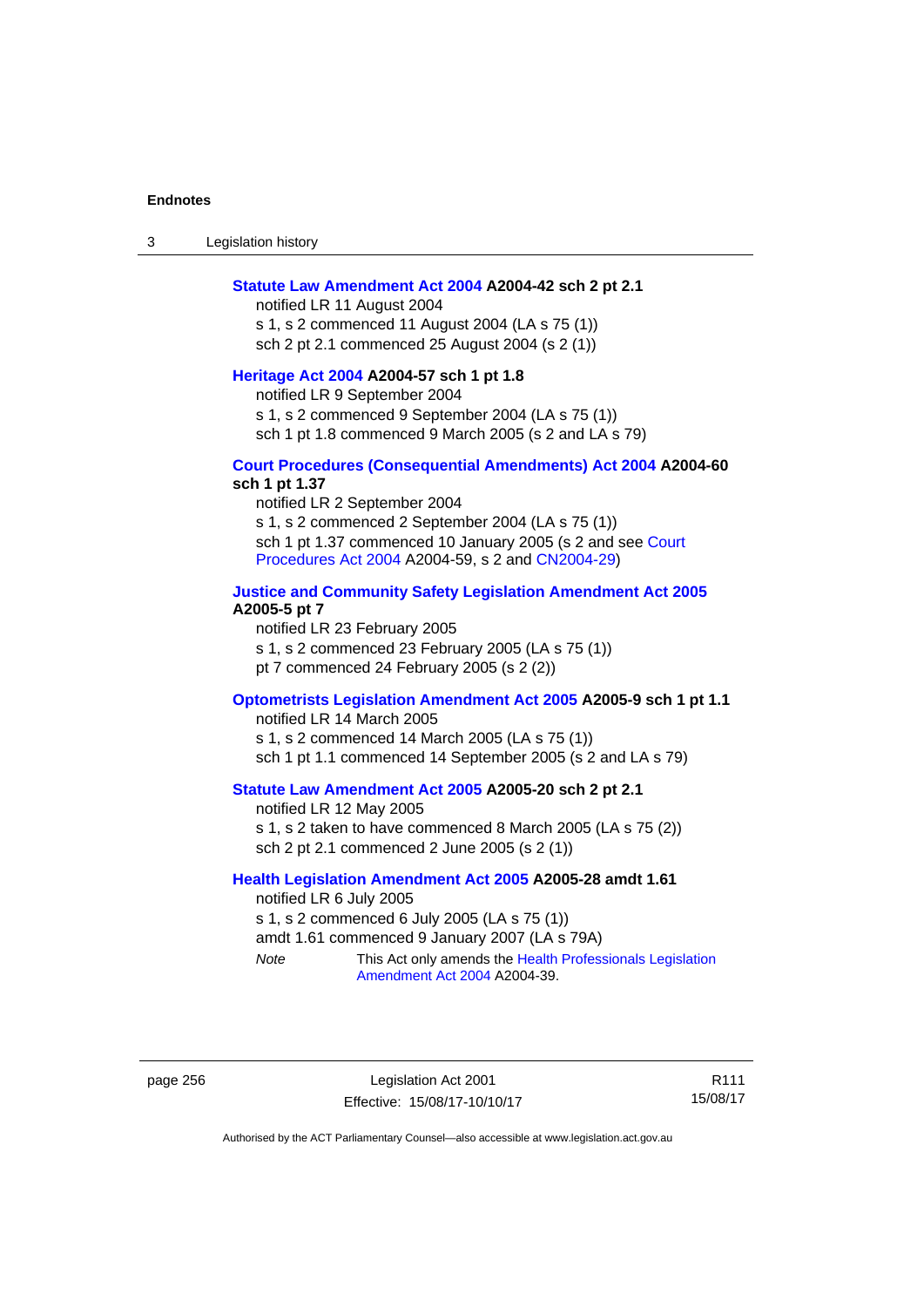| Legislation history |  |
|---------------------|--|
|---------------------|--|

## **[Human Rights Commission Legislation Amendment Act 2005](http://www.legislation.act.gov.au/a/2005-41) A2005-41 sch 1 pt 1.8 (as am by [A2006-3](http://www.legislation.act.gov.au/a/2006-3) amdt 1.3)**

notified LR 1 September 2005

s 1, s 2 commenced 1 September 2005 (LA s 75 (1)) sch 1 pt 1.8 commenced 1 November 2006 (s 2 (3) (as am by [A2006-3](http://www.legislation.act.gov.au/a/2006-3) amdt 1.3) and see [Human Rights Commission Act 2005](http://www.legislation.act.gov.au/a/2005-40) A2005-40, s 2 (as am by [A2006-3](http://www.legislation.act.gov.au/a/2006-3) s 4) and [CN2006-21](http://www.legislation.act.gov.au/cn/2006-21/default.asp))

## **[Public Sector Management Amendment Act 2005 \(No 2\)](http://www.legislation.act.gov.au/a/2005-44) A2005-44 sch 1 pt 1.4**

notified LR 30 August 2005

s 1, s 2 commenced 30 August 2005 (LA s 75 (1))

sch 1 pt 1.4 commenced 8 September 2005 (s 2 and [CN2005-19\)](http://www.legislation.act.gov.au/cn/2005-19/default.asp)

## **[Human Rights Commission \(Children and Young People](http://www.legislation.act.gov.au/a/2005-46)  [Commissioner\) Amendment Act 2005](http://www.legislation.act.gov.au/a/2005-46) A2005-46 sch 1 pt 1.1 (as am by**

**[A2006-3](http://www.legislation.act.gov.au/a/2006-3) amdt 1.2)** 

notified LR 2 September 2005

s 1, s 2 commenced 2 September 2005 (LA s 75 (1)) sch 1 pt 1.1 commenced 1 November 2006 (s 2 (as am by [A2006-3](http://www.legislation.act.gov.au/a/2006-3) amdt 1.2) and see [Human Rights Commission Act 2005](http://www.legislation.act.gov.au/a/2005-40) A2005-40, s 2 (as am by [A2006-3](http://www.legislation.act.gov.au/a/2006-3) s 4) and [CN2006-21](http://www.legislation.act.gov.au/cn/2006-21/default.asp))

## **[Public Advocate Act 2005](http://www.legislation.act.gov.au/a/2005-47) A2005-47 sch 1 pt 1.6 (as am by [A2006-3](http://www.legislation.act.gov.au/a/2006-3) amdt 1.8)**

notified LR 2 September 2005

s 1, s 2 commenced 2 September 2005 (LA s 75 (1)) sch 1 pt 1.6 commenced 1 March 2006 (s 2 (1) as am by [A2006-3](http://www.legislation.act.gov.au/a/2006-3)

amdt 1.8)

## **[Criminal Code \(Administration of Justice Offences\) Amendment](http://www.legislation.act.gov.au/a/2005-53)**

**[Act 2005](http://www.legislation.act.gov.au/a/2005-53) A2005-53 sch 1 pt 1.18** 

notified LR 26 October 2005

s 1, s 2 commenced 26 October 2005 (LA s 75 (1)) sch 1 pt 1.18 commenced 23 November 2005 (s 2)

## **[Statute Law Amendment Act 2005 \(No 2\)](http://www.legislation.act.gov.au/a/2005-62) A2005-62 sch 2 pt 2.1**

notified LR 21 December 2005

s 1, s 2 commenced 21 December 2005 (LA s 75 (1)) sch 2 pt 2.1 commenced 11 January 2006 (s 2 (1))

R111 15/08/17 page 257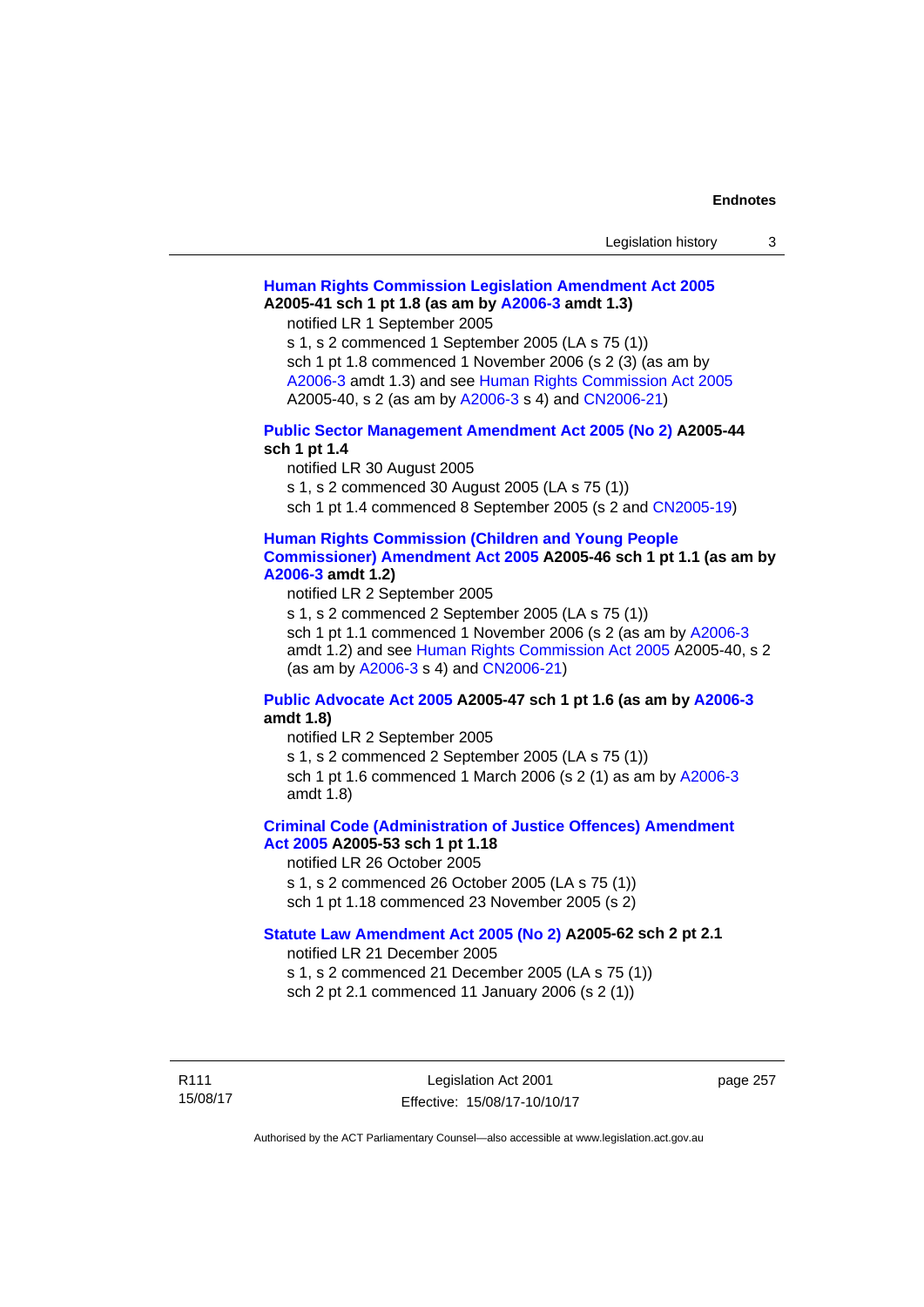| 3 | Legislation history |  |
|---|---------------------|--|
|   |                     |  |

## **[Human Rights Commission Legislation Amendment Act 2006](http://www.legislation.act.gov.au/a/2006-3) A2006-3 amdts 1.2, 1.3, 1.8**

notified LR 22 February 2006

s 1, s 2 commenced 22 February 2006 (LA s 75 (1))

amdts 1.2, 1.3, 1.8 commenced 23 February 2006 (s 2)

*Note* This Act only amends the [Human Rights Commission](http://www.legislation.act.gov.au/a/2005-41)  [Legislation Amendment Act 2005](http://www.legislation.act.gov.au/a/2005-41) A2005-41, [Human Rights](http://www.legislation.act.gov.au/a/2005-46)  [Commission \(Children and Young People Commissioner\)](http://www.legislation.act.gov.au/a/2005-46)  [Amendment Act 2005](http://www.legislation.act.gov.au/a/2005-46) A2005-46 and the [Public Advocate Act](http://www.legislation.act.gov.au/a/2005-47)  [2005](http://www.legislation.act.gov.au/a/2005-47) A2005-47

### **[Civil Unions Act 2006](http://www.legislation.act.gov.au/a/2006-22) A2006-22 sch 1 pt 1.21**

notified LR 19 May 2006

s 1, s 2 commenced 19 May 2006 (LA s 75 (1))

sch 1 pt 1.21 never commenced

*Note* **Act repealed by disallowance 14 June 2006 (see Cwlth Gaz** 2006 No S93)

### **[Sentencing Legislation Amendment Act 2006](http://www.legislation.act.gov.au/a/2006-23) A2006-23 sch 1 pt 1.26**

notified LR 18 May 2006

s 1, s 2 commenced 18 May 2006 (LA s 75 (1)) sch 1 pt 1.26 commenced 2 June 2006 (s 2 (1) and see [Crimes](http://www.legislation.act.gov.au/a/2005-59)  [\(Sentence Administration\) Act 2005](http://www.legislation.act.gov.au/a/2005-59) A2005-59 s 2, [Crimes](http://www.legislation.act.gov.au/a/2005-58)  [\(Sentencing\) Act 2005](http://www.legislation.act.gov.au/a/2005-58) A2005-58, s 2 and LA s 79)

## **[Legal Profession Act 2006](http://www.legislation.act.gov.au/a/2006-25) A2006-25 sch 2 pt 2.8**

notified LR 21 June 2006 s 1, s 2 commenced 21 June 2006 (LA s 75 (1)) sch 2 pt 2.8 commenced 1 July 2006 (s 2)

### **[Administrative \(Miscellaneous Amendments\) Act 2006](http://www.legislation.act.gov.au/a/2006-30) A2006-30 sch 1 pt 1.7**

notified LR 16 June 2006 s 1, s 2 commenced 16 June 2006 (LA s 75 (1)) sch 1 pt 1.7 commenced 1 July 2006 (s 2 (1))

### **[Civil Law \(Property\) Act 2006](http://www.legislation.act.gov.au/a/2006-38) A2006-38 sch 1 pt 1.6**

notified LR 28 September 2006

s 1, s 2 commenced 28 September 2006 (LA s 75 (1))

sch 1 pt 1.6 commenced 28 March 2007 (s 2 and LA s 79)

page 258 Legislation Act 2001 Effective: 15/08/17-10/10/17

R111 15/08/17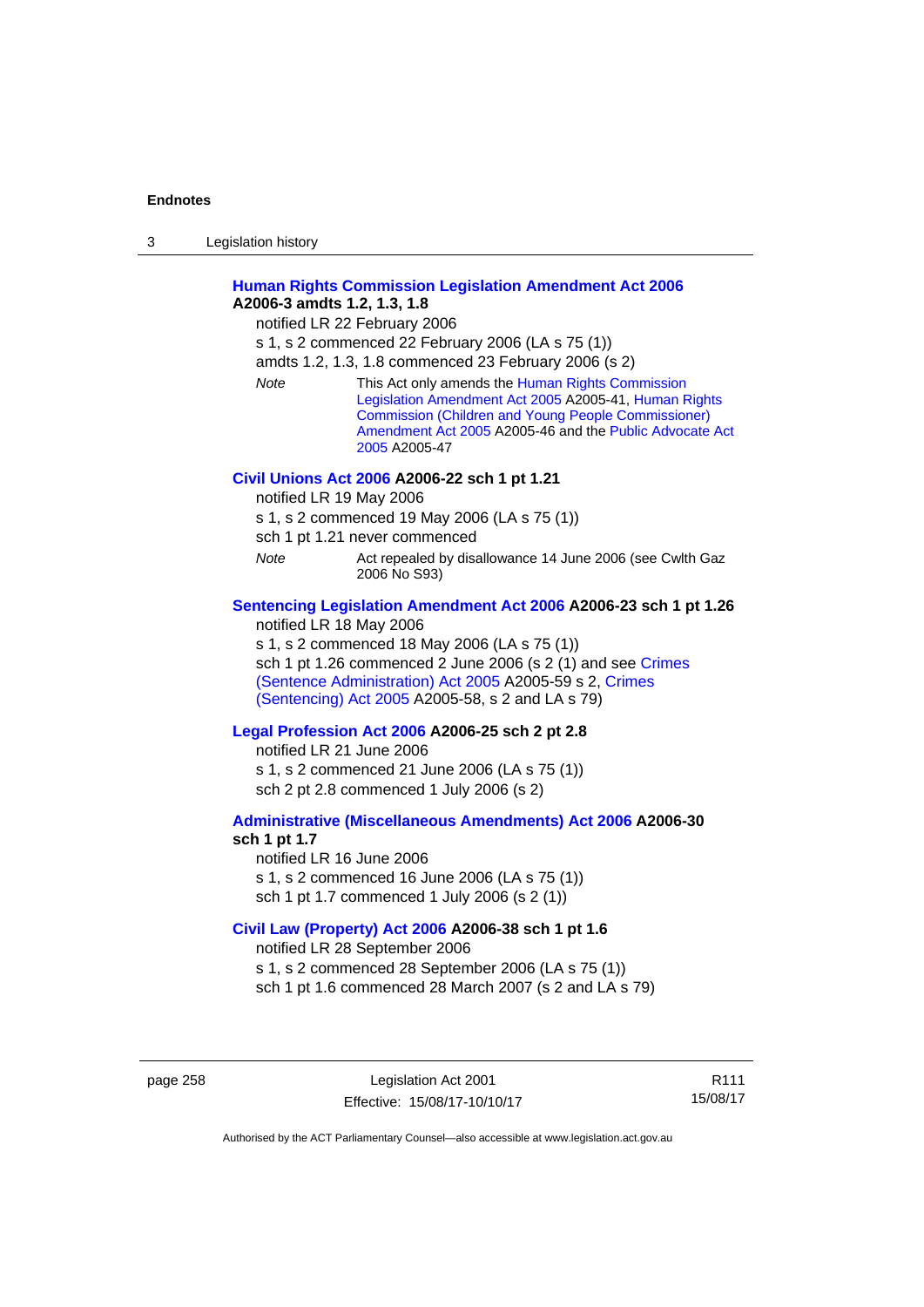### **[Statute Law Amendment Act 2006](http://www.legislation.act.gov.au/a/2006-42) A2006-42 sch 2 pt 2.1**

notified LR 26 October 2006

s 1, s 2 taken to have commenced 12 November 2005 (LA s 75 (2)) sch 2 pt 2.1 commenced 16 November 2006 (s 2 (1))

### **[Health Legislation Amendment Act 2006 \(No 2\)](http://www.legislation.act.gov.au/a/2006-46) A2006-46 sch 2 pt 2.11**

notified LR 17 November 2006 s 1, s 2 commenced 17 November 2006 (LA s 75 (1)) sch 2 pt 2.11 commenced 18 November 2006 (s 2 (1))

## **[Statute Law Amendment Act 2007](http://www.legislation.act.gov.au/a/2007-3) A2007-3 sch 2 pt 2.1**

notified LR 22 March 2007 s 1, s 2 taken to have commenced 1 July 2006 (LA s 75 (2)) sch 2 pt 2.1 commenced 12 April 2007 (s 2 (1))

## **[Housing Assistance Act 2007](http://www.legislation.act.gov.au/a/2007-8) A2007-8 sch 1 pt 1.6**

notified LR 10 May 2007 s 1, s 2 commenced 10 May 2007 (LA s 75 (1)) sch 1 pt 1.6 commenced 10 November 2007 (s 2 and LA s 79)

## **[Statute Law Amendment Act 2007 \(No 2\)](http://www.legislation.act.gov.au/a/2007-16) A2007-16 sch 2**

notified LR 20 June 2007 s 1, s 2 taken to have commenced 12 April 2007 (LA s 75 (2)) sch 2 commenced 11 July 2007 (s 2 (1))

## **[Planning and Development \(Consequential Amendments\) Act 2007](http://www.legislation.act.gov.au/a/2007-25)**

**A2007-25 sch 1 pt 1.22** 

notified LR 13 September 2007 s 1, s 2 commenced 13 September 2007 (LA s 75 (1)) sch 1 pt 1.22 commenced 31 March 2008 (s 2 and see [Planning and](http://www.legislation.act.gov.au/a/2007-24)  [Development Act 2007](http://www.legislation.act.gov.au/a/2007-24) A2007-24, s 2 and [CN2008-1](http://www.legislation.act.gov.au/cn/2008-1/default.asp))

## **[Surveyors Act 2007](http://www.legislation.act.gov.au/a/2007-33) A2007-33 sch 1 pt 1.4**

notified LR 25 October 2007 s 1, s 2 commenced 25 October 2007 (LA s 75 (1)) sch 1 pt 1.4 commenced 14 November 2007 (s 2 and [CN2007-15\)](http://www.legislation.act.gov.au/cn/2007-15/default.asp)

### **[Civil Partnerships Act 2008](http://www.legislation.act.gov.au/a/2008-14) A2008-14 sch 1 pt 1.17**

notified LR 15 May 2008

s 1, s 2 commenced 15 May 2008 (LA s 75 (1)) sch 1 pt 1.17 commenced 19 May 2008 (s 2 and [CN2008-8](http://www.legislation.act.gov.au/cn/2008-8/default.asp))

R111 15/08/17 page 259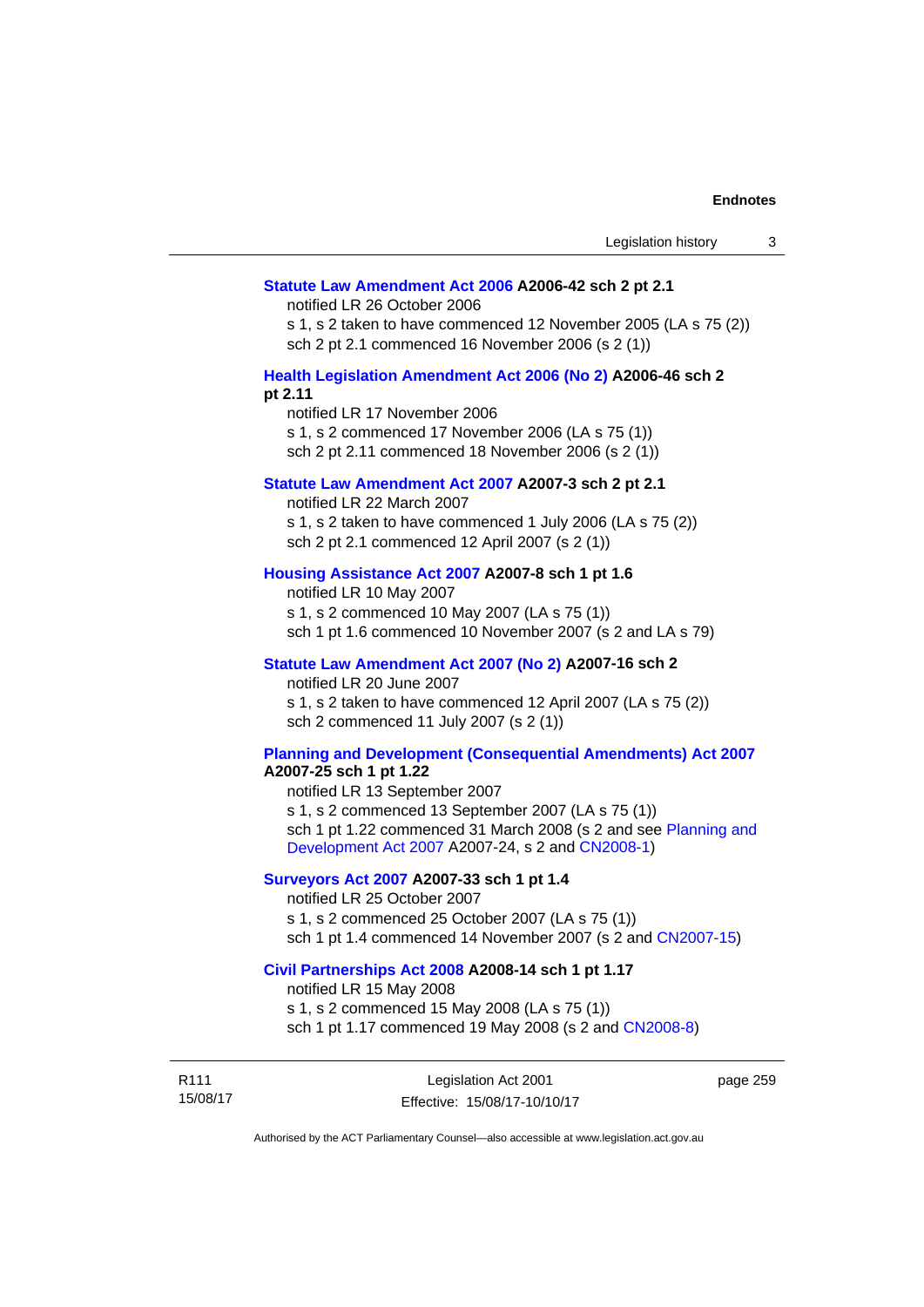3 Legislation history

## **[National Gas \(ACT\) Act 2008](http://www.legislation.act.gov.au/a/2008-15) A2008-15 sch 2 pt 2.3**

notified LR 30 June 2008

s 1, s 2 commenced 30 June 2008 (LA s 75 (1)) sch 2 pt 2.3 commenced 1 July 2008 (s 2 (1) and see National Gas [\(South Australia\) Act 2008](http://www.legislation.sa.gov.au/LZ/C/A/NATIONAL GAS (SOUTH AUSTRALIA) ACT 2008.aspx) (SA), s 7)

## **[Children and Young People \(Consequential Amendments\) Act 2008](http://www.legislation.act.gov.au/a/2008-20) A2008-20 sch 2 pt 2.11, sch 4 pt 4.18**

notified LR 17 July 2008 s 1, s 2 commenced 17 July 2008 (LA s 75 (1)) s 3 commenced 18 July 2008 (s 2 (1)) sch 2 pt 2.11 commenced 9 September 2008 (s 2 (3) and see Children [and Young People Act 2008](http://www.legislation.act.gov.au/a/2008-19) A2008-19, s 2 and [CN2008-13\)](http://www.legislation.act.gov.au/cn/2008-13/default.asp) sch 4 pt 4.18 commenced 27 February 2009 (s 2 (5) and see [Children](http://www.legislation.act.gov.au/a/2008-19)  [and Young People Act 2008](http://www.legislation.act.gov.au/a/2008-19) A2008-19, s 2 and [CN2008-17 \(](http://www.legislation.act.gov.au/cn/2008-17/default.asp)and see [CN2008-13](http://www.legislation.act.gov.au/cn/2008-13/default.asp)))

### **[Statute Law Amendment Act 2008](http://www.legislation.act.gov.au/a/2008-28) A2008-28 sch 2**

notified LR 12 August 2008 s 1, s 2 commenced 12 August 2008 (LA s 75 (1)) sch 2 commenced 26 August 2008 (s 2)

### **[ACT Civil and Administrative Tribunal Legislation Amendment](http://www.legislation.act.gov.au/a/2008-36)**

## **[Act 2008](http://www.legislation.act.gov.au/a/2008-36) A2008-36 sch 1 pt 1.34**

notified LR 4 September 2008 s 1, s 2 commenced 4 September 2008 (LA s 75 (1)) sch 1 pt 1.34 commenced 2 February 2009 (s 2 (1) and see [ACT Civil](http://www.legislation.act.gov.au/a/2008-35)  [and Administrative Tribunal Act 2008](http://www.legislation.act.gov.au/a/2008-35) A2008-35, s 2 (1) and [CN2009-2](http://www.legislation.act.gov.au/cn/2009-2/default.asp))

## **[ACT Civil and Administrative Tribunal Legislation Amendment](http://www.legislation.act.gov.au/a/2008-37)**

## **[Act 2008 \(No 2\)](http://www.legislation.act.gov.au/a/2008-37) A2008-37 sch 1 pt 1.66**

notified LR 4 September 2008

s 1, s 2 commenced 4 September 2008 (LA s 75 (1))

sch 1 pt 1.66 commenced 2 February 2009 (s 2 (1) and see [ACT Civil](http://www.legislation.act.gov.au/a/2008-35)  [and Administrative Tribunal Act 2008](http://www.legislation.act.gov.au/a/2008-35) A2008-35, s 2 (1) and [CN2009-2](http://www.legislation.act.gov.au/cn/2009-2/default.asp))

### **[Crimes Legislation Amendment Act 2008](http://www.legislation.act.gov.au/a/2008-44) A2008-44 sch 1 pt 1.10**

notified LR 9 September 2008

s 1, s 2 commenced 9 September 2008 (LA s 75 (1))

sch 1 pt 1.10 commenced 30 May 2009 (s 2 and [CN2009-4](http://www.legislation.act.gov.au/cn/2009-4/default.asp))

page 260 Legislation Act 2001 Effective: 15/08/17-10/10/17

R111 15/08/17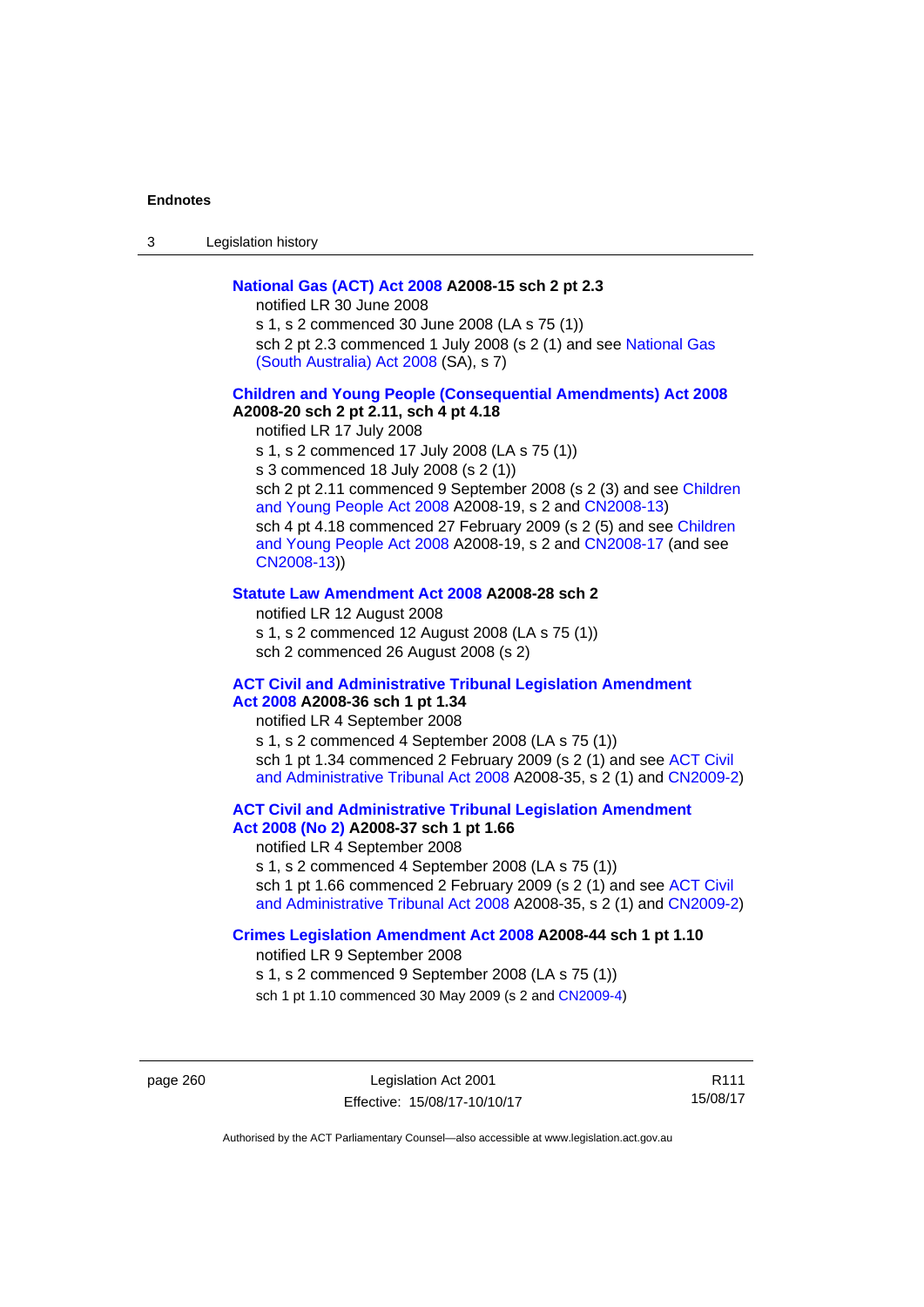## **[Statute Law Amendment Act 2009](http://www.legislation.act.gov.au/a/2009-20) A2009-20 sch 2**

notified LR 1 September 2009 s 1, s 2 commenced 1 September 2009 (LA s 75 (1)) sch 2 commenced 22 September 2009 (s 2)

#### **[Work Safety Legislation Amendment Act 2009](http://www.legislation.act.gov.au/a/2009-28) A2009-28 sch 2 pt 2.8**

notified LR 9 September 2009 s 1, s 2 commenced 9 September 2009 (LA s 75 (1)) sch 2 pt 2.8 commenced 1 October 2009 (s 2 and see [Work Safety](http://www.legislation.act.gov.au/a/2008-51)  [Act 2008](http://www.legislation.act.gov.au/a/2008-51) A2008-51 s 2 (1) (b) and [CN2009-11](http://www.legislation.act.gov.au/cn/2009-11/default.asp))

### **[Legislation \(Penalty Units\) Amendment Act 2009](http://www.legislation.act.gov.au/a/2009-35) A2009-35**

notified LR 20 October 2009 s 1, s 2 commenced 20 October 2009 (LA s 75 (1)) remainder commenced 21 October 2009 (s 2)

## **[Unlawful Gambling Act 2009](http://www.legislation.act.gov.au/a/2009-39) A2009-39 sch 2 pt 2.2**

notified LR 17 November 2009 s 1, s 2 commenced 17 November 2009 (LA s 75 (1)) sch 2 pt 2.2 commenced 22 March 2010 (s 2 and [CN2010-2\)](http://www.legislation.act.gov.au/cn/2010-2/default.asp)

#### **[Statute Law Amendment Act 2009 \(No 2\)](http://www.legislation.act.gov.au/a/2009-49) A2009-49 sch 2**

notified LR 26 November 2009 s 1, s 2 commenced 26 November 2009 (LA s 75 (1)) sch 2 commenced 17 December 2009 (s 2)

### **[Building and Construction Industry \(Security of Payment\) Act 2009](http://www.legislation.act.gov.au/a/2009-50) A2009-50 s 50**

notified LR 15 October 2009

- s 1, s 2 commenced 15 October 2009 (LA s 75 (1))
- s 50 commenced 1 July 2010 (s 2)

### **[Surveyors Amendment Act 2010](http://www.legislation.act.gov.au/a/2010-6) A2010-6 sch 1 pt 1.4**

notified LR 2 March 2010 s 1, s 2 commenced 2 March 2010 (LA s 75 (1)) sch 1 pt 1.4 commenced 3 March 2010 (s 2)

### **[Health Practitioner Regulation National Law \(ACT\) Act 2010](http://www.legislation.act.gov.au/a/2010-10) A2010-10 sch 2 pt 2.13**

notified LR 31 March 2010

s 1, s 2 commenced 31 March 2010 (LA s 75 (1)) sch 2 pt 2.13 commenced 1 July 2010 (s 2 (1) (a))

R111 15/08/17 Legislation Act 2001 Effective: 15/08/17-10/10/17 page 261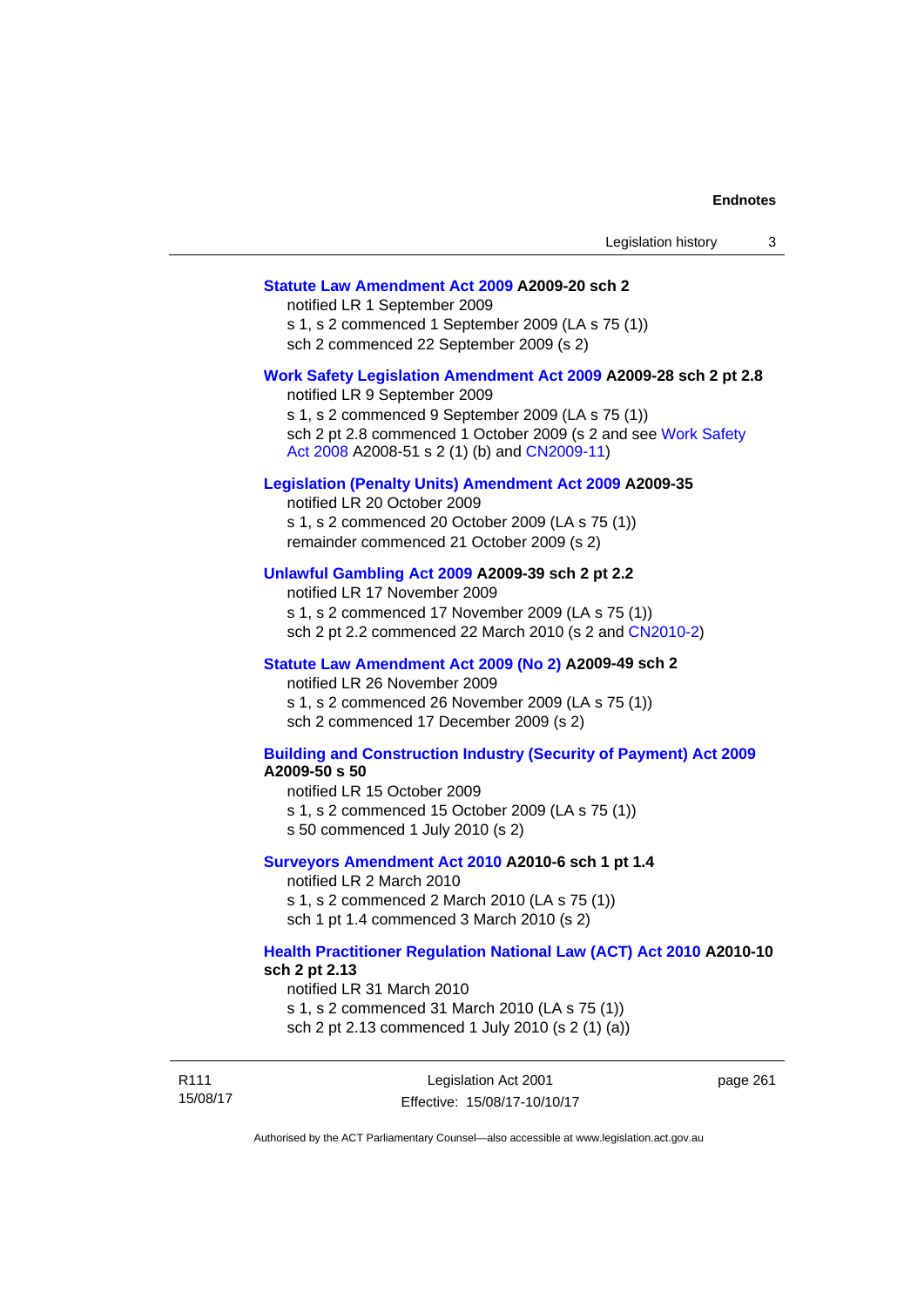| $\sqrt{2}$<br>ు | Legislation history |
|-----------------|---------------------|
|-----------------|---------------------|

## **[Justice and Community Safety Legislation Amendment Act 2010](http://www.legislation.act.gov.au/a/2010-40)  [\(No 3\)](http://www.legislation.act.gov.au/a/2010-40) A2010-40 sch 1 pt 1.8**

notified LR 5 October 2010 s 1, s 2 commenced 5 October 2010 (LA s 75 (1)) s 3, sch 1 pt 1.8 commenced 6 October 2010 (s 2 (1))

## **[Fair Trading \(Australian Consumer Law\) Amendment Act 2010](http://www.legislation.act.gov.au/a/2010-54) A2010-54 sch 3 pt 3.15**

notified LR 16 December 2010 s 1, s 2 commenced 16 December 2010 (LA s 75 (1)) sch 3 pt 3.15 commenced 1 January 2011 (s 2 (1))

## **[Administrative \(One ACT Public Service Miscellaneous Amendments\)](http://www.legislation.act.gov.au/a/2011-22)**

## **[Act 2011](http://www.legislation.act.gov.au/a/2011-22) A2011-22 sch 1 pt 1.91**

notified LR 30 June 2011 s 1, s 2 commenced 30 June 2011 (LA s 75 (1)) sch 1 pt 1.91 commenced 1 July 2011 (s 2 (1))

### **[Statute Law Amendment Act 2011 \(No 2\)](http://www.legislation.act.gov.au/a/2011-28) A2011-28 sch 2**

notified LR 31 August 2011 s 1, s 2 commenced 31 August 2011 (LA s 75 (1)) sch 2 commenced 21 September 2011 (s 2 (1))

## **[Law Officers Act 2011](http://www.legislation.act.gov.au/a/2011-30) A2011-30 sch 1 pt 1.4**

notified LR 29 August 2011 s 1, s 2 commenced 29 August 2011 (LA s 75 (1)) sch 1 pt 1.4 commenced 31 August 2011 (s 2 and [CN2011-9](http://www.legislation.act.gov.au/cn/2011-9/default.asp))

**[Evidence \(Consequential Amendments\) Act 2011](http://www.legislation.act.gov.au/a/2011-48) A2011-48 sch 1 pt 1.22** 

notified LR 22 November 2011 s 1, s 2 commenced 22 November 2011 (LA s 75 (1)) sch 1 pt 1.22 commenced 1 March 2012 (s 2 (1) and see [Evidence Act](http://www.legislation.act.gov.au/a/2011-12)  [2011](http://www.legislation.act.gov.au/a/2011-12) A2011-12, s 2 and [CN2012-4](http://www.legislation.act.gov.au/cn/2012-4/default.asp))

## **[Justice and Community Safety Legislation Amendment Act 2011](http://www.legislation.act.gov.au/a/2011-49)  [\(No 3\)](http://www.legislation.act.gov.au/a/2011-49) A2011-49 sch 1 pt 1.5**

notified LR 22 November 2011 s 1, s 2 commenced 22 November 2011 (LA s 75 (1)) sch 1 pt 1.5 commenced 23 November 2011 (s 2 (1))

page 262 Legislation Act 2001 Effective: 15/08/17-10/10/17

R111 15/08/17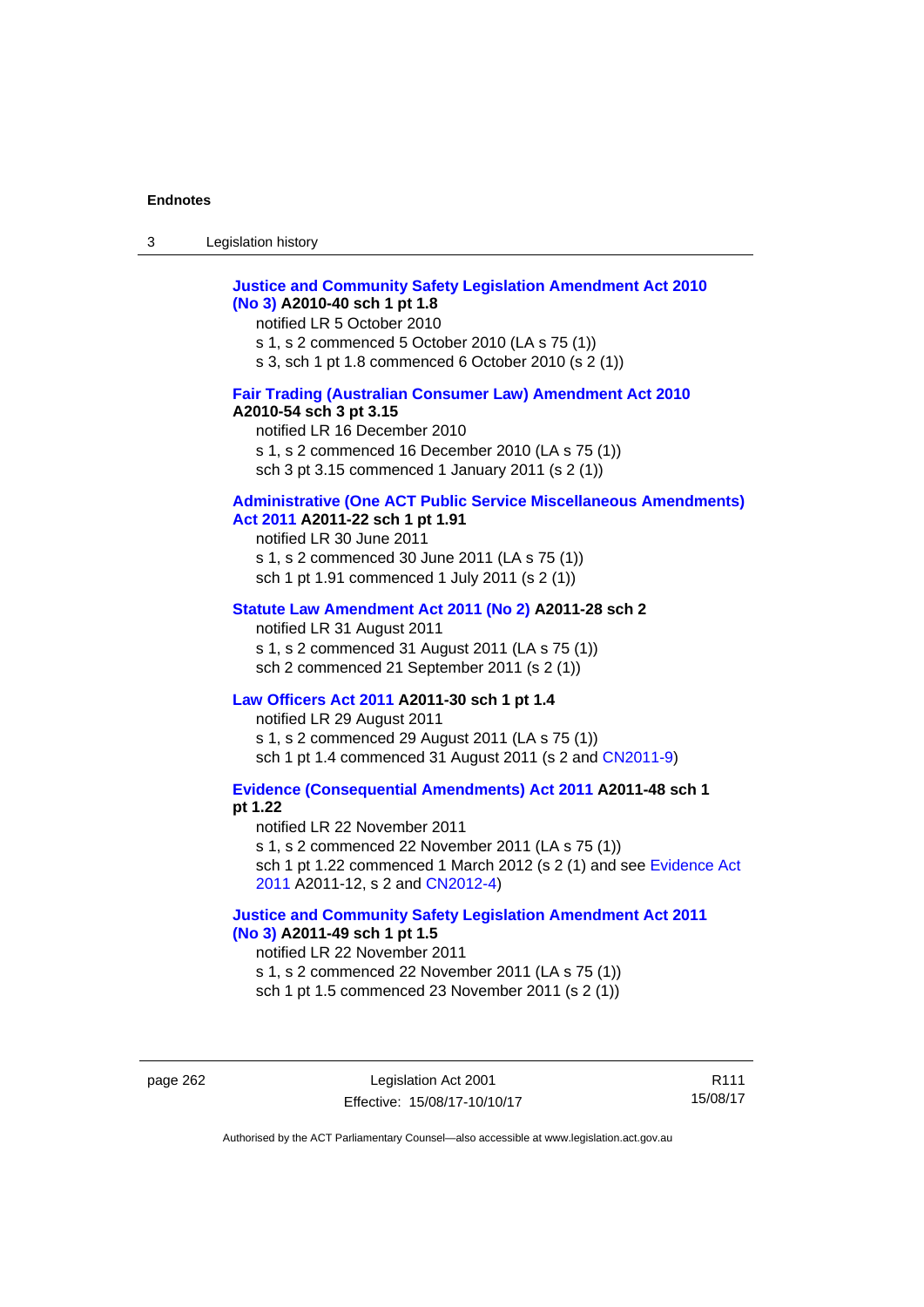### **[Statute Law Amendment Act 2011 \(No 3\)](http://www.legislation.act.gov.au/a/2011-52) A2011-52 sch 2**

notified LR 28 November 2011

s 1, s 2 commenced 28 November 2011 (LA s 75 (1)) sch 2 commenced 12 December 2011 (s 2)

## **[Work Health and Safety \(Consequential Amendments\) Act 2011](http://www.legislation.act.gov.au/a/2011-55)**

### **A2011-55 sch 1 pt 1.9**

notified LR 14 December 2011 s 1, s 2 commenced 14 December 2011 (LA s 75 (1)) sch 1 pt 1.9 commenced 1 January 2012 (s 2 and see Work Health [and Safety Act 2011](http://www.legislation.act.gov.au/a/2011-35) A2011-35, s 2 and [CN2011-12\)](http://www.legislation.act.gov.au/cn/2011-12/default.asp)

## **[Statute Law Amendment Act 2012](http://www.legislation.act.gov.au/a/2012-21) A2012-21 sch 2**

notified LR 22 May 2012 s 1, s 2 commenced 22 May 2012 (LA s 75 (1)) amdt 2.1 commenced 5 June 2012 (s 2 (1)) sch 2 remainder commenced 5 June 2012 (s 2 (2))

### **[Commissioner for the Environment Amendment Act 2012](http://www.legislation.act.gov.au/a/2012-25) A2012-25 sch 1 pt 1.2**

notified LR 28 May 2012 s 1, s 2 commenced 28 May 2012 (LA s 75 (1)) sch 1 pt 1.2 commenced 29 May 2012 (s 2)

## **[Legislative Assembly \(Office of the Legislative Assembly\) Act 2012](http://www.legislation.act.gov.au/a/2012-26)**

## **A2012-26 sch 1 pt 1.6**

notified LR 24 May 2012 s 1, s 2 commenced 24 May 2012 (LA s 75 (1)) sch 1 pt 1.6 commenced 1 July 2012 (s 2)

## **[National Energy Retail Law \(Consequential Amendments\) Act 2012](http://www.legislation.act.gov.au/a/2012-32) A2012-32 pt 11**

notified LR 14 June 2012 s 1, s 2 commenced 14 June 2012 (LA s 75 (1)) pt 11 commenced 1 July 2012 (s 2 (1) and see [National Energy Retail](http://www.legislation.act.gov.au/a/2012-31)  [Law \(ACT\) Act 2012](http://www.legislation.act.gov.au/a/2012-31) A2012-31, s 2 (1) and [CN2012-12\)](http://www.legislation.act.gov.au/cn/2012-12/default.asp)

### **[Official Visitor Act 2012](http://www.legislation.act.gov.au/a/2012-33) A2012-33 sch 1 pt 1.5**

notified LR 15 June 2012

s 1, s 2 commenced 15 June 2012 (LA s 75 (1)) sch 1 pt 1.5 commenced 1 September 2013 (s 2 (as am by [A2013-22](http://www.legislation.act.gov.au/a/2013-22) s 4))

R111 15/08/17 page 263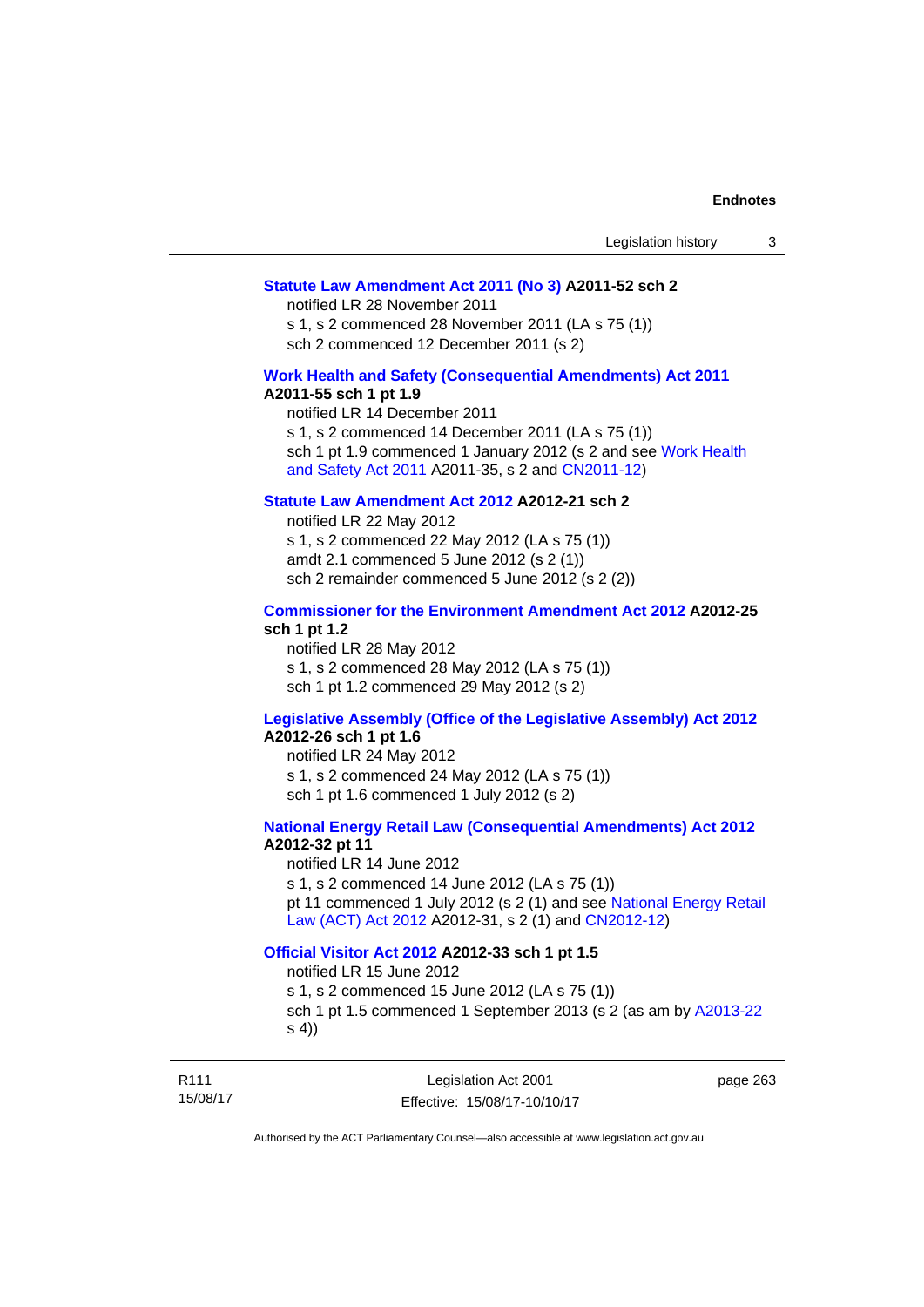3 Legislation history

### **[Civil Unions Act 2012](http://www.legislation.act.gov.au/a/2012-40) A2012-40 sch 3 pt 3.19**

notified LR 4 September 2012 s 1, s 2 commenced 4 September 2012 (LA s 75 (1)) sch 3 pt 3.19 commenced 11 September 2012 (s 2)

## **[Statute Law Amendment Act 2013](http://www.legislation.act.gov.au/a/2013-19) A2013-19 sch 2**

notified LR 24 May 2013 s 1, s 2 commenced 24 May 2013 (LA s 75 (1)) sch 2 commenced 14 June 2013 (s 2)

### **[Legislation \(Penalty Units\) Amendment Act 2013](http://www.legislation.act.gov.au/a/2013-30) A2013-30**

notified LR 22 August 2013 s 1, s 2 commenced 22 August 2013 (LA s 75 (1)) remainder commenced 23 August 2013 (s 2)

### **[Marriage Equality \(Same Sex\) Act 2013](http://www.legislation.act.gov.au/a/2013-39) A2013-39 sch 2 pt 2.17**

notified LR 4 November 2013 s 1, s 2 commenced 4 November 2013 (LA s 75 (1)) sch 2 pt 2.17 commenced 7 November 2013 (s 2 and [CN2013-11\)](http://www.legislation.act.gov.au/cn/2013-11) *Note* The High Court held this Act to be of no effect (see *Commonwealth v Australian Capital Territory* [2013] HCA 55)

### **[Officers of the Assembly Legislation Amendment Act 2013](http://www.legislation.act.gov.au/a/2013-41) A2013-41 sch 1 pt 1.5**

notified LR 7 November 2013 s 1, s 2 commenced 7 November 2013 (LA s 75 (1)) sch 1 pt 1.5 commenced 1 July 2014 (s 2)

## **[Magistrates Court \(Industrial Proceedings\) Amendment Act 2013](http://www.legislation.act.gov.au/a/2013-43) A2013-43 sch 1 pt 1.3**

notified LR 7 November 2013 s 1, s 2 commenced 7 November 2013 (LA s 75 (1)) sch 1 pt 1.3 commenced 8 November 2013 (s 2)

### **[Statute Law Amendment Act 2013 \(No 2\)](http://www.legislation.act.gov.au/a/2013-44) A2013-44 sch 2**  notified LR 11 November 2013

s 1, s 2 commenced 11 November 2013 (LA s 75 (1)) sch 2 commenced 25 November 2013 (s 2)

page 264 Legislation Act 2001 Effective: 15/08/17-10/10/17

R111 15/08/17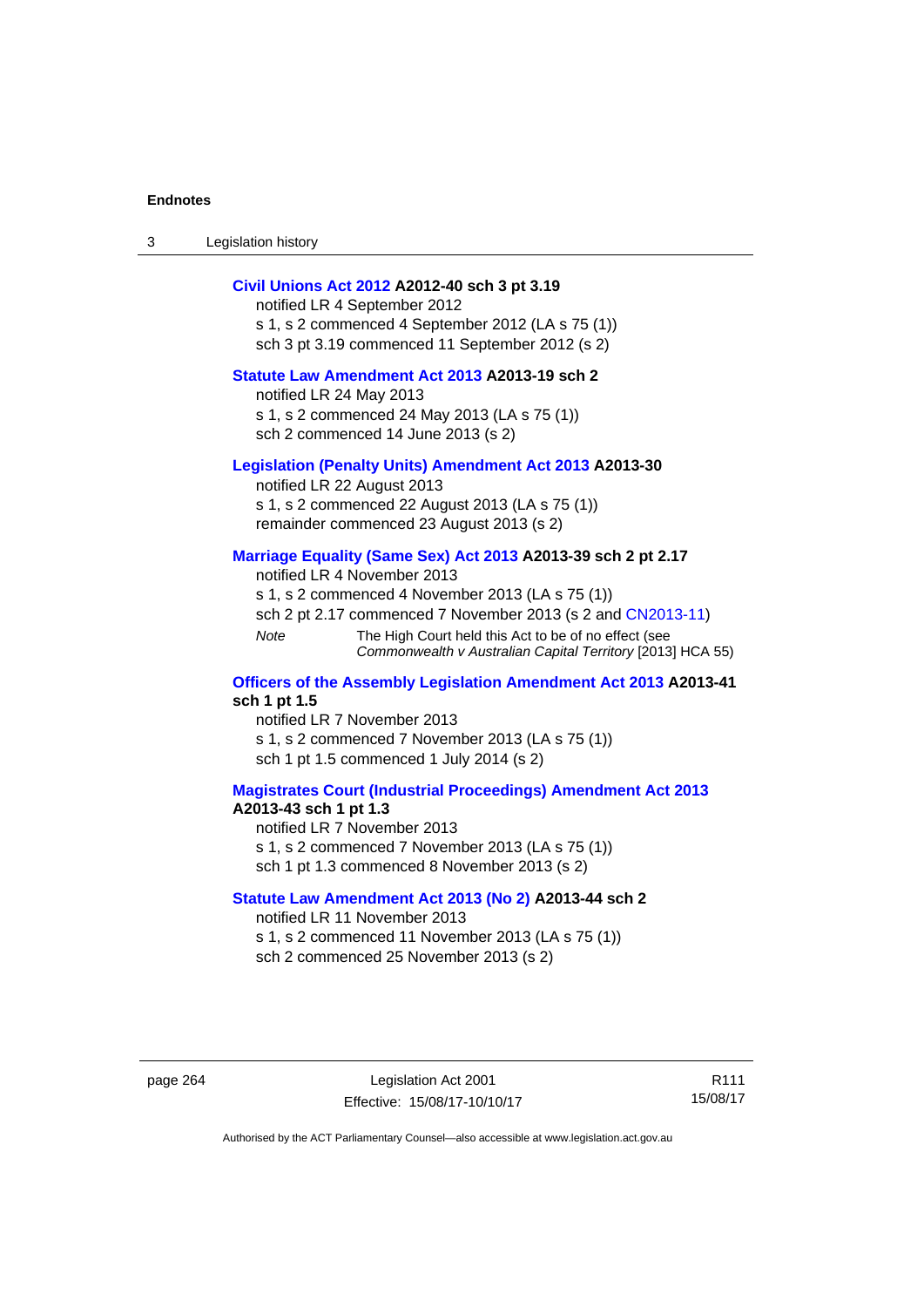## **[Heavy Vehicle National Law \(Consequential Amendments\) Act 2013](http://www.legislation.act.gov.au/a/2013-52) A2013-52 pt 3**

notified LR 9 December 2013 s 1, s 2 commenced 9 December 2013 (LA s 75 (1)) pt 3 commenced 10 February 2014 (s 2 and see [Heavy Vehicle](http://www.legislation.act.gov.au/a/2013-51/default.asp)  [National Law \(ACT\) Act 2013](http://www.legislation.act.gov.au/a/2013-51/default.asp) A2013-51, s 2 (1) and [CN2014-2](http://www.legislation.act.gov.au/cn/2014-2/default.asp))

### **[Births, Deaths and Marriages Registration Amendment Act 2014](http://www.legislation.act.gov.au/a/2014-8) A2014-8 sch 1 pt 1.2**

notified LR 27 March 2014 s 1, s 2 commenced 27 March 2014 (LA s 75 (1)) sch 1 pt 1.2 commenced 26 April 2014 (s 2)

## **[Statute Law Amendment Act 2014](http://www.legislation.act.gov.au/a/2014-18) A2014-18 sch 2**

notified LR 20 May 2014 s 1, s 2 commenced 20 May 2014 (LA s 75 (1)) sch 2 commenced 10 June 2014 (s 2 (1))

### **[Legislation \(Penalty Units\) Amendment Act 2014](http://www.legislation.act.gov.au/a/2014-37) A2014-37**

notified LR 22 August 2014 s 1, s 2 commenced 22 August 2014 (LA s 75 (1)) remainder commenced 23 August 2014 (s 2)

### **[Statute Law Amendment Act 2014 \(No 2\)](http://www.legislation.act.gov.au/a/2014-44) A2014-44 sch 2**

notified LR 5 November 2014 s 1, s 2 commenced 5 November 2014 (LA s 75 (1)) sch 2 commenced 19 November 2014 (s 2)

### **[Justice and Community Safety Legislation Amendment Act 2014](http://www.legislation.act.gov.au/a/2014-49)  [\(No 2\)](http://www.legislation.act.gov.au/a/2014-49) A2014-49 sch 1 pt 1.11**

notified LR 10 November 2014 s 1, s 2 commenced 10 November 2014 (LA s 75 (1)) sch 1 pt 1.11 commenced 17 November 2014 (s 2)

### **[Canberra Institute of Technology Amendment Act 2014](http://www.legislation.act.gov.au/a/2014-55/default.asp) A2014-55 s 35, s 36**

notified LR 3 December 2014 s 1, s 2 commenced 3 December 2014 (LA s 75 (1)) s 35, s 36 commenced 1 July 2015 (s 2 (2))

R111 15/08/17 page 265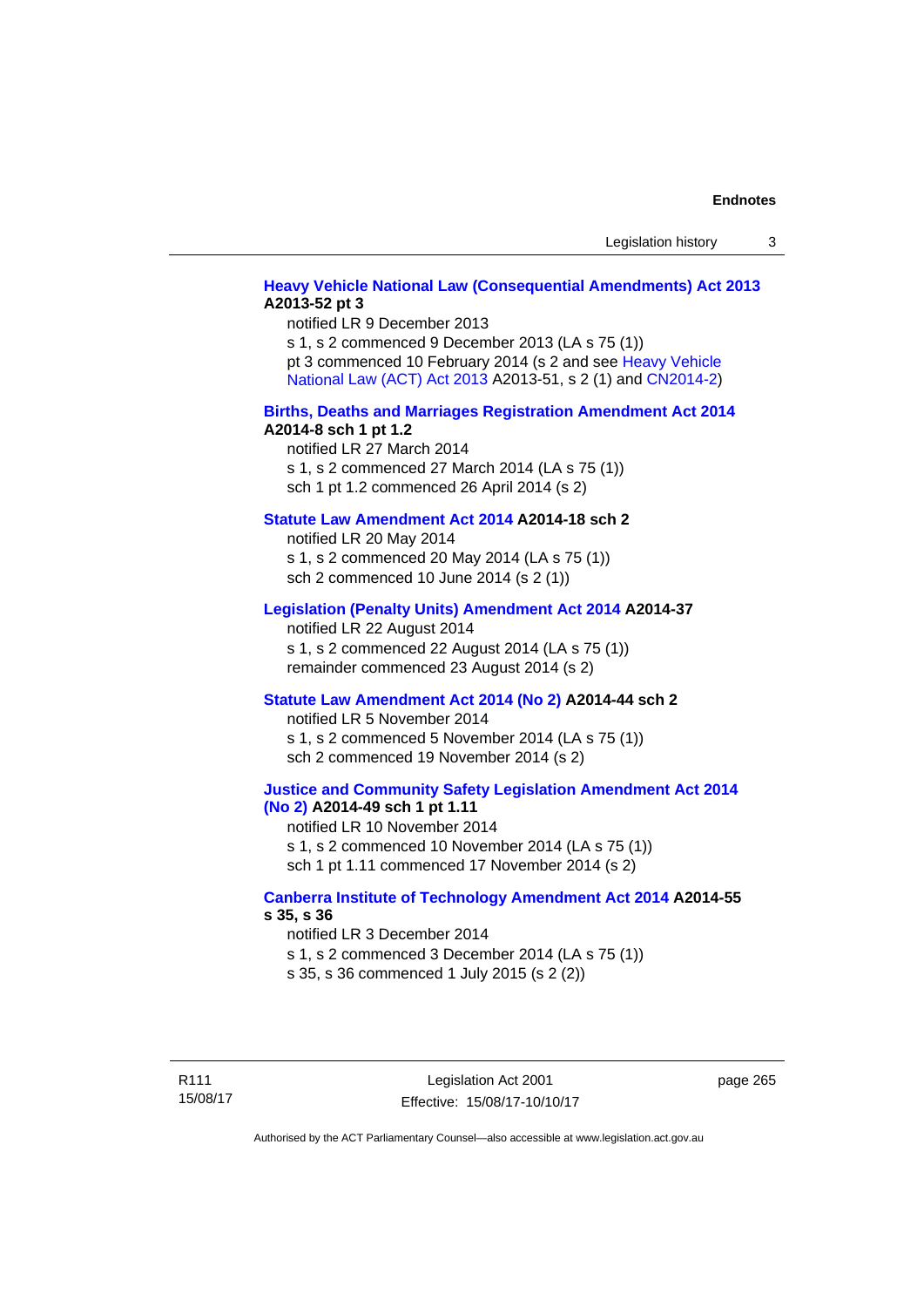3 Legislation history

### **[Nature Conservation Act 2014](http://www.legislation.act.gov.au/a/2014-59) A2014-59 sch 2 pt 2.9**

notified LR 11 December 2014 s 1, s 2 commenced 11 December 2014 (LA s 75 (1)) sch 2 pt 2.9 commenced 11 June 2015 (s 2 (1) and LA s 79)

### **[Courts Legislation Amendment Act 2015](http://www.legislation.act.gov.au/a/2015-10) A2015-10 pt 11**

notified LR 7 April 2015 s 1, s 2 commenced 7 April 2015 (LA s 75 (1)) pt 11 commenced 21 April 2015 (s 2 (2))

### **[Statute Law Amendment Act 2015](http://www.legislation.act.gov.au/a/2015-15) A2015-15 sch 2**

notified LR 27 May 2015 s 1, s 2 commenced 27 May 2015 (LA s 75 (1)) sch 2 commenced 10 June 2015 (s 2)

## **[Planning and Development \(University of Canberra and Other](http://www.legislation.act.gov.au/a/2015-19)  [Leases\) Legislation Amendment Act 2015](http://www.legislation.act.gov.au/a/2015-19) A2015-19 pt 14**

notified LR 11 June 2015 s 1, s 2 commenced 11 June 2015 (LA s 75 (1)) pt 14 commenced 1 July 2015 (s 2 and [CN2015-9\)](http://www.legislation.act.gov.au/cn/2015-9/default.asp)

## **[Veterinary Surgeons Act 2015](http://www.legislation.act.gov.au/a/2015-29/default.asp) A2015-29 sch 2 pt 2.8**

notified LR 20 August 2015 s 1, s 2 commenced 20 August 2015 (LA s 75 (1)) sch 2 pt 2.8 commenced 1 December 2015 (s 2 (1) and [CN2015-22\)](http://www.legislation.act.gov.au/cn/2015-22/default.asp)

## **[Red Tape Reduction Legislation Amendment Act 2015](http://www.legislation.act.gov.au/a/2015-33/default.asp) A2015-33**

**sch 1 pt 1.42** 

notified LR 30 September 2015

s 1, s 2 commenced 30 September 2015 (LA s 75 (1))

sch 1 pt 1.42 commenced 14 October 2015 (s 2)

## **[Statute Law Amendment Act 2015 \(No 2\)](http://www.legislation.act.gov.au/a/2015-50) A2015-50 sch 2**

notified LR 25 November 2015 s 1, s 2 commenced 25 November 2015 (LA s 75 (1)) sch 2 commenced 9 December 2015 (s 2)

page 266 Legislation Act 2001 Effective: 15/08/17-10/10/17

R111 15/08/17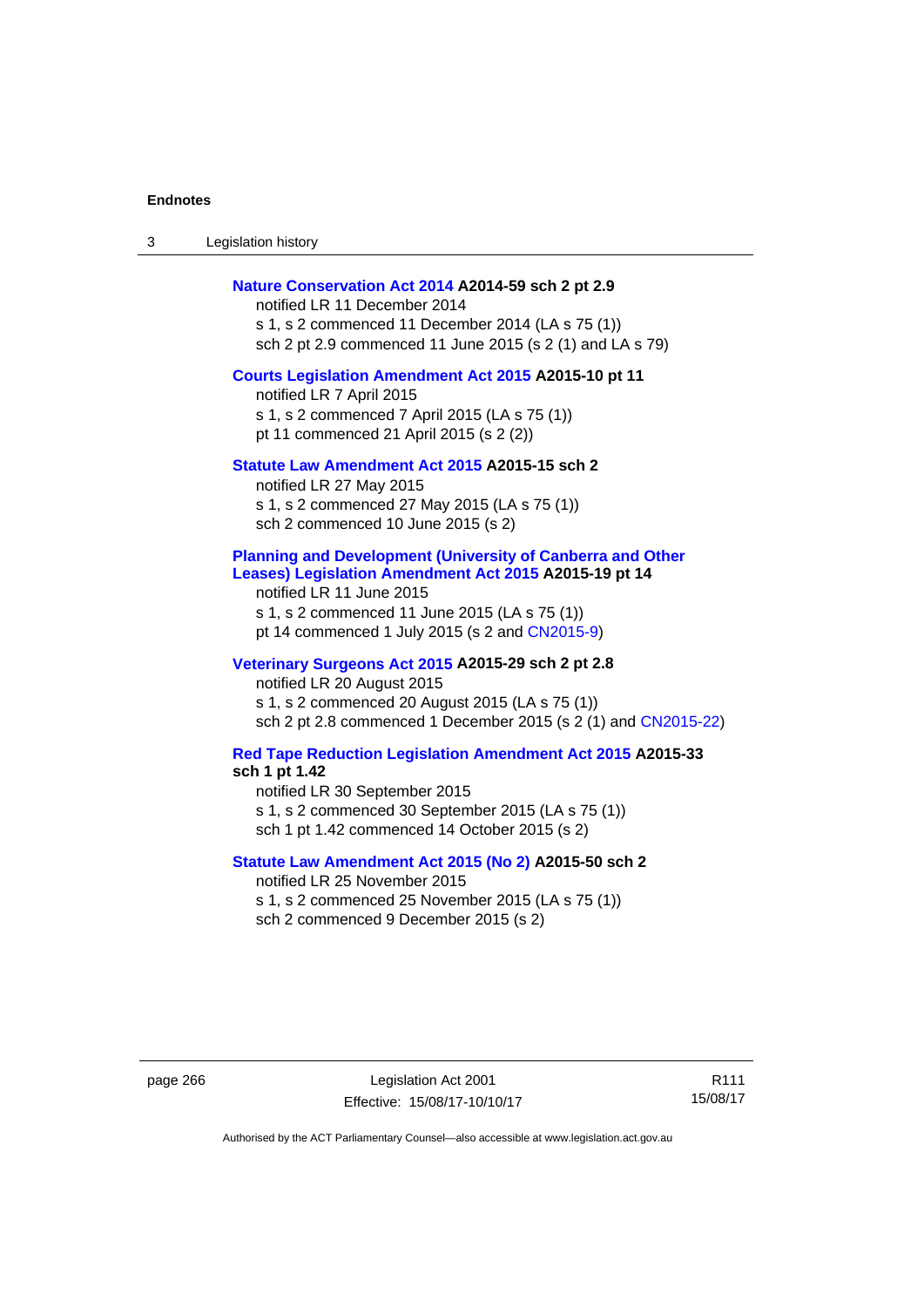## **[Protection of Rights \(Services\) Legislation Amendment Act 2016](http://www.legislation.act.gov.au/a/2016-13)  [\(No 2\)](http://www.legislation.act.gov.au/a/2016-13) A2016-13 sch 1 pt 1.27**

notified LR 16 March 2016 s 1, s 2 commenced 16 March 2016 (LA s 75 (1)) sch 1 pt 1.27 commenced 1 April 2016 (s 2 and see [Protection of](http://www.legislation.act.gov.au/a/2016-1/default.asp)  [Rights \(Services\) Legislation Amendment Act 2016](http://www.legislation.act.gov.au/a/2016-1/default.asp) A2016-1 s 2)

#### **[Emergencies Amendment Act 2016](http://www.legislation.act.gov.au/a/2016-33) A2016-33 sch 1 pt 1.12**

notified LR 20 June 2016 s 1, s 2 commenced 20 June 2016 (LA s 75 (1)) sch 1 pt 1.12 commenced 21 June 2016 (s 2)

### **[Public Sector Management Amendment Act 2016](http://www.legislation.act.gov.au/a/2016-52/default.asp) A2016-52 sch 1 pt 1.45**

notified LR 25 August 2016 s 1, s 2 commenced 25 August 2016 (LA s 75 (1)) sch 1 pt 1.45 commenced 1 September 2016 (s 2)

### **[Statute Law Amendment Act 2017](http://www.legislation.act.gov.au/a/2017-4/default.asp) A2017-4 sch 2**

notified LR 23 February 2017 s 1, s 2 commenced 23 February 2017 (LA s 75 (1)) sch 2 commenced 9 March 2017 (s 2)

### **[Co-operatives National Law \(ACT\) Act 2017](http://www.legislation.act.gov.au/a/2017-8/default.asp) A2017-8 sch 2 pt 2.4**

notified LR 4 April 2017 s 1, s 2 commenced 4 April 2017 (LA s 75 (1)) sch 2 pt 2.4 commenced 1 May 2017 (s 2)

### **[City Renewal Authority and Suburban Land Agency Act 2017](http://www.legislation.act.gov.au/a/2017-12/default.asp) A2017-12 sch 1 pt 1.3**

notified LR 18 May 2017 s 1, s 2 commenced 18 May 2017 (LA s 75 (1)) sch 1 pt 1.3 commenced 1 July 2017 (s 2 and [CN2017-3](http://www.legislation.act.gov.au/cn/2017-3/default.asp))

## **[Road Transport Reform \(Light Rail\) Legislation Amendment Act 2017](http://www.legislation.act.gov.au/a/2017-21/default.asp) A2017-21 sch 1 pt 1.9**

notified LR 8 August 2017 s 1, s 2 commenced 8 August 2017 (LA s 75 (1)) sch 1 pt 1.9 commenced 15 August 2017 (s 2)

R111 15/08/17 page 267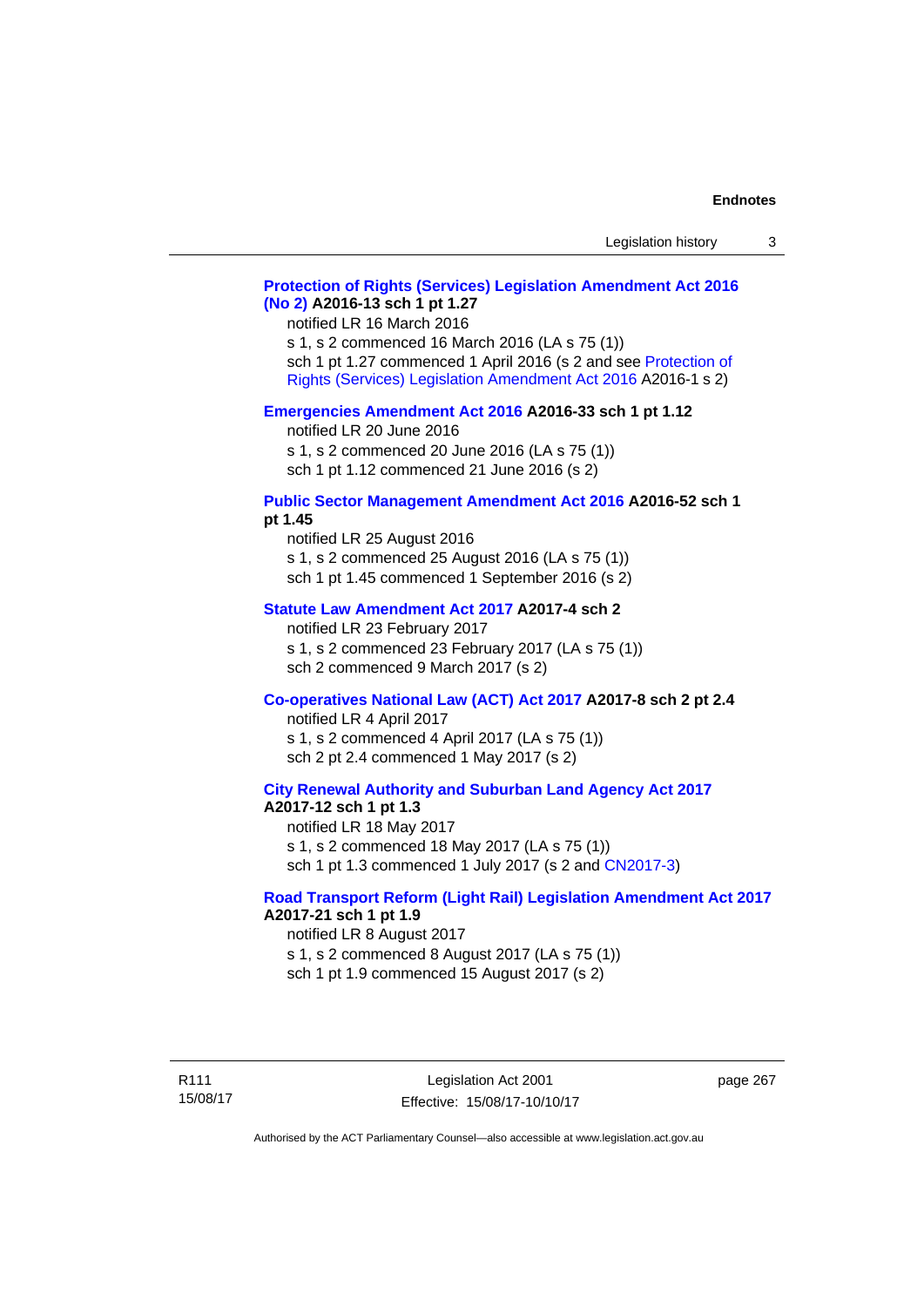| 4 | Amendment history                        |                                                                |  |  |
|---|------------------------------------------|----------------------------------------------------------------|--|--|
| 4 |                                          | <b>Amendment history</b>                                       |  |  |
|   | <b>Dictionary</b>                        |                                                                |  |  |
|   | s 2                                      | orig s 2 om LA s 89 (4)                                        |  |  |
|   |                                          | (prev s 3) am A2001-56 amdt 2.18                               |  |  |
|   |                                          | renum A2002-11 s 5                                             |  |  |
|   |                                          | am A2003-56 amdt 2.1; A2014-44 amdt 2.1                        |  |  |
|   | <b>Notes</b>                             |                                                                |  |  |
|   | s 2A                                     | (prev s 4) am A2001-56 amdt 2.19; A2002-11 amdt 1.1            |  |  |
|   |                                          | renum A2002-11 s 5                                             |  |  |
|   |                                          | $(2)$ , $(3)$ exp 2 September 2003 (s 2A $(3)$ )               |  |  |
|   | <b>Objects</b>                           |                                                                |  |  |
|   | s 3                                      | orig s 3 renum as s 2                                          |  |  |
|   |                                          | (prev s 5) am A2002-11 s 4                                     |  |  |
|   |                                          | renum A2002-11 s 5                                             |  |  |
|   | <b>Application of Act</b>                |                                                                |  |  |
|   | s 4                                      | orig s 4 renum as s 2A                                         |  |  |
|   |                                          | ins A2002-11 s 6<br>am A2006-42 amdt 2.1, amdt 2.2             |  |  |
|   |                                          |                                                                |  |  |
|   |                                          | Determinative and non-determinative provisions                 |  |  |
|   | s 5                                      | orig s 5 renum as s 3<br>ins A2002-11 s 6                      |  |  |
|   |                                          |                                                                |  |  |
|   | s 6                                      | Legislation Act provisions must be applied<br>sub A2002-11 s 6 |  |  |
|   |                                          |                                                                |  |  |
|   | <b>Meaning of Act generally</b>          |                                                                |  |  |
|   | s 7                                      | am A2005-20 amdt 2.1                                           |  |  |
|   | <b>Meaning of legislative instrument</b> |                                                                |  |  |
|   | s 12                                     | sub A2006-42 amdt 2.3                                          |  |  |
|   | <b>Meaning of instrument</b>             |                                                                |  |  |
|   | s 14                                     | am A2001-56 amdt 2.20                                          |  |  |
|   | <b>Meaning of provision</b>              |                                                                |  |  |
|   | s 16                                     | am A2001-56 amdt 2.21                                          |  |  |
|   | <b>ACT legislation register</b>          |                                                                |  |  |
|   | s 18                                     | am A2001-56 amdt 2.22                                          |  |  |
|   |                                          |                                                                |  |  |
|   | <b>Contents of register</b><br>s 19      | sub A2001-56 amdt 2.23                                         |  |  |
|   |                                          | am A2002-11 s 7; A2002-11 amdt 1.2; ss renum R5 LA (see        |  |  |
|   |                                          | A2002-11 amdt 1.3); A2002-49 amdt 2.1, amdt 2.1; pars          |  |  |
|   |                                          | renum R13 LA (see A2002-49 amdt 2.3); A2003-41 amdt 2.1,       |  |  |
|   |                                          | amdt 2.2; A2004-5 amdt 2.6; A2004-42 amdt 2.1; A2005-20        |  |  |
|   |                                          | amdt 2.2; A2006-42 amdt 2.18, amdt 2.19                        |  |  |
|   |                                          |                                                                |  |  |
|   |                                          |                                                                |  |  |

page 268 Legislation Act 2001 Effective: 15/08/17-10/10/17 R111 15/08/17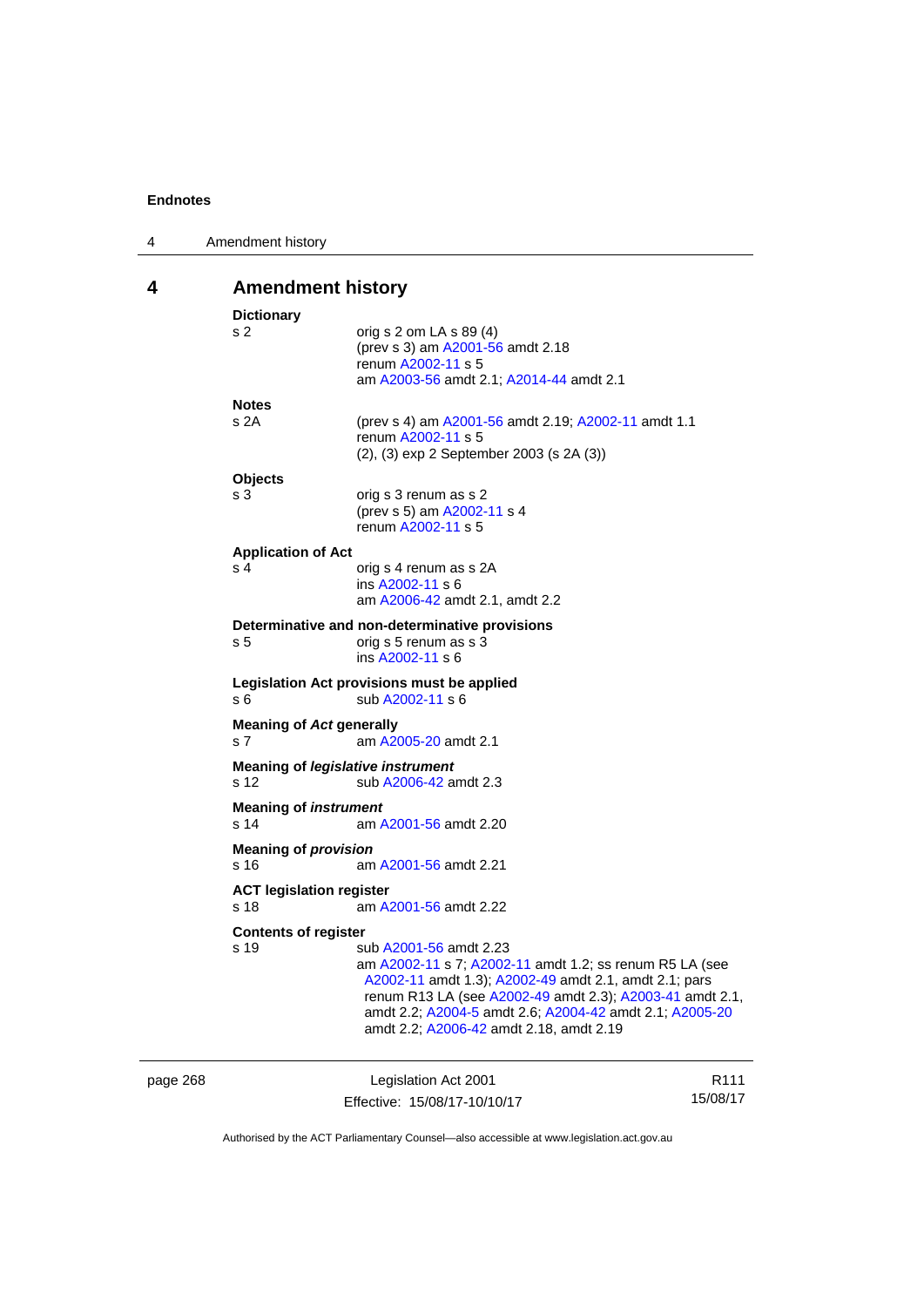```
Access to registered material at approved website 
s 22 am A2001-56 amdt 2.24
Authorised versions and evidence of laws and legislative material 
A2003-41 amdt 2.3
Definitions—ch 3 
                 A2003-41 amdt 2.4
                  def law ins A2003-41 amdt 2.4 
                  def legislative material ins A2003-41 amdt 2.4 
                     am A2005-20 amdt 2.3
                  def republication ins A2003-41 amdt 2.4
Authorisation of versions by parliamentary counsel 
s 23 sub A2003-41 amdt 2.5 
Authorised electronic versions 
s 24 am A2001-56 amdt 2.25, amdt 2.26; A2002-11 amdt 1.4
                 sub A2003-41 amdt 2.6 
Authorised written versions 
s 25 sub A2003-41 amdt 2.7 
Judicial notice of certain matters 
s 26 am A2003-41 amdt 2.8, amdt 2.9; A2005-20 amdt 2.4; 
                 A2011-28 amdt 2.1, amdt 2.2 
Notification of Acts 
s 28 am A2001-56 amdts 2.27-2.29; A2002-11 amdt 1.5; A2003-41
                 amdt 2.10, amdt 2.11; ss renum R20 LA (see A2003-41
                 amdt 2.12); A2005-62 amdt 2.1, amdt 2.2; A2011-28
                 amdt 2.3, amdt 2.4; A2015-15 amdt 2.1 
References to enactment or passing of Acts 
s 29 am A2011-28 amdt 2.5
References to notification of Acts 
s 30 am A2001-56 amdt 2.30, amdt 2.31; A2011-28 amdt 2.5
Definitions—ch 5 
s 31 def scrutiny committee principles sub A2013-19 amdt 2.1
Guidelines about costs of proposed subordinate laws and disallowable 
instruments 
s 33 (3), (4) exp 12 March 2002 (s 33 (4)) 
                  am A2005-20 amdt 2.5, amdt 2.6 
Preparation of regulatory impact statements 
s 34 am A2005-20 amdts 2.7-2.9; A2005-62 amdt 2.3 
When is preparation of regulatory impact statement unnecessary? 
s 36 am A2002-30 amdt 2.1; A2005-20 amdt 2.10
```
R111 15/08/17

Legislation Act 2001 Effective: 15/08/17-10/10/17 page 269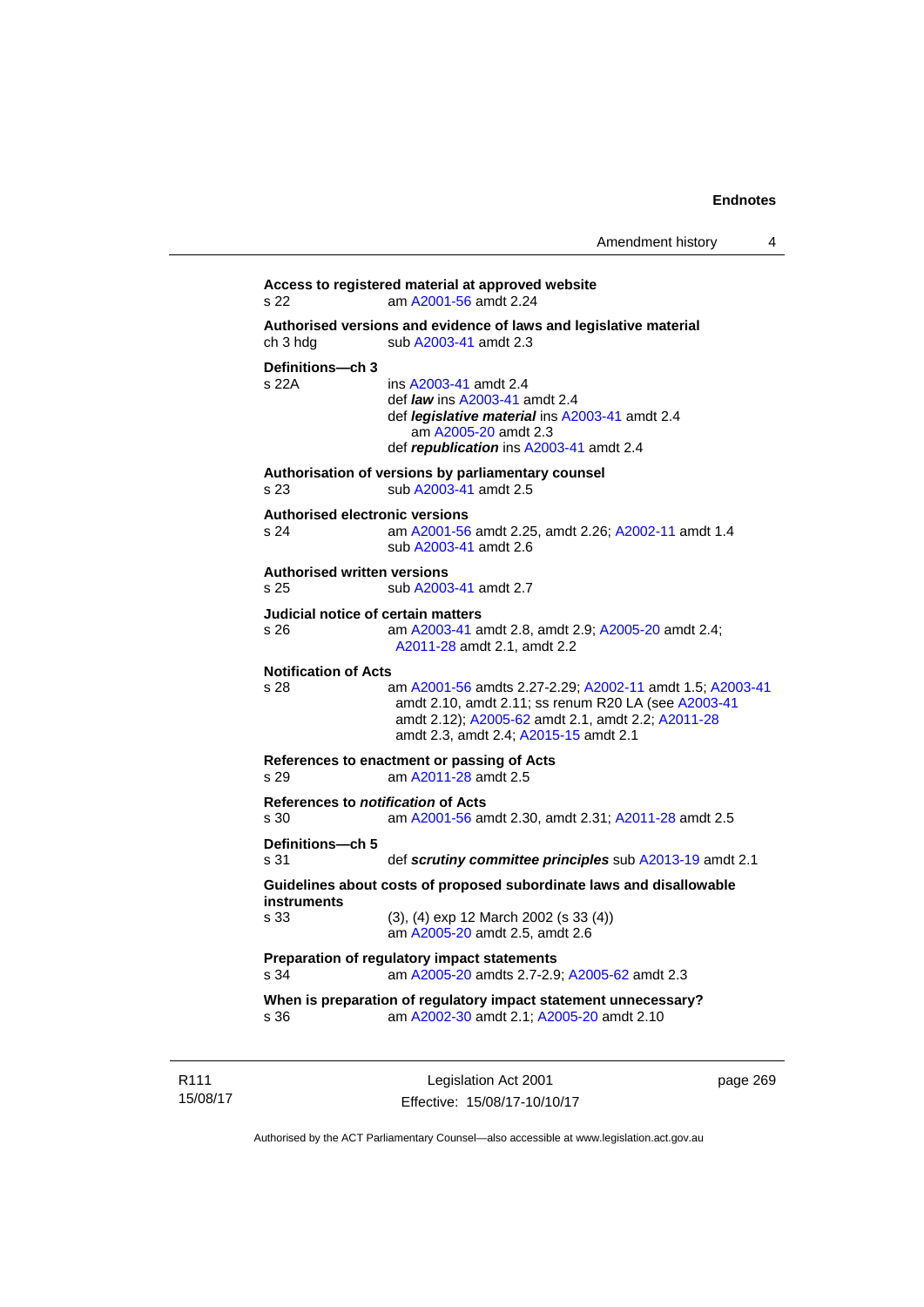| 4 | Amendment history                  |                                                                                                                                                                        |
|---|------------------------------------|------------------------------------------------------------------------------------------------------------------------------------------------------------------------|
|   | s 37                               | When must regulatory impact statement be presented?<br>am A2005-20 amdt 2.11                                                                                           |
|   | s 38                               | Effect of failure to comply with pt 5.2<br>am A2017-4 amdt 2.1                                                                                                         |
|   | s 41 hdg                           | Making of certain statutory instruments by Executive<br>sub A2001-56 amdt 2.32<br>sub A2002-11 s 8                                                                     |
|   | s 41                               | am A2001-56 amdts 2.33-2.36<br>sub A2002-11 s 8                                                                                                                        |
|   | s 42                               | Power to make statutory instruments<br>am A2002-11 amdt 1.6; A2005-20 amdt 2.12, amdt 2.13;<br>A2006-42 amdt 2.18                                                      |
|   |                                    | Statutory instruments to be interpreted not to exceed powers under                                                                                                     |
|   | authorising law<br>s <sub>43</sub> | am A2002-11 amdt 1.7; A2003-56 amdt 2.2, amdt 2.3                                                                                                                      |
|   | s 44                               | Power to make statutory instruments for Act etc<br>am A2002-11 amdt 1.8, amdt 1.9; A2002-49 amdt 2.54;<br>A2005-20 amdt 2.14                                           |
|   | Power to make court rules<br>s 45  | sub A2002-11 s 9<br>am A2002-49 amdt 2.4, amdt 2.54; A2005-20 amdt 2.15,<br>amdt $2.16$                                                                                |
|   | s 46                               | Power to make instrument includes power to amend or repeal<br>am A2002-11 s 10; A2006-42 amdt 2.18                                                                     |
|   | s 47                               | Statutory instrument may make provision by applying law or instrument<br>sub A2002-11 s 11<br>am A2002-49 amdt 2.5; A2003-56 amdt 2.4; A2005-20 amdts<br>$2.17 - 2.19$ |
|   | different categories etc<br>s 48   | Power to make instrument includes power to make different provision for<br>am A2002-11 amdt 1.10; A2002-49 amdt 2.54                                                   |
|   | requirements<br>s <sub>49</sub>    | Single instrument may exercise several powers or satisfy several<br>am A2002-11 amdt 1.11                                                                              |
|   | matter                             | Relationship between authorising law and instrument dealing with same                                                                                                  |
|   | s 50                               | am A2002-11 amdt 1.12, amdt 1.13; A2002-49 amdt 2.54                                                                                                                   |
|   | s 51                               | Instrument may make provision in relation to land by reference to map etc<br>am A2005-20 amdt 2.20                                                                     |

page 270 Legislation Act 2001 Effective: 15/08/17-10/10/17

R111 15/08/17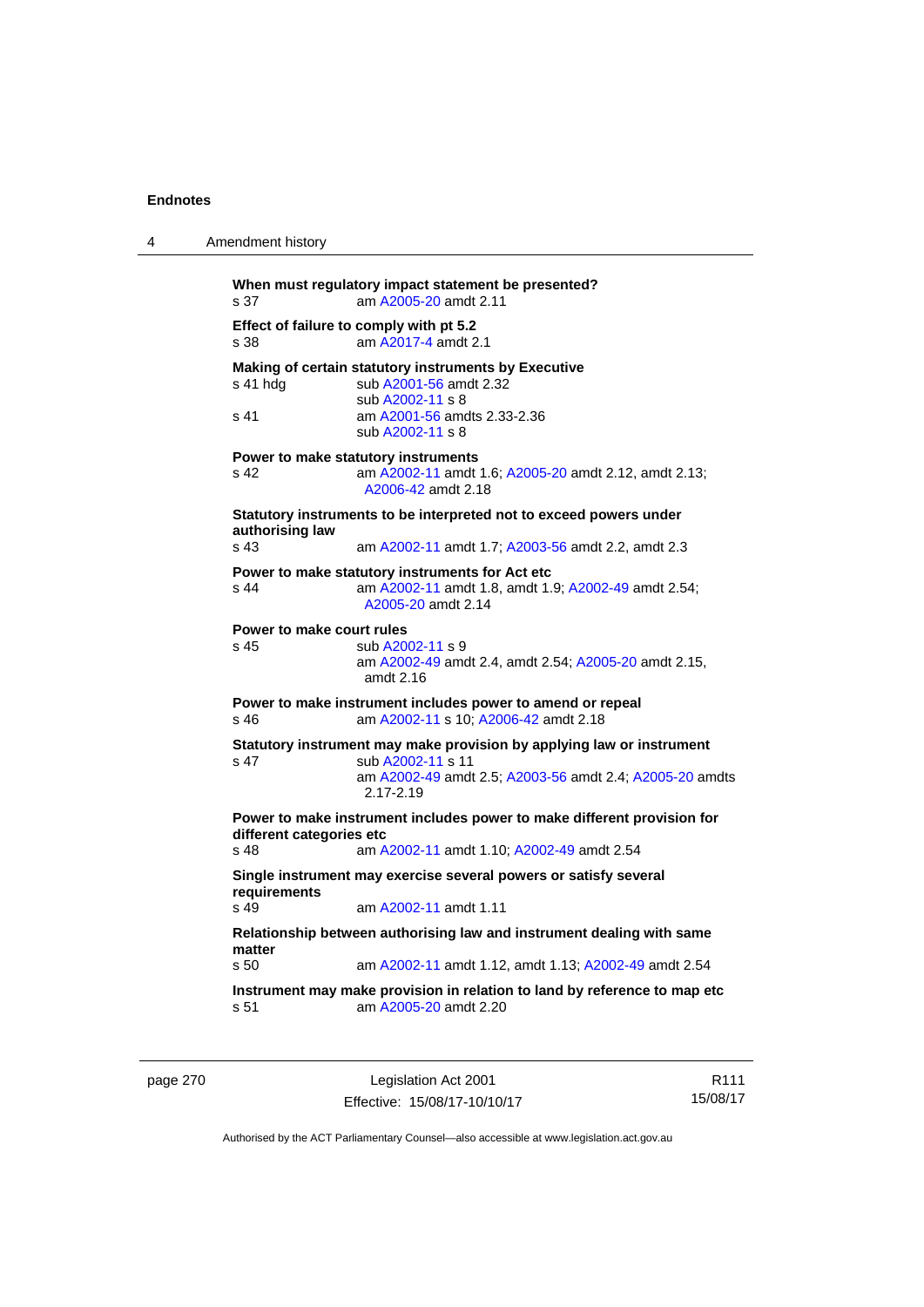| Amendment history |  |
|-------------------|--|
|-------------------|--|

|                              | s 52                                                                                                                                                                              | Instrument may authorise determination of matter etc<br>am A2002-11 amdt 1.14; ss renum R5 LA (see A2002-11<br>amdt 1.15)                                                                                                                                                                                                                                                          |          |  |  |
|------------------------------|-----------------------------------------------------------------------------------------------------------------------------------------------------------------------------------|------------------------------------------------------------------------------------------------------------------------------------------------------------------------------------------------------------------------------------------------------------------------------------------------------------------------------------------------------------------------------------|----------|--|--|
|                              | Instrument may prohibit<br>am A2002-11 amdt 1.16, amdt 1.17<br>s 53<br>Instrument may require making of statutory declaration<br>s 54<br>am A2002-11 amdt 1.18; A2002-30 amdt 2.2 |                                                                                                                                                                                                                                                                                                                                                                                    |          |  |  |
|                              |                                                                                                                                                                                   |                                                                                                                                                                                                                                                                                                                                                                                    |          |  |  |
|                              | Fees payable in accordance with determination etc<br>am A2002-11 amdt 1.21<br>s 57                                                                                                |                                                                                                                                                                                                                                                                                                                                                                                    |          |  |  |
|                              | s 58                                                                                                                                                                              | Regulations may make provision about fees<br>am A2001-56 amdt 2.40; A2002-11 amdt 1.22; ss renum R5<br>LA (see A2002-11 amdt 1.23); A2005-20 amdt 2.28                                                                                                                                                                                                                             |          |  |  |
|                              | Numbering and notification of legislative instruments<br>pt 6.4 hdg<br>am A2006-42 amdt 2.19                                                                                      |                                                                                                                                                                                                                                                                                                                                                                                    |          |  |  |
|                              | <b>Numbering</b><br>s 59                                                                                                                                                          | am A2001-56 amdt 2.41; A2003-41 amdt 2.13; A2005-20<br>amdt 2.29; A2006-42 amdt 2.18, amdt 2.19                                                                                                                                                                                                                                                                                    |          |  |  |
|                              | $s60h$ dg                                                                                                                                                                         | Correction etc of name of instrument<br>sub A2003-41 amdt 2.14<br>am A2006-42 amdt 2.18<br>sub A2009-20 amdt 2.1                                                                                                                                                                                                                                                                   |          |  |  |
|                              | s 60                                                                                                                                                                              | am A2001-56 amdt 2.42, amdt 2.43; A2001-70 amdt 1.8;<br>A2002-49 amdt 2.6, amdt 2.7; A2003-41 amdt 2.15;<br>A2004-42 amdt 2.2, amdt 2.3; A2006-42 amdt 2.18,<br>amdt 2.19; A2009-20 amdts 2.1-2.5                                                                                                                                                                                  |          |  |  |
|                              | s 60A                                                                                                                                                                             | Correction of name of explanatory statement etc<br>ins A2004-42 amdt 2.4<br>am A2006-42 amdt 2.18                                                                                                                                                                                                                                                                                  |          |  |  |
|                              | Notification of legislative instruments                                                                                                                                           |                                                                                                                                                                                                                                                                                                                                                                                    |          |  |  |
|                              | $s61$ hdg<br>s 61                                                                                                                                                                 | am A2006-42 amdt 2.19<br>sub A2001-56 amdt 2.44<br>am A2002-11 s 12, amdt 1.24; ss renum R5 LA (see A2002-11<br>amdt 1.25); A2003-41 amdts 2.16-2.19; A2004-60<br>amdt 1.173; pars renum R31 LA (see A2004-60 amdt 1.174);<br>A2005-20 amdts 2.30-2.33; A2005-62 amdt 2.4, amdt 2.5;<br>A2006-42 amdt 2.18; A2011-22 amdt 1.275; A2011-28<br>amdt 2.6, amdt 2.7; A2015-15 amdt 2.2 |          |  |  |
| R <sub>111</sub><br>15/08/17 |                                                                                                                                                                                   | Legislation Act 2001<br>Effective: 15/08/17-10/10/17                                                                                                                                                                                                                                                                                                                               | page 271 |  |  |

Authorised by the ACT Parliamentary Counsel—also accessible at www.legislation.act.gov.au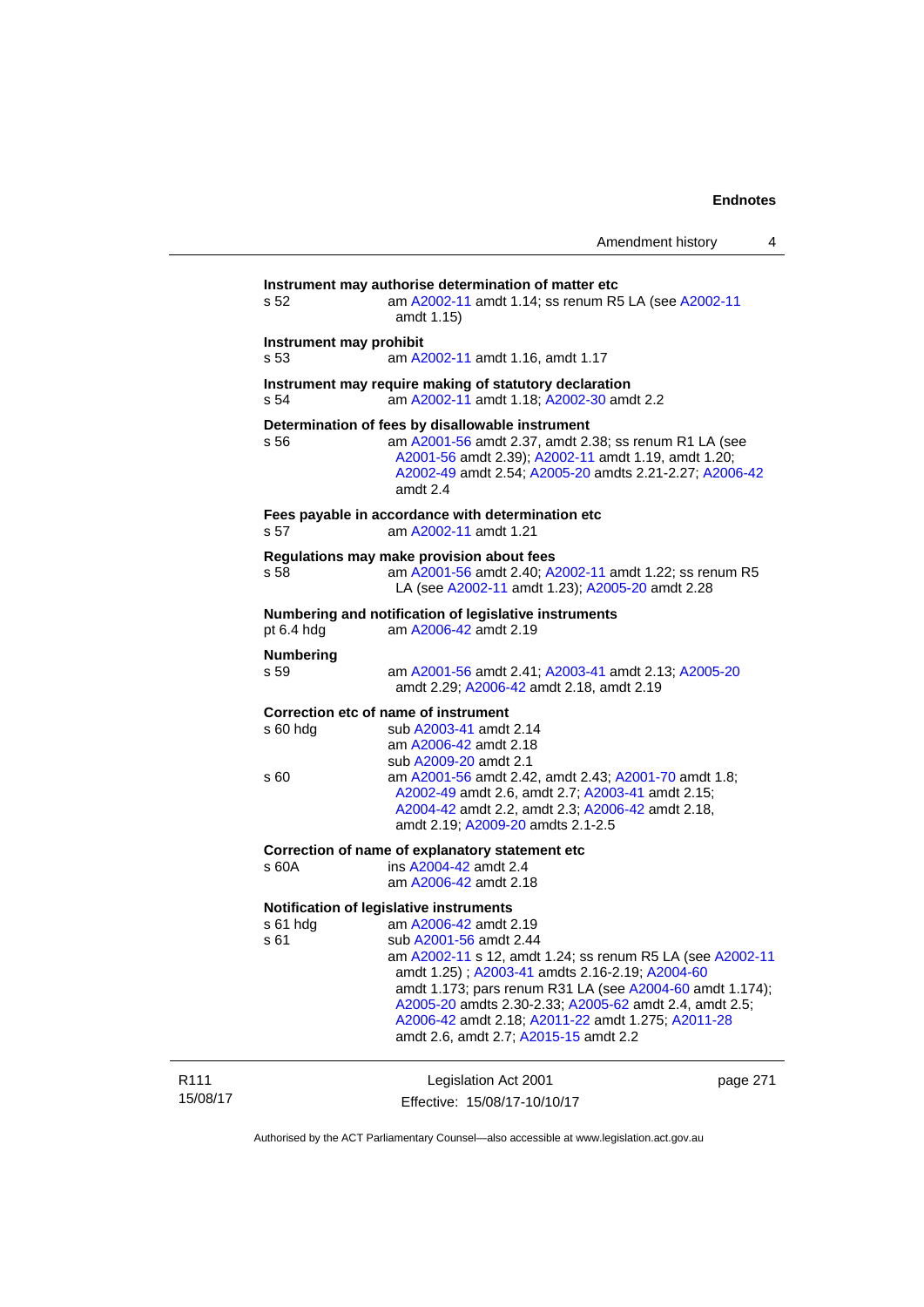| 4        | Amendment history                                                              |                                                                                                                                                                                                                                                                   |                              |  |  |
|----------|--------------------------------------------------------------------------------|-------------------------------------------------------------------------------------------------------------------------------------------------------------------------------------------------------------------------------------------------------------------|------------------------------|--|--|
|          | $s$ 62 hdg<br>s 62                                                             | Effect of failure to notify legislative instrument<br>am A2006-42 amdt 2.18<br>am A2002-11 amdt 1.26, amdt 1.27; A2006-42 amdt 2.18                                                                                                                               |                              |  |  |
|          | $s$ 63 hdg<br>s 63                                                             | References to notification of legislative instruments<br>am A2006-42 amdt 2.19<br>am A2001-56 amdt 2.45, amdt 2.46; A2006-42 amdt 2.18;<br>A2011-28 amdt 2.8                                                                                                      |                              |  |  |
|          | $s$ 64 hdg<br>s 64                                                             | Presentation of subordinate laws and disallowable instruments<br>sub A2002-11 amdt 1.28<br>am A2002-11 amdt 1.29; A2005-20 amdt 2.34; A2005-62<br>amdt 2.6                                                                                                        |                              |  |  |
|          | s 65 hdg<br>s 65                                                               | Disallowance by resolution of Assembly<br>sub A2001-56 amdt 2.47<br>am A2001-56 amdt 2.48, amdt 2.49; A2002-11 amdt 1.30;<br>A2003-56 amdt 2.5; ss renum R21 LA (see A2003-56<br>amdt 2.6); A2004-42 amdt 2.5, amdt 2.6; A2005-20<br>amdt 2.35; A2005-62 amdt 2.7 |                              |  |  |
|          | s 65A                                                                          | Notification of disallowance by resolution of Assembly<br>ins A2001-56 amdt 2.50<br>am A2002-11 amdt 1.31; A2003-41 amdt 2.20; A2005-62<br>amdt 2.8; A2011-28 amdts 2.9-2.12; A2015-15 amdt 2.3                                                                   |                              |  |  |
|          | <b>Revival of affected laws</b><br>s 66<br>am A2002-11 amdt 1.32               |                                                                                                                                                                                                                                                                   |                              |  |  |
|          | s 67                                                                           | Making of instrument same in substance within 6 months after disallowance<br>am A2002-11 amdt 1.33; A2005-20 amdt 2.36; A2005-62<br>amdt 2.9                                                                                                                      |                              |  |  |
|          | s 68                                                                           | Amendment by resolution of Assembly<br>am A2001-56 amdts 2.51-2.53; ss renum R1 LA (see<br>A2001-56 amdt 2.54); A2002-11 amdt 1.34; A2004-42<br>amdt 2.7, amdt 2.8; A2005-20 amdt 2.37; A2005-62<br>amdt 2.10                                                     |                              |  |  |
|          | s 69                                                                           | Notification of amendments made by resolution of Assembly<br>am A2001-56 amdt 2.55, amdt 2.56; A2002-11 amdt 1.35;<br>A2002-49 amdt 2.8; A2005-62 amdt 2.11; A2011-28<br>amdts 2.13-2.16; A2015-15 amdt 2.4                                                       |                              |  |  |
|          | Making of amendment restoring effect of law within 6 months after<br>amendment |                                                                                                                                                                                                                                                                   |                              |  |  |
|          | s 70                                                                           | am A2002-11 amdt 1.36; A2005-20 amdt 2.38; A2005-62<br>amdt 2.12                                                                                                                                                                                                  |                              |  |  |
|          | s 71                                                                           | Effect of dissolution or expiry of Assembly on notice of motion<br>am A2002-11 amdt 1.37; A2005-20 amdt 2.39, amdt 2.40;<br>A2005-62 amdt 2.13                                                                                                                    |                              |  |  |
| page 272 |                                                                                | Legislation Act 2001<br>Effective: 15/08/17-10/10/17                                                                                                                                                                                                              | R <sub>111</sub><br>15/08/17 |  |  |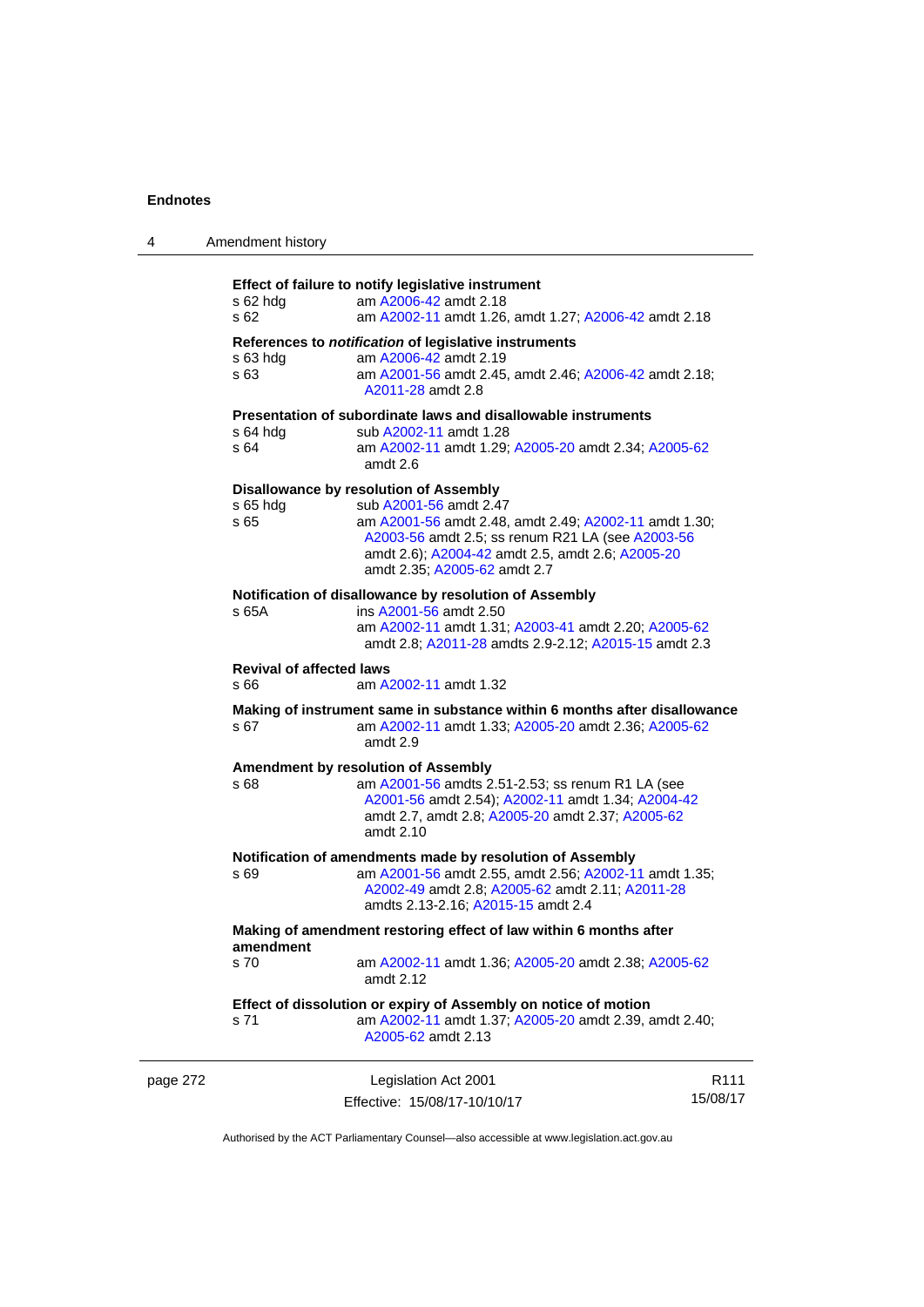Amendment history 4 **Meaning of** *law***—ch 8**  s 72 am [A2004-42](http://www.legislation.act.gov.au/a/2004-42) amdt 2.9; [A2005-20](http://www.legislation.act.gov.au/a/2005-20) amdt 2.41 **General rules about commencement**  s 73 am [A2002-11](http://www.legislation.act.gov.au/a/2002-11) s 13, s 14, amdt 1.38, amdt 1.39; [A2003-41](http://www.legislation.act.gov.au/a/2003-41) amdt 2.21; [A2003-56](http://www.legislation.act.gov.au/a/2003-56) amdts 2.7-2.9; [A2004-42](http://www.legislation.act.gov.au/a/2004-42) amdt 2.10; [A2005-20](http://www.legislation.act.gov.au/a/2005-20) amdt 2.42; [A2006-42](http://www.legislation.act.gov.au/a/2006-42) amdt 2.18 **Time of commencement**  s 74 sub [A2002-11](http://www.legislation.act.gov.au/a/2002-11) s 15 **Commencement of naming and commencement provisions**  s 75 hdg sub [A2004-42](http://www.legislation.act.gov.au/a/2004-42) amdt 2.11 s 75 am [A2002-11](http://www.legislation.act.gov.au/a/2002-11) s 16; [A2002-49](http://www.legislation.act.gov.au/a/2002-49) amdt 2.9, amdt 2.10; [A2003-56](http://www.legislation.act.gov.au/a/2003-56) amdt 2.10, amdt 2.11; [A2004-42](http://www.legislation.act.gov.au/a/2004-42) amdt 2.12; ss renum R27 LA (see [A2004-42](http://www.legislation.act.gov.au/a/2004-42) amdt 2.13) ; [A2006-42](http://www.legislation.act.gov.au/a/2006-42) amdt 2.18 **Commencement of provisions identifying amended laws**  s 75AA ins [A2006-42](http://www.legislation.act.gov.au/a/2006-42) amdt 2.5 **Meaning of commences** *retrospectively*  s 75A ins [A2003-56](http://www.legislation.act.gov.au/a/2003-56) amdt 2.12 am [A2006-42](http://www.legislation.act.gov.au/a/2006-42) amdt 2.18 **Retrospective commencement requires clear indication**  s 75B ins [A2003-56](http://www.legislation.act.gov.au/a/2003-56) amdt 2.12 am [A2004-42](http://www.legislation.act.gov.au/a/2004-42) amdt 2.14; ss renum R27 LA (see [A2004-42](http://www.legislation.act.gov.au/a/2004-42) amdt 2.15) **Non-prejudicial provision may commence retrospectively**  s 76 am [A2002-11](http://www.legislation.act.gov.au/a/2002-11) amdt 1.40; ss renum R5 LA (see [A2002-11](http://www.legislation.act.gov.au/a/2002-11) amdt 1.41); [A2003-56](http://www.legislation.act.gov.au/a/2003-56) amdt 2.13, amdt 2.14; [A2005-20](http://www.legislation.act.gov.au/a/2005-20) amdt 2.46 **Commencement by commencement notice**  s 77 am [A2002-11](http://www.legislation.act.gov.au/a/2002-11) s 17, amdt 1.42; [A2002-49](http://www.legislation.act.gov.au/a/2002-49) amdt 2.11; [A2004-42](http://www.legislation.act.gov.au/a/2004-42) amdts 2.16-2.18 **Separate commencement of amendments**  s 78 sub [A2002-11](http://www.legislation.act.gov.au/a/2002-11) amdt 1.43 **Automatic commencement of postponed law**  s 79 am [A2002-11](http://www.legislation.act.gov.au/a/2002-11) amdt 1.44; [A2002-49](http://www.legislation.act.gov.au/a/2002-49) amdt 2.12; [A2003-41](http://www.legislation.act.gov.au/a/2003-41) amdt 2.22; [A2003-56](http://www.legislation.act.gov.au/a/2003-56) amdt 2.15, amdt 2.16; ss renum R21 LA (see [A2003-56](http://www.legislation.act.gov.au/a/2003-56) amdt 2.17); [A2004-42](http://www.legislation.act.gov.au/a/2004-42) amdt 2.19; [A2005-20](http://www.legislation.act.gov.au/a/2005-20) amdt 2.44, amdt 2.45 **Commencement of amendment of uncommenced law**<br>s 79A **ins A2003-41** amdt 2.23 ins [A2003-41](http://www.legislation.act.gov.au/a/2003-41) amdt 2.23 **References to** *commencement* **of law**  s 80 am [A2002-49](http://www.legislation.act.gov.au/a/2002-49) amdt 2.13

R111 15/08/17

Legislation Act 2001 Effective: 15/08/17-10/10/17 page 273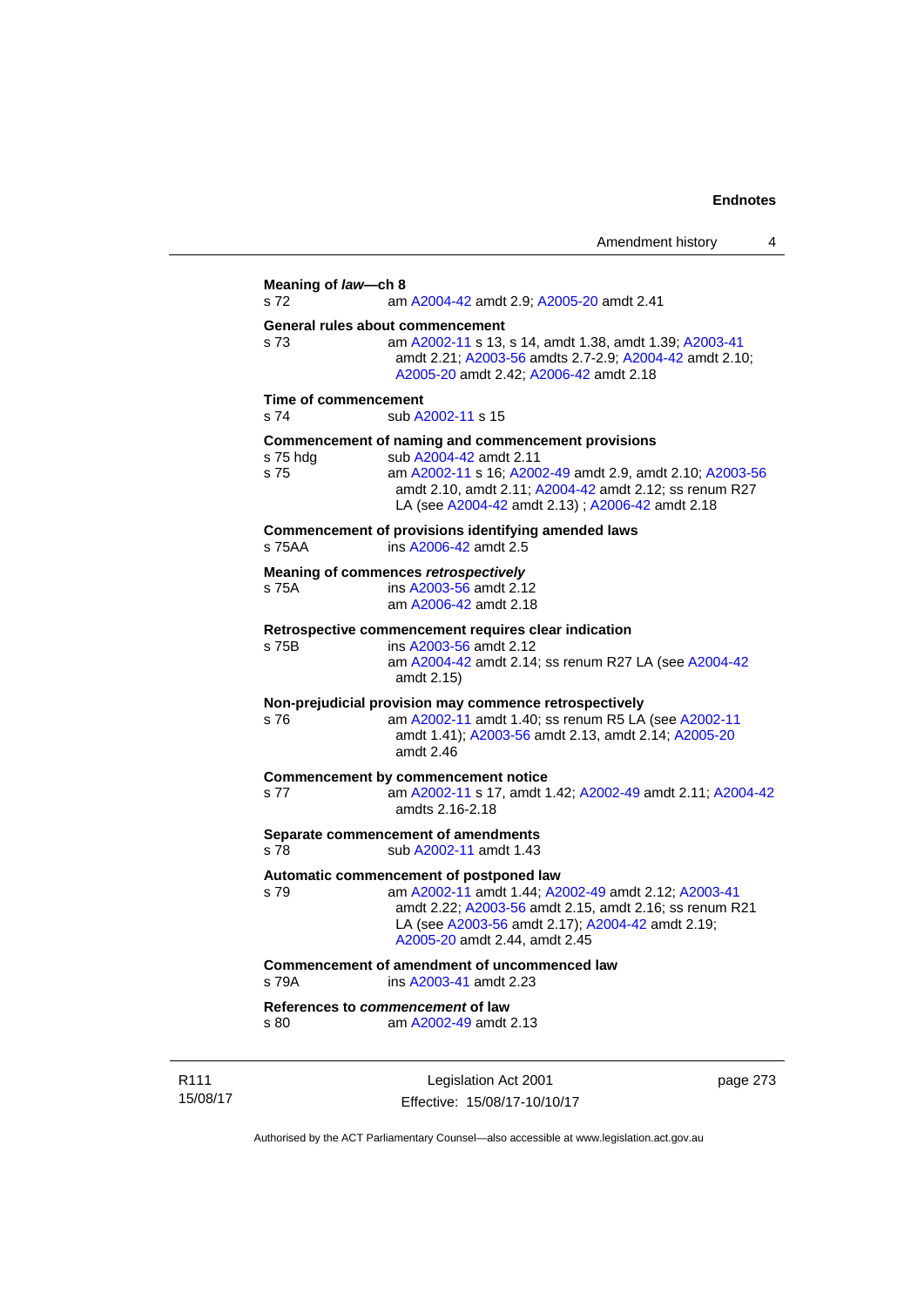| 4 | Amendment history                |                                                                                                                                                                                                                                                                                                                                                                                                                                                                      |
|---|----------------------------------|----------------------------------------------------------------------------------------------------------------------------------------------------------------------------------------------------------------------------------------------------------------------------------------------------------------------------------------------------------------------------------------------------------------------------------------------------------------------|
|   | s 81                             | Exercise of powers between notification and commencement<br>am A2002-11 amdts 1.45-1.47; A2004-42 amdt 2.20,<br>amdt 2.21; ss renum R27 LA (see A2004-42 amdt 2.22);<br>A2005-5 s 25; ss renum R32 LA (see A2005-5 s 26);<br>A2005-20 amdt 2.46; A2006-42 amdt 2.18                                                                                                                                                                                                  |
|   | Definitions-ch 9<br>s 82         | def law sub A2004-42 amdt 2.23; A2005-20 amdt 2.47<br>def repeal sub A2002-49 amdt 2.14<br>am A2004-42 amdt 2.24                                                                                                                                                                                                                                                                                                                                                     |
|   | s 83                             | Consequences of amendment of statutory instrument by Act<br>am A2002-11 amdt 1.48, amdt 1.49                                                                                                                                                                                                                                                                                                                                                                         |
|   | s 84                             | Saving of operation of repealed and amended laws<br>am A2002-11 amdt 1.50; ss renum R5 LA (see A2002-11<br>amdt 1.51); A2005-20 amdt 2.48                                                                                                                                                                                                                                                                                                                            |
|   | s 84A                            | Creation of offences and changes in penalties<br>ins A2001-56 amdt 2.57<br>am A2002-11 amdt 1.52; A2004-42 amdt 2.25; ss renum R27<br>LA (see A2004-42 amdt 2.26); A2005-20 amdt 2.49                                                                                                                                                                                                                                                                                |
|   | When repeal takes effect<br>s 85 | sub A2002-11 s 18                                                                                                                                                                                                                                                                                                                                                                                                                                                    |
|   |                                  | Repealed and amended laws not revived on repeal of repealing and                                                                                                                                                                                                                                                                                                                                                                                                     |
|   | amending laws<br>s 86            | am A2002-11 amdt 1.53; ss renum R5 LA (see A2002-11<br>amdt 1.54)                                                                                                                                                                                                                                                                                                                                                                                                    |
|   | s 87                             | Commencement not undone if repealed<br>am A2002-11 amdt 1.55                                                                                                                                                                                                                                                                                                                                                                                                         |
|   | s 88 hdg<br>s 88                 | Repeal does not end effect of transitional laws etc<br>sub A2002-49 amdt 2.15<br>am A2002-11 amdt 1.56; A2003-56 amdt 2.18; A2005-20<br>amdt 2.50, amdt 2.51; ss renum R34 LA (see A2005-20<br>amdt 2.52); A2006-42 amdt 2.6, amdt 2.7                                                                                                                                                                                                                               |
|   | s 89                             | Automatic repeal of certain laws and provisions<br>am A2002-11 amdts 1.57-1.59; ss renum R5 LA (see<br>A2002-11 amdt 1.60); A2002-30 amdt 2.3; A2002-49<br>amdts 2.16-2.18, 2.20-2.23; ss renum R13 LA (see A2002-49<br>amdt 2.19); A2003-56 amdts 2.19-2.23; ss renum R21 LA<br>(see A2003-56 amdt 2.24); A2004-42 amdt 2.27, amdt 2.28,<br>amdts 2.30-2.32; ss renum R27 LA (see A2004-42<br>amdt 2.29); A2005-20 amdts 2.53-2.56; A2006-42 amdt 2.8,<br>amdt 2.18 |

| page 274 |  |
|----------|--|
|----------|--|

page 274 Legislation Act 2001 Effective: 15/08/17-10/10/17

R111 15/08/17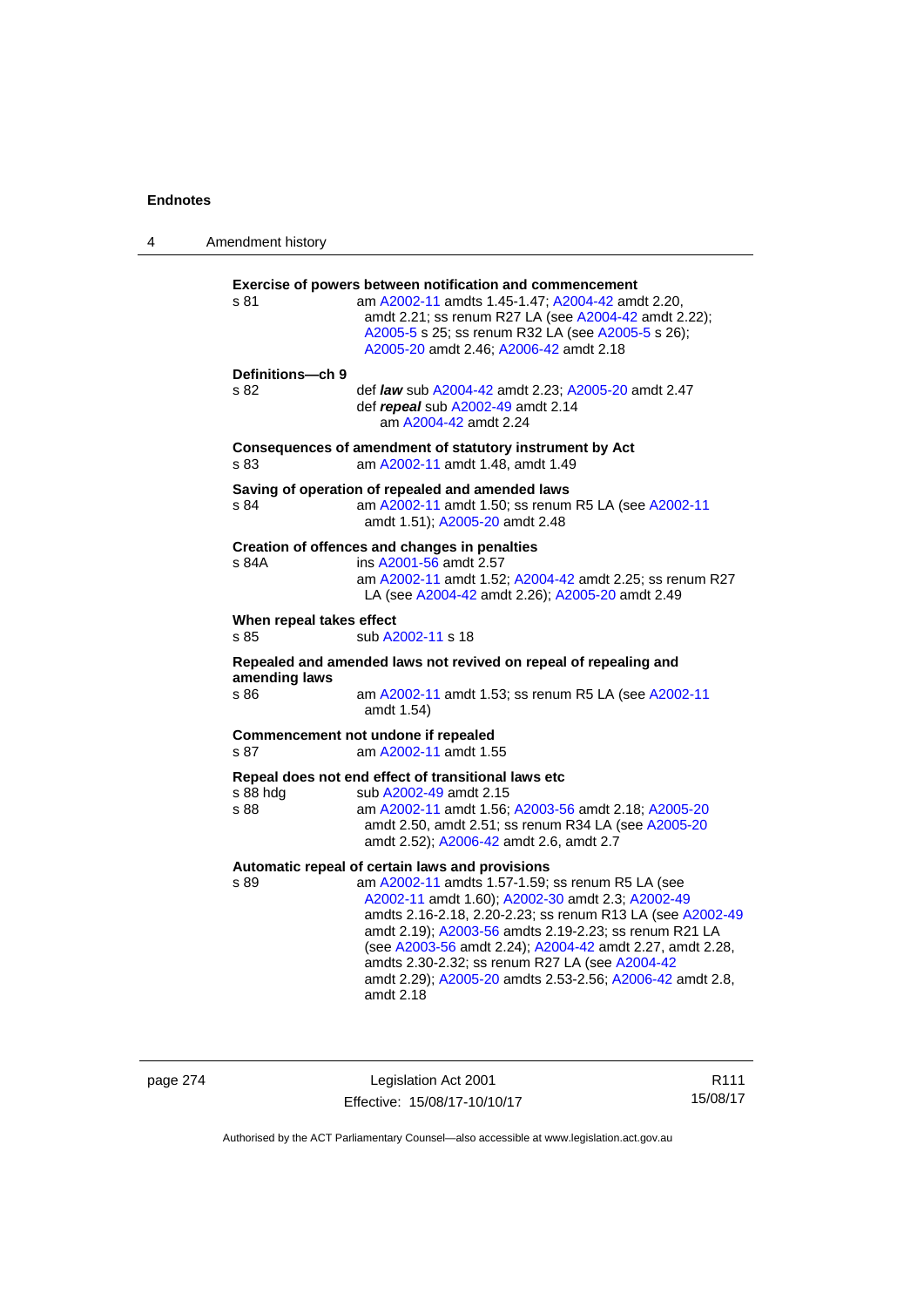| s.91                                   | am A2001-56 amdt 2.58; A2002-11 amdts 1.61-1.63; ss renum<br>R5 LA (see A2002-11 amdt 1.64) ; A2003-41 amdt 2.24;<br>A2004-42 amdt 2.33, amdt 2.34; A2005-20 amdt 2.57;<br>A2009-20 amdt 2.6                       |
|----------------------------------------|--------------------------------------------------------------------------------------------------------------------------------------------------------------------------------------------------------------------|
| s 92                                   | Amendment to be made whenever possible<br>am A2002-11 amdts 1.65-1.68; A2005-20 amdt 2.58                                                                                                                          |
| s 93                                   | Provisions included in another provision for amendment purposes<br>am A2001-56 amdt 2.59, amdt 2.60; A2002-11 amdt 1.69;<br>A2004-42 amdt 2.35, amdt 2.36; A2005-20 amdt 2.59                                      |
| s 94                                   | Continuance of appointments etc made under amended provisions<br>am A2002-11 amdt 1.70; ss renum R5 LA (see A2002-11<br>amdt 1.71); A2002-49 amdt 2.24; A2003-41 amdt 2.25                                         |
| <b>Status of modifications</b><br>s 95 | am A2002-11 amdt 1.72, amdt 1.73                                                                                                                                                                                   |
| <b>Relocated provisions</b><br>s 96    | am A2002-11 amdt 1.74; A2005-20 amdt 2.60                                                                                                                                                                          |
| <b>Referring to laws</b><br>ch 10 hdg  | sub A2005-20 amdt 2.61                                                                                                                                                                                             |
| Definitions-ch 10<br>s 97 hda<br>s 97  | sub A2001-56 amdt 2.61<br>am A2001-56 amdt 2.62<br>sub A2005-20 amdt 2.61<br>def ACT law ins A2005-20 amdt 2.61<br>def <i>law</i> ins A2005-20 amdt 2.61<br>def law of another jurisdiction ins A2005-20 amdt 2.61 |
| s 98                                   | References to ACT law include law containing reference<br>am A2002-11 amdt 1.75<br>sub A2005-20 amdt 2.61                                                                                                          |
| S.99                                   | References in ACT statutory instruments to the Act<br>am A2003-56 amdt 2.25<br>sub A2005-20 amdt 2.61                                                                                                              |
| s 100                                  | <b>Referring to particular ACT laws</b><br>am A2003-56 amdt 2.26<br>sub A2005-20 amdt 2.61<br>am A2011-28 amdt 2.17                                                                                                |
| s 101                                  | Referring to particular laws of other jurisdictions etc<br>am A2002-49 amdt 2.25<br>sub A2005-20 amdt 2.61                                                                                                         |

R111 15/08/17

Legislation Act 2001 Effective: 15/08/17-10/10/17 page 275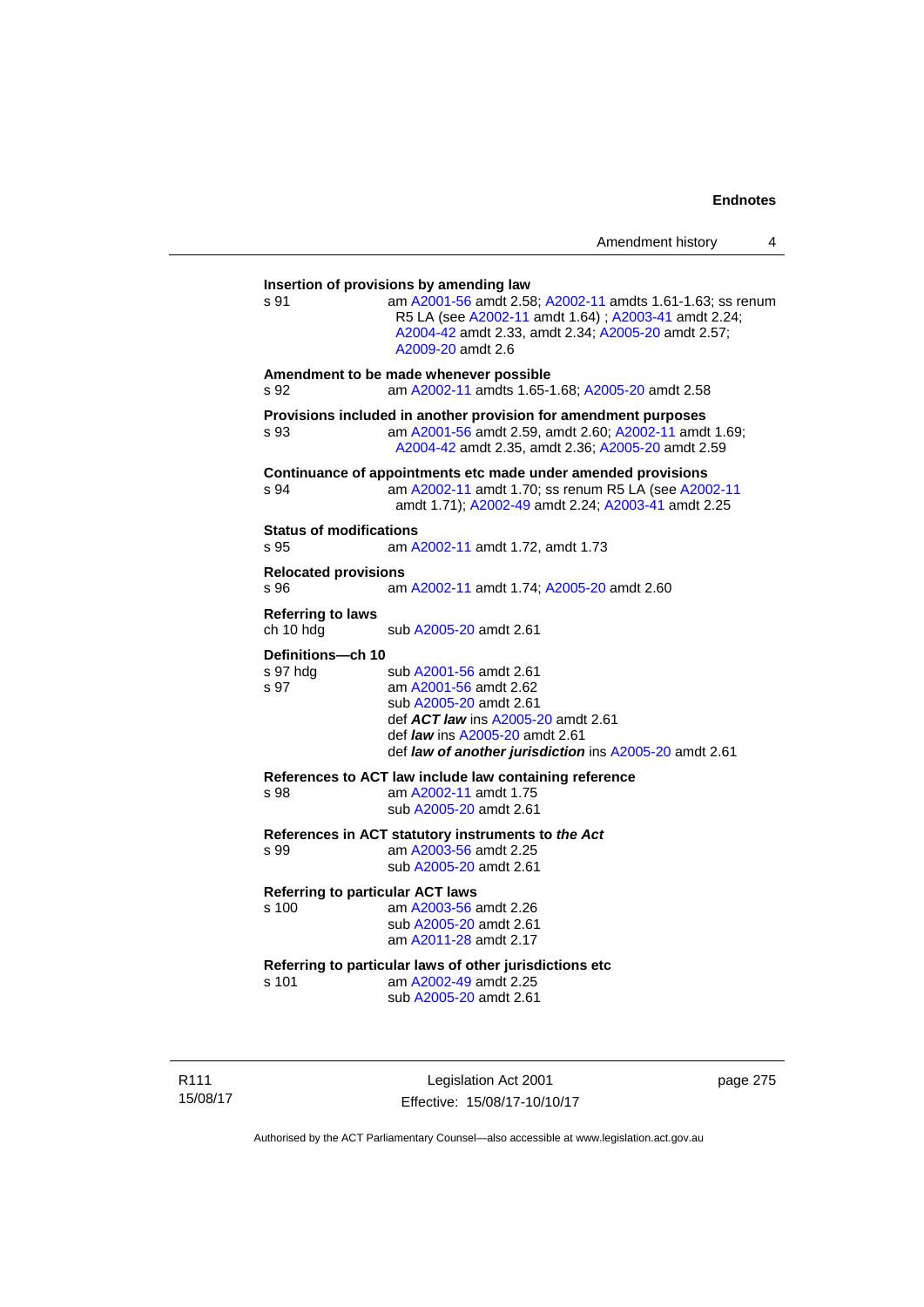| 4 | Amendment history                                                                                                                                                                                                   |
|---|---------------------------------------------------------------------------------------------------------------------------------------------------------------------------------------------------------------------|
|   | Reference to provisions of law or instrument is inclusive<br>s 101A<br>ins A2001-56 amdt 2.63<br>om A2005-20 amdt 2.61                                                                                              |
|   | References to paragraphs etc<br>s 101B<br>ins A2001-56 amdt 2.63<br>om A2005-20 amdt 2.61                                                                                                                           |
|   | References to laws include references to laws as in force from time to time<br>s 102<br>am A2002-11 amdt 1.76, amdt 1.77; A2003-56 amdt 2.27;<br>ss renum R21 LA (see A2003-56 amdt 2.28)<br>sub A2005-20 amdt 2.61 |
|   | References to repealed laws<br>s 103<br>sub A2005-20 amdt 2.61                                                                                                                                                      |
|   | References to laws include references to instruments under laws<br>$s$ 104<br>am A2001-56 amdt 2.64<br>sub A2005-20 amdt 2.61<br>am A2015-50 amdt 2.1                                                               |
|   | Referring to provisions of laws<br>s 105<br>am A2002-11 amdt 1.78, amdt 1.79<br>sub A2005-20 amdt 2.61                                                                                                              |
|   | References to provisions of laws are inclusive<br>s 106<br>am A2002-30 amdt 2.4<br>sub A2005-20 amdt 2.61                                                                                                           |
|   | References to paragraphs etc of laws<br>s 106A<br>ins A2005-20 amdt 2.61                                                                                                                                            |
|   | Meaning of law-ch 11<br>s 107 hdg<br>sub A2004-42 amdt 2.37<br>s 107<br>def <i>law</i> am A2003-41 amdt 2.26; A2005-20 amdt 2.62<br>def republication ins A2004-42 amdt 2.38                                        |
|   | <b>Republication in register</b><br>s 108<br>am A2001-56 amdt 2.65                                                                                                                                                  |
|   | Republications may be published with other information<br>s 109<br>am A2003-41 amdt 2.27                                                                                                                            |
|   | Incorporation of amendments<br>s 111<br>am A2005-20 amdt 2.63, amdt 2.64                                                                                                                                            |
|   | Authorisation for parliamentary counsel<br>am A2001-70 amdt 1.8<br>s 114                                                                                                                                            |
|   | Ambit of editorial amendments<br>s 116<br>am A2003-56 amdt 2.29; A2005-20 amdts 2.65-2.68,<br>amdt 2.146                                                                                                            |

page 276 **Legislation Act 2001** Effective: 15/08/17-10/10/17

R111 15/08/17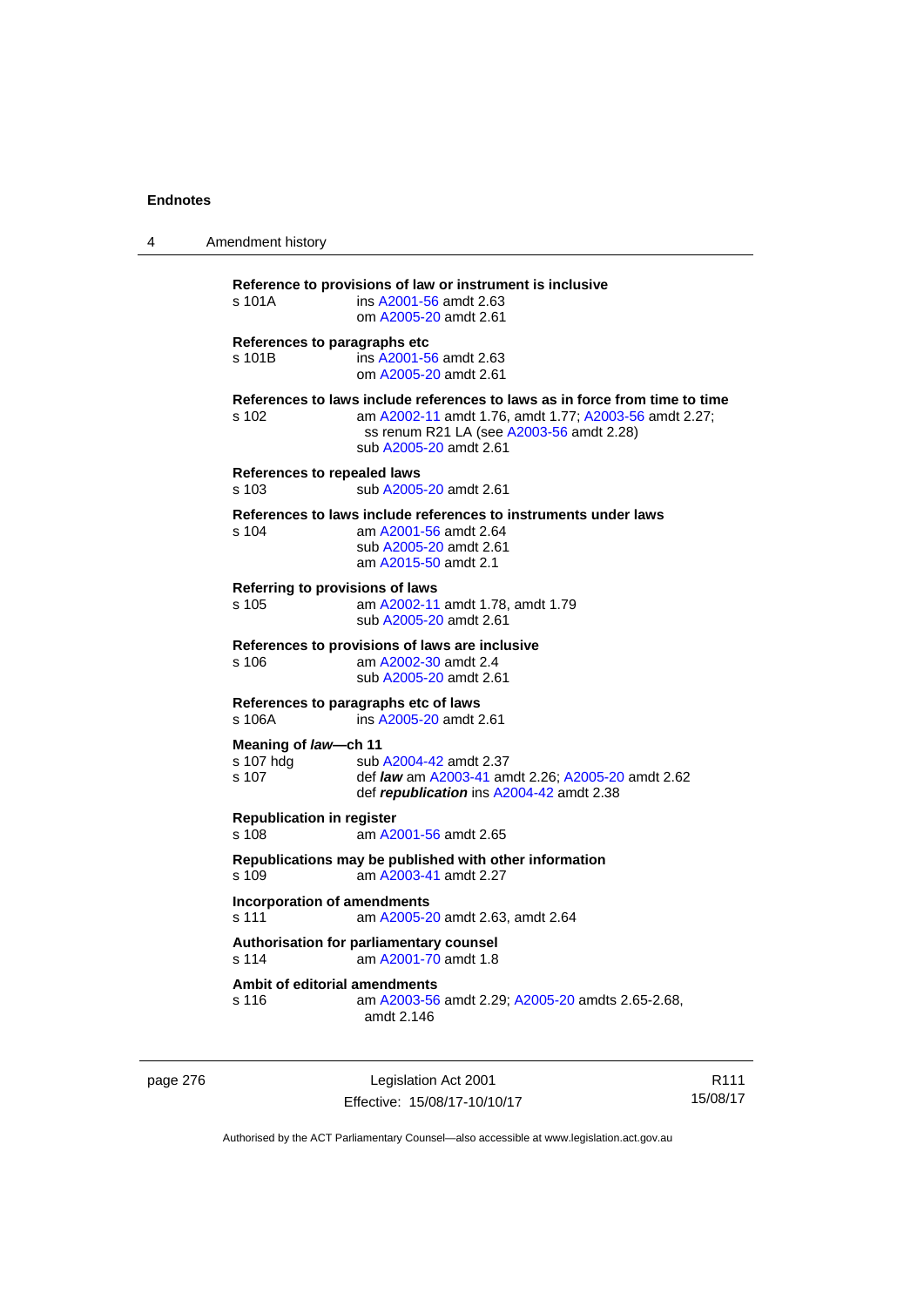| s 119                                     | Delegation by parliamentary counsel<br>renum as s 260                                                                                                                                                  |
|-------------------------------------------|--------------------------------------------------------------------------------------------------------------------------------------------------------------------------------------------------------|
| ch 12 hdg                                 | Scope of Acts and statutory instruments<br>orig ch 12 hdg renum as ch 19 hdg and then ch 20 hdg<br>ins A2001-56 amdt 2.68                                                                              |
| s 120                                     | Act to be interpreted not to exceed legislative powers of Assembly<br>orig s 120 renum as s 261<br>ins A2001-56 amdt 2.68<br>am A2002-11 amdt 1.80                                                     |
| <b>Binding effect of Acts</b><br>s 121    | orig s 121 renum as s 262 and then s 302<br>ins A2002-11 s 19<br>am A2006-38 amdt 1.8                                                                                                                  |
| <b>Application to Territory</b><br>s 122  | orig s 122 renum as s 263<br>ins A2001-56 amdt 2.68<br>am A2002-11 amdt 1.81                                                                                                                           |
| Application of s 47 (2) and (3)<br>s 122A | renum as s 264 and then s 304                                                                                                                                                                          |
| Application of s 61 and s 62<br>s 123     | renum as s 265 and then s 305                                                                                                                                                                          |
| <b>Application of s 69</b><br>s 124       | renum as s 266                                                                                                                                                                                         |
| ch 13 hdg                                 | <b>Structure of Acts and statutory instruments</b><br>orig ch 13 hdg renum as ch 20 hdg and then ch 21 hdg<br>ins A2001-56 amdt 2.68                                                                   |
| General<br>pt 13.1 hdg                    | ins A2001-56 amdt 2.68                                                                                                                                                                                 |
| Meaning of law—ch 13                      |                                                                                                                                                                                                        |
| s 125                                     | orig s 125 renum as s 267 and then s 306<br>ins A2001-56 amdt 2.68<br>am A2005-20 amdt 2.69                                                                                                            |
|                                           | Material that is part of Act or statutory instrument                                                                                                                                                   |
| s 126                                     | orig s 126 renum as s 268 and then s 307<br>ins A2001-56 amdt 2.68<br>am A2002-11 amdt 1.82; A2002-30 amdt 2.5; A2003-56<br>amdt 2.30; ss renum R21 LA (see A2003-56 amdt 2.31);<br>A2005-20 amdt 2.70 |

Legislation Act 2001 Effective: 15/08/17-10/10/17 page 277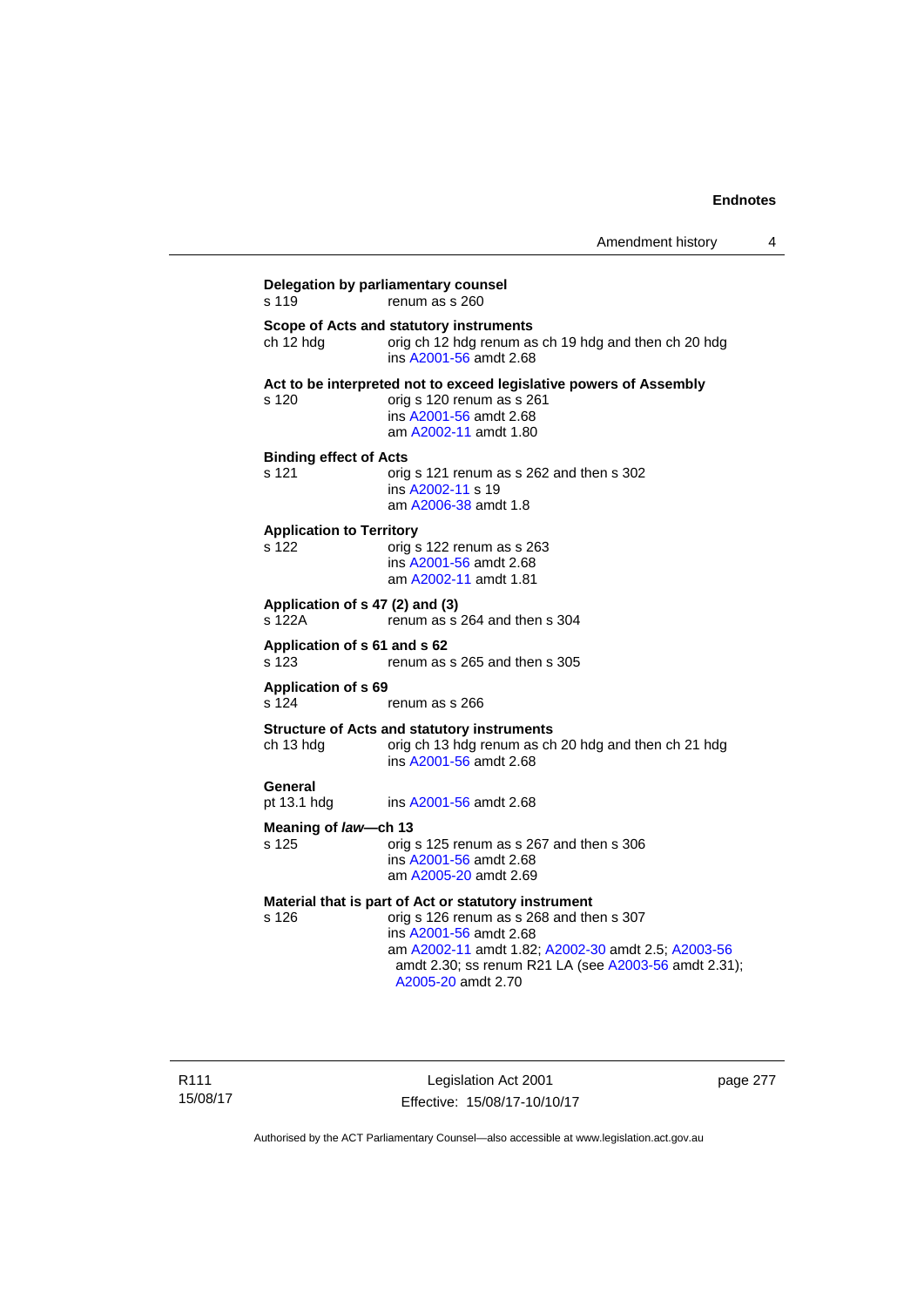| 4 | Amendment history                                    |                                                                                                                                                                                  |
|---|------------------------------------------------------|----------------------------------------------------------------------------------------------------------------------------------------------------------------------------------|
|   | s 127                                                | Material that is not part of Act or statutory instrument<br>orig s 127 renum as s 269 and then s 308<br>ins A2001-56 amdt 2.68<br>am A2002-11 amdt 1.83; A2005-20 amdt 2.71      |
|   | s 128                                                | Status of certain instruments as notifiable instruments<br>renum as s 270 and then s 309                                                                                         |
|   | gazette<br>s 129                                     | Compliance with authorisation or requirement to do something by notice in<br>renum as s 271 and then s 310                                                                       |
|   | <b>Particular kinds of provisions</b><br>pt 13.2 hdg | ins A2001-56 amdt 2.68                                                                                                                                                           |
|   | What is a definition?<br>s 130                       | orig s 130 renum as s 272 and then s 313<br>ins A2001-56 amdt 2.68<br>am A2003-56 amdts 2.32-2.34                                                                                |
|   | <b>Signpost definitions</b><br>s 131                 | ins A2001-56 amdt 2.68<br>am A2002-49 amdt 2.26, amdt 2.27; A2003-56 amdt 2.35,<br>amdt 2.36; ss renum R21 LA (see A2003-56 amdt 2.37);<br>A2009-20 amdt 2.7; A2009-28 amdt 2.20 |
|   | <b>Examples</b><br>s 132                             | ins A2001-56 amdt 2.68<br>am A2002-11 amdt 1.84                                                                                                                                  |
|   | <b>Penalty units</b><br>s 133                        | ins A2001-56 amdt 2.68<br>am A2002-11 amdt 1.85; A2009-35 s 4; ss renum R67 LA;<br>A2013-30 s 4; ss renum R86 LA; A2014-37 s 4                                                   |
|   | s 134                                                | Penalties at end of sections and subsections<br>ins A2001-56 amdt 2.68<br>am A2002-11 amdt 1.86; A2002-49 amdt 2.28; A2005-20<br>amdt 2.72; amdt 2.73                            |
|   | s 135                                                | Penalties not at end of sections and subsections<br>ins A2001-56 amdt 2.68<br>am A2002-11 amdt 1.87; A2002-49 amdt 2.29; A2005-20<br>amdt 2.74, amdt 2.75                        |
|   | ch 14 hdg                                            | Interpretation of Acts and statutory instruments<br>ins A2002-11 s 20<br>sub A2003-18 s 4                                                                                        |
|   | <b>Purpose and scope</b><br>pt 14.1 hdg              | ins A2003-18 s 4                                                                                                                                                                 |
|   |                                                      |                                                                                                                                                                                  |

page 278 Legislation Act 2001 Effective: 15/08/17-10/10/17

R111 15/08/17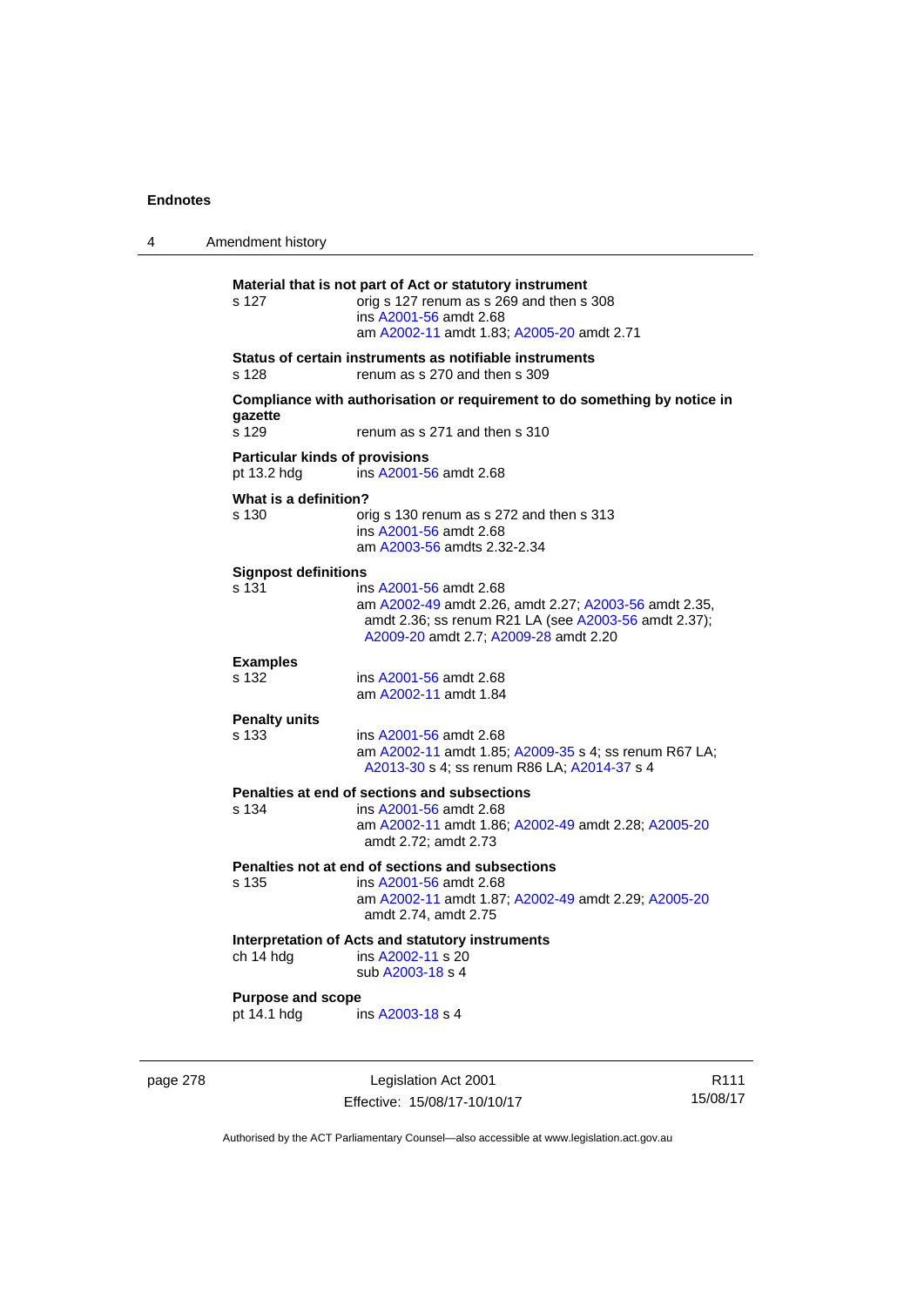**Meaning of** *Act***—ch 14**  s 136 ins [A2001-56](http://www.legislation.act.gov.au/a/2001-56) amdt 2.68 om [A2002-11](http://www.legislation.act.gov.au/a/2002-11) amdt 1.88 ins [A2003-18](http://www.legislation.act.gov.au/a/2003-18) s 4 **Purpose and scope—ch 14**  s 137 ins [A2002-11](http://www.legislation.act.gov.au/a/2002-11) s 20 sub [A2003-18](http://www.legislation.act.gov.au/a/2003-18) s 4 **Key principles of interpretation**<br>pt 14.2 hdg ins A2003-18 ins [A2003-18](http://www.legislation.act.gov.au/a/2003-18) s 4 **Meaning of** *working out the meaning of an Act***—pt 14.2**  s 138 reloc from IA [A2002-11](http://www.legislation.act.gov.au/a/2002-11) amdt 2.63 sub [A2003-18](http://www.legislation.act.gov.au/a/2003-18) s 4 **Interpretation best achieving Act's purpose**  s 139 reloc from IA [A2002-11](http://www.legislation.act.gov.au/a/2002-11) amdt 2.63 pars renum R5 LA am [A2002-49](http://www.legislation.act.gov.au/a/2002-49) amdt 2.30 sub [A2003-18](http://www.legislation.act.gov.au/a/2003-18) s 4 am [A2004-5](http://www.legislation.act.gov.au/a/2004-5) amdt 2.7 **Legislative context**  ins [A2003-18](http://www.legislation.act.gov.au/a/2003-18) s 4 am [A2006-23](http://www.legislation.act.gov.au/a/2006-23) amdt 1.211 **Non-legislative context generally**<br>s 141 **ins A2003-18 s** s 141 **ins [A2003-18](http://www.legislation.act.gov.au/a/2003-18) s** 4 am [A2003-41](http://www.legislation.act.gov.au/a/2003-41) amdt 2.28 **Non-legislative context—material that may be considered**  s 142 ins [A2003-18](http://www.legislation.act.gov.au/a/2003-18) s 4 am [A2003-41](http://www.legislation.act.gov.au/a/2003-41) amdt 2.29; table renum R22 LA; [A2005-20](http://www.legislation.act.gov.au/a/2005-20) amdt 2.76 **Law stating material for consideration in working out meaning**  ins [A2003-18](http://www.legislation.act.gov.au/a/2003-18) s 4 **Aids to interpretation**  ch 15 hdg ins [A2001-56](http://www.legislation.act.gov.au/a/2001-56) amdt 2.68 ch 15 hdg note om [A2002-11](http://www.legislation.act.gov.au/a/2002-11) amdt 1.89 General<br>pt 15.1 hdg ins [A2001-56](http://www.legislation.act.gov.au/a/2001-56) amdt 2.68 **Meaning of commonly-used terms**  s 144 hdg sub [A2003-56](http://www.legislation.act.gov.au/a/2003-56) amdt 2.38<br>s 144 ins A2001-56 amdt 2.68 ins [A2001-56](http://www.legislation.act.gov.au/a/2001-56) amdt 2.68

R111 15/08/17

Legislation Act 2001 Effective: 15/08/17-10/10/17 page 279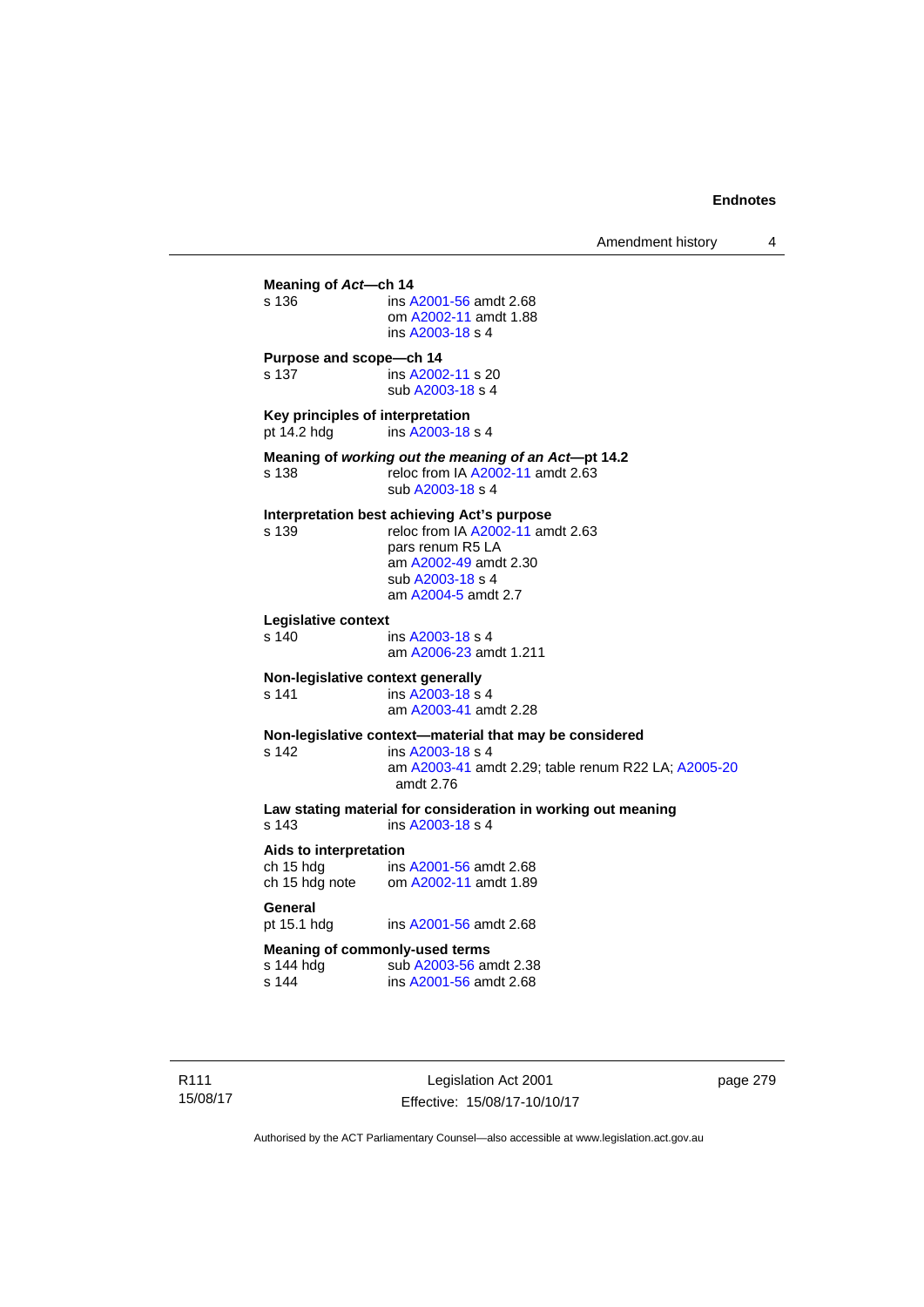| 4 | Amendment history                                |                                                                                                                                                                                                                                                                                      |
|---|--------------------------------------------------|--------------------------------------------------------------------------------------------------------------------------------------------------------------------------------------------------------------------------------------------------------------------------------------|
|   | Gender and number<br>s 145                       | ins A2001-56 amdt 2.68<br>am A2002-11 amdt 1.90                                                                                                                                                                                                                                      |
|   | Meaning of may and must<br>s 146                 | ins A2001-56 amdt 2.68<br>am A2002-11 amdt 1.91, amdt 1.92; A2002-30 amdt 2.6;<br>A2003-56 amdt 2.39; A2005-20 amdt 2.77                                                                                                                                                             |
|   | s 147                                            | Changes of drafting practice not to affect meaning<br>ins A2001-56 amdt 2.68<br>am A2002-11 amdt 1.93                                                                                                                                                                                |
|   | s 148                                            | Terms used in instruments have same meanings as in authorising laws<br>ins A2001-56 amdt 2.68<br>am A2002-11 amdt 1.94; A2003-56 amdt 2.40                                                                                                                                           |
|   | Age in years<br>s 149                            | ins A2001-56 amdt 2.68<br>am A2002-11 amdt 1.95                                                                                                                                                                                                                                      |
|   | <b>Measurement of distance</b><br>s 150          | ins A2001-56 amdt 2.68<br>am A2002-11 amdt 1.96                                                                                                                                                                                                                                      |
|   | s 151                                            | Working out periods of time generally<br>ins A2002-11 s 21<br>am A2002-49 amdt 2.31; A2003-56 amdt 2.41<br>sub A2005-62 amdt 2.14<br>am A2006-42 amdt 2.9, amdt 2.10; ss renum R47 LA;<br>A2014-44 amdt 2.2, amdt 2.3; ss renum R97 LA<br>(10)-(12) exp 11 January 2007 (s 151 (12)) |
|   | s 151A                                           | Periods of time ending on non-working days<br>ins A2005-62 amdt 2.14<br>am A2006-42 amdt 2.11<br>(5)-(7) exp 11 January 2007 (s 151A (7))                                                                                                                                            |
|   | s 151B                                           | Doing things for which no time is fixed<br>ins A2005-62 amdt 2.14                                                                                                                                                                                                                    |
|   | <b>Power to extend time</b><br>s 151C            | ins A2005-62 amdt 2.14                                                                                                                                                                                                                                                               |
|   | <b>Continuing effect of obligations</b><br>s 152 | ins A2002-11 s 21<br>sub A2002-49 amdt 2.32                                                                                                                                                                                                                                          |
|   | <b>Definitions</b><br>pt 15.2 hdg                | ins A2001-56 amdt 2.68                                                                                                                                                                                                                                                               |
|   |                                                  |                                                                                                                                                                                                                                                                                      |

page 280 Legislation Act 2001 Effective: 15/08/17-10/10/17

R111 15/08/17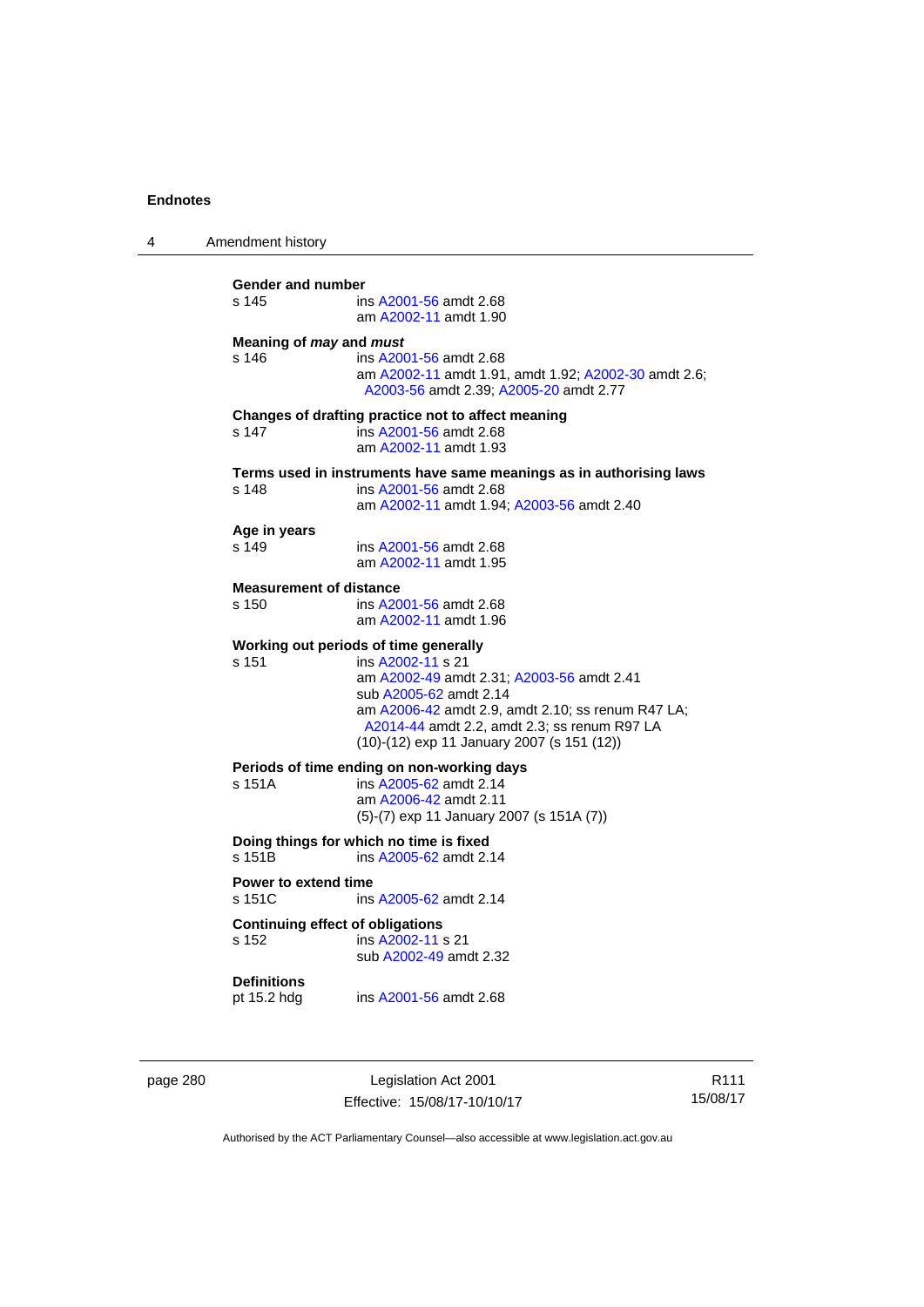Amendment history 4

**Definitions apply subject to contrary intention**  s 155 ins [A2001-56](http://www.legislation.act.gov.au/a/2001-56) amdt 2.68 am [A2002-11](http://www.legislation.act.gov.au/a/2002-11) amdt 1.97, amdt 1.98 **Application of definitions in dictionaries and sections**  s 156 ins [A2001-56](http://www.legislation.act.gov.au/a/2001-56) amdt 2.68 am [A2003-56](http://www.legislation.act.gov.au/a/2003-56) amdt 2.42; [A2005-20](http://www.legislation.act.gov.au/a/2005-20) amdts 2.78-2.80 **Defined terms—other parts of speech and grammatical forms**  s 157 ins [A2001-56](http://www.legislation.act.gov.au/a/2001-56) amdt 2.68 sub [A2002-11](http://www.legislation.act.gov.au/a/2002-11) amdt 1.99 am [A2003-56](http://www.legislation.act.gov.au/a/2003-56) amdt 2.43 **References to various entities and things**  pt 15.3 hdg ins [A2001-56](http://www.legislation.act.gov.au/a/2001-56) amdt 2.68 **References to people generally**  s 160 ins [A2001-56](http://www.legislation.act.gov.au/a/2001-56) amdt 2.68 am [A2002-11](http://www.legislation.act.gov.au/a/2002-11) amdt 1.100, amdt 1.101; [A2009-20](http://www.legislation.act.gov.au/a/2009-20) amdt 2.8 **Corporations liable to offences**  s 161 ins [A2001-56](http://www.legislation.act.gov.au/a/2001-56) amdt 2.68 am [A2002-11](http://www.legislation.act.gov.au/a/2002-11) amdt 1.102; [A2002-51](http://www.legislation.act.gov.au/a/2002-51) amdt 1.23; [A2002-49](http://www.legislation.act.gov.au/a/2002-49) amdt 2.33 **References to** *a Minister* **or** *the Minister* s 162 ins [A2001-56](http://www.legislation.act.gov.au/a/2001-56) amdt 2.68 **References to** *a director-general* **or** *the director-general* s 163 ins [A2001-56](http://www.legislation.act.gov.au/a/2001-56) amdt 2.68 am [A2005-44](http://www.legislation.act.gov.au/a/2005-44) amdt 1.5 sub [A2011-22](http://www.legislation.act.gov.au/a/2011-22) amdt 1.276 **References to Australian Standards etc**  ins [A2001-56](http://www.legislation.act.gov.au/a/2001-56) amdt 2.68 sub [A2003-56](http://www.legislation.act.gov.au/a/2003-56) amdt 2.44 **References to Assembly committees that no longer exist**  s 165 ins [A2001-56](http://www.legislation.act.gov.au/a/2001-56) amdt 2.68 **References to person with interest in land include personal representative etc**  s 168 ins [A2001-56](http://www.legislation.act.gov.au/a/2001-56) amdt 2.68 am [A2002-11](http://www.legislation.act.gov.au/a/2002-11) amdt 1.103

page 281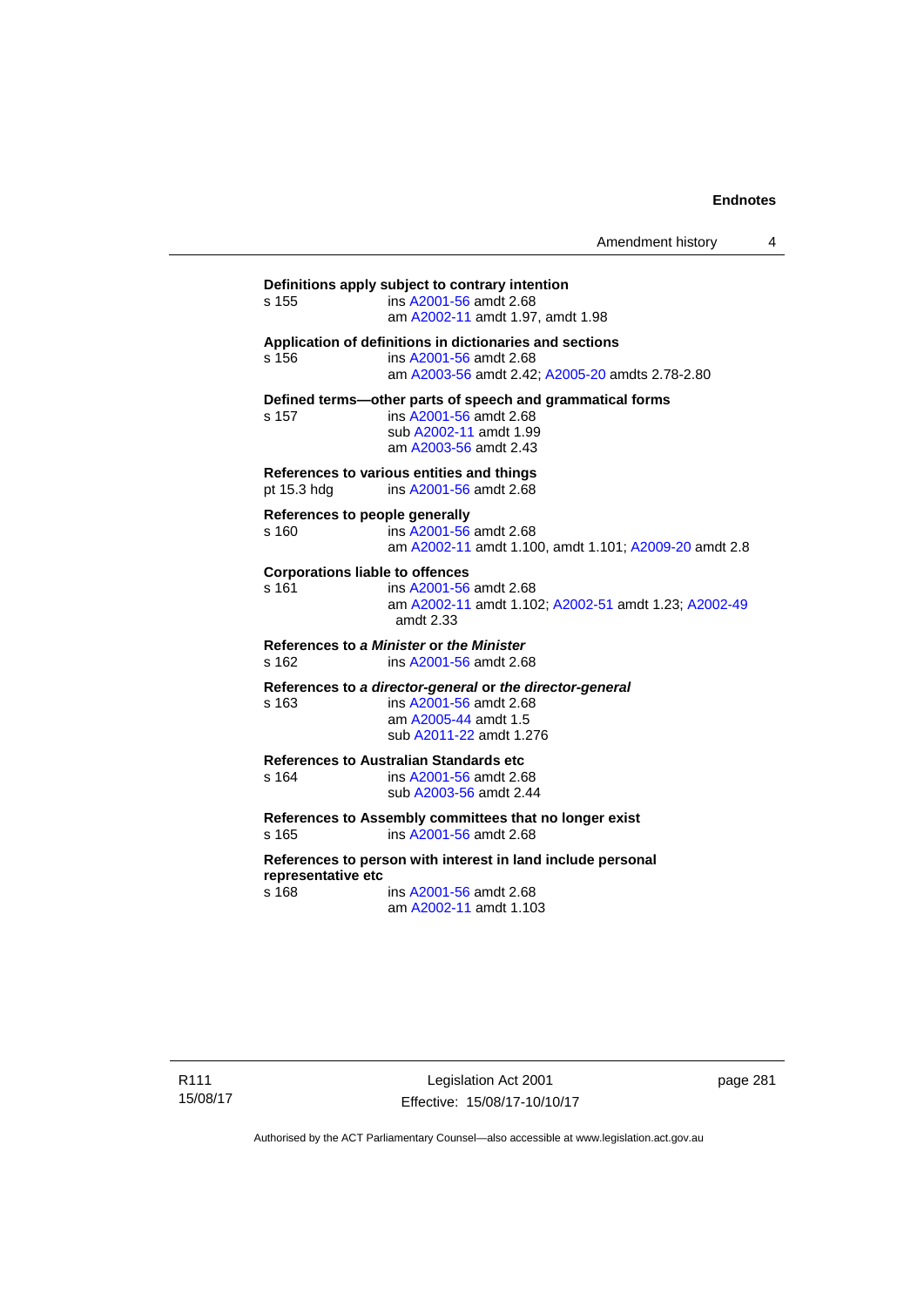| 4        | Amendment history                          |                                                                                                                                                                                                                                                                                                                                                                                        |                  |
|----------|--------------------------------------------|----------------------------------------------------------------------------------------------------------------------------------------------------------------------------------------------------------------------------------------------------------------------------------------------------------------------------------------------------------------------------------------|------------------|
|          | s 169                                      | References to domestic partner and domestic partnership<br>ins A2003-14 s 4<br>am A2006-22 amdt 1.72, amdt 1.73 (A2006-22 rep before<br>commenced by disallowance (see Cwlth Gaz 2006 No S93));<br>A2008-14 amdt 1.42, amdt 1.43; A2012-40 amdt 3.63,<br>amdt 3.64; A2013-39 amdt 2.36 (A2013-39 never effective<br>(see Commonwealth v Australian Capital Territory [2013]<br>HCA 55) |                  |
|          | References to transgender people<br>s 169A | ins A2003-14 s 4                                                                                                                                                                                                                                                                                                                                                                       |                  |
|          | References to intersex people<br>s 169B    | ins A2003-14 s 4<br>sub A2014-8 amdt 1.6                                                                                                                                                                                                                                                                                                                                               |                  |
|          | pt 15.4 hdg                                | Preservation of certain common law privileges<br>ins A2002-11 s 22                                                                                                                                                                                                                                                                                                                     |                  |
|          | s 170                                      | Privileges against self-incrimination and exposure to civil penalty<br>ins A2002-11 s 22<br>am A2011-48 amdt 1.34                                                                                                                                                                                                                                                                      |                  |
|          | <b>Client legal privilege</b><br>s 171     | ins A2002-11 s 22<br>am A2011-48 amdt 1.35                                                                                                                                                                                                                                                                                                                                             |                  |
|          | ch 16 hdg                                  | Courts, tribunals and other decision-makers<br>ins A2001-56 amdt 2.68                                                                                                                                                                                                                                                                                                                  |                  |
|          | Meaning of law-ch 16<br>s 175              | ins A2001-56 amdt 2.68<br>am A2005-20 amdt 2.81                                                                                                                                                                                                                                                                                                                                        |                  |
|          | s 176                                      | Jurisdiction of courts and tribunals<br>ins A2001-56 amdt 2.68<br>am A2002-11 amdt 1.104                                                                                                                                                                                                                                                                                               |                  |
|          | s 177                                      | Recovery of amounts owing under laws<br>ins A2001-56 amdt 2.68<br>am A2002-11 amdt 1.105<br>sub A2008-37 amdt 1.296                                                                                                                                                                                                                                                                    |                  |
|          | s 178 hdg<br>s 178                         | Power to decide includes power to take evidence etc<br>am A2003-41 amdt 2.30<br>ins A2001-56 amdt 2.68<br>am A2002-11 amdt 1.106, amdt 1.107; A2003-41 amdt 2.31<br>sub A2005-53 amdt 1.92                                                                                                                                                                                             |                  |
|          | s 179                                      | Content of statements of reasons for decisions<br>ins A2001-56 amdt 2.68<br>am A2002-11 amdt 1.108; A2003-56 amdt 2.45                                                                                                                                                                                                                                                                 |                  |
| page 282 |                                            | Legislation Act 2001                                                                                                                                                                                                                                                                                                                                                                   | R <sub>111</sub> |

Authorised by the ACT Parliamentary Counsel—also accessible at www.legislation.act.gov.au

15/08/17

Effective: 15/08/17-10/10/17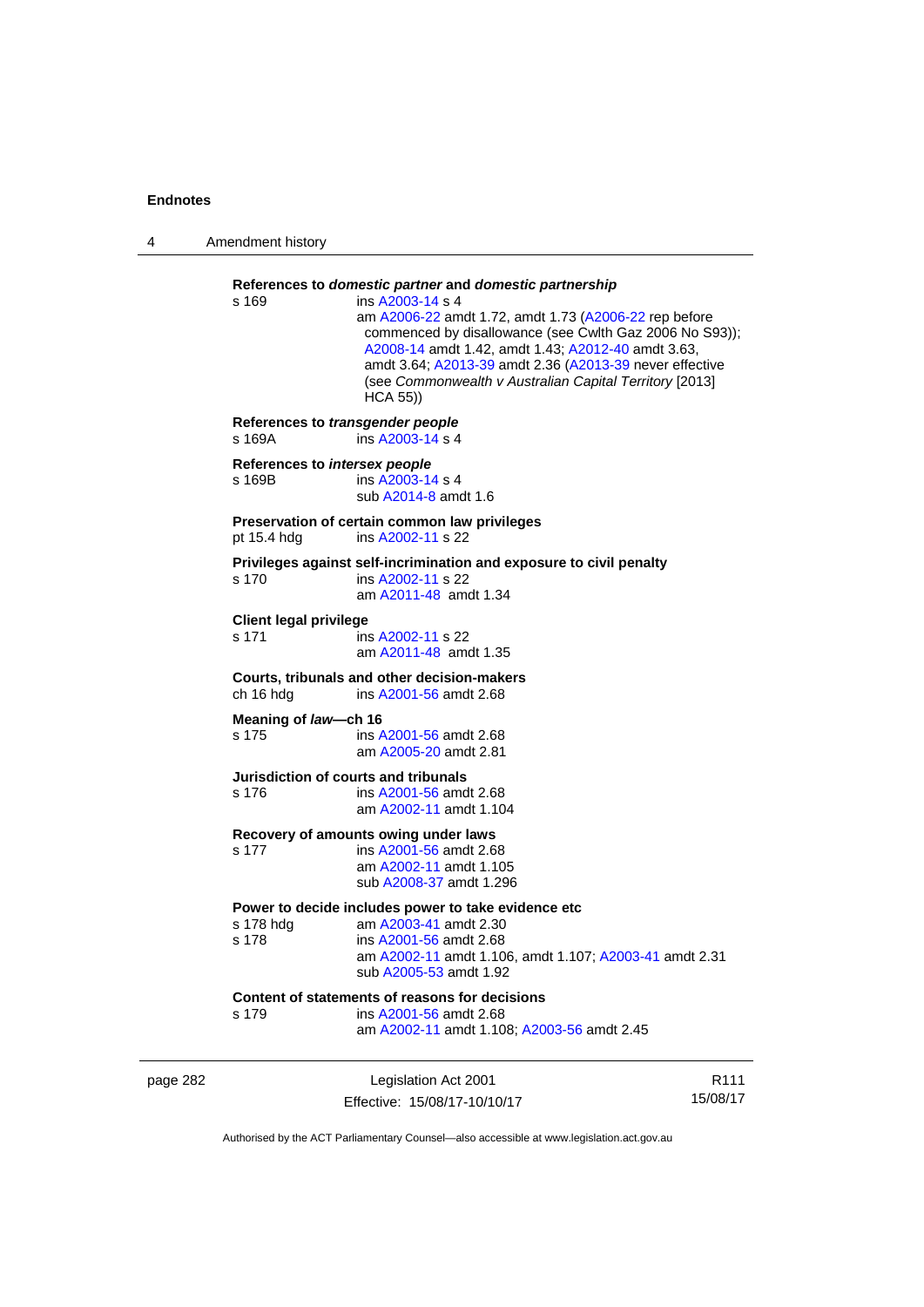|                                            | Legislation Act 2001<br>Effective: 15/08/17-10/10/17                                                                                                                                        | page 283 |
|--------------------------------------------|---------------------------------------------------------------------------------------------------------------------------------------------------------------------------------------------|----------|
| Introductory<br>pt 18.1 hdg                | renum as pt 19.1 hdg                                                                                                                                                                        |          |
| <b>Offences</b><br>ch 18 hdg               | orig ch 18 hdg renum as ch 19 hdg<br>ins A2002-11 s 23                                                                                                                                      |          |
| Chair and deputy chair etc<br>s 187        | orig s 187 renum as s 183<br>(prev s 191) ins A2001-56 amdt 2.68<br>renum A2002-11 amdt 1.112<br>sub A2005-20 amdt 2.88                                                                     |          |
| Change of name of position<br>s 186        | (orig s 186) ins A2001-56 amdt 2.68<br>om A2002-11 amdt 1.111<br>(prev s 190) ins A2001-56 amdt 2.68<br>renum A2002-11 amdt 1.112<br>am A2003-56 amdt 2.49<br>sub A2005-20 amdt 2.87        |          |
| s 185                                      | References to occupant of position<br>orig s 185 renum as s 182<br>(prev s 189) ins A2001-56 amdt 2.68<br>renum A2002-11 amdt 1.112<br>am A2003-56 amdt 2.48; A2005-20 amdt 2.85, amdt 2.86 |          |
| <b>References to entity</b><br>s 184A      | ins A2005-20 amdt 2.84                                                                                                                                                                      |          |
| s 184                                      | Change in constitution of entity<br>(prev s 188) ins A2001-56 amdt 2.68<br>renum A2002-11 amdt 1.112                                                                                        |          |
| Change of name of entity<br>s 183          | (prev s 187) ins A2001-56 amdt 2.68<br>renum A2002-11 amdt 1.112<br>am A2003-56 amdt 2.47<br>sub A2005-20 amdt 2.83                                                                         |          |
| Meaning of law-ch 17<br>s 182              | (prev s 185) ins A2001-56 amdt 2.68<br>renum A2002-11 amdt 1.110<br>sub A2003-56 amdt 2.46<br>am A2005-20 amdt 2.82                                                                         |          |
| <b>Entities and positions</b><br>ch 17 hdg | ins A2001-56 amdt 2.68                                                                                                                                                                      |          |
|                                            |                                                                                                                                                                                             |          |

Authorised by the ACT Parliamentary Counsel—also accessible at www.legislation.act.gov.au

R111 15/08/17

L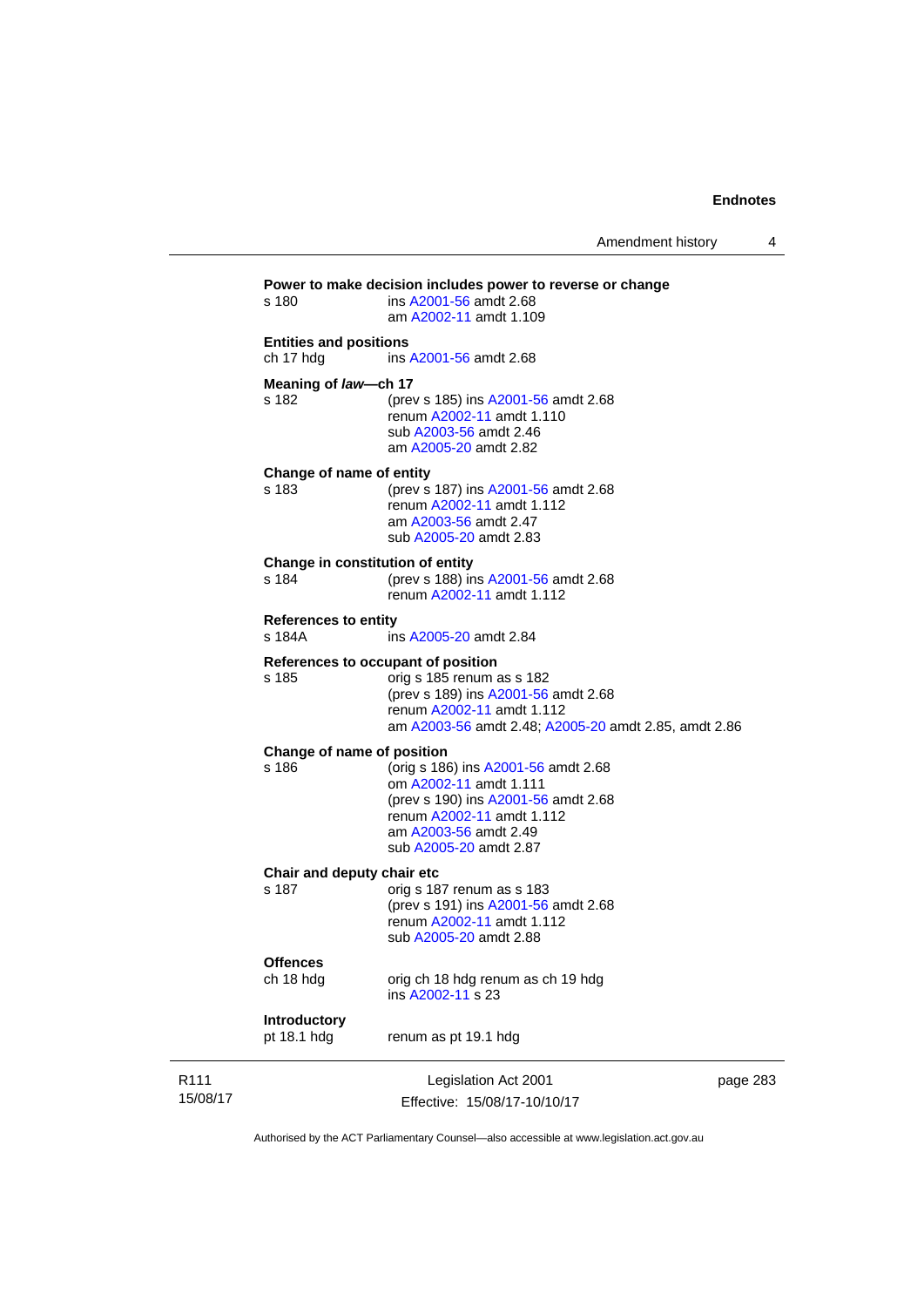4 Amendment history

| <b>Functions</b><br>pt 18.2 hdg    | renum as pt 19.2 hdg                                                   |
|------------------------------------|------------------------------------------------------------------------|
| <b>Appointments</b><br>pt 18.3 hdg | renum as pt 19.3 hdg                                                   |
| div 18.3.1 hdg                     | Appointments—other than acting appointments<br>renum as div 19.3.1.hdg |
| <b>Acting appointments</b>         | $div$ 18.3.2 hdg renum as div 19.3.2 hdg                               |
| <b>Delegations</b><br>pt 18.4 hdg  | renum as pt 19.4 hdg                                                   |
| <b>Service of documents</b>        |                                                                        |

pt 18.5 hdg renum as pt 19.5 hdg

**Other matters** 

pt 18.6 hdg renum as pt 19.7 hdg

#### **Meaning of** *ACT law***—ch 18**

s 188 orig s 188 renum as s 184 ins [A2002-11](http://www.legislation.act.gov.au/a/2002-11) s 23 sub [A2005-20](http://www.legislation.act.gov.au/a/2005-20) amdt 2.89

#### **Reference to offence includes reference to related ancillary offences**

s 189 orig s 189 renum as s 185 ins [A2002-11](http://www.legislation.act.gov.au/a/2002-11) s 23 am [A2002-51](http://www.legislation.act.gov.au/a/2002-51) amdt 1.24, amdt 1.25; [A2005-20](http://www.legislation.act.gov.au/a/2005-20) amdt 2.90, amdt 2.91; [A2005-53](http://www.legislation.act.gov.au/a/2005-53) amdt 1.93

# **Indictable and summary offences**

#### $\overline{\text{oria}}$  s 190 renum as s 186 ins [A2002-11](http://www.legislation.act.gov.au/a/2002-11) s 23 am [A2003-56](http://www.legislation.act.gov.au/a/2003-56) amdt 2.50; ss renum R21 LA (see [A2003-56](http://www.legislation.act.gov.au/a/2003-56) amdt 2.51); [A2005-20](http://www.legislation.act.gov.au/a/2005-20) amdt 2.92; [A2008-44](http://www.legislation.act.gov.au/a/2008-44) amdt 1.62

#### **Offences against 2 or more laws**

s 191 orig s 191 renum as s 187 ins [A2002-11](http://www.legislation.act.gov.au/a/2002-11) s 23 am [A2005-20](http://www.legislation.act.gov.au/a/2005-20) amdts 2.93-2.96

#### **When must prosecutions begin?**

s 192 ins [A2002-11](http://www.legislation.act.gov.au/a/2002-11) s 23 am [A2002-51](http://www.legislation.act.gov.au/a/2002-51) amdt 1.26; [A2004-32](http://www.legislation.act.gov.au/a/2004-32) s 90; [A2005-5](http://www.legislation.act.gov.au/a/2005-5) s 27; [A2005-20](http://www.legislation.act.gov.au/a/2005-20) amdt 2.97; [A2005-53](http://www.legislation.act.gov.au/a/2005-53) amdt 1.94; [A2005-62](http://www.legislation.act.gov.au/a/2005-62) amdt 2.15, amdt 2.16; [A2007-16](http://www.legislation.act.gov.au/a/2007-16) amdt 2.1, amdt 2.2

#### **Continuing offences**

s 193 ins [A2002-11](http://www.legislation.act.gov.au/a/2002-11) s 23 am [A2005-20](http://www.legislation.act.gov.au/a/2005-20) amdt 2.98

page 284 Legislation Act 2001 Effective: 15/08/17-10/10/17

R111 15/08/17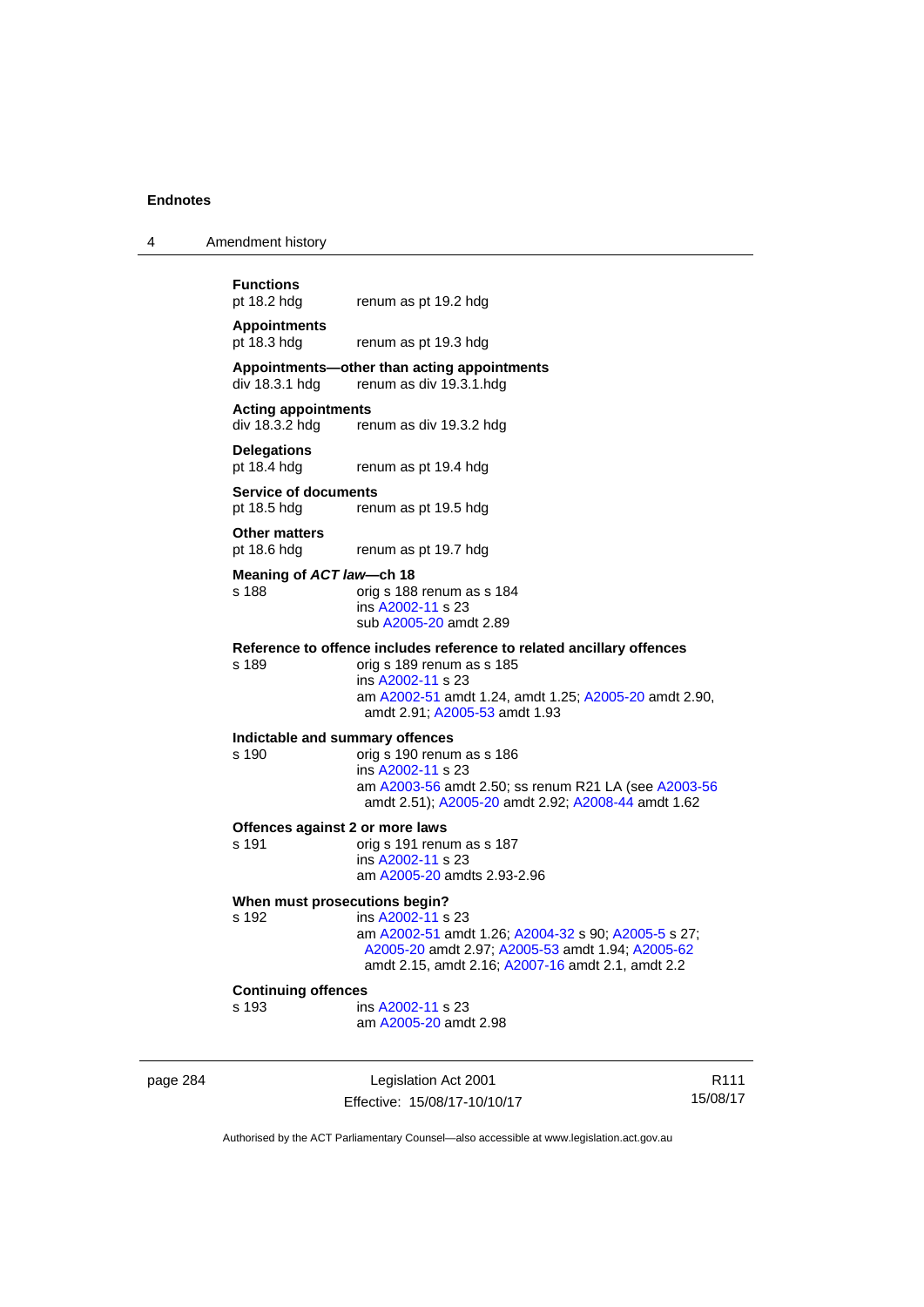## **Administrative and machinery provisions**  ch 19 hdg (prev ch 12 hdg) renum as ch 19 hdg and then ch 20 hdg (prev ch 18 hdg) ins [A2001-56](http://www.legislation.act.gov.au/a/2001-56) amdt 2.68 renum as ch 19 hdg [A2002-11](http://www.legislation.act.gov.au/a/2002-11) s 24 **Introductory**  pt 19.1 hdg (prev pt 18.1 hdg) ins [A2001-56](http://www.legislation.act.gov.au/a/2001-56) amdt 2.68 renum [A2002-11](http://www.legislation.act.gov.au/a/2002-11) s 24 **Meaning of** *law***—ch 19**  s 195 ins [A2001-56](http://www.legislation.act.gov.au/a/2001-56) amdt 2.68 am [A2005-20](http://www.legislation.act.gov.au/a/2005-20) amdt 2.99 **Functions**<br>pt 19.2 hdg (prev pt 18.2 hdg) ins [A2001-56](http://www.legislation.act.gov.au/a/2001-56) amdt 2.68 renum [A2002-11](http://www.legislation.act.gov.au/a/2002-11) s 24 **Provision giving function gives power to exercise function**  s 196 ins [A2001-56](http://www.legislation.act.gov.au/a/2001-56) amdt 2.68 **Statutory functions may be exercised from time to time**<br>s 197 ins A2001-56 amdt 2.68 ins [A2001-56](http://www.legislation.act.gov.au/a/2001-56) amdt 2.68 am [A2002-11](http://www.legislation.act.gov.au/a/2002-11) amdt 1.113, amdt 1.114; [A2005-20](http://www.legislation.act.gov.au/a/2005-20) amdt 2.100 **Functions of bodies**  s 199 ins [A2001-56](http://www.legislation.act.gov.au/a/2001-56) amdt 2.68 am [A2002-11](http://www.legislation.act.gov.au/a/2002-11) amdt 1.115, amdt 1.116; ss renum R5 LA (see [A2002-11](http://www.legislation.act.gov.au/a/2002-11) amdt 1.117); [A2003-41](http://www.legislation.act.gov.au/a/2003-41) amdt 2.32, amdt 2.33; ss renum R20 LA (see [A2003-41](http://www.legislation.act.gov.au/a/2003-41) amdt 2.34) **Functions of occupants of positions**  s 200 ins [A2001-56](http://www.legislation.act.gov.au/a/2001-56) amdt 2.68 **Appointments**  (prev pt 18.3 hdg) ins [A2001-56](http://www.legislation.act.gov.au/a/2001-56) amdt 2.68 renum [A2002-11](http://www.legislation.act.gov.au/a/2002-11) s 24 **Appointments—general**  div 19.3.1 hdg (prev div 18.3.1 hdg) ins [A2001-56](http://www.legislation.act.gov.au/a/2001-56) amdt 2.68 renum [A2002-11](http://www.legislation.act.gov.au/a/2002-11) s 24 sub [A2003-56](http://www.legislation.act.gov.au/a/2003-56) amdt 2.52 div 19.3.1 note ins [A2002-11](http://www.legislation.act.gov.au/a/2002-11) amdt 1.118 **Application—div 19.3.1**  s 205 ins [A2001-56](http://www.legislation.act.gov.au/a/2001-56) amdt 2.68 am [A2002-11](http://www.legislation.act.gov.au/a/2002-11) amdt 1.119, amdt 1.120 **Appointments must be in writing etc**  s 206 ins [A2001-56](http://www.legislation.act.gov.au/a/2001-56) amdt 2.68 sub [A2002-11](http://www.legislation.act.gov.au/a/2002-11) s 25

R111 15/08/17

Legislation Act 2001 Effective: 15/08/17-10/10/17 page 285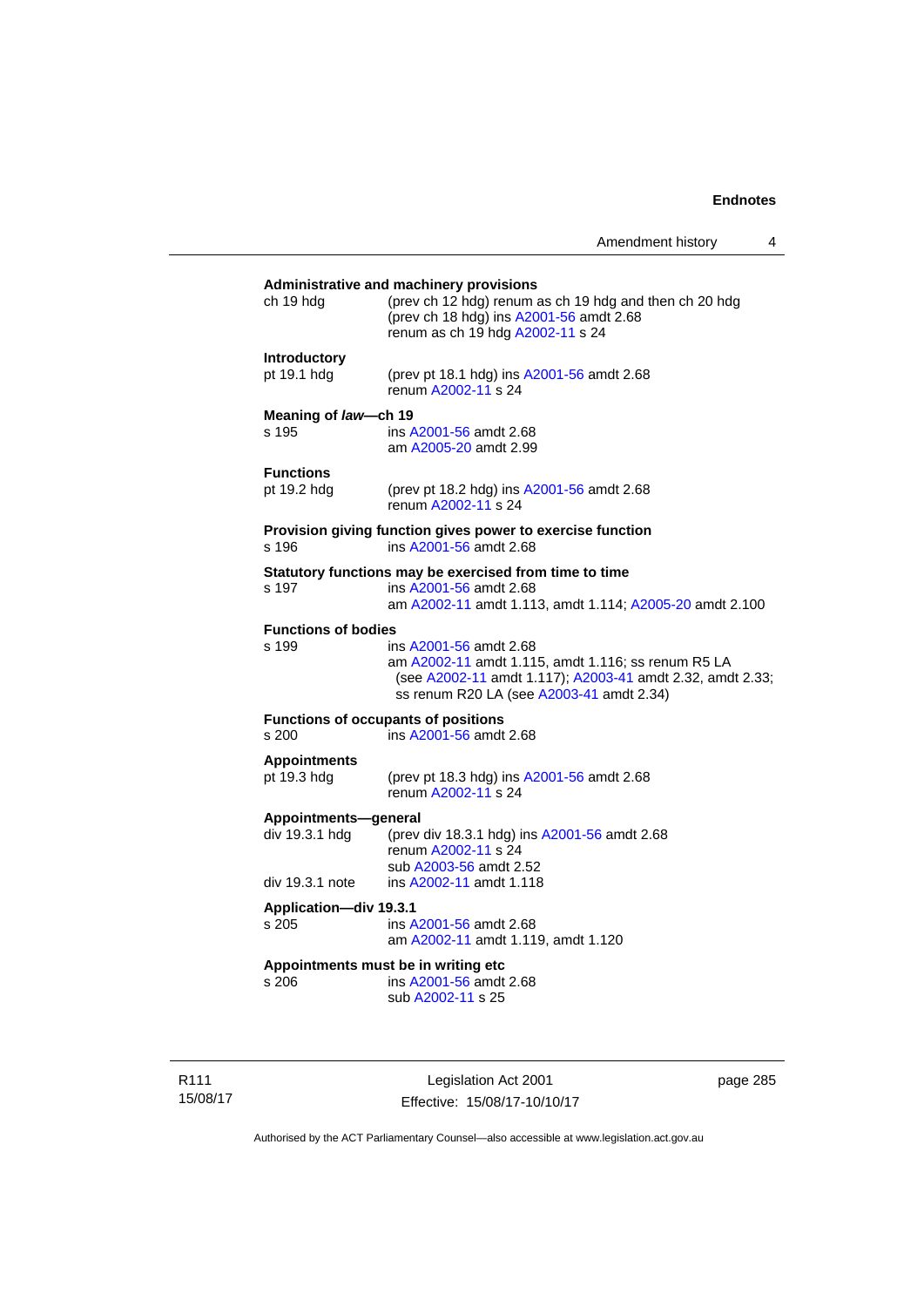| 4 | Amendment history                                                                                                                                        |                                                                                                          |
|---|----------------------------------------------------------------------------------------------------------------------------------------------------------|----------------------------------------------------------------------------------------------------------|
|   | s 207                                                                                                                                                    | Appointment may be by name or position<br>ins A2001-56 amdt 2.68                                         |
|   | Power of appointment includes power to suspend etc<br>s 208<br>ins A2001-56 amdt 2.68<br>am A2005-20 amdt 2.101                                          |                                                                                                          |
|   | s 209                                                                                                                                                    | Power of appointment includes power to make acting appointment<br>ins A2001-56 amdt 2.68                 |
|   | <b>Resignation of appointment</b><br>s 210<br>ins A2001-56 amdt 2.68<br>Appointment not affected by appointer changes<br>s 211<br>ins A2001-56 amdt 2.68 |                                                                                                          |
|   |                                                                                                                                                          |                                                                                                          |
|   | s 212                                                                                                                                                    | Appointment not affected by defect etc<br>ins A2001-56 amdt 2.68                                         |
|   | <b>Acting appointments</b><br>div 19.3.2 hdg                                                                                                             | (prev div 18.3.2 hdg) ins A2001-56 amdt 2.68<br>renum A2002-11 s 24                                      |
|   | Application-div 19.3.2<br>s 215                                                                                                                          | ins A2001-56 amdt 2.68<br>am A2002-11 amdt 1.121, amdt 1.122                                             |
|   | s 216                                                                                                                                                    | Acting appointments must be in writing etc<br>ins A2001-56 amdt 2.68<br>sub A2002-11 s 26                |
|   | s 217                                                                                                                                                    | Acting appointment may be made by name or position<br>ins A2001-56 amdt 2.68                             |
|   | s 218                                                                                                                                                    | Instrument may provide when acting appointment has effect etc<br>ins A2001-56 amdt 2.68                  |
|   | s 219                                                                                                                                                    | Appointer may decide terms of acting appointment etc<br>ins A2001-56 amdt 2.68<br>am A2002-11 amdt 1.123 |
|   | s 220                                                                                                                                                    | Appointee may exercise functions under acting appointment etc<br>ins A2001-56 amdt 2.68                  |
|   | s 221                                                                                                                                                    | How long does an acting appointment operate?<br>ins A2001-56 amdt 2.68<br>am A2002-11 amdt 1.124         |
|   | <b>Resignation of acting appointment</b><br>s 222                                                                                                        | ins A2001-56 amdt 2.68                                                                                   |
|   | s 223                                                                                                                                                    | Effect of acting appointment on substantive appointment etc<br>ins A2001-56 amdt 2.68                    |

page 286 **Legislation Act 2001** Effective: 15/08/17-10/10/17

R111 15/08/17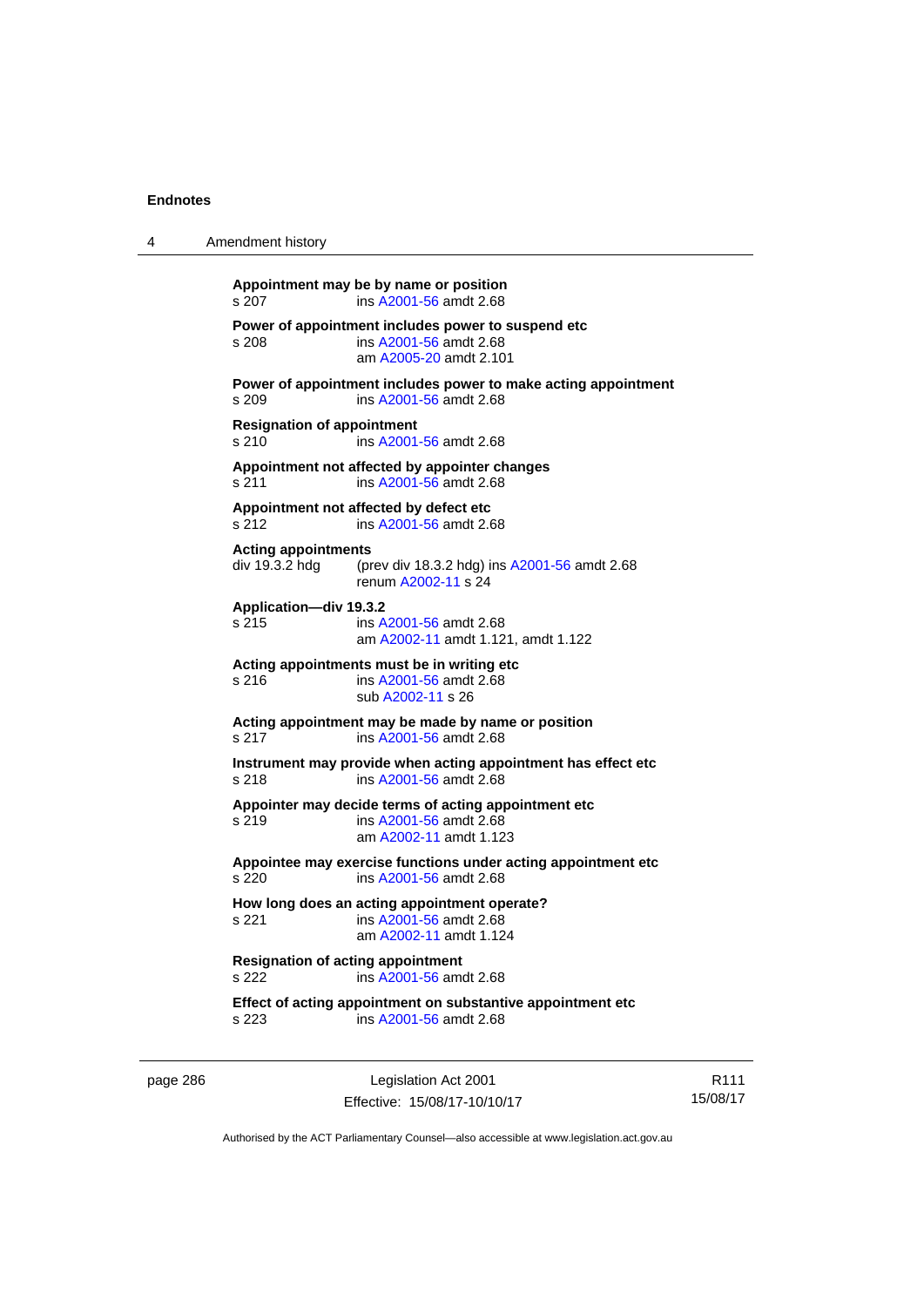## **Acting appointment not affected by appointer changes**  s 224 ins [A2001-56](http://www.legislation.act.gov.au/a/2001-56) amdt 2.68 **Acting appointment not affected by defect etc**  s 225 ins [A2001-56](http://www.legislation.act.gov.au/a/2001-56) amdt 2.68 **Standing acting arrangements**<br>div 19.3.2A hdg ins A2003-41 ins [A2003-41](http://www.legislation.act.gov.au/a/2003-41) amdt 2.35 **Application—div 19.3.2A**  s 225A ins [A2003-41](http://www.legislation.act.gov.au/a/2003-41) amdt 2.35 **Person acting under standing acting arrangement may exercise functions etc**  s 225B hdg sub [A2005-20](http://www.legislation.act.gov.au/a/2005-20) amdt 2.102<br>s 225B ins A2003-41 amdt 2.35 ins [A2003-41](http://www.legislation.act.gov.au/a/2003-41) amdt 2.35 **Appointments—Assembly consultation**  div 19.3.3 hdg ins [A2002-11](http://www.legislation.act.gov.au/a/2002-11) s 27 **Meaning of** *statutory position***—div 19.3.3**  s 226 ins [A2002-11](http://www.legislation.act.gov.au/a/2002-11) s 27 **Application—div 19.3.3**  s 227 ins [A2002-11](http://www.legislation.act.gov.au/a/2002-11) s 27 am [A2002-49](http://www.legislation.act.gov.au/a/2002-49) amdt 2.34; [A2004-28](http://www.legislation.act.gov.au/a/2004-28) amdt 3.32 (3), (4) exp 22 December 2004 (s 227 (4) and see [A2004-28](http://www.legislation.act.gov.au/a/2004-28),  $s$  211 (1) and [NI2004-486\)](http://www.legislation.act.gov.au/ni/2004-486/default.asp) am [A2007-3](http://www.legislation.act.gov.au/a/2007-3) amdt 2.1 **Consultation with appropriate Assembly committee**  s 228 ins [A2002-11](http://www.legislation.act.gov.au/a/2002-11) s 27 **Appointment is disallowable instrument**  s 229 hdg sub [A2002-49](http://www.legislation.act.gov.au/a/2002-49) amdt 2.35 s 229 ins [A2002-11](http://www.legislation.act.gov.au/a/2002-11) s 27 **Delegations**  pt 19.4 hdg (prev pt 18.4 hdg) ins [A2001-56](http://www.legislation.act.gov.au/a/2001-56) amdt 2.68 renum [A2002-11](http://www.legislation.act.gov.au/a/2002-11) s 24 **Application—pt 19.4 generally**  s 230 ins [A2001-56](http://www.legislation.act.gov.au/a/2001-56) amdt 2.68 am [A2002-11](http://www.legislation.act.gov.au/a/2002-11) amdt 1.125; [A2005-20](http://www.legislation.act.gov.au/a/2005-20) amdt 2.103, amdt 2.104 **Application—pt 19.4 to subdelegations**  s 231 ins [A2001-56](http://www.legislation.act.gov.au/a/2001-56) amdt 2.68 am [A2002-11](http://www.legislation.act.gov.au/a/2002-11) amdt 1.126; [A2003-56](http://www.legislation.act.gov.au/a/2003-56) amdt 2.53, amdt 2.54 **Delegation must be in writing etc**  s 232 ins [A2001-56](http://www.legislation.act.gov.au/a/2001-56) amdt 2.68

R111 15/08/17

Legislation Act 2001 Effective: 15/08/17-10/10/17 page 287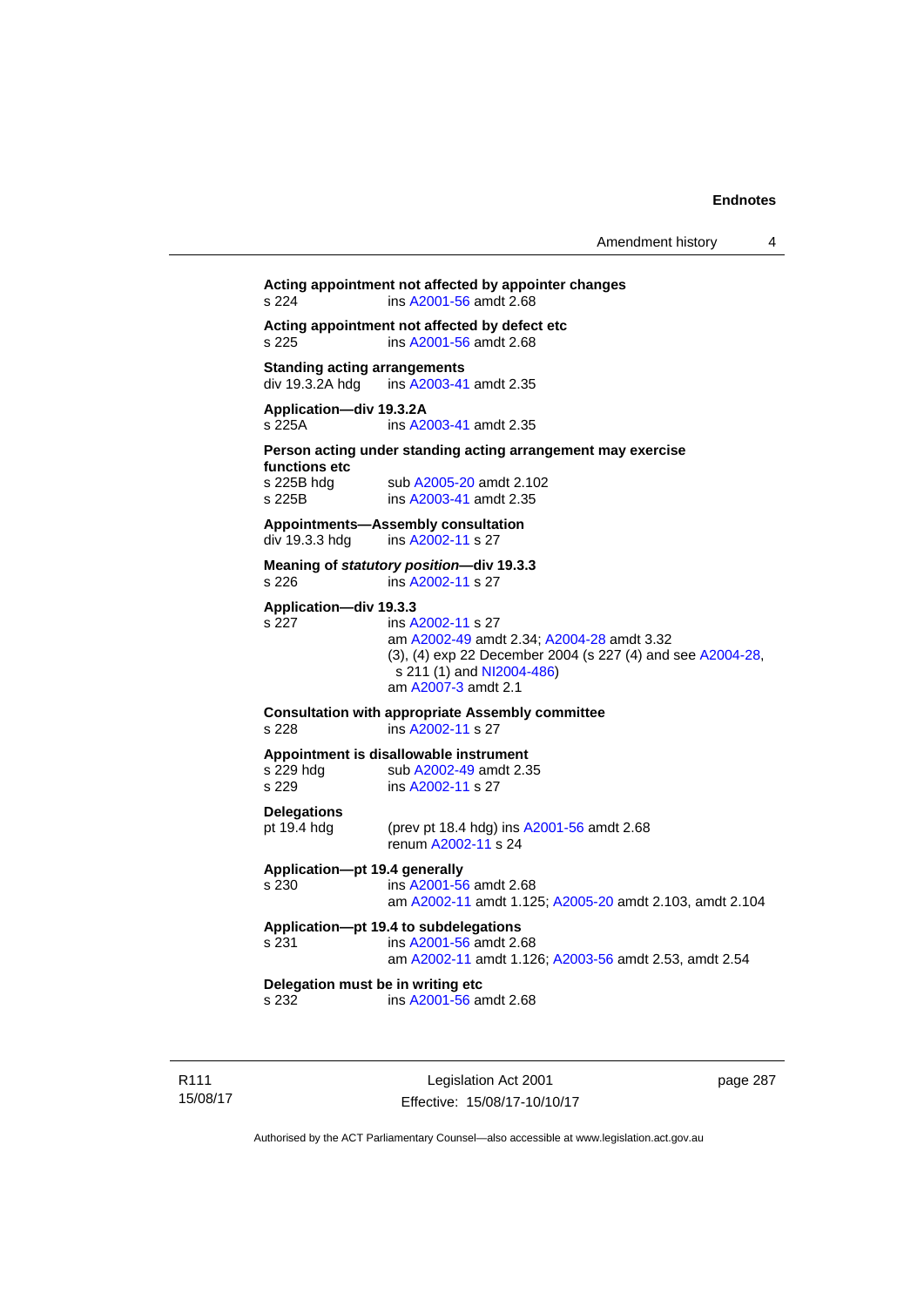| 4 | Amendment history                                      |                                                                                                                        |
|---|--------------------------------------------------------|------------------------------------------------------------------------------------------------------------------------|
|   | Delegation may be made by name or position<br>s 233    | ins A2001-56 amdt 2.68                                                                                                 |
|   | s 234                                                  | Instrument may provide when delegation has effect etc<br>ins A2001-56 amdt 2.68<br>am A2003-41 amdt 2.36               |
|   | Delegation may be made to 2 or more delegates<br>s 235 | ins A2001-56 amdt 2.68                                                                                                 |
|   | Power to delegate may not be delegated<br>s 236        | ins A2001-56 amdt 2.68<br>am A2002-11 amdt 1.127<br>sub A2003-56 amdt 2.55                                             |
|   | Delegation may be amended or revoked<br>s 237          | ins A2001-56 amdt 2.68<br>am A2005-20 amdt 2.105                                                                       |
|   | Appointer responsible for delegated function<br>s 238  | ins A2001-56 amdt 2.68                                                                                                 |
|   | <b>Exercise of delegation by delegate</b><br>s 239     | ins A2001-56 amdt 2.68<br>am A2002-49 amdt 2.36, amdt 2.37; A2003-56 amdt 2.56                                         |
|   | Appointer may exercise delegated function<br>s 240     | ins A2001-56 amdt 2.68                                                                                                 |
|   | Delegation not affected by appointer changes<br>s 241  | ins A2001-56 amdt 2.68                                                                                                 |
|   | Delegation not affected by defect etc<br>s 242         | ins A2001-56 amdt 2.68                                                                                                 |
|   | <b>Service of documents</b><br>pt 19.5 hdg             | (prev pt 18.5 hdg) ins A2001-56 amdt 2.68<br>renum A2002-11 s 24                                                       |
|   | Application-pt 19.5<br>s 245                           | ins A2001-56 amdt 2.68                                                                                                 |
|   | Definitions-pt 19.5<br>s 246                           | ins A2001-56 amdt 2.68<br>def executive officer am A2011-22 amdt 1.277<br>def <i>home address</i> am A2002-30 amdt 2.7 |
|   | Service of documents on individuals<br>s 247           | ins A2001-56 amdt 2.68<br>am A2002-49 amdt 2.38, amdt 2.39                                                             |

page 288 Legislation Act 2001 Effective: 15/08/17-10/10/17

R111 15/08/17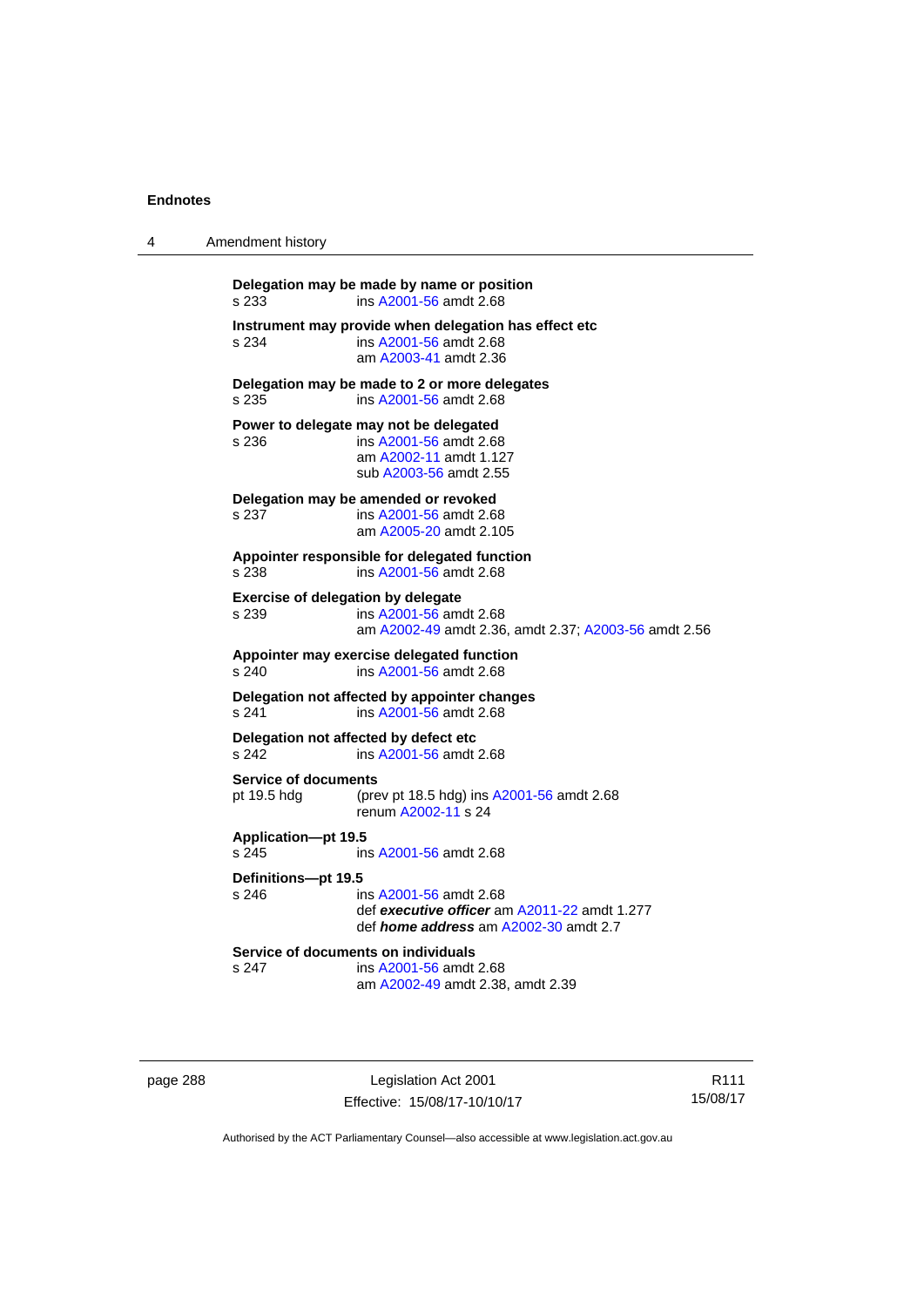**Service of documents on corporations**  s 248 ins [A2001-56](http://www.legislation.act.gov.au/a/2001-56) amdt 2.68 am [A2002-49](http://www.legislation.act.gov.au/a/2002-49) amdt 2.40, amdt 2.41 **Service of documents on agencies**  s 249 ins [A2001-56](http://www.legislation.act.gov.au/a/2001-56) amdt 2.68 **When document taken to be served**  s 250 hdg sub [A2005-20](http://www.legislation.act.gov.au/a/2005-20) amdt 2.106<br>s 250 s ins A2001-56 amdt 2.68 s 250 ins [A2001-56](http://www.legislation.act.gov.au/a/2001-56) amdt 2.68 am [A2002-11](http://www.legislation.act.gov.au/a/2002-11) amdt 1.128; [A2011-48](http://www.legislation.act.gov.au/a/2011-48) amdt 1.36 **Other laws not affected etc**  s 251 ins [A2001-56](http://www.legislation.act.gov.au/a/2001-56) amdt 2.68 am [A2002-11](http://www.legislation.act.gov.au/a/2002-11) amdt 1.129 **Powers of courts and tribunals not affected**  s 252 ins [A2001-56](http://www.legislation.act.gov.au/a/2001-56) amdt 2.68 **Functions of Executive and Ministers**  pt 19.6 hdg ins [A2002-11](http://www.legislation.act.gov.au/a/2002-11) s 29 **Exercise of functions of Executive**  s 253 ins [A2002-11](http://www.legislation.act.gov.au/a/2002-11) s 29 am [A2003-41](http://www.legislation.act.gov.au/a/2003-41) amdt 2.37; [A2005-62](http://www.legislation.act.gov.au/a/2005-62) amdt 2.17 **Administration of matters not allocated**  ins [A2002-11](http://www.legislation.act.gov.au/a/2002-11) s 29 **Delegation by Minister**  s 254A ins [A2002-11](http://www.legislation.act.gov.au/a/2002-11) s 29 **Other matters**<br>pt 19.7 hdg (prev pt 18.6 hdg) ins  $A2001-56$  amdt 2.68 sub [A2002-11](http://www.legislation.act.gov.au/a/2002-11) s 28 **Forms**  s 255 ins [A2001-56](http://www.legislation.act.gov.au/a/2001-56) amdt 2.68 am [A2002-11](http://www.legislation.act.gov.au/a/2002-11) amdt 1.130, amdt 1.131; [A2002-49](http://www.legislation.act.gov.au/a/2002-49) amdt 2.42; [A2003-41](http://www.legislation.act.gov.au/a/2003-41) amdt 2.38; [A2005-20](http://www.legislation.act.gov.au/a/2005-20) amdt 2.107, amdt 2.108; [A2006-42](http://www.legislation.act.gov.au/a/2006-42) amdt 2.12, amdt 2.19 **Production of records kept in computers etc**  s 256 ins [A2001-56](http://www.legislation.act.gov.au/a/2001-56) amdt 2.68 am [A2005-20](http://www.legislation.act.gov.au/a/2005-20) amdt 2.109 **Out-of-session presentation of documents to Legislative Assembly**  s 257 ins [A2015-50](http://www.legislation.act.gov.au/a/2015-50) amdt 2.2 **Delegation by parliamentary counsel**  s 260 (prev s 119) renum [A2001-56](http://www.legislation.act.gov.au/a/2001-56) amdt 2.67 om [A2002-11](http://www.legislation.act.gov.au/a/2002-11) amdt 1.132

R111 15/08/17

Legislation Act 2001 Effective: 15/08/17-10/10/17 page 289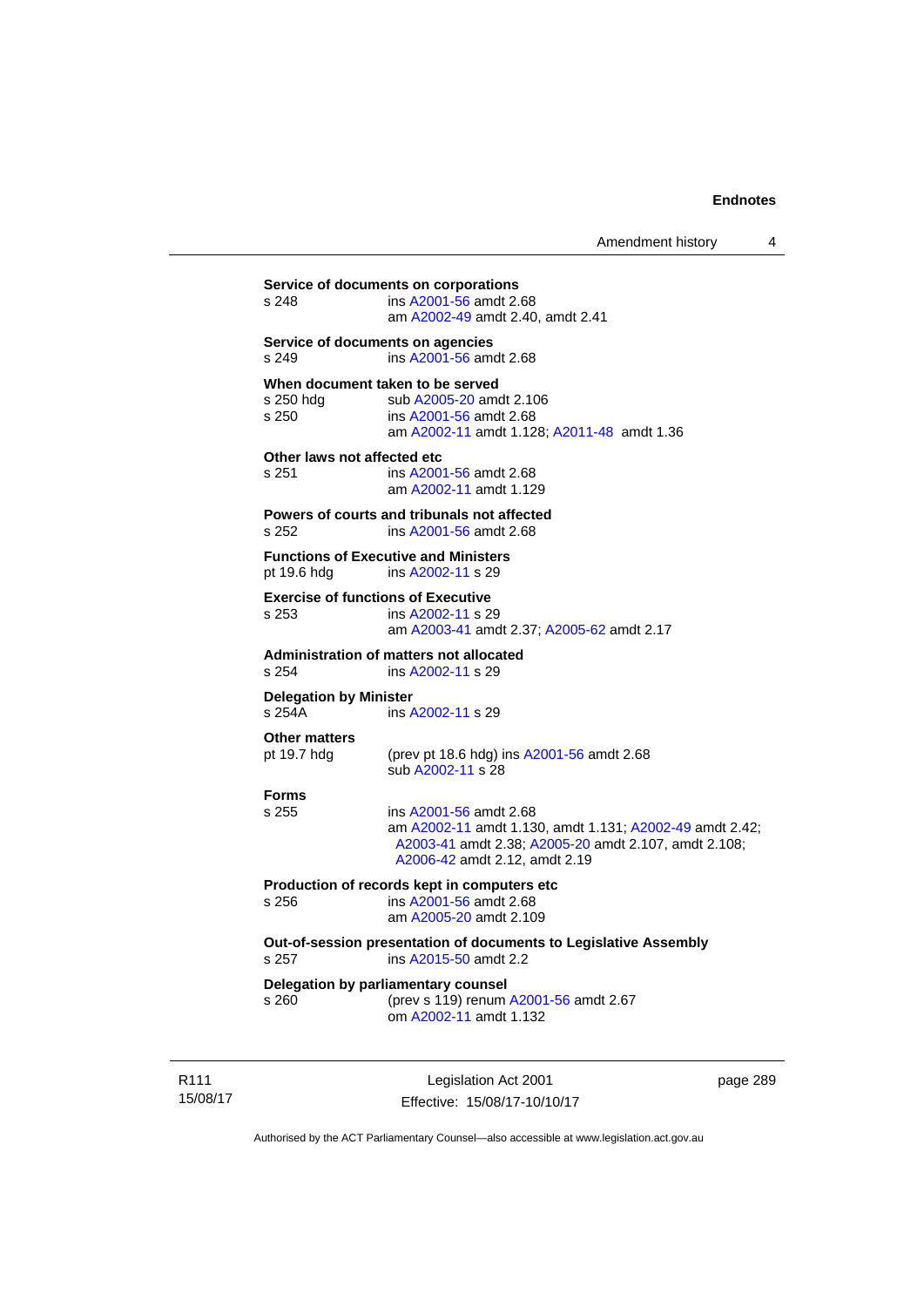4 Amendment history

**References to Administration Act 1989 etc**  s 261 (prev s 120) renum [A2001-56](http://www.legislation.act.gov.au/a/2001-56) amdt 2.67 om [A2002-11](http://www.legislation.act.gov.au/a/2002-11) amdt 1.132 **Regulation-making power**  s 262 (prev s 121) renum as s 262 and then s 302 **Application of s 28**  s 263 (prev s 122) renum [A2001-56](http://www.legislation.act.gov.au/a/2001-56) amdt 2.67 exp 12 March 2002 (s 263 (2)) **Application of s 47 (2) to (6)**  s 264 (prev s 122A) renum as s 264 and then s 304 **Application of s 61 and s 62**  s 265 (prev s 123) renum as s 265 and then s 305 **Application of s 69**  s 266 (prev s 124) renum [A2001-56](http://www.legislation.act.gov.au/a/2001-56) amdt 2.67 exp 12 March 2002 (s 266 (2)) **Transitional regulations**  s 267 (prev s 125) renum as s 267 and then s 306 **Modification of ch 20's operation**  s 268 (prev s 126) renum as s 268 and then s 307 **Status of certain instruments as disallowable instruments**  s 269 (prev s 127) renum as s 269 and then s 308 **Status of certain instruments as notifiable instruments**  s 270 (prev s 128) renum as s 270 and then s 309 **Compliance with authorisation or requirement to do something by notice in gazette**  s 271 (prev s 129) renum as s 271 and then s 310 **Commencement of Acts that refer to notification or notice in the gazette**  s 271B renum as s 311 **Commencement of registrable instruments that refer to notification or notice in the gazette**  renum as s 312 **Status of republications under Legislation (Republication) Act 1996**  s 272 (prev s 130) renum as s 272 and then s 313 **Transitional provisions about penalties** s 273 renum as s 314 **Status of certain determinations**  s 274 renum as s 315

page 290 Legislation Act 2001 Effective: 15/08/17-10/10/17

R111 15/08/17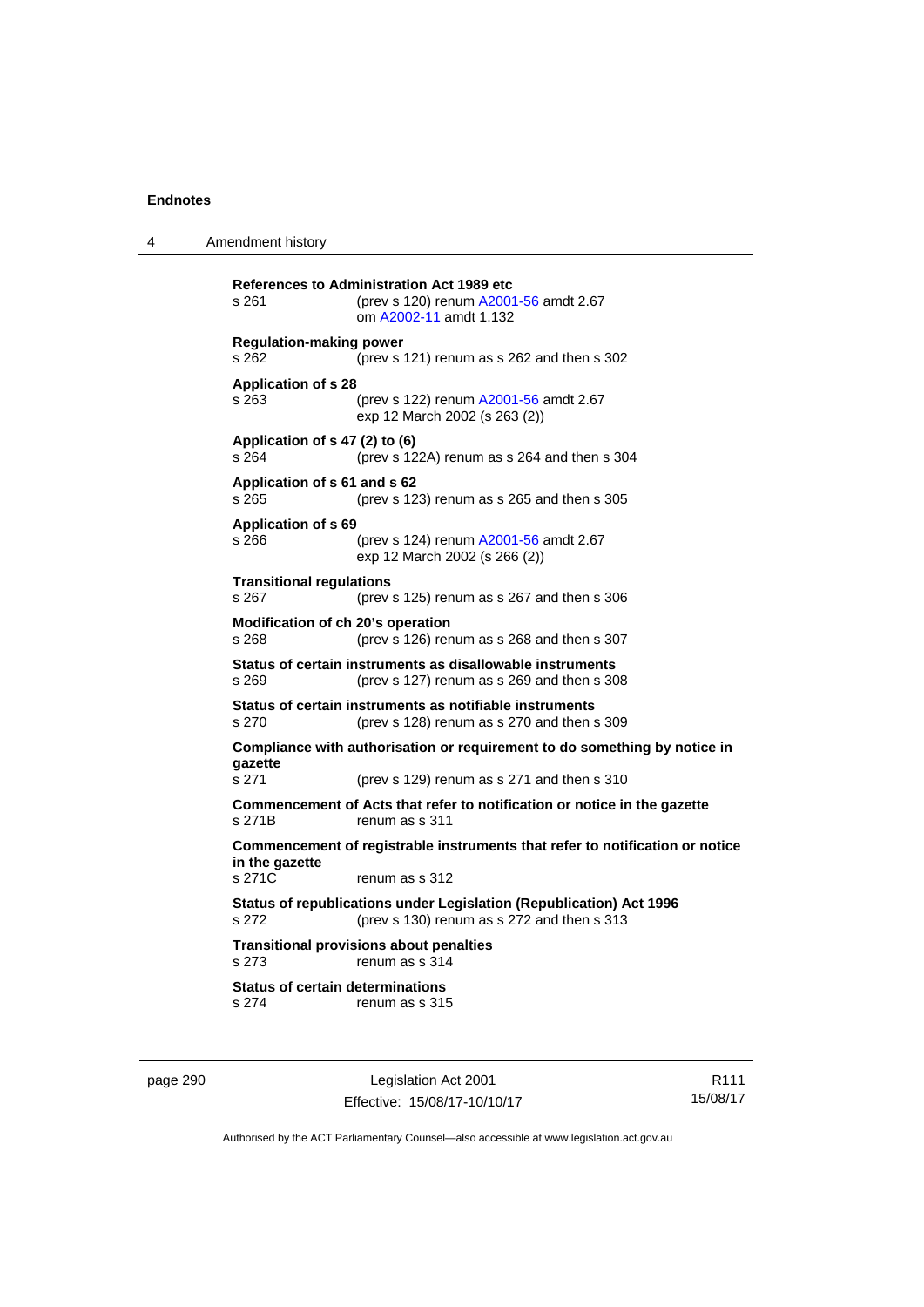| Amendment history |  |
|-------------------|--|
|-------------------|--|

| <b>Miscellaneous</b><br>ch 20 hdg | (prev ch 13 hdg) renum as ch 20 hdg and then ch 21 hdg<br>(prev ch 12 hdg) renum as ch 19 hdg A2001-56 amdt 2.66                                                        |
|-----------------------------------|-------------------------------------------------------------------------------------------------------------------------------------------------------------------------|
|                                   | renum as ch 20 hdg A2002-11 s 24                                                                                                                                        |
| s 300                             | Delegation by parliamentary counsel<br>ins A2002-11 amdt 1.132<br>am A2004-60 amdt 1.175                                                                                |
| s 301                             | <b>References to Administration Act 1989 etc</b><br>ins A2002-11 amdt 1.132                                                                                             |
| <b>Regulation-making power</b>    |                                                                                                                                                                         |
| s 302                             | (prev s 121) renum as s 262 A2001-56 amdt 2.67<br>renum as s 302 R5 LA (see A2002-11 amdt 1.133)<br>sub A2003-41 amdt 2.39<br>am A2006-42 amdt 2.19; A2011-28 amdt 2.18 |
|                                   |                                                                                                                                                                         |
| <b>Transitional</b><br>ch 21 hdg  | (prev ch 13 hdg) renum as ch 20 hdg A2001-56 amdt 2.66<br>renum as ch 21 hdg A2002-11 s 24<br>om R29 LA                                                                 |
|                                   | Transitional-meaning of optometrist                                                                                                                                     |
| s 303                             | ins A2005-9 amdt 1.1                                                                                                                                                    |
|                                   | exp 9 January 2007 (see the Health Professionals Act 2004<br>s 136 (1) (h)) (s 303 (2))                                                                                 |
| Application of s 47 (2) to (6)    |                                                                                                                                                                         |
| s 304 hdg                         | (prev s 122A hdg) renum as s 264 hdg and then s 304 hdg<br>sub A2002-11 amdt 1.134                                                                                      |
| s 304                             | (prev s 122A) ins A2001-44 amdt 1.2623<br>renum as s 264 A2001-56 amdt 2.67                                                                                             |
|                                   | am A2002-11 amdt 1.135                                                                                                                                                  |
|                                   | renum as s 304 R5 LA (see A2002-11 amdt 1.136)<br>exp 12 September 2004 (s 304 (4))                                                                                     |
| Application of s 61 and s 62      |                                                                                                                                                                         |
| s 305                             | (prev s 123) renum as s 265 A2001-56 amdt 2.67<br>renum as s 305 R5 LA (see A2002-11 amdt 1.136)<br>exp 12 September 2002 (s 305 (3))                                   |
| <b>Transitional regulations</b>   |                                                                                                                                                                         |
| s 306                             | (prev s 125) am A2001-44 amdt 1.2624<br>renum as s 267 A2001-56 amdt 2.67<br>am A2001-56 amdts 2.69-2.71; A2002-11                                                      |
|                                   | amdts 1.137-1.140                                                                                                                                                       |
|                                   | renum as s 306 R5 LA (see A2002-11 amdt 1.136)<br>exp 28 May 2003 (s 306 (5))                                                                                           |
|                                   |                                                                                                                                                                         |

R111 15/08/17

Legislation Act 2001 Effective: 15/08/17-10/10/17 page 291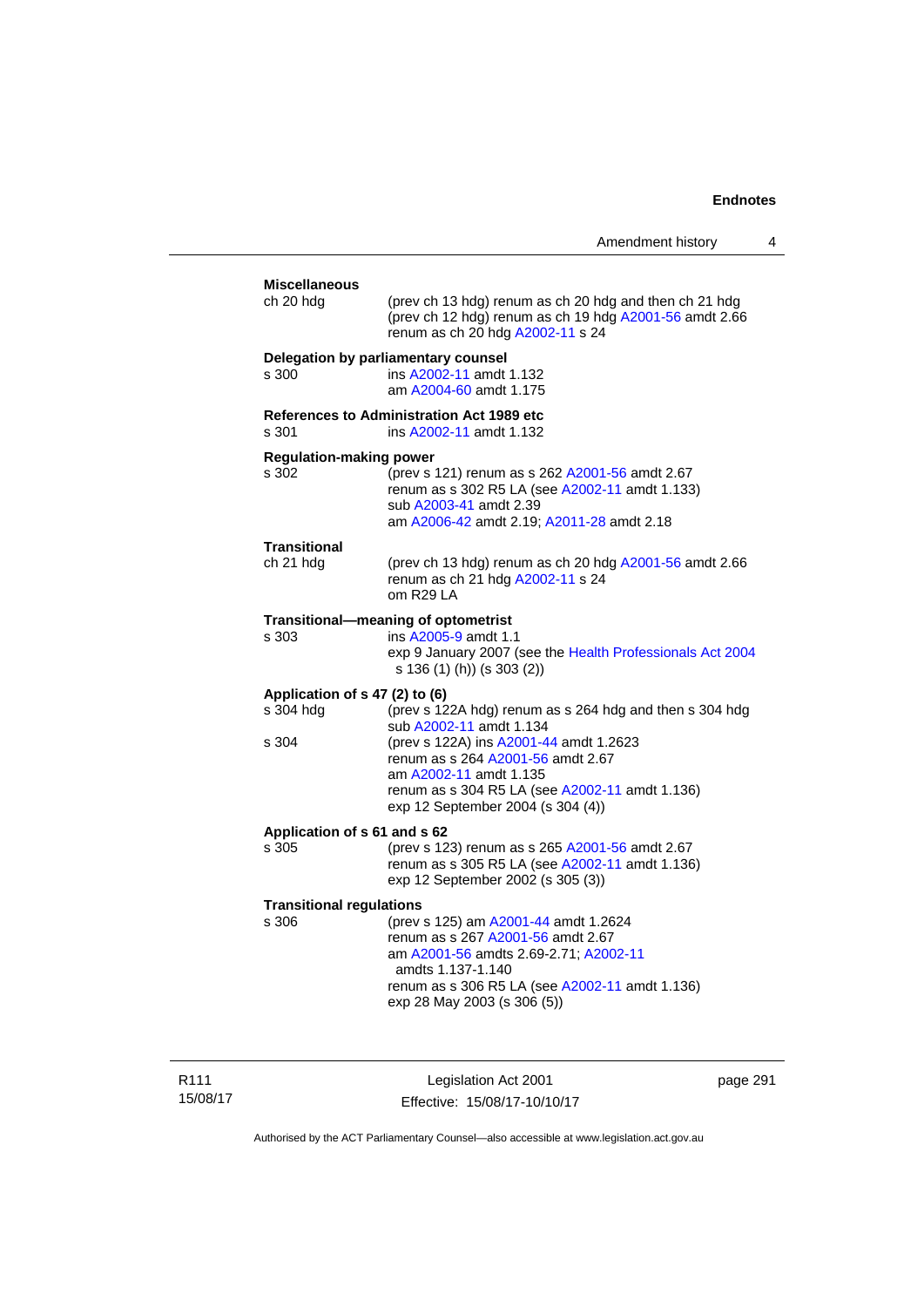| 4 | Amendment history                                       |                                                                                                                                                                                                                              |
|---|---------------------------------------------------------|------------------------------------------------------------------------------------------------------------------------------------------------------------------------------------------------------------------------------|
|   | Modification of ch 20's operation<br>s 307 hdg<br>s 307 | (prev s 268 hdg) sub A2001-56 amdt 2.72<br>(prev s 126) renum as s 268 A2001-56 amdt 2.67<br>am A2002-11 amdt 1.141<br>renum as s 307 R5 LA (see A2002-11 amdt 1.13)<br>am A2002-49 amdt 2.54<br>exp 28 May 2003 (s 307 (2)) |
|   | s 308                                                   | Status of certain instruments as disallowable instruments<br>(prev s 127) renum as s 269 A2001-56 amdt 2.67<br>renum as s 308 R5 LA (see A2002-11 amdt 1.136)<br>exp 12 September 2004 (s 308 (4))                           |
|   | s 309                                                   | Status of certain instruments as notifiable instruments<br>(prev s 128) renum as s 270 A2001-56 amdt 2.67<br>renum as s 309 R5 LA (see A2002-11 amdt 1.136)<br>exp 12 September 2004 (s 309 (7))                             |
|   |                                                         | Compliance with authorisation or requirement to do something by notice in                                                                                                                                                    |
|   | qazette<br>s 310                                        | (prev s 129) renum as s 271 A2001-56 amdt 2.67<br>am A2001-56 amdt 2.73<br>renum as s 310 R5 LA (see A2002-11 amdt 1.136)<br>exp 12 September 2004 (s 310 (5))                                                               |
|   | s 310A                                                  | Application of s 89 to registrable instrument<br>ins A2003-56 amdt 2.57<br>exp 12 September 2004 (s 310A (2))                                                                                                                |
|   | s 311                                                   | Commencement of Acts that refer to notification or notice in the gazette<br>(prev s 271B) ins as mod SL2001-34 reg 6<br>renum R5 LA (see A2002-11 amdt 1.136)<br>exp 13 September 2002 (s 311 (5))                           |
|   | in the gazette                                          | Commencement of registrable instruments that refer to notification or notice                                                                                                                                                 |
|   | s 312                                                   | (prev s 271C) ins as mod $SL2001-34$ reg 6<br>renum R5 LA (see A2002-11 amdt 1.136)<br>exp 13 September 2002 (s 312 (5))                                                                                                     |
|   | s 313                                                   | Status of republications under Legislation (Republication) Act 1996<br>(prev s 130) renum as s 272 A2001-56 amdt 2.67<br>renum as s 313 R5 LA (see A2002-11 amdt 1.136)<br>exp 12 September 2004 (s 313 (3))                 |
|   | s 314                                                   | <b>Transitional provisions about penalties</b><br>(prev s 273) ins A2001-56 amdt 2.74<br>renum R5 LA (see A2002-11 amdt 1.136)<br>exp 12 September 2003 (s 314 (5))                                                          |

page 292 **Legislation Act 2001** Effective: 15/08/17-10/10/17

R111 15/08/17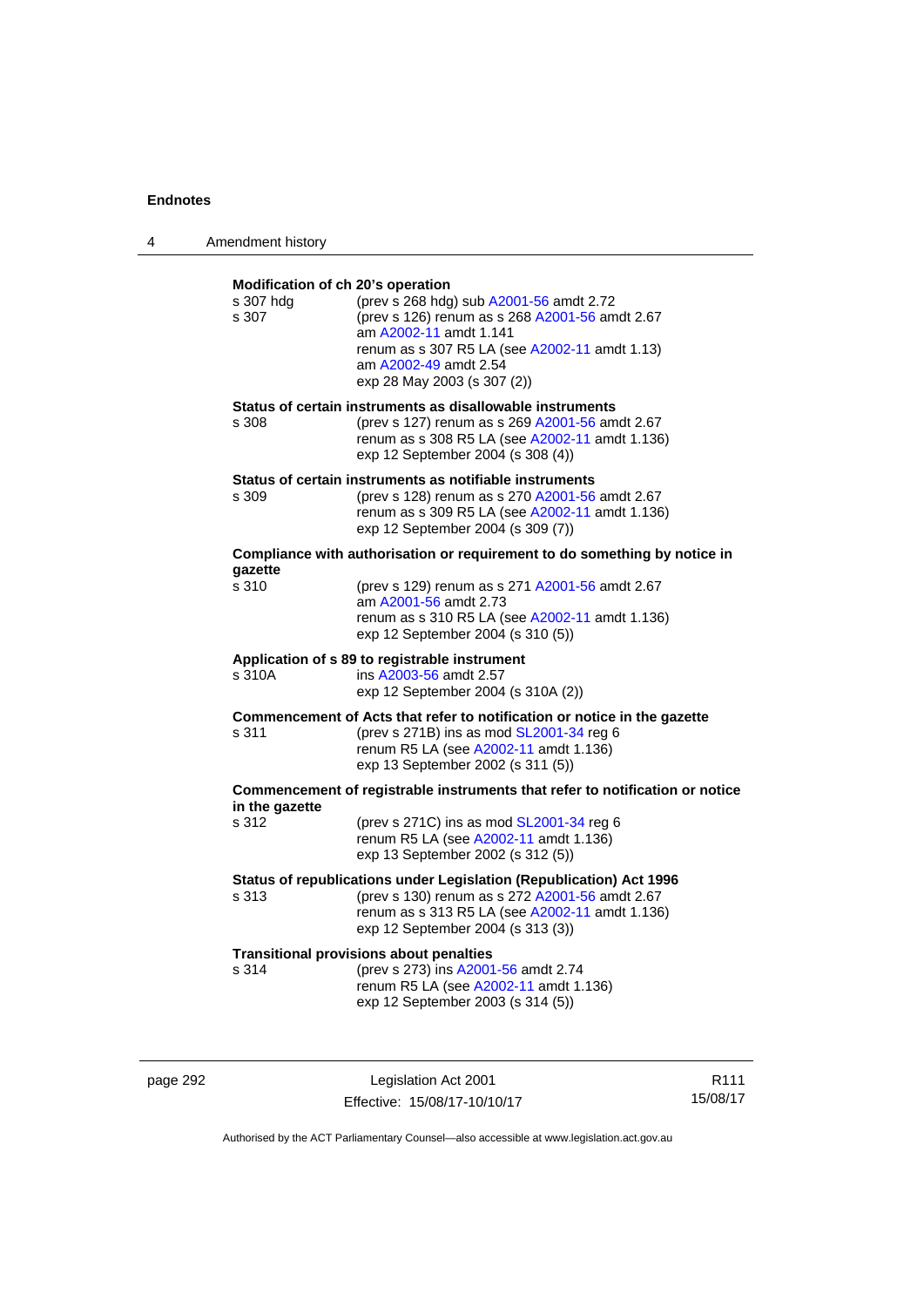**Status of certain determinations**<br>s 315 (prev s 274) in: (prev s 274) ins [A2001-56](http://www.legislation.act.gov.au/a/2001-56) amdt 2.74 renum R5 LA (see [A2002-11](http://www.legislation.act.gov.au/a/2002-11) amdt 1.136) exp 12 September 2003 (s 315 (6))

#### **Delegations under Administration Act 1989**

s 316 ins [A2003-56](http://www.legislation.act.gov.au/a/2003-56) amdt 2.58 exp 12 September 2004 (s 316 (3)) **Former NSW and UK Acts in force before establishment of Territory**  sch 1 pt 1.1 hdg (prev sch 1 pt 1 hdg) sub and renum [A2001-56](http://www.legislation.act.gov.au/a/2001-56) amdt 2.75 sch 1 pt 1.1 am [A2001-44](http://www.legislation.act.gov.au/a/2001-44) amdt 1.2625; [A2001-56](http://www.legislation.act.gov.au/a/2001-56) amdts 2.76-2.79;

[A2001-88](http://www.legislation.act.gov.au/a/2001-88) s 43 (2); [A2002-40](http://www.legislation.act.gov.au/a/2002-40) amdt 3.28; items renum R11 LA (see [A2002-40](http://www.legislation.act.gov.au/a/2002-40) amdt 3.29) sub [A2002-49](http://www.legislation.act.gov.au/a/2002-49) amdt 2.43 am [A2003-56](http://www.legislation.act.gov.au/a/2003-56) amdt 2.59; items renum R21 LA (see [A2003-56](http://www.legislation.act.gov.au/a/2003-56) amdt 2.60); [A2004-17](http://www.legislation.act.gov.au/a/2004-17) amdt 2.10; items renum R30 LA (see [A2004-17](http://www.legislation.act.gov.au/a/2004-17) amdt 2.11); [A2004-60](http://www.legislation.act.gov.au/a/2004-60) amdt 1.176; items renum R31 LA (see [A2004-60](http://www.legislation.act.gov.au/a/2004-60) amdt 1.177); [A2006-38](http://www.legislation.act.gov.au/a/2006-38) amdt 1.9; items renum R52 LA (see [A2006-38](http://www.legislation.act.gov.au/a/2006-38) amdt 1.10); [A2009-39](http://www.legislation.act.gov.au/a/2009-39) amdt 2.5; items renum R70 LA; [A2009-50](http://www.legislation.act.gov.au/a/2009-50) s 50; items renum R71 LA

#### **Former NSW Acts applied after establishment of Territory**

| sch 1 pt 1.2 hda | (prev sch 1 pt 2 hdg) sub and renum $A2001-56$ amdt 2.80 |
|------------------|----------------------------------------------------------|
| sch 1 pt 1.2     | am A2001-44 amdt 1.2626. amdt 1.2627: A2001-56           |
|                  | amdt 2.81; A2004-7 amdt 1.5; A2006-38 amdt 1.11; items   |
|                  | renum R52 LA (see A2006-38 amdt 1.12)                    |

### **Meaning of commonly-used terms**

| dict pt 1 hdg  | sub A2003-56 amdt 2.61                                            |
|----------------|-------------------------------------------------------------------|
| dict pt 1 note | sub A2003-56 amdt 2.61                                            |
| dict pt 1      | def $AAT$ ins $A2002-49$ amdt 2.44                                |
|                | om A2008-37 amdt 1.297                                            |
|                | def $ACAT$ ins $A2008-36$ amdt 1.409                              |
|                | def Act sub A2001-56 amdt 2.82                                    |
|                | am A2005-20 amdt 2.110                                            |
|                | def $ACT$ reloc from IA $A2001-56$ amdt 2.16                      |
|                | def $ADI$ reloc from IA $A2001-56$ amdt 2.16                      |
|                | sub A2002-49 amdt 2.45                                            |
|                | def <b>administrative appeals tribunal</b> reloc from IA A2001-56 |
|                | amdt $2.16$                                                       |
|                | om A2008-37 amdt 1.297                                            |
|                | def <i>administrative unit</i> reloc from IA A2001-56 amdt 2.16   |
|                | def <b>adult</b> reloc from IA A2001-56 amdt 2.16                 |
|                | def <i>affidavit</i> reloc from IA A2001-56 amdt 2.16             |
|                | om A2005-53 amdt 1.95                                             |
|                | def <i>ambulance service</i> reloc from IA A2001-56 amdt 2.16     |
|                | sub A2004-28 amdt 3.33                                            |
|                |                                                                   |

R111 15/08/17

Legislation Act 2001 Effective: 15/08/17-10/10/17 page 293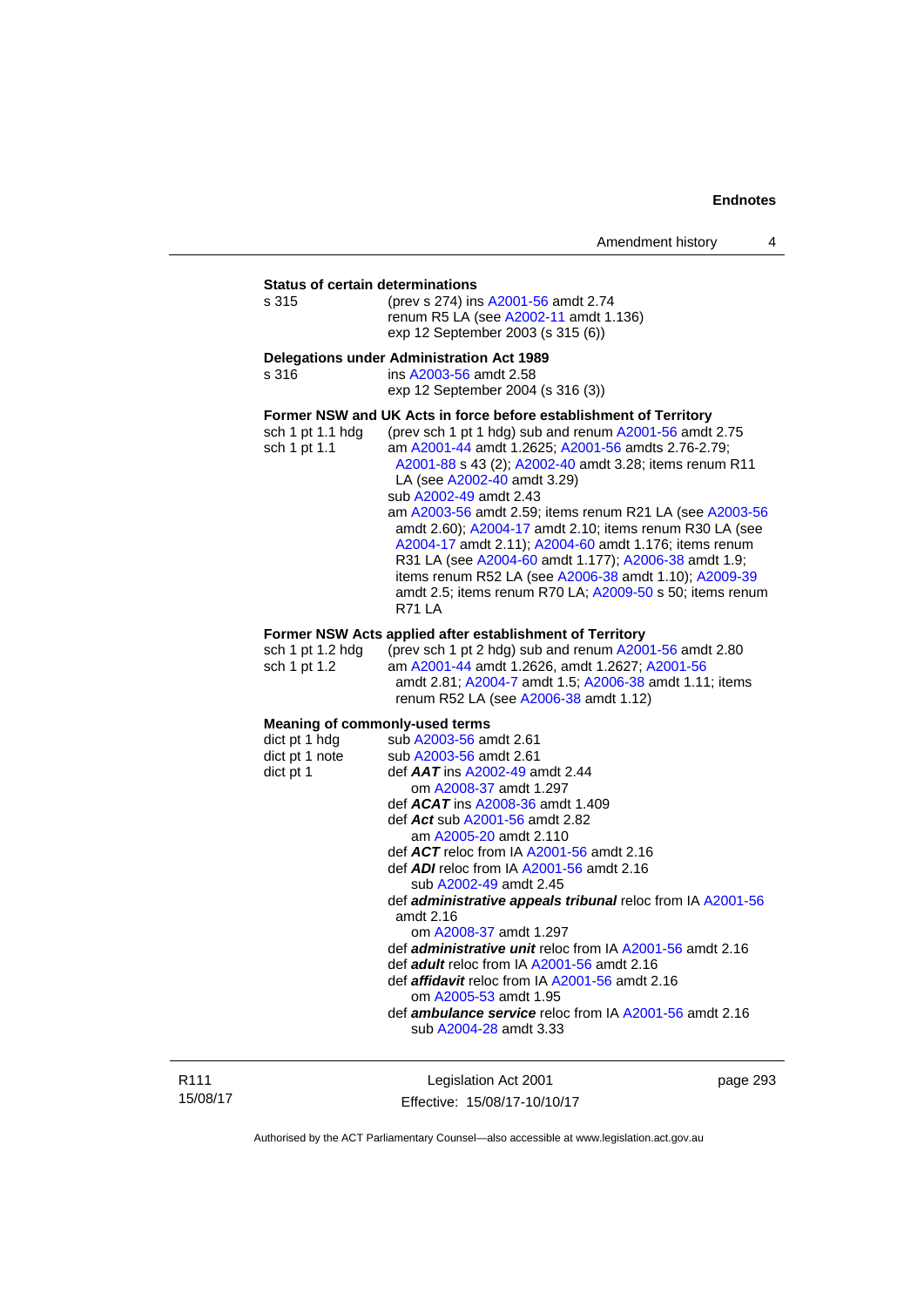| Amendment history<br>$\overline{4}$ |  |
|-------------------------------------|--|
|-------------------------------------|--|

| def <b>amend</b> sub A2001-56 amdt 2.82                      |
|--------------------------------------------------------------|
| am A2005-20 amdt 2.111, amdt 2.112                           |
| def appoint reloc from IA A2001-56 amdt 2.16                 |
| def AS ins A2009-20 amdt 2.9                                 |
| def AS/NZS ins A2009-20 amdt 2.9                             |
| def asset reloc from IA A2001-56 amdt 2.16                   |
| def associate judge ins A2015-10 s 32                        |
| def Attorney-General ins A2001-56 amdt 2.82                  |
| def auditor-general reloc from IA A2001-56 amdt 2.16         |
| sub A2005-20 amdt 2.113                                      |
| def Australia reloc from IA A2001-56 amdt 2.16               |
| def Australian citizen ins A2012-21 amdt 2.1                 |
| def Australian Consumer Law (ACT) ins A2010-54               |
| amdt 3.38                                                    |
| def Australian Criminal Intelligence Commission ins          |
| A2017-4 amdt 2.2                                             |
| def <b>Australian driver licence</b> reloc from IA A2001-56  |
| amdt 2.16                                                    |
| def Australian/New Zealand Standard ins A2009-20             |
| amdt 2.9                                                     |
| def Australian Standard ins A2009-20 amdt 2.9                |
| def Australian Statistician ins A2005-20 amdt 2.114          |
| def authorised deposit-taking institution reloc from IA      |
| A2001-56 amdt 2.16                                           |
| sub A2002-49 amdt 2.46                                       |
| def bank reloc from IA A2001-56 amdt 2.16                    |
| def bank holiday ins A2011-28 amdt 2.19                      |
| def bankrupt or personally insolvent ins A2009-49 amdt 2.1   |
| def barrister reloc from IA A2001-56 amdt 2.16               |
| def body reloc from IA A2001-56 amdt 2.16                    |
| def breach reloc from IA A2001-56 amdt 2.16                  |
| def building code ins A2004-13 amdt 2.79                     |
| def <b>building society</b> reloc from IA A2001-56 amdt 2.16 |
| sub A2003-56 amdt 2.62                                       |
| def business day reloc from IA A2001-56 amdt 2.16            |
| am A2011-28 amdt 2.20                                        |
| def by ins A2005-20 amdt 2.115                               |
| def by-law ins A2005-20 amdt 2.116                           |
| def by-laws ins A2002-11 amdt 1.142                          |
| om A2005-20 amdt 2.116                                       |
| def calendar month reloc from IA A2001-56 amdt 2.16          |
| sub A2014-44 amdt 2.4                                        |
| def calendar year reloc from IA A2001-56 amdt 2.16           |
| def Canberra Institute of Technology ins A2014-55 s 35       |
| def change reloc from IA A2001-56 amdt 2.16                  |
| sub A2006-42 amdt 2.13                                       |
|                                                              |

page 294 **Legislation Act 2001** Effective: 15/08/17-10/10/17

R111 15/08/17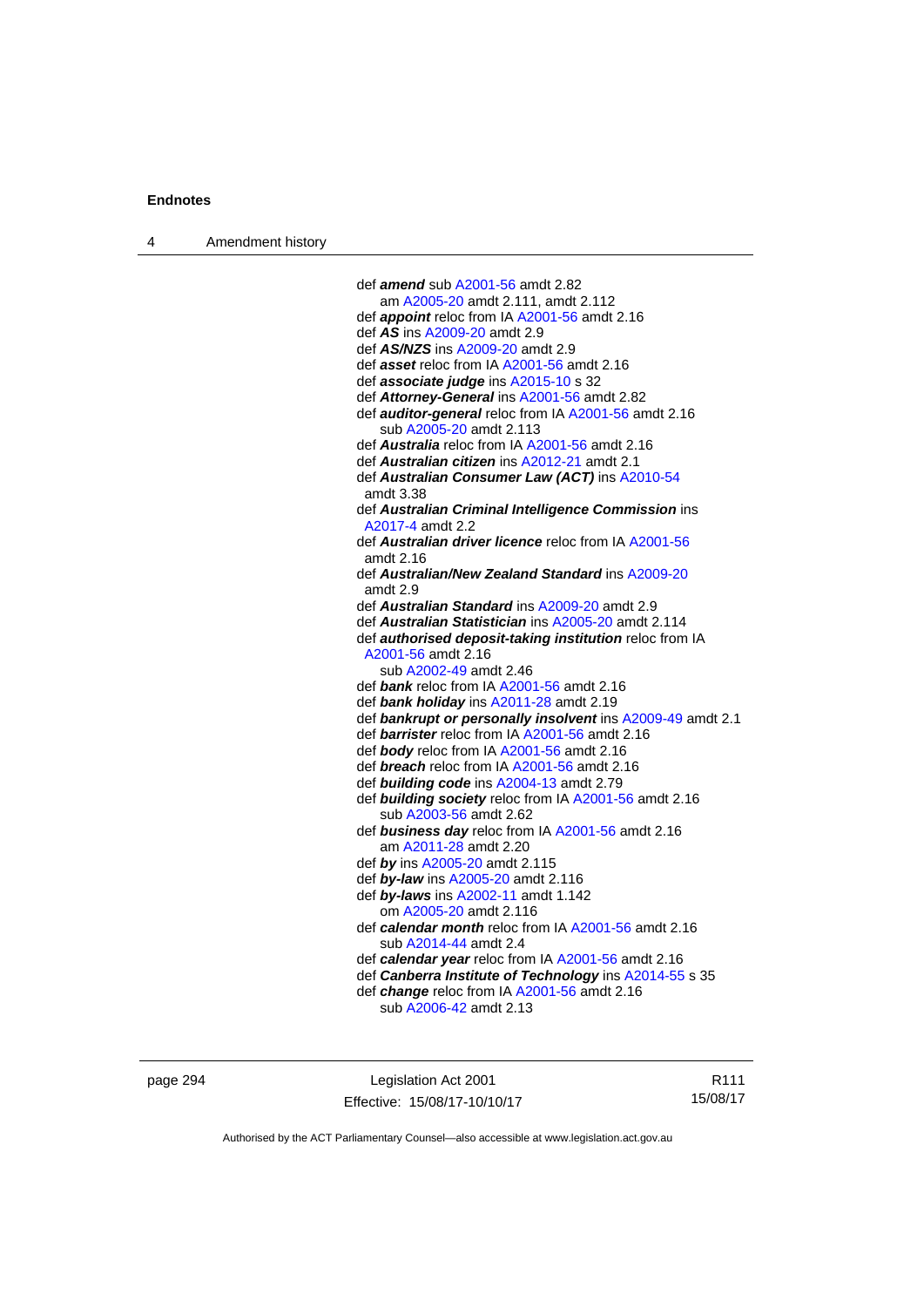| Amendment history                                                | 4 |
|------------------------------------------------------------------|---|
|                                                                  |   |
| def <i>chief executive</i> ins A2001-56 amdt 2.82                |   |
| om A2011-22 amdt 1.278                                           |   |
| def chief fire control officer ins A2001-56 amdt 2.82            |   |
| om A2004-28 amdt 3.34                                            |   |
| def <i>chief health officer</i> reloc from IA A2001-56 amdt 2.16 |   |
| def Chief Justice reloc from IA A2001-56 amdt 2.16               |   |
| def Chief Magistrate reloc from IA A2001-56 amdt 2.16            |   |
| def Chief Minister reloc from IA A2001-56 amdt 2.16              |   |
| def chief officer (ambulance service) ins A2004-28               |   |
| amdt 3.35                                                        |   |
| def chief officer (fire and rescue) ins A2012-21 amdt 2.2        |   |
| om A2016-33 amdt 1.29                                            |   |
| def chief officer (fire and rescue service) ins A2016-33         |   |
| amdt 1.30                                                        |   |
| def chief officer (fire brigade) ins A2004-28 amdt 3.35          |   |
| om A2012-21 amdt 2.2                                             |   |
| def chief officer (rural fire service) ins A2004-28 amdt 3.35    |   |
| def chief officer (SES) ins A2004-28 amdt 3.35                   |   |
| def chief planning executive ins A2002-56 amdt 3.43              |   |
| sub A2005-20 amdt 2.117; A2007-25 amdt 1.96                      |   |
| def chief police officer reloc from IA A2001-56 amdt 2.16        |   |
| def chief solicitor ins A2004-42 amdt 2.39                       |   |
| am A2011-30 amdt 1.8                                             |   |
| def chief surveyor ins A2007-33 amdt 1.9                         |   |
| om A2010-6 amdt 1.10                                             |   |
| def <i>child</i> reloc from IA A2001-56 amdt 2.16                |   |
| def children and young people commissioner ins A2005-46          |   |
| amdt $1.1$                                                       |   |
| def Childrens Court reloc from IA A2001-56 amdt 2.16             |   |
| sub A2008-20 amdt 4.42                                           |   |
| def <i>city area</i> reloc from IA A2001-56 amdt 2.16            |   |
| am A2005-20 amdt 2.118                                           |   |
| def city renewal authority ins A2017-12 amdt 1.3                 |   |
| def civil partner ins A2008-14 amdt 1.44                         |   |
| def civil partnership ins A2008-14 amdt 1.44                     |   |
| sub A2012-40 amdt 3.65                                           |   |
| def civil union ins A2006-22 amdt 1.74 (A2006-22 rep before      |   |
| commenced by disallowance (see Cwlth Gaz 2006 No S93))           |   |
| ins A2012-40 amdt 3.66                                           |   |
| sub A2013-39 amdt 2.37 (A2013-39 never effective (see            |   |
| Commonwealth v Australian Capital Territory [2013]               |   |
| $HCA$ 55)                                                        |   |
| def civil union partner ins A2012-40 amdt 3.66                   |   |
| def <i>clerk</i> reloc from IA A2001-56 amdt 2.16                |   |
| am A2012-26 amdt 1.31                                            |   |
| def commencement sub A2001-56 amdt 2.82                          |   |
| def commencement notice sub A2001-56 amdt 2.82                   |   |

R111 15/08/17

Legislation Act 2001 Effective: 15/08/17-10/10/17 page 295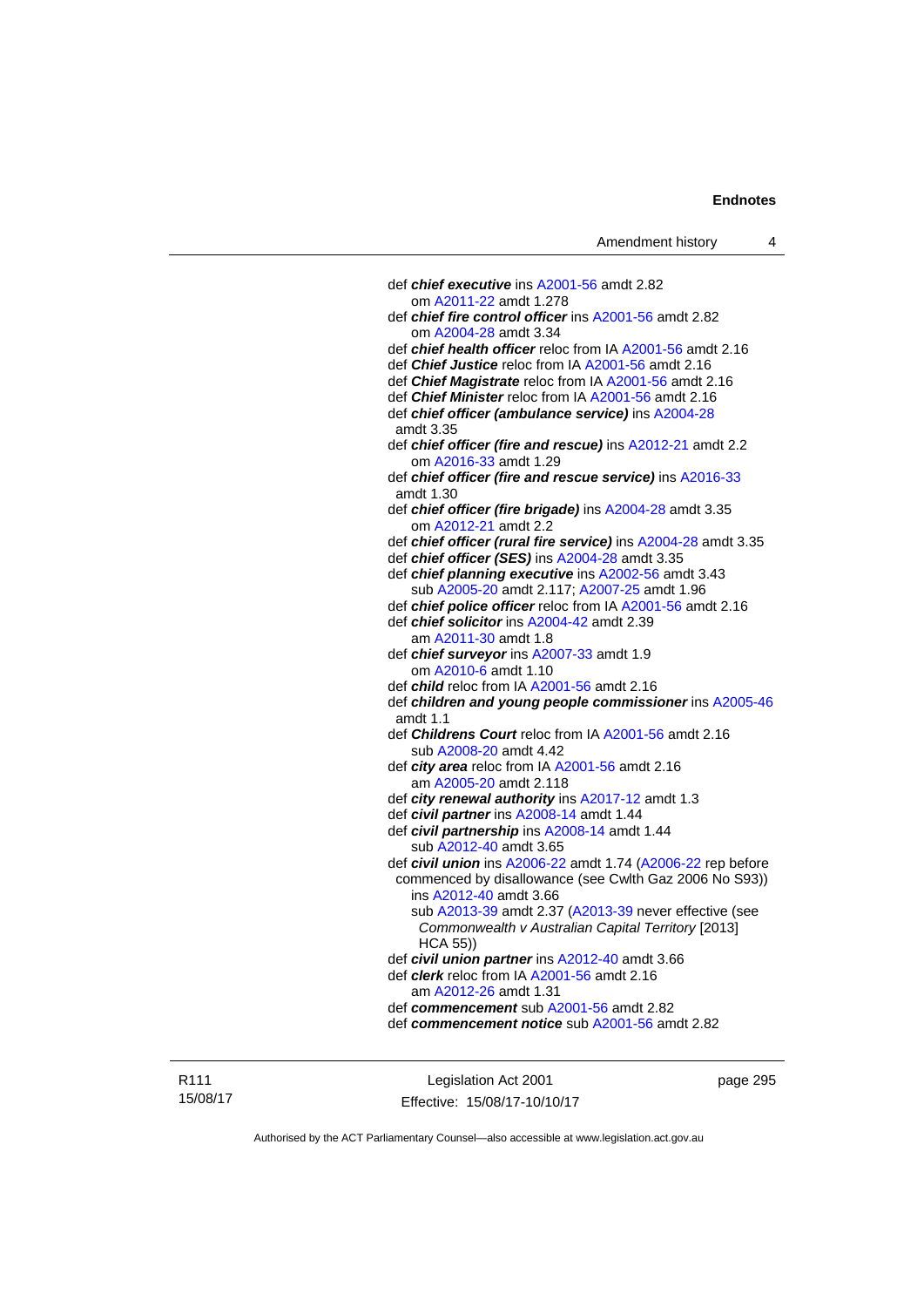4 Amendment history

 def *commissioner for fair trading* reloc from IA [A2001-56](http://www.legislation.act.gov.au/a/2001-56) amdt 2.16 sub [A2005-20](http://www.legislation.act.gov.au/a/2005-20) amdt 2.119 am [A2010-54](http://www.legislation.act.gov.au/a/2010-54) amdt 3.39 def *commissioner for health complaints* ins [A2001-56](http://www.legislation.act.gov.au/a/2001-56) amdt 2.82 om [A2005-41](http://www.legislation.act.gov.au/a/2005-41) amdt 1.110 def *commissioner for housing* reloc from IA [A2001-56](http://www.legislation.act.gov.au/a/2001-56) amdt 2.16 om [A2007-8](http://www.legislation.act.gov.au/a/2007-8) amdt 1.12 def *commissioner for land and planning* reloc from IA [A2001-56](http://www.legislation.act.gov.au/a/2001-56) amdt 2.16 om [A2002-56](http://www.legislation.act.gov.au/a/2002-56) amdt 3.44 def *commissioner for public administration* reloc from IA [A2001-56](http://www.legislation.act.gov.au/a/2001-56) amdt 2.16 om [A2016-52](http://www.legislation.act.gov.au/a/2016-52/default.asp) amdt 1.117 def *commissioner for revenue* reloc from IA [A2001-56](http://www.legislation.act.gov.au/a/2001-56) amdt 2.16 def *commissioner for surveys* reloc from IA [A2001-56](http://www.legislation.act.gov.au/a/2001-56) amdt 2.16 om [A2007-33](http://www.legislation.act.gov.au/a/2007-33) amdt 1.10 def *commissioner for sustainability and the environment* ins [A2012-25](http://www.legislation.act.gov.au/a/2012-25) amdt 1.2 def *commissioner for the environment* ins [A2001-56](http://www.legislation.act.gov.au/a/2001-56) amdt 2.82 om [A2012-25](http://www.legislation.act.gov.au/a/2012-25) amdt 1.2 def *commissioner of police* reloc from IA [A2001-56](http://www.legislation.act.gov.au/a/2001-56) amdt 2.16 def *commit* ins [A2006-23](http://www.legislation.act.gov.au/a/2006-23) amdt 1.212 def *committed for trial* reloc from IA [A2001-56](http://www.legislation.act.gov.au/a/2001-56) amdt 2.16 om [A2006-23](http://www.legislation.act.gov.au/a/2006-23) amdt 1.212 def *Commonwealth* reloc from IA [A2001-56](http://www.legislation.act.gov.au/a/2001-56) amdt 2.16 def *Commonwealth country* reloc from IA [A2001-56](http://www.legislation.act.gov.au/a/2001-56) amdt 2.16 def *Commonwealth DPP* ins [A2005-20](http://www.legislation.act.gov.au/a/2005-20) amdt 2.120 def *Commonwealth gazette* reloc from IA [A2001-56](http://www.legislation.act.gov.au/a/2001-56) amdt 2.16 def *community advocate* reloc from IA [A2001-56](http://www.legislation.act.gov.au/a/2001-56) amdt 2.16 om [A2005-47](http://www.legislation.act.gov.au/a/2005-47) amdt 1.12 def *confer* reloc from IA [A2001-56](http://www.legislation.act.gov.au/a/2001-56) amdt 2.16 def *conservator of flora and fauna* reloc from IA [A2001-56](http://www.legislation.act.gov.au/a/2001-56) amdt 2.16 am [A2014-59](http://www.legislation.act.gov.au/a/2014-59) amdt 2.36 def *construction occupations registrar* ins [A2004-13](http://www.legislation.act.gov.au/a/2004-13) amdt 2.80 sub [A2005-20](http://www.legislation.act.gov.au/a/2005-20) amdt 2.121

page 296 Legislation Act 2001 Effective: 15/08/17-10/10/17

R111 15/08/17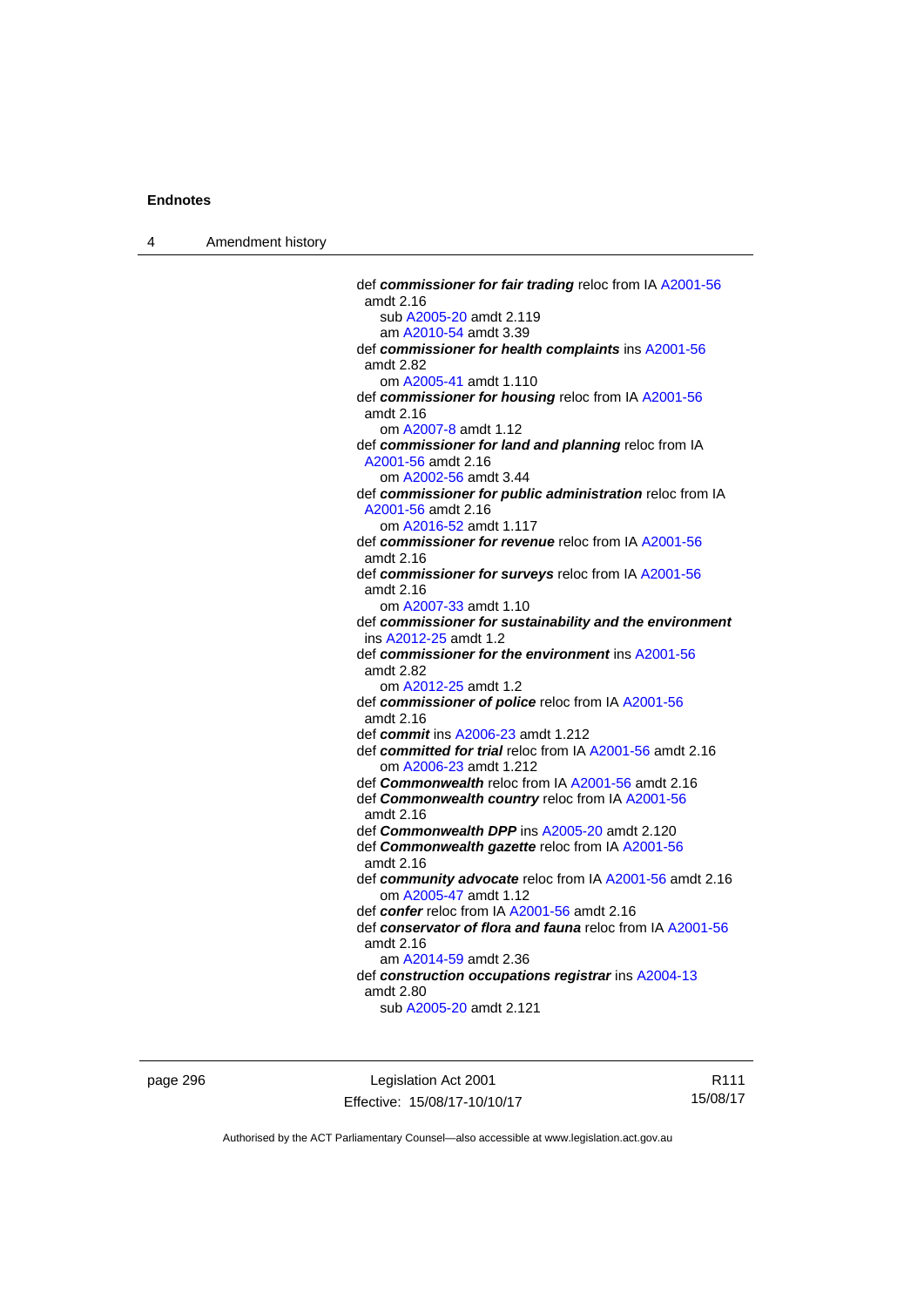def *consumer and trader tribunal* ins [A2003-16](http://www.legislation.act.gov.au/a/2003-16) s 70 om [A2008-36](http://www.legislation.act.gov.au/a/2008-36) amdt 1.410 def *Consumer Credit (Australian Capital Territory) Code* reloc from IA [A2001-56](http://www.legislation.act.gov.au/a/2001-56) amdt 2.16 om [A2010-40](http://www.legislation.act.gov.au/a/2010-40) amdt 1.25 def *Consumer Credit (Australian Capital Territory) Regulations* reloc from IA [A2001-56](http://www.legislation.act.gov.au/a/2001-56) amdt 2.16 om [A2010-40](http://www.legislation.act.gov.au/a/2010-40) amdt 1.25 def *contravene* reloc from IA [A2001-56](http://www.legislation.act.gov.au/a/2001-56) amdt 2.16 def *converted ordinance* reloc from IA [A2001-56](http://www.legislation.act.gov.au/a/2001-56) amdt 2.16 def *Co-operatives National Law (ACT)* ins [A2017-8](http://www.legislation.act.gov.au/a/2017-8/default.asp) amdt 2.5 def *Co-operatives National Regulation (ACT)* ins [A2017-8](http://www.legislation.act.gov.au/a/2017-8/default.asp) amdt 2.5 def *coroner* ins [A2014-18](http://www.legislation.act.gov.au/a/2014-18) amdt 2.1 def *Coroner's Court* reloc from IA [A2001-56](http://www.legislation.act.gov.au/a/2001-56) amdt 2.16 def *corporation* reloc from IA [A2001-56](http://www.legislation.act.gov.au/a/2001-56) amdt 2.16 def *Corporations Act* ins in IA 2001No 56 amdt 2.14 reloc from IA [A2001-56](http://www.legislation.act.gov.au/a/2001-56) amdt 2.16 def *correctional centre* ins [A2006-23](http://www.legislation.act.gov.au/a/2006-23) amdt 1.213 def *corrections officer* ins [A2006-23](http://www.legislation.act.gov.au/a/2006-23) amdt 1.213 def *Court of Appeal* ins [A2004-42](http://www.legislation.act.gov.au/a/2004-42) amdt 2.39 def *court of summary jurisdiction* reloc from IA [A2001-56](http://www.legislation.act.gov.au/a/2001-56) amdt 2.16 def *credit tribunal* reloc from IA [A2001-56](http://www.legislation.act.gov.au/a/2001-56) amdt 2.16 sub [A2005-20](http://www.legislation.act.gov.au/a/2005-20) amdt 2.122 om [A2008-36](http://www.legislation.act.gov.au/a/2008-36) amdt 1.410 def *credit union* reloc from IA [A2001-56](http://www.legislation.act.gov.au/a/2001-56) amdt 2.16 sub [A2003-56](http://www.legislation.act.gov.au/a/2003-56) amdt 2.63 def *Criminal Code* ins [A2002-51](http://www.legislation.act.gov.au/a/2002-51) amdt 1.27 def *CrimTrac* ins [A2011-52](http://www.legislation.act.gov.au/a/2011-52) amdt 2.1 om [A2017-4](http://www.legislation.act.gov.au/a/2017-4/default.asp) amdt 2.3 def *custodial escort* ins [A2002-30](http://www.legislation.act.gov.au/a/2002-30) amdt 2.8 om [A2006-23](http://www.legislation.act.gov.au/a/2006-23) amdt 1.214 def *daily newspaper* ins [A2009-20](http://www.legislation.act.gov.au/a/2009-20) amdt 2.10 om [A2015-33](http://www.legislation.act.gov.au/a/2015-33) amdt 1.139 def *daylight* reloc from IA [A2001-56](http://www.legislation.act.gov.au/a/2001-56) amdt 2.16 def *definition* ins [A2001-56](http://www.legislation.act.gov.au/a/2001-56) amdt 2.82 def *dental prosthetist* reloc from IA [A2001-56](http://www.legislation.act.gov.au/a/2001-56) amdt 2.16 sub [A2004-39](http://www.legislation.act.gov.au/a/2004-39) amdt 3.1; [A2010-10](http://www.legislation.act.gov.au/a/2010-10) amdt 2.69 def *dental technician* reloc from IA [A2001-56](http://www.legislation.act.gov.au/a/2001-56) amdt 2.16 sub [A2004-39](http://www.legislation.act.gov.au/a/2004-39) amdt 3.2 om [A2011-28](http://www.legislation.act.gov.au/a/2011-28) amdt 2.21 def *dentist* reloc from IA [A2001-56](http://www.legislation.act.gov.au/a/2001-56) amdt 2.16 sub [A2004-39](http://www.legislation.act.gov.au/a/2004-39) amdt 4.3; [A2010-10](http://www.legislation.act.gov.au/a/2010-10) amdt 2.70 def *Deputy Speaker* ins [A2005-20](http://www.legislation.act.gov.au/a/2005-20) amdt 2.123 def *designation* reloc from IA [A2001-56](http://www.legislation.act.gov.au/a/2001-56) amdt 2.16 om [A2016-52](http://www.legislation.act.gov.au/a/2016-52/default.asp) amdt 1.117

R111 15/08/17

Legislation Act 2001 Effective: 15/08/17-10/10/17 page 297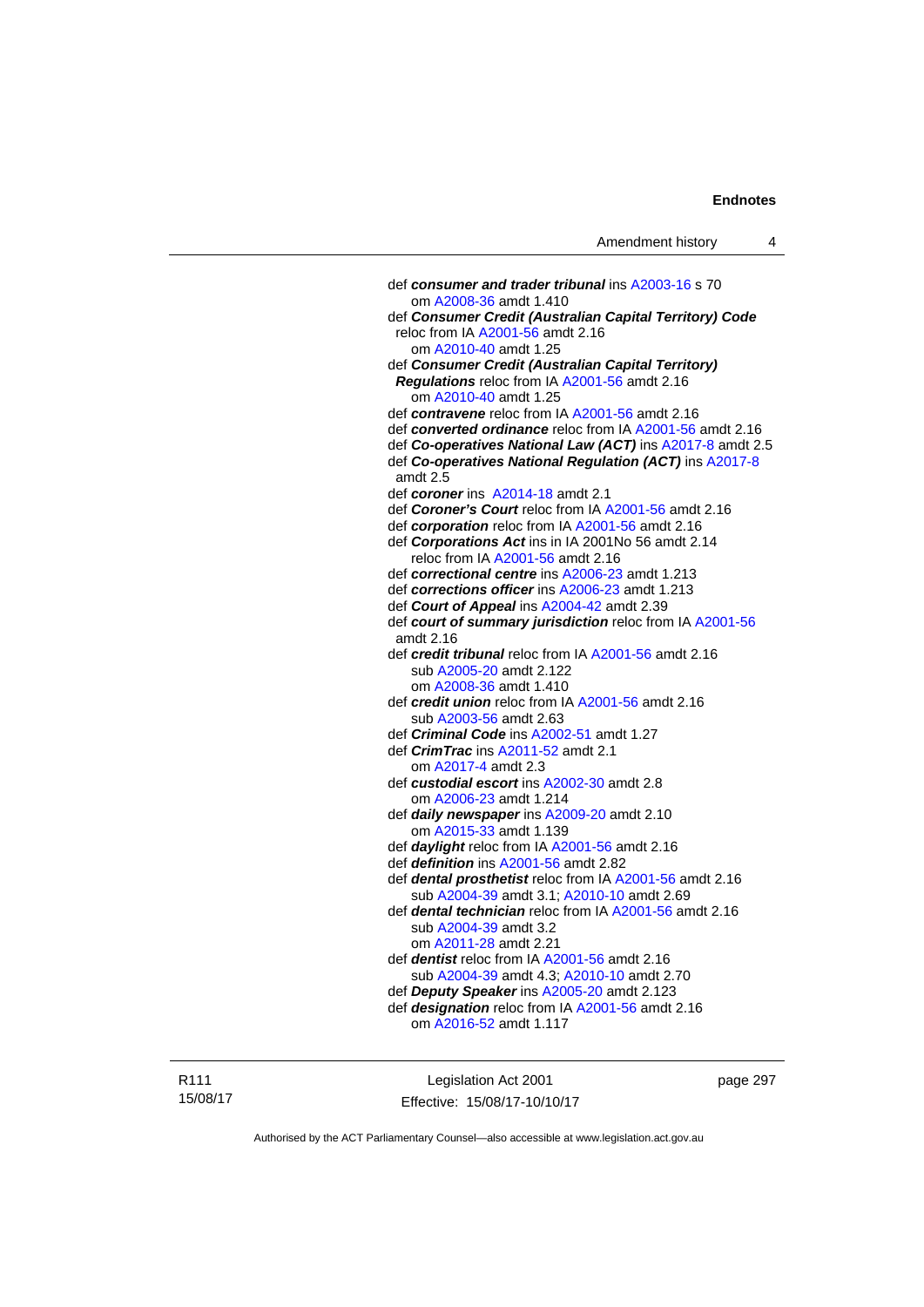| Amendment history<br>4 |  |
|------------------------|--|
|------------------------|--|

| def detention place ins A2008-20 amdt 2.22                          |
|---------------------------------------------------------------------|
| def director-general ins A2011-22 amdt 1.279                        |
| def <i>director of corrective services</i> ins A2002-30 amdt 2.8    |
| om A2006-23 amdt 1.215                                              |
| def director of public prosecutions (or DPP) reloc from IA          |
| A2001-56 amdt 2.16                                                  |
| def disability and community services commissioner ins              |
| A2005-41 amdt 1.111                                                 |
| def <b>disallowable instrument</b> sub A2001-56 amdt 2.82           |
| def discrimination commissioner reloc from IA A2001-56              |
| amdt 2.16<br>sub A2005-41 amdt 1.112                                |
| def <b>discrimination tribunal</b> reloc from IA A2001-56 amdt 2.16 |
| om A2008-36 amdt 1.410                                              |
| def <b>doctor</b> reloc from IA A2001-56 amdt 2.16                  |
| sub A2004-39 amdt 5.13; A2010-10 amdt 2.71                          |
| def <b>document</b> reloc from IA A2001-56 amdt 2.16                |
| am A2003-56 amdt 2.64                                               |
| def domestic partner ins A2003-14 s 5                               |
| def domestic partnership ins A2003-14 s 5                           |
| def DPP ins A2002-49 amdt 2.47                                      |
| def <i>driver licence</i> reloc from IA A2001-56 amdt 2.16          |
| def electoral commission reloc from IA A2001-56 amdt 2.16           |
| def electoral commissioner reloc from IA A2001-56                   |
| amdt 2.16                                                           |
| def emergency service ins A2004-28 amdt 3.35                        |
| sub A2012-21 amdt 2.3; A2016-33 amdt 1.31                           |
| def emergency services authority ins A2004-28 amdt 3.35             |
| om A2007-3 amdt 2.2                                                 |
| def emergency services commissioner ins A2004-28                    |
| amdt 3.35                                                           |
| def enactment sub A2001-56 amdt 2.82                                |
| def enrolled nurse ins A2006-46 amdt 2.28<br>sub A2010-10 amdt 2.72 |
| def entity ins $A2001-56$ amdt 2.82                                 |
| def environment protection authority ins A2002-11                   |
| amdt 1.142                                                          |
| def establish reloc from IA A2001-56 amdt 2.16                      |
| def estate reloc from IA A2001-56 amdt 2.16                         |
| def Executive reloc from IA A2001-56 amdt 2.16                      |
| def exercise reloc from IA A2001-56 amdt 2.16                       |
| def expire reloc from IA A2001-56 amdt 2.16                         |
| def external territory reloc from IA A2001-56 amdt 2.16             |
| def <i>fail</i> reloc from IA A2001-56 amdt 2.16                    |
| def Federal Court reloc from IA A2001-56 amdt 2.16                  |
| def <i>file</i> reloc from IA A2001-56 amdt 2.16                    |
| def financial year reloc from IA A2001-56 amdt 2.16                 |

| page 298 |  |  |
|----------|--|--|
|----------|--|--|

page 298 Legislation Act 2001 Effective: 15/08/17-10/10/17

R111 15/08/17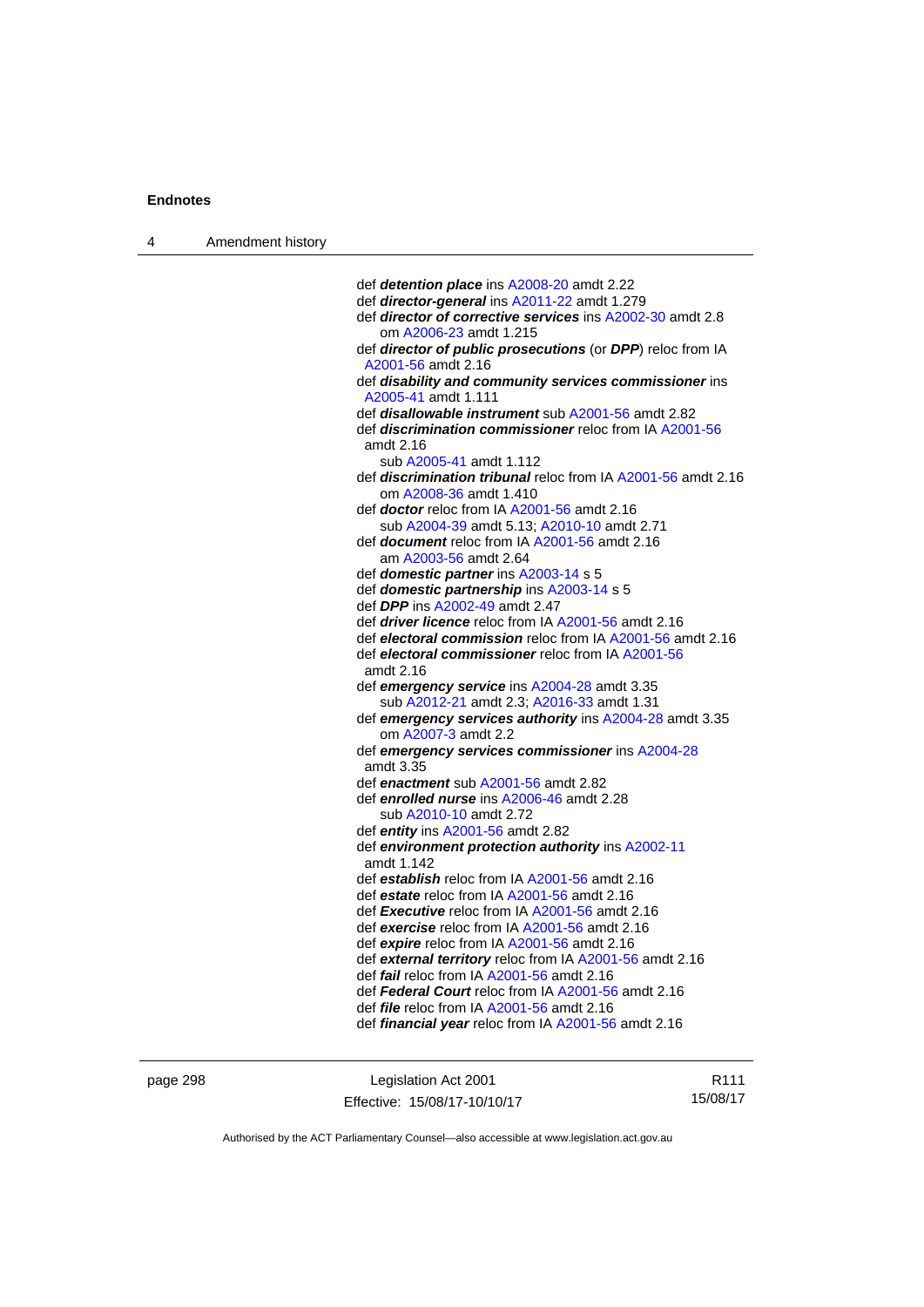def *fire and rescue* ins [A2012-21](http://www.legislation.act.gov.au/a/2012-21) amdt 2.4 om [A2016-33](http://www.legislation.act.gov.au/a/2016-33) amdt 1.32 def *fire and rescue service* ins [A2016-33](http://www.legislation.act.gov.au/a/2016-33) amdt 1.33 def *fire brigade* reloc from IA [A2001-56](http://www.legislation.act.gov.au/a/2001-56) amdt 2.16 sub [A2004-28](http://www.legislation.act.gov.au/a/2004-28) amdt 3.36 om [A2012-21](http://www.legislation.act.gov.au/a/2012-21) amdt 2.5 def *fire commissioner* reloc from IA [A2001-56](http://www.legislation.act.gov.au/a/2001-56) amdt 2.16 om [A2004-28](http://www.legislation.act.gov.au/a/2004-28) amdt 3.37 def *for* ins [A2002-11](http://www.legislation.act.gov.au/a/2002-11) amdt 1.142 def *foreign country* reloc from IA [A2001-56](http://www.legislation.act.gov.au/a/2001-56) amdt 2.16 sub [A2006-42](http://www.legislation.act.gov.au/a/2006-42) amdt 2.14 def *former NSW Act* sub [A2001-56](http://www.legislation.act.gov.au/a/2001-56) amdt 2.82; [A2002-11](http://www.legislation.act.gov.au/a/2002-11) amdt 1.143 def *former UK Act* sub [A2001-56](http://www.legislation.act.gov.au/a/2001-56) amdt 2.82; [A2002-11](http://www.legislation.act.gov.au/a/2002-11) amdt 1.143 def *found guilty* reloc from IA [A2001-56](http://www.legislation.act.gov.au/a/2001-56) amdt 2.16 sub [A2002-49](http://www.legislation.act.gov.au/a/2002-49) amdt 2.48; [A2006-23](http://www.legislation.act.gov.au/a/2006-23) amdt 1.216 am [A2008-20](http://www.legislation.act.gov.au/a/2008-20) amdt 4.43 def *function* reloc from IA [A2001-56](http://www.legislation.act.gov.au/a/2001-56) amdt 2.16 def *gambling and racing commission* reloc from IA [A2001-56](http://www.legislation.act.gov.au/a/2001-56) amdt 2.16 def *gazette* reloc from IA [A2001-56](http://www.legislation.act.gov.au/a/2001-56) amdt 2.16 sub [A2009-49](http://www.legislation.act.gov.au/a/2009-49) amdt 2.2 am [A2016-52](http://www.legislation.act.gov.au/a/2016-52/default.asp) amdt 1.118 def *give* reloc from IA [A2001-56](http://www.legislation.act.gov.au/a/2001-56) amdt 2.16 def *government printer* reloc from IA [A2001-56](http://www.legislation.act.gov.au/a/2001-56) amdt 2.16 def *government solicitor* reloc from IA [A2001-56](http://www.legislation.act.gov.au/a/2001-56) amdt 2.16 sub [A2011-30](http://www.legislation.act.gov.au/a/2011-30) amdt 1.9 def *Governor* ins [A2001-56](http://www.legislation.act.gov.au/a/2001-56) amdt 2.82 def *Governor-General* ins [A2001-56](http://www.legislation.act.gov.au/a/2001-56) amdt 2.82 def *GST* ins [A2002-27](http://www.legislation.act.gov.au/a/2002-27) s 27 def *guardianship tribunal* reloc from IA [A2001-56](http://www.legislation.act.gov.au/a/2001-56) amdt 2.16 om [A2008-36](http://www.legislation.act.gov.au/a/2008-36) amdt 1.410 def *head of service* ins [A2016-52](http://www.legislation.act.gov.au/a/2016-52/default.asp) amdt 1.119 def *health practitioner* ins [A2010-10](http://www.legislation.act.gov.au/a/2010-10) amdt 2.73 def *Health Practitioner Regulation National Law (ACT)* ins [A2010-10](http://www.legislation.act.gov.au/a/2010-10) amdt 2.73 def *health services commissioner* ins [A2005-41](http://www.legislation.act.gov.au/a/2005-41) amdt 1.113 def *Heavy Vehicle National Law (ACT)* ins [A2013-52](http://www.legislation.act.gov.au/a/2013-52) s 6 def *heritage council* ins [A2004-57](http://www.legislation.act.gov.au/a/2004-57) amdt 1.53 def *heritage register* ins [A2004-57](http://www.legislation.act.gov.au/a/2004-57) amdt 1.53 def *High Court* reloc from IA [A2001-56](http://www.legislation.act.gov.au/a/2001-56) amdt 2.16 def *home address* ins [A2009-49](http://www.legislation.act.gov.au/a/2009-49) amdt 2.3 def *housing commissioner* ins [A2007-8](http://www.legislation.act.gov.au/a/2007-8) amdt 1.13 def *human rights commission* ins [A2005-41](http://www.legislation.act.gov.au/a/2005-41) amdt 1.113 def *human rights commissioner* ins [A2005-41](http://www.legislation.act.gov.au/a/2005-41) amdt 1.113 def *Imperial Act* reloc from IA [A2001-56](http://www.legislation.act.gov.au/a/2001-56) amdt 2.16

R111 15/08/17

Legislation Act 2001 Effective: 15/08/17-10/10/17 page 299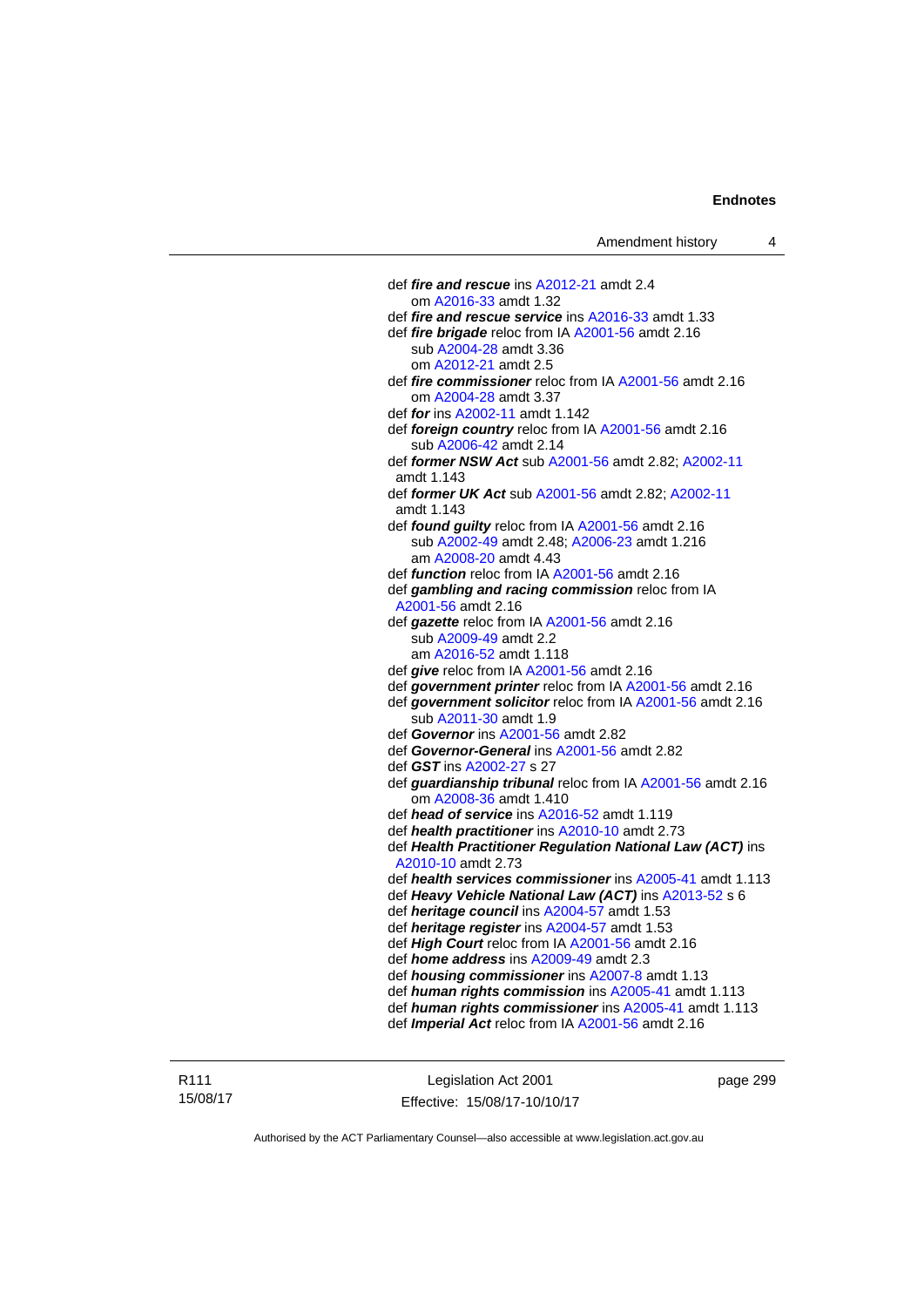| Amendment history<br>$\overline{4}$ |  |
|-------------------------------------|--|
|-------------------------------------|--|

| def independent competition and regulatory commission<br>ins A2004-42 amdt 2.39 |
|---------------------------------------------------------------------------------|
| def <i>indictable offence</i> ins A2001-56 amdt 2.82                            |
| sub A2002-11 amdt 1.144; A2003-56 amdt 2.65                                     |
| def <i>indictment</i> reloc from IA A2001-56 amdt 2.16                          |
| def <i>individual</i> reloc from IA A2001-56 amdt 2.16                          |
| def Industrial Court ins A2013-43 amdt 1.3                                      |
| def information privacy commissioner ins A2014-49                               |
| amdt 1.26                                                                       |
| def <i>infringement notice</i> ins A2004-42 amdt 2.39                           |
| def in relation to ins A2002-49 amdt 2.49                                       |
| def insolvent under administration ins A2003-56 amdt 2.66                       |
| om A2005-20 amdt 2.124                                                          |
| def <i>institute</i> of <i>technology</i> ins A2007-3 amdt 2.3                  |
| om A2014-55 s 36                                                                |
| def <i>instrument</i> sub A2001-56 amdt 2.82                                    |
| def <i>interest</i> reloc from IA A2001-56 amdt 2.16                            |
| def <i>internal territory</i> reloc from IA A2001-56 amdt 2.16                  |
| def <i>intersex person</i> ins A2003-14 s 5                                     |
| def Jervis Bay Territory reloc from IA A2001-56 amdt 2.16                       |
| def judge reloc from IA A2001-56 amdt 2.16                                      |
| am A2002-11 amdt 1.145                                                          |
| def Lake Burley Griffin reloc from IA A2001-56 amdt 2.16                        |
| def Lake Ginninderra reloc from IA A2001-56 amdt 2.16                           |
| om A2017-4 amdt 2.4                                                             |
| def <i>land</i> reloc from IA A2001-56 amdt 2.16                                |
| def land development agency ins A2002-56 amdt 3.45                              |
| sub A2005-20 amdt 2.125; A2007-25 amdt 1.97                                     |
| om A2017-12 amdt 1.4                                                            |
| def law reloc from IA A2001-56 amdt 2.16                                        |
| def lawyer reloc from IA A2001-56 amdt 2.16                                     |
| def <i>legal aid commission</i> ins A2001-56 amdt 2.82                          |
| def legal practitioner reloc from IA A2001-56 amdt 2.16                         |
| sub A2006-25 amdt 2.16                                                          |
| def Legislation Act ins A2002-49 amdt 2.50                                      |
| def Legislative Assembly reloc from IA A2001-56 amdt 2.16                       |
| def legislative instrument ins A2006-42 amdt 2.15                               |
| def liability reloc from IA A2001-56 amdt 2.16                                  |
| def magistrate reloc from IA A2001-56 amdt 2.16                                 |
| def Magistrates Court reloc from IA A2001-56 amdt 2.16                          |
| def make reloc from IA A2001-56 amdt 2.16                                       |
| def making sub A2001-56 amdt 2.82                                               |
| def marriage ins A2013-39 amdt 2.38 (A2013-39 never                             |
| effective (see Commonwealth v Australian Capital Territory                      |
| [2013] HCA 55))                                                                 |
| def <i>master</i> reloc from IA A2001-56 amdt 2.16                              |
| om A2015-10 s 33                                                                |
|                                                                                 |

page 300 **Legislation Act 2001** Effective: 15/08/17-10/10/17

R111 15/08/17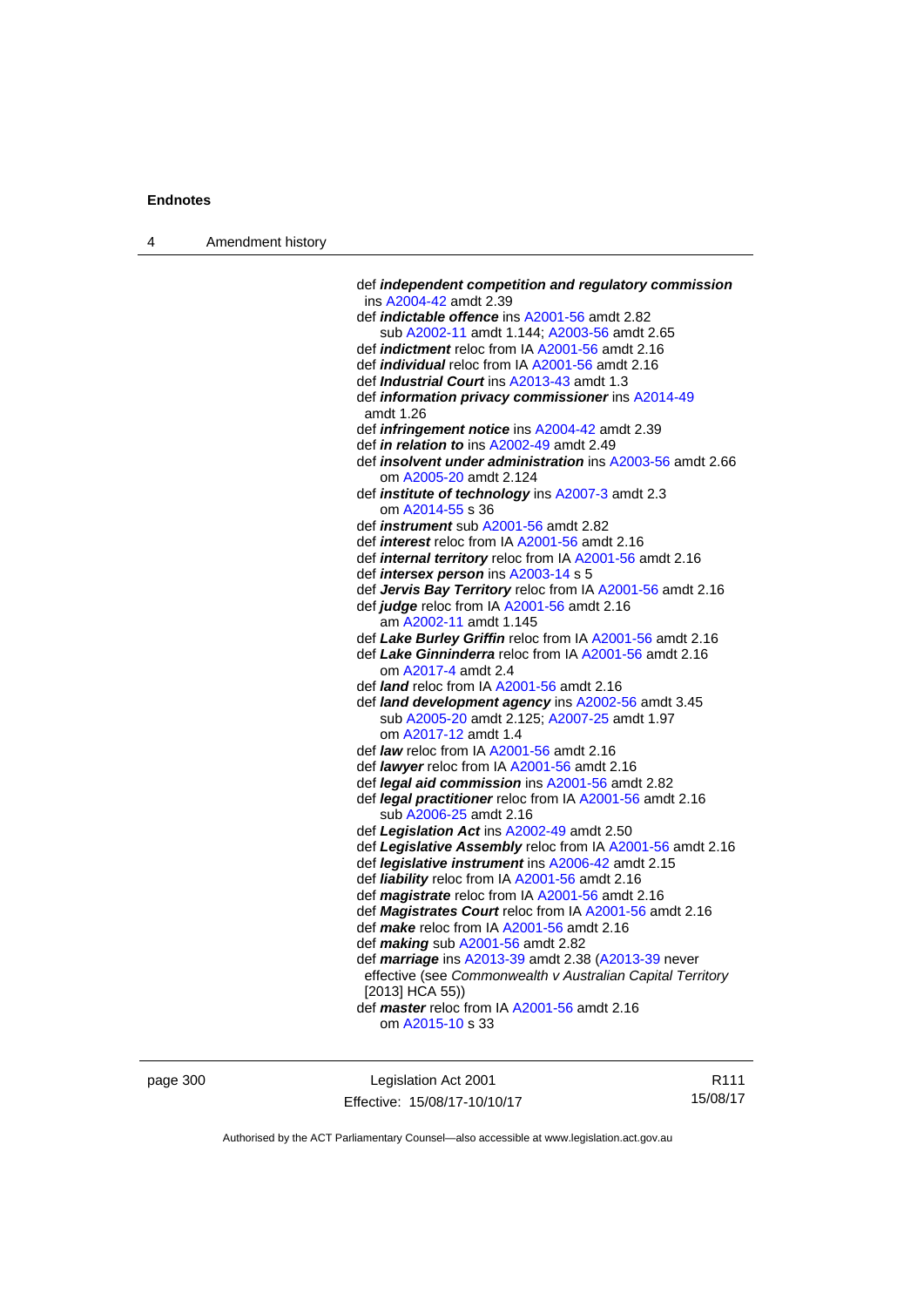def *may* ins [A2001-56](http://www.legislation.act.gov.au/a/2001-56) amdt 2.82 def *medical practitioner* ins [A2001-56](http://www.legislation.act.gov.au/a/2001-56) amdt 2.82 def *mental health tribunal* reloc from IA [A2001-56](http://www.legislation.act.gov.au/a/2001-56) amdt 2.16 om [A2008-36](http://www.legislation.act.gov.au/a/2008-36) amdt 1.410 def *midnight* reloc from IA [A2001-56](http://www.legislation.act.gov.au/a/2001-56) amdt 2.16 def *midwife* ins [A2006-46](http://www.legislation.act.gov.au/a/2006-46) amdt 2.28 sub [A2010-10](http://www.legislation.act.gov.au/a/2010-10) amdt 2.74 def *Minister* ins [A2001-56](http://www.legislation.act.gov.au/a/2001-56) amdt 2.82 def *modification* reloc from IA [A2001-56](http://www.legislation.act.gov.au/a/2001-56) amdt 2.16 sub [A2006-42](http://www.legislation.act.gov.au/a/2006-42) amdt 2.16 def *month* reloc from IA [A2001-56](http://www.legislation.act.gov.au/a/2001-56) amdt 2.16 sub [A2014-44](http://www.legislation.act.gov.au/a/2014-44) amdt 2.5 def *must* ins [A2001-56](http://www.legislation.act.gov.au/a/2001-56) amdt 2.82 def *name* reloc from IA [A2001-56](http://www.legislation.act.gov.au/a/2001-56) amdt 2.16 def *named month* reloc from IA [A2001-56](http://www.legislation.act.gov.au/a/2001-56) amdt 2.16 om [A2014-44](http://www.legislation.act.gov.au/a/2014-44) amdt 2.6 def *national capital authority* ins [A2002-11](http://www.legislation.act.gov.au/a/2002-11) amdt 1.146 def *national capital plan* ins [A2004-42](http://www.legislation.act.gov.au/a/2004-42) amdt 2.39 def *National Credit Code* ins [A2010-40](http://www.legislation.act.gov.au/a/2010-40) amdt 1.26 def *National Electricity (ACT) Law* ins [A2011-52](http://www.legislation.act.gov.au/a/2011-52) amdt 2.1 def *National Electricity (ACT) Regulation* ins [A2011-52](http://www.legislation.act.gov.au/a/2011-52) amdt 2.1 def *National Energy Retail Law (ACT)* ins [A2012-32](http://www.legislation.act.gov.au/a/2012-32) s 64 def *National Energy Retail Regulation (ACT)* ins [A2012-32](http://www.legislation.act.gov.au/a/2012-32) s 64 def *National Gas (ACT) Law* ins [A2008-15](http://www.legislation.act.gov.au/a/2008-15) amdt 2.11 def *National Gas (ACT) Regulation* ins [A2008-15](http://www.legislation.act.gov.au/a/2008-15) amdt 2.11 def *national land* reloc from IA [A2001-56](http://www.legislation.act.gov.au/a/2001-56) amdt 2.16 def *night* reloc from IA [A2001-56](http://www.legislation.act.gov.au/a/2001-56) amdt 2.16 def *Northern Territory* reloc from IA [A2001-56](http://www.legislation.act.gov.au/a/2001-56) amdt 2.16 def *notifiable instrument* sub [A2001-56](http://www.legislation.act.gov.au/a/2001-56) amdt 2.82 def *notification* sub [A2001-56](http://www.legislation.act.gov.au/a/2001-56) amdt 2.82 am [A2004-42](http://www.legislation.act.gov.au/a/2004-42) amdt 2.40; [A2006-42](http://www.legislation.act.gov.au/a/2006-42) amdt 2.18 def *notification day* sub [A2001-56](http://www.legislation.act.gov.au/a/2001-56) amdt 2.82 def *NSW Act* reloc from IA [A2001-56](http://www.legislation.act.gov.au/a/2001-56) amdt 2.16 def *NSW correctional centre* ins [A2006-23](http://www.legislation.act.gov.au/a/2006-23) amdt 1.217 def *number* reloc from IA [A2001-56](http://www.legislation.act.gov.au/a/2001-56) amdt 2.16 def *nurse* reloc from IA [A2001-56](http://www.legislation.act.gov.au/a/2001-56) amdt 2.16 sub [A2004-39](http://www.legislation.act.gov.au/a/2004-39) amdt 6.7; [A2010-10](http://www.legislation.act.gov.au/a/2010-10) amdt 2.75 def *nurse practitioner* ins [A2004-10](http://www.legislation.act.gov.au/a/2004-10) s 6 sub [A2004-39](http://www.legislation.act.gov.au/a/2004-39) amdt 6.8; [A2010-10](http://www.legislation.act.gov.au/a/2010-10) amdt 2.76 def *oath* reloc from IA [A2001-56](http://www.legislation.act.gov.au/a/2001-56) amdt 2.16 sub [A2005-53](http://www.legislation.act.gov.au/a/2005-53) amdt 1.96 am [A2011-48](http://www.legislation.act.gov.au/a/2011-48) amdt 1.37 def *occupational discipline order* ins [A2008-36](http://www.legislation.act.gov.au/a/2008-36) amdt 1.411 def *occupy* ins [A2001-56](http://www.legislation.act.gov.au/a/2001-56) amdt 2.82 sub [A2005-20](http://www.legislation.act.gov.au/a/2005-20) amdt 2.126

R111 15/08/17

Legislation Act 2001 Effective: 15/08/17-10/10/17 page 301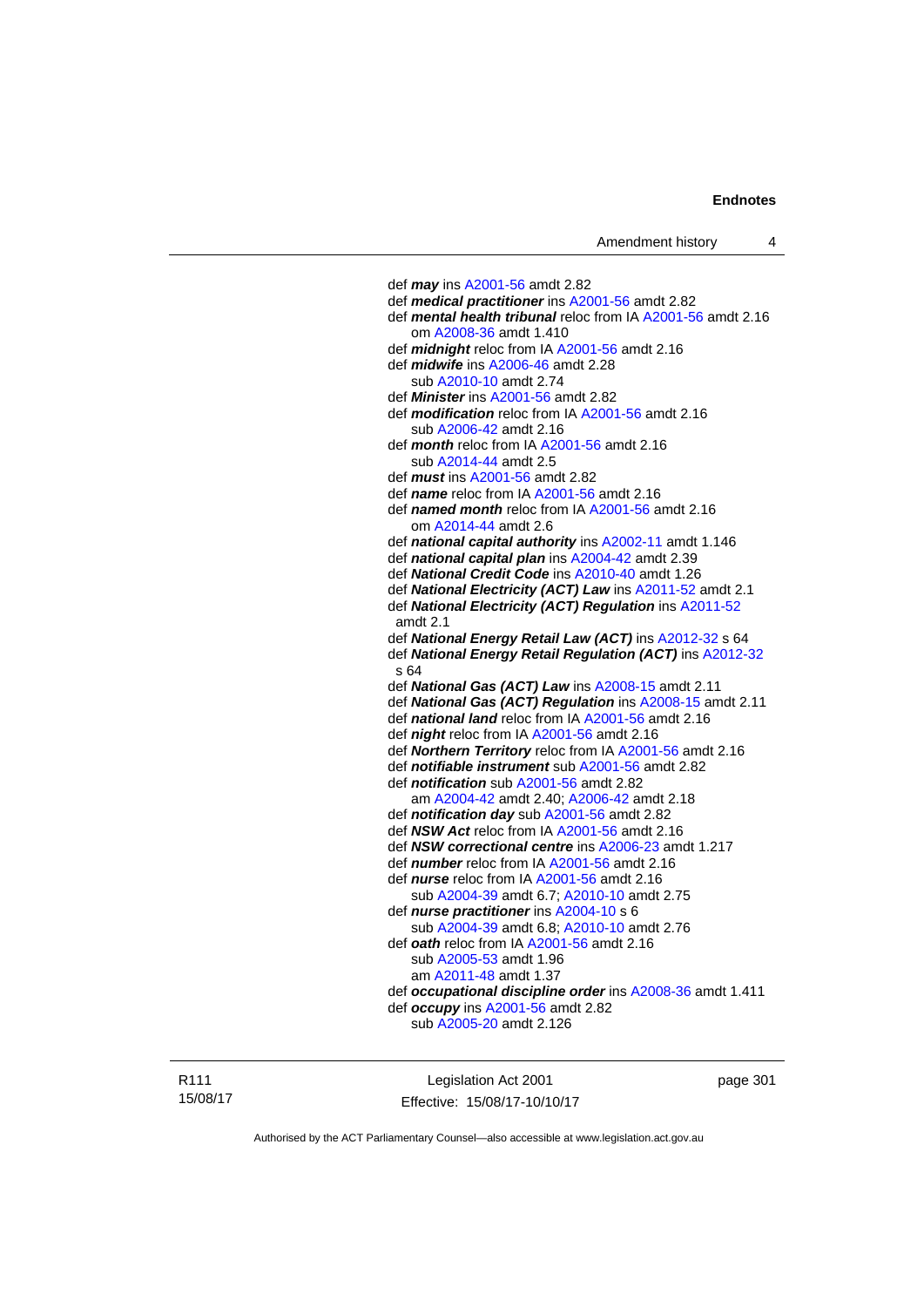| 4 | Amendment history |                                                                                                  |
|---|-------------------|--------------------------------------------------------------------------------------------------|
|   |                   |                                                                                                  |
|   |                   | def office reloc from IA A2001-56 amdt 2.16                                                      |
|   |                   | def office of fair trading reloc from IA A2001-56 amdt 2.16<br>sub A2005-20 amdt 2.127           |
|   |                   |                                                                                                  |
|   |                   | om A2010-54 amdt 3.40                                                                            |
|   |                   | def Office of the Legislative Assembly ins A2012-26<br>amdt 1.32                                 |
|   |                   | def officer of the Assembly ins A2013-41 amdt 1.27                                               |
|   |                   | def <b>official visitor</b> ins A2012-33 amdt 1.37                                               |
|   |                   | def OH&S commissioner ins A2003-41 amdt 2.40                                                     |
|   |                   | om A2009-28 amdt 2.21                                                                            |
|   |                   | def ombudsman reloc from IA A2001-56 amdt 2.16                                                   |
|   |                   | def <i>omit</i> ins A2001-56 amdt 2.82                                                           |
|   |                   | def <b>optometrist</b> ins A2005-9 amdt 1.2                                                      |
|   |                   | note exp 9 January 2007 (see the Health Professionals                                            |
|   |                   | Act 2004 s 136 (1) (h)) (s 303 (2))                                                              |
|   |                   | sub A2010-10 amdt 2.77                                                                           |
|   |                   | def ordinance reloc from IA A2001-56 amdt 2.16                                                   |
|   |                   | def <i>parent</i> ins A2004-1 amdt 1.22                                                          |
|   |                   | def <i>parliamentary counsel</i> sub A2001-56 amdt 2.82                                          |
|   |                   | def passing sub A2001-56 amdt 2.82                                                               |
|   |                   | def <i>penalty unit</i> ins A2001-56 amdt 2.82                                                   |
|   |                   | def <i>person</i> ins A2001-56 amdt 2.82                                                         |
|   |                   | sub A2009-20 amdt 2.11                                                                           |
|   |                   | def <i>pharmacist</i> reloc from IA A2001-56 amdt 2.16                                           |
|   |                   | sub A2004-39 amdt 8.2; A2010-10 amdt 2.78                                                        |
|   |                   | def planning and land authority ins A2002-56 amdt 3.47                                           |
|   |                   | sub A2005-20 amdt 2.128; A2007-25 amdt 1.98                                                      |
|   |                   | def <i>planning and land council</i> ins A2002-56 amdt 3.46                                      |
|   |                   | sub A2005-20 amdt 2.129                                                                          |
|   |                   | om A2006-30 amdt 1.70                                                                            |
|   |                   | def <i>planning authority</i> reloc from IA A2001-56 amdt 2.16                                   |
|   |                   | om A2002-56 amdt 3.47                                                                            |
|   |                   | def <b>police officer</b> reloc from IA A2001-56 amdt 2.16                                       |
|   |                   | def <b>position</b> reloc from IA A2001-56 amdt 2.16                                             |
|   |                   | def power reloc from IA A2001-56 amdt 2.16                                                       |
|   |                   | def <i>prescribed</i> reloc from IA A2001-56 amdt 2.16                                           |
|   |                   | am A2002-49 amdt 2.51; A2005-20 amdt 2.130                                                       |
|   |                   | def <i>present</i> ins A2005-5 s 28                                                              |
|   |                   | def <i>privacy commissioner</i> reloc from IA A2001-56 amdt 2.16                                 |
|   |                   | om A2014-49 amdt 1.27                                                                            |
|   |                   | def <b>proceeding</b> reloc from IA A2001-56 amdt 2.16                                           |
|   |                   | def <i>property</i> reloc from IA A2001-56 amdt 2.16                                             |
|   |                   | def <i>provision</i> sub A2001-56 amdt 2.82<br>def <i>public</i> advocate ins A2005-47 amdt 1.13 |
|   |                   |                                                                                                  |
|   |                   | am A2016-13 amdt 1.92<br>def <i>public</i> employee reloc from IA A2001-56 amdt 2.16             |
|   |                   | sub A2016-52 amdt 1.120                                                                          |
|   |                   |                                                                                                  |
|   |                   |                                                                                                  |
|   |                   |                                                                                                  |

Authorised by the ACT Parliamentary Counsel—also accessible at www.legislation.act.gov.au

Effective: 15/08/17-10/10/17

R111 15/08/17

page 302 Legislation Act 2001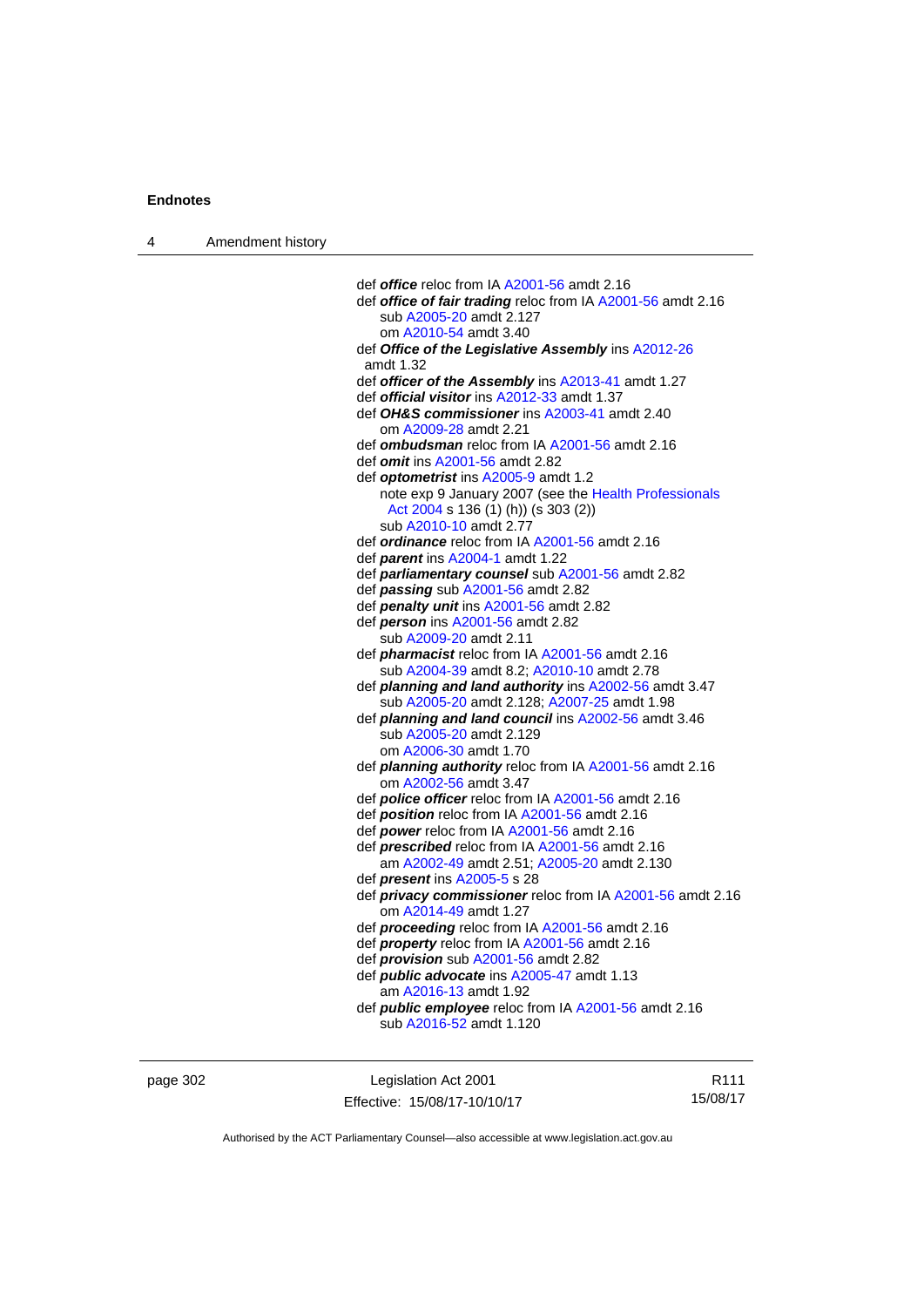| Amendment history |  |
|-------------------|--|
|-------------------|--|

 def *public health officer* reloc from IA [A2001-56](http://www.legislation.act.gov.au/a/2001-56) amdt 2.16 sub [A2005-20](http://www.legislation.act.gov.au/a/2005-20) amdt 2.131 def *public holiday* ins [A2011-28](http://www.legislation.act.gov.au/a/2011-28) amdt 2.22 def *public money* reloc from IA [A2001-56](http://www.legislation.act.gov.au/a/2001-56) amdt 2.16 def *public notice* ins [A2015-33](http://www.legislation.act.gov.au/a/2015-33) amdt 1.140 def *public sector body* ins [A2016-52](http://www.legislation.act.gov.au/a/2016-52/default.asp) amdt 1.121 def *public sector member* ins [A2016-52](http://www.legislation.act.gov.au/a/2016-52/default.asp) amdt 1.121 def *public sector standards commissioner* ins [A2016-52](http://www.legislation.act.gov.au/a/2016-52/default.asp) amdt 1.121 def *public servant* reloc from IA [A2001-56](http://www.legislation.act.gov.au/a/2001-56) amdt 2.16 def *public service* reloc from IA [A2001-56](http://www.legislation.act.gov.au/a/2001-56) amdt 2.16 def *public trustee* reloc from IA [A2001-56](http://www.legislation.act.gov.au/a/2001-56) amdt 2.16 om [A2016-13](http://www.legislation.act.gov.au/a/2016-13) amdt 1.93 def *public trustee and guardian* ins [A2016-13](http://www.legislation.act.gov.au/a/2016-13) amdt 1.94 def *quarter* ins [A2002-30](http://www.legislation.act.gov.au/a/2002-30) amdt 2.8 def *Rail Safety National Law (ACT)* ins [A2017-21](http://www.legislation.act.gov.au/a/2017-21/default.asp) amdt 1.25 def *recognised transgender person* ins [A2003-14](http://www.legislation.act.gov.au/a/2003-14) s 5 def *registered surveyor* reloc from IA [A2001-56](http://www.legislation.act.gov.au/a/2001-56) amdt 2.16 am [A2007-33](http://www.legislation.act.gov.au/a/2007-33) amdt 1.11 def *registrable instrument* sub [A2001-56](http://www.legislation.act.gov.au/a/2001-56) amdt 2.82 om [A2006-42](http://www.legislation.act.gov.au/a/2006-42) amdt 2.17 def *registrar* reloc from IA [A2001-56](http://www.legislation.act.gov.au/a/2001-56) amdt 2.16 def *registrar-general* reloc from IA [A2001-56](http://www.legislation.act.gov.au/a/2001-56) amdt 2.16 def *registrar of firearms* reloc from IA [A2001-56](http://www.legislation.act.gov.au/a/2001-56) amdt 2.16 def *registrar of liquor licences* reloc from IA [A2001-56](http://www.legislation.act.gov.au/a/2001-56) amdt 2.16 om [A2009-20](http://www.legislation.act.gov.au/a/2009-20) amdt 2.12 def *regulations* reloc from IA [A2001-56](http://www.legislation.act.gov.au/a/2001-56) amdt 2.16 om [A2005-20](http://www.legislation.act.gov.au/a/2005-20) amdt 2.132 def *regulation* ins [A2005-20](http://www.legislation.act.gov.au/a/2005-20) amdt 2.132 def *remand centre* ins [A2002-30](http://www.legislation.act.gov.au/a/2002-30) amdt 2.8 om [A2006-23](http://www.legislation.act.gov.au/a/2006-23) amdt 1.218 def *remand centre administrator* ins [A2002-30](http://www.legislation.act.gov.au/a/2002-30) amdt 2.8 om [A2006-23](http://www.legislation.act.gov.au/a/2006-23) amdt 1.218 def *remuneration tribunal* reloc from IA [A2001-56](http://www.legislation.act.gov.au/a/2001-56) amdt 2.16 def *repeal* sub [A2001-56](http://www.legislation.act.gov.au/a/2001-56) amdt 2.82 pars renum [A2002-11](http://www.legislation.act.gov.au/a/2002-11) amdt 1.147 am [A2002-11](http://www.legislation.act.gov.au/a/2002-11) amdt 1.148; [A2004-42](http://www.legislation.act.gov.au/a/2004-42) amdts 2.41-2.43; pars renum R27 LA (see [A2004-42](http://www.legislation.act.gov.au/a/2004-42) amdt 2.44); [A2005-20](http://www.legislation.act.gov.au/a/2005-20) amdt 2.133, amdt 2.134 def *residential tenancies tribunal* reloc from IA [A2001-56](http://www.legislation.act.gov.au/a/2001-56) amdt 2.16 om [A2008-36](http://www.legislation.act.gov.au/a/2008-36) amdt 1.412 def *resident judge* ins [A2004-42](http://www.legislation.act.gov.au/a/2004-42) amdt 2.45 def *retrospectively* reloc from dict, pt 2 [A2005-20](http://www.legislation.act.gov.au/a/2005-20) amdt 2.148 def *reviewable decision notice* ins [A2008-36](http://www.legislation.act.gov.au/a/2008-36) amdt 1.413

R111 15/08/17

Legislation Act 2001 Effective: 15/08/17-10/10/17 page 303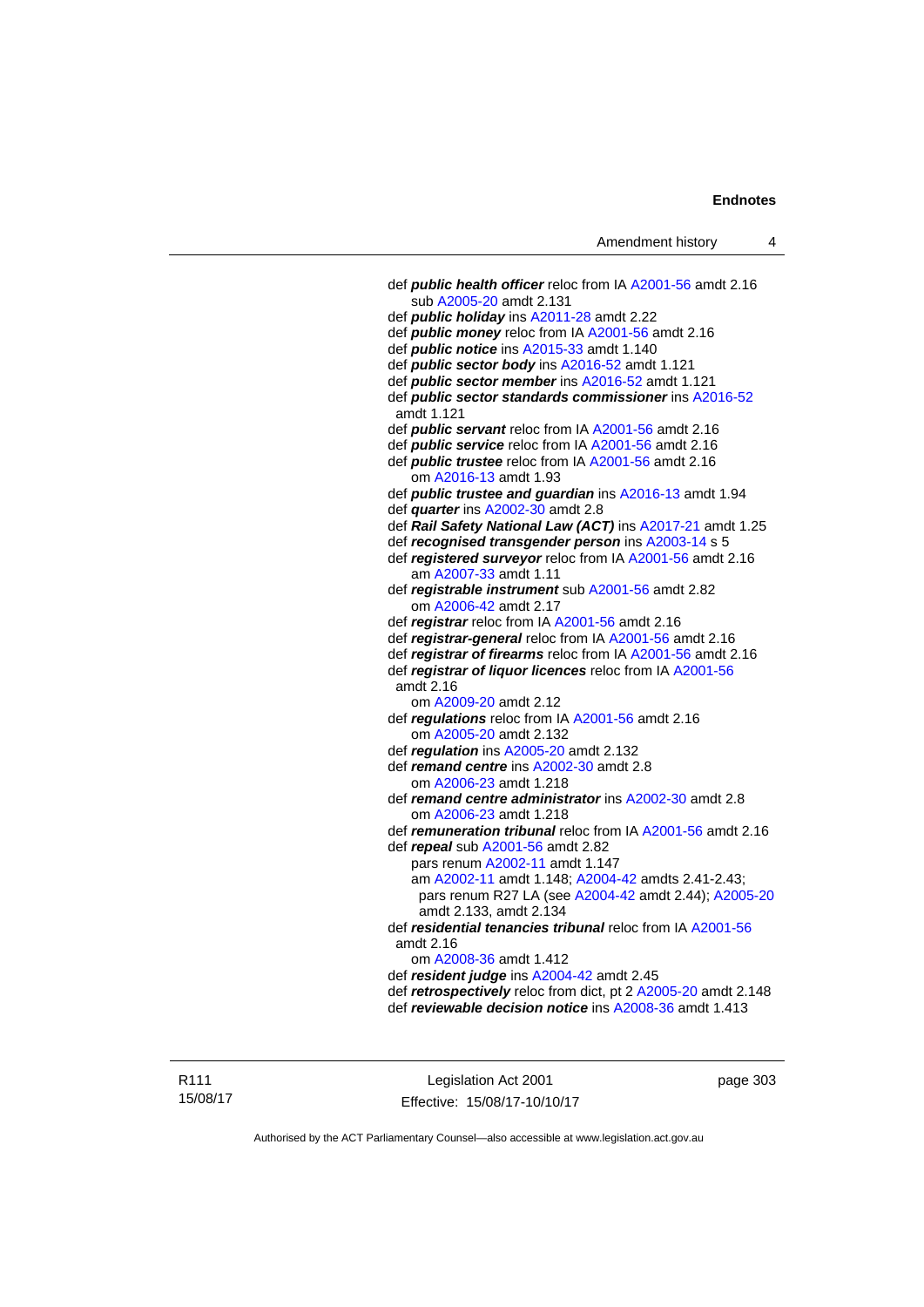| $\overline{4}$ | Amendment history |
|----------------|-------------------|
|----------------|-------------------|

| def road transport authority reloc from IA A2001-56                        |
|----------------------------------------------------------------------------|
| amdt 2.16                                                                  |
| am A2011-22 amdt 1.280; A2011-49 amdt 1.10                                 |
| def <i>rules</i> reloc from IA A2001-56 amdt 2.16                          |
| sub A2002-11 amdt 1.149                                                    |
| am A2005-20 amdt 2.135                                                     |
| def rural firefighting service reloc from IA A2001-56                      |
| amdt 2.16                                                                  |
| om A2004-28 amdt 3.38                                                      |
| def rural fire service ins A2004-28 amdt 3.38                              |
| def see ins A2001-56 amdt 2.82                                             |
| om A2009-20 amdt 2.13                                                      |
| def Self-Government Act reloc from IA A2001-56 amdt 2.16                   |
| def self-government day reloc from IA A2001-56 amdt 2.16                   |
| def sentence administration board ins A2002-30 amdt 2.8                    |
| sub A2006-23 amdt 1.219                                                    |
| def <b>SES</b> ins A2004-28 amdt 3.39                                      |
| def sign reloc from IA A2001-56 amdt 2.16                                  |
| def signpost definition ins A2009-20 amdt 2.14                             |
| def sitting day reloc from IA A2001-56 amdt 2.16                           |
| sub A2009-20 amdt 2.15                                                     |
| def Small Claims Court reloc from IA A2001-56 amdt 2.16                    |
| sub A2004-60 amdt 1.178                                                    |
| om A2008-36 amdt 1.414                                                     |
| def solicitor reloc from IA A2001-56 amdt 2.16                             |
| def solicitor-general ins A2011-30 amdt 1.10                               |
| def Speaker reloc from IA A2001-56 amdt 2.16                               |
| def spouse ins A2013-39 amdt 2.38 (A2013-39 never effective                |
| (see Commonwealth v Australian Capital Territory [2013]<br><b>HCA 55))</b> |
| def Standards Australia reloc from IA A2001-56 amdt 2.16                   |
| am A2013-44 amdt 2.1                                                       |
| def State reloc from IA A2001-56 amdt 2.16                                 |
| def statutory declaration reloc from IA A2001-56 amdt 2.16                 |
| def statutory instrument sub A2001-56 amdt 2.82                            |
| def statutory office-holder ins A2001-56 amdt 2.82                         |
| sub A2002-11 amdt 1.150                                                    |
| def subordinate law sub A2001-56 amdt 2.82                                 |
| def suburban land agency ins A2017-12 amdt 1.5                             |
| def summary offence ins A2001-56 amdt 2.82                                 |
| sub A2002-11 amdt 1.151; A2003-56 amdt 2.67                                |
| def Supreme Court reloc from IA A2001-56 amdt 2.16                         |
| def surveyor-general ins A2010-6 amdt 1.11                                 |
| def swear reloc from IA A2001-56 amdt 2.16                                 |
| sub A2005-53 amdt 1.97                                                     |
| def <i>take</i> ins A2005-53 amdt 1.98                                     |
|                                                                            |

page 304 Legislation Act 2001 Effective: 15/08/17-10/10/17

R111 15/08/17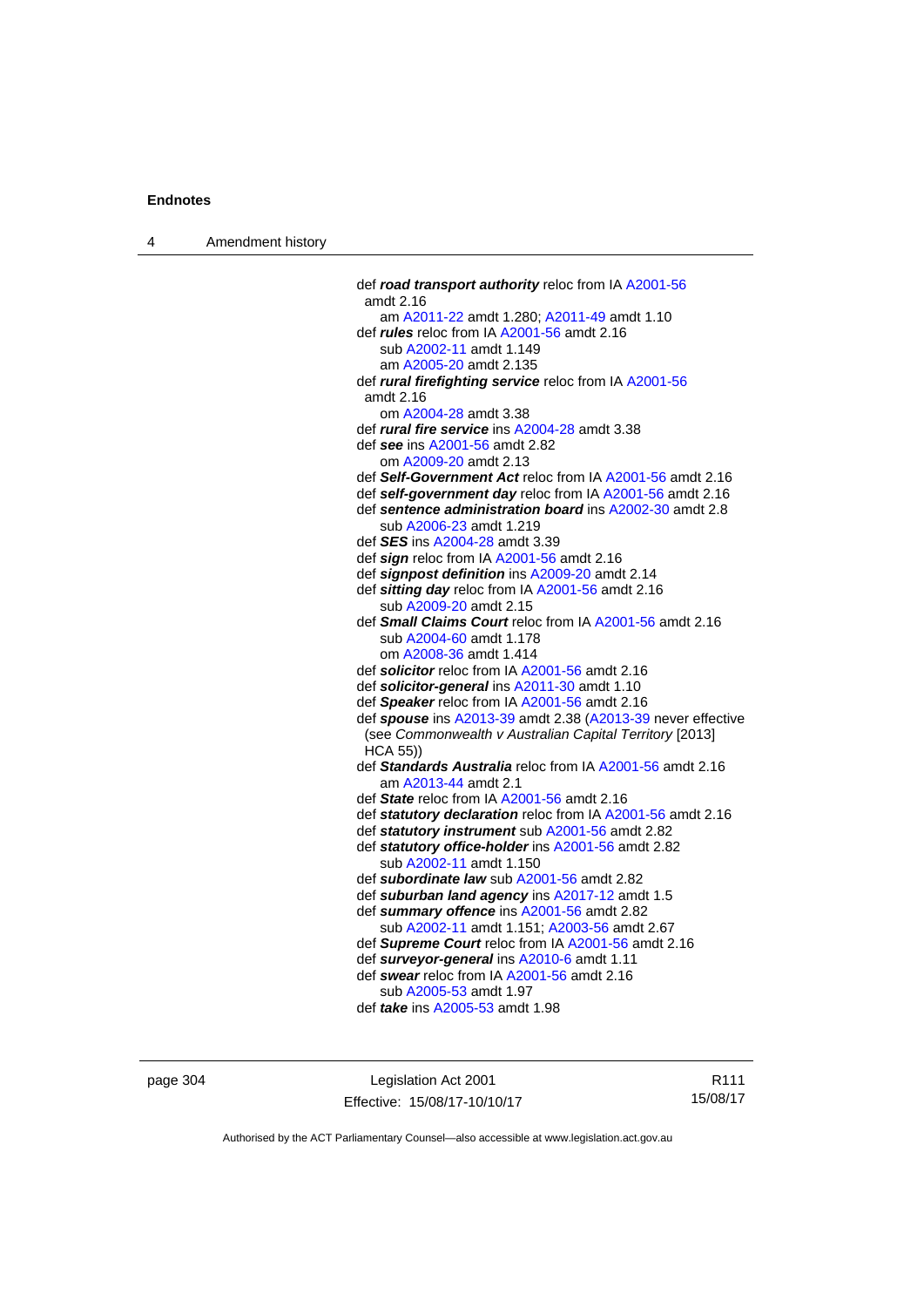| Amendment history |  |  |
|-------------------|--|--|
|-------------------|--|--|

| def tenancy tribunal reloc from IA A2001-56 amdt 2.16      |
|------------------------------------------------------------|
| om A2002-49 amdt 2.52                                      |
| def territory authority reloc from IA A2001-56 amdt 2.16   |
| sub A2003-41 amdt 2.41; A2008-28 amdt 2.1                  |
| def territory instrumentality ins A2001-56 amdt 2.82       |
| am A2007-3 amdt 2.4; A2016-52 amdt 1.122                   |
| def <i>territory land</i> reloc from IA A2001-56 amdt 2.16 |
| def territory law ins A2005-62 amdt 2.18                   |
| def territory lease ins A2007-25 amdt 1.99                 |
| am A2015-19 s 74                                           |
| def territory-owned corporation reloc from IA A2001-56     |
| amdt 2.16                                                  |
| def territory plan reloc from IA A2001-56 amdt 2.16        |
| am A2002-49 amdt 2.53                                      |
| sub A2007-25 amdt 1.100                                    |
| def the Territory ins A2001-56 amdt 2.82                   |
| def <i>transgender person</i> ins A2003-14 s 5             |
| def <i>transitional</i> reloc from IA A2001-56 amdt 2.16   |
| sub A2005-20 amdt 2.136                                    |
| def Treasurer ins A2001-56 amdt 2.82                       |
| def <i>tribunal</i> sub A2001-56 amdt 2.82                 |
| def UK Act reloc from IA A2001-56 amdt 2.16                |
| def <i>under</i> ins A2001-52 amdt 2.82                    |
| sub A2002-30 amdt 2.9                                      |
| am A2005-20 amdt 2.137, amdt 2.138                         |
| def <b>United Kingdom</b> reloc from IA A2001-56 amdt 2.16 |
| def United Kingdom Parliament reloc from IA A2001-56       |
| amdt 2.16                                                  |
| def veterinary surgeon reloc from IA A2001-56 amdt 2.16    |
| sub A2004-39 amdt 11A.1 (as am by A2005-28 amdt 1.61)      |
| am A2015-29 amdt 2.62                                      |
| def victims of crime commissioner ins A2016-13 amdt 1.95   |
| def will ins A2001-56 amdt 2.82                            |
| def word reloc from IA A2001-56 amdt 2.16                  |
| def working day ins $A2002-11$ amdt 1.152                  |
| sub A2003-56 amdt 2.68                                     |
| am A2011-28 amdt 2.23                                      |
| def work safety commissioner ins A2009-28 amdt 2.22        |
| sub A2011-55 amdt 1.23                                     |
| def writing reloc from IA A2001-56 amdt 2.16               |
| def year reloc from IA A2001-56 amdt 2.16                  |
|                                                            |

R111 15/08/17

Legislation Act 2001 Effective: 15/08/17-10/10/17 page 305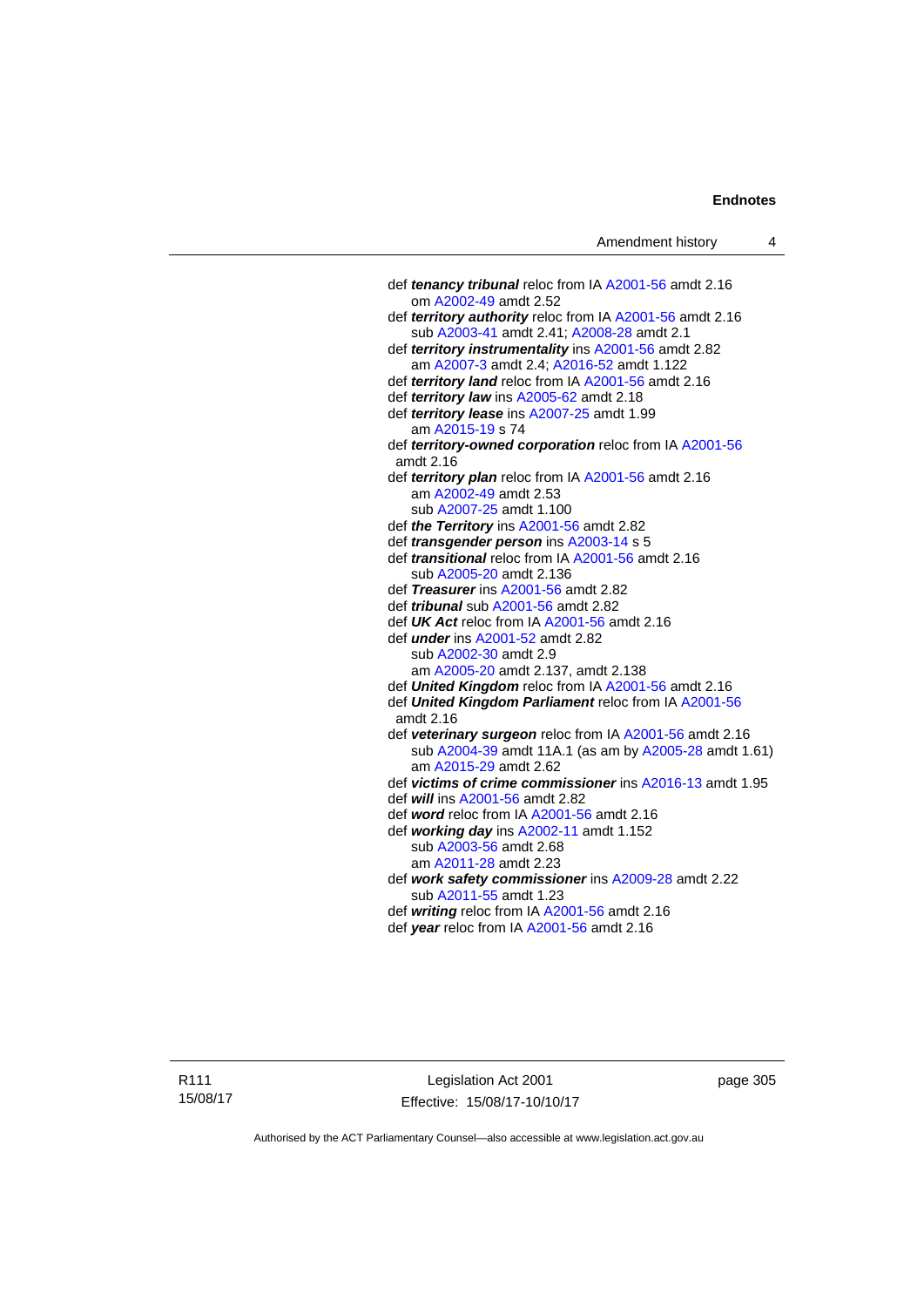| Amendment history |  |
|-------------------|--|
|-------------------|--|

**Terms for Legislation Act 2001 only** 

| dict pt 2 hdg  | sub A2003-56 amdt 2.69                                                                  |
|----------------|-----------------------------------------------------------------------------------------|
| dict pt 2 note | sub A2003-56 amdt 2.69                                                                  |
| dict pt 2      | def Act ins A2003-41 amdt 2.42                                                          |
|                | def ACT law ins A2005-20 amdt 2.139                                                     |
|                | def <i>administrator</i> ins A2001-56 amdt 2.82                                         |
|                | def <i>agency</i> ins A2001-56 amdt 2.82                                                |
|                | def amend ins A2005-20 amdt 2.140                                                       |
|                | def another jurisdiction ins A2005-20 amdt 2.141                                        |
|                | def <i>appointee</i> ins A2001-56 amdt 2.82                                             |
|                | am A2003-56 amdt 2.70                                                                   |
|                | def <i>appointer</i> ins A2001-56 amdt 2.82                                             |
|                | am A2003-56 amdt 2.71                                                                   |
|                | def <b>approved website</b> sub A2001-56 amdt 2.82                                      |
|                | def authorised republication sub A2001-56 amdt 2.82                                     |
|                | def authorising law sub A2001-56 amdt 2.82                                              |
|                | def benefits sub A2001-56 amdt 2.82                                                     |
|                | def business address ins A2001-56 amdt 2.82                                             |
|                | def corporation ins A2001-56 amdt 2.82                                                  |
|                | def costs sub A2001-56 amdt 2.82                                                        |
|                | def current legislative drafting practice sub A2001-56                                  |
|                | amdt 2.82                                                                               |
|                | def <i>delegate</i> ins A2001-56 amdt 2.82                                              |
|                | def determinative provision ins A2002-11 amdt 1.153                                     |
|                | def document ins A2001-56 amdt 2.82                                                     |
|                | def editorial amendment sub A2001-56 amdt 2.82                                          |
|                | def email address ins A2001-56 amdt 2.82                                                |
|                | def executive officer ins A2001-56 amdt 2.82                                            |
|                | def fax number ins A2001-56 amdt 2.82                                                   |
|                | def <i>fee</i> sub A2001-56 amdt 2.82<br>def <i>home address</i> ins A2001-56 amdt 2.82 |
|                | def <i>law</i> sub A2001-56 amdt 2.82                                                   |
|                | am A2002-11 amdt 1.154; pars renum A2002-11                                             |
|                | amdt 1.155; A2003-41 amdt 2.43; pars renum R20 LA                                       |
|                | (see A2003-41 amdt 2.44); A2005-20 amdt 2.142,                                          |
|                | amdt 2.143; pars renum R34 LA (see A2005-20                                             |
|                | amdt 2.144)                                                                             |
|                | def law of another jurisdiction ins A2005-20 amdt 2.145                                 |
|                | def <i>legislative material</i> ins A2003-41 amdt 2.45                                  |
|                | def non-determinative provision ins A2002-11 amdt 1.156                                 |
|                | def <i>provide</i> sub A2001-56 amdt 2.82                                               |
|                | def <i>referential term</i> ins A2003-56 amdt 2.72                                      |
|                | reloc to s 116 (2) A2005-20 amdt 2.146                                                  |
|                | def <i>referential words</i> sub A2001-56 amdt 2.82                                     |
|                | om A2003-56 amdt 2.72                                                                   |
|                | def register sub A2001-56 amdt 2.82                                                     |
|                | def repeal ins A2005-20 amdt 2.147                                                      |
|                |                                                                                         |
|                |                                                                                         |

page 306 Legislation Act 2001 Effective: 15/08/17-10/10/17

R111 15/08/17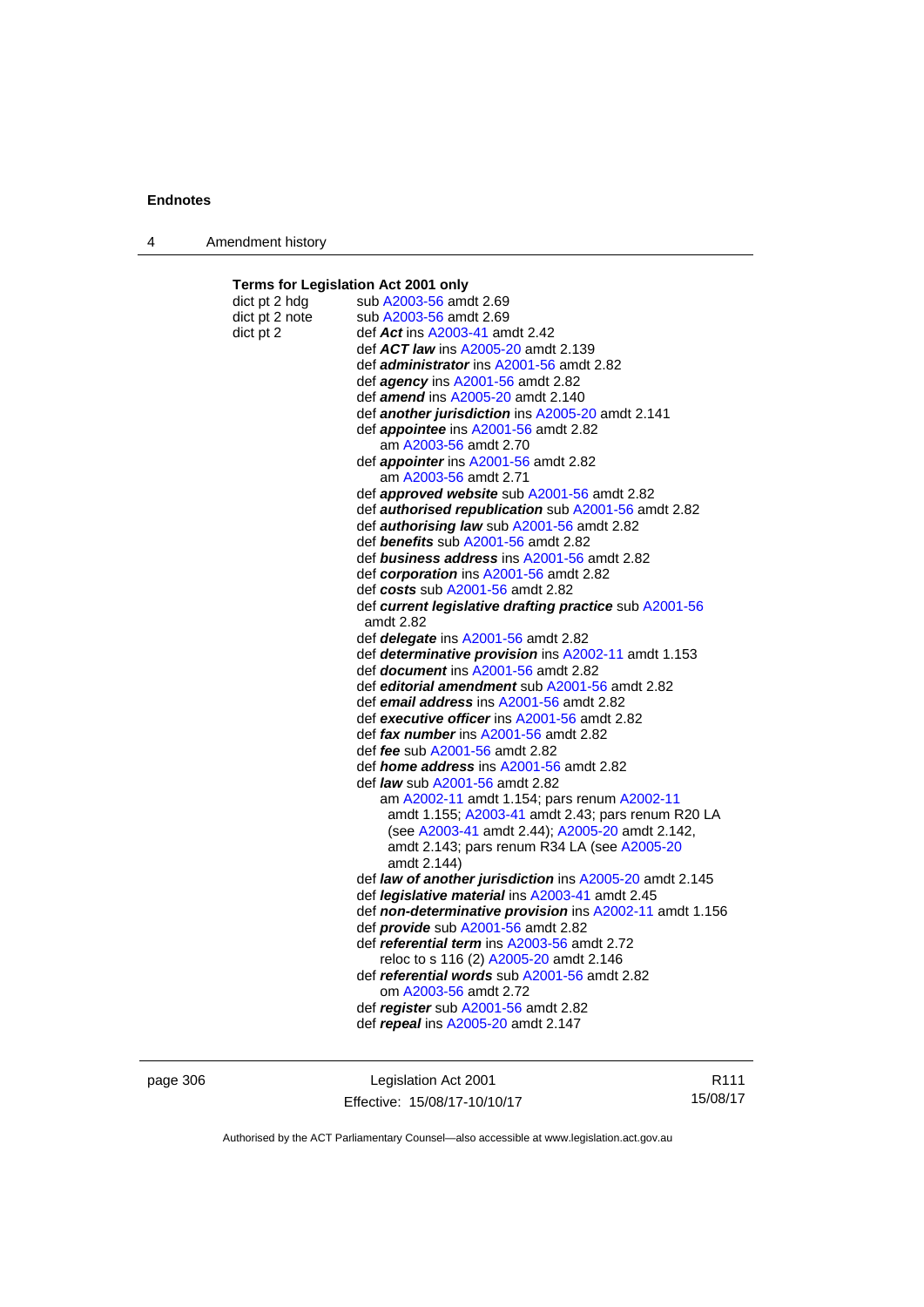| Amendment history |  |
|-------------------|--|
|-------------------|--|

 def *republication* sub [A2001-56](http://www.legislation.act.gov.au/a/2001-56) amdt 2.82; [A2003-41](http://www.legislation.act.gov.au/a/2003-41) amdt 2.46 def *republication date* sub [A2001-56](http://www.legislation.act.gov.au/a/2001-56) amdt 2.82 def *responsible* ins [A2001-56](http://www.legislation.act.gov.au/a/2001-56) amdt 2.82 def *retrospectively* ins [A2003-56](http://www.legislation.act.gov.au/a/2003-56) amdt 2.73 reloc to dict, pt 1 [A2005-20](http://www.legislation.act.gov.au/a/2005-20) amdt 2.148 def *scrutiny committee principles* sub [A2001-56](http://www.legislation.act.gov.au/a/2001-56) amdt 2.82 def *service* sub [A2001-56](http://www.legislation.act.gov.au/a/2001-56) amdt 2.82 def *working out the meaning of an Act* ins [A2003-41](http://www.legislation.act.gov.au/a/2003-41) amdt 2.47

R111 15/08/17

Legislation Act 2001 Effective: 15/08/17-10/10/17 page 307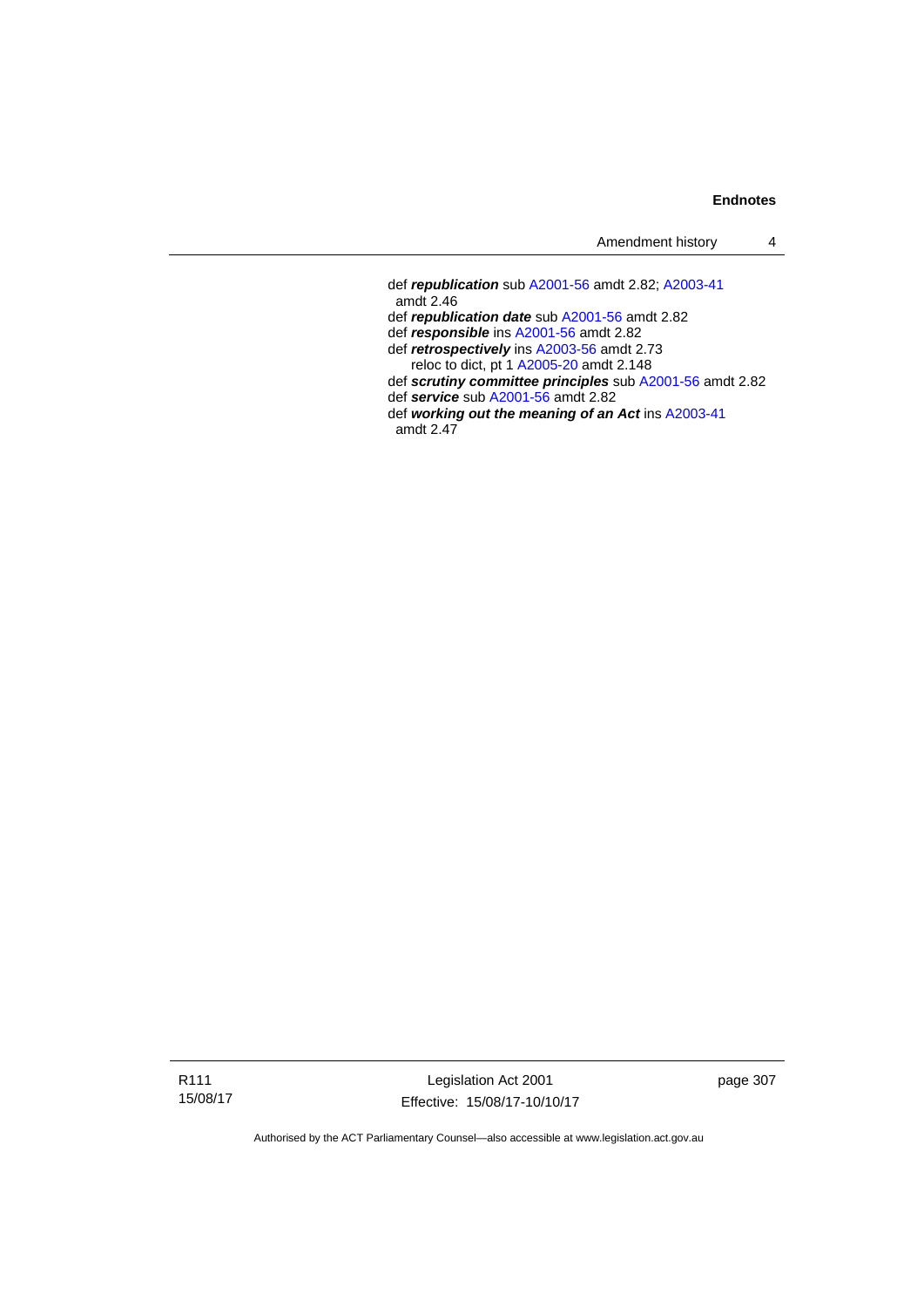## **5 Earlier republications**

Some earlier republications were not numbered. The number in column 1 refers to the publication order.

Since 12 September 2001 every authorised republication has been published in electronic pdf format on the ACT legislation register. A selection of authorised republications have also been published in printed format. These republications are marked with an asterisk (\*) in column 1. Electronic and printed versions of an authorised republication are identical.

| <b>Republication</b><br>No and date | <b>Effective</b>              | Last<br>amendment<br>made by | <b>Republication for</b>                                                              |
|-------------------------------------|-------------------------------|------------------------------|---------------------------------------------------------------------------------------|
| R <sub>0</sub> A<br>17 Sept 2002    | 12 Sept 2001-<br>12 Sept 2001 | A2001-56                     | amendments by<br>A2001-44, A2001-56<br>and retrospective<br>amendments by<br>A2002-30 |
| R <sub>1</sub><br>13 Sept 2001      | 13 Sept 2001-<br>13 Sept 2001 | SL2001-34                    | modification by<br>SL2001-34                                                          |
| R1 (RI)<br>17 Sept 2001             | 13 Sept 2001-<br>13 Sept 2001 | SL2001-34                    | reissue for<br>retrospective<br>amendments by<br>A2002-30                             |
| R <sub>2</sub><br>14 Sept 2001      | 14 Sept 2001-<br>20 Feb 2002  | A2001-70                     | amendments by<br>A2001-70                                                             |
| R <sub>2</sub> (RI)<br>17 Sept 2002 | 14 Sept 2001-<br>20 Feb 2002  | A2001-70                     | reissue for<br>retrospective<br>amendments by<br>A2002-30                             |
| R <sub>3</sub><br>21 Feb 2002       | 21 Feb 2002-<br>12 Mar 2002   | A2001-88                     | changed endnotes<br>and editorial<br>changes                                          |
| R3 (RI)<br>17 Sept 2002             | 21 Feb 2002-<br>12 Mar 2002   | A2001-88                     | reissue for<br>retrospective<br>amendments by<br>A2002-30                             |
| R4<br>13 Mar 2002                   | 13 Mar 2002-<br>27 May 2002   | A2001-88                     | commenced expiry                                                                      |

page 308 Legislation Act 2001 Effective: 15/08/17-10/10/17

R111 15/08/17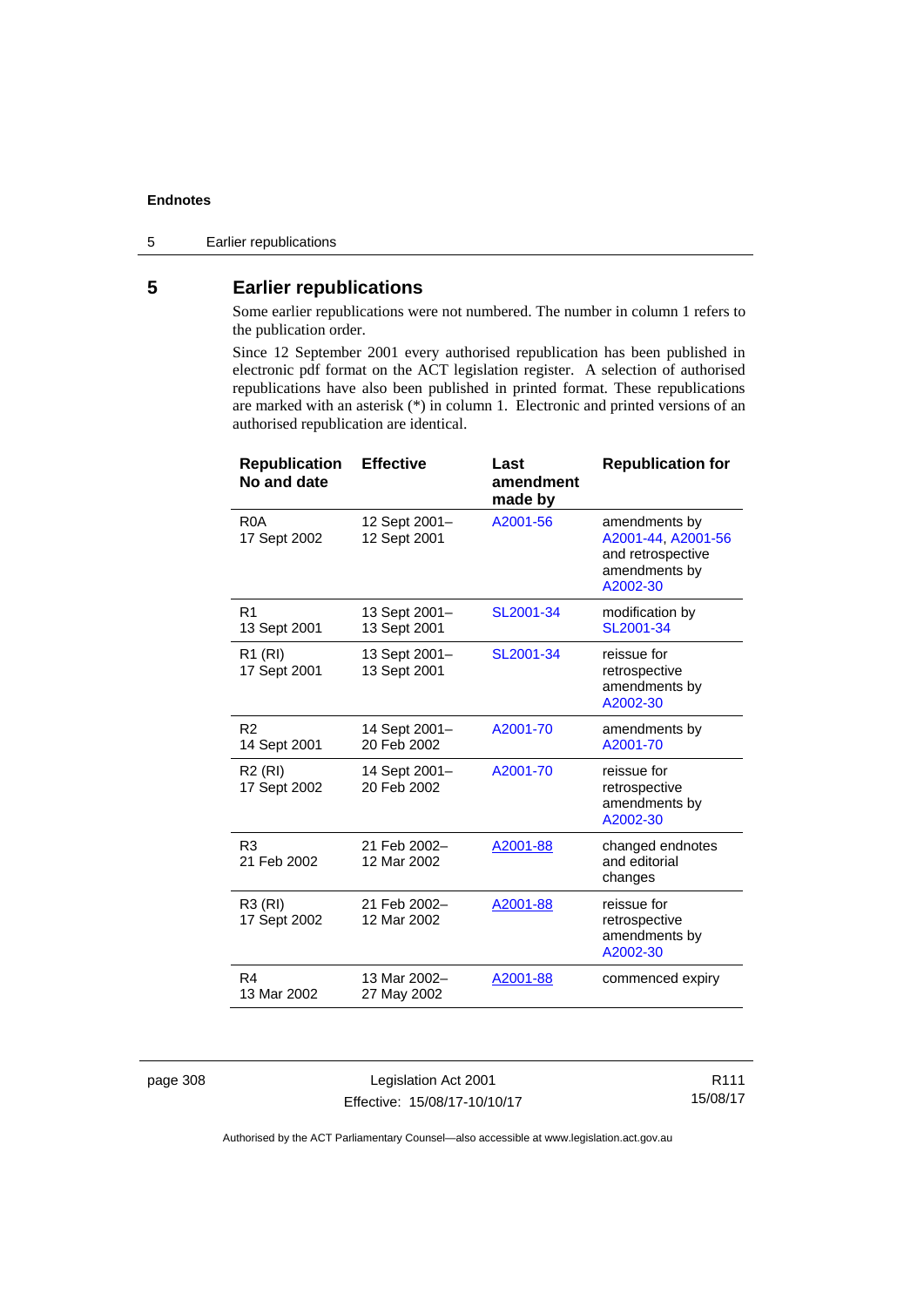Earlier republications 5

| <b>Republication</b><br>No and date | <b>Effective</b>              | Last<br>amendment<br>made by | <b>Republication for</b>                                  |
|-------------------------------------|-------------------------------|------------------------------|-----------------------------------------------------------|
| R4 (RI)<br>17 Sept 2002             | 13 Mar 2002-<br>27 May 2002   | A2001-88                     | reissue for<br>retrospective<br>amendments by<br>A2002-30 |
| $R5^*$<br>28 May 2002               | 28 May 2002-<br>30 June 2002  | A2002-11                     | amendments by<br>A2002-11                                 |
| R5 (RI)<br>17 Sept 2002             | 28 May 2002-<br>30 June 2002  | A2002-11                     | reissue for<br>retrospective<br>amendments by<br>A2002-30 |
| R6<br>1 July 2002                   | 1 July 2002-<br>12 Sept 2002  | A2002-11                     | amendments by<br>A2001-88                                 |
| R6 (RI)<br>17 Sept 2002             | 1 July 2002-<br>12 Sept 2002  | A2002-11                     | reissue for<br>retrospective<br>amendments by<br>A2002-30 |
| R7<br>13 Sept 2002                  | 13 Sept 2002-<br>13 Sept 2002 | A2002-27                     | commenced expiry                                          |
| R7(RI)<br>17 Sept 2002              | 13 Sept 2002-<br>13 Sept 2002 | A2002-27                     | reissue for<br>retrospective<br>amendments by<br>A2002-30 |
| R8<br>14 Sept 2002                  | 14 Sept 2002-<br>16 Sept 2002 | A2002-27                     | commenced expiry                                          |
| R8 (RI)<br>17 Sept 2002             | 14 Sept 2002-<br>16 Sept 2002 | A2002-27                     | reissue for<br>retrospective<br>amendments by<br>A2002-30 |
| R9<br>17 Sept 2002                  | 17 Sept 2002-<br>6 Oct 2002   | A2002-30                     | amendments by<br>A2002-30                                 |
| R <sub>10</sub><br>7 Oct 2002       | 7 Oct 2002-<br>31 Oct 2002    | A2002-30                     | amendments by<br>A2002-27                                 |
| R <sub>11</sub><br>1 Nov 2002       | 1 Nov 2002-<br>31 Dec 2002    | A2002-40                     | amendments by<br>A2002-40                                 |
| R <sub>12</sub><br>1 Jan 2003       | 1 Jan 2003-<br>16 Jan 2003    | A2002-56                     | amendments by<br>A2002-51                                 |

#### R111 15/08/17

Legislation Act 2001 Effective: 15/08/17-10/10/17 page 309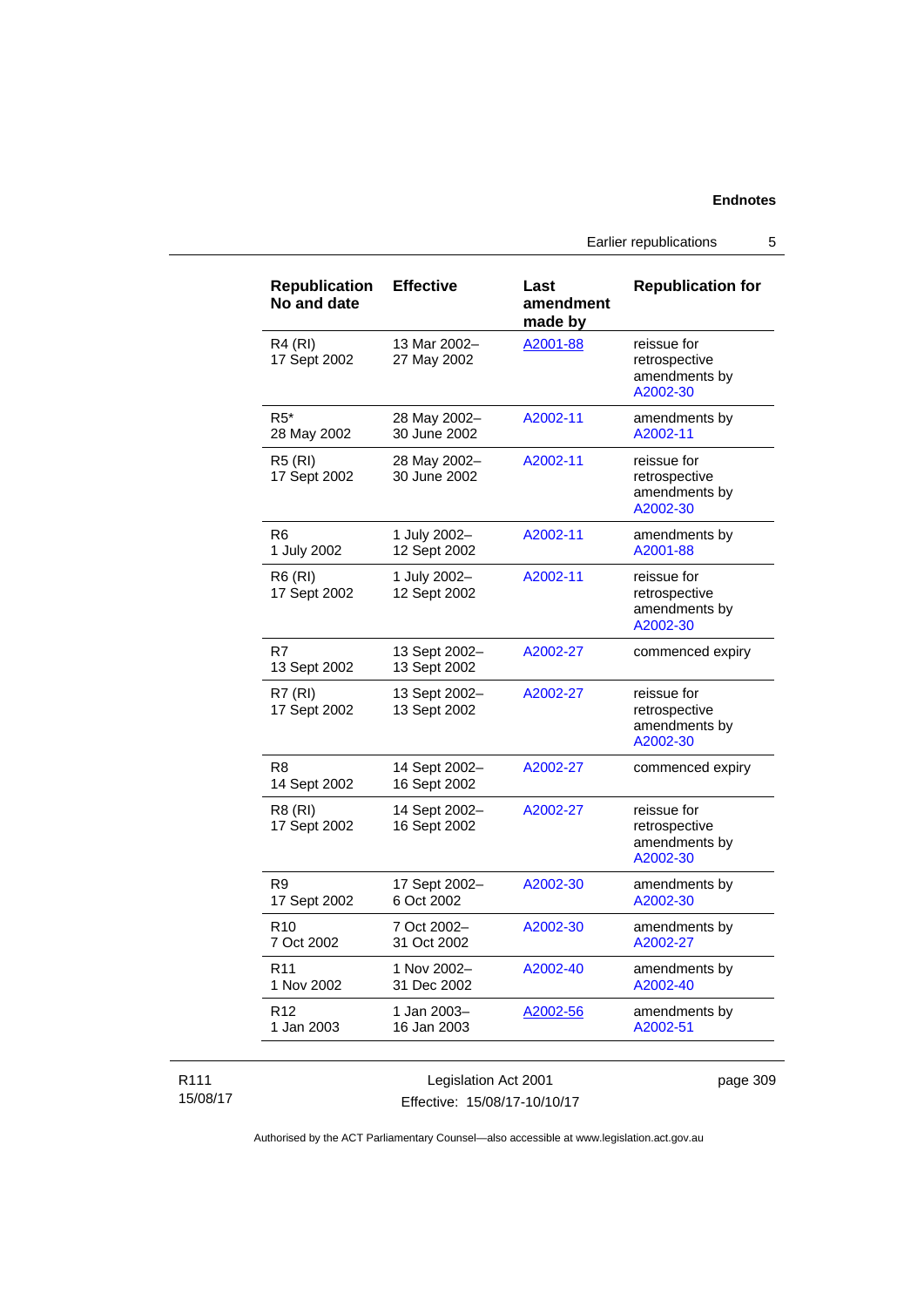| <b>Republication</b><br>No and date | <b>Effective</b>             | Last<br>amendment<br>made by | <b>Republication for</b>                  |
|-------------------------------------|------------------------------|------------------------------|-------------------------------------------|
| R <sub>13</sub>                     | 17 Jan 2003-                 | A2002-56                     | amendments by                             |
| 17 Jan 2003                         | 27 Mar 2003                  |                              | A2002-49                                  |
| R <sub>14</sub>                     | 28 Mar 2003-                 | A2003-14                     | amendments by                             |
| 28 Mar 2003                         | 9 Apr 2003                   |                              | A2003-14                                  |
| R <sub>15</sub>                     | 10 Apr 2003-                 | A2003-18                     | amendments by                             |
| 10 Apr 2003                         | 28 May 2003                  |                              | A2003-18                                  |
| R <sub>16</sub><br>29 May 2003      | 29 May 2003-<br>30 June 2003 | A2003-18                     | commenced expiry                          |
| R <sub>17</sub>                     | 1 July 2003-                 | A2003-18                     | amendments by                             |
| 1 July 2003                         | 2 Sept 2003                  |                              | A2002-56                                  |
| R <sub>18</sub><br>3 Sept 2003      | 3 Sept 2003-<br>12 Sept 2003 | A2003-18                     | commenced expiry                          |
| R <sub>19</sub><br>13 Sept 2003     | 13 Sept 2003–<br>8 Oct 2003  | <u>A2003-41</u>              | commenced expiry                          |
| R20*<br>9 Oct 2003                  | 9 Oct 2003-<br>18 Dec 2003   | A2003-41                     | amendments by<br>A2003-16 and<br>A2003-41 |
| R <sub>21</sub>                     | 19 Dec 2003-                 | A2003-56                     | amendments by                             |
| 19 Dec 2003                         | 21 Mar 2004                  |                              | A2003-56                                  |
| R <sub>22</sub>                     | 22 Mar 2004-                 | A2004-10                     | amendments by                             |
| 22 Mar 2004                         | 4 Apr 2004                   |                              | A2004-1                                   |
| R <sub>23</sub>                     | 5 Apr 2004-                  | A2004-10                     | amendments by                             |
| 5 Apr 2004                          | 26 May 2004                  |                              | A2004-7                                   |
| R <sub>24</sub>                     | 27 May 2004-                 | A2004-17                     | amendments by                             |
| 27 May 2004                         | 30 June 2004                 |                              | A2004-10                                  |
| R <sub>25</sub><br>1 July 2004      | 1 July 2004-<br>12 July 2004 | A2004-28                     | amendments by<br>A2004-5 and<br>A2004-28  |
| R <sub>26</sub>                     | 13 July 2004-                | A2004-32                     | amendments by                             |
| 13 July 2004                        | 24 Aug 2004                  |                              | A2004-32                                  |
| R <sub>27</sub>                     | 25 Aug 2004-                 | A2004-42                     | amendments by                             |
| 25 Aug 2004                         | 31 Aug 2004                  |                              | A2004-42                                  |
| R <sub>28</sub>                     | 1 Sept 2004–                 | A2004-42                     | amendments by                             |
| 1 Sept 2004                         | 12 Sept 2004                 |                              | A2004-13                                  |

# 5 Earlier republications

| page 310 |  |  |
|----------|--|--|
|----------|--|--|

page 1310 Legislation Act 2001 Effective: 15/08/17-10/10/17

R111 15/08/17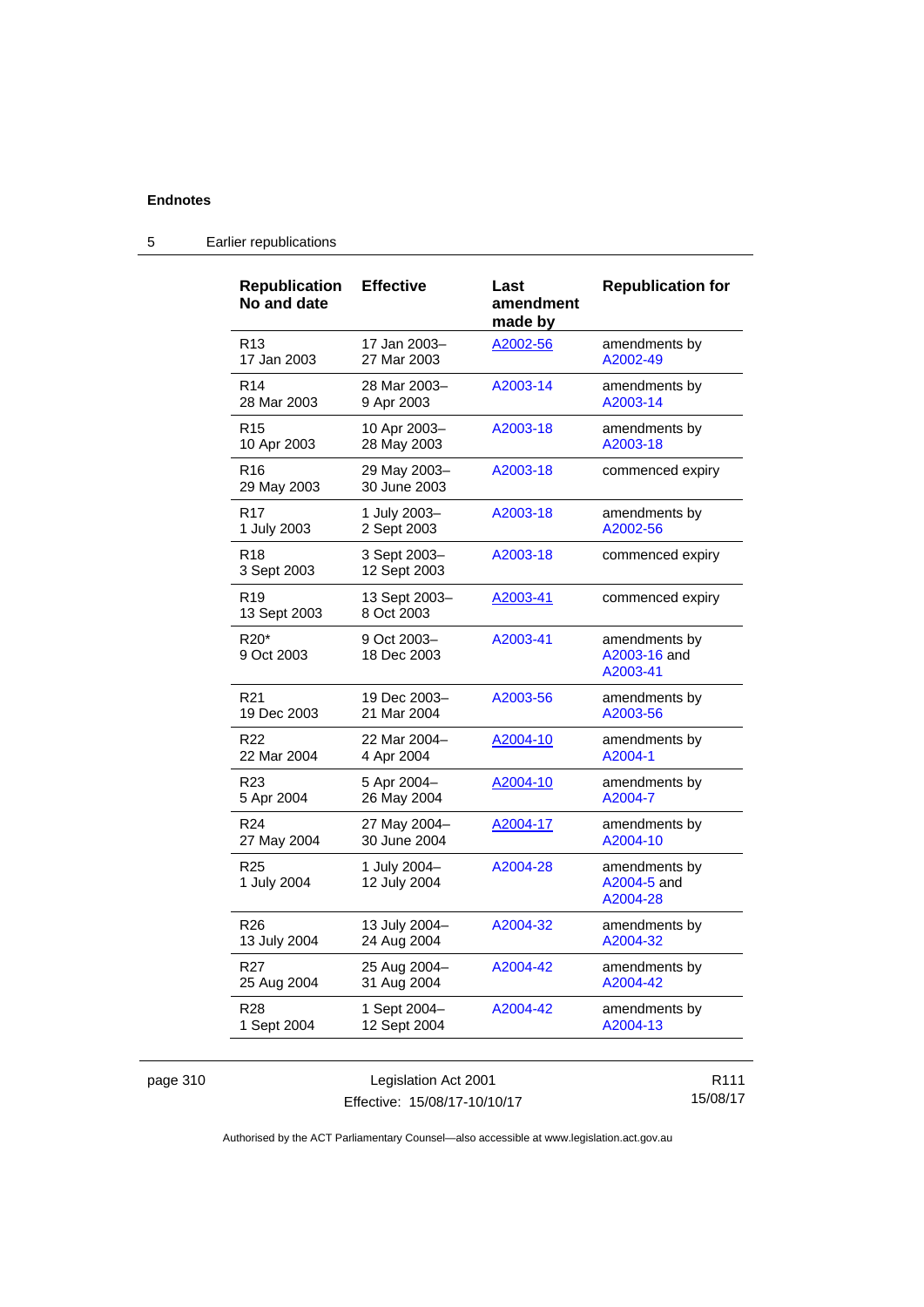Earlier republications 5

| <b>Republication</b><br>No and date | <b>Effective</b>             | Last<br>amendment<br>made by | <b>Republication for</b>                                     |
|-------------------------------------|------------------------------|------------------------------|--------------------------------------------------------------|
| R <sub>29</sub><br>13 Sept 2004     | 13 Sept 2004-<br>22 Dec 2004 | A2004-42                     | commenced expiry                                             |
| <b>R29A</b><br>23 Dec 2004          | 23 Dec 2004-<br>31 Dec 2004  | A2004-42                     | commenced expiry                                             |
| R30 (RI)<br>5 Jan 2005              | 1 Jan 2005-<br>9 Jan 2005    | A2004-60                     | amendments by<br>A2004-17<br>reissue for<br>commenced expiry |
| R31                                 | 10 Jan 2005-                 | A2004-60                     | amendments by                                                |
| 10 Jan 2005                         | 23 Feb 2005                  |                              | A2004-60                                                     |
| R32                                 | 24 Feb 2005-                 | A2005-5                      | amendments by                                                |
| 24 Feb 2005                         | 8 Mar 2005                   |                              | A2005-5                                                      |
| R33                                 | 9 Mar 2005-                  | A2005-5                      | amendments by                                                |
| 9 Mar 2005                          | 1 June 2005                  |                              | A2004-57                                                     |
| R34*                                | 2 June 2005-                 | A2005-20                     | amendments by                                                |
| 2 June 2005                         | 6 July 2005                  |                              | A2005-20                                                     |
| R35<br>7 July 2005                  | 7 July 2005-<br>7 Sept 2005  | A2005-20                     | amendments by<br>A2004-39 as am by<br>A2005-28               |
| R36                                 | 8 Sept 2005-                 | A2005-47                     | amendments by                                                |
| 8 Sept 2005                         | 13 Sept 2005                 |                              | A2005-44                                                     |
| R37                                 | 13 Sept 2005-                | A2005-47                     | amendments by                                                |
| 14 Sept 2005                        | 22 Nov 2005                  |                              | A2005-9                                                      |
| R38                                 | 23 Nov 2005-                 | A2005-53                     | amendments by                                                |
| 23 Nov 2005                         | 10 Jan 2006                  |                              | A2005-53                                                     |
| R39                                 | 11 Jan 2006-                 | A2005-62                     | amendments by                                                |
| 11 Jan 2006                         | 16 Jan 2006                  |                              | A2005-62                                                     |
| R40                                 | 17 Jan 2006-                 | A2005-62                     | amendments by                                                |
| 17 Jan 2006                         | 22 Feb 2006                  |                              | A2004-39                                                     |
| R41<br>23 Feb 2006                  | 23 Feb 2006-<br>28 Feb 2006  | A2006-3                      | updated endnotes as<br>amended by<br>A2006-3                 |

Legislation Act 2001 Effective: 15/08/17-10/10/17 page 311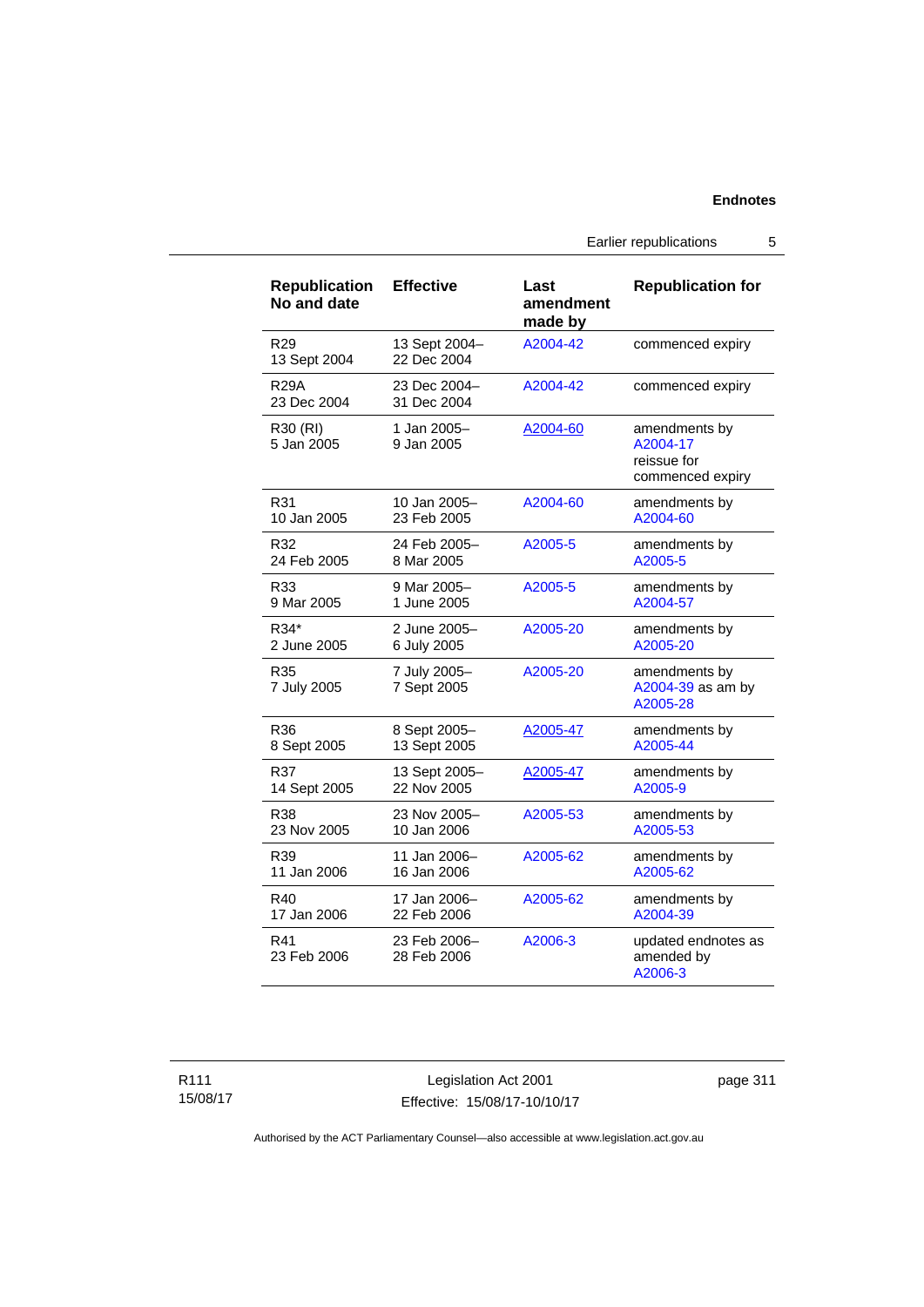| <b>Republication</b><br>No and date | <b>Effective</b>              | Last<br>amendment<br>made by | <b>Republication for</b>                                              |
|-------------------------------------|-------------------------------|------------------------------|-----------------------------------------------------------------------|
| R42<br>1 Mar 2006                   | 1 Mar 2006-<br>1 June 2006    | A2006-3                      | amendments by<br>A2005-47 as<br>amended by<br>A2006-3                 |
| R43                                 | 2 June 2006-                  | A2006-23                     | amendments by                                                         |
| 2 June 2006                         | 15 June 2006                  |                              | A2006-23                                                              |
| R44<br>16 June 2006                 | 16 June 2006-<br>30 June 2006 | A2006-23                     | updated endnotes as<br>amended by<br>A2006-27                         |
| R45<br>1 July 2006                  | 1 July 2006-<br>31 Oct 2006   | A2006-30                     | amendments by<br>A2006-25 and<br>A2006-30                             |
| R46<br>1 Nov 2006                   | 1 Nov 2006-<br>15 Nov 2006    | A2006-42                     | amendments by<br>A2005-41 and<br>A2005-46 as<br>amended by<br>A2006-3 |
| R47                                 | 16 Nov 2006-                  | A2006-42                     | amendments by                                                         |
| 16 Nov 2006                         | 17 Nov 2006                   |                              | A2006-42                                                              |
| R48                                 | 18 Nov 2006-                  | A2006-46                     | amendments by                                                         |
| 18 Nov 2006                         | 8 Jan 2007                    |                              | A2006-46                                                              |
| R49                                 | 9 Jan 2007-                   | A2006-46                     | amendments by                                                         |
| 9 Jan 2007                          | 9 Jan 2007                    |                              | A2004-39                                                              |
| R <sub>50</sub><br>10 Jan 2007      | 10 Jan 2007-<br>11 Jan 2007   | A2006-46                     | commenced expiry                                                      |
| R51*<br>12 Jan 2007                 | 12 Jan 2007-<br>27 Mar 2007   | A2006-46                     | commenced expiry                                                      |
| R <sub>52</sub>                     | 28 Mar 2007-                  | A2007-3                      | amendments by                                                         |
| 28 Mar 2007                         | 11 Apr 2007                   |                              | A2006-38                                                              |
| R <sub>53</sub>                     | 12 Apr 2007-                  | A2007-3                      | amendments by                                                         |
| 12 Apr 2007                         | 10 July 2007                  |                              | A2007-3                                                               |
| <b>R54</b>                          | 11 July 2007-                 | A2007-16                     | amendments by                                                         |
| 11 July 2007                        | 9 Nov 2007                    |                              | A2007-16                                                              |
| R <sub>55</sub>                     | 10 Nov 2007-                  | <u>A2007-33</u>              | amendments by                                                         |
| 10 Nov 2007                         | 13 Nov 2007                   |                              | A2007-8                                                               |

# 5 Earlier republications

page 312 Legislation Act 2001 Effective: 15/08/17-10/10/17

R111 15/08/17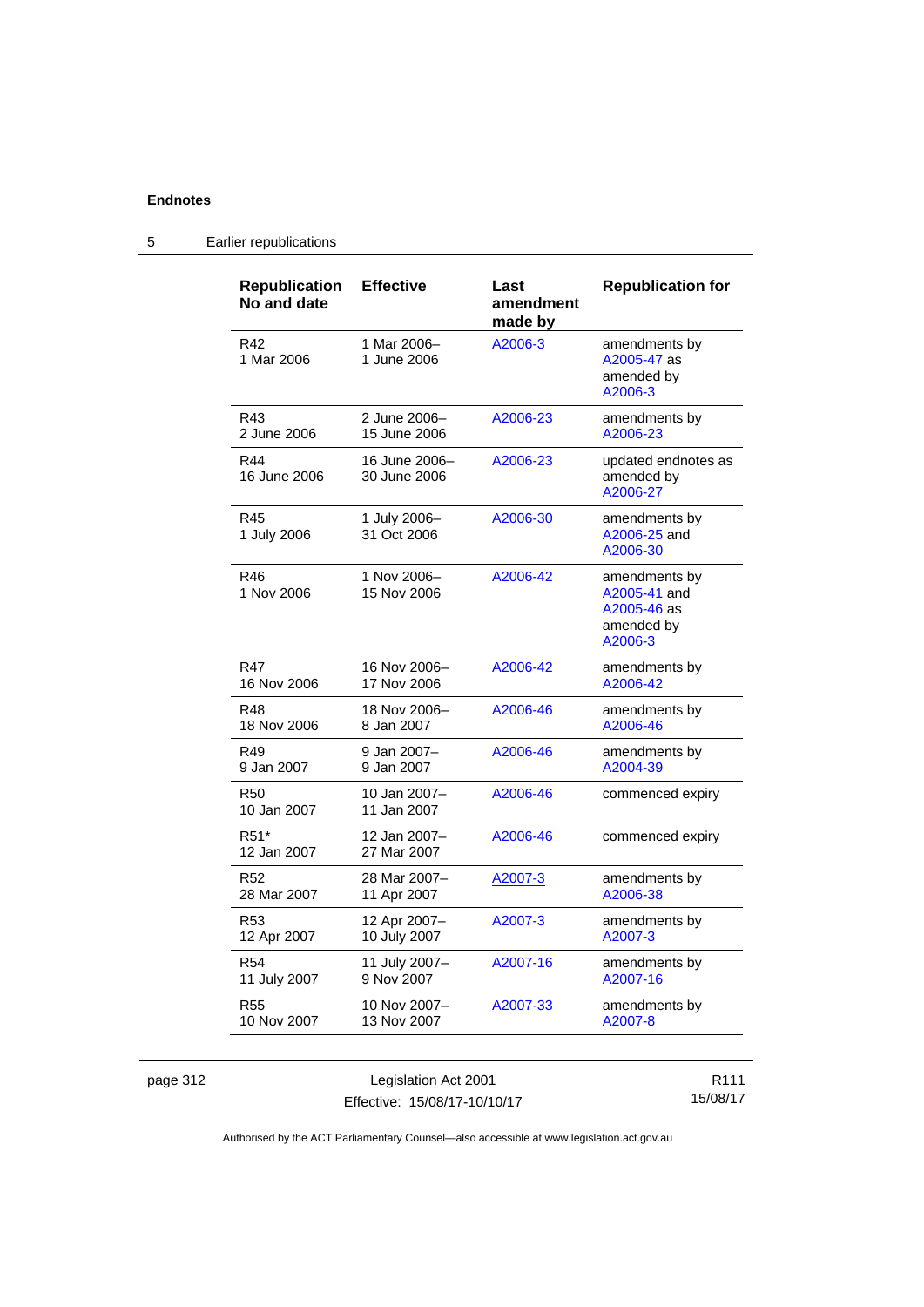Earlier republications 5

| <b>Republication</b><br>No and date | <b>Effective</b>           | Last<br>amendment<br>made by | <b>Republication for</b>                  |
|-------------------------------------|----------------------------|------------------------------|-------------------------------------------|
| <b>R56</b>                          | 14 Nov 2007-               | A2007-33                     | amendments by                             |
| 14 Nov 2007                         | 30 Mar 2008                |                              | A2007-33                                  |
| R57                                 | 31 Mar 2008-               | A2007-33                     | amendments by                             |
| 31 Mar 2008                         | 18 May 2008                |                              | A2007-25                                  |
| R58                                 | 19 May 2008-               | A2008-14                     | amendments by                             |
| 19 May 2008                         | 30 June 2008               |                              | A2008-14                                  |
| R59                                 | 1 July 2008-               | A2008-15                     | amendments by                             |
| 1 July 2008                         | 25 Aug 2008                |                              | A2008-15                                  |
| R <sub>60</sub>                     | 26 Aug 2008-               | A2008-28                     | amendments by                             |
| 26 Aug 2008                         | 8 Sept 2008                |                              | A2008-28                                  |
| R61                                 | 9 Sept 2008-               | A2008-44                     | amendments by                             |
| 9 Sept 2008                         | 1 Feb 2009                 |                              | A2008-20                                  |
| R62<br>2 Feb 2009                   | 2 Feb 2009-<br>26 Feb 2009 | A2008-44                     | amendments by<br>A2008-36 and<br>A2008-37 |
| R63                                 | 27 Feb 2009-               | A2008-44                     | amendments by                             |
| 27 Feb 2009                         | 29 May 2009                |                              | A2008-20                                  |
| R64                                 | 30 May 2009-               | A2008-44                     | amendments by                             |
| 30 May 2009                         | 21 Sept 2009               |                              | A2008-44                                  |
| R65                                 | 22 Sept 2009-              | A2009-28                     | amendments by                             |
| 22 Sept 2009                        | 30 Sept 2009               |                              | A2009-20                                  |
| R66                                 | 1 Oct 2009-                | A2009-28                     | amendments by                             |
| 1 Oct 2009                          | 20 Oct 2009                |                              | A2009-28                                  |
| R67                                 | 21 Oct 2009-               | A2009-35                     | amendments by                             |
| 21 Oct 2009                         | 16 Dec 2009                |                              | A2009-35                                  |
| R68                                 | 17 Dec 2009-               | A2009-50                     | amendments by                             |
| 17 Dec 2009                         | 2 Mar 2010                 |                              | A2009-49                                  |
| R <sub>69</sub>                     | 3 Mar 2010-                | A2010-6                      | amendments by                             |
| 3 Mar 2010                          | 21 Mar 2010                |                              | A2010-6                                   |
| <b>R70</b>                          | 22 Mar 2010-               | A2010-6                      | amendments by                             |
| 22 Mar 2010                         | 30 June 2010               |                              | A2009-39                                  |
| R71<br>1 July 2010                  | 1 July 2010-<br>5 Oct 2010 | A2010-10                     | amendments by<br>A2009-50 and<br>A2010-10 |

### R111 15/08/17

Legislation Act 2001 Effective: 15/08/17-10/10/17 page 313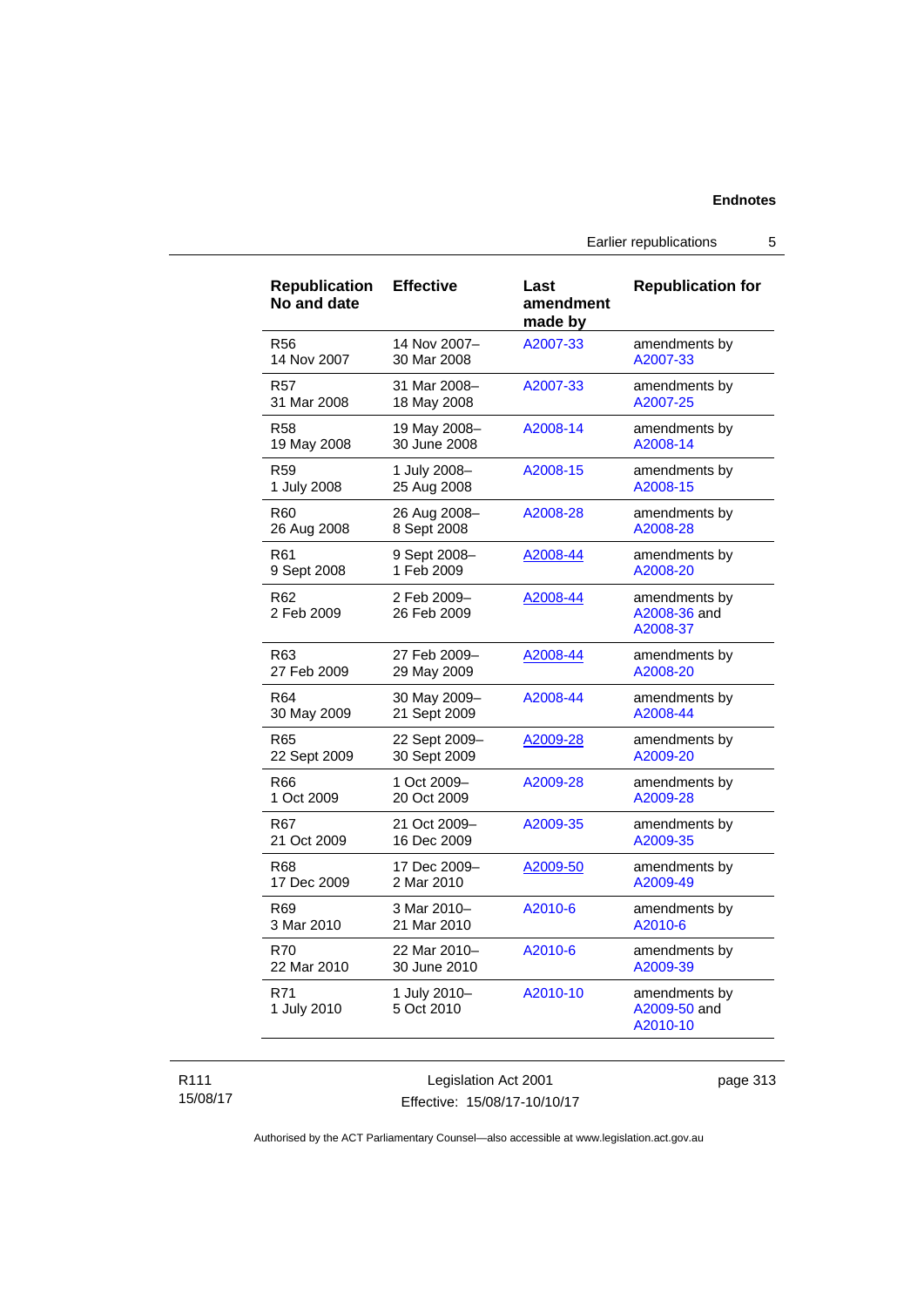| <b>Republication</b><br>No and date | <b>Effective</b>             | Last<br>amendment<br>made by | <b>Republication for</b>                  |
|-------------------------------------|------------------------------|------------------------------|-------------------------------------------|
| R72                                 | 6 Oct 2010-                  | A2010-40                     | amendments by                             |
| 6 Oct 2010                          | 31 Dec 2010                  |                              | A2010-40                                  |
| R73                                 | 1 Jan 2011-                  | A2010-54                     | amendments by                             |
| 1 Jan 2011                          | 30 June 2011                 |                              | A2010-54                                  |
| R74                                 | 1 July 2011-                 | A2011-22                     | amendments by                             |
| 1 July 2011                         | 30 Aug 2011                  |                              | A2011-22                                  |
| R75                                 | 31 Aug 2011-                 | A2011-30                     | amendments by                             |
| 31 Aug 2011                         | 20 Sept 2011                 |                              | A2011-30                                  |
| R76                                 | 21 Sept 2011-                | A2011-30                     | amendments by                             |
| 21 Sept 2011                        | 22 Nov 2011                  |                              | A2011-28                                  |
| R77                                 | 23 Nov 2011-                 | A2011-49                     | amendments by                             |
| 23 Nov 2011                         | 11 Dec 2011                  |                              | A2011-49                                  |
| <b>R78</b>                          | 12 Dec 2011-                 | A2011-52                     | amendments by                             |
| 12 Dec 2011                         | 31 Dec 2011                  |                              | A2011-52                                  |
| R79                                 | 1 Jan 2012–                  | A2011-55                     | amendments by                             |
| 1 Jan 2012                          | 29 Feb 2012                  |                              | A2011-55                                  |
| R80                                 | 1 Mar 2012-                  | A2011-55                     | amendments by                             |
| 1 Mar 2012                          | 28 May 2012                  |                              | A2011-48                                  |
| R81                                 | 29 May 2012-                 | A2012-25                     | amendments by                             |
| 29 May 2012                         | 4 June 2012                  |                              | A2012-25                                  |
| R82                                 | 5 June 2012-                 | A2012-25                     | amendments by                             |
| 5 June 2012                         | 30 June 2012                 |                              | A2012-21                                  |
| R83<br>1 July 2012                  | 1 July 2012-<br>10 Sept 2012 | A2012-32                     | amendments by<br>A2012-26 and<br>A2012-32 |
| R84                                 | 11 Sept 2012-                | A2012-40                     | amendments by                             |
| 11 Sept 2012                        | 13 June 2013                 |                              | A2012-40                                  |
| R85                                 | 14 June 2013–                | A2013-19                     | amendments by                             |
| 14 June 2013                        | 22 Aug 2013                  |                              | A2013-19                                  |
| R86                                 | 23 Aug 2013-                 | A2013-30                     | amendments by                             |
| 23 Aug 2013                         | 31 Aug 2013                  |                              | A2013-30                                  |
| R87                                 | 1 Sept 2013-                 | A2013-30                     | amendments by                             |
| 1 Sept 2013                         | 6 Nov 2013                   |                              | A2012-33                                  |

# 5 Earlier republications

page 314 Legislation Act 2001 Effective: 15/08/17-10/10/17

R111 15/08/17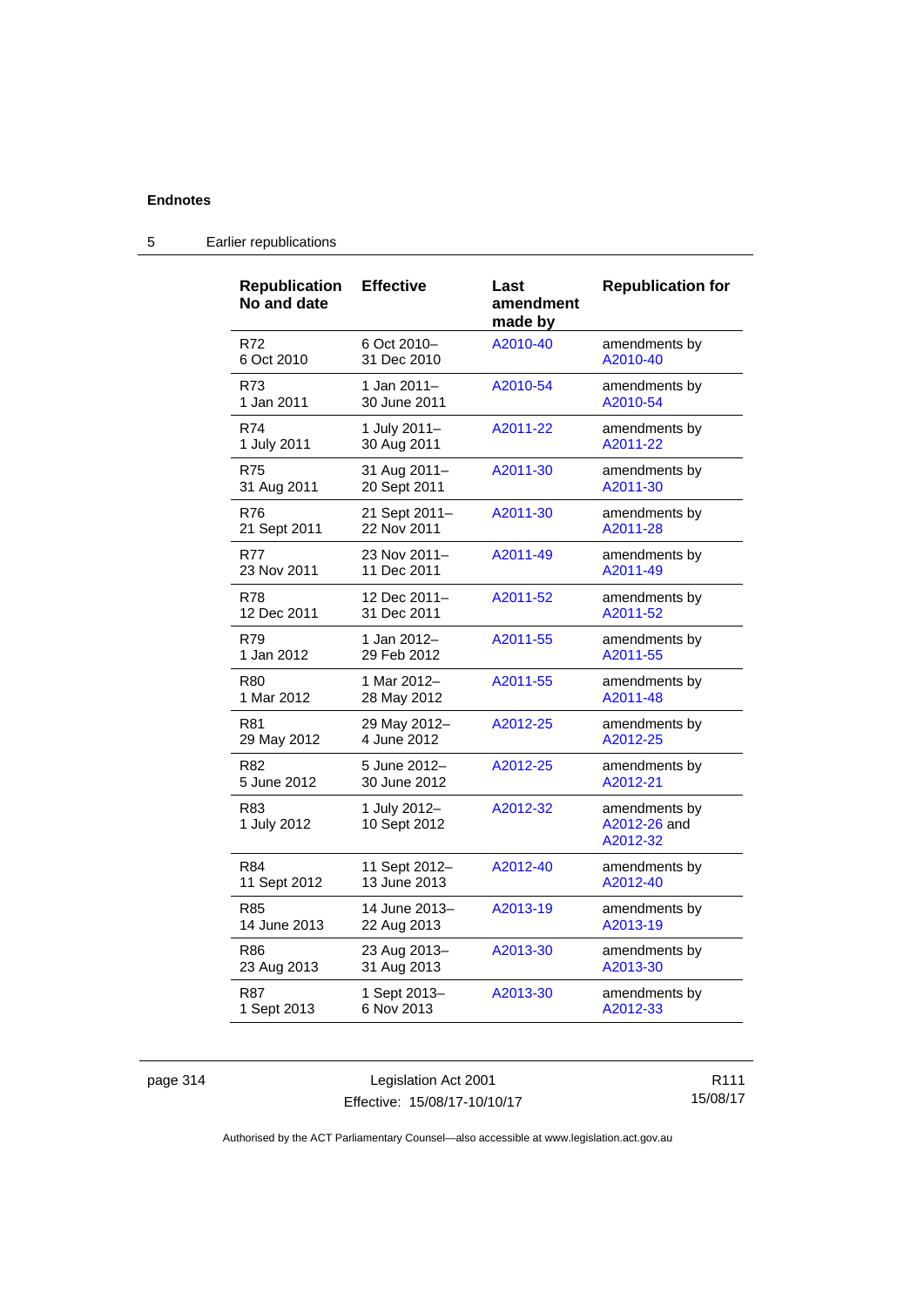Earlier republications 5

| <b>Republication</b><br>No and date | <b>Effective</b>              | Last<br>amendment<br>made by     | <b>Republication for</b>                                                        |
|-------------------------------------|-------------------------------|----------------------------------|---------------------------------------------------------------------------------|
| R88<br>7 Nov 2013                   | never effective               | A2013-39<br>(never<br>effective) | amendments by<br>A2013-39                                                       |
| R88 (RI)<br>24 Feb 2014             | 7 Nov 2013-<br>7 Nov 2013     | A2013-39<br>(never<br>effective) | reissue because of<br>High Court decision<br>in relation to<br>A2013-39         |
| R89<br>8 Nov 2013                   | never effective               | A2013-43                         | amendments by<br>A2013-43                                                       |
| R89 (RI)<br>24 Feb 2014             | 8 Nov 2013-<br>24 Nov 2013    | A2013-43                         | reissue because of<br><b>High Court decision</b><br>in relation to<br>A2013-39  |
| R90<br>25 Nov 2013                  | never effective               | A2013-44                         | amendments by<br>A2013-44                                                       |
| R90 (RI)<br>24 Feb 2014             | 25 Nov 2013-<br>9 Feb 2014    | A2013-44                         | reissue because of<br><b>High Court decision</b><br>in relation to<br>A2013-39  |
| R91<br>10 Feb 2014                  | never effective               | A2013-52                         | removed from LR<br>because of High<br>Court decision in<br>relation to A2013-39 |
| R91 (RI)<br>24 Feb 2014             | 10 Feb 2014-<br>25 Apr 2014   | A2013-52                         | reissue because of<br><b>High Court decision</b><br>in relation to<br>A2013-39  |
| R92<br>26 Apr 2014                  | 26 Apr 2014-<br>9 June 2014   | A2014-8                          | amendments by<br>A2014-8                                                        |
| R93<br>10 June 2014                 | 10 June 2014-<br>30 June 2014 | A2014-18                         | amendments by<br>A2014-18                                                       |
| R94<br>1 July 2014                  | 1 July 2014-<br>22 Aug 2014   | A2014-18                         | amendments by<br>A2013-41                                                       |
| R95<br>23 Aug 2014                  | 23 Aug 2014-<br>16 Nov 2014   | A2014-37                         | amendments by<br>A2014-37                                                       |

R111 15/08/17

Legislation Act 2001 Effective: 15/08/17-10/10/17 page 315